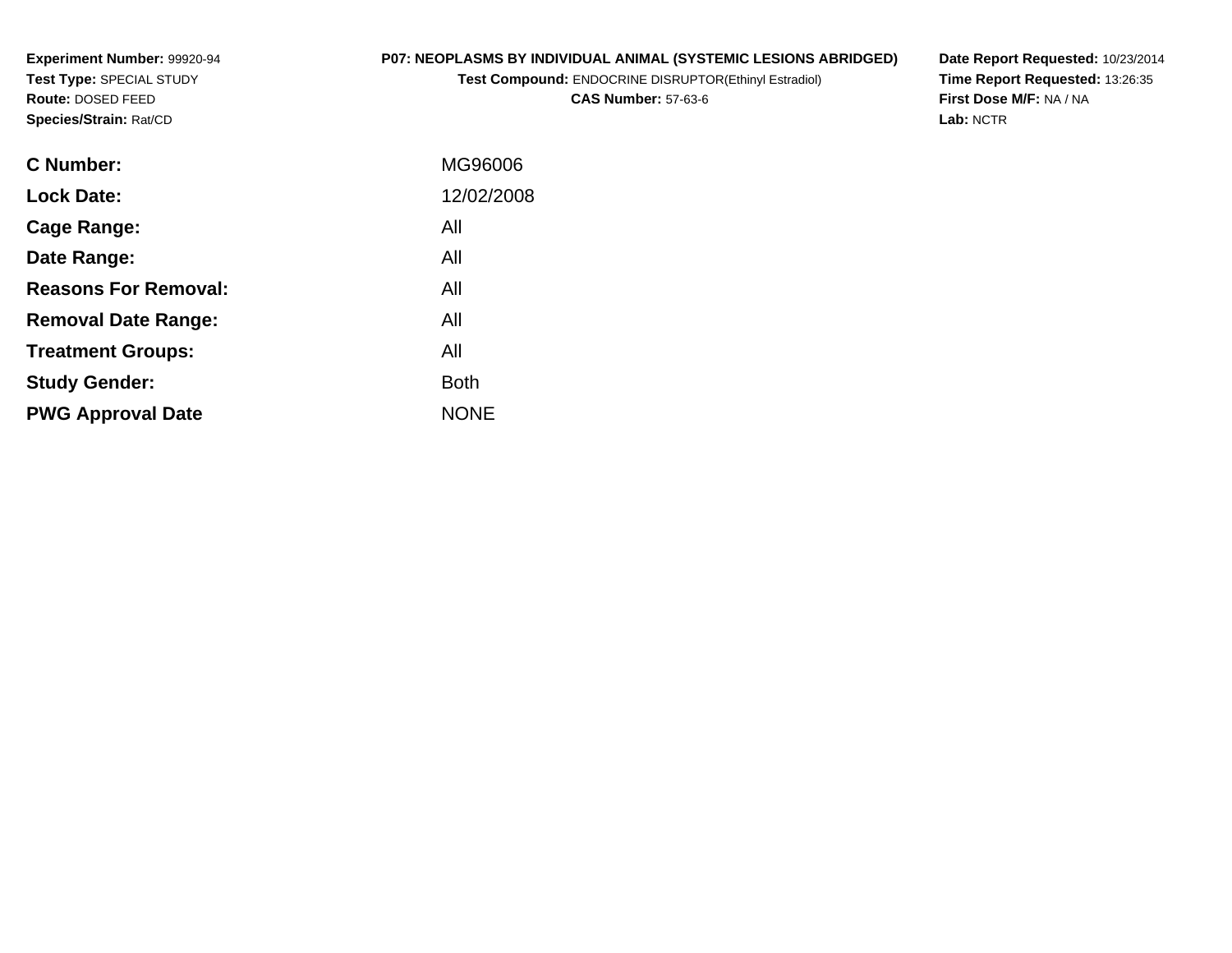**Test Compound:** ENDOCRINE DISRUPTOR(Ethinyl Estradiol)

#### **CAS Number:** 57-63-6

**Date Report Requested:** 10/23/2014**Time Report Requested:** 13:26:35**First Dose M/F:** NA / NA**Lab:** NCTR

| <b>CD Rat Male</b><br>0PPB<br>F1  | DAY ON TEST<br><b>ANIMAL ID</b> | 0<br>$\boldsymbol{\beta}$<br>8<br>$\boldsymbol{\beta}$<br>$\mathbf 0$<br>0<br>0<br>$\mathbf{3}$ | $\boldsymbol{\theta}$<br>$\boldsymbol{4}$<br>$\boldsymbol{l}$<br>$\mathfrak{z}$<br>$\pmb{0}$<br>$\mathbf 0$<br>$\mathbf 0$<br>4 | 0<br>$\boldsymbol{4}$<br>$\boldsymbol{4}$<br>3<br>0<br>0<br>$\mathsf 0$<br>4 | $\boldsymbol{\theta}$<br>$\boldsymbol{4}$<br>$\overline{7}$<br>$\pmb{8}$<br>$\pmb{0}$<br>$\mathbf 0$<br>$\mathbf 0$<br>$\sqrt{5}$ | 0<br>$\mathfrak{S}$<br>$\boldsymbol{2}$<br>6<br>$\pmb{0}$<br>$\mathbf 0$<br>$\pmb{0}$<br>$\overline{7}$<br>6 | $\boldsymbol{\theta}$<br>$\sqrt{5}$<br>$\sqrt{5}$<br>6<br>$\pmb{0}$<br>0<br>$\mathbf 0$<br>9 | 0<br>5<br>9<br>$\boldsymbol{2}$<br>$\pmb{0}$<br>$\mathbf 0$<br>3<br>$\mathcal{P}$ | $\boldsymbol{\theta}$<br>6<br>$\boldsymbol{l}$<br>9<br>$\mathbf 0$<br>0<br>$\overline{\mathbf{1}}$<br>$\sqrt{5}$<br>$\overline{9}$ | $\boldsymbol{\theta}$<br>6<br>$\boldsymbol{\beta}$<br>$\boldsymbol{l}$<br>$\mathbf 0$<br>$\mathbf 0$<br>$\mathbf{1}$<br>$\boldsymbol{7}$<br>$\mathbf{3}$ | $\boldsymbol{\theta}$<br>6<br>4<br>$\overline{7}$<br>$\mathbf 0$<br>$\mathbf 0$<br>$\boldsymbol{2}$<br>$\pmb{0}$<br>$\Omega$ | 0<br>6<br>8<br>8<br>$\mathbf 0$<br>$\mathbf 0$<br>$\overline{2}$<br>$\overline{7}$ | 0<br>$\overline{7}$<br>$\boldsymbol{\theta}$<br>$\boldsymbol{2}$<br>$\mathbf 0$<br>0<br>$\boldsymbol{2}$<br>$\boldsymbol{9}$<br>$\Omega$ | 0<br>$\overline{7}$<br>0<br>4<br>0<br>0<br>$\mathbf{3}$<br>$\mathbf 0$<br>3 | $\boldsymbol{\theta}$<br>$\overline{7}$<br>$\boldsymbol{\beta}$<br>$\boldsymbol{\theta}$<br>$\mathbf 0$<br>$\mathbf 0$<br>$\overline{3}$<br>$\sqrt{5}$<br>$6\phantom{1}$ | $\boldsymbol{\theta}$<br>$\overline{7}$<br>$\boldsymbol{4}$<br>$\mathbf 0$<br>0<br>$\mathbf{3}$<br>8 | $\boldsymbol{\theta}$<br>$\overline{7}$<br>4<br>$\boldsymbol{4}$<br>$\mathbf 0$<br>0<br>$\overline{3}$<br>8<br>$\overline{ }$ | $\pmb{\theta}$<br>$\overline{7}$<br>5<br>6<br>$\pmb{0}$<br>0<br>4<br>$\overline{2}$ | 0<br>$\overline{7}$<br>5<br>6<br>0<br>0<br>4<br>$rac{2}{5}$ | $\boldsymbol{\theta}$<br>$\overline{7}$<br>$\overline{5}$<br>6<br>$\pmb{0}$<br>$\mathbf 0$<br>$\overline{4}$<br>$\frac{2}{6}$ | 0<br>$\overline{7}$<br>$5\overline{)}$<br>5<br>$\mathbf 0$<br>$\mathbf 0$<br>4<br>$\sqrt{5}$ | 0<br>$\overline{7}$<br>5<br>$\overline{7}$<br>$\mathbf 0$<br>$\Omega$<br>4<br>8<br>$\Omega$ | 0<br>$\overline{7}$<br>$5\overline{)}$<br>$\overline{7}$<br>$\mathbf 0$<br>$\Omega$<br>4<br>8 | $\pmb{\theta}$<br>$\boldsymbol{7}$<br>$5\overline{)}$<br>$\overline{7}$<br>0<br>0<br>$\overline{5}$<br>$\frac{2}{8}$ | 0<br>$\boldsymbol{7}$<br>$\sqrt{5}$<br>$\overline{7}$<br>$\mathbf 0$<br>$\mathbf 0$<br>$\overline{5}$<br>$\frac{2}{9}$ | $\boldsymbol{\theta}$<br>$\overline{7}$<br>$\mathfrak{z}$<br>$\overline{7}$<br>$\mathbf 0$<br>0<br>$\sqrt{5}$<br>$\mathbf{3}$<br>$\Omega$ | $\boldsymbol{\theta}$<br>$\overline{7}$<br>5<br>$\overline{7}$<br>$\pmb{0}$<br>0<br>$\overline{5}$<br>$\mathbf{3}$ | $\pmb{\theta}$<br>$\overline{7}$<br>$\mathfrak{H}$<br>8<br>0<br>0<br>5<br>$\overline{7}$<br>3 | 0<br>$\boldsymbol{7}$<br>$\mathfrak{s}$<br>8<br>0<br>0<br>$\overline{5}$<br>$\overline{7}$ | $\boldsymbol{\theta}$<br>$\overline{7}$<br>$\mathfrak{s}$<br>$\pmb{8}$<br>$\pmb{0}$<br>$\mathbf 0$<br>$\overline{5}$<br>5 | $\boldsymbol{\theta}$<br>$\overline{7}$<br>$\mathfrak{s}$<br>$\pmb{8}$<br>$\mathbf 0$<br>$\mathbf 0$<br>5<br>$\overline{7}$<br>6 | $\boldsymbol{\theta}$<br>$\overline{7}$<br>5<br>8<br>$\mathbf 0$<br>$\Omega$<br>5 |
|-----------------------------------|---------------------------------|-------------------------------------------------------------------------------------------------|---------------------------------------------------------------------------------------------------------------------------------|------------------------------------------------------------------------------|-----------------------------------------------------------------------------------------------------------------------------------|--------------------------------------------------------------------------------------------------------------|----------------------------------------------------------------------------------------------|-----------------------------------------------------------------------------------|------------------------------------------------------------------------------------------------------------------------------------|----------------------------------------------------------------------------------------------------------------------------------------------------------|------------------------------------------------------------------------------------------------------------------------------|------------------------------------------------------------------------------------|------------------------------------------------------------------------------------------------------------------------------------------|-----------------------------------------------------------------------------|--------------------------------------------------------------------------------------------------------------------------------------------------------------------------|------------------------------------------------------------------------------------------------------|-------------------------------------------------------------------------------------------------------------------------------|-------------------------------------------------------------------------------------|-------------------------------------------------------------|-------------------------------------------------------------------------------------------------------------------------------|----------------------------------------------------------------------------------------------|---------------------------------------------------------------------------------------------|-----------------------------------------------------------------------------------------------|----------------------------------------------------------------------------------------------------------------------|------------------------------------------------------------------------------------------------------------------------|-------------------------------------------------------------------------------------------------------------------------------------------|--------------------------------------------------------------------------------------------------------------------|-----------------------------------------------------------------------------------------------|--------------------------------------------------------------------------------------------|---------------------------------------------------------------------------------------------------------------------------|----------------------------------------------------------------------------------------------------------------------------------|-----------------------------------------------------------------------------------|
| <b>Alimentary System</b>          |                                 |                                                                                                 |                                                                                                                                 |                                                                              |                                                                                                                                   |                                                                                                              |                                                                                              |                                                                                   |                                                                                                                                    |                                                                                                                                                          |                                                                                                                              |                                                                                    |                                                                                                                                          |                                                                             |                                                                                                                                                                          |                                                                                                      |                                                                                                                               |                                                                                     |                                                             |                                                                                                                               |                                                                                              |                                                                                             |                                                                                               |                                                                                                                      |                                                                                                                        |                                                                                                                                           |                                                                                                                    |                                                                                               |                                                                                            |                                                                                                                           |                                                                                                                                  |                                                                                   |
| Esophagus                         |                                 |                                                                                                 |                                                                                                                                 |                                                                              |                                                                                                                                   |                                                                                                              |                                                                                              |                                                                                   |                                                                                                                                    |                                                                                                                                                          |                                                                                                                              |                                                                                    |                                                                                                                                          |                                                                             |                                                                                                                                                                          |                                                                                                      |                                                                                                                               |                                                                                     |                                                             |                                                                                                                               |                                                                                              |                                                                                             |                                                                                               |                                                                                                                      |                                                                                                                        |                                                                                                                                           |                                                                                                                    |                                                                                               |                                                                                            |                                                                                                                           |                                                                                                                                  |                                                                                   |
| Intestine Large, Cecum            |                                 |                                                                                                 |                                                                                                                                 |                                                                              |                                                                                                                                   |                                                                                                              |                                                                                              |                                                                                   |                                                                                                                                    |                                                                                                                                                          |                                                                                                                              |                                                                                    |                                                                                                                                          |                                                                             |                                                                                                                                                                          |                                                                                                      |                                                                                                                               |                                                                                     |                                                             |                                                                                                                               |                                                                                              |                                                                                             |                                                                                               |                                                                                                                      |                                                                                                                        |                                                                                                                                           |                                                                                                                    |                                                                                               |                                                                                            |                                                                                                                           |                                                                                                                                  |                                                                                   |
| Intestine Large, Colon            |                                 |                                                                                                 |                                                                                                                                 |                                                                              |                                                                                                                                   |                                                                                                              |                                                                                              |                                                                                   |                                                                                                                                    |                                                                                                                                                          |                                                                                                                              |                                                                                    |                                                                                                                                          |                                                                             |                                                                                                                                                                          |                                                                                                      |                                                                                                                               |                                                                                     |                                                             |                                                                                                                               |                                                                                              |                                                                                             |                                                                                               |                                                                                                                      |                                                                                                                        |                                                                                                                                           |                                                                                                                    |                                                                                               |                                                                                            |                                                                                                                           |                                                                                                                                  |                                                                                   |
| Intestine Large, Rectum           |                                 | A                                                                                               |                                                                                                                                 | $\ddot{+}$                                                                   | A                                                                                                                                 |                                                                                                              |                                                                                              |                                                                                   |                                                                                                                                    |                                                                                                                                                          |                                                                                                                              |                                                                                    |                                                                                                                                          |                                                                             |                                                                                                                                                                          |                                                                                                      |                                                                                                                               |                                                                                     |                                                             |                                                                                                                               |                                                                                              |                                                                                             |                                                                                               |                                                                                                                      |                                                                                                                        |                                                                                                                                           |                                                                                                                    |                                                                                               |                                                                                            |                                                                                                                           |                                                                                                                                  |                                                                                   |
| Intestine Small, Duodenum         |                                 | A                                                                                               | A                                                                                                                               | $+$                                                                          | A                                                                                                                                 | A                                                                                                            |                                                                                              |                                                                                   |                                                                                                                                    |                                                                                                                                                          |                                                                                                                              |                                                                                    |                                                                                                                                          |                                                                             |                                                                                                                                                                          |                                                                                                      |                                                                                                                               |                                                                                     |                                                             |                                                                                                                               |                                                                                              |                                                                                             |                                                                                               |                                                                                                                      |                                                                                                                        |                                                                                                                                           |                                                                                                                    |                                                                                               |                                                                                            |                                                                                                                           |                                                                                                                                  |                                                                                   |
| Adenocarcinoma                    |                                 |                                                                                                 |                                                                                                                                 |                                                                              |                                                                                                                                   |                                                                                                              |                                                                                              |                                                                                   |                                                                                                                                    |                                                                                                                                                          |                                                                                                                              |                                                                                    |                                                                                                                                          |                                                                             |                                                                                                                                                                          |                                                                                                      |                                                                                                                               |                                                                                     |                                                             |                                                                                                                               |                                                                                              |                                                                                             |                                                                                               |                                                                                                                      |                                                                                                                        |                                                                                                                                           |                                                                                                                    |                                                                                               |                                                                                            |                                                                                                                           |                                                                                                                                  |                                                                                   |
| Intestine Small, Ileum            |                                 | A                                                                                               | A                                                                                                                               |                                                                              |                                                                                                                                   |                                                                                                              |                                                                                              |                                                                                   |                                                                                                                                    |                                                                                                                                                          |                                                                                                                              |                                                                                    |                                                                                                                                          |                                                                             |                                                                                                                                                                          |                                                                                                      |                                                                                                                               |                                                                                     |                                                             |                                                                                                                               |                                                                                              |                                                                                             |                                                                                               |                                                                                                                      |                                                                                                                        |                                                                                                                                           |                                                                                                                    |                                                                                               |                                                                                            |                                                                                                                           |                                                                                                                                  |                                                                                   |
| Intestine Small, Jejunum          |                                 | A                                                                                               |                                                                                                                                 | $\ddot{}$                                                                    | A                                                                                                                                 | A                                                                                                            |                                                                                              |                                                                                   |                                                                                                                                    |                                                                                                                                                          |                                                                                                                              |                                                                                    |                                                                                                                                          |                                                                             |                                                                                                                                                                          |                                                                                                      |                                                                                                                               |                                                                                     |                                                             |                                                                                                                               |                                                                                              |                                                                                             |                                                                                               |                                                                                                                      |                                                                                                                        |                                                                                                                                           |                                                                                                                    |                                                                                               |                                                                                            |                                                                                                                           |                                                                                                                                  |                                                                                   |
| Liver                             |                                 | $+$                                                                                             |                                                                                                                                 | $\ddot{+}$                                                                   | $+$                                                                                                                               | A                                                                                                            | $+$                                                                                          | $\overline{1}$                                                                    |                                                                                                                                    |                                                                                                                                                          |                                                                                                                              | А                                                                                  |                                                                                                                                          |                                                                             |                                                                                                                                                                          |                                                                                                      |                                                                                                                               |                                                                                     |                                                             |                                                                                                                               |                                                                                              |                                                                                             |                                                                                               |                                                                                                                      |                                                                                                                        |                                                                                                                                           |                                                                                                                    |                                                                                               |                                                                                            |                                                                                                                           |                                                                                                                                  |                                                                                   |
| Mesentery                         |                                 |                                                                                                 |                                                                                                                                 |                                                                              |                                                                                                                                   |                                                                                                              |                                                                                              | $\ddot{}$                                                                         |                                                                                                                                    |                                                                                                                                                          |                                                                                                                              |                                                                                    |                                                                                                                                          |                                                                             |                                                                                                                                                                          |                                                                                                      |                                                                                                                               |                                                                                     |                                                             |                                                                                                                               |                                                                                              |                                                                                             |                                                                                               |                                                                                                                      |                                                                                                                        |                                                                                                                                           |                                                                                                                    |                                                                                               |                                                                                            |                                                                                                                           |                                                                                                                                  |                                                                                   |
| Oral Mucosa                       |                                 |                                                                                                 |                                                                                                                                 |                                                                              |                                                                                                                                   |                                                                                                              |                                                                                              |                                                                                   |                                                                                                                                    |                                                                                                                                                          |                                                                                                                              | $+$                                                                                | $+$                                                                                                                                      |                                                                             |                                                                                                                                                                          |                                                                                                      |                                                                                                                               |                                                                                     |                                                             |                                                                                                                               |                                                                                              |                                                                                             |                                                                                               |                                                                                                                      |                                                                                                                        |                                                                                                                                           |                                                                                                                    |                                                                                               |                                                                                            |                                                                                                                           |                                                                                                                                  |                                                                                   |
| Squamous Cell Carcinoma           |                                 |                                                                                                 |                                                                                                                                 |                                                                              |                                                                                                                                   |                                                                                                              |                                                                                              |                                                                                   |                                                                                                                                    |                                                                                                                                                          |                                                                                                                              | X                                                                                  | $\mathsf{X}$                                                                                                                             |                                                                             |                                                                                                                                                                          |                                                                                                      |                                                                                                                               |                                                                                     |                                                             |                                                                                                                               |                                                                                              |                                                                                             |                                                                                               |                                                                                                                      |                                                                                                                        |                                                                                                                                           |                                                                                                                    |                                                                                               |                                                                                            |                                                                                                                           |                                                                                                                                  |                                                                                   |
| Pancreas                          |                                 | A                                                                                               |                                                                                                                                 |                                                                              |                                                                                                                                   |                                                                                                              |                                                                                              |                                                                                   |                                                                                                                                    |                                                                                                                                                          |                                                                                                                              |                                                                                    |                                                                                                                                          |                                                                             |                                                                                                                                                                          |                                                                                                      |                                                                                                                               |                                                                                     |                                                             |                                                                                                                               |                                                                                              |                                                                                             |                                                                                               |                                                                                                                      |                                                                                                                        |                                                                                                                                           |                                                                                                                    |                                                                                               |                                                                                            |                                                                                                                           |                                                                                                                                  |                                                                                   |
| <b>Salivary Glands</b>            |                                 | A                                                                                               |                                                                                                                                 |                                                                              |                                                                                                                                   |                                                                                                              |                                                                                              |                                                                                   |                                                                                                                                    |                                                                                                                                                          |                                                                                                                              |                                                                                    |                                                                                                                                          |                                                                             |                                                                                                                                                                          |                                                                                                      |                                                                                                                               |                                                                                     |                                                             |                                                                                                                               |                                                                                              |                                                                                             |                                                                                               |                                                                                                                      |                                                                                                                        |                                                                                                                                           |                                                                                                                    |                                                                                               |                                                                                            |                                                                                                                           |                                                                                                                                  |                                                                                   |
| Stomach, Forestomach              |                                 | $+$                                                                                             | A                                                                                                                               | $\ddot{}$                                                                    |                                                                                                                                   |                                                                                                              |                                                                                              |                                                                                   |                                                                                                                                    |                                                                                                                                                          |                                                                                                                              |                                                                                    |                                                                                                                                          |                                                                             |                                                                                                                                                                          |                                                                                                      |                                                                                                                               |                                                                                     |                                                             |                                                                                                                               |                                                                                              |                                                                                             |                                                                                               |                                                                                                                      |                                                                                                                        |                                                                                                                                           |                                                                                                                    |                                                                                               |                                                                                            |                                                                                                                           |                                                                                                                                  |                                                                                   |
| Squamous Cell Papilloma           |                                 |                                                                                                 |                                                                                                                                 |                                                                              | A                                                                                                                                 |                                                                                                              |                                                                                              |                                                                                   |                                                                                                                                    |                                                                                                                                                          |                                                                                                                              |                                                                                    |                                                                                                                                          |                                                                             |                                                                                                                                                                          |                                                                                                      |                                                                                                                               |                                                                                     |                                                             |                                                                                                                               |                                                                                              |                                                                                             |                                                                                               |                                                                                                                      |                                                                                                                        |                                                                                                                                           |                                                                                                                    |                                                                                               |                                                                                            |                                                                                                                           |                                                                                                                                  |                                                                                   |
| Stomach, Glandular                |                                 |                                                                                                 |                                                                                                                                 |                                                                              |                                                                                                                                   |                                                                                                              |                                                                                              |                                                                                   |                                                                                                                                    |                                                                                                                                                          |                                                                                                                              |                                                                                    |                                                                                                                                          |                                                                             |                                                                                                                                                                          |                                                                                                      |                                                                                                                               |                                                                                     |                                                             |                                                                                                                               |                                                                                              |                                                                                             |                                                                                               |                                                                                                                      |                                                                                                                        |                                                                                                                                           |                                                                                                                    |                                                                                               |                                                                                            |                                                                                                                           |                                                                                                                                  |                                                                                   |
|                                   |                                 | $\mathsf{A}$                                                                                    | $\mathsf{A}$                                                                                                                    | $+$                                                                          | $\mathsf{A}$                                                                                                                      | A                                                                                                            |                                                                                              |                                                                                   |                                                                                                                                    |                                                                                                                                                          |                                                                                                                              |                                                                                    |                                                                                                                                          |                                                                             |                                                                                                                                                                          |                                                                                                      |                                                                                                                               |                                                                                     |                                                             |                                                                                                                               |                                                                                              |                                                                                             |                                                                                               |                                                                                                                      |                                                                                                                        |                                                                                                                                           |                                                                                                                    |                                                                                               |                                                                                            |                                                                                                                           |                                                                                                                                  |                                                                                   |
| <b>Cardiovascular System</b>      |                                 |                                                                                                 |                                                                                                                                 |                                                                              |                                                                                                                                   |                                                                                                              |                                                                                              |                                                                                   |                                                                                                                                    |                                                                                                                                                          |                                                                                                                              |                                                                                    |                                                                                                                                          |                                                                             |                                                                                                                                                                          |                                                                                                      |                                                                                                                               |                                                                                     |                                                             |                                                                                                                               |                                                                                              |                                                                                             |                                                                                               |                                                                                                                      |                                                                                                                        |                                                                                                                                           |                                                                                                                    |                                                                                               |                                                                                            |                                                                                                                           |                                                                                                                                  |                                                                                   |
| <b>Blood Vessel</b>               |                                 |                                                                                                 |                                                                                                                                 |                                                                              |                                                                                                                                   |                                                                                                              |                                                                                              |                                                                                   |                                                                                                                                    |                                                                                                                                                          |                                                                                                                              |                                                                                    |                                                                                                                                          |                                                                             |                                                                                                                                                                          |                                                                                                      |                                                                                                                               |                                                                                     |                                                             |                                                                                                                               |                                                                                              |                                                                                             |                                                                                               |                                                                                                                      |                                                                                                                        |                                                                                                                                           |                                                                                                                    |                                                                                               |                                                                                            |                                                                                                                           |                                                                                                                                  |                                                                                   |
| Heart                             |                                 |                                                                                                 |                                                                                                                                 |                                                                              |                                                                                                                                   |                                                                                                              |                                                                                              |                                                                                   |                                                                                                                                    |                                                                                                                                                          |                                                                                                                              |                                                                                    |                                                                                                                                          |                                                                             |                                                                                                                                                                          |                                                                                                      |                                                                                                                               |                                                                                     |                                                             |                                                                                                                               |                                                                                              |                                                                                             |                                                                                               |                                                                                                                      |                                                                                                                        |                                                                                                                                           |                                                                                                                    |                                                                                               |                                                                                            |                                                                                                                           |                                                                                                                                  |                                                                                   |
| Endocardium, Schwannoma Malignant |                                 |                                                                                                 |                                                                                                                                 |                                                                              |                                                                                                                                   |                                                                                                              |                                                                                              |                                                                                   |                                                                                                                                    |                                                                                                                                                          |                                                                                                                              |                                                                                    |                                                                                                                                          |                                                                             |                                                                                                                                                                          |                                                                                                      |                                                                                                                               |                                                                                     |                                                             |                                                                                                                               |                                                                                              |                                                                                             |                                                                                               |                                                                                                                      |                                                                                                                        |                                                                                                                                           | X                                                                                                                  |                                                                                               |                                                                                            |                                                                                                                           |                                                                                                                                  |                                                                                   |

\* ..Total animals with tissue examined microscopically; Total animals with tumor **M** . Missing tissue M ..Missing tissue A ..Autolysis precludes evaluation + ..Tissue examined microscopically X ..Lesion present BLANK ..Not examined microscopicallyI ..Insufficient tissue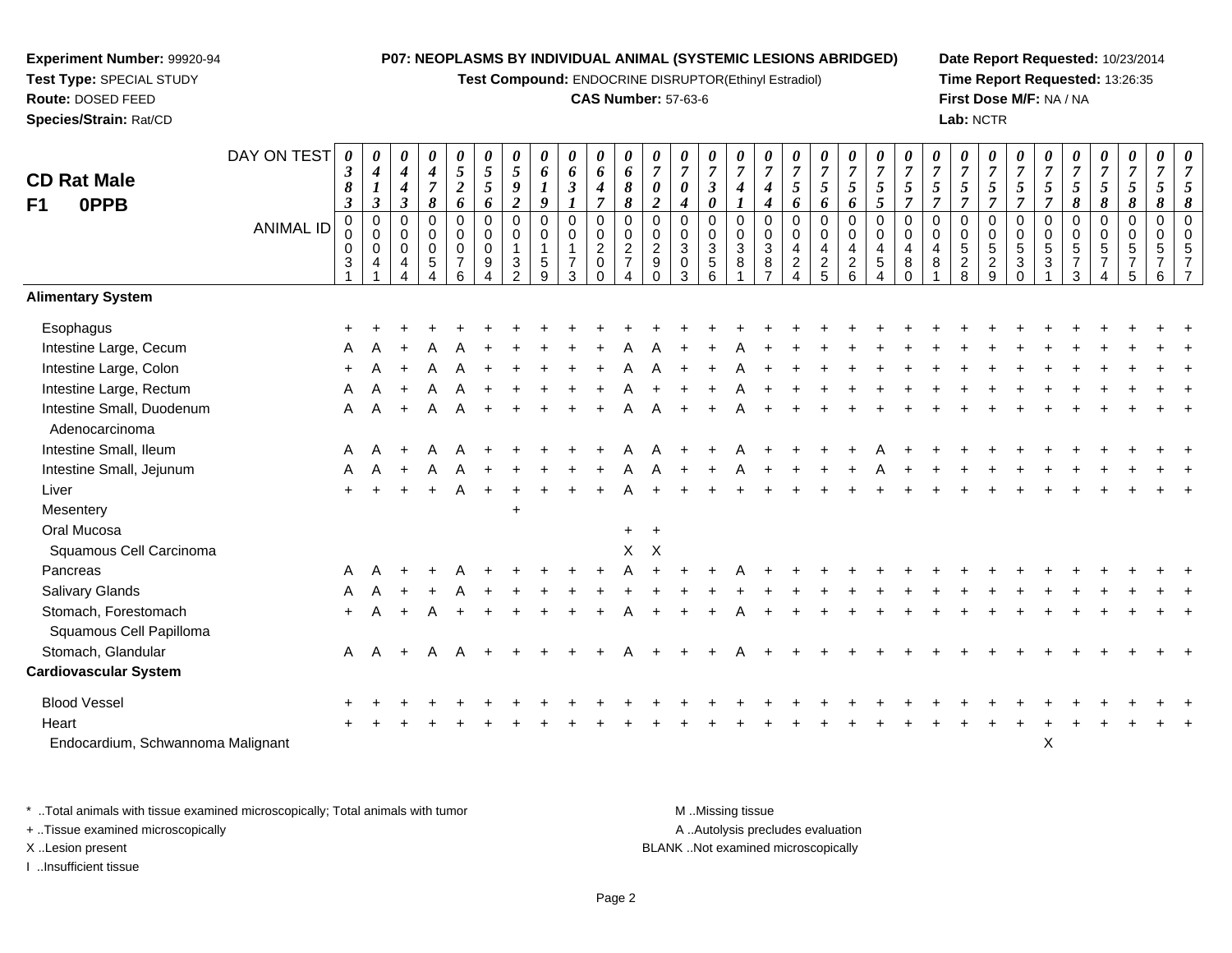**Test Compound:** ENDOCRINE DISRUPTOR(Ethinyl Estradiol)

#### **CAS Number:** 57-63-6

**Date Report Requested:** 10/23/2014**Time Report Requested:** 13:26:35**First Dose M/F:** NA / NA**Lab:** NCTR

| <b>CD Rat Male</b><br>F1<br>0PPB                                                                            | DAY ON TEST<br><b>ANIMAL ID</b> | $\boldsymbol{\theta}$<br>$\boldsymbol{\beta}$<br>8<br>$\boldsymbol{\beta}$<br>0<br>0<br>$\mathbf 0$<br>3 | $\boldsymbol{\theta}$<br>$\boldsymbol{4}$<br>$\boldsymbol{l}$<br>$\mathfrak{z}$<br>$\pmb{0}$<br>$\pmb{0}$<br>$\mathbf 0$<br>4 | 0<br>4<br>4<br>3<br>0<br>0<br>$\mathbf 0$<br>4 | $\pmb{\theta}$<br>$\boldsymbol{4}$<br>$\overline{7}$<br>8<br>$\mathbf 0$<br>0<br>$\mathbf 0$<br>5 | $\pmb{\theta}$<br>5<br>$\boldsymbol{2}$<br>6<br>$\pmb{0}$<br>$\mathbf 0$<br>$\pmb{0}$<br>$\overline{7}$<br>6 | 0<br>$\mathfrak{s}$<br>5<br>6<br>0<br>0<br>$\mathbf 0$<br>9 | $\boldsymbol{\theta}$<br>$\mathfrak{s}$<br>$\boldsymbol{g}$<br>$\boldsymbol{2}$<br>$\mathbf 0$<br>$\mathbf 0$<br>$\mathbf{1}$<br>3<br>$\mathcal{P}$ | $\pmb{\theta}$<br>6<br>9<br>$\mathbf 0$<br>$\mathbf 0$<br>5<br>9 | $\pmb{\theta}$<br>6<br>$\boldsymbol{\beta}$<br>$\pmb{0}$<br>0<br>$\mathbf{1}$<br>$\overline{7}$<br>3 | $\pmb{\theta}$<br>6<br>$\boldsymbol{4}$<br>$\overline{7}$<br>$\pmb{0}$<br>$\pmb{0}$<br>$\boldsymbol{2}$<br>0<br>$\Omega$ | 0<br>6<br>8<br>$\pmb{8}$<br>0<br>$\mathbf 0$<br>$\overline{c}$<br>$\overline{7}$<br>Δ | $\boldsymbol{\theta}$<br>$\overline{7}$<br>$\boldsymbol{\theta}$<br>$\boldsymbol{2}$<br>$\mathbf 0$<br>$\mathbf 0$<br>$\overline{2}$<br>9<br>$\Omega$ | 0<br>$\overline{7}$<br>0<br>4<br>$\mathbf 0$<br>$\Omega$<br>$\mathbf{3}$<br>$\mathbf 0$<br>3 | $\pmb{\theta}$<br>$\overline{7}$<br>$\boldsymbol{\beta}$<br>$\boldsymbol{\theta}$<br>0<br>$\pmb{0}$<br>$\sqrt{3}$<br>$\sqrt{5}$<br>6 | $\pmb{\theta}$<br>$\overline{7}$<br>$\boldsymbol{4}$<br>$\pmb{0}$<br>$\pmb{0}$<br>$\sqrt{3}$<br>8 | 0<br>$\overline{7}$<br>$\boldsymbol{4}$<br>4<br>$\mathbf 0$<br>$\mathbf 0$<br>$\mathbf{3}$<br>8 | 0<br>$\boldsymbol{7}$<br>$\mathfrak{s}$<br>6<br>$\mathbf 0$<br>$\mathbf 0$<br>$\overline{4}$<br>$\overline{c}$ | 0<br>$\overline{7}$<br>$5\overline{)}$<br>6<br>0<br>$\mathbf 0$<br>4<br>$\frac{2}{5}$ | $\pmb{\theta}$<br>$\boldsymbol{7}$<br>$\mathfrak{z}$<br>6<br>$\pmb{0}$<br>$\pmb{0}$<br>$\overline{4}$<br>$\overline{a}$<br>6 | $\pmb{\theta}$<br>$\overline{7}$<br>$\sqrt{5}$<br>$\mathfrak{s}$<br>$\pmb{0}$<br>$\pmb{0}$<br>$\overline{4}$<br>$\sqrt{5}$<br>Δ | $\pmb{\theta}$<br>$\overline{7}$<br>$\sqrt{5}$<br>$\overline{7}$<br>$\mathbf 0$<br>$\mathbf 0$<br>$\overline{4}$<br>8<br>$\Omega$ | $\boldsymbol{\theta}$<br>$\boldsymbol{7}$<br>$\mathfrak{s}$<br>$\overline{7}$<br>$\mathbf 0$<br>$\mathbf 0$<br>4<br>8 | 0<br>$\overline{7}$<br>5<br>$\overline{7}$<br>0<br>0<br>5<br>$\overline{a}$<br>8 | $\pmb{\theta}$<br>$\overline{7}$<br>$\mathfrak{H}$<br>$\overline{7}$<br>0<br>$\pmb{0}$<br>$\sqrt{5}$<br>$\overline{c}$<br>9 | $\pmb{\theta}$<br>$\overline{7}$<br>5<br>$\overline{7}$<br>$\pmb{0}$<br>$\pmb{0}$<br>$\sqrt{5}$<br>$\mathbf{3}$<br>$\Omega$ | 0<br>$\overline{7}$<br>$\sqrt{5}$<br>$\overline{7}$<br>0<br>0<br>5<br>3 | 0<br>$\overline{7}$<br>5<br>8<br>$\mathbf 0$<br>$\Omega$<br>5<br>7<br>3 | 0<br>$\overline{7}$<br>5<br>8<br>0<br>$\mathbf 0$<br>5 | $\pmb{\theta}$<br>$\overline{7}$<br>$\sqrt{5}$<br>8<br>$\,0\,$<br>$\pmb{0}$<br>5<br>5 | 0<br>$\overline{7}$<br>5<br>8<br>$\pmb{0}$<br>$\mathbf 0$<br>5<br>6 |   |
|-------------------------------------------------------------------------------------------------------------|---------------------------------|----------------------------------------------------------------------------------------------------------|-------------------------------------------------------------------------------------------------------------------------------|------------------------------------------------|---------------------------------------------------------------------------------------------------|--------------------------------------------------------------------------------------------------------------|-------------------------------------------------------------|-----------------------------------------------------------------------------------------------------------------------------------------------------|------------------------------------------------------------------|------------------------------------------------------------------------------------------------------|--------------------------------------------------------------------------------------------------------------------------|---------------------------------------------------------------------------------------|-------------------------------------------------------------------------------------------------------------------------------------------------------|----------------------------------------------------------------------------------------------|--------------------------------------------------------------------------------------------------------------------------------------|---------------------------------------------------------------------------------------------------|-------------------------------------------------------------------------------------------------|----------------------------------------------------------------------------------------------------------------|---------------------------------------------------------------------------------------|------------------------------------------------------------------------------------------------------------------------------|---------------------------------------------------------------------------------------------------------------------------------|-----------------------------------------------------------------------------------------------------------------------------------|-----------------------------------------------------------------------------------------------------------------------|----------------------------------------------------------------------------------|-----------------------------------------------------------------------------------------------------------------------------|-----------------------------------------------------------------------------------------------------------------------------|-------------------------------------------------------------------------|-------------------------------------------------------------------------|--------------------------------------------------------|---------------------------------------------------------------------------------------|---------------------------------------------------------------------|---|
| <b>Endocrine System</b>                                                                                     |                                 |                                                                                                          |                                                                                                                               |                                                |                                                                                                   |                                                                                                              |                                                             |                                                                                                                                                     |                                                                  |                                                                                                      |                                                                                                                          |                                                                                       |                                                                                                                                                       |                                                                                              |                                                                                                                                      |                                                                                                   |                                                                                                 |                                                                                                                |                                                                                       |                                                                                                                              |                                                                                                                                 |                                                                                                                                   |                                                                                                                       |                                                                                  |                                                                                                                             |                                                                                                                             |                                                                         |                                                                         |                                                        |                                                                                       |                                                                     |   |
| <b>Adrenal Cortex</b><br>Adenoma                                                                            |                                 | $\ddot{}$                                                                                                |                                                                                                                               |                                                |                                                                                                   |                                                                                                              |                                                             |                                                                                                                                                     |                                                                  |                                                                                                      |                                                                                                                          |                                                                                       |                                                                                                                                                       |                                                                                              |                                                                                                                                      |                                                                                                   |                                                                                                 |                                                                                                                |                                                                                       |                                                                                                                              |                                                                                                                                 | X                                                                                                                                 |                                                                                                                       |                                                                                  |                                                                                                                             |                                                                                                                             |                                                                         |                                                                         |                                                        | X                                                                                     |                                                                     |   |
| <b>Adrenal Medulla</b><br>Pheochromocytoma Benign<br>Pheochromocytoma Complex<br>Pheochromocytoma Malignant |                                 | $+$                                                                                                      |                                                                                                                               |                                                |                                                                                                   |                                                                                                              |                                                             |                                                                                                                                                     |                                                                  |                                                                                                      |                                                                                                                          |                                                                                       |                                                                                                                                                       |                                                                                              |                                                                                                                                      |                                                                                                   |                                                                                                 |                                                                                                                |                                                                                       |                                                                                                                              |                                                                                                                                 |                                                                                                                                   |                                                                                                                       | $\mathsf X$                                                                      |                                                                                                                             |                                                                                                                             | м                                                                       |                                                                         |                                                        |                                                                                       |                                                                     |   |
| Islets, Pancreatic                                                                                          |                                 | A                                                                                                        |                                                                                                                               |                                                |                                                                                                   |                                                                                                              |                                                             |                                                                                                                                                     |                                                                  |                                                                                                      |                                                                                                                          |                                                                                       |                                                                                                                                                       |                                                                                              |                                                                                                                                      |                                                                                                   |                                                                                                 |                                                                                                                |                                                                                       |                                                                                                                              |                                                                                                                                 |                                                                                                                                   |                                                                                                                       |                                                                                  |                                                                                                                             |                                                                                                                             |                                                                         |                                                                         |                                                        |                                                                                       |                                                                     |   |
| Parathyroid Gland<br>Adenoma                                                                                |                                 |                                                                                                          |                                                                                                                               |                                                |                                                                                                   |                                                                                                              |                                                             |                                                                                                                                                     |                                                                  |                                                                                                      | $\mathsf X$                                                                                                              |                                                                                       |                                                                                                                                                       |                                                                                              |                                                                                                                                      |                                                                                                   | Χ                                                                                               |                                                                                                                |                                                                                       |                                                                                                                              |                                                                                                                                 |                                                                                                                                   |                                                                                                                       |                                                                                  |                                                                                                                             |                                                                                                                             |                                                                         |                                                                         |                                                        |                                                                                       |                                                                     |   |
| <b>Pituitary Gland</b>                                                                                      |                                 | $+$                                                                                                      | A                                                                                                                             | $\ddot{}$                                      |                                                                                                   |                                                                                                              |                                                             |                                                                                                                                                     |                                                                  |                                                                                                      | $\ddot{}$                                                                                                                |                                                                                       |                                                                                                                                                       |                                                                                              |                                                                                                                                      |                                                                                                   |                                                                                                 |                                                                                                                |                                                                                       |                                                                                                                              |                                                                                                                                 |                                                                                                                                   |                                                                                                                       |                                                                                  |                                                                                                                             |                                                                                                                             |                                                                         |                                                                         |                                                        |                                                                                       |                                                                     |   |
| Pars Distalis, Adenoma<br>Schwannoma Malignant                                                              |                                 |                                                                                                          |                                                                                                                               |                                                | Χ                                                                                                 |                                                                                                              |                                                             |                                                                                                                                                     |                                                                  |                                                                                                      | X                                                                                                                        |                                                                                       | X                                                                                                                                                     |                                                                                              |                                                                                                                                      | X                                                                                                 | $\mathsf X$                                                                                     | X                                                                                                              |                                                                                       |                                                                                                                              | X                                                                                                                               | X                                                                                                                                 | X                                                                                                                     |                                                                                  | Χ                                                                                                                           | $\times$                                                                                                                    | X                                                                       | X                                                                       | $\mathsf{X}$                                           | X X                                                                                   |                                                                     |   |
| <b>Thyroid Gland</b><br>C Cell, Adenoma<br><b>General Body System</b>                                       |                                 | A                                                                                                        |                                                                                                                               |                                                |                                                                                                   | A                                                                                                            |                                                             |                                                                                                                                                     | Χ                                                                |                                                                                                      |                                                                                                                          | A                                                                                     | X                                                                                                                                                     |                                                                                              | $\ddot{}$                                                                                                                            | A                                                                                                 |                                                                                                 |                                                                                                                |                                                                                       |                                                                                                                              |                                                                                                                                 |                                                                                                                                   |                                                                                                                       |                                                                                  |                                                                                                                             |                                                                                                                             |                                                                         |                                                                         |                                                        |                                                                                       |                                                                     | Х |
|                                                                                                             |                                 |                                                                                                          |                                                                                                                               |                                                |                                                                                                   |                                                                                                              |                                                             |                                                                                                                                                     |                                                                  |                                                                                                      |                                                                                                                          |                                                                                       |                                                                                                                                                       |                                                                                              |                                                                                                                                      |                                                                                                   |                                                                                                 |                                                                                                                |                                                                                       |                                                                                                                              |                                                                                                                                 |                                                                                                                                   |                                                                                                                       |                                                                                  |                                                                                                                             |                                                                                                                             |                                                                         |                                                                         |                                                        |                                                                                       |                                                                     |   |
| <b>Tissue NOS</b><br><b>Genital System</b>                                                                  |                                 |                                                                                                          |                                                                                                                               |                                                |                                                                                                   |                                                                                                              |                                                             |                                                                                                                                                     |                                                                  |                                                                                                      |                                                                                                                          |                                                                                       |                                                                                                                                                       |                                                                                              |                                                                                                                                      |                                                                                                   |                                                                                                 |                                                                                                                |                                                                                       |                                                                                                                              |                                                                                                                                 |                                                                                                                                   |                                                                                                                       |                                                                                  |                                                                                                                             |                                                                                                                             |                                                                         |                                                                         |                                                        |                                                                                       |                                                                     |   |
| <b>Coagulating Gland</b>                                                                                    |                                 |                                                                                                          |                                                                                                                               |                                                |                                                                                                   |                                                                                                              |                                                             |                                                                                                                                                     |                                                                  |                                                                                                      |                                                                                                                          |                                                                                       |                                                                                                                                                       |                                                                                              |                                                                                                                                      |                                                                                                   |                                                                                                 |                                                                                                                |                                                                                       |                                                                                                                              |                                                                                                                                 |                                                                                                                                   |                                                                                                                       |                                                                                  |                                                                                                                             |                                                                                                                             |                                                                         |                                                                         |                                                        |                                                                                       |                                                                     |   |
| Epididymis                                                                                                  |                                 |                                                                                                          |                                                                                                                               |                                                |                                                                                                   |                                                                                                              |                                                             |                                                                                                                                                     |                                                                  |                                                                                                      |                                                                                                                          |                                                                                       |                                                                                                                                                       |                                                                                              |                                                                                                                                      |                                                                                                   |                                                                                                 |                                                                                                                |                                                                                       |                                                                                                                              |                                                                                                                                 |                                                                                                                                   |                                                                                                                       |                                                                                  |                                                                                                                             |                                                                                                                             |                                                                         |                                                                         |                                                        |                                                                                       |                                                                     |   |
| <b>Preputial Gland</b>                                                                                      |                                 |                                                                                                          |                                                                                                                               |                                                |                                                                                                   |                                                                                                              |                                                             |                                                                                                                                                     |                                                                  |                                                                                                      |                                                                                                                          |                                                                                       |                                                                                                                                                       |                                                                                              |                                                                                                                                      |                                                                                                   |                                                                                                 |                                                                                                                |                                                                                       |                                                                                                                              |                                                                                                                                 |                                                                                                                                   |                                                                                                                       |                                                                                  |                                                                                                                             |                                                                                                                             |                                                                         |                                                                         |                                                        |                                                                                       |                                                                     |   |

\* ..Total animals with tissue examined microscopically; Total animals with tumor **M** . Missing tissue M ..Missing tissue A ..Autolysis precludes evaluation + ..Tissue examined microscopically X ..Lesion present BLANK ..Not examined microscopicallyI ..Insufficient tissue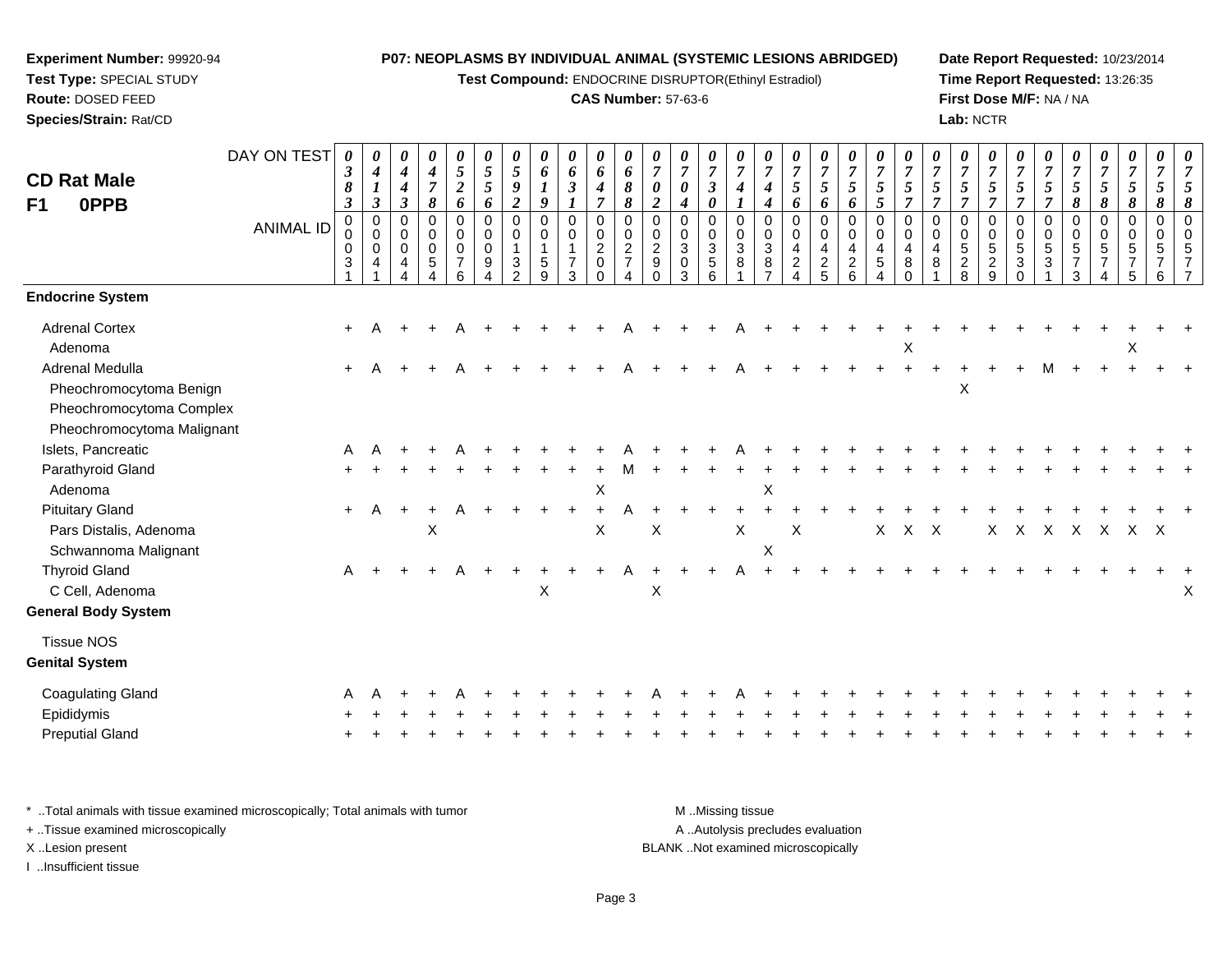**Test Compound:** ENDOCRINE DISRUPTOR(Ethinyl Estradiol)

#### **CAS Number:** 57-63-6

**Date Report Requested:** 10/23/2014**Time Report Requested:** 13:26:36**First Dose M/F:** NA / NA**Lab:** NCTR

| <b>CD Rat Male</b><br>0PPB<br>F1                | DAY ON TEST<br><b>ANIMAL ID</b> | 0<br>$\boldsymbol{\beta}$<br>8<br>$\boldsymbol{\beta}$<br>$\pmb{0}$<br>0<br>$\,0\,$<br>3 | $\boldsymbol{\theta}$<br>$\boldsymbol{4}$<br>$\mathfrak{z}$<br>$\pmb{0}$<br>$\mathbf 0$<br>$\mathbf 0$<br>4 | $\boldsymbol{\theta}$<br>$\boldsymbol{4}$<br>$\boldsymbol{4}$<br>$\boldsymbol{\beta}$<br>0<br>$\mathbf 0$<br>0<br>4 | $\boldsymbol{\theta}$<br>$\boldsymbol{4}$<br>$\boldsymbol{7}$<br>8<br>$\mathbf 0$<br>$\mathbf 0$<br>$\mathbf 0$<br>5<br>4 | 0<br>5<br>$\overline{a}$<br>6<br>$\mathbf 0$<br>$\mathbf 0$<br>0<br>$\overline{7}$<br>6 | 0<br>$\sqrt{5}$<br>5<br>6<br>$\mathbf 0$<br>0<br>$\mathbf 0$<br>9 | 0<br>$\sqrt{5}$<br>9<br>$\boldsymbol{2}$<br>$\overline{0}$<br>$\mathbf 0$<br>$\mathbf{1}$<br>$\mathbf{3}$<br>$\overline{2}$ | 0<br>6<br>$\boldsymbol{l}$<br>$\boldsymbol{g}$<br>0<br>$\mathbf 0$<br>$\mathbf{1}$<br>$\,$ 5 $\,$<br>9 | $\pmb{\theta}$<br>6<br>$\mathfrak{z}$<br>1<br>$\boldsymbol{0}$<br>$\mathbf 0$<br>$\mathbf{1}$<br>$\overline{7}$<br>$\mathbf{3}$ | 0<br>6<br>4<br>$\overline{7}$<br>$\mathbf 0$<br>$\mathbf 0$<br>$\overline{c}$<br>0<br>$\Omega$ | 0<br>6<br>$\pmb{8}$<br>8<br>$\mathbf 0$<br>$\mathbf 0$<br>$\overline{c}$<br>$\overline{7}$<br>$\overline{4}$ | 0<br>$\overline{7}$<br>0<br>$\boldsymbol{2}$<br>$\mathbf 0$<br>$\mathbf 0$<br>$\overline{c}$<br>$\boldsymbol{9}$<br>$\Omega$ | $\boldsymbol{\theta}$<br>$\overline{7}$<br>0<br>4<br>$\mathbf 0$<br>$\mathbf 0$<br>$\sqrt{3}$<br>$\mathbf 0$<br>$\overline{3}$ | 0<br>$\overline{7}$<br>$\mathfrak{z}$<br>$\boldsymbol{\theta}$<br>$\mathbf 0$<br>$\mathbf 0$<br>$\mathbf 3$<br>$\sqrt{5}$<br>$\,6\,$ | 0<br>$\overline{7}$<br>4<br>$\mathbf 0$<br>$\Omega$<br>3<br>8 | 0<br>$\overline{7}$<br>4<br>4<br>$\mathbf 0$<br>$\mathbf 0$<br>$\sqrt{3}$<br>8<br>$\overline{7}$ | 0<br>$\overline{7}$<br>5<br>6<br>$\mathbf 0$<br>$\mathbf 0$<br>$\overline{4}$<br>$\boldsymbol{2}$<br>$\overline{4}$ | $\pmb{\theta}$<br>$\boldsymbol{7}$<br>$\mathfrak{s}$<br>6<br>$\mathbf 0$<br>$\mathbf 0$<br>$\overline{4}$<br>$\frac{2}{5}$ | $\pmb{\theta}$<br>$\boldsymbol{7}$<br>$\sqrt{5}$<br>6<br>$\mathbf 0$<br>$\mathbf 0$<br>$\overline{\mathbf{4}}$<br>$\frac{2}{6}$ | 0<br>$\overline{7}$<br>5<br>5<br>$\mathbf 0$<br>$\Omega$<br>4<br>5<br>4 | 0<br>$\overline{7}$<br>$\sqrt{5}$<br>$\overline{7}$<br>$\mathbf 0$<br>$\Omega$<br>4<br>8<br>$\Omega$ | 0<br>$\overline{7}$<br>5<br>$\overline{7}$<br>$\mathbf 0$<br>$\mathbf 0$<br>4<br>8 | 0<br>$\overline{7}$<br>5<br>$\overline{7}$<br>0<br>$\mathbf 0$<br>$5\phantom{.0}$<br>$\frac{2}{8}$ | 0<br>$\overline{7}$<br>5<br>$\overline{7}$<br>$\mathbf 0$<br>$\mathbf 0$<br>$\sqrt{5}$<br>$\frac{2}{9}$ | 0<br>$\overline{7}$<br>$\mathfrak{s}$<br>$\overline{7}$<br>$\mathbf 0$<br>$\mathbf 0$<br>$\sqrt{5}$<br>3<br>$\mathbf 0$ | 0<br>$\overline{7}$<br>$\sqrt{5}$<br>$\overline{7}$<br>$\mathbf 0$<br>$\mathbf 0$<br>$\,$ 5 $\,$<br>$\mathbf{3}$ | 0<br>$\overline{7}$<br>5<br>8<br>$\mathbf 0$<br>0<br>$\mathbf 5$<br>$\overline{7}$<br>3 | 0<br>$\boldsymbol{7}$<br>5<br>8<br>0<br>0<br>5 | $\pmb{\theta}$<br>$\overline{7}$<br>$\mathfrak{s}$<br>8<br>$\mathbf 0$<br>$\Omega$<br>$\sqrt{5}$<br>7<br>5 | 0<br>$\overline{7}$<br>5<br>8<br>$\mathbf 0$<br>$\Omega$<br>5<br>6 | 8<br>$\Omega$ |
|-------------------------------------------------|---------------------------------|------------------------------------------------------------------------------------------|-------------------------------------------------------------------------------------------------------------|---------------------------------------------------------------------------------------------------------------------|---------------------------------------------------------------------------------------------------------------------------|-----------------------------------------------------------------------------------------|-------------------------------------------------------------------|-----------------------------------------------------------------------------------------------------------------------------|--------------------------------------------------------------------------------------------------------|---------------------------------------------------------------------------------------------------------------------------------|------------------------------------------------------------------------------------------------|--------------------------------------------------------------------------------------------------------------|------------------------------------------------------------------------------------------------------------------------------|--------------------------------------------------------------------------------------------------------------------------------|--------------------------------------------------------------------------------------------------------------------------------------|---------------------------------------------------------------|--------------------------------------------------------------------------------------------------|---------------------------------------------------------------------------------------------------------------------|----------------------------------------------------------------------------------------------------------------------------|---------------------------------------------------------------------------------------------------------------------------------|-------------------------------------------------------------------------|------------------------------------------------------------------------------------------------------|------------------------------------------------------------------------------------|----------------------------------------------------------------------------------------------------|---------------------------------------------------------------------------------------------------------|-------------------------------------------------------------------------------------------------------------------------|------------------------------------------------------------------------------------------------------------------|-----------------------------------------------------------------------------------------|------------------------------------------------|------------------------------------------------------------------------------------------------------------|--------------------------------------------------------------------|---------------|
| Squamous Cell Carcinoma                         |                                 |                                                                                          |                                                                                                             |                                                                                                                     |                                                                                                                           |                                                                                         |                                                                   |                                                                                                                             |                                                                                                        |                                                                                                                                 |                                                                                                |                                                                                                              |                                                                                                                              | X                                                                                                                              | $\times$                                                                                                                             |                                                               |                                                                                                  |                                                                                                                     |                                                                                                                            |                                                                                                                                 |                                                                         |                                                                                                      |                                                                                    |                                                                                                    |                                                                                                         | $\sf X$                                                                                                                 |                                                                                                                  |                                                                                         |                                                |                                                                                                            |                                                                    |               |
| Prostate, Dorsal/Lateral Lobe                   |                                 | $+$                                                                                      | A                                                                                                           |                                                                                                                     | $\ddot{}$                                                                                                                 | Α                                                                                       |                                                                   |                                                                                                                             |                                                                                                        |                                                                                                                                 |                                                                                                | $\ddot{}$                                                                                                    |                                                                                                                              |                                                                                                                                |                                                                                                                                      |                                                               |                                                                                                  |                                                                                                                     |                                                                                                                            | $\ddot{}$                                                                                                                       |                                                                         |                                                                                                      |                                                                                    |                                                                                                    |                                                                                                         |                                                                                                                         |                                                                                                                  | $\div$                                                                                  |                                                |                                                                                                            |                                                                    |               |
| Prostate, Ventral Lobe                          |                                 |                                                                                          |                                                                                                             |                                                                                                                     |                                                                                                                           |                                                                                         |                                                                   |                                                                                                                             |                                                                                                        |                                                                                                                                 |                                                                                                |                                                                                                              |                                                                                                                              |                                                                                                                                |                                                                                                                                      |                                                               |                                                                                                  |                                                                                                                     |                                                                                                                            |                                                                                                                                 |                                                                         |                                                                                                      |                                                                                    |                                                                                                    |                                                                                                         |                                                                                                                         |                                                                                                                  |                                                                                         |                                                |                                                                                                            |                                                                    |               |
| <b>Rete Testes</b>                              |                                 |                                                                                          |                                                                                                             |                                                                                                                     |                                                                                                                           |                                                                                         |                                                                   |                                                                                                                             |                                                                                                        |                                                                                                                                 |                                                                                                |                                                                                                              |                                                                                                                              |                                                                                                                                |                                                                                                                                      |                                                               |                                                                                                  |                                                                                                                     |                                                                                                                            |                                                                                                                                 |                                                                         |                                                                                                      |                                                                                    |                                                                                                    |                                                                                                         |                                                                                                                         |                                                                                                                  |                                                                                         |                                                |                                                                                                            |                                                                    |               |
| Seminal Vesicle                                 |                                 | A                                                                                        | A                                                                                                           | $\ddot{}$                                                                                                           | A                                                                                                                         | Α                                                                                       |                                                                   |                                                                                                                             |                                                                                                        |                                                                                                                                 |                                                                                                |                                                                                                              |                                                                                                                              |                                                                                                                                |                                                                                                                                      | Α                                                             |                                                                                                  |                                                                                                                     |                                                                                                                            |                                                                                                                                 |                                                                         |                                                                                                      |                                                                                    |                                                                                                    |                                                                                                         |                                                                                                                         |                                                                                                                  |                                                                                         |                                                |                                                                                                            |                                                                    |               |
| Adenoma                                         |                                 |                                                                                          |                                                                                                             |                                                                                                                     |                                                                                                                           |                                                                                         |                                                                   |                                                                                                                             |                                                                                                        |                                                                                                                                 |                                                                                                |                                                                                                              |                                                                                                                              |                                                                                                                                |                                                                                                                                      |                                                               |                                                                                                  | Χ                                                                                                                   |                                                                                                                            |                                                                                                                                 |                                                                         |                                                                                                      |                                                                                    |                                                                                                    |                                                                                                         |                                                                                                                         |                                                                                                                  |                                                                                         |                                                |                                                                                                            |                                                                    |               |
| <b>Testes</b>                                   |                                 | $+$                                                                                      | A                                                                                                           |                                                                                                                     |                                                                                                                           |                                                                                         |                                                                   |                                                                                                                             |                                                                                                        |                                                                                                                                 |                                                                                                |                                                                                                              |                                                                                                                              |                                                                                                                                |                                                                                                                                      |                                                               |                                                                                                  |                                                                                                                     |                                                                                                                            |                                                                                                                                 |                                                                         |                                                                                                      |                                                                                    |                                                                                                    |                                                                                                         |                                                                                                                         |                                                                                                                  |                                                                                         |                                                |                                                                                                            |                                                                    |               |
| <b>Hematopoietic System</b>                     |                                 |                                                                                          |                                                                                                             |                                                                                                                     |                                                                                                                           |                                                                                         |                                                                   |                                                                                                                             |                                                                                                        |                                                                                                                                 |                                                                                                |                                                                                                              |                                                                                                                              |                                                                                                                                |                                                                                                                                      |                                                               |                                                                                                  |                                                                                                                     |                                                                                                                            |                                                                                                                                 |                                                                         |                                                                                                      |                                                                                    |                                                                                                    |                                                                                                         |                                                                                                                         |                                                                                                                  |                                                                                         |                                                |                                                                                                            |                                                                    |               |
| <b>Bone Marrow</b>                              |                                 | Α                                                                                        | A                                                                                                           |                                                                                                                     |                                                                                                                           |                                                                                         |                                                                   |                                                                                                                             |                                                                                                        |                                                                                                                                 |                                                                                                |                                                                                                              |                                                                                                                              |                                                                                                                                |                                                                                                                                      |                                                               |                                                                                                  |                                                                                                                     |                                                                                                                            |                                                                                                                                 |                                                                         |                                                                                                      |                                                                                    |                                                                                                    |                                                                                                         |                                                                                                                         |                                                                                                                  |                                                                                         |                                                |                                                                                                            |                                                                    |               |
| Lymph Node                                      |                                 |                                                                                          |                                                                                                             |                                                                                                                     |                                                                                                                           |                                                                                         |                                                                   |                                                                                                                             |                                                                                                        |                                                                                                                                 |                                                                                                |                                                                                                              |                                                                                                                              |                                                                                                                                |                                                                                                                                      |                                                               |                                                                                                  |                                                                                                                     |                                                                                                                            |                                                                                                                                 |                                                                         |                                                                                                      |                                                                                    |                                                                                                    |                                                                                                         |                                                                                                                         |                                                                                                                  |                                                                                         |                                                |                                                                                                            |                                                                    |               |
| Lymph Node, Mandibular                          |                                 |                                                                                          |                                                                                                             |                                                                                                                     |                                                                                                                           |                                                                                         |                                                                   |                                                                                                                             |                                                                                                        |                                                                                                                                 |                                                                                                |                                                                                                              |                                                                                                                              |                                                                                                                                |                                                                                                                                      |                                                               |                                                                                                  |                                                                                                                     |                                                                                                                            |                                                                                                                                 |                                                                         |                                                                                                      |                                                                                    |                                                                                                    |                                                                                                         |                                                                                                                         |                                                                                                                  |                                                                                         |                                                |                                                                                                            |                                                                    |               |
| Lymph Node, Mesenteric                          |                                 | A                                                                                        |                                                                                                             |                                                                                                                     |                                                                                                                           |                                                                                         |                                                                   |                                                                                                                             |                                                                                                        |                                                                                                                                 |                                                                                                |                                                                                                              |                                                                                                                              |                                                                                                                                |                                                                                                                                      |                                                               |                                                                                                  |                                                                                                                     |                                                                                                                            |                                                                                                                                 |                                                                         |                                                                                                      |                                                                                    |                                                                                                    |                                                                                                         |                                                                                                                         |                                                                                                                  |                                                                                         |                                                |                                                                                                            |                                                                    |               |
| Spleen                                          |                                 | А                                                                                        |                                                                                                             |                                                                                                                     |                                                                                                                           |                                                                                         |                                                                   |                                                                                                                             |                                                                                                        |                                                                                                                                 |                                                                                                |                                                                                                              |                                                                                                                              |                                                                                                                                |                                                                                                                                      |                                                               |                                                                                                  |                                                                                                                     |                                                                                                                            |                                                                                                                                 |                                                                         |                                                                                                      |                                                                                    |                                                                                                    |                                                                                                         |                                                                                                                         |                                                                                                                  |                                                                                         |                                                |                                                                                                            |                                                                    |               |
| Thymus                                          |                                 | A                                                                                        |                                                                                                             | $\ddot{}$                                                                                                           |                                                                                                                           |                                                                                         |                                                                   |                                                                                                                             |                                                                                                        |                                                                                                                                 |                                                                                                |                                                                                                              |                                                                                                                              |                                                                                                                                |                                                                                                                                      |                                                               |                                                                                                  |                                                                                                                     |                                                                                                                            |                                                                                                                                 |                                                                         |                                                                                                      |                                                                                    |                                                                                                    |                                                                                                         |                                                                                                                         |                                                                                                                  |                                                                                         |                                                |                                                                                                            |                                                                    |               |
| <b>Integumentary System</b>                     |                                 |                                                                                          |                                                                                                             |                                                                                                                     |                                                                                                                           |                                                                                         |                                                                   |                                                                                                                             |                                                                                                        |                                                                                                                                 |                                                                                                |                                                                                                              |                                                                                                                              |                                                                                                                                |                                                                                                                                      |                                                               |                                                                                                  |                                                                                                                     |                                                                                                                            |                                                                                                                                 |                                                                         |                                                                                                      |                                                                                    |                                                                                                    |                                                                                                         |                                                                                                                         |                                                                                                                  |                                                                                         |                                                |                                                                                                            |                                                                    |               |
| Mammary Gland<br>Adenocarcinoma<br>Fibroadenoma |                                 | $+$                                                                                      | A                                                                                                           | $\ddot{}$                                                                                                           | M                                                                                                                         | $\mathsf{A}$                                                                            |                                                                   |                                                                                                                             |                                                                                                        |                                                                                                                                 |                                                                                                | м                                                                                                            | м                                                                                                                            |                                                                                                                                |                                                                                                                                      |                                                               | м                                                                                                |                                                                                                                     |                                                                                                                            | X                                                                                                                               |                                                                         |                                                                                                      |                                                                                    |                                                                                                    |                                                                                                         |                                                                                                                         |                                                                                                                  |                                                                                         |                                                |                                                                                                            |                                                                    |               |
| Fibroma                                         |                                 |                                                                                          |                                                                                                             |                                                                                                                     |                                                                                                                           |                                                                                         |                                                                   |                                                                                                                             |                                                                                                        |                                                                                                                                 |                                                                                                |                                                                                                              |                                                                                                                              |                                                                                                                                | X                                                                                                                                    |                                                               |                                                                                                  |                                                                                                                     |                                                                                                                            |                                                                                                                                 |                                                                         |                                                                                                      |                                                                                    |                                                                                                    |                                                                                                         |                                                                                                                         |                                                                                                                  |                                                                                         |                                                |                                                                                                            |                                                                    |               |
| Lipoma                                          |                                 |                                                                                          |                                                                                                             |                                                                                                                     |                                                                                                                           |                                                                                         |                                                                   |                                                                                                                             |                                                                                                        |                                                                                                                                 |                                                                                                |                                                                                                              |                                                                                                                              |                                                                                                                                |                                                                                                                                      |                                                               |                                                                                                  |                                                                                                                     |                                                                                                                            |                                                                                                                                 |                                                                         |                                                                                                      |                                                                                    |                                                                                                    |                                                                                                         |                                                                                                                         |                                                                                                                  |                                                                                         |                                                |                                                                                                            |                                                                    |               |
| Skin                                            |                                 |                                                                                          |                                                                                                             |                                                                                                                     |                                                                                                                           |                                                                                         |                                                                   |                                                                                                                             |                                                                                                        |                                                                                                                                 |                                                                                                |                                                                                                              |                                                                                                                              |                                                                                                                                |                                                                                                                                      |                                                               |                                                                                                  |                                                                                                                     |                                                                                                                            |                                                                                                                                 |                                                                         |                                                                                                      |                                                                                    |                                                                                                    |                                                                                                         |                                                                                                                         |                                                                                                                  |                                                                                         |                                                |                                                                                                            |                                                                    |               |
| Basal Cell Adenoma                              |                                 |                                                                                          |                                                                                                             |                                                                                                                     |                                                                                                                           |                                                                                         |                                                                   |                                                                                                                             |                                                                                                        |                                                                                                                                 |                                                                                                |                                                                                                              |                                                                                                                              |                                                                                                                                |                                                                                                                                      |                                                               |                                                                                                  |                                                                                                                     |                                                                                                                            |                                                                                                                                 |                                                                         |                                                                                                      |                                                                                    |                                                                                                    |                                                                                                         |                                                                                                                         |                                                                                                                  |                                                                                         |                                                |                                                                                                            |                                                                    |               |
|                                                 |                                 |                                                                                          |                                                                                                             |                                                                                                                     |                                                                                                                           |                                                                                         |                                                                   |                                                                                                                             |                                                                                                        |                                                                                                                                 |                                                                                                |                                                                                                              |                                                                                                                              |                                                                                                                                |                                                                                                                                      |                                                               |                                                                                                  |                                                                                                                     |                                                                                                                            |                                                                                                                                 |                                                                         |                                                                                                      |                                                                                    |                                                                                                    |                                                                                                         |                                                                                                                         |                                                                                                                  |                                                                                         |                                                |                                                                                                            |                                                                    |               |

\* ..Total animals with tissue examined microscopically; Total animals with tumor **M** . Missing tissue M ..Missing tissue A ..Autolysis precludes evaluation + ..Tissue examined microscopically X ..Lesion present BLANK ..Not examined microscopicallyI ..Insufficient tissue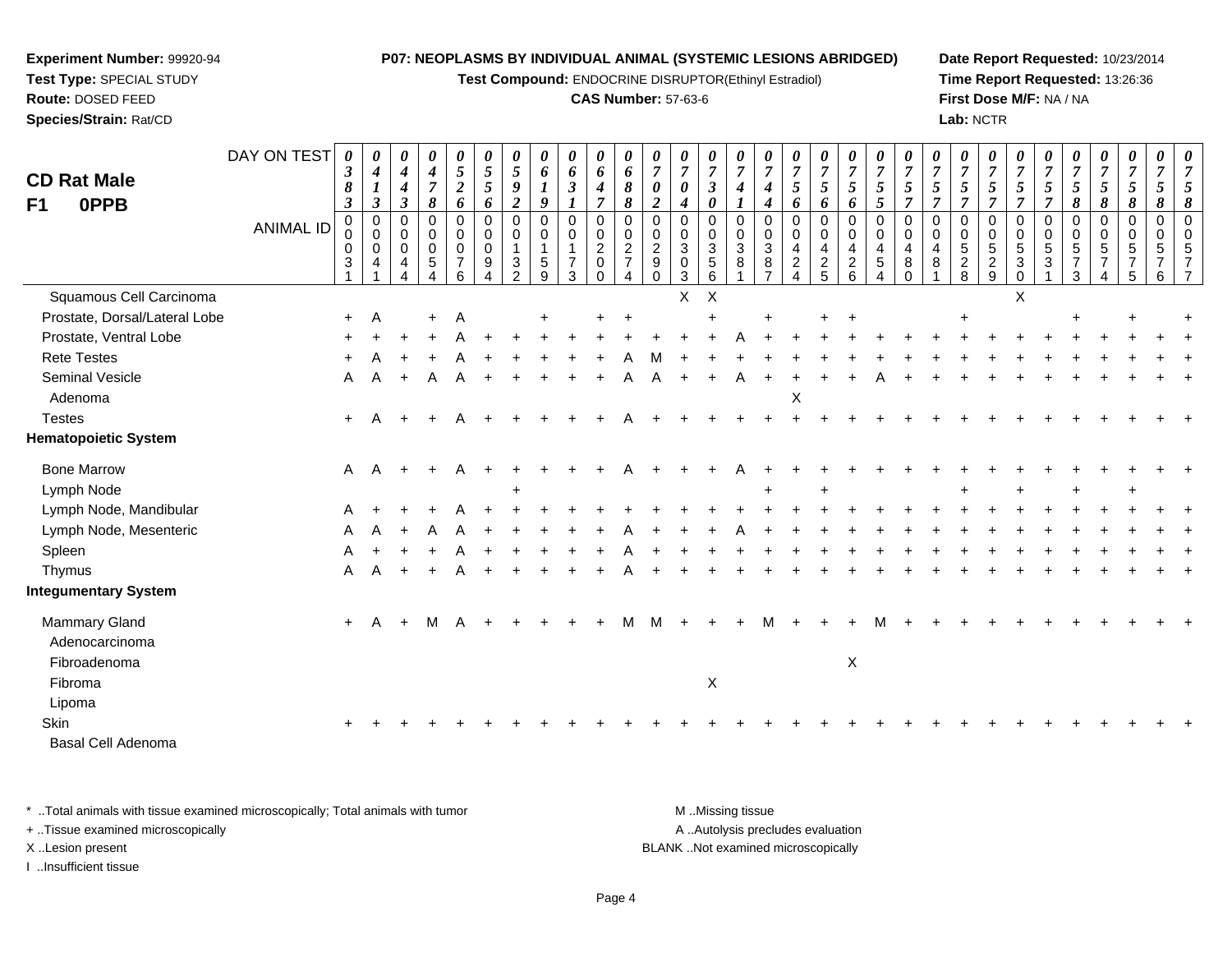**Test Compound:** ENDOCRINE DISRUPTOR(Ethinyl Estradiol)

#### **CAS Number:** 57-63-6

**Date Report Requested:** 10/23/2014**Time Report Requested:** 13:26:36**First Dose M/F:** NA / NA**Lab:** NCTR

| <b>CD Rat Male</b>                                                   | DAY ON TEST      | 0<br>3                    | $\boldsymbol{\theta}$<br>4                        | 0<br>$\boldsymbol{4}$                               | 0<br>$\boldsymbol{4}$                    | $\boldsymbol{\theta}$<br>5                          | $\boldsymbol{\theta}$<br>$\mathfrak{s}$ | 0<br>5                                                 | $\boldsymbol{\theta}$<br>6     | $\boldsymbol{\theta}$<br>6                         | $\boldsymbol{\theta}$<br>6                                 | $\boldsymbol{\theta}$<br>6                        | $\boldsymbol{\theta}$<br>$\overline{7}$          | $\boldsymbol{\theta}$<br>$\overline{7}$           | U<br>$\overline{7}$                                                      | $\boldsymbol{\theta}$<br>$\overline{7}$       | $\overline{7}$                                                        | $\frac{\theta}{7}$                                       | $\frac{\theta}{7}$<br>$\overline{5}$                                | $\boldsymbol{\theta}$<br>$\boldsymbol{7}$      | $\overline{7}$                                     | $\boldsymbol{\theta}$<br>$\overline{7}$       | $\frac{\boldsymbol{0}}{7}$        | 0<br>$\overline{7}$                                    | $\theta$<br>$\overline{7}$          | $\overline{7}$                                        | $\boldsymbol{\theta}$<br>$\overline{7}$                | $\boldsymbol{\theta}$<br>$\overline{7}$             | $\boldsymbol{\theta}$<br>$\boldsymbol{7}$ | $\theta$<br>$\overline{7}$     | $\overline{7}$                 | 0<br>$\overline{7}$                         |
|----------------------------------------------------------------------|------------------|---------------------------|---------------------------------------------------|-----------------------------------------------------|------------------------------------------|-----------------------------------------------------|-----------------------------------------|--------------------------------------------------------|--------------------------------|----------------------------------------------------|------------------------------------------------------------|---------------------------------------------------|--------------------------------------------------|---------------------------------------------------|--------------------------------------------------------------------------|-----------------------------------------------|-----------------------------------------------------------------------|----------------------------------------------------------|---------------------------------------------------------------------|------------------------------------------------|----------------------------------------------------|-----------------------------------------------|-----------------------------------|--------------------------------------------------------|-------------------------------------|-------------------------------------------------------|--------------------------------------------------------|-----------------------------------------------------|-------------------------------------------|--------------------------------|--------------------------------|---------------------------------------------|
| <b>OPPB</b><br>F1                                                    |                  | 8<br>$\boldsymbol{\beta}$ | $\boldsymbol{l}$<br>$\mathfrak{z}$                | $\boldsymbol{4}$<br>$\boldsymbol{\beta}$            | $\overline{7}$<br>$\boldsymbol{\delta}$  | $\overline{2}$<br>6                                 | 5<br>6                                  | 9<br>$\boldsymbol{2}$                                  | $\boldsymbol{l}$<br>9          | $\mathfrak{z}$                                     | $\boldsymbol{4}$<br>$\overline{7}$                         | 8<br>8                                            | 0<br>$\overline{c}$                              | $\boldsymbol{\theta}$<br>$\boldsymbol{4}$         | $\boldsymbol{\mathfrak{z}}$<br>0                                         | $\boldsymbol{4}$<br>$\boldsymbol{\mathit{1}}$ | $\boldsymbol{4}$<br>$\boldsymbol{4}$                                  | 5<br>6                                                   | 6                                                                   | 5<br>6                                         | 5<br>$\mathfrak{s}$                                | 5<br>7                                        | $\mathfrak{s}$<br>$\overline{7}$  | 5<br>$\overline{7}$                                    | 5<br>$\overline{\tau}$              | $\sqrt{5}$<br>$\overline{7}$                          | $\mathfrak{s}$<br>$\overline{7}$                       | $\sqrt{5}$<br>8                                     | $\mathfrak{s}$<br>8                       | 5<br>8                         | $\mathfrak{s}$<br>8            | 5<br>8                                      |
|                                                                      | <b>ANIMAL ID</b> | 0<br>0<br>0<br>3          | $\mathbf 0$<br>$\mathbf 0$<br>0<br>$\overline{4}$ | $\mathbf 0$<br>$\mathbf 0$<br>$\mathbf 0$<br>4<br>Λ | $\mathbf 0$<br>0<br>0<br>$\sqrt{5}$<br>4 | $\Omega$<br>0<br>$\mathbf 0$<br>$\overline{7}$<br>6 | 0<br>0<br>$\mathbf 0$<br>9              | $\mathbf 0$<br>$\mathbf 0$<br>1<br>3<br>$\overline{2}$ | $\Omega$<br>0<br>$\frac{5}{9}$ | $\Omega$<br>$\pmb{0}$<br>-1<br>$\overline{7}$<br>3 | $\Omega$<br>0<br>$\overline{c}$<br>$\mathbf 0$<br>$\Omega$ | $\Omega$<br>0<br>$\overline{2}$<br>$\overline{7}$ | $\Omega$<br>0<br>$\overline{2}$<br>9<br>$\Omega$ | $\Omega$<br>0<br>$\mathfrak{S}$<br>$\pmb{0}$<br>3 | $\Omega$<br>$\mathbf 0$<br>$\ensuremath{\mathsf{3}}$<br>$\mathbf 5$<br>6 | $\mathbf 0$<br>0<br>$\sqrt{3}$<br>8           | $\mathbf 0$<br>$\mathbf 0$<br>$\sqrt{3}$<br>$\,8\,$<br>$\overline{z}$ | 0<br>0<br>4<br>$\overline{c}$<br>$\overline{\mathbf{A}}$ | $\mathbf 0$<br>$\mathsf{O}\xspace$<br>$\overline{4}$<br>$rac{2}{5}$ | $\mathbf 0$<br>$\pmb{0}$<br>4<br>$\frac{2}{6}$ | $\Omega$<br>0<br>4<br>$\sqrt{5}$<br>$\overline{4}$ | $\Omega$<br>$\mathbf 0$<br>4<br>8<br>$\Omega$ | $\Omega$<br>$\mathbf 0$<br>4<br>8 | $\Omega$<br>$\mathbf 0$<br>$\sqrt{5}$<br>$\frac{2}{8}$ | $\Omega$<br>0<br>5<br>$\frac{2}{9}$ | $\Omega$<br>0<br>$\sqrt{5}$<br>$\sqrt{3}$<br>$\Omega$ | $\mathbf 0$<br>$\mathbf 0$<br>$\sqrt{5}$<br>$\sqrt{3}$ | $\Omega$<br>0<br>$\,$ 5 $\,$<br>$\overline{7}$<br>3 | $\Omega$<br>$\mathbf 0$<br>5<br>7<br>Δ    | $\Omega$<br>$\Omega$<br>5<br>5 | $\Omega$<br>$\Omega$<br>5<br>6 | $\Omega$<br>$\Omega$<br>5<br>$\overline{7}$ |
| Fibroma                                                              |                  |                           |                                                   |                                                     |                                          |                                                     |                                         |                                                        |                                |                                                    |                                                            |                                                   |                                                  |                                                   |                                                                          |                                               |                                                                       |                                                          |                                                                     |                                                |                                                    |                                               |                                   |                                                        |                                     |                                                       | X                                                      |                                                     |                                           |                                |                                |                                             |
| Keratoacanthoma                                                      |                  |                           |                                                   |                                                     |                                          |                                                     |                                         |                                                        |                                |                                                    |                                                            |                                                   |                                                  |                                                   |                                                                          |                                               |                                                                       |                                                          |                                                                     |                                                |                                                    | X                                             |                                   |                                                        |                                     |                                                       |                                                        |                                                     |                                           |                                |                                |                                             |
| Sarcoma                                                              |                  | $\mathsf X$               |                                                   |                                                     |                                          |                                                     | $\sf X$                                 |                                                        |                                | X                                                  |                                                            |                                                   |                                                  |                                                   |                                                                          |                                               |                                                                       |                                                          |                                                                     |                                                |                                                    |                                               |                                   |                                                        |                                     |                                                       | $\mathsf X$                                            |                                                     |                                           |                                |                                |                                             |
| Musculoskeletal System                                               |                  |                           |                                                   |                                                     |                                          |                                                     |                                         |                                                        |                                |                                                    |                                                            |                                                   |                                                  |                                                   |                                                                          |                                               |                                                                       |                                                          |                                                                     |                                                |                                                    |                                               |                                   |                                                        |                                     |                                                       |                                                        |                                                     |                                           |                                |                                |                                             |
| <b>Bone</b>                                                          |                  |                           |                                                   |                                                     |                                          |                                                     |                                         |                                                        |                                | $\ddot{}$                                          |                                                            |                                                   |                                                  |                                                   |                                                                          |                                               | $\ddot{}$                                                             |                                                          |                                                                     |                                                |                                                    |                                               |                                   |                                                        |                                     |                                                       |                                                        |                                                     |                                           |                                |                                |                                             |
| Cranium, Osteosarcoma                                                |                  |                           |                                                   |                                                     |                                          |                                                     |                                         |                                                        |                                | $\times$                                           |                                                            |                                                   |                                                  |                                                   |                                                                          |                                               |                                                                       |                                                          |                                                                     |                                                |                                                    |                                               |                                   |                                                        |                                     |                                                       |                                                        |                                                     |                                           |                                |                                |                                             |
| Cranium, Schwannoma Malignant,<br>Metastatic, Uncertain Primary Site |                  |                           |                                                   |                                                     |                                          |                                                     |                                         |                                                        |                                |                                                    |                                                            |                                                   |                                                  |                                                   |                                                                          |                                               | X                                                                     |                                                          |                                                                     |                                                |                                                    |                                               |                                   |                                                        |                                     |                                                       |                                                        |                                                     |                                           |                                |                                |                                             |
| Bone, Femur                                                          |                  |                           |                                                   |                                                     |                                          |                                                     |                                         |                                                        |                                |                                                    |                                                            |                                                   |                                                  |                                                   |                                                                          |                                               |                                                                       |                                                          |                                                                     |                                                |                                                    |                                               |                                   |                                                        |                                     |                                                       |                                                        |                                                     |                                           |                                |                                |                                             |
| <b>Skeletal Muscle</b>                                               |                  |                           |                                                   |                                                     |                                          |                                                     |                                         |                                                        |                                |                                                    |                                                            |                                                   |                                                  |                                                   |                                                                          |                                               |                                                                       |                                                          |                                                                     |                                                |                                                    |                                               |                                   | $\ddot{}$                                              |                                     |                                                       |                                                        |                                                     |                                           |                                |                                |                                             |
| Nervous System                                                       |                  |                           |                                                   |                                                     |                                          |                                                     |                                         |                                                        |                                |                                                    |                                                            |                                                   |                                                  |                                                   |                                                                          |                                               |                                                                       |                                                          |                                                                     |                                                |                                                    |                                               |                                   |                                                        |                                     |                                                       |                                                        |                                                     |                                           |                                |                                |                                             |
| Brain, Brain Stem<br>Astrocytoma Malignant                           |                  |                           |                                                   |                                                     |                                          |                                                     |                                         |                                                        |                                |                                                    |                                                            |                                                   |                                                  |                                                   |                                                                          |                                               |                                                                       |                                                          |                                                                     |                                                |                                                    |                                               | $\boldsymbol{\mathsf{X}}$         |                                                        |                                     |                                                       |                                                        |                                                     |                                           |                                |                                |                                             |
| Brain, Cerebellum                                                    |                  |                           |                                                   |                                                     |                                          |                                                     |                                         |                                                        |                                |                                                    |                                                            |                                                   |                                                  |                                                   |                                                                          |                                               |                                                                       |                                                          |                                                                     |                                                |                                                    |                                               |                                   |                                                        |                                     |                                                       |                                                        |                                                     |                                           |                                |                                |                                             |
| Brain, Cerebrum                                                      |                  |                           |                                                   |                                                     |                                          |                                                     |                                         |                                                        |                                |                                                    |                                                            |                                                   |                                                  |                                                   |                                                                          |                                               |                                                                       |                                                          |                                                                     |                                                |                                                    |                                               |                                   |                                                        |                                     |                                                       |                                                        |                                                     |                                           |                                |                                |                                             |
| Astrocytoma Malignant                                                |                  |                           |                                                   |                                                     |                                          |                                                     |                                         |                                                        |                                |                                                    |                                                            |                                                   |                                                  |                                                   |                                                                          |                                               |                                                                       |                                                          |                                                                     |                                                |                                                    |                                               | X                                 |                                                        |                                     |                                                       |                                                        |                                                     |                                           |                                |                                |                                             |
| <b>Respiratory System</b>                                            |                  |                           |                                                   |                                                     |                                          |                                                     |                                         |                                                        |                                |                                                    |                                                            |                                                   |                                                  |                                                   |                                                                          |                                               |                                                                       |                                                          |                                                                     |                                                |                                                    |                                               |                                   |                                                        |                                     |                                                       |                                                        |                                                     |                                           |                                |                                |                                             |
| Lung                                                                 |                  | $\ddot{}$                 |                                                   |                                                     |                                          |                                                     |                                         |                                                        |                                |                                                    |                                                            |                                                   |                                                  |                                                   |                                                                          |                                               |                                                                       |                                                          |                                                                     |                                                |                                                    |                                               |                                   |                                                        |                                     |                                                       |                                                        |                                                     |                                           |                                |                                |                                             |
| Alveolar/Bronchiolar Adenoma                                         |                  |                           |                                                   |                                                     |                                          |                                                     |                                         |                                                        |                                |                                                    |                                                            |                                                   |                                                  |                                                   |                                                                          |                                               |                                                                       |                                                          |                                                                     |                                                |                                                    |                                               |                                   |                                                        |                                     |                                                       |                                                        |                                                     |                                           |                                | X                              |                                             |
| Nose                                                                 |                  |                           |                                                   |                                                     |                                          |                                                     |                                         |                                                        |                                |                                                    |                                                            |                                                   |                                                  |                                                   |                                                                          |                                               |                                                                       |                                                          |                                                                     |                                                |                                                    |                                               |                                   |                                                        |                                     |                                                       |                                                        |                                                     |                                           |                                |                                |                                             |
| Adenoma                                                              |                  |                           |                                                   |                                                     |                                          |                                                     |                                         |                                                        |                                |                                                    |                                                            |                                                   |                                                  |                                                   |                                                                          |                                               |                                                                       |                                                          |                                                                     |                                                |                                                    | X                                             |                                   |                                                        |                                     |                                                       |                                                        |                                                     |                                           |                                |                                |                                             |
|                                                                      |                  |                           |                                                   |                                                     |                                          |                                                     |                                         |                                                        |                                |                                                    |                                                            |                                                   |                                                  |                                                   |                                                                          |                                               |                                                                       |                                                          |                                                                     |                                                |                                                    |                                               |                                   |                                                        |                                     |                                                       |                                                        |                                                     |                                           |                                |                                |                                             |

\* ..Total animals with tissue examined microscopically; Total animals with tumor **M** . Missing tissue M ..Missing tissue A ..Autolysis precludes evaluation + ..Tissue examined microscopically X ..Lesion present BLANK ..Not examined microscopicallyI ..Insufficient tissue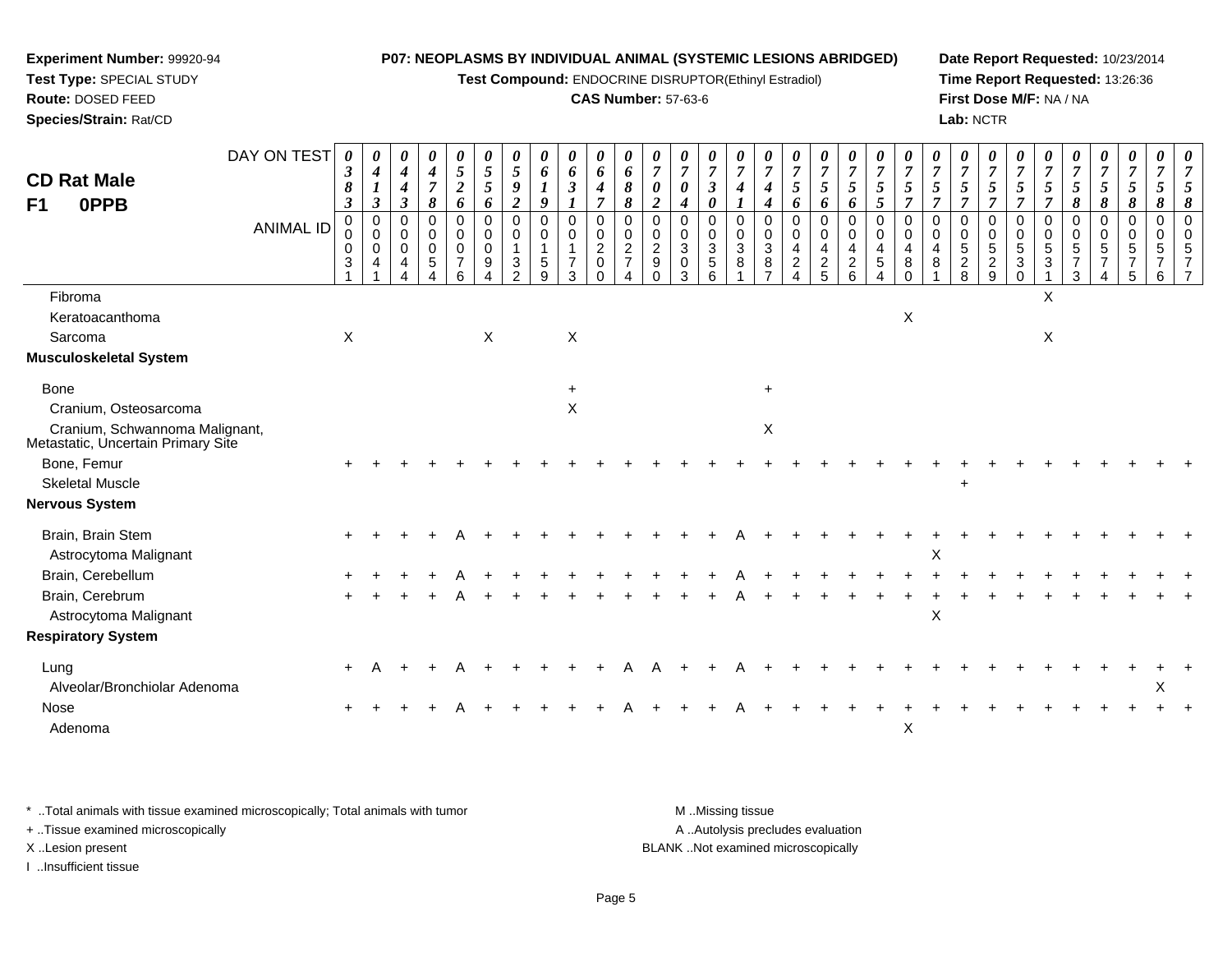**Test Compound:** ENDOCRINE DISRUPTOR(Ethinyl Estradiol)

#### **CAS Number:** 57-63-6

**Date Report Requested:** 10/23/2014**Time Report Requested:** 13:26:36**First Dose M/F:** NA / NA**Lab:** NCTR

| <b>CD Rat Male</b><br>F1<br>0PPB                                               | DAY ON TEST<br><b>ANIMAL ID</b> | 0<br>$\boldsymbol{\beta}$<br>8<br>$\boldsymbol{\beta}$<br>0<br>3 | $\boldsymbol{\theta}$<br>$\boldsymbol{4}$<br>$\boldsymbol{\beta}$<br>0<br>$\mathbf 0$<br>$\mathbf 0$<br>4 | $\boldsymbol{\theta}$<br>$\boldsymbol{4}$<br>$\boldsymbol{4}$<br>$\boldsymbol{\beta}$<br>0<br>$\pmb{0}$<br>0<br>4 | $\boldsymbol{\theta}$<br>$\boldsymbol{4}$<br>$\overline{7}$<br>8<br>0<br>$\mathbf 0$<br>$\mathbf 0$<br>5 | 0<br>5<br>$\overline{c}$<br>6<br>0<br>0<br>0<br>$\overline{ }$<br>6 | 0<br>$\mathfrak{s}$<br>$\sqrt{5}$<br>6<br>0<br>$\pmb{0}$<br>$\boldsymbol{9}$ | 0<br>$\mathfrak{s}$<br>9<br>$\overline{2}$<br>0<br>0<br>$\sqrt{3}$<br>$\mathfrak{p}$ | 0<br>6<br>$\boldsymbol{l}$<br>9<br>0<br>0<br>$\overline{1}$<br>$\sqrt{5}$<br>9 | $\boldsymbol{\theta}$<br>6<br>$\boldsymbol{\beta}$<br>0<br>$\mathbf 0$<br>$\overline{1}$<br>$\overline{7}$<br>3 | 0<br>6<br>4<br>0<br>0<br>$\overline{c}$<br>0 | $\pmb{\theta}$<br>6<br>8<br>8<br>$\pmb{0}$<br>$\boldsymbol{2}$<br>$\overline{7}$ | 0<br>$\overline{7}$<br>0<br>0<br>$\boldsymbol{2}$<br>$\boldsymbol{9}$ | $\boldsymbol{\theta}$<br>$\overline{7}$<br>0<br>4<br>0<br>$\mathbf 0$<br>$\ensuremath{\mathsf{3}}$<br>0<br>3 | $\boldsymbol{\theta}$<br>$\overline{7}$<br>$\boldsymbol{\beta}$<br>0<br>0<br>$\mathbf 0$<br>$\sqrt{3}$<br>$\sqrt{5}$<br>6 | 0<br>$\overline{7}$<br>0<br>$\mathbf 0$<br>3<br>8 | 0<br>4<br>0<br>$\sqrt{3}$<br>8 | 0<br>$\overline{7}$<br>6<br>0<br>4<br>$\overline{c}$ | 0<br>$\overline{7}$<br>5<br>6<br>0<br>$\boldsymbol{0}$<br>$\overline{4}$<br>$\overline{c}$<br>5 | $\boldsymbol{\theta}$<br>$\overline{7}$<br>$\mathfrak{s}$<br>6<br>0<br>$\pmb{0}$<br>$\begin{array}{c} 4 \\ 2 \end{array}$<br>6 | $\boldsymbol{\theta}$<br>$\overline{7}$<br>$\mathfrak{s}$<br>$\overline{5}$<br>0<br>$\mathbf 0$<br>$\overline{4}$<br>$\overline{5}$ | 0<br>$\boldsymbol{7}$<br>7<br>$\mathbf 0$<br>4<br>8 | 0<br>$\overline{7}$<br>0<br>$\mathbf 0$<br>4<br>8 | 0<br>$\overline{7}$<br>$\mathfrak{s}$<br>0<br>5<br>$\overline{c}$<br>8 | $\boldsymbol{\theta}$<br>$\overline{7}$<br>5<br>0<br>$\mathbf 0$<br>$\overline{5}$<br>$\overline{2}$<br>9 | 0<br>$\overline{7}$<br>5<br>0<br>$\mathbf 0$<br>5<br>3<br>0 | 0<br>7<br>7<br>$\mathbf 0$<br>5<br>3 | 0<br>$\overline{7}$<br>5<br>8<br>0<br>0<br>5<br>$\overline{\phantom{a}}$<br>3 | $\frac{\boldsymbol{0}}{7}$<br>$\sqrt{5}$<br>8<br>0<br>$\,0\,$<br>5<br>$\overline{ }$ | $\pmb{\theta}$<br>$\overline{7}$<br>$\sqrt{5}$<br>8<br>0<br>0<br>5<br>5 | $\boldsymbol{\theta}$<br>$\overline{7}$<br>5<br>8<br>0<br>0<br>5<br>$\overline{ }$<br>6 | $\boldsymbol{\theta}$<br>$\overline{7}$<br>5<br>8<br>$\Omega$<br>$\overline{7}$ |
|--------------------------------------------------------------------------------|---------------------------------|------------------------------------------------------------------|-----------------------------------------------------------------------------------------------------------|-------------------------------------------------------------------------------------------------------------------|----------------------------------------------------------------------------------------------------------|---------------------------------------------------------------------|------------------------------------------------------------------------------|--------------------------------------------------------------------------------------|--------------------------------------------------------------------------------|-----------------------------------------------------------------------------------------------------------------|----------------------------------------------|----------------------------------------------------------------------------------|-----------------------------------------------------------------------|--------------------------------------------------------------------------------------------------------------|---------------------------------------------------------------------------------------------------------------------------|---------------------------------------------------|--------------------------------|------------------------------------------------------|-------------------------------------------------------------------------------------------------|--------------------------------------------------------------------------------------------------------------------------------|-------------------------------------------------------------------------------------------------------------------------------------|-----------------------------------------------------|---------------------------------------------------|------------------------------------------------------------------------|-----------------------------------------------------------------------------------------------------------|-------------------------------------------------------------|--------------------------------------|-------------------------------------------------------------------------------|--------------------------------------------------------------------------------------|-------------------------------------------------------------------------|-----------------------------------------------------------------------------------------|---------------------------------------------------------------------------------|
| Trachea                                                                        |                                 | $+$                                                              |                                                                                                           | $\ddot{}$                                                                                                         | $+$                                                                                                      | Α                                                                   |                                                                              |                                                                                      |                                                                                |                                                                                                                 |                                              |                                                                                  |                                                                       |                                                                                                              |                                                                                                                           |                                                   |                                |                                                      |                                                                                                 |                                                                                                                                |                                                                                                                                     |                                                     |                                                   |                                                                        |                                                                                                           |                                                             |                                      |                                                                               |                                                                                      |                                                                         |                                                                                         |                                                                                 |
| <b>Special Senses System</b>                                                   |                                 |                                                                  |                                                                                                           |                                                                                                                   |                                                                                                          |                                                                     |                                                                              |                                                                                      |                                                                                |                                                                                                                 |                                              |                                                                                  |                                                                       |                                                                                                              |                                                                                                                           |                                                   |                                |                                                      |                                                                                                 |                                                                                                                                |                                                                                                                                     |                                                     |                                                   |                                                                        |                                                                                                           |                                                             |                                      |                                                                               |                                                                                      |                                                                         |                                                                                         |                                                                                 |
| Eye<br>Harderian Gland<br>Zymbal's Gland<br>Carcinoma<br><b>Urinary System</b> |                                 | A<br>$+$                                                         | $\overline{A}$                                                                                            |                                                                                                                   |                                                                                                          | A                                                                   |                                                                              |                                                                                      | $\ddot{}$<br>X                                                                 |                                                                                                                 |                                              |                                                                                  |                                                                       |                                                                                                              |                                                                                                                           |                                                   |                                |                                                      |                                                                                                 |                                                                                                                                |                                                                                                                                     |                                                     |                                                   |                                                                        |                                                                                                           |                                                             |                                      |                                                                               |                                                                                      |                                                                         |                                                                                         |                                                                                 |
| Kidney<br>Transit Epithe, Papilloma                                            |                                 |                                                                  | A A                                                                                                       | $+$                                                                                                               | $+$                                                                                                      | A                                                                   |                                                                              |                                                                                      |                                                                                |                                                                                                                 |                                              |                                                                                  |                                                                       |                                                                                                              |                                                                                                                           |                                                   |                                |                                                      |                                                                                                 |                                                                                                                                |                                                                                                                                     |                                                     |                                                   |                                                                        | X                                                                                                         |                                                             |                                      |                                                                               |                                                                                      |                                                                         |                                                                                         |                                                                                 |
| Urethra<br><b>Urinary Bladder</b><br><b>SYSTEMIC LESIONS</b>                   |                                 | $\mathsf{A}$                                                     | A                                                                                                         | $+$                                                                                                               | A                                                                                                        | A                                                                   |                                                                              |                                                                                      |                                                                                |                                                                                                                 |                                              |                                                                                  | $\ddot{}$                                                             |                                                                                                              |                                                                                                                           |                                                   |                                |                                                      |                                                                                                 |                                                                                                                                |                                                                                                                                     |                                                     |                                                   |                                                                        |                                                                                                           |                                                             |                                      |                                                                               |                                                                                      |                                                                         |                                                                                         |                                                                                 |
| Multiple Organ<br>Lymphoma Malignant                                           |                                 | $\pm$                                                            |                                                                                                           |                                                                                                                   |                                                                                                          |                                                                     |                                                                              | X                                                                                    |                                                                                |                                                                                                                 |                                              |                                                                                  |                                                                       |                                                                                                              |                                                                                                                           |                                                   |                                |                                                      |                                                                                                 |                                                                                                                                |                                                                                                                                     |                                                     |                                                   |                                                                        |                                                                                                           |                                                             |                                      |                                                                               |                                                                                      |                                                                         |                                                                                         |                                                                                 |

\* ..Total animals with tissue examined microscopically; Total animals with tumor **M** . Missing tissue M ..Missing tissue

+ ..Tissue examined microscopically

**Experiment Number:** 99920-94**Test Type:** SPECIAL STUDY**Route:** DOSED FEED**Species/Strain:** Rat/CD

I ..Insufficient tissue

A ..Autolysis precludes evaluation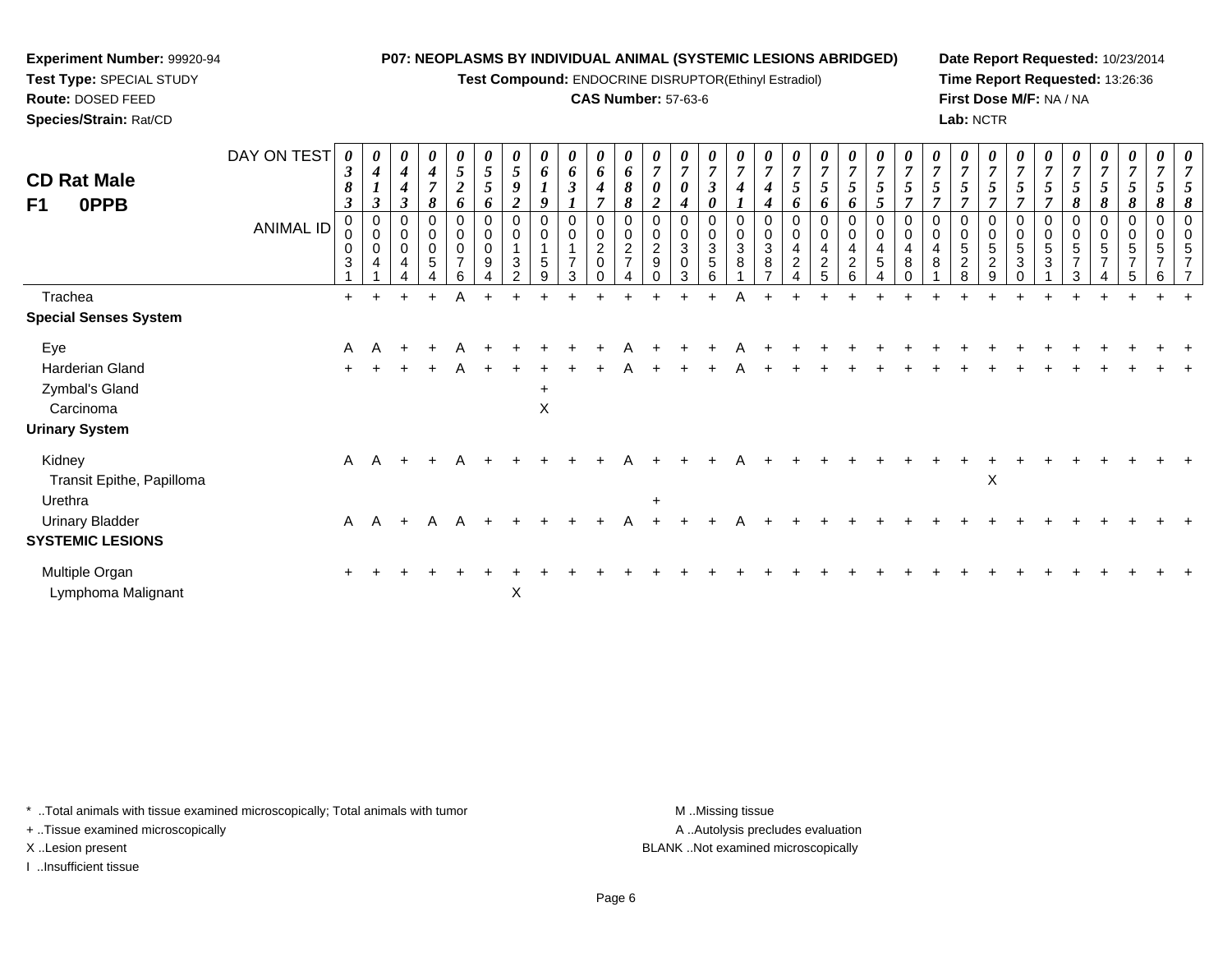**Test Compound:** ENDOCRINE DISRUPTOR(Ethinyl Estradiol)

## **CAS Number:** 57-63-6

**Date Report Requested:** 10/23/2014**Time Report Requested:** 13:26:36**First Dose M/F:** NA / NA**Lab:** NCTR

 $\mathsf 3$ 

| <b>CD Rat Male</b><br><b>OPPB</b><br>F <sub>1</sub> | DAY ON TEST      | 0<br>$\overline{7}$<br>5<br>8                | 0<br>7<br>6<br>1                                       | 0<br>$\overline{7}$<br>6<br>1                     | 0<br>$\overline{7}$<br>6<br>1       | 0<br>$\overline{7}$<br>6<br>$\boldsymbol{l}$    | 6<br>1                                 | 0<br>7<br>6<br>1                            | 0<br>$\overline{7}$<br>6<br>$\overline{c}$             | 0<br>$\overline{7}$<br>6<br>$\boldsymbol{2}$                     | 0<br>$\overline{7}$<br>6<br>$\overline{\mathbf{c}}$                           | 0<br>$\overline{7}$<br>6<br>$\overline{2}$                | 0<br>$\overline{7}$<br>6<br>$\overline{\mathbf{c}}$                 | 0<br>$\overline{7}$<br>6<br>$\boldsymbol{\beta}$                    | 0<br>$\overline{7}$<br>6<br>3                             | 0<br>$\overline{7}$<br>6<br>$\mathbf{3}$                            | 0<br>$\overline{7}$<br>6<br>$\boldsymbol{\beta}$       | 0<br>$\overline{7}$<br>6<br>3             | 0<br>$\overline{7}$<br>6<br>$\boldsymbol{\beta}$                                    | 0<br>7<br>6<br>$\boldsymbol{2}$                 | $\boldsymbol{\theta}$<br>$\overline{7}$<br>6<br>$\boldsymbol{2}$ |                       |
|-----------------------------------------------------|------------------|----------------------------------------------|--------------------------------------------------------|---------------------------------------------------|-------------------------------------|-------------------------------------------------|----------------------------------------|---------------------------------------------|--------------------------------------------------------|------------------------------------------------------------------|-------------------------------------------------------------------------------|-----------------------------------------------------------|---------------------------------------------------------------------|---------------------------------------------------------------------|-----------------------------------------------------------|---------------------------------------------------------------------|--------------------------------------------------------|-------------------------------------------|-------------------------------------------------------------------------------------|-------------------------------------------------|------------------------------------------------------------------|-----------------------|
|                                                     | <b>ANIMAL ID</b> | $\mathbf 0$<br>0<br>5<br>$\overline{7}$<br>8 | $\mathbf 0$<br>$\mathbf 0$<br>6<br>$\overline{c}$<br>9 | $\mathbf 0$<br>0<br>6<br>$\mathbf{3}$<br>$\Omega$ | 0<br>0<br>$\,6\,$<br>$\mathfrak{S}$ | $\overline{0}$<br>0<br>6<br>$\overline{7}$<br>5 | $\mathbf 0$<br>$\Omega$<br>6<br>7<br>6 | $\Omega$<br>$\Omega$<br>6<br>$\overline{7}$ | $\Omega$<br>0<br>$\overline{7}$<br>$\overline{c}$<br>5 | $\Omega$<br>$\mathbf 0$<br>$\overline{7}$<br>$\overline{c}$<br>6 | $\Omega$<br>$\mathbf 0$<br>$\overline{7}$<br>$\overline{c}$<br>$\overline{7}$ | 0<br>$\pmb{0}$<br>$\overline{7}$<br>$\boldsymbol{2}$<br>8 | $\mathbf 0$<br>$\mathbf 0$<br>$\overline{7}$<br>$\overline{c}$<br>9 | $\mathbf 0$<br>$\mathbf 0$<br>$\overline{7}$<br>$\overline{7}$<br>2 | $\mathbf 0$<br>0<br>$\overline{7}$<br>$\overline{7}$<br>3 | $\mathbf 0$<br>$\mathbf 0$<br>$\overline{7}$<br>$\overline{7}$<br>4 | $\Omega$<br>0<br>$\overline{7}$<br>$\overline{7}$<br>5 | $\Omega$<br>0<br>7<br>$\overline{7}$<br>6 | $\overline{0}$<br>$\mathbf 0$<br>$\overline{7}$<br>$\overline{7}$<br>$\overline{7}$ | 0<br>0<br>$\overline{7}$<br>$\overline{7}$<br>8 | $\Omega$<br>$\Omega$<br>$\overline{7}$<br>$\overline{7}$<br>9    | <i><b>*TOTALS</b></i> |
| <b>Alimentary System</b>                            |                  |                                              |                                                        |                                                   |                                     |                                                 |                                        |                                             |                                                        |                                                                  |                                                                               |                                                           |                                                                     |                                                                     |                                                           |                                                                     |                                                        |                                           |                                                                                     |                                                 |                                                                  |                       |
| Esophagus                                           |                  |                                              |                                                        |                                                   |                                     |                                                 |                                        |                                             |                                                        |                                                                  |                                                                               |                                                           |                                                                     |                                                                     |                                                           |                                                                     |                                                        |                                           |                                                                                     |                                                 |                                                                  | 51                    |
| Intestine Large, Cecum                              |                  |                                              |                                                        |                                                   |                                     |                                                 |                                        |                                             |                                                        |                                                                  |                                                                               |                                                           |                                                                     |                                                                     |                                                           |                                                                     |                                                        |                                           |                                                                                     |                                                 |                                                                  | 44                    |
| Intestine Large, Colon                              |                  |                                              |                                                        |                                                   |                                     |                                                 |                                        |                                             |                                                        |                                                                  |                                                                               |                                                           |                                                                     |                                                                     |                                                           |                                                                     |                                                        |                                           |                                                                                     |                                                 |                                                                  | 45                    |
| Intestine Large, Rectum                             |                  |                                              |                                                        |                                                   |                                     |                                                 |                                        |                                             |                                                        |                                                                  |                                                                               |                                                           |                                                                     |                                                                     |                                                           |                                                                     |                                                        |                                           |                                                                                     |                                                 |                                                                  | 45                    |
| Intestine Small, Duodenum                           |                  |                                              |                                                        |                                                   |                                     |                                                 |                                        |                                             |                                                        |                                                                  |                                                                               |                                                           |                                                                     |                                                                     |                                                           |                                                                     |                                                        |                                           |                                                                                     |                                                 |                                                                  | 44                    |
| Adenocarcinoma                                      |                  |                                              |                                                        |                                                   |                                     |                                                 |                                        |                                             |                                                        |                                                                  |                                                                               |                                                           |                                                                     |                                                                     |                                                           |                                                                     |                                                        |                                           |                                                                                     |                                                 | X                                                                | 1                     |
| Intestine Small, Ileum                              |                  |                                              |                                                        |                                                   |                                     |                                                 |                                        |                                             |                                                        |                                                                  |                                                                               |                                                           |                                                                     |                                                                     |                                                           |                                                                     |                                                        |                                           |                                                                                     |                                                 |                                                                  | 43                    |
| Intestine Small, Jejunum                            |                  |                                              |                                                        |                                                   |                                     |                                                 |                                        |                                             |                                                        |                                                                  |                                                                               |                                                           |                                                                     |                                                                     |                                                           |                                                                     |                                                        |                                           |                                                                                     |                                                 |                                                                  | 43                    |
| Liver                                               |                  |                                              |                                                        |                                                   |                                     |                                                 |                                        |                                             |                                                        |                                                                  |                                                                               |                                                           |                                                                     |                                                                     |                                                           |                                                                     |                                                        |                                           |                                                                                     |                                                 |                                                                  | 49                    |
| Mesentery                                           |                  |                                              |                                                        |                                                   |                                     |                                                 |                                        |                                             |                                                        |                                                                  |                                                                               |                                                           |                                                                     |                                                                     |                                                           |                                                                     |                                                        |                                           |                                                                                     |                                                 |                                                                  |                       |
| Oral Mucosa                                         |                  |                                              |                                                        | $\ddot{}$                                         |                                     |                                                 |                                        |                                             |                                                        |                                                                  |                                                                               |                                                           |                                                                     |                                                                     |                                                           |                                                                     |                                                        |                                           |                                                                                     |                                                 |                                                                  | 3                     |
| Squamous Cell Carcinoma                             |                  |                                              |                                                        | X                                                 |                                     |                                                 |                                        |                                             |                                                        |                                                                  |                                                                               |                                                           |                                                                     |                                                                     |                                                           |                                                                     |                                                        |                                           |                                                                                     |                                                 |                                                                  | 3                     |
| Pancreas                                            |                  |                                              |                                                        |                                                   |                                     |                                                 |                                        |                                             |                                                        |                                                                  |                                                                               |                                                           |                                                                     |                                                                     |                                                           |                                                                     |                                                        |                                           |                                                                                     |                                                 |                                                                  | 46                    |
| Salivary Glands                                     |                  |                                              |                                                        |                                                   |                                     |                                                 |                                        |                                             |                                                        |                                                                  |                                                                               |                                                           |                                                                     |                                                                     |                                                           |                                                                     |                                                        |                                           |                                                                                     |                                                 |                                                                  | 48                    |
| Stomach, Forestomach                                |                  |                                              |                                                        |                                                   |                                     |                                                 |                                        |                                             |                                                        |                                                                  |                                                                               |                                                           |                                                                     |                                                                     |                                                           |                                                                     |                                                        |                                           |                                                                                     |                                                 |                                                                  | 47                    |
| Squamous Cell Papilloma                             |                  |                                              |                                                        |                                                   |                                     | X                                               |                                        |                                             |                                                        |                                                                  |                                                                               |                                                           |                                                                     |                                                                     |                                                           |                                                                     |                                                        |                                           |                                                                                     |                                                 |                                                                  | 1                     |
| Stomach, Glandular                                  |                  |                                              |                                                        |                                                   |                                     |                                                 |                                        |                                             |                                                        |                                                                  |                                                                               |                                                           |                                                                     |                                                                     |                                                           |                                                                     |                                                        |                                           |                                                                                     |                                                 |                                                                  | 45                    |
| <b>Cardiovascular System</b>                        |                  |                                              |                                                        |                                                   |                                     |                                                 |                                        |                                             |                                                        |                                                                  |                                                                               |                                                           |                                                                     |                                                                     |                                                           |                                                                     |                                                        |                                           |                                                                                     |                                                 |                                                                  |                       |
| <b>Blood Vessel</b>                                 |                  |                                              |                                                        |                                                   |                                     |                                                 |                                        |                                             |                                                        |                                                                  |                                                                               |                                                           |                                                                     |                                                                     |                                                           |                                                                     |                                                        |                                           |                                                                                     |                                                 |                                                                  | 51                    |
| Heart                                               |                  |                                              |                                                        |                                                   |                                     |                                                 |                                        |                                             |                                                        |                                                                  |                                                                               |                                                           |                                                                     |                                                                     |                                                           |                                                                     |                                                        |                                           |                                                                                     |                                                 |                                                                  | 51                    |
| Endocardium, Schwannoma Malignant                   |                  |                                              |                                                        |                                                   |                                     |                                                 |                                        |                                             |                                                        |                                                                  |                                                                               |                                                           |                                                                     |                                                                     |                                                           |                                                                     |                                                        |                                           |                                                                                     |                                                 |                                                                  | 1                     |

**Experiment Number:** 99920-94**Test Type:** SPECIAL STUDY**Route:** DOSED FEED**Species/Strain:** Rat/CD

\* ..Total animals with tissue examined microscopically; Total animals with tumor **M** ...Missing tissue M ...Missing tissue A .. Autolysis precludes evaluation + ..Tissue examined microscopically X ..Lesion present BLANK ..Not examined microscopicallyI ..Insufficient tissue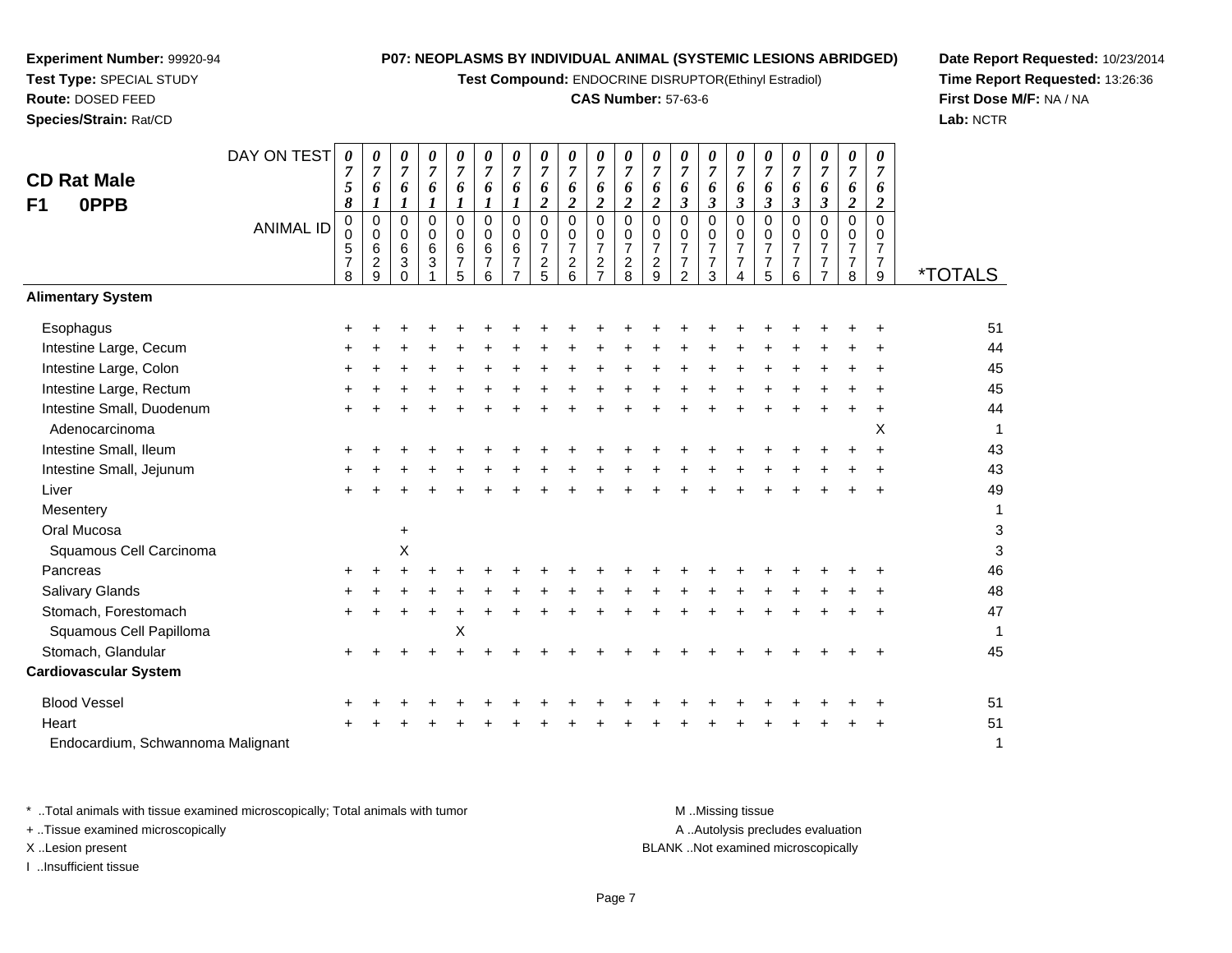**Test Compound:** ENDOCRINE DISRUPTOR(Ethinyl Estradiol)

### **CAS Number:** 57-63-6

*0 7*

*6 2*

**Date Report Requested:** 10/23/2014**Time Report Requested:** 13:26:36**First Dose M/F:** NA / NA**Lab:** NCTR

| <b>Pituitary Gland</b>                                                         | $+$ |    |   |              |   |  |       |  |   |                                    |   |              |   |           |       | 48             |
|--------------------------------------------------------------------------------|-----|----|---|--------------|---|--|-------|--|---|------------------------------------|---|--------------|---|-----------|-------|----------------|
| Pars Distalis, Adenoma                                                         |     | X. | X | $\mathsf{X}$ | X |  | $X$ X |  | X |                                    | X | $\mathsf{X}$ |   | X         |       | 25             |
| Schwannoma Malignant                                                           |     |    |   |              |   |  |       |  |   |                                    |   |              |   |           |       |                |
| <b>Thyroid Gland</b>                                                           | $+$ |    |   |              |   |  |       |  |   |                                    |   |              |   |           | $\pm$ | 47             |
| C Cell, Adenoma                                                                |     |    |   |              |   |  |       |  |   |                                    |   |              | X |           | X     |                |
| <b>General Body System</b>                                                     |     |    |   |              |   |  |       |  |   |                                    |   |              |   |           |       |                |
| <b>Tissue NOS</b>                                                              |     |    |   |              |   |  |       |  |   |                                    |   |              |   | $\ddot{}$ |       |                |
| <b>Genital System</b>                                                          |     |    |   |              |   |  |       |  |   |                                    |   |              |   |           |       |                |
| <b>Coagulating Gland</b>                                                       |     |    |   |              |   |  |       |  |   |                                    |   |              |   |           |       | 46             |
| Epididymis                                                                     | $+$ |    |   |              |   |  |       |  |   |                                    |   |              |   |           |       | 5 <sup>1</sup> |
| <b>Preputial Gland</b>                                                         | $+$ | ÷  |   |              |   |  |       |  |   |                                    |   |              |   |           | $\pm$ | 5 <sup>1</sup> |
| * Total animals with tissue examined microscopically; Total animals with tumor |     |    |   |              |   |  |       |  |   | M Missing tissue                   |   |              |   |           |       |                |
| + Tissue examined microscopically                                              |     |    |   |              |   |  |       |  |   | A  Autolysis precludes evaluation  |   |              |   |           |       |                |
| X Lesion present                                                               |     |    |   |              |   |  |       |  |   | BLANK Not examined microscopically |   |              |   |           |       |                |

I ..Insufficient tissue

## Expe **Test Rout**

DAY ON TEST

**Species/Strain:** Rat/CD

| eriment Number: 99920-94 |  |
|--------------------------|--|
| t Type: SPECIAL STUDY    |  |
| ite: DOSED FEED          |  |

**CD Rat MaleF1 0PPB**

|                            | <b>ANIMAL ID</b> | 0<br>0<br>$\frac{5}{7}$<br>8 | 0<br>0<br>6<br>$\boldsymbol{2}$<br>9 | 0<br>$\pmb{0}$<br>$\,6\,$<br>3<br>$\Omega$ | 0<br>$\pmb{0}$<br>$\,6\,$<br>$\mathbf{3}$ | 0<br>0<br>6<br>7<br>5 | 0<br>0<br>6<br>$\overline{7}$<br>6 | 0<br>$\mathsf{O}\xspace$<br>6<br>$\overline{7}$<br>$\overline{ }$ | 0<br>0<br>$\overline{7}$<br>$\frac{2}{5}$ | 0<br>$\pmb{0}$<br>$\overline{7}$<br>$\overline{\mathbf{c}}$<br>6 | 0<br>0<br>$\overline{7}$<br>$\overline{c}$<br>$\overline{ }$ | 0<br>0<br>$\overline{7}$<br>$\overline{a}$<br>8 | 0<br>$\pmb{0}$<br>$\overline{7}$<br>$\frac{2}{9}$ | 0<br>$\mathbf 0$<br>$\overline{7}$<br>$\overline{7}$<br>$\overline{2}$ | 0<br>$\begin{smallmatrix}0\\7\end{smallmatrix}$<br>$\overline{7}$<br>3 | 0<br>$\frac{0}{7}$<br>$\overline{7}$<br>$\overline{4}$ | 0<br>$\frac{0}{7}$<br>$\overline{7}$<br>5 | 0<br>0<br>$\overline{7}$<br>$\overline{7}$<br>6 | 0<br>0<br>$\overline{7}$<br>$\overline{7}$<br>$\overline{\phantom{a}}$ | 0<br>0<br>$\overline{7}$<br>$\overline{7}$<br>8 | 0<br>0<br>$\overline{7}$<br>7<br>9 | <i><b>*TOTALS</b></i> |
|----------------------------|------------------|------------------------------|--------------------------------------|--------------------------------------------|-------------------------------------------|-----------------------|------------------------------------|-------------------------------------------------------------------|-------------------------------------------|------------------------------------------------------------------|--------------------------------------------------------------|-------------------------------------------------|---------------------------------------------------|------------------------------------------------------------------------|------------------------------------------------------------------------|--------------------------------------------------------|-------------------------------------------|-------------------------------------------------|------------------------------------------------------------------------|-------------------------------------------------|------------------------------------|-----------------------|
| <b>Endocrine System</b>    |                  |                              |                                      |                                            |                                           |                       |                                    |                                                                   |                                           |                                                                  |                                                              |                                                 |                                                   |                                                                        |                                                                        |                                                        |                                           |                                                 |                                                                        |                                                 |                                    |                       |
| <b>Adrenal Cortex</b>      |                  | +                            |                                      |                                            |                                           |                       |                                    |                                                                   |                                           |                                                                  |                                                              |                                                 |                                                   |                                                                        |                                                                        |                                                        |                                           |                                                 |                                                                        |                                                 |                                    | 47                    |
| Adenoma                    |                  |                              |                                      |                                            |                                           |                       |                                    |                                                                   |                                           |                                                                  |                                                              |                                                 |                                                   |                                                                        |                                                                        |                                                        |                                           |                                                 |                                                                        |                                                 |                                    | $\overline{2}$        |
| Adrenal Medulla            |                  | +                            |                                      |                                            |                                           |                       |                                    |                                                                   |                                           |                                                                  |                                                              |                                                 |                                                   |                                                                        |                                                                        |                                                        |                                           |                                                 |                                                                        |                                                 |                                    | 46                    |
| Pheochromocytoma Benign    |                  | $\mathsf X$                  |                                      |                                            |                                           |                       |                                    |                                                                   |                                           |                                                                  |                                                              |                                                 |                                                   |                                                                        |                                                                        |                                                        |                                           |                                                 |                                                                        |                                                 |                                    | 2                     |
| Pheochromocytoma Complex   |                  |                              |                                      |                                            |                                           |                       |                                    |                                                                   |                                           |                                                                  |                                                              |                                                 |                                                   |                                                                        |                                                                        |                                                        | X                                         |                                                 |                                                                        |                                                 |                                    |                       |
| Pheochromocytoma Malignant |                  |                              |                                      |                                            |                                           |                       |                                    |                                                                   | Χ                                         |                                                                  |                                                              |                                                 |                                                   |                                                                        |                                                                        |                                                        |                                           |                                                 |                                                                        |                                                 |                                    |                       |
| Islets, Pancreatic         |                  |                              |                                      |                                            |                                           |                       |                                    |                                                                   |                                           |                                                                  |                                                              |                                                 |                                                   |                                                                        |                                                                        |                                                        |                                           |                                                 |                                                                        |                                                 |                                    | 46                    |
| Parathyroid Gland          |                  |                              |                                      |                                            |                                           |                       |                                    |                                                                   |                                           |                                                                  |                                                              |                                                 | м                                                 |                                                                        |                                                                        |                                                        |                                           |                                                 |                                                                        |                                                 |                                    | 49                    |
| Adenoma                    |                  |                              |                                      |                                            |                                           |                       |                                    |                                                                   |                                           |                                                                  |                                                              |                                                 |                                                   |                                                                        |                                                                        |                                                        | X                                         |                                                 |                                                                        |                                                 | X                                  | 4                     |
| <b>Pituitary Gland</b>     |                  |                              |                                      |                                            |                                           |                       |                                    |                                                                   |                                           |                                                                  |                                                              |                                                 |                                                   |                                                                        |                                                                        |                                                        |                                           |                                                 |                                                                        |                                                 |                                    | 48                    |
| Pars Distalis, Adenoma     |                  |                              | X                                    | $\mathsf{X}$                               | $\boldsymbol{\mathsf{X}}$                 |                       | X                                  |                                                                   | $\mathsf{X}$                              | $\boldsymbol{\mathsf{X}}$                                        |                                                              |                                                 | X                                                 |                                                                        |                                                                        | X                                                      | $\boldsymbol{\mathsf{X}}$                 |                                                 |                                                                        | X                                               |                                    | 25                    |
| Schwannoma Malignant       |                  |                              |                                      |                                            |                                           |                       |                                    |                                                                   |                                           |                                                                  |                                                              |                                                 |                                                   |                                                                        |                                                                        |                                                        |                                           |                                                 |                                                                        |                                                 |                                    | 1                     |
| <b>Thyroid Gland</b>       |                  |                              |                                      |                                            |                                           |                       |                                    |                                                                   |                                           |                                                                  |                                                              |                                                 |                                                   |                                                                        |                                                                        |                                                        |                                           |                                                 |                                                                        |                                                 |                                    | 47                    |
| C Cell, Adenoma            |                  |                              |                                      |                                            |                                           |                       |                                    |                                                                   |                                           |                                                                  |                                                              |                                                 |                                                   |                                                                        |                                                                        |                                                        |                                           | $\mathsf X$                                     |                                                                        |                                                 | X                                  | 5                     |
| <b>General Body System</b> |                  |                              |                                      |                                            |                                           |                       |                                    |                                                                   |                                           |                                                                  |                                                              |                                                 |                                                   |                                                                        |                                                                        |                                                        |                                           |                                                 |                                                                        |                                                 |                                    |                       |
| <b>Tissue NOS</b>          |                  |                              |                                      |                                            |                                           |                       |                                    |                                                                   |                                           |                                                                  |                                                              |                                                 |                                                   |                                                                        |                                                                        |                                                        |                                           |                                                 |                                                                        | $\ddot{}$                                       |                                    |                       |
| <b>Genital System</b>      |                  |                              |                                      |                                            |                                           |                       |                                    |                                                                   |                                           |                                                                  |                                                              |                                                 |                                                   |                                                                        |                                                                        |                                                        |                                           |                                                 |                                                                        |                                                 |                                    |                       |
| <b>Coagulating Gland</b>   |                  |                              |                                      |                                            |                                           |                       |                                    |                                                                   |                                           |                                                                  |                                                              |                                                 |                                                   |                                                                        |                                                                        |                                                        |                                           |                                                 |                                                                        |                                                 |                                    | 46                    |
| Epididymis                 |                  |                              |                                      |                                            |                                           |                       |                                    |                                                                   |                                           |                                                                  |                                                              |                                                 |                                                   |                                                                        |                                                                        |                                                        |                                           |                                                 |                                                                        |                                                 |                                    | 51                    |
| <b>Preputial Gland</b>     |                  |                              |                                      |                                            |                                           |                       |                                    |                                                                   |                                           |                                                                  |                                                              |                                                 |                                                   |                                                                        |                                                                        |                                                        |                                           |                                                 |                                                                        |                                                 |                                    | 51                    |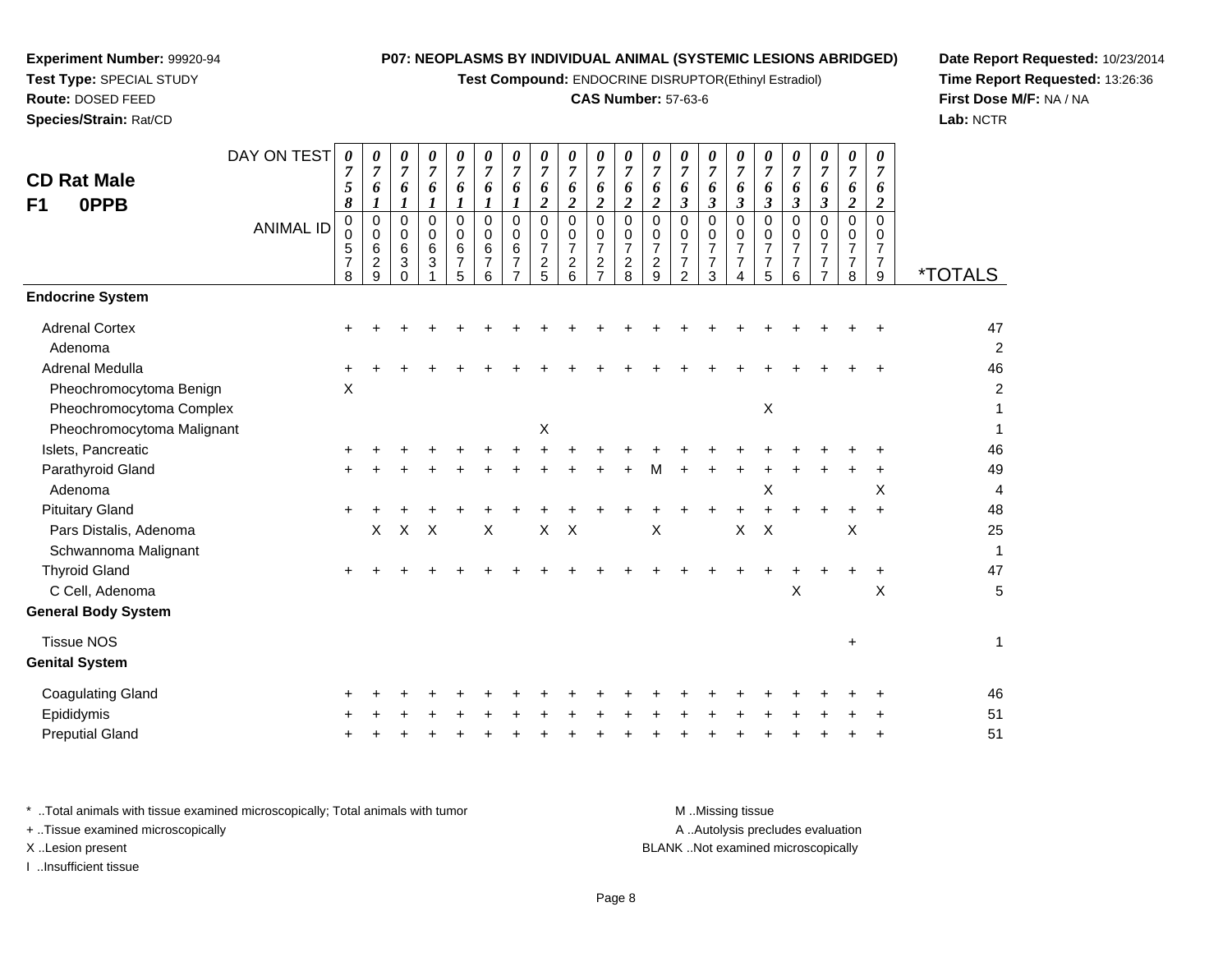**Test Compound:** ENDOCRINE DISRUPTOR(Ethinyl Estradiol)

## **CAS Number:** 57-63-6

**Date Report Requested:** 10/23/2014 **Time Report Requested:** 13:26:37**First Dose M/F:** NA / NA**Lab:** NCTR

| <b>CD Rat Male</b><br>0PPB<br>F <sub>1</sub> | DAY ON TEST<br><b>ANIMAL ID</b> | $\boldsymbol{\theta}$<br>7<br>5<br>8<br>0<br>$\mathbf 0$<br>5<br>$\overline{7}$ | 0<br>$\overline{7}$<br>6<br>0<br>0<br>$6\phantom{1}$<br>$\overline{a}$ | 0<br>$\overline{7}$<br>6<br>1<br>$\mathbf 0$<br>$\mathbf 0$<br>$\,6\,$<br>3 | 0<br>$\overline{7}$<br>6<br>1<br>0<br>$\mathbf 0$<br>6<br>3 | 0<br>7<br>6<br>1<br>0<br>0<br>$\,6\,$<br>$\overline{7}$ | 0<br>$\overline{7}$<br>6<br>1<br>$\mathbf 0$<br>$\Omega$<br>6<br>$\overline{7}$ | 0<br>$\overline{7}$<br>6<br>1<br>0<br>0<br>6<br>7 | 0<br>$\overline{7}$<br>6<br>$\overline{\mathbf{c}}$<br>$\Omega$<br>0<br>$\overline{7}$<br>$\overline{c}$ | 0<br>$\overline{7}$<br>6<br>$\overline{\mathbf{2}}$<br>$\Omega$<br>0<br>$\overline{7}$ | 0<br>$\overline{7}$<br>6<br>$\boldsymbol{2}$<br>$\mathbf 0$<br>$\pmb{0}$<br>$\overline{7}$<br>$\overline{c}$ | 0<br>$\overline{7}$<br>6<br>$\overline{c}$<br>0<br>0<br>$\overline{7}$ | 0<br>$\overline{7}$<br>6<br>$\overline{2}$<br>$\Omega$<br>0<br>$\overline{7}$<br>$\boldsymbol{2}$ | 0<br>$\overline{7}$<br>6<br>$\mathfrak{z}$<br>$\mathbf 0$<br>0<br>$\overline{7}$<br>$\overline{7}$ | 0<br>$\overline{7}$<br>6<br>$\boldsymbol{\beta}$<br>$\pmb{0}$<br>0<br>$\overline{7}$<br>$\overline{7}$ | 0<br>$\overline{7}$<br>6<br>$\boldsymbol{\beta}$<br>$\mathbf 0$<br>0<br>$\overline{7}$<br>$\overline{7}$ | 0<br>$\overline{7}$<br>6<br>3<br>0<br>0<br>$\overline{7}$<br>$\overline{7}$ | 0<br>$\overline{7}$<br>6<br>$\boldsymbol{\beta}$<br>$\mathbf 0$<br>$\mathbf 0$<br>$\overline{7}$<br>$\overline{7}$ | 0<br>$\overline{7}$<br>6<br>3<br>0<br>$\mathbf 0$<br>$\overline{7}$<br>$\overline{7}$ | $\pmb{\theta}$<br>$\boldsymbol{7}$<br>6<br>$\boldsymbol{2}$<br>$\mathbf 0$<br>0<br>$\overline{7}$<br>$\overline{7}$ | 0<br>$\overline{7}$<br>6<br>2<br>$\Omega$<br>0<br>$\overline{7}$<br>7 |                       |
|----------------------------------------------|---------------------------------|---------------------------------------------------------------------------------|------------------------------------------------------------------------|-----------------------------------------------------------------------------|-------------------------------------------------------------|---------------------------------------------------------|---------------------------------------------------------------------------------|---------------------------------------------------|----------------------------------------------------------------------------------------------------------|----------------------------------------------------------------------------------------|--------------------------------------------------------------------------------------------------------------|------------------------------------------------------------------------|---------------------------------------------------------------------------------------------------|----------------------------------------------------------------------------------------------------|--------------------------------------------------------------------------------------------------------|----------------------------------------------------------------------------------------------------------|-----------------------------------------------------------------------------|--------------------------------------------------------------------------------------------------------------------|---------------------------------------------------------------------------------------|---------------------------------------------------------------------------------------------------------------------|-----------------------------------------------------------------------|-----------------------|
|                                              |                                 | 8                                                                               | 9                                                                      | $\Omega$                                                                    |                                                             | 5                                                       | 6                                                                               | $\overline{7}$                                    | 5                                                                                                        | $\frac{2}{6}$                                                                          | $\overline{7}$                                                                                               | $\frac{2}{8}$                                                          | 9                                                                                                 | $\overline{2}$                                                                                     | 3                                                                                                      | 4                                                                                                        | 5                                                                           | 6                                                                                                                  | $\overline{7}$                                                                        | 8                                                                                                                   | 9                                                                     | <i><b>*TOTALS</b></i> |
| Squamous Cell Carcinoma                      |                                 |                                                                                 |                                                                        |                                                                             |                                                             |                                                         |                                                                                 |                                                   |                                                                                                          |                                                                                        |                                                                                                              |                                                                        |                                                                                                   |                                                                                                    | X                                                                                                      |                                                                                                          |                                                                             |                                                                                                                    |                                                                                       |                                                                                                                     |                                                                       |                       |
| Prostate, Dorsal/Lateral Lobe                |                                 |                                                                                 |                                                                        |                                                                             |                                                             |                                                         |                                                                                 |                                                   |                                                                                                          |                                                                                        |                                                                                                              |                                                                        |                                                                                                   | +                                                                                                  |                                                                                                        |                                                                                                          |                                                                             |                                                                                                                    |                                                                                       |                                                                                                                     |                                                                       | 49                    |
| Prostate, Ventral Lobe                       |                                 |                                                                                 |                                                                        |                                                                             |                                                             |                                                         |                                                                                 |                                                   |                                                                                                          |                                                                                        |                                                                                                              |                                                                        |                                                                                                   |                                                                                                    |                                                                                                        |                                                                                                          |                                                                             |                                                                                                                    |                                                                                       |                                                                                                                     |                                                                       | 49                    |
| <b>Rete Testes</b>                           |                                 |                                                                                 |                                                                        |                                                                             |                                                             |                                                         |                                                                                 |                                                   |                                                                                                          |                                                                                        |                                                                                                              |                                                                        |                                                                                                   |                                                                                                    |                                                                                                        |                                                                                                          |                                                                             |                                                                                                                    |                                                                                       |                                                                                                                     |                                                                       | 46                    |
| <b>Seminal Vesicle</b>                       |                                 |                                                                                 |                                                                        |                                                                             |                                                             |                                                         |                                                                                 |                                                   |                                                                                                          |                                                                                        |                                                                                                              |                                                                        |                                                                                                   |                                                                                                    |                                                                                                        |                                                                                                          |                                                                             |                                                                                                                    |                                                                                       |                                                                                                                     |                                                                       | 43                    |
| Adenoma                                      |                                 |                                                                                 |                                                                        |                                                                             |                                                             |                                                         |                                                                                 |                                                   |                                                                                                          |                                                                                        |                                                                                                              |                                                                        |                                                                                                   |                                                                                                    |                                                                                                        |                                                                                                          |                                                                             |                                                                                                                    |                                                                                       |                                                                                                                     |                                                                       | 1                     |
| <b>Testes</b>                                |                                 |                                                                                 |                                                                        |                                                                             |                                                             |                                                         |                                                                                 |                                                   |                                                                                                          |                                                                                        |                                                                                                              |                                                                        |                                                                                                   |                                                                                                    |                                                                                                        |                                                                                                          |                                                                             |                                                                                                                    |                                                                                       |                                                                                                                     |                                                                       | 48                    |
| <b>Hematopoietic System</b>                  |                                 |                                                                                 |                                                                        |                                                                             |                                                             |                                                         |                                                                                 |                                                   |                                                                                                          |                                                                                        |                                                                                                              |                                                                        |                                                                                                   |                                                                                                    |                                                                                                        |                                                                                                          |                                                                             |                                                                                                                    |                                                                                       |                                                                                                                     |                                                                       |                       |
| <b>Bone Marrow</b>                           |                                 |                                                                                 |                                                                        |                                                                             |                                                             |                                                         |                                                                                 |                                                   |                                                                                                          |                                                                                        |                                                                                                              |                                                                        |                                                                                                   |                                                                                                    |                                                                                                        |                                                                                                          |                                                                             |                                                                                                                    |                                                                                       |                                                                                                                     |                                                                       | 46                    |
| Lymph Node                                   |                                 |                                                                                 | ÷                                                                      | +                                                                           |                                                             |                                                         |                                                                                 |                                                   |                                                                                                          |                                                                                        |                                                                                                              | +                                                                      |                                                                                                   |                                                                                                    |                                                                                                        |                                                                                                          |                                                                             | +                                                                                                                  |                                                                                       |                                                                                                                     |                                                                       | 14                    |
| Lymph Node, Mandibular                       |                                 |                                                                                 |                                                                        |                                                                             |                                                             |                                                         |                                                                                 |                                                   |                                                                                                          |                                                                                        |                                                                                                              |                                                                        |                                                                                                   |                                                                                                    |                                                                                                        |                                                                                                          |                                                                             |                                                                                                                    |                                                                                       |                                                                                                                     |                                                                       | 49                    |
| Lymph Node, Mesenteric                       |                                 |                                                                                 |                                                                        |                                                                             |                                                             |                                                         |                                                                                 |                                                   |                                                                                                          |                                                                                        |                                                                                                              |                                                                        |                                                                                                   |                                                                                                    |                                                                                                        |                                                                                                          |                                                                             |                                                                                                                    |                                                                                       |                                                                                                                     |                                                                       | 45                    |
| Spleen                                       |                                 |                                                                                 |                                                                        |                                                                             |                                                             |                                                         |                                                                                 |                                                   |                                                                                                          |                                                                                        |                                                                                                              |                                                                        |                                                                                                   |                                                                                                    |                                                                                                        |                                                                                                          |                                                                             |                                                                                                                    |                                                                                       |                                                                                                                     |                                                                       | 48                    |
| Thymus                                       |                                 |                                                                                 | м                                                                      |                                                                             |                                                             |                                                         |                                                                                 |                                                   |                                                                                                          |                                                                                        |                                                                                                              |                                                                        |                                                                                                   |                                                                                                    |                                                                                                        |                                                                                                          |                                                                             |                                                                                                                    |                                                                                       |                                                                                                                     | M                                                                     | 45                    |
| <b>Integumentary System</b>                  |                                 |                                                                                 |                                                                        |                                                                             |                                                             |                                                         |                                                                                 |                                                   |                                                                                                          |                                                                                        |                                                                                                              |                                                                        |                                                                                                   |                                                                                                    |                                                                                                        |                                                                                                          |                                                                             |                                                                                                                    |                                                                                       |                                                                                                                     |                                                                       |                       |
| <b>Mammary Gland</b>                         |                                 |                                                                                 |                                                                        |                                                                             |                                                             |                                                         |                                                                                 |                                                   |                                                                                                          |                                                                                        |                                                                                                              |                                                                        |                                                                                                   |                                                                                                    |                                                                                                        |                                                                                                          |                                                                             |                                                                                                                    |                                                                                       |                                                                                                                     |                                                                       | 44                    |
| Adenocarcinoma                               |                                 |                                                                                 | X                                                                      |                                                                             |                                                             |                                                         |                                                                                 |                                                   |                                                                                                          |                                                                                        |                                                                                                              |                                                                        |                                                                                                   |                                                                                                    |                                                                                                        |                                                                                                          |                                                                             |                                                                                                                    |                                                                                       |                                                                                                                     |                                                                       |                       |
| Fibroadenoma                                 |                                 |                                                                                 |                                                                        |                                                                             |                                                             |                                                         |                                                                                 |                                                   |                                                                                                          |                                                                                        |                                                                                                              |                                                                        |                                                                                                   |                                                                                                    |                                                                                                        |                                                                                                          |                                                                             |                                                                                                                    |                                                                                       |                                                                                                                     |                                                                       |                       |
| Fibroma                                      |                                 |                                                                                 |                                                                        |                                                                             |                                                             |                                                         |                                                                                 |                                                   |                                                                                                          |                                                                                        |                                                                                                              |                                                                        |                                                                                                   |                                                                                                    |                                                                                                        |                                                                                                          |                                                                             |                                                                                                                    |                                                                                       |                                                                                                                     |                                                                       |                       |
| Lipoma                                       |                                 |                                                                                 |                                                                        |                                                                             |                                                             |                                                         |                                                                                 |                                                   |                                                                                                          |                                                                                        |                                                                                                              |                                                                        |                                                                                                   |                                                                                                    |                                                                                                        |                                                                                                          |                                                                             |                                                                                                                    |                                                                                       |                                                                                                                     | X                                                                     |                       |
| Skin                                         |                                 |                                                                                 |                                                                        |                                                                             |                                                             |                                                         |                                                                                 |                                                   |                                                                                                          |                                                                                        |                                                                                                              |                                                                        |                                                                                                   |                                                                                                    |                                                                                                        |                                                                                                          |                                                                             |                                                                                                                    |                                                                                       |                                                                                                                     |                                                                       | 51                    |
| <b>Basal Cell Adenoma</b>                    |                                 |                                                                                 |                                                                        |                                                                             |                                                             |                                                         |                                                                                 |                                                   |                                                                                                          |                                                                                        |                                                                                                              |                                                                        |                                                                                                   |                                                                                                    | X                                                                                                      |                                                                                                          |                                                                             |                                                                                                                    |                                                                                       |                                                                                                                     |                                                                       | 1                     |
|                                              |                                 |                                                                                 |                                                                        |                                                                             |                                                             |                                                         |                                                                                 |                                                   |                                                                                                          |                                                                                        |                                                                                                              |                                                                        |                                                                                                   |                                                                                                    |                                                                                                        |                                                                                                          |                                                                             |                                                                                                                    |                                                                                       |                                                                                                                     |                                                                       |                       |

| Total animals with tissue examined microscopically; Total animals with tumor | M Missing tissue                   |
|------------------------------------------------------------------------------|------------------------------------|
| + Tissue examined microscopically                                            | A Autolysis precludes evaluation   |
| XLesion present                                                              | BLANK Not examined microscopically |
| …Insufficient tissue                                                         |                                    |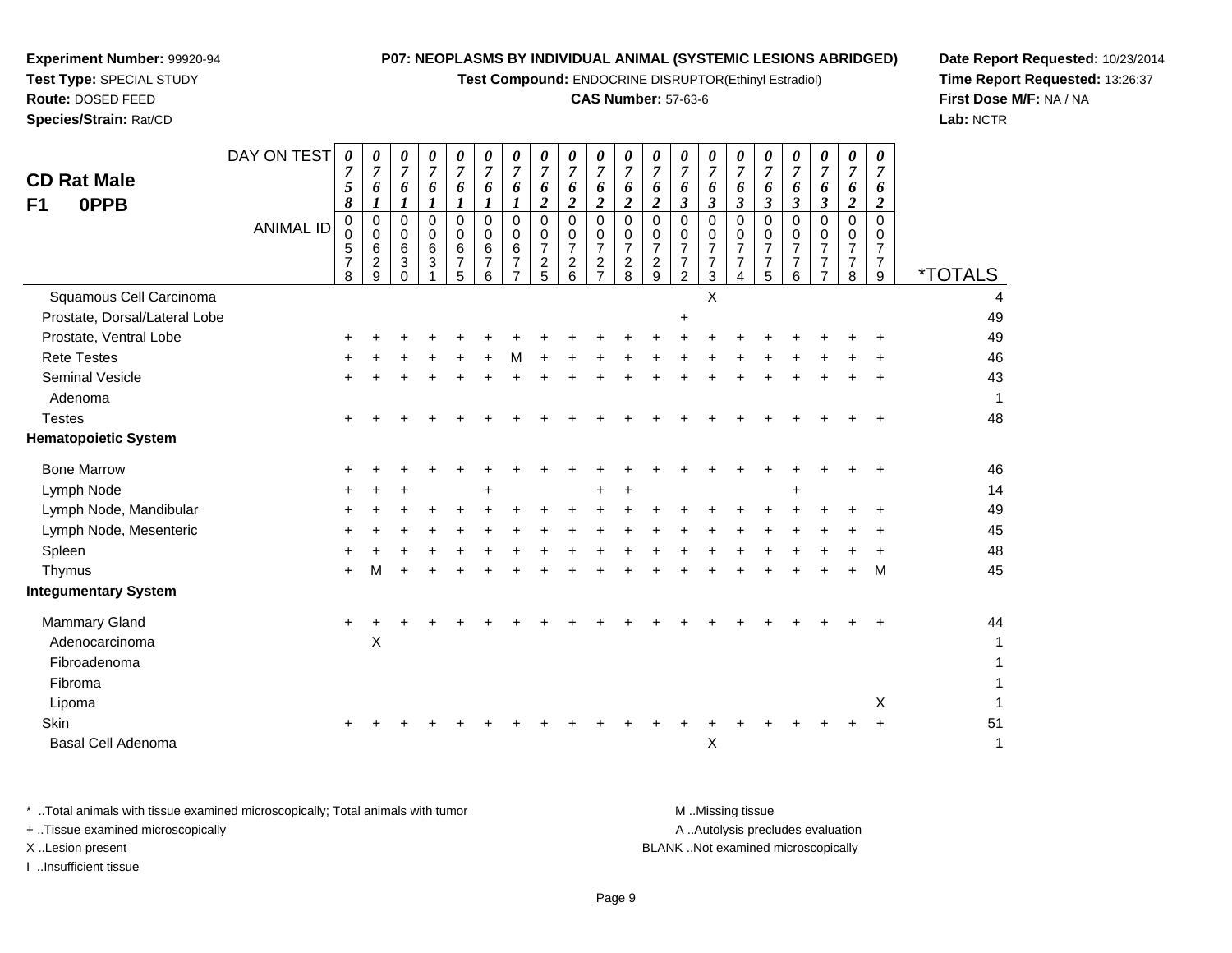**Test Compound:** ENDOCRINE DISRUPTOR(Ethinyl Estradiol)

## **CAS Number:** 57-63-6

**Date Report Requested:** 10/23/2014**Time Report Requested:** 13:26:37**First Dose M/F:** NA / NA**Lab:** NCTR

| DAY ON TEST<br>0<br>0<br>0<br>0<br>0<br>0<br>0<br>$\boldsymbol{\theta}$<br>$\theta$<br>0<br>0<br>$\boldsymbol{\theta}$<br>$\theta$<br>$\theta$<br>0<br>0<br>$\theta$<br>$\overline{7}$<br>$\overline{7}$<br>$\overline{7}$<br>$\overline{7}$<br>$\boldsymbol{7}$<br>$\overline{7}$<br>$\boldsymbol{7}$<br>$\overline{7}$<br>$\overline{7}$<br>$\boldsymbol{7}$<br>$\overline{7}$<br>$\overline{7}$<br>$\overline{7}$<br>$\overline{7}$<br>$\overline{7}$<br>$\overline{7}$<br>$\overline{7}$<br>$\overline{7}$<br>$\overline{7}$<br><b>CD Rat Male</b><br>5<br>6<br>6<br>6<br>6<br>6<br>6<br>6<br>6<br>6<br>6<br>6<br>6<br>6<br>6<br>6<br>6<br>6<br>6<br>$\boldsymbol{\beta}$<br>$\boldsymbol{\beta}$<br>8<br>$\boldsymbol{2}$<br>$\boldsymbol{2}$<br>$\boldsymbol{2}$<br>$\overline{2}$<br>$\boldsymbol{\beta}$<br>$\boldsymbol{\beta}$<br>$\boldsymbol{\beta}$<br>$\boldsymbol{\beta}$<br>$\boldsymbol{2}$<br>$\boldsymbol{l}$<br>$\boldsymbol{l}$<br>1<br>1<br>$\boldsymbol{2}$<br>0PPB<br>$\boldsymbol{l}$<br>F1<br>0<br>$\Omega$<br>$\Omega$<br>$\Omega$<br>$\Omega$<br>$\mathbf 0$<br>$\mathbf 0$<br>$\Omega$<br>$\Omega$<br>$\mathbf 0$<br>$\Omega$<br>$\Omega$<br>$\Omega$<br>0<br>0<br>$\Omega$<br>$\Omega$<br>$\Omega$<br>$\Omega$<br><b>ANIMAL ID</b><br>$\pmb{0}$<br>$\mathbf 0$<br>0<br>$\mathbf 0$<br>$\mathbf 0$<br>$\mathbf 0$<br>$\mathbf 0$<br>0<br>0<br>0<br>$\Omega$<br>0<br>0<br>0<br>0<br>$\Omega$<br>$\Omega$<br>0<br>$\Omega$<br>$\sqrt{5}$<br>6<br>$\overline{7}$<br>$\overline{7}$<br>6<br>$\overline{7}$<br>$\overline{7}$<br>$\overline{7}$<br>$\overline{7}$<br>$\overline{7}$<br>$\overline{7}$<br>$\overline{7}$<br>6<br>6<br>6<br>7<br>7<br>$\overline{7}$<br>6<br>$\overline{7}$<br>$\overline{c}$<br>7<br>$\overline{c}$<br>$\boldsymbol{2}$<br>$\boldsymbol{2}$<br>$\frac{2}{8}$<br>$\overline{c}$<br>$\overline{7}$<br>3<br>3<br>$\overline{7}$<br>7<br>$\overline{7}$<br>$\overline{7}$<br>$\overline{7}$<br>7<br>7<br>7<br>5<br>6<br>$\overline{7}$<br>$\overline{2}$<br>3<br>5<br>8<br>$\Omega$<br>5<br>6<br>9<br>$\overline{7}$<br>9<br>$\overline{7}$<br>$\overline{4}$<br>6<br>8<br>X<br>Fibroma<br>$\boldsymbol{\mathsf{X}}$<br>Keratoacanthoma<br>Sarcoma<br>Musculoskeletal System<br><b>Bone</b><br>Cranium, Osteosarcoma<br>Cranium, Schwannoma Malignant,<br>Metastatic, Uncertain Primary Site<br>Bone, Femur<br><b>Skeletal Muscle</b><br>Nervous System<br>Brain, Brain Stem<br>Astrocytoma Malignant<br>Brain, Cerebellum<br>Brain, Cerebrum<br>Astrocytoma Malignant<br><b>Respiratory System</b><br>Lung |                                                                    |  |  |  |  |  |  |  |  |  |                              |
|----------------------------------------------------------------------------------------------------------------------------------------------------------------------------------------------------------------------------------------------------------------------------------------------------------------------------------------------------------------------------------------------------------------------------------------------------------------------------------------------------------------------------------------------------------------------------------------------------------------------------------------------------------------------------------------------------------------------------------------------------------------------------------------------------------------------------------------------------------------------------------------------------------------------------------------------------------------------------------------------------------------------------------------------------------------------------------------------------------------------------------------------------------------------------------------------------------------------------------------------------------------------------------------------------------------------------------------------------------------------------------------------------------------------------------------------------------------------------------------------------------------------------------------------------------------------------------------------------------------------------------------------------------------------------------------------------------------------------------------------------------------------------------------------------------------------------------------------------------------------------------------------------------------------------------------------------------------------------------------------------------------------------------------------------------------------------------------------------------------------------------------------------------------------------------------------------------------------------------------------------------------------------------------------------------------------------------------------------------------------------------------------------------------------------------------------------------------------------------------------------------------------------------------------------------------|--------------------------------------------------------------------|--|--|--|--|--|--|--|--|--|------------------------------|
|                                                                                                                                                                                                                                                                                                                                                                                                                                                                                                                                                                                                                                                                                                                                                                                                                                                                                                                                                                                                                                                                                                                                                                                                                                                                                                                                                                                                                                                                                                                                                                                                                                                                                                                                                                                                                                                                                                                                                                                                                                                                                                                                                                                                                                                                                                                                                                                                                                                                                                                                                                | 0<br>$\overline{\mathcal{I}}$<br>6<br>$\overline{\mathbf{2}}$      |  |  |  |  |  |  |  |  |  |                              |
|                                                                                                                                                                                                                                                                                                                                                                                                                                                                                                                                                                                                                                                                                                                                                                                                                                                                                                                                                                                                                                                                                                                                                                                                                                                                                                                                                                                                                                                                                                                                                                                                                                                                                                                                                                                                                                                                                                                                                                                                                                                                                                                                                                                                                                                                                                                                                                                                                                                                                                                                                                | $\Omega$<br>0<br>$\overline{7}$<br>7<br><i><b>*TOTALS</b></i><br>9 |  |  |  |  |  |  |  |  |  |                              |
|                                                                                                                                                                                                                                                                                                                                                                                                                                                                                                                                                                                                                                                                                                                                                                                                                                                                                                                                                                                                                                                                                                                                                                                                                                                                                                                                                                                                                                                                                                                                                                                                                                                                                                                                                                                                                                                                                                                                                                                                                                                                                                                                                                                                                                                                                                                                                                                                                                                                                                                                                                | $\boldsymbol{2}$                                                   |  |  |  |  |  |  |  |  |  |                              |
|                                                                                                                                                                                                                                                                                                                                                                                                                                                                                                                                                                                                                                                                                                                                                                                                                                                                                                                                                                                                                                                                                                                                                                                                                                                                                                                                                                                                                                                                                                                                                                                                                                                                                                                                                                                                                                                                                                                                                                                                                                                                                                                                                                                                                                                                                                                                                                                                                                                                                                                                                                | $\boldsymbol{2}$                                                   |  |  |  |  |  |  |  |  |  |                              |
|                                                                                                                                                                                                                                                                                                                                                                                                                                                                                                                                                                                                                                                                                                                                                                                                                                                                                                                                                                                                                                                                                                                                                                                                                                                                                                                                                                                                                                                                                                                                                                                                                                                                                                                                                                                                                                                                                                                                                                                                                                                                                                                                                                                                                                                                                                                                                                                                                                                                                                                                                                | $\overline{\mathbf{4}}$                                            |  |  |  |  |  |  |  |  |  |                              |
|                                                                                                                                                                                                                                                                                                                                                                                                                                                                                                                                                                                                                                                                                                                                                                                                                                                                                                                                                                                                                                                                                                                                                                                                                                                                                                                                                                                                                                                                                                                                                                                                                                                                                                                                                                                                                                                                                                                                                                                                                                                                                                                                                                                                                                                                                                                                                                                                                                                                                                                                                                |                                                                    |  |  |  |  |  |  |  |  |  |                              |
|                                                                                                                                                                                                                                                                                                                                                                                                                                                                                                                                                                                                                                                                                                                                                                                                                                                                                                                                                                                                                                                                                                                                                                                                                                                                                                                                                                                                                                                                                                                                                                                                                                                                                                                                                                                                                                                                                                                                                                                                                                                                                                                                                                                                                                                                                                                                                                                                                                                                                                                                                                | $\boldsymbol{2}$                                                   |  |  |  |  |  |  |  |  |  |                              |
|                                                                                                                                                                                                                                                                                                                                                                                                                                                                                                                                                                                                                                                                                                                                                                                                                                                                                                                                                                                                                                                                                                                                                                                                                                                                                                                                                                                                                                                                                                                                                                                                                                                                                                                                                                                                                                                                                                                                                                                                                                                                                                                                                                                                                                                                                                                                                                                                                                                                                                                                                                |                                                                    |  |  |  |  |  |  |  |  |  |                              |
|                                                                                                                                                                                                                                                                                                                                                                                                                                                                                                                                                                                                                                                                                                                                                                                                                                                                                                                                                                                                                                                                                                                                                                                                                                                                                                                                                                                                                                                                                                                                                                                                                                                                                                                                                                                                                                                                                                                                                                                                                                                                                                                                                                                                                                                                                                                                                                                                                                                                                                                                                                | $\mathbf{1}$                                                       |  |  |  |  |  |  |  |  |  |                              |
|                                                                                                                                                                                                                                                                                                                                                                                                                                                                                                                                                                                                                                                                                                                                                                                                                                                                                                                                                                                                                                                                                                                                                                                                                                                                                                                                                                                                                                                                                                                                                                                                                                                                                                                                                                                                                                                                                                                                                                                                                                                                                                                                                                                                                                                                                                                                                                                                                                                                                                                                                                | 51                                                                 |  |  |  |  |  |  |  |  |  |                              |
|                                                                                                                                                                                                                                                                                                                                                                                                                                                                                                                                                                                                                                                                                                                                                                                                                                                                                                                                                                                                                                                                                                                                                                                                                                                                                                                                                                                                                                                                                                                                                                                                                                                                                                                                                                                                                                                                                                                                                                                                                                                                                                                                                                                                                                                                                                                                                                                                                                                                                                                                                                | -1                                                                 |  |  |  |  |  |  |  |  |  |                              |
|                                                                                                                                                                                                                                                                                                                                                                                                                                                                                                                                                                                                                                                                                                                                                                                                                                                                                                                                                                                                                                                                                                                                                                                                                                                                                                                                                                                                                                                                                                                                                                                                                                                                                                                                                                                                                                                                                                                                                                                                                                                                                                                                                                                                                                                                                                                                                                                                                                                                                                                                                                |                                                                    |  |  |  |  |  |  |  |  |  |                              |
|                                                                                                                                                                                                                                                                                                                                                                                                                                                                                                                                                                                                                                                                                                                                                                                                                                                                                                                                                                                                                                                                                                                                                                                                                                                                                                                                                                                                                                                                                                                                                                                                                                                                                                                                                                                                                                                                                                                                                                                                                                                                                                                                                                                                                                                                                                                                                                                                                                                                                                                                                                | 49                                                                 |  |  |  |  |  |  |  |  |  |                              |
|                                                                                                                                                                                                                                                                                                                                                                                                                                                                                                                                                                                                                                                                                                                                                                                                                                                                                                                                                                                                                                                                                                                                                                                                                                                                                                                                                                                                                                                                                                                                                                                                                                                                                                                                                                                                                                                                                                                                                                                                                                                                                                                                                                                                                                                                                                                                                                                                                                                                                                                                                                | $\mathbf{1}$                                                       |  |  |  |  |  |  |  |  |  |                              |
|                                                                                                                                                                                                                                                                                                                                                                                                                                                                                                                                                                                                                                                                                                                                                                                                                                                                                                                                                                                                                                                                                                                                                                                                                                                                                                                                                                                                                                                                                                                                                                                                                                                                                                                                                                                                                                                                                                                                                                                                                                                                                                                                                                                                                                                                                                                                                                                                                                                                                                                                                                | 49                                                                 |  |  |  |  |  |  |  |  |  |                              |
|                                                                                                                                                                                                                                                                                                                                                                                                                                                                                                                                                                                                                                                                                                                                                                                                                                                                                                                                                                                                                                                                                                                                                                                                                                                                                                                                                                                                                                                                                                                                                                                                                                                                                                                                                                                                                                                                                                                                                                                                                                                                                                                                                                                                                                                                                                                                                                                                                                                                                                                                                                | 49                                                                 |  |  |  |  |  |  |  |  |  |                              |
|                                                                                                                                                                                                                                                                                                                                                                                                                                                                                                                                                                                                                                                                                                                                                                                                                                                                                                                                                                                                                                                                                                                                                                                                                                                                                                                                                                                                                                                                                                                                                                                                                                                                                                                                                                                                                                                                                                                                                                                                                                                                                                                                                                                                                                                                                                                                                                                                                                                                                                                                                                | $\mathbf{1}$                                                       |  |  |  |  |  |  |  |  |  |                              |
|                                                                                                                                                                                                                                                                                                                                                                                                                                                                                                                                                                                                                                                                                                                                                                                                                                                                                                                                                                                                                                                                                                                                                                                                                                                                                                                                                                                                                                                                                                                                                                                                                                                                                                                                                                                                                                                                                                                                                                                                                                                                                                                                                                                                                                                                                                                                                                                                                                                                                                                                                                |                                                                    |  |  |  |  |  |  |  |  |  |                              |
|                                                                                                                                                                                                                                                                                                                                                                                                                                                                                                                                                                                                                                                                                                                                                                                                                                                                                                                                                                                                                                                                                                                                                                                                                                                                                                                                                                                                                                                                                                                                                                                                                                                                                                                                                                                                                                                                                                                                                                                                                                                                                                                                                                                                                                                                                                                                                                                                                                                                                                                                                                | 46                                                                 |  |  |  |  |  |  |  |  |  |                              |
|                                                                                                                                                                                                                                                                                                                                                                                                                                                                                                                                                                                                                                                                                                                                                                                                                                                                                                                                                                                                                                                                                                                                                                                                                                                                                                                                                                                                                                                                                                                                                                                                                                                                                                                                                                                                                                                                                                                                                                                                                                                                                                                                                                                                                                                                                                                                                                                                                                                                                                                                                                | $\mathbf 1$                                                        |  |  |  |  |  |  |  |  |  | Alveolar/Bronchiolar Adenoma |
| Nose                                                                                                                                                                                                                                                                                                                                                                                                                                                                                                                                                                                                                                                                                                                                                                                                                                                                                                                                                                                                                                                                                                                                                                                                                                                                                                                                                                                                                                                                                                                                                                                                                                                                                                                                                                                                                                                                                                                                                                                                                                                                                                                                                                                                                                                                                                                                                                                                                                                                                                                                                           | 48                                                                 |  |  |  |  |  |  |  |  |  |                              |
| Adenoma                                                                                                                                                                                                                                                                                                                                                                                                                                                                                                                                                                                                                                                                                                                                                                                                                                                                                                                                                                                                                                                                                                                                                                                                                                                                                                                                                                                                                                                                                                                                                                                                                                                                                                                                                                                                                                                                                                                                                                                                                                                                                                                                                                                                                                                                                                                                                                                                                                                                                                                                                        | $\mathbf 1$                                                        |  |  |  |  |  |  |  |  |  |                              |

**Experiment Number:** 99920-94**Test Type:** SPECIAL STUDY**Route:** DOSED FEED**Species/Strain:** Rat/CD

\* ..Total animals with tissue examined microscopically; Total animals with tumor **M** . Missing tissue M ..Missing tissue A ..Autolysis precludes evaluation + ..Tissue examined microscopically X ..Lesion present BLANK ..Not examined microscopicallyI ..Insufficient tissue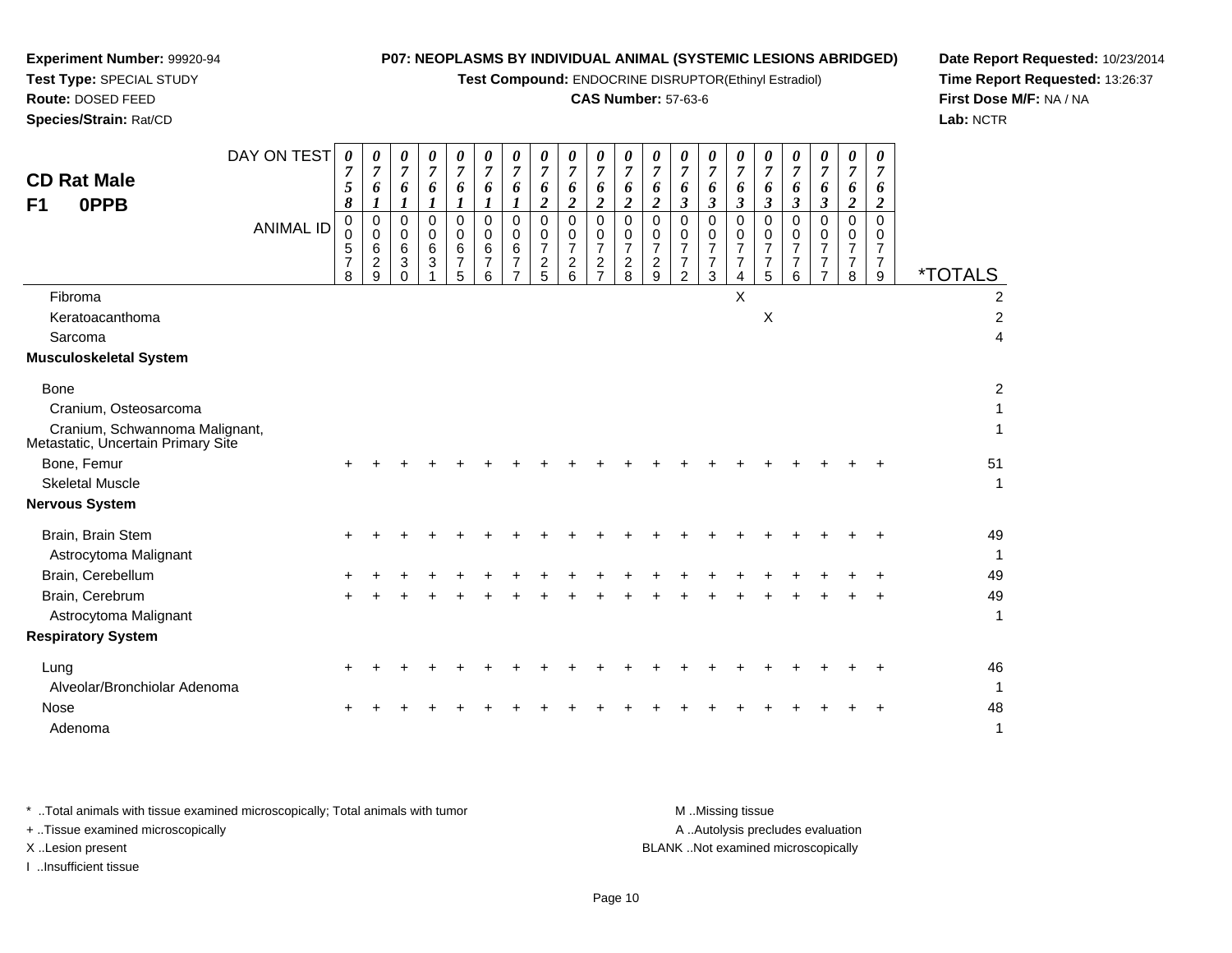**Test Compound:** ENDOCRINE DISRUPTOR(Ethinyl Estradiol)

### **CAS Number:** 57-63-6

┯

**Date Report Requested:** 10/23/2014**Time Report Requested:** 13:26:37**First Dose M/F:** NA / NA**Lab:** NCTR

| <b>CD Rat Male</b><br>F1<br>0PPB | DAY ON TEST<br><b>ANIMAL ID</b> | 0<br>$\overline{7}$<br>5<br>8<br>0<br>0<br>5<br>$\overline{7}$<br>8 | 0<br>6<br>0<br>$\Omega$<br>6<br>$\overline{c}$<br>9 | 0<br>$\overline{7}$<br>6<br>0<br>$\mathbf 0$<br>6<br>3 | 0<br>7<br>6<br>0<br>$\mathbf 0$<br>6<br>3 | 0<br>$\overline{7}$<br>6<br>1<br>$\mathbf 0$<br>$\mathbf 0$<br>6<br>$\overline{7}$<br>5 | 0<br>$\overline{7}$<br>0<br>0<br>6<br>$\overline{7}$<br>6 | 0<br>7<br>6<br>$\Omega$<br>0<br>$\,6$<br>$\overline{7}$ | 0<br>$\overline{7}$<br>$\boldsymbol{2}$<br>0<br>0<br>$\overline{7}$<br>$\boldsymbol{2}$<br>5 | 0<br>$\overline{7}$<br>6<br>$\overline{2}$<br>$\mathbf 0$<br>$\mathbf 0$<br>$\overline{7}$<br>$\overline{c}$<br>6 | 0<br>$\overline{7}$<br>6<br>2<br>0<br>0<br>$\overline{ }$<br>$\overline{c}$<br>$\overline{ }$ | 6<br>2<br>0<br>0<br>$\overline{7}$<br>2<br>8 | 0<br>$\overline{7}$<br>6<br>$\boldsymbol{2}$<br>$\Omega$<br>0<br>$\overline{7}$<br>$\overline{c}$<br>9 | 0<br>7<br>3<br>0<br>0<br>$\overline{\phantom{a}}$<br>$\overline{2}$ | 0<br>$\overline{7}$<br>6<br>3<br>$\Omega$<br>0<br>$\overline{ }$<br>7<br>3 | 0<br>7<br>$\mathfrak{z}$<br>0<br>0<br>$\overline{7}$<br>$\overline{7}$ | 0<br>7<br>6<br>$\mathbf{3}$<br>$\Omega$<br>0<br>$\overline{7}$<br>$\overline{7}$<br>5 | 0<br>7<br>6<br>3<br>$\Omega$<br>0<br>$\overline{ }$<br>6 | 3<br>0<br>0 | 0<br>7<br>6<br>$\boldsymbol{2}$<br>$\Omega$<br>0<br>7<br>$\overline{7}$<br>8 | 0<br>7<br>6<br>2<br>0<br>0<br>$\overline{7}$<br>9 | <i><b>*TOTALS</b></i> |
|----------------------------------|---------------------------------|---------------------------------------------------------------------|-----------------------------------------------------|--------------------------------------------------------|-------------------------------------------|-----------------------------------------------------------------------------------------|-----------------------------------------------------------|---------------------------------------------------------|----------------------------------------------------------------------------------------------|-------------------------------------------------------------------------------------------------------------------|-----------------------------------------------------------------------------------------------|----------------------------------------------|--------------------------------------------------------------------------------------------------------|---------------------------------------------------------------------|----------------------------------------------------------------------------|------------------------------------------------------------------------|---------------------------------------------------------------------------------------|----------------------------------------------------------|-------------|------------------------------------------------------------------------------|---------------------------------------------------|-----------------------|
| Trachea                          |                                 | $+$                                                                 | $\div$                                              | $+$                                                    | $\ddot{}$                                 | ÷                                                                                       |                                                           |                                                         |                                                                                              |                                                                                                                   |                                                                                               |                                              |                                                                                                        |                                                                     |                                                                            |                                                                        | 4                                                                                     | ÷                                                        | $\pm$       | $\ddot{}$                                                                    | $\ddot{}$                                         | 49                    |
| <b>Special Senses System</b>     |                                 |                                                                     |                                                     |                                                        |                                           |                                                                                         |                                                           |                                                         |                                                                                              |                                                                                                                   |                                                                                               |                                              |                                                                                                        |                                                                     |                                                                            |                                                                        |                                                                                       |                                                          |             |                                                                              |                                                   |                       |
| Eye                              |                                 | ٠                                                                   |                                                     |                                                        |                                           |                                                                                         |                                                           |                                                         |                                                                                              |                                                                                                                   |                                                                                               |                                              |                                                                                                        |                                                                     |                                                                            |                                                                        |                                                                                       |                                                          |             |                                                                              |                                                   | 46                    |
| Harderian Gland                  |                                 | $\pm$                                                               |                                                     |                                                        |                                           |                                                                                         |                                                           |                                                         |                                                                                              |                                                                                                                   |                                                                                               |                                              |                                                                                                        |                                                                     |                                                                            |                                                                        |                                                                                       |                                                          |             | +                                                                            | $\ddot{}$                                         | 48                    |
| Zymbal's Gland                   |                                 |                                                                     |                                                     |                                                        |                                           |                                                                                         |                                                           |                                                         |                                                                                              |                                                                                                                   |                                                                                               |                                              |                                                                                                        |                                                                     |                                                                            |                                                                        |                                                                                       |                                                          |             |                                                                              |                                                   | $\mathbf{1}$          |
| Carcinoma                        |                                 |                                                                     |                                                     |                                                        |                                           |                                                                                         |                                                           |                                                         |                                                                                              |                                                                                                                   |                                                                                               |                                              |                                                                                                        |                                                                     |                                                                            |                                                                        |                                                                                       |                                                          |             |                                                                              |                                                   | $\mathbf{1}$          |
| <b>Urinary System</b>            |                                 |                                                                     |                                                     |                                                        |                                           |                                                                                         |                                                           |                                                         |                                                                                              |                                                                                                                   |                                                                                               |                                              |                                                                                                        |                                                                     |                                                                            |                                                                        |                                                                                       |                                                          |             |                                                                              |                                                   |                       |
| Kidney                           |                                 | $\pm$                                                               |                                                     |                                                        |                                           |                                                                                         |                                                           |                                                         |                                                                                              |                                                                                                                   |                                                                                               |                                              |                                                                                                        |                                                                     |                                                                            |                                                                        |                                                                                       |                                                          |             |                                                                              |                                                   | 46                    |
| Transit Epithe, Papilloma        |                                 |                                                                     |                                                     |                                                        |                                           |                                                                                         |                                                           |                                                         |                                                                                              |                                                                                                                   |                                                                                               |                                              |                                                                                                        |                                                                     |                                                                            |                                                                        |                                                                                       |                                                          |             |                                                                              |                                                   | $\mathbf{1}$          |
| Urethra                          |                                 |                                                                     |                                                     |                                                        |                                           |                                                                                         |                                                           |                                                         |                                                                                              |                                                                                                                   |                                                                                               |                                              |                                                                                                        |                                                                     |                                                                            |                                                                        |                                                                                       |                                                          |             | $\ddot{}$                                                                    |                                                   | $\overline{2}$        |
| <b>Urinary Bladder</b>           |                                 | $\pm$                                                               |                                                     |                                                        |                                           |                                                                                         |                                                           |                                                         |                                                                                              |                                                                                                                   |                                                                                               |                                              |                                                                                                        |                                                                     |                                                                            |                                                                        |                                                                                       |                                                          |             |                                                                              |                                                   | 45                    |
| <b>SYSTEMIC LESIONS</b>          |                                 |                                                                     |                                                     |                                                        |                                           |                                                                                         |                                                           |                                                         |                                                                                              |                                                                                                                   |                                                                                               |                                              |                                                                                                        |                                                                     |                                                                            |                                                                        |                                                                                       |                                                          |             |                                                                              |                                                   |                       |
| Multiple Organ                   |                                 | ÷                                                                   |                                                     |                                                        |                                           |                                                                                         |                                                           |                                                         |                                                                                              |                                                                                                                   |                                                                                               |                                              |                                                                                                        |                                                                     |                                                                            |                                                                        |                                                                                       |                                                          |             |                                                                              | ÷                                                 | 51                    |
| Lymphoma Malignant               |                                 |                                                                     |                                                     |                                                        |                                           |                                                                                         |                                                           |                                                         |                                                                                              |                                                                                                                   |                                                                                               |                                              |                                                                                                        |                                                                     |                                                                            |                                                                        |                                                                                       |                                                          |             |                                                                              |                                                   | $\mathbf{1}$          |

\* ..Total animals with tissue examined microscopically; Total animals with tumor **M** ...Missing tissue M ...Missing tissue

+ ..Tissue examined microscopically

**Experiment Number:** 99920-94**Test Type:** SPECIAL STUDY**Route:** DOSED FEED**Species/Strain:** Rat/CD

I ..Insufficient tissue

A ..Autolysis precludes evaluation X ..Lesion present BLANK ..Not examined microscopically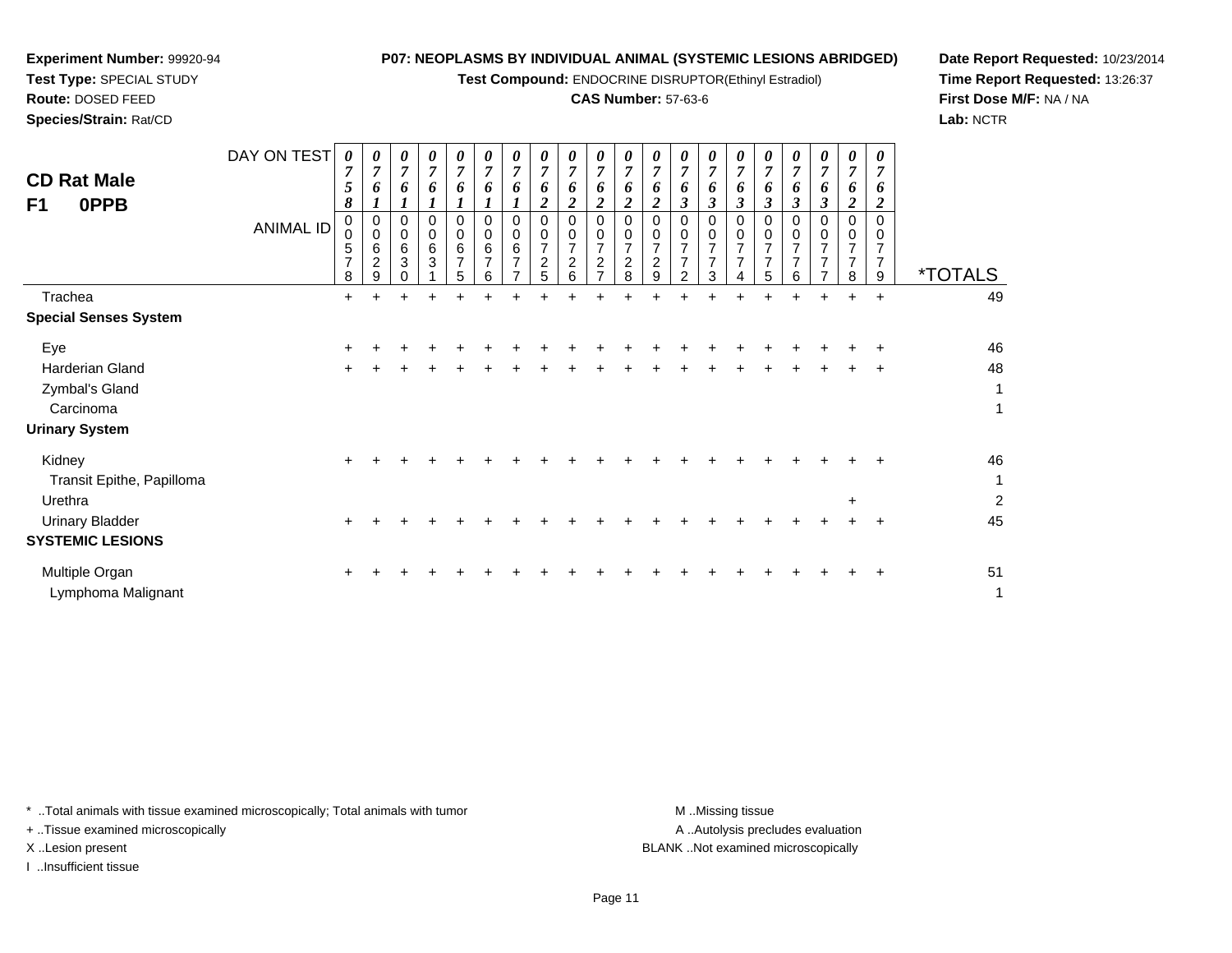**Test Compound:** ENDOCRINE DISRUPTOR(Ethinyl Estradiol)

#### **CAS Number:** 57-63-6

**Date Report Requested:** 10/23/2014**Time Report Requested:** 13:26:37**First Dose M/F:** NA / NA**Lab:** NCTR

| <b>CD Rat Male</b><br>2PPB<br>F1  | DAY ON TEST<br><b>ANIMAL ID</b> | 0<br>$\boldsymbol{I}$<br>4<br>6<br>$\pmb{0}$<br>0<br>0<br>0 | $\boldsymbol{\theta}$<br>$\boldsymbol{l}$<br>$\boldsymbol{9}$<br>$\pmb{8}$<br>$\mathbf 0$<br>$\mathbf 0$<br>$\mathbf 0$<br>$\mathbf 0$ | 0<br>$\boldsymbol{\beta}$<br>8<br>6<br>0<br>0<br>$\mathbf 0$<br>3 | $\pmb{\theta}$<br>$\boldsymbol{4}$<br>9<br>$\boldsymbol{2}$<br>$\mathbf 0$<br>$\mathbf 0$<br>$\pmb{0}$<br>5 | $\pmb{\theta}$<br>$\sqrt{5}$<br>5<br>$\boldsymbol{4}$<br>$\pmb{0}$<br>$\mathbf 0$<br>$\pmb{0}$<br>$\boldsymbol{9}$ | 0<br>$\mathfrak{s}$<br>$\boldsymbol{g}$<br>$\pmb{8}$<br>$\mathbf 0$<br>$\mathbf 0$<br>$\overline{1}$<br>$\mathbf{3}$ | 0<br>$\mathfrak{s}$<br>9<br>$\overline{7}$<br>$\mathbf 0$<br>$\mathbf 0$<br>1<br>3 | 0<br>5<br>9<br>6<br>0<br>0<br>$\mathbf{1}$<br>4 | $\pmb{\theta}$<br>6<br>0<br>0<br>$\pmb{0}$<br>0<br>$\mathbf{1}$<br>$\overline{4}$ | 0<br>6<br>$\overline{7}$<br>$\pmb{0}$<br>$\mathbf 0$<br>$\mathbf{1}$<br>$\overline{5}$ | 0<br>6<br>$\boldsymbol{\beta}$<br>$\pmb{8}$<br>$\mathbf 0$<br>$\mathbf 0$<br>$\overline{1}$<br>8 | $\boldsymbol{\theta}$<br>6<br>$\mathfrak{z}$<br>9<br>$\mathbf 0$<br>$\Omega$<br>1<br>8 | 0<br>6<br>$5\phantom{.0}$<br>0<br>0<br>0<br>$\overline{a}$<br>$\mathbf 0$ | $\pmb{\theta}$<br>6<br>8<br>8<br>0<br>$\pmb{0}$<br>$\mathbf 2$<br>6 | $\boldsymbol{\theta}$<br>6<br>9<br>6<br>$\pmb{0}$<br>$\mathbf 0$<br>$\sqrt{2}$<br>$\bf 8$ | 0<br>$\overline{7}$<br>0<br>4<br>$\mathbf 0$<br>$\mathbf 0$<br>$\sqrt{3}$<br>0 | 0<br>$\overline{7}$<br>6<br>$\mathbf 0$<br>$\mathbf 0$<br>$\sqrt{3}$<br>$\overline{c}$ | 0<br>$\overline{7}$<br>$\boldsymbol{\beta}$<br>$\overline{\tau}$<br>0<br>0<br>$\mathbf{3}$<br>6 | $\pmb{\theta}$<br>$\overline{7}$<br>$\boldsymbol{4}$<br>$\boldsymbol{\beta}$<br>$\pmb{0}$<br>$\pmb{0}$<br>$\ensuremath{\mathsf{3}}$ | $\pmb{\theta}$<br>$\overline{7}$<br>$\mathfrak{s}$<br>6<br>$\pmb{0}$<br>$\mathbf 0$<br>$\overline{a}$ | 0<br>$\overline{7}$<br>5<br>6<br>$\mathbf 0$<br>$\mathbf 0$<br>$\overline{4}$ | 0<br>$\overline{7}$<br>5<br>6<br>$\mathbf 0$<br>$\mathbf 0$<br>$\overline{4}$<br>$\boldsymbol{2}$ | 0<br>$\overline{7}$<br>5<br>$\overline{7}$<br>0<br>$\mathbf 0$<br>4<br>8 | $\pmb{\theta}$<br>$\overline{7}$<br>$\sqrt{5}$<br>$\overline{7}$<br>$\pmb{0}$<br>0<br>$\overline{\mathbf{4}}$ | $\boldsymbol{\theta}$<br>$\overline{7}$<br>5<br>$\overline{7}$<br>$\pmb{0}$<br>$\mathbf 0$<br>$\overline{4}$<br>$\,8\,$ | 0<br>$\overline{7}$<br>5<br>$\overline{7}$<br>$\mathbf 0$<br>$\mathbf 0$<br>4<br>$\bf 8$ | 0<br>7<br>5<br>$\overline{7}$<br>$\mathbf 0$<br>$\Omega$<br>5<br>3 | 0<br>$\overline{7}$<br>5<br>$\overline{7}$<br>0<br>$\mathbf 0$<br>5<br>3 | $\pmb{\theta}$<br>$\boldsymbol{7}$<br>$\sqrt{5}$<br>8<br>0<br>0<br>$\sqrt{5}$ | $\pmb{\theta}$<br>$\overline{7}$<br>5<br>8<br>$\mathbf 0$<br>$\mathbf 0$<br>$\sqrt{5}$<br>8 |  |
|-----------------------------------|---------------------------------|-------------------------------------------------------------|----------------------------------------------------------------------------------------------------------------------------------------|-------------------------------------------------------------------|-------------------------------------------------------------------------------------------------------------|--------------------------------------------------------------------------------------------------------------------|----------------------------------------------------------------------------------------------------------------------|------------------------------------------------------------------------------------|-------------------------------------------------|-----------------------------------------------------------------------------------|----------------------------------------------------------------------------------------|--------------------------------------------------------------------------------------------------|----------------------------------------------------------------------------------------|---------------------------------------------------------------------------|---------------------------------------------------------------------|-------------------------------------------------------------------------------------------|--------------------------------------------------------------------------------|----------------------------------------------------------------------------------------|-------------------------------------------------------------------------------------------------|-------------------------------------------------------------------------------------------------------------------------------------|-------------------------------------------------------------------------------------------------------|-------------------------------------------------------------------------------|---------------------------------------------------------------------------------------------------|--------------------------------------------------------------------------|---------------------------------------------------------------------------------------------------------------|-------------------------------------------------------------------------------------------------------------------------|------------------------------------------------------------------------------------------|--------------------------------------------------------------------|--------------------------------------------------------------------------|-------------------------------------------------------------------------------|---------------------------------------------------------------------------------------------|--|
|                                   |                                 | 4                                                           | 5                                                                                                                                      | 3                                                                 | $\overline{7}$                                                                                              | $\Omega$                                                                                                           | 8                                                                                                                    | $\mathsf{Q}$                                                                       | $\Omega$                                        |                                                                                   | 8                                                                                      | 3                                                                                                |                                                                                        |                                                                           | 3                                                                   | 6                                                                                         | 4                                                                              |                                                                                        | $\Omega$                                                                                        | $^8_6$                                                                                                                              | $\frac{2}{7}$                                                                                         | $_{8}^{\rm 2}$                                                                | 9                                                                                                 | $\mathfrak{p}$                                                           | $^8_3$                                                                                                        | 4                                                                                                                       | 5                                                                                        | $\mathfrak{p}$                                                     | 3                                                                        | 9                                                                             | $\Omega$                                                                                    |  |
| <b>Alimentary System</b>          |                                 |                                                             |                                                                                                                                        |                                                                   |                                                                                                             |                                                                                                                    |                                                                                                                      |                                                                                    |                                                 |                                                                                   |                                                                                        |                                                                                                  |                                                                                        |                                                                           |                                                                     |                                                                                           |                                                                                |                                                                                        |                                                                                                 |                                                                                                                                     |                                                                                                       |                                                                               |                                                                                                   |                                                                          |                                                                                                               |                                                                                                                         |                                                                                          |                                                                    |                                                                          |                                                                               |                                                                                             |  |
| Esophagus                         |                                 |                                                             |                                                                                                                                        |                                                                   |                                                                                                             |                                                                                                                    |                                                                                                                      |                                                                                    |                                                 |                                                                                   |                                                                                        |                                                                                                  |                                                                                        |                                                                           |                                                                     |                                                                                           |                                                                                |                                                                                        |                                                                                                 |                                                                                                                                     |                                                                                                       |                                                                               |                                                                                                   |                                                                          |                                                                                                               |                                                                                                                         |                                                                                          |                                                                    |                                                                          |                                                                               |                                                                                             |  |
| Intestine Large, Cecum            |                                 |                                                             |                                                                                                                                        |                                                                   |                                                                                                             |                                                                                                                    |                                                                                                                      |                                                                                    |                                                 |                                                                                   |                                                                                        |                                                                                                  |                                                                                        |                                                                           |                                                                     |                                                                                           |                                                                                |                                                                                        |                                                                                                 |                                                                                                                                     |                                                                                                       |                                                                               |                                                                                                   |                                                                          |                                                                                                               |                                                                                                                         |                                                                                          |                                                                    |                                                                          |                                                                               |                                                                                             |  |
| Intestine Large, Colon            |                                 |                                                             |                                                                                                                                        |                                                                   |                                                                                                             |                                                                                                                    |                                                                                                                      |                                                                                    |                                                 |                                                                                   |                                                                                        |                                                                                                  |                                                                                        |                                                                           |                                                                     |                                                                                           |                                                                                |                                                                                        |                                                                                                 |                                                                                                                                     |                                                                                                       |                                                                               |                                                                                                   |                                                                          |                                                                                                               |                                                                                                                         |                                                                                          |                                                                    |                                                                          |                                                                               |                                                                                             |  |
| Intestine Large, Rectum           |                                 | A                                                           |                                                                                                                                        |                                                                   |                                                                                                             |                                                                                                                    |                                                                                                                      |                                                                                    |                                                 |                                                                                   |                                                                                        |                                                                                                  |                                                                                        |                                                                           |                                                                     |                                                                                           |                                                                                |                                                                                        |                                                                                                 |                                                                                                                                     |                                                                                                       |                                                                               |                                                                                                   |                                                                          |                                                                                                               |                                                                                                                         |                                                                                          |                                                                    |                                                                          |                                                                               |                                                                                             |  |
| Intestine Small, Duodenum         |                                 |                                                             |                                                                                                                                        |                                                                   |                                                                                                             |                                                                                                                    |                                                                                                                      |                                                                                    |                                                 |                                                                                   |                                                                                        |                                                                                                  |                                                                                        |                                                                           |                                                                     |                                                                                           |                                                                                |                                                                                        |                                                                                                 |                                                                                                                                     |                                                                                                       |                                                                               |                                                                                                   |                                                                          |                                                                                                               |                                                                                                                         |                                                                                          |                                                                    |                                                                          |                                                                               |                                                                                             |  |
| Intestine Small, Ileum            |                                 |                                                             |                                                                                                                                        |                                                                   |                                                                                                             |                                                                                                                    |                                                                                                                      |                                                                                    |                                                 |                                                                                   |                                                                                        |                                                                                                  |                                                                                        |                                                                           |                                                                     |                                                                                           |                                                                                |                                                                                        |                                                                                                 |                                                                                                                                     |                                                                                                       |                                                                               |                                                                                                   |                                                                          |                                                                                                               |                                                                                                                         |                                                                                          |                                                                    |                                                                          |                                                                               |                                                                                             |  |
| Intestine Small, Jejunum          |                                 | A                                                           |                                                                                                                                        |                                                                   |                                                                                                             |                                                                                                                    |                                                                                                                      |                                                                                    |                                                 |                                                                                   |                                                                                        |                                                                                                  |                                                                                        |                                                                           |                                                                     |                                                                                           |                                                                                |                                                                                        |                                                                                                 |                                                                                                                                     |                                                                                                       |                                                                               |                                                                                                   |                                                                          |                                                                                                               |                                                                                                                         |                                                                                          |                                                                    |                                                                          |                                                                               |                                                                                             |  |
| Sarcoma                           |                                 |                                                             |                                                                                                                                        |                                                                   |                                                                                                             |                                                                                                                    |                                                                                                                      |                                                                                    |                                                 |                                                                                   |                                                                                        |                                                                                                  |                                                                                        |                                                                           |                                                                     |                                                                                           |                                                                                |                                                                                        |                                                                                                 |                                                                                                                                     |                                                                                                       |                                                                               |                                                                                                   |                                                                          |                                                                                                               |                                                                                                                         |                                                                                          |                                                                    |                                                                          |                                                                               |                                                                                             |  |
| Liver                             |                                 | A                                                           |                                                                                                                                        |                                                                   |                                                                                                             |                                                                                                                    |                                                                                                                      |                                                                                    |                                                 |                                                                                   |                                                                                        |                                                                                                  |                                                                                        |                                                                           |                                                                     |                                                                                           |                                                                                |                                                                                        |                                                                                                 |                                                                                                                                     |                                                                                                       |                                                                               |                                                                                                   |                                                                          |                                                                                                               |                                                                                                                         |                                                                                          |                                                                    |                                                                          |                                                                               |                                                                                             |  |
| Hepatocellular Adenoma            |                                 |                                                             |                                                                                                                                        |                                                                   |                                                                                                             |                                                                                                                    |                                                                                                                      |                                                                                    | X                                               |                                                                                   |                                                                                        |                                                                                                  |                                                                                        |                                                                           |                                                                     |                                                                                           | X                                                                              |                                                                                        |                                                                                                 |                                                                                                                                     |                                                                                                       |                                                                               |                                                                                                   |                                                                          |                                                                                                               |                                                                                                                         |                                                                                          |                                                                    |                                                                          |                                                                               |                                                                                             |  |
| Mesentery                         |                                 |                                                             |                                                                                                                                        |                                                                   |                                                                                                             |                                                                                                                    |                                                                                                                      |                                                                                    |                                                 |                                                                                   |                                                                                        |                                                                                                  |                                                                                        |                                                                           |                                                                     |                                                                                           |                                                                                |                                                                                        |                                                                                                 |                                                                                                                                     |                                                                                                       |                                                                               |                                                                                                   |                                                                          |                                                                                                               |                                                                                                                         |                                                                                          |                                                                    |                                                                          |                                                                               |                                                                                             |  |
| Oral Mucosa                       |                                 |                                                             |                                                                                                                                        |                                                                   |                                                                                                             |                                                                                                                    |                                                                                                                      |                                                                                    |                                                 |                                                                                   |                                                                                        |                                                                                                  |                                                                                        |                                                                           | $\ddot{}$                                                           |                                                                                           | $\ddot{}$                                                                      |                                                                                        |                                                                                                 |                                                                                                                                     |                                                                                                       |                                                                               |                                                                                                   |                                                                          |                                                                                                               |                                                                                                                         |                                                                                          |                                                                    |                                                                          |                                                                               |                                                                                             |  |
| Sarcoma                           |                                 |                                                             |                                                                                                                                        |                                                                   |                                                                                                             |                                                                                                                    |                                                                                                                      |                                                                                    |                                                 |                                                                                   |                                                                                        |                                                                                                  |                                                                                        |                                                                           |                                                                     |                                                                                           | X                                                                              |                                                                                        |                                                                                                 |                                                                                                                                     |                                                                                                       |                                                                               |                                                                                                   |                                                                          |                                                                                                               |                                                                                                                         |                                                                                          |                                                                    |                                                                          |                                                                               |                                                                                             |  |
| Pancreas                          |                                 |                                                             |                                                                                                                                        |                                                                   |                                                                                                             |                                                                                                                    |                                                                                                                      |                                                                                    |                                                 |                                                                                   |                                                                                        |                                                                                                  |                                                                                        |                                                                           |                                                                     |                                                                                           |                                                                                |                                                                                        |                                                                                                 |                                                                                                                                     |                                                                                                       |                                                                               |                                                                                                   |                                                                          |                                                                                                               |                                                                                                                         |                                                                                          |                                                                    |                                                                          |                                                                               |                                                                                             |  |
| Salivary Glands                   |                                 |                                                             |                                                                                                                                        |                                                                   |                                                                                                             |                                                                                                                    |                                                                                                                      |                                                                                    |                                                 |                                                                                   |                                                                                        |                                                                                                  |                                                                                        |                                                                           |                                                                     |                                                                                           |                                                                                |                                                                                        |                                                                                                 |                                                                                                                                     |                                                                                                       |                                                                               |                                                                                                   |                                                                          |                                                                                                               |                                                                                                                         |                                                                                          |                                                                    |                                                                          |                                                                               |                                                                                             |  |
| Stomach, Forestomach              |                                 |                                                             |                                                                                                                                        |                                                                   |                                                                                                             |                                                                                                                    |                                                                                                                      |                                                                                    |                                                 |                                                                                   |                                                                                        |                                                                                                  |                                                                                        |                                                                           |                                                                     |                                                                                           |                                                                                |                                                                                        |                                                                                                 |                                                                                                                                     |                                                                                                       |                                                                               |                                                                                                   |                                                                          |                                                                                                               |                                                                                                                         |                                                                                          |                                                                    |                                                                          |                                                                               |                                                                                             |  |
| Stomach, Glandular                |                                 | A                                                           |                                                                                                                                        |                                                                   |                                                                                                             |                                                                                                                    |                                                                                                                      |                                                                                    |                                                 |                                                                                   |                                                                                        |                                                                                                  |                                                                                        |                                                                           |                                                                     |                                                                                           |                                                                                |                                                                                        |                                                                                                 |                                                                                                                                     |                                                                                                       |                                                                               |                                                                                                   |                                                                          |                                                                                                               |                                                                                                                         |                                                                                          |                                                                    |                                                                          |                                                                               |                                                                                             |  |
| <b>Cardiovascular System</b>      |                                 |                                                             |                                                                                                                                        |                                                                   |                                                                                                             |                                                                                                                    |                                                                                                                      |                                                                                    |                                                 |                                                                                   |                                                                                        |                                                                                                  |                                                                                        |                                                                           |                                                                     |                                                                                           |                                                                                |                                                                                        |                                                                                                 |                                                                                                                                     |                                                                                                       |                                                                               |                                                                                                   |                                                                          |                                                                                                               |                                                                                                                         |                                                                                          |                                                                    |                                                                          |                                                                               |                                                                                             |  |
| <b>Blood Vessel</b>               |                                 |                                                             |                                                                                                                                        |                                                                   |                                                                                                             |                                                                                                                    |                                                                                                                      |                                                                                    |                                                 |                                                                                   |                                                                                        |                                                                                                  |                                                                                        |                                                                           |                                                                     |                                                                                           |                                                                                |                                                                                        |                                                                                                 |                                                                                                                                     |                                                                                                       |                                                                               |                                                                                                   |                                                                          |                                                                                                               |                                                                                                                         |                                                                                          |                                                                    |                                                                          |                                                                               |                                                                                             |  |
| Heart                             |                                 |                                                             |                                                                                                                                        |                                                                   |                                                                                                             |                                                                                                                    |                                                                                                                      |                                                                                    |                                                 |                                                                                   |                                                                                        |                                                                                                  |                                                                                        |                                                                           |                                                                     |                                                                                           |                                                                                |                                                                                        |                                                                                                 |                                                                                                                                     |                                                                                                       |                                                                               |                                                                                                   |                                                                          |                                                                                                               |                                                                                                                         |                                                                                          |                                                                    |                                                                          |                                                                               |                                                                                             |  |
| Endocardium, Schwannoma Malignant |                                 |                                                             |                                                                                                                                        |                                                                   |                                                                                                             | X                                                                                                                  |                                                                                                                      |                                                                                    |                                                 |                                                                                   |                                                                                        |                                                                                                  |                                                                                        |                                                                           |                                                                     |                                                                                           |                                                                                |                                                                                        |                                                                                                 |                                                                                                                                     |                                                                                                       |                                                                               |                                                                                                   |                                                                          |                                                                                                               |                                                                                                                         |                                                                                          |                                                                    |                                                                          |                                                                               |                                                                                             |  |

\* ..Total animals with tissue examined microscopically; Total animals with tumor **M** . Missing tissue M ..Missing tissue A ..Autolysis precludes evaluation + ..Tissue examined microscopically X ..Lesion present BLANK ..Not examined microscopicallyI ..Insufficient tissue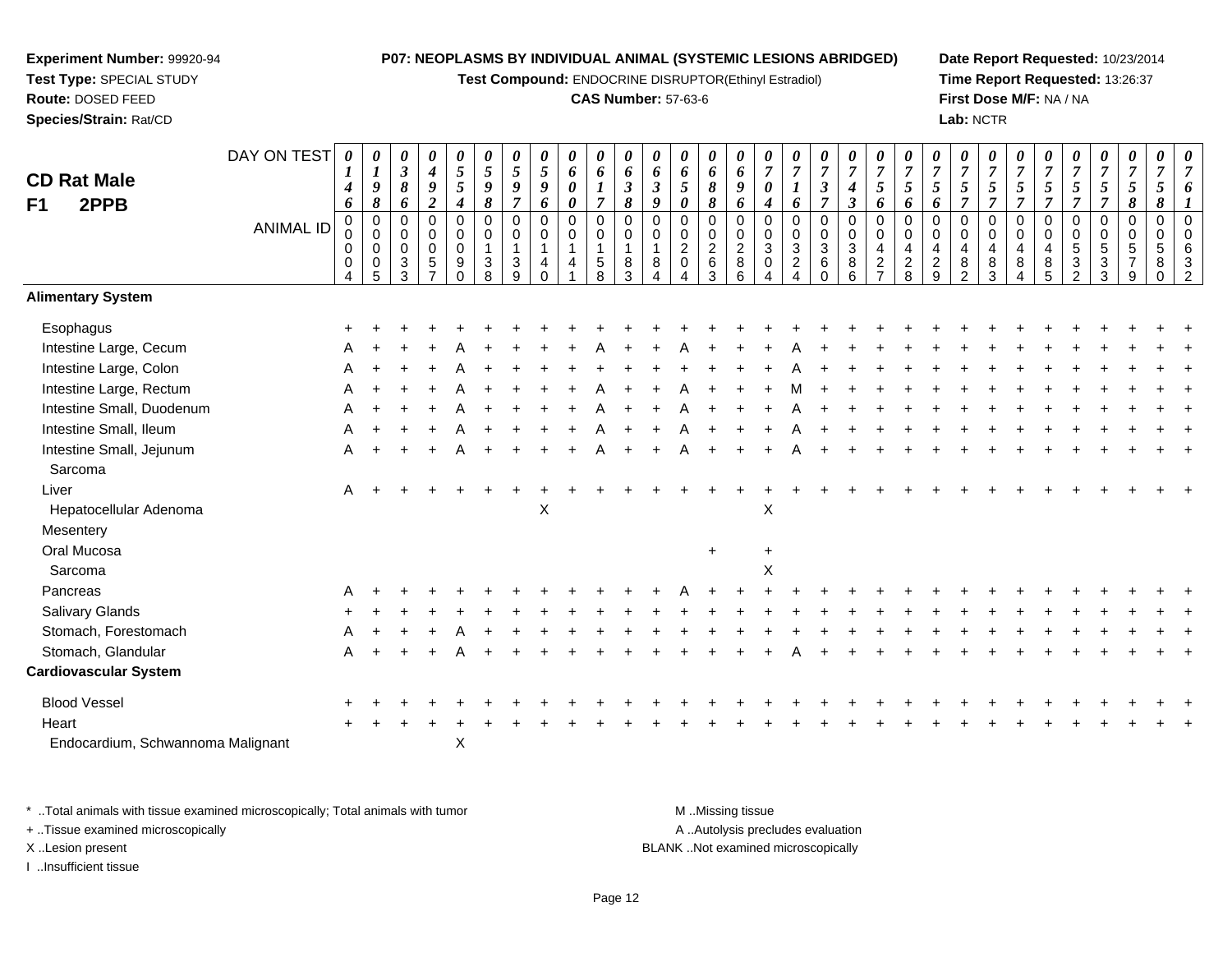**Test Compound:** ENDOCRINE DISRUPTOR(Ethinyl Estradiol)

#### **CAS Number:** 57-63-6

**Date Report Requested:** 10/23/2014**Time Report Requested:** 13:26:37**First Dose M/F:** NA / NA**Lab:** NCTR

| <b>CD Rat Male</b>                                                                                   | DAY ON TEST      | $\theta$<br>1<br>4            | $\boldsymbol{\theta}$<br>$\boldsymbol{l}$<br>$\boldsymbol{9}$ | 0<br>$\mathbf{3}$<br>$\pmb{8}$            | 0<br>$\boldsymbol{4}$<br>9                                  | 0<br>$\sqrt{5}$<br>5                                   | 0<br>$\sqrt{5}$<br>9                      | 0<br>$\mathfrak{s}$<br>$\boldsymbol{9}$              | $\boldsymbol{\theta}$<br>$\mathfrak{s}$<br>9 | 0<br>6<br>$\boldsymbol{\theta}$                  | $\pmb{\theta}$<br>$\pmb{6}$<br>$\bm{l}$  | 0<br>6<br>$\boldsymbol{\beta}$ | 0<br>6<br>$\boldsymbol{\beta}$    | $\pmb{\theta}$<br>6<br>$\mathfrak{s}$          | 0<br>6<br>8                  | 0<br>6<br>9                                  | 0<br>$\overline{7}$<br>0 | 0<br>$\overline{7}$                                            | 0<br>$\boldsymbol{7}$<br>$\mathfrak{z}$         | 0<br>$\overline{7}$<br>$\boldsymbol{4}$    | 0<br>$\overline{7}$<br>5                        | 0<br>$\overline{7}$<br>5                    | 0<br>$\overline{7}$<br>5                                         | 0<br>$\overline{7}$<br>$\mathfrak{s}$ | 0<br>$\overline{7}$<br>5                                     | 0<br>$\overline{7}$<br>5        | $\overline{7}$<br>$\sqrt{5}$                                           | 0<br>$\overline{7}$<br>5                                                  | 0<br>$\boldsymbol{7}$<br>$\sqrt{5}$ | 0<br>$\boldsymbol{7}$<br>$\mathfrak{s}$                | 0<br>$\overline{7}$<br>5                       | $\overline{7}$       |
|------------------------------------------------------------------------------------------------------|------------------|-------------------------------|---------------------------------------------------------------|-------------------------------------------|-------------------------------------------------------------|--------------------------------------------------------|-------------------------------------------|------------------------------------------------------|----------------------------------------------|--------------------------------------------------|------------------------------------------|--------------------------------|-----------------------------------|------------------------------------------------|------------------------------|----------------------------------------------|--------------------------|----------------------------------------------------------------|-------------------------------------------------|--------------------------------------------|-------------------------------------------------|---------------------------------------------|------------------------------------------------------------------|---------------------------------------|--------------------------------------------------------------|---------------------------------|------------------------------------------------------------------------|---------------------------------------------------------------------------|-------------------------------------|--------------------------------------------------------|------------------------------------------------|----------------------|
| F1<br>2PPB                                                                                           |                  | 6                             | $\pmb{8}$                                                     | 6                                         | $\boldsymbol{2}$                                            | 4                                                      | 8                                         | $\overline{7}$                                       | 6                                            | $\boldsymbol{\theta}$                            | $\overline{7}$                           | 8                              | 9                                 | $\boldsymbol{\theta}$                          | 8                            | 6                                            | 4                        | 6                                                              | $\overline{7}$                                  | $\boldsymbol{\beta}$                       | 6                                               | 6                                           | 6                                                                | $\overline{7}$                        | $\overline{7}$                                               | $\overline{\tau}$               | $\overline{7}$                                                         | $\overline{7}$                                                            | $\overline{7}$                      | 8                                                      | 8                                              |                      |
|                                                                                                      | <b>ANIMAL ID</b> | $\pmb{0}$<br>0<br>0<br>0<br>4 | $\mathbf 0$<br>$\mathbf 0$<br>$\mathbf 0$<br>$\mathbf 0$<br>5 | $\mathbf 0$<br>0<br>$\mathbf 0$<br>3<br>3 | $\pmb{0}$<br>$\pmb{0}$<br>0<br>$\sqrt{5}$<br>$\overline{7}$ | $\pmb{0}$<br>$\pmb{0}$<br>$\mathbf 0$<br>9<br>$\Omega$ | $\mathbf 0$<br>0<br>$\mathbf 1$<br>3<br>8 | $\mathbf 0$<br>$\mathbf 0$<br>1<br>$\mathbf{3}$<br>9 | $\mathbf 0$<br>0<br>1<br>4<br>$\Omega$       | $\pmb{0}$<br>0<br>$\mathbf{1}$<br>$\overline{4}$ | $\pmb{0}$<br>0<br>$\mathbf{1}$<br>5<br>8 | $\Omega$<br>0<br>8<br>3        | $\Omega$<br>$\mathbf 0$<br>1<br>8 | 0<br>0<br>$\boldsymbol{2}$<br>$\mathbf 0$<br>4 | 0<br>0<br>$\frac{2}{6}$<br>3 | $\mathbf 0$<br>0<br>$\overline{c}$<br>8<br>6 | $\Omega$<br>0<br>3<br>0  | $\mathbf 0$<br>$\mathbf 0$<br>$\overline{3}$<br>$\overline{2}$ | $\mathbf 0$<br>0<br>$\sqrt{3}$<br>6<br>$\Omega$ | $\mathbf 0$<br>0<br>$\mathbf{3}$<br>8<br>6 | 0<br>0<br>4<br>$\overline{a}$<br>$\overline{7}$ | $\Omega$<br>0<br>4<br>$\boldsymbol{2}$<br>8 | $\Omega$<br>$\mathbf 0$<br>$\overline{4}$<br>$\overline{2}$<br>9 | 0<br>0<br>4<br>$\bf 8$<br>2           | $\mathbf 0$<br>$\mathbf 0$<br>$\overline{4}$<br>$\,8\,$<br>3 | $\mathbf 0$<br>0<br>4<br>8<br>4 | $\mathbf 0$<br>$\pmb{0}$<br>4<br>$\begin{array}{c} 8 \\ 5 \end{array}$ | $\mathbf 0$<br>$\mathbf 0$<br>$\sqrt{5}$<br>$\mathbf{3}$<br>$\mathcal{P}$ | 0<br>0<br>$\sqrt{5}$<br>3<br>3      | $\mathbf 0$<br>$\mathbf 0$<br>5<br>$\overline{7}$<br>9 | $\pmb{0}$<br>$\mathbf 0$<br>5<br>8<br>$\Omega$ | $\Omega$<br>$\Omega$ |
| <b>Endocrine System</b>                                                                              |                  |                               |                                                               |                                           |                                                             |                                                        |                                           |                                                      |                                              |                                                  |                                          |                                |                                   |                                                |                              |                                              |                          |                                                                |                                                 |                                            |                                                 |                                             |                                                                  |                                       |                                                              |                                 |                                                                        |                                                                           |                                     |                                                        |                                                |                      |
| <b>Adrenal Cortex</b><br>Adenoma                                                                     |                  |                               |                                                               |                                           |                                                             |                                                        |                                           |                                                      |                                              |                                                  |                                          |                                |                                   |                                                |                              |                                              |                          |                                                                |                                                 |                                            |                                                 | X                                           |                                                                  |                                       |                                                              |                                 |                                                                        |                                                                           |                                     |                                                        |                                                |                      |
| Adrenal Medulla<br>Pheochromocytoma Benign<br>Pheochromocytoma Complex<br>Pheochromocytoma Malignant |                  |                               |                                                               |                                           |                                                             |                                                        |                                           |                                                      |                                              |                                                  |                                          |                                |                                   |                                                |                              |                                              |                          |                                                                |                                                 |                                            |                                                 |                                             |                                                                  | X                                     |                                                              |                                 |                                                                        |                                                                           |                                     |                                                        |                                                |                      |
| Islets, Pancreatic                                                                                   |                  |                               |                                                               |                                           |                                                             |                                                        |                                           |                                                      |                                              |                                                  |                                          |                                |                                   |                                                |                              |                                              |                          |                                                                |                                                 |                                            |                                                 |                                             |                                                                  |                                       |                                                              |                                 |                                                                        |                                                                           |                                     |                                                        |                                                |                      |
| Parathyroid Gland                                                                                    |                  | м                             |                                                               |                                           |                                                             |                                                        |                                           |                                                      |                                              |                                                  |                                          |                                |                                   |                                                |                              |                                              |                          |                                                                |                                                 |                                            |                                                 |                                             |                                                                  |                                       |                                                              |                                 |                                                                        |                                                                           |                                     |                                                        |                                                |                      |
| <b>Pituitary Gland</b>                                                                               |                  |                               |                                                               |                                           |                                                             |                                                        |                                           |                                                      |                                              |                                                  |                                          |                                |                                   |                                                |                              |                                              |                          |                                                                |                                                 |                                            |                                                 |                                             |                                                                  |                                       |                                                              |                                 |                                                                        |                                                                           |                                     |                                                        |                                                |                      |
| Pars Distalis, Adenoma                                                                               |                  |                               |                                                               |                                           |                                                             |                                                        |                                           |                                                      | X                                            | X                                                |                                          |                                | X                                 |                                                | X                            |                                              | X                        | X                                                              |                                                 |                                            | Χ                                               |                                             | X                                                                | X                                     |                                                              |                                 | х                                                                      |                                                                           | X                                   | X                                                      | Χ                                              |                      |
| <b>Thyroid Gland</b><br>C Cell, Carcinoma<br><b>General Body System</b>                              |                  | A                             |                                                               |                                           |                                                             |                                                        |                                           |                                                      |                                              |                                                  |                                          |                                |                                   |                                                |                              |                                              |                          |                                                                |                                                 |                                            |                                                 |                                             |                                                                  |                                       |                                                              |                                 |                                                                        |                                                                           |                                     |                                                        |                                                |                      |
| <b>NONE</b><br><b>Genital System</b>                                                                 |                  |                               |                                                               |                                           |                                                             |                                                        |                                           |                                                      |                                              |                                                  |                                          |                                |                                   |                                                |                              |                                              |                          |                                                                |                                                 |                                            |                                                 |                                             |                                                                  |                                       |                                                              |                                 |                                                                        |                                                                           |                                     |                                                        |                                                |                      |
| <b>Coagulating Gland</b>                                                                             |                  |                               |                                                               |                                           |                                                             |                                                        |                                           |                                                      |                                              |                                                  |                                          |                                |                                   |                                                |                              |                                              |                          |                                                                |                                                 |                                            |                                                 |                                             |                                                                  |                                       |                                                              |                                 |                                                                        |                                                                           |                                     |                                                        |                                                |                      |
| Epididymis<br>Penis                                                                                  |                  |                               |                                                               |                                           |                                                             |                                                        |                                           |                                                      |                                              |                                                  |                                          |                                | $\overline{ }$                    |                                                |                              |                                              |                          |                                                                |                                                 |                                            |                                                 |                                             |                                                                  |                                       |                                                              |                                 |                                                                        |                                                                           |                                     |                                                        |                                                |                      |
| <b>Preputial Gland</b><br>Squamous Cell Carcinoma                                                    |                  |                               |                                                               |                                           |                                                             |                                                        |                                           |                                                      | X                                            |                                                  |                                          |                                |                                   |                                                |                              | X                                            |                          |                                                                | $X$ $X$                                         |                                            |                                                 |                                             |                                                                  |                                       |                                                              |                                 |                                                                        |                                                                           |                                     |                                                        |                                                |                      |

\* ..Total animals with tissue examined microscopically; Total animals with tumor **M** . Missing tissue M ..Missing tissue A ..Autolysis precludes evaluation + ..Tissue examined microscopically X ..Lesion present BLANK ..Not examined microscopicallyI ..Insufficient tissue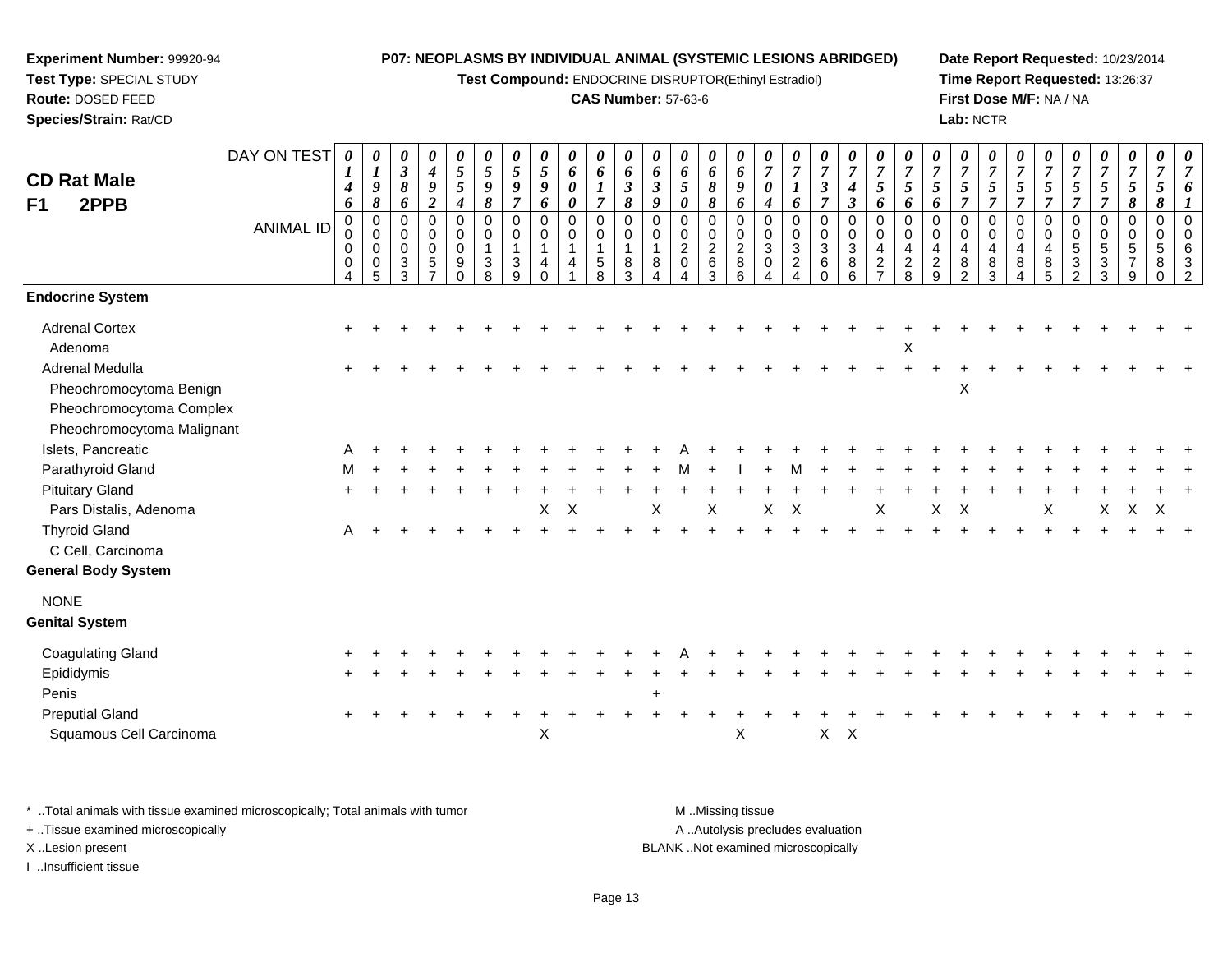**Test Compound:** ENDOCRINE DISRUPTOR(Ethinyl Estradiol)

## **CAS Number:** 57-63-6

**Date Report Requested:** 10/23/2014**Time Report Requested:** 13:26:38**First Dose M/F:** NA / NA**Lab:** NCTR

| <b>CD Rat Male</b><br>2PPB<br>F <sub>1</sub> | DAY ON TEST<br><b>ANIMAL ID</b> | 0<br>1<br>$\boldsymbol{4}$<br>6<br>$\Omega$<br>0<br>0<br>0<br>4 | 0<br>$\boldsymbol{l}$<br>$\boldsymbol{g}$<br>8<br>$\mathbf 0$<br>$\mathbf 0$<br>0<br>0<br>5 | 0<br>$\mathfrak{z}$<br>8<br>6<br>$\Omega$<br>0<br>0<br>3<br>3 | 0<br>$\boldsymbol{4}$<br>9<br>$\boldsymbol{2}$<br>$\Omega$<br>0<br>$\mathbf 0$<br>$\sqrt{5}$ | 0<br>5<br>5<br>$\boldsymbol{4}$<br>$\Omega$<br>$\mathbf 0$<br>$\mathbf 0$<br>9<br>$\Omega$ | 0<br>$\mathfrak{s}$<br>$\boldsymbol{9}$<br>$\pmb{8}$<br>$\Omega$<br>0<br>$\mathbf{1}$<br>3<br>8 | $\boldsymbol{\theta}$<br>$\sqrt{5}$<br>9<br>$\overline{7}$<br>$\Omega$<br>$\mathbf 0$<br>$\overline{1}$<br>3<br>9 | 0<br>$5\overline{)}$<br>9<br>6<br>$\Omega$<br>0<br>4<br>$\Omega$ | 0<br>6<br>$\boldsymbol{\theta}$<br>0<br>$\Omega$<br>0<br>$\mathbf{1}$<br>4 | 0<br>6<br>$\boldsymbol{l}$<br>$\overline{7}$<br>$\Omega$<br>$\mathbf 0$<br>1<br>$\,$ 5 $\,$<br>8 | 0<br>6<br>$\boldsymbol{\beta}$<br>8<br>$\Omega$<br>0<br>$\overline{1}$<br>8<br>3 | $\boldsymbol{\theta}$<br>6<br>$\mathfrak{z}$<br>9<br>$\Omega$<br>0<br>$\mathbf{1}$<br>8 | 0<br>6<br>$5\overline{)}$<br>$\pmb{\theta}$<br>$\Omega$<br>0<br>$\overline{a}$<br>$\pmb{0}$<br>4 | 0<br>6<br>$\pmb{8}$<br>8<br>0<br>$\mathbf 0$<br>$\frac{2}{6}$<br>3 | 0<br>6<br>9<br>6<br>$\Omega$<br>0<br>$\overline{c}$<br>8<br>6 | $\overline{7}$<br>$\boldsymbol{\theta}$<br>$\boldsymbol{4}$<br>$\Omega$<br>0<br>3<br>0<br>$\overline{4}$ | 0<br>$\overline{7}$<br>6<br>$\mathbf 0$<br>$\mathbf 0$<br>$\sqrt{3}$<br>$\sqrt{2}$<br>$\boldsymbol{\Lambda}$ | 0<br>$\overline{7}$<br>$\boldsymbol{\beta}$<br>$\overline{7}$<br>0<br>$\overline{0}$<br>$\mathbf{3}$<br>$\,6\,$<br>$\mathbf 0$ | 0<br>$\overline{7}$<br>$\boldsymbol{4}$<br>$\mathbf{3}$<br>$\mathbf 0$<br>$\mathbf 0$<br>$\mathbf{3}$<br>$\bf 8$<br>6 | 0<br>$\overline{7}$<br>5<br>6<br>$\Omega$<br>$\mathbf 0$<br>$\overline{4}$<br>$\overline{2}$ | 0<br>$\overline{7}$<br>$\mathfrak{s}$<br>6<br>$\Omega$<br>0<br>4<br>$\boldsymbol{2}$<br>8 | 0<br>$\overline{7}$<br>5<br>6<br>$\Omega$<br>0<br>$\overline{4}$<br>$\overline{c}$<br>9 | 0<br>$\overline{7}$<br>5<br>$\overline{7}$<br>0<br>$\mathbf 0$<br>4<br>8<br>$\overline{2}$ | 0<br>$\overline{7}$<br>5<br>$\overline{7}$<br>$\Omega$<br>$\mathbf 0$<br>$\overline{4}$<br>8<br>3 | 0<br>$\overline{7}$<br>$\mathfrak{s}$<br>$\overline{7}$<br>$\Omega$<br>0<br>4<br>8<br>4 | $\overline{7}$<br>5<br>$\overline{7}$<br>$\Omega$<br>$\mathbf 0$<br>4<br>8<br>5 | 0<br>$\overline{7}$<br>5<br>$\overline{7}$<br>$\Omega$<br>0<br>5<br>3<br>$\overline{c}$ | 0<br>$\overline{7}$<br>$5\phantom{.0}$<br>$\overline{7}$<br>$\Omega$<br>0<br>5<br>$\mathbf{3}$<br>3 | 0<br>$\overline{7}$<br>$\mathfrak{s}$<br>8<br>$\Omega$<br>0<br>$\sqrt{5}$<br>$\overline{7}$<br>9 | 0<br>$\overline{7}$<br>$\sqrt{5}$<br>8<br>$\mathbf 0$<br>0<br>5<br>8<br>$\Omega$ | 0<br>$\overline{7}$<br>6<br>$\Omega$<br>$\mathbf 0$<br>6<br>3<br>$\overline{2}$ |
|----------------------------------------------|---------------------------------|-----------------------------------------------------------------|---------------------------------------------------------------------------------------------|---------------------------------------------------------------|----------------------------------------------------------------------------------------------|--------------------------------------------------------------------------------------------|-------------------------------------------------------------------------------------------------|-------------------------------------------------------------------------------------------------------------------|------------------------------------------------------------------|----------------------------------------------------------------------------|--------------------------------------------------------------------------------------------------|----------------------------------------------------------------------------------|-----------------------------------------------------------------------------------------|--------------------------------------------------------------------------------------------------|--------------------------------------------------------------------|---------------------------------------------------------------|----------------------------------------------------------------------------------------------------------|--------------------------------------------------------------------------------------------------------------|--------------------------------------------------------------------------------------------------------------------------------|-----------------------------------------------------------------------------------------------------------------------|----------------------------------------------------------------------------------------------|-------------------------------------------------------------------------------------------|-----------------------------------------------------------------------------------------|--------------------------------------------------------------------------------------------|---------------------------------------------------------------------------------------------------|-----------------------------------------------------------------------------------------|---------------------------------------------------------------------------------|-----------------------------------------------------------------------------------------|-----------------------------------------------------------------------------------------------------|--------------------------------------------------------------------------------------------------|----------------------------------------------------------------------------------|---------------------------------------------------------------------------------|
| Prostate, Dorsal/Lateral Lobe                |                                 | $\ddot{}$                                                       |                                                                                             |                                                               | $\ddot{}$                                                                                    |                                                                                            |                                                                                                 |                                                                                                                   |                                                                  |                                                                            | $\ddot{}$                                                                                        |                                                                                  |                                                                                         |                                                                                                  |                                                                    |                                                               | $\pm$                                                                                                    |                                                                                                              |                                                                                                                                | ÷                                                                                                                     |                                                                                              |                                                                                           |                                                                                         |                                                                                            |                                                                                                   |                                                                                         |                                                                                 |                                                                                         |                                                                                                     |                                                                                                  |                                                                                  |                                                                                 |
| Prostate, Ventral Lobe                       |                                 |                                                                 |                                                                                             |                                                               |                                                                                              |                                                                                            |                                                                                                 |                                                                                                                   |                                                                  |                                                                            |                                                                                                  |                                                                                  |                                                                                         |                                                                                                  |                                                                    |                                                               |                                                                                                          |                                                                                                              |                                                                                                                                |                                                                                                                       |                                                                                              |                                                                                           |                                                                                         |                                                                                            |                                                                                                   |                                                                                         |                                                                                 |                                                                                         |                                                                                                     |                                                                                                  |                                                                                  |                                                                                 |
| <b>Rete Testes</b>                           |                                 |                                                                 |                                                                                             |                                                               |                                                                                              |                                                                                            |                                                                                                 |                                                                                                                   |                                                                  |                                                                            |                                                                                                  |                                                                                  |                                                                                         |                                                                                                  |                                                                    |                                                               |                                                                                                          |                                                                                                              |                                                                                                                                |                                                                                                                       |                                                                                              |                                                                                           |                                                                                         |                                                                                            |                                                                                                   |                                                                                         |                                                                                 |                                                                                         |                                                                                                     |                                                                                                  |                                                                                  |                                                                                 |
| Seminal Vesicle                              |                                 |                                                                 |                                                                                             |                                                               |                                                                                              |                                                                                            |                                                                                                 |                                                                                                                   |                                                                  |                                                                            |                                                                                                  |                                                                                  |                                                                                         |                                                                                                  |                                                                    |                                                               |                                                                                                          |                                                                                                              |                                                                                                                                |                                                                                                                       |                                                                                              |                                                                                           |                                                                                         |                                                                                            |                                                                                                   |                                                                                         |                                                                                 |                                                                                         |                                                                                                     |                                                                                                  |                                                                                  |                                                                                 |
| <b>Testes</b>                                |                                 |                                                                 |                                                                                             |                                                               |                                                                                              |                                                                                            |                                                                                                 |                                                                                                                   |                                                                  |                                                                            |                                                                                                  |                                                                                  |                                                                                         |                                                                                                  |                                                                    |                                                               |                                                                                                          |                                                                                                              |                                                                                                                                |                                                                                                                       |                                                                                              |                                                                                           |                                                                                         |                                                                                            |                                                                                                   |                                                                                         |                                                                                 |                                                                                         |                                                                                                     |                                                                                                  |                                                                                  |                                                                                 |
| <b>Hematopoietic System</b>                  |                                 |                                                                 |                                                                                             |                                                               |                                                                                              |                                                                                            |                                                                                                 |                                                                                                                   |                                                                  |                                                                            |                                                                                                  |                                                                                  |                                                                                         |                                                                                                  |                                                                    |                                                               |                                                                                                          |                                                                                                              |                                                                                                                                |                                                                                                                       |                                                                                              |                                                                                           |                                                                                         |                                                                                            |                                                                                                   |                                                                                         |                                                                                 |                                                                                         |                                                                                                     |                                                                                                  |                                                                                  |                                                                                 |
| <b>Bone Marrow</b>                           |                                 | A                                                               |                                                                                             |                                                               |                                                                                              |                                                                                            |                                                                                                 |                                                                                                                   |                                                                  |                                                                            |                                                                                                  |                                                                                  |                                                                                         |                                                                                                  |                                                                    |                                                               |                                                                                                          |                                                                                                              |                                                                                                                                |                                                                                                                       |                                                                                              |                                                                                           |                                                                                         |                                                                                            |                                                                                                   |                                                                                         |                                                                                 |                                                                                         |                                                                                                     |                                                                                                  |                                                                                  |                                                                                 |
| Lymph Node                                   |                                 |                                                                 |                                                                                             |                                                               |                                                                                              |                                                                                            |                                                                                                 |                                                                                                                   |                                                                  |                                                                            |                                                                                                  |                                                                                  |                                                                                         |                                                                                                  |                                                                    |                                                               |                                                                                                          |                                                                                                              |                                                                                                                                |                                                                                                                       |                                                                                              |                                                                                           |                                                                                         |                                                                                            |                                                                                                   |                                                                                         |                                                                                 |                                                                                         |                                                                                                     |                                                                                                  |                                                                                  |                                                                                 |
| Lymph Node, Mandibular                       |                                 |                                                                 |                                                                                             |                                                               |                                                                                              |                                                                                            |                                                                                                 |                                                                                                                   |                                                                  |                                                                            |                                                                                                  |                                                                                  |                                                                                         |                                                                                                  |                                                                    |                                                               |                                                                                                          |                                                                                                              |                                                                                                                                |                                                                                                                       |                                                                                              |                                                                                           |                                                                                         |                                                                                            |                                                                                                   |                                                                                         |                                                                                 |                                                                                         |                                                                                                     |                                                                                                  |                                                                                  |                                                                                 |
| Lymph Node, Mesenteric                       |                                 |                                                                 |                                                                                             |                                                               |                                                                                              |                                                                                            |                                                                                                 |                                                                                                                   |                                                                  |                                                                            |                                                                                                  |                                                                                  |                                                                                         |                                                                                                  |                                                                    |                                                               |                                                                                                          |                                                                                                              |                                                                                                                                |                                                                                                                       |                                                                                              |                                                                                           |                                                                                         |                                                                                            |                                                                                                   |                                                                                         |                                                                                 |                                                                                         |                                                                                                     |                                                                                                  |                                                                                  |                                                                                 |
| Spleen                                       |                                 |                                                                 |                                                                                             |                                                               |                                                                                              |                                                                                            |                                                                                                 |                                                                                                                   |                                                                  |                                                                            |                                                                                                  |                                                                                  |                                                                                         |                                                                                                  |                                                                    |                                                               |                                                                                                          |                                                                                                              |                                                                                                                                |                                                                                                                       |                                                                                              |                                                                                           |                                                                                         |                                                                                            |                                                                                                   |                                                                                         |                                                                                 |                                                                                         |                                                                                                     |                                                                                                  |                                                                                  |                                                                                 |
| Thymus                                       |                                 | A                                                               |                                                                                             |                                                               |                                                                                              |                                                                                            |                                                                                                 |                                                                                                                   |                                                                  |                                                                            |                                                                                                  |                                                                                  |                                                                                         |                                                                                                  |                                                                    |                                                               |                                                                                                          |                                                                                                              |                                                                                                                                |                                                                                                                       |                                                                                              |                                                                                           |                                                                                         |                                                                                            |                                                                                                   |                                                                                         |                                                                                 |                                                                                         |                                                                                                     |                                                                                                  |                                                                                  |                                                                                 |
| <b>Integumentary System</b>                  |                                 |                                                                 |                                                                                             |                                                               |                                                                                              |                                                                                            |                                                                                                 |                                                                                                                   |                                                                  |                                                                            |                                                                                                  |                                                                                  |                                                                                         |                                                                                                  |                                                                    |                                                               |                                                                                                          |                                                                                                              |                                                                                                                                |                                                                                                                       |                                                                                              |                                                                                           |                                                                                         |                                                                                            |                                                                                                   |                                                                                         |                                                                                 |                                                                                         |                                                                                                     |                                                                                                  |                                                                                  |                                                                                 |
| Mammary Gland                                |                                 | $\ddot{}$                                                       |                                                                                             |                                                               |                                                                                              |                                                                                            |                                                                                                 |                                                                                                                   |                                                                  |                                                                            | м                                                                                                |                                                                                  |                                                                                         |                                                                                                  |                                                                    |                                                               |                                                                                                          |                                                                                                              |                                                                                                                                |                                                                                                                       |                                                                                              |                                                                                           |                                                                                         |                                                                                            |                                                                                                   |                                                                                         |                                                                                 |                                                                                         |                                                                                                     |                                                                                                  |                                                                                  |                                                                                 |
| Fibroadenoma                                 |                                 |                                                                 |                                                                                             |                                                               |                                                                                              |                                                                                            |                                                                                                 |                                                                                                                   |                                                                  |                                                                            |                                                                                                  |                                                                                  |                                                                                         |                                                                                                  |                                                                    |                                                               |                                                                                                          |                                                                                                              |                                                                                                                                |                                                                                                                       |                                                                                              |                                                                                           |                                                                                         |                                                                                            |                                                                                                   |                                                                                         |                                                                                 |                                                                                         |                                                                                                     |                                                                                                  |                                                                                  |                                                                                 |
| Fibroma                                      |                                 |                                                                 |                                                                                             |                                                               |                                                                                              |                                                                                            |                                                                                                 |                                                                                                                   |                                                                  |                                                                            |                                                                                                  |                                                                                  |                                                                                         |                                                                                                  |                                                                    |                                                               |                                                                                                          |                                                                                                              |                                                                                                                                |                                                                                                                       |                                                                                              |                                                                                           |                                                                                         |                                                                                            |                                                                                                   |                                                                                         |                                                                                 |                                                                                         |                                                                                                     |                                                                                                  | X                                                                                |                                                                                 |
| Skin                                         |                                 |                                                                 |                                                                                             |                                                               |                                                                                              |                                                                                            |                                                                                                 |                                                                                                                   |                                                                  |                                                                            |                                                                                                  |                                                                                  |                                                                                         |                                                                                                  |                                                                    |                                                               |                                                                                                          |                                                                                                              |                                                                                                                                |                                                                                                                       |                                                                                              |                                                                                           |                                                                                         |                                                                                            |                                                                                                   |                                                                                         |                                                                                 |                                                                                         |                                                                                                     |                                                                                                  |                                                                                  |                                                                                 |
| <b>Basal Cell Adenoma</b>                    |                                 |                                                                 |                                                                                             |                                                               |                                                                                              |                                                                                            |                                                                                                 |                                                                                                                   |                                                                  |                                                                            |                                                                                                  |                                                                                  |                                                                                         |                                                                                                  |                                                                    |                                                               |                                                                                                          |                                                                                                              |                                                                                                                                |                                                                                                                       |                                                                                              |                                                                                           |                                                                                         |                                                                                            |                                                                                                   |                                                                                         |                                                                                 |                                                                                         |                                                                                                     |                                                                                                  |                                                                                  |                                                                                 |
| Keratoacanthoma                              |                                 |                                                                 |                                                                                             |                                                               |                                                                                              |                                                                                            |                                                                                                 |                                                                                                                   | $\mathsf X$                                                      |                                                                            |                                                                                                  |                                                                                  |                                                                                         |                                                                                                  |                                                                    |                                                               |                                                                                                          |                                                                                                              |                                                                                                                                |                                                                                                                       |                                                                                              |                                                                                           |                                                                                         | X                                                                                          |                                                                                                   |                                                                                         |                                                                                 |                                                                                         |                                                                                                     |                                                                                                  |                                                                                  |                                                                                 |
| Squamous Cell Carcinoma                      |                                 |                                                                 |                                                                                             |                                                               |                                                                                              |                                                                                            |                                                                                                 | $\mathsf X$                                                                                                       |                                                                  |                                                                            |                                                                                                  |                                                                                  |                                                                                         |                                                                                                  |                                                                    |                                                               |                                                                                                          |                                                                                                              |                                                                                                                                |                                                                                                                       |                                                                                              |                                                                                           |                                                                                         |                                                                                            |                                                                                                   |                                                                                         |                                                                                 |                                                                                         |                                                                                                     |                                                                                                  |                                                                                  |                                                                                 |
| <b>Musculoskeletal System</b>                |                                 |                                                                 |                                                                                             |                                                               |                                                                                              |                                                                                            |                                                                                                 |                                                                                                                   |                                                                  |                                                                            |                                                                                                  |                                                                                  |                                                                                         |                                                                                                  |                                                                    |                                                               |                                                                                                          |                                                                                                              |                                                                                                                                |                                                                                                                       |                                                                                              |                                                                                           |                                                                                         |                                                                                            |                                                                                                   |                                                                                         |                                                                                 |                                                                                         |                                                                                                     |                                                                                                  |                                                                                  |                                                                                 |

\* ..Total animals with tissue examined microscopically; Total animals with tumor **M** . Missing tissue M ..Missing tissue

+ ..Tissue examined microscopically

**Experiment Number:** 99920-94**Test Type:** SPECIAL STUDY**Route:** DOSED FEED**Species/Strain:** Rat/CD

I ..Insufficient tissue

A ..Autolysis precludes evaluation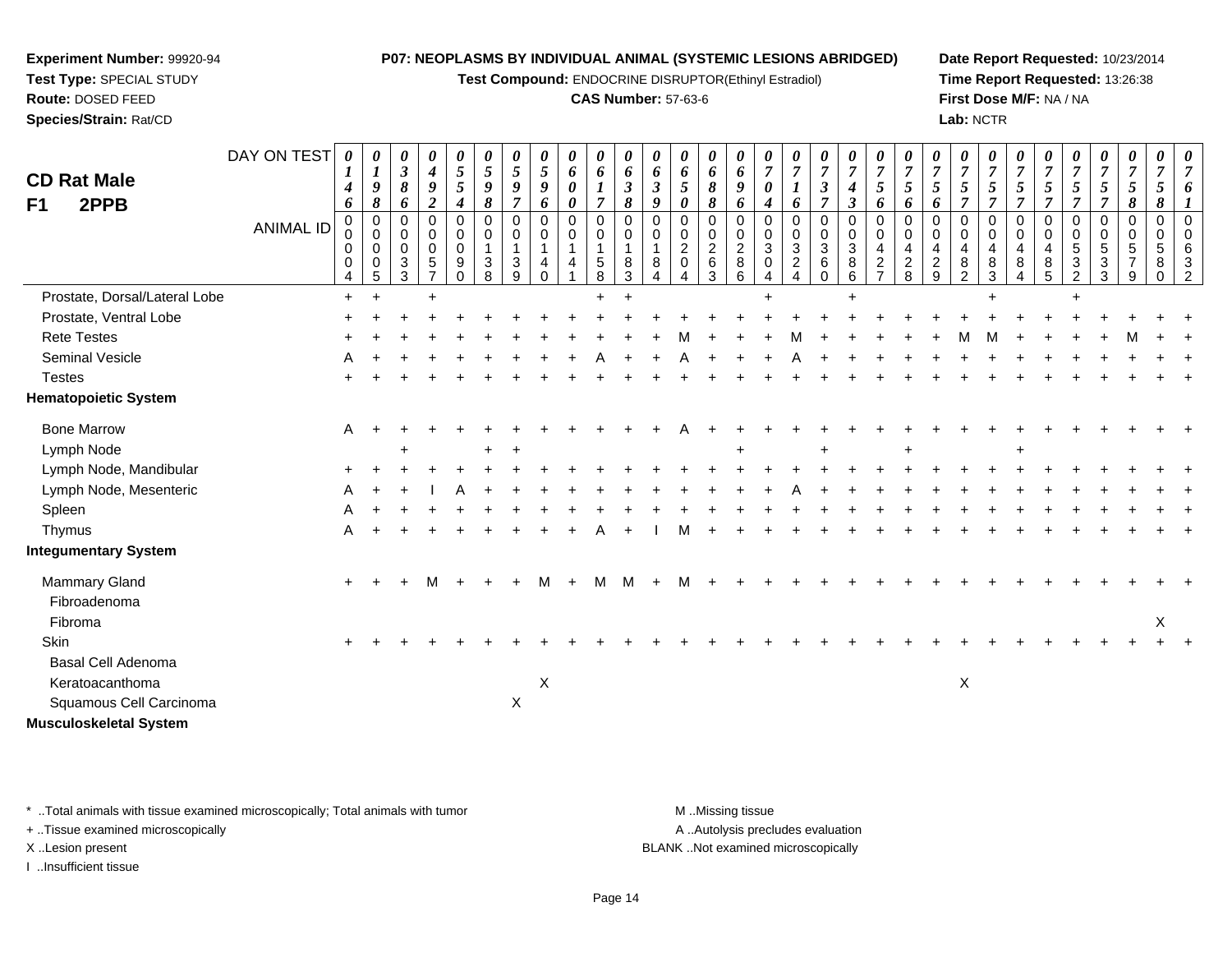**Test Compound:** ENDOCRINE DISRUPTOR(Ethinyl Estradiol)

### **CAS Number:** 57-63-6

**Date Report Requested:** 10/23/2014**Time Report Requested:** 13:26:38**First Dose M/F:** NA / NA**Lab:** NCTR

| <b>CD Rat Male</b><br>2PPB<br>F <sub>1</sub>                                                                 | DAY ON TEST<br><b>ANIMAL ID</b> | 0<br>-1<br>$\boldsymbol{4}$<br>6<br>0<br>0<br>0<br>0<br>4 | 0<br>$\boldsymbol{l}$<br>$\boldsymbol{9}$<br>8<br>0<br>0<br>0<br>0<br>5 | 0<br>$\boldsymbol{\beta}$<br>8<br>6<br>0<br>$\mathbf 0$<br>$\Omega$<br>3<br>3 | 0<br>$\boldsymbol{4}$<br>9<br>$\boldsymbol{2}$<br>0<br>0<br>0<br>$\sqrt{5}$ | 0<br>$\sqrt{5}$<br>$\overline{5}$<br>$\boldsymbol{4}$<br>0<br>$\mathbf 0$<br>$\mathbf 0$<br>9<br>$\mathbf 0$ | 0<br>$\overline{5}$<br>$\boldsymbol{g}$<br>8<br>0<br>0<br>$\mathbf{1}$<br>3<br>8 | 0<br>5<br>9<br>7<br>$\mathbf 0$<br>$\Omega$<br>3<br>9 | 0<br>5<br>9<br>6<br>0<br>$\mathbf 0$<br>4<br>$\Omega$ | 0<br>6<br>0<br>0<br>0<br>0<br>$\mathbf{1}$<br>$\overline{4}$ | 0<br>6<br>7<br>$\mathbf 0$<br>$\mathbf 0$<br>$\begin{array}{c} 5 \\ 8 \end{array}$ | 0<br>6<br>$\mathfrak{z}$<br>8<br>$\mathbf 0$<br>$\mathbf 0$<br>8<br>3 | 0<br>6<br>$\mathfrak{z}$<br>9<br>0<br>0<br>8<br>Δ | 0<br>6<br>5<br>0<br>0<br>0<br>$\overline{c}$<br>$\mathbf 0$<br>4 | 0<br>6<br>8<br>8<br>0<br>0<br>$\frac{2}{6}$<br>3 | 0<br>6<br>9<br>6<br>0<br>0<br>$\overline{c}$<br>8<br>6 | $\overline{7}$<br>0<br>$\boldsymbol{4}$<br>$\Omega$<br>0<br>$\mathbf{3}$<br>$\mathbf 0$<br>$\boldsymbol{\Lambda}$ | 0<br>$\overline{7}$<br>6<br>0<br>$\mathbf 0$<br>$\sqrt{3}$<br>$\overline{2}$<br>4 | 0<br>$\overline{7}$<br>$\boldsymbol{\beta}$<br>$\overline{7}$<br>0<br>0<br>$\mathbf{3}$<br>$\,6$<br>$\Omega$ | $\boldsymbol{\theta}$<br>$\overline{7}$<br>$\boldsymbol{4}$<br>$\mathfrak{z}$<br>$\pmb{0}$<br>$\mathbf 0$<br>$\overline{3}$<br>$\overline{8}$<br>6 | 0<br>$\overline{7}$<br>5<br>6<br>0<br>$\mathbf 0$<br>$\overline{4}$<br>$\overline{c}$<br>$\overline{7}$ | 0<br>$\overline{7}$<br>5<br>6<br>0<br>$\Omega$<br>4<br>$_{\rm 8}^2$ | 0<br>$\overline{7}$<br>5<br>6<br>$\Omega$<br>$\mathbf 0$<br>4<br>$\overline{c}$<br>9 | 0<br>$\overline{7}$<br>5<br>7<br>0<br>$\mathbf 0$<br>4<br>8<br>$\overline{2}$ | 0<br>$\overline{7}$<br>5<br>$\overline{7}$<br>$\mathbf 0$<br>$\mathbf 0$<br>$\overline{4}$<br>8<br>$\mathbf{3}$ | 0<br>$\overline{7}$<br>5<br>$\overline{7}$<br>0<br>$\mathbf 0$<br>$\overline{4}$<br>8<br>4 | 7<br>5<br>7<br>0<br>$\Omega$<br>8<br>5 | 0<br>$\overline{7}$<br>5<br>0<br>0<br>5<br>3<br>$\overline{2}$ | 0<br>$\boldsymbol{7}$<br>5<br>$\overline{7}$<br>0<br>0<br>5<br>$\mathbf{3}$<br>3 | 0<br>$\overline{7}$<br>5<br>8<br>0<br>0<br>5<br>$\overline{ }$<br>9 | 0<br>$\overline{7}$<br>$\mathfrak{s}$<br>8<br>0<br>0<br>5<br>8<br>$\mathbf 0$ | 0<br>$\overline{7}$<br>6<br>$\Omega$<br>$\Omega$<br>6<br>3<br>$\overline{2}$ |
|--------------------------------------------------------------------------------------------------------------|---------------------------------|-----------------------------------------------------------|-------------------------------------------------------------------------|-------------------------------------------------------------------------------|-----------------------------------------------------------------------------|--------------------------------------------------------------------------------------------------------------|----------------------------------------------------------------------------------|-------------------------------------------------------|-------------------------------------------------------|--------------------------------------------------------------|------------------------------------------------------------------------------------|-----------------------------------------------------------------------|---------------------------------------------------|------------------------------------------------------------------|--------------------------------------------------|--------------------------------------------------------|-------------------------------------------------------------------------------------------------------------------|-----------------------------------------------------------------------------------|--------------------------------------------------------------------------------------------------------------|----------------------------------------------------------------------------------------------------------------------------------------------------|---------------------------------------------------------------------------------------------------------|---------------------------------------------------------------------|--------------------------------------------------------------------------------------|-------------------------------------------------------------------------------|-----------------------------------------------------------------------------------------------------------------|--------------------------------------------------------------------------------------------|----------------------------------------|----------------------------------------------------------------|----------------------------------------------------------------------------------|---------------------------------------------------------------------|-------------------------------------------------------------------------------|------------------------------------------------------------------------------|
| Bone, Femur                                                                                                  |                                 | $+$                                                       |                                                                         |                                                                               |                                                                             |                                                                                                              |                                                                                  |                                                       |                                                       |                                                              |                                                                                    |                                                                       |                                                   |                                                                  |                                                  |                                                        |                                                                                                                   |                                                                                   |                                                                                                              |                                                                                                                                                    |                                                                                                         |                                                                     |                                                                                      |                                                                               |                                                                                                                 |                                                                                            |                                        |                                                                |                                                                                  |                                                                     |                                                                               |                                                                              |
| <b>Skeletal Muscle</b>                                                                                       |                                 |                                                           |                                                                         |                                                                               |                                                                             |                                                                                                              |                                                                                  |                                                       |                                                       |                                                              |                                                                                    | $\ddot{}$                                                             |                                                   |                                                                  |                                                  |                                                        |                                                                                                                   |                                                                                   |                                                                                                              |                                                                                                                                                    |                                                                                                         |                                                                     |                                                                                      |                                                                               |                                                                                                                 |                                                                                            |                                        |                                                                |                                                                                  |                                                                     |                                                                               |                                                                              |
| <b>Nervous System</b>                                                                                        |                                 |                                                           |                                                                         |                                                                               |                                                                             |                                                                                                              |                                                                                  |                                                       |                                                       |                                                              |                                                                                    |                                                                       |                                                   |                                                                  |                                                  |                                                        |                                                                                                                   |                                                                                   |                                                                                                              |                                                                                                                                                    |                                                                                                         |                                                                     |                                                                                      |                                                                               |                                                                                                                 |                                                                                            |                                        |                                                                |                                                                                  |                                                                     |                                                                               |                                                                              |
| Brain, Brain Stem                                                                                            |                                 |                                                           |                                                                         |                                                                               |                                                                             |                                                                                                              |                                                                                  |                                                       |                                                       |                                                              |                                                                                    |                                                                       |                                                   |                                                                  |                                                  |                                                        |                                                                                                                   |                                                                                   |                                                                                                              |                                                                                                                                                    |                                                                                                         |                                                                     |                                                                                      |                                                                               |                                                                                                                 |                                                                                            |                                        |                                                                |                                                                                  |                                                                     |                                                                               |                                                                              |
| Brain, Cerebellum                                                                                            |                                 |                                                           |                                                                         |                                                                               |                                                                             |                                                                                                              |                                                                                  |                                                       |                                                       |                                                              |                                                                                    |                                                                       |                                                   |                                                                  |                                                  |                                                        |                                                                                                                   |                                                                                   |                                                                                                              |                                                                                                                                                    |                                                                                                         |                                                                     |                                                                                      |                                                                               |                                                                                                                 |                                                                                            |                                        |                                                                |                                                                                  |                                                                     |                                                                               |                                                                              |
| Brain, Cerebrum                                                                                              |                                 |                                                           |                                                                         |                                                                               |                                                                             |                                                                                                              |                                                                                  |                                                       |                                                       |                                                              |                                                                                    |                                                                       |                                                   |                                                                  |                                                  |                                                        |                                                                                                                   |                                                                                   |                                                                                                              |                                                                                                                                                    |                                                                                                         |                                                                     |                                                                                      |                                                                               |                                                                                                                 |                                                                                            |                                        |                                                                |                                                                                  |                                                                     |                                                                               |                                                                              |
| <b>Granular Cell Tumor Benign</b><br><b>Granular Cell Tumor Malignant</b><br>Peripheral Nerve<br>Spinal Cord |                                 |                                                           |                                                                         |                                                                               |                                                                             |                                                                                                              |                                                                                  |                                                       |                                                       | X                                                            |                                                                                    | $\ddot{}$                                                             |                                                   |                                                                  |                                                  |                                                        | X                                                                                                                 |                                                                                   |                                                                                                              |                                                                                                                                                    |                                                                                                         |                                                                     |                                                                                      |                                                                               |                                                                                                                 |                                                                                            |                                        |                                                                |                                                                                  |                                                                     |                                                                               |                                                                              |
|                                                                                                              |                                 |                                                           |                                                                         |                                                                               |                                                                             |                                                                                                              |                                                                                  |                                                       |                                                       |                                                              |                                                                                    | A                                                                     |                                                   |                                                                  |                                                  |                                                        |                                                                                                                   |                                                                                   |                                                                                                              |                                                                                                                                                    |                                                                                                         |                                                                     |                                                                                      |                                                                               |                                                                                                                 |                                                                                            |                                        |                                                                |                                                                                  |                                                                     |                                                                               |                                                                              |
| <b>Respiratory System</b>                                                                                    |                                 |                                                           |                                                                         |                                                                               |                                                                             |                                                                                                              |                                                                                  |                                                       |                                                       |                                                              |                                                                                    |                                                                       |                                                   |                                                                  |                                                  |                                                        |                                                                                                                   |                                                                                   |                                                                                                              |                                                                                                                                                    |                                                                                                         |                                                                     |                                                                                      |                                                                               |                                                                                                                 |                                                                                            |                                        |                                                                |                                                                                  |                                                                     |                                                                               |                                                                              |
| Lung                                                                                                         |                                 | A                                                         |                                                                         |                                                                               |                                                                             |                                                                                                              |                                                                                  |                                                       |                                                       |                                                              |                                                                                    |                                                                       |                                                   |                                                                  |                                                  |                                                        |                                                                                                                   |                                                                                   |                                                                                                              |                                                                                                                                                    |                                                                                                         |                                                                     |                                                                                      |                                                                               |                                                                                                                 |                                                                                            |                                        |                                                                |                                                                                  |                                                                     |                                                                               |                                                                              |
| Squamous Cell Carcinoma, Metastatic,<br>Preputial Gland                                                      |                                 |                                                           |                                                                         |                                                                               |                                                                             |                                                                                                              |                                                                                  |                                                       |                                                       |                                                              |                                                                                    |                                                                       |                                                   |                                                                  |                                                  | X                                                      |                                                                                                                   |                                                                                   |                                                                                                              |                                                                                                                                                    |                                                                                                         |                                                                     |                                                                                      |                                                                               |                                                                                                                 |                                                                                            |                                        |                                                                |                                                                                  |                                                                     |                                                                               |                                                                              |
| <b>Nose</b>                                                                                                  |                                 | A                                                         |                                                                         |                                                                               |                                                                             |                                                                                                              |                                                                                  |                                                       |                                                       |                                                              |                                                                                    |                                                                       |                                                   |                                                                  |                                                  |                                                        |                                                                                                                   |                                                                                   |                                                                                                              |                                                                                                                                                    |                                                                                                         |                                                                     |                                                                                      |                                                                               |                                                                                                                 |                                                                                            |                                        |                                                                |                                                                                  |                                                                     |                                                                               |                                                                              |
| Osteosarcoma                                                                                                 |                                 |                                                           |                                                                         |                                                                               |                                                                             |                                                                                                              |                                                                                  |                                                       |                                                       |                                                              |                                                                                    |                                                                       |                                                   |                                                                  |                                                  |                                                        |                                                                                                                   |                                                                                   |                                                                                                              | X                                                                                                                                                  |                                                                                                         |                                                                     |                                                                                      |                                                                               |                                                                                                                 |                                                                                            |                                        |                                                                |                                                                                  |                                                                     |                                                                               |                                                                              |
| Trachea                                                                                                      |                                 |                                                           |                                                                         |                                                                               |                                                                             |                                                                                                              |                                                                                  |                                                       |                                                       |                                                              |                                                                                    |                                                                       |                                                   |                                                                  |                                                  |                                                        |                                                                                                                   |                                                                                   |                                                                                                              |                                                                                                                                                    |                                                                                                         |                                                                     |                                                                                      |                                                                               |                                                                                                                 |                                                                                            |                                        |                                                                |                                                                                  |                                                                     |                                                                               |                                                                              |
| <b>Special Senses System</b>                                                                                 |                                 |                                                           |                                                                         |                                                                               |                                                                             |                                                                                                              |                                                                                  |                                                       |                                                       |                                                              |                                                                                    |                                                                       |                                                   |                                                                  |                                                  |                                                        |                                                                                                                   |                                                                                   |                                                                                                              |                                                                                                                                                    |                                                                                                         |                                                                     |                                                                                      |                                                                               |                                                                                                                 |                                                                                            |                                        |                                                                |                                                                                  |                                                                     |                                                                               |                                                                              |
| Eye                                                                                                          |                                 |                                                           |                                                                         |                                                                               |                                                                             |                                                                                                              |                                                                                  |                                                       |                                                       |                                                              |                                                                                    |                                                                       |                                                   |                                                                  |                                                  |                                                        |                                                                                                                   |                                                                                   |                                                                                                              |                                                                                                                                                    |                                                                                                         |                                                                     |                                                                                      |                                                                               |                                                                                                                 |                                                                                            |                                        |                                                                |                                                                                  |                                                                     |                                                                               |                                                                              |
| Harderian Gland                                                                                              |                                 |                                                           |                                                                         |                                                                               |                                                                             |                                                                                                              |                                                                                  |                                                       |                                                       |                                                              |                                                                                    |                                                                       |                                                   |                                                                  |                                                  |                                                        |                                                                                                                   |                                                                                   |                                                                                                              |                                                                                                                                                    |                                                                                                         |                                                                     |                                                                                      |                                                                               |                                                                                                                 |                                                                                            |                                        |                                                                |                                                                                  |                                                                     |                                                                               |                                                                              |
| <b>Urinary System</b>                                                                                        |                                 |                                                           |                                                                         |                                                                               |                                                                             |                                                                                                              |                                                                                  |                                                       |                                                       |                                                              |                                                                                    |                                                                       |                                                   |                                                                  |                                                  |                                                        |                                                                                                                   |                                                                                   |                                                                                                              |                                                                                                                                                    |                                                                                                         |                                                                     |                                                                                      |                                                                               |                                                                                                                 |                                                                                            |                                        |                                                                |                                                                                  |                                                                     |                                                                               |                                                                              |

\* ..Total animals with tissue examined microscopically; Total animals with tumor **M** . Missing tissue M ..Missing tissue

+ ..Tissue examined microscopically

**Experiment Number:** 99920-94**Test Type:** SPECIAL STUDY**Route:** DOSED FEED**Species/Strain:** Rat/CD

I ..Insufficient tissue

A ..Autolysis precludes evaluation X ..Lesion present BLANK ..Not examined microscopically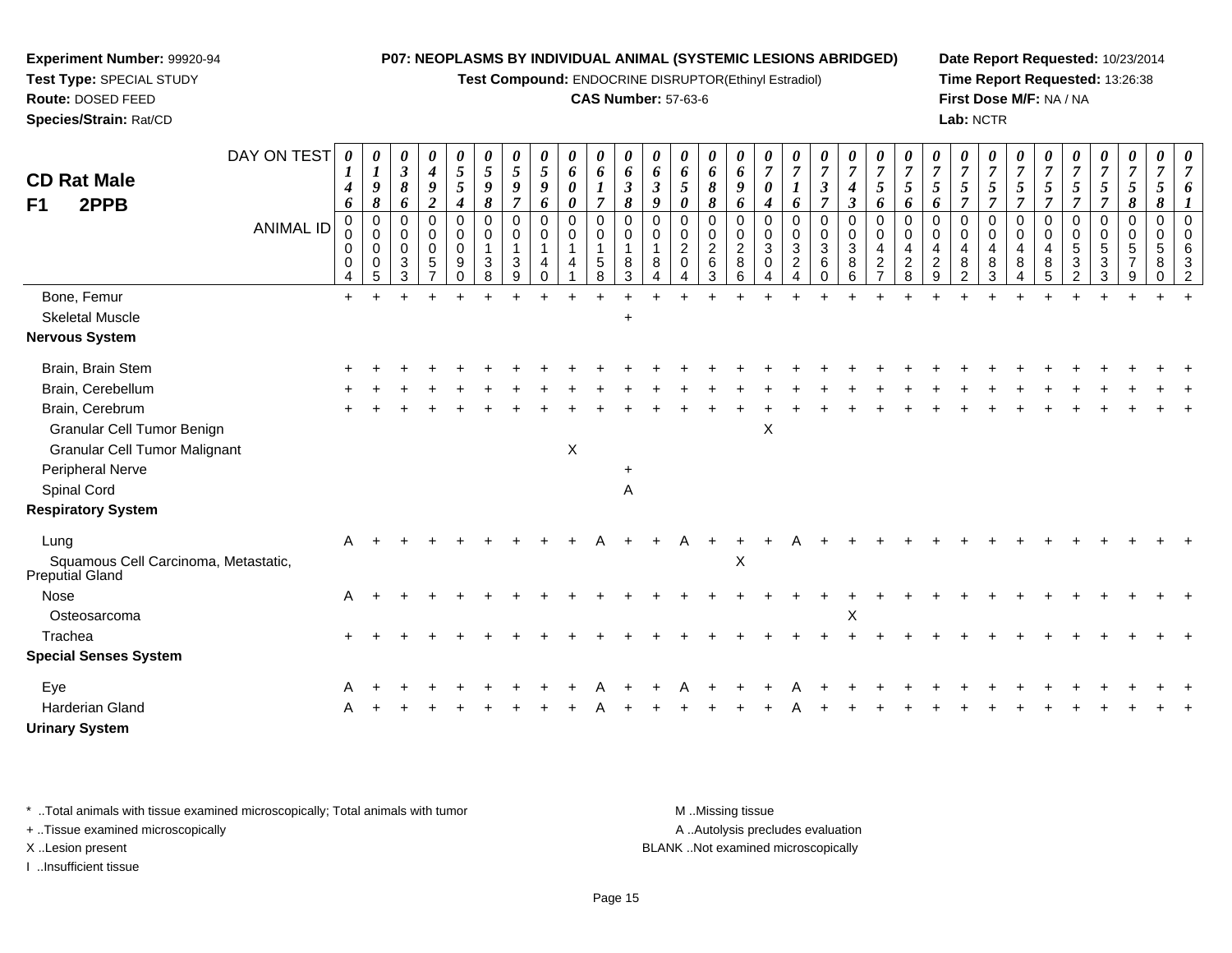# **Experiment Number:** 99920-94**Test Type:** SPECIAL STUDY

**Route:** DOSED FEED

**Species/Strain:** Rat/CD

## **P07: NEOPLASMS BY INDIVIDUAL ANIMAL (SYSTEMIC LESIONS ABRIDGED)**

**Test Compound:** ENDOCRINE DISRUPTOR(Ethinyl Estradiol)

## **CAS Number:** 57-63-6

**Date Report Requested:** 10/23/2014**Time Report Requested:** 13:26:38**First Dose M/F:** NA / NA**Lab:** NCTR

| <b>CD Rat Male</b><br>2PPB<br>F <sub>1</sub> | DAY ON TEST<br><b>ANIMAL ID</b> | 0<br>$\mathbf{I}$<br>$\boldsymbol{4}$<br>6<br>0<br>0<br>0<br>4 | $\boldsymbol{\theta}$<br>$\mathbf{I}$<br>9<br>8<br>J<br>0<br>0<br>5 | $\boldsymbol{\theta}$<br>$\boldsymbol{\beta}$<br>8<br>6<br>0<br>0<br>$\pmb{0}$<br>$\sqrt{3}$<br>3 | $\boldsymbol{\theta}$<br>$\boldsymbol{4}$<br>9<br>$\boldsymbol{2}$<br>0<br>0<br>0<br>$\sqrt{5}$<br>$\overline{ }$ | $\boldsymbol{\theta}$<br>$\overline{5}$<br>5<br>4<br>$\boldsymbol{0}$<br>$\pmb{0}$<br>$\pmb{0}$<br>$\overline{9}$ | $\boldsymbol{\theta}$<br>-<br>$\mathcal{I}$<br>9<br>$\Omega$<br>$\sigma$<br>0<br>0<br>3<br>8 | 0<br>5<br>$\boldsymbol{9}$<br>0<br>3 | 0<br>5<br>9<br>6<br>$\pmb{0}$<br>0<br>4 | $\boldsymbol{\theta}$<br>6<br>0<br>0<br>0<br>0<br>4 | 0<br>6<br>$\overline{ }$<br>$\boldsymbol{0}$<br>$\pmb{0}$<br>$\sqrt{5}$<br>8 | 0<br>6<br>$\mathfrak{z}$<br>8<br>$\mathbf 0$<br>$\pmb{0}$<br>8<br>3 | $\boldsymbol{\theta}$<br>6<br>$\boldsymbol{\beta}$<br>9<br>0<br>$\mathbf 0$<br>8 | $\boldsymbol{\theta}$<br>6<br>$\overline{ }$<br>J<br>0<br>0<br>0<br>$\overline{2}$<br>0 | 0<br>6<br>8<br>$\Omega$<br>$\sigma$<br>$\frac{2}{6}$<br>З | 0<br>6<br>9<br>o<br>0<br>0<br>$_{8}^{\rm 2}$<br>ĥ | 0<br>$\mathbf{r}$<br>0<br>4<br>0<br>$\ensuremath{\mathsf{3}}$<br>$\mathbf 0$ | 0<br>$\overline{ }$<br>6<br>$\pmb{0}$<br>$\pmb{0}$<br>$\ensuremath{\mathsf{3}}$<br>$\overline{2}$ | $\boldsymbol{\theta}$<br>$\overline{7}$<br>$\boldsymbol{\beta}$<br>$\overline{7}$<br>$\mathbf 0$<br>$\pmb{0}$<br>$\frac{3}{6}$ | $\boldsymbol{\theta}$<br>$\overline{7}$<br>$\boldsymbol{4}$<br>$\mathfrak{Z}$<br>$\pmb{0}$<br>$\pmb{0}$<br>$\sqrt{3}$<br>$\bf 8$<br>Р. | $\boldsymbol{\theta}$<br>$\overline{ }$<br>$\mathcal{L}$<br>o<br>0<br>0<br>4<br>$\overline{2}$ | $\boldsymbol{\theta}$<br>Ć<br>o<br>4<br>$\overline{2}$ | 0<br>$\mathbf{r}$<br>$\overline{\phantom{0}}$<br>0<br>0<br>4<br>$\overline{c}$<br>a | 0<br>$\overline{ }$<br>$\mathfrak{s}$<br>$\overline{ }$<br>0<br>$\boldsymbol{0}$<br>4<br>8<br>$\sim$ | 0<br>$\mathbf{r}$<br>$\mathcal{L}$<br>0<br>0<br>4<br>8<br>3 | 0<br>$\overline{5}$<br>$\overline{ }$<br>$\pmb{0}$<br>0<br>4<br>$\bf 8$ | $\boldsymbol{\theta}$<br>5<br>$\pmb{0}$<br>$\pmb{0}$<br>4<br>$\bf 8$<br>5 | $\boldsymbol{\theta}$<br>7<br>$\overline{a}$<br>$\mathcal{L}$<br>$\overline{ }$<br>0<br>0<br>5<br>3<br>C | $\boldsymbol{\theta}$<br>$\overline{7}$<br>$5\phantom{.0}$<br>$\overline{ }$<br>0<br>$5\phantom{.0}$<br>3<br>3 | 0<br>$\overline{ }$<br>$5\phantom{.0}$<br>8<br>0<br>0<br>5<br>$\overline{ }$<br>9 | 0<br>5<br>0<br>5<br>8<br>∩ | 0<br>n<br>6<br>3<br>റ |
|----------------------------------------------|---------------------------------|----------------------------------------------------------------|---------------------------------------------------------------------|---------------------------------------------------------------------------------------------------|-------------------------------------------------------------------------------------------------------------------|-------------------------------------------------------------------------------------------------------------------|----------------------------------------------------------------------------------------------|--------------------------------------|-----------------------------------------|-----------------------------------------------------|------------------------------------------------------------------------------|---------------------------------------------------------------------|----------------------------------------------------------------------------------|-----------------------------------------------------------------------------------------|-----------------------------------------------------------|---------------------------------------------------|------------------------------------------------------------------------------|---------------------------------------------------------------------------------------------------|--------------------------------------------------------------------------------------------------------------------------------|----------------------------------------------------------------------------------------------------------------------------------------|------------------------------------------------------------------------------------------------|--------------------------------------------------------|-------------------------------------------------------------------------------------|------------------------------------------------------------------------------------------------------|-------------------------------------------------------------|-------------------------------------------------------------------------|---------------------------------------------------------------------------|----------------------------------------------------------------------------------------------------------|----------------------------------------------------------------------------------------------------------------|-----------------------------------------------------------------------------------|----------------------------|-----------------------|
| Kidney                                       |                                 | A                                                              |                                                                     |                                                                                                   |                                                                                                                   |                                                                                                                   |                                                                                              |                                      |                                         |                                                     |                                                                              |                                                                     |                                                                                  |                                                                                         |                                                           |                                                   |                                                                              |                                                                                                   |                                                                                                                                |                                                                                                                                        |                                                                                                |                                                        |                                                                                     |                                                                                                      |                                                             |                                                                         |                                                                           |                                                                                                          |                                                                                                                |                                                                                   |                            |                       |
| Bilateral, Renal Tubule, Carcinoma           |                                 |                                                                |                                                                     |                                                                                                   |                                                                                                                   |                                                                                                                   |                                                                                              |                                      |                                         |                                                     |                                                                              |                                                                     |                                                                                  |                                                                                         |                                                           |                                                   |                                                                              |                                                                                                   |                                                                                                                                |                                                                                                                                        |                                                                                                |                                                        |                                                                                     |                                                                                                      |                                                             |                                                                         |                                                                           |                                                                                                          |                                                                                                                |                                                                                   |                            |                       |
| Urethra                                      |                                 |                                                                |                                                                     |                                                                                                   |                                                                                                                   |                                                                                                                   |                                                                                              | $\ddot{}$                            |                                         |                                                     |                                                                              |                                                                     |                                                                                  |                                                                                         |                                                           |                                                   |                                                                              |                                                                                                   |                                                                                                                                |                                                                                                                                        |                                                                                                |                                                        |                                                                                     |                                                                                                      |                                                             |                                                                         |                                                                           |                                                                                                          |                                                                                                                |                                                                                   |                            |                       |
| <b>Urinary Bladder</b>                       |                                 | A                                                              | $\div$                                                              |                                                                                                   |                                                                                                                   |                                                                                                                   |                                                                                              |                                      |                                         |                                                     |                                                                              |                                                                     |                                                                                  |                                                                                         |                                                           |                                                   |                                                                              |                                                                                                   |                                                                                                                                |                                                                                                                                        |                                                                                                |                                                        |                                                                                     |                                                                                                      |                                                             |                                                                         |                                                                           |                                                                                                          |                                                                                                                |                                                                                   |                            |                       |
| <b>SYSTEMIC LESIONS</b>                      |                                 |                                                                |                                                                     |                                                                                                   |                                                                                                                   |                                                                                                                   |                                                                                              |                                      |                                         |                                                     |                                                                              |                                                                     |                                                                                  |                                                                                         |                                                           |                                                   |                                                                              |                                                                                                   |                                                                                                                                |                                                                                                                                        |                                                                                                |                                                        |                                                                                     |                                                                                                      |                                                             |                                                                         |                                                                           |                                                                                                          |                                                                                                                |                                                                                   |                            |                       |
| Multiple Organ<br>Leukemia Granulocytic      |                                 | $\pm$                                                          |                                                                     | X                                                                                                 |                                                                                                                   |                                                                                                                   | X                                                                                            |                                      |                                         |                                                     |                                                                              |                                                                     |                                                                                  |                                                                                         |                                                           |                                                   |                                                                              |                                                                                                   |                                                                                                                                |                                                                                                                                        |                                                                                                |                                                        |                                                                                     |                                                                                                      |                                                             |                                                                         |                                                                           |                                                                                                          |                                                                                                                |                                                                                   |                            |                       |

\* ..Total animals with tissue examined microscopically; Total animals with tumor **M** . Missing tissue M ..Missing tissue

+ ..Tissue examined microscopically

I ..Insufficient tissue

A ..Autolysis precludes evaluation X ..Lesion present BLANK ..Not examined microscopically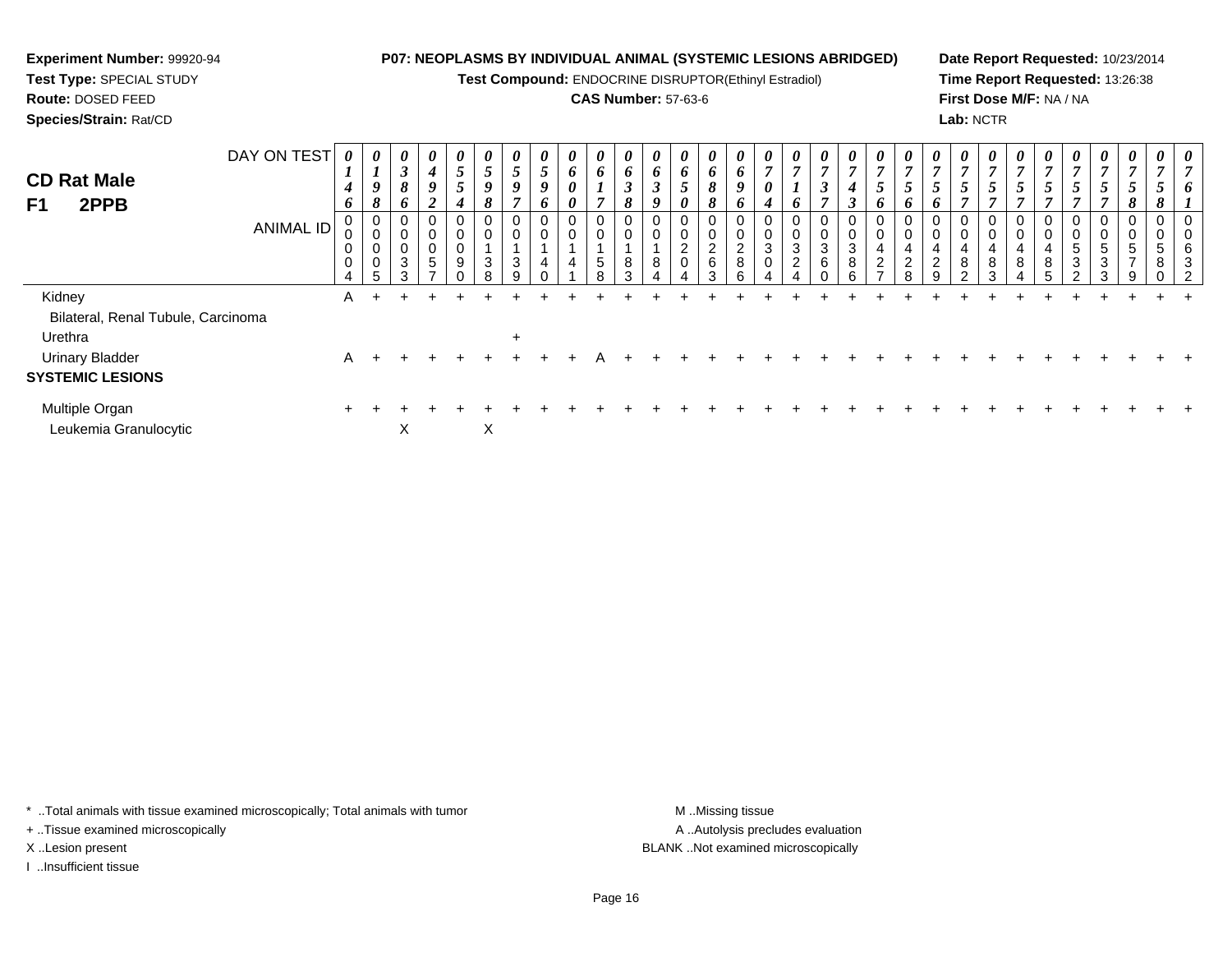**Test Compound:** ENDOCRINE DISRUPTOR(Ethinyl Estradiol)

#### **CAS Number:** 57-63-6

**Date Report Requested:** 10/23/2014**Time Report Requested:** 13:26:38**First Dose M/F:** NA / NA**Lab:** NCTR

|                                                                                | <b>ANIMAL ID</b>                  | 0<br>0<br>6<br>3<br>3 | 0<br>$\pmb{0}$<br>6<br>3<br>4 | 0<br>$\mathbf 0$<br>6<br>7<br>8 | 0<br>$\mathbf 0$<br>$\,6\,$<br>$\overline{7}$<br>9 | 0<br>0<br>6<br>8<br>$\Omega$ | 0<br>0<br>$\overline{7}$<br>3<br>$\Omega$ | 0<br>$\mathbf 0$<br>$\overline{7}$<br>3 | 0<br>0<br>$\overline{7}$<br>$\frac{3}{2}$ | 0<br>$\pmb{0}$<br>$\overline{7}$<br>$\frac{3}{3}$ | 0<br>0<br>$\overline{7}$<br>3<br>4 | 0<br>$\pmb{0}$<br>$\overline{7}$<br>$\frac{3}{5}$ | 0<br>0<br>$\overline{7}$<br>3<br>6 | 0<br>0<br>$\overline{7}$<br>8<br>0 | 0<br>0<br>$\overline{7}$<br>8<br>1 | 0<br>0<br>$\overline{7}$<br>8<br>$\overline{2}$ | 0<br>0<br>7<br>8<br>3 | 0<br>0<br>$\overline{7}$<br>8<br>4 | 0<br>0<br>$\overline{7}$<br>$\frac{8}{5}$ | 0<br>0<br>$\overline{7}$<br>8<br>6 | <i><b>*TOTALS</b></i> |
|--------------------------------------------------------------------------------|-----------------------------------|-----------------------|-------------------------------|---------------------------------|----------------------------------------------------|------------------------------|-------------------------------------------|-----------------------------------------|-------------------------------------------|---------------------------------------------------|------------------------------------|---------------------------------------------------|------------------------------------|------------------------------------|------------------------------------|-------------------------------------------------|-----------------------|------------------------------------|-------------------------------------------|------------------------------------|-----------------------|
| <b>Alimentary System</b>                                                       |                                   |                       |                               |                                 |                                                    |                              |                                           |                                         |                                           |                                                   |                                    |                                                   |                                    |                                    |                                    |                                                 |                       |                                    |                                           |                                    |                       |
| Esophagus                                                                      |                                   | +                     |                               |                                 |                                                    |                              |                                           |                                         |                                           |                                                   |                                    |                                                   |                                    |                                    |                                    |                                                 |                       |                                    |                                           |                                    | 50                    |
| Intestine Large, Cecum                                                         |                                   | +                     |                               |                                 |                                                    |                              |                                           |                                         |                                           |                                                   |                                    |                                                   |                                    |                                    |                                    |                                                 |                       |                                    |                                           |                                    | 45                    |
| Intestine Large, Colon                                                         |                                   | +                     |                               |                                 |                                                    |                              |                                           |                                         |                                           |                                                   |                                    |                                                   |                                    |                                    |                                    |                                                 |                       |                                    |                                           |                                    | 47                    |
| Intestine Large, Rectum                                                        |                                   | +                     |                               |                                 |                                                    |                              |                                           |                                         |                                           |                                                   |                                    |                                                   |                                    |                                    |                                    |                                                 |                       |                                    |                                           |                                    | 45                    |
| Intestine Small, Duodenum                                                      |                                   | +                     |                               |                                 |                                                    |                              |                                           |                                         |                                           |                                                   |                                    |                                                   |                                    |                                    |                                    |                                                 |                       |                                    |                                           | ÷                                  | 45                    |
| Intestine Small, Ileum                                                         |                                   |                       |                               |                                 |                                                    |                              |                                           |                                         |                                           |                                                   |                                    |                                                   |                                    |                                    |                                    |                                                 |                       |                                    |                                           |                                    | 45                    |
| Intestine Small, Jejunum                                                       |                                   | $\ddot{}$             | +                             |                                 |                                                    |                              |                                           |                                         |                                           |                                                   |                                    |                                                   |                                    |                                    |                                    |                                                 |                       |                                    |                                           |                                    | 45                    |
| Sarcoma                                                                        |                                   |                       |                               | X                               |                                                    |                              |                                           |                                         |                                           |                                                   |                                    |                                                   |                                    |                                    |                                    |                                                 |                       |                                    |                                           |                                    | 1                     |
| Liver                                                                          |                                   | $\ddot{}$             |                               |                                 |                                                    |                              |                                           |                                         |                                           |                                                   |                                    |                                                   |                                    |                                    |                                    |                                                 |                       |                                    |                                           |                                    | 49                    |
| Hepatocellular Adenoma                                                         |                                   |                       |                               |                                 |                                                    |                              |                                           |                                         |                                           |                                                   | $\boldsymbol{\mathsf{X}}$          |                                                   |                                    |                                    |                                    |                                                 |                       |                                    |                                           |                                    | 3                     |
| Mesentery                                                                      |                                   |                       |                               |                                 |                                                    |                              |                                           |                                         |                                           |                                                   |                                    |                                                   |                                    | +                                  |                                    |                                                 |                       |                                    |                                           |                                    |                       |
| Oral Mucosa                                                                    |                                   |                       |                               |                                 |                                                    |                              |                                           |                                         |                                           |                                                   |                                    |                                                   |                                    |                                    |                                    |                                                 |                       |                                    |                                           |                                    | 2                     |
| Sarcoma                                                                        |                                   |                       |                               |                                 |                                                    |                              |                                           |                                         |                                           |                                                   |                                    |                                                   |                                    |                                    |                                    |                                                 |                       |                                    |                                           |                                    | 1                     |
| Pancreas                                                                       |                                   |                       |                               |                                 |                                                    |                              |                                           |                                         |                                           |                                                   |                                    |                                                   |                                    |                                    |                                    |                                                 |                       |                                    |                                           |                                    | 48                    |
| <b>Salivary Glands</b>                                                         |                                   | ٠                     |                               |                                 |                                                    |                              |                                           |                                         |                                           |                                                   |                                    |                                                   |                                    |                                    |                                    |                                                 |                       |                                    |                                           |                                    | 50                    |
| Stomach, Forestomach                                                           |                                   |                       |                               |                                 |                                                    |                              |                                           |                                         |                                           |                                                   |                                    |                                                   |                                    |                                    |                                    |                                                 |                       |                                    |                                           |                                    | 48                    |
| Stomach, Glandular                                                             |                                   |                       |                               |                                 |                                                    |                              |                                           |                                         |                                           |                                                   |                                    |                                                   |                                    |                                    |                                    |                                                 |                       |                                    |                                           |                                    | 47                    |
| <b>Cardiovascular System</b>                                                   |                                   |                       |                               |                                 |                                                    |                              |                                           |                                         |                                           |                                                   |                                    |                                                   |                                    |                                    |                                    |                                                 |                       |                                    |                                           |                                    |                       |
| <b>Blood Vessel</b>                                                            |                                   | +                     |                               |                                 |                                                    |                              |                                           |                                         |                                           |                                                   |                                    |                                                   |                                    |                                    |                                    |                                                 |                       |                                    |                                           |                                    | 50                    |
| Heart                                                                          |                                   | $\pm$                 |                               |                                 |                                                    |                              |                                           |                                         |                                           |                                                   |                                    |                                                   |                                    |                                    |                                    |                                                 |                       |                                    |                                           |                                    | 50                    |
| Endocardium, Schwannoma Malignant                                              |                                   |                       |                               |                                 | Χ                                                  |                              |                                           |                                         |                                           |                                                   |                                    |                                                   |                                    |                                    |                                    |                                                 |                       |                                    |                                           |                                    | $\overline{c}$        |
| * Total animals with tissue examined microscopically; Total animals with tumor |                                   |                       |                               |                                 |                                                    |                              |                                           |                                         |                                           |                                                   |                                    |                                                   |                                    |                                    |                                    | M Missing tissue                                |                       |                                    |                                           |                                    |                       |
| + Tissue examined microscopically                                              | A  Autolysis precludes evaluation |                       |                               |                                 |                                                    |                              |                                           |                                         |                                           |                                                   |                                    |                                                   |                                    |                                    |                                    |                                                 |                       |                                    |                                           |                                    |                       |
| X Lesion present                                                               |                                   |                       |                               |                                 |                                                    |                              |                                           |                                         |                                           |                                                   |                                    |                                                   |                                    |                                    |                                    |                                                 |                       |                                    | BLANK Not examined microscopically        |                                    |                       |

**Experiment Number:** 99920-94**Test Type:** SPECIAL STUDY**Route:** DOSED FEED**Species/Strain:** Rat/CD

**CD Rat MaleF1 2PPB**

DAY ON TEST

I ..Insufficient tissue

Page 17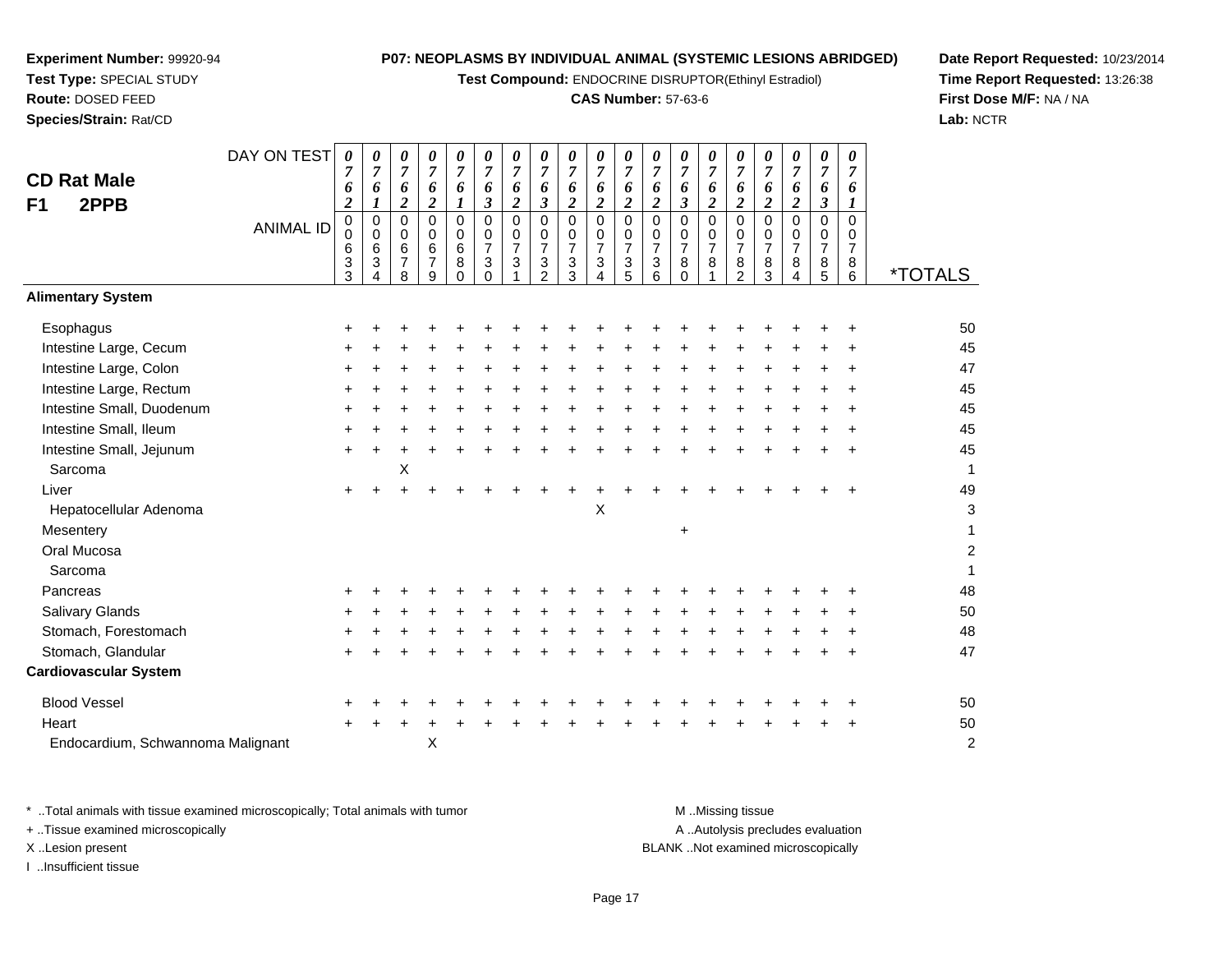**Test Compound:** ENDOCRINE DISRUPTOR(Ethinyl Estradiol)

### **CAS Number:** 57-63-6

**Date Report Requested:** 10/23/2014**Time Report Requested:** 13:26:38**First Dose M/F:** NA / NA**Lab:** NCTR

| <b>CD Rat Male</b><br>F1<br>2PPB                       | DAY ON TEST<br><b>ANIMAL ID</b> | 0<br>7<br>6<br>$\boldsymbol{2}$<br>0<br>0<br>6<br>$\frac{3}{3}$ | 0<br>$\overline{7}$<br>6<br>$\boldsymbol{l}$<br>0<br>$\mathbf 0$<br>6<br>$\ensuremath{\mathsf{3}}$<br>$\boldsymbol{\Lambda}$ | 0<br>$\overline{7}$<br>6<br>$\overline{2}$<br>0<br>$\mathbf 0$<br>6<br>$\overline{7}$<br>8 | 0<br>$\overline{7}$<br>6<br>$\boldsymbol{2}$<br>$\Omega$<br>0<br>6<br>$\overline{7}$<br>9 | 0<br>$\overline{7}$<br>6<br>1<br>$\Omega$<br>0<br>6<br>8<br>$\Omega$ | 0<br>$\overline{7}$<br>6<br>3<br>$\mathbf 0$<br>0<br>$\overline{7}$<br>3<br>$\Omega$ | 0<br>$\boldsymbol{7}$<br>6<br>$\overline{\mathbf{c}}$<br>$\Omega$<br>0<br>$\overline{7}$<br>$\sqrt{3}$<br>1 | 0<br>$\overline{7}$<br>6<br>$\mathbf{3}$<br>$\mathbf 0$<br>$\mathbf 0$<br>$\overline{7}$<br>$\ensuremath{\mathsf{3}}$<br>2 | 0<br>$\overline{7}$<br>6<br>$\boldsymbol{2}$<br>$\Omega$<br>0<br>$\overline{7}$<br>3<br>3 | 0<br>$\overline{7}$<br>6<br>$\overline{2}$<br>$\mathbf 0$<br>$\mathbf 0$<br>$\overline{7}$<br>3<br>$\overline{4}$ | 0<br>$\boldsymbol{7}$<br>6<br>$\overline{\mathbf{c}}$<br>0<br>0<br>$\overline{7}$<br>3<br>5 | 0<br>$\boldsymbol{7}$<br>6<br>$\boldsymbol{2}$<br>$\mathbf 0$<br>0<br>$\overline{7}$<br>$\ensuremath{\mathsf{3}}$<br>6 | 0<br>$\boldsymbol{7}$<br>6<br>$\mathfrak{z}$<br>0<br>0<br>$\overline{7}$<br>8<br>$\Omega$ | 0<br>$\overline{7}$<br>6<br>$\overline{c}$<br>$\Omega$<br>$\mathbf 0$<br>$\overline{7}$<br>8 | 0<br>$\overline{7}$<br>6<br>$\overline{2}$<br>$\Omega$<br>0<br>$\overline{7}$<br>8<br>$\overline{2}$ | 0<br>$\boldsymbol{7}$<br>6<br>$\overline{2}$<br>$\Omega$<br>0<br>$\overline{7}$<br>8<br>3 | 0<br>7<br>6<br>$\overline{c}$<br>$\Omega$<br>0<br>$\overline{7}$<br>8<br>4 | $\boldsymbol{\theta}$<br>$\overline{7}$<br>6<br>$\mathfrak{z}$<br>0<br>0<br>$\boldsymbol{7}$<br>$\begin{array}{c} 8 \\ 5 \end{array}$ | $\boldsymbol{\theta}$<br>7<br>6<br>$\boldsymbol{l}$<br>$\Omega$<br>$\mathbf 0$<br>$\overline{7}$<br>8<br>6 | <i><b>*TOTALS</b></i> |
|--------------------------------------------------------|---------------------------------|-----------------------------------------------------------------|------------------------------------------------------------------------------------------------------------------------------|--------------------------------------------------------------------------------------------|-------------------------------------------------------------------------------------------|----------------------------------------------------------------------|--------------------------------------------------------------------------------------|-------------------------------------------------------------------------------------------------------------|----------------------------------------------------------------------------------------------------------------------------|-------------------------------------------------------------------------------------------|-------------------------------------------------------------------------------------------------------------------|---------------------------------------------------------------------------------------------|------------------------------------------------------------------------------------------------------------------------|-------------------------------------------------------------------------------------------|----------------------------------------------------------------------------------------------|------------------------------------------------------------------------------------------------------|-------------------------------------------------------------------------------------------|----------------------------------------------------------------------------|---------------------------------------------------------------------------------------------------------------------------------------|------------------------------------------------------------------------------------------------------------|-----------------------|
| <b>Endocrine System</b>                                |                                 |                                                                 |                                                                                                                              |                                                                                            |                                                                                           |                                                                      |                                                                                      |                                                                                                             |                                                                                                                            |                                                                                           |                                                                                                                   |                                                                                             |                                                                                                                        |                                                                                           |                                                                                              |                                                                                                      |                                                                                           |                                                                            |                                                                                                                                       |                                                                                                            |                       |
| <b>Adrenal Cortex</b><br>Adenoma                       |                                 |                                                                 |                                                                                                                              |                                                                                            |                                                                                           |                                                                      |                                                                                      |                                                                                                             |                                                                                                                            |                                                                                           |                                                                                                                   |                                                                                             |                                                                                                                        |                                                                                           |                                                                                              |                                                                                                      |                                                                                           |                                                                            |                                                                                                                                       |                                                                                                            | 50<br>$\mathbf{1}$    |
| Adrenal Medulla<br>Pheochromocytoma Benign             |                                 |                                                                 |                                                                                                                              |                                                                                            |                                                                                           |                                                                      |                                                                                      |                                                                                                             |                                                                                                                            |                                                                                           |                                                                                                                   | +                                                                                           | м                                                                                                                      | X                                                                                         |                                                                                              |                                                                                                      |                                                                                           |                                                                            |                                                                                                                                       |                                                                                                            | 48<br>$\overline{c}$  |
| Pheochromocytoma Complex<br>Pheochromocytoma Malignant |                                 |                                                                 |                                                                                                                              |                                                                                            |                                                                                           |                                                                      |                                                                                      |                                                                                                             |                                                                                                                            |                                                                                           |                                                                                                                   |                                                                                             |                                                                                                                        |                                                                                           |                                                                                              |                                                                                                      |                                                                                           |                                                                            |                                                                                                                                       | X<br>X                                                                                                     | 1<br>1                |
| Islets, Pancreatic                                     |                                 |                                                                 |                                                                                                                              |                                                                                            |                                                                                           |                                                                      |                                                                                      |                                                                                                             |                                                                                                                            |                                                                                           |                                                                                                                   |                                                                                             |                                                                                                                        |                                                                                           |                                                                                              |                                                                                                      |                                                                                           |                                                                            |                                                                                                                                       |                                                                                                            | 48                    |
| Parathyroid Gland                                      |                                 |                                                                 |                                                                                                                              |                                                                                            |                                                                                           |                                                                      |                                                                                      |                                                                                                             |                                                                                                                            |                                                                                           |                                                                                                                   |                                                                                             |                                                                                                                        |                                                                                           |                                                                                              |                                                                                                      |                                                                                           |                                                                            |                                                                                                                                       |                                                                                                            | 46                    |
| <b>Pituitary Gland</b>                                 |                                 | +                                                               |                                                                                                                              |                                                                                            |                                                                                           |                                                                      |                                                                                      |                                                                                                             |                                                                                                                            |                                                                                           |                                                                                                                   |                                                                                             |                                                                                                                        |                                                                                           |                                                                                              |                                                                                                      |                                                                                           |                                                                            |                                                                                                                                       |                                                                                                            | 50                    |
| Pars Distalis, Adenoma                                 |                                 | X                                                               | X                                                                                                                            | X                                                                                          |                                                                                           | X                                                                    | $\times$                                                                             | $\times$                                                                                                    | X                                                                                                                          |                                                                                           |                                                                                                                   |                                                                                             |                                                                                                                        |                                                                                           | X                                                                                            | X                                                                                                    | X                                                                                         |                                                                            |                                                                                                                                       | X                                                                                                          | 24                    |
| <b>Thyroid Gland</b>                                   |                                 | $+$                                                             |                                                                                                                              |                                                                                            |                                                                                           |                                                                      |                                                                                      |                                                                                                             |                                                                                                                            |                                                                                           |                                                                                                                   |                                                                                             |                                                                                                                        |                                                                                           |                                                                                              |                                                                                                      |                                                                                           |                                                                            |                                                                                                                                       |                                                                                                            | 49                    |
| C Cell, Carcinoma<br><b>General Body System</b>        |                                 |                                                                 | X                                                                                                                            |                                                                                            |                                                                                           |                                                                      |                                                                                      |                                                                                                             |                                                                                                                            |                                                                                           |                                                                                                                   |                                                                                             |                                                                                                                        |                                                                                           |                                                                                              |                                                                                                      |                                                                                           |                                                                            |                                                                                                                                       |                                                                                                            | 1                     |
| <b>NONE</b><br><b>Genital System</b>                   |                                 |                                                                 |                                                                                                                              |                                                                                            |                                                                                           |                                                                      |                                                                                      |                                                                                                             |                                                                                                                            |                                                                                           |                                                                                                                   |                                                                                             |                                                                                                                        |                                                                                           |                                                                                              |                                                                                                      |                                                                                           |                                                                            |                                                                                                                                       |                                                                                                            |                       |
|                                                        |                                 |                                                                 |                                                                                                                              |                                                                                            |                                                                                           |                                                                      |                                                                                      |                                                                                                             |                                                                                                                            |                                                                                           |                                                                                                                   |                                                                                             |                                                                                                                        |                                                                                           |                                                                                              |                                                                                                      |                                                                                           |                                                                            |                                                                                                                                       |                                                                                                            |                       |
| <b>Coagulating Gland</b><br>Epididymis                 |                                 |                                                                 |                                                                                                                              |                                                                                            |                                                                                           |                                                                      |                                                                                      |                                                                                                             |                                                                                                                            |                                                                                           |                                                                                                                   |                                                                                             |                                                                                                                        |                                                                                           |                                                                                              |                                                                                                      |                                                                                           |                                                                            |                                                                                                                                       |                                                                                                            | 49<br>50              |
| Penis                                                  |                                 |                                                                 |                                                                                                                              |                                                                                            |                                                                                           |                                                                      |                                                                                      |                                                                                                             |                                                                                                                            |                                                                                           |                                                                                                                   |                                                                                             |                                                                                                                        |                                                                                           |                                                                                              |                                                                                                      |                                                                                           |                                                                            |                                                                                                                                       |                                                                                                            | $\mathbf{1}$          |
| <b>Preputial Gland</b><br>Squamous Cell Carcinoma      |                                 |                                                                 |                                                                                                                              |                                                                                            |                                                                                           |                                                                      | Χ                                                                                    |                                                                                                             |                                                                                                                            |                                                                                           |                                                                                                                   |                                                                                             |                                                                                                                        |                                                                                           |                                                                                              |                                                                                                      |                                                                                           |                                                                            |                                                                                                                                       |                                                                                                            | 50<br>5               |
|                                                        |                                 |                                                                 |                                                                                                                              |                                                                                            |                                                                                           |                                                                      |                                                                                      |                                                                                                             |                                                                                                                            |                                                                                           |                                                                                                                   |                                                                                             |                                                                                                                        |                                                                                           |                                                                                              |                                                                                                      |                                                                                           |                                                                            |                                                                                                                                       |                                                                                                            |                       |

**Experiment Number:** 99920-94**Test Type:** SPECIAL STUDY**Route:** DOSED FEED**Species/Strain:** Rat/CD

\* ..Total animals with tissue examined microscopically; Total animals with tumor **M** . Missing tissue M ..Missing tissue A ..Autolysis precludes evaluation + ..Tissue examined microscopically X ..Lesion present BLANK ..Not examined microscopicallyI ..Insufficient tissue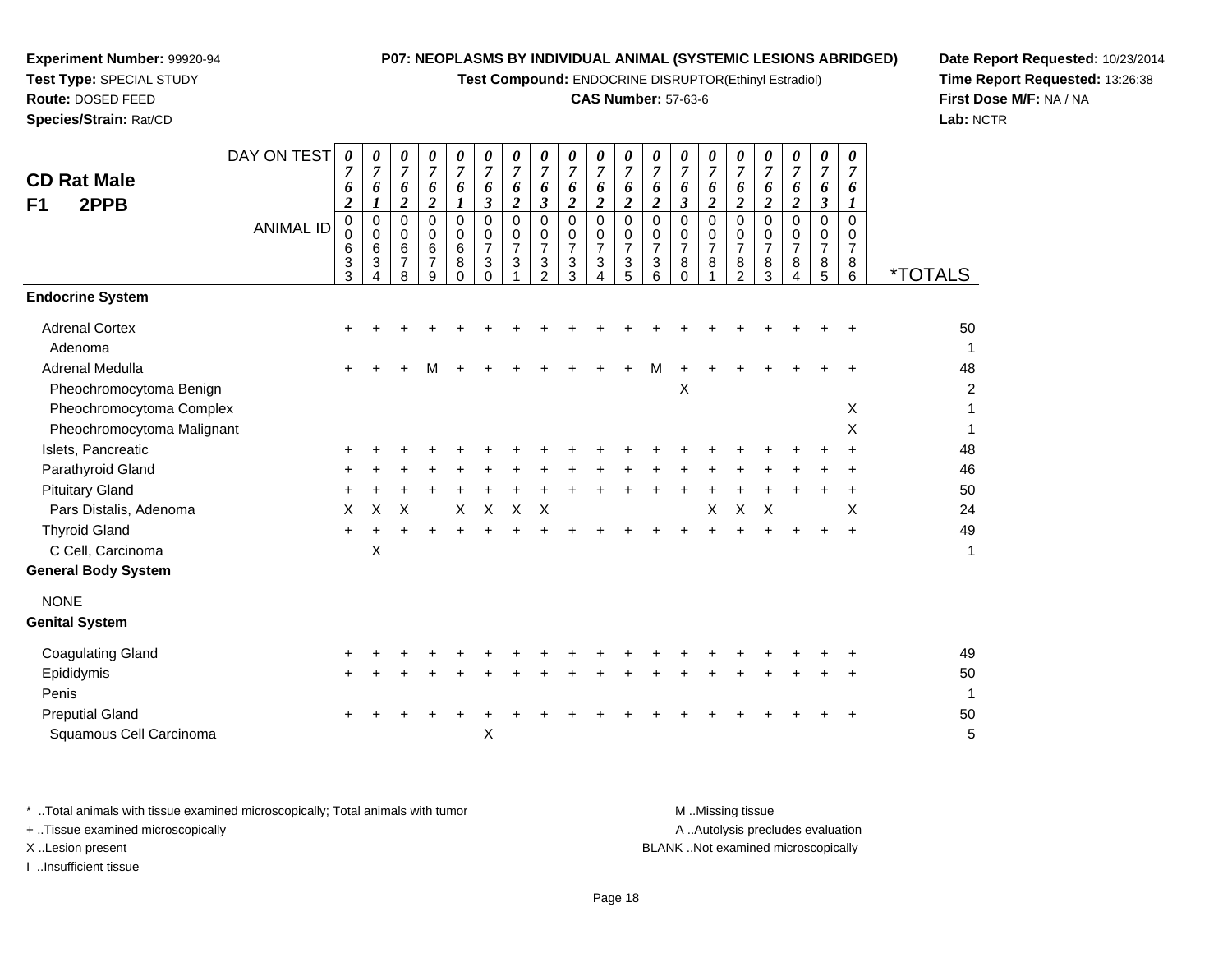**Test Compound:** ENDOCRINE DISRUPTOR(Ethinyl Estradiol)

### **CAS Number:** 57-63-6

**Date Report Requested:** 10/23/2014**Time Report Requested:** 13:26:38**First Dose M/F:** NA / NA**Lab:** NCTR

| <b>CD Rat Male</b><br>2PPB<br>F <sub>1</sub> | DAY ON TEST      | 0<br>7<br>6<br>$\overline{2}$ | 0<br>6                | 0<br>$\overline{7}$<br>6<br>2      | 0<br>$\overline{7}$<br>6<br>$\boldsymbol{2}$             | 0<br>$\overline{7}$<br>6               | 0<br>$\overline{7}$<br>6<br>3                    | 0<br>$\overline{7}$<br>6<br>$\boldsymbol{2}$ | 0<br>$\overline{7}$<br>6<br>3                   | 0<br>7<br>6<br>$\overline{2}$      | 0<br>7<br>6<br>$\overline{2}$           | 0<br>7<br>6<br>$\boldsymbol{2}$              | 0<br>$\overline{7}$<br>6<br>$\overline{\mathbf{2}}$ | 0<br>7<br>6<br>3                   | 0<br>7<br>6<br>2                        | 0<br>7<br>6<br>$\boldsymbol{2}$              | 0<br>7<br>6<br>2                             | 0<br>$\overline{7}$<br>6<br>$\boldsymbol{2}$ | 0<br>$\overline{7}$<br>6<br>3                | 0<br>6                                    |                       |
|----------------------------------------------|------------------|-------------------------------|-----------------------|------------------------------------|----------------------------------------------------------|----------------------------------------|--------------------------------------------------|----------------------------------------------|-------------------------------------------------|------------------------------------|-----------------------------------------|----------------------------------------------|-----------------------------------------------------|------------------------------------|-----------------------------------------|----------------------------------------------|----------------------------------------------|----------------------------------------------|----------------------------------------------|-------------------------------------------|-----------------------|
|                                              | <b>ANIMAL ID</b> | $\pmb{0}$<br>0<br>6<br>3<br>3 | 0<br>0<br>6<br>3<br>4 | 0<br>0<br>6<br>$\overline{7}$<br>8 | $\pmb{0}$<br>0<br>$6\phantom{1}6$<br>$\overline{7}$<br>9 | $\mathbf 0$<br>0<br>6<br>8<br>$\Omega$ | $\Omega$<br>0<br>$\overline{7}$<br>3<br>$\Omega$ | $\mathbf 0$<br>0<br>$\overline{7}$<br>3      | 0<br>0<br>$\overline{7}$<br>3<br>$\overline{2}$ | 0<br>0<br>$\overline{7}$<br>3<br>3 | $\mathbf 0$<br>0<br>$\overline{7}$<br>3 | $\mathbf 0$<br>0<br>$\overline{7}$<br>3<br>5 | 0<br>0<br>$\overline{7}$<br>3<br>6                  | 0<br>0<br>$\overline{7}$<br>8<br>0 | $\mathbf 0$<br>0<br>$\overline{7}$<br>8 | $\mathbf 0$<br>0<br>$\overline{7}$<br>8<br>2 | $\mathbf 0$<br>0<br>$\overline{7}$<br>8<br>3 | $\mathbf 0$<br>0<br>$\overline{7}$<br>8<br>4 | $\mathbf 0$<br>0<br>$\overline{7}$<br>8<br>5 | $\Omega$<br>0<br>$\overline{7}$<br>8<br>6 | <i><b>*TOTALS</b></i> |
| Prostate, Dorsal/Lateral Lobe                |                  |                               |                       |                                    |                                                          |                                        |                                                  |                                              |                                                 | $\ddot{}$                          |                                         |                                              | $\ddot{}$                                           | +                                  | $\ddot{}$                               |                                              |                                              |                                              |                                              |                                           | 50                    |
| Prostate, Ventral Lobe                       |                  |                               |                       |                                    |                                                          |                                        |                                                  |                                              |                                                 |                                    |                                         |                                              |                                                     |                                    |                                         |                                              |                                              |                                              |                                              |                                           | 50                    |
| <b>Rete Testes</b>                           |                  | +                             |                       |                                    |                                                          |                                        |                                                  |                                              |                                                 |                                    |                                         |                                              | м                                                   |                                    | ÷                                       |                                              |                                              |                                              |                                              |                                           | 44                    |
| <b>Seminal Vesicle</b>                       |                  |                               |                       |                                    |                                                          |                                        |                                                  |                                              |                                                 |                                    |                                         |                                              |                                                     |                                    |                                         |                                              |                                              |                                              |                                              |                                           | 46                    |
| <b>Testes</b>                                |                  | +                             |                       |                                    |                                                          |                                        |                                                  |                                              |                                                 |                                    |                                         |                                              |                                                     |                                    |                                         |                                              |                                              |                                              |                                              |                                           | 50                    |
| <b>Hematopoietic System</b>                  |                  |                               |                       |                                    |                                                          |                                        |                                                  |                                              |                                                 |                                    |                                         |                                              |                                                     |                                    |                                         |                                              |                                              |                                              |                                              |                                           |                       |
| <b>Bone Marrow</b>                           |                  | $\ddot{}$                     |                       |                                    |                                                          |                                        |                                                  |                                              |                                                 |                                    |                                         |                                              |                                                     |                                    |                                         |                                              |                                              |                                              |                                              | ٠                                         | 48                    |
| Lymph Node                                   |                  |                               | +                     |                                    |                                                          |                                        | ٠                                                |                                              | +                                               |                                    |                                         |                                              |                                                     |                                    |                                         |                                              |                                              |                                              |                                              | ٠                                         | 16                    |
| Lymph Node, Mandibular                       |                  | $\ddot{}$                     |                       |                                    |                                                          |                                        |                                                  |                                              |                                                 |                                    |                                         |                                              |                                                     |                                    |                                         |                                              |                                              |                                              |                                              |                                           | 50                    |
| Lymph Node, Mesenteric                       |                  | +                             |                       |                                    |                                                          |                                        |                                                  |                                              |                                                 |                                    |                                         |                                              |                                                     |                                    |                                         |                                              |                                              |                                              |                                              |                                           | 46                    |
| Spleen                                       |                  | ٠                             |                       |                                    |                                                          |                                        |                                                  |                                              |                                                 |                                    |                                         |                                              |                                                     |                                    |                                         |                                              |                                              |                                              |                                              |                                           | 49                    |
| Thymus                                       |                  | ٠                             |                       |                                    | м                                                        |                                        |                                                  |                                              |                                                 |                                    |                                         |                                              |                                                     | м                                  |                                         |                                              |                                              |                                              |                                              |                                           | 44                    |
| <b>Integumentary System</b>                  |                  |                               |                       |                                    |                                                          |                                        |                                                  |                                              |                                                 |                                    |                                         |                                              |                                                     |                                    |                                         |                                              |                                              |                                              |                                              |                                           |                       |
| Mammary Gland                                |                  | $\ddot{}$                     |                       |                                    |                                                          |                                        |                                                  |                                              |                                                 |                                    |                                         |                                              |                                                     |                                    |                                         |                                              |                                              |                                              |                                              |                                           | 45                    |
| Fibroadenoma                                 |                  | X                             | $\times$              |                                    |                                                          |                                        |                                                  |                                              |                                                 |                                    |                                         |                                              |                                                     |                                    | $\boldsymbol{\mathsf{X}}$               |                                              |                                              |                                              |                                              |                                           | 3                     |
| Fibroma                                      |                  |                               |                       |                                    | $\boldsymbol{\mathsf{X}}$                                |                                        |                                                  | X                                            |                                                 |                                    |                                         |                                              |                                                     |                                    |                                         |                                              |                                              |                                              |                                              |                                           | 3                     |
| Skin                                         |                  | $\ddot{}$                     | +                     |                                    | $\ddot{}$                                                |                                        |                                                  |                                              |                                                 |                                    |                                         |                                              |                                                     |                                    |                                         |                                              |                                              |                                              |                                              | $\ddot{}$                                 | 50                    |
| Basal Cell Adenoma                           |                  |                               |                       |                                    |                                                          |                                        |                                                  |                                              |                                                 |                                    |                                         |                                              |                                                     |                                    |                                         |                                              | Χ                                            |                                              |                                              |                                           | 1                     |
| Keratoacanthoma                              |                  |                               |                       |                                    |                                                          |                                        |                                                  |                                              |                                                 |                                    |                                         |                                              |                                                     |                                    |                                         |                                              |                                              |                                              | X                                            |                                           | 3                     |
| Squamous Cell Carcinoma                      |                  |                               |                       |                                    |                                                          |                                        |                                                  |                                              |                                                 |                                    |                                         |                                              |                                                     |                                    |                                         |                                              |                                              |                                              |                                              |                                           | 1                     |
| <b>Musculoskeletal System</b>                |                  |                               |                       |                                    |                                                          |                                        |                                                  |                                              |                                                 |                                    |                                         |                                              |                                                     |                                    |                                         |                                              |                                              |                                              |                                              |                                           |                       |

\* ..Total animals with tissue examined microscopically; Total animals with tumor **M** ...Missing tissue M ...Missing tissue

+ ..Tissue examined microscopically

**Experiment Number:** 99920-94**Test Type:** SPECIAL STUDY**Route:** DOSED FEED**Species/Strain:** Rat/CD

I ..Insufficient tissue

A ..Autolysis precludes evaluation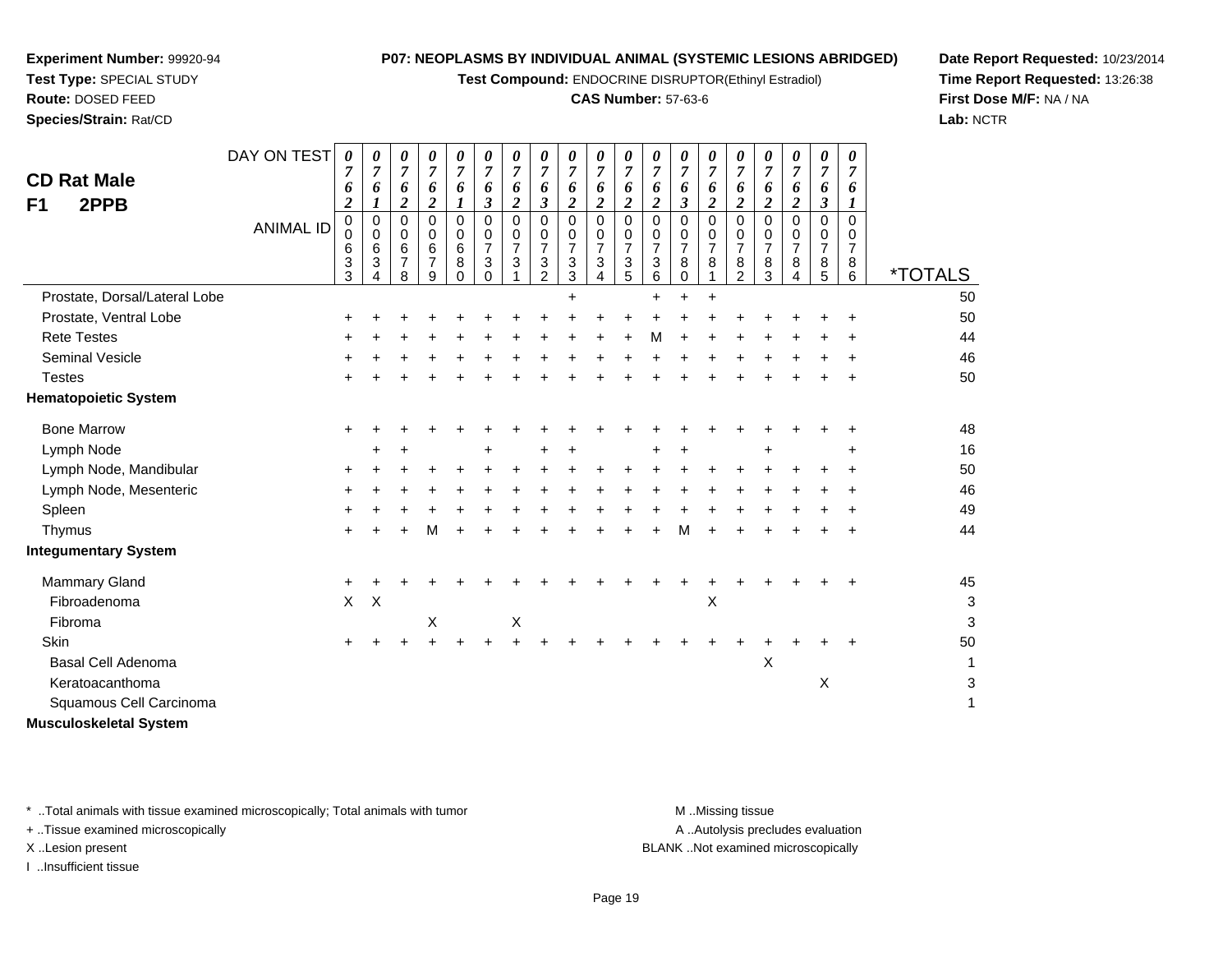**Test Compound:** ENDOCRINE DISRUPTOR(Ethinyl Estradiol)

### **CAS Number:** 57-63-6

**Date Report Requested:** 10/23/2014**Time Report Requested:** 13:26:39**First Dose M/F:** NA / NA**Lab:** NCTR

| F <sub>1</sub> | <b>CD Rat Male</b><br>2PPB                                     | DAY ON TEST<br><b>ANIMAL ID</b> | 0<br>7<br>6<br>$\boldsymbol{2}$<br>$\mathbf 0$<br>$\mathbf 0$<br>6<br>3<br>3 | 0<br>$\overline{7}$<br>6<br>1<br>$\mathbf 0$<br>$\Omega$<br>6<br>3<br>4 | $\boldsymbol{\theta}$<br>7<br>6<br>2<br>$\mathbf 0$<br>$\Omega$<br>6<br>$\overline{7}$<br>8 | 0<br>$\overline{7}$<br>6<br>$\overline{2}$<br>0<br>0<br>6<br>7<br>9 | 0<br>$\overline{7}$<br>6<br>$\mathbf 0$<br>0<br>6<br>8<br>0 | 0<br>$\overline{7}$<br>6<br>$\boldsymbol{\beta}$<br>$\mathbf 0$<br>0<br>$\overline{7}$<br>3<br>$\mathbf 0$ | 0<br>$\overline{7}$<br>6<br>$\overline{2}$<br>$\mathbf 0$<br>0<br>$\overline{7}$<br>3 | 0<br>$\boldsymbol{7}$<br>6<br>$\boldsymbol{\beta}$<br>0<br>0<br>$\overline{7}$<br>3<br>2 | 0<br>$\overline{7}$<br>6<br>$\overline{2}$<br>$\mathbf 0$<br>$\mathbf 0$<br>$\overline{7}$<br>3<br>3 | 0<br>$\overline{7}$<br>6<br>$\overline{2}$<br>0<br>0<br>$\overline{7}$<br>$\mathbf{3}$<br>4 | 0<br>$\overline{7}$<br>6<br>$\overline{2}$<br>$\mathbf 0$<br>0<br>$\overline{7}$<br>$\mathbf{3}$<br>5 | 0<br>$\overline{7}$<br>6<br>$\overline{2}$<br>$\mathbf 0$<br>0<br>$\overline{7}$<br>3<br>6 | 0<br>$\overline{7}$<br>6<br>$\mathfrak{z}$<br>0<br>0<br>$\overline{7}$<br>8<br>0 | $\overline{7}$<br>6<br>$\overline{2}$<br>0<br>0<br>$\overline{7}$<br>8 | 0<br>7<br>6<br>$\overline{2}$<br>$\Omega$<br>0<br>$\overline{7}$<br>8<br>$\overline{c}$ | 0<br>7<br>6<br>$\boldsymbol{2}$<br>$\Omega$<br>0<br>$\overline{7}$<br>8<br>3 | 0<br>$\overline{7}$<br>6<br>$\overline{2}$<br>$\Omega$<br>0<br>$\overline{7}$<br>8<br>4 | $\pmb{\theta}$<br>$\overline{7}$<br>6<br>$\mathfrak{z}$<br>$\mathbf 0$<br>0<br>$\overline{7}$<br>8<br>5 | 0<br>$\overline{7}$<br>6<br>$\Omega$<br>0<br>$\overline{7}$<br>8<br>6 | <i><b>*TOTALS</b></i> |
|----------------|----------------------------------------------------------------|---------------------------------|------------------------------------------------------------------------------|-------------------------------------------------------------------------|---------------------------------------------------------------------------------------------|---------------------------------------------------------------------|-------------------------------------------------------------|------------------------------------------------------------------------------------------------------------|---------------------------------------------------------------------------------------|------------------------------------------------------------------------------------------|------------------------------------------------------------------------------------------------------|---------------------------------------------------------------------------------------------|-------------------------------------------------------------------------------------------------------|--------------------------------------------------------------------------------------------|----------------------------------------------------------------------------------|------------------------------------------------------------------------|-----------------------------------------------------------------------------------------|------------------------------------------------------------------------------|-----------------------------------------------------------------------------------------|---------------------------------------------------------------------------------------------------------|-----------------------------------------------------------------------|-----------------------|
|                | Bone, Femur                                                    |                                 | $\ddot{}$                                                                    |                                                                         |                                                                                             |                                                                     |                                                             |                                                                                                            | $\ddot{}$                                                                             |                                                                                          |                                                                                                      |                                                                                             |                                                                                                       |                                                                                            |                                                                                  |                                                                        |                                                                                         |                                                                              |                                                                                         | $\ddot{}$                                                                                               | $+$                                                                   | 50                    |
|                | <b>Skeletal Muscle</b>                                         |                                 |                                                                              |                                                                         |                                                                                             |                                                                     |                                                             |                                                                                                            |                                                                                       |                                                                                          |                                                                                                      |                                                                                             |                                                                                                       |                                                                                            |                                                                                  |                                                                        |                                                                                         |                                                                              |                                                                                         |                                                                                                         |                                                                       | $\mathbf{1}$          |
|                | <b>Nervous System</b>                                          |                                 |                                                                              |                                                                         |                                                                                             |                                                                     |                                                             |                                                                                                            |                                                                                       |                                                                                          |                                                                                                      |                                                                                             |                                                                                                       |                                                                                            |                                                                                  |                                                                        |                                                                                         |                                                                              |                                                                                         |                                                                                                         |                                                                       |                       |
|                | Brain, Brain Stem                                              |                                 |                                                                              |                                                                         |                                                                                             |                                                                     |                                                             |                                                                                                            |                                                                                       |                                                                                          |                                                                                                      |                                                                                             |                                                                                                       |                                                                                            |                                                                                  |                                                                        |                                                                                         |                                                                              |                                                                                         |                                                                                                         |                                                                       | 50                    |
|                | Brain, Cerebellum                                              |                                 |                                                                              |                                                                         |                                                                                             |                                                                     |                                                             |                                                                                                            |                                                                                       |                                                                                          |                                                                                                      |                                                                                             |                                                                                                       |                                                                                            |                                                                                  |                                                                        |                                                                                         |                                                                              |                                                                                         |                                                                                                         |                                                                       | 50                    |
|                | Brain, Cerebrum                                                |                                 |                                                                              |                                                                         |                                                                                             |                                                                     |                                                             |                                                                                                            |                                                                                       |                                                                                          |                                                                                                      |                                                                                             |                                                                                                       |                                                                                            |                                                                                  |                                                                        |                                                                                         |                                                                              |                                                                                         |                                                                                                         |                                                                       | 50                    |
|                | Granular Cell Tumor Benign                                     |                                 |                                                                              |                                                                         |                                                                                             |                                                                     |                                                             |                                                                                                            |                                                                                       |                                                                                          |                                                                                                      |                                                                                             |                                                                                                       |                                                                                            |                                                                                  |                                                                        |                                                                                         |                                                                              |                                                                                         |                                                                                                         |                                                                       | 1                     |
|                | <b>Granular Cell Tumor Malignant</b>                           |                                 |                                                                              |                                                                         |                                                                                             |                                                                     |                                                             |                                                                                                            |                                                                                       |                                                                                          |                                                                                                      |                                                                                             |                                                                                                       |                                                                                            |                                                                                  |                                                                        |                                                                                         |                                                                              |                                                                                         |                                                                                                         |                                                                       | 1                     |
|                | Peripheral Nerve                                               |                                 |                                                                              |                                                                         |                                                                                             |                                                                     |                                                             |                                                                                                            |                                                                                       |                                                                                          |                                                                                                      |                                                                                             |                                                                                                       |                                                                                            |                                                                                  |                                                                        |                                                                                         |                                                                              |                                                                                         |                                                                                                         |                                                                       | $\mathbf{1}$          |
|                | Spinal Cord                                                    |                                 |                                                                              |                                                                         |                                                                                             |                                                                     |                                                             |                                                                                                            |                                                                                       |                                                                                          |                                                                                                      |                                                                                             |                                                                                                       |                                                                                            |                                                                                  |                                                                        |                                                                                         |                                                                              |                                                                                         |                                                                                                         |                                                                       | $\pmb{0}$             |
|                | <b>Respiratory System</b>                                      |                                 |                                                                              |                                                                         |                                                                                             |                                                                     |                                                             |                                                                                                            |                                                                                       |                                                                                          |                                                                                                      |                                                                                             |                                                                                                       |                                                                                            |                                                                                  |                                                                        |                                                                                         |                                                                              |                                                                                         |                                                                                                         |                                                                       |                       |
| Lung           |                                                                |                                 |                                                                              |                                                                         |                                                                                             |                                                                     |                                                             |                                                                                                            |                                                                                       |                                                                                          |                                                                                                      |                                                                                             |                                                                                                       |                                                                                            |                                                                                  |                                                                        |                                                                                         |                                                                              |                                                                                         |                                                                                                         |                                                                       | 46                    |
|                | Squamous Cell Carcinoma, Metastatic,<br><b>Preputial Gland</b> |                                 |                                                                              |                                                                         |                                                                                             |                                                                     |                                                             |                                                                                                            |                                                                                       |                                                                                          |                                                                                                      |                                                                                             |                                                                                                       |                                                                                            |                                                                                  |                                                                        |                                                                                         |                                                                              |                                                                                         |                                                                                                         |                                                                       | $\mathbf{1}$          |
| <b>Nose</b>    |                                                                |                                 |                                                                              |                                                                         |                                                                                             |                                                                     |                                                             |                                                                                                            |                                                                                       |                                                                                          |                                                                                                      |                                                                                             |                                                                                                       |                                                                                            |                                                                                  |                                                                        |                                                                                         |                                                                              |                                                                                         |                                                                                                         |                                                                       | 49                    |
|                | Osteosarcoma                                                   |                                 |                                                                              |                                                                         |                                                                                             |                                                                     |                                                             |                                                                                                            |                                                                                       |                                                                                          |                                                                                                      |                                                                                             |                                                                                                       |                                                                                            |                                                                                  |                                                                        |                                                                                         |                                                                              |                                                                                         |                                                                                                         |                                                                       | $\mathbf{1}$          |
| Trachea        |                                                                |                                 | ÷                                                                            |                                                                         |                                                                                             |                                                                     |                                                             |                                                                                                            |                                                                                       |                                                                                          |                                                                                                      |                                                                                             |                                                                                                       |                                                                                            |                                                                                  |                                                                        |                                                                                         |                                                                              |                                                                                         |                                                                                                         | ÷                                                                     | 50                    |
|                | <b>Special Senses System</b>                                   |                                 |                                                                              |                                                                         |                                                                                             |                                                                     |                                                             |                                                                                                            |                                                                                       |                                                                                          |                                                                                                      |                                                                                             |                                                                                                       |                                                                                            |                                                                                  |                                                                        |                                                                                         |                                                                              |                                                                                         |                                                                                                         |                                                                       |                       |
| Eye            |                                                                |                                 |                                                                              |                                                                         |                                                                                             |                                                                     |                                                             |                                                                                                            |                                                                                       |                                                                                          |                                                                                                      |                                                                                             |                                                                                                       |                                                                                            |                                                                                  |                                                                        |                                                                                         |                                                                              |                                                                                         |                                                                                                         |                                                                       | 46                    |
|                | <b>Harderian Gland</b>                                         |                                 |                                                                              |                                                                         |                                                                                             |                                                                     |                                                             |                                                                                                            |                                                                                       |                                                                                          |                                                                                                      |                                                                                             |                                                                                                       |                                                                                            |                                                                                  |                                                                        |                                                                                         |                                                                              |                                                                                         |                                                                                                         |                                                                       | 47                    |
|                | <b>Urinary System</b>                                          |                                 |                                                                              |                                                                         |                                                                                             |                                                                     |                                                             |                                                                                                            |                                                                                       |                                                                                          |                                                                                                      |                                                                                             |                                                                                                       |                                                                                            |                                                                                  |                                                                        |                                                                                         |                                                                              |                                                                                         |                                                                                                         |                                                                       |                       |

**Experiment Number:** 99920-94**Test Type:** SPECIAL STUDY**Route:** DOSED FEED**Species/Strain:** Rat/CD

\* ..Total animals with tissue examined microscopically; Total animals with tumor **M** . Missing tissue M ..Missing tissue A ..Autolysis precludes evaluation + ..Tissue examined microscopically X ..Lesion present BLANK ..Not examined microscopicallyI ..Insufficient tissue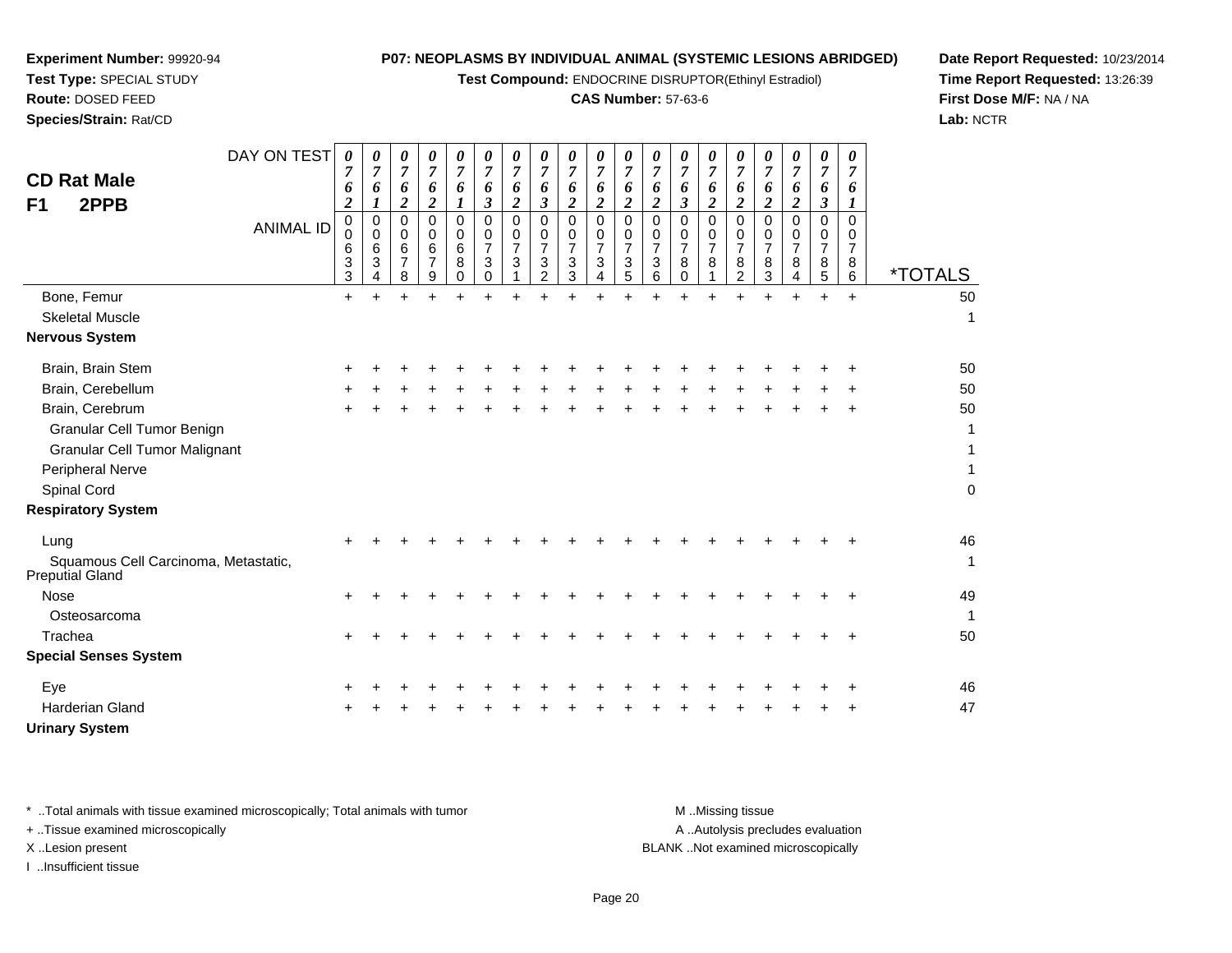**Test Compound:** ENDOCRINE DISRUPTOR(Ethinyl Estradiol)

## **CAS Number:** 57-63-6

**Date Report Requested:** 10/23/2014**Time Report Requested:** 13:26:39**First Dose M/F:** NA / NA**Lab:** NCTR

| <b>CD Rat Male</b><br>2PPB<br>F1                        | DAY ON TEST<br>ANIMAL ID | 0<br>7<br>6<br>∍<br>◢<br>U<br>υ<br>6<br>3<br>3 | 0<br>п<br>6<br>$\mathbf 0$<br>0<br>6<br>3<br>4 | 0<br>7<br>6<br>2<br>0<br>0<br>6<br>⇁<br>8 | 0<br>7<br>0<br>0<br>6<br>⇁<br>9 | 0<br>7<br>6<br>0<br>6<br>8<br>0 | 0<br>$\overline{ }$<br>6<br>3 | 0<br>$\overline{ }$<br>6<br>∍<br>$\Omega$<br>0<br>⇁<br>3 | 0<br>7<br>6<br>3<br>0<br>0<br>3<br>$\mathcal{D}$ | 0<br>$\overline{ }$<br>6<br>ി<br>0<br>3<br>3 | 0<br>7<br>6<br>0<br>3<br>4 | 0<br>7<br>6<br>U<br>3<br>$\mathbf{D}$ | 0<br>7<br>6<br>∠<br>0<br>0<br>3<br>6 | 0<br>л<br>O<br>◠<br>0<br>0<br>8<br>$\Omega$ | 0<br>7<br>6<br>2<br>U<br>8 | 0<br>7<br>6<br>2<br>0<br>8<br>2 | 0<br>z<br>6<br>0<br>8<br>3 | 0<br>7<br>6<br>∠<br>8<br>4 | $\theta$<br>$\overline{ }$<br>6<br>$\rightarrow$<br>J<br>0<br>0<br>⇁<br>8<br>5 | 0<br>7<br>Ð<br>υ<br>8<br>6 | <i><b>*TOTALS</b></i> |
|---------------------------------------------------------|--------------------------|------------------------------------------------|------------------------------------------------|-------------------------------------------|---------------------------------|---------------------------------|-------------------------------|----------------------------------------------------------|--------------------------------------------------|----------------------------------------------|----------------------------|---------------------------------------|--------------------------------------|---------------------------------------------|----------------------------|---------------------------------|----------------------------|----------------------------|--------------------------------------------------------------------------------|----------------------------|-----------------------|
| Kidney<br>Bilateral, Renal Tubule, Carcinoma<br>Urethra |                          |                                                | X                                              |                                           |                                 |                                 |                               |                                                          |                                                  |                                              |                            |                                       |                                      |                                             | ÷                          |                                 |                            |                            |                                                                                | ÷                          | 49<br>◠               |

| Urinary Bladder<br><b>SYSTEMIC LESIONS</b> |  |  |  |  |  |  |  |  |  | 48 |
|--------------------------------------------|--|--|--|--|--|--|--|--|--|----|
| Multiple Organ<br>Leukemia Granulocytic    |  |  |  |  |  |  |  |  |  | 50 |

\* ..Total animals with tissue examined microscopically; Total animals with tumor **M** . Missing tissue M ..Missing tissue

+ ..Tissue examined microscopically

**Experiment Number:** 99920-94**Test Type:** SPECIAL STUDY**Route:** DOSED FEED**Species/Strain:** Rat/CD

I ..Insufficient tissue

A ..Autolysis precludes evaluation X ..Lesion present BLANK ..Not examined microscopically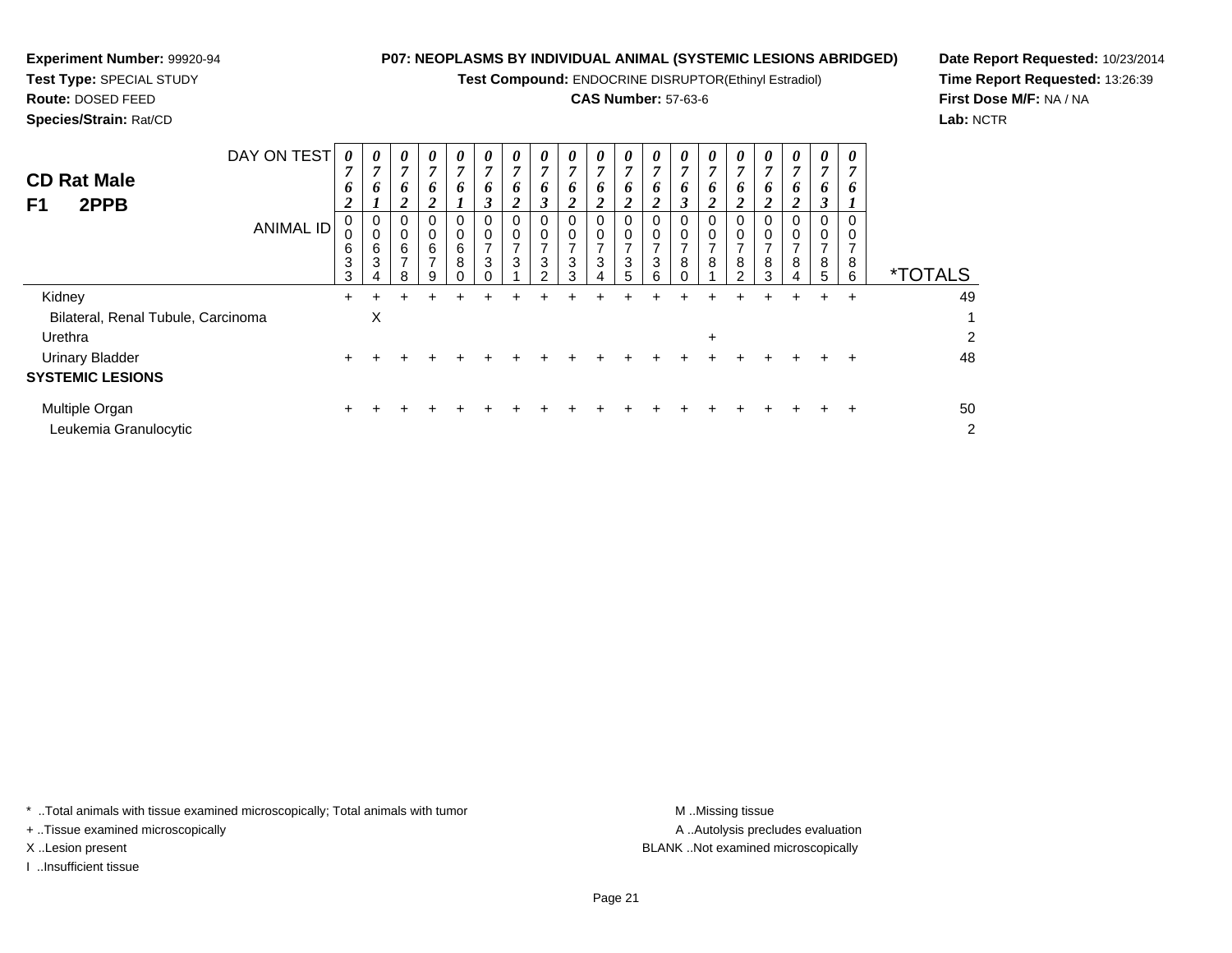**Test Compound:** ENDOCRINE DISRUPTOR(Ethinyl Estradiol)

#### **CAS Number:** 57-63-6

**Date Report Requested:** 10/23/2014**Time Report Requested:** 13:26:39**First Dose M/F:** NA / NA**Lab:** NCTR

| <b>CD Rat Male</b><br>10PPB<br>F1                                     | DAY ON TEST<br><b>ANIMAL ID</b> | 0<br>4<br>6<br>$\overline{7}$<br>$\pmb{0}$<br>$\mathbf 0$<br>$\mathbf 0$<br>4<br>$\overline{9}$ | $\boldsymbol{4}$<br>9<br>$\boldsymbol{4}$<br>$\mathbf 0$<br>$\mathbf 0$<br>$\mathbf 0$<br>$\sqrt{5}$<br>$\mathbf{q}$ | 0<br>5<br>5<br>$\overline{\mathbf{c}}$<br>$\mathbf 0$<br>0<br>$\mathbf 0$<br>8<br>$\mathsf{R}$ | 0<br>$\sqrt{5}$<br>6<br>$\boldsymbol{2}$<br>$\mathbf 0$<br>$\pmb{0}$<br>$\overline{1}$<br>0<br>3 | 0<br>$\sqrt{5}$<br>$\boldsymbol{g}$<br>6<br>$\mathbf 0$<br>$\mathbf 0$<br>$\mathbf{1}$<br>$\frac{3}{5}$ | 0<br>6<br>$\pmb{\theta}$<br>$\boldsymbol{2}$<br>$\mathbf 0$<br>0<br>$\mathbf{1}$<br>4<br>6 | 0<br>6<br>$\boldsymbol{\theta}$<br>$\boldsymbol{2}$<br>$\mathbf 0$<br>$\overline{0}$<br>$\mathbf{1}$<br>4<br>q | 0<br>6<br>5<br>$\mathbf 0$<br>$\mathbf 0$<br>5<br>6 | 0<br>6<br>$\boldsymbol{2}$<br>$\boldsymbol{4}$<br>$\pmb{0}$<br>$\mathbf 0$<br>$\mathbf{1}$<br>6<br>$\overline{8}$ | 0<br>6<br>$\boldsymbol{\beta}$<br>$\boldsymbol{2}$<br>$\mathsf 0$<br>$\pmb{0}$<br>$\mathbf{1}$<br>7<br>$\mathcal{P}$ | 0<br>6<br>$\boldsymbol{\beta}$<br>$\mathfrak{z}$<br>$\mathbf 0$<br>$\mathbf 0$<br>1<br>$\overline{7}$<br>9 | 0<br>6<br>6<br>$\overline{7}$<br>$\mathbf 0$<br>$\mathbf 0$<br>$\overline{c}$<br>$\overline{2}$<br>6 | 0<br>6<br>6<br>9<br>$\mathbf 0$<br>0<br>$\overline{a}$<br>$\sqrt{3}$<br>3 | 0<br>6<br>8<br>8<br>$\mathbf 0$<br>$\mathbf 0$<br>$\frac{2}{6}$ | 0<br>6<br>$\boldsymbol{g}$<br>6<br>$\mathbf 0$<br>$\mathbf 0$<br>$_{8}^{\rm 2}$<br>$\overline{z}$ | 0<br>$\overline{7}$<br>$\pmb{\theta}$<br>$\boldsymbol{9}$<br>$\mathbf 0$<br>$\mathbf 0$<br>$\sqrt{3}$<br>1<br>O | $\overline{7}$<br>$\boldsymbol{\beta}$<br>$\overline{7}$<br>$\mathbf 0$<br>$\mathbf 0$<br>$\sqrt{3}$<br>$\frac{5}{9}$ | 0<br>$\overline{7}$<br>$\boldsymbol{\beta}$<br>$\overline{7}$<br>0<br>0<br>3<br>6 | 0<br>$\overline{7}$<br>$\boldsymbol{4}$<br>$\boldsymbol{4}$<br>$\pmb{0}$<br>$\pmb{0}$<br>$\ensuremath{\mathsf{3}}$<br>$\frac{8}{3}$ | 0<br>$\overline{7}$<br>$\boldsymbol{4}$<br>$\boldsymbol{4}$<br>$\pmb{0}$<br>$\mathsf{O}\xspace$<br>$\sqrt{3}$<br>$\boldsymbol{9}$<br>$\Omega$ | 0<br>$\overline{7}$<br>$\sqrt{5}$<br>6<br>$\mathbf 0$<br>$\mathbf 0$<br>4<br>$\ensuremath{\mathsf{3}}$<br>$\overline{2}$ | $\overline{7}$<br>5<br>6<br>$\mathbf 0$<br>$\mathbf 0$<br>4<br>$\ensuremath{\mathsf{3}}$<br>$\mathbf{R}$ | 0<br>$\overline{7}$<br>5<br>6<br>0<br>$\mathbf 0$<br>4<br>3 | 0<br>$\boldsymbol{7}$<br>5<br>6<br>$\pmb{0}$<br>$\pmb{0}$<br>$\overline{4}$<br>$\frac{3}{5}$ | 0<br>$\boldsymbol{7}$<br>5<br>6<br>$\mathbf 0$<br>$\mathbf 0$<br>$\overline{a}$<br>$\sqrt{3}$<br>6 | 0<br>$\overline{7}$<br>$\sqrt{5}$<br>$\overline{7}$<br>$\mathbf 0$<br>$\mathbf 0$<br>$\overline{4}$<br>8<br>8 | 7<br>5<br>$\overline{7}$<br>$\mathbf 0$<br>$\mathbf 0$<br>4<br>8<br>q | $\overline{7}$<br>5<br>$\overline{7}$<br>$\mathbf 0$<br>$\mathbf 0$<br>4<br>9 | 0<br>$\boldsymbol{7}$<br>$\mathfrak{s}$<br>$\overline{7}$<br>$\pmb{0}$<br>$\mathbf 0$<br>$\sqrt{5}$<br>3<br>6 | $\overline{7}$<br>$\mathfrak{s}$<br>$\overline{7}$<br>$\mathbf 0$<br>$\mathsf{O}\xspace$<br>$\sqrt{5}$<br>$\mathbf{3}$ | 8 |
|-----------------------------------------------------------------------|---------------------------------|-------------------------------------------------------------------------------------------------|----------------------------------------------------------------------------------------------------------------------|------------------------------------------------------------------------------------------------|--------------------------------------------------------------------------------------------------|---------------------------------------------------------------------------------------------------------|--------------------------------------------------------------------------------------------|----------------------------------------------------------------------------------------------------------------|-----------------------------------------------------|-------------------------------------------------------------------------------------------------------------------|----------------------------------------------------------------------------------------------------------------------|------------------------------------------------------------------------------------------------------------|------------------------------------------------------------------------------------------------------|---------------------------------------------------------------------------|-----------------------------------------------------------------|---------------------------------------------------------------------------------------------------|-----------------------------------------------------------------------------------------------------------------|-----------------------------------------------------------------------------------------------------------------------|-----------------------------------------------------------------------------------|-------------------------------------------------------------------------------------------------------------------------------------|-----------------------------------------------------------------------------------------------------------------------------------------------|--------------------------------------------------------------------------------------------------------------------------|----------------------------------------------------------------------------------------------------------|-------------------------------------------------------------|----------------------------------------------------------------------------------------------|----------------------------------------------------------------------------------------------------|---------------------------------------------------------------------------------------------------------------|-----------------------------------------------------------------------|-------------------------------------------------------------------------------|---------------------------------------------------------------------------------------------------------------|------------------------------------------------------------------------------------------------------------------------|---|
| <b>Alimentary System</b>                                              |                                 |                                                                                                 |                                                                                                                      |                                                                                                |                                                                                                  |                                                                                                         |                                                                                            |                                                                                                                |                                                     |                                                                                                                   |                                                                                                                      |                                                                                                            |                                                                                                      |                                                                           |                                                                 |                                                                                                   |                                                                                                                 |                                                                                                                       |                                                                                   |                                                                                                                                     |                                                                                                                                               |                                                                                                                          |                                                                                                          |                                                             |                                                                                              |                                                                                                    |                                                                                                               |                                                                       |                                                                               |                                                                                                               |                                                                                                                        |   |
| Esophagus<br>Intestine Large, Cecum                                   |                                 |                                                                                                 |                                                                                                                      |                                                                                                |                                                                                                  |                                                                                                         |                                                                                            |                                                                                                                |                                                     |                                                                                                                   |                                                                                                                      |                                                                                                            |                                                                                                      |                                                                           |                                                                 |                                                                                                   |                                                                                                                 |                                                                                                                       |                                                                                   |                                                                                                                                     |                                                                                                                                               |                                                                                                                          |                                                                                                          |                                                             |                                                                                              |                                                                                                    |                                                                                                               |                                                                       |                                                                               |                                                                                                               |                                                                                                                        |   |
| Intestine Large, Colon<br>Intestine Large, Rectum                     |                                 |                                                                                                 |                                                                                                                      |                                                                                                |                                                                                                  |                                                                                                         |                                                                                            |                                                                                                                |                                                     |                                                                                                                   |                                                                                                                      |                                                                                                            |                                                                                                      |                                                                           |                                                                 |                                                                                                   |                                                                                                                 |                                                                                                                       |                                                                                   |                                                                                                                                     |                                                                                                                                               |                                                                                                                          |                                                                                                          |                                                             |                                                                                              |                                                                                                    |                                                                                                               |                                                                       |                                                                               |                                                                                                               |                                                                                                                        |   |
| Intestine Small, Duodenum<br>Intestine Small, Ileum<br>Adenocarcinoma |                                 |                                                                                                 |                                                                                                                      |                                                                                                |                                                                                                  |                                                                                                         | X                                                                                          |                                                                                                                |                                                     |                                                                                                                   |                                                                                                                      |                                                                                                            |                                                                                                      |                                                                           |                                                                 |                                                                                                   |                                                                                                                 |                                                                                                                       |                                                                                   |                                                                                                                                     |                                                                                                                                               |                                                                                                                          |                                                                                                          |                                                             |                                                                                              |                                                                                                    |                                                                                                               |                                                                       |                                                                               |                                                                                                               |                                                                                                                        |   |
| Intestine Small, Jejunum<br>Liver<br>Cholangiocarcinoma               |                                 | Α                                                                                               |                                                                                                                      |                                                                                                |                                                                                                  |                                                                                                         |                                                                                            |                                                                                                                |                                                     |                                                                                                                   |                                                                                                                      |                                                                                                            |                                                                                                      |                                                                           |                                                                 |                                                                                                   |                                                                                                                 |                                                                                                                       |                                                                                   |                                                                                                                                     |                                                                                                                                               |                                                                                                                          |                                                                                                          |                                                             |                                                                                              |                                                                                                    |                                                                                                               |                                                                       |                                                                               |                                                                                                               |                                                                                                                        | Χ |
| Hepatocellular Adenoma<br>Mesentery<br>Oral Mucosa                    |                                 |                                                                                                 |                                                                                                                      | $\ddot{}$                                                                                      |                                                                                                  |                                                                                                         |                                                                                            |                                                                                                                |                                                     |                                                                                                                   |                                                                                                                      | $+$                                                                                                        |                                                                                                      |                                                                           | $\pm$                                                           |                                                                                                   |                                                                                                                 |                                                                                                                       |                                                                                   | $\ddot{}$                                                                                                                           |                                                                                                                                               | $+$                                                                                                                      |                                                                                                          | $\ddot{}$                                                   |                                                                                              |                                                                                                    |                                                                                                               |                                                                       |                                                                               |                                                                                                               |                                                                                                                        |   |
| Squamous Cell Carcinoma<br>Pancreas                                   |                                 |                                                                                                 |                                                                                                                      |                                                                                                |                                                                                                  |                                                                                                         |                                                                                            |                                                                                                                |                                                     |                                                                                                                   |                                                                                                                      | X                                                                                                          |                                                                                                      |                                                                           | X                                                               |                                                                                                   |                                                                                                                 |                                                                                                                       |                                                                                   | X                                                                                                                                   |                                                                                                                                               | X                                                                                                                        |                                                                                                          |                                                             |                                                                                              |                                                                                                    |                                                                                                               |                                                                       |                                                                               |                                                                                                               |                                                                                                                        |   |
| Salivary Glands<br>Stomach, Forestomach                               |                                 |                                                                                                 |                                                                                                                      |                                                                                                |                                                                                                  |                                                                                                         |                                                                                            |                                                                                                                |                                                     |                                                                                                                   |                                                                                                                      |                                                                                                            |                                                                                                      |                                                                           |                                                                 |                                                                                                   |                                                                                                                 |                                                                                                                       |                                                                                   |                                                                                                                                     |                                                                                                                                               |                                                                                                                          |                                                                                                          |                                                             |                                                                                              |                                                                                                    |                                                                                                               |                                                                       |                                                                               |                                                                                                               |                                                                                                                        |   |
| Stomach, Glandular<br><b>Cardiovascular System</b>                    |                                 |                                                                                                 |                                                                                                                      |                                                                                                |                                                                                                  |                                                                                                         |                                                                                            |                                                                                                                |                                                     |                                                                                                                   |                                                                                                                      |                                                                                                            |                                                                                                      |                                                                           |                                                                 |                                                                                                   |                                                                                                                 |                                                                                                                       |                                                                                   |                                                                                                                                     |                                                                                                                                               |                                                                                                                          |                                                                                                          |                                                             |                                                                                              |                                                                                                    |                                                                                                               |                                                                       |                                                                               |                                                                                                               |                                                                                                                        |   |
| <b>Blood Vessel</b><br>Heart                                          |                                 |                                                                                                 |                                                                                                                      |                                                                                                |                                                                                                  |                                                                                                         |                                                                                            |                                                                                                                |                                                     |                                                                                                                   |                                                                                                                      |                                                                                                            |                                                                                                      |                                                                           |                                                                 |                                                                                                   |                                                                                                                 |                                                                                                                       |                                                                                   |                                                                                                                                     |                                                                                                                                               |                                                                                                                          |                                                                                                          |                                                             |                                                                                              |                                                                                                    |                                                                                                               |                                                                       |                                                                               |                                                                                                               |                                                                                                                        |   |

\* ..Total animals with tissue examined microscopically; Total animals with tumor **M** . Missing tissue M ..Missing tissue A ..Autolysis precludes evaluation + ..Tissue examined microscopically X ..Lesion present BLANK ..Not examined microscopicallyI ..Insufficient tissue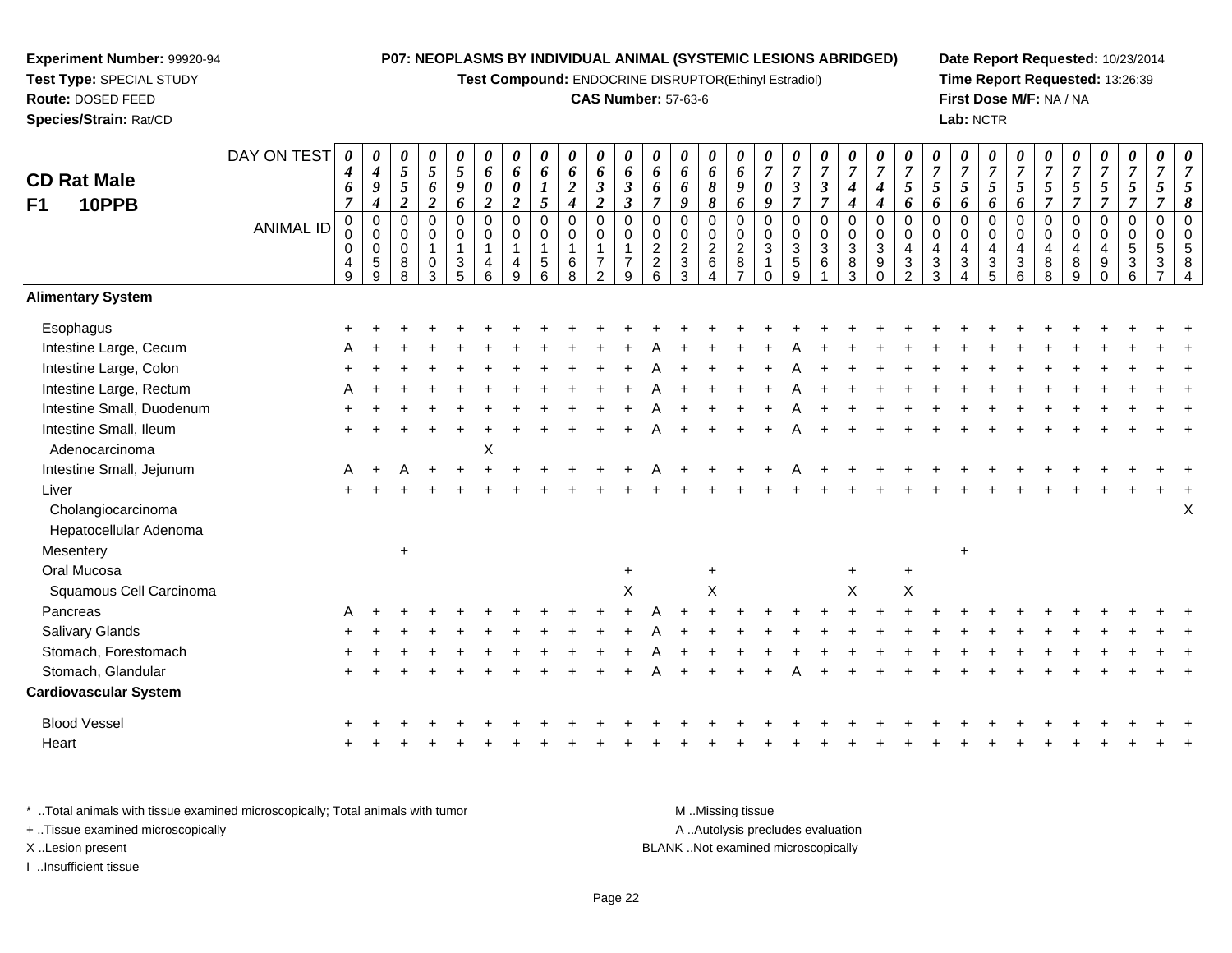**Test Compound:** ENDOCRINE DISRUPTOR(Ethinyl Estradiol)

### **CAS Number:** 57-63-6

**Date Report Requested:** 10/23/2014**Time Report Requested:** 13:26:39**First Dose M/F:** NA / NA**Lab:** NCTR

| <b>CD Rat Male</b><br>F1<br>10PPB                                  | DAY ON TEST<br><b>ANIMAL ID</b> | $\boldsymbol{\theta}$<br>$\boldsymbol{4}$<br>6<br>$\overline{7}$<br>$\boldsymbol{0}$<br>$\pmb{0}$ | 0<br>$\boldsymbol{4}$<br>$\boldsymbol{9}$<br>$\boldsymbol{4}$<br>$\pmb{0}$<br>$\mathbf 0$ | 0<br>5<br>5<br>$\overline{c}$<br>0<br>0 | 0<br>$\mathfrak{s}$<br>6<br>$\boldsymbol{2}$<br>0<br>0 | 0<br>$\sqrt{5}$<br>9<br>6<br>$\mathbf 0$<br>0  | 0<br>6<br>$\boldsymbol{\theta}$<br>$\boldsymbol{2}$<br>$\mathbf 0$<br>0 | 0<br>6<br>$\boldsymbol{\theta}$<br>$\boldsymbol{2}$<br>0<br>0 | $\boldsymbol{\theta}$<br>6<br>$\boldsymbol{l}$<br>5<br>$\mathbf 0$<br>0 | 0<br>6<br>$\boldsymbol{2}$<br>$\boldsymbol{4}$<br>0<br>$\pmb{0}$ | $\pmb{\theta}$<br>6<br>$\mathfrak{z}$<br>$\boldsymbol{2}$<br>$\mathbf 0$<br>$\mathbf 0$ | 0<br>6<br>$\boldsymbol{\beta}$<br>$\boldsymbol{\beta}$<br>$\mathbf 0$<br>0 | 0<br>6<br>6<br>$\overline{7}$<br>$\mathbf 0$<br>0 | $\pmb{\theta}$<br>6<br>6<br>9<br>0<br>0 | 0<br>6<br>8<br>8<br>0<br>0 | 0<br>6<br>9<br>6<br>0<br>0            | $\overline{7}$<br>0<br>9<br>$\Omega$<br>0 | 0<br>$\overline{7}$<br>$\mathfrak{z}$<br>$\overline{7}$<br>$\mathbf 0$<br>$\mathbf 0$ | 0<br>$\overline{7}$<br>$\mathfrak{z}$<br>$\overline{7}$<br>0<br>$\boldsymbol{0}$ | 0<br>$\boldsymbol{7}$<br>$\boldsymbol{4}$<br>$\boldsymbol{4}$<br>$\mathbf 0$<br>$\mathbf 0$ | 0<br>$\overline{7}$<br>$\boldsymbol{4}$<br>$\boldsymbol{4}$<br>$\mathbf 0$<br>0 | 0<br>$\boldsymbol{7}$<br>$\sqrt{5}$<br>6<br>$\mathbf 0$<br>0  | 0<br>$\overline{7}$<br>5<br>6<br>$\mathbf 0$<br>$\mathbf 0$ | 0<br>$\boldsymbol{7}$<br>$\mathfrak{I}$<br>6<br>0<br>0 | 0<br>$\overline{7}$<br>5<br>6<br>$\mathbf 0$<br>$\mathbf 0$ | 0<br>$\overline{7}$<br>5<br>6<br>$\Omega$<br>0 | $\overline{7}$<br>5<br>$\overline{7}$<br>0<br>0 | $\boldsymbol{\theta}$<br>$\overline{7}$<br>5<br>$\overline{7}$<br>0<br>0 | $\pmb{\theta}$<br>$\overline{7}$<br>$\mathfrak{H}$<br>$\overline{7}$<br>$\mathbf 0$<br>$\mathbf 0$ | 0<br>$\overline{7}$<br>$\sqrt{5}$<br>$\overline{7}$<br>0<br>$\mathbf 0$ | $\boldsymbol{\theta}$<br>7<br>5<br>7<br>0<br>$\mathbf 0$ | $\Omega$ |
|--------------------------------------------------------------------|---------------------------------|---------------------------------------------------------------------------------------------------|-------------------------------------------------------------------------------------------|-----------------------------------------|--------------------------------------------------------|------------------------------------------------|-------------------------------------------------------------------------|---------------------------------------------------------------|-------------------------------------------------------------------------|------------------------------------------------------------------|-----------------------------------------------------------------------------------------|----------------------------------------------------------------------------|---------------------------------------------------|-----------------------------------------|----------------------------|---------------------------------------|-------------------------------------------|---------------------------------------------------------------------------------------|----------------------------------------------------------------------------------|---------------------------------------------------------------------------------------------|---------------------------------------------------------------------------------|---------------------------------------------------------------|-------------------------------------------------------------|--------------------------------------------------------|-------------------------------------------------------------|------------------------------------------------|-------------------------------------------------|--------------------------------------------------------------------------|----------------------------------------------------------------------------------------------------|-------------------------------------------------------------------------|----------------------------------------------------------|----------|
|                                                                    |                                 | $\mathbf 0$<br>4<br>9                                                                             | $\mathbf 0$<br>$\sqrt{5}$<br>9                                                            | $\mathbf 0$<br>8<br>8                   | $\mathbf{1}$<br>0<br>3                                 | $\mathbf{1}$<br>$\ensuremath{\mathsf{3}}$<br>5 | $\overline{1}$<br>4<br>6                                                | $\mathbf{1}$<br>4<br>9                                        | 1<br>5<br>6                                                             | $\mathbf{1}$<br>$\,6\,$<br>8                                     | $\mathbf{1}$<br>$\overline{7}$<br>$\overline{2}$                                        | $\overline{7}$<br>9                                                        | $\sqrt{2}$<br>$\boldsymbol{2}$<br>6               | $\overline{2}$<br>$\sqrt{3}$<br>3       | $\overline{2}$<br>6        | $\overline{2}$<br>8<br>$\overline{7}$ | $\mathbf{3}$<br>0                         | $\sqrt{3}$<br>$\sqrt{5}$<br>9                                                         | 3<br>$\,6\,$                                                                     | $\sqrt{3}$<br>$\, 8$<br>3                                                                   | 3<br>9<br>$\Omega$                                                              | $\overline{4}$<br>$\ensuremath{\mathsf{3}}$<br>$\overline{2}$ | $\overline{4}$<br>$\ensuremath{\mathsf{3}}$<br>3            | 4<br>$\mathbf{3}$<br>Δ                                 | $\overline{a}$<br>$\mathbf{3}$<br>5                         | 4<br>3<br>6                                    | $\overline{4}$<br>8<br>8                        | 4<br>8<br>9                                                              | $\overline{a}$<br>$\boldsymbol{9}$<br>$\mathbf 0$                                                  | $\sqrt{5}$<br>$\mathbf{3}$<br>6                                         | 5<br>3                                                   |          |
| <b>Endocrine System</b>                                            |                                 |                                                                                                   |                                                                                           |                                         |                                                        |                                                |                                                                         |                                                               |                                                                         |                                                                  |                                                                                         |                                                                            |                                                   |                                         |                            |                                       |                                           |                                                                                       |                                                                                  |                                                                                             |                                                                                 |                                                               |                                                             |                                                        |                                                             |                                                |                                                 |                                                                          |                                                                                                    |                                                                         |                                                          |          |
| <b>Adrenal Cortex</b><br>Adenoma                                   |                                 |                                                                                                   |                                                                                           |                                         |                                                        |                                                |                                                                         |                                                               |                                                                         |                                                                  |                                                                                         |                                                                            |                                                   |                                         |                            |                                       |                                           |                                                                                       |                                                                                  |                                                                                             |                                                                                 |                                                               |                                                             |                                                        |                                                             |                                                |                                                 |                                                                          |                                                                                                    |                                                                         |                                                          |          |
| Carcinoma<br><b>Adrenal Medulla</b><br>Pheochromocytoma Benign     |                                 |                                                                                                   |                                                                                           |                                         |                                                        |                                                |                                                                         |                                                               | X<br>M                                                                  |                                                                  |                                                                                         |                                                                            |                                                   |                                         |                            |                                       | X                                         |                                                                                       |                                                                                  |                                                                                             |                                                                                 |                                                               |                                                             |                                                        |                                                             |                                                |                                                 |                                                                          |                                                                                                    |                                                                         |                                                          | Х        |
| Pheochromocytoma Complex<br>Pheochromocytoma Malignant             |                                 |                                                                                                   |                                                                                           |                                         |                                                        |                                                |                                                                         |                                                               |                                                                         |                                                                  |                                                                                         |                                                                            |                                                   |                                         |                            |                                       |                                           |                                                                                       |                                                                                  |                                                                                             |                                                                                 |                                                               |                                                             |                                                        |                                                             |                                                |                                                 |                                                                          |                                                                                                    | X                                                                       |                                                          |          |
| Islets, Pancreatic                                                 |                                 | A                                                                                                 |                                                                                           |                                         |                                                        |                                                |                                                                         |                                                               |                                                                         |                                                                  |                                                                                         |                                                                            |                                                   |                                         |                            |                                       |                                           |                                                                                       |                                                                                  |                                                                                             |                                                                                 |                                                               |                                                             |                                                        |                                                             |                                                |                                                 |                                                                          |                                                                                                    |                                                                         |                                                          |          |
| Parathyroid Gland<br>Adenoma                                       |                                 |                                                                                                   |                                                                                           |                                         |                                                        |                                                |                                                                         |                                                               |                                                                         |                                                                  |                                                                                         |                                                                            |                                                   |                                         |                            |                                       |                                           |                                                                                       |                                                                                  |                                                                                             |                                                                                 |                                                               |                                                             |                                                        |                                                             |                                                |                                                 |                                                                          |                                                                                                    |                                                                         |                                                          |          |
| <b>Pituitary Gland</b>                                             |                                 |                                                                                                   |                                                                                           |                                         |                                                        |                                                |                                                                         |                                                               |                                                                         |                                                                  |                                                                                         |                                                                            |                                                   |                                         |                            |                                       |                                           |                                                                                       |                                                                                  |                                                                                             |                                                                                 |                                                               |                                                             |                                                        |                                                             |                                                |                                                 |                                                                          |                                                                                                    |                                                                         |                                                          |          |
| Pars Distalis, Adenoma                                             |                                 |                                                                                                   |                                                                                           | X                                       | $\boldsymbol{\mathsf{X}}$                              | $X$ $X$                                        |                                                                         |                                                               |                                                                         | X                                                                | $\mathsf{X}$                                                                            |                                                                            | Χ                                                 |                                         |                            |                                       | X                                         | $\mathsf{X}$                                                                          | $\mathsf{X}$                                                                     |                                                                                             |                                                                                 | X                                                             | $\mathsf{X}$                                                | $\boldsymbol{\mathsf{X}}$                              | $\mathsf{X}$                                                |                                                | Χ                                               |                                                                          | X                                                                                                  | $\boldsymbol{\mathsf{X}}$                                               |                                                          | X        |
| <b>Thyroid Gland</b><br>C Cell, Adenoma<br>Follicular Cel, Adenoma |                                 |                                                                                                   |                                                                                           |                                         |                                                        |                                                |                                                                         |                                                               |                                                                         |                                                                  |                                                                                         |                                                                            |                                                   |                                         | $\boldsymbol{\mathsf{X}}$  |                                       |                                           |                                                                                       |                                                                                  |                                                                                             |                                                                                 |                                                               |                                                             |                                                        |                                                             |                                                |                                                 |                                                                          |                                                                                                    |                                                                         |                                                          |          |
| <b>General Body System</b>                                         |                                 |                                                                                                   |                                                                                           |                                         |                                                        |                                                |                                                                         |                                                               |                                                                         |                                                                  |                                                                                         |                                                                            |                                                   |                                         |                            |                                       |                                           |                                                                                       |                                                                                  |                                                                                             |                                                                                 |                                                               |                                                             |                                                        |                                                             |                                                |                                                 |                                                                          |                                                                                                    |                                                                         |                                                          |          |
| <b>Tissue NOS</b><br>Lipoma<br><b>Genital System</b>               |                                 |                                                                                                   |                                                                                           |                                         |                                                        | $\ddot{}$<br>$\mathsf{X}$                      |                                                                         |                                                               |                                                                         |                                                                  |                                                                                         |                                                                            |                                                   |                                         |                            |                                       |                                           |                                                                                       |                                                                                  |                                                                                             |                                                                                 |                                                               |                                                             |                                                        |                                                             |                                                |                                                 |                                                                          |                                                                                                    |                                                                         |                                                          |          |
| <b>Coagulating Gland</b>                                           |                                 |                                                                                                   |                                                                                           |                                         |                                                        |                                                |                                                                         |                                                               |                                                                         |                                                                  |                                                                                         |                                                                            |                                                   |                                         |                            |                                       |                                           |                                                                                       |                                                                                  |                                                                                             |                                                                                 |                                                               |                                                             |                                                        |                                                             |                                                |                                                 |                                                                          |                                                                                                    |                                                                         |                                                          |          |

\* ..Total animals with tissue examined microscopically; Total animals with tumor **M** . Missing tissue M ..Missing tissue A ..Autolysis precludes evaluation + ..Tissue examined microscopically X ..Lesion present BLANK ..Not examined microscopicallyI ..Insufficient tissue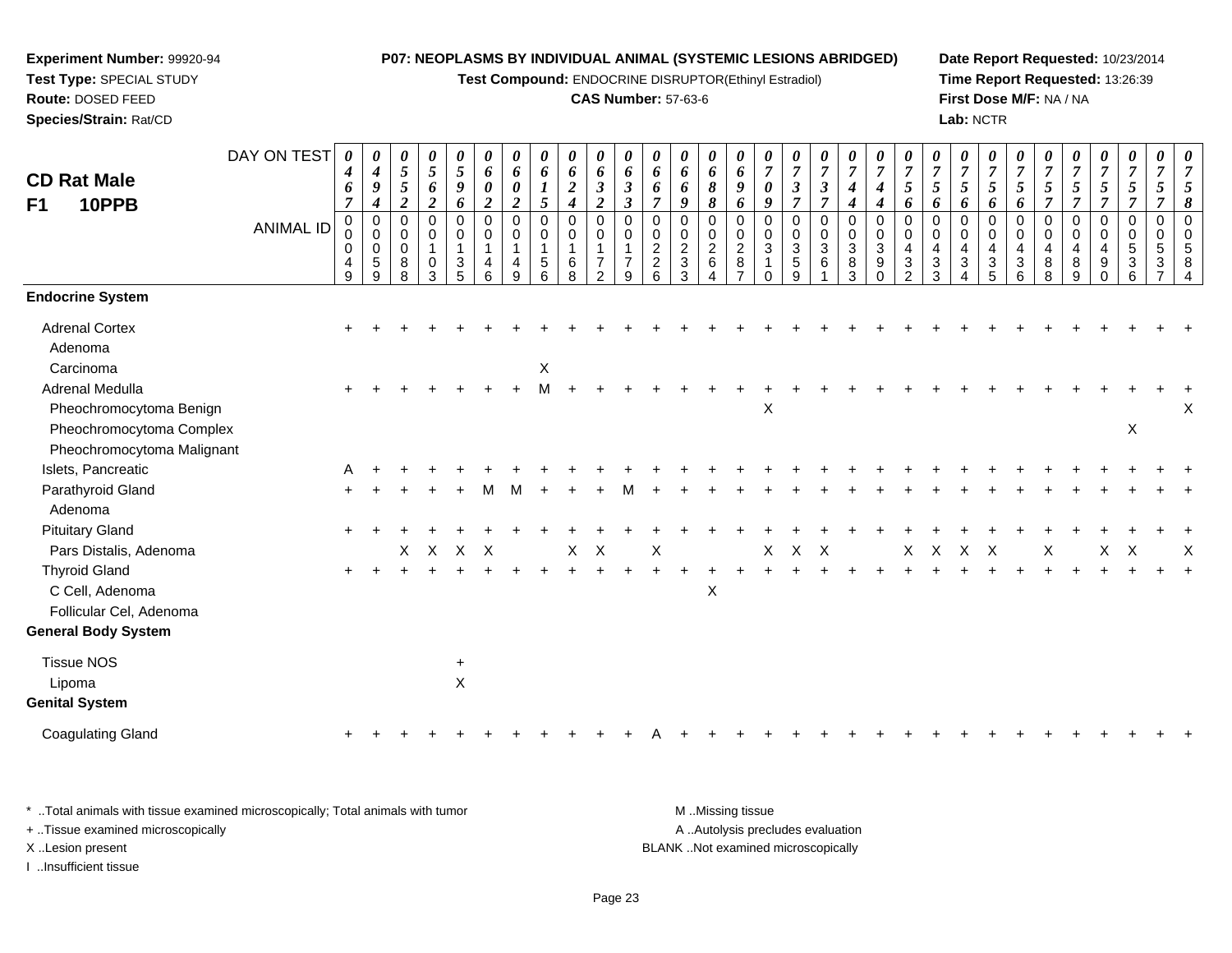**Test Compound:** ENDOCRINE DISRUPTOR(Ethinyl Estradiol)

#### **CAS Number:** 57-63-6

**Date Report Requested:** 10/23/2014**Time Report Requested:** 13:26:40**First Dose M/F:** NA / NA**Lab:** NCTR

| <b>CD Rat Male</b><br>10PPB<br>F1 | DAY ON TEST<br><b>ANIMAL ID</b> | 0<br>$\boldsymbol{4}$<br>6<br>$\overline{7}$<br>$\pmb{0}$<br>0<br>0<br>4<br>9 | $\boldsymbol{\theta}$<br>$\boldsymbol{4}$<br>9<br>$\boldsymbol{4}$<br>$\mathbf 0$<br>$\pmb{0}$<br>$\mathbf 0$<br>5<br>9 | 0<br>$\mathfrak{I}$<br>$5\overline{)}$<br>$\overline{2}$<br>0<br>$\mathbf 0$<br>$\mathbf 0$<br>8<br>8 | $\boldsymbol{\theta}$<br>$\mathfrak{z}$<br>6<br>$\overline{2}$<br>$\pmb{0}$<br>$\mathbf 0$<br>$\overline{1}$<br>$\mathbf 0$<br>3 | 0<br>$\mathfrak{s}$<br>9<br>6<br>$\mathbf 0$<br>$\mathbf 0$<br>$\mathbf{1}$<br>3<br>5 | 0<br>6<br>0<br>$\overline{2}$<br>$\mathbf 0$<br>0<br>$\mathbf{1}$<br>4<br>6 | 0<br>6<br>0<br>2<br>$\pmb{0}$<br>$\mathbf 0$<br>1<br>4<br>9 | 0<br>6<br>1<br>5<br>0<br>0<br>$\overline{\mathbf{1}}$<br>$\sqrt{5}$<br>6 | $\boldsymbol{\theta}$<br>6<br>$\boldsymbol{2}$<br>$\overline{\boldsymbol{4}}$<br>$\mathbf 0$<br>$\mathbf 0$<br>$\mathbf{1}$<br>6<br>8 | 0<br>6<br>$\boldsymbol{\beta}$<br>$\overline{\mathbf{c}}$<br>$\mathbf 0$<br>$\Omega$<br>$\mathbf{1}$<br>7<br>$\overline{2}$ | $\pmb{\theta}$<br>6<br>$\boldsymbol{\beta}$<br>$\boldsymbol{\beta}$<br>$\mathbf 0$<br>$\Omega$<br>$\mathbf{1}$<br>$\overline{7}$<br>9 | 0<br>6<br>6<br>$\overline{7}$<br>$\mathbf 0$<br>0<br>$\overline{2}$<br>$\overline{c}$<br>6 | $\boldsymbol{\theta}$<br>6<br>6<br>9<br>0<br>$\mathbf 0$<br>$\overline{c}$<br>$\ensuremath{\mathsf{3}}$<br>3 | $\boldsymbol{\theta}$<br>6<br>$\boldsymbol{\delta}$<br>$\pmb{8}$<br>$\pmb{0}$<br>$\mathbf 0$<br>$\overline{2}$<br>$\,6\,$<br>4 | 0<br>6<br>9<br>6<br>$\mathbf 0$<br>0<br>$\overline{2}$<br>8 | 0<br>$\boldsymbol{7}$<br>0<br>9<br>$\mathbf 0$<br>$\Omega$<br>3 | 0<br>$\overline{7}$<br>3<br>$\overline{7}$<br>$\mathbf 0$<br>0<br>$\sqrt{3}$<br>$\overline{5}$<br>9 | 0<br>$\boldsymbol{7}$<br>$\boldsymbol{\beta}$<br>$\overline{7}$<br>0<br>$\mathbf 0$<br>$\ensuremath{\mathsf{3}}$<br>6 | $\pmb{\theta}$<br>$\boldsymbol{7}$<br>$\boldsymbol{4}$<br>$\boldsymbol{4}$<br>$\pmb{0}$<br>$\mathsf{O}\xspace$<br>$\sqrt{3}$<br>$\,8\,$<br>3 | 0<br>$\boldsymbol{7}$<br>4<br>4<br>$\mathbf 0$<br>$\mathbf 0$<br>3<br>9<br>$\Omega$ | $\boldsymbol{\theta}$<br>$\overline{7}$<br>$\mathfrak{H}$<br>6<br>$\mathbf 0$<br>$\Omega$<br>4<br>3<br>$\mathcal{P}$ | $\pmb{\theta}$<br>$\overline{7}$<br>5<br>6<br>$\Omega$<br>$\Omega$<br>4<br>3<br>3 | 0<br>$\overline{7}$<br>5<br>6<br>0<br>$\mathbf 0$<br>4<br>$\mathbf{3}$ | $\boldsymbol{\theta}$<br>$\overline{7}$<br>5<br>6<br>$\pmb{0}$<br>$\mathbf 0$<br>$\overline{4}$<br>$\sqrt{3}$<br>5 | 0<br>$\overline{7}$<br>$\mathfrak{H}$<br>6<br>$\mathbf 0$<br>$\mathbf 0$<br>$\overline{4}$<br>$\sqrt{3}$<br>6 | $\pmb{\theta}$<br>$\overline{7}$<br>$\mathfrak{s}$<br>$\overline{7}$<br>$\pmb{0}$<br>$\mathbf 0$<br>4<br>8 | 0<br>$\overline{7}$<br>5<br>$\overline{7}$<br>0<br>$\mathbf 0$<br>4<br>8<br>9 | 0<br>$\boldsymbol{7}$<br>$\sqrt{5}$<br>$\overline{7}$<br>0<br>$\mathbf{0}$<br>4<br>9 | $\boldsymbol{\theta}$<br>$\overline{7}$<br>$\mathfrak{s}$<br>$\overline{7}$<br>$\mathbf 0$<br>$\Omega$<br>5<br>$\sqrt{3}$<br>6 | 0<br>$\overline{7}$<br>5<br>$\overline{7}$<br>$\mathbf 0$<br>0<br>5 | 8 |
|-----------------------------------|---------------------------------|-------------------------------------------------------------------------------|-------------------------------------------------------------------------------------------------------------------------|-------------------------------------------------------------------------------------------------------|----------------------------------------------------------------------------------------------------------------------------------|---------------------------------------------------------------------------------------|-----------------------------------------------------------------------------|-------------------------------------------------------------|--------------------------------------------------------------------------|---------------------------------------------------------------------------------------------------------------------------------------|-----------------------------------------------------------------------------------------------------------------------------|---------------------------------------------------------------------------------------------------------------------------------------|--------------------------------------------------------------------------------------------|--------------------------------------------------------------------------------------------------------------|--------------------------------------------------------------------------------------------------------------------------------|-------------------------------------------------------------|-----------------------------------------------------------------|-----------------------------------------------------------------------------------------------------|-----------------------------------------------------------------------------------------------------------------------|----------------------------------------------------------------------------------------------------------------------------------------------|-------------------------------------------------------------------------------------|----------------------------------------------------------------------------------------------------------------------|-----------------------------------------------------------------------------------|------------------------------------------------------------------------|--------------------------------------------------------------------------------------------------------------------|---------------------------------------------------------------------------------------------------------------|------------------------------------------------------------------------------------------------------------|-------------------------------------------------------------------------------|--------------------------------------------------------------------------------------|--------------------------------------------------------------------------------------------------------------------------------|---------------------------------------------------------------------|---|
| Epididymis                        |                                 | $\ddot{}$                                                                     |                                                                                                                         |                                                                                                       |                                                                                                                                  |                                                                                       |                                                                             |                                                             |                                                                          |                                                                                                                                       |                                                                                                                             |                                                                                                                                       |                                                                                            |                                                                                                              |                                                                                                                                |                                                             |                                                                 |                                                                                                     |                                                                                                                       |                                                                                                                                              |                                                                                     |                                                                                                                      |                                                                                   |                                                                        |                                                                                                                    |                                                                                                               |                                                                                                            |                                                                               |                                                                                      |                                                                                                                                |                                                                     |   |
| <b>Preputial Gland</b>            |                                 |                                                                               |                                                                                                                         |                                                                                                       |                                                                                                                                  |                                                                                       |                                                                             |                                                             |                                                                          |                                                                                                                                       |                                                                                                                             |                                                                                                                                       |                                                                                            |                                                                                                              |                                                                                                                                |                                                             |                                                                 |                                                                                                     |                                                                                                                       |                                                                                                                                              |                                                                                     |                                                                                                                      |                                                                                   |                                                                        |                                                                                                                    |                                                                                                               |                                                                                                            |                                                                               |                                                                                      |                                                                                                                                |                                                                     |   |
| Squamous Cell Carcinoma           |                                 |                                                                               |                                                                                                                         |                                                                                                       |                                                                                                                                  |                                                                                       | X                                                                           |                                                             |                                                                          |                                                                                                                                       |                                                                                                                             |                                                                                                                                       |                                                                                            |                                                                                                              |                                                                                                                                | X                                                           | $\boldsymbol{X}$                                                |                                                                                                     |                                                                                                                       |                                                                                                                                              |                                                                                     |                                                                                                                      |                                                                                   |                                                                        |                                                                                                                    |                                                                                                               |                                                                                                            |                                                                               | X                                                                                    |                                                                                                                                | X                                                                   |   |
| Prostate, Dorsal/Lateral Lobe     |                                 | $+$                                                                           |                                                                                                                         |                                                                                                       |                                                                                                                                  |                                                                                       |                                                                             |                                                             |                                                                          |                                                                                                                                       |                                                                                                                             |                                                                                                                                       |                                                                                            |                                                                                                              |                                                                                                                                |                                                             |                                                                 |                                                                                                     |                                                                                                                       |                                                                                                                                              |                                                                                     |                                                                                                                      |                                                                                   |                                                                        |                                                                                                                    |                                                                                                               |                                                                                                            |                                                                               |                                                                                      |                                                                                                                                |                                                                     |   |
| Prostate, Ventral Lobe            |                                 |                                                                               |                                                                                                                         |                                                                                                       |                                                                                                                                  |                                                                                       |                                                                             |                                                             |                                                                          |                                                                                                                                       |                                                                                                                             |                                                                                                                                       |                                                                                            |                                                                                                              |                                                                                                                                |                                                             |                                                                 |                                                                                                     |                                                                                                                       |                                                                                                                                              |                                                                                     |                                                                                                                      |                                                                                   |                                                                        |                                                                                                                    |                                                                                                               |                                                                                                            |                                                                               |                                                                                      |                                                                                                                                |                                                                     |   |
| <b>Rete Testes</b>                |                                 |                                                                               |                                                                                                                         |                                                                                                       |                                                                                                                                  |                                                                                       |                                                                             |                                                             |                                                                          |                                                                                                                                       |                                                                                                                             |                                                                                                                                       |                                                                                            |                                                                                                              |                                                                                                                                |                                                             |                                                                 |                                                                                                     |                                                                                                                       |                                                                                                                                              |                                                                                     |                                                                                                                      |                                                                                   |                                                                        |                                                                                                                    |                                                                                                               |                                                                                                            |                                                                               |                                                                                      |                                                                                                                                |                                                                     |   |
| <b>Seminal Vesicle</b>            |                                 | A                                                                             |                                                                                                                         |                                                                                                       |                                                                                                                                  |                                                                                       |                                                                             |                                                             |                                                                          |                                                                                                                                       |                                                                                                                             |                                                                                                                                       |                                                                                            |                                                                                                              |                                                                                                                                |                                                             |                                                                 |                                                                                                     |                                                                                                                       |                                                                                                                                              |                                                                                     |                                                                                                                      |                                                                                   |                                                                        |                                                                                                                    |                                                                                                               |                                                                                                            |                                                                               |                                                                                      |                                                                                                                                |                                                                     |   |
| Carcinoma                         |                                 |                                                                               |                                                                                                                         |                                                                                                       |                                                                                                                                  |                                                                                       |                                                                             |                                                             |                                                                          |                                                                                                                                       |                                                                                                                             |                                                                                                                                       |                                                                                            |                                                                                                              |                                                                                                                                |                                                             |                                                                 |                                                                                                     | X                                                                                                                     |                                                                                                                                              |                                                                                     |                                                                                                                      |                                                                                   |                                                                        |                                                                                                                    |                                                                                                               |                                                                                                            |                                                                               |                                                                                      |                                                                                                                                |                                                                     |   |
| <b>Testes</b>                     |                                 |                                                                               |                                                                                                                         |                                                                                                       |                                                                                                                                  |                                                                                       |                                                                             |                                                             |                                                                          |                                                                                                                                       |                                                                                                                             |                                                                                                                                       |                                                                                            |                                                                                                              |                                                                                                                                |                                                             |                                                                 |                                                                                                     |                                                                                                                       |                                                                                                                                              |                                                                                     |                                                                                                                      |                                                                                   |                                                                        |                                                                                                                    |                                                                                                               |                                                                                                            |                                                                               |                                                                                      |                                                                                                                                |                                                                     |   |
| <b>Hematopoietic System</b>       |                                 |                                                                               |                                                                                                                         |                                                                                                       |                                                                                                                                  |                                                                                       |                                                                             |                                                             |                                                                          |                                                                                                                                       |                                                                                                                             |                                                                                                                                       |                                                                                            |                                                                                                              |                                                                                                                                |                                                             |                                                                 |                                                                                                     |                                                                                                                       |                                                                                                                                              |                                                                                     |                                                                                                                      |                                                                                   |                                                                        |                                                                                                                    |                                                                                                               |                                                                                                            |                                                                               |                                                                                      |                                                                                                                                |                                                                     |   |
| <b>Bone Marrow</b>                |                                 | A                                                                             |                                                                                                                         |                                                                                                       |                                                                                                                                  |                                                                                       |                                                                             |                                                             |                                                                          |                                                                                                                                       |                                                                                                                             |                                                                                                                                       |                                                                                            |                                                                                                              |                                                                                                                                |                                                             |                                                                 |                                                                                                     |                                                                                                                       |                                                                                                                                              |                                                                                     |                                                                                                                      |                                                                                   |                                                                        |                                                                                                                    |                                                                                                               |                                                                                                            |                                                                               |                                                                                      |                                                                                                                                |                                                                     |   |
| Lymph Node                        |                                 |                                                                               |                                                                                                                         |                                                                                                       |                                                                                                                                  |                                                                                       |                                                                             |                                                             |                                                                          |                                                                                                                                       |                                                                                                                             |                                                                                                                                       |                                                                                            |                                                                                                              |                                                                                                                                |                                                             |                                                                 |                                                                                                     |                                                                                                                       |                                                                                                                                              |                                                                                     |                                                                                                                      |                                                                                   |                                                                        |                                                                                                                    |                                                                                                               |                                                                                                            |                                                                               |                                                                                      |                                                                                                                                |                                                                     |   |
| Lymph Node, Mandibular            |                                 |                                                                               |                                                                                                                         |                                                                                                       |                                                                                                                                  |                                                                                       |                                                                             |                                                             |                                                                          |                                                                                                                                       |                                                                                                                             |                                                                                                                                       |                                                                                            |                                                                                                              |                                                                                                                                |                                                             |                                                                 |                                                                                                     |                                                                                                                       |                                                                                                                                              |                                                                                     |                                                                                                                      |                                                                                   |                                                                        |                                                                                                                    |                                                                                                               |                                                                                                            |                                                                               |                                                                                      |                                                                                                                                |                                                                     |   |
| Lymph Node, Mesenteric            |                                 |                                                                               |                                                                                                                         |                                                                                                       |                                                                                                                                  |                                                                                       |                                                                             |                                                             |                                                                          |                                                                                                                                       |                                                                                                                             |                                                                                                                                       |                                                                                            |                                                                                                              |                                                                                                                                |                                                             |                                                                 |                                                                                                     |                                                                                                                       |                                                                                                                                              |                                                                                     |                                                                                                                      |                                                                                   |                                                                        |                                                                                                                    |                                                                                                               |                                                                                                            |                                                                               |                                                                                      |                                                                                                                                |                                                                     |   |
| Spleen                            |                                 |                                                                               |                                                                                                                         |                                                                                                       |                                                                                                                                  |                                                                                       |                                                                             |                                                             |                                                                          |                                                                                                                                       |                                                                                                                             |                                                                                                                                       |                                                                                            |                                                                                                              |                                                                                                                                |                                                             |                                                                 |                                                                                                     |                                                                                                                       |                                                                                                                                              |                                                                                     |                                                                                                                      |                                                                                   |                                                                        |                                                                                                                    |                                                                                                               |                                                                                                            |                                                                               |                                                                                      |                                                                                                                                |                                                                     |   |
| Thymus                            |                                 |                                                                               |                                                                                                                         |                                                                                                       |                                                                                                                                  |                                                                                       |                                                                             |                                                             |                                                                          |                                                                                                                                       |                                                                                                                             |                                                                                                                                       |                                                                                            |                                                                                                              |                                                                                                                                |                                                             |                                                                 |                                                                                                     |                                                                                                                       |                                                                                                                                              |                                                                                     |                                                                                                                      |                                                                                   |                                                                        |                                                                                                                    |                                                                                                               |                                                                                                            |                                                                               |                                                                                      |                                                                                                                                |                                                                     |   |
| Sarcoma                           |                                 |                                                                               |                                                                                                                         |                                                                                                       |                                                                                                                                  |                                                                                       |                                                                             |                                                             |                                                                          |                                                                                                                                       |                                                                                                                             |                                                                                                                                       |                                                                                            |                                                                                                              |                                                                                                                                |                                                             |                                                                 |                                                                                                     |                                                                                                                       |                                                                                                                                              | $\boldsymbol{\mathsf{X}}$                                                           |                                                                                                                      |                                                                                   |                                                                        |                                                                                                                    |                                                                                                               |                                                                                                            |                                                                               |                                                                                      |                                                                                                                                |                                                                     |   |
| Integumentary System              |                                 |                                                                               |                                                                                                                         |                                                                                                       |                                                                                                                                  |                                                                                       |                                                                             |                                                             |                                                                          |                                                                                                                                       |                                                                                                                             |                                                                                                                                       |                                                                                            |                                                                                                              |                                                                                                                                |                                                             |                                                                 |                                                                                                     |                                                                                                                       |                                                                                                                                              |                                                                                     |                                                                                                                      |                                                                                   |                                                                        |                                                                                                                    |                                                                                                               |                                                                                                            |                                                                               |                                                                                      |                                                                                                                                |                                                                     |   |
| Mammary Gland                     |                                 |                                                                               |                                                                                                                         |                                                                                                       |                                                                                                                                  |                                                                                       |                                                                             |                                                             |                                                                          |                                                                                                                                       |                                                                                                                             |                                                                                                                                       |                                                                                            |                                                                                                              |                                                                                                                                |                                                             |                                                                 |                                                                                                     |                                                                                                                       |                                                                                                                                              |                                                                                     |                                                                                                                      |                                                                                   |                                                                        |                                                                                                                    |                                                                                                               |                                                                                                            |                                                                               |                                                                                      |                                                                                                                                |                                                                     |   |
| Fibroadenoma                      |                                 |                                                                               |                                                                                                                         |                                                                                                       | X                                                                                                                                |                                                                                       |                                                                             |                                                             |                                                                          |                                                                                                                                       |                                                                                                                             |                                                                                                                                       |                                                                                            |                                                                                                              |                                                                                                                                |                                                             |                                                                 |                                                                                                     |                                                                                                                       |                                                                                                                                              |                                                                                     |                                                                                                                      |                                                                                   |                                                                        |                                                                                                                    |                                                                                                               |                                                                                                            |                                                                               |                                                                                      |                                                                                                                                |                                                                     |   |
| <b>Skin</b>                       |                                 |                                                                               |                                                                                                                         |                                                                                                       |                                                                                                                                  |                                                                                       |                                                                             |                                                             |                                                                          |                                                                                                                                       |                                                                                                                             |                                                                                                                                       |                                                                                            |                                                                                                              |                                                                                                                                |                                                             |                                                                 |                                                                                                     |                                                                                                                       |                                                                                                                                              |                                                                                     |                                                                                                                      |                                                                                   |                                                                        |                                                                                                                    |                                                                                                               |                                                                                                            |                                                                               |                                                                                      |                                                                                                                                |                                                                     |   |
| Basal Cell Adenoma                |                                 |                                                                               |                                                                                                                         |                                                                                                       |                                                                                                                                  |                                                                                       |                                                                             |                                                             |                                                                          |                                                                                                                                       |                                                                                                                             |                                                                                                                                       |                                                                                            |                                                                                                              |                                                                                                                                |                                                             |                                                                 |                                                                                                     |                                                                                                                       |                                                                                                                                              |                                                                                     |                                                                                                                      |                                                                                   |                                                                        |                                                                                                                    |                                                                                                               |                                                                                                            |                                                                               |                                                                                      |                                                                                                                                |                                                                     |   |

\* ..Total animals with tissue examined microscopically; Total animals with tumor **M** . Missing tissue M ..Missing tissue A ..Autolysis precludes evaluation + ..Tissue examined microscopically X ..Lesion present BLANK ..Not examined microscopicallyI ..Insufficient tissue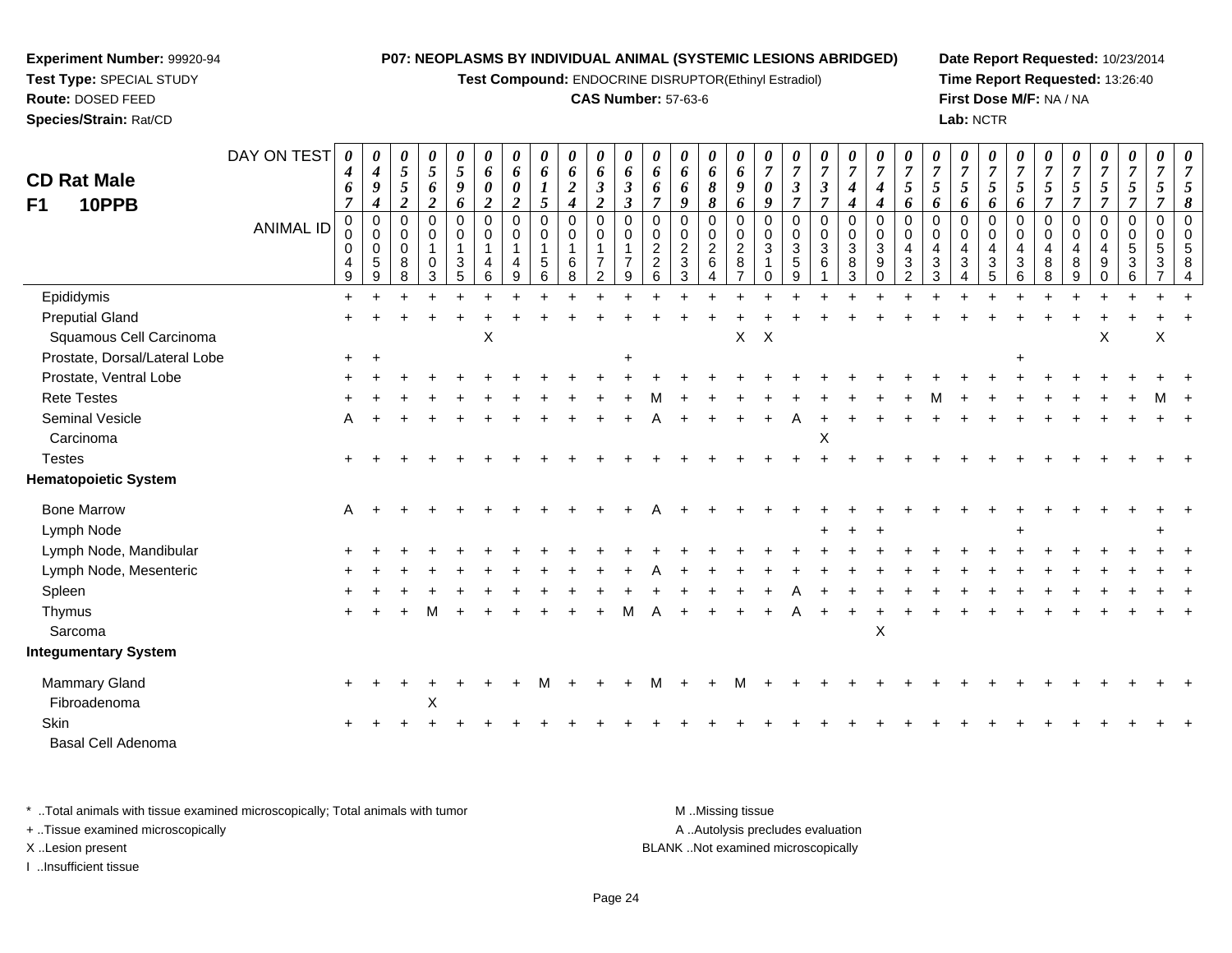**Test Compound:** ENDOCRINE DISRUPTOR(Ethinyl Estradiol)

#### **CAS Number:** 57-63-6

**Date Report Requested:** 10/23/2014**Time Report Requested:** 13:26:40**First Dose M/F:** NA / NA**Lab:** NCTR

| <b>CD Rat Male</b><br>10PPB<br>F1                                          | DAY ON TEST      | 0<br>$\boldsymbol{4}$<br>6<br>$\overline{7}$ | 0<br>$\boldsymbol{4}$<br>9<br>$\boldsymbol{4}$                      | $\boldsymbol{\theta}$<br>$\sqrt{5}$<br>$\sqrt{5}$<br>$\overline{2}$ | $\frac{\theta}{5}$<br>6<br>$\overline{2}$                   | $\boldsymbol{\theta}$<br>5<br>$\boldsymbol{g}$<br>6 | $\boldsymbol{\theta}$<br>6<br>$\pmb{\theta}$<br>$\boldsymbol{2}$ | 0<br>6<br>$\boldsymbol{\theta}$<br>$\overline{2}$                   | 0<br>$\boldsymbol{6}$<br>$\boldsymbol{l}$<br>$5\overline{)}$                        | 0<br>6<br>$\boldsymbol{2}$<br>$\overline{\mathbf{4}}$    | $\boldsymbol{\theta}$<br>6<br>$\mathfrak{z}$<br>$\overline{2}$ | 0<br>$\boldsymbol{6}$<br>$\mathfrak{z}$<br>$\mathfrak{z}$ | $\theta$<br>6<br>6<br>$\overline{7}$      | 0<br>6<br>6<br>9                                                             | 0<br>6<br>$\pmb{8}$<br>$\boldsymbol{\delta}$                              | 0<br>6<br>$\boldsymbol{g}$<br>6                  | $\overline{7}$<br>$\boldsymbol{\theta}$<br>9                                      | $\frac{\boldsymbol{0}}{7}$<br>$\boldsymbol{\beta}$<br>$\overline{7}$ | $\frac{\boldsymbol{0}}{7}$<br>$\boldsymbol{\mathfrak{z}}$<br>$\overline{7}$ | $\frac{\theta}{7}$<br>$\boldsymbol{4}$<br>$\boldsymbol{4}$                    | $\frac{\theta}{7}$<br>$\boldsymbol{4}$<br>$\boldsymbol{4}$     | $\overline{7}$<br>5<br>6                      | $\frac{\boldsymbol{0}}{7}$<br>5<br>6 | $\frac{\theta}{7}$<br>5<br>6                                                           | $\boldsymbol{\theta}$<br>$\overline{7}$<br>5<br>6 | U<br>$\overline{7}$<br>$\sqrt{5}$<br>6               | $\overline{7}$<br>$\mathfrak{s}$<br>$\overline{7}$ | $\frac{\boldsymbol{0}}{7}$<br>$\mathfrak{s}$<br>$\overline{7}$ | $\frac{\boldsymbol{\theta}}{\boldsymbol{7}}$<br>$\sqrt{5}$<br>$\overline{7}$ | $\frac{\theta}{7}$<br>$\sqrt{5}$<br>$\overline{7}$                       | 0<br>$\overline{7}$<br>$\mathfrak{s}$<br>$\overline{7}$ | $\overline{7}$<br>5<br>8                               |
|----------------------------------------------------------------------------|------------------|----------------------------------------------|---------------------------------------------------------------------|---------------------------------------------------------------------|-------------------------------------------------------------|-----------------------------------------------------|------------------------------------------------------------------|---------------------------------------------------------------------|-------------------------------------------------------------------------------------|----------------------------------------------------------|----------------------------------------------------------------|-----------------------------------------------------------|-------------------------------------------|------------------------------------------------------------------------------|---------------------------------------------------------------------------|--------------------------------------------------|-----------------------------------------------------------------------------------|----------------------------------------------------------------------|-----------------------------------------------------------------------------|-------------------------------------------------------------------------------|----------------------------------------------------------------|-----------------------------------------------|--------------------------------------|----------------------------------------------------------------------------------------|---------------------------------------------------|------------------------------------------------------|----------------------------------------------------|----------------------------------------------------------------|------------------------------------------------------------------------------|--------------------------------------------------------------------------|---------------------------------------------------------|--------------------------------------------------------|
|                                                                            | <b>ANIMAL ID</b> | $\mathbf 0$<br>0<br>0<br>$\frac{4}{9}$       | $\mathbf 0$<br>$\mathsf{O}\xspace$<br>$\pmb{0}$<br>$\,$ 5 $\,$<br>9 | 0<br>$\mathbf 0$<br>$\overline{0}$<br>$_{\rm 8}^{\rm 8}$            | $\mathbf 0$<br>$\pmb{0}$<br>$\overline{1}$<br>$\frac{0}{3}$ | $\Omega$<br>0<br>$\mathbf{1}$<br>$\frac{3}{5}$      | $\mathbf 0$<br>0<br>$\mathbf{1}$<br>4<br>$6\phantom{a}$          | $\mathbf 0$<br>$\mathbf 0$<br>$\begin{array}{c} 4 \\ 9 \end{array}$ | $\mathbf 0$<br>$\pmb{0}$<br>$\overline{1}$<br>$\begin{array}{c} 5 \\ 6 \end{array}$ | $\mathbf 0$<br>$\pmb{0}$<br>$\mathbf{1}$<br>$\,6\,$<br>8 | $\Omega$<br>0<br>$\overline{7}$<br>$\overline{2}$              | 0<br>0<br>7<br>9                                          | 0<br>0<br>$\overline{c}$<br>$\frac{2}{6}$ | $\mathbf 0$<br>$\pmb{0}$<br>$\overline{c}$<br>$\ensuremath{\mathsf{3}}$<br>3 | $\mathbf 0$<br>$\pmb{0}$<br>$\boldsymbol{2}$<br>$\,6\,$<br>$\overline{4}$ | $\Omega$<br>0<br>$\overline{2}$<br>$\frac{8}{7}$ | $\mathbf 0$<br>$\pmb{0}$<br>$\ensuremath{\mathsf{3}}$<br>$\mathbf{1}$<br>$\Omega$ | 0<br>$\pmb{0}$<br>$\ensuremath{\mathsf{3}}$<br>$\frac{5}{9}$         | 0<br>0<br>$\ensuremath{\mathsf{3}}$<br>$\,6\,$                              | $\mathbf 0$<br>$\boldsymbol{0}$<br>$\ensuremath{\mathsf{3}}$<br>$\frac{8}{3}$ | $\mathbf 0$<br>0<br>$\sqrt{3}$<br>$\boldsymbol{9}$<br>$\Omega$ | $\Omega$<br>$\mathbf 0$<br>4<br>$\frac{3}{2}$ | $\Omega$<br>0<br>3<br>3              | $\Omega$<br>0<br>$\overline{4}$<br>$\ensuremath{\mathsf{3}}$<br>$\boldsymbol{\Lambda}$ | $\Omega$<br>$\mathbf 0$<br>4<br>$\frac{3}{5}$     | $\Omega$<br>0<br>4<br>$\ensuremath{\mathsf{3}}$<br>6 | $\Omega$<br>0<br>4<br>8<br>8                       | $\mathbf 0$<br>0<br>4<br>$\bf 8$<br>9                          | 0<br>$\mathbf 0$<br>$\overline{4}$<br>$\boldsymbol{9}$<br>$\mathbf 0$        | $\mathbf 0$<br>$\pmb{0}$<br>$\sqrt{5}$<br>$\ensuremath{\mathsf{3}}$<br>6 | 0<br>$\mathbf 0$<br>$\sqrt{5}$<br>$\frac{3}{7}$         | $\Omega$<br>$\mathbf 0$<br>5<br>$\boldsymbol{\Lambda}$ |
| Fibroma<br>Hemangioma<br>Keratoacanthoma<br>Sarcoma                        |                  |                                              | $\pmb{\times}$                                                      |                                                                     |                                                             |                                                     |                                                                  | X                                                                   |                                                                                     |                                                          |                                                                |                                                           |                                           |                                                                              |                                                                           |                                                  |                                                                                   |                                                                      | X                                                                           |                                                                               |                                                                |                                               |                                      |                                                                                        |                                                   |                                                      |                                                    | X                                                              |                                                                              |                                                                          |                                                         |                                                        |
| Squamous Cell Papilloma<br>Musculoskeletal System                          |                  |                                              |                                                                     |                                                                     |                                                             |                                                     |                                                                  |                                                                     |                                                                                     |                                                          |                                                                |                                                           |                                           |                                                                              |                                                                           |                                                  |                                                                                   |                                                                      |                                                                             |                                                                               |                                                                |                                               |                                      |                                                                                        |                                                   |                                                      |                                                    |                                                                |                                                                              |                                                                          |                                                         |                                                        |
| Bone, Femur<br><b>Skeletal Muscle</b><br>Nervous System                    |                  |                                              |                                                                     |                                                                     |                                                             |                                                     |                                                                  |                                                                     |                                                                                     |                                                          | $\ddot{}$                                                      |                                                           |                                           |                                                                              |                                                                           |                                                  |                                                                                   |                                                                      |                                                                             |                                                                               |                                                                |                                               |                                      |                                                                                        |                                                   |                                                      |                                                    |                                                                |                                                                              |                                                                          |                                                         |                                                        |
| Brain, Brain Stem<br>Brain, Cerebellum<br>Brain, Cerebrum                  |                  |                                              |                                                                     |                                                                     |                                                             |                                                     |                                                                  |                                                                     |                                                                                     |                                                          |                                                                |                                                           |                                           |                                                                              |                                                                           |                                                  |                                                                                   |                                                                      |                                                                             |                                                                               |                                                                |                                               |                                      |                                                                                        |                                                   |                                                      |                                                    |                                                                |                                                                              |                                                                          |                                                         |                                                        |
| <b>Granular Cell Tumor Malignant</b><br>Peripheral Nerve<br>Spinal Cord    |                  |                                              | X                                                                   |                                                                     |                                                             |                                                     |                                                                  |                                                                     |                                                                                     |                                                          | $\ddot{}$<br>Α                                                 |                                                           |                                           |                                                                              |                                                                           |                                                  |                                                                                   |                                                                      |                                                                             |                                                                               |                                                                |                                               |                                      |                                                                                        |                                                   |                                                      |                                                    |                                                                |                                                                              |                                                                          |                                                         |                                                        |
| <b>Respiratory System</b><br>Lung<br>Carcinoma, Metastatic, Adrenal Cortex |                  |                                              |                                                                     |                                                                     |                                                             |                                                     |                                                                  |                                                                     | $\mathsf X$                                                                         |                                                          |                                                                |                                                           |                                           |                                                                              |                                                                           |                                                  |                                                                                   |                                                                      |                                                                             |                                                                               |                                                                |                                               |                                      |                                                                                        |                                                   |                                                      |                                                    |                                                                |                                                                              |                                                                          |                                                         |                                                        |
| Nose<br>Schwannoma Malignant                                               |                  |                                              |                                                                     |                                                                     |                                                             |                                                     |                                                                  |                                                                     |                                                                                     |                                                          |                                                                |                                                           |                                           | $\boldsymbol{\mathsf{X}}$                                                    |                                                                           |                                                  |                                                                                   |                                                                      |                                                                             |                                                                               |                                                                |                                               |                                      |                                                                                        |                                                   |                                                      |                                                    |                                                                |                                                                              |                                                                          |                                                         |                                                        |
| Trachea                                                                    |                  |                                              |                                                                     |                                                                     |                                                             |                                                     |                                                                  |                                                                     |                                                                                     |                                                          |                                                                |                                                           |                                           |                                                                              |                                                                           |                                                  |                                                                                   |                                                                      |                                                                             |                                                                               |                                                                |                                               |                                      |                                                                                        |                                                   |                                                      |                                                    |                                                                |                                                                              |                                                                          |                                                         |                                                        |

\* ..Total animals with tissue examined microscopically; Total animals with tumor **M** . Missing tissue M ..Missing tissue A ..Autolysis precludes evaluation + ..Tissue examined microscopically X ..Lesion present BLANK ..Not examined microscopicallyI ..Insufficient tissue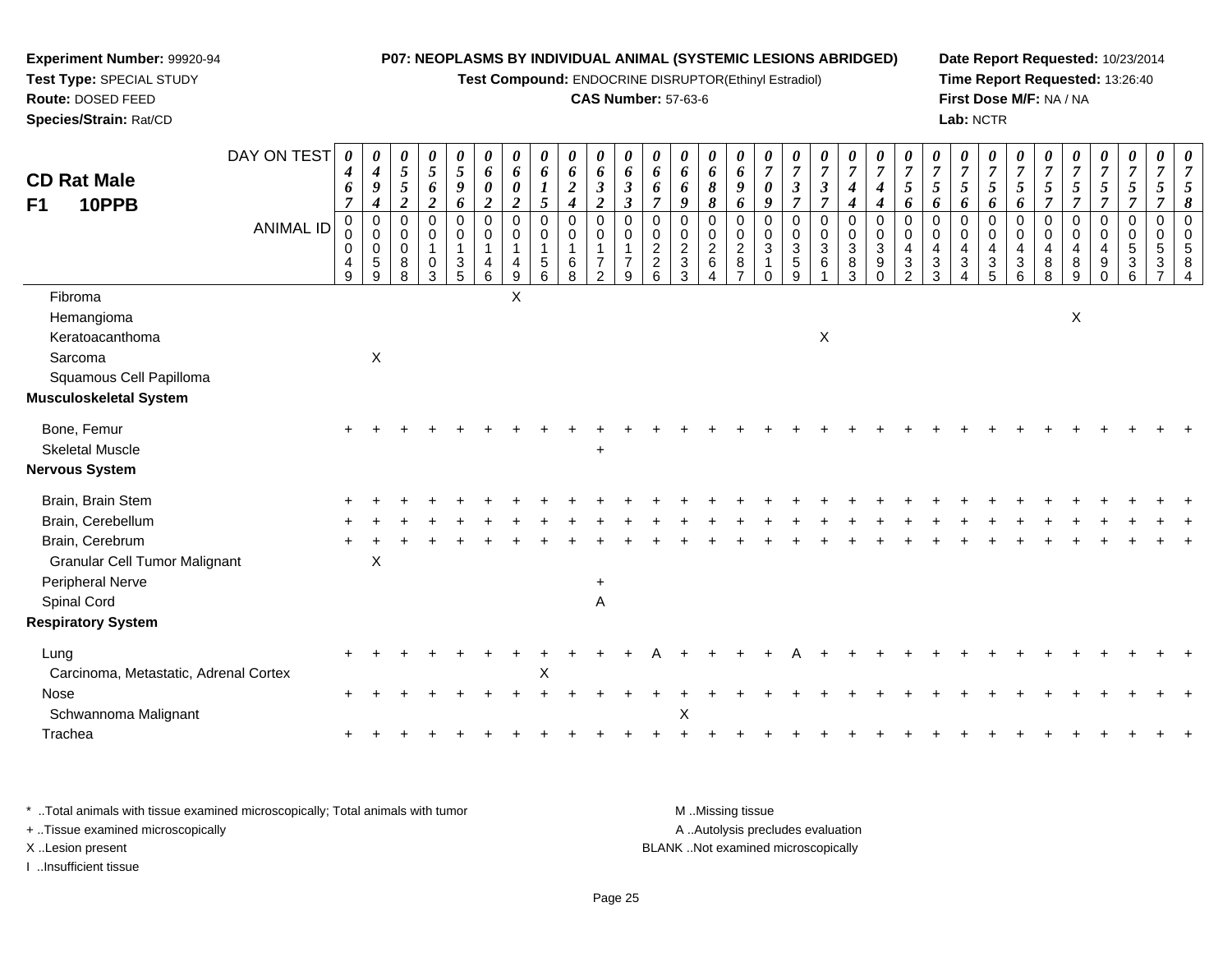**Test Compound:** ENDOCRINE DISRUPTOR(Ethinyl Estradiol)

### **CAS Number:** 57-63-6

**Date Report Requested:** 10/23/2014**Time Report Requested:** 13:26:40**First Dose M/F:** NA / NA**Lab:** NCTR

| <b>CD Rat Male</b><br>F1<br>10PPB                           | DAY ON TEST<br><b>ANIMAL ID</b> | 0<br>4<br>6<br>7<br>0<br>0<br>0<br>4<br>9 | $\boldsymbol{\theta}$<br>$\boldsymbol{4}$<br>9<br>$\boldsymbol{4}$<br>0<br>$\pmb{0}$<br>$\mathbf 0$<br>5<br>9 | 0<br>$5\overline{)}$<br>0<br>0<br>8<br>8 | 0<br>$\mathfrak{H}$<br>6<br>0<br>0<br>3 | 0<br>5<br>9<br>6<br>0<br>$\mathbf 0$<br>$\sqrt{3}$<br>5 | $\boldsymbol{\theta}$<br>6<br>$\boldsymbol{\theta}$<br>C<br>0<br>$\mathbf 0$<br>4<br>6 | U<br>6<br>$\boldsymbol{\theta}$<br>$\overline{2}$<br>$\mathbf 0$<br>4<br>9 | 0<br>6<br>0<br>5<br>6 | 0<br>6<br>$\boldsymbol{2}$<br>0<br>$\pmb{0}$<br>6<br>8 | 0<br>6<br>$\mathfrak{z}$<br><u>ีว</u><br>0<br>$\mathbf 0$<br>$\overline{7}$<br>2 | $\boldsymbol{\theta}$<br>6<br>$\mathfrak{z}$<br>$\boldsymbol{\beta}$<br>0<br>0<br>$\overline{\phantom{a}}$<br>9 | $\boldsymbol{\mathit{U}}$<br>6<br>o<br>7<br>$\mathbf 0$<br>$\overline{c}$<br>$\overline{2}$ | 0<br>6<br>0<br>2<br>3<br>3 | 0<br>6<br>8<br>8<br>0<br>$\frac{2}{6}$ | 0<br>6<br>9<br>6<br>0<br>$\pmb{0}$<br>$_{\rm 8}^2$<br>⇁ | $\boldsymbol{\theta}$<br>$\overline{ }$<br>0<br>9<br>0<br>0<br>3 | $\boldsymbol{\mathit{U}}$<br>$\overline{7}$<br>$\boldsymbol{\beta}$<br>7<br>$\sqrt{3}$<br>5<br>g | $\theta$<br>$\overline{ }$<br>3<br>0<br>3<br>6 | 0<br>$\overline{7}$<br>$\boldsymbol{4}$<br>0<br>$\mathbf 0$<br>$\ensuremath{\mathsf{3}}$<br>8<br>3 | $\boldsymbol{\theta}$<br>$\overline{7}$<br>4<br>0<br>$\pmb{0}$<br>$\sqrt{3}$<br>$\boldsymbol{9}$<br>$\Omega$ | $\boldsymbol{\theta}$<br>$\overline{7}$<br>5<br>o<br>0<br>$\mathbf 0$<br>4<br>$\sqrt{3}$<br>$\mathcal{P}$ | $\boldsymbol{\mathit{U}}$<br>$\overline{7}$<br>$\mathcal{L}$<br>o<br>$\mathbf 0$<br>4<br>3<br>3 | 0<br>$\overline{ }$<br>0<br>4<br>3 | 0<br>$\overline{7}$<br>5<br>6<br>$\,0\,$<br>$\overline{\mathbf{4}}$<br>$\sqrt{3}$<br>5 | 0<br>$\overline{7}$<br>6<br>0<br>$\pmb{0}$<br>$\overline{a}$<br>$\sqrt{3}$<br>6 | $\boldsymbol{\theta}$<br>$\overline{ }$<br>0<br>$\mathbf 0$<br>4<br>8<br>8 | U<br>8<br>9 | $\boldsymbol{\theta}$<br>0<br>9 | $\boldsymbol{\theta}$<br>0<br>$\mathbf 5$<br>$\mathbf{3}$<br>6 | $\boldsymbol{\theta}$<br>0<br>0<br>5<br>3 | $\boldsymbol{\theta}$ |
|-------------------------------------------------------------|---------------------------------|-------------------------------------------|---------------------------------------------------------------------------------------------------------------|------------------------------------------|-----------------------------------------|---------------------------------------------------------|----------------------------------------------------------------------------------------|----------------------------------------------------------------------------|-----------------------|--------------------------------------------------------|----------------------------------------------------------------------------------|-----------------------------------------------------------------------------------------------------------------|---------------------------------------------------------------------------------------------|----------------------------|----------------------------------------|---------------------------------------------------------|------------------------------------------------------------------|--------------------------------------------------------------------------------------------------|------------------------------------------------|----------------------------------------------------------------------------------------------------|--------------------------------------------------------------------------------------------------------------|-----------------------------------------------------------------------------------------------------------|-------------------------------------------------------------------------------------------------|------------------------------------|----------------------------------------------------------------------------------------|---------------------------------------------------------------------------------|----------------------------------------------------------------------------|-------------|---------------------------------|----------------------------------------------------------------|-------------------------------------------|-----------------------|
| <b>Special Senses System</b>                                |                                 |                                           |                                                                                                               |                                          |                                         |                                                         |                                                                                        |                                                                            |                       |                                                        |                                                                                  |                                                                                                                 |                                                                                             |                            |                                        |                                                         |                                                                  |                                                                                                  |                                                |                                                                                                    |                                                                                                              |                                                                                                           |                                                                                                 |                                    |                                                                                        |                                                                                 |                                                                            |             |                                 |                                                                |                                           |                       |
| Eye<br>Schwannoma Malignant                                 |                                 | A                                         |                                                                                                               |                                          |                                         |                                                         |                                                                                        |                                                                            |                       |                                                        |                                                                                  |                                                                                                                 |                                                                                             | X                          |                                        |                                                         |                                                                  |                                                                                                  |                                                |                                                                                                    |                                                                                                              |                                                                                                           |                                                                                                 |                                    |                                                                                        |                                                                                 |                                                                            |             |                                 |                                                                |                                           |                       |
| Harderian Gland<br>Schwannoma Malignant                     |                                 | $\mathsf{A}$                              |                                                                                                               |                                          |                                         |                                                         |                                                                                        |                                                                            |                       |                                                        |                                                                                  |                                                                                                                 | A                                                                                           | X                          |                                        |                                                         |                                                                  |                                                                                                  |                                                |                                                                                                    |                                                                                                              |                                                                                                           |                                                                                                 |                                    |                                                                                        |                                                                                 |                                                                            |             |                                 |                                                                |                                           |                       |
| <b>Urinary System</b>                                       |                                 |                                           |                                                                                                               |                                          |                                         |                                                         |                                                                                        |                                                                            |                       |                                                        |                                                                                  |                                                                                                                 |                                                                                             |                            |                                        |                                                         |                                                                  |                                                                                                  |                                                |                                                                                                    |                                                                                                              |                                                                                                           |                                                                                                 |                                    |                                                                                        |                                                                                 |                                                                            |             |                                 |                                                                |                                           |                       |
| Kidney<br><b>Urinary Bladder</b><br><b>SYSTEMIC LESIONS</b> |                                 |                                           |                                                                                                               |                                          |                                         |                                                         |                                                                                        |                                                                            |                       |                                                        |                                                                                  |                                                                                                                 |                                                                                             |                            |                                        |                                                         |                                                                  |                                                                                                  |                                                |                                                                                                    |                                                                                                              |                                                                                                           |                                                                                                 |                                    |                                                                                        |                                                                                 |                                                                            |             |                                 |                                                                |                                           |                       |
| Multiple Organ<br>Mesothelioma Benign                       |                                 |                                           |                                                                                                               |                                          | X                                       |                                                         |                                                                                        |                                                                            |                       |                                                        |                                                                                  |                                                                                                                 |                                                                                             |                            |                                        |                                                         |                                                                  |                                                                                                  |                                                |                                                                                                    |                                                                                                              |                                                                                                           |                                                                                                 |                                    |                                                                                        |                                                                                 |                                                                            |             |                                 |                                                                |                                           | Х                     |

\* ..Total animals with tissue examined microscopically; Total animals with tumor **M** . Missing tissue M ..Missing tissue

+ ..Tissue examined microscopically

**Experiment Number:** 99920-94**Test Type:** SPECIAL STUDY**Route:** DOSED FEED**Species/Strain:** Rat/CD

I ..Insufficient tissue

A ..Autolysis precludes evaluation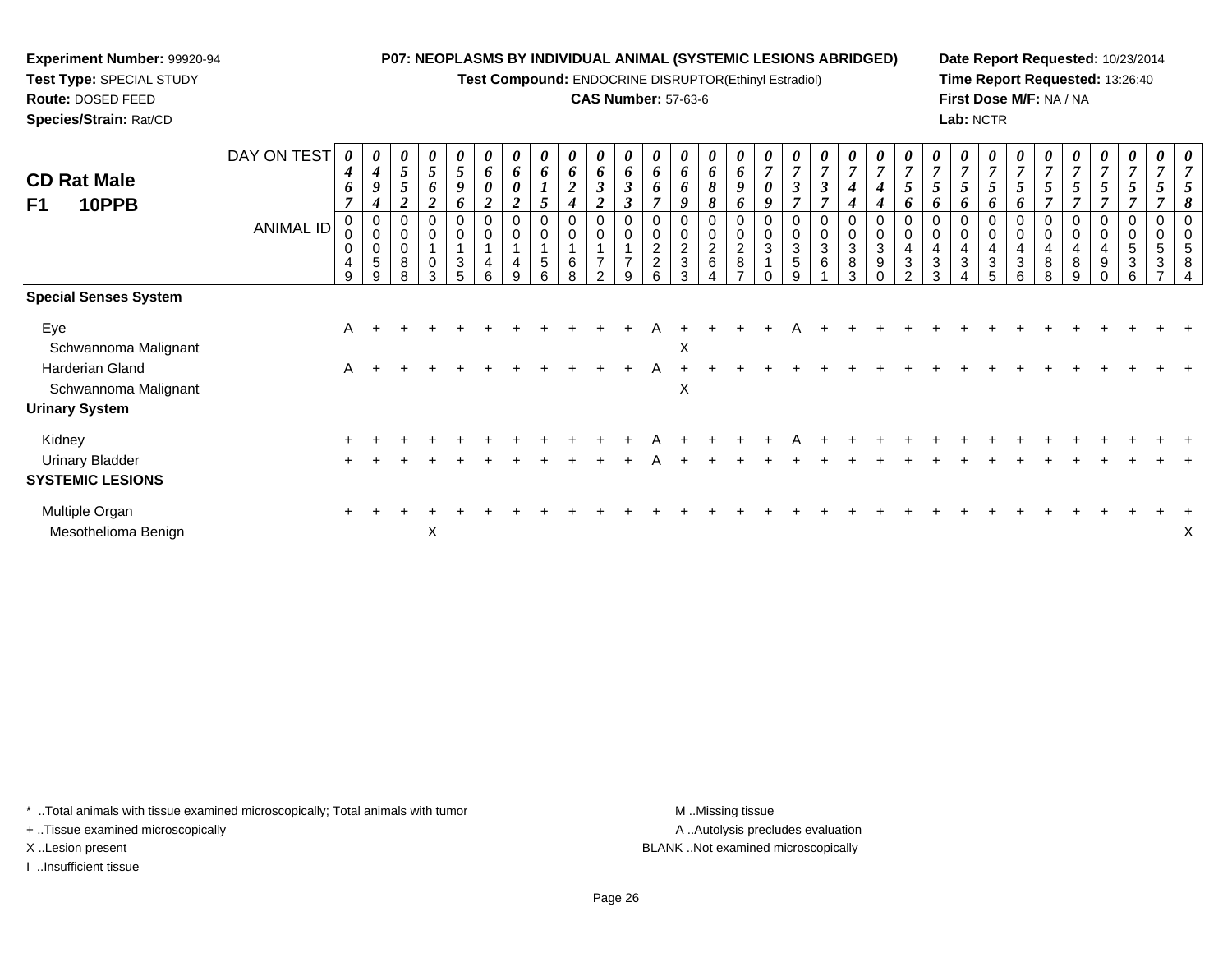**Test Compound:** ENDOCRINE DISRUPTOR(Ethinyl Estradiol)

## **CAS Number:** 57-63-6

**Date Report Requested:** 10/23/2014 **Time Report Requested:** 13:26:40**First Dose M/F:** NA / NA**Lab:** NCTR

| <b>CD Rat Male</b><br>10PPB<br>F <sub>1</sub> | DAY ON TEST      | 0<br>5<br>8                                    | 0<br>$\boldsymbol{7}$<br>$\mathfrak{S}$<br>8           | 0<br>$\overline{7}$<br>5<br>8                                   | 0<br>$\overline{7}$<br>6<br>$\boldsymbol{l}$            | 0<br>$\overline{7}$<br>6<br>$\boldsymbol{l}$           | 0<br>$\overline{7}$<br>6<br>$\boldsymbol{l}$ | 0<br>$\boldsymbol{7}$<br>6<br>$\boldsymbol{l}$         | 0<br>$\overline{7}$<br>6<br>1             | 0<br>$\overline{7}$<br>6<br>$\boldsymbol{2}$ | 0<br>$\boldsymbol{7}$<br>6<br>$\overline{2}$                  | 0<br>$\overline{7}$<br>6<br>$\boldsymbol{2}$    | 0<br>$\overline{7}$<br>6<br>$\boldsymbol{2}$ | 0<br>$\overline{7}$<br>6<br>$\boldsymbol{2}$                             | 0<br>$\overline{7}$<br>6<br>$\boldsymbol{2}$ | 0<br>$\overline{7}$<br>6<br>$\overline{\mathbf{c}}$                                   | $\boldsymbol{\theta}$<br>$\overline{7}$<br>6<br>$\boldsymbol{2}$ | 0<br>$\overline{7}$<br>6<br>$\boldsymbol{\beta}$          | 0<br>$\overline{7}$<br>6<br>$\boldsymbol{\mathfrak{z}}$ | 0<br>$\overline{7}$<br>6<br>$\mathbf{3}$                         |                       |
|-----------------------------------------------|------------------|------------------------------------------------|--------------------------------------------------------|-----------------------------------------------------------------|---------------------------------------------------------|--------------------------------------------------------|----------------------------------------------|--------------------------------------------------------|-------------------------------------------|----------------------------------------------|---------------------------------------------------------------|-------------------------------------------------|----------------------------------------------|--------------------------------------------------------------------------|----------------------------------------------|---------------------------------------------------------------------------------------|------------------------------------------------------------------|-----------------------------------------------------------|---------------------------------------------------------|------------------------------------------------------------------|-----------------------|
|                                               | <b>ANIMAL ID</b> | $\pmb{0}$<br>$\mathbf 0$<br>5<br>$\frac{8}{5}$ | $\pmb{0}$<br>$\mathbf 0$<br>$\mathbf 5$<br>$\bf8$<br>6 | $\mathbf 0$<br>$\mathbf 0$<br>$\sqrt{5}$<br>8<br>$\overline{7}$ | 0<br>$\mathbf 0$<br>6<br>$\ensuremath{\mathsf{3}}$<br>9 | $\mathbf 0$<br>$\mathbf 0$<br>$\,6\,$<br>4<br>$\Omega$ | $\Omega$<br>0<br>6<br>4                      | $\mathbf 0$<br>$\mathbf 0$<br>6<br>4<br>$\overline{2}$ | $\mathbf 0$<br>$\mathbf 0$<br>6<br>4<br>3 | $\mathbf 0$<br>$\mathbf 0$<br>6<br>8<br>6    | $\pmb{0}$<br>0<br>$6\phantom{a}$<br>$\bf 8$<br>$\overline{7}$ | $\mathsf 0$<br>$\mathbf 0$<br>$\,6\,$<br>8<br>8 | $\Omega$<br>$\mathbf 0$<br>6<br>8<br>9       | $\mathbf 0$<br>$\mathbf 0$<br>$\,6\,$<br>$\boldsymbol{9}$<br>$\mathbf 0$ | 0<br>0<br>$\overline{7}$<br>$\frac{4}{3}$    | $\pmb{0}$<br>$\pmb{0}$<br>$\overline{7}$<br>$\overline{\mathbf{4}}$<br>$\overline{A}$ | $\Omega$<br>0<br>$\overline{7}$<br>4<br>5                        | $\mathbf 0$<br>0<br>$\overline{7}$<br>9<br>$\overline{4}$ | $\mathbf 0$<br>0<br>$\overline{7}$<br>$\frac{9}{5}$     | $\Omega$<br>$\mathbf 0$<br>$\overline{7}$<br>9<br>$6\phantom{1}$ | <i><b>*TOTALS</b></i> |
| <b>Alimentary System</b>                      |                  |                                                |                                                        |                                                                 |                                                         |                                                        |                                              |                                                        |                                           |                                              |                                                               |                                                 |                                              |                                                                          |                                              |                                                                                       |                                                                  |                                                           |                                                         |                                                                  |                       |
| Esophagus                                     |                  | ٠                                              |                                                        |                                                                 |                                                         |                                                        |                                              |                                                        |                                           |                                              |                                                               |                                                 |                                              |                                                                          |                                              |                                                                                       |                                                                  |                                                           |                                                         |                                                                  | 50                    |
| Intestine Large, Cecum                        |                  |                                                |                                                        |                                                                 |                                                         |                                                        |                                              |                                                        |                                           |                                              |                                                               |                                                 |                                              |                                                                          |                                              |                                                                                       |                                                                  |                                                           |                                                         |                                                                  | 47                    |
| Intestine Large, Colon                        |                  | +                                              |                                                        |                                                                 |                                                         |                                                        |                                              |                                                        |                                           |                                              |                                                               |                                                 |                                              |                                                                          |                                              |                                                                                       |                                                                  |                                                           |                                                         |                                                                  | 48                    |
| Intestine Large, Rectum                       |                  | +                                              |                                                        |                                                                 |                                                         |                                                        |                                              |                                                        |                                           |                                              |                                                               |                                                 |                                              |                                                                          |                                              |                                                                                       |                                                                  |                                                           |                                                         |                                                                  | 47                    |
| Intestine Small, Duodenum                     |                  | +                                              |                                                        |                                                                 |                                                         |                                                        |                                              |                                                        |                                           |                                              |                                                               |                                                 |                                              |                                                                          |                                              |                                                                                       |                                                                  |                                                           |                                                         |                                                                  | 48                    |
| Intestine Small, Ileum                        |                  | $\ddot{}$                                      | А                                                      |                                                                 |                                                         |                                                        |                                              |                                                        |                                           |                                              |                                                               |                                                 |                                              |                                                                          |                                              |                                                                                       |                                                                  |                                                           |                                                         |                                                                  | 47                    |
| Adenocarcinoma                                |                  |                                                |                                                        |                                                                 |                                                         |                                                        |                                              |                                                        |                                           |                                              |                                                               |                                                 |                                              |                                                                          |                                              |                                                                                       |                                                                  |                                                           |                                                         |                                                                  | 1                     |
| Intestine Small, Jejunum                      |                  |                                                |                                                        |                                                                 |                                                         |                                                        |                                              |                                                        |                                           |                                              |                                                               |                                                 |                                              |                                                                          |                                              |                                                                                       |                                                                  |                                                           |                                                         |                                                                  | 46                    |
| Liver                                         |                  |                                                |                                                        |                                                                 |                                                         |                                                        |                                              |                                                        |                                           |                                              |                                                               |                                                 |                                              |                                                                          |                                              |                                                                                       |                                                                  |                                                           |                                                         |                                                                  | 50                    |
| Cholangiocarcinoma                            |                  |                                                |                                                        |                                                                 |                                                         |                                                        |                                              |                                                        |                                           |                                              |                                                               |                                                 |                                              |                                                                          |                                              |                                                                                       |                                                                  |                                                           |                                                         |                                                                  | 1                     |
| Hepatocellular Adenoma                        |                  |                                                |                                                        |                                                                 |                                                         |                                                        |                                              | $\boldsymbol{\mathsf{X}}$                              |                                           |                                              |                                                               |                                                 |                                              |                                                                          |                                              |                                                                                       |                                                                  |                                                           |                                                         |                                                                  | $\mathbf{1}$          |
| Mesentery                                     |                  |                                                |                                                        |                                                                 |                                                         |                                                        |                                              |                                                        |                                           |                                              |                                                               |                                                 |                                              |                                                                          |                                              |                                                                                       |                                                                  |                                                           |                                                         |                                                                  | $\overline{c}$        |
| Oral Mucosa                                   |                  |                                                |                                                        |                                                                 |                                                         |                                                        |                                              |                                                        |                                           |                                              |                                                               |                                                 |                                              |                                                                          |                                              |                                                                                       |                                                                  |                                                           |                                                         |                                                                  | 4                     |
| Squamous Cell Carcinoma                       |                  |                                                |                                                        |                                                                 |                                                         |                                                        |                                              |                                                        |                                           |                                              |                                                               |                                                 |                                              |                                                                          |                                              |                                                                                       |                                                                  |                                                           |                                                         |                                                                  | $\overline{4}$        |
| Pancreas                                      |                  |                                                |                                                        |                                                                 |                                                         |                                                        |                                              |                                                        |                                           |                                              |                                                               |                                                 |                                              |                                                                          |                                              |                                                                                       |                                                                  |                                                           |                                                         |                                                                  | 48                    |
| Salivary Glands                               |                  | +                                              |                                                        |                                                                 |                                                         |                                                        |                                              |                                                        |                                           |                                              |                                                               |                                                 |                                              |                                                                          |                                              |                                                                                       |                                                                  |                                                           |                                                         |                                                                  | 49                    |
| Stomach, Forestomach                          |                  |                                                |                                                        |                                                                 |                                                         |                                                        |                                              |                                                        |                                           |                                              |                                                               |                                                 |                                              |                                                                          |                                              |                                                                                       |                                                                  |                                                           |                                                         |                                                                  | 49                    |
| Stomach, Glandular                            |                  | ÷                                              |                                                        |                                                                 |                                                         |                                                        |                                              |                                                        |                                           |                                              |                                                               |                                                 |                                              |                                                                          |                                              |                                                                                       |                                                                  |                                                           |                                                         |                                                                  | 48                    |
| <b>Cardiovascular System</b>                  |                  |                                                |                                                        |                                                                 |                                                         |                                                        |                                              |                                                        |                                           |                                              |                                                               |                                                 |                                              |                                                                          |                                              |                                                                                       |                                                                  |                                                           |                                                         |                                                                  |                       |
| <b>Blood Vessel</b>                           |                  |                                                |                                                        |                                                                 |                                                         |                                                        |                                              |                                                        |                                           |                                              |                                                               |                                                 |                                              |                                                                          |                                              |                                                                                       |                                                                  |                                                           |                                                         |                                                                  | 50                    |
| Heart                                         |                  |                                                |                                                        |                                                                 |                                                         |                                                        |                                              |                                                        |                                           |                                              |                                                               |                                                 |                                              |                                                                          |                                              |                                                                                       |                                                                  |                                                           |                                                         |                                                                  | 50                    |

| * Total animals with tissue examined microscopically; Total animals with tumor | M Missina tissue                   |
|--------------------------------------------------------------------------------|------------------------------------|
| + Tissue examined microscopically                                              | A Autolysis precludes evaluation   |
| X Lesion present                                                               | BLANK Not examined microscopically |
| Insufficient tissue                                                            |                                    |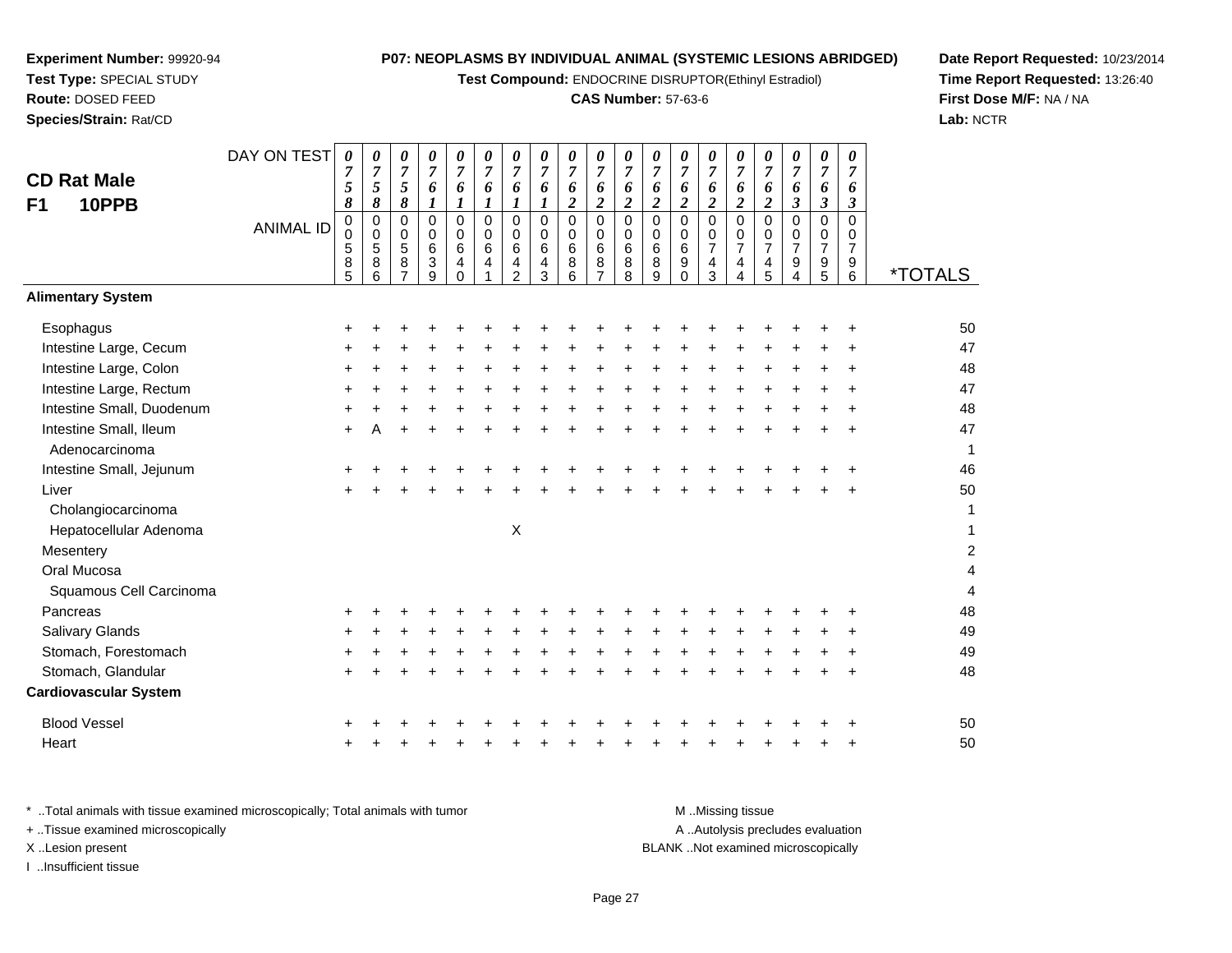**Test Compound:** ENDOCRINE DISRUPTOR(Ethinyl Estradiol)

## **CAS Number:** 57-63-6

**Date Report Requested:** 10/23/2014**Time Report Requested:** 13:26:40**First Dose M/F:** NA / NA**Lab:** NCTR

 $\overline{2}$ 

| <b>CD Rat Male</b><br>10PPB<br>F <sub>1</sub>                          | DAY ON TEST<br><b>ANIMAL ID</b> | 0<br>5<br>8<br>$\pmb{0}$<br>$\mathbf 0$ | 0<br>$\overline{7}$<br>5<br>8<br>0<br>0 | 0<br>$\overline{7}$<br>5<br>8<br>0<br>0 | 0<br>$\overline{7}$<br>6<br>1<br>0<br>0 | 0<br>$\overline{7}$<br>6<br>$\boldsymbol{l}$<br>$\mathbf 0$<br>0 | 0<br>7<br>6<br>$\boldsymbol{l}$<br>$\mathbf 0$<br>$\Omega$ | 0<br>$\overline{7}$<br>6<br>$\mathbf 0$<br>$\mathbf 0$ | $\overline{7}$<br>6<br>0<br>0 | 0<br>$\overline{7}$<br>6<br>$\boldsymbol{2}$<br>0<br>0 | $\theta$<br>7<br>6<br>$\overline{c}$<br>$\mathbf 0$<br>$\Omega$ | 0<br>7<br>6<br>$\boldsymbol{2}$<br>$\mathbf 0$<br>$\Omega$ | 0<br>$\overline{7}$<br>6<br>$\boldsymbol{2}$<br>$\mathbf 0$<br>0 | 0<br>7<br>6<br>$\overline{\mathbf{c}}$<br>0<br>0 | 0<br>7<br>6<br>$\boldsymbol{2}$<br>0 | 0<br>7<br>6<br>$\boldsymbol{2}$<br>$\mathbf 0$ | 0<br>7<br>6<br>$\boldsymbol{2}$<br>$\mathbf 0$<br>0 | 0<br>$\overline{7}$<br>6<br>$\boldsymbol{\beta}$<br>$\mathbf 0$<br>0 | 0<br>$\overline{7}$<br>6<br>3<br>$\mathbf 0$<br>0 | 0<br>7<br>6<br>3<br>$\Omega$<br>0 |                       |
|------------------------------------------------------------------------|---------------------------------|-----------------------------------------|-----------------------------------------|-----------------------------------------|-----------------------------------------|------------------------------------------------------------------|------------------------------------------------------------|--------------------------------------------------------|-------------------------------|--------------------------------------------------------|-----------------------------------------------------------------|------------------------------------------------------------|------------------------------------------------------------------|--------------------------------------------------|--------------------------------------|------------------------------------------------|-----------------------------------------------------|----------------------------------------------------------------------|---------------------------------------------------|-----------------------------------|-----------------------|
|                                                                        |                                 | 5<br>8<br>5                             | 5<br>8<br>6                             | 5<br>8                                  | 6<br>3<br>9                             | 6<br>4<br>$\Omega$                                               | 6<br>4                                                     | 6<br>4<br>$\overline{2}$                               | 6<br>4<br>3                   | 6<br>8<br>6                                            | 6<br>8<br>$\overline{7}$                                        | 6<br>8<br>8                                                | 6<br>8<br>9                                                      | 6<br>9<br>0                                      | 0<br>7<br>4<br>3                     | 0<br>$\overline{7}$<br>$\overline{4}$<br>4     | $\overline{7}$<br>4<br>5                            | $\overline{7}$<br>9<br>4                                             | $\overline{7}$<br>9<br>5                          | $\overline{7}$<br>9<br>6          | <i><b>*TOTALS</b></i> |
| <b>Endocrine System</b>                                                |                                 |                                         |                                         |                                         |                                         |                                                                  |                                                            |                                                        |                               |                                                        |                                                                 |                                                            |                                                                  |                                                  |                                      |                                                |                                                     |                                                                      |                                                   |                                   |                       |
| <b>Adrenal Cortex</b><br>Adenoma<br>Carcinoma                          |                                 | $\pm$                                   |                                         |                                         | Χ                                       |                                                                  |                                                            |                                                        |                               |                                                        |                                                                 |                                                            | Χ                                                                |                                                  | $\boldsymbol{\mathsf{X}}$            |                                                |                                                     |                                                                      |                                                   |                                   | 50<br>2<br>2          |
| Adrenal Medulla<br>Pheochromocytoma Benign<br>Pheochromocytoma Complex |                                 | $\pm$                                   |                                         |                                         |                                         |                                                                  |                                                            |                                                        |                               |                                                        |                                                                 |                                                            |                                                                  |                                                  | $\ddot{}$                            | $\times$                                       |                                                     |                                                                      |                                                   | ٠<br>X                            | 49<br>4<br>1          |
| Pheochromocytoma Malignant                                             |                                 |                                         |                                         |                                         |                                         |                                                                  |                                                            |                                                        |                               | X                                                      | $\times$                                                        |                                                            |                                                                  |                                                  |                                      |                                                |                                                     |                                                                      |                                                   |                                   | $\overline{c}$        |
| Islets, Pancreatic                                                     |                                 | ٠                                       |                                         |                                         |                                         |                                                                  |                                                            |                                                        |                               |                                                        |                                                                 |                                                            |                                                                  |                                                  |                                      |                                                |                                                     |                                                                      |                                                   |                                   | 49                    |
| Parathyroid Gland<br>Adenoma                                           |                                 | ٠                                       |                                         |                                         |                                         |                                                                  |                                                            |                                                        |                               |                                                        | м                                                               |                                                            |                                                                  |                                                  |                                      |                                                |                                                     | X                                                                    |                                                   |                                   | 46<br>1               |
| <b>Pituitary Gland</b>                                                 |                                 | $\ddot{}$                               |                                         |                                         |                                         |                                                                  |                                                            |                                                        |                               |                                                        |                                                                 |                                                            |                                                                  |                                                  |                                      |                                                |                                                     |                                                                      |                                                   |                                   | 50                    |
| Pars Distalis, Adenoma                                                 |                                 |                                         | х                                       |                                         | $\mathsf X$                             | $\mathsf X$                                                      |                                                            |                                                        |                               | X                                                      | X                                                               | $\boldsymbol{\mathsf{X}}$                                  |                                                                  |                                                  |                                      | X                                              | X                                                   | X                                                                    | $\boldsymbol{\mathsf{X}}$                         |                                   | 28                    |
| <b>Thyroid Gland</b><br>C Cell, Adenoma<br>Follicular Cel, Adenoma     |                                 | $\ddot{}$                               | $\ddot{}$                               | $\pm$                                   |                                         | Χ                                                                |                                                            |                                                        | ÷                             | +                                                      |                                                                 |                                                            |                                                                  |                                                  | ÷                                    |                                                |                                                     |                                                                      | ٠                                                 | $\ddot{}$                         | 50<br>1<br>1          |
| <b>General Body System</b>                                             |                                 |                                         |                                         |                                         |                                         |                                                                  |                                                            |                                                        |                               |                                                        |                                                                 |                                                            |                                                                  |                                                  |                                      |                                                |                                                     |                                                                      |                                                   |                                   |                       |
| <b>Tissue NOS</b><br>Lipoma<br><b>Genital System</b>                   |                                 |                                         |                                         |                                         |                                         |                                                                  |                                                            |                                                        |                               |                                                        |                                                                 |                                                            |                                                                  |                                                  |                                      |                                                |                                                     |                                                                      |                                                   |                                   | 1<br>1                |

Coagulating Glandd  $+$ <sup>+</sup> <sup>+</sup> <sup>+</sup> <sup>+</sup> <sup>+</sup> <sup>+</sup> <sup>+</sup> <sup>+</sup> <sup>+</sup> <sup>+</sup> <sup>+</sup> <sup>+</sup> <sup>+</sup> <sup>+</sup> <sup>+</sup> <sup>+</sup> <sup>+</sup> <sup>+</sup> <sup>49</sup>

**Experiment Number:** 99920-94**Test Type:** SPECIAL STUDY**Route:** DOSED FEED**Species/Strain:** Rat/CD

\* ..Total animals with tissue examined microscopically; Total animals with tumor **M** ..Missing tissue M ..Missing tissue A ..Autolysis precludes evaluation + ..Tissue examined microscopically X ..Lesion present BLANK ..Not examined microscopicallyI ..Insufficient tissue

Page 28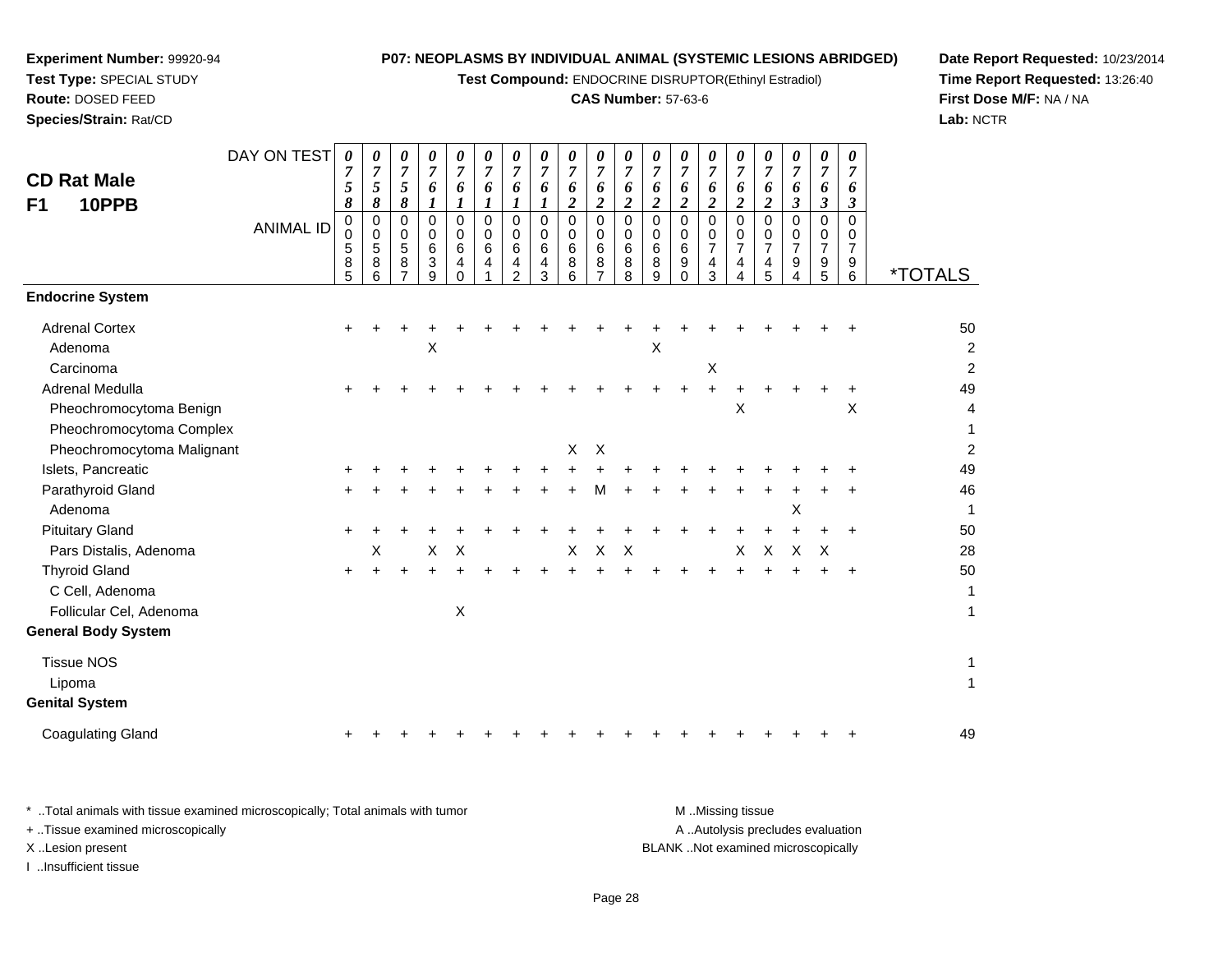**Test Compound:** ENDOCRINE DISRUPTOR(Ethinyl Estradiol)

#### **CAS Number:** 57-63-6

**Date Report Requested:** 10/23/2014**Time Report Requested:** 13:26:40**First Dose M/F:** NA / NA**Lab:** NCTR

| <b>CD Rat Male</b><br>10PPB<br>F1 | DAY ON TEST      | 0<br>5<br>8           | 0<br>$\boldsymbol{7}$<br>$\mathfrak{s}$<br>8 | 0<br>$\overline{7}$<br>5<br>8             | 0<br>$\boldsymbol{7}$<br>6<br>1                                   | 0<br>7<br>6<br>1                          | 0<br>$\boldsymbol{7}$<br>6<br>$\boldsymbol{l}$ | 0<br>$\boldsymbol{7}$<br>6<br>$\boldsymbol{l}$ | 0<br>$\overline{7}$<br>6<br>1                | 0<br>$\boldsymbol{7}$<br>6<br>$\overline{\mathbf{c}}$ | 0<br>$\boldsymbol{7}$<br>6<br>$\boldsymbol{2}$ | 0<br>$\overline{7}$<br>6<br>$\boldsymbol{2}$ | 0<br>$\overline{7}$<br>6<br>$\overline{\mathbf{c}}$ | 0<br>$\overline{7}$<br>6<br>$\boldsymbol{2}$ | 0<br>$\overline{7}$<br>6<br>$\overline{2}$ | 0<br>$\overline{7}$<br>6<br>$\boldsymbol{2}$    | 0<br>$\overline{7}$<br>6<br>$\boldsymbol{2}$ | 0<br>$\overline{7}$<br>6<br>$\boldsymbol{\beta}$          | 0<br>$\overline{7}$<br>6<br>$\boldsymbol{\beta}$ | 0<br>7<br>6<br>3                                          |                       |
|-----------------------------------|------------------|-----------------------|----------------------------------------------|-------------------------------------------|-------------------------------------------------------------------|-------------------------------------------|------------------------------------------------|------------------------------------------------|----------------------------------------------|-------------------------------------------------------|------------------------------------------------|----------------------------------------------|-----------------------------------------------------|----------------------------------------------|--------------------------------------------|-------------------------------------------------|----------------------------------------------|-----------------------------------------------------------|--------------------------------------------------|-----------------------------------------------------------|-----------------------|
|                                   | <b>ANIMAL ID</b> | 0<br>0<br>5<br>8<br>5 | 0<br>0<br>$\sqrt{5}$<br>$\bf 8$<br>6         | $\Omega$<br>0<br>5<br>8<br>$\overline{7}$ | $\mathbf 0$<br>$\mathbf 0$<br>6<br>$\ensuremath{\mathsf{3}}$<br>9 | $\mathbf 0$<br>0<br>6<br>4<br>$\mathbf 0$ | $\mathbf 0$<br>0<br>6<br>Δ                     | $\mathbf 0$<br>0<br>6<br>4<br>$\overline{c}$   | $\mathbf 0$<br>0<br>6<br>$\overline{4}$<br>3 | 0<br>$\mathbf 0$<br>6<br>8<br>6                       | 0<br>0<br>6<br>8<br>$\overline{7}$             | $\mathbf 0$<br>0<br>6<br>8<br>8              | $\mathbf 0$<br>0<br>6<br>8<br>9                     | $\mathbf 0$<br>0<br>6<br>9<br>$\mathbf 0$    | 0<br>0<br>$\overline{7}$<br>4<br>3         | 0<br>0<br>$\overline{7}$<br>$\overline{4}$<br>4 | $\mathbf 0$<br>0<br>$\overline{7}$<br>4<br>5 | $\mathbf 0$<br>0<br>$\overline{7}$<br>9<br>$\overline{4}$ | $\mathbf 0$<br>0<br>$\overline{7}$<br>9<br>5     | $\overline{0}$<br>0<br>$\overline{7}$<br>9<br>$6^{\circ}$ | <i><b>*TOTALS</b></i> |
| Epididymis                        |                  | $\ddot{}$             | $\ddot{}$                                    |                                           | $\ddot{}$                                                         | $\ddot{}$                                 | $\ddot{}$                                      | ÷                                              |                                              | $\ddot{}$                                             | $+$                                            |                                              | ÷                                                   | ÷                                            | $+$                                        | $\div$                                          |                                              | $\ddot{}$                                                 | $\ddot{}$                                        | $+$                                                       | 50                    |
| <b>Preputial Gland</b>            |                  |                       |                                              |                                           |                                                                   |                                           |                                                |                                                |                                              |                                                       |                                                |                                              |                                                     |                                              |                                            |                                                 |                                              |                                                           |                                                  |                                                           | 50                    |
| Squamous Cell Carcinoma           |                  |                       |                                              |                                           |                                                                   |                                           |                                                |                                                |                                              |                                                       |                                                |                                              |                                                     |                                              |                                            |                                                 |                                              |                                                           |                                                  |                                                           | 5                     |
| Prostate, Dorsal/Lateral Lobe     |                  |                       |                                              | +                                         |                                                                   |                                           |                                                |                                                |                                              |                                                       | +                                              |                                              |                                                     |                                              |                                            |                                                 |                                              |                                                           |                                                  |                                                           | 50                    |
| Prostate, Ventral Lobe            |                  | +                     |                                              |                                           |                                                                   |                                           |                                                |                                                |                                              |                                                       |                                                |                                              |                                                     |                                              |                                            |                                                 |                                              |                                                           |                                                  |                                                           | 50                    |
| <b>Rete Testes</b>                |                  |                       |                                              |                                           |                                                                   |                                           |                                                |                                                |                                              |                                                       |                                                |                                              |                                                     |                                              |                                            |                                                 |                                              |                                                           |                                                  |                                                           | 46                    |
| Seminal Vesicle                   |                  | +                     |                                              |                                           |                                                                   |                                           |                                                |                                                |                                              |                                                       |                                                |                                              |                                                     |                                              |                                            |                                                 |                                              |                                                           |                                                  |                                                           | 47                    |
| Carcinoma                         |                  |                       |                                              |                                           |                                                                   |                                           |                                                |                                                |                                              |                                                       |                                                |                                              |                                                     |                                              |                                            |                                                 |                                              |                                                           |                                                  |                                                           | $\mathbf 1$           |
| <b>Testes</b>                     |                  |                       |                                              |                                           |                                                                   |                                           |                                                |                                                |                                              |                                                       |                                                |                                              |                                                     |                                              |                                            |                                                 |                                              |                                                           |                                                  |                                                           | 50                    |
| <b>Hematopoietic System</b>       |                  |                       |                                              |                                           |                                                                   |                                           |                                                |                                                |                                              |                                                       |                                                |                                              |                                                     |                                              |                                            |                                                 |                                              |                                                           |                                                  |                                                           |                       |
| <b>Bone Marrow</b>                |                  |                       |                                              |                                           |                                                                   |                                           |                                                |                                                |                                              |                                                       |                                                |                                              |                                                     |                                              |                                            |                                                 |                                              |                                                           |                                                  |                                                           | 48                    |
| Lymph Node                        |                  |                       |                                              |                                           |                                                                   |                                           |                                                |                                                |                                              |                                                       |                                                |                                              |                                                     |                                              |                                            |                                                 |                                              |                                                           |                                                  |                                                           | 16                    |
| Lymph Node, Mandibular            |                  | +                     |                                              |                                           |                                                                   |                                           |                                                |                                                |                                              |                                                       |                                                |                                              |                                                     |                                              |                                            |                                                 |                                              |                                                           |                                                  |                                                           | 50                    |
| Lymph Node, Mesenteric            |                  |                       |                                              |                                           |                                                                   |                                           |                                                |                                                |                                              |                                                       |                                                |                                              |                                                     |                                              |                                            |                                                 |                                              |                                                           |                                                  |                                                           | 49                    |
| Spleen                            |                  |                       |                                              |                                           |                                                                   |                                           |                                                |                                                |                                              |                                                       |                                                |                                              |                                                     |                                              |                                            |                                                 |                                              |                                                           |                                                  |                                                           | 49                    |
| Thymus                            |                  |                       |                                              |                                           |                                                                   |                                           |                                                |                                                |                                              |                                                       |                                                |                                              |                                                     |                                              |                                            |                                                 |                                              |                                                           |                                                  |                                                           | 46                    |
| Sarcoma                           |                  |                       |                                              |                                           |                                                                   |                                           |                                                |                                                |                                              |                                                       |                                                |                                              |                                                     |                                              |                                            |                                                 |                                              |                                                           |                                                  |                                                           | $\mathbf{1}$          |
| <b>Integumentary System</b>       |                  |                       |                                              |                                           |                                                                   |                                           |                                                |                                                |                                              |                                                       |                                                |                                              |                                                     |                                              |                                            |                                                 |                                              |                                                           |                                                  |                                                           |                       |
| Mammary Gland                     |                  | $\ddot{}$             |                                              |                                           |                                                                   |                                           |                                                |                                                |                                              |                                                       |                                                |                                              |                                                     |                                              |                                            |                                                 |                                              |                                                           |                                                  |                                                           | 47                    |
| Fibroadenoma                      |                  |                       |                                              |                                           |                                                                   |                                           |                                                |                                                |                                              |                                                       |                                                |                                              |                                                     |                                              |                                            |                                                 |                                              |                                                           |                                                  |                                                           | $\mathbf 1$           |
| Skin                              |                  | ÷                     |                                              |                                           |                                                                   |                                           |                                                |                                                |                                              |                                                       |                                                |                                              |                                                     |                                              |                                            |                                                 |                                              |                                                           |                                                  |                                                           | 50                    |
| <b>Basal Cell Adenoma</b>         |                  |                       |                                              |                                           |                                                                   | X                                         |                                                |                                                |                                              |                                                       |                                                |                                              |                                                     |                                              |                                            |                                                 |                                              |                                                           |                                                  |                                                           | 1                     |
|                                   |                  |                       |                                              |                                           |                                                                   |                                           |                                                |                                                |                                              |                                                       |                                                |                                              |                                                     |                                              |                                            |                                                 |                                              |                                                           |                                                  |                                                           |                       |

**Experiment Number:** 99920-94**Test Type:** SPECIAL STUDY**Route:** DOSED FEED**Species/Strain:** Rat/CD

\* ..Total animals with tissue examined microscopically; Total animals with tumor **M** . Missing tissue M ..Missing tissue A ..Autolysis precludes evaluation + ..Tissue examined microscopically X ..Lesion present BLANK ..Not examined microscopicallyI ..Insufficient tissue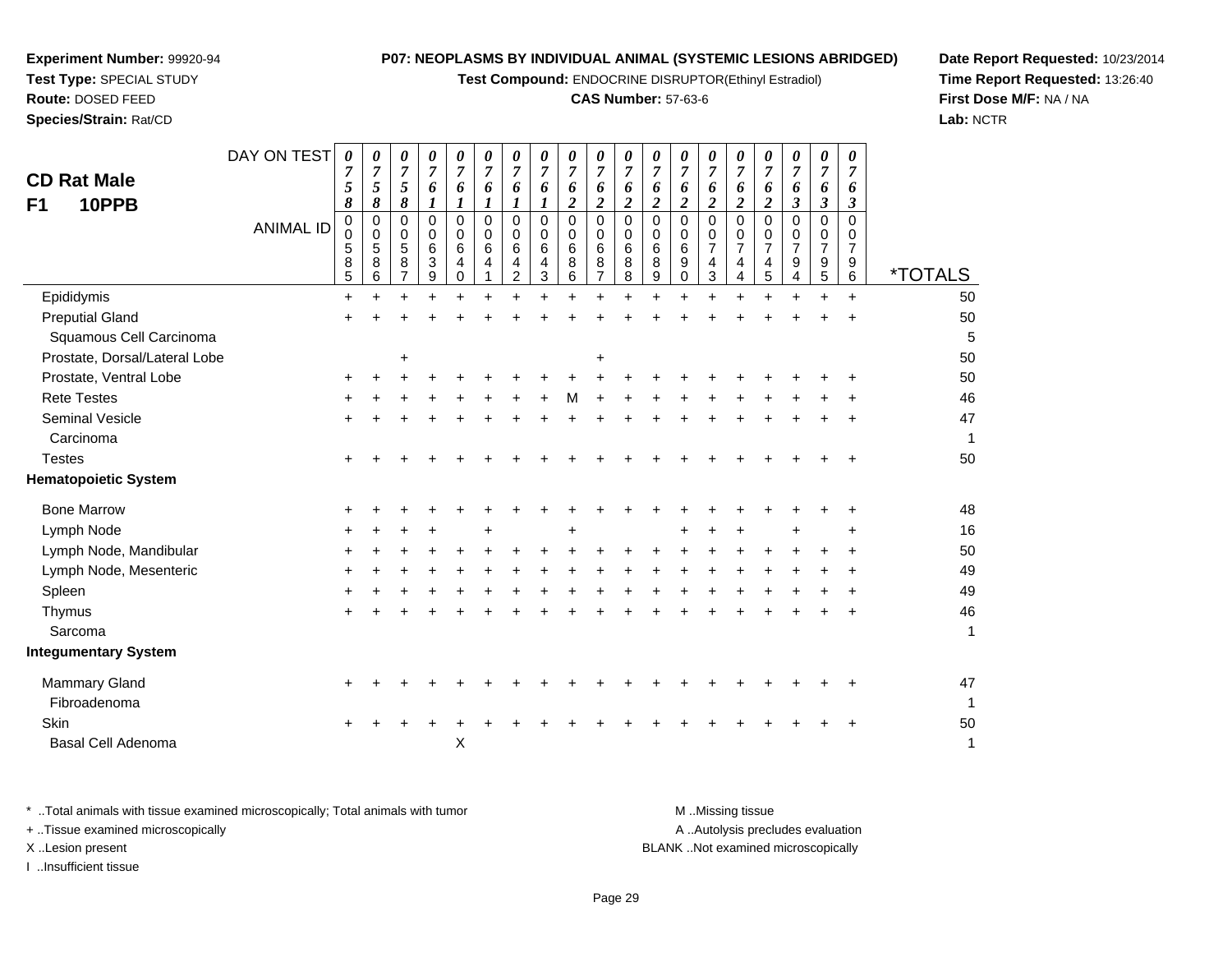**Test Compound:** ENDOCRINE DISRUPTOR(Ethinyl Estradiol)

## **CAS Number:** 57-63-6

**Date Report Requested:** 10/23/2014 **Time Report Requested:** 13:26:41**First Dose M/F:** NA / NA**Lab:** NCTR

| <b>CD Rat Male</b><br>10PPB<br>F <sub>1</sub>                                                                                                                     | DAY ON TEST      | 0<br>7<br>5<br>8      | 0<br>$\boldsymbol{7}$<br>5<br>8 | 0<br>$\overline{7}$<br>5<br>8   | 0<br>$\boldsymbol{7}$<br>6<br>$\boldsymbol{l}$              | 0<br>$\overline{7}$<br>6<br>1              | 0<br>$\overline{7}$<br>6<br>1 | 0<br>$\boldsymbol{7}$<br>6         | 0<br>7<br>6<br>1                | 0<br>$\boldsymbol{7}$<br>6<br>$\overline{2}$        | 0<br>$\overline{7}$<br>6<br>$\overline{c}$             | 0<br>$\overline{7}$<br>6<br>$\boldsymbol{2}$ | 0<br>$\overline{7}$<br>6<br>$\boldsymbol{2}$ | 0<br>7<br>6<br>$\overline{c}$        | 0<br>$\overline{7}$<br>6<br>$\boldsymbol{2}$             | 0<br>$\overline{7}$<br>6<br>$\boldsymbol{2}$ | 0<br>$\overline{7}$<br>6<br>$\boldsymbol{2}$ | 0<br>$\overline{7}$<br>6<br>$\boldsymbol{\beta}$ | 0<br>7<br>6<br>$\mathfrak{z}$ | 0<br>$\overline{7}$<br>6<br>$\boldsymbol{\beta}$ |                                         |
|-------------------------------------------------------------------------------------------------------------------------------------------------------------------|------------------|-----------------------|---------------------------------|---------------------------------|-------------------------------------------------------------|--------------------------------------------|-------------------------------|------------------------------------|---------------------------------|-----------------------------------------------------|--------------------------------------------------------|----------------------------------------------|----------------------------------------------|--------------------------------------|----------------------------------------------------------|----------------------------------------------|----------------------------------------------|--------------------------------------------------|-------------------------------|--------------------------------------------------|-----------------------------------------|
|                                                                                                                                                                   | <b>ANIMAL ID</b> | 0<br>0<br>5<br>8<br>5 | 0<br>0<br>5<br>8<br>6           | 0<br>$\mathbf 0$<br>5<br>8<br>7 | 0<br>$\mathbf 0$<br>$\,6$<br>$\ensuremath{\mathsf{3}}$<br>9 | $\Omega$<br>$\Omega$<br>6<br>4<br>$\Omega$ | 0<br>0<br>6<br>4              | 0<br>0<br>6<br>4<br>$\overline{c}$ | 0<br>$\mathbf 0$<br>6<br>4<br>3 | $\mathbf 0$<br>$\mathbf 0$<br>$\,6$<br>$\,8\,$<br>6 | $\mathbf 0$<br>$\mathbf 0$<br>6<br>8<br>$\overline{7}$ | $\mathbf 0$<br>$\mathbf 0$<br>6<br>8<br>8    | 0<br>0<br>6<br>8<br>9                        | 0<br>0<br>6<br>$\boldsymbol{9}$<br>0 | 0<br>0<br>$\overline{7}$<br>$\overline{\mathbf{4}}$<br>3 | $\mathbf 0$<br>0<br>$\overline{7}$<br>4<br>4 | $\mathbf 0$<br>0<br>$\overline{7}$<br>4<br>5 | 0<br>0<br>7<br>$\boldsymbol{9}$<br>4             | 0<br>0<br>7<br>9<br>5         | $\mathbf 0$<br>$\mathbf 0$<br>7<br>9<br>6        | <i><b>*TOTALS</b></i>                   |
| Fibroma<br>Hemangioma<br>Keratoacanthoma<br>Sarcoma                                                                                                               |                  |                       |                                 |                                 |                                                             |                                            |                               |                                    |                                 |                                                     |                                                        |                                              |                                              |                                      |                                                          |                                              |                                              |                                                  |                               |                                                  |                                         |
| Squamous Cell Papilloma<br><b>Musculoskeletal System</b>                                                                                                          |                  |                       |                                 |                                 |                                                             |                                            |                               |                                    |                                 |                                                     |                                                        |                                              |                                              |                                      |                                                          | $\mathsf X$                                  |                                              |                                                  |                               |                                                  |                                         |
| Bone, Femur<br><b>Skeletal Muscle</b><br><b>Nervous System</b>                                                                                                    |                  |                       |                                 |                                 |                                                             |                                            |                               |                                    |                                 |                                                     |                                                        |                                              |                                              |                                      |                                                          |                                              |                                              |                                                  |                               |                                                  | 50<br>1                                 |
| Brain, Brain Stem<br>Brain, Cerebellum<br>Brain, Cerebrum<br><b>Granular Cell Tumor Malignant</b><br>Peripheral Nerve<br>Spinal Cord<br><b>Respiratory System</b> |                  |                       |                                 |                                 |                                                             |                                            |                               |                                    |                                 |                                                     |                                                        |                                              |                                              |                                      |                                                          |                                              |                                              |                                                  |                               |                                                  | 50<br>50<br>50<br>1<br>1<br>$\mathbf 0$ |
| Lung<br>Carcinoma, Metastatic, Adrenal Cortex<br><b>Nose</b><br>Schwannoma Malignant                                                                              |                  | ÷                     |                                 |                                 |                                                             |                                            |                               |                                    |                                 |                                                     |                                                        |                                              |                                              |                                      |                                                          |                                              |                                              |                                                  |                               |                                                  | 48<br>1<br>50<br>1                      |
| Trachea                                                                                                                                                           |                  |                       |                                 |                                 |                                                             |                                            |                               |                                    |                                 |                                                     |                                                        |                                              |                                              |                                      |                                                          |                                              |                                              |                                                  |                               |                                                  | 50                                      |

**Experiment Number:** 99920-94**Test Type:** SPECIAL STUDY**Route:** DOSED FEED**Species/Strain:** Rat/CD

| Total animals with tissue examined microscopically; Total animals with tumor | M Missing tissue                   |
|------------------------------------------------------------------------------|------------------------------------|
| + Tissue examined microscopically                                            | A Autolysis precludes evaluation   |
| X Lesion present                                                             | BLANK Not examined microscopically |
| Insufficient tissue                                                          |                                    |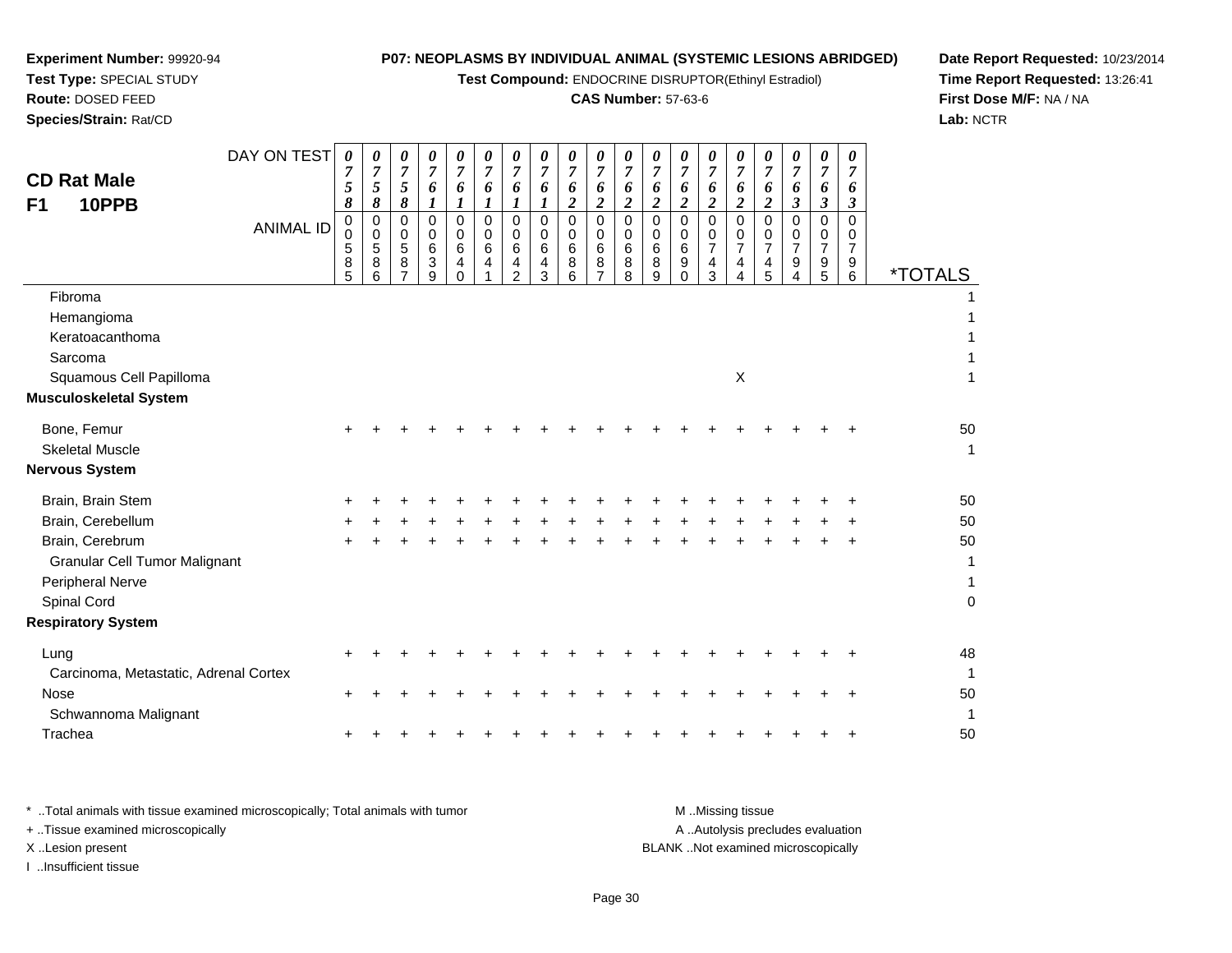**Test Compound:** ENDOCRINE DISRUPTOR(Ethinyl Estradiol)

## **CAS Number:** 57-63-6

**Date Report Requested:** 10/23/2014**Time Report Requested:** 13:26:41**First Dose M/F:** NA / NA**Lab:** NCTR

| <b>CD Rat Male</b><br>F1<br>10PPB                           | DAY ON TEST<br><b>ANIMAL ID</b> | 0<br>7<br>5<br>8<br>0<br>0<br>5<br>8<br>5 | 0<br>$\boldsymbol{7}$<br>$5\overline{)}$<br>8<br>0<br>$\mathbf 0$<br>$\mathbf 5$<br>8<br>6 | 0<br>$\overline{7}$<br>5<br>8<br>0<br>$\mathbf 0$<br>5<br>8<br>⇁ | 0<br>$\overline{7}$<br>6<br>0<br>$\mathbf 0$<br>6<br>3<br>g | 0<br>$\overline{7}$<br>6<br>0<br>$\mathbf 0$<br>6<br>4 | 0<br>$\mathbf{z}$<br>6<br>0<br>$\pmb{0}$<br>6<br>4 | 0<br>$\overline{ }$<br>0<br>0<br>0<br>6<br>4<br>$\mathcal{P}$ | 0<br>$\overline{7}$<br>6<br>0<br>0<br>6<br>4<br>3 | 0<br>7<br>6<br>$\overline{\mathbf{c}}$<br>0<br>0<br>6<br>8<br>6 | 0<br>$\overline{7}$<br>6<br>$\boldsymbol{2}$<br>0<br>$\mathbf 0$<br>6<br>8<br>$\overline{ }$ | 0<br>$\overline{7}$<br>6<br>$\boldsymbol{2}$<br>0<br>$\,0\,$<br>$\,6$<br>8<br>8 | 0<br>6<br>2<br>0<br>0<br>6<br>8<br>9 | 0<br>$\overline{7}$<br>6<br>0<br>0<br>6<br>9<br>$\Omega$ | 0<br>7<br>6<br>$\overline{2}$<br>0<br>$\pmb{0}$<br>$\overline{7}$<br>4<br>3 | 0<br>$\overline{7}$<br>6<br>ን<br>$\Omega$<br>0<br>$\overline{7}$<br>4<br>4 | 0<br>$\overline{7}$<br>6<br>2<br>0<br>$\pmb{0}$<br>$\overline{7}$<br>4<br>5 | 0<br>7<br>6<br>3<br>0<br>0<br>$\overline{7}$<br>9<br>4 | 0<br>7<br>6<br>3<br>0<br>0<br>$\overline{ }$<br>9<br>5 | 7<br>6<br>3<br>0<br>$\overline{7}$<br>9<br>6 | <i><b>*TOTALS</b></i> |
|-------------------------------------------------------------|---------------------------------|-------------------------------------------|--------------------------------------------------------------------------------------------|------------------------------------------------------------------|-------------------------------------------------------------|--------------------------------------------------------|----------------------------------------------------|---------------------------------------------------------------|---------------------------------------------------|-----------------------------------------------------------------|----------------------------------------------------------------------------------------------|---------------------------------------------------------------------------------|--------------------------------------|----------------------------------------------------------|-----------------------------------------------------------------------------|----------------------------------------------------------------------------|-----------------------------------------------------------------------------|--------------------------------------------------------|--------------------------------------------------------|----------------------------------------------|-----------------------|
| <b>Special Senses System</b>                                |                                 |                                           |                                                                                            |                                                                  |                                                             |                                                        |                                                    |                                                               |                                                   |                                                                 |                                                                                              |                                                                                 |                                      |                                                          |                                                                             |                                                                            |                                                                             |                                                        |                                                        |                                              |                       |
| Eye<br>Schwannoma Malignant                                 |                                 | $\pm$                                     |                                                                                            |                                                                  |                                                             |                                                        |                                                    |                                                               |                                                   |                                                                 |                                                                                              |                                                                                 |                                      |                                                          |                                                                             |                                                                            |                                                                             |                                                        |                                                        | ÷                                            | 47<br>1               |
| Harderian Gland<br>Schwannoma Malignant                     |                                 | $\pm$                                     |                                                                                            |                                                                  |                                                             |                                                        |                                                    |                                                               |                                                   |                                                                 |                                                                                              |                                                                                 |                                      |                                                          |                                                                             |                                                                            |                                                                             |                                                        |                                                        | ÷                                            | 48<br>$\mathbf{1}$    |
| <b>Urinary System</b>                                       |                                 |                                           |                                                                                            |                                                                  |                                                             |                                                        |                                                    |                                                               |                                                   |                                                                 |                                                                                              |                                                                                 |                                      |                                                          |                                                                             |                                                                            |                                                                             |                                                        |                                                        |                                              |                       |
| Kidney<br><b>Urinary Bladder</b><br><b>SYSTEMIC LESIONS</b> |                                 | $\pm$<br>$\pm$                            |                                                                                            |                                                                  |                                                             |                                                        |                                                    |                                                               |                                                   |                                                                 |                                                                                              |                                                                                 |                                      |                                                          |                                                                             |                                                                            |                                                                             | ÷                                                      | $\pm$                                                  | $\pm$                                        | 48<br>49              |
| Multiple Organ                                              |                                 | ÷                                         |                                                                                            |                                                                  |                                                             |                                                        |                                                    |                                                               |                                                   |                                                                 |                                                                                              |                                                                                 |                                      |                                                          |                                                                             |                                                                            |                                                                             |                                                        |                                                        |                                              | 50                    |
|                                                             |                                 |                                           |                                                                                            |                                                                  |                                                             |                                                        |                                                    |                                                               |                                                   |                                                                 |                                                                                              |                                                                                 |                                      |                                                          |                                                                             |                                                                            |                                                                             |                                                        |                                                        |                                              |                       |

Mesothelioma Benignn  $\sim$  2

**Experiment Number:** 99920-94**Test Type:** SPECIAL STUDY**Route:** DOSED FEED**Species/Strain:** Rat/CD

\* ..Total animals with tissue examined microscopically; Total animals with tumor **M** . Missing tissue M ..Missing tissue

+ ..Tissue examined microscopically

I ..Insufficient tissue

A ..Autolysis precludes evaluation X ..Lesion present BLANK ..Not examined microscopically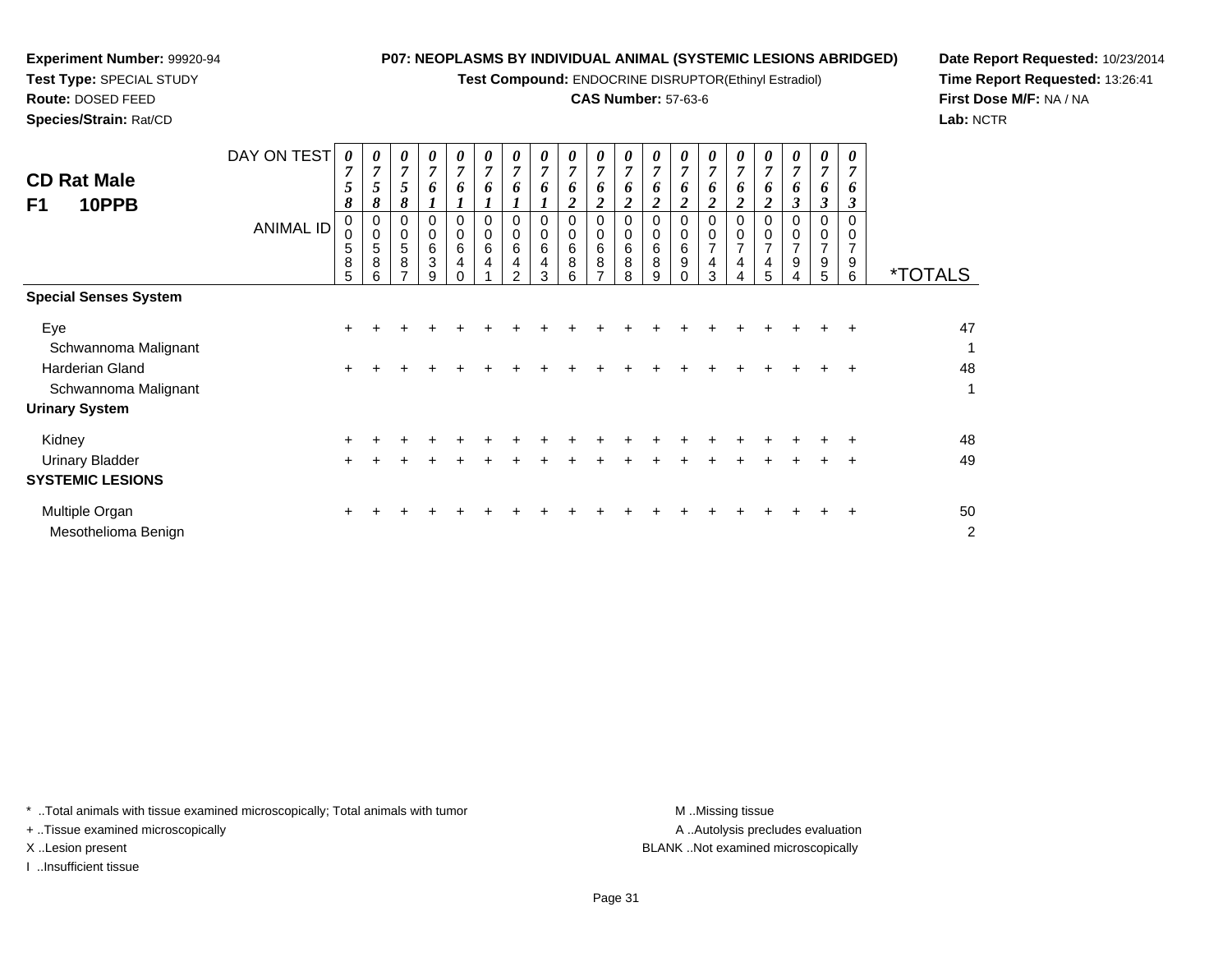**Test Compound:** ENDOCRINE DISRUPTOR(Ethinyl Estradiol)

#### **CAS Number:** 57-63-6

**Date Report Requested:** 10/23/2014**Time Report Requested:** 13:26:41**First Dose M/F:** NA / NA**Lab:** NCTR

| <b>CD Rat Male</b><br>50PPB<br>F1 | DAY ON TEST<br><b>ANIMAL ID</b> | 0<br>$\boldsymbol{2}$<br>3<br>$\boldsymbol{\beta}$<br>$\pmb{0}$<br>0<br>0<br>$\overline{2}$ | 0<br>$\boldsymbol{2}$<br>5<br>8<br>$\pmb{0}$<br>$\Omega$<br>0<br>6 | 0<br>$\boldsymbol{4}$<br>$\boldsymbol{l}$<br>$\overline{7}$<br>0<br>$\mathbf 0$<br>$\mathbf 0$<br>4<br>$\overline{2}$ | $\boldsymbol{\theta}$<br>$\mathfrak{s}$<br>$\pmb{\theta}$<br>$\pmb{\theta}$<br>$\pmb{0}$<br>$\mathbf 0$<br>$\mathsf 0$<br>$\,6$<br>$\overline{2}$ | $\boldsymbol{\theta}$<br>5<br>$\pmb{8}$<br>5<br>$\mathbf 0$<br>$\mathbf 0$<br>$\mathbf{1}$<br>$\overline{c}$<br>$\overline{2}$ | 0<br>6<br>$\boldsymbol{\beta}$<br>6<br>$\pmb{0}$<br>0<br>$\mathbf{1}$<br>8<br>$\mathcal{P}$ | 0<br>6<br>$\boldsymbol{4}$<br>$\overline{7}$<br>$\mathbf 0$<br>$\mathbf 0$<br>$\mathbf{1}$<br>9<br>8 | $\pmb{\theta}$<br>6<br>5<br>$\boldsymbol{\beta}$<br>$\pmb{0}$<br>$\pmb{0}$<br>$\overline{c}$ | $\pmb{\theta}$<br>6<br>6<br>$\pmb{0}$<br>$\pmb{0}$<br>$\sqrt{2}$<br>$\mathbf 1$<br>8 | $\pmb{\theta}$<br>6<br>$\pmb{8}$<br>$\overline{c}$<br>$\mathbf 0$<br>$\mathbf 0$<br>$\overline{c}$<br>$\,$ 5 $\,$<br>$\boldsymbol{9}$ | 0<br>6<br>8<br>$\mathfrak{s}$<br>$\mathbf 0$<br>$\mathbf 0$<br>$\overline{2}$<br>$\,6\,$ | $\boldsymbol{\theta}$<br>6<br>8<br>9<br>0<br>$\mathbf 0$<br>$\overline{c}$<br>$\overline{7}$ | 0<br>$\boldsymbol{7}$<br>$\boldsymbol{\theta}$<br>$\overline{c}$<br>0<br>0<br>$\mathbf{3}$<br>0 | 0<br>$\overline{7}$<br>$\pmb{\theta}$<br>$\boldsymbol{\beta}$<br>$\mathbf 0$<br>$\mathbf 0$<br>$\sqrt{3}$<br>$\mathbf 0$<br>5 | 0<br>$\overline{7}$<br>$\mathfrak{z}$<br>$\overline{7}$<br>$\mathbf 0$<br>$\mathbf 0$<br>3<br>$\overline{7}$<br>3 | 0<br>$\overline{7}$<br>5<br>$\boldsymbol{\theta}$<br>$\pmb{0}$<br>$\mathbf 0$<br>4<br>0<br>$\Omega$ | $\boldsymbol{\theta}$<br>$\boldsymbol{7}$<br>$\mathfrak{s}$<br>6<br>0<br>$\,0\,$<br>$\overline{4}$<br>4 | 0<br>$\boldsymbol{7}$<br>5<br>6<br>$\mathbf 0$<br>$\mathbf 0$<br>$\overline{4}$<br>$\overline{\mathbf{4}}$<br>$\mathfrak{p}$ | 0<br>$\boldsymbol{7}$<br>5<br>6<br>$\boldsymbol{0}$<br>0<br>4<br>4<br>3 | 0<br>$\boldsymbol{7}$<br>$\mathfrak{s}$<br>6<br>$\pmb{0}$<br>$\mathbf 0$<br>$\overline{4}$<br>$\overline{\mathbf{4}}$ | 0<br>$\overline{7}$<br>$\mathfrak{S}$<br>6<br>$\mathbf 0$<br>$\mathbf 0$<br>$\overline{4}$<br>4<br>5 | $\boldsymbol{\theta}$<br>$\overline{7}$<br>5<br>$\overline{7}$<br>0<br>0<br>4<br>$\boldsymbol{9}$<br>6 | $\pmb{\theta}$<br>$\overline{7}$<br>5<br>$\overline{7}$<br>$\pmb{0}$<br>$\mathbf 0$<br>$\overline{4}$<br>$\boldsymbol{9}$<br>$\overline{7}$ | 0<br>$\overline{7}$<br>$\mathfrak{z}$<br>$\overline{7}$<br>0<br>0<br>4<br>9<br>8 | 0<br>$\overline{7}$<br>5<br>$\overline{7}$<br>$\pmb{0}$<br>$\mathbf 0$<br>4<br>9<br>9 | 0<br>$\overline{7}$<br>5<br>$\overline{7}$<br>0<br>0<br>5<br>$\pmb{0}$<br>$\Omega$ | 0<br>$\boldsymbol{7}$<br>5<br>$\overline{7}$<br>$\mathbf 0$<br>$\boldsymbol{0}$<br>$\overline{5}$<br>4<br>$\overline{2}$ | $\boldsymbol{\theta}$<br>$\overline{7}$<br>5<br>$\overline{7}$<br>$\pmb{0}$<br>$\pmb{0}$<br>$\overline{5}$<br>4<br>3 | 0<br>$\overline{7}$<br>5<br>$\overline{7}$<br>$\mathbf 0$<br>$\mathbf 0$<br>5<br>$\overline{4}$<br>$\overline{4}$ | $\overline{7}$<br>5<br>7<br>$\mathbf 0$<br>$\Omega$<br>5<br>4<br>5 | 0<br>$\overline{7}$<br>5<br>$\overline{7}$<br>$\mathbf 0$<br>$\mathbf 0$<br>5<br>4<br>6 |
|-----------------------------------|---------------------------------|---------------------------------------------------------------------------------------------|--------------------------------------------------------------------|-----------------------------------------------------------------------------------------------------------------------|---------------------------------------------------------------------------------------------------------------------------------------------------|--------------------------------------------------------------------------------------------------------------------------------|---------------------------------------------------------------------------------------------|------------------------------------------------------------------------------------------------------|----------------------------------------------------------------------------------------------|--------------------------------------------------------------------------------------|---------------------------------------------------------------------------------------------------------------------------------------|------------------------------------------------------------------------------------------|----------------------------------------------------------------------------------------------|-------------------------------------------------------------------------------------------------|-------------------------------------------------------------------------------------------------------------------------------|-------------------------------------------------------------------------------------------------------------------|-----------------------------------------------------------------------------------------------------|---------------------------------------------------------------------------------------------------------|------------------------------------------------------------------------------------------------------------------------------|-------------------------------------------------------------------------|-----------------------------------------------------------------------------------------------------------------------|------------------------------------------------------------------------------------------------------|--------------------------------------------------------------------------------------------------------|---------------------------------------------------------------------------------------------------------------------------------------------|----------------------------------------------------------------------------------|---------------------------------------------------------------------------------------|------------------------------------------------------------------------------------|--------------------------------------------------------------------------------------------------------------------------|----------------------------------------------------------------------------------------------------------------------|-------------------------------------------------------------------------------------------------------------------|--------------------------------------------------------------------|-----------------------------------------------------------------------------------------|
| <b>Alimentary System</b>          |                                 |                                                                                             |                                                                    |                                                                                                                       |                                                                                                                                                   |                                                                                                                                |                                                                                             |                                                                                                      |                                                                                              |                                                                                      |                                                                                                                                       |                                                                                          |                                                                                              |                                                                                                 |                                                                                                                               |                                                                                                                   |                                                                                                     |                                                                                                         |                                                                                                                              |                                                                         |                                                                                                                       |                                                                                                      |                                                                                                        |                                                                                                                                             |                                                                                  |                                                                                       |                                                                                    |                                                                                                                          |                                                                                                                      |                                                                                                                   |                                                                    |                                                                                         |
| Esophagus                         |                                 |                                                                                             |                                                                    |                                                                                                                       |                                                                                                                                                   |                                                                                                                                |                                                                                             |                                                                                                      |                                                                                              |                                                                                      |                                                                                                                                       |                                                                                          |                                                                                              |                                                                                                 |                                                                                                                               |                                                                                                                   |                                                                                                     |                                                                                                         |                                                                                                                              |                                                                         |                                                                                                                       |                                                                                                      |                                                                                                        |                                                                                                                                             |                                                                                  |                                                                                       |                                                                                    |                                                                                                                          |                                                                                                                      |                                                                                                                   |                                                                    |                                                                                         |
| Intestine Large, Cecum            |                                 |                                                                                             |                                                                    |                                                                                                                       |                                                                                                                                                   |                                                                                                                                |                                                                                             |                                                                                                      |                                                                                              |                                                                                      |                                                                                                                                       |                                                                                          |                                                                                              |                                                                                                 |                                                                                                                               |                                                                                                                   |                                                                                                     |                                                                                                         |                                                                                                                              |                                                                         |                                                                                                                       |                                                                                                      |                                                                                                        |                                                                                                                                             |                                                                                  |                                                                                       |                                                                                    |                                                                                                                          |                                                                                                                      |                                                                                                                   |                                                                    |                                                                                         |
| Intestine Large, Colon            |                                 | A                                                                                           |                                                                    |                                                                                                                       |                                                                                                                                                   |                                                                                                                                |                                                                                             |                                                                                                      |                                                                                              |                                                                                      |                                                                                                                                       |                                                                                          |                                                                                              |                                                                                                 |                                                                                                                               |                                                                                                                   |                                                                                                     |                                                                                                         |                                                                                                                              |                                                                         |                                                                                                                       |                                                                                                      |                                                                                                        |                                                                                                                                             |                                                                                  |                                                                                       |                                                                                    |                                                                                                                          |                                                                                                                      |                                                                                                                   |                                                                    |                                                                                         |
| Intestine Large, Rectum           |                                 | Α                                                                                           |                                                                    |                                                                                                                       |                                                                                                                                                   |                                                                                                                                |                                                                                             |                                                                                                      |                                                                                              |                                                                                      |                                                                                                                                       |                                                                                          |                                                                                              |                                                                                                 |                                                                                                                               |                                                                                                                   |                                                                                                     |                                                                                                         |                                                                                                                              |                                                                         |                                                                                                                       |                                                                                                      |                                                                                                        |                                                                                                                                             |                                                                                  |                                                                                       |                                                                                    |                                                                                                                          |                                                                                                                      |                                                                                                                   |                                                                    |                                                                                         |
| Intestine Small, Duodenum         |                                 | Α                                                                                           |                                                                    |                                                                                                                       |                                                                                                                                                   |                                                                                                                                |                                                                                             |                                                                                                      |                                                                                              |                                                                                      |                                                                                                                                       |                                                                                          |                                                                                              |                                                                                                 |                                                                                                                               |                                                                                                                   |                                                                                                     |                                                                                                         |                                                                                                                              |                                                                         |                                                                                                                       |                                                                                                      |                                                                                                        |                                                                                                                                             |                                                                                  |                                                                                       |                                                                                    |                                                                                                                          |                                                                                                                      |                                                                                                                   |                                                                    |                                                                                         |
| Intestine Small, Ileum            |                                 | А                                                                                           |                                                                    |                                                                                                                       |                                                                                                                                                   |                                                                                                                                |                                                                                             |                                                                                                      |                                                                                              |                                                                                      |                                                                                                                                       |                                                                                          |                                                                                              |                                                                                                 |                                                                                                                               |                                                                                                                   |                                                                                                     |                                                                                                         |                                                                                                                              |                                                                         |                                                                                                                       |                                                                                                      |                                                                                                        |                                                                                                                                             |                                                                                  |                                                                                       |                                                                                    |                                                                                                                          |                                                                                                                      |                                                                                                                   |                                                                    |                                                                                         |
| Intestine Small, Jejunum          |                                 | Α                                                                                           |                                                                    |                                                                                                                       |                                                                                                                                                   |                                                                                                                                |                                                                                             |                                                                                                      |                                                                                              |                                                                                      |                                                                                                                                       |                                                                                          |                                                                                              |                                                                                                 |                                                                                                                               |                                                                                                                   |                                                                                                     |                                                                                                         |                                                                                                                              |                                                                         |                                                                                                                       |                                                                                                      |                                                                                                        |                                                                                                                                             |                                                                                  |                                                                                       |                                                                                    |                                                                                                                          |                                                                                                                      |                                                                                                                   |                                                                    |                                                                                         |
| Liver                             |                                 | Α                                                                                           |                                                                    |                                                                                                                       |                                                                                                                                                   |                                                                                                                                |                                                                                             |                                                                                                      |                                                                                              |                                                                                      |                                                                                                                                       |                                                                                          |                                                                                              |                                                                                                 |                                                                                                                               |                                                                                                                   |                                                                                                     |                                                                                                         |                                                                                                                              |                                                                         |                                                                                                                       |                                                                                                      |                                                                                                        |                                                                                                                                             |                                                                                  |                                                                                       |                                                                                    |                                                                                                                          |                                                                                                                      |                                                                                                                   |                                                                    |                                                                                         |
| Hepatocellular Carcinoma          |                                 |                                                                                             |                                                                    |                                                                                                                       |                                                                                                                                                   |                                                                                                                                |                                                                                             |                                                                                                      |                                                                                              |                                                                                      |                                                                                                                                       |                                                                                          |                                                                                              |                                                                                                 |                                                                                                                               |                                                                                                                   |                                                                                                     |                                                                                                         |                                                                                                                              |                                                                         |                                                                                                                       |                                                                                                      |                                                                                                        |                                                                                                                                             |                                                                                  | X                                                                                     |                                                                                    |                                                                                                                          |                                                                                                                      |                                                                                                                   |                                                                    |                                                                                         |
| Mesentery                         |                                 |                                                                                             |                                                                    |                                                                                                                       |                                                                                                                                                   |                                                                                                                                |                                                                                             |                                                                                                      |                                                                                              | $\ddot{}$                                                                            |                                                                                                                                       |                                                                                          |                                                                                              |                                                                                                 |                                                                                                                               |                                                                                                                   |                                                                                                     |                                                                                                         |                                                                                                                              |                                                                         |                                                                                                                       |                                                                                                      |                                                                                                        |                                                                                                                                             |                                                                                  |                                                                                       |                                                                                    |                                                                                                                          |                                                                                                                      |                                                                                                                   |                                                                    |                                                                                         |
| Oral Mucosa                       |                                 |                                                                                             |                                                                    |                                                                                                                       |                                                                                                                                                   |                                                                                                                                |                                                                                             |                                                                                                      |                                                                                              |                                                                                      |                                                                                                                                       |                                                                                          |                                                                                              |                                                                                                 |                                                                                                                               |                                                                                                                   |                                                                                                     |                                                                                                         | $+$                                                                                                                          |                                                                         |                                                                                                                       |                                                                                                      | $+$                                                                                                    |                                                                                                                                             |                                                                                  |                                                                                       |                                                                                    |                                                                                                                          |                                                                                                                      |                                                                                                                   |                                                                    |                                                                                         |
| Squamous Cell Carcinoma           |                                 |                                                                                             |                                                                    |                                                                                                                       |                                                                                                                                                   |                                                                                                                                |                                                                                             |                                                                                                      |                                                                                              |                                                                                      |                                                                                                                                       | $\mathsf{X}$                                                                             | X                                                                                            | $\mathsf{X}$                                                                                    |                                                                                                                               |                                                                                                                   | $\mathsf{X}$                                                                                        | $\times$                                                                                                |                                                                                                                              |                                                                         |                                                                                                                       |                                                                                                      |                                                                                                        |                                                                                                                                             |                                                                                  |                                                                                       |                                                                                    |                                                                                                                          |                                                                                                                      |                                                                                                                   |                                                                    |                                                                                         |
| Pancreas                          |                                 |                                                                                             |                                                                    |                                                                                                                       |                                                                                                                                                   |                                                                                                                                |                                                                                             |                                                                                                      |                                                                                              |                                                                                      |                                                                                                                                       |                                                                                          |                                                                                              |                                                                                                 |                                                                                                                               |                                                                                                                   |                                                                                                     |                                                                                                         |                                                                                                                              |                                                                         |                                                                                                                       |                                                                                                      |                                                                                                        |                                                                                                                                             |                                                                                  |                                                                                       |                                                                                    |                                                                                                                          |                                                                                                                      |                                                                                                                   |                                                                    |                                                                                         |
| Salivary Glands                   |                                 |                                                                                             |                                                                    |                                                                                                                       |                                                                                                                                                   |                                                                                                                                |                                                                                             |                                                                                                      |                                                                                              |                                                                                      |                                                                                                                                       |                                                                                          |                                                                                              |                                                                                                 |                                                                                                                               |                                                                                                                   |                                                                                                     |                                                                                                         |                                                                                                                              |                                                                         |                                                                                                                       |                                                                                                      |                                                                                                        |                                                                                                                                             |                                                                                  |                                                                                       |                                                                                    |                                                                                                                          |                                                                                                                      |                                                                                                                   |                                                                    |                                                                                         |
| Stomach, Forestomach              |                                 | Α                                                                                           |                                                                    |                                                                                                                       |                                                                                                                                                   |                                                                                                                                |                                                                                             |                                                                                                      |                                                                                              |                                                                                      |                                                                                                                                       |                                                                                          |                                                                                              |                                                                                                 |                                                                                                                               |                                                                                                                   |                                                                                                     |                                                                                                         |                                                                                                                              |                                                                         |                                                                                                                       |                                                                                                      |                                                                                                        |                                                                                                                                             |                                                                                  |                                                                                       |                                                                                    |                                                                                                                          |                                                                                                                      |                                                                                                                   |                                                                    |                                                                                         |
| Stomach, Glandular                |                                 | Α                                                                                           | А                                                                  |                                                                                                                       |                                                                                                                                                   |                                                                                                                                |                                                                                             |                                                                                                      |                                                                                              |                                                                                      |                                                                                                                                       |                                                                                          |                                                                                              |                                                                                                 |                                                                                                                               |                                                                                                                   |                                                                                                     |                                                                                                         |                                                                                                                              |                                                                         |                                                                                                                       |                                                                                                      |                                                                                                        |                                                                                                                                             |                                                                                  |                                                                                       |                                                                                    |                                                                                                                          |                                                                                                                      |                                                                                                                   |                                                                    |                                                                                         |
| <b>Cardiovascular System</b>      |                                 |                                                                                             |                                                                    |                                                                                                                       |                                                                                                                                                   |                                                                                                                                |                                                                                             |                                                                                                      |                                                                                              |                                                                                      |                                                                                                                                       |                                                                                          |                                                                                              |                                                                                                 |                                                                                                                               |                                                                                                                   |                                                                                                     |                                                                                                         |                                                                                                                              |                                                                         |                                                                                                                       |                                                                                                      |                                                                                                        |                                                                                                                                             |                                                                                  |                                                                                       |                                                                                    |                                                                                                                          |                                                                                                                      |                                                                                                                   |                                                                    |                                                                                         |
| <b>Blood Vessel</b>               |                                 |                                                                                             |                                                                    |                                                                                                                       |                                                                                                                                                   |                                                                                                                                |                                                                                             |                                                                                                      |                                                                                              |                                                                                      |                                                                                                                                       |                                                                                          |                                                                                              |                                                                                                 |                                                                                                                               |                                                                                                                   |                                                                                                     |                                                                                                         |                                                                                                                              |                                                                         |                                                                                                                       |                                                                                                      |                                                                                                        |                                                                                                                                             |                                                                                  |                                                                                       |                                                                                    |                                                                                                                          |                                                                                                                      |                                                                                                                   |                                                                    |                                                                                         |
| Heart                             |                                 |                                                                                             |                                                                    |                                                                                                                       |                                                                                                                                                   |                                                                                                                                |                                                                                             |                                                                                                      |                                                                                              |                                                                                      |                                                                                                                                       |                                                                                          |                                                                                              |                                                                                                 |                                                                                                                               |                                                                                                                   |                                                                                                     |                                                                                                         |                                                                                                                              |                                                                         |                                                                                                                       |                                                                                                      |                                                                                                        |                                                                                                                                             |                                                                                  |                                                                                       |                                                                                    |                                                                                                                          |                                                                                                                      |                                                                                                                   |                                                                    |                                                                                         |
| Schwannoma Benign                 |                                 |                                                                                             |                                                                    |                                                                                                                       |                                                                                                                                                   |                                                                                                                                |                                                                                             |                                                                                                      |                                                                                              |                                                                                      |                                                                                                                                       |                                                                                          |                                                                                              |                                                                                                 |                                                                                                                               |                                                                                                                   |                                                                                                     |                                                                                                         |                                                                                                                              |                                                                         |                                                                                                                       |                                                                                                      |                                                                                                        |                                                                                                                                             |                                                                                  |                                                                                       |                                                                                    |                                                                                                                          |                                                                                                                      |                                                                                                                   |                                                                    |                                                                                         |

\* ..Total animals with tissue examined microscopically; Total animals with tumor **M** . Missing tissue M ..Missing tissue

+ ..Tissue examined microscopically

**Experiment Number:** 99920-94**Test Type:** SPECIAL STUDY**Route:** DOSED FEED**Species/Strain:** Rat/CD

I ..Insufficient tissue

A ..Autolysis precludes evaluation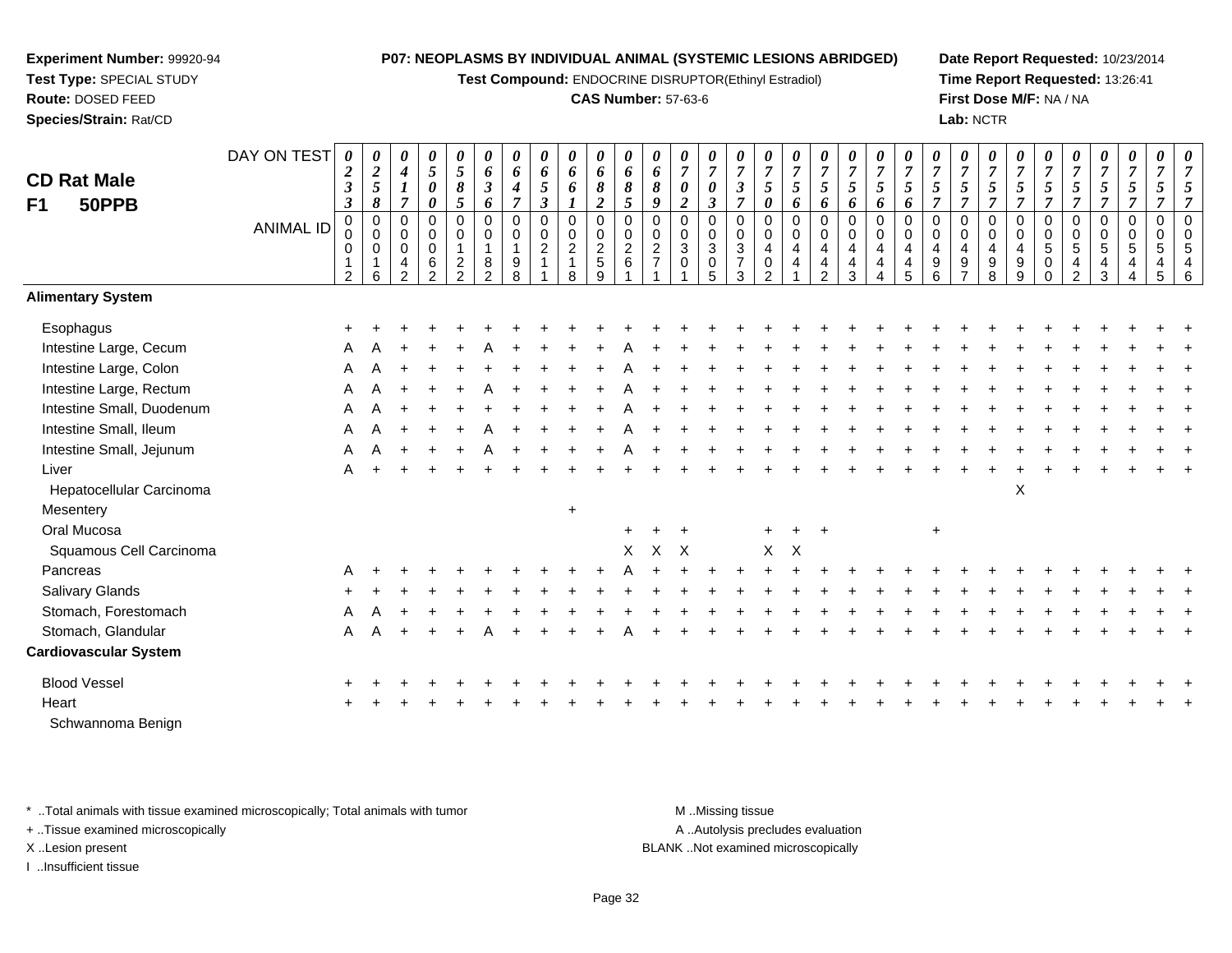**Test Compound:** ENDOCRINE DISRUPTOR(Ethinyl Estradiol)

#### **CAS Number:** 57-63-6

**Date Report Requested:** 10/23/2014**Time Report Requested:** 13:26:41**First Dose M/F:** NA / NA**Lab:** NCTR

| <b>CD Rat Male</b><br>50PPB<br>F <sub>1</sub>                   | DAY ON TEST<br><b>ANIMAL ID</b> | 0<br>$\boldsymbol{2}$<br>$\boldsymbol{\beta}$<br>$\mathbf{3}$<br>0<br>0<br>0<br>$\overline{2}$ | 0<br>$\frac{2}{5}$<br>8<br>0<br>$\mathbf 0$<br>0<br>-1<br>6 | 0<br>$\boldsymbol{4}$<br>$\boldsymbol{l}$<br>$\overline{7}$<br>0<br>$\mathbf 0$<br>$\mathbf 0$<br>4<br>2 | 0<br>$5\overline{)}$<br>0<br>0<br>0<br>0<br>$\mathbf 0$<br>6<br>$\overline{2}$ | $\pmb{\theta}$<br>$\mathfrak{s}$<br>8<br>5<br>$\mathbf 0$<br>$\mathbf 0$<br>$\mathbf{1}$<br>$\overline{c}$<br>$\overline{2}$ | 0<br>6<br>$\boldsymbol{\beta}$<br>6<br>$\mathbf 0$<br>0<br>$\mathbf{1}$<br>8<br>2 | 0<br>6<br>4<br>$\overline{7}$<br>$\mathbf 0$<br>$\Omega$<br>1<br>9<br>8 | 0<br>6<br>5<br>$\boldsymbol{\beta}$<br>$\mathbf 0$<br>0<br>$\overline{c}$ | 0<br>6<br>6<br>$\mathsf 0$<br>$\mathsf 0$<br>$\overline{c}$<br>$\mathbf{1}$<br>8 | 0<br>6<br>8<br>$\boldsymbol{2}$<br>$\pmb{0}$<br>$\pmb{0}$<br>$\boldsymbol{2}$<br>$\sqrt{5}$<br>9 | $\boldsymbol{\theta}$<br>6<br>8<br>5<br>$\mathbf 0$<br>$\pmb{0}$<br>$\sqrt{2}$<br>6 | 0<br>6<br>8<br>9<br>0<br>$\mathbf 0$<br>$\overline{c}$<br>$\overline{7}$ | 0<br>$\overline{7}$<br>$\boldsymbol{\theta}$<br>$\overline{2}$<br>$\mathbf 0$<br>0<br>3<br>$\mathbf 0$ | 0<br>$\overline{7}$<br>0<br>$\mathfrak{z}$<br>0<br>$\mathbf 0$<br>$\sqrt{3}$<br>$\pmb{0}$<br>5 | 0<br>$\overline{7}$<br>$\boldsymbol{\beta}$<br>$\overline{7}$<br>$\mathbf 0$<br>$\mathbf 0$<br>$\mathbf{3}$<br>$\overline{7}$<br>3 | 0<br>$\overline{7}$<br>5<br>0<br>$\mathbf 0$<br>$\Omega$<br>4<br>$\mathbf 0$<br>$\overline{2}$ | 0<br>$\overline{7}$<br>5<br>6<br>0<br>$\mathbf 0$<br>$\overline{4}$<br>4 | 0<br>$\overline{7}$<br>5<br>6<br>0<br>$\mathbf 0$<br>4<br>4<br>$\overline{a}$ | 0<br>$\overline{7}$<br>$\mathfrak{s}$<br>6<br>$\mathbf 0$<br>$\boldsymbol{0}$<br>4<br>$\overline{\mathbf{4}}$<br>3 | 0<br>$\overline{7}$<br>5<br>6<br>$\Omega$<br>$\mathbf 0$<br>4<br>4<br>4 | 0<br>$\overline{7}$<br>5<br>6<br>$\mathbf 0$<br>$\Omega$<br>4<br>$\overline{4}$<br>5 | 0<br>$\overline{7}$<br>5<br>$\overline{7}$<br>$\Omega$<br>$\mathbf 0$<br>4<br>9<br>6 | 0<br>$\overline{7}$<br>5<br>$\overline{7}$<br>$\mathbf 0$<br>0<br>$\overline{4}$<br>$9\,$ | 0<br>$\overline{7}$<br>5<br>$\overline{7}$<br>0<br>0<br>$\overline{4}$<br>$\boldsymbol{9}$<br>8 | 0<br>$\overline{7}$<br>5<br>$\overline{7}$<br>$\mathbf 0$<br>0<br>4<br>9<br>9 | 0<br>$\boldsymbol{7}$<br>5<br>7<br>0<br>$\mathbf 0$<br>5<br>$\mathbf 0$<br>$\Omega$ | 0<br>$\overline{7}$<br>5<br>$\overline{7}$<br>0<br>$\mathbf 0$<br>$5\phantom{.0}$<br>4<br>$\overline{2}$ | 0<br>$\overline{7}$<br>$\mathfrak{s}$<br>$\overline{7}$<br>0<br>$\mathbf 0$<br>$\sqrt{5}$<br>4<br>3 | 0<br>$\overline{7}$<br>$\mathfrak{s}$<br>$\overline{7}$<br>0<br>$\mathbf 0$<br>5<br>4<br>$\overline{4}$ | 0<br>$\overline{7}$<br>5<br>$\overline{7}$<br>0<br>$\Omega$<br>5<br>4<br>5 | 5<br>$\overline{7}$<br>$\Omega$<br>$\Omega$<br>5<br>$\overline{4}$<br>6 |
|-----------------------------------------------------------------|---------------------------------|------------------------------------------------------------------------------------------------|-------------------------------------------------------------|----------------------------------------------------------------------------------------------------------|--------------------------------------------------------------------------------|------------------------------------------------------------------------------------------------------------------------------|-----------------------------------------------------------------------------------|-------------------------------------------------------------------------|---------------------------------------------------------------------------|----------------------------------------------------------------------------------|--------------------------------------------------------------------------------------------------|-------------------------------------------------------------------------------------|--------------------------------------------------------------------------|--------------------------------------------------------------------------------------------------------|------------------------------------------------------------------------------------------------|------------------------------------------------------------------------------------------------------------------------------------|------------------------------------------------------------------------------------------------|--------------------------------------------------------------------------|-------------------------------------------------------------------------------|--------------------------------------------------------------------------------------------------------------------|-------------------------------------------------------------------------|--------------------------------------------------------------------------------------|--------------------------------------------------------------------------------------|-------------------------------------------------------------------------------------------|-------------------------------------------------------------------------------------------------|-------------------------------------------------------------------------------|-------------------------------------------------------------------------------------|----------------------------------------------------------------------------------------------------------|-----------------------------------------------------------------------------------------------------|---------------------------------------------------------------------------------------------------------|----------------------------------------------------------------------------|-------------------------------------------------------------------------|
| <b>Endocrine System</b>                                         |                                 |                                                                                                |                                                             |                                                                                                          |                                                                                |                                                                                                                              |                                                                                   |                                                                         |                                                                           |                                                                                  |                                                                                                  |                                                                                     |                                                                          |                                                                                                        |                                                                                                |                                                                                                                                    |                                                                                                |                                                                          |                                                                               |                                                                                                                    |                                                                         |                                                                                      |                                                                                      |                                                                                           |                                                                                                 |                                                                               |                                                                                     |                                                                                                          |                                                                                                     |                                                                                                         |                                                                            |                                                                         |
| <b>Adrenal Cortex</b><br>Adenoma                                |                                 |                                                                                                |                                                             |                                                                                                          |                                                                                |                                                                                                                              |                                                                                   |                                                                         |                                                                           |                                                                                  |                                                                                                  |                                                                                     |                                                                          |                                                                                                        |                                                                                                |                                                                                                                                    |                                                                                                |                                                                          |                                                                               |                                                                                                                    |                                                                         |                                                                                      |                                                                                      |                                                                                           |                                                                                                 |                                                                               |                                                                                     |                                                                                                          |                                                                                                     |                                                                                                         |                                                                            |                                                                         |
| Adrenal Medulla<br>Pheochromocytoma Benign                      |                                 |                                                                                                |                                                             |                                                                                                          |                                                                                |                                                                                                                              |                                                                                   |                                                                         |                                                                           | X                                                                                |                                                                                                  |                                                                                     |                                                                          |                                                                                                        |                                                                                                |                                                                                                                                    |                                                                                                |                                                                          |                                                                               |                                                                                                                    |                                                                         |                                                                                      |                                                                                      |                                                                                           |                                                                                                 |                                                                               |                                                                                     |                                                                                                          |                                                                                                     |                                                                                                         |                                                                            |                                                                         |
| Islets, Pancreatic<br>Adenoma                                   |                                 | A                                                                                              |                                                             |                                                                                                          |                                                                                |                                                                                                                              |                                                                                   |                                                                         |                                                                           |                                                                                  |                                                                                                  |                                                                                     |                                                                          |                                                                                                        |                                                                                                |                                                                                                                                    |                                                                                                |                                                                          |                                                                               |                                                                                                                    |                                                                         |                                                                                      |                                                                                      |                                                                                           |                                                                                                 | X                                                                             |                                                                                     |                                                                                                          |                                                                                                     |                                                                                                         |                                                                            |                                                                         |
| Parathyroid Gland<br>Adenoma                                    |                                 |                                                                                                |                                                             |                                                                                                          |                                                                                |                                                                                                                              |                                                                                   |                                                                         |                                                                           | X                                                                                |                                                                                                  |                                                                                     |                                                                          |                                                                                                        |                                                                                                |                                                                                                                                    |                                                                                                |                                                                          | м                                                                             |                                                                                                                    |                                                                         |                                                                                      |                                                                                      |                                                                                           |                                                                                                 |                                                                               |                                                                                     |                                                                                                          |                                                                                                     |                                                                                                         |                                                                            |                                                                         |
| <b>Pituitary Gland</b><br>Pars Distalis, Adenoma                |                                 |                                                                                                |                                                             |                                                                                                          | X                                                                              | $\times$                                                                                                                     |                                                                                   |                                                                         |                                                                           |                                                                                  |                                                                                                  |                                                                                     |                                                                          |                                                                                                        |                                                                                                | X                                                                                                                                  |                                                                                                |                                                                          |                                                                               |                                                                                                                    |                                                                         |                                                                                      | Χ                                                                                    |                                                                                           |                                                                                                 |                                                                               |                                                                                     |                                                                                                          | X                                                                                                   |                                                                                                         | $X$ $X$                                                                    |                                                                         |
| <b>Thyroid Gland</b><br>Follicular Cel, Carcinoma               |                                 | Α                                                                                              |                                                             | $\ddot{}$                                                                                                |                                                                                |                                                                                                                              |                                                                                   |                                                                         |                                                                           |                                                                                  |                                                                                                  |                                                                                     |                                                                          |                                                                                                        |                                                                                                |                                                                                                                                    |                                                                                                |                                                                          |                                                                               |                                                                                                                    |                                                                         |                                                                                      |                                                                                      |                                                                                           |                                                                                                 |                                                                               |                                                                                     |                                                                                                          |                                                                                                     |                                                                                                         |                                                                            |                                                                         |
| <b>General Body System</b>                                      |                                 |                                                                                                |                                                             |                                                                                                          |                                                                                |                                                                                                                              |                                                                                   |                                                                         |                                                                           |                                                                                  |                                                                                                  |                                                                                     |                                                                          |                                                                                                        |                                                                                                |                                                                                                                                    |                                                                                                |                                                                          |                                                                               |                                                                                                                    |                                                                         |                                                                                      |                                                                                      |                                                                                           |                                                                                                 |                                                                               |                                                                                     |                                                                                                          |                                                                                                     |                                                                                                         |                                                                            |                                                                         |
| <b>NONE</b><br><b>Genital System</b>                            |                                 |                                                                                                |                                                             |                                                                                                          |                                                                                |                                                                                                                              |                                                                                   |                                                                         |                                                                           |                                                                                  |                                                                                                  |                                                                                     |                                                                          |                                                                                                        |                                                                                                |                                                                                                                                    |                                                                                                |                                                                          |                                                                               |                                                                                                                    |                                                                         |                                                                                      |                                                                                      |                                                                                           |                                                                                                 |                                                                               |                                                                                     |                                                                                                          |                                                                                                     |                                                                                                         |                                                                            |                                                                         |
| <b>Coagulating Gland</b>                                        |                                 |                                                                                                |                                                             |                                                                                                          |                                                                                |                                                                                                                              |                                                                                   |                                                                         |                                                                           |                                                                                  |                                                                                                  |                                                                                     |                                                                          |                                                                                                        |                                                                                                |                                                                                                                                    |                                                                                                |                                                                          |                                                                               |                                                                                                                    |                                                                         |                                                                                      |                                                                                      |                                                                                           |                                                                                                 |                                                                               |                                                                                     |                                                                                                          |                                                                                                     |                                                                                                         |                                                                            |                                                                         |
| Epididymis<br><b>Preputial Gland</b><br>Squamous Cell Carcinoma |                                 |                                                                                                |                                                             |                                                                                                          |                                                                                |                                                                                                                              |                                                                                   |                                                                         |                                                                           |                                                                                  |                                                                                                  |                                                                                     |                                                                          |                                                                                                        |                                                                                                |                                                                                                                                    |                                                                                                |                                                                          |                                                                               |                                                                                                                    |                                                                         |                                                                                      |                                                                                      |                                                                                           |                                                                                                 |                                                                               |                                                                                     |                                                                                                          |                                                                                                     | $\pmb{\times}$                                                                                          |                                                                            |                                                                         |
| Prostate, Dorsal/Lateral Lobe                                   |                                 | $\ddot{}$                                                                                      |                                                             |                                                                                                          |                                                                                |                                                                                                                              | $\ddot{}$                                                                         |                                                                         |                                                                           |                                                                                  |                                                                                                  |                                                                                     |                                                                          |                                                                                                        |                                                                                                |                                                                                                                                    | $+$                                                                                            | $\overline{1}$                                                           |                                                                               |                                                                                                                    |                                                                         | $\ddot{}$                                                                            |                                                                                      |                                                                                           |                                                                                                 |                                                                               |                                                                                     | $\ddot{}$                                                                                                |                                                                                                     |                                                                                                         |                                                                            |                                                                         |

\* ..Total animals with tissue examined microscopically; Total animals with tumor **M** . Missing tissue M ..Missing tissue

+ ..Tissue examined microscopically

**Experiment Number:** 99920-94**Test Type:** SPECIAL STUDY**Route:** DOSED FEED**Species/Strain:** Rat/CD

I ..Insufficient tissue

A ..Autolysis precludes evaluation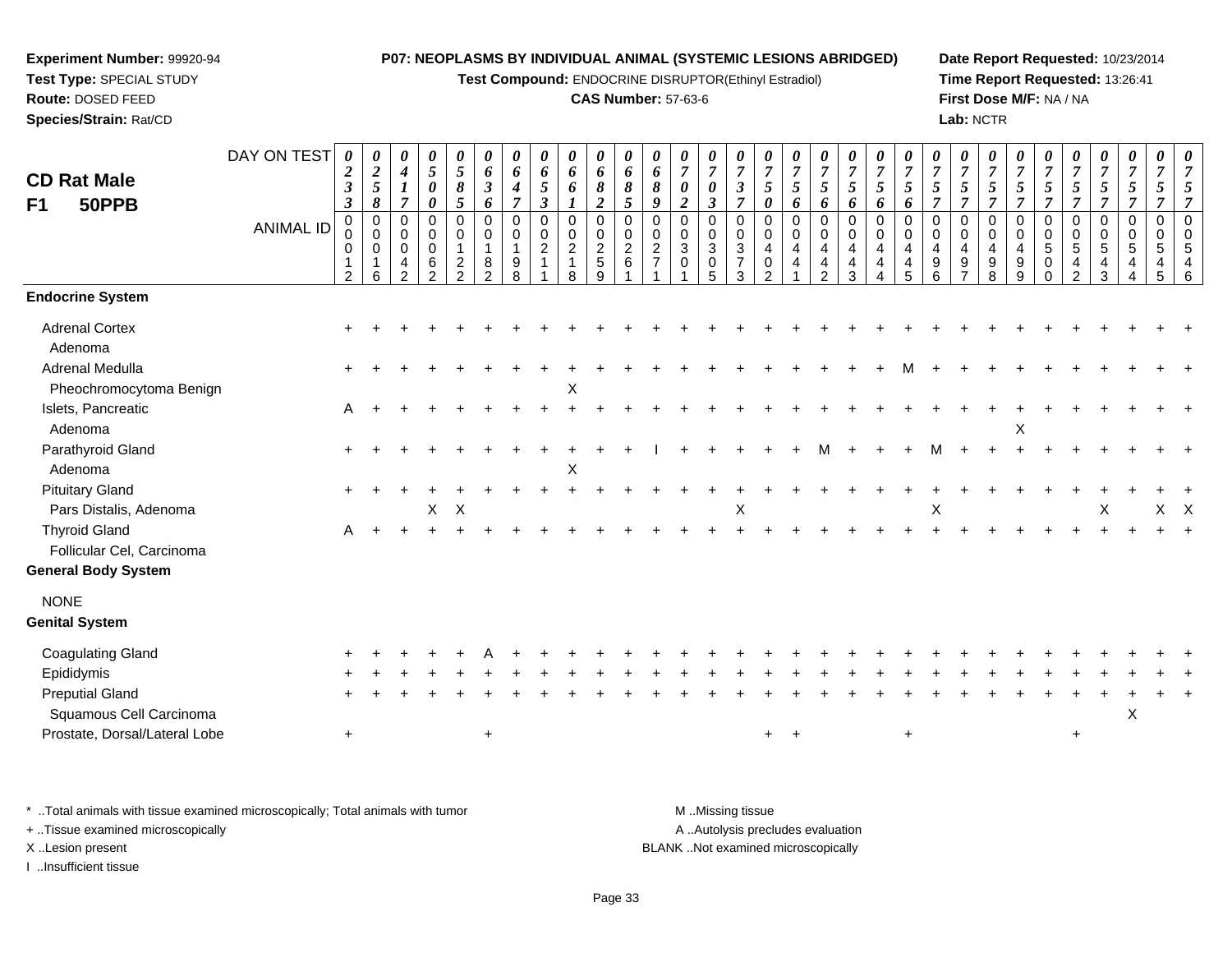**Test Compound:** ENDOCRINE DISRUPTOR(Ethinyl Estradiol)

#### **CAS Number:** 57-63-6

**Date Report Requested:** 10/23/2014**Time Report Requested:** 13:26:41**First Dose M/F:** NA / NA**Lab:** NCTR

| <b>CD Rat Male</b><br>50PPB<br>F1                               | DAY ON TEST      | 0<br>$\boldsymbol{2}$<br>$\boldsymbol{\beta}$<br>$\boldsymbol{\beta}$ | $\boldsymbol{\theta}$<br>$\boldsymbol{2}$<br>$\mathfrak{H}$<br>8 | 0<br>$\boldsymbol{4}$<br>$\boldsymbol{l}$<br>$\overline{7}$ | $\boldsymbol{\theta}$<br>$\mathfrak{s}$<br>$\boldsymbol{\theta}$<br>$\boldsymbol{\theta}$ | 0<br>$\mathfrak{H}$<br>8<br>5                     | 0<br>6<br>$\boldsymbol{\beta}$<br>6           | $\pmb{\theta}$<br>6<br>4<br>$\overline{7}$ | 0<br>6<br>$\mathfrak{I}$<br>3  | $\pmb{\theta}$<br>6<br>6<br>$\boldsymbol{l}$                      | 0<br>6<br>8<br>$\overline{2}$          | $\pmb{\theta}$<br>6<br>8<br>5           | 0<br>6<br>8<br>9               | $\boldsymbol{\theta}$<br>$\overline{7}$<br>0<br>$\boldsymbol{2}$ | 0<br>$\overline{7}$<br>$\boldsymbol{\theta}$<br>$\boldsymbol{\beta}$ | 0<br>7<br>3<br>$\overline{7}$      | $\overline{7}$<br>5<br>0           | 0<br>$\overline{7}$<br>$\mathfrak{s}$<br>6 | $\pmb{\theta}$<br>$\overline{7}$<br>5<br>6 | $\pmb{\theta}$<br>$\overline{7}$<br>$\sqrt{5}$<br>6                        | 0<br>$\overline{7}$<br>$\mathfrak{s}$<br>6 | 0<br>$\boldsymbol{7}$<br>$\mathfrak{s}$<br>6 | 0<br>$\overline{7}$<br>5<br>7                  | 0<br>$\overline{7}$<br>5<br>$\overline{7}$                  | 0<br>$\overline{7}$<br>5<br>$\overline{7}$               | 0<br>$\overline{7}$<br>$\mathfrak{s}$<br>7   | 0<br>$\overline{7}$<br>5<br>$\overline{7}$       | 0<br>$\overline{7}$<br>5<br>7               | 0<br>$\overline{7}$<br>5<br>7 | $\boldsymbol{\theta}$<br>$\overline{7}$<br>5<br>$\overline{7}$ | $\boldsymbol{\theta}$<br>7<br>5<br>7 |                                                |
|-----------------------------------------------------------------|------------------|-----------------------------------------------------------------------|------------------------------------------------------------------|-------------------------------------------------------------|-------------------------------------------------------------------------------------------|---------------------------------------------------|-----------------------------------------------|--------------------------------------------|--------------------------------|-------------------------------------------------------------------|----------------------------------------|-----------------------------------------|--------------------------------|------------------------------------------------------------------|----------------------------------------------------------------------|------------------------------------|------------------------------------|--------------------------------------------|--------------------------------------------|----------------------------------------------------------------------------|--------------------------------------------|----------------------------------------------|------------------------------------------------|-------------------------------------------------------------|----------------------------------------------------------|----------------------------------------------|--------------------------------------------------|---------------------------------------------|-------------------------------|----------------------------------------------------------------|--------------------------------------|------------------------------------------------|
|                                                                 | <b>ANIMAL ID</b> | $\mathbf 0$<br>0<br>0<br>2                                            | $\mathbf 0$<br>$\mathbf 0$<br>$\pmb{0}$<br>6                     | 0<br>0<br>0<br>4<br>$\overline{2}$                          | $\mathbf 0$<br>0<br>$\mathbf 0$<br>$\,6$<br>$\overline{2}$                                | 0<br>0<br>1<br>$\boldsymbol{2}$<br>$\overline{2}$ | 0<br>0<br>$\mathbf{1}$<br>8<br>$\overline{2}$ | $\mathbf 0$<br>0<br>9<br>8                 | 0<br>$\mathbf 0$<br>$\sqrt{2}$ | $\mathbf 0$<br>$\mathbf 0$<br>$\overline{c}$<br>$\mathbf{1}$<br>8 | $\mathbf 0$<br>0<br>$\frac{2}{5}$<br>9 | $\mathbf 0$<br>0<br>$\overline{c}$<br>6 | $\mathbf 0$<br>0<br>$\sqrt{2}$ | $\mathbf 0$<br>0<br>$\sqrt{3}$<br>$\pmb{0}$                      | $\mathbf 0$<br>$\mathbf 0$<br>$\sqrt{3}$<br>$\pmb{0}$<br>5           | 0<br>0<br>3<br>$\overline{7}$<br>3 | 0<br>0<br>4<br>0<br>$\overline{2}$ | 0<br>0<br>4<br>4                           | 0<br>0<br>4<br>4<br>$\overline{2}$         | $\mathbf 0$<br>$\mathbf 0$<br>4<br>$\overline{\mathbf{4}}$<br>$\mathbf{3}$ | $\mathbf 0$<br>0<br>4<br>4<br>4            | $\mathbf 0$<br>0<br>4<br>4<br>5              | $\mathbf 0$<br>0<br>4<br>$\boldsymbol{9}$<br>6 | $\mathbf 0$<br>0<br>4<br>$\boldsymbol{9}$<br>$\overline{7}$ | $\mathbf 0$<br>$\mathbf 0$<br>4<br>$\boldsymbol{9}$<br>8 | $\mathbf 0$<br>0<br>$\overline{4}$<br>9<br>9 | $\mathbf 0$<br>0<br>$\,$ 5 $\,$<br>0<br>$\Omega$ | 0<br>0<br>$\sqrt{5}$<br>4<br>$\overline{2}$ | 0<br>0<br>5<br>4<br>3         | $\mathbf 0$<br>0<br>5<br>4<br>4                                | 0<br>0<br>5<br>4<br>$\overline{5}$   | $\Omega$<br>5<br>$\overline{\mathcal{A}}$<br>6 |
| Prostate, Ventral Lobe                                          |                  | $\ddot{}$                                                             |                                                                  |                                                             |                                                                                           |                                                   |                                               |                                            |                                |                                                                   |                                        |                                         |                                |                                                                  |                                                                      |                                    |                                    |                                            |                                            |                                                                            |                                            |                                              |                                                |                                                             |                                                          |                                              |                                                  |                                             |                               |                                                                |                                      |                                                |
| <b>Rete Testes</b>                                              |                  |                                                                       |                                                                  |                                                             |                                                                                           |                                                   |                                               |                                            |                                |                                                                   |                                        |                                         |                                |                                                                  |                                                                      |                                    |                                    |                                            |                                            |                                                                            |                                            |                                              |                                                |                                                             |                                                          |                                              |                                                  |                                             |                               |                                                                |                                      |                                                |
| Seminal Vesicle                                                 |                  | A                                                                     |                                                                  |                                                             |                                                                                           |                                                   |                                               |                                            |                                |                                                                   |                                        |                                         |                                |                                                                  |                                                                      |                                    |                                    |                                            |                                            |                                                                            |                                            |                                              |                                                |                                                             |                                                          |                                              |                                                  |                                             |                               |                                                                |                                      |                                                |
| Carcinoma                                                       |                  |                                                                       |                                                                  |                                                             |                                                                                           |                                                   |                                               |                                            |                                |                                                                   |                                        |                                         |                                |                                                                  |                                                                      |                                    |                                    |                                            |                                            |                                                                            |                                            |                                              |                                                |                                                             |                                                          |                                              |                                                  |                                             |                               |                                                                |                                      |                                                |
| <b>Testes</b><br>Seminoma Benign<br><b>Hematopoietic System</b> |                  |                                                                       |                                                                  |                                                             |                                                                                           |                                                   |                                               |                                            |                                |                                                                   |                                        |                                         |                                |                                                                  |                                                                      |                                    |                                    |                                            |                                            |                                                                            |                                            |                                              |                                                |                                                             |                                                          |                                              |                                                  |                                             |                               |                                                                |                                      |                                                |
|                                                                 |                  |                                                                       |                                                                  |                                                             |                                                                                           |                                                   |                                               |                                            |                                |                                                                   |                                        |                                         |                                |                                                                  |                                                                      |                                    |                                    |                                            |                                            |                                                                            |                                            |                                              |                                                |                                                             |                                                          |                                              |                                                  |                                             |                               |                                                                |                                      |                                                |
| <b>Bone Marrow</b>                                              |                  | Α                                                                     | Α                                                                |                                                             |                                                                                           |                                                   |                                               |                                            |                                |                                                                   |                                        |                                         |                                |                                                                  |                                                                      |                                    |                                    |                                            |                                            |                                                                            |                                            |                                              |                                                |                                                             |                                                          |                                              |                                                  |                                             |                               |                                                                |                                      |                                                |
| Lymph Node                                                      |                  |                                                                       |                                                                  |                                                             |                                                                                           |                                                   |                                               |                                            |                                |                                                                   |                                        |                                         |                                |                                                                  |                                                                      |                                    |                                    |                                            |                                            |                                                                            |                                            |                                              |                                                |                                                             |                                                          |                                              |                                                  |                                             |                               |                                                                |                                      |                                                |
| Lymph Node, Mandibular                                          |                  |                                                                       |                                                                  |                                                             |                                                                                           |                                                   |                                               |                                            |                                |                                                                   |                                        |                                         |                                |                                                                  |                                                                      |                                    |                                    |                                            |                                            |                                                                            |                                            |                                              |                                                |                                                             |                                                          |                                              |                                                  |                                             |                               |                                                                |                                      |                                                |
| Lymph Node, Mesenteric                                          |                  |                                                                       |                                                                  |                                                             |                                                                                           |                                                   |                                               |                                            |                                |                                                                   |                                        |                                         |                                |                                                                  |                                                                      |                                    |                                    |                                            |                                            |                                                                            |                                            |                                              |                                                |                                                             |                                                          |                                              |                                                  |                                             |                               |                                                                |                                      |                                                |
| Spleen<br>Thymus                                                |                  | Α                                                                     |                                                                  |                                                             |                                                                                           |                                                   |                                               | м                                          |                                |                                                                   |                                        |                                         |                                |                                                                  |                                                                      |                                    |                                    |                                            |                                            |                                                                            |                                            |                                              |                                                |                                                             |                                                          |                                              |                                                  |                                             |                               |                                                                |                                      |                                                |
| Sarcoma                                                         |                  |                                                                       |                                                                  |                                                             |                                                                                           |                                                   |                                               |                                            |                                | $\times$                                                          |                                        |                                         |                                |                                                                  |                                                                      |                                    |                                    |                                            |                                            |                                                                            |                                            |                                              |                                                |                                                             |                                                          |                                              |                                                  |                                             |                               |                                                                |                                      |                                                |
| Integumentary System                                            |                  |                                                                       |                                                                  |                                                             |                                                                                           |                                                   |                                               |                                            |                                |                                                                   |                                        |                                         |                                |                                                                  |                                                                      |                                    |                                    |                                            |                                            |                                                                            |                                            |                                              |                                                |                                                             |                                                          |                                              |                                                  |                                             |                               |                                                                |                                      |                                                |
| Mammary Gland                                                   |                  | A                                                                     |                                                                  |                                                             |                                                                                           |                                                   | М                                             | $\overline{ }$                             | М                              |                                                                   | М                                      |                                         |                                |                                                                  |                                                                      |                                    |                                    |                                            |                                            |                                                                            |                                            |                                              |                                                |                                                             |                                                          |                                              |                                                  |                                             |                               |                                                                |                                      |                                                |
| Fibroadenoma                                                    |                  |                                                                       |                                                                  |                                                             |                                                                                           |                                                   |                                               |                                            |                                |                                                                   |                                        |                                         |                                |                                                                  |                                                                      | Χ                                  |                                    |                                            |                                            |                                                                            |                                            |                                              |                                                |                                                             |                                                          |                                              |                                                  |                                             |                               |                                                                |                                      |                                                |
| Skin                                                            |                  |                                                                       |                                                                  |                                                             |                                                                                           |                                                   |                                               |                                            |                                |                                                                   |                                        |                                         |                                |                                                                  |                                                                      |                                    |                                    |                                            |                                            |                                                                            |                                            |                                              |                                                |                                                             |                                                          |                                              |                                                  |                                             |                               |                                                                |                                      |                                                |
| Fibroma                                                         |                  |                                                                       |                                                                  |                                                             |                                                                                           |                                                   |                                               |                                            |                                |                                                                   |                                        |                                         |                                |                                                                  |                                                                      |                                    |                                    | X                                          |                                            |                                                                            |                                            |                                              |                                                |                                                             |                                                          |                                              |                                                  |                                             |                               |                                                                |                                      |                                                |
| Keratoacanthoma                                                 |                  |                                                                       |                                                                  |                                                             |                                                                                           |                                                   |                                               |                                            |                                |                                                                   |                                        |                                         |                                |                                                                  |                                                                      |                                    |                                    |                                            |                                            |                                                                            |                                            |                                              |                                                |                                                             |                                                          |                                              |                                                  |                                             |                               |                                                                |                                      |                                                |
| Schwannoma Malignant                                            |                  |                                                                       |                                                                  |                                                             |                                                                                           |                                                   |                                               |                                            |                                |                                                                   | X                                      |                                         |                                |                                                                  |                                                                      |                                    |                                    |                                            |                                            |                                                                            |                                            |                                              |                                                |                                                             |                                                          |                                              |                                                  |                                             |                               |                                                                |                                      |                                                |

\* ..Total animals with tissue examined microscopically; Total animals with tumor **M** . Missing tissue M ..Missing tissue

+ ..Tissue examined microscopically

**Experiment Number:** 99920-94**Test Type:** SPECIAL STUDY**Route:** DOSED FEED**Species/Strain:** Rat/CD

I ..Insufficient tissue

A ..Autolysis precludes evaluation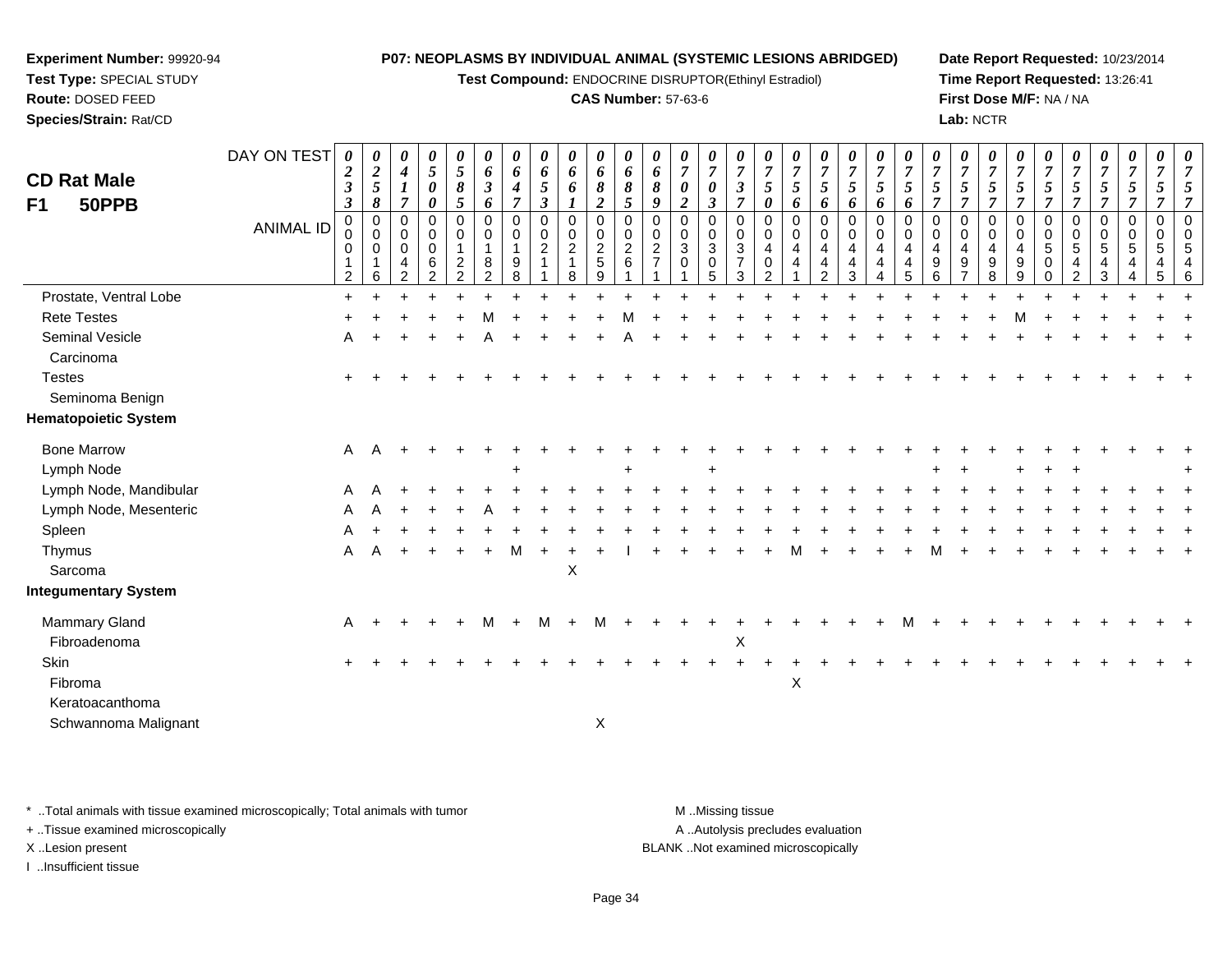**Test Compound:** ENDOCRINE DISRUPTOR(Ethinyl Estradiol)

#### **CAS Number:** 57-63-6

**Date Report Requested:** 10/23/2014 **Time Report Requested:** 13:26:42**First Dose M/F:** NA / NA**Lab:** NCTR

| <b>CD Rat Male</b><br>F1<br>50PPB                      | DAY ON TEST<br><b>ANIMAL ID</b> | 0<br>$\boldsymbol{2}$<br>$\boldsymbol{\beta}$<br>$\boldsymbol{\beta}$<br>$\mathbf 0$<br>0<br>0 | $\boldsymbol{\theta}$<br>$\boldsymbol{2}$<br>$\sqrt{5}$<br>8<br>$\mathbf 0$<br>$\mathbf 0$<br>0 | 0<br>$\boldsymbol{4}$<br>$\boldsymbol{l}$<br>$\overline{7}$<br>0<br>0<br>$\mathbf 0$ | $\boldsymbol{\theta}$<br>$\sqrt{5}$<br>$\boldsymbol{\theta}$<br>$\boldsymbol{\theta}$<br>$\Omega$<br>$\mathbf 0$<br>$\mathbf 0$ | 0<br>$\mathfrak{s}$<br>$\pmb{8}$<br>5<br>$\Omega$<br>0<br>$\mathbf{1}$ | 0<br>6<br>$\boldsymbol{\beta}$<br>6<br>$\mathbf 0$<br>$\mathbf 0$<br>$\overline{1}$ | 0<br>6<br>4<br>$\overline{\tau}$<br>$\pmb{0}$<br>0 | 0<br>6<br>$\mathfrak{H}$<br>$\mathfrak{z}$<br>$\mathbf 0$<br>$\mathbf 0$<br>$\sqrt{2}$ | 0<br>6<br>$\pmb{6}$<br>1<br>$\pmb{0}$<br>$\mathbf 0$<br>$\overline{2}$ | 0<br>6<br>$\pmb{8}$<br>$\boldsymbol{2}$<br>$\Omega$<br>$\mathbf 0$<br>$\overline{c}$ | 0<br>6<br>$\pmb{8}$<br>5<br>$\Omega$<br>0<br>$\boldsymbol{2}$ | 0<br>6<br>8<br>9<br>$\Omega$<br>0<br>$\overline{c}$ | $\pmb{\theta}$<br>$\boldsymbol{7}$<br>$\boldsymbol{\theta}$<br>$\overline{a}$<br>$\Omega$<br>0<br>3 | $\boldsymbol{\theta}$<br>$\overline{7}$<br>$\boldsymbol{\theta}$<br>$\boldsymbol{\beta}$<br>$\Omega$<br>$\mathbf 0$<br>$\mathbf{3}$ | 0<br>$\overline{7}$<br>$\mathfrak{z}$<br>$\overline{7}$<br>$\mathbf 0$<br>$\mathbf 0$<br>$\ensuremath{\mathsf{3}}$ | $\overline{7}$<br>$\sqrt{5}$<br>0<br>0<br>$\mathbf 0$<br>4 | 0<br>$\overline{7}$<br>5<br>6<br>$\mathbf 0$<br>0<br>4 | 0<br>$\boldsymbol{7}$<br>$\mathfrak{s}$<br>6<br>$\Omega$<br>0<br>4 | 0<br>$\overline{7}$<br>5<br>6<br>$\mathbf 0$<br>$\mathbf 0$<br>$\overline{4}$ | 0<br>$\overline{7}$<br>$\mathfrak{s}$<br>6<br>$\Omega$<br>$\mathbf 0$<br>4 | $\overline{7}$<br>5<br>6<br>$\Omega$<br>$\mathbf 0$<br>4 | 0<br>$\overline{7}$<br>5<br>$\overline{7}$<br>$\Omega$<br>0<br>4 | 0<br>$\boldsymbol{7}$<br>$\sqrt{5}$<br>$\overline{7}$<br>0<br>$\mathbf 0$<br>$\overline{4}$ | 0<br>$\overline{7}$<br>$\sqrt{5}$<br>$\overline{7}$<br>$\Omega$<br>0<br>$\overline{4}$ | 0<br>$\overline{7}$<br>$\sqrt{5}$<br>$\overline{7}$<br>$\Omega$<br>0<br>$\overline{4}$ | 0<br>$\overline{7}$<br>$\overline{5}$<br>$\overline{7}$<br>$\Omega$<br>$\mathbf 0$<br>$\overline{5}$ | $\boldsymbol{\theta}$<br>$\overline{7}$<br>5<br>$\overline{7}$<br>$\Omega$<br>0<br>5 | 0<br>$\boldsymbol{7}$<br>$\mathfrak{S}$<br>$\overline{7}$<br>0<br>0<br>$\overline{5}$ | 0<br>$\boldsymbol{7}$<br>$\mathfrak{s}$<br>7<br>$\mathbf 0$<br>$\mathbf 0$<br>$\sqrt{5}$ | $\overline{7}$<br>$\sqrt{5}$<br>7<br>$\mathbf 0$<br>$\mathbf 0$<br>5 | 7<br>5<br>$\overline{7}$<br>$\overline{0}$<br>$\mathbf 0$<br>5 |
|--------------------------------------------------------|---------------------------------|------------------------------------------------------------------------------------------------|-------------------------------------------------------------------------------------------------|--------------------------------------------------------------------------------------|---------------------------------------------------------------------------------------------------------------------------------|------------------------------------------------------------------------|-------------------------------------------------------------------------------------|----------------------------------------------------|----------------------------------------------------------------------------------------|------------------------------------------------------------------------|--------------------------------------------------------------------------------------|---------------------------------------------------------------|-----------------------------------------------------|-----------------------------------------------------------------------------------------------------|-------------------------------------------------------------------------------------------------------------------------------------|--------------------------------------------------------------------------------------------------------------------|------------------------------------------------------------|--------------------------------------------------------|--------------------------------------------------------------------|-------------------------------------------------------------------------------|----------------------------------------------------------------------------|----------------------------------------------------------|------------------------------------------------------------------|---------------------------------------------------------------------------------------------|----------------------------------------------------------------------------------------|----------------------------------------------------------------------------------------|------------------------------------------------------------------------------------------------------|--------------------------------------------------------------------------------------|---------------------------------------------------------------------------------------|------------------------------------------------------------------------------------------|----------------------------------------------------------------------|----------------------------------------------------------------|
|                                                        |                                 | $\overline{2}$                                                                                 | 6                                                                                               | 4<br>$\overline{2}$                                                                  | 6<br>$\mathcal{P}$                                                                                                              | $\frac{2}{2}$                                                          | 8<br>$\overline{2}$                                                                 | 9<br>8                                             |                                                                                        | $\mathbf{1}$<br>8                                                      | 5<br>9                                                                               | $\,6\,$                                                       |                                                     | 0                                                                                                   | 0<br>5                                                                                                                              | $\overline{7}$<br>3                                                                                                | 0<br>$\mathcal{D}$                                         | 4                                                      | 4<br>$\overline{2}$                                                | 4<br>3                                                                        | 4                                                                          | 4                                                        | 9<br>6                                                           | $\boldsymbol{9}$<br>$\overline{7}$                                                          | 9<br>8                                                                                 | 9<br>9                                                                                 | 0<br>$\Omega$                                                                                        | 4<br>$\mathfrak{p}$                                                                  | 4<br>3                                                                                | 4                                                                                        | 4<br>5                                                               | $\overline{4}$<br>6                                            |
| Musculoskeletal System                                 |                                 |                                                                                                |                                                                                                 |                                                                                      |                                                                                                                                 |                                                                        |                                                                                     |                                                    |                                                                                        |                                                                        |                                                                                      |                                                               |                                                     |                                                                                                     |                                                                                                                                     |                                                                                                                    |                                                            |                                                        |                                                                    |                                                                               |                                                                            |                                                          |                                                                  |                                                                                             |                                                                                        |                                                                                        |                                                                                                      |                                                                                      |                                                                                       |                                                                                          |                                                                      |                                                                |
| Bone                                                   |                                 |                                                                                                |                                                                                                 |                                                                                      |                                                                                                                                 |                                                                        |                                                                                     |                                                    |                                                                                        |                                                                        |                                                                                      |                                                               |                                                     |                                                                                                     | $\ddot{}$                                                                                                                           |                                                                                                                    |                                                            |                                                        |                                                                    |                                                                               |                                                                            |                                                          |                                                                  |                                                                                             |                                                                                        |                                                                                        |                                                                                                      |                                                                                      |                                                                                       |                                                                                          |                                                                      |                                                                |
| Bone, Femur                                            |                                 |                                                                                                |                                                                                                 |                                                                                      |                                                                                                                                 |                                                                        |                                                                                     |                                                    |                                                                                        |                                                                        |                                                                                      |                                                               |                                                     |                                                                                                     |                                                                                                                                     |                                                                                                                    |                                                            |                                                        |                                                                    |                                                                               |                                                                            |                                                          |                                                                  |                                                                                             |                                                                                        |                                                                                        |                                                                                                      |                                                                                      |                                                                                       |                                                                                          |                                                                      |                                                                |
| <b>Skeletal Muscle</b>                                 |                                 |                                                                                                |                                                                                                 |                                                                                      |                                                                                                                                 |                                                                        |                                                                                     |                                                    |                                                                                        |                                                                        |                                                                                      |                                                               |                                                     |                                                                                                     |                                                                                                                                     |                                                                                                                    |                                                            |                                                        |                                                                    |                                                                               |                                                                            |                                                          |                                                                  |                                                                                             |                                                                                        |                                                                                        |                                                                                                      |                                                                                      |                                                                                       |                                                                                          |                                                                      |                                                                |
| Nervous System                                         |                                 |                                                                                                |                                                                                                 |                                                                                      |                                                                                                                                 |                                                                        |                                                                                     |                                                    |                                                                                        |                                                                        |                                                                                      |                                                               |                                                     |                                                                                                     |                                                                                                                                     |                                                                                                                    |                                                            |                                                        |                                                                    |                                                                               |                                                                            |                                                          |                                                                  |                                                                                             |                                                                                        |                                                                                        |                                                                                                      |                                                                                      |                                                                                       |                                                                                          |                                                                      |                                                                |
| Brain, Brain Stem                                      |                                 |                                                                                                |                                                                                                 |                                                                                      |                                                                                                                                 |                                                                        |                                                                                     |                                                    |                                                                                        |                                                                        |                                                                                      |                                                               |                                                     |                                                                                                     |                                                                                                                                     |                                                                                                                    |                                                            |                                                        |                                                                    |                                                                               |                                                                            |                                                          |                                                                  |                                                                                             |                                                                                        |                                                                                        |                                                                                                      |                                                                                      |                                                                                       |                                                                                          |                                                                      |                                                                |
| Brain, Cerebellum                                      |                                 |                                                                                                |                                                                                                 |                                                                                      |                                                                                                                                 |                                                                        |                                                                                     |                                                    |                                                                                        |                                                                        |                                                                                      |                                                               |                                                     |                                                                                                     |                                                                                                                                     |                                                                                                                    |                                                            |                                                        |                                                                    |                                                                               |                                                                            |                                                          |                                                                  |                                                                                             |                                                                                        |                                                                                        |                                                                                                      |                                                                                      |                                                                                       |                                                                                          |                                                                      |                                                                |
| Brain, Cerebrum                                        |                                 |                                                                                                |                                                                                                 |                                                                                      |                                                                                                                                 |                                                                        |                                                                                     |                                                    |                                                                                        |                                                                        |                                                                                      |                                                               |                                                     |                                                                                                     |                                                                                                                                     |                                                                                                                    |                                                            |                                                        |                                                                    |                                                                               |                                                                            |                                                          |                                                                  |                                                                                             |                                                                                        |                                                                                        |                                                                                                      |                                                                                      |                                                                                       |                                                                                          |                                                                      |                                                                |
| Peripheral Nerve                                       |                                 |                                                                                                |                                                                                                 | +                                                                                    |                                                                                                                                 |                                                                        |                                                                                     |                                                    |                                                                                        |                                                                        |                                                                                      |                                                               |                                                     |                                                                                                     |                                                                                                                                     |                                                                                                                    |                                                            |                                                        |                                                                    |                                                                               |                                                                            |                                                          |                                                                  |                                                                                             |                                                                                        |                                                                                        |                                                                                                      |                                                                                      |                                                                                       |                                                                                          |                                                                      |                                                                |
| Spinal Cord                                            |                                 |                                                                                                |                                                                                                 | $\mathsf{A}$                                                                         |                                                                                                                                 |                                                                        |                                                                                     |                                                    |                                                                                        |                                                                        |                                                                                      |                                                               |                                                     | Α                                                                                                   |                                                                                                                                     |                                                                                                                    |                                                            |                                                        |                                                                    |                                                                               |                                                                            |                                                          |                                                                  |                                                                                             |                                                                                        |                                                                                        |                                                                                                      |                                                                                      |                                                                                       |                                                                                          |                                                                      |                                                                |
| <b>Respiratory System</b>                              |                                 |                                                                                                |                                                                                                 |                                                                                      |                                                                                                                                 |                                                                        |                                                                                     |                                                    |                                                                                        |                                                                        |                                                                                      |                                                               |                                                     |                                                                                                     |                                                                                                                                     |                                                                                                                    |                                                            |                                                        |                                                                    |                                                                               |                                                                            |                                                          |                                                                  |                                                                                             |                                                                                        |                                                                                        |                                                                                                      |                                                                                      |                                                                                       |                                                                                          |                                                                      |                                                                |
| Lung                                                   |                                 | A                                                                                              |                                                                                                 |                                                                                      |                                                                                                                                 |                                                                        |                                                                                     |                                                    |                                                                                        |                                                                        |                                                                                      |                                                               |                                                     |                                                                                                     |                                                                                                                                     |                                                                                                                    |                                                            |                                                        |                                                                    |                                                                               |                                                                            |                                                          |                                                                  |                                                                                             |                                                                                        |                                                                                        |                                                                                                      |                                                                                      |                                                                                       |                                                                                          |                                                                      |                                                                |
| Sarcoma, Metastatic, Thymus                            |                                 |                                                                                                |                                                                                                 |                                                                                      |                                                                                                                                 |                                                                        |                                                                                     |                                                    |                                                                                        | X                                                                      |                                                                                      |                                                               |                                                     |                                                                                                     |                                                                                                                                     |                                                                                                                    |                                                            |                                                        |                                                                    |                                                                               |                                                                            |                                                          |                                                                  |                                                                                             |                                                                                        |                                                                                        |                                                                                                      |                                                                                      |                                                                                       |                                                                                          |                                                                      |                                                                |
| Nose                                                   |                                 | A                                                                                              |                                                                                                 |                                                                                      |                                                                                                                                 |                                                                        |                                                                                     |                                                    |                                                                                        |                                                                        |                                                                                      |                                                               |                                                     |                                                                                                     |                                                                                                                                     |                                                                                                                    |                                                            |                                                        |                                                                    |                                                                               |                                                                            |                                                          |                                                                  |                                                                                             |                                                                                        |                                                                                        |                                                                                                      |                                                                                      |                                                                                       |                                                                                          |                                                                      |                                                                |
| Trachea                                                |                                 |                                                                                                |                                                                                                 |                                                                                      |                                                                                                                                 |                                                                        |                                                                                     |                                                    |                                                                                        |                                                                        |                                                                                      |                                                               |                                                     |                                                                                                     |                                                                                                                                     |                                                                                                                    |                                                            |                                                        |                                                                    |                                                                               |                                                                            |                                                          |                                                                  |                                                                                             |                                                                                        |                                                                                        |                                                                                                      |                                                                                      |                                                                                       |                                                                                          |                                                                      |                                                                |
| <b>Special Senses System</b>                           |                                 |                                                                                                |                                                                                                 |                                                                                      |                                                                                                                                 |                                                                        |                                                                                     |                                                    |                                                                                        |                                                                        |                                                                                      |                                                               |                                                     |                                                                                                     |                                                                                                                                     |                                                                                                                    |                                                            |                                                        |                                                                    |                                                                               |                                                                            |                                                          |                                                                  |                                                                                             |                                                                                        |                                                                                        |                                                                                                      |                                                                                      |                                                                                       |                                                                                          |                                                                      |                                                                |
| Eye                                                    |                                 | A                                                                                              |                                                                                                 |                                                                                      |                                                                                                                                 |                                                                        |                                                                                     |                                                    |                                                                                        |                                                                        |                                                                                      |                                                               |                                                     |                                                                                                     |                                                                                                                                     |                                                                                                                    |                                                            |                                                        |                                                                    |                                                                               |                                                                            |                                                          |                                                                  |                                                                                             |                                                                                        |                                                                                        |                                                                                                      |                                                                                      |                                                                                       |                                                                                          |                                                                      |                                                                |
| Retrobulbar, Squamous Cell Carcinoma,<br>Deep Invasion |                                 |                                                                                                |                                                                                                 |                                                                                      |                                                                                                                                 |                                                                        |                                                                                     |                                                    |                                                                                        |                                                                        |                                                                                      |                                                               |                                                     |                                                                                                     |                                                                                                                                     |                                                                                                                    |                                                            |                                                        |                                                                    |                                                                               |                                                                            |                                                          |                                                                  |                                                                                             |                                                                                        |                                                                                        |                                                                                                      |                                                                                      |                                                                                       |                                                                                          |                                                                      |                                                                |
| Harderian Gland                                        |                                 | A                                                                                              |                                                                                                 |                                                                                      |                                                                                                                                 |                                                                        |                                                                                     |                                                    |                                                                                        |                                                                        |                                                                                      |                                                               |                                                     |                                                                                                     |                                                                                                                                     |                                                                                                                    |                                                            |                                                        |                                                                    |                                                                               |                                                                            |                                                          |                                                                  |                                                                                             |                                                                                        |                                                                                        |                                                                                                      |                                                                                      |                                                                                       |                                                                                          |                                                                      |                                                                |
| <b>Lacrimal Gland</b>                                  |                                 |                                                                                                |                                                                                                 |                                                                                      |                                                                                                                                 |                                                                        |                                                                                     |                                                    |                                                                                        |                                                                        |                                                                                      |                                                               |                                                     | +                                                                                                   | $\pm$                                                                                                                               |                                                                                                                    |                                                            |                                                        |                                                                    |                                                                               |                                                                            |                                                          |                                                                  |                                                                                             |                                                                                        |                                                                                        |                                                                                                      |                                                                                      |                                                                                       |                                                                                          |                                                                      |                                                                |
|                                                        |                                 |                                                                                                |                                                                                                 |                                                                                      |                                                                                                                                 |                                                                        |                                                                                     |                                                    |                                                                                        |                                                                        |                                                                                      |                                                               |                                                     |                                                                                                     |                                                                                                                                     |                                                                                                                    |                                                            |                                                        |                                                                    |                                                                               |                                                                            |                                                          |                                                                  |                                                                                             |                                                                                        |                                                                                        |                                                                                                      |                                                                                      |                                                                                       |                                                                                          |                                                                      |                                                                |

\* ..Total animals with tissue examined microscopically; Total animals with tumor **M** . Missing tissue M ..Missing tissue A ..Autolysis precludes evaluation + ..Tissue examined microscopically X ..Lesion present BLANK ..Not examined microscopicallyI ..Insufficient tissue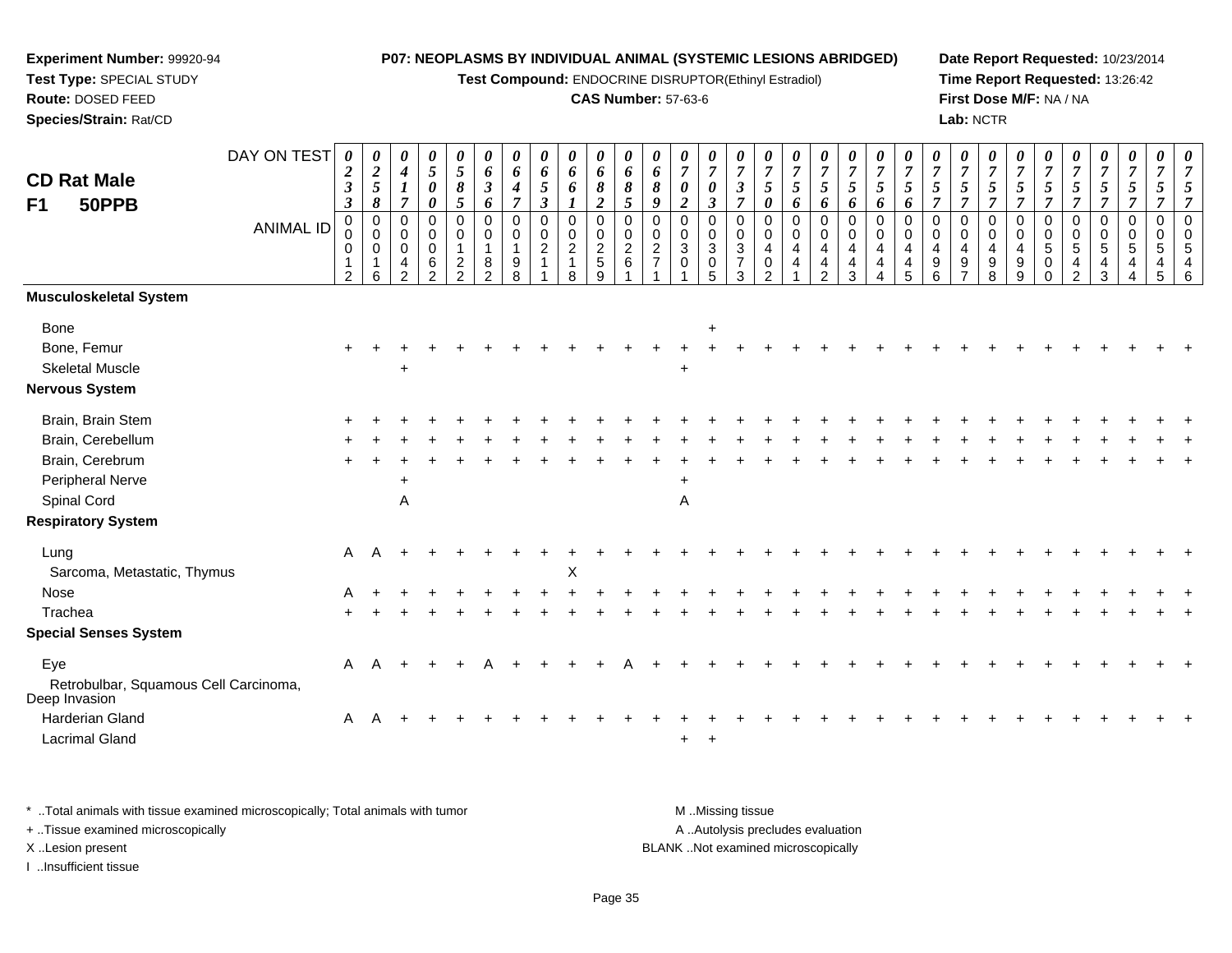**Test Compound:** ENDOCRINE DISRUPTOR(Ethinyl Estradiol)

### **CAS Number:** 57-63-6

**Date Report Requested:** 10/23/2014**Time Report Requested:** 13:26:42**First Dose M/F:** NA / NA**Lab:** NCTR

| $\overline{2}$<br>$\boldsymbol{\beta}$<br>$\mathbf{\Omega}$ | $\boldsymbol{\theta}$<br>$\boldsymbol{2}$<br>$\mathfrak{S}$<br>8<br>0 | 0<br>$\boldsymbol{4}$<br>$\mathbf{I}$<br>7 | $\boldsymbol{\theta}$<br>$\overline{5}$<br>$\boldsymbol{\theta}$<br>0 | $\boldsymbol{\theta}$<br>5<br>8          | 6<br>$\boldsymbol{\beta}$ | $\boldsymbol{\theta}$<br>6<br>$\boldsymbol{4}$ | $\boldsymbol{\theta}$<br>6<br>$\mathfrak{s}$ | 0<br>$\pmb{6}$                                 | $\boldsymbol{\theta}$<br>6                       | $\boldsymbol{\theta}$<br>6         | $\boldsymbol{\theta}$<br>6 | 0<br>$\overline{7}$         | $\boldsymbol{\theta}$<br>$\overline{7}$          | $\boldsymbol{\theta}$<br>$\overline{7}$                         | U<br>$\overline{7}$ | $\boldsymbol{\theta}$<br>$\overline{7}$ | $\frac{\theta}{7}$            | $\boldsymbol{\theta}$<br>$\overline{7}$      | $\boldsymbol{\theta}$<br>$\overline{7}$ | $\boldsymbol{\mathit{U}}$<br>$\overline{ }$ | $\theta$<br>$\overline{ }$ | 0<br>$\overline{7}$               | 0<br>$\overline{ }$           | $\boldsymbol{\theta}$           |                     | $\boldsymbol{\theta}$<br>$\overline{7}$ | 0<br>$\overline{7}$ | $\boldsymbol{\theta}$ | $\theta$<br>$\mathbf{r}$ | $\boldsymbol{\theta}$ |
|-------------------------------------------------------------|-----------------------------------------------------------------------|--------------------------------------------|-----------------------------------------------------------------------|------------------------------------------|---------------------------|------------------------------------------------|----------------------------------------------|------------------------------------------------|--------------------------------------------------|------------------------------------|----------------------------|-----------------------------|--------------------------------------------------|-----------------------------------------------------------------|---------------------|-----------------------------------------|-------------------------------|----------------------------------------------|-----------------------------------------|---------------------------------------------|----------------------------|-----------------------------------|-------------------------------|---------------------------------|---------------------|-----------------------------------------|---------------------|-----------------------|--------------------------|-----------------------|
|                                                             |                                                                       |                                            |                                                                       |                                          | 6                         |                                                | $\boldsymbol{\beta}$                         | 6                                              | 8                                                | 8                                  | 8                          | 0<br><u>ำ</u>               | $\boldsymbol{\theta}$<br>$\boldsymbol{\beta}$    | $\boldsymbol{\beta}$<br>$\overline{ }$                          | 5<br>0              | 5<br>6                                  | 5<br>o                        | 5<br>o                                       | o                                       | o                                           |                            | 5<br>$\overline{ }$               |                               | 5                               | 5<br>$\overline{ }$ | $5\overline{)}$                         | $\mathfrak{s}$      |                       |                          | $\overline{ }$        |
| $\overline{2}$                                              | $\pmb{0}$<br>$\pmb{0}$<br>6                                           | 0<br>0<br>0<br>4<br>$\mathcal{P}$          | $\mathbf 0$<br>$\boldsymbol{0}$<br>$\,6$<br>$\sim$                    | $\Omega$<br>$\overline{\mathbf{c}}$<br>ົ | 0<br>8<br>$\Omega$        | 0<br>9<br>8                                    | $\pmb{0}$<br>$\pmb{0}$<br>$\overline{c}$     | $\pmb{0}$<br>$\pmb{0}$<br>$\sqrt{2}$<br>1<br>8 | $\mathbf 0$<br>$\overline{c}$<br>$\sqrt{5}$<br>9 | $\mathbf 0$<br>$\overline{c}$<br>6 | 0<br>$\overline{c}$        | 0<br>0<br>$\mathbf{3}$<br>0 | 0<br>$\mathbf 0$<br>$\sqrt{3}$<br>$\pmb{0}$<br>5 | $\mathbf 0$<br>$\mathbf 0$<br>$\sqrt{3}$<br>$\overline{7}$<br>3 | $\mathbf 0$         | 0<br>0<br>4<br>4                        | 0<br>4<br>4<br>$\mathfrak{D}$ | 0<br>$\mathbf 0$<br>$\overline{4}$<br>4<br>3 | 0<br>4<br>4                             | 0                                           | 0<br>9                     | 0<br>$\overline{\mathbf{4}}$<br>9 | 0<br>$\overline{4}$<br>9<br>8 | 0<br>4<br>$\boldsymbol{9}$<br>9 | 0<br>5<br>0         | 0<br>5<br>4<br>$\mathcal{P}$            | 0<br>5<br>4<br>3    | 0<br>5                | 0<br>5<br>5              | 5<br>6                |
|                                                             |                                                                       |                                            |                                                                       |                                          |                           |                                                | $+$                                          |                                                |                                                  |                                    |                            |                             |                                                  | $\ddot{}$                                                       |                     |                                         |                               |                                              |                                         |                                             |                            |                                   |                               |                                 |                     |                                         |                     |                       |                          |                       |
|                                                             |                                                                       |                                            |                                                                       |                                          |                           |                                                |                                              |                                                |                                                  |                                    |                            |                             |                                                  | X                                                               |                     |                                         |                               |                                              |                                         |                                             |                            |                                   |                               |                                 |                     |                                         |                     |                       |                          |                       |
|                                                             |                                                                       |                                            |                                                                       |                                          |                           |                                                | Χ                                            |                                                |                                                  |                                    |                            |                             |                                                  |                                                                 |                     |                                         |                               |                                              |                                         |                                             |                            |                                   |                               |                                 |                     |                                         |                     |                       |                          |                       |
|                                                             |                                                                       |                                            |                                                                       |                                          |                           |                                                |                                              |                                                |                                                  |                                    |                            |                             |                                                  |                                                                 |                     |                                         |                               |                                              |                                         |                                             |                            |                                   |                               |                                 |                     |                                         |                     |                       |                          |                       |
| A                                                           |                                                                       |                                            | X                                                                     |                                          |                           |                                                |                                              |                                                |                                                  |                                    |                            |                             |                                                  |                                                                 |                     |                                         |                               |                                              |                                         |                                             |                            |                                   |                               |                                 |                     |                                         |                     |                       |                          |                       |
|                                                             |                                                                       |                                            |                                                                       |                                          |                           |                                                |                                              |                                                |                                                  |                                    |                            |                             |                                                  |                                                                 |                     |                                         |                               |                                              |                                         |                                             |                            |                                   | $\mathsf X$                   |                                 |                     |                                         |                     |                       |                          |                       |
|                                                             |                                                                       | $\ddot{}$                                  |                                                                       |                                          |                           |                                                |                                              |                                                |                                                  |                                    |                            |                             |                                                  |                                                                 |                     |                                         |                               |                                              |                                         |                                             |                            |                                   |                               |                                 |                     |                                         | $\ddot{}$           |                       |                          |                       |
| A                                                           |                                                                       |                                            |                                                                       |                                          |                           |                                                |                                              |                                                |                                                  |                                    |                            |                             |                                                  |                                                                 |                     |                                         |                               |                                              |                                         |                                             |                            |                                   |                               |                                 |                     |                                         |                     |                       |                          |                       |
|                                                             |                                                                       |                                            |                                                                       |                                          |                           |                                                |                                              |                                                |                                                  |                                    |                            |                             |                                                  |                                                                 |                     |                                         |                               |                                              |                                         |                                             |                            |                                   |                               |                                 |                     |                                         |                     |                       |                          |                       |
|                                                             |                                                                       |                                            |                                                                       |                                          |                           |                                                |                                              |                                                |                                                  |                                    |                            |                             |                                                  |                                                                 |                     |                                         |                               |                                              |                                         |                                             |                            |                                   |                               |                                 |                     |                                         |                     |                       |                          |                       |
|                                                             |                                                                       |                                            |                                                                       |                                          |                           |                                                |                                              |                                                |                                                  |                                    |                            |                             |                                                  |                                                                 |                     |                                         |                               |                                              |                                         |                                             |                            |                                   |                               |                                 |                     |                                         |                     |                       | X<br>X                   |                       |

\* ..Total animals with tissue examined microscopically; Total animals with tumor **M** . Missing tissue M ..Missing tissue

+ ..Tissue examined microscopically

**Experiment Number:** 99920-94**Test Type:** SPECIAL STUDY**Route:** DOSED FEED**Species/Strain:** Rat/CD

I ..Insufficient tissue

A ..Autolysis precludes evaluation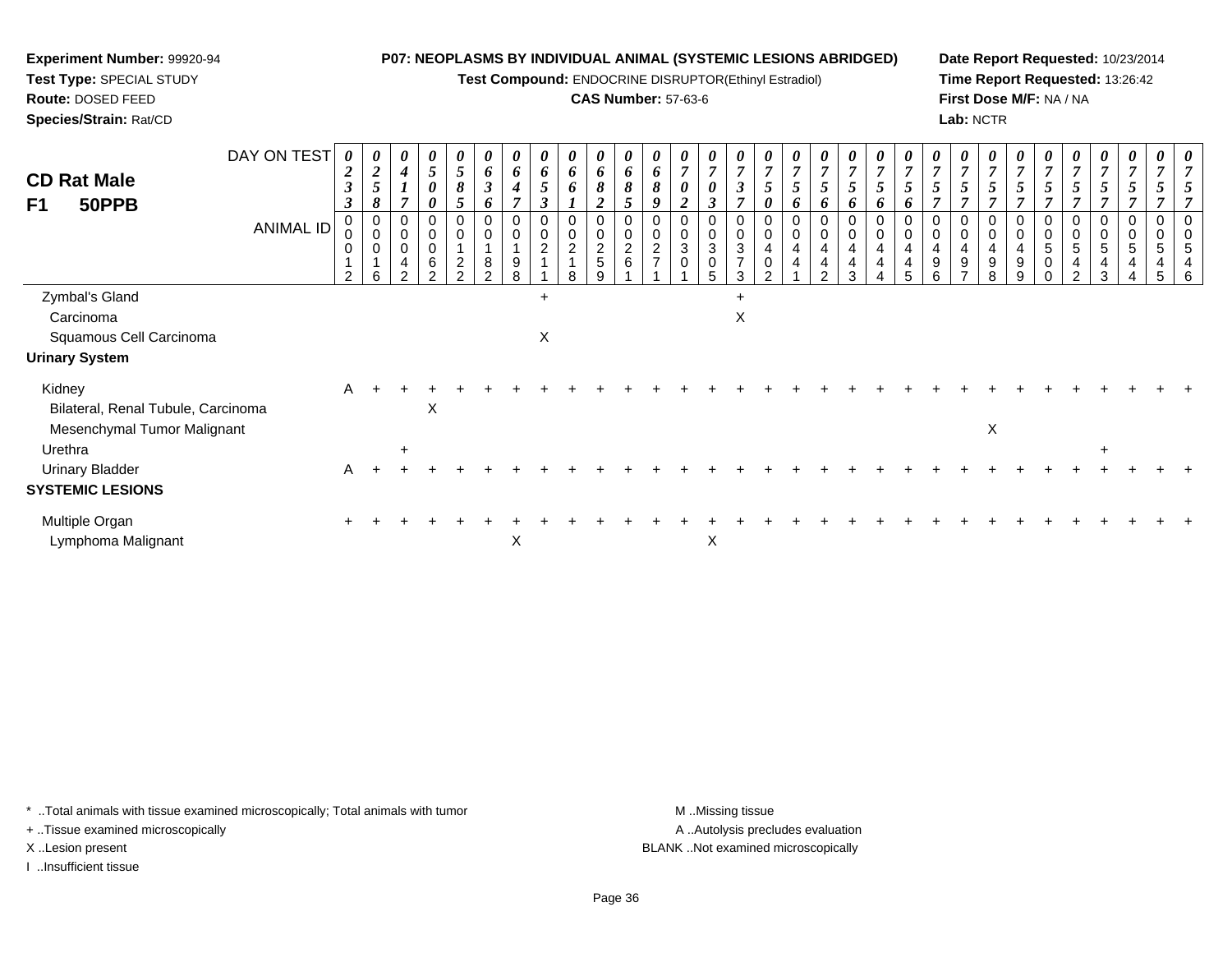**Test Compound:** ENDOCRINE DISRUPTOR(Ethinyl Estradiol)

#### **CAS Number:** 57-63-6

<sup>+</sup> <sup>+</sup> <sup>+</sup> <sup>+</sup> <sup>+</sup> <sup>+</sup> <sup>+</sup> <sup>+</sup> <sup>+</sup> <sup>+</sup> <sup>+</sup> <sup>+</sup> <sup>+</sup> <sup>+</sup> <sup>+</sup> <sup>+</sup> <sup>+</sup> <sup>+</sup> <sup>50</sup>

<sup>1</sup> \*TOTALS

9

 $\mathsf{X}$  and  $\mathsf{Y}$ 

**Date Report Requested:** 10/23/2014**Time Report Requested:** 13:26:42**First Dose M/F:** NA / NA**Lab:** NCTR

| Intestine Large, Colon       | $\pm$ |  |   |           |        |  |        |   |       |       |  |       | ÷         | 47 |
|------------------------------|-------|--|---|-----------|--------|--|--------|---|-------|-------|--|-------|-----------|----|
| Intestine Large, Rectum      | $\pm$ |  |   |           |        |  |        |   |       |       |  |       | ÷         | 46 |
| Intestine Small, Duodenum    | $\pm$ |  |   |           | ÷      |  | +      | + |       |       |  | ÷     | $\pm$     | 47 |
| Intestine Small, Ileum       | $\pm$ |  |   |           |        |  |        |   |       |       |  | +     | $\div$    | 46 |
| Intestine Small, Jejunum     | +     |  |   |           | $\div$ |  | $\div$ | + |       | +     |  | ÷     | $\ddot{}$ | 46 |
| Liver                        | $\pm$ |  |   |           |        |  |        |   | +     |       |  |       | $\ddot{}$ | 49 |
| Hepatocellular Carcinoma     |       |  |   |           |        |  |        |   |       |       |  |       |           | 1  |
| Mesentery                    |       |  |   |           |        |  |        |   |       |       |  |       |           |    |
| Oral Mucosa                  |       |  |   | $\ddot{}$ |        |  |        |   |       |       |  | $\pm$ |           | g  |
| Squamous Cell Carcinoma      |       |  |   | X         |        |  |        |   |       |       |  | X     |           | 7  |
| Pancreas                     | +     |  |   |           |        |  |        |   |       |       |  |       |           | 48 |
| <b>Salivary Glands</b>       | $\pm$ |  |   |           |        |  |        |   |       |       |  |       | $\div$    | 50 |
| Stomach, Forestomach         | +     |  |   |           |        |  | +      |   |       |       |  |       | $\ddot{}$ | 48 |
| Stomach, Glandular           | $\pm$ |  | + | ÷.        | ÷      |  | $\div$ | ÷ | $\pm$ | $\pm$ |  | ÷     | $\ddot{}$ | 46 |
| <b>Cardiovascular System</b> |       |  |   |           |        |  |        |   |       |       |  |       |           |    |
| <b>Blood Vessel</b>          | $\pm$ |  |   |           |        |  |        |   |       |       |  |       | ÷         | 50 |
| Heart                        | ٠     |  |   |           |        |  |        |   |       |       |  |       | $\ddot{}$ | 50 |
|                              |       |  |   |           |        |  |        |   |       |       |  |       |           |    |

**Heart** Schwannoma Benignn  $X$ 

**Experiment Number:** 99920-94**Test Type:** SPECIAL STUDY**Route:** DOSED FEED**Species/Strain:** Rat/CD

**CD Rat MaleF1 50PPB**

**Alimentary System**

Intestine Large, Cecum

**Esophagus** 

\* ..Total animals with tissue examined microscopically; Total animals with tumor M ...Missing tissue M ...Missing tissue

DAY ON TEST

*0 7 5*

<sup>+</sup> <sup>+</sup> <sup>+</sup> <sup>+</sup> <sup>+</sup> <sup>+</sup> <sup>+</sup> <sup>+</sup> <sup>+</sup> <sup>+</sup> <sup>+</sup> <sup>+</sup> <sup>+</sup> <sup>+</sup> <sup>+</sup> <sup>+</sup> <sup>+</sup> <sup>+</sup> <sup>+</sup> <sup>46</sup>

 *8*0

ANIMAL ID

 $\mathsf{S}$  +

+ ..Tissue examined microscopically

I ..Insufficient tissue

A ..Autolysis precludes evaluation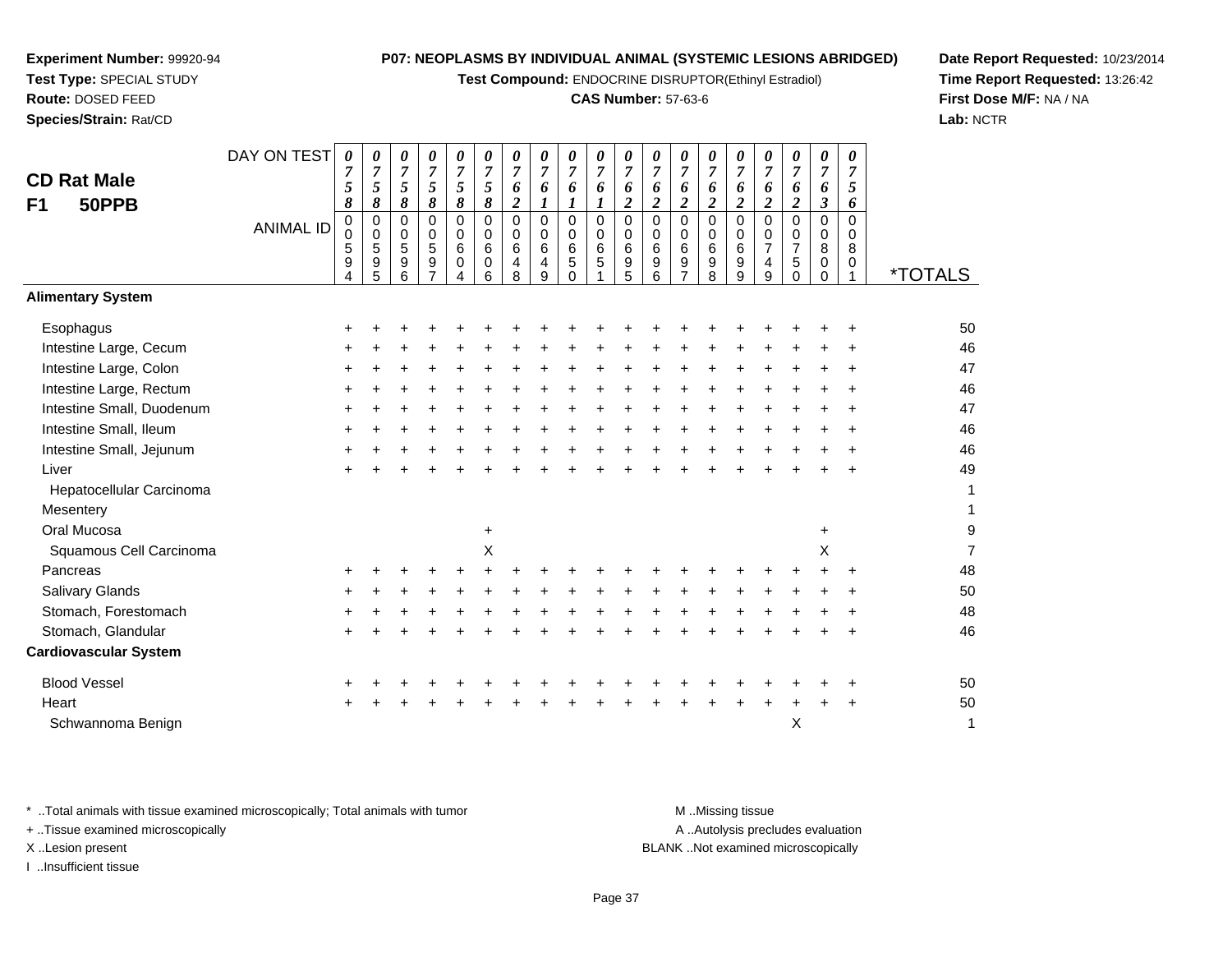**Test Compound:** ENDOCRINE DISRUPTOR(Ethinyl Estradiol)

## **CAS Number:** 57-63-6

**Date Report Requested:** 10/23/2014**Time Report Requested:** 13:26:42**First Dose M/F:** NA / NA**Lab:** NCTR

| <b>CD Rat Male</b><br>50PPB<br>F1                                                                                            | DAY ON TEST<br><b>ANIMAL ID</b> | $\boldsymbol{\theta}$<br>7<br>5<br>8<br>$\pmb{0}$<br>$\ddot{\mathbf{0}}$<br>$\mathbf 5$<br>$\frac{9}{4}$ | 0<br>$\overline{7}$<br>5<br>8<br>0<br>$\pmb{0}$<br>5<br>9<br>5 | 0<br>$\boldsymbol{7}$<br>5<br>8<br>$\mathbf 0$<br>0<br>$\overline{5}$<br>9<br>6 | 0<br>$\overline{7}$<br>5<br>8<br>$\mathbf 0$<br>0<br>5<br>9<br>$\overline{7}$ | 0<br>$\boldsymbol{7}$<br>5<br>8<br>0<br>$\mathbf 0$<br>6<br>0<br>4 | 0<br>$\boldsymbol{7}$<br>5<br>$\pmb{8}$<br>$\mathbf 0$<br>$\mathsf{O}\xspace$<br>$\,6\,$<br>0<br>6 | 0<br>$\overline{7}$<br>6<br>$\boldsymbol{2}$<br>$\Omega$<br>0<br>6<br>$\overline{4}$<br>8 | 0<br>$\overline{7}$<br>6<br>$\boldsymbol{l}$<br>0<br>$\mathbf 0$<br>6<br>4<br>9 | 0<br>$\boldsymbol{7}$<br>6<br>$\boldsymbol{l}$<br>0<br>0<br>6<br>5<br>$\Omega$ | 0<br>$\overline{7}$<br>6<br>$\boldsymbol{l}$<br>$\mathbf 0$<br>0<br>6<br>$\mathbf 5$<br>1 | 0<br>$\boldsymbol{7}$<br>6<br>$\overline{\mathbf{c}}$<br>$\mathbf 0$<br>$\mathsf{O}\xspace$<br>$\,6\,$<br>$\frac{9}{5}$ | 0<br>$\overline{7}$<br>6<br>$\overline{2}$<br>$\mathbf 0$<br>0<br>6<br>$\boldsymbol{9}$<br>6 | 0<br>$\overline{7}$<br>6<br>$\overline{2}$<br>$\mathbf 0$<br>0<br>6<br>9<br>$\overline{7}$ | 0<br>$\boldsymbol{7}$<br>6<br>$\boldsymbol{2}$<br>0<br>0<br>6<br>$\frac{9}{8}$ | 0<br>$\overline{7}$<br>6<br>$\boldsymbol{2}$<br>$\mathbf 0$<br>0<br>6<br>9<br>9 | 0<br>$\overline{7}$<br>6<br>$\overline{2}$<br>$\mathbf 0$<br>0<br>$\overline{7}$<br>4<br>9 | 0<br>7<br>6<br>$\overline{2}$<br>$\Omega$<br>0<br>$\overline{7}$<br>5<br>$\Omega$ | 0<br>$\boldsymbol{7}$<br>6<br>$\mathfrak{z}$<br>$\mathbf 0$<br>$\mathbf 0$<br>8<br>0<br>$\Omega$ | 0<br>$\overline{7}$<br>5<br>6<br>0<br>0<br>8<br>0<br>1 | <i><b>*TOTALS</b></i>                  |
|------------------------------------------------------------------------------------------------------------------------------|---------------------------------|----------------------------------------------------------------------------------------------------------|----------------------------------------------------------------|---------------------------------------------------------------------------------|-------------------------------------------------------------------------------|--------------------------------------------------------------------|----------------------------------------------------------------------------------------------------|-------------------------------------------------------------------------------------------|---------------------------------------------------------------------------------|--------------------------------------------------------------------------------|-------------------------------------------------------------------------------------------|-------------------------------------------------------------------------------------------------------------------------|----------------------------------------------------------------------------------------------|--------------------------------------------------------------------------------------------|--------------------------------------------------------------------------------|---------------------------------------------------------------------------------|--------------------------------------------------------------------------------------------|-----------------------------------------------------------------------------------|--------------------------------------------------------------------------------------------------|--------------------------------------------------------|----------------------------------------|
| <b>Endocrine System</b>                                                                                                      |                                 |                                                                                                          |                                                                |                                                                                 |                                                                               |                                                                    |                                                                                                    |                                                                                           |                                                                                 |                                                                                |                                                                                           |                                                                                                                         |                                                                                              |                                                                                            |                                                                                |                                                                                 |                                                                                            |                                                                                   |                                                                                                  |                                                        |                                        |
| <b>Adrenal Cortex</b><br>Adenoma                                                                                             |                                 |                                                                                                          |                                                                |                                                                                 |                                                                               |                                                                    |                                                                                                    |                                                                                           |                                                                                 |                                                                                |                                                                                           | х                                                                                                                       |                                                                                              |                                                                                            |                                                                                |                                                                                 |                                                                                            |                                                                                   |                                                                                                  |                                                        | 50                                     |
| Adrenal Medulla<br>Pheochromocytoma Benign                                                                                   |                                 |                                                                                                          |                                                                |                                                                                 |                                                                               |                                                                    |                                                                                                    |                                                                                           |                                                                                 |                                                                                |                                                                                           |                                                                                                                         |                                                                                              |                                                                                            |                                                                                |                                                                                 |                                                                                            |                                                                                   |                                                                                                  |                                                        | 49<br>1                                |
| Islets, Pancreatic<br>Adenoma                                                                                                |                                 |                                                                                                          | X                                                              |                                                                                 |                                                                               |                                                                    |                                                                                                    |                                                                                           |                                                                                 |                                                                                |                                                                                           |                                                                                                                         |                                                                                              |                                                                                            |                                                                                |                                                                                 |                                                                                            |                                                                                   |                                                                                                  |                                                        | 49<br>$\overline{2}$                   |
| Parathyroid Gland<br>Adenoma                                                                                                 |                                 |                                                                                                          |                                                                |                                                                                 |                                                                               |                                                                    |                                                                                                    |                                                                                           |                                                                                 |                                                                                |                                                                                           |                                                                                                                         |                                                                                              | м                                                                                          |                                                                                |                                                                                 |                                                                                            |                                                                                   |                                                                                                  |                                                        | 46<br>1                                |
| <b>Pituitary Gland</b><br>Pars Distalis, Adenoma                                                                             |                                 | X                                                                                                        | X                                                              | X                                                                               |                                                                               | X                                                                  |                                                                                                    | X                                                                                         | X                                                                               |                                                                                |                                                                                           |                                                                                                                         |                                                                                              |                                                                                            |                                                                                | X                                                                               | $\mathsf{X}$                                                                               | $\boldsymbol{\mathsf{X}}$                                                         |                                                                                                  |                                                        | 50<br>16                               |
| <b>Thyroid Gland</b><br>Follicular Cel, Carcinoma<br><b>General Body System</b>                                              |                                 |                                                                                                          |                                                                |                                                                                 |                                                                               |                                                                    |                                                                                                    |                                                                                           |                                                                                 |                                                                                |                                                                                           |                                                                                                                         |                                                                                              |                                                                                            |                                                                                | $\pmb{\times}$                                                                  | $+$                                                                                        |                                                                                   |                                                                                                  |                                                        | 49<br>$\mathbf 1$                      |
| <b>NONE</b><br><b>Genital System</b>                                                                                         |                                 |                                                                                                          |                                                                |                                                                                 |                                                                               |                                                                    |                                                                                                    |                                                                                           |                                                                                 |                                                                                |                                                                                           |                                                                                                                         |                                                                                              |                                                                                            |                                                                                |                                                                                 |                                                                                            |                                                                                   |                                                                                                  |                                                        |                                        |
| <b>Coagulating Gland</b><br>Epididymis<br><b>Preputial Gland</b><br>Squamous Cell Carcinoma<br>Prostate, Dorsal/Lateral Lobe |                                 | $\times$                                                                                                 |                                                                | ÷                                                                               | +                                                                             |                                                                    |                                                                                                    |                                                                                           |                                                                                 |                                                                                | $\ddot{}$                                                                                 |                                                                                                                         |                                                                                              |                                                                                            |                                                                                |                                                                                 |                                                                                            |                                                                                   |                                                                                                  |                                                        | 49<br>50<br>50<br>$\overline{c}$<br>50 |

\* ..Total animals with tissue examined microscopically; Total animals with tumor **M** . Missing tissue M ..Missing tissue

+ ..Tissue examined microscopically

**Experiment Number:** 99920-94**Test Type:** SPECIAL STUDY**Route:** DOSED FEED**Species/Strain:** Rat/CD

I ..Insufficient tissue

A ..Autolysis precludes evaluation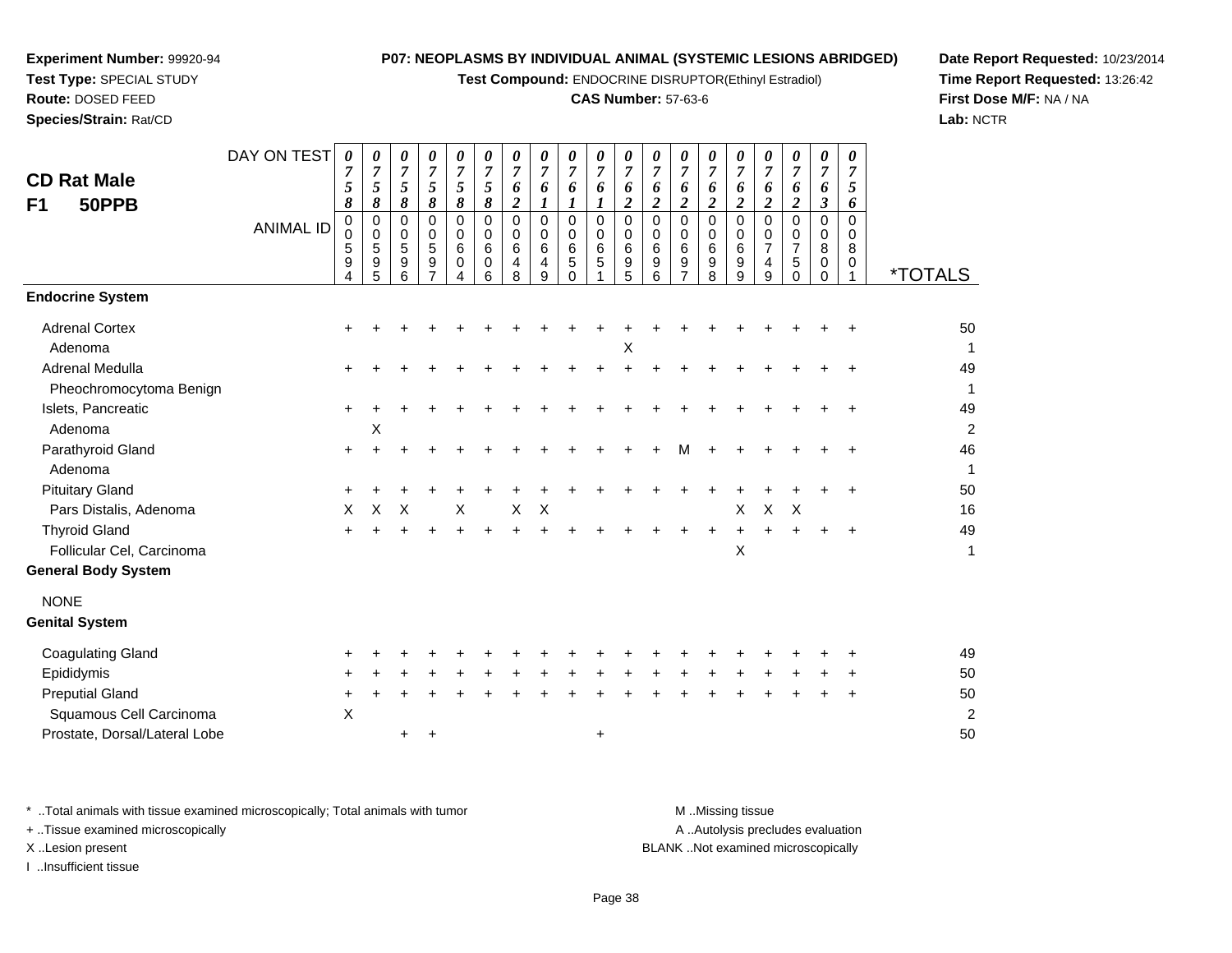**Test Compound:** ENDOCRINE DISRUPTOR(Ethinyl Estradiol)

## **CAS Number:** 57-63-6

**Date Report Requested:** 10/23/2014**Time Report Requested:** 13:26:42**First Dose M/F:** NA / NA**Lab:** NCTR

| <b>CD Rat Male</b><br>50PPB<br>F1 | DAY ON TEST<br><b>ANIMAL ID</b> | $\boldsymbol{\theta}$<br>$\overline{7}$<br>5<br>8<br>0<br>$\mathbf 0$<br>5<br>9<br>4 | 0<br>$\overline{7}$<br>5<br>8<br>0<br>0<br>5<br>$\boldsymbol{9}$<br>5 | 0<br>$\overline{7}$<br>$\sqrt{5}$<br>$\pmb{8}$<br>$\mathbf 0$<br>0<br>5<br>9<br>6 | 0<br>$\overline{7}$<br>5<br>8<br>0<br>0<br>5<br>9<br>$\overline{7}$ | 0<br>$\overline{7}$<br>5<br>8<br>$\Omega$<br>0<br>6<br>0<br>4 | 0<br>$\overline{7}$<br>5<br>8<br>0<br>$\mathbf 0$<br>$\,6\,$<br>$\mathbf 0$<br>6 | 0<br>$\overline{7}$<br>6<br>$\boldsymbol{2}$<br>$\Omega$<br>$\mathbf 0$<br>6<br>4<br>8 | 0<br>$\boldsymbol{7}$<br>6<br>$\bm{l}$<br>$\Omega$<br>$\Omega$<br>6<br>4<br>9 | 0<br>$\overline{7}$<br>6<br>1<br>$\Omega$<br>$\mathbf 0$<br>6<br>$\sqrt{5}$<br>$\mathbf 0$ | 0<br>$\overline{7}$<br>6<br>1<br>$\Omega$<br>0<br>6<br>5 | 0<br>$\overline{7}$<br>6<br>$\boldsymbol{2}$<br>$\pmb{0}$<br>$\pmb{0}$<br>$\,6\,$<br>$\frac{9}{5}$ | 0<br>$\overline{7}$<br>6<br>$\overline{c}$<br>$\mathbf 0$<br>0<br>6<br>9<br>$\,6\,$ | 0<br>$\overline{7}$<br>6<br>$\boldsymbol{2}$<br>$\Omega$<br>0<br>6<br>9<br>$\overline{7}$ | 0<br>$\overline{7}$<br>6<br>$\boldsymbol{2}$<br>$\Omega$<br>$\mathbf 0$<br>6<br>9<br>8 | 0<br>$\overline{7}$<br>6<br>$\overline{\mathbf{c}}$<br>$\Omega$<br>0<br>6<br>9<br>9 | 0<br>$\overline{7}$<br>6<br>$\overline{c}$<br>0<br>0<br>$\overline{7}$<br>4<br>$\boldsymbol{9}$ | 0<br>$\overline{7}$<br>6<br>$\overline{2}$<br>$\Omega$<br>0<br>$\overline{7}$<br>5<br>$\mathbf 0$ | 0<br>$\overline{7}$<br>6<br>$\boldsymbol{\beta}$<br>$\Omega$<br>0<br>8<br>0<br>0 | 0<br>$\overline{7}$<br>5<br>6<br>$\Omega$<br>$\mathbf 0$<br>8<br>0<br>$\mathbf{1}$ | <i><b>*TOTALS</b></i> |
|-----------------------------------|---------------------------------|--------------------------------------------------------------------------------------|-----------------------------------------------------------------------|-----------------------------------------------------------------------------------|---------------------------------------------------------------------|---------------------------------------------------------------|----------------------------------------------------------------------------------|----------------------------------------------------------------------------------------|-------------------------------------------------------------------------------|--------------------------------------------------------------------------------------------|----------------------------------------------------------|----------------------------------------------------------------------------------------------------|-------------------------------------------------------------------------------------|-------------------------------------------------------------------------------------------|----------------------------------------------------------------------------------------|-------------------------------------------------------------------------------------|-------------------------------------------------------------------------------------------------|---------------------------------------------------------------------------------------------------|----------------------------------------------------------------------------------|------------------------------------------------------------------------------------|-----------------------|
| Prostate, Ventral Lobe            |                                 | $\ddot{}$                                                                            | $\ddot{}$                                                             | $\ddot{}$                                                                         | $\ddot{}$                                                           | $\ddot{}$                                                     | $\ddot{}$                                                                        | $\ddot{}$                                                                              | $\ddot{}$                                                                     | $\ddot{}$                                                                                  | $\ddot{}$                                                | $\ddot{}$                                                                                          | $\ddot{}$                                                                           | $\ddot{}$                                                                                 | $\ddot{}$                                                                              | $\ddot{}$                                                                           | $\ddot{}$                                                                                       | ÷                                                                                                 | $\ddot{}$                                                                        | $\ddot{}$                                                                          | 50                    |
| <b>Rete Testes</b>                |                                 |                                                                                      |                                                                       |                                                                                   |                                                                     |                                                               |                                                                                  |                                                                                        |                                                                               |                                                                                            |                                                          |                                                                                                    |                                                                                     |                                                                                           |                                                                                        |                                                                                     |                                                                                                 |                                                                                                   |                                                                                  |                                                                                    | 47                    |
| <b>Seminal Vesicle</b>            |                                 |                                                                                      |                                                                       |                                                                                   |                                                                     |                                                               |                                                                                  |                                                                                        |                                                                               |                                                                                            |                                                          |                                                                                                    |                                                                                     |                                                                                           |                                                                                        |                                                                                     |                                                                                                 |                                                                                                   |                                                                                  | ÷                                                                                  | 47                    |
| Carcinoma                         |                                 |                                                                                      |                                                                       |                                                                                   |                                                                     |                                                               |                                                                                  |                                                                                        |                                                                               |                                                                                            |                                                          |                                                                                                    |                                                                                     |                                                                                           |                                                                                        |                                                                                     |                                                                                                 |                                                                                                   | X                                                                                |                                                                                    | $\mathbf{1}$          |
| <b>Testes</b>                     |                                 |                                                                                      |                                                                       |                                                                                   |                                                                     |                                                               |                                                                                  |                                                                                        |                                                                               |                                                                                            |                                                          |                                                                                                    |                                                                                     |                                                                                           |                                                                                        |                                                                                     |                                                                                                 |                                                                                                   |                                                                                  |                                                                                    | 50                    |
| Seminoma Benign                   |                                 |                                                                                      |                                                                       |                                                                                   |                                                                     |                                                               |                                                                                  |                                                                                        |                                                                               |                                                                                            |                                                          |                                                                                                    |                                                                                     | $\pmb{\times}$                                                                            |                                                                                        |                                                                                     |                                                                                                 |                                                                                                   |                                                                                  |                                                                                    | 1                     |
| <b>Hematopoietic System</b>       |                                 |                                                                                      |                                                                       |                                                                                   |                                                                     |                                                               |                                                                                  |                                                                                        |                                                                               |                                                                                            |                                                          |                                                                                                    |                                                                                     |                                                                                           |                                                                                        |                                                                                     |                                                                                                 |                                                                                                   |                                                                                  |                                                                                    |                       |
| <b>Bone Marrow</b>                |                                 | ٠                                                                                    |                                                                       |                                                                                   |                                                                     |                                                               |                                                                                  |                                                                                        |                                                                               |                                                                                            |                                                          |                                                                                                    |                                                                                     |                                                                                           |                                                                                        |                                                                                     |                                                                                                 |                                                                                                   |                                                                                  |                                                                                    | 48                    |
| Lymph Node                        |                                 | +                                                                                    |                                                                       |                                                                                   |                                                                     |                                                               |                                                                                  |                                                                                        |                                                                               |                                                                                            |                                                          |                                                                                                    |                                                                                     |                                                                                           |                                                                                        |                                                                                     |                                                                                                 |                                                                                                   |                                                                                  |                                                                                    | 15                    |
| Lymph Node, Mandibular            |                                 | ٠                                                                                    |                                                                       |                                                                                   |                                                                     |                                                               |                                                                                  |                                                                                        |                                                                               |                                                                                            |                                                          |                                                                                                    |                                                                                     |                                                                                           |                                                                                        |                                                                                     |                                                                                                 |                                                                                                   |                                                                                  |                                                                                    | 48                    |
| Lymph Node, Mesenteric            |                                 |                                                                                      |                                                                       |                                                                                   |                                                                     |                                                               |                                                                                  |                                                                                        |                                                                               |                                                                                            |                                                          |                                                                                                    |                                                                                     |                                                                                           |                                                                                        |                                                                                     |                                                                                                 |                                                                                                   |                                                                                  |                                                                                    | 47                    |
| Spleen                            |                                 |                                                                                      |                                                                       |                                                                                   |                                                                     |                                                               |                                                                                  |                                                                                        |                                                                               |                                                                                            |                                                          |                                                                                                    |                                                                                     |                                                                                           |                                                                                        |                                                                                     |                                                                                                 |                                                                                                   |                                                                                  |                                                                                    | 49                    |
| Thymus                            |                                 |                                                                                      |                                                                       |                                                                                   |                                                                     |                                                               |                                                                                  |                                                                                        |                                                                               |                                                                                            |                                                          |                                                                                                    |                                                                                     |                                                                                           |                                                                                        |                                                                                     |                                                                                                 |                                                                                                   |                                                                                  |                                                                                    | 44                    |
| Sarcoma                           |                                 |                                                                                      |                                                                       |                                                                                   |                                                                     |                                                               |                                                                                  |                                                                                        |                                                                               |                                                                                            |                                                          |                                                                                                    |                                                                                     |                                                                                           |                                                                                        |                                                                                     |                                                                                                 |                                                                                                   |                                                                                  |                                                                                    | 1                     |
| <b>Integumentary System</b>       |                                 |                                                                                      |                                                                       |                                                                                   |                                                                     |                                                               |                                                                                  |                                                                                        |                                                                               |                                                                                            |                                                          |                                                                                                    |                                                                                     |                                                                                           |                                                                                        |                                                                                     |                                                                                                 |                                                                                                   |                                                                                  |                                                                                    |                       |
| Mammary Gland                     |                                 |                                                                                      |                                                                       |                                                                                   |                                                                     | М                                                             |                                                                                  |                                                                                        |                                                                               |                                                                                            |                                                          |                                                                                                    |                                                                                     |                                                                                           |                                                                                        |                                                                                     |                                                                                                 |                                                                                                   |                                                                                  |                                                                                    | 44                    |
| Fibroadenoma                      |                                 |                                                                                      |                                                                       |                                                                                   |                                                                     |                                                               |                                                                                  | X                                                                                      |                                                                               |                                                                                            |                                                          |                                                                                                    |                                                                                     |                                                                                           |                                                                                        |                                                                                     |                                                                                                 |                                                                                                   |                                                                                  |                                                                                    | $\overline{2}$        |
| Skin                              |                                 |                                                                                      |                                                                       |                                                                                   |                                                                     |                                                               |                                                                                  |                                                                                        |                                                                               |                                                                                            |                                                          |                                                                                                    |                                                                                     |                                                                                           |                                                                                        |                                                                                     |                                                                                                 |                                                                                                   |                                                                                  |                                                                                    | 50                    |
| Fibroma                           |                                 |                                                                                      |                                                                       |                                                                                   |                                                                     |                                                               |                                                                                  |                                                                                        |                                                                               |                                                                                            |                                                          | Χ                                                                                                  |                                                                                     |                                                                                           |                                                                                        |                                                                                     |                                                                                                 |                                                                                                   |                                                                                  |                                                                                    | $\overline{c}$        |
| Keratoacanthoma                   |                                 |                                                                                      |                                                                       |                                                                                   | $\times$                                                            |                                                               |                                                                                  |                                                                                        |                                                                               |                                                                                            |                                                          |                                                                                                    |                                                                                     |                                                                                           |                                                                                        |                                                                                     |                                                                                                 |                                                                                                   |                                                                                  | X                                                                                  | $\overline{c}$        |
| Schwannoma Malignant              |                                 |                                                                                      |                                                                       |                                                                                   |                                                                     |                                                               |                                                                                  |                                                                                        |                                                                               |                                                                                            |                                                          |                                                                                                    |                                                                                     |                                                                                           |                                                                                        |                                                                                     |                                                                                                 |                                                                                                   |                                                                                  |                                                                                    | 1                     |
|                                   |                                 |                                                                                      |                                                                       |                                                                                   |                                                                     |                                                               |                                                                                  |                                                                                        |                                                                               |                                                                                            |                                                          |                                                                                                    |                                                                                     |                                                                                           |                                                                                        |                                                                                     |                                                                                                 |                                                                                                   |                                                                                  |                                                                                    |                       |

\* ..Total animals with tissue examined microscopically; Total animals with tumor **M** . Missing tissue M ..Missing tissue

+ ..Tissue examined microscopically

**Experiment Number:** 99920-94**Test Type:** SPECIAL STUDY**Route:** DOSED FEED**Species/Strain:** Rat/CD

I ..Insufficient tissue

A ..Autolysis precludes evaluation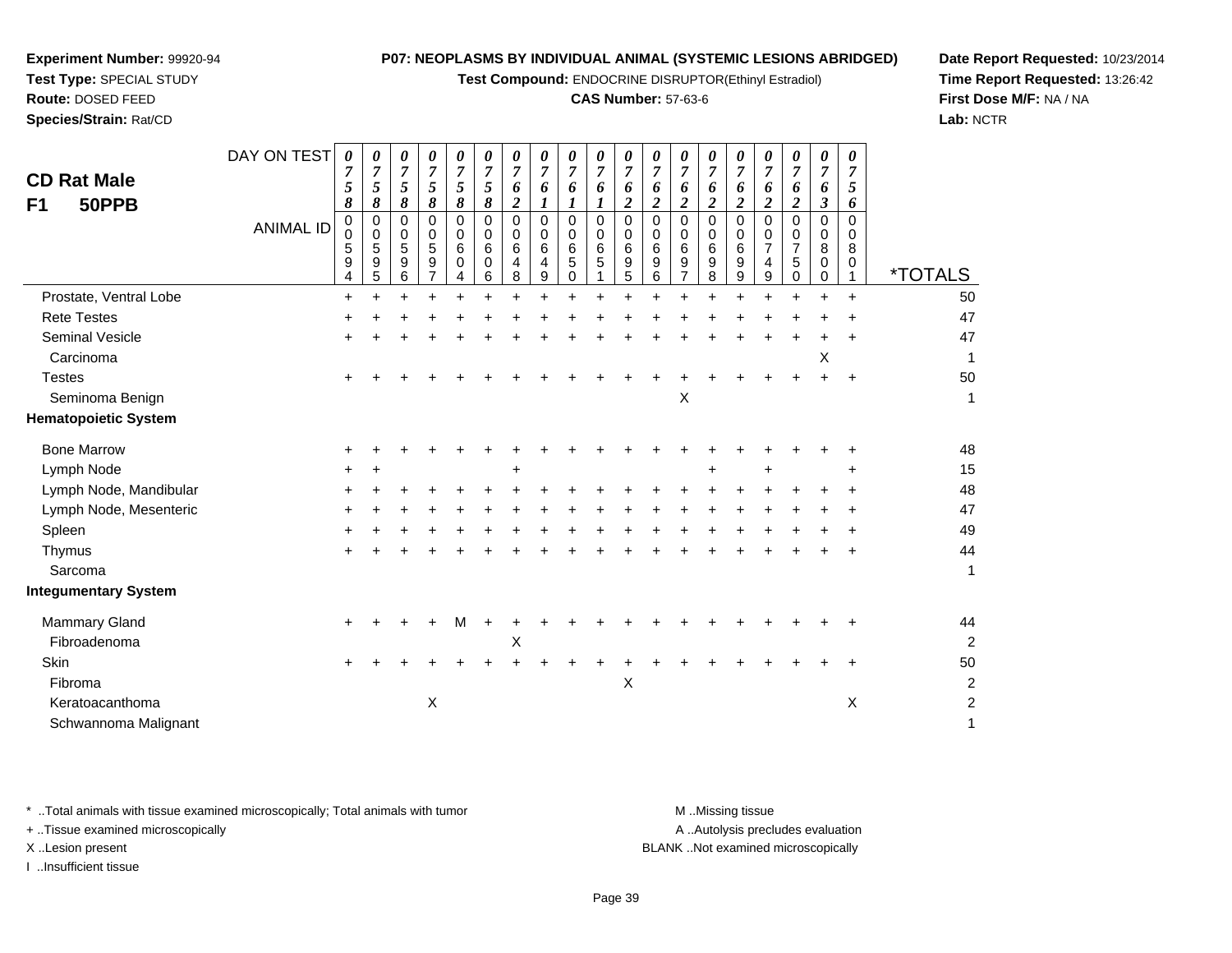**Test Compound:** ENDOCRINE DISRUPTOR(Ethinyl Estradiol)

# **CAS Number:** 57-63-6

**Date Report Requested:** 10/23/2014 **Time Report Requested:** 13:26:42**First Dose M/F:** NA / NA**Lab:** NCTR

| <b>CD Rat Male</b><br>50PPB<br>F <sub>1</sub>          | DAY ON TEST<br><b>ANIMAL ID</b> | 0<br>7<br>5<br>8<br>$\mathbf 0$<br>$\mathbf 0$<br>5<br>9<br>4 | 0<br>$\overline{7}$<br>5<br>8<br>0<br>$\mathbf 0$<br>5<br>9<br>5 | 0<br>$\overline{7}$<br>5<br>8<br>0<br>$\pmb{0}$<br>5<br>$\boldsymbol{9}$<br>6 | 0<br>$\overline{7}$<br>5<br>8<br>0<br>0<br>5<br>9 | 0<br>$\boldsymbol{7}$<br>5<br>$\boldsymbol{\delta}$<br>0<br>0<br>6<br>$\mathbf 0$<br>4 | 0<br>$\overline{7}$<br>$\sqrt{5}$<br>8<br>$\Omega$<br>$\mathbf 0$<br>6<br>0<br>6 | 0<br>$\boldsymbol{7}$<br>6<br>$\boldsymbol{2}$<br>$\mathbf 0$<br>0<br>6<br>4<br>8 | 0<br>$\overline{7}$<br>6<br>1<br>$\mathbf 0$<br>$\mathbf 0$<br>6<br>4<br>9 | 0<br>$\overline{7}$<br>6<br>1<br>$\mathbf 0$<br>$\mathbf 0$<br>6<br>$\,$ 5 $\,$<br>$\Omega$ | 0<br>$\overline{7}$<br>6<br>1<br>$\mathbf 0$<br>$\mathbf 0$<br>6<br>5 | 0<br>$\overline{7}$<br>6<br>$\overline{\mathbf{c}}$<br>0<br>0<br>6<br>9<br>5 | 0<br>$\overline{7}$<br>6<br>$\overline{2}$<br>$\pmb{0}$<br>0<br>6<br>9<br>6 | 0<br>$\overline{7}$<br>6<br>$\overline{2}$<br>$\mathbf 0$<br>$\mathbf 0$<br>6<br>9 | 0<br>$\overline{7}$<br>6<br>$\boldsymbol{2}$<br>0<br>$\pmb{0}$<br>$6\phantom{1}6$<br>$\boldsymbol{9}$<br>8 | 0<br>$\overline{7}$<br>6<br>$\overline{a}$<br>$\Omega$<br>0<br>6<br>9<br>9 | 0<br>$\overline{7}$<br>6<br>$\overline{2}$<br>$\mathbf 0$<br>0<br>$\overline{7}$<br>4<br>9 | 0<br>$\overline{7}$<br>6<br>$\boldsymbol{2}$<br>$\Omega$<br>0<br>7<br>$\mathbf 5$<br>$\mathbf 0$ | 0<br>$\boldsymbol{7}$<br>6<br>$\boldsymbol{\beta}$<br>$\mathbf 0$<br>0<br>$\bf 8$<br>0<br>0 | 0<br>$\overline{7}$<br>$\mathfrak{s}$<br>6<br>$\Omega$<br>0<br>8<br>$\mathbf 0$<br>1 | <i><b>*TOTALS</b></i> |
|--------------------------------------------------------|---------------------------------|---------------------------------------------------------------|------------------------------------------------------------------|-------------------------------------------------------------------------------|---------------------------------------------------|----------------------------------------------------------------------------------------|----------------------------------------------------------------------------------|-----------------------------------------------------------------------------------|----------------------------------------------------------------------------|---------------------------------------------------------------------------------------------|-----------------------------------------------------------------------|------------------------------------------------------------------------------|-----------------------------------------------------------------------------|------------------------------------------------------------------------------------|------------------------------------------------------------------------------------------------------------|----------------------------------------------------------------------------|--------------------------------------------------------------------------------------------|--------------------------------------------------------------------------------------------------|---------------------------------------------------------------------------------------------|--------------------------------------------------------------------------------------|-----------------------|
| <b>Musculoskeletal System</b>                          |                                 |                                                               |                                                                  |                                                                               |                                                   |                                                                                        |                                                                                  |                                                                                   |                                                                            |                                                                                             |                                                                       |                                                                              |                                                                             |                                                                                    |                                                                                                            |                                                                            |                                                                                            |                                                                                                  |                                                                                             |                                                                                      |                       |
| <b>Bone</b>                                            |                                 |                                                               |                                                                  |                                                                               |                                                   |                                                                                        |                                                                                  |                                                                                   |                                                                            |                                                                                             |                                                                       |                                                                              |                                                                             |                                                                                    |                                                                                                            |                                                                            |                                                                                            |                                                                                                  |                                                                                             |                                                                                      | $\mathbf 1$           |
| Bone, Femur                                            |                                 |                                                               |                                                                  |                                                                               |                                                   |                                                                                        |                                                                                  |                                                                                   |                                                                            |                                                                                             |                                                                       |                                                                              |                                                                             |                                                                                    |                                                                                                            |                                                                            |                                                                                            |                                                                                                  |                                                                                             |                                                                                      | 50                    |
| <b>Skeletal Muscle</b>                                 |                                 |                                                               |                                                                  |                                                                               |                                                   |                                                                                        |                                                                                  |                                                                                   |                                                                            |                                                                                             |                                                                       |                                                                              |                                                                             |                                                                                    |                                                                                                            |                                                                            |                                                                                            |                                                                                                  |                                                                                             |                                                                                      | $\overline{c}$        |
| <b>Nervous System</b>                                  |                                 |                                                               |                                                                  |                                                                               |                                                   |                                                                                        |                                                                                  |                                                                                   |                                                                            |                                                                                             |                                                                       |                                                                              |                                                                             |                                                                                    |                                                                                                            |                                                                            |                                                                                            |                                                                                                  |                                                                                             |                                                                                      |                       |
| Brain, Brain Stem                                      |                                 |                                                               |                                                                  |                                                                               |                                                   |                                                                                        |                                                                                  |                                                                                   |                                                                            |                                                                                             |                                                                       |                                                                              |                                                                             |                                                                                    |                                                                                                            |                                                                            |                                                                                            |                                                                                                  |                                                                                             |                                                                                      | 50                    |
| Brain, Cerebellum                                      |                                 |                                                               |                                                                  |                                                                               |                                                   |                                                                                        |                                                                                  |                                                                                   |                                                                            |                                                                                             |                                                                       |                                                                              |                                                                             |                                                                                    |                                                                                                            |                                                                            |                                                                                            |                                                                                                  |                                                                                             |                                                                                      | 50                    |
| Brain, Cerebrum                                        |                                 |                                                               |                                                                  |                                                                               |                                                   |                                                                                        |                                                                                  |                                                                                   |                                                                            |                                                                                             |                                                                       |                                                                              |                                                                             |                                                                                    |                                                                                                            |                                                                            |                                                                                            |                                                                                                  |                                                                                             |                                                                                      | 50                    |
| Peripheral Nerve                                       |                                 |                                                               |                                                                  |                                                                               |                                                   |                                                                                        |                                                                                  |                                                                                   |                                                                            |                                                                                             |                                                                       |                                                                              |                                                                             |                                                                                    |                                                                                                            |                                                                            |                                                                                            |                                                                                                  |                                                                                             |                                                                                      | $\overline{c}$        |
| Spinal Cord                                            |                                 |                                                               |                                                                  |                                                                               |                                                   |                                                                                        |                                                                                  |                                                                                   |                                                                            |                                                                                             |                                                                       |                                                                              |                                                                             |                                                                                    |                                                                                                            |                                                                            |                                                                                            |                                                                                                  |                                                                                             |                                                                                      | $\mathbf 0$           |
| <b>Respiratory System</b>                              |                                 |                                                               |                                                                  |                                                                               |                                                   |                                                                                        |                                                                                  |                                                                                   |                                                                            |                                                                                             |                                                                       |                                                                              |                                                                             |                                                                                    |                                                                                                            |                                                                            |                                                                                            |                                                                                                  |                                                                                             |                                                                                      |                       |
| Lung                                                   |                                 | +                                                             |                                                                  |                                                                               |                                                   |                                                                                        |                                                                                  |                                                                                   |                                                                            |                                                                                             |                                                                       |                                                                              |                                                                             |                                                                                    |                                                                                                            |                                                                            |                                                                                            |                                                                                                  |                                                                                             |                                                                                      | 48                    |
| Sarcoma, Metastatic, Thymus                            |                                 |                                                               |                                                                  |                                                                               |                                                   |                                                                                        |                                                                                  |                                                                                   |                                                                            |                                                                                             |                                                                       |                                                                              |                                                                             |                                                                                    |                                                                                                            |                                                                            |                                                                                            |                                                                                                  |                                                                                             |                                                                                      | 1                     |
| <b>Nose</b>                                            |                                 |                                                               |                                                                  |                                                                               |                                                   |                                                                                        |                                                                                  |                                                                                   |                                                                            |                                                                                             |                                                                       |                                                                              |                                                                             |                                                                                    |                                                                                                            |                                                                            |                                                                                            |                                                                                                  |                                                                                             |                                                                                      | 49                    |
| Trachea                                                |                                 |                                                               |                                                                  |                                                                               |                                                   |                                                                                        |                                                                                  |                                                                                   |                                                                            |                                                                                             |                                                                       |                                                                              |                                                                             |                                                                                    |                                                                                                            |                                                                            |                                                                                            |                                                                                                  |                                                                                             |                                                                                      | 50                    |
| <b>Special Senses System</b>                           |                                 |                                                               |                                                                  |                                                                               |                                                   |                                                                                        |                                                                                  |                                                                                   |                                                                            |                                                                                             |                                                                       |                                                                              |                                                                             |                                                                                    |                                                                                                            |                                                                            |                                                                                            |                                                                                                  |                                                                                             |                                                                                      |                       |
| Eye                                                    |                                 | ÷                                                             |                                                                  |                                                                               |                                                   |                                                                                        |                                                                                  |                                                                                   |                                                                            |                                                                                             |                                                                       |                                                                              |                                                                             |                                                                                    |                                                                                                            |                                                                            |                                                                                            |                                                                                                  |                                                                                             | $\ddot{}$                                                                            | 46                    |
| Retrobulbar, Squamous Cell Carcinoma,<br>Deep Invasion |                                 |                                                               |                                                                  |                                                                               |                                                   |                                                                                        | X                                                                                |                                                                                   |                                                                            |                                                                                             |                                                                       |                                                                              |                                                                             |                                                                                    |                                                                                                            |                                                                            |                                                                                            |                                                                                                  |                                                                                             |                                                                                      | $\mathbf{1}$          |
| <b>Harderian Gland</b>                                 |                                 |                                                               |                                                                  |                                                                               |                                                   |                                                                                        |                                                                                  |                                                                                   |                                                                            |                                                                                             |                                                                       |                                                                              |                                                                             |                                                                                    |                                                                                                            |                                                                            |                                                                                            |                                                                                                  |                                                                                             |                                                                                      | 48                    |
| <b>Lacrimal Gland</b>                                  |                                 |                                                               |                                                                  |                                                                               |                                                   |                                                                                        |                                                                                  |                                                                                   |                                                                            |                                                                                             |                                                                       |                                                                              |                                                                             |                                                                                    |                                                                                                            |                                                                            |                                                                                            |                                                                                                  |                                                                                             |                                                                                      | $\boldsymbol{2}$      |

| Total animals with tissue examined microscopically; Total animals with tumor | M Missing tissue                   |
|------------------------------------------------------------------------------|------------------------------------|
| + Tissue examined microscopically                                            | A Autolysis precludes evaluation   |
| X Lesion present                                                             | BLANK Not examined microscopically |
| Insufficient tissue                                                          |                                    |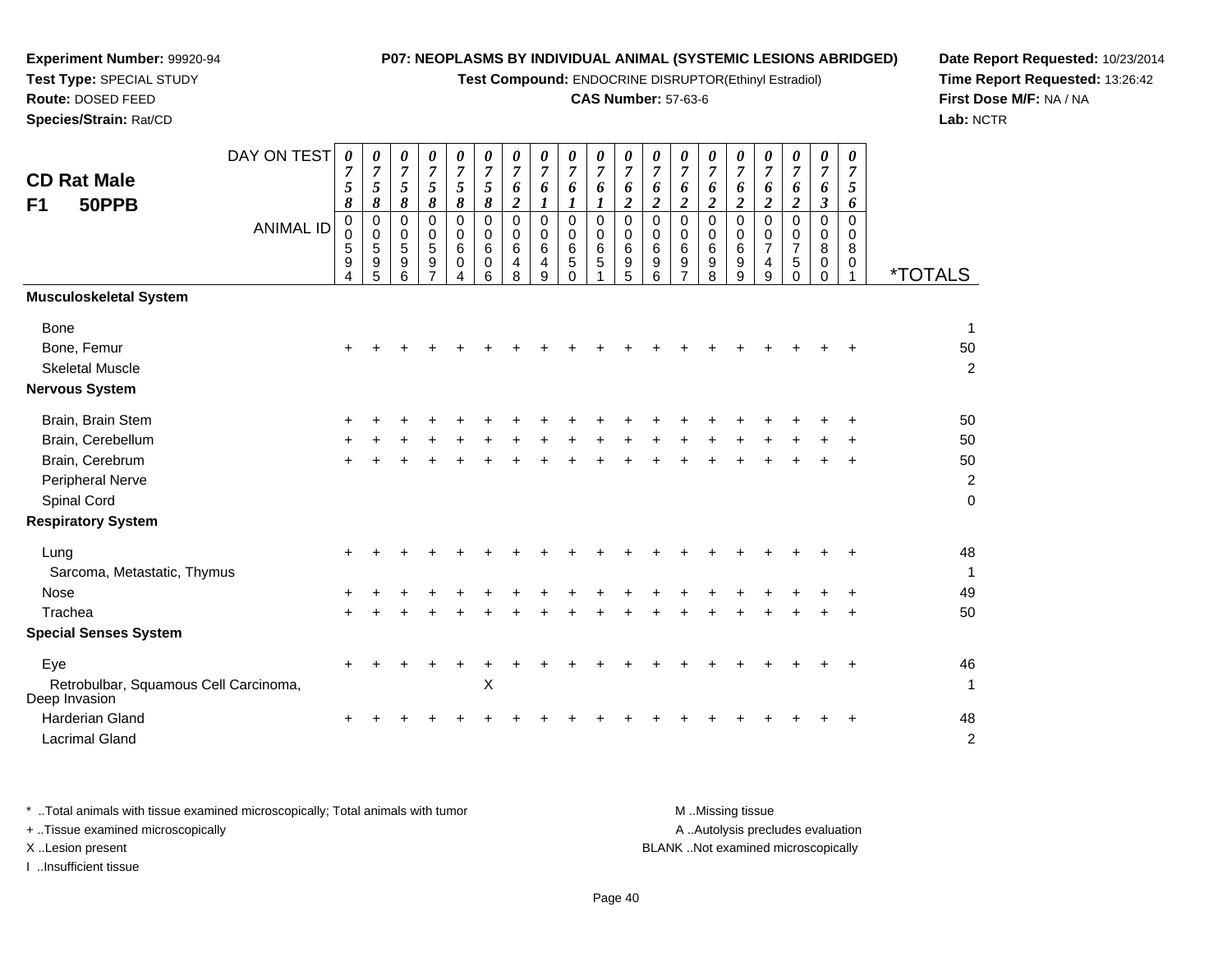**Test Compound:** ENDOCRINE DISRUPTOR(Ethinyl Estradiol)

## **CAS Number:** 57-63-6

**Date Report Requested:** 10/23/2014**Time Report Requested:** 13:26:43**First Dose M/F:** NA / NA**Lab:** NCTR

 $\overline{2}$ 

| <b>CD Rat Male</b>                 | DAY ON TEST      | 0<br>7<br>5      | 0                | 0<br>7<br>5      | 0<br>7<br>5               | $\boldsymbol{\theta}$<br>$\boldsymbol{7}$<br>5 | 0<br>$\overline{7}$<br>5   | 0<br>$\overline{7}$ | 0<br>$\overline{7}$<br>6 | 0<br>$\overline{7}$<br>6 | 0<br>7<br>6      | 0<br>$\overline{7}$<br>6              | $\theta$<br>$\overline{7}$<br>o | $\boldsymbol{\theta}$<br>$\overline{7}$<br>6 | $\theta$<br>7<br>o | 0<br>7<br>6      | 0<br>7              | 0<br>7<br>6                   | $\theta$<br>7<br>O. | 0<br>$\overline{7}$<br>5 |                       |
|------------------------------------|------------------|------------------|------------------|------------------|---------------------------|------------------------------------------------|----------------------------|---------------------|--------------------------|--------------------------|------------------|---------------------------------------|---------------------------------|----------------------------------------------|--------------------|------------------|---------------------|-------------------------------|---------------------|--------------------------|-----------------------|
| F1<br>50PPB                        |                  | 8                | 8                | 8                | 8                         | 8                                              | 8                          | 0<br>$\overline{2}$ |                          |                          |                  | $\overline{2}$                        | <u>ีว</u>                       |                                              |                    |                  | o<br>2              |                               | 3                   | 6                        |                       |
|                                    | <b>ANIMAL ID</b> | 0<br>0<br>5<br>9 | 0<br>0<br>5<br>9 | 0<br>0<br>5<br>9 | 0<br>0<br>$\sqrt{5}$<br>9 | 0<br>0<br>$\,6$<br>0                           | 0<br>0<br>6<br>$\mathbf 0$ | 0<br>0<br>6         | 0<br>0<br>6<br>4         | 0<br>0<br>6<br>5         | 0<br>0<br>6<br>5 | 0<br>0<br>$\,6\,$<br>$\boldsymbol{9}$ | 0<br>0<br>6<br>9                | 0<br>0<br>6<br>9                             | 6<br>9             | 0<br>0<br>6<br>9 | $\overline{ }$<br>4 | 0<br>0<br>$\overline{7}$<br>5 | 0<br>0<br>8<br>0    | $\Omega$<br>0<br>8<br>0  |                       |
|                                    |                  | 4                | 5                | 6                |                           | 4                                              | 6                          | 8                   | 9                        |                          |                  | 5                                     | 6                               |                                              | 8                  | 9                | 9                   |                               |                     |                          | <i><b>*TOTALS</b></i> |
| Zymbal's Gland                     |                  |                  |                  |                  |                           |                                                |                            |                     |                          |                          |                  |                                       |                                 |                                              |                    |                  |                     |                               |                     |                          | 2                     |
| Carcinoma                          |                  |                  |                  |                  |                           |                                                |                            |                     |                          |                          |                  |                                       |                                 |                                              |                    |                  |                     |                               |                     |                          |                       |
| Squamous Cell Carcinoma            |                  |                  |                  |                  |                           |                                                |                            |                     |                          |                          |                  |                                       |                                 |                                              |                    |                  |                     |                               |                     |                          |                       |
| <b>Urinary System</b>              |                  |                  |                  |                  |                           |                                                |                            |                     |                          |                          |                  |                                       |                                 |                                              |                    |                  |                     |                               |                     |                          |                       |
| Kidney                             |                  |                  |                  |                  |                           |                                                |                            |                     |                          |                          |                  |                                       |                                 |                                              |                    |                  |                     |                               |                     |                          | 49                    |
| Bilateral, Renal Tubule, Carcinoma |                  |                  |                  |                  |                           |                                                |                            |                     |                          |                          |                  |                                       |                                 |                                              |                    |                  |                     |                               |                     |                          |                       |
| Mesenchymal Tumor Malignant        |                  |                  |                  |                  |                           |                                                |                            |                     |                          |                          |                  |                                       |                                 |                                              |                    |                  |                     |                               |                     |                          |                       |
| Urethra                            |                  |                  |                  |                  |                           |                                                |                            |                     |                          |                          |                  |                                       |                                 |                                              |                    |                  |                     |                               |                     |                          | $\overline{2}$        |
| Urinary Bladder                    |                  |                  |                  |                  |                           |                                                |                            |                     |                          |                          |                  |                                       |                                 |                                              |                    |                  |                     |                               |                     |                          | 49                    |
| <b>SYSTEMIC LESIONS</b>            |                  |                  |                  |                  |                           |                                                |                            |                     |                          |                          |                  |                                       |                                 |                                              |                    |                  |                     |                               |                     |                          |                       |

| Multiple Organ     |  |  | + + + + + + + + + + + + + + + + + + + |  |  |  |  |  |  |  | 50 |
|--------------------|--|--|---------------------------------------|--|--|--|--|--|--|--|----|
| Lymphoma Malignant |  |  |                                       |  |  |  |  |  |  |  |    |

\* ..Total animals with tissue examined microscopically; Total animals with tumor **M** . Missing tissue M ..Missing tissue

+ ..Tissue examined microscopically

**Experiment Number:** 99920-94**Test Type:** SPECIAL STUDY**Route:** DOSED FEED**Species/Strain:** Rat/CD

I ..Insufficient tissue

A ..Autolysis precludes evaluation X ..Lesion present BLANK ..Not examined microscopically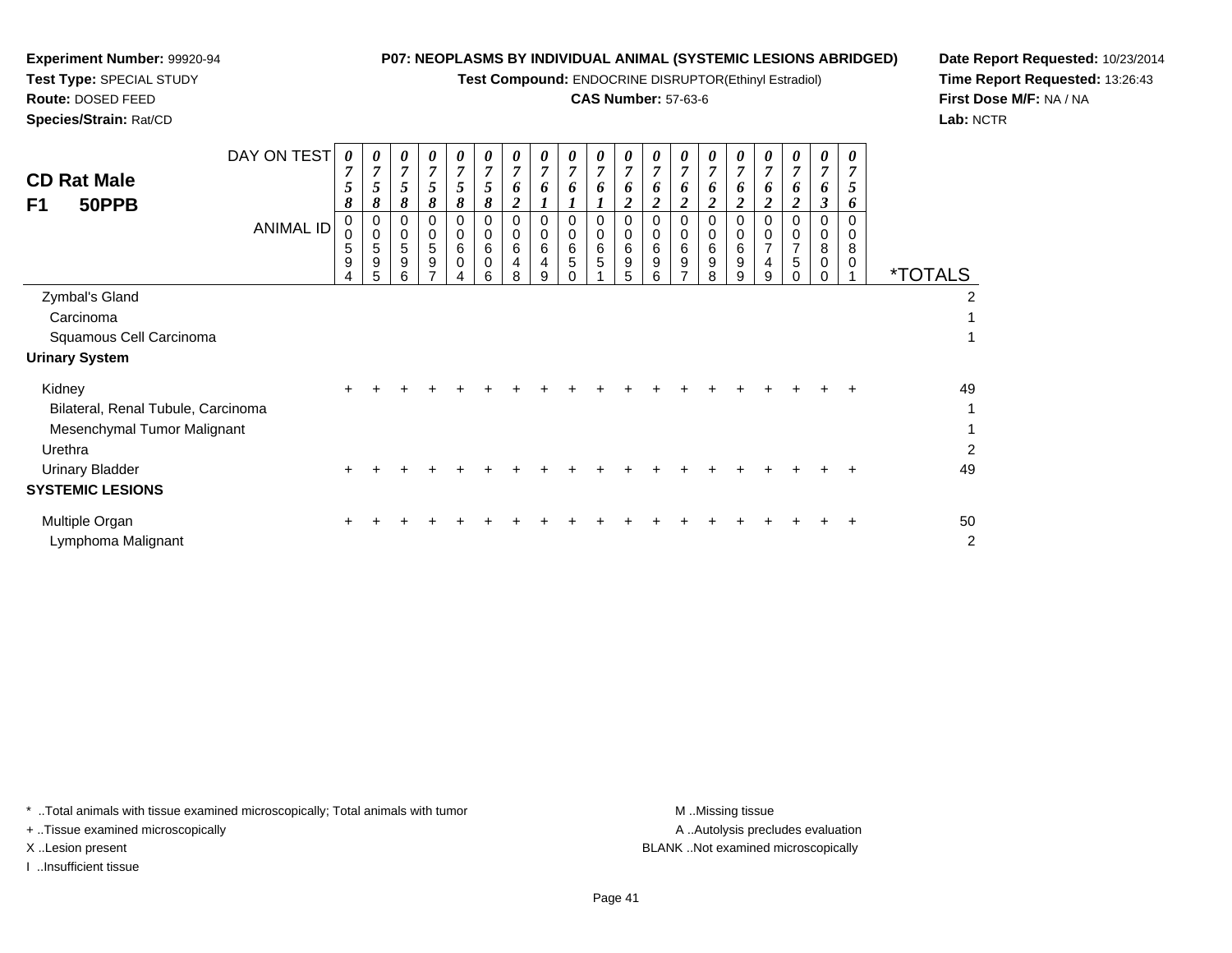**Test Compound:** ENDOCRINE DISRUPTOR(Ethinyl Estradiol)

#### **CAS Number:** 57-63-6

**Date Report Requested:** 10/23/2014**Time Report Requested:** 13:26:43**First Dose M/F:** NA / NA**Lab:** NCTR

#### DAY ON TEST**CD Rat Male F1/2PPB TO CTL**ANIMAL ID*0 4 8 5* 0 0 0 5 5*0 5 1 0* 0 0 0 6 8*0 5 3 4* 0 0 0 7 9*0 5 4 9* 0 0 0 8 7*0 5 6 9* 0 0 1 0 7*0 6 0 3* 0 0 1 5 0*0 6 1 0* 0 0 1 5 3*0 6 1 9* 0 0 1 6 0*0 6 2 3* 0 0 1 6 7*0 6 4 2* 0 0 1 8 7*0 6 4 6* 0 0 1 9 7*0 6 5 6* 0 0 2 1 5*0 6 8 1* 0 0 2 5 5*0 6 9 5* 0 0 2 8 5*0 7 1 9* 0 0 3 2 6*0 7 2 5* 0 0 3 4 0*0 7 3 7* 0 0 3 6 2*0 7 3 6* 0 0 3 7 2*0 7 4 7* 0 0 3 8 9*0 7 5 6* 0 0 4 3 0*0 7 5 6* 0 0 4 3 1*0 7 5 7* 0 0 4 8 6*0 7 5 7* 0 0 4 8 7*0 7 5 7* 0 0 5 3 4*0 7 5 7* 0 0 5 3 5*0 7 5 8* 0 0 5 8 1*0 7 5 8* 0 0 5 8 2*0 7 5 8* 0 0 5 8 3*0 7 6 2* 0 0 6 3 5*0 7 6 2* 0 0 6 3 6*0 7 6 1* 0 0 6 3 7**Alimentary SystemEsophagus**  $\mathsf{S}$  + <sup>+</sup> <sup>+</sup> <sup>+</sup> <sup>+</sup> <sup>+</sup> <sup>+</sup> <sup>+</sup> <sup>+</sup> <sup>+</sup> <sup>+</sup> <sup>+</sup> <sup>+</sup> <sup>+</sup> <sup>+</sup> <sup>+</sup> <sup>+</sup> <sup>+</sup> <sup>+</sup> <sup>+</sup> <sup>+</sup> <sup>+</sup> <sup>+</sup> <sup>+</sup> <sup>+</sup> <sup>+</sup> <sup>+</sup> <sup>+</sup> <sup>+</sup> <sup>+</sup> <sup>+</sup> Intestine Large, Cecum <sup>+</sup> <sup>+</sup> <sup>+</sup> <sup>+</sup> <sup>A</sup> <sup>+</sup> <sup>+</sup> <sup>+</sup> <sup>+</sup> <sup>A</sup> <sup>+</sup> <sup>+</sup> <sup>+</sup> <sup>+</sup> <sup>+</sup> <sup>+</sup> <sup>+</sup> <sup>+</sup> <sup>+</sup> <sup>+</sup> <sup>+</sup> <sup>+</sup> <sup>+</sup> <sup>+</sup> <sup>+</sup> <sup>+</sup> <sup>+</sup> <sup>+</sup> <sup>+</sup> <sup>+</sup> <sup>+</sup> Intestine Large, Colonn  $+$  <sup>+</sup> <sup>+</sup> <sup>+</sup> <sup>+</sup> <sup>+</sup> <sup>+</sup> <sup>+</sup> <sup>+</sup> <sup>A</sup> <sup>+</sup> <sup>+</sup> <sup>+</sup> <sup>+</sup> <sup>+</sup> <sup>+</sup> <sup>+</sup> <sup>+</sup> <sup>+</sup> <sup>+</sup> <sup>+</sup> <sup>+</sup> <sup>+</sup> <sup>+</sup> <sup>+</sup> <sup>+</sup> <sup>+</sup> <sup>+</sup> <sup>+</sup> <sup>+</sup> <sup>+</sup> Intestine Large, Rectum <sup>+</sup> <sup>+</sup> <sup>+</sup> <sup>+</sup> <sup>+</sup> <sup>+</sup> <sup>+</sup> <sup>+</sup> <sup>+</sup> <sup>A</sup> <sup>+</sup> <sup>+</sup> <sup>+</sup> <sup>+</sup> <sup>+</sup> <sup>+</sup> <sup>+</sup> <sup>+</sup> <sup>+</sup> <sup>+</sup> <sup>+</sup> <sup>+</sup> <sup>+</sup> <sup>+</sup> <sup>+</sup> <sup>+</sup> <sup>+</sup> <sup>+</sup> <sup>+</sup> <sup>+</sup> <sup>+</sup> Intestine Small, Duodenum <sup>+</sup> <sup>+</sup> <sup>+</sup> <sup>+</sup> <sup>+</sup> <sup>+</sup> <sup>+</sup> <sup>+</sup> <sup>+</sup> <sup>A</sup> <sup>+</sup> <sup>+</sup> <sup>+</sup> <sup>+</sup> <sup>+</sup> <sup>+</sup> <sup>+</sup> <sup>+</sup> <sup>+</sup> <sup>+</sup> <sup>+</sup> <sup>+</sup> <sup>+</sup> <sup>+</sup> <sup>+</sup> <sup>+</sup> <sup>+</sup> <sup>+</sup> <sup>+</sup> <sup>+</sup> <sup>+</sup> Adenocarcinoma $\alpha$  $\mathsf{x}$  x  $\mathsf{x}$ Intestine Small, Ileum <sup>+</sup> <sup>+</sup> <sup>+</sup> <sup>+</sup> <sup>A</sup> <sup>+</sup> <sup>+</sup> <sup>+</sup> <sup>+</sup> <sup>A</sup> <sup>+</sup> <sup>+</sup> <sup>+</sup> <sup>+</sup> <sup>+</sup> <sup>+</sup> <sup>+</sup> <sup>+</sup> <sup>+</sup> <sup>+</sup> <sup>+</sup> <sup>+</sup> <sup>+</sup> <sup>+</sup> <sup>+</sup> <sup>+</sup> <sup>+</sup> <sup>+</sup> <sup>+</sup> <sup>+</sup> <sup>+</sup> Intestine Small, Jejunum <sup>+</sup> <sup>+</sup> <sup>+</sup> <sup>+</sup> <sup>A</sup> <sup>+</sup> <sup>+</sup> <sup>+</sup> <sup>+</sup> <sup>A</sup> <sup>+</sup> <sup>+</sup> <sup>+</sup> <sup>+</sup> <sup>+</sup> <sup>+</sup> <sup>+</sup> <sup>+</sup> <sup>+</sup> <sup>+</sup> <sup>+</sup> <sup>+</sup> <sup>+</sup> <sup>+</sup> <sup>+</sup> <sup>+</sup> <sup>+</sup> <sup>+</sup> <sup>+</sup> <sup>+</sup> <sup>+</sup> Liver $\mathsf{r}$  + <sup>+</sup> <sup>+</sup> <sup>+</sup> <sup>+</sup> <sup>+</sup> <sup>+</sup> <sup>+</sup> <sup>+</sup> <sup>+</sup> <sup>+</sup> <sup>+</sup> <sup>+</sup> <sup>+</sup> <sup>+</sup> <sup>+</sup> <sup>+</sup> <sup>+</sup> <sup>+</sup> <sup>+</sup> <sup>+</sup> <sup>+</sup> <sup>+</sup> <sup>+</sup> <sup>+</sup> <sup>+</sup> <sup>+</sup> <sup>+</sup> <sup>+</sup> <sup>+</sup> <sup>+</sup> Cholangiocarcinoma $\alpha$ **Mesentery**  $\mathsf{y}$ Oral Mucosaa  $+$  <sup>+</sup> <sup>+</sup> <sup>+</sup> Squamous Cell Carcinomaa  $\lambda$  $x \times x$ Pancreas <sup>+</sup> <sup>+</sup> <sup>+</sup> <sup>+</sup> <sup>+</sup> <sup>+</sup> <sup>+</sup> <sup>+</sup> <sup>+</sup> <sup>A</sup> <sup>+</sup> <sup>+</sup> <sup>+</sup> <sup>+</sup> <sup>+</sup> <sup>+</sup> <sup>+</sup> <sup>+</sup> <sup>+</sup> <sup>+</sup> <sup>+</sup> <sup>+</sup> <sup>+</sup> <sup>+</sup> <sup>+</sup> <sup>+</sup> <sup>+</sup> <sup>+</sup> <sup>+</sup> <sup>+</sup> <sup>+</sup> Salivary Glands $\sim$   $\sim$   $\sim$   $\sim$   $\sim$   $\sim$  <sup>+</sup> <sup>+</sup> <sup>+</sup> <sup>+</sup> <sup>+</sup> <sup>+</sup> <sup>+</sup> <sup>+</sup> <sup>+</sup> <sup>+</sup> <sup>+</sup> <sup>+</sup> <sup>+</sup> <sup>+</sup> <sup>+</sup> <sup>+</sup> <sup>+</sup> <sup>+</sup> <sup>+</sup> <sup>+</sup> <sup>+</sup> <sup>+</sup> <sup>+</sup> <sup>+</sup> <sup>+</sup> <sup>+</sup> <sup>+</sup> <sup>+</sup> <sup>+</sup> <sup>+</sup> Stomach, Forestomach $h \rightarrow$  <sup>+</sup> <sup>+</sup> <sup>+</sup> <sup>+</sup> <sup>+</sup> <sup>+</sup> <sup>+</sup> <sup>+</sup> <sup>+</sup> <sup>+</sup> <sup>+</sup> <sup>+</sup> <sup>+</sup> <sup>+</sup> <sup>+</sup> <sup>+</sup> <sup>+</sup> <sup>+</sup> <sup>+</sup> <sup>+</sup> <sup>+</sup> <sup>+</sup> <sup>+</sup> <sup>+</sup> <sup>+</sup> <sup>+</sup> <sup>+</sup> <sup>+</sup> <sup>+</sup> <sup>+</sup> Stomach, Glandularr + <sup>+</sup> <sup>+</sup> <sup>+</sup> <sup>+</sup> <sup>+</sup> <sup>+</sup> <sup>+</sup> <sup>+</sup> <sup>+</sup> <sup>+</sup> <sup>+</sup> <sup>+</sup> <sup>+</sup> <sup>+</sup> <sup>+</sup> <sup>+</sup> <sup>+</sup> <sup>+</sup> <sup>+</sup> <sup>+</sup> <sup>+</sup> <sup>+</sup> <sup>+</sup> <sup>+</sup> <sup>+</sup> <sup>+</sup> <sup>+</sup> <sup>+</sup> <sup>+</sup> <sup>+</sup> Adenoma $\alpha$ **Cardiovascular System**Blood Vessel $\mathbf{+}$  <sup>+</sup> <sup>+</sup> <sup>+</sup> <sup>+</sup> <sup>+</sup> <sup>+</sup> <sup>+</sup> <sup>+</sup> <sup>+</sup> <sup>+</sup> <sup>+</sup> <sup>+</sup> <sup>+</sup> <sup>+</sup> <sup>+</sup> <sup>+</sup> <sup>+</sup> <sup>+</sup> <sup>+</sup> <sup>+</sup> <sup>+</sup> <sup>+</sup> <sup>+</sup> <sup>+</sup> <sup>+</sup> <sup>+</sup> <sup>+</sup> <sup>+</sup> <sup>+</sup> <sup>+</sup> Heart <sup>+</sup><sup>+</sup> <sup>+</sup> <sup>+</sup> <sup>+</sup> <sup>+</sup> <sup>+</sup> <sup>+</sup> <sup>+</sup> <sup>+</sup> <sup>+</sup> <sup>+</sup> <sup>+</sup> <sup>+</sup> <sup>+</sup> <sup>+</sup> <sup>+</sup> <sup>+</sup> <sup>+</sup> <sup>+</sup> <sup>+</sup> <sup>+</sup> <sup>+</sup> <sup>+</sup> <sup>+</sup> <sup>+</sup> <sup>+</sup> <sup>+</sup> <sup>+</sup> <sup>+</sup> <sup>+</sup>

\* ..Total animals with tissue examined microscopically; Total animals with tumor M ...Total animals with tumor A ..Autolysis precludes evaluation + ..Tissue examined microscopically X ..Lesion present BLANK ..Not examined microscopicallyI ..Insufficient tissue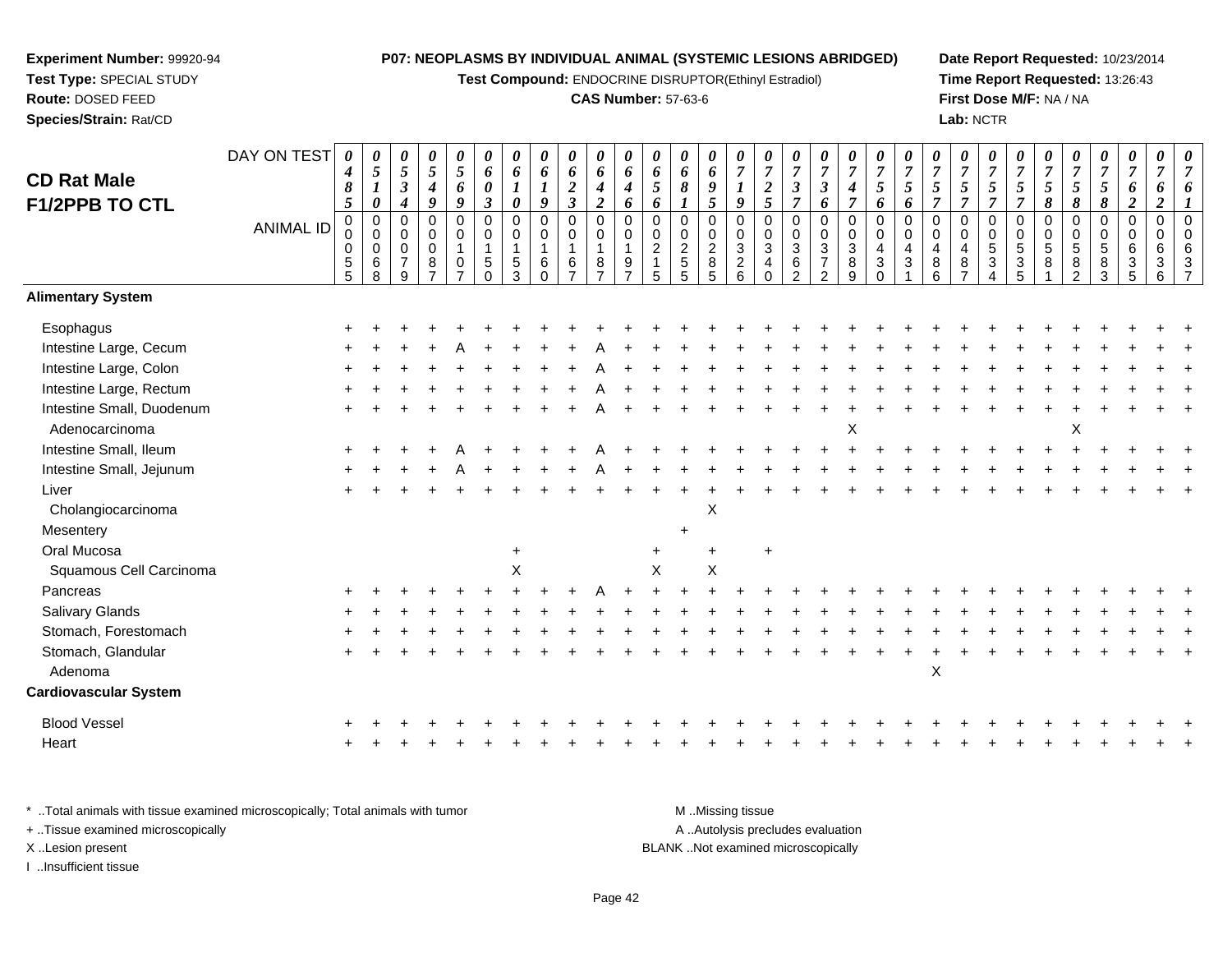**Test Compound:** ENDOCRINE DISRUPTOR(Ethinyl Estradiol)

## **CAS Number:** 57-63-6

**Date Report Requested:** 10/23/2014**Time Report Requested:** 13:26:43**First Dose M/F:** NA / NA**Lab:** NCTR

| <b>CD Rat Male</b><br><b>F1/2PPB TO CTL</b>                                                                                                                                                                                                                                                                       | DAY ON TEST<br><b>ANIMAL ID</b> | 0<br>4<br>8<br>$\mathfrak{s}$<br>0<br>0<br>0<br>$\sqrt{5}$<br>5 | $\overline{5}$<br>$\boldsymbol{l}$<br>$\boldsymbol{\theta}$<br>$\mathbf 0$<br>0<br>$\mathbf 0$<br>6<br>8 | 0<br>5<br>$\boldsymbol{\beta}$<br>4<br>0<br>$\Omega$<br>$\mathbf 0$<br>$\overline{7}$<br>q | 0<br>$\sqrt{5}$<br>$\boldsymbol{4}$<br>$\boldsymbol{q}$<br>$\mathbf 0$<br>0<br>$\mathbf 0$<br>8 | $\boldsymbol{\theta}$<br>$\mathfrak{s}$<br>6<br>9<br>$\mathbf 0$<br>$\mathbf 0$<br>$\mathbf{1}$<br>0<br>$\overline{ }$ | $\boldsymbol{\theta}$<br>6<br>$\pmb{\theta}$<br>$\boldsymbol{\beta}$<br>$\mathbf 0$<br>0<br>$\overline{1}$<br>5<br>$\Omega$ | 6<br>$\boldsymbol{\theta}$<br>$\mathbf 0$<br>$\mathbf 0$<br>1<br>5<br>3 | $\boldsymbol{\theta}$<br>6<br>9<br>0<br>$\mathbf 0$<br>1<br>6<br>$\Omega$ | 0<br>6<br>$\boldsymbol{2}$<br>$\overline{3}$<br>$\pmb{0}$<br>$\pmb{0}$<br>$\mathbf{1}$<br>6<br>$\overline{z}$ | $\boldsymbol{\theta}$<br>6<br>4<br>$\overline{2}$<br>$\pmb{0}$<br>$\mathbf 0$<br>$\overline{1}$<br>8<br>$\overline{z}$ | $\boldsymbol{\theta}$<br>6<br>4<br>6<br>$\mathbf 0$<br>$\mathbf 0$<br>$\mathbf{1}$<br>9<br>$\overline{ }$ | 6<br>5<br>6<br>$\mathbf 0$<br>$\mathbf 0$<br>$\overline{2}$<br>$\overline{1}$<br>5 | $\boldsymbol{\theta}$<br>6<br>8<br>0<br>0<br>$\overline{c}$<br>5<br>5 | 0<br>6<br>9<br>5<br>$\mathbf 0$<br>$\pmb{0}$<br>$\boldsymbol{2}$<br>8<br>5 | 0<br>$\overline{7}$<br>9<br>$\mathbf 0$<br>$\pmb{0}$<br>$\sqrt{3}$<br>$\overline{c}$<br>6 | $\boldsymbol{\theta}$<br>$\overline{7}$<br>$\frac{2}{5}$<br>$\mathbf 0$<br>0<br>3<br>$\overline{4}$<br>$\Omega$ | $\overline{7}$<br>$\boldsymbol{\beta}$<br>$\overline{7}$<br>$\mathbf 0$<br>$\mathbf 0$<br>$\mathbf{3}$<br>6<br>$\Omega$ | $\boldsymbol{\theta}$<br>$\overline{7}$<br>$\boldsymbol{\beta}$<br>6<br>0<br>0<br>$\mathfrak{S}$<br>$\overline{7}$<br>$\mathcal{P}$ | $\boldsymbol{\theta}$<br>$\boldsymbol{7}$<br>$\boldsymbol{4}$<br>$\overline{7}$<br>$\pmb{0}$<br>$\pmb{0}$<br>$\sqrt{3}$<br>8<br>9 | $\boldsymbol{\theta}$<br>$\boldsymbol{7}$<br>$\sqrt{5}$<br>6<br>$\mathsf{O}\xspace$<br>$\pmb{0}$<br>$\overline{4}$<br>$\sqrt{3}$<br>$\Omega$ | $\boldsymbol{\theta}$<br>$\overline{7}$<br>$\sqrt{5}$<br>6<br>$\mathbf 0$<br>0<br>4<br>3 | $\overline{7}$<br>5<br>$\overline{7}$<br>$\Omega$<br>$\mathbf 0$<br>4<br>8<br>6 | $\boldsymbol{\theta}$<br>$\overline{7}$<br>5<br>$\overline{\tau}$<br>$\mathbf 0$<br>$\Omega$<br>4<br>8 | 0<br>$\boldsymbol{7}$<br>$\mathfrak{s}$<br>$\overline{7}$<br>$\pmb{0}$<br>$\pmb{0}$<br>5<br>$\sqrt{3}$ | $\theta$<br>$\boldsymbol{7}$<br>$\mathfrak{s}$<br>$\overline{7}$<br>$\mathbf 0$<br>$\mathbf 0$<br>$\sqrt{5}$<br>$\sqrt{3}$<br>5 | $\theta$<br>$\overline{7}$<br>$\sqrt{5}$<br>8<br>$\mathbf 0$<br>$\mathbf 0$<br>5<br>8 | $\overline{7}$<br>5<br>8<br>$\Omega$<br>$\Omega$<br>5<br>8<br>$\mathcal{D}$ | $\boldsymbol{\theta}$<br>$\overline{7}$<br>5<br>8<br>0<br>0<br>5<br>8<br>3 | 0<br>$\boldsymbol{7}$<br>6<br>$\overline{2}$<br>$\pmb{0}$<br>$\pmb{0}$<br>6<br>$\sqrt{3}$<br>5 | 0<br>$\overline{7}$<br>6<br>2<br>$\mathbf 0$<br>$\mathbf 0$<br>6<br>3<br>6 | $\boldsymbol{\theta}$ |
|-------------------------------------------------------------------------------------------------------------------------------------------------------------------------------------------------------------------------------------------------------------------------------------------------------------------|---------------------------------|-----------------------------------------------------------------|----------------------------------------------------------------------------------------------------------|--------------------------------------------------------------------------------------------|-------------------------------------------------------------------------------------------------|------------------------------------------------------------------------------------------------------------------------|-----------------------------------------------------------------------------------------------------------------------------|-------------------------------------------------------------------------|---------------------------------------------------------------------------|---------------------------------------------------------------------------------------------------------------|------------------------------------------------------------------------------------------------------------------------|-----------------------------------------------------------------------------------------------------------|------------------------------------------------------------------------------------|-----------------------------------------------------------------------|----------------------------------------------------------------------------|-------------------------------------------------------------------------------------------|-----------------------------------------------------------------------------------------------------------------|-------------------------------------------------------------------------------------------------------------------------|-------------------------------------------------------------------------------------------------------------------------------------|-----------------------------------------------------------------------------------------------------------------------------------|----------------------------------------------------------------------------------------------------------------------------------------------|------------------------------------------------------------------------------------------|---------------------------------------------------------------------------------|--------------------------------------------------------------------------------------------------------|--------------------------------------------------------------------------------------------------------|---------------------------------------------------------------------------------------------------------------------------------|---------------------------------------------------------------------------------------|-----------------------------------------------------------------------------|----------------------------------------------------------------------------|------------------------------------------------------------------------------------------------|----------------------------------------------------------------------------|-----------------------|
| <b>Endocrine System</b>                                                                                                                                                                                                                                                                                           |                                 |                                                                 |                                                                                                          |                                                                                            |                                                                                                 |                                                                                                                        |                                                                                                                             |                                                                         |                                                                           |                                                                                                               |                                                                                                                        |                                                                                                           |                                                                                    |                                                                       |                                                                            |                                                                                           |                                                                                                                 |                                                                                                                         |                                                                                                                                     |                                                                                                                                   |                                                                                                                                              |                                                                                          |                                                                                 |                                                                                                        |                                                                                                        |                                                                                                                                 |                                                                                       |                                                                             |                                                                            |                                                                                                |                                                                            |                       |
| <b>Adrenal Cortex</b><br>Adrenal Medulla<br>Bilateral, Pheochromocytoma Benign<br>Pheochromocytoma Benign<br>Islets, Pancreatic<br>Parathyroid Gland<br>Adenoma<br><b>Pituitary Gland</b><br>Pars Distalis, Adenoma<br><b>Thyroid Gland</b><br>C Cell, Adenoma<br>C Cell, Carcinoma<br><b>General Body System</b> |                                 |                                                                 |                                                                                                          | X                                                                                          | $\mathsf{X}$                                                                                    | $\times$                                                                                                               | $\times$                                                                                                                    |                                                                         |                                                                           | X                                                                                                             | $\times$                                                                                                               | $\times$                                                                                                  |                                                                                    |                                                                       | X                                                                          | $\times$                                                                                  |                                                                                                                 | X                                                                                                                       | $\times$                                                                                                                            | $\times$                                                                                                                          | $\boldsymbol{\mathsf{X}}$<br>$\mathsf{X}$                                                                                                    |                                                                                          | X                                                                               | $\boldsymbol{\mathsf{X}}$                                                                              | $\mathsf{X}$                                                                                           | $\mathsf{X}$                                                                                                                    |                                                                                       | X<br>X<br>X                                                                 | $\boldsymbol{\mathsf{X}}$                                                  |                                                                                                | X                                                                          |                       |
| <b>Tissue NOS</b><br>Schwannoma Malignant<br><b>Genital System</b>                                                                                                                                                                                                                                                |                                 |                                                                 |                                                                                                          |                                                                                            |                                                                                                 |                                                                                                                        |                                                                                                                             |                                                                         |                                                                           |                                                                                                               |                                                                                                                        |                                                                                                           |                                                                                    |                                                                       |                                                                            |                                                                                           |                                                                                                                 |                                                                                                                         |                                                                                                                                     |                                                                                                                                   |                                                                                                                                              |                                                                                          |                                                                                 |                                                                                                        |                                                                                                        |                                                                                                                                 |                                                                                       |                                                                             | +<br>$\sf X$                                                               |                                                                                                |                                                                            |                       |
| <b>Coagulating Gland</b><br>Epididymis<br>Penis                                                                                                                                                                                                                                                                   |                                 |                                                                 |                                                                                                          |                                                                                            |                                                                                                 |                                                                                                                        |                                                                                                                             |                                                                         |                                                                           |                                                                                                               |                                                                                                                        |                                                                                                           |                                                                                    |                                                                       |                                                                            |                                                                                           |                                                                                                                 | +                                                                                                                       |                                                                                                                                     |                                                                                                                                   |                                                                                                                                              |                                                                                          |                                                                                 |                                                                                                        |                                                                                                        |                                                                                                                                 |                                                                                       |                                                                             |                                                                            |                                                                                                |                                                                            |                       |

\* ..Total animals with tissue examined microscopically; Total animals with tumor **M** . Missing tissue M ..Missing tissue

+ ..Tissue examined microscopically

**Experiment Number:** 99920-94**Test Type:** SPECIAL STUDY**Route:** DOSED FEED**Species/Strain:** Rat/CD

I ..Insufficient tissue

A ..Autolysis precludes evaluation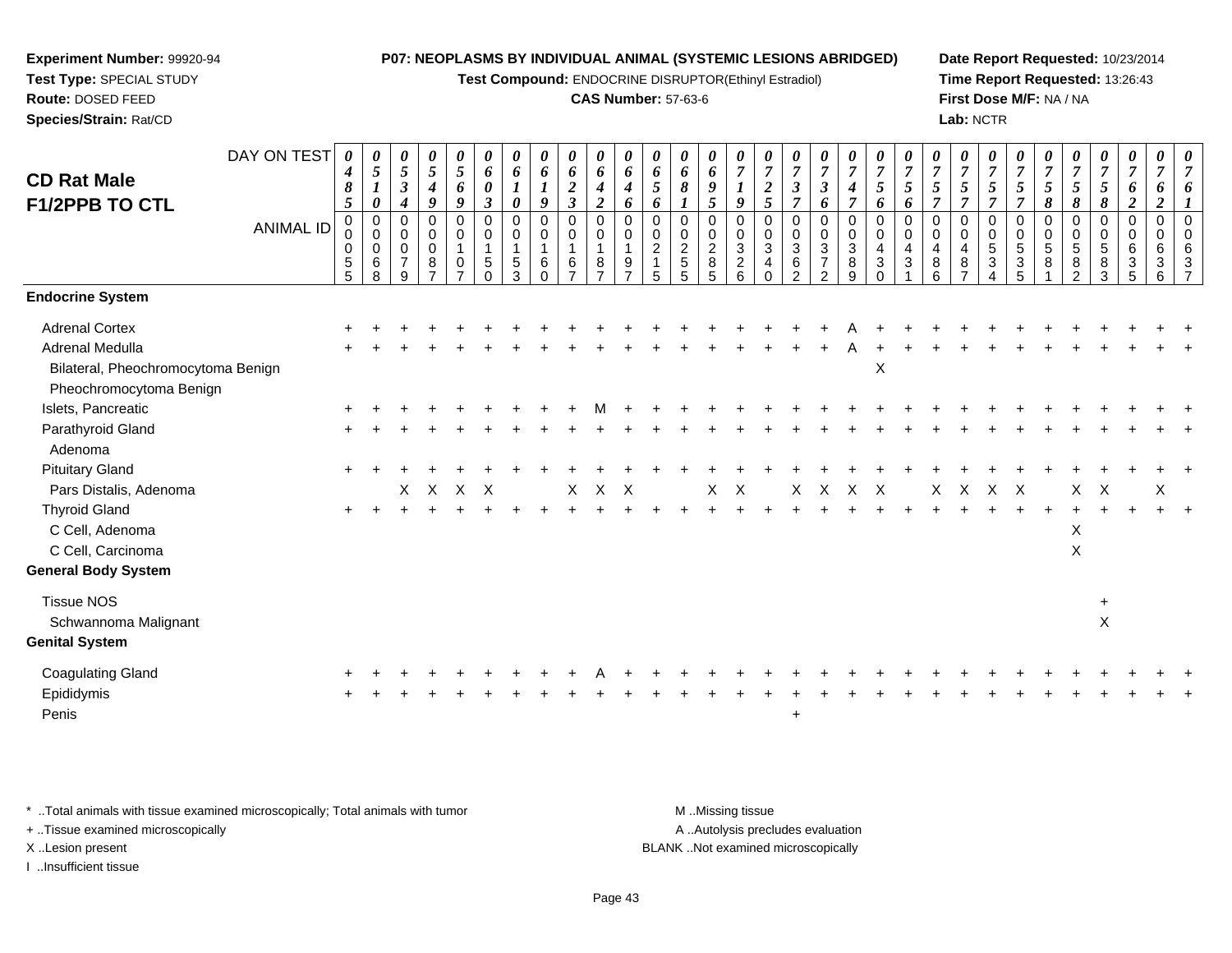**Test Compound:** ENDOCRINE DISRUPTOR(Ethinyl Estradiol)

## **CAS Number:** 57-63-6

**Date Report Requested:** 10/23/2014**Time Report Requested:** 13:26:43**First Dose M/F:** NA / NA**Lab:** NCTR

| <b>CD Rat Male</b><br><b>F1/2PPB TO CTL</b>                    | DAY ON TEST      | $\theta$<br>$\boldsymbol{4}$<br>8<br>$\mathfrak{s}$ | $\boldsymbol{\theta}$<br>$\mathfrak{s}$<br>1<br>0   | 0<br>$5\overline{)}$<br>$\mathfrak{z}$<br>4            | 0<br>5<br>$\boldsymbol{4}$<br>9 | 0<br>$\mathfrak{s}$<br>6<br>9              | 0<br>6<br>0<br>$\boldsymbol{\beta}$ | $\boldsymbol{\theta}$<br>6<br>$\boldsymbol{l}$<br>$\boldsymbol{\theta}$ | 0<br>6<br>9                            | 0<br>6<br>$\boldsymbol{2}$<br>$\mathfrak{z}$ | 0<br>6<br>$\boldsymbol{4}$<br>$\overline{2}$            | $\boldsymbol{\theta}$<br>6<br>$\boldsymbol{4}$<br>6 | $\boldsymbol{\theta}$<br>6<br>5<br>6   | $\boldsymbol{\theta}$<br>6<br>8                 | 0<br>6<br>9<br>5                   | 0<br>$\overline{7}$<br>$\boldsymbol{l}$<br>9                      | $\overline{7}$<br>$\boldsymbol{2}$<br>5 | $\boldsymbol{\theta}$<br>$\overline{7}$<br>$\mathfrak{z}$<br>$\overline{7}$  | $\boldsymbol{\theta}$<br>$\overline{7}$<br>$\mathfrak{z}$<br>6      | 0<br>$\overline{7}$<br>$\boldsymbol{4}$<br>$\overline{7}$ | 0<br>$\overline{7}$<br>5<br>6             | $\overline{7}$<br>5<br>6                    | $\overline{7}$<br>5                 | $\boldsymbol{\theta}$<br>$\overline{7}$<br>5<br>$\overline{7}$ | 0<br>$\boldsymbol{7}$<br>5<br>$\overline{7}$ | $\boldsymbol{\theta}$<br>$\overline{7}$<br>5<br>$\overline{7}$ | $\overline{7}$<br>$\sqrt{5}$<br>8 | 0<br>$\overline{7}$<br>5<br>8                                  | $\boldsymbol{\theta}$<br>$\overline{7}$<br>$\sqrt{5}$<br>$\pmb{8}$ | 0<br>$\overline{7}$<br>6<br>$\boldsymbol{2}$ | 0<br>$\overline{7}$<br>6<br>$\overline{2}$ |          |
|----------------------------------------------------------------|------------------|-----------------------------------------------------|-----------------------------------------------------|--------------------------------------------------------|---------------------------------|--------------------------------------------|-------------------------------------|-------------------------------------------------------------------------|----------------------------------------|----------------------------------------------|---------------------------------------------------------|-----------------------------------------------------|----------------------------------------|-------------------------------------------------|------------------------------------|-------------------------------------------------------------------|-----------------------------------------|------------------------------------------------------------------------------|---------------------------------------------------------------------|-----------------------------------------------------------|-------------------------------------------|---------------------------------------------|-------------------------------------|----------------------------------------------------------------|----------------------------------------------|----------------------------------------------------------------|-----------------------------------|----------------------------------------------------------------|--------------------------------------------------------------------|----------------------------------------------|--------------------------------------------|----------|
|                                                                | <b>ANIMAL ID</b> | $\mathbf 0$<br>0<br>0<br>$\sqrt{5}$<br>5            | $\mathbf 0$<br>$\mathbf 0$<br>$\mathbf 0$<br>6<br>8 | 0<br>$\mathbf 0$<br>$\mathbf 0$<br>$\overline{7}$<br>9 | 0<br>0<br>$\pmb{0}$<br>8        | $\mathbf 0$<br>0<br>$\mathbf{1}$<br>0<br>⇁ | 0<br>0<br>1<br>5<br>$\Omega$        | $\mathbf 0$<br>$\Omega$<br>1<br>5<br>$\mathcal{R}$                      | $\mathbf 0$<br>0<br>1<br>6<br>$\Omega$ | $\mathbf 0$<br>0<br>$\mathbf{1}$<br>6        | $\mathsf 0$<br>0<br>$\mathbf{1}$<br>8<br>$\overline{ }$ | $\Omega$<br>$\Omega$<br>9                           | $\Omega$<br>$\Omega$<br>$\overline{2}$ | 0<br>0<br>$\overline{c}$<br>$\overline{5}$<br>5 | 0<br>0<br>$\overline{c}$<br>8<br>5 | $\mathbf 0$<br>$\mathbf 0$<br>$\mathbf{3}$<br>$\overline{c}$<br>6 | 0<br>$\mathbf 0$<br>3<br>4<br>$\Omega$  | $\pmb{0}$<br>$\mathbf 0$<br>$\ensuremath{\mathsf{3}}$<br>6<br>$\overline{2}$ | 0<br>$\mathbf 0$<br>$\mathbf{3}$<br>$\overline{7}$<br>$\mathcal{P}$ | $\mathbf 0$<br>0<br>$\mathbf{3}$<br>8<br>9                | 0<br>0<br>$\overline{4}$<br>3<br>$\Omega$ | $\Omega$<br>$\Omega$<br>$\overline{4}$<br>3 | $\Omega$<br>$\Omega$<br>4<br>8<br>6 | 0<br>0<br>4<br>$\,8\,$                                         | $\mathbf 0$<br>$\mathbf 0$<br>5<br>3         | 0<br>$\mathbf 0$<br>5<br>3<br>5                                | $\pmb{0}$<br>0<br>5<br>8          | $\mathbf 0$<br>$\mathbf 0$<br>$\sqrt{5}$<br>8<br>$\mathcal{P}$ | 0<br>0<br>$\sqrt{5}$<br>8<br>3                                     | $\mathbf 0$<br>$\mathbf 0$<br>6<br>3<br>5    | 0<br>$\mathbf 0$<br>6<br>3<br>6            | $\Omega$ |
| Squamous Cell Carcinoma, Metastatic,<br><b>Preputial Gland</b> |                  |                                                     |                                                     |                                                        |                                 |                                            |                                     |                                                                         |                                        |                                              |                                                         |                                                     |                                        |                                                 |                                    |                                                                   |                                         | X                                                                            |                                                                     |                                                           |                                           |                                             |                                     |                                                                |                                              |                                                                |                                   |                                                                |                                                                    |                                              |                                            |          |
| <b>Preputial Gland</b><br>Adenoma                              |                  |                                                     |                                                     |                                                        |                                 |                                            |                                     |                                                                         |                                        |                                              |                                                         |                                                     |                                        |                                                 |                                    |                                                                   |                                         |                                                                              |                                                                     |                                                           |                                           |                                             |                                     |                                                                |                                              |                                                                |                                   |                                                                |                                                                    | X                                            |                                            |          |
| Squamous Cell Carcinoma                                        |                  |                                                     |                                                     |                                                        |                                 |                                            |                                     |                                                                         |                                        |                                              | $\boldsymbol{\mathsf{X}}$                               |                                                     |                                        |                                                 |                                    |                                                                   |                                         | $X$ $X$                                                                      |                                                                     |                                                           |                                           |                                             |                                     |                                                                |                                              |                                                                | $\pmb{\times}$                    |                                                                |                                                                    |                                              |                                            |          |
| Prostate, Dorsal/Lateral Lobe                                  |                  | $\ddot{}$                                           |                                                     |                                                        |                                 |                                            |                                     |                                                                         | ÷                                      |                                              |                                                         |                                                     |                                        |                                                 |                                    |                                                                   |                                         |                                                                              |                                                                     |                                                           |                                           |                                             |                                     |                                                                |                                              |                                                                |                                   |                                                                |                                                                    |                                              |                                            |          |
| Prostate, Ventral Lobe                                         |                  |                                                     |                                                     |                                                        |                                 |                                            |                                     |                                                                         |                                        |                                              |                                                         |                                                     |                                        |                                                 |                                    |                                                                   |                                         |                                                                              |                                                                     |                                                           |                                           |                                             |                                     |                                                                |                                              |                                                                |                                   |                                                                |                                                                    |                                              |                                            |          |
| <b>Rete Testes</b>                                             |                  |                                                     |                                                     |                                                        |                                 |                                            |                                     |                                                                         |                                        |                                              |                                                         |                                                     |                                        |                                                 |                                    |                                                                   |                                         |                                                                              |                                                                     |                                                           |                                           |                                             |                                     |                                                                |                                              |                                                                |                                   |                                                                |                                                                    |                                              |                                            |          |
| Seminal Vesicle                                                |                  |                                                     |                                                     |                                                        |                                 |                                            |                                     |                                                                         |                                        |                                              |                                                         |                                                     |                                        |                                                 |                                    |                                                                   |                                         |                                                                              |                                                                     |                                                           |                                           |                                             |                                     |                                                                |                                              |                                                                |                                   |                                                                |                                                                    |                                              |                                            |          |
| <b>Testes</b>                                                  |                  |                                                     |                                                     |                                                        |                                 |                                            |                                     |                                                                         |                                        |                                              |                                                         |                                                     |                                        |                                                 |                                    |                                                                   |                                         |                                                                              |                                                                     |                                                           |                                           |                                             |                                     |                                                                |                                              |                                                                |                                   |                                                                |                                                                    |                                              |                                            |          |
| Sarcoma                                                        |                  |                                                     |                                                     |                                                        |                                 |                                            |                                     |                                                                         |                                        |                                              | $\boldsymbol{\mathsf{X}}$                               |                                                     |                                        |                                                 |                                    |                                                                   |                                         |                                                                              |                                                                     |                                                           |                                           |                                             |                                     |                                                                |                                              |                                                                |                                   |                                                                |                                                                    |                                              |                                            |          |
| <b>Hematopoietic System</b>                                    |                  |                                                     |                                                     |                                                        |                                 |                                            |                                     |                                                                         |                                        |                                              |                                                         |                                                     |                                        |                                                 |                                    |                                                                   |                                         |                                                                              |                                                                     |                                                           |                                           |                                             |                                     |                                                                |                                              |                                                                |                                   |                                                                |                                                                    |                                              |                                            |          |
| <b>Bone Marrow</b>                                             |                  |                                                     |                                                     |                                                        |                                 |                                            |                                     |                                                                         |                                        |                                              |                                                         |                                                     |                                        |                                                 |                                    |                                                                   |                                         |                                                                              |                                                                     |                                                           |                                           |                                             |                                     |                                                                |                                              |                                                                |                                   |                                                                |                                                                    |                                              |                                            |          |
| Lymph Node                                                     |                  | $\ddot{}$                                           |                                                     |                                                        |                                 |                                            |                                     |                                                                         |                                        |                                              |                                                         |                                                     |                                        |                                                 |                                    |                                                                   |                                         |                                                                              |                                                                     |                                                           |                                           |                                             |                                     |                                                                |                                              |                                                                |                                   |                                                                |                                                                    |                                              |                                            |          |
| Squamous Cell Carcinoma, Metastatic,<br>Preputial Gland        |                  |                                                     |                                                     |                                                        |                                 |                                            |                                     |                                                                         |                                        |                                              |                                                         |                                                     |                                        |                                                 |                                    |                                                                   |                                         |                                                                              | X                                                                   |                                                           |                                           |                                             |                                     |                                                                |                                              |                                                                |                                   |                                                                |                                                                    |                                              |                                            |          |
| Lymph Node, Mandibular                                         |                  |                                                     |                                                     |                                                        |                                 |                                            |                                     |                                                                         |                                        |                                              |                                                         |                                                     |                                        |                                                 |                                    |                                                                   |                                         |                                                                              |                                                                     |                                                           |                                           |                                             |                                     |                                                                |                                              |                                                                |                                   |                                                                |                                                                    |                                              |                                            |          |
| Lymph Node, Mesenteric                                         |                  |                                                     |                                                     |                                                        |                                 |                                            |                                     |                                                                         |                                        |                                              |                                                         |                                                     |                                        |                                                 |                                    |                                                                   |                                         |                                                                              |                                                                     |                                                           |                                           |                                             |                                     |                                                                |                                              |                                                                |                                   |                                                                |                                                                    |                                              |                                            |          |
| Spleen                                                         |                  |                                                     |                                                     |                                                        |                                 |                                            |                                     |                                                                         |                                        |                                              |                                                         |                                                     |                                        |                                                 |                                    |                                                                   |                                         |                                                                              |                                                                     |                                                           |                                           |                                             |                                     |                                                                |                                              |                                                                |                                   |                                                                |                                                                    |                                              |                                            |          |
| Thymus                                                         |                  |                                                     |                                                     |                                                        |                                 |                                            |                                     |                                                                         |                                        |                                              |                                                         |                                                     |                                        |                                                 |                                    |                                                                   |                                         |                                                                              |                                                                     |                                                           |                                           |                                             |                                     |                                                                |                                              |                                                                |                                   |                                                                |                                                                    |                                              |                                            |          |
| Thymoma Benign                                                 |                  |                                                     |                                                     |                                                        |                                 |                                            |                                     |                                                                         |                                        |                                              |                                                         |                                                     |                                        |                                                 |                                    |                                                                   |                                         |                                                                              |                                                                     | X                                                         |                                           |                                             |                                     |                                                                |                                              |                                                                |                                   |                                                                |                                                                    |                                              |                                            |          |

**Integumentary System**

**Experiment Number:** 99920-94**Test Type:** SPECIAL STUDY**Route:** DOSED FEED**Species/Strain:** Rat/CD

\* ..Total animals with tissue examined microscopically; Total animals with tumor **M** . Missing tissue M ..Missing tissue

+ ..Tissue examined microscopically

I ..Insufficient tissue

A ..Autolysis precludes evaluation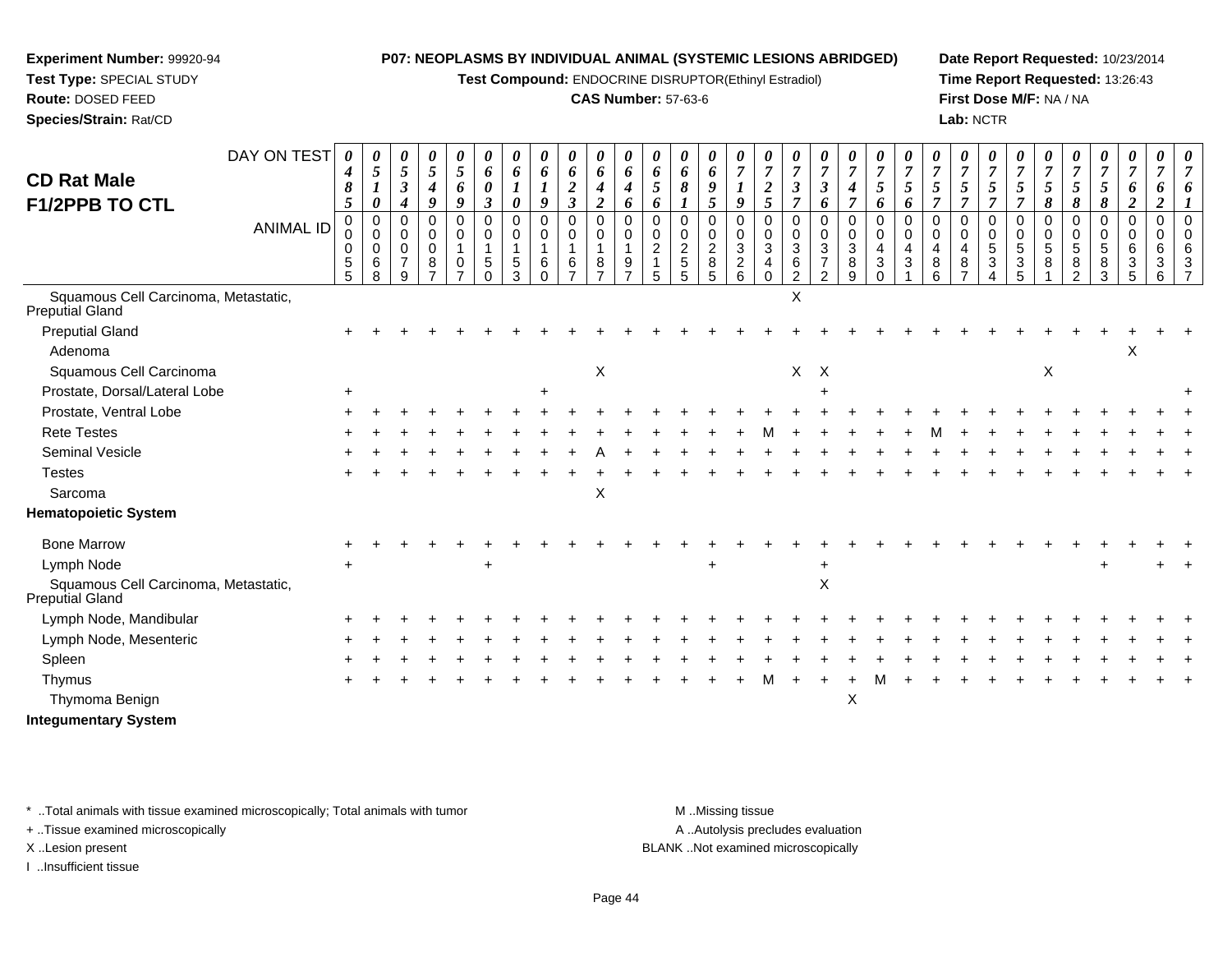**Test Compound:** ENDOCRINE DISRUPTOR(Ethinyl Estradiol)

## **CAS Number:** 57-63-6

**Date Report Requested:** 10/23/2014**Time Report Requested:** 13:26:44**First Dose M/F:** NA / NA**Lab:** NCTR

| <b>CD Rat Male</b><br><b>F1/2PPB TO CTL</b> | DAY ON TEST<br><b>ANIMAL ID</b> | $\boldsymbol{\theta}$<br>$\boldsymbol{4}$<br>$\pmb{8}$<br>$\mathfrak{s}$<br>$\pmb{0}$<br>$\boldsymbol{0}$<br>$\pmb{0}$<br>$\begin{array}{c} 5 \\ 5 \end{array}$ | 0<br>$5\phantom{.0}$<br>$\boldsymbol{\theta}$<br>$\pmb{0}$<br>$\mathsf 0$<br>0<br>6<br>8 | 0<br>$\sqrt{5}$<br>$\boldsymbol{\beta}$<br>4<br>0<br>0<br>$\mathbf 0$<br>$\overline{7}$<br>9 | $\boldsymbol{\theta}$<br>$\mathfrak{s}$<br>$\boldsymbol{4}$<br>9<br>$\pmb{0}$<br>$\mathbf 0$<br>$\mathbf 0$<br>8 | 0<br>$\overline{5}$<br>6<br>9<br>$\mathbf 0$<br>0<br>$\mathbf{1}$<br>0 | 0<br>6<br>0<br>3<br>$\mathbf 0$<br>$\mathbf 0$<br>$\mathbf{1}$<br>5<br>$\Omega$ | 0<br>6<br>0<br>0<br>0<br>1<br>5<br>3 | 0<br>6<br>$\boldsymbol{l}$<br>9<br>$\pmb{0}$<br>$\boldsymbol{0}$<br>$\mathbf{1}$<br>$6\phantom{1}6$<br>$\Omega$ | $\pmb{\theta}$<br>6<br>$\boldsymbol{2}$<br>$\boldsymbol{\mathfrak{z}}$<br>$\pmb{0}$<br>$\mathbf 0$<br>1<br>6 | $\boldsymbol{\theta}$<br>6<br>$\boldsymbol{4}$<br>$\boldsymbol{2}$<br>$\mathbf 0$<br>0<br>$\overline{1}$<br>8<br>$\overline{7}$ | $\boldsymbol{\theta}$<br>6<br>$\boldsymbol{4}$<br>6<br>$\mathbf 0$<br>0<br>$\mathbf{1}$<br>9 | 0<br>6<br>5<br>6<br>$\mathbf 0$<br>0<br>$\overline{c}$<br>5 | $\boldsymbol{\theta}$<br>6<br>8<br>$\boldsymbol{\eta}$<br>0<br>$^{\rm 0}_{\rm 2}$<br>$\sqrt{5}$<br>5 | 0<br>$\pmb{6}$<br>9<br>5<br>$\pmb{0}$<br>$\pmb{0}$<br>$\overline{c}$<br>8<br>5 | 0<br>$\overline{7}$<br>9<br>$\mathbf 0$<br>0<br>$\mathbf{3}$<br>$\sqrt{2}$<br>6 | 0<br>$\overline{7}$<br>$\boldsymbol{2}$<br>$\mathfrak{s}$<br>$\mathbf 0$<br>$\mathbf 0$<br>$\overline{3}$<br>$\overline{4}$<br>$\mathbf 0$ | 0<br>$\boldsymbol{7}$<br>$\boldsymbol{\beta}$<br>$\overline{7}$<br>0<br>$\pmb{0}$<br>3<br>$6\phantom{.}6$<br>2 | 0<br>$\boldsymbol{7}$<br>$\boldsymbol{\beta}$<br>6<br>$\pmb{0}$<br>$\mathbf 0$<br>$\sqrt{3}$<br>$\overline{7}$<br>2 | 0<br>$\overline{7}$<br>$\boldsymbol{4}$<br>$\overline{7}$<br>$\pmb{0}$<br>0<br>$\sqrt{3}$<br>8<br>9 | 0<br>$\overline{7}$<br>$\mathfrak{s}$<br>6<br>$\mathbf 0$<br>0<br>4<br>$\sqrt{3}$<br>0 | 0<br>$\overline{7}$<br>5<br>6<br>$\mathbf 0$<br>$\mathbf 0$<br>4<br>3 | $\boldsymbol{\theta}$<br>$\overline{7}$<br>$\mathfrak{s}$<br>$\overline{7}$<br>0<br>0<br>4<br>$\bf8$<br>6 | $\boldsymbol{\theta}$<br>$\overline{7}$<br>$\mathfrak{s}$<br>$\overline{7}$<br>$\pmb{0}$<br>$\mathbf 0$<br>$\overline{4}$<br>8<br>7 | 0<br>$\overline{7}$<br>5<br>$\overline{7}$<br>$\mathbf 0$<br>$\mathbf 0$<br>5<br>3 | 0<br>$\overline{7}$<br>$\mathfrak{s}$<br>$\overline{7}$<br>$\mathbf 0$<br>0<br>$\sqrt{5}$<br>$\ensuremath{\mathsf{3}}$ | 0<br>$\overline{7}$<br>5<br>8<br>$\pmb{0}$<br>$\pmb{0}$<br>$\sqrt{5}$<br>8 | 0<br>$\boldsymbol{7}$<br>$\sqrt{5}$<br>8<br>0<br>0<br>$5\,$<br>8<br>$\overline{2}$ | $\boldsymbol{\theta}$<br>$\overline{7}$<br>$\mathfrak{s}$<br>$\pmb{8}$<br>$\pmb{0}$<br>$\mathbf 0$<br>$\overline{5}$<br>8<br>3 | 0<br>$\overline{7}$<br>6<br>$\boldsymbol{2}$<br>$\mathbf 0$<br>0<br>6<br>$\mathbf{3}$<br>5 | $\boldsymbol{\theta}$<br>$\overline{7}$<br>6<br>$\boldsymbol{2}$<br>$\mathbf 0$<br>$\Omega$<br>6<br>3<br>6 | $\pmb{\theta}$<br>$\overline{7}$<br>6<br>$\mathbf 0$<br>0<br>$6\phantom{1}6$<br>3 |
|---------------------------------------------|---------------------------------|-----------------------------------------------------------------------------------------------------------------------------------------------------------------|------------------------------------------------------------------------------------------|----------------------------------------------------------------------------------------------|------------------------------------------------------------------------------------------------------------------|------------------------------------------------------------------------|---------------------------------------------------------------------------------|--------------------------------------|-----------------------------------------------------------------------------------------------------------------|--------------------------------------------------------------------------------------------------------------|---------------------------------------------------------------------------------------------------------------------------------|----------------------------------------------------------------------------------------------|-------------------------------------------------------------|------------------------------------------------------------------------------------------------------|--------------------------------------------------------------------------------|---------------------------------------------------------------------------------|--------------------------------------------------------------------------------------------------------------------------------------------|----------------------------------------------------------------------------------------------------------------|---------------------------------------------------------------------------------------------------------------------|-----------------------------------------------------------------------------------------------------|----------------------------------------------------------------------------------------|-----------------------------------------------------------------------|-----------------------------------------------------------------------------------------------------------|-------------------------------------------------------------------------------------------------------------------------------------|------------------------------------------------------------------------------------|------------------------------------------------------------------------------------------------------------------------|----------------------------------------------------------------------------|------------------------------------------------------------------------------------|--------------------------------------------------------------------------------------------------------------------------------|--------------------------------------------------------------------------------------------|------------------------------------------------------------------------------------------------------------|-----------------------------------------------------------------------------------|
| Mammary Gland                               |                                 | $+$                                                                                                                                                             |                                                                                          |                                                                                              |                                                                                                                  |                                                                        |                                                                                 |                                      | М                                                                                                               |                                                                                                              | Α                                                                                                                               |                                                                                              |                                                             |                                                                                                      |                                                                                |                                                                                 |                                                                                                                                            | $\ddot{}$                                                                                                      | M                                                                                                                   |                                                                                                     |                                                                                        |                                                                       |                                                                                                           |                                                                                                                                     |                                                                                    |                                                                                                                        |                                                                            |                                                                                    |                                                                                                                                |                                                                                            |                                                                                                            |                                                                                   |
| Adenoma                                     |                                 |                                                                                                                                                                 |                                                                                          |                                                                                              |                                                                                                                  |                                                                        |                                                                                 |                                      |                                                                                                                 |                                                                                                              |                                                                                                                                 |                                                                                              | $\sf X$                                                     |                                                                                                      |                                                                                |                                                                                 |                                                                                                                                            |                                                                                                                |                                                                                                                     |                                                                                                     |                                                                                        |                                                                       |                                                                                                           |                                                                                                                                     |                                                                                    |                                                                                                                        |                                                                            |                                                                                    |                                                                                                                                |                                                                                            |                                                                                                            |                                                                                   |
| Fibroma                                     |                                 |                                                                                                                                                                 |                                                                                          |                                                                                              |                                                                                                                  |                                                                        |                                                                                 |                                      |                                                                                                                 |                                                                                                              |                                                                                                                                 |                                                                                              |                                                             | $\times$                                                                                             |                                                                                |                                                                                 |                                                                                                                                            |                                                                                                                |                                                                                                                     |                                                                                                     |                                                                                        |                                                                       |                                                                                                           |                                                                                                                                     |                                                                                    |                                                                                                                        |                                                                            |                                                                                    |                                                                                                                                |                                                                                            |                                                                                                            |                                                                                   |
| Skin                                        |                                 |                                                                                                                                                                 |                                                                                          |                                                                                              |                                                                                                                  |                                                                        |                                                                                 |                                      |                                                                                                                 |                                                                                                              |                                                                                                                                 |                                                                                              |                                                             |                                                                                                      |                                                                                |                                                                                 |                                                                                                                                            |                                                                                                                |                                                                                                                     |                                                                                                     |                                                                                        |                                                                       |                                                                                                           |                                                                                                                                     |                                                                                    |                                                                                                                        |                                                                            |                                                                                    |                                                                                                                                |                                                                                            |                                                                                                            |                                                                                   |
| Keratoacanthoma<br>Lipoma                   |                                 |                                                                                                                                                                 |                                                                                          |                                                                                              |                                                                                                                  |                                                                        | X                                                                               |                                      |                                                                                                                 |                                                                                                              |                                                                                                                                 |                                                                                              |                                                             |                                                                                                      |                                                                                |                                                                                 |                                                                                                                                            |                                                                                                                |                                                                                                                     |                                                                                                     |                                                                                        |                                                                       |                                                                                                           |                                                                                                                                     |                                                                                    |                                                                                                                        |                                                                            | X                                                                                  |                                                                                                                                |                                                                                            |                                                                                                            |                                                                                   |
| Sarcoma                                     |                                 |                                                                                                                                                                 |                                                                                          |                                                                                              |                                                                                                                  |                                                                        |                                                                                 |                                      | X                                                                                                               |                                                                                                              |                                                                                                                                 |                                                                                              |                                                             |                                                                                                      |                                                                                |                                                                                 |                                                                                                                                            |                                                                                                                |                                                                                                                     |                                                                                                     |                                                                                        |                                                                       |                                                                                                           |                                                                                                                                     |                                                                                    |                                                                                                                        |                                                                            |                                                                                    |                                                                                                                                |                                                                                            |                                                                                                            |                                                                                   |
| Sebaceous Gl, Adenoma                       |                                 |                                                                                                                                                                 |                                                                                          |                                                                                              |                                                                                                                  |                                                                        |                                                                                 |                                      |                                                                                                                 |                                                                                                              |                                                                                                                                 |                                                                                              |                                                             |                                                                                                      |                                                                                |                                                                                 |                                                                                                                                            |                                                                                                                |                                                                                                                     |                                                                                                     | X                                                                                      |                                                                       |                                                                                                           |                                                                                                                                     |                                                                                    |                                                                                                                        |                                                                            |                                                                                    |                                                                                                                                |                                                                                            |                                                                                                            |                                                                                   |
| Squamous Cell Papilloma                     |                                 |                                                                                                                                                                 |                                                                                          |                                                                                              |                                                                                                                  |                                                                        |                                                                                 |                                      |                                                                                                                 |                                                                                                              |                                                                                                                                 |                                                                                              |                                                             |                                                                                                      |                                                                                |                                                                                 |                                                                                                                                            |                                                                                                                |                                                                                                                     |                                                                                                     |                                                                                        |                                                                       |                                                                                                           |                                                                                                                                     |                                                                                    |                                                                                                                        |                                                                            |                                                                                    |                                                                                                                                |                                                                                            |                                                                                                            | $\mathsf X$                                                                       |
| Musculoskeletal System                      |                                 |                                                                                                                                                                 |                                                                                          |                                                                                              |                                                                                                                  |                                                                        |                                                                                 |                                      |                                                                                                                 |                                                                                                              |                                                                                                                                 |                                                                                              |                                                             |                                                                                                      |                                                                                |                                                                                 |                                                                                                                                            |                                                                                                                |                                                                                                                     |                                                                                                     |                                                                                        |                                                                       |                                                                                                           |                                                                                                                                     |                                                                                    |                                                                                                                        |                                                                            |                                                                                    |                                                                                                                                |                                                                                            |                                                                                                            |                                                                                   |
| Bone, Femur                                 |                                 |                                                                                                                                                                 |                                                                                          |                                                                                              |                                                                                                                  |                                                                        |                                                                                 |                                      |                                                                                                                 |                                                                                                              |                                                                                                                                 |                                                                                              |                                                             |                                                                                                      |                                                                                |                                                                                 |                                                                                                                                            |                                                                                                                |                                                                                                                     |                                                                                                     |                                                                                        |                                                                       |                                                                                                           |                                                                                                                                     |                                                                                    |                                                                                                                        |                                                                            |                                                                                    |                                                                                                                                |                                                                                            |                                                                                                            |                                                                                   |
| <b>Skeletal Muscle</b>                      |                                 |                                                                                                                                                                 | $\ddot{}$                                                                                |                                                                                              |                                                                                                                  |                                                                        |                                                                                 |                                      |                                                                                                                 |                                                                                                              |                                                                                                                                 |                                                                                              |                                                             |                                                                                                      |                                                                                |                                                                                 |                                                                                                                                            |                                                                                                                |                                                                                                                     |                                                                                                     |                                                                                        |                                                                       |                                                                                                           |                                                                                                                                     |                                                                                    |                                                                                                                        |                                                                            |                                                                                    |                                                                                                                                |                                                                                            |                                                                                                            |                                                                                   |
| Nervous System                              |                                 |                                                                                                                                                                 |                                                                                          |                                                                                              |                                                                                                                  |                                                                        |                                                                                 |                                      |                                                                                                                 |                                                                                                              |                                                                                                                                 |                                                                                              |                                                             |                                                                                                      |                                                                                |                                                                                 |                                                                                                                                            |                                                                                                                |                                                                                                                     |                                                                                                     |                                                                                        |                                                                       |                                                                                                           |                                                                                                                                     |                                                                                    |                                                                                                                        |                                                                            |                                                                                    |                                                                                                                                |                                                                                            |                                                                                                            |                                                                                   |
| Brain, Brain Stem                           |                                 |                                                                                                                                                                 |                                                                                          |                                                                                              |                                                                                                                  |                                                                        |                                                                                 |                                      |                                                                                                                 |                                                                                                              |                                                                                                                                 |                                                                                              |                                                             |                                                                                                      |                                                                                |                                                                                 |                                                                                                                                            |                                                                                                                |                                                                                                                     |                                                                                                     |                                                                                        |                                                                       |                                                                                                           |                                                                                                                                     |                                                                                    |                                                                                                                        |                                                                            |                                                                                    |                                                                                                                                |                                                                                            |                                                                                                            |                                                                                   |
| Brain, Cerebellum                           |                                 |                                                                                                                                                                 |                                                                                          |                                                                                              |                                                                                                                  |                                                                        |                                                                                 |                                      |                                                                                                                 |                                                                                                              |                                                                                                                                 |                                                                                              |                                                             |                                                                                                      |                                                                                |                                                                                 |                                                                                                                                            |                                                                                                                |                                                                                                                     |                                                                                                     |                                                                                        |                                                                       |                                                                                                           |                                                                                                                                     |                                                                                    |                                                                                                                        |                                                                            |                                                                                    |                                                                                                                                |                                                                                            |                                                                                                            |                                                                                   |
| Brain, Cerebrum                             |                                 |                                                                                                                                                                 |                                                                                          |                                                                                              |                                                                                                                  |                                                                        |                                                                                 |                                      |                                                                                                                 |                                                                                                              |                                                                                                                                 |                                                                                              |                                                             |                                                                                                      |                                                                                |                                                                                 |                                                                                                                                            |                                                                                                                |                                                                                                                     |                                                                                                     |                                                                                        |                                                                       |                                                                                                           |                                                                                                                                     |                                                                                    |                                                                                                                        |                                                                            |                                                                                    |                                                                                                                                |                                                                                            |                                                                                                            |                                                                                   |
| Reticulosis Malignant                       |                                 |                                                                                                                                                                 |                                                                                          |                                                                                              |                                                                                                                  |                                                                        |                                                                                 |                                      |                                                                                                                 |                                                                                                              |                                                                                                                                 |                                                                                              |                                                             |                                                                                                      |                                                                                | X                                                                               |                                                                                                                                            |                                                                                                                |                                                                                                                     |                                                                                                     |                                                                                        |                                                                       |                                                                                                           |                                                                                                                                     |                                                                                    |                                                                                                                        |                                                                            |                                                                                    |                                                                                                                                |                                                                                            |                                                                                                            |                                                                                   |
| Peripheral Nerve                            |                                 |                                                                                                                                                                 | $+$                                                                                      |                                                                                              |                                                                                                                  |                                                                        |                                                                                 |                                      |                                                                                                                 |                                                                                                              |                                                                                                                                 |                                                                                              |                                                             |                                                                                                      |                                                                                |                                                                                 |                                                                                                                                            |                                                                                                                |                                                                                                                     |                                                                                                     |                                                                                        |                                                                       |                                                                                                           |                                                                                                                                     |                                                                                    |                                                                                                                        |                                                                            |                                                                                    |                                                                                                                                |                                                                                            |                                                                                                            |                                                                                   |
| Spinal Cord                                 |                                 |                                                                                                                                                                 | A                                                                                        |                                                                                              |                                                                                                                  |                                                                        |                                                                                 |                                      |                                                                                                                 |                                                                                                              |                                                                                                                                 |                                                                                              |                                                             |                                                                                                      |                                                                                |                                                                                 |                                                                                                                                            |                                                                                                                |                                                                                                                     |                                                                                                     |                                                                                        |                                                                       |                                                                                                           |                                                                                                                                     |                                                                                    |                                                                                                                        |                                                                            |                                                                                    |                                                                                                                                |                                                                                            |                                                                                                            |                                                                                   |
| <b>Respiratory System</b>                   |                                 |                                                                                                                                                                 |                                                                                          |                                                                                              |                                                                                                                  |                                                                        |                                                                                 |                                      |                                                                                                                 |                                                                                                              |                                                                                                                                 |                                                                                              |                                                             |                                                                                                      |                                                                                |                                                                                 |                                                                                                                                            |                                                                                                                |                                                                                                                     |                                                                                                     |                                                                                        |                                                                       |                                                                                                           |                                                                                                                                     |                                                                                    |                                                                                                                        |                                                                            |                                                                                    |                                                                                                                                |                                                                                            |                                                                                                            |                                                                                   |
| Lung                                        |                                 |                                                                                                                                                                 |                                                                                          |                                                                                              |                                                                                                                  |                                                                        |                                                                                 |                                      |                                                                                                                 |                                                                                                              |                                                                                                                                 |                                                                                              |                                                             |                                                                                                      |                                                                                |                                                                                 |                                                                                                                                            |                                                                                                                |                                                                                                                     |                                                                                                     |                                                                                        |                                                                       |                                                                                                           |                                                                                                                                     |                                                                                    |                                                                                                                        |                                                                            |                                                                                    |                                                                                                                                |                                                                                            |                                                                                                            |                                                                                   |
|                                             |                                 |                                                                                                                                                                 |                                                                                          |                                                                                              |                                                                                                                  |                                                                        |                                                                                 |                                      |                                                                                                                 |                                                                                                              |                                                                                                                                 |                                                                                              |                                                             |                                                                                                      |                                                                                |                                                                                 |                                                                                                                                            |                                                                                                                |                                                                                                                     |                                                                                                     |                                                                                        |                                                                       |                                                                                                           |                                                                                                                                     |                                                                                    |                                                                                                                        |                                                                            |                                                                                    |                                                                                                                                |                                                                                            |                                                                                                            |                                                                                   |

\* ..Total animals with tissue examined microscopically; Total animals with tumor **M** . Missing tissue M ..Missing tissue A ..Autolysis precludes evaluation + ..Tissue examined microscopically X ..Lesion present BLANK ..Not examined microscopicallyI ..Insufficient tissue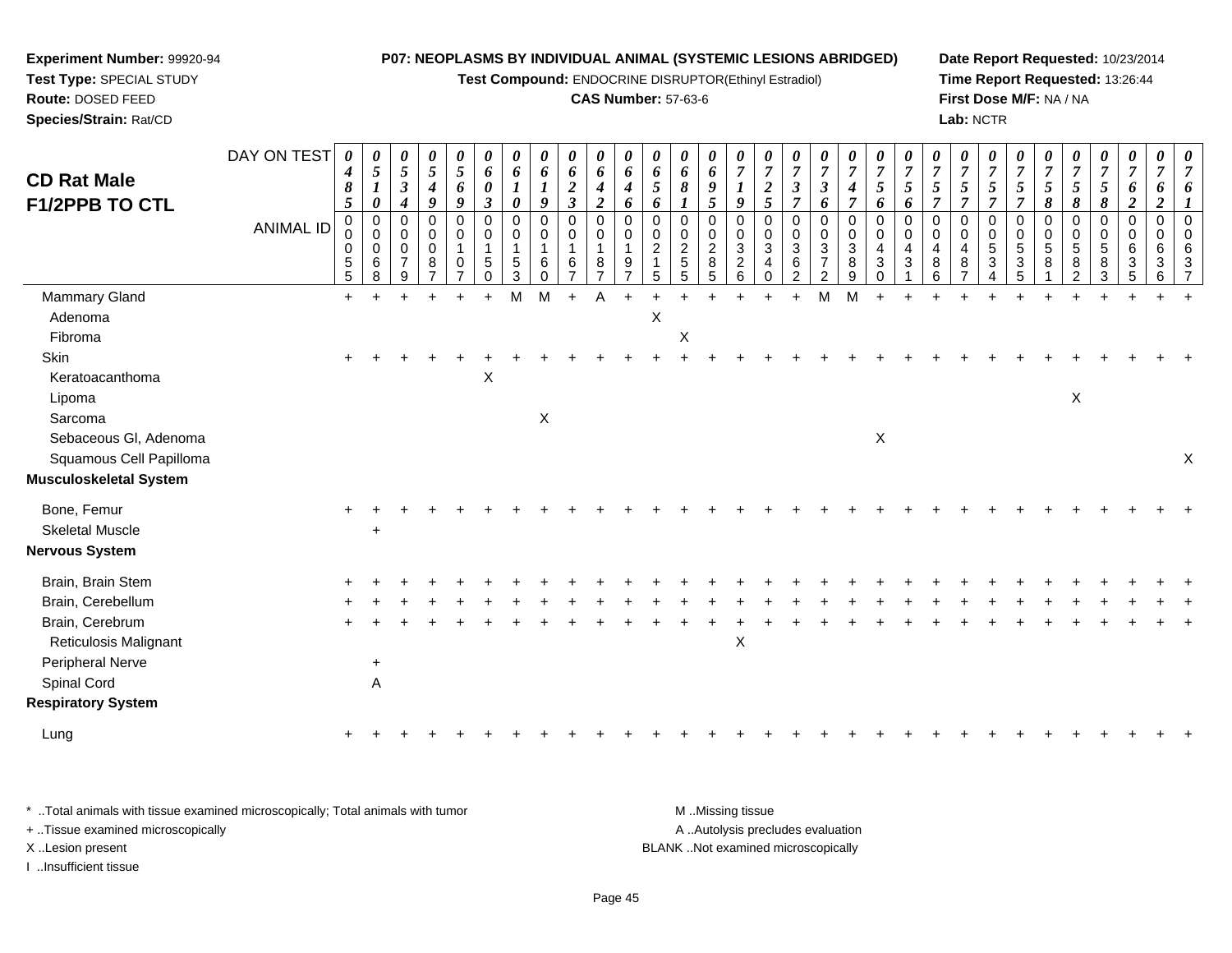**Test Compound:** ENDOCRINE DISRUPTOR(Ethinyl Estradiol)

## **CAS Number:** 57-63-6

**Date Report Requested:** 10/23/2014**Time Report Requested:** 13:26:44**First Dose M/F:** NA / NA**Lab:** NCTR

| DAY ON TEST<br><b>CD Rat Male</b><br>F1/2PPB TO CTL<br><b>ANIMAL ID</b> | 0<br>4<br>8<br>5<br>$\mathbf 0$<br>0<br>0<br>$\mathbf 5$<br>5 | 0<br>5<br>$\boldsymbol{l}$<br>$\boldsymbol{\theta}$<br>$\mathbf 0$<br>0<br>0<br>$\,6\,$<br>8 | 0<br>5<br>$\boldsymbol{\beta}$<br>4<br>$\Omega$<br>0<br>0<br>$\overline{7}$<br>9 | 0<br>$\overline{5}$<br>$\boldsymbol{4}$<br>9<br>$\mathbf 0$<br>0<br>$\mathbf 0$<br>8<br>$\overline{7}$ | 0<br>5<br>6<br>9<br>$\Omega$<br>0<br>0 | 0<br>6<br>0<br>$\boldsymbol{\beta}$<br>$\Omega$<br>0<br>1<br>5 | 0<br>6<br>1<br>0<br>0<br>0<br>5<br>3 | 0<br>6<br>$\boldsymbol{l}$<br>9<br>$\Omega$<br>0<br>6<br>$\Omega$ | $\pmb{\theta}$<br>6<br>$\boldsymbol{2}$<br>$\mathfrak{z}$<br>$\Omega$<br>$\mathbf 0$<br>$\mathbf{1}$<br>$\,6\,$<br>$\overline{z}$ | 0<br>6<br>$\boldsymbol{4}$<br>$\boldsymbol{2}$<br>0<br>0<br>8<br>$\overline{ }$ | 0<br>6<br>$\boldsymbol{4}$<br>6<br>$\Omega$<br>0<br>9<br>$\overline{ }$ | 0<br>6<br>5<br>6<br>0<br>0<br>$\overline{2}$ | 0<br>6<br>8<br>0<br>0<br>$\frac{2}{5}$<br>5 | 0<br>6<br>9<br>5<br>$\Omega$<br>0<br>$\overline{c}$<br>$\bf8$<br>5 | 0<br>$\overline{7}$<br>9<br>$\Omega$<br>0<br>3<br>$\overline{c}$<br>6 | $\boldsymbol{\theta}$<br>$\overline{7}$<br>$\boldsymbol{2}$<br>5<br>$\mathbf 0$<br>0<br>$\mathbf{3}$<br>4 | 0<br>$\overline{7}$<br>$\boldsymbol{\beta}$<br>$\overline{7}$<br>0<br>0<br>$\sqrt{3}$<br>$\,6$<br>$\overline{2}$ | 0<br>$\boldsymbol{7}$<br>$\boldsymbol{\beta}$<br>6<br>0<br>$\mathbf 0$<br>$\ensuremath{\mathsf{3}}$<br>$\boldsymbol{7}$<br>$\overline{2}$ | 0<br>$\overline{7}$<br>$\boldsymbol{4}$<br>$\overline{7}$<br>$\Omega$<br>0<br>3<br>$\bf 8$<br>9 | $\boldsymbol{\theta}$<br>$\overline{7}$<br>$\mathfrak{s}$<br>6<br>$\Omega$<br>0<br>4<br>$\mathbf{3}$<br>$\Omega$ | 0<br>5<br>6<br>$\Omega$<br>0<br>$\overline{4}$<br>3 | 0<br>$\overline{7}$<br>$\mathfrak{s}$<br>7<br>$\Omega$<br>0<br>4<br>$\,8\,$<br>6 | 0<br>$\overline{7}$<br>$\mathfrak{s}$<br>$\overline{7}$<br>$\Omega$<br>$\mathbf 0$<br>$\overline{4}$<br>8<br>$\overline{7}$ | 0<br>7<br>5<br>7<br>$\Omega$<br>0<br>5<br>3 | $\overline{7}$<br>5<br>0<br>0<br>5<br>$\boldsymbol{3}$<br>5 | 0<br>$\overline{7}$<br>5<br>8<br>0<br>0<br>5<br>8 | 0<br>$\overline{7}$<br>5<br>8<br>0<br>0<br>$\sqrt{5}$<br>8<br>2 | 0<br>$\overline{7}$<br>5<br>8<br>$\Omega$<br>0<br>$\sqrt{5}$<br>8<br>3 | 0<br>$\overline{7}$<br>6<br>$\boldsymbol{2}$<br>$\Omega$<br>0<br>6<br>$\mathbf{3}$<br>5 | 0<br>7<br>6<br>$\overline{\mathbf{2}}$<br>$\Omega$<br>0<br>6<br>3<br>6 | 0<br>$\overline{7}$<br>6<br>$\Omega$<br>0<br>6<br>3 |
|-------------------------------------------------------------------------|---------------------------------------------------------------|----------------------------------------------------------------------------------------------|----------------------------------------------------------------------------------|--------------------------------------------------------------------------------------------------------|----------------------------------------|----------------------------------------------------------------|--------------------------------------|-------------------------------------------------------------------|-----------------------------------------------------------------------------------------------------------------------------------|---------------------------------------------------------------------------------|-------------------------------------------------------------------------|----------------------------------------------|---------------------------------------------|--------------------------------------------------------------------|-----------------------------------------------------------------------|-----------------------------------------------------------------------------------------------------------|------------------------------------------------------------------------------------------------------------------|-------------------------------------------------------------------------------------------------------------------------------------------|-------------------------------------------------------------------------------------------------|------------------------------------------------------------------------------------------------------------------|-----------------------------------------------------|----------------------------------------------------------------------------------|-----------------------------------------------------------------------------------------------------------------------------|---------------------------------------------|-------------------------------------------------------------|---------------------------------------------------|-----------------------------------------------------------------|------------------------------------------------------------------------|-----------------------------------------------------------------------------------------|------------------------------------------------------------------------|-----------------------------------------------------|
| Alveolar/Bronchiolar Carcinoma                                          |                                                               |                                                                                              |                                                                                  |                                                                                                        |                                        |                                                                |                                      |                                                                   |                                                                                                                                   |                                                                                 |                                                                         |                                              |                                             |                                                                    |                                                                       |                                                                                                           |                                                                                                                  |                                                                                                                                           |                                                                                                 | Χ                                                                                                                |                                                     |                                                                                  |                                                                                                                             |                                             |                                                             |                                                   |                                                                 |                                                                        |                                                                                         |                                                                        |                                                     |
| Nose                                                                    |                                                               |                                                                                              |                                                                                  |                                                                                                        |                                        |                                                                |                                      |                                                                   |                                                                                                                                   |                                                                                 |                                                                         |                                              |                                             |                                                                    |                                                                       |                                                                                                           |                                                                                                                  |                                                                                                                                           |                                                                                                 |                                                                                                                  |                                                     |                                                                                  |                                                                                                                             |                                             |                                                             |                                                   |                                                                 |                                                                        |                                                                                         |                                                                        |                                                     |
| Trachea                                                                 |                                                               |                                                                                              |                                                                                  |                                                                                                        |                                        |                                                                |                                      |                                                                   |                                                                                                                                   |                                                                                 |                                                                         |                                              |                                             |                                                                    |                                                                       |                                                                                                           |                                                                                                                  |                                                                                                                                           |                                                                                                 |                                                                                                                  |                                                     |                                                                                  |                                                                                                                             |                                             |                                                             |                                                   |                                                                 |                                                                        |                                                                                         |                                                                        |                                                     |
| <b>Special Senses System</b>                                            |                                                               |                                                                                              |                                                                                  |                                                                                                        |                                        |                                                                |                                      |                                                                   |                                                                                                                                   |                                                                                 |                                                                         |                                              |                                             |                                                                    |                                                                       |                                                                                                           |                                                                                                                  |                                                                                                                                           |                                                                                                 |                                                                                                                  |                                                     |                                                                                  |                                                                                                                             |                                             |                                                             |                                                   |                                                                 |                                                                        |                                                                                         |                                                                        |                                                     |
| Eye                                                                     |                                                               |                                                                                              |                                                                                  |                                                                                                        |                                        |                                                                |                                      |                                                                   |                                                                                                                                   |                                                                                 |                                                                         |                                              |                                             |                                                                    |                                                                       |                                                                                                           |                                                                                                                  |                                                                                                                                           |                                                                                                 |                                                                                                                  |                                                     |                                                                                  |                                                                                                                             |                                             |                                                             |                                                   |                                                                 |                                                                        |                                                                                         |                                                                        |                                                     |
| <b>Harderian Gland</b>                                                  |                                                               |                                                                                              |                                                                                  |                                                                                                        |                                        |                                                                |                                      |                                                                   |                                                                                                                                   |                                                                                 |                                                                         |                                              |                                             |                                                                    |                                                                       |                                                                                                           |                                                                                                                  |                                                                                                                                           |                                                                                                 |                                                                                                                  |                                                     |                                                                                  |                                                                                                                             |                                             |                                                             |                                                   |                                                                 |                                                                        |                                                                                         |                                                                        |                                                     |
| Squamous Cell Carcinoma, Deep Invasion                                  |                                                               |                                                                                              |                                                                                  |                                                                                                        |                                        |                                                                |                                      |                                                                   |                                                                                                                                   |                                                                                 |                                                                         | X                                            |                                             |                                                                    |                                                                       |                                                                                                           |                                                                                                                  |                                                                                                                                           |                                                                                                 |                                                                                                                  |                                                     |                                                                                  |                                                                                                                             |                                             |                                                             |                                                   |                                                                 |                                                                        |                                                                                         |                                                                        |                                                     |
| Zymbal's Gland                                                          |                                                               |                                                                                              |                                                                                  |                                                                                                        |                                        |                                                                |                                      |                                                                   |                                                                                                                                   |                                                                                 |                                                                         |                                              |                                             |                                                                    |                                                                       |                                                                                                           |                                                                                                                  |                                                                                                                                           |                                                                                                 |                                                                                                                  |                                                     |                                                                                  |                                                                                                                             |                                             |                                                             |                                                   |                                                                 |                                                                        |                                                                                         |                                                                        |                                                     |
| Adenoma                                                                 |                                                               |                                                                                              |                                                                                  |                                                                                                        |                                        |                                                                |                                      |                                                                   |                                                                                                                                   |                                                                                 |                                                                         | X                                            |                                             |                                                                    |                                                                       |                                                                                                           |                                                                                                                  |                                                                                                                                           |                                                                                                 |                                                                                                                  |                                                     |                                                                                  |                                                                                                                             |                                             |                                                             |                                                   |                                                                 |                                                                        |                                                                                         |                                                                        |                                                     |
| <b>Urinary System</b>                                                   |                                                               |                                                                                              |                                                                                  |                                                                                                        |                                        |                                                                |                                      |                                                                   |                                                                                                                                   |                                                                                 |                                                                         |                                              |                                             |                                                                    |                                                                       |                                                                                                           |                                                                                                                  |                                                                                                                                           |                                                                                                 |                                                                                                                  |                                                     |                                                                                  |                                                                                                                             |                                             |                                                             |                                                   |                                                                 |                                                                        |                                                                                         |                                                                        |                                                     |
| Kidney                                                                  |                                                               |                                                                                              |                                                                                  |                                                                                                        |                                        |                                                                |                                      |                                                                   |                                                                                                                                   |                                                                                 |                                                                         |                                              |                                             |                                                                    |                                                                       |                                                                                                           |                                                                                                                  |                                                                                                                                           |                                                                                                 |                                                                                                                  |                                                     |                                                                                  |                                                                                                                             |                                             |                                                             |                                                   |                                                                 |                                                                        |                                                                                         |                                                                        |                                                     |
| Bilateral, Renal Tubule, Adenoma                                        |                                                               |                                                                                              |                                                                                  | X                                                                                                      |                                        |                                                                |                                      |                                                                   |                                                                                                                                   |                                                                                 |                                                                         |                                              |                                             |                                                                    |                                                                       |                                                                                                           |                                                                                                                  |                                                                                                                                           |                                                                                                 |                                                                                                                  |                                                     |                                                                                  |                                                                                                                             |                                             |                                                             |                                                   |                                                                 |                                                                        |                                                                                         |                                                                        |                                                     |
| Mesenchymal Tumor Malignant                                             |                                                               |                                                                                              |                                                                                  |                                                                                                        |                                        |                                                                |                                      |                                                                   |                                                                                                                                   |                                                                                 |                                                                         |                                              |                                             |                                                                    |                                                                       |                                                                                                           |                                                                                                                  |                                                                                                                                           |                                                                                                 |                                                                                                                  |                                                     |                                                                                  |                                                                                                                             |                                             |                                                             |                                                   |                                                                 |                                                                        |                                                                                         |                                                                        | $\mathsf X$                                         |
| Renal Tubule, Adenoma                                                   |                                                               |                                                                                              | X                                                                                |                                                                                                        |                                        |                                                                |                                      |                                                                   |                                                                                                                                   |                                                                                 |                                                                         |                                              |                                             |                                                                    |                                                                       |                                                                                                           |                                                                                                                  |                                                                                                                                           |                                                                                                 |                                                                                                                  |                                                     |                                                                                  |                                                                                                                             |                                             |                                                             |                                                   |                                                                 |                                                                        |                                                                                         |                                                                        |                                                     |
| Renal Tubule, Carcinoma                                                 |                                                               |                                                                                              | $\mathsf X$                                                                      |                                                                                                        |                                        |                                                                |                                      |                                                                   |                                                                                                                                   |                                                                                 |                                                                         |                                              |                                             |                                                                    |                                                                       |                                                                                                           |                                                                                                                  |                                                                                                                                           |                                                                                                 |                                                                                                                  |                                                     |                                                                                  |                                                                                                                             |                                             |                                                             |                                                   |                                                                 |                                                                        |                                                                                         |                                                                        |                                                     |
| Urethra                                                                 |                                                               |                                                                                              |                                                                                  |                                                                                                        |                                        |                                                                |                                      |                                                                   |                                                                                                                                   |                                                                                 |                                                                         |                                              |                                             |                                                                    |                                                                       |                                                                                                           |                                                                                                                  |                                                                                                                                           |                                                                                                 |                                                                                                                  |                                                     |                                                                                  |                                                                                                                             |                                             |                                                             |                                                   |                                                                 |                                                                        |                                                                                         |                                                                        |                                                     |
| <b>Urinary Bladder</b>                                                  |                                                               |                                                                                              |                                                                                  |                                                                                                        |                                        |                                                                |                                      |                                                                   |                                                                                                                                   |                                                                                 |                                                                         |                                              |                                             |                                                                    |                                                                       |                                                                                                           |                                                                                                                  |                                                                                                                                           |                                                                                                 |                                                                                                                  |                                                     |                                                                                  |                                                                                                                             |                                             |                                                             |                                                   |                                                                 |                                                                        |                                                                                         |                                                                        |                                                     |
| <b>SYSTEMIC LESIONS</b>                                                 |                                                               |                                                                                              |                                                                                  |                                                                                                        |                                        |                                                                |                                      |                                                                   |                                                                                                                                   |                                                                                 |                                                                         |                                              |                                             |                                                                    |                                                                       |                                                                                                           |                                                                                                                  |                                                                                                                                           |                                                                                                 |                                                                                                                  |                                                     |                                                                                  |                                                                                                                             |                                             |                                                             |                                                   |                                                                 |                                                                        |                                                                                         |                                                                        |                                                     |
| Multiple Organ                                                          |                                                               |                                                                                              |                                                                                  |                                                                                                        |                                        |                                                                |                                      |                                                                   |                                                                                                                                   |                                                                                 |                                                                         |                                              |                                             |                                                                    |                                                                       |                                                                                                           |                                                                                                                  |                                                                                                                                           |                                                                                                 |                                                                                                                  |                                                     |                                                                                  |                                                                                                                             |                                             |                                                             |                                                   |                                                                 |                                                                        |                                                                                         |                                                                        |                                                     |
| Lymphoma Malignant                                                      | $\mathsf X$                                                   |                                                                                              |                                                                                  |                                                                                                        |                                        |                                                                |                                      |                                                                   |                                                                                                                                   |                                                                                 |                                                                         |                                              |                                             |                                                                    |                                                                       |                                                                                                           |                                                                                                                  |                                                                                                                                           |                                                                                                 |                                                                                                                  |                                                     |                                                                                  |                                                                                                                             |                                             |                                                             |                                                   |                                                                 |                                                                        |                                                                                         |                                                                        |                                                     |

\* ..Total animals with tissue examined microscopically; Total animals with tumor **M** . Missing tissue M ..Missing tissue

+ ..Tissue examined microscopically

**Experiment Number:** 99920-94**Test Type:** SPECIAL STUDY**Route:** DOSED FEED**Species/Strain:** Rat/CD

I ..Insufficient tissue

A ..Autolysis precludes evaluation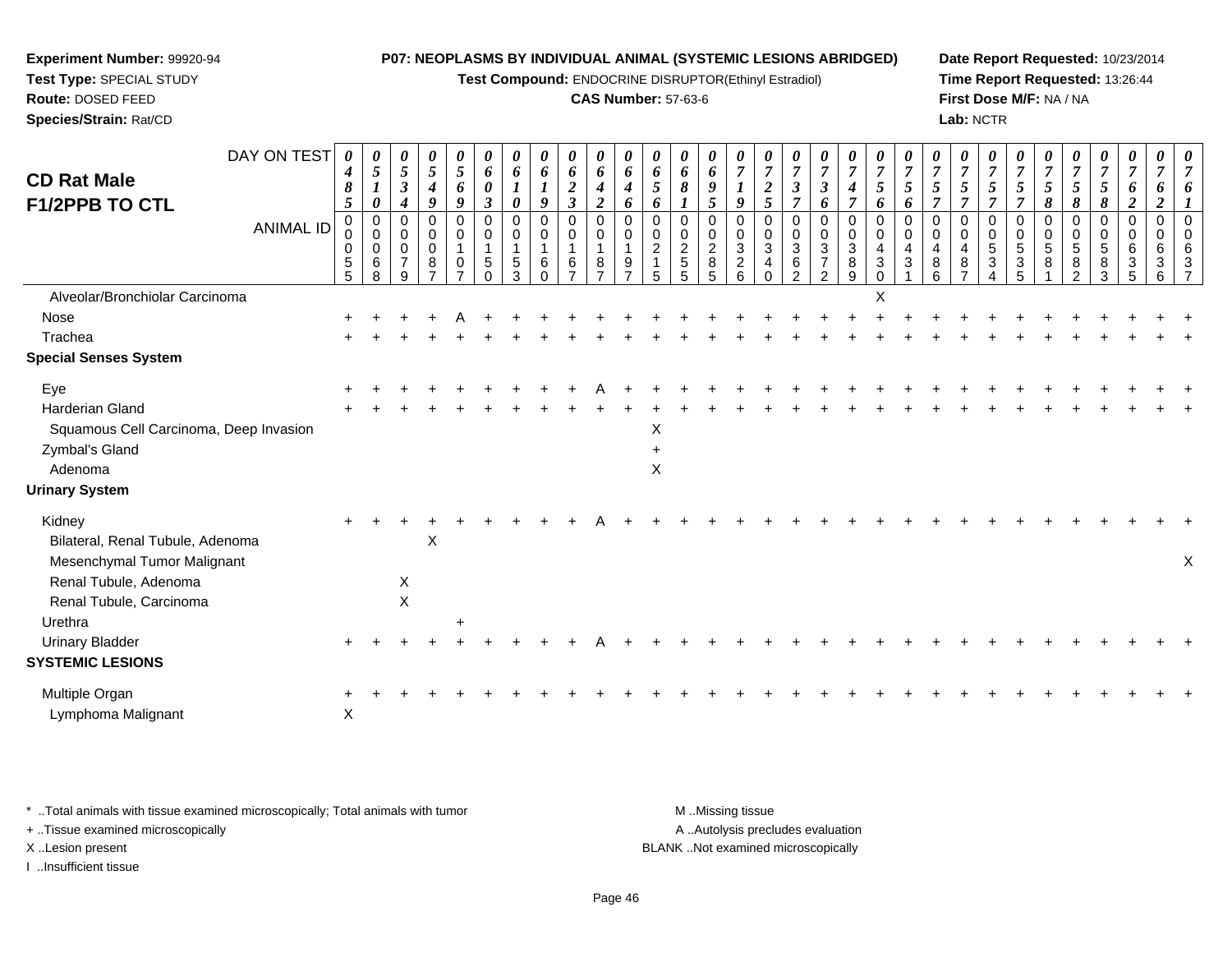**Test Compound:** ENDOCRINE DISRUPTOR(Ethinyl Estradiol)

# **CAS Number:** 57-63-6

**Date Report Requested:** 10/23/2014 **Time Report Requested:** 13:26:44**First Dose M/F:** NA / NA**Lab:** NCTR

| <b>CD Rat Male</b><br><b>F1/2PPB TO CTL</b> | DAY ON TEST<br><b>ANIMAL ID</b> | $\boldsymbol{\theta}$<br>7<br>6<br>1<br>$\pmb{0}$<br>0<br>6<br>3<br>8 | 0<br>$\overline{7}$<br>6<br>$\boldsymbol{2}$<br>$\mathbf 0$<br>$\mathbf 0$<br>6<br>8 | 0<br>$\overline{7}$<br>6<br>$\boldsymbol{2}$<br>$\Omega$<br>0<br>6<br>$\bf8$<br>$\overline{2}$ | $\boldsymbol{\theta}$<br>$\overline{7}$<br>6<br>$\overline{\mathbf{c}}$<br>$\Omega$<br>0<br>6<br>8<br>3 | 0<br>$\overline{7}$<br>6<br>$\boldsymbol{2}$<br>$\mathbf 0$<br>$\mathbf 0$<br>6<br>$\bf 8$<br>4 | 0<br>$\overline{7}$<br>6<br>$\boldsymbol{l}$<br>$\Omega$<br>0<br>$\,6\,$<br>$\bf 8$<br>5 | 0<br>$\overline{7}$<br>6<br>$\boldsymbol{\beta}$<br>0<br>0<br>$\overline{7}$<br>$\sqrt{3}$<br>$\overline{7}$ | 0<br>$\overline{7}$<br>6<br>$\boldsymbol{2}$<br>$\mathbf 0$<br>0<br>$\boldsymbol{7}$<br>$\ensuremath{\mathsf{3}}$<br>8 | $\boldsymbol{\theta}$<br>$\overline{7}$<br>6<br>$\boldsymbol{2}$<br>$\overline{0}$<br>$\mathbf 0$<br>$\boldsymbol{7}$<br>$\sqrt{3}$<br>9 | $\boldsymbol{\theta}$<br>$\boldsymbol{7}$<br>6<br>$\boldsymbol{2}$<br>$\overline{0}$<br>$\frac{0}{7}$<br>4<br>$\Omega$ | 0<br>$\overline{7}$<br>6<br>$\overline{\mathbf{c}}$<br>$\overline{0}$<br>$\,0\,$<br>$\overline{7}$<br>4<br>$\overline{1}$ | 0<br>$\overline{7}$<br>6<br>$\boldsymbol{2}$<br>0<br>0<br>$\overline{7}$<br>4<br>$\overline{2}$ | 0<br>$\boldsymbol{7}$<br>6<br>$\mathfrak{z}$<br>$\pmb{0}$<br>$\mathbf 0$<br>$\overline{7}$<br>$\bf 8$<br>$\overline{7}$ | 0<br>$\overline{7}$<br>6<br>$\boldsymbol{2}$<br>$\Omega$<br>$\mathbf 0$<br>$\overline{7}$<br>8<br>8 | 0<br>$\overline{7}$<br>6<br>$\overline{\mathbf{2}}$<br>$\mathbf 0$<br>$\mathbf 0$<br>$\overline{7}$<br>$\bf 8$<br>9 | 0<br>$\overline{7}$<br>6<br>$\boldsymbol{2}$<br>0<br>$\frac{0}{7}$<br>$\boldsymbol{9}$<br>$\bar{0}$ | 0<br>$\boldsymbol{7}$<br>6<br>$\boldsymbol{2}$<br>$\overline{0}$<br>$\begin{smallmatrix}0\\7\end{smallmatrix}$<br>$\boldsymbol{9}$ | 0<br>$\overline{7}$<br>6<br>$\boldsymbol{2}$<br>$\Omega$<br>$\mathbf 0$<br>$\boldsymbol{7}$<br>9<br>$\overline{2}$ | $\pmb{\theta}$<br>$\overline{7}$<br>6<br>$\boldsymbol{l}$<br>$\Omega$<br>$\mathbf 0$<br>$\overline{7}$<br>$\boldsymbol{9}$<br>3 | <i><b>*TOTALS</b></i> |
|---------------------------------------------|---------------------------------|-----------------------------------------------------------------------|--------------------------------------------------------------------------------------|------------------------------------------------------------------------------------------------|---------------------------------------------------------------------------------------------------------|-------------------------------------------------------------------------------------------------|------------------------------------------------------------------------------------------|--------------------------------------------------------------------------------------------------------------|------------------------------------------------------------------------------------------------------------------------|------------------------------------------------------------------------------------------------------------------------------------------|------------------------------------------------------------------------------------------------------------------------|---------------------------------------------------------------------------------------------------------------------------|-------------------------------------------------------------------------------------------------|-------------------------------------------------------------------------------------------------------------------------|-----------------------------------------------------------------------------------------------------|---------------------------------------------------------------------------------------------------------------------|-----------------------------------------------------------------------------------------------------|------------------------------------------------------------------------------------------------------------------------------------|--------------------------------------------------------------------------------------------------------------------|---------------------------------------------------------------------------------------------------------------------------------|-----------------------|
| <b>Alimentary System</b>                    |                                 |                                                                       |                                                                                      |                                                                                                |                                                                                                         |                                                                                                 |                                                                                          |                                                                                                              |                                                                                                                        |                                                                                                                                          |                                                                                                                        |                                                                                                                           |                                                                                                 |                                                                                                                         |                                                                                                     |                                                                                                                     |                                                                                                     |                                                                                                                                    |                                                                                                                    |                                                                                                                                 |                       |
| Esophagus                                   |                                 | +                                                                     |                                                                                      |                                                                                                |                                                                                                         |                                                                                                 |                                                                                          |                                                                                                              |                                                                                                                        |                                                                                                                                          |                                                                                                                        |                                                                                                                           |                                                                                                 |                                                                                                                         |                                                                                                     |                                                                                                                     |                                                                                                     |                                                                                                                                    |                                                                                                                    |                                                                                                                                 | 50                    |
| Intestine Large, Cecum                      |                                 |                                                                       |                                                                                      |                                                                                                |                                                                                                         |                                                                                                 |                                                                                          |                                                                                                              |                                                                                                                        |                                                                                                                                          |                                                                                                                        |                                                                                                                           |                                                                                                 |                                                                                                                         |                                                                                                     |                                                                                                                     |                                                                                                     |                                                                                                                                    |                                                                                                                    |                                                                                                                                 | 48                    |
| Intestine Large, Colon                      |                                 |                                                                       |                                                                                      |                                                                                                |                                                                                                         |                                                                                                 |                                                                                          |                                                                                                              |                                                                                                                        |                                                                                                                                          |                                                                                                                        |                                                                                                                           |                                                                                                 |                                                                                                                         |                                                                                                     |                                                                                                                     |                                                                                                     |                                                                                                                                    |                                                                                                                    |                                                                                                                                 | 49                    |
| Intestine Large, Rectum                     |                                 |                                                                       |                                                                                      |                                                                                                |                                                                                                         |                                                                                                 |                                                                                          |                                                                                                              |                                                                                                                        |                                                                                                                                          |                                                                                                                        |                                                                                                                           |                                                                                                 |                                                                                                                         |                                                                                                     |                                                                                                                     |                                                                                                     |                                                                                                                                    |                                                                                                                    |                                                                                                                                 | 49                    |
| Intestine Small, Duodenum<br>Adenocarcinoma |                                 |                                                                       |                                                                                      |                                                                                                |                                                                                                         |                                                                                                 |                                                                                          |                                                                                                              |                                                                                                                        |                                                                                                                                          |                                                                                                                        |                                                                                                                           |                                                                                                 |                                                                                                                         |                                                                                                     |                                                                                                                     |                                                                                                     |                                                                                                                                    |                                                                                                                    |                                                                                                                                 | 49<br>$\overline{c}$  |
| Intestine Small, Ileum                      |                                 |                                                                       |                                                                                      |                                                                                                |                                                                                                         |                                                                                                 |                                                                                          |                                                                                                              |                                                                                                                        |                                                                                                                                          |                                                                                                                        |                                                                                                                           |                                                                                                 |                                                                                                                         |                                                                                                     |                                                                                                                     |                                                                                                     |                                                                                                                                    |                                                                                                                    |                                                                                                                                 | 48                    |
| Intestine Small, Jejunum                    |                                 |                                                                       |                                                                                      |                                                                                                |                                                                                                         |                                                                                                 |                                                                                          |                                                                                                              |                                                                                                                        |                                                                                                                                          |                                                                                                                        |                                                                                                                           |                                                                                                 |                                                                                                                         |                                                                                                     |                                                                                                                     |                                                                                                     |                                                                                                                                    |                                                                                                                    |                                                                                                                                 | 48                    |
| Liver                                       |                                 | +                                                                     |                                                                                      |                                                                                                |                                                                                                         |                                                                                                 |                                                                                          |                                                                                                              |                                                                                                                        |                                                                                                                                          |                                                                                                                        |                                                                                                                           |                                                                                                 |                                                                                                                         |                                                                                                     |                                                                                                                     |                                                                                                     |                                                                                                                                    |                                                                                                                    | $\ddot{}$                                                                                                                       | 50                    |
| Cholangiocarcinoma                          |                                 |                                                                       |                                                                                      |                                                                                                |                                                                                                         |                                                                                                 |                                                                                          |                                                                                                              |                                                                                                                        |                                                                                                                                          |                                                                                                                        |                                                                                                                           |                                                                                                 |                                                                                                                         |                                                                                                     |                                                                                                                     |                                                                                                     |                                                                                                                                    |                                                                                                                    |                                                                                                                                 | 1                     |
| Mesentery                                   |                                 |                                                                       |                                                                                      |                                                                                                |                                                                                                         |                                                                                                 |                                                                                          |                                                                                                              |                                                                                                                        |                                                                                                                                          |                                                                                                                        |                                                                                                                           |                                                                                                 |                                                                                                                         |                                                                                                     |                                                                                                                     |                                                                                                     |                                                                                                                                    |                                                                                                                    |                                                                                                                                 | 1                     |
| Oral Mucosa                                 |                                 | $\ddot{}$                                                             |                                                                                      |                                                                                                |                                                                                                         |                                                                                                 |                                                                                          |                                                                                                              |                                                                                                                        |                                                                                                                                          |                                                                                                                        |                                                                                                                           |                                                                                                 |                                                                                                                         |                                                                                                     |                                                                                                                     |                                                                                                     |                                                                                                                                    |                                                                                                                    |                                                                                                                                 | 5                     |
| Squamous Cell Carcinoma                     |                                 |                                                                       |                                                                                      |                                                                                                |                                                                                                         |                                                                                                 |                                                                                          |                                                                                                              |                                                                                                                        |                                                                                                                                          |                                                                                                                        |                                                                                                                           |                                                                                                 |                                                                                                                         |                                                                                                     |                                                                                                                     |                                                                                                     |                                                                                                                                    |                                                                                                                    |                                                                                                                                 | 3                     |
| Pancreas                                    |                                 |                                                                       |                                                                                      |                                                                                                |                                                                                                         |                                                                                                 |                                                                                          |                                                                                                              |                                                                                                                        |                                                                                                                                          |                                                                                                                        |                                                                                                                           |                                                                                                 |                                                                                                                         |                                                                                                     |                                                                                                                     |                                                                                                     |                                                                                                                                    |                                                                                                                    |                                                                                                                                 | 49                    |
| Salivary Glands                             |                                 |                                                                       |                                                                                      |                                                                                                |                                                                                                         |                                                                                                 |                                                                                          |                                                                                                              |                                                                                                                        |                                                                                                                                          |                                                                                                                        |                                                                                                                           |                                                                                                 |                                                                                                                         |                                                                                                     |                                                                                                                     |                                                                                                     |                                                                                                                                    |                                                                                                                    |                                                                                                                                 | 50                    |
| Stomach, Forestomach                        |                                 |                                                                       |                                                                                      |                                                                                                |                                                                                                         |                                                                                                 |                                                                                          |                                                                                                              |                                                                                                                        |                                                                                                                                          |                                                                                                                        |                                                                                                                           |                                                                                                 |                                                                                                                         |                                                                                                     |                                                                                                                     |                                                                                                     |                                                                                                                                    |                                                                                                                    |                                                                                                                                 | 50                    |
| Stomach, Glandular                          |                                 |                                                                       |                                                                                      |                                                                                                |                                                                                                         |                                                                                                 |                                                                                          |                                                                                                              |                                                                                                                        |                                                                                                                                          |                                                                                                                        |                                                                                                                           |                                                                                                 |                                                                                                                         |                                                                                                     |                                                                                                                     |                                                                                                     |                                                                                                                                    |                                                                                                                    |                                                                                                                                 | 50                    |
| Adenoma                                     |                                 |                                                                       |                                                                                      |                                                                                                |                                                                                                         |                                                                                                 |                                                                                          |                                                                                                              |                                                                                                                        |                                                                                                                                          |                                                                                                                        |                                                                                                                           |                                                                                                 |                                                                                                                         |                                                                                                     |                                                                                                                     |                                                                                                     |                                                                                                                                    |                                                                                                                    |                                                                                                                                 | 1                     |
| <b>Cardiovascular System</b>                |                                 |                                                                       |                                                                                      |                                                                                                |                                                                                                         |                                                                                                 |                                                                                          |                                                                                                              |                                                                                                                        |                                                                                                                                          |                                                                                                                        |                                                                                                                           |                                                                                                 |                                                                                                                         |                                                                                                     |                                                                                                                     |                                                                                                     |                                                                                                                                    |                                                                                                                    |                                                                                                                                 |                       |
| <b>Blood Vessel</b>                         |                                 |                                                                       |                                                                                      |                                                                                                |                                                                                                         |                                                                                                 |                                                                                          |                                                                                                              |                                                                                                                        |                                                                                                                                          |                                                                                                                        |                                                                                                                           |                                                                                                 |                                                                                                                         |                                                                                                     |                                                                                                                     |                                                                                                     |                                                                                                                                    |                                                                                                                    |                                                                                                                                 | 50                    |
| Heart                                       |                                 |                                                                       |                                                                                      |                                                                                                |                                                                                                         |                                                                                                 |                                                                                          |                                                                                                              |                                                                                                                        |                                                                                                                                          |                                                                                                                        |                                                                                                                           |                                                                                                 |                                                                                                                         |                                                                                                     |                                                                                                                     |                                                                                                     |                                                                                                                                    |                                                                                                                    |                                                                                                                                 | 50                    |

| Total animals with tissue examined microscopically; Total animals with tumor | M Missing tissue                   |
|------------------------------------------------------------------------------|------------------------------------|
| + Tissue examined microscopically                                            | A Autolysis precludes evaluation   |
| X Lesion present                                                             | BLANK Not examined microscopically |
| Insufficient tissue                                                          |                                    |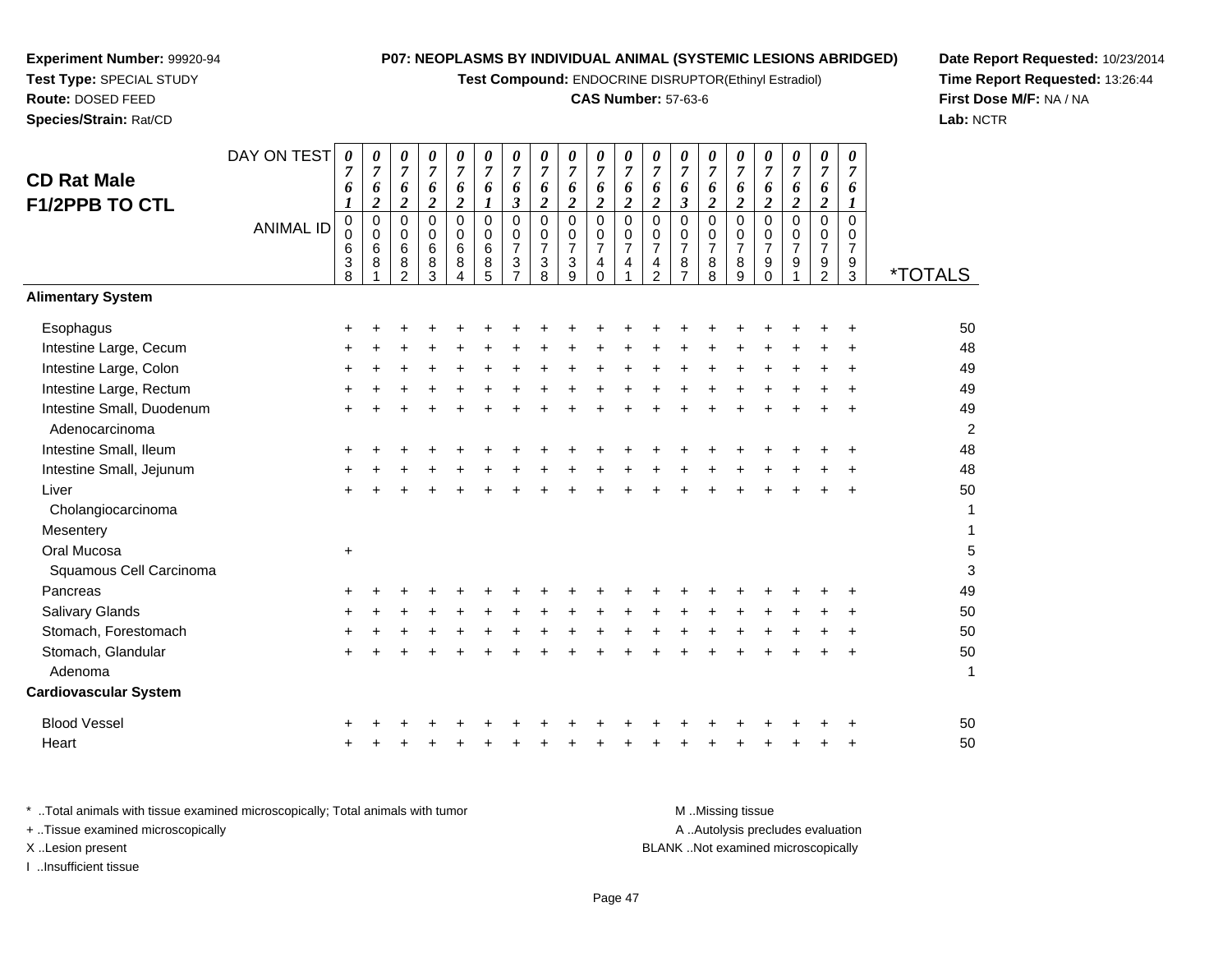**Test Compound:** ENDOCRINE DISRUPTOR(Ethinyl Estradiol)

## **CAS Number:** 57-63-6

**Date Report Requested:** 10/23/2014**Time Report Requested:** 13:26:44**First Dose M/F:** NA / NA**Lab:** NCTR

|                                    | DAY ON TEST      | 0<br>7 | 0<br>$\boldsymbol{7}$ | 0<br>$\boldsymbol{7}$    | 0<br>$\boldsymbol{7}$ | 0<br>$\overline{7}$        | 0<br>$\boldsymbol{7}$      | 0<br>$\overline{7}$                         | 0<br>$\overline{7}$ | 0<br>$\overline{7}$ | 0<br>$\overline{7}$        | 0<br>$\overline{7}$        | 0<br>$\overline{7}$      | 0<br>$\boldsymbol{7}$ | 0<br>$\overline{7}$       | 0<br>$\overline{7}$ | 0<br>$\overline{7}$ | 0<br>$\overline{7}$ | 0<br>$\boldsymbol{7}$      | 0<br>$\overline{7}$ |                       |
|------------------------------------|------------------|--------|-----------------------|--------------------------|-----------------------|----------------------------|----------------------------|---------------------------------------------|---------------------|---------------------|----------------------------|----------------------------|--------------------------|-----------------------|---------------------------|---------------------|---------------------|---------------------|----------------------------|---------------------|-----------------------|
| <b>CD Rat Male</b>                 |                  | 6      | 6                     | 6                        | 6                     | 6                          | 6                          | 6                                           | 6                   | 6                   | 6                          | 6                          | 6                        | 6                     | 6                         | 6                   | 6                   | 6                   | 6                          | 6                   |                       |
| <b>F1/2PPB TO CTL</b>              |                  | 1      | $\boldsymbol{2}$      | $\boldsymbol{2}$         | $\boldsymbol{2}$      | $\boldsymbol{2}$           | $\boldsymbol{l}$           | $\boldsymbol{\beta}$                        | $\boldsymbol{2}$    | $\boldsymbol{2}$    | $\boldsymbol{2}$           | $\overline{2}$             | $\boldsymbol{2}$         | $\boldsymbol{\beta}$  | $\boldsymbol{2}$          | $\boldsymbol{2}$    | $\overline{2}$      | $\boldsymbol{2}$    | $\boldsymbol{2}$           | $\boldsymbol{l}$    |                       |
|                                    | <b>ANIMAL ID</b> | 0<br>0 | $\pmb{0}$<br>0        | $\pmb{0}$<br>$\mathbf 0$ | $\pmb{0}$<br>0        | $\mathbf 0$<br>$\mathbf 0$ | $\mathbf 0$<br>$\mathbf 0$ | $\mathbf 0$<br>0                            | $\mathbf 0$<br>0    | $\pmb{0}$<br>0      | $\mathbf 0$<br>$\mathbf 0$ | $\mathbf 0$<br>$\mathbf 0$ | $\mathbf 0$<br>$\pmb{0}$ | 0<br>0                | $\mathbf 0$<br>0          | $\Omega$<br>0       | 0<br>$\mathsf{O}$   | 0<br>0              | $\mathsf 0$<br>$\mathbf 0$ | $\Omega$<br>0       |                       |
|                                    |                  | 6      | 6                     | 6                        | 6                     | 6                          | 6                          | $\overline{7}$                              | $\overline{7}$      | $\overline{7}$      | $\overline{7}$             | $\overline{7}$             | $\overline{7}$           | $\overline{7}$        | $\overline{7}$            | $\overline{7}$      | $\overline{7}$      | $\overline{7}$      | $\overline{7}$             | $\overline{7}$      |                       |
|                                    |                  | 3<br>8 | 8                     | 8<br>$\mathfrak{p}$      | 8<br>3                | 8<br>4                     | 8<br>5                     | $\ensuremath{\mathsf{3}}$<br>$\overline{7}$ | 3<br>8              | $\sqrt{3}$<br>9     | 4<br>$\Omega$              | 4                          | 4<br>$\mathfrak{p}$      | 8                     | 8<br>8                    | 8<br>9              | 9<br>$\Omega$       | 9                   | $\frac{9}{2}$              | 9<br>3              | <i><b>*TOTALS</b></i> |
| <b>Endocrine System</b>            |                  |        |                       |                          |                       |                            |                            |                                             |                     |                     |                            |                            |                          |                       |                           |                     |                     |                     |                            |                     |                       |
| <b>Adrenal Cortex</b>              |                  |        |                       |                          |                       |                            |                            |                                             |                     |                     |                            |                            |                          |                       |                           |                     |                     |                     |                            |                     | 49                    |
| Adrenal Medulla                    |                  |        |                       |                          |                       |                            |                            |                                             |                     |                     |                            |                            |                          |                       |                           |                     |                     |                     |                            |                     | 49                    |
| Bilateral, Pheochromocytoma Benign |                  |        |                       |                          |                       |                            |                            |                                             |                     |                     |                            |                            |                          |                       |                           |                     |                     |                     |                            |                     | $\mathbf{1}$          |
| Pheochromocytoma Benign            |                  |        |                       |                          |                       |                            |                            | X                                           |                     |                     |                            |                            |                          | $\times$              |                           |                     | Χ                   |                     |                            |                     | 3                     |
| Islets, Pancreatic                 |                  |        |                       |                          |                       |                            |                            |                                             |                     |                     |                            |                            |                          |                       |                           |                     |                     |                     |                            |                     | 49                    |
| Parathyroid Gland                  |                  |        |                       |                          |                       |                            |                            |                                             |                     |                     |                            |                            |                          |                       |                           |                     |                     |                     |                            |                     | 50                    |
| Adenoma                            |                  |        | X                     | $\times$                 |                       |                            |                            | Χ                                           |                     |                     |                            |                            |                          |                       |                           |                     |                     |                     |                            |                     | $\sqrt{3}$            |
| <b>Pituitary Gland</b>             |                  | $\pm$  |                       |                          |                       |                            |                            |                                             |                     |                     |                            |                            |                          |                       |                           |                     |                     |                     |                            |                     | 50                    |
| Pars Distalis, Adenoma             |                  | X      | Χ                     |                          |                       |                            |                            | X                                           | X                   | $\mathsf{X}$        | $\boldsymbol{\mathsf{X}}$  | $\boldsymbol{\mathsf{X}}$  |                          | X                     | $\boldsymbol{\mathsf{X}}$ |                     |                     |                     |                            |                     | 29                    |
| <b>Thyroid Gland</b>               |                  | $+$    | $\ddot{}$             |                          |                       |                            | $\div$                     |                                             |                     |                     |                            |                            |                          |                       |                           |                     |                     |                     |                            | $\ddot{}$           | 50                    |
| C Cell, Adenoma                    |                  |        |                       |                          | Χ                     |                            |                            |                                             |                     |                     |                            |                            |                          |                       |                           |                     |                     |                     |                            | Χ                   | $\sqrt{3}$            |
| C Cell, Carcinoma                  |                  |        |                       |                          |                       |                            |                            |                                             |                     |                     |                            |                            |                          |                       |                           |                     |                     |                     |                            | X                   | $\overline{c}$        |
| <b>General Body System</b>         |                  |        |                       |                          |                       |                            |                            |                                             |                     |                     |                            |                            |                          |                       |                           |                     |                     |                     |                            |                     |                       |
| <b>Tissue NOS</b>                  |                  |        |                       |                          |                       |                            |                            |                                             |                     |                     |                            |                            |                          |                       |                           |                     |                     |                     |                            |                     | $\mathbf{1}$          |
| Schwannoma Malignant               |                  |        |                       |                          |                       |                            |                            |                                             |                     |                     |                            |                            |                          |                       |                           |                     |                     |                     |                            |                     | 1                     |
| <b>Genital System</b>              |                  |        |                       |                          |                       |                            |                            |                                             |                     |                     |                            |                            |                          |                       |                           |                     |                     |                     |                            |                     |                       |
| <b>Coagulating Gland</b>           |                  |        |                       |                          |                       |                            |                            |                                             |                     |                     |                            |                            |                          |                       |                           |                     |                     |                     |                            |                     | 49                    |
| Epididymis                         |                  |        |                       |                          |                       |                            |                            |                                             |                     |                     |                            |                            |                          |                       |                           |                     |                     |                     |                            |                     | 50                    |
| Penis                              |                  |        |                       |                          |                       |                            |                            |                                             |                     |                     |                            |                            |                          |                       |                           |                     |                     |                     |                            |                     | 1                     |
|                                    |                  |        |                       |                          |                       |                            |                            |                                             |                     |                     |                            |                            |                          |                       |                           |                     |                     |                     |                            |                     |                       |

\* ..Total animals with tissue examined microscopically; Total animals with tumor **M** . Missing tissue M ..Missing tissue A ..Autolysis precludes evaluation + ..Tissue examined microscopically X ..Lesion present BLANK ..Not examined microscopically

I ..Insufficient tissue

**Experiment Number:** 99920-94**Test Type:** SPECIAL STUDY**Route:** DOSED FEED**Species/Strain:** Rat/CD

Page 48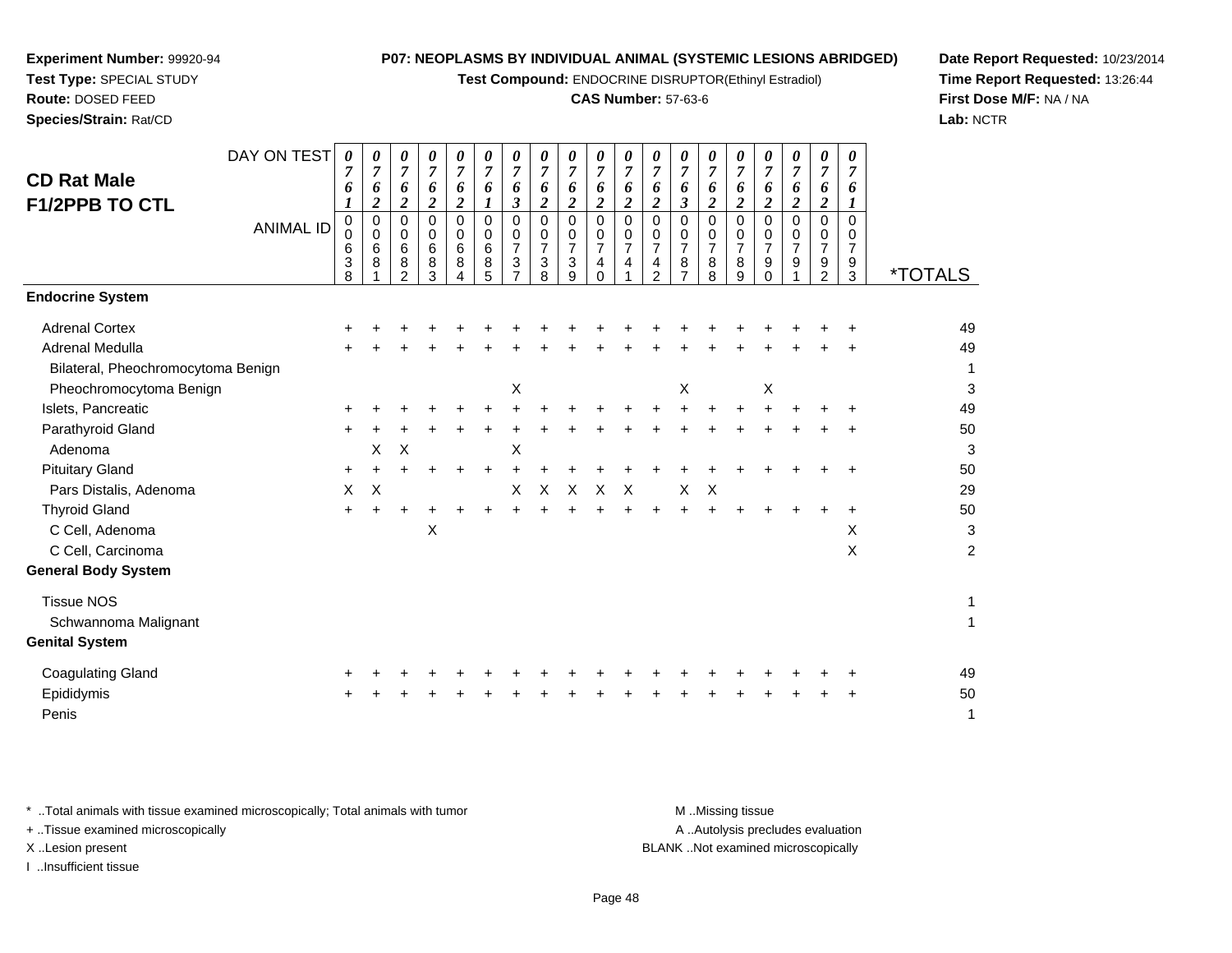**Test Compound:** ENDOCRINE DISRUPTOR(Ethinyl Estradiol)

## **CAS Number:** 57-63-6

**Date Report Requested:** 10/23/2014**Time Report Requested:** 13:26:44**First Dose M/F:** NA / NA**Lab:** NCTR

| <b>CD Rat Male</b><br><b>F1/2PPB TO CTL</b>             | DAY ON TEST      | 0<br>7<br>6           | 0<br>$\overline{7}$<br>6<br>$\boldsymbol{2}$ | 0<br>7<br>6<br>$\overline{2}$             | 0<br>$\overline{7}$<br>6<br>$\boldsymbol{2}$ | 0<br>$\overline{7}$<br>6<br>$\overline{2}$ | 0<br>7<br>6           | 0<br>$\overline{7}$<br>6<br>$\boldsymbol{\beta}$ | 0<br>$\overline{7}$<br>6<br>$\overline{2}$   | 0<br>$\overline{7}$<br>6<br>$\boldsymbol{2}$ | 0<br>$\overline{7}$<br>6<br>$\boldsymbol{2}$               | 0<br>$\overline{7}$<br>6<br>$\overline{2}$        | 0<br>7<br>6<br>$\overline{\mathbf{2}}$    | 0<br>$\overline{7}$<br>6<br>$\mathbf{3}$ | 0<br>$\overline{7}$<br>6<br>$\boldsymbol{2}$ | 0<br>$\overline{7}$<br>6<br>$\overline{\mathbf{c}}$ | $\boldsymbol{\theta}$<br>$\overline{7}$<br>6<br>$\overline{\mathbf{2}}$ | 0<br>$\overline{7}$<br>6<br>$\boldsymbol{2}$ | 0<br>$\overline{7}$<br>6<br>$\boldsymbol{2}$ | 0<br>$\overline{7}$<br>6<br>1             |                       |
|---------------------------------------------------------|------------------|-----------------------|----------------------------------------------|-------------------------------------------|----------------------------------------------|--------------------------------------------|-----------------------|--------------------------------------------------|----------------------------------------------|----------------------------------------------|------------------------------------------------------------|---------------------------------------------------|-------------------------------------------|------------------------------------------|----------------------------------------------|-----------------------------------------------------|-------------------------------------------------------------------------|----------------------------------------------|----------------------------------------------|-------------------------------------------|-----------------------|
|                                                         | <b>ANIMAL ID</b> | 0<br>0<br>6<br>3<br>8 | $\mathbf 0$<br>0<br>6<br>8                   | $\Omega$<br>0<br>6<br>8<br>$\mathfrak{p}$ | $\Omega$<br>0<br>6<br>8<br>3                 | $\Omega$<br>0<br>6<br>8                    | 0<br>0<br>6<br>8<br>5 | $\Omega$<br>0<br>$\overline{7}$<br>3             | $\mathbf 0$<br>0<br>$\overline{7}$<br>3<br>8 | $\Omega$<br>$\mathbf 0$<br>7<br>3<br>9       | $\Omega$<br>$\mathbf 0$<br>$\overline{7}$<br>4<br>$\Omega$ | $\Omega$<br>0<br>$\overline{7}$<br>$\overline{4}$ | $\Omega$<br>0<br>7<br>4<br>$\overline{2}$ | $\Omega$<br>0<br>$\overline{7}$<br>8     | $\Omega$<br>0<br>$\overline{7}$<br>8<br>8    | $\Omega$<br>0<br>7<br>8<br>9                        | $\Omega$<br>0<br>$\overline{7}$<br>9<br>$\Omega$                        | $\Omega$<br>0<br>$\overline{7}$<br>9         | $\mathbf 0$<br>0<br>7<br>9<br>$\overline{2}$ | $\Omega$<br>0<br>$\overline{7}$<br>9<br>3 | <i><b>*TOTALS</b></i> |
| Squamous Cell Carcinoma, Metastatic,<br>Preputial Gland |                  |                       |                                              |                                           |                                              |                                            |                       |                                                  |                                              |                                              |                                                            |                                                   |                                           |                                          |                                              |                                                     |                                                                         |                                              |                                              |                                           | 1                     |
| <b>Preputial Gland</b>                                  |                  | ٠                     |                                              |                                           |                                              |                                            |                       |                                                  |                                              |                                              |                                                            |                                                   |                                           |                                          |                                              |                                                     |                                                                         |                                              |                                              |                                           | 50                    |
| Adenoma                                                 |                  |                       |                                              |                                           |                                              |                                            |                       |                                                  |                                              |                                              |                                                            |                                                   |                                           |                                          |                                              |                                                     |                                                                         |                                              |                                              |                                           |                       |
| Squamous Cell Carcinoma                                 |                  |                       |                                              |                                           |                                              |                                            |                       |                                                  |                                              |                                              |                                                            |                                                   |                                           |                                          |                                              |                                                     |                                                                         |                                              |                                              |                                           | 4                     |
| Prostate, Dorsal/Lateral Lobe                           |                  |                       |                                              |                                           | ÷                                            |                                            |                       |                                                  |                                              |                                              |                                                            |                                                   |                                           | ÷                                        |                                              |                                                     |                                                                         |                                              | +                                            |                                           | 50                    |
| Prostate, Ventral Lobe                                  |                  | ٠                     |                                              |                                           |                                              |                                            |                       |                                                  |                                              |                                              |                                                            |                                                   |                                           |                                          |                                              |                                                     |                                                                         |                                              |                                              |                                           | 50                    |
| <b>Rete Testes</b>                                      |                  |                       |                                              |                                           |                                              |                                            |                       |                                                  |                                              |                                              |                                                            |                                                   |                                           |                                          |                                              |                                                     |                                                                         |                                              |                                              | м                                         | 47                    |
| <b>Seminal Vesicle</b>                                  |                  |                       |                                              |                                           |                                              |                                            |                       |                                                  |                                              |                                              |                                                            |                                                   |                                           |                                          |                                              |                                                     |                                                                         |                                              |                                              |                                           | 49                    |
| <b>Testes</b>                                           |                  |                       |                                              |                                           |                                              |                                            |                       |                                                  |                                              |                                              |                                                            |                                                   |                                           |                                          |                                              |                                                     |                                                                         |                                              |                                              |                                           | 50                    |
| Sarcoma                                                 |                  |                       |                                              |                                           |                                              |                                            |                       |                                                  |                                              |                                              |                                                            |                                                   |                                           |                                          |                                              |                                                     |                                                                         |                                              |                                              |                                           | $\mathbf 1$           |
| <b>Hematopoietic System</b>                             |                  |                       |                                              |                                           |                                              |                                            |                       |                                                  |                                              |                                              |                                                            |                                                   |                                           |                                          |                                              |                                                     |                                                                         |                                              |                                              |                                           |                       |
| <b>Bone Marrow</b>                                      |                  |                       |                                              |                                           |                                              |                                            |                       |                                                  |                                              |                                              |                                                            |                                                   |                                           |                                          |                                              |                                                     |                                                                         |                                              |                                              |                                           | 50                    |
| Lymph Node                                              |                  |                       |                                              |                                           |                                              |                                            |                       |                                                  |                                              |                                              |                                                            |                                                   |                                           |                                          |                                              |                                                     |                                                                         |                                              |                                              | +                                         | 19                    |
| Squamous Cell Carcinoma, Metastatic,<br>Preputial Gland |                  |                       |                                              |                                           |                                              |                                            |                       |                                                  |                                              |                                              |                                                            |                                                   |                                           |                                          |                                              |                                                     |                                                                         |                                              |                                              |                                           | $\mathbf 1$           |
| Lymph Node, Mandibular                                  |                  |                       |                                              |                                           |                                              |                                            |                       |                                                  |                                              |                                              |                                                            |                                                   |                                           |                                          |                                              |                                                     |                                                                         |                                              |                                              |                                           | 50                    |
| Lymph Node, Mesenteric                                  |                  |                       |                                              |                                           |                                              |                                            |                       |                                                  |                                              |                                              |                                                            |                                                   |                                           |                                          |                                              |                                                     |                                                                         |                                              |                                              |                                           | 50                    |
| Spleen                                                  |                  |                       |                                              |                                           |                                              |                                            |                       |                                                  |                                              |                                              |                                                            |                                                   |                                           |                                          |                                              |                                                     |                                                                         |                                              |                                              |                                           | 50                    |
| Thymus                                                  |                  |                       |                                              |                                           |                                              |                                            |                       |                                                  |                                              |                                              |                                                            | М                                                 |                                           |                                          | м                                            |                                                     |                                                                         |                                              |                                              |                                           | 46                    |
| Thymoma Benign                                          |                  |                       |                                              |                                           |                                              |                                            |                       |                                                  |                                              |                                              |                                                            |                                                   |                                           |                                          |                                              |                                                     |                                                                         |                                              |                                              |                                           | 1                     |
|                                                         |                  |                       |                                              |                                           |                                              |                                            |                       |                                                  |                                              |                                              |                                                            |                                                   |                                           |                                          |                                              |                                                     |                                                                         |                                              |                                              |                                           |                       |

**Integumentary System**

**Experiment Number:** 99920-94**Test Type:** SPECIAL STUDY**Route:** DOSED FEED**Species/Strain:** Rat/CD

\* ..Total animals with tissue examined microscopically; Total animals with tumor **M** . Missing tissue M ..Missing tissue

+ ..Tissue examined microscopically

I ..Insufficient tissue

A ..Autolysis precludes evaluation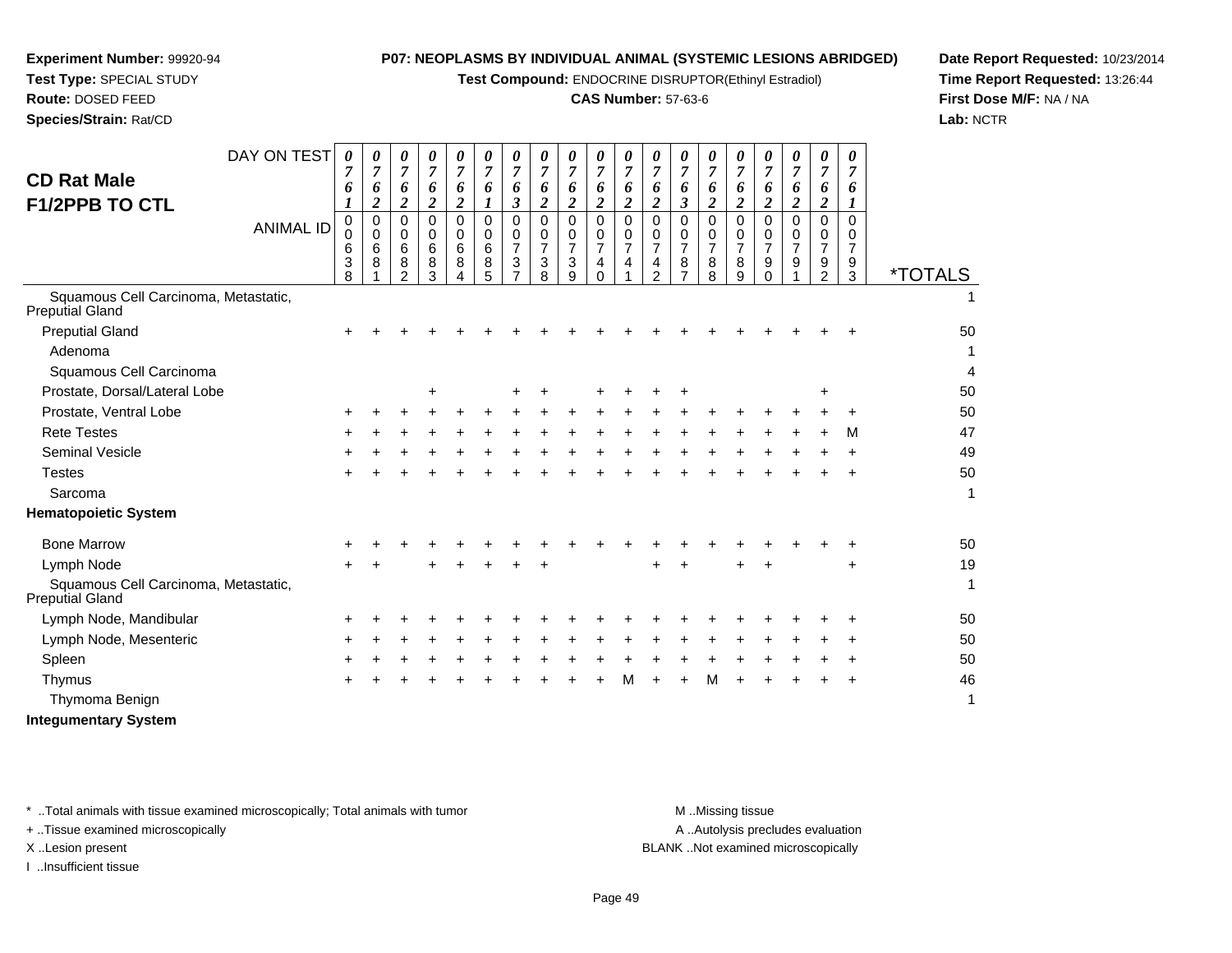**Test Compound:** ENDOCRINE DISRUPTOR(Ethinyl Estradiol)

# **CAS Number:** 57-63-6

**Date Report Requested:** 10/23/2014**Time Report Requested:** 13:26:44**First Dose M/F:** NA / NA**Lab:** NCTR

**Experiment Number:** 99920-94

**Species/Strain:** Rat/CD

| <b>CD Rat Male</b><br><b>F1/2PPB TO CTL</b>     | DAY ON TEST<br><b>ANIMAL ID</b> | $\boldsymbol{\theta}$<br>7<br>6<br>$\mathbf 0$<br>$\pmb{0}$<br>6<br>3<br>8 | 0<br>$\overline{7}$<br>6<br>$\overline{c}$<br>$\mathbf 0$<br>$\mathbf 0$<br>6<br>8 | 0<br>$\overline{7}$<br>6<br>$\overline{c}$<br>0<br>$\Omega$<br>6<br>8<br>$\overline{c}$ | 0<br>$\overline{7}$<br>6<br>$\overline{2}$<br>$\mathbf 0$<br>$\Omega$<br>6<br>8<br>3 | $\boldsymbol{\theta}$<br>$\overline{7}$<br>6<br>$\boldsymbol{2}$<br>$\mathbf 0$<br>$\mathbf 0$<br>6<br>8<br>4 | 0<br>$\overline{7}$<br>6<br>$\mathbf 0$<br>0<br>$\,6$<br>8<br>5 | 0<br>$\overline{7}$<br>6<br>$\boldsymbol{\beta}$<br>$\mathbf 0$<br>0<br>$\overline{7}$<br>3 | $\boldsymbol{\theta}$<br>$\overline{7}$<br>6<br>$\overline{2}$<br>0<br>$\mathbf 0$<br>$\overline{7}$<br>3<br>8 | $\pmb{\theta}$<br>$\overline{7}$<br>6<br>$\boldsymbol{2}$<br>$\mathbf 0$<br>$\mathbf 0$<br>$\overline{7}$<br>3<br>9 | $\boldsymbol{\theta}$<br>$\overline{7}$<br>6<br>$\overline{2}$<br>$\mathbf 0$<br>$\mathbf 0$<br>$\overline{7}$<br>4<br>0 | 0<br>$\overline{7}$<br>6<br>$\overline{\mathbf{c}}$<br>0<br>0<br>$\overline{7}$<br>4 | 0<br>$\overline{7}$<br>6<br>$\overline{2}$<br>0<br>$\mathbf 0$<br>$\overline{7}$<br>$\overline{4}$<br>$\overline{c}$ | 0<br>$\overline{7}$<br>6<br>3<br>$\mathbf 0$<br>$\Omega$<br>$\overline{7}$<br>8 | 0<br>$\overline{7}$<br>6<br>$\overline{c}$<br>$\mathbf 0$<br>0<br>$\overline{7}$<br>8<br>8 | 0<br>$\overline{7}$<br>6<br>$\overline{2}$<br>0<br>0<br>$\overline{7}$<br>8<br>9 | 0<br>$\overline{7}$<br>6<br>$\overline{c}$<br>0<br>0<br>$\overline{7}$<br>9<br>0 | 0<br>$\overline{7}$<br>6<br>$\overline{2}$<br>$\Omega$<br>0<br>$\overline{7}$<br>9 | 0<br>$\overline{7}$<br>6<br>$\boldsymbol{2}$<br>$\mathbf 0$<br>0<br>$\overline{7}$<br>9<br>$\overline{c}$ | 0<br>$\overline{7}$<br>6<br>0<br>0<br>$\overline{7}$<br>9<br>3 | <i><b>*TOTALS</b></i> |
|-------------------------------------------------|---------------------------------|----------------------------------------------------------------------------|------------------------------------------------------------------------------------|-----------------------------------------------------------------------------------------|--------------------------------------------------------------------------------------|---------------------------------------------------------------------------------------------------------------|-----------------------------------------------------------------|---------------------------------------------------------------------------------------------|----------------------------------------------------------------------------------------------------------------|---------------------------------------------------------------------------------------------------------------------|--------------------------------------------------------------------------------------------------------------------------|--------------------------------------------------------------------------------------|----------------------------------------------------------------------------------------------------------------------|---------------------------------------------------------------------------------|--------------------------------------------------------------------------------------------|----------------------------------------------------------------------------------|----------------------------------------------------------------------------------|------------------------------------------------------------------------------------|-----------------------------------------------------------------------------------------------------------|----------------------------------------------------------------|-----------------------|
| Mammary Gland                                   |                                 | $+$                                                                        |                                                                                    |                                                                                         |                                                                                      | ÷.                                                                                                            | $\ddot{}$                                                       |                                                                                             |                                                                                                                |                                                                                                                     | ÷                                                                                                                        | $\ddot{}$                                                                            |                                                                                                                      |                                                                                 | ÷                                                                                          | $\ddot{}$                                                                        | ÷                                                                                |                                                                                    | ÷                                                                                                         | $\ddot{}$                                                      | 45                    |
| Adenoma                                         |                                 |                                                                            |                                                                                    |                                                                                         |                                                                                      |                                                                                                               |                                                                 |                                                                                             |                                                                                                                |                                                                                                                     |                                                                                                                          |                                                                                      |                                                                                                                      |                                                                                 |                                                                                            |                                                                                  |                                                                                  |                                                                                    |                                                                                                           |                                                                |                       |
| Fibroma                                         |                                 |                                                                            |                                                                                    |                                                                                         |                                                                                      |                                                                                                               |                                                                 |                                                                                             |                                                                                                                |                                                                                                                     |                                                                                                                          |                                                                                      |                                                                                                                      |                                                                                 |                                                                                            |                                                                                  |                                                                                  |                                                                                    |                                                                                                           |                                                                | 1                     |
| Skin                                            |                                 |                                                                            |                                                                                    |                                                                                         |                                                                                      |                                                                                                               |                                                                 |                                                                                             |                                                                                                                |                                                                                                                     |                                                                                                                          |                                                                                      |                                                                                                                      |                                                                                 |                                                                                            |                                                                                  |                                                                                  |                                                                                    |                                                                                                           |                                                                | 50                    |
| Keratoacanthoma                                 |                                 |                                                                            |                                                                                    |                                                                                         |                                                                                      |                                                                                                               |                                                                 |                                                                                             |                                                                                                                |                                                                                                                     |                                                                                                                          |                                                                                      |                                                                                                                      |                                                                                 |                                                                                            |                                                                                  |                                                                                  |                                                                                    |                                                                                                           |                                                                | 1                     |
| Lipoma                                          |                                 |                                                                            |                                                                                    |                                                                                         |                                                                                      |                                                                                                               |                                                                 |                                                                                             |                                                                                                                |                                                                                                                     |                                                                                                                          |                                                                                      |                                                                                                                      |                                                                                 |                                                                                            |                                                                                  |                                                                                  |                                                                                    |                                                                                                           |                                                                |                       |
| Sarcoma                                         |                                 |                                                                            |                                                                                    |                                                                                         |                                                                                      |                                                                                                               |                                                                 |                                                                                             |                                                                                                                |                                                                                                                     |                                                                                                                          |                                                                                      |                                                                                                                      |                                                                                 |                                                                                            |                                                                                  |                                                                                  |                                                                                    |                                                                                                           |                                                                | 1                     |
| Sebaceous Gl, Adenoma                           |                                 |                                                                            |                                                                                    |                                                                                         |                                                                                      |                                                                                                               |                                                                 |                                                                                             |                                                                                                                |                                                                                                                     |                                                                                                                          |                                                                                      |                                                                                                                      |                                                                                 |                                                                                            |                                                                                  |                                                                                  |                                                                                    |                                                                                                           |                                                                | 1                     |
| Squamous Cell Papilloma                         |                                 |                                                                            |                                                                                    |                                                                                         |                                                                                      |                                                                                                               |                                                                 |                                                                                             |                                                                                                                | X                                                                                                                   |                                                                                                                          |                                                                                      |                                                                                                                      |                                                                                 |                                                                                            |                                                                                  |                                                                                  |                                                                                    |                                                                                                           |                                                                | $\overline{c}$        |
| <b>Musculoskeletal System</b>                   |                                 |                                                                            |                                                                                    |                                                                                         |                                                                                      |                                                                                                               |                                                                 |                                                                                             |                                                                                                                |                                                                                                                     |                                                                                                                          |                                                                                      |                                                                                                                      |                                                                                 |                                                                                            |                                                                                  |                                                                                  |                                                                                    |                                                                                                           |                                                                |                       |
| Bone, Femur                                     |                                 |                                                                            |                                                                                    |                                                                                         |                                                                                      |                                                                                                               |                                                                 |                                                                                             |                                                                                                                |                                                                                                                     |                                                                                                                          |                                                                                      |                                                                                                                      |                                                                                 |                                                                                            |                                                                                  |                                                                                  |                                                                                    |                                                                                                           |                                                                | 50                    |
| <b>Skeletal Muscle</b>                          |                                 |                                                                            |                                                                                    |                                                                                         |                                                                                      |                                                                                                               |                                                                 |                                                                                             |                                                                                                                |                                                                                                                     |                                                                                                                          |                                                                                      | +                                                                                                                    |                                                                                 |                                                                                            |                                                                                  |                                                                                  |                                                                                    |                                                                                                           |                                                                | $\overline{c}$        |
| <b>Nervous System</b>                           |                                 |                                                                            |                                                                                    |                                                                                         |                                                                                      |                                                                                                               |                                                                 |                                                                                             |                                                                                                                |                                                                                                                     |                                                                                                                          |                                                                                      |                                                                                                                      |                                                                                 |                                                                                            |                                                                                  |                                                                                  |                                                                                    |                                                                                                           |                                                                |                       |
| Brain, Brain Stem                               |                                 |                                                                            |                                                                                    |                                                                                         |                                                                                      |                                                                                                               |                                                                 |                                                                                             |                                                                                                                |                                                                                                                     |                                                                                                                          |                                                                                      |                                                                                                                      |                                                                                 |                                                                                            |                                                                                  |                                                                                  |                                                                                    |                                                                                                           |                                                                | 50                    |
| Brain, Cerebellum                               |                                 |                                                                            |                                                                                    |                                                                                         |                                                                                      |                                                                                                               |                                                                 |                                                                                             |                                                                                                                |                                                                                                                     |                                                                                                                          |                                                                                      |                                                                                                                      |                                                                                 |                                                                                            |                                                                                  |                                                                                  |                                                                                    |                                                                                                           |                                                                | 50                    |
| Brain, Cerebrum<br><b>Reticulosis Malignant</b> |                                 |                                                                            |                                                                                    |                                                                                         |                                                                                      |                                                                                                               |                                                                 |                                                                                             |                                                                                                                |                                                                                                                     |                                                                                                                          |                                                                                      |                                                                                                                      |                                                                                 |                                                                                            |                                                                                  |                                                                                  |                                                                                    |                                                                                                           |                                                                | 50<br>$\mathbf{1}$    |
| Peripheral Nerve                                |                                 |                                                                            |                                                                                    |                                                                                         |                                                                                      |                                                                                                               |                                                                 |                                                                                             |                                                                                                                |                                                                                                                     |                                                                                                                          |                                                                                      | $\ddot{}$                                                                                                            |                                                                                 |                                                                                            |                                                                                  |                                                                                  |                                                                                    |                                                                                                           |                                                                | $\overline{c}$        |
| Spinal Cord                                     |                                 |                                                                            |                                                                                    |                                                                                         |                                                                                      |                                                                                                               |                                                                 |                                                                                             |                                                                                                                |                                                                                                                     |                                                                                                                          |                                                                                      | Α                                                                                                                    |                                                                                 |                                                                                            |                                                                                  |                                                                                  |                                                                                    |                                                                                                           |                                                                | $\mathbf 0$           |
| <b>Respiratory System</b>                       |                                 |                                                                            |                                                                                    |                                                                                         |                                                                                      |                                                                                                               |                                                                 |                                                                                             |                                                                                                                |                                                                                                                     |                                                                                                                          |                                                                                      |                                                                                                                      |                                                                                 |                                                                                            |                                                                                  |                                                                                  |                                                                                    |                                                                                                           |                                                                |                       |
| Lung                                            |                                 |                                                                            |                                                                                    |                                                                                         |                                                                                      |                                                                                                               |                                                                 |                                                                                             |                                                                                                                |                                                                                                                     |                                                                                                                          |                                                                                      |                                                                                                                      |                                                                                 |                                                                                            |                                                                                  |                                                                                  |                                                                                    |                                                                                                           |                                                                | 50                    |

| Total animals with tissue examined microscopically; Total animals with tumor | M Missing tissue                   |
|------------------------------------------------------------------------------|------------------------------------|
| + Tissue examined microscopically                                            | A Autolysis precludes evaluation   |
| X Lesion present                                                             | BLANK Not examined microscopically |
| …Insufficient tissue                                                         |                                    |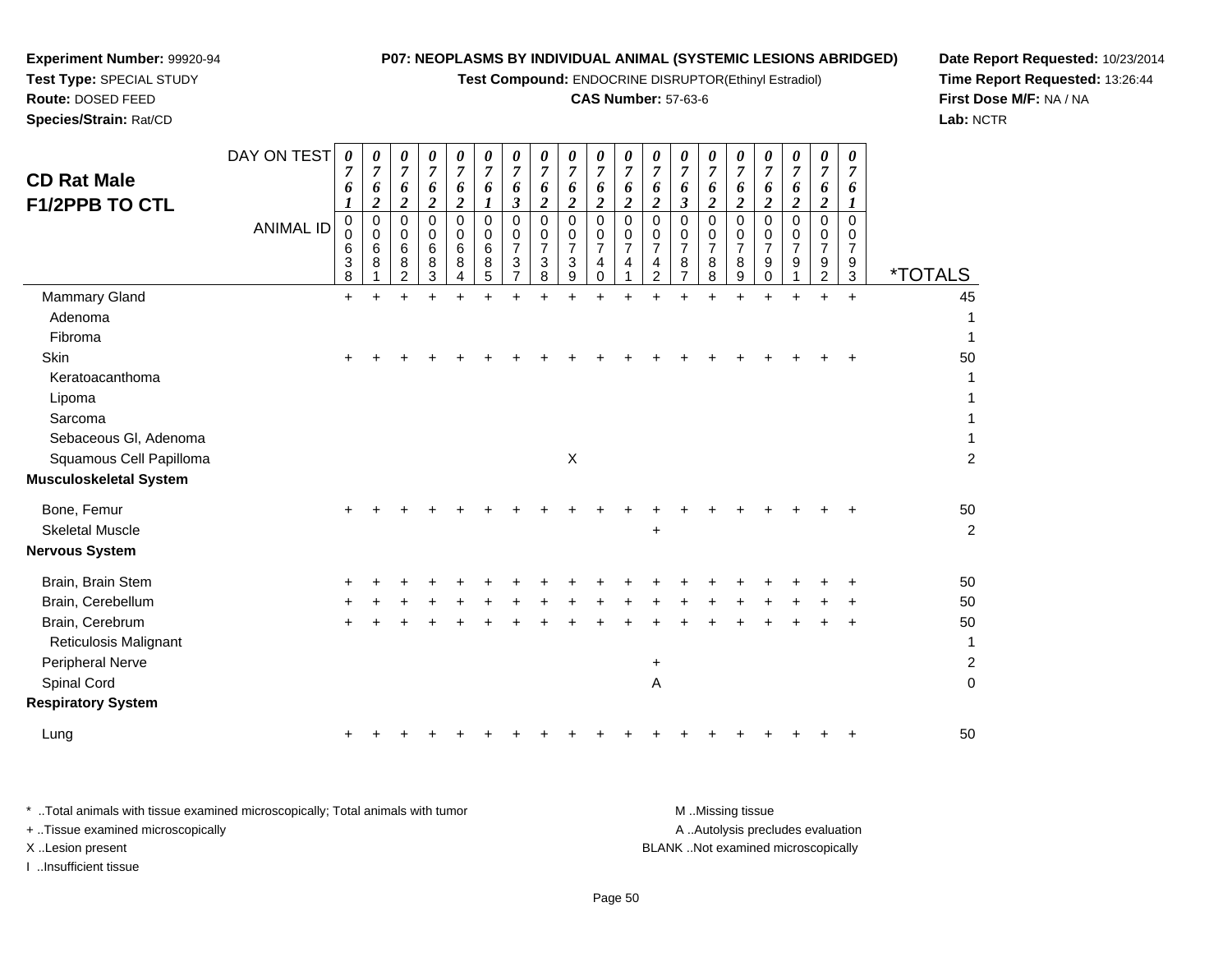**Test Compound:** ENDOCRINE DISRUPTOR(Ethinyl Estradiol)

## **CAS Number:** 57-63-6

**Date Report Requested:** 10/23/2014**Time Report Requested:** 13:26:45**First Dose M/F:** NA / NA**Lab:** NCTR

| <b>CD Rat Male</b><br><b>F1/2PPB TO CTL</b> | DAY ON TEST<br><b>ANIMAL ID</b> | 0<br>7<br>6<br>0<br>0<br>6<br>3 | 0<br>$\overline{7}$<br>6<br>$\boldsymbol{2}$<br>$\mathbf 0$<br>$\mathbf 0$<br>6<br>8 | 0<br>$\overline{7}$<br>6<br>$\boldsymbol{2}$<br>0<br>0<br>6<br>8 | 0<br>$\overline{7}$<br>6<br>$\overline{2}$<br>$\Omega$<br>$\mathbf 0$<br>6<br>8 | 0<br>$\overline{7}$<br>6<br>$\overline{c}$<br>$\Omega$<br>0<br>6<br>8 | 0<br>$\overline{7}$<br>6<br>$\Omega$<br>0<br>6<br>8 | $\boldsymbol{\theta}$<br>$\overline{7}$<br>6<br>3<br>0<br>0<br>7<br>3 | $\boldsymbol{\theta}$<br>$\overline{7}$<br>6<br>$\boldsymbol{2}$<br>$\mathbf 0$<br>0<br>$\overline{7}$<br>3 | 0<br>$\overline{7}$<br>6<br>$\boldsymbol{2}$<br>$\Omega$<br>0<br>7<br>3 | 0<br>$\overline{7}$<br>6<br>$\boldsymbol{2}$<br>$\mathbf 0$<br>$\mathbf 0$<br>$\overline{7}$<br>4 | 0<br>$\overline{7}$<br>6<br>$\boldsymbol{2}$<br>$\Omega$<br>0<br>$\overline{7}$<br>4 | 0<br>$\overline{7}$<br>6<br>$\overline{c}$<br>$\Omega$<br>0<br>7<br>4 | 0<br>$\overline{7}$<br>6<br>3<br>0<br>0<br>$\overline{7}$<br>8 | 0<br>$\overline{7}$<br>6<br>$\boldsymbol{2}$<br>$\Omega$<br>0<br>7<br>8 | 0<br>$\boldsymbol{7}$<br>6<br>$\overline{2}$<br>$\Omega$<br>0<br>7<br>8 | 0<br>$\overline{7}$<br>6<br>$\overline{\mathbf{2}}$<br>$\Omega$<br>0<br>$\overline{7}$<br>9 | 0<br>$\overline{7}$<br>6<br>$\overline{2}$<br>$\Omega$<br>0<br>7<br>9 | 0<br>$\overline{7}$<br>6<br>$\boldsymbol{2}$<br>0<br>0<br>7<br>9 | 0<br>$\overline{7}$<br>6<br>$\boldsymbol{l}$<br>0<br>0<br>$\overline{7}$<br>9 |                       |
|---------------------------------------------|---------------------------------|---------------------------------|--------------------------------------------------------------------------------------|------------------------------------------------------------------|---------------------------------------------------------------------------------|-----------------------------------------------------------------------|-----------------------------------------------------|-----------------------------------------------------------------------|-------------------------------------------------------------------------------------------------------------|-------------------------------------------------------------------------|---------------------------------------------------------------------------------------------------|--------------------------------------------------------------------------------------|-----------------------------------------------------------------------|----------------------------------------------------------------|-------------------------------------------------------------------------|-------------------------------------------------------------------------|---------------------------------------------------------------------------------------------|-----------------------------------------------------------------------|------------------------------------------------------------------|-------------------------------------------------------------------------------|-----------------------|
| Alveolar/Bronchiolar Carcinoma              |                                 | 8                               |                                                                                      | $\mathfrak{p}$                                                   | 3                                                                               |                                                                       | 5                                                   |                                                                       | 8                                                                                                           | g                                                                       | $\Omega$                                                                                          |                                                                                      | $\overline{2}$                                                        |                                                                | 8                                                                       | 9                                                                       | $\Omega$                                                                                    |                                                                       | 2                                                                | 3                                                                             | <i><b>*TOTALS</b></i> |
| <b>Nose</b>                                 |                                 |                                 |                                                                                      |                                                                  |                                                                                 |                                                                       |                                                     |                                                                       |                                                                                                             |                                                                         |                                                                                                   |                                                                                      |                                                                       |                                                                |                                                                         |                                                                         |                                                                                             |                                                                       |                                                                  |                                                                               | 49                    |
| Trachea                                     |                                 |                                 |                                                                                      |                                                                  |                                                                                 |                                                                       |                                                     |                                                                       |                                                                                                             |                                                                         |                                                                                                   |                                                                                      |                                                                       |                                                                |                                                                         |                                                                         |                                                                                             |                                                                       |                                                                  |                                                                               | 50                    |
| <b>Special Senses System</b>                |                                 |                                 |                                                                                      |                                                                  |                                                                                 |                                                                       |                                                     |                                                                       |                                                                                                             |                                                                         |                                                                                                   |                                                                                      |                                                                       |                                                                |                                                                         |                                                                         |                                                                                             |                                                                       |                                                                  |                                                                               |                       |
| Eye                                         |                                 |                                 |                                                                                      |                                                                  |                                                                                 |                                                                       |                                                     |                                                                       |                                                                                                             |                                                                         |                                                                                                   |                                                                                      |                                                                       |                                                                |                                                                         |                                                                         |                                                                                             |                                                                       |                                                                  |                                                                               | 49                    |
| <b>Harderian Gland</b>                      |                                 |                                 |                                                                                      |                                                                  |                                                                                 |                                                                       |                                                     |                                                                       |                                                                                                             |                                                                         |                                                                                                   |                                                                                      |                                                                       |                                                                |                                                                         |                                                                         |                                                                                             |                                                                       |                                                                  |                                                                               | 50                    |
| Squamous Cell Carcinoma, Deep Invasion      |                                 |                                 |                                                                                      |                                                                  |                                                                                 |                                                                       |                                                     |                                                                       |                                                                                                             |                                                                         |                                                                                                   |                                                                                      |                                                                       |                                                                |                                                                         |                                                                         |                                                                                             |                                                                       |                                                                  |                                                                               | 1                     |
| Zymbal's Gland                              |                                 |                                 |                                                                                      |                                                                  |                                                                                 |                                                                       |                                                     |                                                                       |                                                                                                             |                                                                         |                                                                                                   |                                                                                      |                                                                       |                                                                |                                                                         |                                                                         |                                                                                             |                                                                       |                                                                  |                                                                               | 1                     |
| Adenoma                                     |                                 |                                 |                                                                                      |                                                                  |                                                                                 |                                                                       |                                                     |                                                                       |                                                                                                             |                                                                         |                                                                                                   |                                                                                      |                                                                       |                                                                |                                                                         |                                                                         |                                                                                             |                                                                       |                                                                  |                                                                               | $\mathbf{1}$          |
| <b>Urinary System</b>                       |                                 |                                 |                                                                                      |                                                                  |                                                                                 |                                                                       |                                                     |                                                                       |                                                                                                             |                                                                         |                                                                                                   |                                                                                      |                                                                       |                                                                |                                                                         |                                                                         |                                                                                             |                                                                       |                                                                  |                                                                               |                       |
| Kidney                                      |                                 |                                 |                                                                                      |                                                                  |                                                                                 |                                                                       |                                                     |                                                                       |                                                                                                             |                                                                         |                                                                                                   |                                                                                      |                                                                       |                                                                |                                                                         |                                                                         |                                                                                             |                                                                       |                                                                  |                                                                               | 49                    |
| Bilateral, Renal Tubule, Adenoma            |                                 |                                 |                                                                                      |                                                                  |                                                                                 |                                                                       |                                                     |                                                                       |                                                                                                             |                                                                         |                                                                                                   |                                                                                      |                                                                       |                                                                |                                                                         |                                                                         |                                                                                             |                                                                       |                                                                  |                                                                               | $\mathbf{1}$          |
| Mesenchymal Tumor Malignant                 |                                 |                                 |                                                                                      |                                                                  |                                                                                 |                                                                       |                                                     |                                                                       |                                                                                                             |                                                                         |                                                                                                   |                                                                                      |                                                                       |                                                                |                                                                         |                                                                         |                                                                                             |                                                                       |                                                                  |                                                                               | $\mathbf{1}$          |
| Renal Tubule, Adenoma                       |                                 |                                 |                                                                                      |                                                                  |                                                                                 |                                                                       |                                                     | $\boldsymbol{\mathsf{X}}$                                             |                                                                                                             |                                                                         |                                                                                                   |                                                                                      |                                                                       |                                                                |                                                                         |                                                                         |                                                                                             |                                                                       |                                                                  |                                                                               | $\overline{2}$        |
| Renal Tubule, Carcinoma                     |                                 |                                 |                                                                                      |                                                                  |                                                                                 |                                                                       |                                                     |                                                                       |                                                                                                             |                                                                         |                                                                                                   |                                                                                      |                                                                       |                                                                |                                                                         |                                                                         |                                                                                             |                                                                       |                                                                  |                                                                               | 1                     |
| Urethra                                     |                                 |                                 |                                                                                      |                                                                  |                                                                                 |                                                                       |                                                     |                                                                       |                                                                                                             |                                                                         |                                                                                                   |                                                                                      |                                                                       |                                                                |                                                                         |                                                                         |                                                                                             |                                                                       |                                                                  |                                                                               | $\mathbf{1}$          |
| <b>Urinary Bladder</b>                      |                                 | +                               |                                                                                      |                                                                  |                                                                                 |                                                                       |                                                     |                                                                       |                                                                                                             |                                                                         |                                                                                                   |                                                                                      |                                                                       |                                                                |                                                                         |                                                                         |                                                                                             |                                                                       |                                                                  |                                                                               | 49                    |
| <b>SYSTEMIC LESIONS</b>                     |                                 |                                 |                                                                                      |                                                                  |                                                                                 |                                                                       |                                                     |                                                                       |                                                                                                             |                                                                         |                                                                                                   |                                                                                      |                                                                       |                                                                |                                                                         |                                                                         |                                                                                             |                                                                       |                                                                  |                                                                               |                       |
| Multiple Organ                              |                                 |                                 |                                                                                      |                                                                  |                                                                                 |                                                                       |                                                     |                                                                       |                                                                                                             |                                                                         |                                                                                                   |                                                                                      |                                                                       |                                                                |                                                                         |                                                                         |                                                                                             |                                                                       |                                                                  |                                                                               | 50                    |
| Lymphoma Malignant                          |                                 |                                 |                                                                                      |                                                                  |                                                                                 |                                                                       |                                                     |                                                                       |                                                                                                             |                                                                         |                                                                                                   |                                                                                      |                                                                       |                                                                |                                                                         |                                                                         |                                                                                             |                                                                       |                                                                  |                                                                               | $\mathbf{1}$          |

**Experiment Number:** 99920-94**Test Type:** SPECIAL STUDY**Route:** DOSED FEED**Species/Strain:** Rat/CD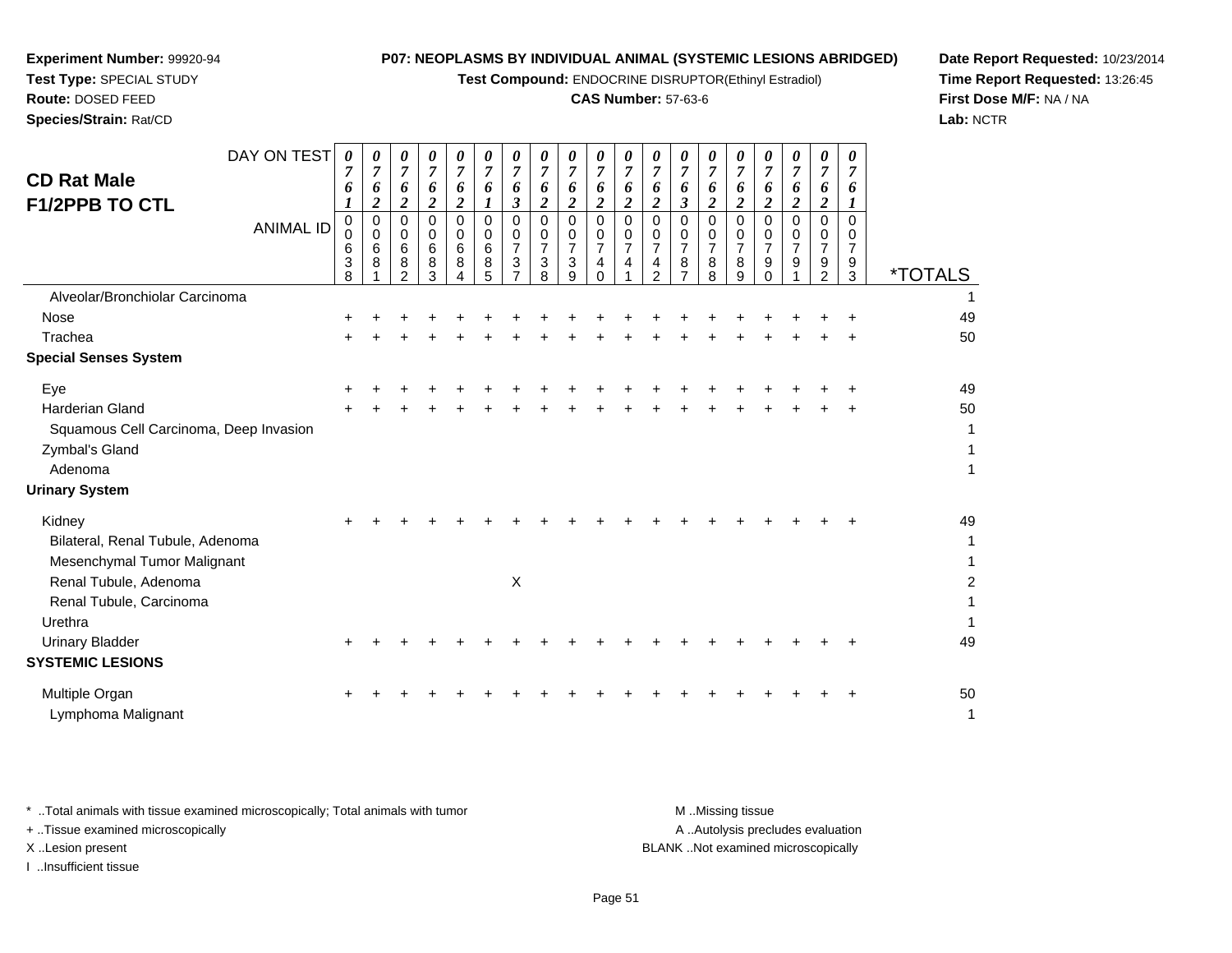**Test Compound:** ENDOCRINE DISRUPTOR(Ethinyl Estradiol)

## **CAS Number:** 57-63-6

**Date Report Requested:** 10/23/2014**Time Report Requested:** 13:26:45**First Dose M/F:** NA / NA**Lab:** NCTR

| <b>CD Rat Male</b><br>F1/10PPB TO CTL            | DAY ON TEST      | 0<br>$\boldsymbol{2}$<br>$\boldsymbol{l}$<br>9               | 0<br>$\overline{2}$<br>$\boldsymbol{4}$<br>$\boldsymbol{l}$         | 0<br>$\mathfrak{z}$<br>8<br>6                                          | 0<br>$\boldsymbol{4}$<br>5<br>$\boldsymbol{4}$      | $\boldsymbol{\theta}$<br>$\mathfrak{s}$<br>$\boldsymbol{l}$<br>$\boldsymbol{2}$ | 0<br>5<br>$\boldsymbol{\mathit{1}}$                                   | 0<br>5<br>$\overline{7}$<br>6                                 | 0<br>6<br>5<br>$\boldsymbol{q}$                              | 0<br>6<br>6<br>9                              | $\boldsymbol{\theta}$<br>6<br>$\overline{7}$<br>$\overline{7}$ | 0<br>$\overline{7}$<br>$\overline{2}$<br>5                                   | 0<br>$\boldsymbol{7}$<br>$\mathfrak{z}$<br>$\pmb{\theta}$             | 0<br>$\overline{7}$<br>$\boldsymbol{2}$<br>$\boldsymbol{q}$       | 0<br>$\boldsymbol{7}$<br>$\mathfrak{z}$<br>6                        | 0<br>$\overline{7}$<br>$\boldsymbol{4}$<br>$\boldsymbol{\beta}$      | 0<br>$\overline{7}$<br>$\boldsymbol{4}$<br>6                                         | 0<br>$\overline{7}$<br>$\boldsymbol{4}$<br>6                                      | 0<br>$\overline{7}$<br>5<br>6          | 0<br>$\boldsymbol{7}$<br>5<br>6 | 0<br>$\overline{7}$<br>$\mathfrak{s}$<br>6                  | 0<br>$\overline{7}$<br>$\sqrt{5}$<br>6                                   | $\overline{7}$<br>5<br>$\overline{7}$          | 0<br>$\overline{7}$<br>5<br>$\overline{7}$ | 0<br>$\boldsymbol{7}$<br>5<br>$\overline{7}$               | 0<br>$\overline{7}$<br>5<br>$\overline{7}$                               | $\boldsymbol{\theta}$<br>$\overline{7}$<br>$\mathfrak{s}$<br>$\overline{7}$ | 7<br>5<br>$\overline{7}$                            | 0<br>$\overline{7}$<br>5<br>$\overline{7}$ | 0<br>$\overline{7}$<br>5<br>$\overline{7}$ | 0<br>$\overline{7}$<br>5<br>$\overline{7}$ | $\boldsymbol{\theta}$<br>7<br>8 |
|--------------------------------------------------|------------------|--------------------------------------------------------------|---------------------------------------------------------------------|------------------------------------------------------------------------|-----------------------------------------------------|---------------------------------------------------------------------------------|-----------------------------------------------------------------------|---------------------------------------------------------------|--------------------------------------------------------------|-----------------------------------------------|----------------------------------------------------------------|------------------------------------------------------------------------------|-----------------------------------------------------------------------|-------------------------------------------------------------------|---------------------------------------------------------------------|----------------------------------------------------------------------|--------------------------------------------------------------------------------------|-----------------------------------------------------------------------------------|----------------------------------------|---------------------------------|-------------------------------------------------------------|--------------------------------------------------------------------------|------------------------------------------------|--------------------------------------------|------------------------------------------------------------|--------------------------------------------------------------------------|-----------------------------------------------------------------------------|-----------------------------------------------------|--------------------------------------------|--------------------------------------------|--------------------------------------------|---------------------------------|
|                                                  | <b>ANIMAL ID</b> | $\mathbf 0$<br>$\pmb{0}$<br>0<br>$\pmb{0}$<br>$\overline{7}$ | $\overline{0}$<br>$\boldsymbol{0}$<br>$\pmb{0}$<br>$\mathbf 1$<br>3 | $\mathbf 0$<br>$\mathbf 0$<br>$\pmb{0}$<br>$\sqrt{3}$<br>$\mathcal{L}$ | $\Omega$<br>0<br>$\mathbf 0$<br>4<br>$6\phantom{1}$ | $\mathbf 0$<br>$\pmb{0}$<br>$\pmb{0}$<br>$\,6$<br>$\overline{9}$                | $\mathbf 0$<br>$\mathbf 0$<br>$\pmb{0}$<br>$\overline{7}$<br>$\Omega$ | $\mathbf 0$<br>$\pmb{0}$<br>$\mathbf{1}$<br>$\mathbf{1}$<br>3 | $\mathbf 0$<br>$\mathbf 0$<br>$\overline{c}$<br>$\mathbf{1}$ | 0<br>$\mathbf 0$<br>$\frac{2}{3}$<br>$\Delta$ | $\mathbf 0$<br>$\pmb{0}$<br>$\frac{2}{5}$                      | $\mathbf 0$<br>$\mathbf 0$<br>$\ensuremath{\mathsf{3}}$<br>$\mathbf{3}$<br>6 | $\Omega$<br>$\boldsymbol{0}$<br>$\mathfrak{S}$<br>4<br>$\overline{7}$ | $\mathbf 0$<br>$\mathbf 0$<br>$\mathbf{3}$<br>$\overline{4}$<br>8 | $\Omega$<br>$\pmb{0}$<br>$\ensuremath{\mathsf{3}}$<br>$\frac{6}{5}$ | $\Omega$<br>$\boldsymbol{0}$<br>$\overline{3}$<br>$\, 8$<br>$\Omega$ | $\mathbf 0$<br>$\mathbf 0$<br>$\ensuremath{\mathsf{3}}$<br>$\bf 8$<br>$\overline{4}$ | $\mathbf 0$<br>$\mathbf 0$<br>$\sqrt{3}$<br>$\begin{array}{c} 9 \\ 5 \end{array}$ | 0<br>$\mathbf 0$<br>4<br>$\frac{3}{7}$ | 0<br>$\mathbf 0$<br>4<br>$_8^3$ | $\mathbf 0$<br>$\pmb{0}$<br>$\overline{4}$<br>$\frac{3}{9}$ | $\Omega$<br>$\pmb{0}$<br>$\overline{4}$<br>$\overline{4}$<br>$\mathbf 0$ | $\Omega$<br>$\mathbf 0$<br>$\overline{4}$<br>9 | $\mathbf 0$<br>0<br>4<br>$\frac{9}{2}$     | $\Omega$<br>$\mathbf 0$<br>$\overline{4}$<br>$\frac{9}{3}$ | $\Omega$<br>$\mathbf 0$<br>$\overline{4}$<br>9<br>$\boldsymbol{\Lambda}$ | $\Omega$<br>$\pmb{0}$<br>4<br>$\begin{array}{c} 9 \\ 5 \end{array}$         | $\Omega$<br>$\mathbf 0$<br>5<br>3<br>$\overline{8}$ | 0<br>0<br>5<br>3<br>9                      | 0<br>$\pmb{0}$<br>$\sqrt{5}$<br>4          | $\mathbf 0$<br>$\pmb{0}$<br>5              | 8<br>$\mathsf{R}$               |
| <b>Alimentary System</b>                         |                  |                                                              |                                                                     |                                                                        |                                                     |                                                                                 |                                                                       |                                                               |                                                              |                                               |                                                                |                                                                              |                                                                       |                                                                   |                                                                     |                                                                      |                                                                                      |                                                                                   |                                        |                                 |                                                             |                                                                          |                                                |                                            |                                                            |                                                                          |                                                                             |                                                     |                                            |                                            |                                            |                                 |
| Esophagus                                        |                  |                                                              |                                                                     |                                                                        |                                                     |                                                                                 |                                                                       |                                                               |                                                              |                                               |                                                                |                                                                              |                                                                       |                                                                   |                                                                     |                                                                      |                                                                                      |                                                                                   |                                        |                                 |                                                             |                                                                          |                                                |                                            |                                                            |                                                                          |                                                                             |                                                     |                                            |                                            |                                            |                                 |
| Intestine Large, Cecum                           |                  |                                                              |                                                                     |                                                                        |                                                     |                                                                                 |                                                                       |                                                               |                                                              |                                               |                                                                |                                                                              |                                                                       |                                                                   |                                                                     |                                                                      |                                                                                      |                                                                                   |                                        |                                 |                                                             |                                                                          |                                                |                                            |                                                            |                                                                          |                                                                             |                                                     |                                            |                                            |                                            |                                 |
| Intestine Large, Colon                           |                  |                                                              |                                                                     |                                                                        |                                                     |                                                                                 |                                                                       |                                                               |                                                              |                                               |                                                                |                                                                              |                                                                       |                                                                   |                                                                     |                                                                      |                                                                                      |                                                                                   |                                        |                                 |                                                             |                                                                          |                                                |                                            |                                                            |                                                                          |                                                                             |                                                     |                                            |                                            |                                            |                                 |
| Intestine Large, Rectum                          |                  |                                                              |                                                                     |                                                                        |                                                     |                                                                                 |                                                                       |                                                               |                                                              |                                               |                                                                |                                                                              |                                                                       |                                                                   |                                                                     |                                                                      |                                                                                      |                                                                                   |                                        |                                 |                                                             |                                                                          |                                                |                                            |                                                            |                                                                          |                                                                             |                                                     |                                            |                                            |                                            |                                 |
| Intestine Small, Duodenum                        |                  |                                                              |                                                                     |                                                                        |                                                     |                                                                                 |                                                                       |                                                               |                                                              |                                               |                                                                |                                                                              |                                                                       |                                                                   |                                                                     |                                                                      |                                                                                      |                                                                                   |                                        |                                 |                                                             |                                                                          |                                                |                                            |                                                            |                                                                          |                                                                             |                                                     |                                            |                                            |                                            |                                 |
| Intestine Small, Ileum                           |                  |                                                              |                                                                     |                                                                        |                                                     |                                                                                 |                                                                       |                                                               |                                                              |                                               |                                                                |                                                                              |                                                                       |                                                                   |                                                                     |                                                                      |                                                                                      |                                                                                   |                                        |                                 |                                                             |                                                                          |                                                |                                            |                                                            |                                                                          |                                                                             |                                                     |                                            |                                            |                                            |                                 |
| Intestine Small, Jejunum                         |                  |                                                              |                                                                     |                                                                        |                                                     |                                                                                 |                                                                       |                                                               |                                                              |                                               |                                                                |                                                                              |                                                                       |                                                                   |                                                                     |                                                                      |                                                                                      |                                                                                   |                                        |                                 |                                                             |                                                                          |                                                |                                            |                                                            |                                                                          |                                                                             |                                                     |                                            |                                            |                                            |                                 |
| Liver                                            |                  |                                                              |                                                                     |                                                                        |                                                     |                                                                                 |                                                                       |                                                               |                                                              |                                               |                                                                |                                                                              |                                                                       |                                                                   |                                                                     |                                                                      |                                                                                      |                                                                                   |                                        |                                 |                                                             |                                                                          |                                                |                                            |                                                            |                                                                          |                                                                             |                                                     |                                            |                                            |                                            |                                 |
| Hepatocellular Carcinoma                         |                  |                                                              |                                                                     |                                                                        |                                                     |                                                                                 |                                                                       |                                                               |                                                              |                                               |                                                                |                                                                              |                                                                       |                                                                   |                                                                     |                                                                      |                                                                                      |                                                                                   |                                        |                                 |                                                             |                                                                          |                                                |                                            |                                                            |                                                                          |                                                                             |                                                     |                                            |                                            |                                            |                                 |
| Mesentery                                        |                  |                                                              |                                                                     |                                                                        |                                                     |                                                                                 |                                                                       |                                                               |                                                              |                                               | $\ddot{}$                                                      |                                                                              |                                                                       |                                                                   |                                                                     |                                                                      |                                                                                      |                                                                                   |                                        |                                 |                                                             |                                                                          |                                                |                                            |                                                            |                                                                          |                                                                             |                                                     |                                            |                                            |                                            |                                 |
| Carcinoma, Metastatic, Uncertain Primary<br>Site |                  |                                                              |                                                                     |                                                                        |                                                     |                                                                                 |                                                                       |                                                               |                                                              |                                               | $\mathsf X$                                                    |                                                                              |                                                                       |                                                                   |                                                                     |                                                                      |                                                                                      |                                                                                   |                                        |                                 |                                                             |                                                                          |                                                |                                            |                                                            |                                                                          |                                                                             |                                                     |                                            |                                            |                                            |                                 |
| Oral Mucosa                                      |                  |                                                              |                                                                     |                                                                        |                                                     |                                                                                 |                                                                       |                                                               | $\ddot{}$                                                    |                                               |                                                                |                                                                              |                                                                       |                                                                   |                                                                     |                                                                      |                                                                                      |                                                                                   |                                        |                                 |                                                             |                                                                          |                                                |                                            |                                                            |                                                                          |                                                                             |                                                     |                                            |                                            |                                            |                                 |
| Pancreas                                         |                  |                                                              |                                                                     |                                                                        |                                                     |                                                                                 |                                                                       |                                                               |                                                              |                                               |                                                                |                                                                              |                                                                       |                                                                   |                                                                     |                                                                      |                                                                                      |                                                                                   |                                        |                                 |                                                             |                                                                          |                                                |                                            |                                                            |                                                                          |                                                                             |                                                     |                                            |                                            |                                            |                                 |
| Salivary Glands                                  |                  |                                                              |                                                                     |                                                                        |                                                     |                                                                                 |                                                                       |                                                               |                                                              |                                               |                                                                |                                                                              |                                                                       |                                                                   |                                                                     |                                                                      |                                                                                      |                                                                                   |                                        |                                 |                                                             |                                                                          |                                                |                                            |                                                            |                                                                          |                                                                             |                                                     |                                            |                                            |                                            |                                 |
| Stomach, Forestomach                             |                  |                                                              |                                                                     |                                                                        |                                                     |                                                                                 |                                                                       |                                                               |                                                              |                                               |                                                                |                                                                              |                                                                       |                                                                   |                                                                     |                                                                      |                                                                                      |                                                                                   |                                        |                                 |                                                             |                                                                          |                                                |                                            |                                                            |                                                                          |                                                                             |                                                     |                                            |                                            |                                            |                                 |
| Stomach, Glandular                               |                  |                                                              |                                                                     |                                                                        |                                                     |                                                                                 |                                                                       |                                                               |                                                              |                                               |                                                                |                                                                              |                                                                       |                                                                   |                                                                     |                                                                      |                                                                                      |                                                                                   |                                        |                                 |                                                             |                                                                          |                                                |                                            |                                                            |                                                                          |                                                                             |                                                     |                                            |                                            |                                            |                                 |
| <b>Cardiovascular System</b>                     |                  |                                                              |                                                                     |                                                                        |                                                     |                                                                                 |                                                                       |                                                               |                                                              |                                               |                                                                |                                                                              |                                                                       |                                                                   |                                                                     |                                                                      |                                                                                      |                                                                                   |                                        |                                 |                                                             |                                                                          |                                                |                                            |                                                            |                                                                          |                                                                             |                                                     |                                            |                                            |                                            |                                 |
| <b>Blood Vessel</b>                              |                  |                                                              |                                                                     |                                                                        |                                                     |                                                                                 |                                                                       |                                                               |                                                              |                                               |                                                                |                                                                              |                                                                       |                                                                   |                                                                     |                                                                      |                                                                                      |                                                                                   |                                        |                                 |                                                             |                                                                          |                                                |                                            |                                                            |                                                                          |                                                                             |                                                     |                                            |                                            |                                            |                                 |
| Heart                                            |                  |                                                              |                                                                     |                                                                        |                                                     |                                                                                 |                                                                       |                                                               |                                                              |                                               |                                                                |                                                                              |                                                                       |                                                                   |                                                                     |                                                                      |                                                                                      |                                                                                   |                                        |                                 |                                                             |                                                                          |                                                |                                            |                                                            |                                                                          |                                                                             |                                                     |                                            |                                            |                                            |                                 |
|                                                  |                  |                                                              |                                                                     |                                                                        |                                                     |                                                                                 |                                                                       |                                                               |                                                              |                                               |                                                                |                                                                              |                                                                       |                                                                   |                                                                     |                                                                      |                                                                                      |                                                                                   |                                        |                                 |                                                             |                                                                          |                                                |                                            |                                                            |                                                                          |                                                                             |                                                     |                                            |                                            |                                            |                                 |

\* ..Total animals with tissue examined microscopically; Total animals with tumor **M** . Missing tissue M ..Missing tissue A ..Autolysis precludes evaluation + ..Tissue examined microscopically X ..Lesion present BLANK ..Not examined microscopicallyI ..Insufficient tissue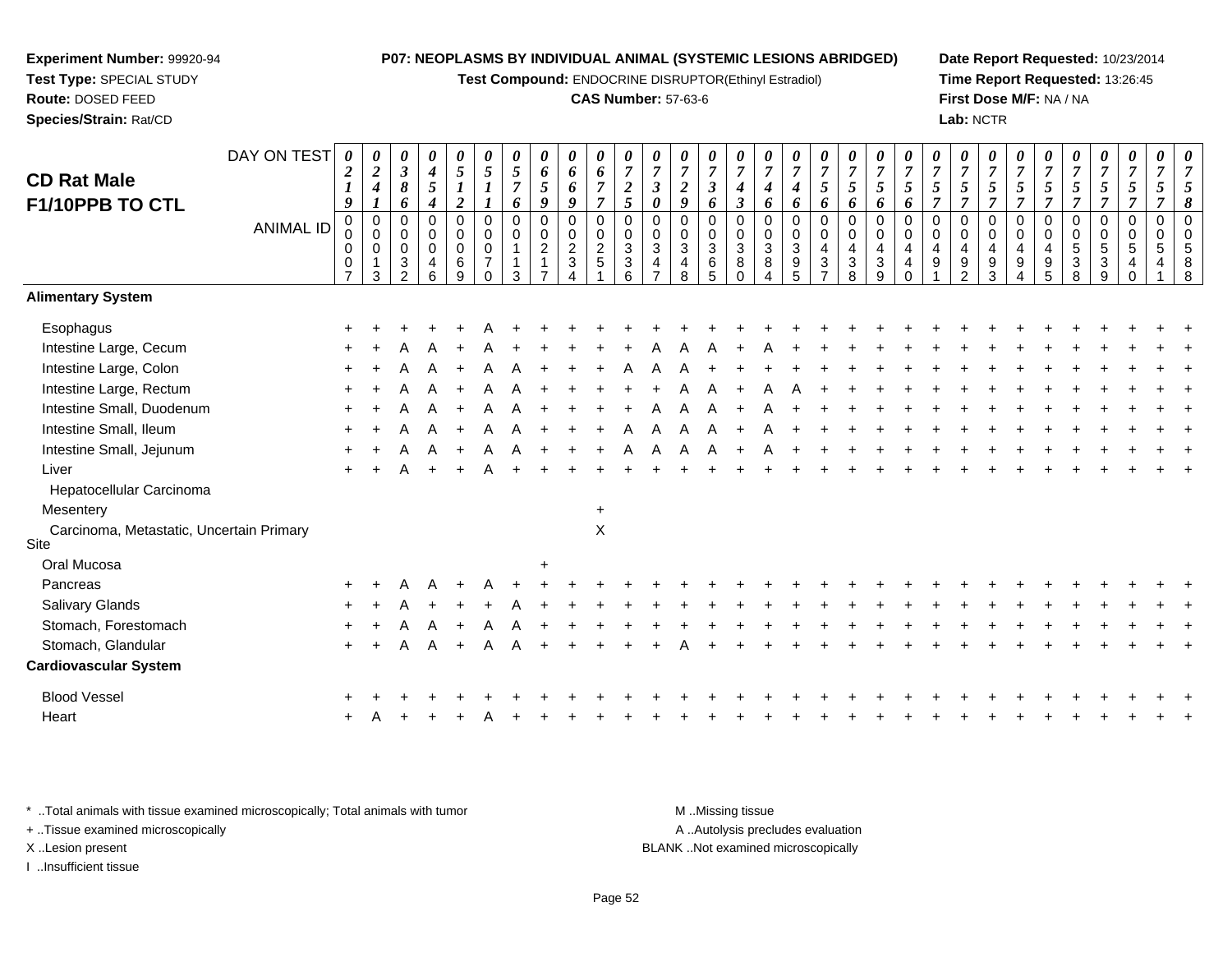**Test Compound:** ENDOCRINE DISRUPTOR(Ethinyl Estradiol)

## **CAS Number:** 57-63-6

**Date Report Requested:** 10/23/2014**Time Report Requested:** 13:26:45**First Dose M/F:** NA / NA**Lab:** NCTR

|                                                         | DAY ON TEST      |                       |                            |                                |                       |                                         |                            |                                         |                            |                                  |                           |                     |                                  |                                           |                                         |                                         |                                         |                                         |                                |                                         |                                         |                                         |                                         |                                    |                                         |                                         |                                         |                                           |                                |                            |                     |                            |
|---------------------------------------------------------|------------------|-----------------------|----------------------------|--------------------------------|-----------------------|-----------------------------------------|----------------------------|-----------------------------------------|----------------------------|----------------------------------|---------------------------|---------------------|----------------------------------|-------------------------------------------|-----------------------------------------|-----------------------------------------|-----------------------------------------|-----------------------------------------|--------------------------------|-----------------------------------------|-----------------------------------------|-----------------------------------------|-----------------------------------------|------------------------------------|-----------------------------------------|-----------------------------------------|-----------------------------------------|-------------------------------------------|--------------------------------|----------------------------|---------------------|----------------------------|
|                                                         |                  | 0<br>$\boldsymbol{2}$ | 0<br>$\boldsymbol{2}$      | 0<br>$\boldsymbol{\beta}$      | 0<br>$\boldsymbol{4}$ | $\boldsymbol{\theta}$<br>$\mathfrak{s}$ | $\boldsymbol{\theta}$<br>5 | $\boldsymbol{\theta}$<br>$\mathfrak{s}$ | $\boldsymbol{\theta}$<br>6 | 0<br>6                           | 0<br>6                    | 0<br>$\overline{7}$ | 0<br>$\overline{7}$              | $\boldsymbol{\theta}$<br>$\boldsymbol{7}$ | $\boldsymbol{\theta}$<br>$\overline{7}$ | $\boldsymbol{\theta}$<br>$\overline{7}$ | $\boldsymbol{\theta}$<br>$\overline{7}$ | $\boldsymbol{\theta}$<br>$\overline{7}$ | U<br>$\overline{7}$            | $\boldsymbol{\theta}$<br>$\overline{7}$ | $\boldsymbol{\theta}$<br>$\overline{7}$ | $\boldsymbol{\theta}$<br>$\overline{7}$ | $\boldsymbol{\theta}$<br>$\overline{7}$ | 0<br>$\boldsymbol{7}$              | $\boldsymbol{\theta}$<br>$\overline{7}$ | $\boldsymbol{\theta}$<br>$\overline{7}$ | $\boldsymbol{\theta}$<br>$\overline{7}$ | $\boldsymbol{\theta}$<br>$\boldsymbol{7}$ | U<br>$\overline{7}$            | 0<br>$\overline{7}$        | 0<br>$\overline{7}$ | 0<br>$\overline{7}$        |
| <b>CD Rat Male</b>                                      |                  | $\boldsymbol{l}$      | $\boldsymbol{4}$           | 8                              | $\mathfrak{s}$        | $\boldsymbol{l}$                        | 1                          | $\overline{7}$                          | 5                          | 6                                | $\overline{7}$            | $\boldsymbol{2}$    | $\mathfrak{z}$                   | $\boldsymbol{2}$                          | $\boldsymbol{\beta}$                    | 4                                       | 4                                       | 4                                       | 5                              | 5                                       | $\mathfrak{s}$                          | 5                                       | 5                                       | 5                                  | 5                                       | $\mathfrak{s}$                          | 5                                       | $\mathfrak{s}$                            | 5                              | $\mathfrak{z}$             | $5\phantom{.0}$     | 5                          |
| F1/10PPB TO CTL                                         |                  | 9                     | $\boldsymbol{l}$           | 6                              | 4                     | $\overline{2}$                          | 1                          | 6                                       | 9                          | 9                                | $\overline{7}$            | 5                   | $\boldsymbol{\theta}$            | 9                                         | 6                                       | 3                                       | 6                                       | 6                                       | 6                              | 6                                       | 6                                       | 6                                       | $\overline{7}$                          | $\overline{7}$                     | $\overline{7}$                          | $\overline{7}$                          | $\overline{7}$                          | $\overline{7}$                            | $\overline{7}$                 | $\overline{7}$             | $\overline{7}$      | 8                          |
|                                                         | <b>ANIMAL ID</b> | $\mathbf 0$<br>0      | $\mathbf 0$<br>$\mathbf 0$ | 0<br>$\mathbf 0$               | 0<br>$\mathbf 0$      | $\mathbf 0$<br>$\mathbf 0$              | $\mathbf 0$<br>0           | $\mathbf 0$<br>$\mathbf 0$              | $\mathbf 0$<br>0           | $\pmb{0}$<br>$\mathsf{O}\xspace$ | $\pmb{0}$<br>$\mathbf 0$  | $\mathbf 0$<br>0    | $\mathbf 0$<br>$\mathbf 0$       | 0<br>$\mathbf 0$                          | $\mathbf 0$<br>$\mathbf 0$              | $\mathbf 0$<br>$\mathbf 0$              | $\mathbf 0$<br>0                        | $\mathbf 0$<br>0                        | 0<br>$\mathbf 0$               | $\pmb{0}$<br>$\mathbf 0$                | $\mathbf 0$<br>$\mathbf 0$              | $\mathbf 0$<br>$\mathbf 0$              | $\Omega$<br>$\Omega$                    | $\mathbf 0$<br>$\mathsf 0$         | $\mathbf 0$<br>$\mathbf 0$              | $\mathbf 0$<br>$\mathbf 0$              | $\mathbf 0$<br>$\mathbf 0$              | 0<br>$\mathbf 0$                          | $\pmb{0}$<br>$\mathbf 0$       | $\mathbf 0$<br>$\mathbf 0$ | 0<br>0              | $\mathsf 0$<br>$\mathbf 0$ |
|                                                         |                  | $\mathbf 0$           | $\mathbf 0$                | $\mathbf 0$                    | $\mathbf 0$           | $\mathbf 0$                             | $\mathbf 0$                | $\mathbf{1}$                            | $\overline{2}$             | $\overline{2}$                   | $\overline{c}$            | 3                   | $\ensuremath{\mathsf{3}}$        | 3                                         | 3                                       | 3                                       | 3                                       | 3                                       | $\overline{4}$                 | $\overline{4}$                          | $\overline{4}$                          | 4                                       | 4                                       | 4                                  | $\overline{4}$                          | $\overline{4}$                          | $\overline{4}$                          | $\overline{5}$                            | 5                              | 5                          | 5                   | 5                          |
|                                                         |                  | 0<br>$\overline{7}$   | 1<br>3                     | $\mathbf{3}$<br>$\overline{2}$ | 4<br>$\,6\,$          | $\,6\,$<br>9                            | $\overline{7}$<br>$\Omega$ | $\mathbf{1}$<br>3                       |                            | $\sqrt{3}$<br>$\overline{4}$     | 5                         | $\sqrt{3}$<br>6     | $\overline{4}$<br>$\overline{ }$ | 4<br>8                                    | $\,6\,$<br>5                            | 8<br>$\Omega$                           | $\,8\,$<br>4                            | $\boldsymbol{9}$<br>$\overline{5}$      | $\mathbf{3}$<br>$\overline{z}$ | $\mathbf{3}$<br>8                       | $\mathbf{3}$<br>9                       | 4<br>$\Omega$                           | 9                                       | $\boldsymbol{9}$<br>$\overline{2}$ | $\boldsymbol{9}$<br>3                   | $9\,$<br>4                              | $\boldsymbol{9}$<br>5                   | $\ensuremath{\mathsf{3}}$<br>8            | $\ensuremath{\mathsf{3}}$<br>9 | 4<br>0                     | 4                   | 8<br>8                     |
| <b>Endocrine System</b>                                 |                  |                       |                            |                                |                       |                                         |                            |                                         |                            |                                  |                           |                     |                                  |                                           |                                         |                                         |                                         |                                         |                                |                                         |                                         |                                         |                                         |                                    |                                         |                                         |                                         |                                           |                                |                            |                     |                            |
| <b>Adrenal Cortex</b>                                   |                  | $\pm$                 |                            |                                |                       |                                         |                            |                                         |                            |                                  |                           |                     |                                  |                                           |                                         |                                         |                                         |                                         |                                |                                         |                                         |                                         |                                         |                                    |                                         |                                         |                                         |                                           |                                |                            |                     |                            |
| Adenoma                                                 |                  |                       |                            |                                |                       |                                         |                            |                                         |                            |                                  |                           |                     |                                  |                                           |                                         |                                         |                                         |                                         |                                |                                         |                                         |                                         |                                         |                                    |                                         |                                         |                                         |                                           |                                |                            |                     |                            |
| Adrenal Medulla                                         |                  | $\ddot{}$             |                            |                                |                       |                                         |                            |                                         |                            |                                  |                           |                     |                                  |                                           |                                         |                                         |                                         |                                         |                                |                                         |                                         |                                         |                                         |                                    |                                         |                                         |                                         |                                           |                                |                            |                     |                            |
| Pheochromocytoma Benign                                 |                  |                       |                            |                                |                       |                                         |                            |                                         |                            |                                  |                           |                     |                                  |                                           |                                         |                                         |                                         |                                         |                                |                                         |                                         |                                         |                                         |                                    |                                         |                                         |                                         |                                           |                                |                            |                     |                            |
| Islets, Pancreatic                                      |                  | $\ddot{}$             |                            | Α                              | A                     |                                         |                            |                                         |                            |                                  |                           |                     |                                  |                                           |                                         |                                         |                                         |                                         |                                |                                         |                                         |                                         |                                         |                                    |                                         |                                         |                                         |                                           |                                |                            |                     |                            |
| Adenoma                                                 |                  |                       |                            |                                |                       |                                         |                            |                                         |                            |                                  |                           |                     |                                  |                                           |                                         |                                         |                                         |                                         |                                |                                         |                                         |                                         |                                         |                                    |                                         |                                         |                                         |                                           |                                |                            |                     | X                          |
| Parathyroid Gland                                       |                  |                       |                            |                                |                       |                                         |                            |                                         |                            |                                  |                           |                     |                                  |                                           |                                         |                                         |                                         |                                         |                                |                                         |                                         |                                         |                                         | M                                  |                                         |                                         |                                         |                                           |                                |                            | $+$                 |                            |
| Adenoma                                                 |                  |                       |                            |                                |                       |                                         |                            |                                         |                            |                                  |                           |                     |                                  |                                           |                                         |                                         |                                         |                                         |                                |                                         |                                         |                                         |                                         |                                    | X                                       |                                         |                                         |                                           |                                |                            |                     |                            |
| <b>Pituitary Gland</b>                                  |                  | $\pm$                 |                            | $\ddot{}$                      | M                     |                                         | A                          |                                         |                            |                                  |                           |                     |                                  |                                           |                                         |                                         |                                         |                                         |                                |                                         |                                         |                                         |                                         |                                    |                                         |                                         |                                         |                                           |                                |                            |                     |                            |
| Pars Distalis, Adenoma                                  |                  |                       |                            |                                |                       |                                         |                            |                                         | X                          | $\boldsymbol{\mathsf{X}}$        | $\boldsymbol{\mathsf{X}}$ | X                   | $\times$                         |                                           | X                                       | $\boldsymbol{\mathsf{X}}$               | $\times$                                | $\times$                                | X                              | $\times$                                |                                         |                                         | X                                       |                                    | X                                       | X                                       | X                                       |                                           |                                | Χ                          | $X$ $X$             |                            |
| <b>Thyroid Gland</b>                                    |                  | +                     |                            |                                |                       |                                         |                            |                                         |                            |                                  |                           |                     |                                  |                                           |                                         |                                         |                                         |                                         |                                |                                         |                                         |                                         |                                         |                                    |                                         |                                         |                                         |                                           |                                |                            |                     |                            |
| C Cell, Adenoma                                         |                  |                       |                            |                                |                       |                                         |                            |                                         |                            |                                  |                           |                     |                                  |                                           |                                         |                                         |                                         |                                         |                                |                                         |                                         |                                         |                                         |                                    |                                         |                                         |                                         |                                           |                                |                            |                     |                            |
| <b>General Body System</b>                              |                  |                       |                            |                                |                       |                                         |                            |                                         |                            |                                  |                           |                     |                                  |                                           |                                         |                                         |                                         |                                         |                                |                                         |                                         |                                         |                                         |                                    |                                         |                                         |                                         |                                           |                                |                            |                     |                            |
| <b>NONE</b>                                             |                  |                       |                            |                                |                       |                                         |                            |                                         |                            |                                  |                           |                     |                                  |                                           |                                         |                                         |                                         |                                         |                                |                                         |                                         |                                         |                                         |                                    |                                         |                                         |                                         |                                           |                                |                            |                     |                            |
| <b>Genital System</b>                                   |                  |                       |                            |                                |                       |                                         |                            |                                         |                            |                                  |                           |                     |                                  |                                           |                                         |                                         |                                         |                                         |                                |                                         |                                         |                                         |                                         |                                    |                                         |                                         |                                         |                                           |                                |                            |                     |                            |
| <b>Coagulating Gland</b>                                |                  | $\pm$                 |                            | А                              | A                     |                                         |                            |                                         |                            |                                  |                           |                     |                                  |                                           |                                         |                                         |                                         |                                         |                                |                                         |                                         |                                         |                                         |                                    |                                         |                                         |                                         |                                           |                                |                            |                     |                            |
| Carcinoma, Metastatic, Prostate,<br>Dorsal/Lateral Lobe |                  |                       |                            |                                |                       |                                         | $\sf X$                    |                                         |                            |                                  |                           |                     |                                  |                                           |                                         |                                         |                                         |                                         |                                |                                         |                                         |                                         |                                         |                                    |                                         |                                         |                                         |                                           |                                |                            |                     |                            |
| Carcinoma, Metastatic, Uncertain Primary<br>Site        |                  |                       |                            |                                |                       |                                         |                            |                                         |                            |                                  | X                         |                     |                                  |                                           |                                         |                                         |                                         |                                         |                                |                                         |                                         |                                         |                                         |                                    |                                         |                                         |                                         |                                           |                                |                            |                     |                            |
| <b>Ductus Deferens</b>                                  |                  |                       |                            |                                |                       |                                         | $\ddot{}$                  |                                         |                            |                                  |                           |                     |                                  |                                           |                                         |                                         |                                         |                                         |                                |                                         |                                         |                                         |                                         |                                    |                                         |                                         |                                         |                                           |                                |                            |                     |                            |
|                                                         |                  |                       |                            |                                |                       |                                         |                            |                                         |                            |                                  |                           |                     |                                  |                                           |                                         |                                         |                                         |                                         |                                |                                         |                                         |                                         |                                         |                                    |                                         |                                         |                                         |                                           |                                |                            |                     |                            |

\* ..Total animals with tissue examined microscopically; Total animals with tumor **M** . Missing tissue M ..Missing tissue A ..Autolysis precludes evaluation + ..Tissue examined microscopically X ..Lesion present BLANK ..Not examined microscopicallyI ..Insufficient tissue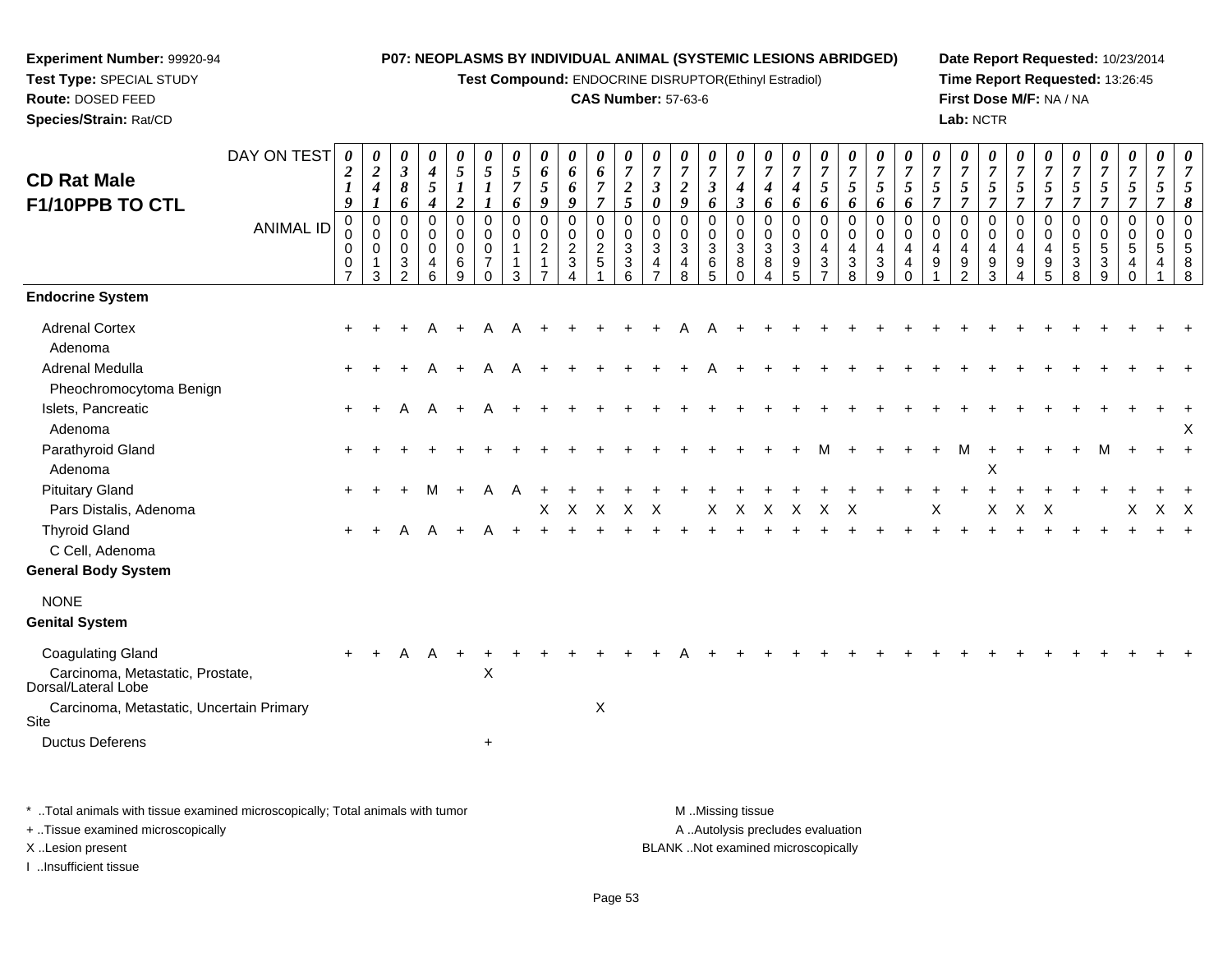**Test Compound:** ENDOCRINE DISRUPTOR(Ethinyl Estradiol)

## **CAS Number:** 57-63-6

**Date Report Requested:** 10/23/2014**Time Report Requested:** 13:26:45**First Dose M/F:** NA / NA**Lab:** NCTR

| DAY ON TEST                                             | 0                                            | 0                                           | 0                                                      | 0                                                   | 0                                         | 0                                                   |                              | 0                                            | 0                                  | 0                                                   | 0                                    |                                                                   | 0                                        | 0                                              |                                                                | 0                            | 0                                                      | 0                                                  | 0                                                                              | 0                                                                          | 0                                             |                           |                                                         | 0                                            | 0                                                 | 0                                |                                           | 0                               |                     |                              |  |
|---------------------------------------------------------|----------------------------------------------|---------------------------------------------|--------------------------------------------------------|-----------------------------------------------------|-------------------------------------------|-----------------------------------------------------|------------------------------|----------------------------------------------|------------------------------------|-----------------------------------------------------|--------------------------------------|-------------------------------------------------------------------|------------------------------------------|------------------------------------------------|----------------------------------------------------------------|------------------------------|--------------------------------------------------------|----------------------------------------------------|--------------------------------------------------------------------------------|----------------------------------------------------------------------------|-----------------------------------------------|---------------------------|---------------------------------------------------------|----------------------------------------------|---------------------------------------------------|----------------------------------|-------------------------------------------|---------------------------------|---------------------|------------------------------|--|
| <b>CD Rat Male</b>                                      | $\boldsymbol{2}$                             | $\boldsymbol{2}$<br>$\boldsymbol{4}$        | $\boldsymbol{\beta}$<br>8                              | $\boldsymbol{4}$<br>$\mathfrak{s}$                  | 5<br>$\bm{l}$                             | 5                                                   | 5<br>$\overline{7}$          | 6<br>5                                       | 6<br>6                             | 6<br>$\overline{7}$                                 | $\boldsymbol{7}$<br>$\boldsymbol{2}$ | $\overline{7}$<br>$\mathfrak{z}$                                  | $\boldsymbol{2}$                         | 7<br>$\mathfrak{z}$                            | $\overline{7}$<br>$\boldsymbol{4}$                             | $\overline{7}$<br>4          | $\overline{7}$<br>$\boldsymbol{4}$                     | 5                                                  | $\overline{7}$<br>$\mathfrak{s}$                                               | $\overline{7}$<br>$\mathfrak{s}$                                           | $\overline{7}$<br>5                           | $\overline{7}$<br>5       | $\overline{\tau}$<br>5                                  | $\overline{7}$<br>5                          | $\overline{7}$<br>5                               | $\overline{7}$<br>$\mathfrak{s}$ | 7<br>5                                    | $\overline{7}$<br>5             | $\overline{7}$<br>5 |                              |  |
| F1/10PPB TO CTL                                         | 9                                            | 1                                           | 6                                                      | 4                                                   | $\overline{2}$                            |                                                     | 6                            | 9                                            | 9                                  | $\overline{7}$                                      | 5                                    | 0                                                                 | 9                                        | 6                                              | $\mathfrak{z}$                                                 | 6                            | 6                                                      | 6                                                  | 6                                                                              | 6                                                                          | 6                                             | $\overline{7}$            | 7                                                       | 7                                            | $\overline{7}$                                    | $\overline{7}$                   | $\overline{7}$                            |                                 |                     |                              |  |
| <b>ANIMAL ID</b>                                        | $\mathbf 0$<br>0<br>0<br>0<br>$\overline{7}$ | $\mathbf 0$<br>$\mathbf 0$<br>$\Omega$<br>3 | $\Omega$<br>$\Omega$<br>$\Omega$<br>3<br>$\mathcal{P}$ | $\mathbf 0$<br>$\mathbf 0$<br>$\mathbf 0$<br>4<br>6 | $\mathbf 0$<br>0<br>$\mathbf 0$<br>6<br>9 | $\mathbf 0$<br>0<br>0<br>$\overline{7}$<br>$\Omega$ | $\mathbf 0$<br>$\Omega$<br>3 | $\mathbf 0$<br>$\mathbf 0$<br>$\overline{c}$ | 0<br>0<br>$\overline{2}$<br>3<br>4 | $\mathbf 0$<br>$\mathbf 0$<br>$\boldsymbol{2}$<br>5 | $\mathbf 0$<br>0<br>3<br>3<br>6      | $\mathbf 0$<br>$\mathbf 0$<br>$\mathbf{3}$<br>4<br>$\overline{7}$ | $\mathbf 0$<br>0<br>$\sqrt{3}$<br>4<br>8 | $\mathbf 0$<br>0<br>$\mathbf{3}$<br>$\,6$<br>5 | $\overline{0}$<br>$\mathbf 0$<br>$\mathbf{3}$<br>8<br>$\Omega$ | $\Omega$<br>0<br>3<br>8<br>4 | $\mathbf 0$<br>$\mathbf 0$<br>$\mathfrak{S}$<br>9<br>5 | $\mathbf 0$<br>0<br>$\overline{4}$<br>$\mathbf{3}$ | $\mathbf 0$<br>$\mathbf 0$<br>$\overline{4}$<br>$\ensuremath{\mathsf{3}}$<br>8 | $\mathbf 0$<br>$\mathbf 0$<br>$\overline{\mathbf{4}}$<br>$\mathbf{3}$<br>9 | $\Omega$<br>$\mathbf 0$<br>4<br>4<br>$\Omega$ | $\Omega$<br>$\Omega$<br>9 | $\mathbf{0}$<br>$\mathbf 0$<br>4<br>9<br>$\mathfrak{p}$ | 0<br>$\mathbf 0$<br>$\overline{4}$<br>9<br>3 | $\mathbf 0$<br>$\mathbf 0$<br>$\overline{4}$<br>9 | $\mathbf 0$<br>0<br>4<br>9<br>5  | $\mathbf 0$<br>$\mathbf 0$<br>5<br>3<br>8 | $\mathbf 0$<br>0<br>5<br>3<br>9 | $\Omega$<br>0<br>5  | $\Omega$<br>$\mathbf 0$<br>5 |  |
| Epididymis                                              | $+$                                          |                                             |                                                        |                                                     |                                           | A                                                   |                              |                                              |                                    |                                                     |                                      |                                                                   |                                          |                                                |                                                                |                              |                                                        |                                                    |                                                                                |                                                                            |                                               |                           |                                                         |                                              |                                                   |                                  |                                           |                                 |                     |                              |  |
| Penis                                                   |                                              |                                             |                                                        |                                                     |                                           |                                                     |                              |                                              |                                    |                                                     |                                      |                                                                   |                                          |                                                |                                                                |                              |                                                        |                                                    |                                                                                |                                                                            |                                               |                           |                                                         |                                              |                                                   |                                  |                                           |                                 |                     |                              |  |
| <b>Preputial Gland</b><br>Squamous Cell Carcinoma       |                                              |                                             |                                                        |                                                     |                                           |                                                     |                              |                                              |                                    | X                                                   | $\mathsf{X}$                         |                                                                   |                                          |                                                |                                                                |                              |                                                        |                                                    |                                                                                |                                                                            | Χ                                             |                           |                                                         |                                              |                                                   |                                  |                                           |                                 |                     |                              |  |
| Prostate, Dorsal/Lateral Lobe                           | $+$                                          |                                             |                                                        | Α                                                   |                                           |                                                     |                              |                                              |                                    |                                                     |                                      |                                                                   |                                          |                                                |                                                                |                              |                                                        |                                                    |                                                                                |                                                                            |                                               |                           |                                                         |                                              |                                                   |                                  |                                           |                                 |                     |                              |  |
| Carcinoma                                               |                                              |                                             |                                                        |                                                     |                                           | X                                                   |                              |                                              |                                    |                                                     |                                      |                                                                   |                                          |                                                |                                                                |                              |                                                        |                                                    |                                                                                |                                                                            |                                               |                           |                                                         |                                              |                                                   |                                  |                                           |                                 |                     |                              |  |
| Carcinoma, Metastatic, Uncertain Primary<br>Site        |                                              |                                             |                                                        |                                                     |                                           |                                                     |                              |                                              |                                    | X                                                   |                                      |                                                                   |                                          |                                                |                                                                |                              |                                                        |                                                    |                                                                                |                                                                            |                                               |                           |                                                         |                                              |                                                   |                                  |                                           |                                 |                     |                              |  |
| Prostate, Ventral Lobe                                  |                                              |                                             |                                                        |                                                     |                                           |                                                     |                              |                                              |                                    |                                                     |                                      |                                                                   |                                          |                                                |                                                                |                              |                                                        |                                                    |                                                                                |                                                                            |                                               |                           |                                                         |                                              |                                                   |                                  |                                           |                                 |                     |                              |  |
| Carcinoma                                               |                                              |                                             |                                                        |                                                     |                                           | X                                                   |                              |                                              |                                    |                                                     |                                      |                                                                   |                                          |                                                |                                                                |                              |                                                        |                                                    |                                                                                |                                                                            |                                               |                           |                                                         |                                              |                                                   |                                  |                                           |                                 |                     |                              |  |
| <b>Rete Testes</b>                                      |                                              |                                             |                                                        |                                                     |                                           |                                                     |                              |                                              |                                    |                                                     |                                      |                                                                   |                                          |                                                |                                                                |                              |                                                        |                                                    |                                                                                |                                                                            |                                               |                           |                                                         |                                              |                                                   |                                  |                                           |                                 |                     |                              |  |
| Seminal Vesicle                                         |                                              |                                             |                                                        | Α                                                   |                                           |                                                     |                              |                                              |                                    |                                                     |                                      |                                                                   |                                          |                                                |                                                                |                              |                                                        |                                                    |                                                                                |                                                                            |                                               |                           |                                                         |                                              |                                                   |                                  |                                           |                                 |                     |                              |  |
| Carcinoma, Metastatic, Prostate,<br>Dorsal/Lateral Lobe |                                              |                                             |                                                        |                                                     |                                           | X                                                   |                              |                                              |                                    |                                                     |                                      |                                                                   |                                          |                                                |                                                                |                              |                                                        |                                                    |                                                                                |                                                                            |                                               |                           |                                                         |                                              |                                                   |                                  |                                           |                                 |                     |                              |  |
| Carcinoma, Metastatic, Uncertain Primary<br>Site        |                                              |                                             |                                                        |                                                     |                                           |                                                     |                              |                                              |                                    | X                                                   |                                      |                                                                   |                                          |                                                |                                                                |                              |                                                        |                                                    |                                                                                |                                                                            |                                               |                           |                                                         |                                              |                                                   |                                  |                                           |                                 |                     |                              |  |
| <b>Testes</b>                                           |                                              |                                             |                                                        |                                                     |                                           |                                                     |                              |                                              |                                    |                                                     |                                      |                                                                   |                                          |                                                |                                                                |                              |                                                        |                                                    |                                                                                |                                                                            |                                               |                           |                                                         |                                              |                                                   |                                  |                                           |                                 |                     |                              |  |
| <b>Hematopoietic System</b>                             |                                              |                                             |                                                        |                                                     |                                           |                                                     |                              |                                              |                                    |                                                     |                                      |                                                                   |                                          |                                                |                                                                |                              |                                                        |                                                    |                                                                                |                                                                            |                                               |                           |                                                         |                                              |                                                   |                                  |                                           |                                 |                     |                              |  |
| <b>Bone Marrow</b>                                      |                                              |                                             | Α                                                      | A                                                   |                                           | А                                                   |                              |                                              |                                    |                                                     |                                      |                                                                   |                                          |                                                |                                                                |                              |                                                        |                                                    |                                                                                |                                                                            |                                               |                           |                                                         |                                              |                                                   |                                  |                                           |                                 |                     |                              |  |
| Lymph Node                                              |                                              |                                             |                                                        |                                                     |                                           |                                                     |                              |                                              |                                    |                                                     |                                      |                                                                   |                                          |                                                |                                                                |                              |                                                        |                                                    |                                                                                |                                                                            |                                               |                           |                                                         |                                              |                                                   |                                  |                                           |                                 |                     |                              |  |
| Lymph Node, Mandibular                                  |                                              |                                             |                                                        |                                                     |                                           |                                                     |                              |                                              |                                    |                                                     |                                      |                                                                   |                                          |                                                |                                                                |                              |                                                        |                                                    |                                                                                |                                                                            |                                               |                           |                                                         |                                              |                                                   |                                  |                                           |                                 |                     |                              |  |
| Lymph Node, Mesenteric                                  |                                              |                                             |                                                        |                                                     |                                           |                                                     |                              |                                              |                                    |                                                     |                                      |                                                                   |                                          |                                                |                                                                |                              |                                                        |                                                    |                                                                                |                                                                            |                                               |                           |                                                         |                                              |                                                   |                                  |                                           |                                 |                     |                              |  |
| Spleen                                                  |                                              |                                             |                                                        |                                                     |                                           |                                                     |                              |                                              |                                    |                                                     |                                      |                                                                   |                                          |                                                |                                                                |                              |                                                        |                                                    |                                                                                |                                                                            |                                               |                           |                                                         |                                              |                                                   |                                  |                                           |                                 |                     |                              |  |

\* ..Total animals with tissue examined microscopically; Total animals with tumor **M** . Missing tissue M ..Missing tissue A ..Autolysis precludes evaluation + ..Tissue examined microscopically X ..Lesion present BLANK ..Not examined microscopicallyI ..Insufficient tissue

**Experiment Number:** 99920-94**Test Type:** SPECIAL STUDY**Route:** DOSED FEED**Species/Strain:** Rat/CD

Page 54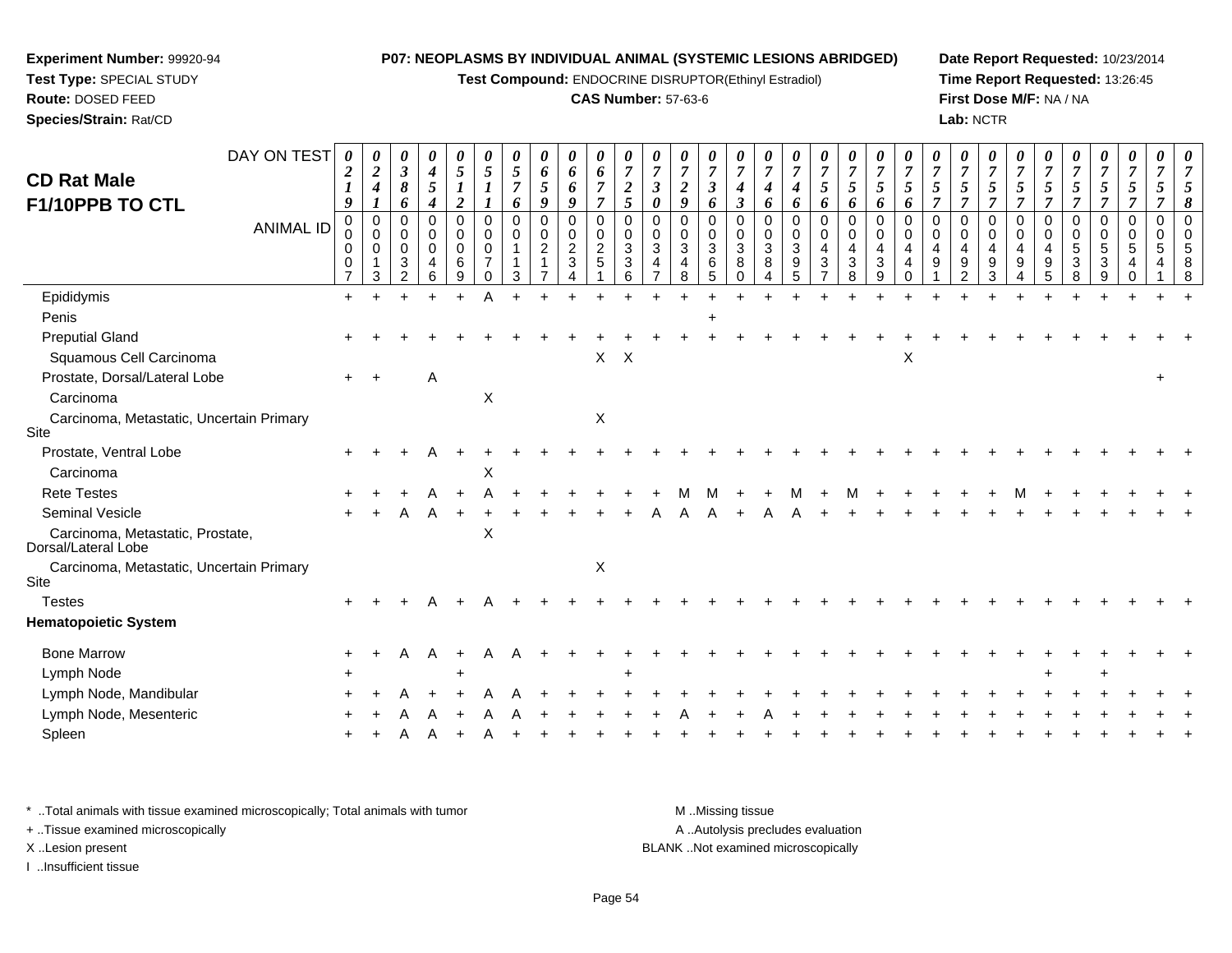**Test Compound:** ENDOCRINE DISRUPTOR(Ethinyl Estradiol)

## **CAS Number:** 57-63-6

**Date Report Requested:** 10/23/2014**Time Report Requested:** 13:26:46**First Dose M/F:** NA / NA**Lab:** NCTR

| <b>CD Rat Male</b><br>F1/10PPB TO CTL              | DAY ON TEST<br><b>ANIMAL ID</b> | 0<br>$\boldsymbol{2}$<br>$\boldsymbol{l}$<br>9<br>$\mathbf 0$<br>0<br>$\mathbf 0$<br>0<br>$\overline{7}$ | 0<br>$\overline{2}$<br>$\boldsymbol{4}$<br>$\boldsymbol{l}$<br>$\mathbf 0$<br>$\mathbf 0$<br>$\mathbf 0$<br>$\mathbf{1}$<br>$\mathbf{3}$ | 0<br>$\boldsymbol{\beta}$<br>8<br>6<br>$\mathbf 0$<br>$\mathbf 0$<br>$\mathbf 0$<br>$\sqrt{3}$<br>$\overline{2}$ | 0<br>$\boldsymbol{4}$<br>$\sqrt{5}$<br>$\boldsymbol{4}$<br>0<br>0<br>$\mathbf 0$<br>4<br>6 | $\boldsymbol{\theta}$<br>$\mathfrak{s}$<br>$\overline{\mathbf{c}}$<br>$\mathbf 0$<br>0<br>0<br>$\,6$<br>9 | $\boldsymbol{\theta}$<br>$\sqrt{5}$<br>$\mathbf 0$<br>0<br>$\mathbf 0$<br>$\overline{7}$<br>$\Omega$ | $\boldsymbol{\theta}$<br>$\mathfrak{s}$<br>$\overline{7}$<br>6<br>$\mathbf 0$<br>0<br>1<br>3 | 0<br>6<br>5<br>9<br>$\mathbf 0$<br>0<br>$\overline{c}$ | 0<br>6<br>6<br>9<br>$\pmb{0}$<br>$\begin{smallmatrix} 0\\2 \end{smallmatrix}$<br>$\mathbf{3}$<br>$\boldsymbol{\Lambda}$ | 0<br>6<br>$\overline{7}$<br>$\overline{7}$<br>$\pmb{0}$<br>$\mathbf 0$<br>$\boldsymbol{2}$<br>5 | 0<br>$\overline{7}$<br>$\overline{2}$<br>5<br>$\Omega$<br>0<br>3<br>$\ensuremath{\mathsf{3}}$<br>6 | $\boldsymbol{\theta}$<br>$\overline{7}$<br>$\boldsymbol{\beta}$<br>$\boldsymbol{\theta}$<br>$\Omega$<br>$\mathbf 0$<br>$\mathbf{3}$<br>$\overline{4}$ | $\boldsymbol{\theta}$<br>$\boldsymbol{7}$<br>$\boldsymbol{2}$<br>9<br>0<br>0<br>$\mathbf{3}$<br>4<br>8 | 0<br>$\overline{7}$<br>$\boldsymbol{\beta}$<br>6<br>$\mathbf 0$<br>0<br>$\mathbf{3}$<br>6<br>5 | $\boldsymbol{\theta}$<br>$\overline{7}$<br>$\boldsymbol{4}$<br>$\boldsymbol{\beta}$<br>$\mathbf 0$<br>0<br>3<br>8<br>0 | $\boldsymbol{\theta}$<br>$\overline{7}$<br>4<br>6<br>0<br>0<br>$\sqrt{3}$<br>8<br>$\overline{4}$ | $\boldsymbol{\theta}$<br>$\overline{7}$<br>$\boldsymbol{4}$<br>6<br>$\mathbf 0$<br>$\pmb{0}$<br>$\overline{3}$<br>$\boldsymbol{9}$<br>5 | $\boldsymbol{\theta}$<br>$\boldsymbol{7}$<br>5<br>6<br>0<br>0<br>$\overline{\mathbf{4}}$<br>$\ensuremath{\mathsf{3}}$<br>$\overline{7}$ | $\boldsymbol{\theta}$<br>$\overline{7}$<br>$\mathfrak{s}$<br>6<br>$\mathbf 0$<br>$\mathbf 0$<br>$\overline{a}$<br>$\sqrt{3}$<br>8 | 0<br>$\overline{7}$<br>5<br>6<br>$\Omega$<br>$\mathbf 0$<br>4<br>$\sqrt{3}$<br>9 | $\boldsymbol{\theta}$<br>$\boldsymbol{7}$<br>5<br>6<br>$\Omega$<br>0<br>$\overline{4}$<br>$\overline{4}$ | $\boldsymbol{\theta}$<br>$\overline{7}$<br>5<br>7<br>$\Omega$<br>$\Omega$<br>4<br>9 | 0<br>$\overline{7}$<br>$\mathfrak{s}$<br>$\overline{7}$<br>$\mathbf 0$<br>0<br>$\overline{a}$<br>$\boldsymbol{9}$<br>$\overline{2}$ | $\boldsymbol{\theta}$<br>$\overline{7}$<br>$\mathfrak{s}$<br>$\overline{7}$<br>$\mathbf 0$<br>0<br>$\overline{a}$<br>$9\,$<br>3 | $\boldsymbol{\theta}$<br>$\overline{7}$<br>5<br>$\overline{7}$<br>$\Omega$<br>$\mathbf 0$<br>4<br>9 | $\boldsymbol{7}$<br>5<br>$\overline{7}$<br>$\Omega$<br>$\Omega$<br>4<br>9<br>5 | 0<br>$\overline{7}$<br>5<br>$\overline{7}$<br>$\mathbf 0$<br>0<br>$\sqrt{5}$<br>$\sqrt{3}$<br>8 | 0<br>$\boldsymbol{7}$<br>$5\overline{)}$<br>$\overline{7}$<br>$\mathbf 0$<br>0<br>$\overline{5}$<br>$\mathbf{3}$<br>9 | 0<br>$\overline{7}$<br>$\mathfrak{I}$<br>$\overline{7}$<br>$\mathbf 0$<br>$\mathbf 0$<br>5<br>4<br>$\Omega$ | $\boldsymbol{\theta}$<br>$\overline{7}$<br>5<br>7<br>$\mathbf 0$<br>0<br>5<br>4 | 8<br>$\Omega$<br>$\Omega$<br>8 |
|----------------------------------------------------|---------------------------------|----------------------------------------------------------------------------------------------------------|------------------------------------------------------------------------------------------------------------------------------------------|------------------------------------------------------------------------------------------------------------------|--------------------------------------------------------------------------------------------|-----------------------------------------------------------------------------------------------------------|------------------------------------------------------------------------------------------------------|----------------------------------------------------------------------------------------------|--------------------------------------------------------|-------------------------------------------------------------------------------------------------------------------------|-------------------------------------------------------------------------------------------------|----------------------------------------------------------------------------------------------------|-------------------------------------------------------------------------------------------------------------------------------------------------------|--------------------------------------------------------------------------------------------------------|------------------------------------------------------------------------------------------------|------------------------------------------------------------------------------------------------------------------------|--------------------------------------------------------------------------------------------------|-----------------------------------------------------------------------------------------------------------------------------------------|-----------------------------------------------------------------------------------------------------------------------------------------|-----------------------------------------------------------------------------------------------------------------------------------|----------------------------------------------------------------------------------|----------------------------------------------------------------------------------------------------------|-------------------------------------------------------------------------------------|-------------------------------------------------------------------------------------------------------------------------------------|---------------------------------------------------------------------------------------------------------------------------------|-----------------------------------------------------------------------------------------------------|--------------------------------------------------------------------------------|-------------------------------------------------------------------------------------------------|-----------------------------------------------------------------------------------------------------------------------|-------------------------------------------------------------------------------------------------------------|---------------------------------------------------------------------------------|--------------------------------|
| Thymus                                             |                                 | $+$                                                                                                      | $+$                                                                                                                                      | Α                                                                                                                | A                                                                                          | M                                                                                                         | A                                                                                                    | M                                                                                            | М                                                      |                                                                                                                         |                                                                                                 |                                                                                                    |                                                                                                                                                       |                                                                                                        |                                                                                                |                                                                                                                        |                                                                                                  |                                                                                                                                         |                                                                                                                                         |                                                                                                                                   |                                                                                  |                                                                                                          |                                                                                     |                                                                                                                                     |                                                                                                                                 | $\ddot{}$                                                                                           |                                                                                |                                                                                                 |                                                                                                                       |                                                                                                             | М                                                                               |                                |
| <b>Integumentary System</b>                        |                                 |                                                                                                          |                                                                                                                                          |                                                                                                                  |                                                                                            |                                                                                                           |                                                                                                      |                                                                                              |                                                        |                                                                                                                         |                                                                                                 |                                                                                                    |                                                                                                                                                       |                                                                                                        |                                                                                                |                                                                                                                        |                                                                                                  |                                                                                                                                         |                                                                                                                                         |                                                                                                                                   |                                                                                  |                                                                                                          |                                                                                     |                                                                                                                                     |                                                                                                                                 |                                                                                                     |                                                                                |                                                                                                 |                                                                                                                       |                                                                                                             |                                                                                 |                                |
| Mammary Gland<br>Adenoma                           |                                 | $+$                                                                                                      |                                                                                                                                          | Α                                                                                                                | A                                                                                          |                                                                                                           |                                                                                                      |                                                                                              |                                                        |                                                                                                                         |                                                                                                 |                                                                                                    |                                                                                                                                                       |                                                                                                        |                                                                                                |                                                                                                                        | X                                                                                                |                                                                                                                                         |                                                                                                                                         |                                                                                                                                   |                                                                                  |                                                                                                          |                                                                                     |                                                                                                                                     |                                                                                                                                 |                                                                                                     |                                                                                |                                                                                                 |                                                                                                                       |                                                                                                             |                                                                                 |                                |
| Fibroadenoma                                       |                                 |                                                                                                          |                                                                                                                                          |                                                                                                                  |                                                                                            |                                                                                                           |                                                                                                      |                                                                                              |                                                        |                                                                                                                         |                                                                                                 |                                                                                                    |                                                                                                                                                       |                                                                                                        |                                                                                                |                                                                                                                        |                                                                                                  |                                                                                                                                         |                                                                                                                                         |                                                                                                                                   |                                                                                  |                                                                                                          |                                                                                     |                                                                                                                                     | X                                                                                                                               |                                                                                                     |                                                                                |                                                                                                 |                                                                                                                       |                                                                                                             |                                                                                 |                                |
| Skin<br>Fibroma                                    |                                 | $+$                                                                                                      |                                                                                                                                          |                                                                                                                  |                                                                                            |                                                                                                           | А                                                                                                    |                                                                                              |                                                        |                                                                                                                         | $\boldsymbol{\mathsf{X}}$                                                                       |                                                                                                    |                                                                                                                                                       |                                                                                                        |                                                                                                |                                                                                                                        |                                                                                                  |                                                                                                                                         |                                                                                                                                         |                                                                                                                                   |                                                                                  |                                                                                                          |                                                                                     |                                                                                                                                     |                                                                                                                                 |                                                                                                     |                                                                                |                                                                                                 |                                                                                                                       |                                                                                                             |                                                                                 |                                |
| Keratoacanthoma<br>Prepuce, Keratoacanthoma        |                                 |                                                                                                          |                                                                                                                                          |                                                                                                                  |                                                                                            |                                                                                                           |                                                                                                      |                                                                                              |                                                        |                                                                                                                         |                                                                                                 |                                                                                                    |                                                                                                                                                       |                                                                                                        |                                                                                                |                                                                                                                        |                                                                                                  | $\mathsf X$                                                                                                                             |                                                                                                                                         |                                                                                                                                   |                                                                                  |                                                                                                          |                                                                                     |                                                                                                                                     | $\mathsf X$                                                                                                                     |                                                                                                     |                                                                                |                                                                                                 |                                                                                                                       |                                                                                                             |                                                                                 |                                |
| Squamous Cell Carcinoma<br>Squamous Cell Papilloma |                                 |                                                                                                          |                                                                                                                                          |                                                                                                                  |                                                                                            |                                                                                                           |                                                                                                      |                                                                                              |                                                        | $\mathsf X$                                                                                                             |                                                                                                 |                                                                                                    |                                                                                                                                                       |                                                                                                        |                                                                                                |                                                                                                                        |                                                                                                  |                                                                                                                                         |                                                                                                                                         |                                                                                                                                   |                                                                                  |                                                                                                          |                                                                                     |                                                                                                                                     |                                                                                                                                 | $\boldsymbol{\mathsf{X}}$                                                                           |                                                                                |                                                                                                 |                                                                                                                       |                                                                                                             |                                                                                 |                                |
| <b>Musculoskeletal System</b>                      |                                 |                                                                                                          |                                                                                                                                          |                                                                                                                  |                                                                                            |                                                                                                           |                                                                                                      |                                                                                              |                                                        |                                                                                                                         |                                                                                                 |                                                                                                    |                                                                                                                                                       |                                                                                                        |                                                                                                |                                                                                                                        |                                                                                                  |                                                                                                                                         |                                                                                                                                         |                                                                                                                                   |                                                                                  |                                                                                                          |                                                                                     |                                                                                                                                     |                                                                                                                                 |                                                                                                     |                                                                                |                                                                                                 |                                                                                                                       |                                                                                                             |                                                                                 |                                |
| Bone, Femur                                        |                                 |                                                                                                          |                                                                                                                                          |                                                                                                                  |                                                                                            |                                                                                                           |                                                                                                      |                                                                                              |                                                        |                                                                                                                         |                                                                                                 |                                                                                                    |                                                                                                                                                       |                                                                                                        |                                                                                                |                                                                                                                        |                                                                                                  |                                                                                                                                         |                                                                                                                                         |                                                                                                                                   |                                                                                  |                                                                                                          |                                                                                     |                                                                                                                                     |                                                                                                                                 |                                                                                                     |                                                                                |                                                                                                 |                                                                                                                       |                                                                                                             |                                                                                 |                                |
| <b>Nervous System</b>                              |                                 |                                                                                                          |                                                                                                                                          |                                                                                                                  |                                                                                            |                                                                                                           |                                                                                                      |                                                                                              |                                                        |                                                                                                                         |                                                                                                 |                                                                                                    |                                                                                                                                                       |                                                                                                        |                                                                                                |                                                                                                                        |                                                                                                  |                                                                                                                                         |                                                                                                                                         |                                                                                                                                   |                                                                                  |                                                                                                          |                                                                                     |                                                                                                                                     |                                                                                                                                 |                                                                                                     |                                                                                |                                                                                                 |                                                                                                                       |                                                                                                             |                                                                                 |                                |
| Brain, Brain Stem                                  |                                 |                                                                                                          |                                                                                                                                          |                                                                                                                  |                                                                                            |                                                                                                           |                                                                                                      |                                                                                              |                                                        |                                                                                                                         |                                                                                                 |                                                                                                    |                                                                                                                                                       |                                                                                                        |                                                                                                |                                                                                                                        |                                                                                                  |                                                                                                                                         |                                                                                                                                         |                                                                                                                                   |                                                                                  |                                                                                                          |                                                                                     |                                                                                                                                     |                                                                                                                                 |                                                                                                     |                                                                                |                                                                                                 |                                                                                                                       |                                                                                                             |                                                                                 |                                |
| Brain, Cerebellum                                  |                                 |                                                                                                          |                                                                                                                                          |                                                                                                                  |                                                                                            |                                                                                                           |                                                                                                      |                                                                                              |                                                        |                                                                                                                         |                                                                                                 |                                                                                                    |                                                                                                                                                       |                                                                                                        |                                                                                                |                                                                                                                        |                                                                                                  |                                                                                                                                         |                                                                                                                                         |                                                                                                                                   |                                                                                  |                                                                                                          |                                                                                     |                                                                                                                                     |                                                                                                                                 |                                                                                                     |                                                                                |                                                                                                 |                                                                                                                       |                                                                                                             |                                                                                 |                                |
| Brain, Cerebrum                                    |                                 |                                                                                                          |                                                                                                                                          |                                                                                                                  |                                                                                            |                                                                                                           |                                                                                                      |                                                                                              |                                                        |                                                                                                                         |                                                                                                 |                                                                                                    |                                                                                                                                                       |                                                                                                        |                                                                                                |                                                                                                                        |                                                                                                  |                                                                                                                                         |                                                                                                                                         |                                                                                                                                   |                                                                                  |                                                                                                          |                                                                                     |                                                                                                                                     |                                                                                                                                 |                                                                                                     |                                                                                |                                                                                                 |                                                                                                                       |                                                                                                             |                                                                                 |                                |
| <b>Respiratory System</b>                          |                                 |                                                                                                          |                                                                                                                                          |                                                                                                                  |                                                                                            |                                                                                                           |                                                                                                      |                                                                                              |                                                        |                                                                                                                         |                                                                                                 |                                                                                                    |                                                                                                                                                       |                                                                                                        |                                                                                                |                                                                                                                        |                                                                                                  |                                                                                                                                         |                                                                                                                                         |                                                                                                                                   |                                                                                  |                                                                                                          |                                                                                     |                                                                                                                                     |                                                                                                                                 |                                                                                                     |                                                                                |                                                                                                 |                                                                                                                       |                                                                                                             |                                                                                 |                                |
| Lung                                               |                                 |                                                                                                          |                                                                                                                                          |                                                                                                                  |                                                                                            |                                                                                                           |                                                                                                      |                                                                                              |                                                        |                                                                                                                         |                                                                                                 |                                                                                                    |                                                                                                                                                       |                                                                                                        |                                                                                                |                                                                                                                        |                                                                                                  |                                                                                                                                         |                                                                                                                                         |                                                                                                                                   |                                                                                  |                                                                                                          |                                                                                     |                                                                                                                                     |                                                                                                                                 |                                                                                                     |                                                                                |                                                                                                 |                                                                                                                       |                                                                                                             |                                                                                 |                                |
| Nose                                               |                                 |                                                                                                          |                                                                                                                                          |                                                                                                                  |                                                                                            |                                                                                                           |                                                                                                      |                                                                                              |                                                        |                                                                                                                         |                                                                                                 |                                                                                                    |                                                                                                                                                       |                                                                                                        |                                                                                                |                                                                                                                        |                                                                                                  |                                                                                                                                         |                                                                                                                                         |                                                                                                                                   |                                                                                  |                                                                                                          |                                                                                     |                                                                                                                                     |                                                                                                                                 |                                                                                                     |                                                                                |                                                                                                 |                                                                                                                       |                                                                                                             |                                                                                 |                                |
| Trachea                                            |                                 |                                                                                                          |                                                                                                                                          |                                                                                                                  |                                                                                            |                                                                                                           |                                                                                                      |                                                                                              |                                                        |                                                                                                                         |                                                                                                 |                                                                                                    |                                                                                                                                                       |                                                                                                        |                                                                                                |                                                                                                                        |                                                                                                  |                                                                                                                                         |                                                                                                                                         |                                                                                                                                   |                                                                                  |                                                                                                          |                                                                                     |                                                                                                                                     |                                                                                                                                 |                                                                                                     |                                                                                |                                                                                                 |                                                                                                                       |                                                                                                             |                                                                                 |                                |
|                                                    |                                 |                                                                                                          |                                                                                                                                          |                                                                                                                  |                                                                                            |                                                                                                           |                                                                                                      |                                                                                              |                                                        |                                                                                                                         |                                                                                                 |                                                                                                    |                                                                                                                                                       |                                                                                                        |                                                                                                |                                                                                                                        |                                                                                                  |                                                                                                                                         |                                                                                                                                         |                                                                                                                                   |                                                                                  |                                                                                                          |                                                                                     |                                                                                                                                     |                                                                                                                                 |                                                                                                     |                                                                                |                                                                                                 |                                                                                                                       |                                                                                                             |                                                                                 |                                |

\* ..Total animals with tissue examined microscopically; Total animals with tumor **M** . Missing tissue M ..Missing tissue A ..Autolysis precludes evaluation + ..Tissue examined microscopically X ..Lesion present BLANK ..Not examined microscopicallyI ..Insufficient tissue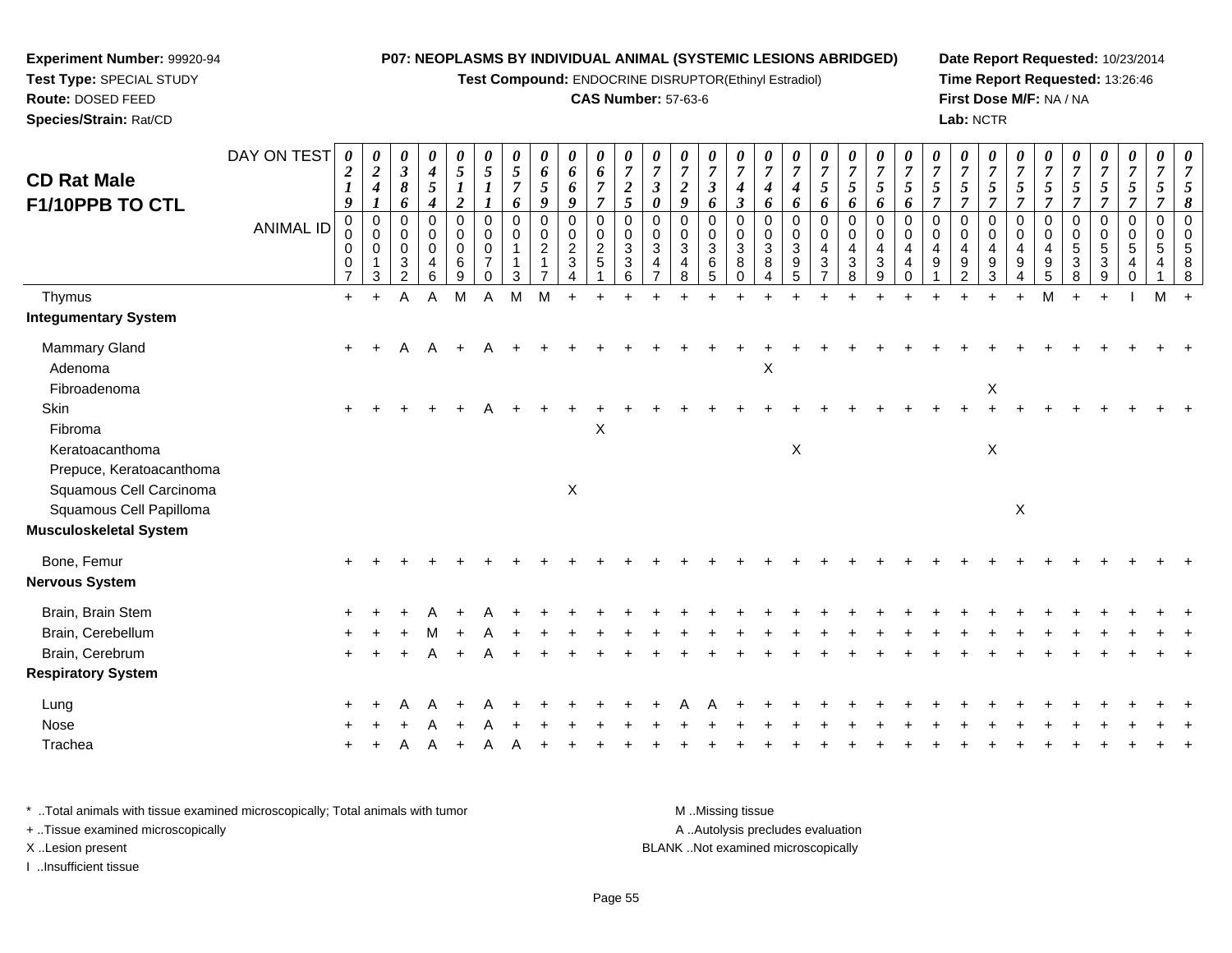**Test Compound:** ENDOCRINE DISRUPTOR(Ethinyl Estradiol)

## **CAS Number:** 57-63-6

**Date Report Requested:** 10/23/2014**Time Report Requested:** 13:26:46**First Dose M/F:** NA / NA**Lab:** NCTR

| <b>CD Rat Male</b><br>F1/10PPB TO CTL                                    | DAY ON TEST<br>ANIMAL ID | $\overline{2}$<br>9<br>0<br>0 | $\boldsymbol{\theta}$<br>$\overline{2}$<br>$\boldsymbol{4}$<br>0<br>$\pmb{0}$<br>0<br>3 | $\boldsymbol{\theta}$<br>$\mathbf{3}$<br>8<br>o<br>0<br>0<br>0<br>3<br>$\mathfrak{p}$ | 0<br>$\boldsymbol{4}$<br>5<br>4<br>$\Omega$<br>$\mathbf 0$<br>$\mathbf 0$<br>4<br>6 | 0<br>5<br>$\mathbf 0$<br>0<br>$\pmb{0}$<br>6<br>g | $\mathfrak{s}$<br>$\pmb{0}$<br>$\overline{7}$ | 5<br>$\overline{ }$<br>6<br>$\pmb{0}$<br>$\mathbf 0$<br>3 | 0<br>6<br>5<br>$\boldsymbol{9}$<br>0<br>$\mathsf 0$<br>$\overline{c}$ | $\boldsymbol{\theta}$<br>$\boldsymbol{\delta}$<br>6<br>9<br>$\overline{0}$<br>$\pmb{0}$<br>$\frac{2}{3}$ | $\boldsymbol{\theta}$<br>6<br>$\overline{ }$<br>$\overline{7}$<br>$\mathbf 0$<br>$\mathbf 0$<br>$\frac{2}{5}$ | $\overline{7}$<br>$\overline{2}$<br>5<br>$\mathbf 0$<br>3<br>3<br>6 | $\overline{7}$<br>$\boldsymbol{\theta}$<br>0<br>$\mathbf{3}$ | 0<br>$\overline{7}$<br>$\boldsymbol{2}$<br>9<br>$\mathbf 0$<br>0<br>3<br>4<br>8 | 0<br>$\overline{7}$<br>$\boldsymbol{\beta}$<br>6<br>$\mathbf 0$<br>$\mathbf 0$<br>$\sqrt{3}$<br>6<br>5 | $\boldsymbol{\theta}$<br>$\overline{7}$<br>3<br>0<br>0<br>3<br>8 | o<br>$\sqrt{3}$<br>8 | $\overline{ }$<br>6<br>0<br>0<br>3<br>9<br>5 | $\boldsymbol{\theta}$<br>$\overline{7}$<br>5<br>6<br>0<br>0<br>$\overline{4}$<br>$\mathbf{3}$<br>$\rightarrow$ | $\boldsymbol{\theta}$<br>$\overline{7}$<br>$\overline{5}$<br>6<br>$\pmb{0}$<br>$\pmb{0}$<br>$\overline{\mathbf{4}}$<br>$\mathbf{3}$<br>8 | $\boldsymbol{\theta}$<br>$\overline{7}$<br>$\bm{o}$<br>$\mathbf 0$<br>$\mathbf 0$<br>4<br>3<br>9 | o | $\overline{7}$<br>0<br>0<br>4<br>9 | $\boldsymbol{\theta}$<br>$\overline{7}$<br>5<br>$\Omega$<br>4<br>9<br>C | $\theta$<br>$\overline{7}$<br>$\mathbf 0$<br>$\mathbf 0$<br>4<br>9<br>3 | 7<br>0<br>$\mathbf 0$<br>4<br>9 | 7<br>$\Omega$<br>9 | $\boldsymbol{\theta}$<br>$\overline{\tau}$<br>0<br>0<br>5<br>3 | 0<br>$\mathfrak{s}$<br>0<br>0<br>$\mathbf 5$<br>3<br>9 | 0<br>$\overline{7}$<br>5<br>0<br>$\mathbf 0$<br>5<br>4<br>$\Omega$ | $\boldsymbol{\theta}$<br>0<br>0<br>5 | 8<br>$\Omega$<br>8 |
|--------------------------------------------------------------------------|--------------------------|-------------------------------|-----------------------------------------------------------------------------------------|---------------------------------------------------------------------------------------|-------------------------------------------------------------------------------------|---------------------------------------------------|-----------------------------------------------|-----------------------------------------------------------|-----------------------------------------------------------------------|----------------------------------------------------------------------------------------------------------|---------------------------------------------------------------------------------------------------------------|---------------------------------------------------------------------|--------------------------------------------------------------|---------------------------------------------------------------------------------|--------------------------------------------------------------------------------------------------------|------------------------------------------------------------------|----------------------|----------------------------------------------|----------------------------------------------------------------------------------------------------------------|------------------------------------------------------------------------------------------------------------------------------------------|--------------------------------------------------------------------------------------------------|---|------------------------------------|-------------------------------------------------------------------------|-------------------------------------------------------------------------|---------------------------------|--------------------|----------------------------------------------------------------|--------------------------------------------------------|--------------------------------------------------------------------|--------------------------------------|--------------------|
| Trachea<br><b>Special Senses System</b>                                  |                          | $+$                           | $+$                                                                                     | A                                                                                     | A                                                                                   | $+$                                               | A                                             |                                                           |                                                                       |                                                                                                          |                                                                                                               |                                                                     |                                                              |                                                                                 |                                                                                                        |                                                                  |                      |                                              |                                                                                                                |                                                                                                                                          |                                                                                                  |   |                                    |                                                                         |                                                                         |                                 |                    |                                                                |                                                        |                                                                    |                                      |                    |
| Eye<br>Harderian Gland<br><b>Lacrimal Gland</b><br><b>Urinary System</b> |                          | $+$<br>$+$                    |                                                                                         | A<br>A                                                                                | $\mathsf{A}$                                                                        | $+$                                               | A<br>A                                        | A<br>A<br>$\ddot{}$                                       |                                                                       |                                                                                                          |                                                                                                               |                                                                     |                                                              |                                                                                 |                                                                                                        |                                                                  |                      |                                              |                                                                                                                |                                                                                                                                          |                                                                                                  |   |                                    |                                                                         |                                                                         |                                 |                    |                                                                |                                                        |                                                                    |                                      |                    |
| Kidney<br>Urethra<br><b>Urinary Bladder</b><br><b>SYSTEMIC LESIONS</b>   |                          | $+$<br>$+$                    | A                                                                                       | Α<br>$\mathsf{A}$                                                                     | A<br>A                                                                              |                                                   | A                                             |                                                           |                                                                       |                                                                                                          |                                                                                                               |                                                                     |                                                              |                                                                                 |                                                                                                        |                                                                  |                      |                                              |                                                                                                                |                                                                                                                                          | $+$                                                                                              |   |                                    |                                                                         |                                                                         |                                 |                    |                                                                | $\overline{+}$                                         |                                                                    |                                      |                    |
| Multiple Organ<br>Lymphoma Malignant                                     |                          | $\pm$                         | $X$ $X$                                                                                 |                                                                                       |                                                                                     |                                                   |                                               |                                                           |                                                                       |                                                                                                          |                                                                                                               |                                                                     |                                                              |                                                                                 |                                                                                                        |                                                                  |                      |                                              |                                                                                                                |                                                                                                                                          |                                                                                                  |   |                                    |                                                                         |                                                                         |                                 |                    |                                                                |                                                        |                                                                    |                                      |                    |

\* ..Total animals with tissue examined microscopically; Total animals with tumor **M** . Missing tissue M ..Missing tissue

+ ..Tissue examined microscopically

**Experiment Number:** 99920-94**Test Type:** SPECIAL STUDY**Route:** DOSED FEED**Species/Strain:** Rat/CD

I ..Insufficient tissue

A ..Autolysis precludes evaluation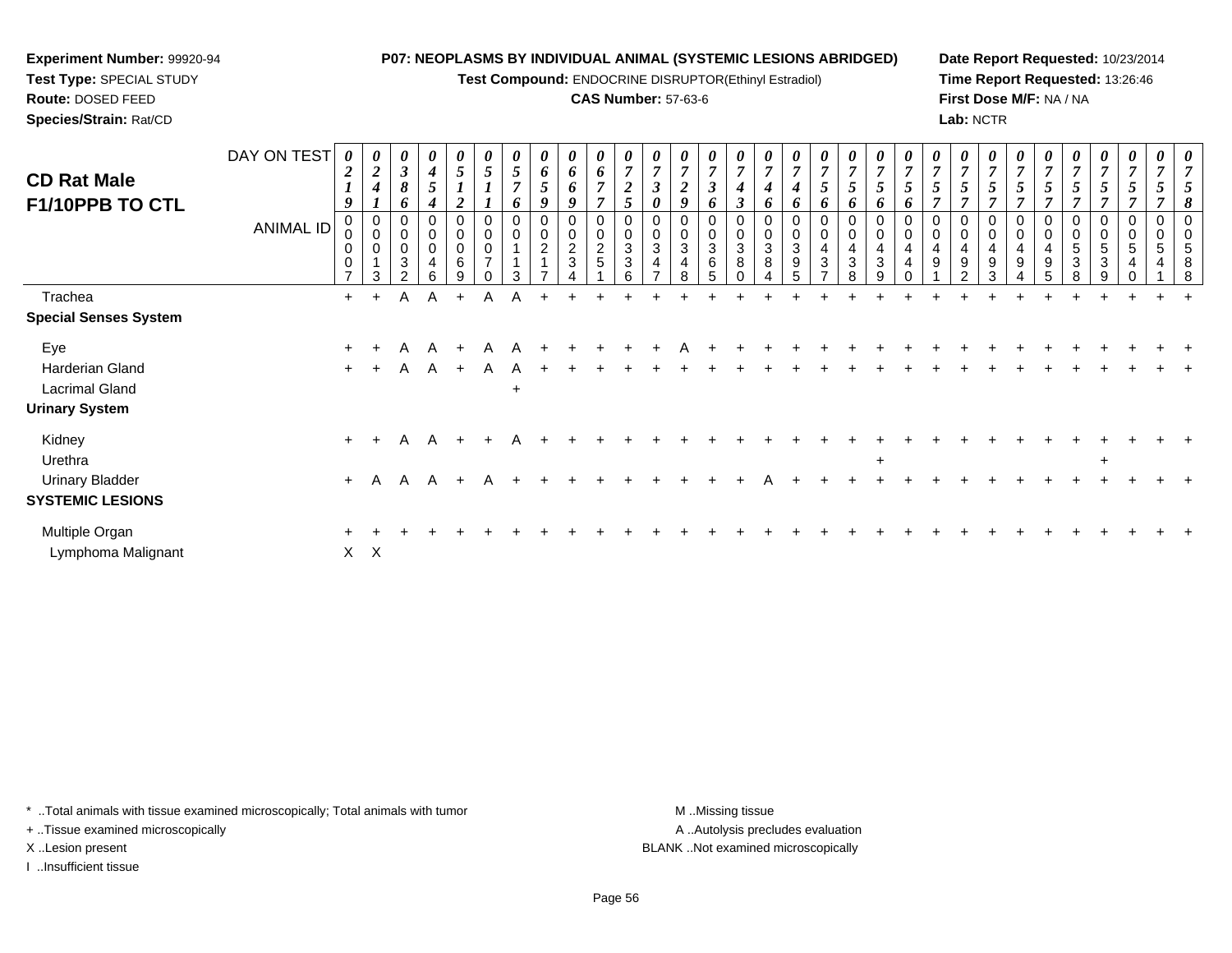**Test Compound:** ENDOCRINE DISRUPTOR(Ethinyl Estradiol)

## **CAS Number:** 57-63-6

*0 7*

*0 7*

*0 7*

*0 7*

*0 7*

*0 7*

*0 7*

*0 7*

*0 7*

**Date Report Requested:** 10/23/2014**Time Report Requested:** 13:26:46**First Dose M/F:** NA / NA**Lab:** NCTR

| <b>CD Rat Male</b><br>F1/10PPB TO CTL            | 7<br>5<br>8                    | 7<br>5<br>8                                               | 7<br>5<br>8      | 7<br>5<br>$\pmb{8}$                                               | 7<br>5<br>8                     | 7<br>6<br>$\boldsymbol{l}$   | 7<br>6<br>1                     | 7<br>6<br>1                     | 7<br>6<br>$\boldsymbol{l}$                         | 7<br>6<br>$\boldsymbol{2}$        | 7<br>6<br>$\boldsymbol{2}$                   | 7<br>6<br>$\boldsymbol{2}$ | 7<br>6<br>$\boldsymbol{2}$            | 7<br>6<br>$\boldsymbol{\mathfrak{z}}$        | 7<br>6<br>$\boldsymbol{2}$                                                | 7<br>6<br>$\boldsymbol{2}$                   | 7<br>6<br>$\boldsymbol{\beta}$            | 7<br>6<br>$\boldsymbol{\beta}$               | 7<br>6<br>$\boldsymbol{\beta}$               |                       |
|--------------------------------------------------|--------------------------------|-----------------------------------------------------------|------------------|-------------------------------------------------------------------|---------------------------------|------------------------------|---------------------------------|---------------------------------|----------------------------------------------------|-----------------------------------|----------------------------------------------|----------------------------|---------------------------------------|----------------------------------------------|---------------------------------------------------------------------------|----------------------------------------------|-------------------------------------------|----------------------------------------------|----------------------------------------------|-----------------------|
| <b>ANIMAL ID</b>                                 | 0<br>0<br>$\sqrt{5}$<br>8<br>9 | $\mathbf 0$<br>$\mathbf 0$<br>$\sqrt{5}$<br>9<br>$\Omega$ | 0<br>0<br>5<br>9 | $\mathbf 0$<br>$\mathbf 0$<br>$\sqrt{5}$<br>$\boldsymbol{9}$<br>2 | $\mathbf 0$<br>0<br>5<br>9<br>3 | $\Omega$<br>0<br>6<br>4<br>4 | $\mathbf 0$<br>0<br>6<br>4<br>5 | $\mathbf 0$<br>0<br>6<br>4<br>6 | $\mathbf 0$<br>0<br>$\,6\,$<br>4<br>$\overline{7}$ | $\overline{0}$<br>0<br>$\,6$<br>9 | $\mathbf 0$<br>0<br>6<br>9<br>$\overline{2}$ | 0<br>0<br>6<br>9<br>3      | $\mathbf 0$<br>0<br>$\,6\,$<br>9<br>4 | $\mathbf 0$<br>0<br>$\overline{7}$<br>4<br>6 | $\overline{0}$<br>0<br>$\overline{7}$<br>$\overline{4}$<br>$\overline{7}$ | $\mathbf 0$<br>0<br>$\overline{7}$<br>4<br>8 | $\Omega$<br>0<br>$\overline{7}$<br>9<br>7 | $\mathbf 0$<br>0<br>$\overline{7}$<br>9<br>8 | $\mathbf 0$<br>0<br>$\overline{7}$<br>9<br>9 | <i><b>*TOTALS</b></i> |
| <b>Alimentary System</b>                         |                                |                                                           |                  |                                                                   |                                 |                              |                                 |                                 |                                                    |                                   |                                              |                            |                                       |                                              |                                                                           |                                              |                                           |                                              |                                              |                       |
| Esophagus                                        | +                              |                                                           |                  |                                                                   |                                 |                              |                                 |                                 |                                                    |                                   |                                              |                            |                                       |                                              |                                                                           |                                              |                                           |                                              |                                              | 49                    |
| Intestine Large, Cecum                           | +                              |                                                           |                  |                                                                   |                                 |                              |                                 |                                 |                                                    |                                   |                                              |                            |                                       |                                              |                                                                           |                                              |                                           |                                              |                                              | 43                    |
| Intestine Large, Colon                           | ٠                              |                                                           |                  |                                                                   |                                 |                              |                                 |                                 |                                                    |                                   |                                              |                            |                                       |                                              |                                                                           |                                              |                                           |                                              |                                              | 43                    |
| Intestine Large, Rectum                          | ٠                              |                                                           |                  |                                                                   |                                 |                              |                                 |                                 |                                                    |                                   |                                              |                            |                                       |                                              |                                                                           |                                              |                                           |                                              |                                              | 42                    |
| Intestine Small, Duodenum                        | $\ddot{}$                      |                                                           |                  |                                                                   |                                 |                              |                                 |                                 |                                                    |                                   |                                              |                            |                                       |                                              |                                                                           |                                              |                                           |                                              |                                              | 42                    |
| Intestine Small, Ileum                           | ÷                              |                                                           |                  |                                                                   |                                 |                              |                                 |                                 |                                                    |                                   |                                              |                            |                                       |                                              |                                                                           |                                              |                                           |                                              | ÷                                            | 41                    |
| Intestine Small, Jejunum                         | ٠                              |                                                           |                  |                                                                   |                                 |                              |                                 |                                 |                                                    |                                   |                                              |                            |                                       |                                              |                                                                           |                                              |                                           |                                              |                                              | 41                    |
| Liver                                            | $\ddot{}$                      |                                                           |                  |                                                                   |                                 |                              |                                 |                                 |                                                    |                                   |                                              |                            |                                       |                                              |                                                                           |                                              |                                           |                                              |                                              | 48                    |
| Hepatocellular Carcinoma                         | X                              |                                                           |                  |                                                                   |                                 |                              |                                 |                                 |                                                    |                                   |                                              |                            |                                       |                                              |                                                                           |                                              |                                           |                                              |                                              | 1                     |
| Mesentery                                        |                                | $\ddot{}$                                                 |                  |                                                                   |                                 |                              |                                 |                                 |                                                    |                                   |                                              |                            |                                       |                                              |                                                                           |                                              |                                           |                                              |                                              | $\overline{c}$        |
| Carcinoma, Metastatic, Uncertain Primary<br>Site |                                |                                                           |                  |                                                                   |                                 |                              |                                 |                                 |                                                    |                                   |                                              |                            |                                       |                                              |                                                                           |                                              |                                           |                                              |                                              | 1                     |
| Oral Mucosa                                      |                                |                                                           |                  |                                                                   |                                 |                              |                                 |                                 |                                                    |                                   |                                              |                            |                                       |                                              |                                                                           |                                              |                                           |                                              |                                              | $\mathbf{1}$          |
| Pancreas                                         | +                              |                                                           |                  |                                                                   |                                 |                              |                                 |                                 |                                                    |                                   |                                              |                            |                                       |                                              |                                                                           |                                              |                                           |                                              |                                              | 47                    |
| Salivary Glands                                  |                                |                                                           |                  |                                                                   |                                 |                              |                                 |                                 |                                                    |                                   |                                              |                            |                                       |                                              |                                                                           |                                              |                                           |                                              |                                              | 48                    |
| Stomach, Forestomach                             |                                |                                                           |                  |                                                                   |                                 |                              |                                 |                                 |                                                    |                                   |                                              |                            |                                       |                                              |                                                                           |                                              |                                           |                                              | +                                            | 46                    |
| Stomach, Glandular                               |                                |                                                           |                  |                                                                   |                                 |                              |                                 |                                 |                                                    |                                   |                                              |                            |                                       |                                              |                                                                           |                                              |                                           |                                              |                                              | 45                    |
| <b>Cardiovascular System</b>                     |                                |                                                           |                  |                                                                   |                                 |                              |                                 |                                 |                                                    |                                   |                                              |                            |                                       |                                              |                                                                           |                                              |                                           |                                              |                                              |                       |
| <b>Blood Vessel</b>                              |                                |                                                           |                  |                                                                   |                                 |                              |                                 |                                 |                                                    |                                   |                                              |                            |                                       |                                              |                                                                           |                                              |                                           |                                              |                                              | 50                    |
| Heart                                            | +                              |                                                           |                  |                                                                   |                                 |                              |                                 |                                 |                                                    |                                   |                                              |                            |                                       |                                              |                                                                           |                                              |                                           |                                              | ÷                                            | 48                    |
|                                                  |                                |                                                           |                  |                                                                   |                                 |                              |                                 |                                 |                                                    |                                   |                                              |                            |                                       |                                              |                                                                           |                                              |                                           |                                              |                                              |                       |

**Experiment Number:** 99920-94**Test Type:** SPECIAL STUDY**Route:** DOSED FEED**Species/Strain:** Rat/CD

DAY ON TEST *0 7*

*0 7*

*0 7*

*0 7*

*0 7*

*0 7*

*0 7*

*0 7*

*0 7*

*0 7*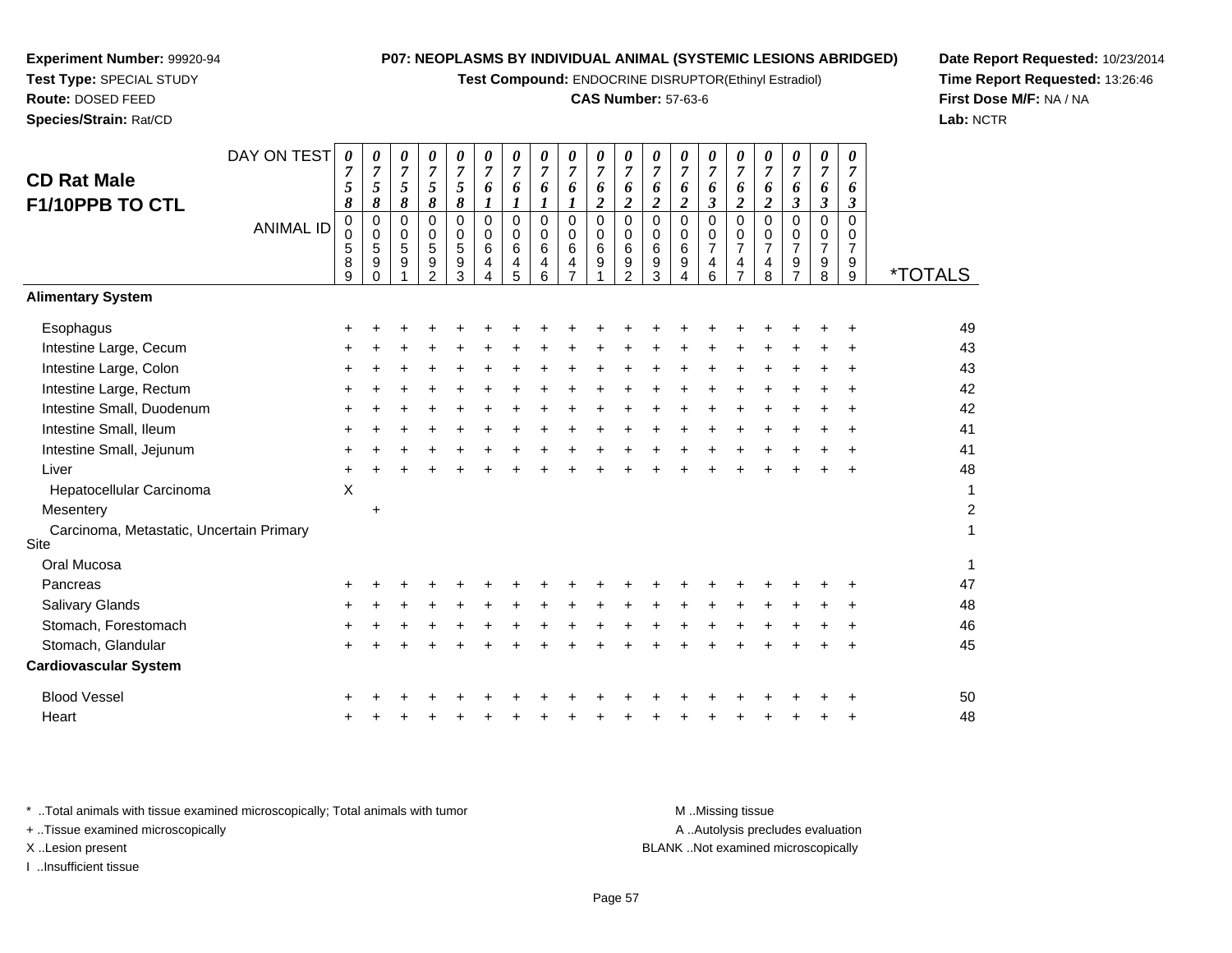**Test Compound:** ENDOCRINE DISRUPTOR(Ethinyl Estradiol)

## **CAS Number:** 57-63-6

**Date Report Requested:** 10/23/2014**Time Report Requested:** 13:26:46**First Dose M/F:** NA / NA**Lab:** NCTR

| Species/Strain: Rat/CD                                  |                                 |                                                                                   |                                                                  |                                                             |                                                                            |                                                                            |                                                                                                  |                                                  |                                                                                 |                                                                    |                                                                                      |                                                                                              |                                                                                 |                                                                     |                                                                                            |                                                                                                        |                                                                 |                                                                                                         |                                                        |                                                                                         | Lab: $\land$          |
|---------------------------------------------------------|---------------------------------|-----------------------------------------------------------------------------------|------------------------------------------------------------------|-------------------------------------------------------------|----------------------------------------------------------------------------|----------------------------------------------------------------------------|--------------------------------------------------------------------------------------------------|--------------------------------------------------|---------------------------------------------------------------------------------|--------------------------------------------------------------------|--------------------------------------------------------------------------------------|----------------------------------------------------------------------------------------------|---------------------------------------------------------------------------------|---------------------------------------------------------------------|--------------------------------------------------------------------------------------------|--------------------------------------------------------------------------------------------------------|-----------------------------------------------------------------|---------------------------------------------------------------------------------------------------------|--------------------------------------------------------|-----------------------------------------------------------------------------------------|-----------------------|
| <b>CD Rat Male</b><br>F1/10PPB TO CTL                   | DAY ON TEST<br><b>ANIMAL ID</b> | $\boldsymbol{\theta}$<br>7<br>5<br>8<br>$\mathbf 0$<br>$\mathbf 0$<br>5<br>8<br>9 | 0<br>$\overline{7}$<br>5<br>8<br>$\mathbf 0$<br>0<br>5<br>9<br>0 | 0<br>$\overline{7}$<br>5<br>8<br>$\mathbf 0$<br>0<br>5<br>9 | 0<br>$\overline{7}$<br>5<br>8<br>$\Omega$<br>0<br>5<br>9<br>$\overline{2}$ | 0<br>$\overline{7}$<br>5<br>8<br>$\mathbf 0$<br>$\mathbf 0$<br>5<br>9<br>3 | 0<br>$\overline{7}$<br>6<br>$\boldsymbol{l}$<br>$\mathbf 0$<br>$\mathbf 0$<br>6<br>4<br>$\Delta$ | 0<br>7<br>6<br>1<br>$\Omega$<br>0<br>6<br>4<br>5 | 0<br>$\overline{7}$<br>6<br>$\boldsymbol{l}$<br>$\mathbf 0$<br>0<br>6<br>4<br>6 | 0<br>$\boldsymbol{7}$<br>6<br>1<br>$\mathbf 0$<br>0<br>6<br>4<br>7 | 0<br>$\overline{7}$<br>6<br>$\boldsymbol{2}$<br>$\mathbf 0$<br>$\mathbf 0$<br>6<br>9 | 0<br>$\overline{7}$<br>6<br>$\boldsymbol{2}$<br>$\mathbf 0$<br>0<br>6<br>9<br>$\overline{2}$ | 0<br>$\overline{7}$<br>6<br>$\boldsymbol{2}$<br>$\mathbf 0$<br>0<br>6<br>9<br>3 | 0<br>$\overline{7}$<br>6<br>$\overline{c}$<br>0<br>0<br>6<br>9<br>4 | 0<br>$\boldsymbol{7}$<br>6<br>$\mathbf{3}$<br>$\mathbf 0$<br>0<br>$\overline{7}$<br>4<br>6 | 0<br>$\overline{7}$<br>6<br>$\boldsymbol{2}$<br>$\Omega$<br>0<br>$\overline{7}$<br>4<br>$\overline{7}$ | 0<br>7<br>6<br>$\boldsymbol{2}$<br>$\Omega$<br>0<br>7<br>4<br>8 | 0<br>$\overline{7}$<br>6<br>$\mathfrak{z}$<br>$\mathbf 0$<br>0<br>$\overline{7}$<br>9<br>$\overline{7}$ | 0<br>$\overline{7}$<br>6<br>3<br>0<br>0<br>7<br>9<br>8 | $\boldsymbol{\theta}$<br>7<br>6<br>$\boldsymbol{\beta}$<br>$\Omega$<br>0<br>7<br>9<br>9 | <i><b>*TOTALS</b></i> |
| <b>Endocrine System</b>                                 |                                 |                                                                                   |                                                                  |                                                             |                                                                            |                                                                            |                                                                                                  |                                                  |                                                                                 |                                                                    |                                                                                      |                                                                                              |                                                                                 |                                                                     |                                                                                            |                                                                                                        |                                                                 |                                                                                                         |                                                        |                                                                                         |                       |
| <b>Adrenal Cortex</b><br>Adenoma                        |                                 |                                                                                   |                                                                  | X                                                           |                                                                            |                                                                            |                                                                                                  |                                                  |                                                                                 |                                                                    |                                                                                      |                                                                                              |                                                                                 |                                                                     |                                                                                            |                                                                                                        |                                                                 |                                                                                                         |                                                        |                                                                                         | 45<br>$\mathbf{1}$    |
| <b>Adrenal Medulla</b>                                  |                                 |                                                                                   |                                                                  |                                                             |                                                                            |                                                                            |                                                                                                  |                                                  |                                                                                 |                                                                    |                                                                                      |                                                                                              |                                                                                 |                                                                     |                                                                                            |                                                                                                        |                                                                 |                                                                                                         |                                                        |                                                                                         | 45                    |
| Pheochromocytoma Benign<br>Islets, Pancreatic           |                                 |                                                                                   |                                                                  |                                                             |                                                                            |                                                                            |                                                                                                  |                                                  |                                                                                 | $\boldsymbol{\mathsf{X}}$                                          |                                                                                      |                                                                                              |                                                                                 |                                                                     |                                                                                            |                                                                                                        |                                                                 |                                                                                                         |                                                        |                                                                                         | $\mathbf{1}$<br>47    |
| Adenoma                                                 |                                 |                                                                                   |                                                                  |                                                             |                                                                            |                                                                            |                                                                                                  |                                                  |                                                                                 |                                                                    |                                                                                      |                                                                                              |                                                                                 |                                                                     |                                                                                            | х                                                                                                      |                                                                 |                                                                                                         |                                                        |                                                                                         | $\overline{2}$        |
| Parathyroid Gland<br>Adenoma                            |                                 |                                                                                   |                                                                  |                                                             |                                                                            |                                                                            | м                                                                                                |                                                  |                                                                                 | м                                                                  |                                                                                      |                                                                                              |                                                                                 |                                                                     |                                                                                            |                                                                                                        |                                                                 | м                                                                                                       | +                                                      | $\ddot{}$                                                                               | 44<br>$\mathbf{1}$    |
| <b>Pituitary Gland</b>                                  |                                 | +                                                                                 |                                                                  |                                                             |                                                                            |                                                                            |                                                                                                  |                                                  |                                                                                 |                                                                    |                                                                                      |                                                                                              |                                                                                 |                                                                     |                                                                                            |                                                                                                        |                                                                 |                                                                                                         |                                                        |                                                                                         | 47                    |
| Pars Distalis, Adenoma                                  |                                 | X                                                                                 | X                                                                |                                                             | X                                                                          | $\boldsymbol{\mathsf{X}}$                                                  |                                                                                                  |                                                  |                                                                                 | X                                                                  | $\pmb{\times}$                                                                       | X                                                                                            |                                                                                 |                                                                     |                                                                                            | $\pmb{\times}$                                                                                         | $\mathsf X$                                                     | X                                                                                                       |                                                        |                                                                                         | 28                    |
| <b>Thyroid Gland</b>                                    |                                 |                                                                                   |                                                                  |                                                             |                                                                            |                                                                            |                                                                                                  |                                                  |                                                                                 |                                                                    |                                                                                      |                                                                                              |                                                                                 |                                                                     |                                                                                            |                                                                                                        |                                                                 |                                                                                                         |                                                        |                                                                                         | 47                    |
| C Cell, Adenoma                                         |                                 | X                                                                                 |                                                                  |                                                             |                                                                            |                                                                            |                                                                                                  |                                                  |                                                                                 |                                                                    |                                                                                      |                                                                                              |                                                                                 |                                                                     |                                                                                            |                                                                                                        |                                                                 |                                                                                                         |                                                        |                                                                                         | $\mathbf{1}$          |
| <b>General Body System</b>                              |                                 |                                                                                   |                                                                  |                                                             |                                                                            |                                                                            |                                                                                                  |                                                  |                                                                                 |                                                                    |                                                                                      |                                                                                              |                                                                                 |                                                                     |                                                                                            |                                                                                                        |                                                                 |                                                                                                         |                                                        |                                                                                         |                       |
| <b>NONE</b>                                             |                                 |                                                                                   |                                                                  |                                                             |                                                                            |                                                                            |                                                                                                  |                                                  |                                                                                 |                                                                    |                                                                                      |                                                                                              |                                                                                 |                                                                     |                                                                                            |                                                                                                        |                                                                 |                                                                                                         |                                                        |                                                                                         |                       |
| <b>Genital System</b>                                   |                                 |                                                                                   |                                                                  |                                                             |                                                                            |                                                                            |                                                                                                  |                                                  |                                                                                 |                                                                    |                                                                                      |                                                                                              |                                                                                 |                                                                     |                                                                                            |                                                                                                        |                                                                 |                                                                                                         |                                                        |                                                                                         |                       |
| <b>Coagulating Gland</b>                                |                                 |                                                                                   |                                                                  |                                                             |                                                                            |                                                                            |                                                                                                  |                                                  |                                                                                 |                                                                    |                                                                                      |                                                                                              |                                                                                 |                                                                     |                                                                                            |                                                                                                        |                                                                 |                                                                                                         |                                                        |                                                                                         | 47                    |
| Carcinoma, Metastatic, Prostate,<br>Dorsal/Lateral Lobe |                                 |                                                                                   |                                                                  |                                                             |                                                                            |                                                                            |                                                                                                  |                                                  |                                                                                 |                                                                    |                                                                                      |                                                                                              |                                                                                 |                                                                     |                                                                                            |                                                                                                        |                                                                 |                                                                                                         |                                                        |                                                                                         | $\mathbf{1}$          |
| Carcinoma, Metastatic, Uncertain Primary<br>Site        |                                 |                                                                                   |                                                                  |                                                             |                                                                            |                                                                            |                                                                                                  |                                                  |                                                                                 |                                                                    |                                                                                      |                                                                                              |                                                                                 |                                                                     |                                                                                            |                                                                                                        |                                                                 |                                                                                                         |                                                        |                                                                                         | $\mathbf{1}$          |
| <b>Ductus Deferens</b>                                  |                                 |                                                                                   |                                                                  |                                                             |                                                                            |                                                                            |                                                                                                  |                                                  |                                                                                 |                                                                    |                                                                                      |                                                                                              |                                                                                 |                                                                     |                                                                                            |                                                                                                        |                                                                 |                                                                                                         |                                                        |                                                                                         | $\mathbf{1}$          |
|                                                         |                                 |                                                                                   |                                                                  |                                                             |                                                                            |                                                                            |                                                                                                  |                                                  |                                                                                 |                                                                    |                                                                                      |                                                                                              |                                                                                 |                                                                     |                                                                                            |                                                                                                        |                                                                 |                                                                                                         |                                                        |                                                                                         |                       |

**Experiment Number:** 99920-94**Test Type:** SPECIAL STUDY**Route:** DOSED FEED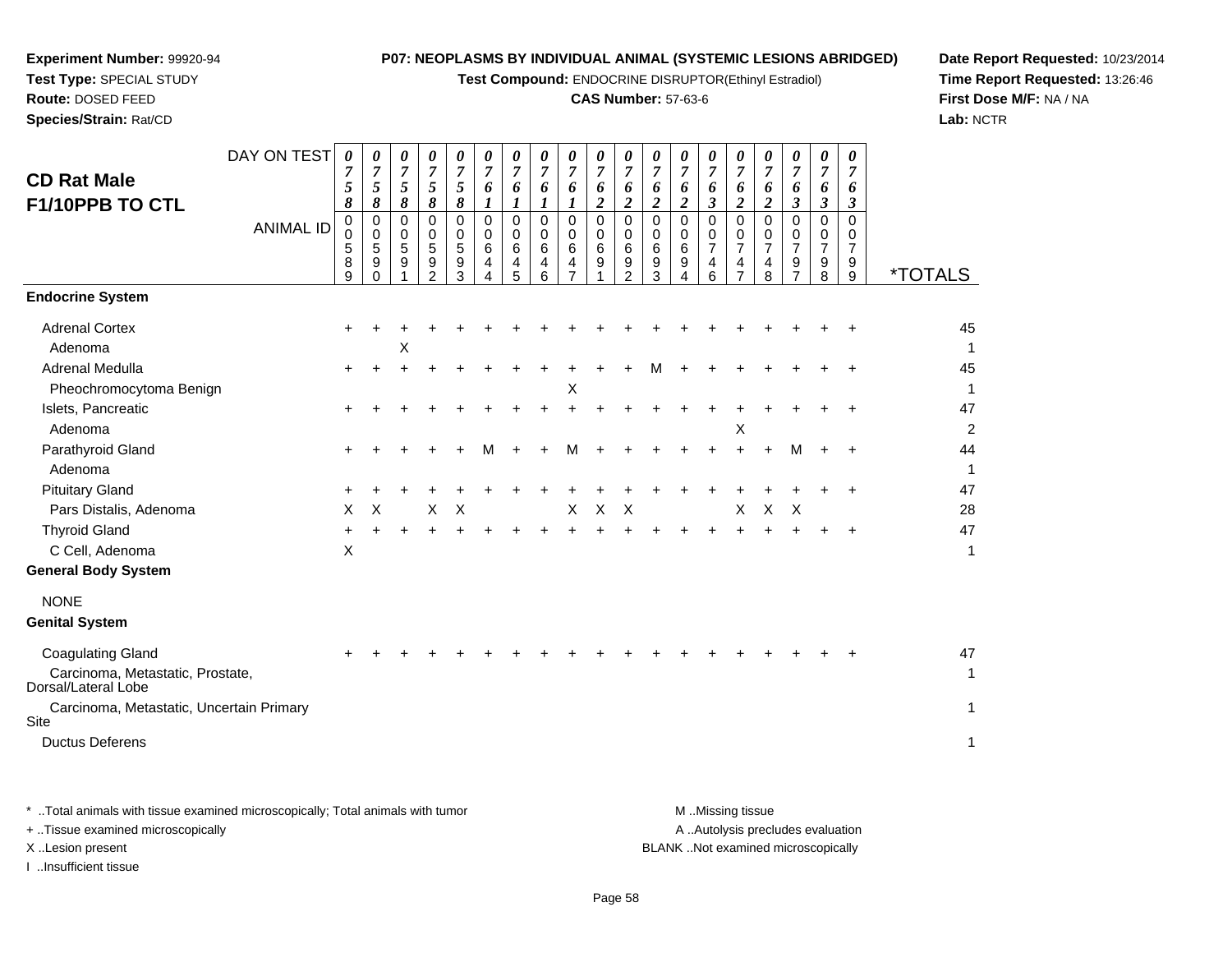**Test Compound:** ENDOCRINE DISRUPTOR(Ethinyl Estradiol)

## **CAS Number:** 57-63-6

**Date Report Requested:** 10/23/2014**Time Report Requested:** 13:26:46**First Dose M/F:** NA / NA**Lab:** NCTR

**Experiment Number:** 99920-94

**Species/Strain:** Rat/CD

| DAY ON TEST<br><b>CD Rat Male</b><br>F1/10PPB TO CTL    |                  | 0<br>7<br>5<br>8      | 0<br>7<br>5<br>8                | 0<br>$\overline{7}$<br>$\mathfrak{H}$<br>8 | 0<br>7<br>5<br>8                          | 0<br>$\overline{7}$<br>5<br>8 | 0<br>6                  | 0<br>7<br>6           | $\boldsymbol{\theta}$<br>7<br>6 | 0<br>$\overline{7}$<br>6       | 0<br>$\overline{7}$<br>6<br>$\boldsymbol{2}$ | 0<br>7<br>6<br>$\overline{2}$      | 0<br>6<br>$\overline{2}$     | 0<br>$\overline{7}$<br>6<br>$\overline{2}$ | 0<br>$\overline{7}$<br>6<br>3      | 0<br>$\overline{7}$<br>6<br>2                          | 0<br>7<br>6<br>2                                 | 0<br>7<br>6<br>3                     | 0<br>7<br>6<br>3                                 | $\boldsymbol{\theta}$<br>7<br>6<br>3 |                       |
|---------------------------------------------------------|------------------|-----------------------|---------------------------------|--------------------------------------------|-------------------------------------------|-------------------------------|-------------------------|-----------------------|---------------------------------|--------------------------------|----------------------------------------------|------------------------------------|------------------------------|--------------------------------------------|------------------------------------|--------------------------------------------------------|--------------------------------------------------|--------------------------------------|--------------------------------------------------|--------------------------------------|-----------------------|
|                                                         | <b>ANIMAL ID</b> | 0<br>0<br>5<br>8<br>9 | 0<br>$\mathbf 0$<br>5<br>9<br>0 | 0<br>$\Omega$<br>5<br>9                    | 0<br>$\Omega$<br>5<br>9<br>$\overline{2}$ | 0<br>0<br>5<br>9<br>3         | $\Omega$<br>0<br>6<br>4 | 0<br>0<br>6<br>4<br>5 | 0<br>$\Omega$<br>6<br>4<br>6    | $\Omega$<br>$\Omega$<br>6<br>4 | $\mathbf 0$<br>$\mathbf 0$<br>6<br>9         | 0<br>0<br>6<br>9<br>$\overline{2}$ | 0<br>$\Omega$<br>6<br>9<br>3 | 0<br>0<br>6<br>9<br>4                      | 0<br>0<br>$\overline{7}$<br>4<br>6 | $\Omega$<br>0<br>$\overline{7}$<br>4<br>$\overline{7}$ | $\Omega$<br>$\Omega$<br>$\overline{7}$<br>4<br>8 | $\Omega$<br>0<br>$\overline{7}$<br>9 | $\Omega$<br>$\Omega$<br>$\overline{7}$<br>9<br>8 | 0<br>0<br>7<br>9<br>9                | <i><b>*TOTALS</b></i> |
| Epididymis                                              |                  | $\ddot{}$             |                                 |                                            |                                           |                               |                         |                       |                                 |                                |                                              |                                    |                              |                                            |                                    |                                                        |                                                  |                                      |                                                  | $\ddot{}$                            | 49                    |
| Penis                                                   |                  |                       |                                 |                                            |                                           |                               |                         |                       |                                 |                                |                                              |                                    |                              |                                            |                                    |                                                        |                                                  |                                      |                                                  |                                      | 1                     |
| <b>Preputial Gland</b>                                  |                  |                       |                                 |                                            |                                           |                               |                         |                       |                                 |                                |                                              |                                    |                              |                                            |                                    |                                                        |                                                  |                                      |                                                  |                                      | 50                    |
| Squamous Cell Carcinoma                                 |                  |                       |                                 |                                            |                                           |                               |                         |                       |                                 |                                |                                              |                                    |                              |                                            |                                    |                                                        |                                                  |                                      |                                                  |                                      | 3                     |
| Prostate, Dorsal/Lateral Lobe                           |                  |                       |                                 | $\ddot{}$                                  |                                           |                               | $\ddot{}$               |                       |                                 |                                |                                              |                                    |                              |                                            |                                    | +                                                      |                                                  |                                      | $\ddot{}$                                        |                                      | 49                    |
| Carcinoma                                               |                  |                       |                                 |                                            |                                           |                               |                         |                       |                                 |                                |                                              |                                    |                              |                                            |                                    |                                                        |                                                  |                                      |                                                  |                                      | 1                     |
| Carcinoma, Metastatic, Uncertain Primary<br>Site        |                  |                       |                                 |                                            |                                           |                               |                         |                       |                                 |                                |                                              |                                    |                              |                                            |                                    |                                                        |                                                  |                                      |                                                  |                                      | 1                     |
| Prostate, Ventral Lobe                                  |                  |                       |                                 |                                            |                                           |                               |                         |                       |                                 |                                |                                              |                                    |                              |                                            |                                    |                                                        |                                                  |                                      |                                                  |                                      | 49                    |
| Carcinoma                                               |                  |                       |                                 |                                            |                                           |                               |                         |                       |                                 |                                |                                              |                                    |                              |                                            |                                    |                                                        |                                                  |                                      |                                                  |                                      | $\mathbf{1}$          |
| <b>Rete Testes</b>                                      |                  |                       |                                 |                                            |                                           |                               |                         |                       |                                 |                                |                                              |                                    |                              |                                            |                                    |                                                        |                                                  |                                      |                                                  |                                      | 43                    |
| <b>Seminal Vesicle</b>                                  |                  |                       |                                 |                                            |                                           |                               |                         |                       |                                 |                                |                                              |                                    |                              |                                            |                                    |                                                        |                                                  |                                      |                                                  |                                      | 43                    |
| Carcinoma, Metastatic, Prostate,<br>Dorsal/Lateral Lobe |                  |                       |                                 |                                            |                                           |                               |                         |                       |                                 |                                |                                              |                                    |                              |                                            |                                    |                                                        |                                                  |                                      |                                                  |                                      | $\mathbf{1}$          |
| Carcinoma, Metastatic, Uncertain Primary<br>Site        |                  |                       |                                 |                                            |                                           |                               |                         |                       |                                 |                                |                                              |                                    |                              |                                            |                                    |                                                        |                                                  |                                      |                                                  |                                      | $\mathbf 1$           |
| <b>Testes</b>                                           |                  |                       |                                 |                                            |                                           |                               |                         |                       |                                 |                                |                                              |                                    |                              |                                            |                                    |                                                        |                                                  |                                      |                                                  |                                      | 48                    |
| <b>Hematopoietic System</b>                             |                  |                       |                                 |                                            |                                           |                               |                         |                       |                                 |                                |                                              |                                    |                              |                                            |                                    |                                                        |                                                  |                                      |                                                  |                                      |                       |
| <b>Bone Marrow</b>                                      |                  |                       |                                 |                                            |                                           |                               |                         |                       |                                 |                                |                                              |                                    |                              |                                            |                                    |                                                        |                                                  |                                      |                                                  |                                      | 46                    |
| Lymph Node                                              |                  |                       |                                 |                                            |                                           |                               |                         |                       |                                 |                                |                                              |                                    |                              |                                            |                                    |                                                        |                                                  |                                      |                                                  |                                      | 14                    |
| Lymph Node, Mandibular                                  |                  |                       |                                 |                                            |                                           |                               |                         |                       |                                 |                                |                                              |                                    |                              |                                            |                                    |                                                        |                                                  |                                      |                                                  |                                      | 47                    |
| Lymph Node, Mesenteric                                  |                  |                       |                                 |                                            |                                           |                               |                         |                       |                                 |                                |                                              |                                    |                              |                                            |                                    |                                                        |                                                  |                                      |                                                  |                                      | 44                    |
| Spleen                                                  |                  |                       |                                 |                                            |                                           |                               |                         |                       |                                 |                                |                                              |                                    |                              |                                            |                                    |                                                        |                                                  |                                      |                                                  |                                      | 47                    |
|                                                         |                  |                       |                                 |                                            |                                           |                               |                         |                       |                                 |                                |                                              |                                    |                              |                                            |                                    |                                                        |                                                  |                                      |                                                  |                                      |                       |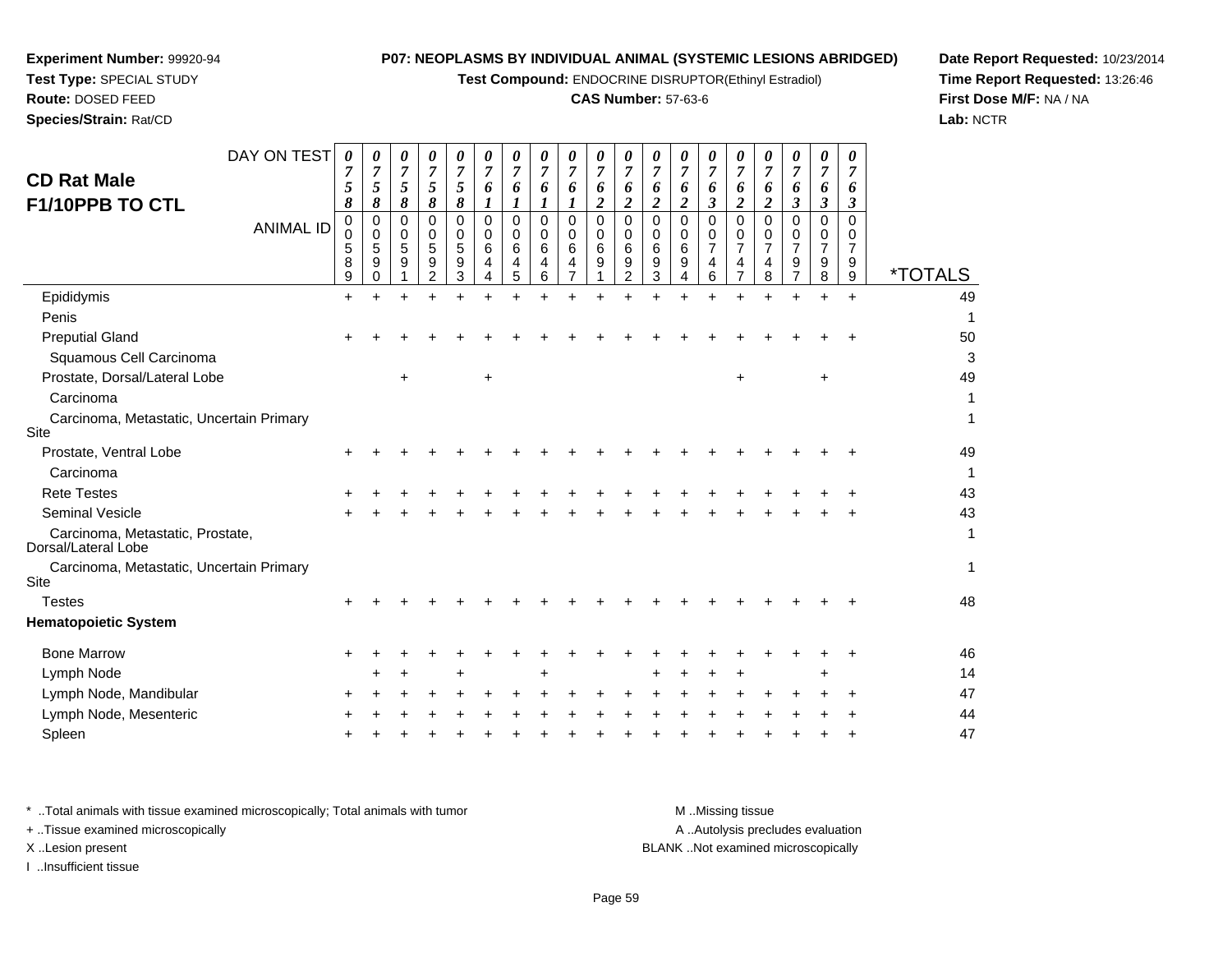**Test Compound:** ENDOCRINE DISRUPTOR(Ethinyl Estradiol)

## **CAS Number:** 57-63-6

**Date Report Requested:** 10/23/2014**Time Report Requested:** 13:26:46**First Dose M/F:** NA / NA**Lab:** NCTR

| <b>Route: DOSED FEED</b> |                  |                       |                    |   |  |
|--------------------------|------------------|-----------------------|--------------------|---|--|
| Species/Strain: Rat/CD   |                  |                       |                    |   |  |
|                          | DAY ON TEST      | $\boldsymbol{\theta}$ | $\frac{\theta}{7}$ |   |  |
| <b>CD Rat Male</b>       |                  |                       |                    |   |  |
| F1/10PPB TO CTL          |                  | 8                     |                    |   |  |
|                          | <b>ANIMAL ID</b> |                       | 0                  | 0 |  |
|                          |                  |                       |                    |   |  |

**Experiment Number:** 99920-94**Test Type:** SPECIAL STUDY

| <b>CD Rat Male</b><br>F1/10PPB TO CTL                                          | DAY ON TEST<br><b>ANIMAL ID</b> | 0<br>7<br>$\mathfrak{s}$<br>8<br>0<br>0<br>5<br>8 | 0<br>7<br>5<br>8<br>0<br>$\Omega$<br>5<br>9 | 0<br>7<br>5<br>8<br>0<br>$\Omega$<br>5<br>9 | 0<br>$\overline{7}$<br>5<br>8<br>0<br>0<br>5<br>9<br>$\overline{2}$ | 0<br>7<br>5<br>8<br>0<br>0<br>5<br>9<br>3 | 0<br>7<br>6<br>$\boldsymbol{l}$<br>0<br>$\Omega$<br>6<br>4 | 0<br>$\overline{7}$<br>6<br>$\boldsymbol{l}$<br>$\mathbf 0$<br>$\Omega$<br>6<br>4 | 0<br>7<br>6<br>$\boldsymbol{l}$<br>0<br>$\Omega$<br>6<br>4 | 0<br>7<br>6<br>0<br>0<br>6<br>4 | 0<br>$\overline{7}$<br>6<br>$\overline{c}$<br>0<br>0<br>6<br>9 | 0<br>7<br>6<br>$\overline{2}$<br>0<br>$\Omega$<br>$\,6\,$<br>9 | 0<br>$\overline{7}$<br>6<br>$\overline{2}$<br>0<br>$\Omega$<br>6<br>9 | 0<br>$\overline{7}$<br>6<br>$\boldsymbol{2}$<br>0<br>$\Omega$<br>6<br>9<br>4 | 0<br>7<br>6<br>3<br>0<br>0<br>$\overline{7}$<br>4 | 0<br>$\overline{7}$<br>6<br>$\overline{c}$<br>$\Omega$<br>0<br>$\overline{7}$<br>$\overline{4}$<br>$\overline{7}$ | 0<br>6<br>$\overline{2}$<br>$\mathbf 0$<br>$\Omega$<br>$\overline{7}$<br>4 | 0<br>7<br>6<br>$\boldsymbol{\beta}$<br>$\mathbf 0$<br>$\Omega$<br>$\overline{7}$<br>9<br>7 | 0<br>$\overline{7}$<br>6<br>3<br>0<br>0<br>$\overline{7}$<br>9 | 0<br>7<br>6<br>3<br>0<br>0<br>$\overline{7}$<br>9 | <i><b>*TOTALS</b></i>                |
|--------------------------------------------------------------------------------|---------------------------------|---------------------------------------------------|---------------------------------------------|---------------------------------------------|---------------------------------------------------------------------|-------------------------------------------|------------------------------------------------------------|-----------------------------------------------------------------------------------|------------------------------------------------------------|---------------------------------|----------------------------------------------------------------|----------------------------------------------------------------|-----------------------------------------------------------------------|------------------------------------------------------------------------------|---------------------------------------------------|-------------------------------------------------------------------------------------------------------------------|----------------------------------------------------------------------------|--------------------------------------------------------------------------------------------|----------------------------------------------------------------|---------------------------------------------------|--------------------------------------|
| Thymus                                                                         |                                 | 9<br>$\ddot{}$                                    | $\Omega$<br>M                               | $\ddot{}$                                   |                                                                     |                                           | 4                                                          | 5                                                                                 | 6                                                          |                                 |                                                                | 2                                                              | 3                                                                     |                                                                              | 6                                                 |                                                                                                                   | 8                                                                          |                                                                                            | 8                                                              | 9<br>$+$                                          | 40                                   |
| <b>Integumentary System</b>                                                    |                                 |                                                   |                                             |                                             |                                                                     |                                           |                                                            |                                                                                   |                                                            |                                 |                                                                |                                                                |                                                                       |                                                                              |                                                   |                                                                                                                   |                                                                            |                                                                                            |                                                                |                                                   |                                      |
| Mammary Gland<br>Adenoma<br>Fibroadenoma                                       |                                 | $\pm$                                             |                                             |                                             |                                                                     |                                           |                                                            |                                                                                   |                                                            |                                 |                                                                |                                                                |                                                                       |                                                                              |                                                   |                                                                                                                   |                                                                            |                                                                                            |                                                                | ÷                                                 | 47<br>1<br>$\mathbf 1$               |
| Skin<br>Fibroma<br>Keratoacanthoma                                             |                                 |                                                   |                                             |                                             |                                                                     |                                           |                                                            |                                                                                   |                                                            |                                 |                                                                |                                                                |                                                                       |                                                                              |                                                   |                                                                                                                   |                                                                            |                                                                                            |                                                                |                                                   | 49<br>$\mathbf{1}$<br>$\overline{c}$ |
| Prepuce, Keratoacanthoma<br>Squamous Cell Carcinoma<br>Squamous Cell Papilloma |                                 |                                                   | $\boldsymbol{\mathsf{X}}$                   |                                             |                                                                     |                                           |                                                            |                                                                                   |                                                            |                                 |                                                                |                                                                |                                                                       |                                                                              |                                                   |                                                                                                                   |                                                                            |                                                                                            |                                                                |                                                   | $\mathbf{1}$<br>$\mathbf{1}$<br>1    |
| <b>Musculoskeletal System</b>                                                  |                                 |                                                   |                                             |                                             |                                                                     |                                           |                                                            |                                                                                   |                                                            |                                 |                                                                |                                                                |                                                                       |                                                                              |                                                   |                                                                                                                   |                                                                            |                                                                                            |                                                                |                                                   |                                      |
| Bone, Femur<br><b>Nervous System</b>                                           |                                 |                                                   |                                             |                                             |                                                                     |                                           |                                                            |                                                                                   |                                                            |                                 |                                                                |                                                                |                                                                       |                                                                              |                                                   |                                                                                                                   |                                                                            |                                                                                            |                                                                |                                                   | 50                                   |
| Brain, Brain Stem                                                              |                                 |                                                   |                                             |                                             |                                                                     |                                           |                                                            |                                                                                   |                                                            |                                 |                                                                |                                                                |                                                                       |                                                                              |                                                   |                                                                                                                   |                                                                            |                                                                                            |                                                                |                                                   | 48                                   |
| Brain, Cerebellum                                                              |                                 |                                                   |                                             |                                             |                                                                     |                                           |                                                            |                                                                                   |                                                            |                                 |                                                                |                                                                |                                                                       |                                                                              |                                                   |                                                                                                                   |                                                                            |                                                                                            |                                                                |                                                   | 48                                   |
| Brain, Cerebrum<br><b>Respiratory System</b>                                   |                                 |                                                   |                                             |                                             |                                                                     |                                           |                                                            |                                                                                   |                                                            |                                 |                                                                |                                                                |                                                                       |                                                                              |                                                   |                                                                                                                   |                                                                            |                                                                                            |                                                                |                                                   | 48                                   |
| Lung                                                                           |                                 |                                                   |                                             |                                             |                                                                     |                                           |                                                            |                                                                                   |                                                            |                                 |                                                                |                                                                |                                                                       |                                                                              |                                                   |                                                                                                                   |                                                                            |                                                                                            |                                                                |                                                   | 45                                   |
| Nose                                                                           |                                 |                                                   |                                             |                                             |                                                                     |                                           |                                                            |                                                                                   |                                                            |                                 |                                                                |                                                                |                                                                       |                                                                              |                                                   |                                                                                                                   |                                                                            |                                                                                            |                                                                |                                                   | 48                                   |
| Trachea                                                                        |                                 |                                                   |                                             |                                             |                                                                     |                                           |                                                            |                                                                                   |                                                            |                                 |                                                                |                                                                |                                                                       |                                                                              |                                                   |                                                                                                                   |                                                                            |                                                                                            |                                                                |                                                   | 46                                   |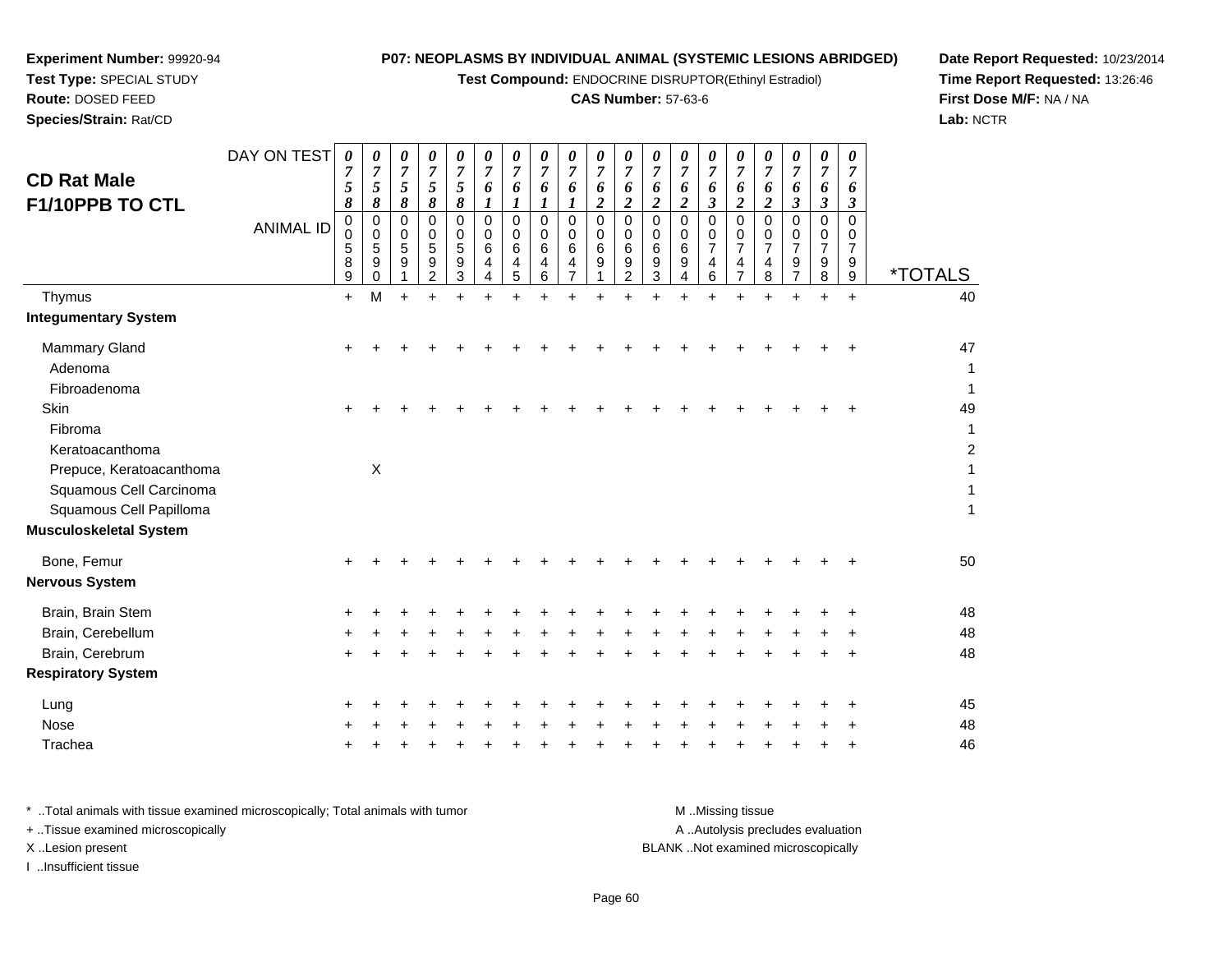**Test Compound:** ENDOCRINE DISRUPTOR(Ethinyl Estradiol)

## **CAS Number:** 57-63-6

**Date Report Requested:** 10/23/2014**Time Report Requested:** 13:26:46**First Dose M/F:** NA / NA**Lab:** NCTR

| <b>CD Rat Male</b><br>F1/10PPB TO CTL | DAY ON TEST<br><b>ANIMAL ID</b> | 0<br>7<br>5<br>8<br>0<br>$\mathbf 0$<br>5<br>8<br>9 | 0<br>$\overline{7}$<br>5<br>8<br>0<br>$\mathbf 0$<br>5<br>9 | 0<br>7<br>5<br>8<br>$\mathbf 0$<br>5<br>9 | 0<br>7<br>5<br>8<br>$\Omega$<br>5<br>9<br>っ | 0<br>$\overline{7}$<br>5<br>8<br>$\Omega$<br>$\mathbf 0$<br>5<br>9<br>3 | 0<br>$\overline{7}$<br>6<br>0<br>0<br>6<br>4 | 0<br>$\overline{7}$<br>6<br>0<br>0<br>6<br>4<br>5 | 0<br>$\overline{7}$<br>6<br>0<br>$\mathbf 0$<br>6<br>4<br>6 | $\boldsymbol{\theta}$<br>$\overline{7}$<br>6<br>$\Omega$<br>$\Omega$<br>6<br>4 | $\boldsymbol{\theta}$<br>$\overline{7}$<br>6<br>$\overline{\mathbf{2}}$<br>$\Omega$<br>$\mathbf 0$<br>$\,6$<br>9 | 0<br>$\overline{7}$<br>6<br>$\overline{c}$<br>0<br>0<br>$\,6\,$<br>9<br>2 | 0<br>$\overline{7}$<br>6<br>2<br>0<br>6<br>9<br>3 | 0<br>$\overline{7}$<br>6<br>0<br>$\,6$<br>9 | 0<br>$\overline{7}$<br>6<br>0<br>$\overline{ }$<br>4<br>6 | 0<br>7<br>6<br>$\overline{7}$ | 0<br>$\overline{7}$<br>6<br>2<br>$\overline{7}$<br>4<br>8 | 0<br>$\overline{7}$<br>6<br>3<br>$\overline{7}$<br>9 | 0<br>7<br>6<br>3<br>$\Omega$<br>$\overline{ }$<br>9<br>8 | 0<br>7<br>6<br>9<br>9 | <i><b>*TOTALS</b></i> |
|---------------------------------------|---------------------------------|-----------------------------------------------------|-------------------------------------------------------------|-------------------------------------------|---------------------------------------------|-------------------------------------------------------------------------|----------------------------------------------|---------------------------------------------------|-------------------------------------------------------------|--------------------------------------------------------------------------------|------------------------------------------------------------------------------------------------------------------|---------------------------------------------------------------------------|---------------------------------------------------|---------------------------------------------|-----------------------------------------------------------|-------------------------------|-----------------------------------------------------------|------------------------------------------------------|----------------------------------------------------------|-----------------------|-----------------------|
| Trachea                               |                                 | $+$                                                 | ÷                                                           |                                           |                                             |                                                                         |                                              |                                                   |                                                             |                                                                                |                                                                                                                  |                                                                           |                                                   |                                             |                                                           |                               |                                                           | +                                                    | $\ddot{}$                                                | $\ddot{}$             | 46                    |
| <b>Special Senses System</b>          |                                 |                                                     |                                                             |                                           |                                             |                                                                         |                                              |                                                   |                                                             |                                                                                |                                                                                                                  |                                                                           |                                                   |                                             |                                                           |                               |                                                           |                                                      |                                                          |                       |                       |
| Eye                                   |                                 | ٠                                                   |                                                             |                                           |                                             |                                                                         |                                              |                                                   |                                                             |                                                                                |                                                                                                                  |                                                                           |                                                   |                                             |                                                           |                               |                                                           |                                                      |                                                          | ٠                     | 45                    |
| Harderian Gland                       |                                 | $\pm$                                               |                                                             |                                           |                                             |                                                                         |                                              |                                                   |                                                             |                                                                                |                                                                                                                  |                                                                           |                                                   |                                             |                                                           |                               |                                                           |                                                      |                                                          | $\pm$                 | 46                    |
| <b>Lacrimal Gland</b>                 |                                 |                                                     |                                                             |                                           |                                             |                                                                         |                                              |                                                   |                                                             |                                                                                |                                                                                                                  |                                                                           |                                                   |                                             |                                                           |                               |                                                           |                                                      |                                                          |                       | 1                     |
| <b>Urinary System</b>                 |                                 |                                                     |                                                             |                                           |                                             |                                                                         |                                              |                                                   |                                                             |                                                                                |                                                                                                                  |                                                                           |                                                   |                                             |                                                           |                               |                                                           |                                                      |                                                          |                       |                       |
| Kidney                                |                                 | $\pm$                                               |                                                             |                                           |                                             |                                                                         |                                              |                                                   |                                                             |                                                                                |                                                                                                                  |                                                                           |                                                   |                                             |                                                           |                               |                                                           |                                                      |                                                          |                       | 47                    |
| Urethra                               |                                 |                                                     |                                                             |                                           |                                             | $\ddot{}$                                                               |                                              |                                                   |                                                             |                                                                                |                                                                                                                  |                                                                           |                                                   |                                             | +                                                         |                               |                                                           |                                                      | $\ddot{}$                                                |                       | 5                     |
| <b>Urinary Bladder</b>                |                                 | +                                                   |                                                             |                                           |                                             |                                                                         |                                              |                                                   |                                                             |                                                                                |                                                                                                                  |                                                                           |                                                   |                                             |                                                           |                               |                                                           |                                                      |                                                          | ٠                     | 45                    |
| <b>SYSTEMIC LESIONS</b>               |                                 |                                                     |                                                             |                                           |                                             |                                                                         |                                              |                                                   |                                                             |                                                                                |                                                                                                                  |                                                                           |                                                   |                                             |                                                           |                               |                                                           |                                                      |                                                          |                       |                       |
| Multiple Organ                        |                                 |                                                     |                                                             |                                           |                                             |                                                                         |                                              |                                                   |                                                             |                                                                                |                                                                                                                  |                                                                           |                                                   |                                             |                                                           |                               |                                                           |                                                      |                                                          | ٠                     | 50                    |
|                                       |                                 |                                                     |                                                             |                                           |                                             |                                                                         |                                              |                                                   |                                                             |                                                                                |                                                                                                                  |                                                                           |                                                   |                                             |                                                           |                               |                                                           |                                                      |                                                          |                       |                       |

\* ..Total animals with tissue examined microscopically; Total animals with tumor **M** . Missing tissue M ..Missing tissue

+ ..Tissue examined microscopically

Lymphoma Malignant

**Experiment Number:** 99920-94**Test Type:** SPECIAL STUDY**Route:** DOSED FEED**Species/Strain:** Rat/CD

X ..Lesion present BLANK ..Not examined microscopically

I ..Insufficient tissue

A ..Autolysis precludes evaluation

t de la construction de la construction de la construction de la construction de la construction de la construction<br>De la construction de la construction de la construction de la construction de la construction de la const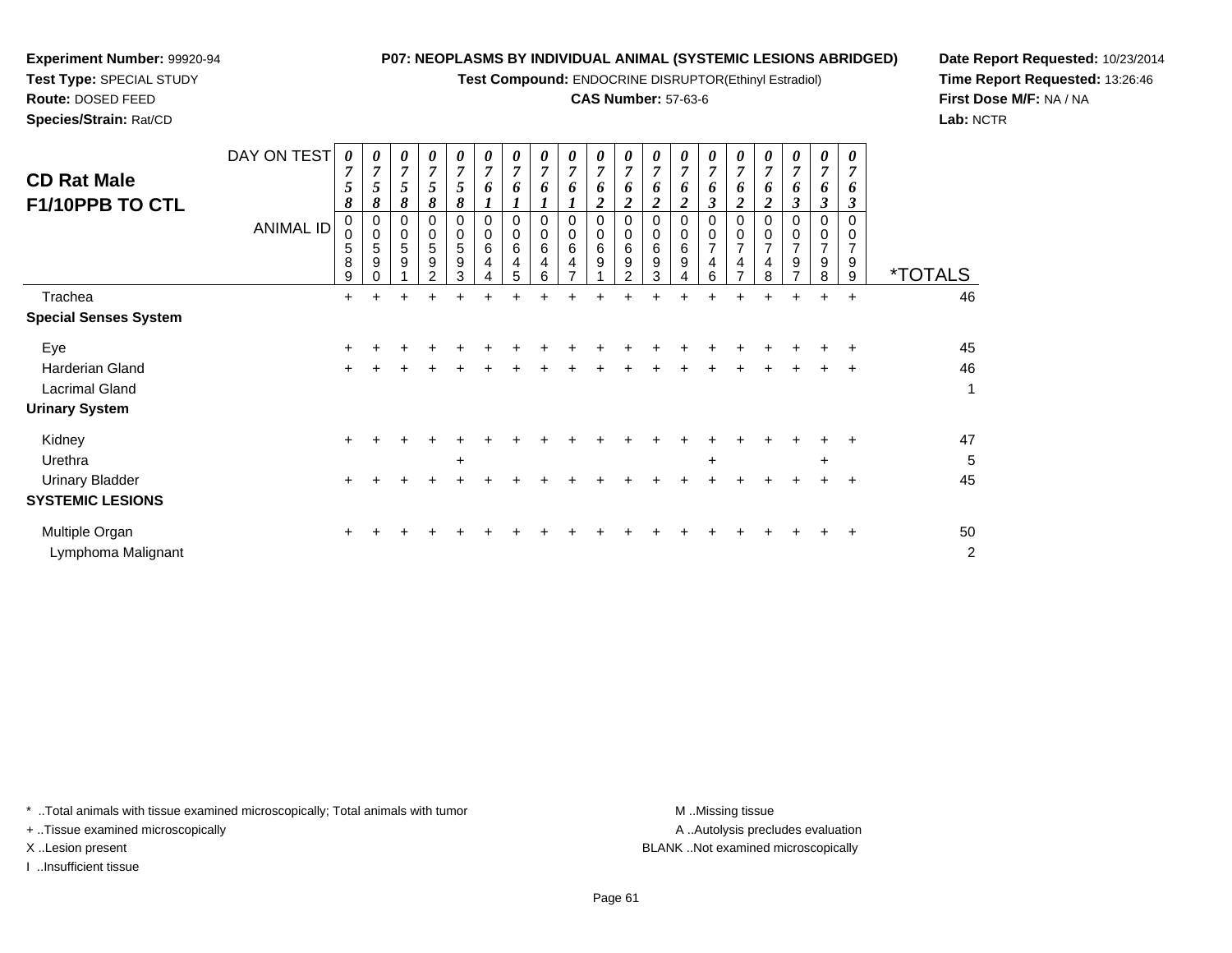**Test Compound:** ENDOCRINE DISRUPTOR(Ethinyl Estradiol)

## **CAS Number:** 57-63-6

**Date Report Requested:** 10/23/2014**Time Report Requested:** 13:26:46**First Dose M/F:** NA / NA**Lab:** NCTR

| <b>CD Rat Male</b><br>F1/50PPB TO CTL                                    | DAY ON TEST<br><b>ANIMAL ID</b> | 0<br>$\boldsymbol{4}$<br>6<br>9<br>$\pmb{0}$<br>0<br>$\pmb{0}$<br>$\,$ 5 $\,$<br>$\mathbf 0$ | $\pmb{\theta}$<br>$\sqrt{5}$<br>$\sqrt{5}$<br>6<br>$\pmb{0}$<br>$\mathbf 0$<br>$\mathbf 0$<br>$\boldsymbol{9}$<br>$\mathfrak{p}$ | $\boldsymbol{\theta}$<br>$\sqrt{5}$<br>$\overline{7}$<br>$\boldsymbol{\beta}$<br>0<br>0<br>$\mathbf{1}$<br>$\overline{1}$<br>$\Omega$ | $\pmb{\theta}$<br>$\sqrt{5}$<br>$\boldsymbol{9}$<br>$\boldsymbol{4}$<br>$\mathbf 0$<br>$\mathbf 0$<br>$\mathbf{1}$<br>$\sqrt{3}$<br>$\overline{1}$ | 0<br>6<br>0<br>$\mathbf 0$<br>$\Omega$<br>1<br>4 | 0<br>6<br>0<br>1<br>$\mathbf 0$<br>0<br>$\overline{1}$<br>4<br>8 | 0<br>6<br>$\boldsymbol{q}$<br>$\pmb{0}$<br>0<br>1<br>6<br>$\mathfrak{p}$ | $\pmb{\theta}$<br>6<br>4<br>6<br>$\mathsf 0$<br>0<br>$\mathbf{1}$<br>$\boldsymbol{9}$<br>$\overline{2}$ | $\pmb{\theta}$<br>6<br>$\boldsymbol{4}$<br>6<br>$\boldsymbol{0}$<br>$\mathbf 0$<br>$\sqrt{2}$<br>$\mathbf 0$ | $\boldsymbol{\theta}$<br>6<br>5<br>$\boldsymbol{4}$<br>$\mathbf 0$<br>$\mathbf 0$<br>$\overline{c}$<br>$\pmb{0}$<br>6 | 0<br>6<br>$\overline{7}$<br>5<br>$\mathbf 0$<br>$\Omega$<br>$\overline{2}$<br>$\overline{4}$<br>3 | 0<br>$\overline{7}$<br>5<br>0<br>$\mathbf 0$<br>3 | $\pmb{\theta}$<br>$\boldsymbol{7}$<br>$\boldsymbol{\beta}$<br>8<br>$\pmb{0}$<br>0<br>$\sqrt{3}$<br>$\,6\,$<br>$\overline{4}$ | $\pmb{\theta}$<br>$\overline{7}$<br>$\boldsymbol{\beta}$<br>$\pmb{8}$<br>$\pmb{0}$<br>$\pmb{0}$<br>$\sqrt{3}$<br>$\overline{7}$ | $\pmb{\theta}$<br>$\overline{7}$<br>$\boldsymbol{4}$<br>6<br>$\mathbf 0$<br>0<br>$\mathbf{3}$<br>8<br>8 | 0<br>$\overline{7}$<br>5<br>$\pmb{\theta}$<br>$\mathbf 0$<br>$\Omega$<br>$\overline{\mathbf{4}}$<br>$\mathbf 0$<br>$\Omega$ | $\pmb{\theta}$<br>$\overline{7}$<br>$\mathfrak{z}$<br>$\boldsymbol{2}$<br>0<br>$\mathbf 0$<br>$\overline{\mathbf{4}}$<br>$\mathbf 0$ | 0<br>$\boldsymbol{7}$<br>$\sqrt{5}$<br>6<br>$\mathsf 0$<br>0<br>$\overline{4}$<br>4<br>6 | $\boldsymbol{\theta}$<br>$\overline{7}$<br>5<br>6<br>$\pmb{0}$<br>$\mathbf 0$<br>$\overline{4}$<br>4 | $\boldsymbol{\theta}$<br>$\overline{7}$<br>5<br>6<br>$\mathbf 0$<br>$\mathbf 0$<br>$\overline{4}$<br>4<br>8 | $\boldsymbol{\theta}$<br>$\overline{7}$<br>5<br>6<br>$\mathbf 0$<br>$\Omega$<br>$\overline{4}$<br>4<br>$\mathbf{Q}$ | $\pmb{\theta}$<br>$\boldsymbol{7}$<br>$\mathfrak{s}$<br>$\overline{7}$<br>$\mathbf 0$<br>$\mathbf 0$<br>$\sqrt{5}$<br>$\mathbf 0$ | 0<br>$\boldsymbol{7}$<br>$\sqrt{5}$<br>$\overline{7}$<br>0<br>0<br>5<br>0<br>2 | 0<br>$\overline{7}$<br>5<br>$\overline{7}$<br>$\mathsf 0$<br>$\mathbf 0$<br>5<br>$\boldsymbol{0}$<br>3 | 0<br>$\overline{7}$<br>$\sqrt{5}$<br>$\overline{7}$<br>$\mathbf 0$<br>0<br>$\sqrt{5}$<br>0 | $\boldsymbol{\theta}$<br>$\overline{7}$<br>$\mathfrak{s}$<br>$\overline{7}$<br>$\pmb{0}$<br>$\mathbf 0$<br>$\sqrt{5}$<br>4 | 0<br>$\overline{7}$<br>$\sqrt{5}$<br>$\overline{7}$<br>0<br>0<br>$5\,$<br>4<br>8 | $\pmb{\theta}$<br>$\overline{7}$<br>$\mathfrak{s}$<br>$\overline{7}$<br>$\mathbf 0$<br>$\mathbf 0$<br>$\,$ 5 $\,$<br>4<br>9 | 0<br>$\overline{7}$<br>5<br>$\overline{7}$<br>$\mathbf 0$<br>$\Omega$<br>$\mathbf 5$<br>5 | $\boldsymbol{\theta}$<br>$\overline{7}$<br>5<br>$\overline{7}$<br>$\mathbf 0$<br>$\Omega$<br>5<br>5 | 0<br>$\overline{7}$<br>5<br>$\pmb{8}$<br>$\mathbf 0$<br>$\Omega$<br>5<br>9<br>8 |
|--------------------------------------------------------------------------|---------------------------------|----------------------------------------------------------------------------------------------|----------------------------------------------------------------------------------------------------------------------------------|---------------------------------------------------------------------------------------------------------------------------------------|----------------------------------------------------------------------------------------------------------------------------------------------------|--------------------------------------------------|------------------------------------------------------------------|--------------------------------------------------------------------------|---------------------------------------------------------------------------------------------------------|--------------------------------------------------------------------------------------------------------------|-----------------------------------------------------------------------------------------------------------------------|---------------------------------------------------------------------------------------------------|---------------------------------------------------|------------------------------------------------------------------------------------------------------------------------------|---------------------------------------------------------------------------------------------------------------------------------|---------------------------------------------------------------------------------------------------------|-----------------------------------------------------------------------------------------------------------------------------|--------------------------------------------------------------------------------------------------------------------------------------|------------------------------------------------------------------------------------------|------------------------------------------------------------------------------------------------------|-------------------------------------------------------------------------------------------------------------|---------------------------------------------------------------------------------------------------------------------|-----------------------------------------------------------------------------------------------------------------------------------|--------------------------------------------------------------------------------|--------------------------------------------------------------------------------------------------------|--------------------------------------------------------------------------------------------|----------------------------------------------------------------------------------------------------------------------------|----------------------------------------------------------------------------------|-----------------------------------------------------------------------------------------------------------------------------|-------------------------------------------------------------------------------------------|-----------------------------------------------------------------------------------------------------|---------------------------------------------------------------------------------|
| <b>Alimentary System</b>                                                 |                                 |                                                                                              |                                                                                                                                  |                                                                                                                                       |                                                                                                                                                    |                                                  |                                                                  |                                                                          |                                                                                                         |                                                                                                              |                                                                                                                       |                                                                                                   |                                                   |                                                                                                                              |                                                                                                                                 |                                                                                                         |                                                                                                                             |                                                                                                                                      |                                                                                          |                                                                                                      |                                                                                                             |                                                                                                                     |                                                                                                                                   |                                                                                |                                                                                                        |                                                                                            |                                                                                                                            |                                                                                  |                                                                                                                             |                                                                                           |                                                                                                     |                                                                                 |
| Esophagus                                                                |                                 |                                                                                              |                                                                                                                                  |                                                                                                                                       |                                                                                                                                                    |                                                  |                                                                  |                                                                          |                                                                                                         |                                                                                                              |                                                                                                                       |                                                                                                   |                                                   |                                                                                                                              |                                                                                                                                 |                                                                                                         |                                                                                                                             |                                                                                                                                      |                                                                                          |                                                                                                      |                                                                                                             |                                                                                                                     |                                                                                                                                   |                                                                                |                                                                                                        |                                                                                            |                                                                                                                            |                                                                                  |                                                                                                                             |                                                                                           |                                                                                                     |                                                                                 |
| Intestine Large, Cecum                                                   |                                 |                                                                                              |                                                                                                                                  |                                                                                                                                       |                                                                                                                                                    |                                                  |                                                                  |                                                                          |                                                                                                         |                                                                                                              |                                                                                                                       |                                                                                                   |                                                   |                                                                                                                              |                                                                                                                                 |                                                                                                         |                                                                                                                             |                                                                                                                                      |                                                                                          |                                                                                                      |                                                                                                             |                                                                                                                     |                                                                                                                                   |                                                                                |                                                                                                        |                                                                                            |                                                                                                                            |                                                                                  |                                                                                                                             |                                                                                           |                                                                                                     |                                                                                 |
| Intestine Large, Colon                                                   |                                 |                                                                                              |                                                                                                                                  |                                                                                                                                       |                                                                                                                                                    |                                                  |                                                                  |                                                                          |                                                                                                         |                                                                                                              |                                                                                                                       |                                                                                                   |                                                   |                                                                                                                              |                                                                                                                                 |                                                                                                         |                                                                                                                             |                                                                                                                                      |                                                                                          |                                                                                                      |                                                                                                             |                                                                                                                     |                                                                                                                                   |                                                                                |                                                                                                        |                                                                                            |                                                                                                                            |                                                                                  |                                                                                                                             |                                                                                           |                                                                                                     |                                                                                 |
| Intestine Large, Rectum                                                  |                                 |                                                                                              |                                                                                                                                  |                                                                                                                                       |                                                                                                                                                    |                                                  |                                                                  |                                                                          |                                                                                                         |                                                                                                              |                                                                                                                       |                                                                                                   |                                                   |                                                                                                                              |                                                                                                                                 |                                                                                                         |                                                                                                                             |                                                                                                                                      |                                                                                          |                                                                                                      |                                                                                                             |                                                                                                                     |                                                                                                                                   |                                                                                |                                                                                                        |                                                                                            |                                                                                                                            |                                                                                  |                                                                                                                             |                                                                                           |                                                                                                     |                                                                                 |
| Intestine Small, Duodenum                                                |                                 |                                                                                              |                                                                                                                                  |                                                                                                                                       |                                                                                                                                                    |                                                  |                                                                  |                                                                          |                                                                                                         |                                                                                                              |                                                                                                                       |                                                                                                   |                                                   |                                                                                                                              |                                                                                                                                 |                                                                                                         |                                                                                                                             |                                                                                                                                      |                                                                                          |                                                                                                      |                                                                                                             |                                                                                                                     |                                                                                                                                   |                                                                                |                                                                                                        |                                                                                            |                                                                                                                            |                                                                                  |                                                                                                                             |                                                                                           |                                                                                                     |                                                                                 |
| Intestine Small, Ileum                                                   |                                 |                                                                                              |                                                                                                                                  |                                                                                                                                       |                                                                                                                                                    |                                                  |                                                                  |                                                                          |                                                                                                         |                                                                                                              |                                                                                                                       |                                                                                                   |                                                   |                                                                                                                              |                                                                                                                                 |                                                                                                         |                                                                                                                             |                                                                                                                                      |                                                                                          |                                                                                                      |                                                                                                             |                                                                                                                     |                                                                                                                                   |                                                                                |                                                                                                        |                                                                                            |                                                                                                                            |                                                                                  |                                                                                                                             |                                                                                           |                                                                                                     |                                                                                 |
| Intestine Small, Jejunum                                                 |                                 | A                                                                                            |                                                                                                                                  |                                                                                                                                       |                                                                                                                                                    |                                                  |                                                                  |                                                                          |                                                                                                         |                                                                                                              |                                                                                                                       |                                                                                                   |                                                   |                                                                                                                              |                                                                                                                                 |                                                                                                         |                                                                                                                             |                                                                                                                                      |                                                                                          |                                                                                                      |                                                                                                             |                                                                                                                     |                                                                                                                                   |                                                                                |                                                                                                        |                                                                                            |                                                                                                                            |                                                                                  |                                                                                                                             |                                                                                           |                                                                                                     |                                                                                 |
| Adenocarcinoma                                                           |                                 |                                                                                              |                                                                                                                                  |                                                                                                                                       |                                                                                                                                                    |                                                  |                                                                  |                                                                          |                                                                                                         | $\mathsf X$                                                                                                  |                                                                                                                       |                                                                                                   |                                                   |                                                                                                                              |                                                                                                                                 |                                                                                                         |                                                                                                                             |                                                                                                                                      |                                                                                          |                                                                                                      |                                                                                                             |                                                                                                                     |                                                                                                                                   |                                                                                |                                                                                                        |                                                                                            |                                                                                                                            |                                                                                  |                                                                                                                             |                                                                                           |                                                                                                     |                                                                                 |
| Liver                                                                    |                                 | $\ddot{}$                                                                                    |                                                                                                                                  |                                                                                                                                       |                                                                                                                                                    |                                                  |                                                                  |                                                                          |                                                                                                         |                                                                                                              |                                                                                                                       |                                                                                                   |                                                   |                                                                                                                              |                                                                                                                                 |                                                                                                         |                                                                                                                             |                                                                                                                                      |                                                                                          |                                                                                                      |                                                                                                             |                                                                                                                     |                                                                                                                                   |                                                                                |                                                                                                        |                                                                                            |                                                                                                                            |                                                                                  |                                                                                                                             |                                                                                           |                                                                                                     |                                                                                 |
| Cholangiocarcinoma<br>Hepatocellular Adenoma<br>Hepatocellular Carcinoma |                                 |                                                                                              |                                                                                                                                  |                                                                                                                                       |                                                                                                                                                    |                                                  |                                                                  |                                                                          |                                                                                                         |                                                                                                              |                                                                                                                       |                                                                                                   |                                                   |                                                                                                                              |                                                                                                                                 |                                                                                                         |                                                                                                                             |                                                                                                                                      | $\boldsymbol{\mathsf{X}}$                                                                |                                                                                                      |                                                                                                             |                                                                                                                     |                                                                                                                                   |                                                                                |                                                                                                        |                                                                                            |                                                                                                                            |                                                                                  |                                                                                                                             |                                                                                           |                                                                                                     |                                                                                 |
| Oral Mucosa                                                              |                                 | $\ddot{}$                                                                                    |                                                                                                                                  |                                                                                                                                       |                                                                                                                                                    |                                                  |                                                                  |                                                                          |                                                                                                         |                                                                                                              | $+$                                                                                                                   |                                                                                                   | +                                                 |                                                                                                                              |                                                                                                                                 |                                                                                                         | $\ddot{}$                                                                                                                   |                                                                                                                                      |                                                                                          |                                                                                                      |                                                                                                             |                                                                                                                     |                                                                                                                                   |                                                                                |                                                                                                        |                                                                                            |                                                                                                                            |                                                                                  |                                                                                                                             |                                                                                           |                                                                                                     |                                                                                 |
| Squamous Cell Carcinoma                                                  |                                 | $\pmb{\times}$                                                                               |                                                                                                                                  |                                                                                                                                       |                                                                                                                                                    |                                                  |                                                                  |                                                                          |                                                                                                         |                                                                                                              | X                                                                                                                     |                                                                                                   | X                                                 |                                                                                                                              |                                                                                                                                 |                                                                                                         |                                                                                                                             |                                                                                                                                      |                                                                                          |                                                                                                      |                                                                                                             |                                                                                                                     |                                                                                                                                   |                                                                                |                                                                                                        |                                                                                            |                                                                                                                            |                                                                                  |                                                                                                                             |                                                                                           |                                                                                                     |                                                                                 |
| Pancreas                                                                 |                                 |                                                                                              |                                                                                                                                  |                                                                                                                                       |                                                                                                                                                    |                                                  |                                                                  |                                                                          |                                                                                                         |                                                                                                              |                                                                                                                       |                                                                                                   |                                                   |                                                                                                                              |                                                                                                                                 |                                                                                                         |                                                                                                                             |                                                                                                                                      |                                                                                          |                                                                                                      |                                                                                                             |                                                                                                                     |                                                                                                                                   |                                                                                |                                                                                                        |                                                                                            |                                                                                                                            |                                                                                  |                                                                                                                             |                                                                                           |                                                                                                     |                                                                                 |
| Salivary Glands                                                          |                                 |                                                                                              |                                                                                                                                  |                                                                                                                                       |                                                                                                                                                    |                                                  |                                                                  |                                                                          |                                                                                                         |                                                                                                              |                                                                                                                       |                                                                                                   |                                                   |                                                                                                                              |                                                                                                                                 |                                                                                                         |                                                                                                                             |                                                                                                                                      |                                                                                          |                                                                                                      |                                                                                                             |                                                                                                                     |                                                                                                                                   |                                                                                |                                                                                                        |                                                                                            |                                                                                                                            |                                                                                  |                                                                                                                             |                                                                                           |                                                                                                     |                                                                                 |
| Stomach, Forestomach                                                     |                                 |                                                                                              |                                                                                                                                  |                                                                                                                                       |                                                                                                                                                    |                                                  |                                                                  |                                                                          |                                                                                                         |                                                                                                              |                                                                                                                       |                                                                                                   |                                                   |                                                                                                                              |                                                                                                                                 |                                                                                                         |                                                                                                                             |                                                                                                                                      |                                                                                          |                                                                                                      |                                                                                                             |                                                                                                                     |                                                                                                                                   |                                                                                |                                                                                                        |                                                                                            |                                                                                                                            |                                                                                  |                                                                                                                             |                                                                                           |                                                                                                     |                                                                                 |
| Stomach, Glandular                                                       |                                 |                                                                                              |                                                                                                                                  |                                                                                                                                       |                                                                                                                                                    |                                                  |                                                                  |                                                                          |                                                                                                         |                                                                                                              |                                                                                                                       |                                                                                                   |                                                   |                                                                                                                              |                                                                                                                                 |                                                                                                         |                                                                                                                             |                                                                                                                                      |                                                                                          |                                                                                                      |                                                                                                             |                                                                                                                     |                                                                                                                                   |                                                                                |                                                                                                        |                                                                                            |                                                                                                                            |                                                                                  |                                                                                                                             |                                                                                           |                                                                                                     |                                                                                 |
| Tongue                                                                   |                                 |                                                                                              |                                                                                                                                  |                                                                                                                                       |                                                                                                                                                    |                                                  |                                                                  |                                                                          |                                                                                                         |                                                                                                              | $\ddot{}$                                                                                                             |                                                                                                   |                                                   |                                                                                                                              |                                                                                                                                 |                                                                                                         |                                                                                                                             |                                                                                                                                      |                                                                                          |                                                                                                      |                                                                                                             |                                                                                                                     |                                                                                                                                   |                                                                                |                                                                                                        |                                                                                            |                                                                                                                            |                                                                                  |                                                                                                                             |                                                                                           |                                                                                                     |                                                                                 |
| <b>Cardiovascular System</b>                                             |                                 |                                                                                              |                                                                                                                                  |                                                                                                                                       |                                                                                                                                                    |                                                  |                                                                  |                                                                          |                                                                                                         |                                                                                                              |                                                                                                                       |                                                                                                   |                                                   |                                                                                                                              |                                                                                                                                 |                                                                                                         |                                                                                                                             |                                                                                                                                      |                                                                                          |                                                                                                      |                                                                                                             |                                                                                                                     |                                                                                                                                   |                                                                                |                                                                                                        |                                                                                            |                                                                                                                            |                                                                                  |                                                                                                                             |                                                                                           |                                                                                                     |                                                                                 |
| <b>Blood Vessel</b>                                                      |                                 | $\pm$                                                                                        |                                                                                                                                  |                                                                                                                                       |                                                                                                                                                    |                                                  |                                                                  |                                                                          |                                                                                                         |                                                                                                              |                                                                                                                       |                                                                                                   |                                                   |                                                                                                                              |                                                                                                                                 |                                                                                                         |                                                                                                                             |                                                                                                                                      |                                                                                          |                                                                                                      |                                                                                                             |                                                                                                                     |                                                                                                                                   |                                                                                |                                                                                                        |                                                                                            |                                                                                                                            |                                                                                  |                                                                                                                             |                                                                                           |                                                                                                     |                                                                                 |
|                                                                          |                                 |                                                                                              |                                                                                                                                  |                                                                                                                                       |                                                                                                                                                    |                                                  |                                                                  |                                                                          |                                                                                                         |                                                                                                              |                                                                                                                       |                                                                                                   |                                                   |                                                                                                                              |                                                                                                                                 |                                                                                                         |                                                                                                                             |                                                                                                                                      |                                                                                          |                                                                                                      |                                                                                                             |                                                                                                                     |                                                                                                                                   |                                                                                |                                                                                                        |                                                                                            |                                                                                                                            |                                                                                  |                                                                                                                             |                                                                                           |                                                                                                     |                                                                                 |

\* ..Total animals with tissue examined microscopically; Total animals with tumor **M** . Missing tissue M ..Missing tissue A ..Autolysis precludes evaluation + ..Tissue examined microscopically X ..Lesion present BLANK ..Not examined microscopicallyI ..Insufficient tissue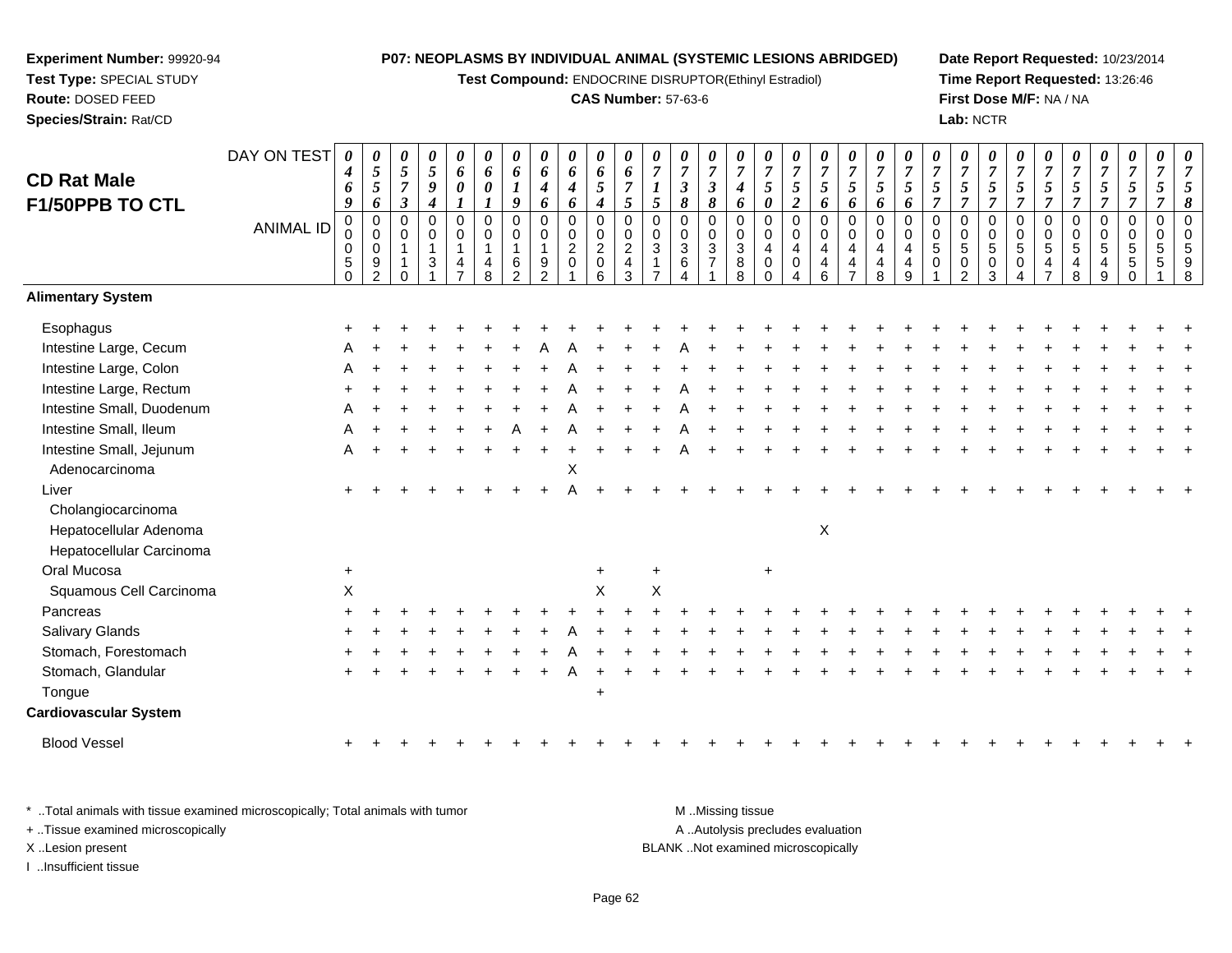**Test Compound:** ENDOCRINE DISRUPTOR(Ethinyl Estradiol)

## **CAS Number:** 57-63-6

**Date Report Requested:** 10/23/2014**Time Report Requested:** 13:26:47**First Dose M/F:** NA / NA**Lab:** NCTR

| <b>CD Rat Male</b><br>F1/50PPB TO CTL<br>Heart    | DAY ON TEST<br><b>ANIMAL ID</b> | $\boldsymbol{\theta}$<br>4<br>6<br>9<br>$\pmb{0}$<br>0<br>$\mathbf 0$<br>$\sqrt{5}$<br>$\mathbf 0$<br>$\ddot{}$ | 0<br>$\overline{5}$<br>$\overline{5}$<br>6<br>$\mathbf 0$<br>$\Omega$<br>$\mathbf 0$<br>9<br>$\overline{2}$ | $\pmb{\theta}$<br>5<br>$\overline{7}$<br>3<br>$\Omega$<br>0 | $\pmb{\theta}$<br>$\sqrt{5}$<br>9<br>$\boldsymbol{4}$<br>0<br>0<br>$\mathbf{1}$<br>3 | 0<br>6<br>0<br>$\pmb{0}$<br>$\mathbf 0$<br>$\mathbf{1}$<br>4 | 0<br>6<br>$\boldsymbol{\theta}$<br>$\mathbf 0$<br>0<br>$\overline{1}$<br>4<br>8 | 0<br>6<br>9<br>$\mathbf 0$<br>$\Omega$<br>1<br>6<br>2 | 0<br>6<br>4<br>6<br>$\mathbf 0$<br>$\Omega$<br>1<br>9 | $\pmb{\theta}$<br>6<br>$\boldsymbol{4}$<br>6<br>$\pmb{0}$<br>$\pmb{0}$<br>$\overline{c}$<br>0 | 0<br>6<br>$\mathfrak{I}$<br>4<br>$\pmb{0}$<br>$\pmb{0}$<br>$\sqrt{2}$<br>$\mathbf 0$<br>6 | 0<br>6<br>$\overline{7}$<br>5<br>$\mathbf 0$<br>$\mathbf 0$<br>$\sqrt{2}$<br>$\overline{4}$<br>3 | 0<br>$\overline{7}$<br>$\overline{5}$<br>$\mathbf 0$<br>$\Omega$<br>$\mathbf{3}$ | 0<br>$\overline{7}$<br>3<br>8<br>$\Omega$<br>$\Omega$<br>3<br>6 | $\pmb{\theta}$<br>$\boldsymbol{7}$<br>$\boldsymbol{\beta}$<br>8<br>0<br>0<br>$\sqrt{3}$<br>$\overline{7}$ | $\pmb{\theta}$<br>$\overline{7}$<br>4<br>6<br>$\pmb{0}$<br>$\mathbf 0$<br>$\sqrt{3}$<br>8<br>8 | 0<br>$\overline{7}$<br>$\sqrt{5}$<br>0<br>0<br>0<br>4<br>0<br>0 | 0<br>$\overline{7}$<br>$\mathfrak{s}$<br>$\boldsymbol{2}$<br>$\mathbf 0$<br>$\Omega$<br>4<br>$\Omega$ | 0<br>$\overline{7}$<br>5<br>6<br>0<br>$\Omega$<br>4<br>4<br>6 | $\pmb{\theta}$<br>$\overline{7}$<br>$\mathfrak{H}$<br>6<br>$\pmb{0}$<br>$\pmb{0}$<br>$\overline{\mathbf{4}}$<br>4 | $\pmb{\theta}$<br>$\overline{7}$<br>$\mathfrak{s}$<br>6<br>$\pmb{0}$<br>$\mathbf 0$<br>$\overline{4}$<br>4<br>8 | 0<br>$\overline{7}$<br>$\mathfrak{s}$<br>6<br>$\mathbf 0$<br>$\Omega$<br>4<br>$\overline{4}$<br>9 | 0<br>$\overline{7}$<br>5<br>$\overline{7}$<br>$\mathbf 0$<br>$\Omega$<br>5<br>$\mathbf 0$ | 0<br>$\overline{7}$<br>5<br>$\mathbf 0$<br>$\Omega$<br>5<br>0<br>$\mathcal{P}$ | $\pmb{\theta}$<br>$\overline{7}$<br>$\mathfrak{H}$<br>$\overline{7}$<br>0<br>$\,0\,$<br>$\sqrt{5}$<br>0<br>3 | 0<br>$\overline{7}$<br>5<br>$\overline{7}$<br>$\mathbf 0$<br>$\mathbf 0$<br>$\sqrt{5}$<br>0 | 0<br>$\overline{7}$<br>$\mathfrak{s}$<br>$\overline{7}$<br>0<br>0<br>5<br>4 | $\boldsymbol{\theta}$<br>$\overline{7}$<br>5<br>7<br>$\mathbf 0$<br>$\Omega$<br>5 | 0<br>$\overline{7}$<br>5<br>$\overline{7}$<br>0<br>$\Omega$<br>5 | 0<br>$\overline{7}$<br>5<br>$\overline{7}$<br>0<br>$\pmb{0}$<br>5<br>5 | 0<br>$\overline{7}$<br>5<br>$\pmb{0}$<br>$\mathbf 0$<br>5<br>5 | 8 |
|---------------------------------------------------|---------------------------------|-----------------------------------------------------------------------------------------------------------------|-------------------------------------------------------------------------------------------------------------|-------------------------------------------------------------|--------------------------------------------------------------------------------------|--------------------------------------------------------------|---------------------------------------------------------------------------------|-------------------------------------------------------|-------------------------------------------------------|-----------------------------------------------------------------------------------------------|-------------------------------------------------------------------------------------------|--------------------------------------------------------------------------------------------------|----------------------------------------------------------------------------------|-----------------------------------------------------------------|-----------------------------------------------------------------------------------------------------------|------------------------------------------------------------------------------------------------|-----------------------------------------------------------------|-------------------------------------------------------------------------------------------------------|---------------------------------------------------------------|-------------------------------------------------------------------------------------------------------------------|-----------------------------------------------------------------------------------------------------------------|---------------------------------------------------------------------------------------------------|-------------------------------------------------------------------------------------------|--------------------------------------------------------------------------------|--------------------------------------------------------------------------------------------------------------|---------------------------------------------------------------------------------------------|-----------------------------------------------------------------------------|-----------------------------------------------------------------------------------|------------------------------------------------------------------|------------------------------------------------------------------------|----------------------------------------------------------------|---|
| <b>Endocrine System</b>                           |                                 |                                                                                                                 |                                                                                                             |                                                             |                                                                                      |                                                              |                                                                                 |                                                       |                                                       |                                                                                               |                                                                                           |                                                                                                  |                                                                                  |                                                                 |                                                                                                           |                                                                                                |                                                                 |                                                                                                       |                                                               |                                                                                                                   |                                                                                                                 |                                                                                                   |                                                                                           |                                                                                |                                                                                                              |                                                                                             |                                                                             |                                                                                   |                                                                  |                                                                        |                                                                |   |
| <b>Adrenal Cortex</b><br>Adenoma                  |                                 |                                                                                                                 |                                                                                                             |                                                             |                                                                                      |                                                              |                                                                                 |                                                       |                                                       |                                                                                               |                                                                                           |                                                                                                  |                                                                                  |                                                                 |                                                                                                           |                                                                                                |                                                                 |                                                                                                       |                                                               |                                                                                                                   |                                                                                                                 |                                                                                                   |                                                                                           |                                                                                |                                                                                                              | X                                                                                           |                                                                             |                                                                                   |                                                                  |                                                                        |                                                                |   |
| <b>Adrenal Medulla</b><br>Pheochromocytoma Benign |                                 |                                                                                                                 |                                                                                                             |                                                             |                                                                                      |                                                              |                                                                                 |                                                       |                                                       |                                                                                               |                                                                                           |                                                                                                  |                                                                                  |                                                                 |                                                                                                           |                                                                                                |                                                                 |                                                                                                       |                                                               |                                                                                                                   |                                                                                                                 |                                                                                                   |                                                                                           |                                                                                |                                                                                                              |                                                                                             |                                                                             |                                                                                   |                                                                  |                                                                        |                                                                |   |
| Islets, Pancreatic                                |                                 |                                                                                                                 |                                                                                                             |                                                             |                                                                                      |                                                              |                                                                                 |                                                       |                                                       |                                                                                               |                                                                                           |                                                                                                  |                                                                                  |                                                                 |                                                                                                           |                                                                                                |                                                                 |                                                                                                       |                                                               |                                                                                                                   |                                                                                                                 |                                                                                                   |                                                                                           |                                                                                |                                                                                                              |                                                                                             |                                                                             |                                                                                   |                                                                  |                                                                        |                                                                |   |
| Parathyroid Gland                                 |                                 |                                                                                                                 |                                                                                                             |                                                             |                                                                                      |                                                              |                                                                                 |                                                       |                                                       |                                                                                               |                                                                                           |                                                                                                  |                                                                                  |                                                                 |                                                                                                           |                                                                                                |                                                                 |                                                                                                       |                                                               |                                                                                                                   |                                                                                                                 |                                                                                                   |                                                                                           |                                                                                |                                                                                                              |                                                                                             |                                                                             |                                                                                   |                                                                  |                                                                        |                                                                |   |
| <b>Pituitary Gland</b>                            |                                 |                                                                                                                 |                                                                                                             |                                                             |                                                                                      |                                                              |                                                                                 |                                                       |                                                       |                                                                                               |                                                                                           |                                                                                                  |                                                                                  |                                                                 |                                                                                                           |                                                                                                |                                                                 |                                                                                                       |                                                               |                                                                                                                   |                                                                                                                 |                                                                                                   |                                                                                           |                                                                                |                                                                                                              |                                                                                             |                                                                             |                                                                                   |                                                                  |                                                                        |                                                                |   |
| Pars Distalis, Adenoma                            |                                 |                                                                                                                 | X                                                                                                           | X                                                           | X                                                                                    |                                                              | X                                                                               |                                                       |                                                       |                                                                                               | X                                                                                         | X                                                                                                |                                                                                  | X                                                               |                                                                                                           | X                                                                                              | X                                                               | X                                                                                                     |                                                               |                                                                                                                   |                                                                                                                 | Χ                                                                                                 |                                                                                           |                                                                                | Χ                                                                                                            |                                                                                             |                                                                             | X                                                                                 |                                                                  |                                                                        | X                                                              |   |
| <b>Thyroid Gland</b><br>C Cell, Adenoma           |                                 | $+$                                                                                                             |                                                                                                             |                                                             |                                                                                      |                                                              |                                                                                 |                                                       |                                                       |                                                                                               |                                                                                           |                                                                                                  |                                                                                  |                                                                 |                                                                                                           |                                                                                                |                                                                 |                                                                                                       | X                                                             |                                                                                                                   |                                                                                                                 |                                                                                                   |                                                                                           |                                                                                |                                                                                                              |                                                                                             |                                                                             |                                                                                   |                                                                  |                                                                        |                                                                |   |
| C Cell, Carcinoma<br><b>General Body System</b>   |                                 |                                                                                                                 | $\mathsf X$                                                                                                 |                                                             |                                                                                      |                                                              |                                                                                 |                                                       |                                                       |                                                                                               |                                                                                           |                                                                                                  |                                                                                  |                                                                 |                                                                                                           |                                                                                                |                                                                 |                                                                                                       |                                                               |                                                                                                                   |                                                                                                                 |                                                                                                   |                                                                                           |                                                                                |                                                                                                              |                                                                                             |                                                                             |                                                                                   |                                                                  |                                                                        |                                                                |   |
| <b>NONE</b><br><b>Genital System</b>              |                                 |                                                                                                                 |                                                                                                             |                                                             |                                                                                      |                                                              |                                                                                 |                                                       |                                                       |                                                                                               |                                                                                           |                                                                                                  |                                                                                  |                                                                 |                                                                                                           |                                                                                                |                                                                 |                                                                                                       |                                                               |                                                                                                                   |                                                                                                                 |                                                                                                   |                                                                                           |                                                                                |                                                                                                              |                                                                                             |                                                                             |                                                                                   |                                                                  |                                                                        |                                                                |   |
| <b>Coagulating Gland</b>                          |                                 |                                                                                                                 |                                                                                                             |                                                             |                                                                                      |                                                              |                                                                                 |                                                       |                                                       |                                                                                               |                                                                                           |                                                                                                  |                                                                                  |                                                                 |                                                                                                           |                                                                                                |                                                                 |                                                                                                       |                                                               |                                                                                                                   |                                                                                                                 |                                                                                                   |                                                                                           |                                                                                |                                                                                                              |                                                                                             |                                                                             |                                                                                   |                                                                  |                                                                        |                                                                |   |
| Epididymis                                        |                                 |                                                                                                                 |                                                                                                             |                                                             |                                                                                      |                                                              |                                                                                 |                                                       |                                                       |                                                                                               |                                                                                           |                                                                                                  |                                                                                  |                                                                 |                                                                                                           |                                                                                                |                                                                 |                                                                                                       |                                                               |                                                                                                                   |                                                                                                                 |                                                                                                   |                                                                                           |                                                                                |                                                                                                              |                                                                                             |                                                                             |                                                                                   |                                                                  |                                                                        |                                                                |   |
| <b>Preputial Gland</b><br>Squamous Cell Carcinoma |                                 |                                                                                                                 |                                                                                                             |                                                             |                                                                                      |                                                              |                                                                                 |                                                       |                                                       |                                                                                               |                                                                                           |                                                                                                  |                                                                                  |                                                                 |                                                                                                           |                                                                                                |                                                                 |                                                                                                       |                                                               |                                                                                                                   |                                                                                                                 |                                                                                                   |                                                                                           |                                                                                |                                                                                                              |                                                                                             |                                                                             |                                                                                   |                                                                  |                                                                        |                                                                |   |
| Prostate, Dorsal/Lateral Lobe                     |                                 |                                                                                                                 |                                                                                                             |                                                             |                                                                                      |                                                              |                                                                                 |                                                       |                                                       |                                                                                               |                                                                                           |                                                                                                  |                                                                                  |                                                                 | $\ddot{}$                                                                                                 |                                                                                                |                                                                 |                                                                                                       | $+$                                                           | $+$                                                                                                               | $+$                                                                                                             |                                                                                                   |                                                                                           |                                                                                |                                                                                                              |                                                                                             |                                                                             | ÷                                                                                 |                                                                  |                                                                        |                                                                |   |
|                                                   |                                 |                                                                                                                 |                                                                                                             |                                                             |                                                                                      |                                                              |                                                                                 |                                                       |                                                       |                                                                                               |                                                                                           |                                                                                                  |                                                                                  |                                                                 |                                                                                                           |                                                                                                |                                                                 |                                                                                                       |                                                               |                                                                                                                   |                                                                                                                 |                                                                                                   |                                                                                           |                                                                                |                                                                                                              |                                                                                             |                                                                             |                                                                                   |                                                                  |                                                                        |                                                                |   |

\* ..Total animals with tissue examined microscopically; Total animals with tumor **M** . Missing tissue M ..Missing tissue

+ ..Tissue examined microscopically

**Experiment Number:** 99920-94**Test Type:** SPECIAL STUDY**Route:** DOSED FEED**Species/Strain:** Rat/CD

I ..Insufficient tissue

A ..Autolysis precludes evaluation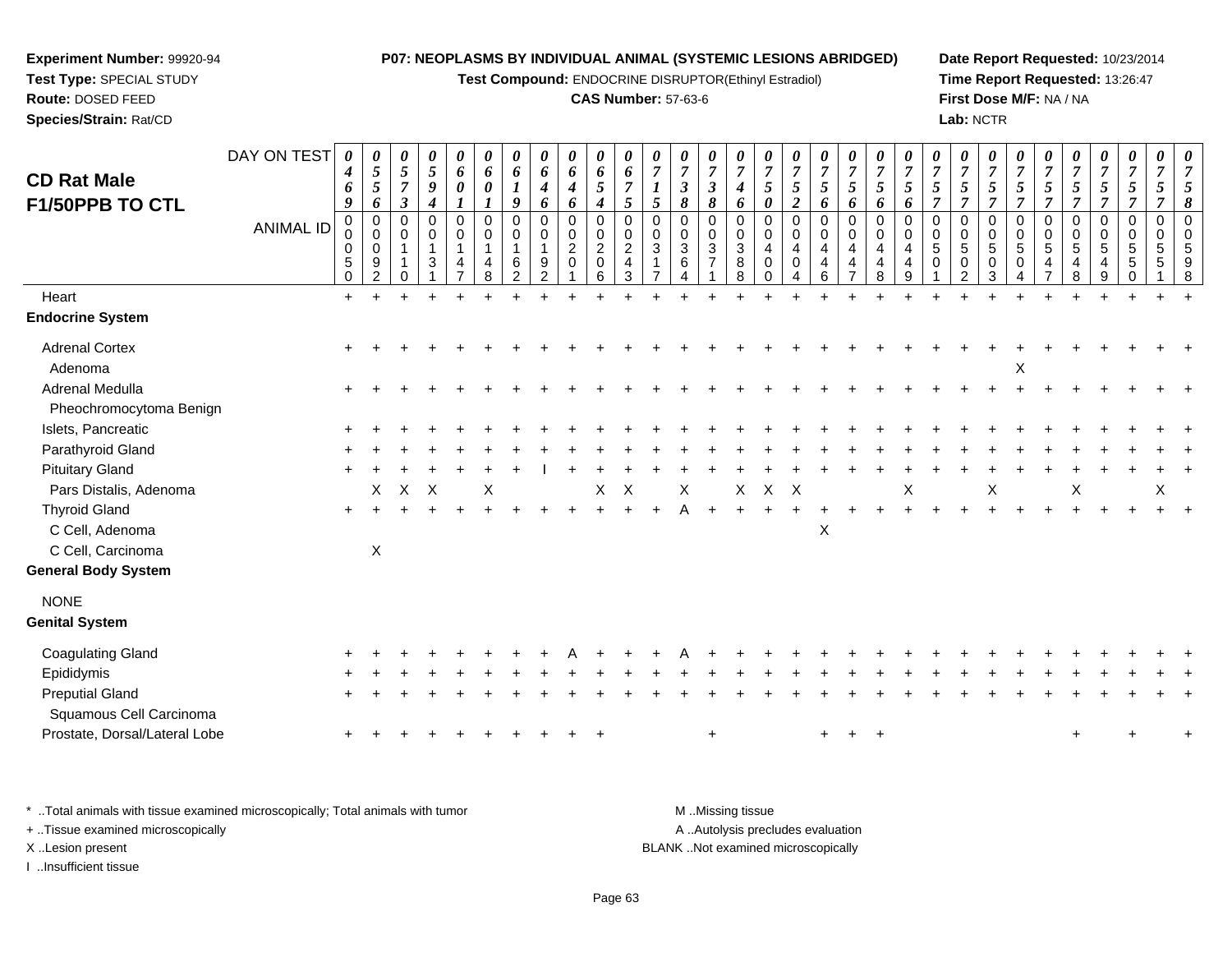**Test Compound:** ENDOCRINE DISRUPTOR(Ethinyl Estradiol)

## **CAS Number:** 57-63-6

**Date Report Requested:** 10/23/2014**Time Report Requested:** 13:26:47**First Dose M/F:** NA / NA**Lab:** NCTR

| <b>CD Rat Male</b>               | DAY ON TEST      | 0<br>4<br>6<br>9                          | 0<br>$\overline{5}$<br>$\overline{5}$<br>6                       | 0<br>$\mathfrak{S}$<br>$\boldsymbol{7}$<br>$\mathfrak{z}$ | 0<br>$\mathfrak{s}$<br>$\boldsymbol{g}$<br>$\boldsymbol{4}$ | 0<br>6<br>$\pmb{\theta}$<br>1                              | 0<br>6<br>$\boldsymbol{\theta}$                                  | 0<br>6<br>$\boldsymbol{l}$<br>9                        | 0<br>6<br>$\boldsymbol{4}$                                  | 0<br>6<br>$\boldsymbol{4}$                                                      | 0<br>$\pmb{6}$<br>5                                   | 0<br>6<br>$\overline{7}$<br>$\mathfrak{s}$                      | 0<br>$\overline{7}$<br>$\boldsymbol{l}$<br>$\mathfrak{s}$    | 0<br>$\overline{7}$<br>$\boldsymbol{\beta}$<br>8 | 0<br>$\overline{7}$<br>$\mathfrak{z}$<br>8         | $\boldsymbol{\theta}$<br>$\overline{7}$<br>$\boldsymbol{4}$ | $\boldsymbol{\theta}$<br>$\overline{7}$<br>$\sqrt{5}$                                            | $\boldsymbol{\theta}$<br>$\overline{7}$<br>$\mathfrak{s}$<br>$\boldsymbol{2}$ | $\boldsymbol{\theta}$<br>$\overline{7}$<br>5 | 0<br>$\overline{7}$<br>5                                                    | $\boldsymbol{\theta}$<br>$\overline{7}$<br>$\mathfrak{s}$ | 0<br>$\overline{7}$<br>5                                    | $\boldsymbol{\theta}$<br>$\overline{7}$<br>$\overline{5}$<br>$\overline{7}$ | 0<br>$\overline{7}$<br>5<br>7                       | 0<br>$\overline{7}$<br>5<br>$\overline{7}$   | $\boldsymbol{\theta}$<br>$\overline{7}$<br>$\mathfrak{s}$<br>$\overline{7}$ | 0<br>$\overline{7}$<br>$\mathfrak{s}$<br>$\overline{7}$ | $\boldsymbol{\theta}$<br>$\overline{7}$<br>$\overline{5}$<br>$\overline{7}$ | 0<br>$\overline{7}$<br>5<br>7 | 0<br>$\overline{7}$<br>5<br>$\overline{7}$      | 0<br>$\overline{7}$<br>$\mathfrak{s}$<br>$\overline{7}$ | 0<br>$\overline{7}$<br>8 |
|----------------------------------|------------------|-------------------------------------------|------------------------------------------------------------------|-----------------------------------------------------------|-------------------------------------------------------------|------------------------------------------------------------|------------------------------------------------------------------|--------------------------------------------------------|-------------------------------------------------------------|---------------------------------------------------------------------------------|-------------------------------------------------------|-----------------------------------------------------------------|--------------------------------------------------------------|--------------------------------------------------|----------------------------------------------------|-------------------------------------------------------------|--------------------------------------------------------------------------------------------------|-------------------------------------------------------------------------------|----------------------------------------------|-----------------------------------------------------------------------------|-----------------------------------------------------------|-------------------------------------------------------------|-----------------------------------------------------------------------------|-----------------------------------------------------|----------------------------------------------|-----------------------------------------------------------------------------|---------------------------------------------------------|-----------------------------------------------------------------------------|-------------------------------|-------------------------------------------------|---------------------------------------------------------|--------------------------|
| F1/50PPB TO CTL                  | <b>ANIMAL ID</b> | 0<br>0<br>$\mathbf 0$<br>5<br>$\mathbf 0$ | $\mathbf 0$<br>$\mathbf 0$<br>$\mathbf 0$<br>9<br>$\overline{2}$ | $\mathbf 0$<br>$\mathbf 0$<br>$\mathbf{1}$<br>0           | 0<br>$\pmb{0}$<br>$\overline{1}$<br>$\mathbf{3}$            | $\mathbf 0$<br>$\pmb{0}$<br>$\mathbf{1}$<br>$\overline{4}$ | $\boldsymbol{l}$<br>$\mathbf 0$<br>0<br>$\overline{1}$<br>4<br>8 | 0<br>$\mathbf 0$<br>$\mathbf{1}$<br>6<br>$\mathcal{P}$ | 6<br>$\mathbf 0$<br>0<br>$\mathbf 1$<br>9<br>$\mathfrak{p}$ | 6<br>$\mathbf 0$<br>$\begin{smallmatrix} 0\\2 \end{smallmatrix}$<br>$\mathbf 0$ | 4<br>$\pmb{0}$<br>$\,0\,$<br>$\overline{2}$<br>0<br>6 | $\mathbf 0$<br>$\mathbf 0$<br>$\sqrt{2}$<br>$\overline{4}$<br>3 | $\mathbf 0$<br>$\mathbf 0$<br>$\sqrt{3}$<br>$\mathbf 1$<br>⇁ | $\mathbf 0$<br>0<br>3<br>6                       | 0<br>$\pmb{0}$<br>$\overline{3}$<br>$\overline{7}$ | 6<br>$\mathbf 0$<br>$\pmb{0}$<br>$\sqrt{3}$<br>8<br>8       | $\boldsymbol{\theta}$<br>$\mathbf 0$<br>$\mathbf 0$<br>$\overline{4}$<br>$\mathbf 0$<br>$\Omega$ | $\mathbf 0$<br>$\mathbf 0$<br>$\overline{4}$<br>0                             | 6<br>0<br>0<br>$\overline{4}$<br>4<br>6      | 6<br>0<br>$\mathbf 0$<br>$\overline{4}$<br>$\overline{4}$<br>$\overline{7}$ | 6<br>$\mathbf 0$<br>$\mathbf 0$<br>4<br>4<br>8            | 6<br>$\mathbf 0$<br>$\mathbf 0$<br>$\overline{4}$<br>4<br>9 | $\mathbf 0$<br>$\mathbf 0$<br>$\sqrt{5}$<br>$\Omega$                        | $\Omega$<br>0<br>5<br>$\mathbf 0$<br>$\mathfrak{p}$ | $\mathbf 0$<br>0<br>$\overline{5}$<br>0<br>3 | $\mathbf 0$<br>$\mathbf 0$<br>$\overline{5}$<br>$\mathbf 0$<br>Δ            | $\mathbf 0$<br>$\mathbf 0$<br>$\overline{5}$<br>4       | $\mathbf 0$<br>$\mathbf 0$<br>$\overline{5}$<br>4<br>8                      | 0<br>0<br>5<br>4<br>9         | 0<br>$\begin{array}{c} 0 \\ 5 \end{array}$<br>5 | $\mathbf 0$<br>$\mathbf 0$<br>$\overline{5}$<br>5       | $\Omega$<br>$\Omega$     |
| Prostate, Ventral Lobe           |                  | $\ddot{}$                                 |                                                                  |                                                           |                                                             |                                                            |                                                                  |                                                        |                                                             |                                                                                 |                                                       |                                                                 |                                                              |                                                  |                                                    |                                                             |                                                                                                  |                                                                               |                                              |                                                                             |                                                           |                                                             |                                                                             |                                                     |                                              |                                                                             |                                                         |                                                                             |                               |                                                 |                                                         |                          |
| <b>Rete Testes</b>               |                  | M                                         |                                                                  |                                                           |                                                             |                                                            |                                                                  |                                                        |                                                             |                                                                                 |                                                       |                                                                 |                                                              |                                                  |                                                    |                                                             |                                                                                                  |                                                                               |                                              |                                                                             |                                                           |                                                             |                                                                             |                                                     |                                              |                                                                             |                                                         |                                                                             |                               |                                                 |                                                         |                          |
| Seminal Vesicle                  |                  |                                           |                                                                  |                                                           |                                                             |                                                            |                                                                  |                                                        |                                                             |                                                                                 |                                                       |                                                                 |                                                              |                                                  |                                                    |                                                             |                                                                                                  |                                                                               |                                              |                                                                             |                                                           |                                                             |                                                                             |                                                     |                                              |                                                                             |                                                         |                                                                             |                               |                                                 |                                                         |                          |
| <b>Testes</b>                    |                  |                                           |                                                                  |                                                           |                                                             |                                                            |                                                                  |                                                        |                                                             |                                                                                 |                                                       |                                                                 |                                                              |                                                  |                                                    |                                                             |                                                                                                  |                                                                               |                                              |                                                                             |                                                           |                                                             |                                                                             |                                                     |                                              |                                                                             |                                                         |                                                                             |                               |                                                 |                                                         |                          |
| <b>Hematopoietic System</b>      |                  |                                           |                                                                  |                                                           |                                                             |                                                            |                                                                  |                                                        |                                                             |                                                                                 |                                                       |                                                                 |                                                              |                                                  |                                                    |                                                             |                                                                                                  |                                                                               |                                              |                                                                             |                                                           |                                                             |                                                                             |                                                     |                                              |                                                                             |                                                         |                                                                             |                               |                                                 |                                                         |                          |
| <b>Bone Marrow</b>               |                  |                                           |                                                                  |                                                           |                                                             |                                                            |                                                                  |                                                        |                                                             |                                                                                 |                                                       |                                                                 |                                                              |                                                  |                                                    |                                                             |                                                                                                  |                                                                               |                                              |                                                                             |                                                           |                                                             |                                                                             |                                                     |                                              |                                                                             |                                                         |                                                                             |                               |                                                 |                                                         |                          |
| Lymph Node                       |                  |                                           |                                                                  |                                                           |                                                             |                                                            |                                                                  |                                                        |                                                             |                                                                                 |                                                       |                                                                 |                                                              |                                                  |                                                    |                                                             |                                                                                                  |                                                                               |                                              |                                                                             |                                                           |                                                             |                                                                             |                                                     |                                              |                                                                             |                                                         |                                                                             |                               |                                                 |                                                         |                          |
| Lymph Node, Mandibular           |                  |                                           |                                                                  |                                                           |                                                             |                                                            |                                                                  |                                                        |                                                             |                                                                                 |                                                       |                                                                 |                                                              |                                                  |                                                    |                                                             |                                                                                                  |                                                                               |                                              |                                                                             |                                                           |                                                             |                                                                             |                                                     |                                              |                                                                             |                                                         |                                                                             |                               |                                                 |                                                         |                          |
| Lymph Node, Mesenteric           |                  |                                           |                                                                  |                                                           |                                                             |                                                            |                                                                  |                                                        |                                                             |                                                                                 |                                                       |                                                                 |                                                              |                                                  |                                                    |                                                             |                                                                                                  |                                                                               |                                              |                                                                             |                                                           |                                                             |                                                                             |                                                     |                                              |                                                                             |                                                         |                                                                             |                               |                                                 |                                                         |                          |
| Spleen                           |                  |                                           |                                                                  |                                                           |                                                             |                                                            |                                                                  |                                                        |                                                             |                                                                                 |                                                       |                                                                 |                                                              |                                                  |                                                    |                                                             |                                                                                                  |                                                                               |                                              |                                                                             |                                                           |                                                             |                                                                             |                                                     |                                              |                                                                             |                                                         |                                                                             |                               |                                                 |                                                         |                          |
| Hemangiosarcoma                  |                  |                                           |                                                                  |                                                           |                                                             |                                                            |                                                                  |                                                        |                                                             |                                                                                 |                                                       | X                                                               |                                                              |                                                  |                                                    |                                                             |                                                                                                  |                                                                               |                                              |                                                                             |                                                           |                                                             |                                                                             |                                                     |                                              |                                                                             |                                                         |                                                                             |                               |                                                 |                                                         |                          |
| Thymus                           |                  |                                           |                                                                  |                                                           |                                                             |                                                            |                                                                  |                                                        |                                                             |                                                                                 |                                                       |                                                                 |                                                              |                                                  |                                                    |                                                             |                                                                                                  |                                                                               |                                              |                                                                             |                                                           |                                                             |                                                                             |                                                     |                                              |                                                                             |                                                         |                                                                             |                               |                                                 |                                                         |                          |
| <b>Integumentary System</b>      |                  |                                           |                                                                  |                                                           |                                                             |                                                            |                                                                  |                                                        |                                                             |                                                                                 |                                                       |                                                                 |                                                              |                                                  |                                                    |                                                             |                                                                                                  |                                                                               |                                              |                                                                             |                                                           |                                                             |                                                                             |                                                     |                                              |                                                                             |                                                         |                                                                             |                               |                                                 |                                                         |                          |
| Mammary Gland                    |                  | $\pm$                                     |                                                                  |                                                           |                                                             |                                                            |                                                                  |                                                        | М                                                           |                                                                                 | м                                                     |                                                                 |                                                              |                                                  |                                                    |                                                             |                                                                                                  |                                                                               |                                              |                                                                             |                                                           |                                                             |                                                                             |                                                     |                                              |                                                                             |                                                         |                                                                             |                               |                                                 |                                                         |                          |
| Adenoma                          |                  |                                           |                                                                  |                                                           |                                                             |                                                            |                                                                  |                                                        |                                                             |                                                                                 |                                                       |                                                                 |                                                              |                                                  |                                                    |                                                             |                                                                                                  |                                                                               |                                              |                                                                             |                                                           |                                                             |                                                                             |                                                     |                                              |                                                                             |                                                         |                                                                             | X                             |                                                 |                                                         |                          |
| Fibroadenoma                     |                  |                                           |                                                                  |                                                           |                                                             |                                                            |                                                                  |                                                        |                                                             |                                                                                 |                                                       |                                                                 |                                                              |                                                  |                                                    | X                                                           |                                                                                                  |                                                                               |                                              |                                                                             |                                                           |                                                             |                                                                             |                                                     |                                              |                                                                             |                                                         |                                                                             |                               |                                                 |                                                         |                          |
| Fibroma                          |                  |                                           |                                                                  |                                                           |                                                             |                                                            |                                                                  |                                                        |                                                             |                                                                                 |                                                       |                                                                 |                                                              |                                                  |                                                    |                                                             |                                                                                                  |                                                                               |                                              |                                                                             |                                                           |                                                             |                                                                             |                                                     |                                              |                                                                             |                                                         |                                                                             |                               |                                                 |                                                         |                          |
| Skin                             |                  |                                           |                                                                  |                                                           |                                                             |                                                            |                                                                  |                                                        |                                                             |                                                                                 |                                                       |                                                                 |                                                              |                                                  |                                                    |                                                             |                                                                                                  |                                                                               |                                              |                                                                             |                                                           |                                                             |                                                                             |                                                     |                                              |                                                                             |                                                         |                                                                             |                               |                                                 |                                                         |                          |
| Basal Cell Adenoma               |                  |                                           |                                                                  |                                                           |                                                             |                                                            |                                                                  |                                                        |                                                             |                                                                                 |                                                       |                                                                 |                                                              |                                                  |                                                    |                                                             |                                                                                                  |                                                                               | $\mathsf X$                                  |                                                                             |                                                           |                                                             | $\pmb{\times}$                                                              |                                                     |                                              |                                                                             |                                                         |                                                                             |                               |                                                 |                                                         |                          |
| Keratoacanthoma                  |                  |                                           |                                                                  |                                                           |                                                             |                                                            |                                                                  |                                                        |                                                             |                                                                                 |                                                       |                                                                 |                                                              |                                                  |                                                    |                                                             |                                                                                                  |                                                                               |                                              |                                                                             |                                                           |                                                             |                                                                             |                                                     |                                              |                                                                             |                                                         |                                                                             |                               |                                                 |                                                         |                          |
| Osteosarcoma                     |                  |                                           |                                                                  |                                                           |                                                             |                                                            |                                                                  | X                                                      |                                                             |                                                                                 |                                                       |                                                                 |                                                              |                                                  |                                                    |                                                             |                                                                                                  |                                                                               |                                              |                                                                             |                                                           |                                                             |                                                                             |                                                     |                                              |                                                                             |                                                         |                                                                             |                               |                                                 |                                                         |                          |
| Prepuce, Squamous Cell Carcinoma |                  |                                           |                                                                  |                                                           |                                                             |                                                            |                                                                  |                                                        |                                                             |                                                                                 |                                                       |                                                                 |                                                              |                                                  |                                                    |                                                             |                                                                                                  |                                                                               |                                              |                                                                             |                                                           |                                                             |                                                                             |                                                     |                                              | X                                                                           |                                                         |                                                                             |                               |                                                 |                                                         |                          |
|                                  |                  |                                           |                                                                  |                                                           |                                                             |                                                            |                                                                  |                                                        |                                                             |                                                                                 |                                                       |                                                                 |                                                              |                                                  |                                                    |                                                             |                                                                                                  |                                                                               |                                              |                                                                             |                                                           |                                                             |                                                                             |                                                     |                                              |                                                                             |                                                         |                                                                             |                               |                                                 |                                                         |                          |

\* ..Total animals with tissue examined microscopically; Total animals with tumor **M** . Missing tissue M ..Missing tissue A ..Autolysis precludes evaluation + ..Tissue examined microscopically X ..Lesion present BLANK ..Not examined microscopicallyI ..Insufficient tissue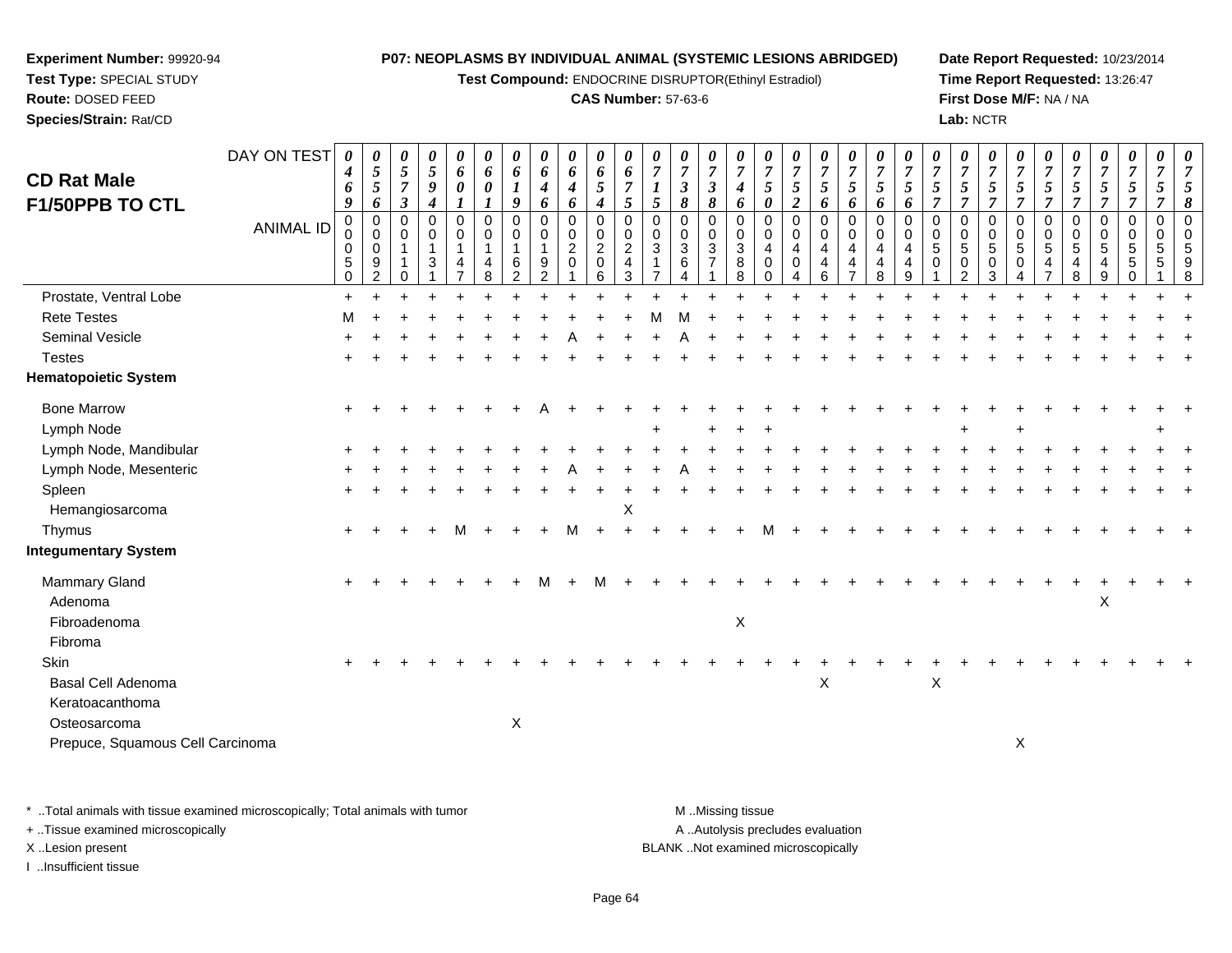**Test Compound:** ENDOCRINE DISRUPTOR(Ethinyl Estradiol)

# **CAS Number:** 57-63-6

**Date Report Requested:** 10/23/2014 **Time Report Requested:** 13:26:48**First Dose M/F:** NA / NA**Lab:** NCTR

| <b>CD Rat Male</b><br>F1/50PPB TO CTL                     | DAY ON TEST<br><b>ANIMAL ID</b> | $\boldsymbol{\theta}$<br>4<br>6<br>9<br>$\pmb{0}$<br>0<br>$\mathbf 0$<br>$\sqrt{5}$<br>$\Omega$ | 0<br>$\sqrt{5}$<br>$\mathfrak{s}$<br>6<br>$\mathbf 0$<br>$\mathbf 0$<br>$\mathsf{O}\xspace$<br>$9\,$<br>$\mathcal{D}$ | 0<br>$\mathfrak{z}$<br>$\overline{7}$<br>$\mathfrak{z}$<br>$\mathbf 0$<br>$\mathbf 0$<br>$\mathbf{1}$ | 0<br>$\sqrt{5}$<br>$\boldsymbol{g}$<br>$\boldsymbol{4}$<br>0<br>$\mathbf 0$<br>$\mathbf{1}$<br>3 | 0<br>6<br>0<br>$\pmb{0}$<br>$\pmb{0}$<br>$\mathbf{1}$<br>4 | $\theta$<br>6<br>0<br>$\mathbf 0$<br>0<br>$\overline{1}$<br>4<br>8 | 0<br>6<br>9<br>$\mathbf 0$<br>$\mathbf 0$<br>$\mathbf{1}$<br>6<br>$\mathcal{D}$ | 0<br>6<br>4<br>6<br>0<br>0<br>1<br>9<br>$\mathcal{P}$ | 0<br>6<br>$\boldsymbol{4}$<br>6<br>0<br>$\mathsf 0$<br>$\overline{2}$<br>$\mathbf 0$ | $\pmb{\theta}$<br>6<br>$5\phantom{.0}$<br>$\boldsymbol{4}$<br>$\mathbf 0$<br>$\pmb{0}$<br>$\boldsymbol{2}$<br>$\,0\,$<br>6 | 0<br>6<br>$\mathfrak{s}$<br>$\mathbf 0$<br>$\mathbf 0$<br>$\overline{2}$<br>$\overline{4}$<br>3 | 0<br>$\overline{7}$<br>1<br>5<br>$\mathbf 0$<br>$\mathbf 0$<br>$\sqrt{3}$ | 0<br>$\overline{7}$<br>$\mathbf{3}$<br>8<br>$\mathbf 0$<br>$\mathbf 0$<br>3<br>6 | 0<br>$\overline{7}$<br>$\boldsymbol{\beta}$<br>8<br>0<br>$\pmb{0}$<br>$\overline{3}$<br>$\overline{7}$ | 0<br>$\overline{7}$<br>$\boldsymbol{4}$<br>6<br>$\,0\,$<br>$\,0\,$<br>$\sqrt{3}$<br>8<br>8 | 0<br>$\overline{7}$<br>5<br>$\boldsymbol{\theta}$<br>$\mathbf 0$<br>$\mathbf 0$<br>$\overline{4}$<br>0<br>$\Omega$ | 0<br>$\overline{7}$<br>5<br>$\boldsymbol{2}$<br>$\pmb{0}$<br>$\mathbf 0$<br>4<br>0 | 0<br>$\overline{7}$<br>$5\overline{)}$<br>6<br>0<br>0<br>$\overline{4}$<br>4<br>6 | 0<br>$\boldsymbol{7}$<br>$5\overline{)}$<br>6<br>$\pmb{0}$<br>$\mathbf 0$<br>4<br>4<br>$\overline{ }$ | 0<br>$\overline{7}$<br>$5\overline{)}$<br>6<br>$\pmb{0}$<br>$\pmb{0}$<br>$\overline{4}$<br>$\overline{4}$<br>8 | 0<br>$\overline{7}$<br>5<br>6<br>$\mathbf 0$<br>$\mathbf 0$<br>$\overline{4}$<br>4<br>9 | 0<br>$\overline{7}$<br>5<br>$\overline{7}$<br>$\Omega$<br>$\Omega$<br>5<br>0 | 0<br>$\boldsymbol{7}$<br>$5\overline{)}$<br>$\overline{7}$<br>0<br>0<br>$5\,$<br>0<br>$\mathfrak{p}$ | 0<br>$\boldsymbol{7}$<br>$\mathfrak{H}$<br>$\overline{7}$<br>$\pmb{0}$<br>0<br>$\overline{5}$<br>0<br>3 | 0<br>$\overline{7}$<br>5<br>$\overline{7}$<br>0<br>$\mathbf 0$<br>$\sqrt{5}$<br>0<br>Δ | 0<br>$\overline{7}$<br>5<br>$\overline{7}$<br>0<br>$\mathbf 0$<br>5<br>4 | $\boldsymbol{\theta}$<br>$\overline{7}$<br>5<br>$\overline{7}$<br>$\mathbf 0$<br>$\mathbf 0$<br>5<br>4<br>8 | 0<br>$\overline{7}$<br>$\mathfrak{s}$<br>$\overline{7}$<br>0<br>0<br>$\sqrt{5}$<br>4<br>9 | 0<br>$\boldsymbol{7}$<br>$\overline{5}$<br>$\overline{7}$<br>$\,0\,$<br>0<br>5<br>5 | 0<br>$\overline{7}$<br>5<br>0<br>$\mathbf 0$<br>5<br>5 |  |
|-----------------------------------------------------------|---------------------------------|-------------------------------------------------------------------------------------------------|-----------------------------------------------------------------------------------------------------------------------|-------------------------------------------------------------------------------------------------------|--------------------------------------------------------------------------------------------------|------------------------------------------------------------|--------------------------------------------------------------------|---------------------------------------------------------------------------------|-------------------------------------------------------|--------------------------------------------------------------------------------------|----------------------------------------------------------------------------------------------------------------------------|-------------------------------------------------------------------------------------------------|---------------------------------------------------------------------------|----------------------------------------------------------------------------------|--------------------------------------------------------------------------------------------------------|--------------------------------------------------------------------------------------------|--------------------------------------------------------------------------------------------------------------------|------------------------------------------------------------------------------------|-----------------------------------------------------------------------------------|-------------------------------------------------------------------------------------------------------|----------------------------------------------------------------------------------------------------------------|-----------------------------------------------------------------------------------------|------------------------------------------------------------------------------|------------------------------------------------------------------------------------------------------|---------------------------------------------------------------------------------------------------------|----------------------------------------------------------------------------------------|--------------------------------------------------------------------------|-------------------------------------------------------------------------------------------------------------|-------------------------------------------------------------------------------------------|-------------------------------------------------------------------------------------|--------------------------------------------------------|--|
| Squamous Cell Carcinoma<br>Musculoskeletal System         |                                 |                                                                                                 |                                                                                                                       |                                                                                                       |                                                                                                  |                                                            |                                                                    |                                                                                 |                                                       |                                                                                      |                                                                                                                            |                                                                                                 |                                                                           |                                                                                  |                                                                                                        |                                                                                            |                                                                                                                    |                                                                                    |                                                                                   |                                                                                                       |                                                                                                                |                                                                                         |                                                                              |                                                                                                      |                                                                                                         |                                                                                        |                                                                          |                                                                                                             |                                                                                           | $\times$                                                                            |                                                        |  |
|                                                           |                                 |                                                                                                 |                                                                                                                       |                                                                                                       |                                                                                                  |                                                            |                                                                    |                                                                                 |                                                       |                                                                                      |                                                                                                                            |                                                                                                 |                                                                           |                                                                                  |                                                                                                        |                                                                                            |                                                                                                                    |                                                                                    |                                                                                   |                                                                                                       |                                                                                                                |                                                                                         |                                                                              |                                                                                                      |                                                                                                         |                                                                                        |                                                                          |                                                                                                             |                                                                                           |                                                                                     |                                                        |  |
| <b>Bone</b>                                               |                                 |                                                                                                 |                                                                                                                       |                                                                                                       |                                                                                                  |                                                            |                                                                    |                                                                                 |                                                       |                                                                                      |                                                                                                                            |                                                                                                 |                                                                           |                                                                                  |                                                                                                        |                                                                                            |                                                                                                                    |                                                                                    |                                                                                   |                                                                                                       |                                                                                                                |                                                                                         |                                                                              |                                                                                                      |                                                                                                         |                                                                                        |                                                                          |                                                                                                             |                                                                                           |                                                                                     |                                                        |  |
| Cranium, Nerve, Squamous Cell Carcinoma,<br>Deep Invasion |                                 |                                                                                                 |                                                                                                                       |                                                                                                       |                                                                                                  |                                                            |                                                                    |                                                                                 |                                                       |                                                                                      |                                                                                                                            |                                                                                                 | $\mathsf X$                                                               |                                                                                  |                                                                                                        |                                                                                            |                                                                                                                    |                                                                                    |                                                                                   |                                                                                                       |                                                                                                                |                                                                                         |                                                                              |                                                                                                      |                                                                                                         |                                                                                        |                                                                          |                                                                                                             |                                                                                           |                                                                                     |                                                        |  |
| Bone, Femur                                               |                                 |                                                                                                 |                                                                                                                       |                                                                                                       |                                                                                                  |                                                            |                                                                    |                                                                                 |                                                       |                                                                                      |                                                                                                                            |                                                                                                 |                                                                           |                                                                                  |                                                                                                        |                                                                                            |                                                                                                                    |                                                                                    |                                                                                   |                                                                                                       |                                                                                                                |                                                                                         |                                                                              |                                                                                                      |                                                                                                         |                                                                                        |                                                                          |                                                                                                             |                                                                                           |                                                                                     |                                                        |  |
| <b>Skeletal Muscle</b>                                    |                                 |                                                                                                 |                                                                                                                       |                                                                                                       |                                                                                                  |                                                            |                                                                    |                                                                                 |                                                       |                                                                                      |                                                                                                                            |                                                                                                 |                                                                           |                                                                                  |                                                                                                        |                                                                                            |                                                                                                                    |                                                                                    |                                                                                   |                                                                                                       |                                                                                                                |                                                                                         |                                                                              |                                                                                                      |                                                                                                         |                                                                                        |                                                                          |                                                                                                             |                                                                                           |                                                                                     |                                                        |  |
| Nervous System                                            |                                 |                                                                                                 |                                                                                                                       |                                                                                                       |                                                                                                  |                                                            |                                                                    |                                                                                 |                                                       |                                                                                      |                                                                                                                            |                                                                                                 |                                                                           |                                                                                  |                                                                                                        |                                                                                            |                                                                                                                    |                                                                                    |                                                                                   |                                                                                                       |                                                                                                                |                                                                                         |                                                                              |                                                                                                      |                                                                                                         |                                                                                        |                                                                          |                                                                                                             |                                                                                           |                                                                                     |                                                        |  |
| Brain, Brain Stem                                         |                                 |                                                                                                 |                                                                                                                       |                                                                                                       |                                                                                                  |                                                            |                                                                    |                                                                                 |                                                       |                                                                                      |                                                                                                                            |                                                                                                 |                                                                           |                                                                                  |                                                                                                        |                                                                                            |                                                                                                                    |                                                                                    |                                                                                   |                                                                                                       |                                                                                                                |                                                                                         |                                                                              |                                                                                                      |                                                                                                         |                                                                                        |                                                                          |                                                                                                             |                                                                                           |                                                                                     |                                                        |  |
| Astrocytoma Malignant                                     |                                 |                                                                                                 |                                                                                                                       |                                                                                                       | X                                                                                                |                                                            |                                                                    |                                                                                 |                                                       |                                                                                      |                                                                                                                            |                                                                                                 |                                                                           |                                                                                  |                                                                                                        |                                                                                            |                                                                                                                    |                                                                                    |                                                                                   |                                                                                                       |                                                                                                                |                                                                                         |                                                                              |                                                                                                      |                                                                                                         |                                                                                        |                                                                          |                                                                                                             |                                                                                           |                                                                                     |                                                        |  |
| Brain, Cerebellum                                         |                                 | $\pm$                                                                                           |                                                                                                                       | $\ddot{}$                                                                                             |                                                                                                  |                                                            |                                                                    |                                                                                 |                                                       |                                                                                      |                                                                                                                            |                                                                                                 |                                                                           |                                                                                  |                                                                                                        |                                                                                            |                                                                                                                    |                                                                                    |                                                                                   |                                                                                                       |                                                                                                                |                                                                                         |                                                                              |                                                                                                      |                                                                                                         |                                                                                        |                                                                          |                                                                                                             |                                                                                           |                                                                                     |                                                        |  |
| Astrocytoma Malignant                                     |                                 |                                                                                                 |                                                                                                                       |                                                                                                       | X                                                                                                |                                                            |                                                                    |                                                                                 |                                                       |                                                                                      |                                                                                                                            |                                                                                                 |                                                                           |                                                                                  |                                                                                                        |                                                                                            |                                                                                                                    |                                                                                    |                                                                                   |                                                                                                       |                                                                                                                |                                                                                         |                                                                              |                                                                                                      |                                                                                                         |                                                                                        |                                                                          |                                                                                                             |                                                                                           |                                                                                     |                                                        |  |
| Brain, Cerebrum                                           |                                 |                                                                                                 |                                                                                                                       |                                                                                                       |                                                                                                  |                                                            |                                                                    |                                                                                 |                                                       |                                                                                      |                                                                                                                            |                                                                                                 |                                                                           |                                                                                  |                                                                                                        |                                                                                            |                                                                                                                    |                                                                                    |                                                                                   |                                                                                                       |                                                                                                                |                                                                                         |                                                                              |                                                                                                      |                                                                                                         |                                                                                        |                                                                          |                                                                                                             |                                                                                           |                                                                                     |                                                        |  |
| Astrocytoma Malignant                                     |                                 |                                                                                                 |                                                                                                                       |                                                                                                       | $\pmb{\times}$                                                                                   |                                                            |                                                                    |                                                                                 |                                                       |                                                                                      |                                                                                                                            |                                                                                                 |                                                                           |                                                                                  |                                                                                                        |                                                                                            |                                                                                                                    |                                                                                    |                                                                                   |                                                                                                       |                                                                                                                |                                                                                         |                                                                              |                                                                                                      |                                                                                                         |                                                                                        |                                                                          |                                                                                                             |                                                                                           |                                                                                     |                                                        |  |
| Granular Cell Tumor Benign                                |                                 |                                                                                                 |                                                                                                                       | X                                                                                                     |                                                                                                  |                                                            |                                                                    |                                                                                 |                                                       |                                                                                      |                                                                                                                            |                                                                                                 |                                                                           |                                                                                  |                                                                                                        |                                                                                            |                                                                                                                    |                                                                                    |                                                                                   |                                                                                                       |                                                                                                                |                                                                                         |                                                                              |                                                                                                      |                                                                                                         |                                                                                        |                                                                          |                                                                                                             |                                                                                           |                                                                                     |                                                        |  |
| <b>Respiratory System</b>                                 |                                 |                                                                                                 |                                                                                                                       |                                                                                                       |                                                                                                  |                                                            |                                                                    |                                                                                 |                                                       |                                                                                      |                                                                                                                            |                                                                                                 |                                                                           |                                                                                  |                                                                                                        |                                                                                            |                                                                                                                    |                                                                                    |                                                                                   |                                                                                                       |                                                                                                                |                                                                                         |                                                                              |                                                                                                      |                                                                                                         |                                                                                        |                                                                          |                                                                                                             |                                                                                           |                                                                                     |                                                        |  |
| Lung                                                      |                                 |                                                                                                 |                                                                                                                       |                                                                                                       |                                                                                                  |                                                            |                                                                    |                                                                                 |                                                       |                                                                                      |                                                                                                                            |                                                                                                 |                                                                           |                                                                                  |                                                                                                        |                                                                                            |                                                                                                                    |                                                                                    |                                                                                   |                                                                                                       |                                                                                                                |                                                                                         |                                                                              |                                                                                                      |                                                                                                         |                                                                                        |                                                                          |                                                                                                             |                                                                                           |                                                                                     |                                                        |  |
| Nose                                                      |                                 |                                                                                                 |                                                                                                                       |                                                                                                       |                                                                                                  |                                                            |                                                                    |                                                                                 |                                                       |                                                                                      |                                                                                                                            |                                                                                                 |                                                                           |                                                                                  |                                                                                                        |                                                                                            |                                                                                                                    |                                                                                    |                                                                                   |                                                                                                       |                                                                                                                |                                                                                         |                                                                              |                                                                                                      |                                                                                                         |                                                                                        |                                                                          |                                                                                                             |                                                                                           |                                                                                     |                                                        |  |
| Trachea                                                   |                                 |                                                                                                 |                                                                                                                       |                                                                                                       |                                                                                                  |                                                            |                                                                    |                                                                                 |                                                       |                                                                                      |                                                                                                                            |                                                                                                 |                                                                           |                                                                                  |                                                                                                        |                                                                                            |                                                                                                                    |                                                                                    |                                                                                   |                                                                                                       |                                                                                                                |                                                                                         |                                                                              |                                                                                                      |                                                                                                         |                                                                                        |                                                                          |                                                                                                             |                                                                                           |                                                                                     |                                                        |  |
| <b>Special Senses System</b>                              |                                 |                                                                                                 |                                                                                                                       |                                                                                                       |                                                                                                  |                                                            |                                                                    |                                                                                 |                                                       |                                                                                      |                                                                                                                            |                                                                                                 |                                                                           |                                                                                  |                                                                                                        |                                                                                            |                                                                                                                    |                                                                                    |                                                                                   |                                                                                                       |                                                                                                                |                                                                                         |                                                                              |                                                                                                      |                                                                                                         |                                                                                        |                                                                          |                                                                                                             |                                                                                           |                                                                                     |                                                        |  |
| Eye                                                       |                                 |                                                                                                 |                                                                                                                       |                                                                                                       |                                                                                                  |                                                            |                                                                    |                                                                                 |                                                       |                                                                                      |                                                                                                                            |                                                                                                 |                                                                           |                                                                                  |                                                                                                        |                                                                                            |                                                                                                                    |                                                                                    |                                                                                   |                                                                                                       |                                                                                                                |                                                                                         |                                                                              |                                                                                                      |                                                                                                         |                                                                                        |                                                                          |                                                                                                             |                                                                                           |                                                                                     |                                                        |  |
|                                                           |                                 |                                                                                                 |                                                                                                                       |                                                                                                       |                                                                                                  |                                                            |                                                                    |                                                                                 |                                                       |                                                                                      |                                                                                                                            |                                                                                                 |                                                                           |                                                                                  |                                                                                                        |                                                                                            |                                                                                                                    |                                                                                    |                                                                                   |                                                                                                       |                                                                                                                |                                                                                         |                                                                              |                                                                                                      |                                                                                                         |                                                                                        |                                                                          |                                                                                                             |                                                                                           |                                                                                     |                                                        |  |

| * Total animals with tissue examined microscopically; Total animals with tumor | M Missing tissue                   |
|--------------------------------------------------------------------------------|------------------------------------|
| + Tissue examined microscopically                                              | A Autolysis precludes evaluation   |
| X Lesion present                                                               | BLANK Not examined microscopically |
| Insufficient tissue                                                            |                                    |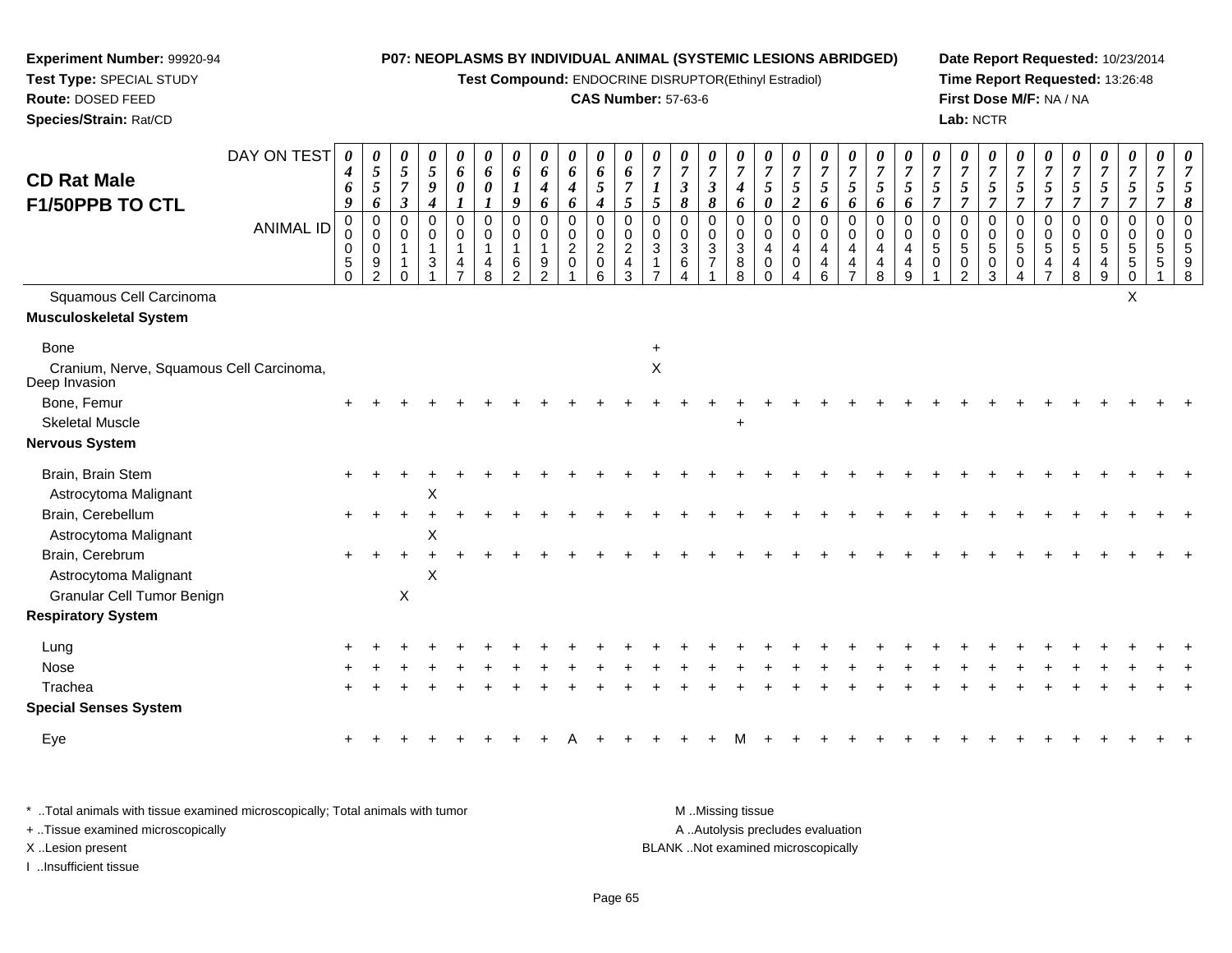**Test Compound:** ENDOCRINE DISRUPTOR(Ethinyl Estradiol)

## **CAS Number:** 57-63-6

**Date Report Requested:** 10/23/2014**Time Report Requested:** 13:26:48**First Dose M/F:** NA / NA**Lab:** NCTR

| DAY ON TEST<br><b>CD Rat Male</b><br><b>F1/50PPB TO CTL</b><br>ANIMAL ID | 0<br>4<br>6<br>9<br>0<br>5<br>0 | 0<br>$\mathfrak{s}$<br>6<br>0<br>$\pmb{0}$<br>0<br>9<br>ົາ | $\boldsymbol{\theta}$<br>5<br>$\overline{ }$<br>$\boldsymbol{\beta}$<br>0<br>$\,0\,$ | 0<br>5<br>9<br>4<br>$\mathbf 0$<br>$\overline{A}$<br>3 | 0<br>6<br>$\boldsymbol{\theta}$<br>0<br>0<br>4<br>$\overline{ }$ | $\boldsymbol{\theta}$<br>$\bm{o}$<br>4<br>8 | 0<br>6<br>9<br>0<br>$\pmb{0}$<br>6<br>$\mathcal{D}$ | 0<br>6<br>4<br>6<br>0<br>0<br>9<br>$\Omega$ | $\boldsymbol{\theta}$<br>6<br>$\boldsymbol{4}$<br>6<br>$\mathbf 0$<br>$\boldsymbol{2}$<br>$\overline{0}$ | 0<br>6<br>0<br>$\overline{\mathbf{c}}$<br>$\mathbf 0$<br>հ | 6<br>$\mathbf 0$<br>$\overline{2}$<br>3 | $\theta$<br>$\mathcal{L}$<br>$\mathbf 0$<br>3 | $\boldsymbol{\theta}$<br>$\overline{7}$<br>$\boldsymbol{\beta}$<br>8<br>0<br>0<br>$\sqrt{3}$<br>6 | $\boldsymbol{\theta}$<br>$\overline{7}$<br>I<br>8<br>0<br>$\pmb{0}$<br>3<br>$\overline{7}$ | 0<br>6<br>0<br>3<br>8 | 4 | 0<br>$\overline{ }$<br>$\mathbf 0$<br>4 | $\boldsymbol{\theta}$<br>$\overline{7}$<br>$\mathfrak{s}$<br>6<br>0<br>$\pmb{0}$<br>4<br>4<br>6 | 0<br>$\boldsymbol{7}$<br>5<br>6<br>0<br>$\pmb{0}$<br>$\overline{4}$<br>$\overline{4}$<br>$\overline{ }$ | 0<br>o<br>$\mathbf 0$<br>4<br>4<br>8 | 0 | 5 | 0<br>$\overline{7}$<br>5<br>7<br>0<br>0<br>5<br>0<br>$\mathfrak{p}$ | $\boldsymbol{\theta}$<br>$\overline{7}$<br>$\mathfrak{s}$<br>$\overline{ }$<br>0<br>$\mathbf 0$<br>5<br>$\mathbf 0$<br>3 | 0<br>$\overline{7}$<br>$\overline{ }$<br>$\mathbf 0$<br>5<br>0 | 5 | 0<br>0<br>0<br>5<br>8 | 0<br>$\overline{7}$<br>5<br>$\Omega$<br>5<br>4<br>9 | $\boldsymbol{\theta}$<br>$\mathcal{L}$<br>0<br>$\mathbf 0$<br>5<br>$\sqrt{5}$ | $\boldsymbol{\theta}$<br>$\Omega$<br>5<br>5 |  |
|--------------------------------------------------------------------------|---------------------------------|------------------------------------------------------------|--------------------------------------------------------------------------------------|--------------------------------------------------------|------------------------------------------------------------------|---------------------------------------------|-----------------------------------------------------|---------------------------------------------|----------------------------------------------------------------------------------------------------------|------------------------------------------------------------|-----------------------------------------|-----------------------------------------------|---------------------------------------------------------------------------------------------------|--------------------------------------------------------------------------------------------|-----------------------|---|-----------------------------------------|-------------------------------------------------------------------------------------------------|---------------------------------------------------------------------------------------------------------|--------------------------------------|---|---|---------------------------------------------------------------------|--------------------------------------------------------------------------------------------------------------------------|----------------------------------------------------------------|---|-----------------------|-----------------------------------------------------|-------------------------------------------------------------------------------|---------------------------------------------|--|
| Harderian Gland                                                          | ÷.                              |                                                            |                                                                                      |                                                        |                                                                  |                                             |                                                     |                                             |                                                                                                          |                                                            |                                         |                                               |                                                                                                   |                                                                                            |                       |   |                                         |                                                                                                 |                                                                                                         |                                      |   |   |                                                                     |                                                                                                                          |                                                                |   |                       |                                                     |                                                                               |                                             |  |
| Squamous Cell Carcinoma, Deep Invasion                                   |                                 |                                                            |                                                                                      |                                                        |                                                                  |                                             |                                                     |                                             |                                                                                                          | X                                                          |                                         |                                               |                                                                                                   |                                                                                            |                       |   |                                         |                                                                                                 |                                                                                                         |                                      |   |   |                                                                     |                                                                                                                          |                                                                |   |                       |                                                     |                                                                               |                                             |  |
| <b>Lacrimal Gland</b>                                                    |                                 |                                                            |                                                                                      |                                                        |                                                                  |                                             |                                                     |                                             |                                                                                                          |                                                            |                                         |                                               | $\ddot{}$                                                                                         |                                                                                            |                       |   |                                         |                                                                                                 |                                                                                                         |                                      |   |   |                                                                     |                                                                                                                          |                                                                |   |                       |                                                     |                                                                               |                                             |  |
| <b>Urinary System</b>                                                    |                                 |                                                            |                                                                                      |                                                        |                                                                  |                                             |                                                     |                                             |                                                                                                          |                                                            |                                         |                                               |                                                                                                   |                                                                                            |                       |   |                                         |                                                                                                 |                                                                                                         |                                      |   |   |                                                                     |                                                                                                                          |                                                                |   |                       |                                                     |                                                                               |                                             |  |
| Kidney<br>Bilateral, Renal Tubule, Adenoma                               | $\pm$                           | X                                                          |                                                                                      |                                                        |                                                                  |                                             |                                                     |                                             |                                                                                                          |                                                            | X                                       |                                               |                                                                                                   |                                                                                            |                       |   |                                         |                                                                                                 |                                                                                                         |                                      |   |   |                                                                     |                                                                                                                          |                                                                |   |                       |                                                     |                                                                               |                                             |  |
| Sarcoma                                                                  |                                 |                                                            |                                                                                      |                                                        |                                                                  |                                             |                                                     |                                             |                                                                                                          |                                                            |                                         |                                               |                                                                                                   | X                                                                                          |                       |   |                                         |                                                                                                 |                                                                                                         |                                      |   |   |                                                                     |                                                                                                                          |                                                                |   |                       |                                                     |                                                                               |                                             |  |
| Urethra                                                                  |                                 |                                                            |                                                                                      |                                                        |                                                                  |                                             |                                                     |                                             |                                                                                                          |                                                            |                                         |                                               |                                                                                                   |                                                                                            |                       |   |                                         | $\ddot{}$                                                                                       |                                                                                                         |                                      |   |   |                                                                     |                                                                                                                          |                                                                |   |                       |                                                     |                                                                               |                                             |  |
| <b>Urinary Bladder</b>                                                   |                                 |                                                            |                                                                                      |                                                        |                                                                  |                                             |                                                     |                                             |                                                                                                          |                                                            |                                         |                                               |                                                                                                   |                                                                                            |                       |   |                                         |                                                                                                 |                                                                                                         |                                      |   |   |                                                                     |                                                                                                                          |                                                                |   |                       |                                                     |                                                                               |                                             |  |
| <b>SYSTEMIC LESIONS</b>                                                  |                                 |                                                            |                                                                                      |                                                        |                                                                  |                                             |                                                     |                                             |                                                                                                          |                                                            |                                         |                                               |                                                                                                   |                                                                                            |                       |   |                                         |                                                                                                 |                                                                                                         |                                      |   |   |                                                                     |                                                                                                                          |                                                                |   |                       |                                                     |                                                                               |                                             |  |
| Multiple Organ                                                           |                                 |                                                            |                                                                                      |                                                        |                                                                  |                                             |                                                     |                                             |                                                                                                          |                                                            |                                         |                                               |                                                                                                   |                                                                                            |                       |   |                                         |                                                                                                 |                                                                                                         |                                      |   |   |                                                                     |                                                                                                                          |                                                                |   |                       |                                                     |                                                                               |                                             |  |

\* ..Total animals with tissue examined microscopically; Total animals with tumor **M** . Missing tissue M ..Missing tissue

+ ..Tissue examined microscopically

**Experiment Number:** 99920-94**Test Type:** SPECIAL STUDY**Route:** DOSED FEED**Species/Strain:** Rat/CD

I ..Insufficient tissue

A ..Autolysis precludes evaluation X ..Lesion present BLANK ..Not examined microscopically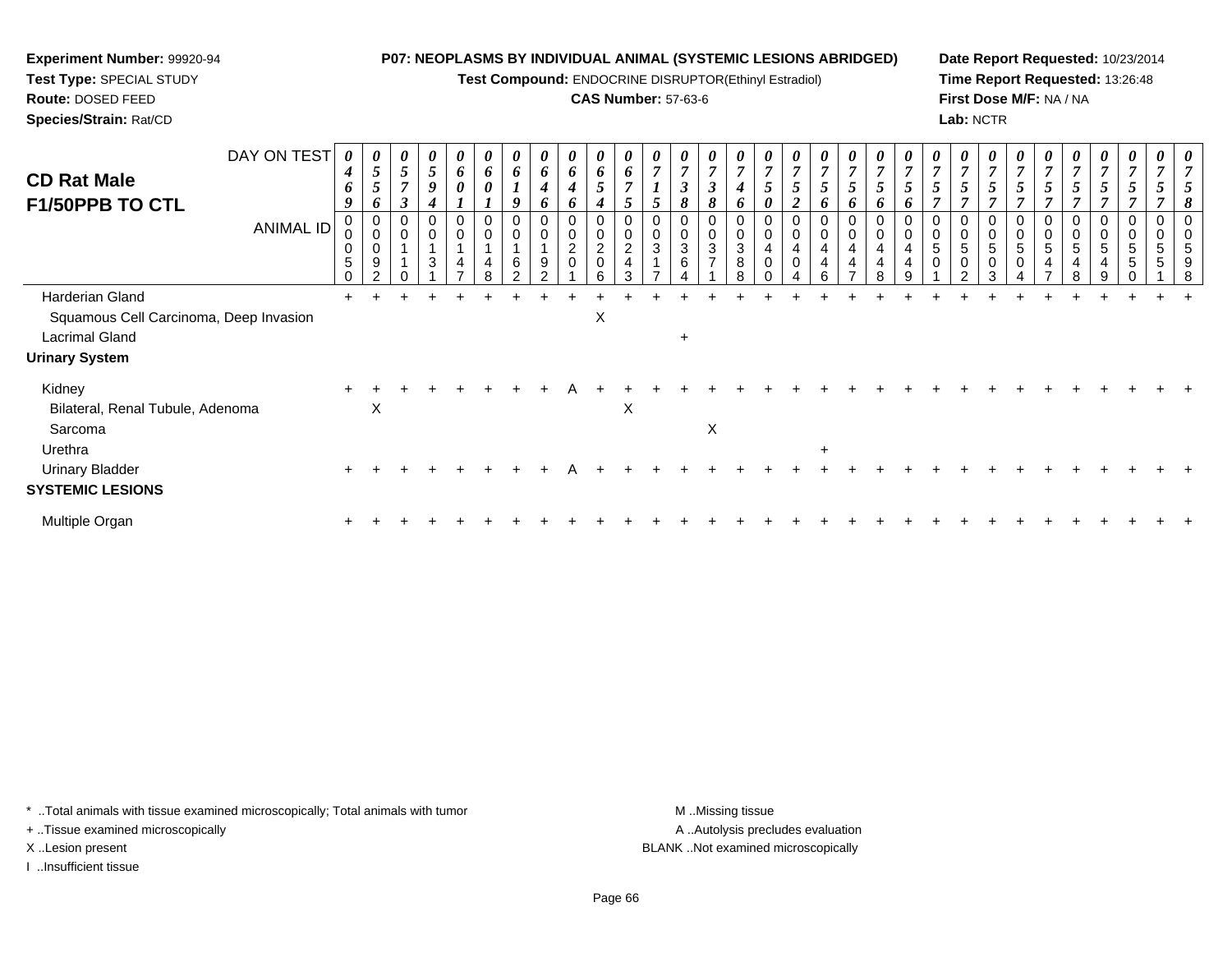**Test Compound:** ENDOCRINE DISRUPTOR(Ethinyl Estradiol)

# **CAS Number:** 57-63-6

**Date Report Requested:** 10/23/2014 **Time Report Requested:** 13:26:48**First Dose M/F:** NA / NA**Lab:** NCTR

|                              | DAY ON TEST      | $\boldsymbol{\theta}$ | 0                   | 0                   | 0                   | 0                         | 0                   | 0                    | 0                       | 0<br>$\overline{7}$        | 0                     | 0                   | 0                                  | 0                             | 0                           | $\boldsymbol{\theta}$ | 0                   | 0                          | $\boldsymbol{\theta}$<br>$\overline{7}$ | 0                   |                       |
|------------------------------|------------------|-----------------------|---------------------|---------------------|---------------------|---------------------------|---------------------|----------------------|-------------------------|----------------------------|-----------------------|---------------------|------------------------------------|-------------------------------|-----------------------------|-----------------------|---------------------|----------------------------|-----------------------------------------|---------------------|-----------------------|
| <b>CD Rat Male</b>           |                  | $\overline{7}$<br>5   | $\overline{7}$<br>5 | $\overline{7}$<br>5 | $\overline{7}$<br>5 | $\overline{7}$<br>6       | $\overline{7}$<br>6 | $\overline{7}$<br>6  | $\overline{7}$<br>6     | 6                          | $\overline{7}$<br>6   | $\overline{7}$<br>6 | $\overline{7}$<br>6                | $\overline{7}$<br>6           | $\overline{7}$<br>6         | $\overline{7}$<br>6   | $\overline{7}$<br>6 | $\overline{7}$<br>6        | 6                                       | $\overline{7}$<br>5 |                       |
| F1/50PPB TO CTL              |                  | 8                     | 8                   | 8                   | 8                   | 1                         | 1                   | $\bm{l}$             | 1                       | $\boldsymbol{l}$           | $\boldsymbol{2}$      | $\overline{c}$      | $\overline{2}$                     | $\overline{c}$                | $\boldsymbol{2}$            | $\boldsymbol{\beta}$  | $\boldsymbol{2}$    | $\boldsymbol{2}$           | $\overline{c}$                          | 6                   |                       |
|                              | <b>ANIMAL ID</b> | $\mathbf 0$           | $\mathbf 0$         | 0<br>$\mathbf 0$    | 0                   | $\Omega$                  | $\Omega$            | $\Omega$<br>$\Omega$ | $\Omega$<br>$\mathbf 0$ | $\mathbf 0$<br>$\mathbf 0$ | $\Omega$              | 0                   | $\mathbf 0$                        | 0                             | $\pmb{0}$<br>$\mathbf 0$    | $\Omega$              | $\Omega$            | $\mathbf 0$<br>$\mathbf 0$ | 0<br>$\mathbf 0$                        | 0                   |                       |
|                              |                  | 0<br>5                | 0<br>6              | 6                   | 0<br>6              | $\mathbf 0$<br>6          | $\mathbf 0$<br>6    | 6                    | 6                       | 6                          | 0<br>$\overline{7}$   | 0<br>$\overline{7}$ | 0<br>$\overline{7}$                | $\mathbf 0$<br>$\overline{7}$ | $\overline{7}$              | 0<br>$\overline{7}$   | 0<br>$\overline{7}$ | $\overline{7}$             | $\overline{7}$                          | 0<br>8              |                       |
|                              |                  | 9<br>9                | 0<br>$\Omega$       | 0                   | 0<br>$\mathcal{P}$  | 5<br>$\mathfrak{p}$       | $\sqrt{5}$<br>3     | $\sqrt{5}$<br>4      | 5<br>5                  | $\mathbf 5$<br>6           | $\pmb{0}$<br>$\Omega$ | 0                   | $\boldsymbol{0}$<br>$\overline{2}$ | 0<br>3                        | $\pmb{0}$<br>$\overline{4}$ | 5                     | $\mathbf 5$<br>2    | $\mathbf 5$<br>3           | 5<br>$\overline{4}$                     | 0<br>$\overline{2}$ | <i><b>*TOTALS</b></i> |
| <b>Alimentary System</b>     |                  |                       |                     |                     |                     |                           |                     |                      |                         |                            |                       |                     |                                    |                               |                             |                       |                     |                            |                                         |                     |                       |
| Esophagus                    |                  |                       |                     |                     |                     |                           |                     |                      |                         |                            |                       |                     |                                    |                               |                             |                       |                     |                            |                                         |                     | 50                    |
| Intestine Large, Cecum       |                  |                       |                     |                     |                     |                           |                     |                      |                         |                            |                       |                     |                                    |                               |                             |                       |                     |                            |                                         |                     | 46                    |
| Intestine Large, Colon       |                  |                       |                     |                     |                     |                           |                     |                      |                         |                            |                       |                     |                                    |                               |                             |                       |                     |                            |                                         |                     | 48                    |
| Intestine Large, Rectum      |                  | ٠                     |                     |                     |                     |                           |                     |                      |                         |                            |                       |                     |                                    |                               |                             |                       |                     |                            |                                         |                     | 48                    |
| Intestine Small, Duodenum    |                  |                       |                     |                     |                     |                           |                     |                      |                         |                            |                       |                     |                                    |                               |                             |                       |                     |                            |                                         |                     | 47                    |
| Intestine Small, Ileum       |                  |                       |                     |                     |                     |                           |                     |                      |                         |                            |                       |                     |                                    |                               |                             |                       |                     |                            |                                         |                     | 45                    |
| Intestine Small, Jejunum     |                  |                       |                     |                     |                     |                           |                     |                      |                         |                            |                       |                     |                                    |                               |                             |                       |                     |                            |                                         |                     | 48                    |
| Adenocarcinoma               |                  |                       |                     |                     |                     |                           |                     |                      |                         |                            |                       |                     |                                    |                               |                             |                       |                     |                            |                                         |                     | 1                     |
| Liver                        |                  |                       |                     |                     |                     |                           |                     |                      |                         |                            |                       |                     |                                    |                               |                             |                       |                     |                            |                                         |                     | 49                    |
| Cholangiocarcinoma           |                  |                       | Χ                   |                     |                     |                           |                     |                      |                         |                            |                       |                     |                                    |                               |                             |                       |                     |                            |                                         |                     |                       |
| Hepatocellular Adenoma       |                  |                       |                     |                     |                     |                           |                     |                      |                         |                            |                       |                     |                                    |                               |                             |                       |                     |                            |                                         |                     | 1                     |
| Hepatocellular Carcinoma     |                  |                       |                     |                     |                     | $\boldsymbol{\mathsf{X}}$ |                     |                      |                         |                            |                       |                     |                                    |                               |                             |                       |                     |                            |                                         |                     |                       |
| Oral Mucosa                  |                  |                       |                     |                     |                     |                           |                     |                      |                         | $\ddot{}$                  |                       |                     |                                    |                               |                             |                       |                     |                            |                                         | +                   | 6                     |
| Squamous Cell Carcinoma      |                  |                       |                     |                     |                     |                           |                     |                      |                         |                            |                       |                     |                                    |                               |                             |                       |                     |                            |                                         | X                   | 4                     |
| Pancreas                     |                  |                       |                     |                     |                     |                           |                     |                      |                         |                            |                       |                     |                                    |                               |                             |                       |                     |                            |                                         |                     | 50                    |
| Salivary Glands              |                  |                       |                     |                     |                     |                           |                     |                      |                         |                            |                       |                     |                                    |                               |                             |                       |                     |                            |                                         |                     | 49                    |
| Stomach, Forestomach         |                  |                       |                     |                     |                     |                           |                     |                      |                         |                            |                       |                     |                                    |                               |                             |                       |                     |                            |                                         |                     | 49                    |
| Stomach, Glandular           |                  |                       |                     |                     |                     |                           |                     |                      |                         |                            |                       |                     |                                    |                               |                             |                       |                     |                            |                                         |                     | 49                    |
| Tongue                       |                  |                       |                     |                     |                     |                           |                     |                      |                         |                            |                       |                     |                                    |                               |                             |                       |                     |                            |                                         |                     | 1                     |
| <b>Cardiovascular System</b> |                  |                       |                     |                     |                     |                           |                     |                      |                         |                            |                       |                     |                                    |                               |                             |                       |                     |                            |                                         |                     |                       |
| <b>Blood Vessel</b>          |                  |                       |                     |                     |                     |                           |                     |                      |                         |                            |                       |                     |                                    |                               |                             |                       |                     |                            |                                         |                     | 50                    |
|                              |                  |                       |                     |                     |                     |                           |                     |                      |                         |                            |                       |                     |                                    |                               |                             |                       |                     |                            |                                         |                     |                       |

| * Total animals with tissue examined microscopically; Total animals with tumor | M Missing tissue                   |
|--------------------------------------------------------------------------------|------------------------------------|
| + Tissue examined microscopically                                              | A Autolysis precludes evaluation   |
| X Lesion present                                                               | BLANK Not examined microscopically |
| Insufficient tissue                                                            |                                    |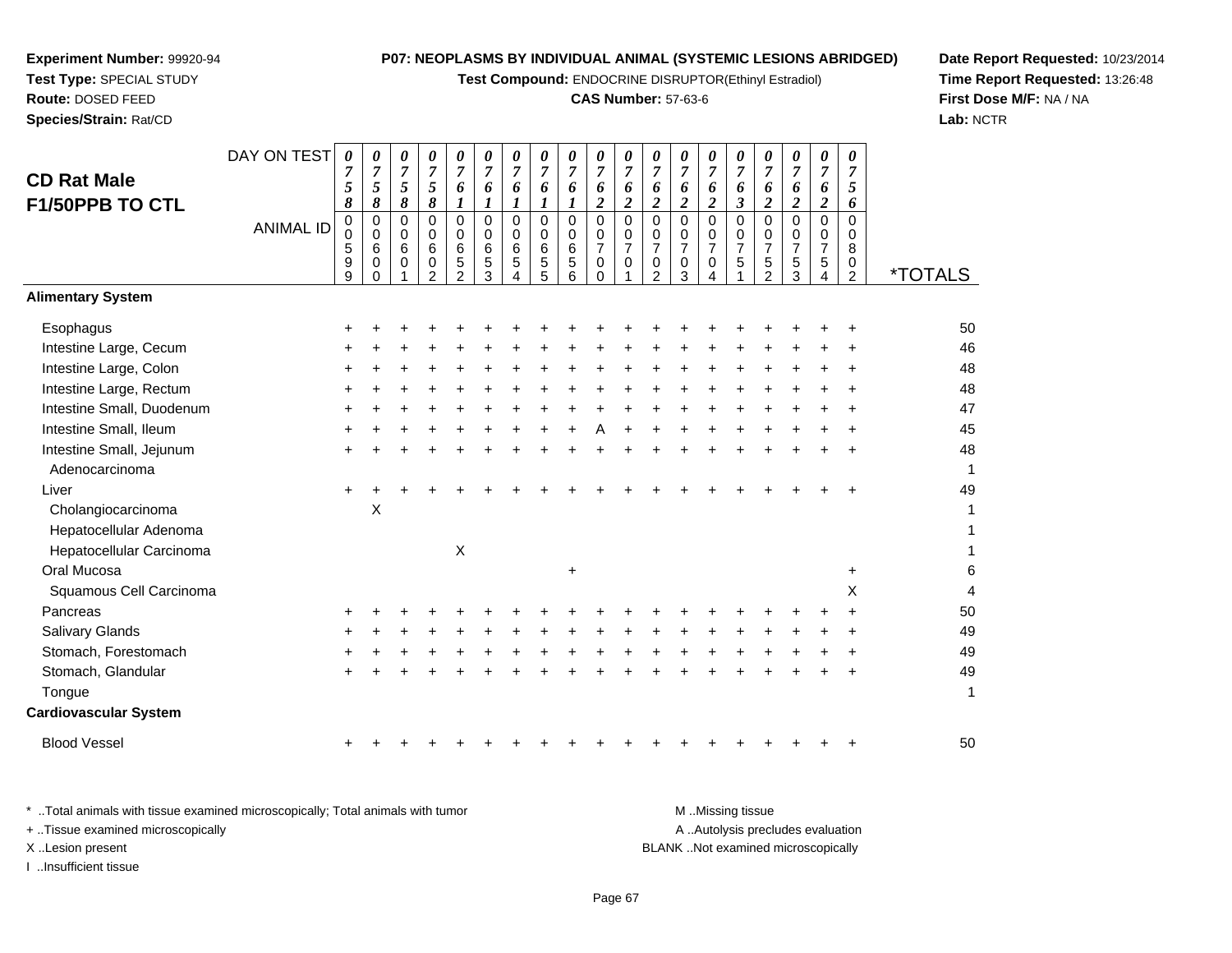**Test Compound:** ENDOCRINE DISRUPTOR(Ethinyl Estradiol)

## **CAS Number:** 57-63-6

**Date Report Requested:** 10/23/2014**Time Report Requested:** 13:26:48**First Dose M/F:** NA / NA**Lab:** NCTR

| <b>CD Rat Male</b><br>F1/50PPB TO CTL                                                      | DAY ON TEST<br><b>ANIMAL ID</b> | $\boldsymbol{\theta}$<br>$\overline{7}$<br>5<br>8<br>0<br>0<br>5<br>9<br>9 | 0<br>$\overline{7}$<br>5<br>8<br>0<br>$\Omega$<br>6<br>$\Omega$<br>0 | 0<br>$\overline{7}$<br>5<br>8<br>0<br>$\Omega$<br>6<br>$\Omega$ | 0<br>$\overline{7}$<br>5<br>8<br>0<br>$\Omega$<br>6<br>$\Omega$<br>$\overline{2}$ | 0<br>$\overline{7}$<br>6<br>$\boldsymbol{l}$<br>$\Omega$<br>$\Omega$<br>6<br>5<br>$\overline{2}$ | 0<br>$\overline{7}$<br>6<br>$\boldsymbol{l}$<br>$\Omega$<br>$\Omega$<br>6<br>5<br>3 | 0<br>$\overline{7}$<br>6<br>$\boldsymbol{I}$<br>$\Omega$<br>$\Omega$<br>6<br>5<br>4 | 0<br>$\overline{7}$<br>6<br>$\boldsymbol{l}$<br>$\Omega$<br>$\Omega$<br>6<br>5<br>5 | 0<br>$\overline{7}$<br>6<br>1<br>0<br>$\mathbf 0$<br>$\,6$<br>5<br>6 | 0<br>$\overline{7}$<br>6<br>$\boldsymbol{2}$<br>0<br>0<br>$\overline{7}$<br>0<br>0 | 0<br>7<br>6<br>$\overline{\mathbf{2}}$<br>0<br>0<br>7<br>0 | 0<br>$\overline{7}$<br>6<br>$\boldsymbol{2}$<br>$\Omega$<br>$\Omega$<br>$\overline{7}$<br>$\Omega$<br>2 | 0<br>$\overline{7}$<br>6<br>$\overline{\mathbf{c}}$<br>$\Omega$<br>$\Omega$<br>$\overline{7}$<br>$\mathbf 0$<br>3 | 0<br>$\overline{7}$<br>6<br>$\overline{c}$<br>$\Omega$<br>$\Omega$<br>$\overline{7}$<br>$\Omega$<br>4 | 0<br>$\overline{7}$<br>6<br>3<br>$\Omega$<br>$\Omega$<br>7<br>5 | 0<br>$\overline{7}$<br>6<br>$\boldsymbol{2}$<br>$\Omega$<br>0<br>$\overline{7}$<br>5<br>$\overline{c}$ | 0<br>$\overline{7}$<br>6<br>$\boldsymbol{2}$<br>0<br>0<br>$\overline{7}$<br>5<br>3 | 0<br>$\overline{7}$<br>6<br>$\overline{\mathbf{c}}$<br>0<br>0<br>7<br>5<br>4 | 0<br>$\overline{7}$<br>5<br>6<br>0<br>$\Omega$<br>8<br>$\mathbf 0$<br>$\overline{c}$ | <i><b>*TOTALS</b></i> |
|--------------------------------------------------------------------------------------------|---------------------------------|----------------------------------------------------------------------------|----------------------------------------------------------------------|-----------------------------------------------------------------|-----------------------------------------------------------------------------------|--------------------------------------------------------------------------------------------------|-------------------------------------------------------------------------------------|-------------------------------------------------------------------------------------|-------------------------------------------------------------------------------------|----------------------------------------------------------------------|------------------------------------------------------------------------------------|------------------------------------------------------------|---------------------------------------------------------------------------------------------------------|-------------------------------------------------------------------------------------------------------------------|-------------------------------------------------------------------------------------------------------|-----------------------------------------------------------------|--------------------------------------------------------------------------------------------------------|------------------------------------------------------------------------------------|------------------------------------------------------------------------------|--------------------------------------------------------------------------------------|-----------------------|
| Heart                                                                                      |                                 | $\ddot{}$                                                                  |                                                                      |                                                                 |                                                                                   |                                                                                                  |                                                                                     |                                                                                     |                                                                                     |                                                                      |                                                                                    |                                                            |                                                                                                         |                                                                                                                   |                                                                                                       |                                                                 |                                                                                                        | $\ddot{}$                                                                          | $\ddot{}$                                                                    | $\ddot{}$                                                                            | 50                    |
| <b>Endocrine System</b>                                                                    |                                 |                                                                            |                                                                      |                                                                 |                                                                                   |                                                                                                  |                                                                                     |                                                                                     |                                                                                     |                                                                      |                                                                                    |                                                            |                                                                                                         |                                                                                                                   |                                                                                                       |                                                                 |                                                                                                        |                                                                                    |                                                                              |                                                                                      |                       |
| <b>Adrenal Cortex</b><br>Adenoma                                                           |                                 |                                                                            |                                                                      |                                                                 |                                                                                   |                                                                                                  |                                                                                     |                                                                                     |                                                                                     |                                                                      |                                                                                    |                                                            |                                                                                                         |                                                                                                                   |                                                                                                       |                                                                 |                                                                                                        |                                                                                    |                                                                              |                                                                                      | 50<br>1               |
| Adrenal Medulla                                                                            |                                 |                                                                            |                                                                      |                                                                 |                                                                                   |                                                                                                  |                                                                                     |                                                                                     |                                                                                     |                                                                      |                                                                                    |                                                            |                                                                                                         |                                                                                                                   |                                                                                                       |                                                                 |                                                                                                        |                                                                                    |                                                                              |                                                                                      | 50                    |
| Pheochromocytoma Benign                                                                    |                                 |                                                                            |                                                                      |                                                                 |                                                                                   |                                                                                                  |                                                                                     |                                                                                     |                                                                                     |                                                                      |                                                                                    |                                                            |                                                                                                         |                                                                                                                   |                                                                                                       | X                                                               |                                                                                                        |                                                                                    |                                                                              |                                                                                      | 1                     |
| Islets, Pancreatic                                                                         |                                 |                                                                            |                                                                      |                                                                 |                                                                                   |                                                                                                  |                                                                                     |                                                                                     |                                                                                     |                                                                      |                                                                                    |                                                            |                                                                                                         |                                                                                                                   |                                                                                                       |                                                                 |                                                                                                        |                                                                                    |                                                                              |                                                                                      | 50                    |
| Parathyroid Gland                                                                          |                                 |                                                                            |                                                                      |                                                                 |                                                                                   |                                                                                                  |                                                                                     |                                                                                     |                                                                                     |                                                                      |                                                                                    |                                                            |                                                                                                         |                                                                                                                   |                                                                                                       |                                                                 |                                                                                                        |                                                                                    |                                                                              |                                                                                      | 50                    |
| <b>Pituitary Gland</b>                                                                     |                                 |                                                                            |                                                                      |                                                                 |                                                                                   |                                                                                                  |                                                                                     |                                                                                     |                                                                                     |                                                                      |                                                                                    |                                                            |                                                                                                         |                                                                                                                   |                                                                                                       |                                                                 |                                                                                                        |                                                                                    |                                                                              |                                                                                      | 49                    |
| Pars Distalis, Adenoma                                                                     |                                 | X                                                                          |                                                                      | X                                                               | X                                                                                 | $\times$                                                                                         |                                                                                     |                                                                                     |                                                                                     | X                                                                    | X                                                                                  |                                                            | X                                                                                                       |                                                                                                                   |                                                                                                       | $\pmb{\times}$                                                  |                                                                                                        |                                                                                    | X                                                                            | X                                                                                    | 24                    |
| <b>Thyroid Gland</b><br>C Cell, Adenoma<br>C Cell, Carcinoma<br><b>General Body System</b> |                                 |                                                                            |                                                                      |                                                                 |                                                                                   |                                                                                                  |                                                                                     |                                                                                     |                                                                                     |                                                                      |                                                                                    |                                                            |                                                                                                         |                                                                                                                   |                                                                                                       |                                                                 |                                                                                                        |                                                                                    |                                                                              | $\pm$                                                                                | 49<br>1<br>1          |
| <b>NONE</b>                                                                                |                                 |                                                                            |                                                                      |                                                                 |                                                                                   |                                                                                                  |                                                                                     |                                                                                     |                                                                                     |                                                                      |                                                                                    |                                                            |                                                                                                         |                                                                                                                   |                                                                                                       |                                                                 |                                                                                                        |                                                                                    |                                                                              |                                                                                      |                       |
| <b>Genital System</b>                                                                      |                                 |                                                                            |                                                                      |                                                                 |                                                                                   |                                                                                                  |                                                                                     |                                                                                     |                                                                                     |                                                                      |                                                                                    |                                                            |                                                                                                         |                                                                                                                   |                                                                                                       |                                                                 |                                                                                                        |                                                                                    |                                                                              |                                                                                      |                       |
| <b>Coagulating Gland</b>                                                                   |                                 |                                                                            |                                                                      |                                                                 |                                                                                   |                                                                                                  |                                                                                     |                                                                                     |                                                                                     |                                                                      |                                                                                    |                                                            |                                                                                                         |                                                                                                                   |                                                                                                       |                                                                 |                                                                                                        |                                                                                    |                                                                              |                                                                                      | 48                    |
| Epididymis                                                                                 |                                 |                                                                            |                                                                      |                                                                 |                                                                                   |                                                                                                  |                                                                                     |                                                                                     |                                                                                     |                                                                      |                                                                                    |                                                            |                                                                                                         |                                                                                                                   |                                                                                                       |                                                                 |                                                                                                        |                                                                                    |                                                                              |                                                                                      | 50                    |
| <b>Preputial Gland</b>                                                                     |                                 |                                                                            |                                                                      |                                                                 |                                                                                   |                                                                                                  |                                                                                     |                                                                                     |                                                                                     |                                                                      |                                                                                    |                                                            |                                                                                                         |                                                                                                                   |                                                                                                       |                                                                 |                                                                                                        |                                                                                    |                                                                              |                                                                                      | 50                    |
| Squamous Cell Carcinoma                                                                    |                                 |                                                                            |                                                                      |                                                                 |                                                                                   |                                                                                                  |                                                                                     |                                                                                     |                                                                                     |                                                                      |                                                                                    |                                                            |                                                                                                         |                                                                                                                   |                                                                                                       | X                                                               |                                                                                                        |                                                                                    |                                                                              |                                                                                      | 1                     |

**Experiment Number:** 99920-94**Test Type:** SPECIAL STUDY**Route:** DOSED FEED**Species/Strain:** Rat/CD

Prostate, Dorsal/Lateral Lobe

e +

\* ..Total animals with tissue examined microscopically; Total animals with tumor **M** ...Missing tissue M ...Missing tissue A ..Autolysis precludes evaluation + ..Tissue examined microscopically X ..Lesion present BLANK ..Not examined microscopicallyI ..Insufficient tissue

<sup>+</sup> <sup>+</sup> <sup>+</sup> <sup>50</sup>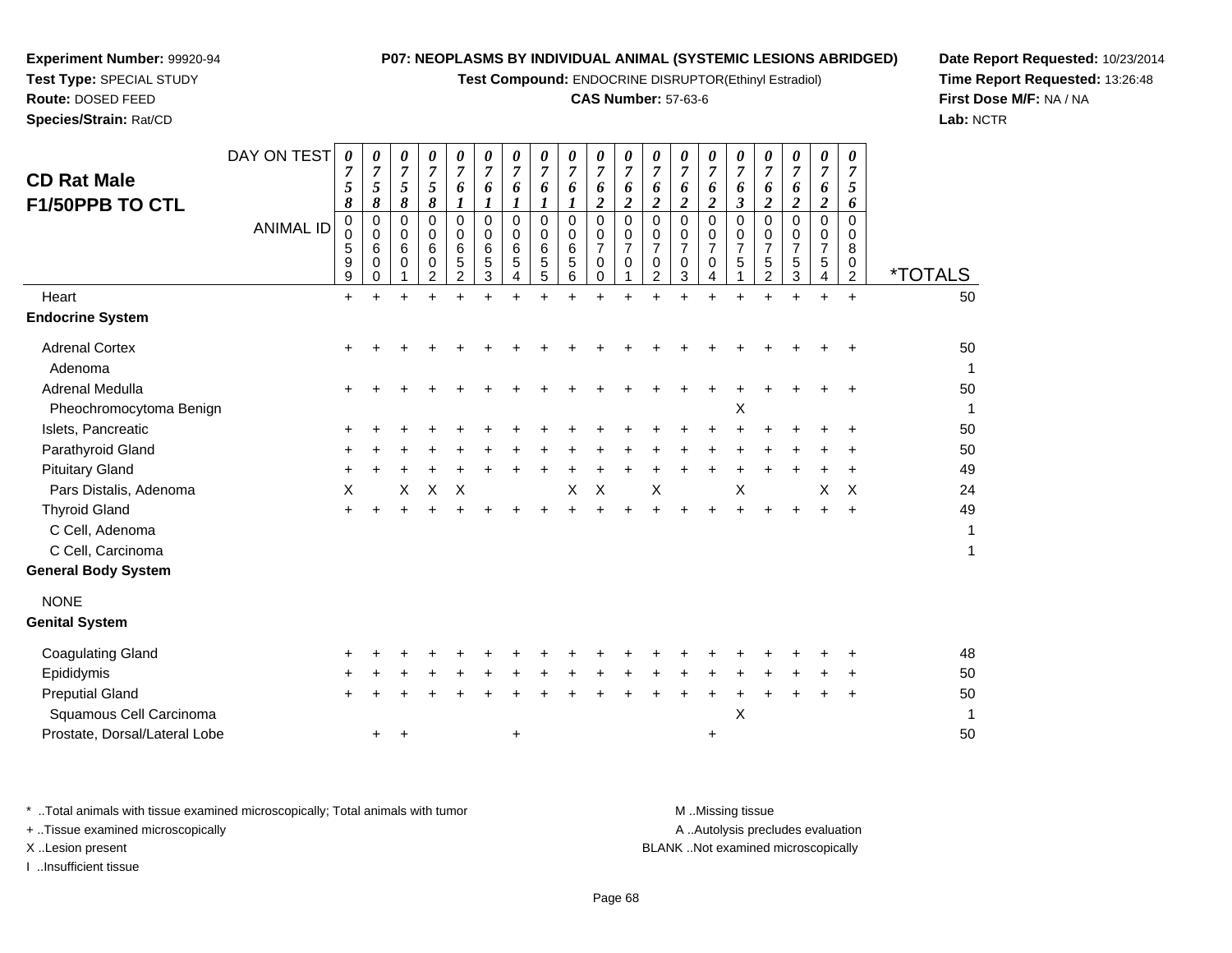**Test Compound:** ENDOCRINE DISRUPTOR(Ethinyl Estradiol)

## **CAS Number:** 57-63-6

**Date Report Requested:** 10/23/2014**Time Report Requested:** 13:26:48**First Dose M/F:** NA / NA**Lab:** NCTR

|                                  | DAY ON TEST      | 0                            | 0                               | 0                | 0                                  | 0                                            | 0                                      | 0                               | 0                               | 0                               | 0                                  | 0                             | 0                                  | 0                                                    | 0                                            | 0                                    | 0                                                                   | 0                                            | 0                     | 0                                  |                         |
|----------------------------------|------------------|------------------------------|---------------------------------|------------------|------------------------------------|----------------------------------------------|----------------------------------------|---------------------------------|---------------------------------|---------------------------------|------------------------------------|-------------------------------|------------------------------------|------------------------------------------------------|----------------------------------------------|--------------------------------------|---------------------------------------------------------------------|----------------------------------------------|-----------------------|------------------------------------|-------------------------|
| <b>CD Rat Male</b>               |                  | 7                            | $\boldsymbol{7}$                | $\boldsymbol{7}$ | $\overline{7}$<br>5                | $\overline{7}$                               | $\boldsymbol{7}$                       | $\overline{7}$                  | $\overline{7}$                  | $\boldsymbol{7}$                | 7                                  | $\boldsymbol{7}$              | $\boldsymbol{7}$                   | $\overline{7}$                                       | $\overline{7}$                               | $\overline{7}$                       | $\overline{7}$                                                      | $\overline{7}$                               | $\overline{7}$        | $\overline{7}$                     |                         |
| F1/50PPB TO CTL                  |                  | 5<br>8                       | 5<br>8                          | 5<br>8           | 8                                  | 6<br>1                                       | 6<br>1                                 | 6<br>1                          | 6<br>1                          | 6<br>1                          | 6<br>$\boldsymbol{2}$              | 6<br>2                        | 6<br>2                             | 6<br>$\boldsymbol{2}$                                | 6<br>$\overline{c}$                          | 6<br>3                               | 6<br>$\overline{\mathbf{c}}$                                        | 6<br>$\boldsymbol{2}$                        | 6<br>$\overline{2}$   | 5<br>6                             |                         |
|                                  | <b>ANIMAL ID</b> | 0<br>$\Omega$<br>5<br>9<br>9 | $\mathbf 0$<br>0<br>6<br>0<br>0 | 0<br>0<br>6<br>0 | 0<br>0<br>6<br>0<br>$\overline{2}$ | $\mathbf 0$<br>0<br>6<br>5<br>$\overline{2}$ | $\mathbf 0$<br>$\Omega$<br>6<br>5<br>3 | $\mathbf 0$<br>0<br>6<br>5<br>4 | $\mathbf 0$<br>0<br>6<br>5<br>5 | $\mathbf 0$<br>0<br>6<br>5<br>6 | 0<br>0<br>$\overline{7}$<br>0<br>0 | 0<br>0<br>$\overline{7}$<br>0 | 0<br>0<br>$\overline{7}$<br>0<br>2 | $\mathbf 0$<br>0<br>$\overline{7}$<br>$\pmb{0}$<br>3 | $\mathbf 0$<br>0<br>$\overline{7}$<br>0<br>4 | $\Omega$<br>0<br>$\overline{7}$<br>5 | $\mathbf 0$<br>0<br>$\overline{7}$<br>$\mathbf 5$<br>$\overline{2}$ | $\mathbf 0$<br>0<br>$\overline{7}$<br>5<br>3 | 0<br>0<br>7<br>5<br>4 | 0<br>0<br>8<br>0<br>$\overline{c}$ | <i><b>*TOTALS</b></i>   |
| Prostate, Ventral Lobe           |                  | $\ddot{}$                    | +                               | +                | $\ddot{}$                          | +                                            |                                        | +                               | $\ddot{}$                       | $\ddot{}$                       | $\ddot{}$                          |                               | +                                  |                                                      | $\ddot{}$                                    |                                      | $\ddot{}$                                                           | $\ddot{}$                                    | $\ddot{}$             | $\ddot{}$                          | 50                      |
| <b>Rete Testes</b>               |                  | +                            |                                 |                  |                                    |                                              |                                        |                                 |                                 | +                               | M                                  |                               |                                    |                                                      |                                              |                                      |                                                                     |                                              |                       | ٠                                  | 46                      |
| <b>Seminal Vesicle</b>           |                  |                              |                                 |                  |                                    |                                              |                                        |                                 |                                 |                                 |                                    |                               |                                    |                                                      |                                              |                                      |                                                                     |                                              |                       |                                    | 48                      |
| <b>Testes</b>                    |                  | +                            |                                 |                  |                                    |                                              |                                        |                                 |                                 |                                 |                                    |                               |                                    |                                                      |                                              |                                      |                                                                     |                                              |                       | +                                  | 50                      |
| <b>Hematopoietic System</b>      |                  |                              |                                 |                  |                                    |                                              |                                        |                                 |                                 |                                 |                                    |                               |                                    |                                                      |                                              |                                      |                                                                     |                                              |                       |                                    |                         |
| <b>Bone Marrow</b>               |                  | ÷                            |                                 |                  |                                    |                                              |                                        |                                 |                                 |                                 |                                    |                               |                                    |                                                      |                                              |                                      |                                                                     |                                              |                       |                                    | 49                      |
| Lymph Node                       |                  |                              |                                 |                  |                                    |                                              |                                        |                                 |                                 |                                 |                                    |                               |                                    |                                                      |                                              |                                      |                                                                     |                                              |                       |                                    | 19                      |
| Lymph Node, Mandibular           |                  |                              |                                 |                  |                                    |                                              |                                        |                                 |                                 |                                 |                                    |                               |                                    |                                                      |                                              |                                      |                                                                     |                                              |                       |                                    | 50                      |
| Lymph Node, Mesenteric           |                  |                              |                                 |                  |                                    |                                              |                                        |                                 |                                 |                                 |                                    |                               |                                    |                                                      |                                              |                                      |                                                                     |                                              |                       |                                    | 48                      |
| Spleen                           |                  | +                            |                                 |                  |                                    |                                              |                                        |                                 |                                 |                                 |                                    |                               |                                    |                                                      |                                              |                                      |                                                                     |                                              |                       | ÷                                  | 50                      |
| Hemangiosarcoma                  |                  |                              |                                 |                  |                                    |                                              |                                        |                                 |                                 |                                 |                                    |                               |                                    |                                                      |                                              |                                      |                                                                     |                                              |                       |                                    | 1                       |
| Thymus                           |                  | $\ddot{}$                    |                                 |                  |                                    |                                              |                                        |                                 |                                 |                                 |                                    |                               |                                    |                                                      |                                              |                                      |                                                                     |                                              |                       |                                    | 47                      |
| <b>Integumentary System</b>      |                  |                              |                                 |                  |                                    |                                              |                                        |                                 |                                 |                                 |                                    |                               |                                    |                                                      |                                              |                                      |                                                                     |                                              |                       |                                    |                         |
| <b>Mammary Gland</b>             |                  |                              |                                 |                  |                                    |                                              |                                        |                                 |                                 |                                 |                                    |                               |                                    |                                                      |                                              |                                      |                                                                     |                                              |                       | +                                  | 48                      |
| Adenoma                          |                  |                              |                                 |                  |                                    |                                              |                                        |                                 |                                 |                                 |                                    |                               |                                    |                                                      |                                              |                                      |                                                                     |                                              | Χ                     |                                    | $\overline{\mathbf{c}}$ |
| Fibroadenoma                     |                  |                              |                                 |                  |                                    |                                              |                                        |                                 |                                 |                                 |                                    |                               |                                    |                                                      |                                              |                                      |                                                                     |                                              |                       |                                    | 1                       |
| Fibroma                          |                  |                              |                                 |                  |                                    |                                              |                                        |                                 |                                 |                                 | X                                  |                               |                                    |                                                      |                                              |                                      |                                                                     |                                              |                       |                                    |                         |
| Skin                             |                  |                              |                                 |                  |                                    |                                              |                                        |                                 |                                 |                                 |                                    |                               |                                    |                                                      |                                              |                                      |                                                                     |                                              |                       |                                    | 50                      |
| <b>Basal Cell Adenoma</b>        |                  |                              |                                 |                  |                                    |                                              |                                        |                                 |                                 |                                 |                                    |                               |                                    |                                                      |                                              |                                      |                                                                     |                                              |                       |                                    | 2                       |
| Keratoacanthoma                  |                  |                              | Χ                               |                  |                                    |                                              |                                        |                                 |                                 |                                 |                                    |                               |                                    |                                                      |                                              |                                      |                                                                     |                                              |                       |                                    |                         |
| Osteosarcoma                     |                  |                              |                                 |                  |                                    |                                              |                                        |                                 |                                 |                                 |                                    |                               |                                    |                                                      |                                              |                                      |                                                                     |                                              |                       |                                    |                         |
| Prepuce, Squamous Cell Carcinoma |                  |                              |                                 |                  |                                    |                                              |                                        |                                 |                                 |                                 |                                    |                               |                                    |                                                      |                                              |                                      |                                                                     |                                              |                       |                                    | 1                       |

**Experiment Number:** 99920-94**Test Type:** SPECIAL STUDY**Route:** DOSED FEED**Species/Strain:** Rat/CD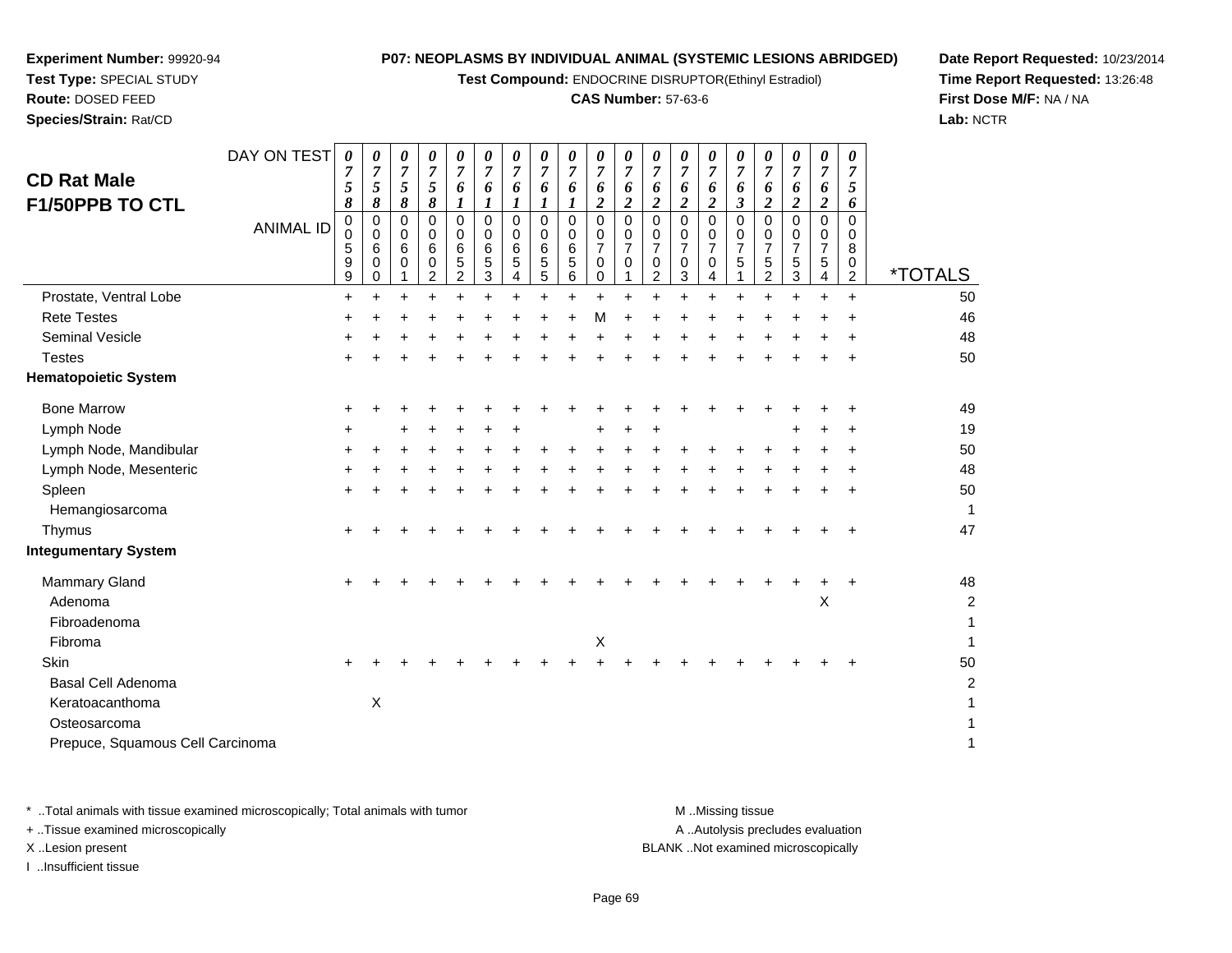**Test Compound:** ENDOCRINE DISRUPTOR(Ethinyl Estradiol)

## **CAS Number:** 57-63-6

**Date Report Requested:** 10/23/2014**Time Report Requested:** 13:26:48**First Dose M/F:** NA / NA**Lab:** NCTR

| <b>CD Rat Male</b><br>F1/50PPB TO CTL<br>Squamous Cell Carcinoma         | DAY ON TEST<br><b>ANIMAL ID</b> | 0<br>7<br>5<br>8<br>0<br>0<br>5<br>9<br>9 | 0<br>$\boldsymbol{7}$<br>5<br>8<br>0<br>0<br>6<br>0<br>0 | 0<br>$\boldsymbol{7}$<br>5<br>8<br>$\mathbf 0$<br>0<br>6<br>0 | 0<br>$\overline{7}$<br>5<br>8<br>$\mathbf 0$<br>$\Omega$<br>6<br>0<br>$\overline{2}$ | 0<br>$\overline{7}$<br>6<br>1<br>$\Omega$<br>0<br>6<br>5<br>2 | 0<br>7<br>6<br>1<br>$\mathbf 0$<br>0<br>6<br>5<br>3 | 0<br>$\overline{7}$<br>6<br>$\boldsymbol{l}$<br>$\mathbf 0$<br>0<br>6<br>5<br>4 | 0<br>$\overline{7}$<br>6<br>1<br>$\mathbf 0$<br>0<br>$\,6\,$<br>5<br>5 | 0<br>$\overline{7}$<br>6<br>$\boldsymbol{l}$<br>$\mathbf 0$<br>0<br>6<br>$\sqrt{5}$<br>6 | 0<br>$\overline{7}$<br>6<br>$\boldsymbol{2}$<br>$\mathbf 0$<br>0<br>$\overline{7}$<br>$\mathbf 0$<br>$\Omega$ | 0<br>7<br>6<br>$\overline{\mathbf{c}}$<br>0<br>0<br>$\overline{7}$<br>0 | 0<br>$\overline{7}$<br>6<br>$\overline{c}$<br>$\mathbf 0$<br>0<br>$\overline{7}$<br>0<br>$\overline{2}$ | 0<br>$\overline{7}$<br>6<br>$\boldsymbol{2}$<br>$\mathbf 0$<br>0<br>$\overline{7}$<br>0<br>3 | 0<br>$\overline{7}$<br>6<br>$\overline{c}$<br>$\mathbf 0$<br>0<br>$\overline{7}$<br>$\mathsf{O}$<br>4 | 0<br>$\overline{7}$<br>6<br>3<br>0<br>0<br>$\overline{7}$<br>5 | 0<br>7<br>6<br>$\boldsymbol{2}$<br>$\mathbf 0$<br>0<br>$\overline{7}$<br>$\sqrt{5}$<br>2 | 0<br>7<br>6<br>$\boldsymbol{2}$<br>$\mathbf 0$<br>0<br>$\overline{7}$<br>5<br>3 | 0<br>7<br>6<br>$\boldsymbol{2}$<br>$\mathbf 0$<br>0<br>$\overline{7}$<br>5<br>4 | 0<br>7<br>5<br>6<br>0<br>0<br>8<br>0<br>$\overline{2}$ | <i><b>*TOTALS</b></i> |
|--------------------------------------------------------------------------|---------------------------------|-------------------------------------------|----------------------------------------------------------|---------------------------------------------------------------|--------------------------------------------------------------------------------------|---------------------------------------------------------------|-----------------------------------------------------|---------------------------------------------------------------------------------|------------------------------------------------------------------------|------------------------------------------------------------------------------------------|---------------------------------------------------------------------------------------------------------------|-------------------------------------------------------------------------|---------------------------------------------------------------------------------------------------------|----------------------------------------------------------------------------------------------|-------------------------------------------------------------------------------------------------------|----------------------------------------------------------------|------------------------------------------------------------------------------------------|---------------------------------------------------------------------------------|---------------------------------------------------------------------------------|--------------------------------------------------------|-----------------------|
| <b>Musculoskeletal System</b>                                            |                                 |                                           |                                                          |                                                               |                                                                                      |                                                               |                                                     |                                                                                 |                                                                        |                                                                                          |                                                                                                               |                                                                         |                                                                                                         |                                                                                              |                                                                                                       |                                                                |                                                                                          |                                                                                 |                                                                                 |                                                        |                       |
| <b>Bone</b><br>Cranium, Nerve, Squamous Cell Carcinoma,<br>Deep Invasion |                                 |                                           |                                                          |                                                               |                                                                                      |                                                               |                                                     |                                                                                 |                                                                        |                                                                                          |                                                                                                               |                                                                         |                                                                                                         |                                                                                              |                                                                                                       |                                                                |                                                                                          |                                                                                 |                                                                                 |                                                        | 1<br>1                |
| Bone, Femur                                                              |                                 |                                           |                                                          |                                                               |                                                                                      |                                                               |                                                     |                                                                                 |                                                                        |                                                                                          |                                                                                                               |                                                                         |                                                                                                         |                                                                                              |                                                                                                       |                                                                |                                                                                          |                                                                                 |                                                                                 |                                                        | 50                    |
| <b>Skeletal Muscle</b>                                                   |                                 |                                           |                                                          |                                                               |                                                                                      |                                                               |                                                     |                                                                                 |                                                                        |                                                                                          |                                                                                                               |                                                                         |                                                                                                         |                                                                                              |                                                                                                       |                                                                |                                                                                          |                                                                                 |                                                                                 |                                                        | $\mathbf{1}$          |
| <b>Nervous System</b>                                                    |                                 |                                           |                                                          |                                                               |                                                                                      |                                                               |                                                     |                                                                                 |                                                                        |                                                                                          |                                                                                                               |                                                                         |                                                                                                         |                                                                                              |                                                                                                       |                                                                |                                                                                          |                                                                                 |                                                                                 |                                                        |                       |
| Brain, Brain Stem                                                        |                                 |                                           |                                                          |                                                               |                                                                                      |                                                               |                                                     |                                                                                 |                                                                        |                                                                                          |                                                                                                               |                                                                         |                                                                                                         |                                                                                              |                                                                                                       |                                                                |                                                                                          |                                                                                 |                                                                                 |                                                        | 50                    |
| Astrocytoma Malignant                                                    |                                 |                                           |                                                          |                                                               |                                                                                      |                                                               |                                                     |                                                                                 |                                                                        |                                                                                          |                                                                                                               |                                                                         |                                                                                                         |                                                                                              |                                                                                                       |                                                                |                                                                                          |                                                                                 |                                                                                 |                                                        | $\mathbf{1}$          |
| Brain, Cerebellum<br>Astrocytoma Malignant                               |                                 | $\ddot{}$                                 |                                                          |                                                               |                                                                                      |                                                               |                                                     |                                                                                 |                                                                        |                                                                                          |                                                                                                               |                                                                         |                                                                                                         |                                                                                              |                                                                                                       |                                                                |                                                                                          |                                                                                 |                                                                                 |                                                        | 50<br>$\mathbf 1$     |
| Brain, Cerebrum                                                          |                                 |                                           |                                                          |                                                               |                                                                                      |                                                               |                                                     |                                                                                 |                                                                        |                                                                                          |                                                                                                               |                                                                         |                                                                                                         |                                                                                              |                                                                                                       |                                                                |                                                                                          |                                                                                 |                                                                                 |                                                        | 50                    |
| Astrocytoma Malignant                                                    |                                 |                                           |                                                          |                                                               |                                                                                      |                                                               |                                                     |                                                                                 |                                                                        |                                                                                          |                                                                                                               |                                                                         |                                                                                                         |                                                                                              |                                                                                                       |                                                                |                                                                                          |                                                                                 |                                                                                 |                                                        | $\mathbf{1}$          |
| Granular Cell Tumor Benign                                               |                                 |                                           |                                                          |                                                               |                                                                                      |                                                               |                                                     |                                                                                 |                                                                        |                                                                                          |                                                                                                               |                                                                         |                                                                                                         |                                                                                              |                                                                                                       |                                                                |                                                                                          |                                                                                 |                                                                                 |                                                        | $\mathbf{1}$          |
| <b>Respiratory System</b>                                                |                                 |                                           |                                                          |                                                               |                                                                                      |                                                               |                                                     |                                                                                 |                                                                        |                                                                                          |                                                                                                               |                                                                         |                                                                                                         |                                                                                              |                                                                                                       |                                                                |                                                                                          |                                                                                 |                                                                                 |                                                        |                       |
| Lung                                                                     |                                 |                                           |                                                          |                                                               |                                                                                      |                                                               |                                                     |                                                                                 |                                                                        |                                                                                          |                                                                                                               |                                                                         |                                                                                                         |                                                                                              |                                                                                                       |                                                                |                                                                                          |                                                                                 |                                                                                 |                                                        | 50                    |
| <b>Nose</b>                                                              |                                 |                                           |                                                          |                                                               |                                                                                      |                                                               |                                                     |                                                                                 |                                                                        |                                                                                          |                                                                                                               |                                                                         |                                                                                                         |                                                                                              |                                                                                                       |                                                                |                                                                                          |                                                                                 |                                                                                 |                                                        | 50                    |
| Trachea                                                                  |                                 | $\ddot{}$                                 |                                                          |                                                               |                                                                                      |                                                               |                                                     |                                                                                 |                                                                        |                                                                                          |                                                                                                               |                                                                         |                                                                                                         |                                                                                              |                                                                                                       |                                                                |                                                                                          |                                                                                 |                                                                                 |                                                        | 50                    |
| <b>Special Senses System</b>                                             |                                 |                                           |                                                          |                                                               |                                                                                      |                                                               |                                                     |                                                                                 |                                                                        |                                                                                          |                                                                                                               |                                                                         |                                                                                                         |                                                                                              |                                                                                                       |                                                                |                                                                                          |                                                                                 |                                                                                 |                                                        |                       |
| Eye                                                                      |                                 |                                           |                                                          |                                                               |                                                                                      |                                                               |                                                     |                                                                                 |                                                                        |                                                                                          |                                                                                                               |                                                                         |                                                                                                         |                                                                                              |                                                                                                       |                                                                |                                                                                          |                                                                                 |                                                                                 |                                                        | 48                    |

**Experiment Number:** 99920-94**Test Type:** SPECIAL STUDY**Route:** DOSED FEED**Species/Strain:** Rat/CD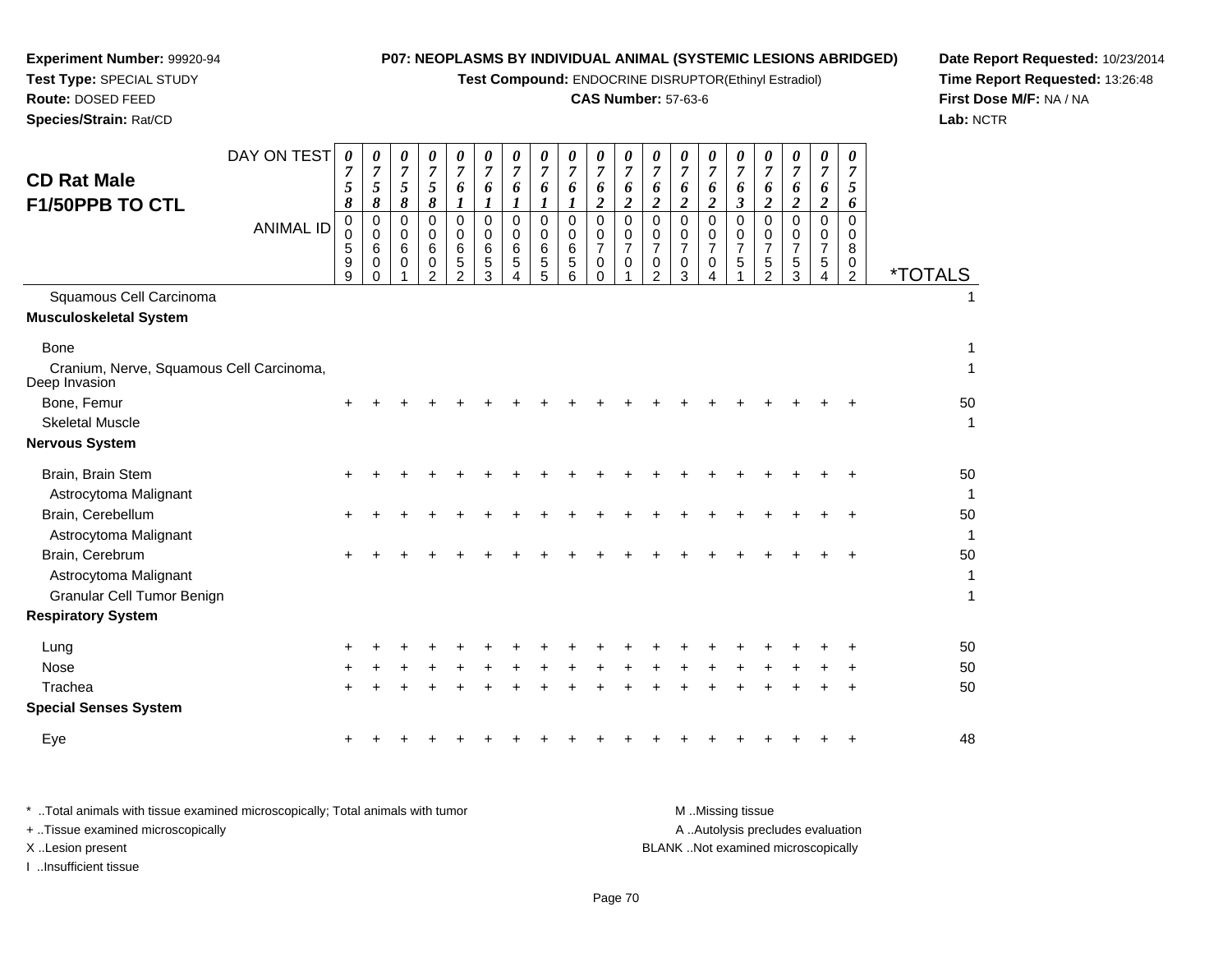| Test Type: SPECIAL STUDY<br>Route: DOSED FEED<br>Species/Strain: Rat/CD                                        | Test Compound: ENDOCRINE DISRUPTOR(Ethinyl Estradiol)<br><b>CAS Number: 57-63-6</b> |                                             |                                                                 |                                                   |                                                                 |                  |                                                                    |                                                     |                                                          |                                                          |                                                                                                   |                                                                                |                                                                                 |                                                                                                          |                                                                                             | Time Re<br><b>First Dos</b><br>Lab: NCT                                             |                                                   |                                                                                    |                                                          |                                               |                       |
|----------------------------------------------------------------------------------------------------------------|-------------------------------------------------------------------------------------|---------------------------------------------|-----------------------------------------------------------------|---------------------------------------------------|-----------------------------------------------------------------|------------------|--------------------------------------------------------------------|-----------------------------------------------------|----------------------------------------------------------|----------------------------------------------------------|---------------------------------------------------------------------------------------------------|--------------------------------------------------------------------------------|---------------------------------------------------------------------------------|----------------------------------------------------------------------------------------------------------|---------------------------------------------------------------------------------------------|-------------------------------------------------------------------------------------|---------------------------------------------------|------------------------------------------------------------------------------------|----------------------------------------------------------|-----------------------------------------------|-----------------------|
| <b>CD Rat Male</b><br>F1/50PPB TO CTL                                                                          | DAY ON TEST<br><b>ANIMAL ID</b>                                                     | 0<br>5<br>8<br>0<br>$\Omega$<br>5<br>9<br>9 | 0<br>$\overline{7}$<br>5<br>8<br>0<br>$\Omega$<br>6<br>$\Omega$ | 0<br>$\overline{7}$<br>5<br>8<br>0<br>0<br>6<br>0 | 0<br>$\overline{7}$<br>5<br>8<br>$\Omega$<br>$\Omega$<br>6<br>0 | 0<br>0<br>0<br>6 | 0<br>$\overline{7}$<br>6<br>$\Omega$<br>$\mathbf 0$<br>6<br>5<br>3 | 0<br>$\overline{7}$<br>6<br>$\Omega$<br>0<br>6<br>5 | 0<br>$\overline{7}$<br>1<br>$\Omega$<br>0<br>6<br>5<br>5 | 0<br>$\overline{7}$<br>1<br>$\Omega$<br>0<br>6<br>5<br>6 | 0<br>$\overline{7}$<br>6<br>$\overline{2}$<br>$\mathbf 0$<br>0<br>$\overline{7}$<br>$\Omega$<br>0 | 0<br>$\overline{7}$<br>6<br>$\boldsymbol{2}$<br>$\Omega$<br>0<br>7<br>$\Omega$ | 0<br>6<br>$\overline{\mathbf{c}}$<br>$\Omega$<br>0<br>$\Omega$<br>$\mathcal{P}$ | 0<br>$\overline{7}$<br>6<br>$\overline{2}$<br>$\Omega$<br>$\mathbf 0$<br>$\overline{7}$<br>$\Omega$<br>3 | 0<br>$\overline{7}$<br>6<br>$\overline{\mathbf{c}}$<br>$\Omega$<br>0<br>$\overline{7}$<br>0 | 0<br>$\overline{7}$<br>$\boldsymbol{\beta}$<br>$\Omega$<br>0<br>$\overline{7}$<br>5 | 0<br>$\overline{2}$<br>$\Omega$<br>$\overline{7}$ | 0<br>$\overline{7}$<br>6<br>$\overline{2}$<br>$\Omega$<br>0<br>$\overline{7}$<br>5 | 0<br>7<br>6<br>2<br>$\Omega$<br>0<br>$\overline{7}$<br>5 | 0<br>C.<br>6<br>0<br>8<br>0<br>$\overline{2}$ | <i><b>*TOTALS</b></i> |
| Harderian Gland<br>Squamous Cell Carcinoma, Deep Invasion<br><b>Lacrimal Gland</b><br><b>Urinary System</b>    |                                                                                     | $\pm$                                       |                                                                 |                                                   |                                                                 |                  |                                                                    |                                                     |                                                          |                                                          |                                                                                                   |                                                                                |                                                                                 |                                                                                                          |                                                                                             |                                                                                     |                                                   |                                                                                    |                                                          | $\div$                                        | 50                    |
| Kidney<br>Bilateral, Renal Tubule, Adenoma<br>Sarcoma<br>Urethra<br>Urinary Bladder<br><b>SYSTEMIC LESIONS</b> |                                                                                     | $\pm$                                       |                                                                 |                                                   |                                                                 |                  |                                                                    |                                                     |                                                          |                                                          |                                                                                                   |                                                                                |                                                                                 |                                                                                                          |                                                                                             |                                                                                     |                                                   |                                                                                    |                                                          |                                               | 49<br>2<br>49         |
| Multiple Organ                                                                                                 |                                                                                     | +                                           |                                                                 |                                                   |                                                                 |                  |                                                                    |                                                     |                                                          |                                                          |                                                                                                   |                                                                                | *** END OF MALE DATA***                                                         |                                                                                                          |                                                                                             |                                                                                     |                                                   |                                                                                    |                                                          |                                               | 50                    |

**Date Report Requested:** 10/23/2014**Time Report Requested:** 13:26:48**Se M/F:** NA / NA **Lab:** NCTR

\* ..Total animals with tissue examined microscopically; Total animals with tumor **M** . Missing tissue M ..Missing tissue

+ ..Tissue examined microscopically

**Experiment Number:** 99920-94

I ..Insufficient tissue

A ..Autolysis precludes evaluation X ..Lesion present BLANK ..Not examined microscopically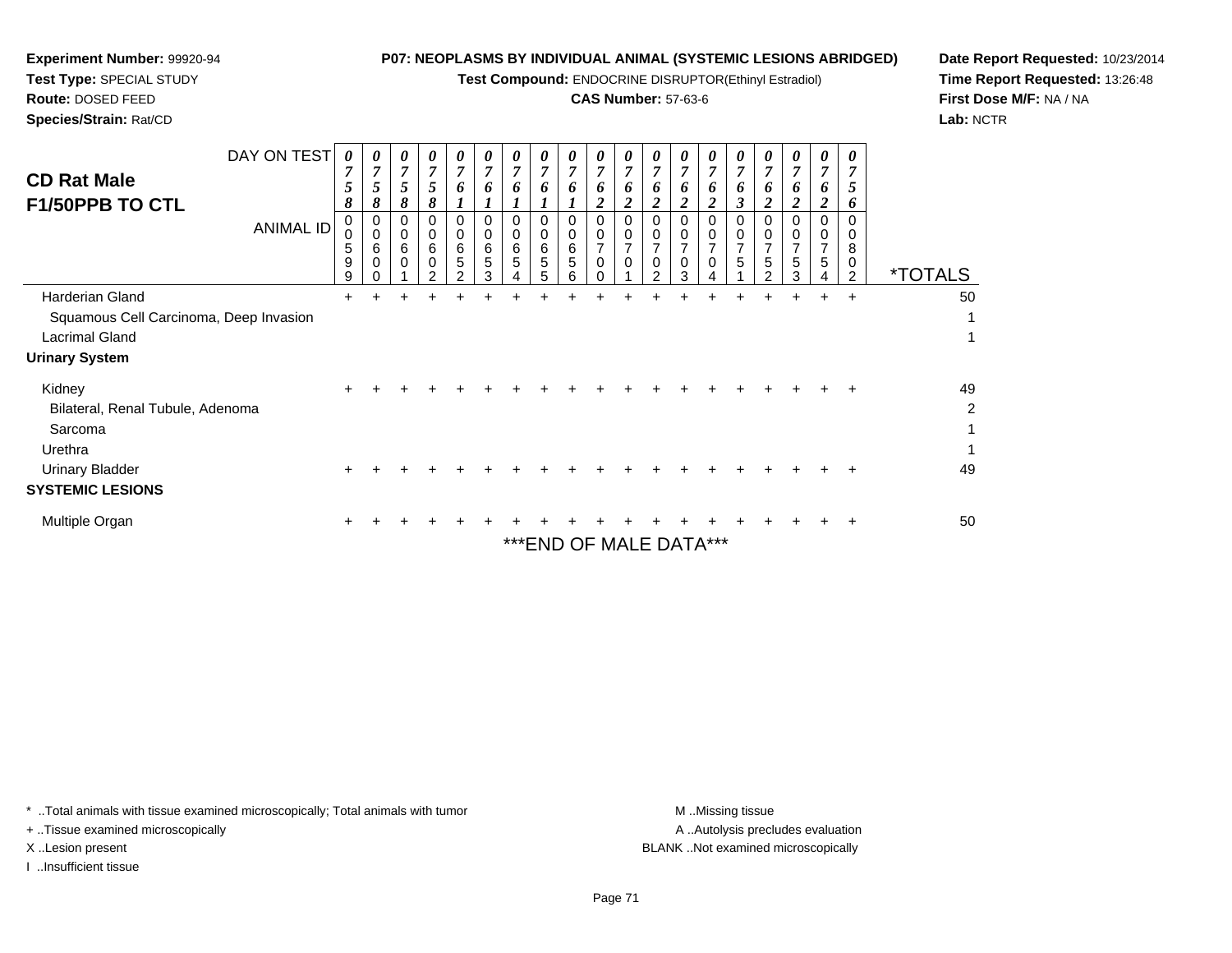**Test Compound:** ENDOCRINE DISRUPTOR(Ethinyl Estradiol)

## **CAS Number:** 57-63-6

**Date Report Requested:** 10/23/2014**Time Report Requested:** 13:26:48**First Dose M/F:** NA / NA**Lab:** NCTR

| <b>CD Rat Female</b>         | DAY ON TEST      | $\pmb{\theta}$<br>$\mathfrak{s}$<br>$\boldsymbol{2}$ | $\boldsymbol{\theta}$<br>$\mathfrak{s}$<br>$\boldsymbol{\beta}$ | $\pmb{\theta}$<br>$\sqrt{5}$<br>6               | 0<br>$\mathfrak{s}$<br>$\pmb{9}$                                           | $\boldsymbol{\theta}$<br>5<br>$\pmb{9}$                           | 0<br>6<br>1                                                       | 0<br>6<br>$\boldsymbol{\mathfrak{z}}$                                | 0<br>6<br>$\boldsymbol{4}$                         | $\pmb{\theta}$<br>6<br>$\boldsymbol{4}$                                              | $\pmb{\theta}$<br>6<br>$\overline{5}$                          | $\boldsymbol{\theta}$<br>6<br>6                                                        | 0<br>6<br>6                                                  | 0<br>6<br>$\boldsymbol{7}$                        | $\pmb{\theta}$<br>6<br>$\overline{7}$                                              | 0<br>6<br>$\overline{7}$                         | $\boldsymbol{\theta}$<br>6<br>$\overline{7}$              | $\pmb{\theta}$<br>$\pmb{6}$<br>$\pmb{8}$     | 0<br>6<br>9                                                         | 0<br>$\boldsymbol{7}$<br>$\pmb{\theta}$ | 0<br>$\boldsymbol{7}$<br>$\boldsymbol{\theta}$                                 | 0<br>$\overline{7}$                           | $\pmb{\theta}$<br>$\overline{7}$<br>$\boldsymbol{l}$ | $\pmb{\theta}$<br>$\overline{7}$<br>$\sqrt{2}$                 | 0<br>$\overline{7}$<br>$\boldsymbol{2}$                     | 0<br>$\boldsymbol{7}$<br>$\sqrt{5}$                 | $\pmb{\theta}$<br>$\overline{7}$<br>5                | 0<br>$\boldsymbol{7}$<br>$\mathfrak{z}$                  | $\boldsymbol{\theta}$<br>$\overline{7}$<br>$\mathfrak{s}$ | $\pmb{\theta}$<br>$\overline{7}$<br>$\overline{5}$ | $\boldsymbol{\theta}$<br>$\overline{7}$<br>5               | $\boldsymbol{\theta}$<br>$\overline{7}$<br>5                |
|------------------------------|------------------|------------------------------------------------------|-----------------------------------------------------------------|-------------------------------------------------|----------------------------------------------------------------------------|-------------------------------------------------------------------|-------------------------------------------------------------------|----------------------------------------------------------------------|----------------------------------------------------|--------------------------------------------------------------------------------------|----------------------------------------------------------------|----------------------------------------------------------------------------------------|--------------------------------------------------------------|---------------------------------------------------|------------------------------------------------------------------------------------|--------------------------------------------------|-----------------------------------------------------------|----------------------------------------------|---------------------------------------------------------------------|-----------------------------------------|--------------------------------------------------------------------------------|-----------------------------------------------|------------------------------------------------------|----------------------------------------------------------------|-------------------------------------------------------------|-----------------------------------------------------|------------------------------------------------------|----------------------------------------------------------|-----------------------------------------------------------|----------------------------------------------------|------------------------------------------------------------|-------------------------------------------------------------|
| <b>OPPB</b><br>F1            |                  | 9                                                    | 9                                                               | 8                                               | 5                                                                          | 8                                                                 | 4                                                                 |                                                                      | 5                                                  | 9                                                                                    | $\boldsymbol{\beta}$                                           | 9                                                                                      | 8                                                            | $\boldsymbol{2}$                                  | 5                                                                                  | 9                                                | 9                                                         | 6                                            | $\boldsymbol{\theta}$                                               | $\pmb{\theta}$                          | $\overline{2}$                                                                 | $\boldsymbol{\beta}$                          | $\overline{7}$                                       | $\pmb{\theta}$                                                 | $\pmb{\theta}$                                              | 6                                                   | 6                                                    | 6                                                        | $\overline{7}$                                            | $\overline{7}$                                     | $\overline{7}$                                             | $\overline{7}$                                              |
|                              | <b>ANIMAL ID</b> | $\pmb{0}$<br>0<br>$\boldsymbol{7}$<br>$\overline{7}$ | $\mathbf 0$<br>$\mathbf 0$<br>$\pmb{0}$<br>8                    | 0<br>0<br>$\mathbf{1}$<br>$\boldsymbol{0}$<br>9 | $\pmb{0}$<br>$\pmb{0}$<br>$\overline{1}$<br>$\mathbf{3}$<br>$\overline{7}$ | $\mathbf 0$<br>$\mathbf 0$<br>$\mathbf{1}$<br>$\overline{4}$<br>5 | $\mathbf 0$<br>$\mathbf 0$<br>$\mathbf{1}$<br>5<br>$\overline{7}$ | $\overline{0}$<br>$\mathbf 0$<br>$\mathbf{1}$<br>$\overline{7}$<br>6 | $\pmb{0}$<br>$\pmb{0}$<br>$\mathbf{1}$<br>$_{8}^8$ | $\pmb{0}$<br>$\pmb{0}$<br>$\sqrt{2}$<br>$\begin{smallmatrix} 0\\2 \end{smallmatrix}$ | 0<br>$\mathbf 0$<br>$\overline{c}$<br>$\mathbf{1}$<br>$\Omega$ | $\overline{0}$<br>$\pmb{0}$<br>$\overline{c}$<br>$\ensuremath{\mathsf{3}}$<br>$\Omega$ | $\mathbf 0$<br>$\mathbf 0$<br>$\overline{2}$<br>$\mathbf{3}$ | 0<br>$_{2}^{\rm 0}$<br>$\overline{4}$<br>$\Omega$ | $\overline{0}$<br>$\begin{smallmatrix} 0 \\ 2 \end{smallmatrix}$<br>$\overline{4}$ | $\mathsf 0$<br>$\mathbf 0$<br>$\frac{2}{5}$<br>2 | $\overline{0}$<br>$\mathbf 0$<br>$\sqrt{2}$<br>$\sqrt{5}$ | $\pmb{0}$<br>$\pmb{0}$<br>$\frac{2}{6}$<br>8 | $\mathbf 0$<br>$\pmb{0}$<br>$\overline{2}$<br>$\boldsymbol{7}$<br>5 | 0<br>0<br>$\frac{2}{9}$                 | $\mathbf 0$<br>$\mathbf 0$<br>$\sqrt{3}$<br>$\boldsymbol{0}$<br>$\overline{2}$ | $\overline{0}$<br>$\Omega$<br>$\sqrt{3}$<br>5 | 0<br>$_{3}^{\rm 0}$<br>$\frac{2}{3}$                 | $\pmb{0}$<br>$\boldsymbol{0}$<br>$\mathbf{3}$<br>$\frac{2}{8}$ | $\mathbf 0$<br>$\mathbf 0$<br>$\mathbf{3}$<br>$\frac{2}{9}$ | $\mathbf 0$<br>$\Omega$<br>4<br>0<br>$\overline{5}$ | $\overline{0}$<br>$\mathbf 0$<br>4<br>$\pmb{0}$<br>6 | 0<br>0<br>$\overline{\mathbf{4}}$<br>0<br>$\overline{ }$ | $\boldsymbol{0}$<br>$\mathbf 0$<br>4<br>$\,$ 5 $\,$<br>9  | $\pmb{0}$<br>$\mathbf 0$<br>5<br>0<br>6            | $\mathbf 0$<br>$\Omega$<br>5<br>$\Omega$<br>$\overline{ }$ | $\overline{0}$<br>$\boldsymbol{0}$<br>5<br>$\mathbf 0$<br>8 |
| <b>Alimentary System</b>     |                  |                                                      |                                                                 |                                                 |                                                                            |                                                                   |                                                                   |                                                                      |                                                    |                                                                                      |                                                                |                                                                                        |                                                              |                                                   |                                                                                    |                                                  |                                                           |                                              |                                                                     |                                         |                                                                                |                                               |                                                      |                                                                |                                                             |                                                     |                                                      |                                                          |                                                           |                                                    |                                                            |                                                             |
| Esophagus                    |                  |                                                      |                                                                 |                                                 |                                                                            |                                                                   |                                                                   |                                                                      |                                                    |                                                                                      |                                                                |                                                                                        |                                                              |                                                   |                                                                                    |                                                  |                                                           |                                              |                                                                     |                                         |                                                                                |                                               |                                                      |                                                                |                                                             |                                                     |                                                      |                                                          |                                                           |                                                    |                                                            |                                                             |
| Intestine Large, Cecum       |                  |                                                      |                                                                 |                                                 |                                                                            |                                                                   |                                                                   |                                                                      |                                                    |                                                                                      |                                                                |                                                                                        |                                                              |                                                   |                                                                                    |                                                  |                                                           |                                              |                                                                     |                                         |                                                                                |                                               |                                                      |                                                                |                                                             |                                                     |                                                      |                                                          |                                                           |                                                    |                                                            |                                                             |
| Intestine Large, Colon       |                  |                                                      |                                                                 |                                                 |                                                                            |                                                                   |                                                                   |                                                                      |                                                    |                                                                                      |                                                                |                                                                                        |                                                              |                                                   |                                                                                    |                                                  |                                                           |                                              |                                                                     |                                         |                                                                                |                                               |                                                      |                                                                |                                                             |                                                     |                                                      |                                                          |                                                           |                                                    |                                                            |                                                             |
| Intestine Large, Rectum      |                  |                                                      |                                                                 |                                                 |                                                                            |                                                                   |                                                                   |                                                                      |                                                    |                                                                                      |                                                                |                                                                                        |                                                              |                                                   |                                                                                    |                                                  |                                                           |                                              |                                                                     |                                         |                                                                                |                                               |                                                      |                                                                |                                                             |                                                     |                                                      |                                                          |                                                           |                                                    |                                                            |                                                             |
| Intestine Small, Duodenum    |                  |                                                      |                                                                 |                                                 |                                                                            |                                                                   |                                                                   |                                                                      |                                                    |                                                                                      |                                                                |                                                                                        |                                                              |                                                   |                                                                                    |                                                  |                                                           |                                              |                                                                     |                                         |                                                                                |                                               |                                                      |                                                                |                                                             |                                                     |                                                      |                                                          |                                                           |                                                    |                                                            |                                                             |
| Intestine Small, Ileum       |                  |                                                      |                                                                 |                                                 |                                                                            |                                                                   |                                                                   |                                                                      |                                                    |                                                                                      |                                                                |                                                                                        |                                                              |                                                   |                                                                                    |                                                  |                                                           |                                              |                                                                     |                                         |                                                                                |                                               |                                                      |                                                                |                                                             |                                                     |                                                      |                                                          |                                                           |                                                    |                                                            |                                                             |
| Intestine Small, Jejunum     |                  |                                                      |                                                                 |                                                 |                                                                            |                                                                   |                                                                   |                                                                      |                                                    |                                                                                      |                                                                |                                                                                        |                                                              |                                                   |                                                                                    |                                                  |                                                           |                                              |                                                                     |                                         |                                                                                |                                               |                                                      |                                                                |                                                             |                                                     |                                                      |                                                          |                                                           |                                                    |                                                            |                                                             |
| Liver                        |                  |                                                      |                                                                 |                                                 |                                                                            |                                                                   |                                                                   |                                                                      |                                                    |                                                                                      |                                                                |                                                                                        |                                                              |                                                   |                                                                                    |                                                  |                                                           |                                              |                                                                     |                                         |                                                                                |                                               |                                                      |                                                                |                                                             |                                                     |                                                      |                                                          |                                                           |                                                    |                                                            |                                                             |
| Cholangiocarcinoma           |                  |                                                      |                                                                 |                                                 |                                                                            |                                                                   |                                                                   |                                                                      |                                                    |                                                                                      |                                                                |                                                                                        |                                                              |                                                   |                                                                                    |                                                  |                                                           |                                              |                                                                     |                                         |                                                                                |                                               | $\pmb{\times}$                                       |                                                                |                                                             |                                                     |                                                      |                                                          |                                                           |                                                    |                                                            |                                                             |
| Hepatocellular Adenoma       |                  |                                                      |                                                                 |                                                 |                                                                            |                                                                   |                                                                   |                                                                      |                                                    |                                                                                      |                                                                |                                                                                        |                                                              |                                                   |                                                                                    |                                                  |                                                           |                                              |                                                                     |                                         |                                                                                |                                               |                                                      |                                                                |                                                             |                                                     |                                                      |                                                          |                                                           |                                                    |                                                            |                                                             |
| Mesentery                    |                  |                                                      |                                                                 |                                                 |                                                                            |                                                                   |                                                                   |                                                                      |                                                    |                                                                                      |                                                                |                                                                                        |                                                              |                                                   |                                                                                    |                                                  | $\ddot{}$                                                 |                                              |                                                                     |                                         |                                                                                |                                               |                                                      |                                                                |                                                             |                                                     |                                                      |                                                          |                                                           |                                                    |                                                            |                                                             |
| Oral Mucosa                  |                  |                                                      |                                                                 |                                                 |                                                                            |                                                                   |                                                                   |                                                                      |                                                    |                                                                                      |                                                                |                                                                                        |                                                              | $+$                                               | $+$                                                                                |                                                  |                                                           |                                              |                                                                     |                                         |                                                                                |                                               |                                                      |                                                                |                                                             |                                                     |                                                      | $\ddot{}$                                                |                                                           |                                                    |                                                            |                                                             |
| Squamous Cell Carcinoma      |                  |                                                      |                                                                 |                                                 |                                                                            |                                                                   |                                                                   |                                                                      |                                                    |                                                                                      |                                                                |                                                                                        |                                                              | X                                                 | $\mathsf{X}$                                                                       |                                                  |                                                           |                                              |                                                                     |                                         |                                                                                |                                               |                                                      |                                                                |                                                             |                                                     |                                                      | X                                                        |                                                           |                                                    |                                                            |                                                             |
| Pancreas                     |                  |                                                      |                                                                 |                                                 |                                                                            |                                                                   |                                                                   |                                                                      |                                                    |                                                                                      |                                                                |                                                                                        |                                                              |                                                   |                                                                                    |                                                  |                                                           |                                              |                                                                     |                                         |                                                                                |                                               |                                                      |                                                                |                                                             |                                                     |                                                      |                                                          |                                                           |                                                    |                                                            |                                                             |
| Salivary Glands              |                  |                                                      |                                                                 |                                                 |                                                                            |                                                                   |                                                                   |                                                                      |                                                    |                                                                                      |                                                                |                                                                                        |                                                              |                                                   |                                                                                    |                                                  |                                                           |                                              |                                                                     |                                         |                                                                                |                                               |                                                      |                                                                |                                                             |                                                     |                                                      |                                                          |                                                           |                                                    |                                                            |                                                             |
| Stomach, Forestomach         |                  |                                                      |                                                                 |                                                 |                                                                            |                                                                   |                                                                   |                                                                      |                                                    |                                                                                      |                                                                |                                                                                        |                                                              |                                                   |                                                                                    |                                                  |                                                           |                                              |                                                                     |                                         |                                                                                |                                               |                                                      |                                                                |                                                             |                                                     |                                                      |                                                          |                                                           |                                                    |                                                            |                                                             |
| Squamous Cell Papilloma      |                  |                                                      |                                                                 |                                                 |                                                                            |                                                                   |                                                                   |                                                                      |                                                    |                                                                                      |                                                                |                                                                                        |                                                              |                                                   |                                                                                    |                                                  |                                                           |                                              |                                                                     |                                         |                                                                                |                                               |                                                      |                                                                |                                                             |                                                     |                                                      |                                                          |                                                           |                                                    |                                                            |                                                             |
| Stomach, Glandular           |                  |                                                      |                                                                 |                                                 |                                                                            |                                                                   |                                                                   |                                                                      |                                                    |                                                                                      |                                                                |                                                                                        |                                                              |                                                   |                                                                                    |                                                  |                                                           |                                              |                                                                     |                                         |                                                                                |                                               |                                                      |                                                                |                                                             |                                                     |                                                      |                                                          |                                                           |                                                    |                                                            |                                                             |
| <b>Cardiovascular System</b> |                  |                                                      |                                                                 |                                                 |                                                                            |                                                                   |                                                                   |                                                                      |                                                    |                                                                                      |                                                                |                                                                                        |                                                              |                                                   |                                                                                    |                                                  |                                                           |                                              |                                                                     |                                         |                                                                                |                                               |                                                      |                                                                |                                                             |                                                     |                                                      |                                                          |                                                           |                                                    |                                                            |                                                             |
| <b>Blood Vessel</b>          |                  |                                                      |                                                                 |                                                 |                                                                            |                                                                   |                                                                   |                                                                      |                                                    |                                                                                      |                                                                |                                                                                        |                                                              |                                                   |                                                                                    |                                                  |                                                           |                                              |                                                                     |                                         |                                                                                |                                               |                                                      |                                                                |                                                             |                                                     |                                                      |                                                          |                                                           |                                                    |                                                            |                                                             |
| Heart                        |                  |                                                      |                                                                 |                                                 |                                                                            |                                                                   |                                                                   |                                                                      |                                                    |                                                                                      |                                                                |                                                                                        |                                                              |                                                   |                                                                                    |                                                  |                                                           |                                              |                                                                     |                                         |                                                                                |                                               |                                                      |                                                                |                                                             |                                                     |                                                      |                                                          |                                                           |                                                    |                                                            |                                                             |
|                              |                  |                                                      |                                                                 |                                                 |                                                                            |                                                                   |                                                                   |                                                                      |                                                    |                                                                                      |                                                                |                                                                                        |                                                              |                                                   |                                                                                    |                                                  |                                                           |                                              |                                                                     |                                         |                                                                                |                                               |                                                      |                                                                |                                                             |                                                     |                                                      |                                                          |                                                           |                                                    |                                                            |                                                             |

\* ..Total animals with tissue examined microscopically; Total animals with tumor **M** . Missing tissue M ..Missing tissue A ..Autolysis precludes evaluation + ..Tissue examined microscopically X ..Lesion present BLANK ..Not examined microscopicallyI ..Insufficient tissue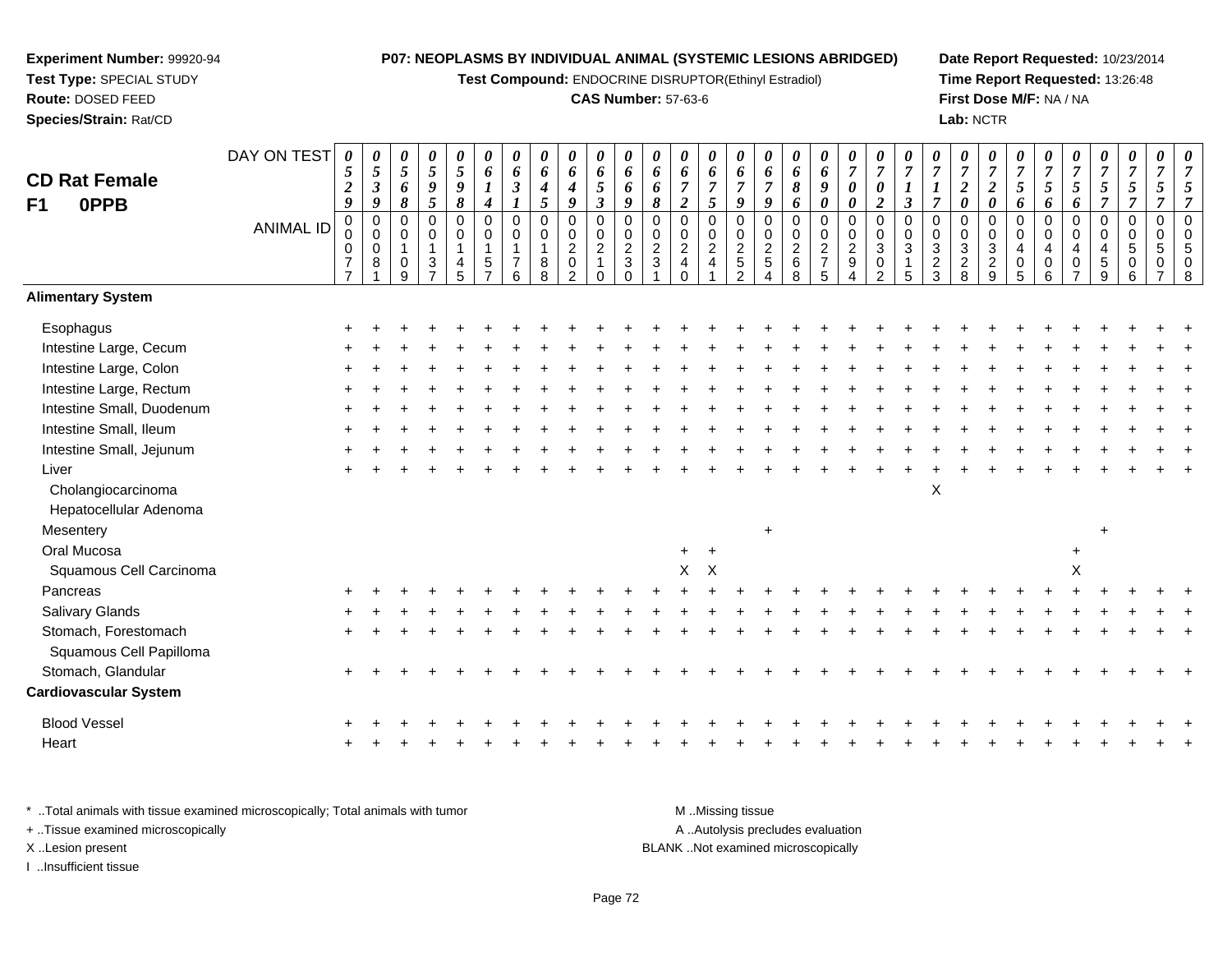**Test Compound:** ENDOCRINE DISRUPTOR(Ethinyl Estradiol)

## **CAS Number:** 57-63-6

**Date Report Requested:** 10/23/2014 **Time Report Requested:** 13:26:49**First Dose M/F:** NA / NA**Lab:** NCTR

| <b>CD Rat Female</b><br>F1<br>0PPB                                 | DAY ON TEST<br><b>ANIMAL ID</b> | $\boldsymbol{\theta}$<br>5<br>$\boldsymbol{2}$<br>$\boldsymbol{g}$<br>0<br>0<br>0<br>$\overline{\mathbf{7}}$<br>$\overline{7}$ | 0<br>5<br>$\boldsymbol{\beta}$<br>$\boldsymbol{q}$<br>0<br>$\pmb{0}$<br>0<br>8 | 0<br>5<br>6<br>8<br>$\Omega$<br>0<br>$\overline{1}$<br>0<br>9 | $\boldsymbol{\theta}$<br>$\mathfrak{s}$<br>$\boldsymbol{g}$<br>5<br>$\mathbf 0$<br>$\pmb{0}$<br>$\overline{1}$<br>$\mathbf{3}$<br>$\overline{ }$ | 0<br>$\mathfrak{s}$<br>$\boldsymbol{9}$<br>$\pmb{8}$<br>0<br>0<br>$\mathbf{1}$<br>4<br>5 | 0<br>6<br>$\boldsymbol{l}$<br>$\boldsymbol{4}$<br>$\Omega$<br>$\mathbf 0$<br>1<br>5 | 0<br>6<br>$\boldsymbol{\beta}$<br>0<br>$\mathbf 0$<br>6 | 0<br>6<br>$\boldsymbol{4}$<br>5<br>0<br>$\mathsf 0$<br>$\mathbf{1}$<br>8<br>8 | 0<br>6<br>$\boldsymbol{4}$<br>$\boldsymbol{q}$<br>0<br>$\pmb{0}$<br>$\boldsymbol{2}$<br>$\pmb{0}$<br>2 | 0<br>6<br>$\mathfrak{s}$<br>$\boldsymbol{\beta}$<br>0<br>$\mathbf 0$<br>$\overline{2}$<br>$\Omega$ | 0<br>6<br>6<br>9<br>0<br>$\mathbf 0$<br>$\overline{c}$<br>$\sqrt{3}$ | 0<br>6<br>6<br>8<br>0<br>$\mathbf 0$<br>$\overline{c}$<br>$\mathbf{3}$ | 0<br>6<br>$\overline{7}$<br>$\overline{2}$<br>0<br>$\mathbf 0$<br>$\overline{c}$<br>$\overline{4}$<br>$\Omega$ | 0<br>6<br>$\overline{7}$<br>5<br>0<br>$\mathbf 0$<br>$\overline{a}$<br>$\overline{4}$ | 0<br>6<br>$\boldsymbol{7}$<br>9<br>0<br>$\pmb{0}$<br>$\frac{2}{5}$<br>$\mathfrak{p}$ | 0<br>6<br>$\overline{7}$<br>9<br>$\mathbf 0$<br>$\mathsf 0$<br>$\frac{2}{5}$ | $\boldsymbol{\theta}$<br>6<br>$\pmb{8}$<br>6<br>$\pmb{0}$<br>$\mathsf{O}\xspace$<br>$\sqrt{2}$<br>$\,6\,$<br>8 | $\pmb{\theta}$<br>6<br>$\boldsymbol{g}$<br>$\pmb{\theta}$<br>$\pmb{0}$<br>$\mathbf 0$<br>$\frac{2}{7}$<br>5 | 0<br>$\overline{7}$<br>$\boldsymbol{\theta}$<br>$\boldsymbol{\theta}$<br>0<br>0<br>$\overline{a}$<br>9 | 0<br>$\overline{7}$<br>$\boldsymbol{\theta}$<br>$\boldsymbol{2}$<br>$\Omega$<br>$\mathbf 0$<br>$\sqrt{3}$<br>$\mathbf 0$<br>$\mathcal{P}$ | 0<br>$\overline{7}$<br>$\mathfrak{z}$<br>$\mathbf 0$<br>$\mathbf 0$<br>3<br>5 | 0<br>$\boldsymbol{7}$<br>$\overline{7}$<br>$\Omega$<br>$\overline{0}$<br>$\ensuremath{\mathsf{3}}$<br>$\overline{c}$<br>3 | 0<br>$\overline{7}$<br>$\boldsymbol{2}$<br>$\boldsymbol{\theta}$<br>$\mathbf 0$<br>$\mathsf{O}\xspace$<br>$\sqrt{3}$<br>$\overline{\mathbf{c}}$<br>8 | 0<br>$\overline{7}$<br>$\boldsymbol{2}$<br>$\boldsymbol{\theta}$<br>0<br>$\mathbf 0$<br>3<br>$\overline{c}$<br>9 | $\overline{7}$<br>$\mathfrak{s}$<br>6<br>$\mathbf 0$<br>$\mathbf 0$<br>4<br>$\mathbf 0$<br>5 | 0<br>$\overline{7}$<br>5<br>6<br>0<br>$\mathbf 0$<br>4<br>0<br>6 | 0<br>$\boldsymbol{7}$<br>$\mathfrak{z}$<br>6<br>0<br>0<br>$\overline{4}$<br>0 | 0<br>$\overline{7}$<br>$\mathfrak{s}$<br>$\overline{7}$<br>0<br>$\mathbf 0$<br>4<br>$\,$ 5 $\,$<br>9 | 0<br>$\mathfrak{s}$<br>$\overline{7}$<br>$\Omega$<br>$\mathbf{0}$<br>5<br>0<br>6 | 0<br>$\overline{7}$<br>5<br>$\overline{7}$<br>$\mathbf 0$<br>$\mathbf 0$<br>5<br>0 | 0<br>$\overline{7}$<br>$\mathfrak{s}$<br>$\overline{7}$<br>$\pmb{0}$<br>$\pmb{0}$<br>5<br>$\pmb{0}$<br>$\,8\,$ |
|--------------------------------------------------------------------|---------------------------------|--------------------------------------------------------------------------------------------------------------------------------|--------------------------------------------------------------------------------|---------------------------------------------------------------|--------------------------------------------------------------------------------------------------------------------------------------------------|------------------------------------------------------------------------------------------|-------------------------------------------------------------------------------------|---------------------------------------------------------|-------------------------------------------------------------------------------|--------------------------------------------------------------------------------------------------------|----------------------------------------------------------------------------------------------------|----------------------------------------------------------------------|------------------------------------------------------------------------|----------------------------------------------------------------------------------------------------------------|---------------------------------------------------------------------------------------|--------------------------------------------------------------------------------------|------------------------------------------------------------------------------|----------------------------------------------------------------------------------------------------------------|-------------------------------------------------------------------------------------------------------------|--------------------------------------------------------------------------------------------------------|-------------------------------------------------------------------------------------------------------------------------------------------|-------------------------------------------------------------------------------|---------------------------------------------------------------------------------------------------------------------------|------------------------------------------------------------------------------------------------------------------------------------------------------|------------------------------------------------------------------------------------------------------------------|----------------------------------------------------------------------------------------------|------------------------------------------------------------------|-------------------------------------------------------------------------------|------------------------------------------------------------------------------------------------------|----------------------------------------------------------------------------------|------------------------------------------------------------------------------------|----------------------------------------------------------------------------------------------------------------|
| <b>Endocrine System</b>                                            |                                 |                                                                                                                                |                                                                                |                                                               |                                                                                                                                                  |                                                                                          |                                                                                     |                                                         |                                                                               |                                                                                                        |                                                                                                    |                                                                      |                                                                        |                                                                                                                |                                                                                       |                                                                                      |                                                                              |                                                                                                                |                                                                                                             |                                                                                                        |                                                                                                                                           |                                                                               |                                                                                                                           |                                                                                                                                                      |                                                                                                                  |                                                                                              |                                                                  |                                                                               |                                                                                                      |                                                                                  |                                                                                    |                                                                                                                |
| <b>Adrenal Cortex</b><br>Adenoma                                   |                                 |                                                                                                                                |                                                                                |                                                               |                                                                                                                                                  |                                                                                          |                                                                                     |                                                         |                                                                               |                                                                                                        |                                                                                                    |                                                                      |                                                                        |                                                                                                                |                                                                                       |                                                                                      |                                                                              |                                                                                                                |                                                                                                             |                                                                                                        |                                                                                                                                           |                                                                               |                                                                                                                           |                                                                                                                                                      |                                                                                                                  |                                                                                              |                                                                  |                                                                               |                                                                                                      |                                                                                  |                                                                                    |                                                                                                                |
| Adrenal Medulla<br>Pheochromocytoma Benign                         |                                 | $\ddot{}$                                                                                                                      |                                                                                |                                                               |                                                                                                                                                  |                                                                                          |                                                                                     |                                                         |                                                                               |                                                                                                        |                                                                                                    |                                                                      |                                                                        |                                                                                                                |                                                                                       |                                                                                      |                                                                              |                                                                                                                |                                                                                                             |                                                                                                        |                                                                                                                                           |                                                                               |                                                                                                                           |                                                                                                                                                      |                                                                                                                  |                                                                                              | X                                                                |                                                                               |                                                                                                      |                                                                                  |                                                                                    |                                                                                                                |
| Islets, Pancreatic<br>Adenoma                                      |                                 | $\ddot{}$                                                                                                                      |                                                                                |                                                               |                                                                                                                                                  |                                                                                          |                                                                                     |                                                         |                                                                               |                                                                                                        |                                                                                                    |                                                                      |                                                                        |                                                                                                                |                                                                                       |                                                                                      |                                                                              |                                                                                                                |                                                                                                             |                                                                                                        |                                                                                                                                           |                                                                               |                                                                                                                           |                                                                                                                                                      |                                                                                                                  |                                                                                              |                                                                  |                                                                               |                                                                                                      |                                                                                  |                                                                                    |                                                                                                                |
| Parathyroid Gland                                                  |                                 |                                                                                                                                |                                                                                |                                                               |                                                                                                                                                  |                                                                                          |                                                                                     |                                                         |                                                                               |                                                                                                        |                                                                                                    |                                                                      |                                                                        |                                                                                                                |                                                                                       |                                                                                      |                                                                              |                                                                                                                |                                                                                                             |                                                                                                        |                                                                                                                                           |                                                                               |                                                                                                                           |                                                                                                                                                      |                                                                                                                  |                                                                                              |                                                                  |                                                                               |                                                                                                      |                                                                                  |                                                                                    |                                                                                                                |
| <b>Pituitary Gland</b>                                             |                                 |                                                                                                                                |                                                                                |                                                               |                                                                                                                                                  |                                                                                          |                                                                                     |                                                         |                                                                               |                                                                                                        |                                                                                                    |                                                                      |                                                                        |                                                                                                                |                                                                                       |                                                                                      |                                                                              |                                                                                                                |                                                                                                             |                                                                                                        |                                                                                                                                           |                                                                               |                                                                                                                           |                                                                                                                                                      |                                                                                                                  |                                                                                              |                                                                  |                                                                               |                                                                                                      |                                                                                  |                                                                                    |                                                                                                                |
| Pars Distalis, Adenoma                                             |                                 |                                                                                                                                | X                                                                              | X                                                             | $\times$                                                                                                                                         |                                                                                          | Χ                                                                                   |                                                         |                                                                               | X                                                                                                      | $\boldsymbol{\mathsf{X}}$                                                                          | $\times$                                                             |                                                                        |                                                                                                                | X                                                                                     | X                                                                                    | X                                                                            | X                                                                                                              | Χ                                                                                                           | X                                                                                                      |                                                                                                                                           | Χ                                                                             | X                                                                                                                         | $\times$                                                                                                                                             |                                                                                                                  | X                                                                                            | X                                                                | $\times$                                                                      | Χ                                                                                                    | Χ                                                                                | X.                                                                                 | $\mathsf{X}$                                                                                                   |
| <b>Thyroid Gland</b><br>C Cell, Adenoma<br>Follicular Cel, Adenoma |                                 | $+$                                                                                                                            | $\div$                                                                         |                                                               |                                                                                                                                                  |                                                                                          |                                                                                     |                                                         |                                                                               |                                                                                                        |                                                                                                    |                                                                      | X                                                                      |                                                                                                                |                                                                                       |                                                                                      |                                                                              |                                                                                                                |                                                                                                             |                                                                                                        |                                                                                                                                           |                                                                               |                                                                                                                           |                                                                                                                                                      |                                                                                                                  |                                                                                              |                                                                  |                                                                               |                                                                                                      |                                                                                  |                                                                                    | X                                                                                                              |
| <b>General Body System</b>                                         |                                 |                                                                                                                                |                                                                                |                                                               |                                                                                                                                                  |                                                                                          |                                                                                     |                                                         |                                                                               |                                                                                                        |                                                                                                    |                                                                      |                                                                        |                                                                                                                |                                                                                       |                                                                                      |                                                                              |                                                                                                                |                                                                                                             |                                                                                                        |                                                                                                                                           |                                                                               |                                                                                                                           |                                                                                                                                                      |                                                                                                                  |                                                                                              |                                                                  |                                                                               |                                                                                                      |                                                                                  |                                                                                    |                                                                                                                |
| <b>NONE</b><br><b>Genital System</b>                               |                                 |                                                                                                                                |                                                                                |                                                               |                                                                                                                                                  |                                                                                          |                                                                                     |                                                         |                                                                               |                                                                                                        |                                                                                                    |                                                                      |                                                                        |                                                                                                                |                                                                                       |                                                                                      |                                                                              |                                                                                                                |                                                                                                             |                                                                                                        |                                                                                                                                           |                                                                               |                                                                                                                           |                                                                                                                                                      |                                                                                                                  |                                                                                              |                                                                  |                                                                               |                                                                                                      |                                                                                  |                                                                                    |                                                                                                                |
| <b>Clitoral Gland</b><br>Squamous Cell Papilloma                   |                                 |                                                                                                                                |                                                                                |                                                               |                                                                                                                                                  |                                                                                          |                                                                                     |                                                         |                                                                               |                                                                                                        |                                                                                                    |                                                                      |                                                                        |                                                                                                                |                                                                                       |                                                                                      |                                                                              |                                                                                                                |                                                                                                             |                                                                                                        |                                                                                                                                           |                                                                               |                                                                                                                           |                                                                                                                                                      |                                                                                                                  |                                                                                              |                                                                  |                                                                               |                                                                                                      |                                                                                  |                                                                                    |                                                                                                                |
| Ovary<br>Sertoli Cell Tumor Benign                                 |                                 | $\ddot{}$                                                                                                                      |                                                                                |                                                               |                                                                                                                                                  |                                                                                          |                                                                                     |                                                         |                                                                               |                                                                                                        |                                                                                                    |                                                                      |                                                                        |                                                                                                                |                                                                                       |                                                                                      |                                                                              |                                                                                                                |                                                                                                             |                                                                                                        |                                                                                                                                           |                                                                               |                                                                                                                           |                                                                                                                                                      |                                                                                                                  |                                                                                              |                                                                  |                                                                               |                                                                                                      |                                                                                  |                                                                                    |                                                                                                                |
| Oviduct                                                            |                                 | $+$                                                                                                                            |                                                                                |                                                               |                                                                                                                                                  |                                                                                          |                                                                                     |                                                         |                                                                               |                                                                                                        |                                                                                                    |                                                                      |                                                                        |                                                                                                                |                                                                                       |                                                                                      |                                                                              |                                                                                                                |                                                                                                             |                                                                                                        |                                                                                                                                           |                                                                               |                                                                                                                           |                                                                                                                                                      |                                                                                                                  |                                                                                              |                                                                  |                                                                               |                                                                                                      |                                                                                  |                                                                                    |                                                                                                                |

| * Total animals with tissue examined microscopically; Total animals with tumor | M Missing tissue                   |
|--------------------------------------------------------------------------------|------------------------------------|
| + Tissue examined microscopically                                              | A Autolysis precludes evaluation   |
| X Lesion present                                                               | BLANK Not examined microscopically |
| …Insufficient tissue                                                           |                                    |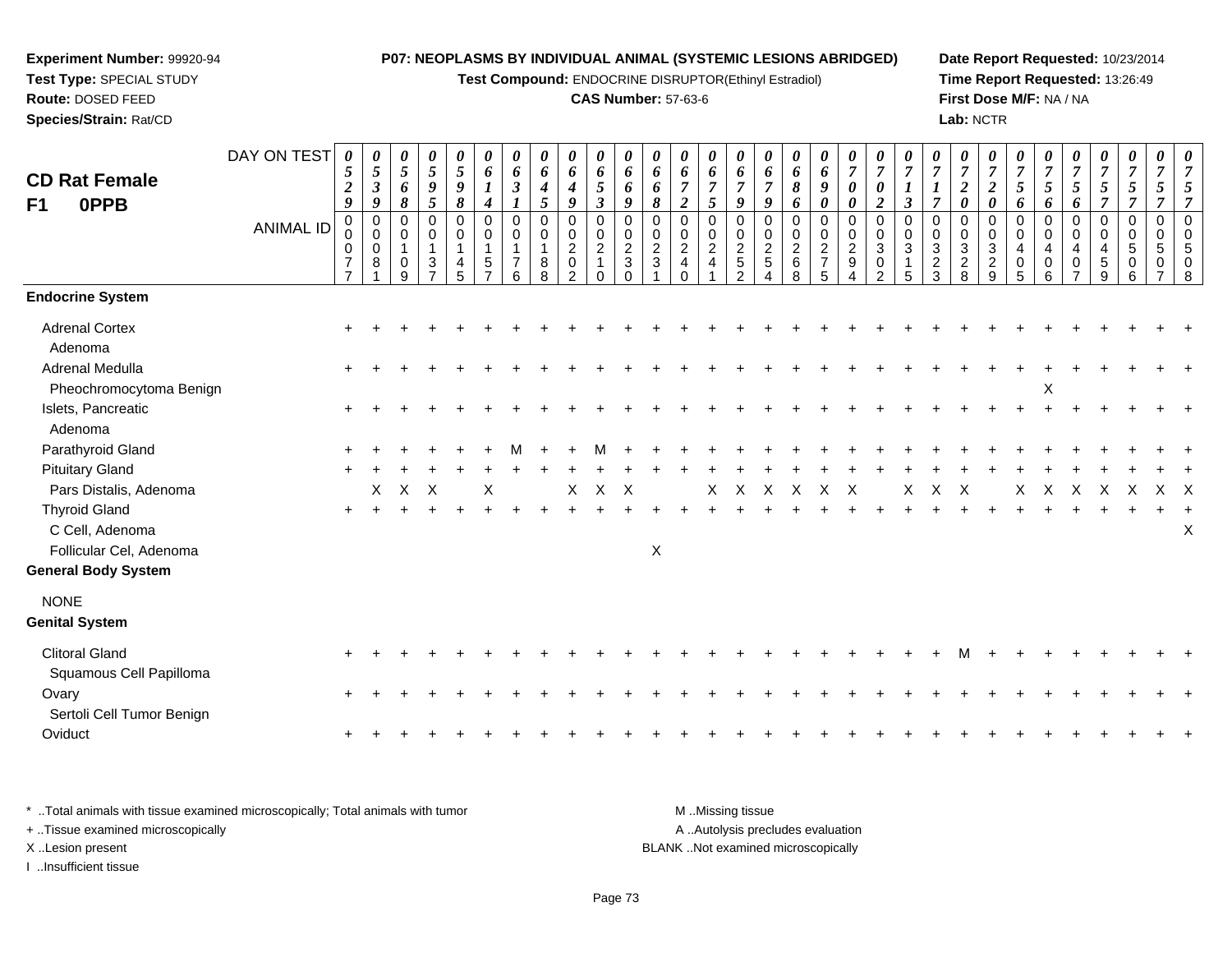**Test Compound:** ENDOCRINE DISRUPTOR(Ethinyl Estradiol)

### **CAS Number:** 57-63-6

**Date Report Requested:** 10/23/2014**Time Report Requested:** 13:26:49**First Dose M/F:** NA / NA**Lab:** NCTR

| <b>CD Rat Female</b><br>0PPB<br>F <sub>1</sub> | DAY ON TEST<br>ANIMAL ID | 0<br>5<br>$\overline{2}$<br>9<br>$\mathbf 0$<br>$\mathbf 0$<br>0<br>$\overline{7}$ | 0<br>$\mathfrak{s}$<br>$\boldsymbol{\beta}$<br>9<br>0<br>$\mathbf 0$<br>0<br>8 | $\boldsymbol{\theta}$<br>5<br>6<br>8<br>$\Omega$<br>0<br>$\overline{1}$<br>0 | 0<br>5<br>9<br>5<br>0<br>0<br>$\mathbf{1}$<br>3 | 0<br>5<br>9<br>8<br>$\Omega$<br>0<br>$\mathbf{1}$<br>4 | $\boldsymbol{\theta}$<br>6<br>$\boldsymbol{4}$<br>$\Omega$<br>0<br>$\,$ 5 $\,$<br>$\overline{ }$ | 0<br>6<br>$\boldsymbol{\beta}$<br>$\Omega$<br>0<br>$\overline{\mathbf{1}}$ | $\boldsymbol{\theta}$<br>6<br>$\boldsymbol{4}$<br>$\sqrt{5}$<br>$\mathbf 0$<br>0<br>$\mathbf{1}$<br>8 | 0<br>6<br>$\boldsymbol{4}$<br>9<br>0<br>$\mathbf 0$<br>$\overline{c}$<br>$\pmb{0}$ | 0<br>6<br>5<br>$\mathfrak{z}$<br>0<br>$\boldsymbol{0}$<br>$\frac{2}{1}$ | 0<br>6<br>6<br>9<br>$\mathbf 0$<br>$\pmb{0}$<br>$\frac{2}{3}$ | 0<br>6<br>6<br>8<br>$\Omega$<br>0<br>$\frac{2}{3}$ | 0<br>6<br>$\overline{7}$<br>$\overline{\mathbf{c}}$<br>$\Omega$<br>0<br>$\overline{2}$<br>4 | $\boldsymbol{\theta}$<br>6<br>$\boldsymbol{7}$<br>5<br>0<br>0<br>$\overline{c}$<br>$\overline{\mathbf{4}}$ | $\boldsymbol{\theta}$<br>6<br>$\overline{7}$<br>9<br>$\Omega$<br>0<br>$\overline{c}$<br>$\sqrt{5}$ | 0<br>6<br>$\overline{7}$<br>9<br>$\Omega$<br>0<br>$rac{2}{5}$ | $\boldsymbol{\theta}$<br>6<br>8<br>6<br>$\mathbf 0$<br>0<br>$\frac{2}{6}$ | 0<br>6<br>9<br>0<br>$\mathbf 0$<br>$\mathbf 0$<br>$\frac{2}{7}$ | 0<br>$\overline{7}$<br>$\boldsymbol{\theta}$<br>0<br>0<br>$\mathsf{O}\xspace$<br>$\frac{2}{9}$ | $\boldsymbol{\theta}$<br>$\overline{7}$<br>$\boldsymbol{\theta}$<br>$\overline{2}$<br>$\overline{0}$<br>$\mathbf 0$<br>$\overline{3}$<br>$\mathbf 0$ | 0<br>$\overline{7}$<br>$\boldsymbol{l}$<br>$\mathbf{3}$<br>$\Omega$<br>0<br>3 | $\boldsymbol{\theta}$<br>$\boldsymbol{7}$<br>$\boldsymbol{l}$<br>$\overline{7}$<br>0<br>0<br>$\mathbf 3$<br>$\frac{2}{3}$ | $\theta$<br>$\overline{7}$<br>$\boldsymbol{2}$<br>0<br>$\Omega$<br>0<br>$\sqrt{3}$<br>$\boldsymbol{2}$ | 0<br>$\boldsymbol{7}$<br>$\boldsymbol{2}$<br>$\boldsymbol{\theta}$<br>$\Omega$<br>0<br>$\sqrt{3}$<br>$\sqrt{2}$ | $\boldsymbol{\theta}$<br>$\overline{7}$<br>$\overline{5}$<br>6<br>$\Omega$<br>0<br>$\overline{4}$<br>$\,0\,$ | $\boldsymbol{\theta}$<br>$\overline{7}$<br>$\mathfrak{I}$<br>6<br>$\Omega$<br>0<br>4<br>0 | $\boldsymbol{\theta}$<br>$\boldsymbol{7}$<br>5<br>6<br>$\Omega$<br>0<br>4<br>0 | $\boldsymbol{\theta}$<br>$\overline{7}$<br>5<br>$\overline{7}$<br>0<br>0<br>4<br>$\sqrt{5}$ | $\boldsymbol{\theta}$<br>$\overline{7}$<br>5<br>$\overline{7}$<br>0<br>0<br>$5\,$<br>0 | 0<br>$\overline{7}$<br>$\mathfrak{s}$<br>$\overline{7}$<br>$\mathbf 0$<br>$\mathbf 0$<br>$\,$ 5 $\,$<br>0 | $\boldsymbol{\mathit{U}}$ |
|------------------------------------------------|--------------------------|------------------------------------------------------------------------------------|--------------------------------------------------------------------------------|------------------------------------------------------------------------------|-------------------------------------------------|--------------------------------------------------------|--------------------------------------------------------------------------------------------------|----------------------------------------------------------------------------|-------------------------------------------------------------------------------------------------------|------------------------------------------------------------------------------------|-------------------------------------------------------------------------|---------------------------------------------------------------|----------------------------------------------------|---------------------------------------------------------------------------------------------|------------------------------------------------------------------------------------------------------------|----------------------------------------------------------------------------------------------------|---------------------------------------------------------------|---------------------------------------------------------------------------|-----------------------------------------------------------------|------------------------------------------------------------------------------------------------|------------------------------------------------------------------------------------------------------------------------------------------------------|-------------------------------------------------------------------------------|---------------------------------------------------------------------------------------------------------------------------|--------------------------------------------------------------------------------------------------------|-----------------------------------------------------------------------------------------------------------------|--------------------------------------------------------------------------------------------------------------|-------------------------------------------------------------------------------------------|--------------------------------------------------------------------------------|---------------------------------------------------------------------------------------------|----------------------------------------------------------------------------------------|-----------------------------------------------------------------------------------------------------------|---------------------------|
| <b>Uterus</b>                                  |                          | $\overline{7}$<br>$+$                                                              |                                                                                | 9                                                                            |                                                 | 5                                                      |                                                                                                  | 6                                                                          | 8                                                                                                     | 2                                                                                  | $\Omega$                                                                | $\mathbf 0$                                                   |                                                    | $\Omega$                                                                                    |                                                                                                            | 2                                                                                                  | 4                                                             | 8                                                                         | 5                                                               | 4                                                                                              | $\overline{2}$                                                                                                                                       | 5                                                                             |                                                                                                                           | 8                                                                                                      | 9                                                                                                               | 5                                                                                                            | 6                                                                                         |                                                                                | 9                                                                                           | 6                                                                                      |                                                                                                           | R                         |
| Endometrium, Adenoma                           |                          |                                                                                    |                                                                                |                                                                              |                                                 |                                                        |                                                                                                  |                                                                            | $\mathsf X$                                                                                           |                                                                                    |                                                                         |                                                               |                                                    |                                                                                             |                                                                                                            |                                                                                                    |                                                               |                                                                           |                                                                 |                                                                                                |                                                                                                                                                      |                                                                               |                                                                                                                           |                                                                                                        |                                                                                                                 |                                                                                                              |                                                                                           |                                                                                |                                                                                             |                                                                                        |                                                                                                           |                           |
| Polyp Stromal                                  |                          |                                                                                    |                                                                                |                                                                              |                                                 |                                                        |                                                                                                  |                                                                            |                                                                                                       |                                                                                    |                                                                         |                                                               |                                                    |                                                                                             |                                                                                                            |                                                                                                    |                                                               |                                                                           |                                                                 |                                                                                                |                                                                                                                                                      |                                                                               |                                                                                                                           |                                                                                                        |                                                                                                                 |                                                                                                              |                                                                                           | $\mathsf X$                                                                    |                                                                                             |                                                                                        |                                                                                                           |                           |
| Vagina                                         |                          |                                                                                    |                                                                                |                                                                              |                                                 |                                                        |                                                                                                  |                                                                            |                                                                                                       |                                                                                    |                                                                         |                                                               |                                                    |                                                                                             |                                                                                                            |                                                                                                    |                                                               |                                                                           |                                                                 |                                                                                                |                                                                                                                                                      |                                                                               |                                                                                                                           |                                                                                                        |                                                                                                                 |                                                                                                              |                                                                                           |                                                                                |                                                                                             |                                                                                        |                                                                                                           |                           |
| <b>Hematopoietic System</b>                    |                          |                                                                                    |                                                                                |                                                                              |                                                 |                                                        |                                                                                                  |                                                                            |                                                                                                       |                                                                                    |                                                                         |                                                               |                                                    |                                                                                             |                                                                                                            |                                                                                                    |                                                               |                                                                           |                                                                 |                                                                                                |                                                                                                                                                      |                                                                               |                                                                                                                           |                                                                                                        |                                                                                                                 |                                                                                                              |                                                                                           |                                                                                |                                                                                             |                                                                                        |                                                                                                           |                           |
| <b>Bone Marrow</b>                             |                          |                                                                                    |                                                                                |                                                                              |                                                 |                                                        |                                                                                                  |                                                                            |                                                                                                       |                                                                                    |                                                                         |                                                               |                                                    |                                                                                             |                                                                                                            |                                                                                                    |                                                               |                                                                           |                                                                 |                                                                                                |                                                                                                                                                      |                                                                               |                                                                                                                           |                                                                                                        |                                                                                                                 |                                                                                                              |                                                                                           |                                                                                |                                                                                             |                                                                                        |                                                                                                           |                           |
| Lymph Node                                     |                          |                                                                                    |                                                                                |                                                                              |                                                 |                                                        |                                                                                                  |                                                                            |                                                                                                       |                                                                                    |                                                                         |                                                               |                                                    |                                                                                             |                                                                                                            |                                                                                                    |                                                               |                                                                           |                                                                 | ᆂ                                                                                              |                                                                                                                                                      |                                                                               |                                                                                                                           |                                                                                                        |                                                                                                                 |                                                                                                              |                                                                                           |                                                                                |                                                                                             |                                                                                        |                                                                                                           |                           |
| Lymph Node, Mandibular                         |                          |                                                                                    |                                                                                |                                                                              |                                                 |                                                        |                                                                                                  |                                                                            |                                                                                                       |                                                                                    |                                                                         |                                                               |                                                    |                                                                                             |                                                                                                            |                                                                                                    |                                                               |                                                                           |                                                                 |                                                                                                |                                                                                                                                                      |                                                                               |                                                                                                                           |                                                                                                        |                                                                                                                 |                                                                                                              |                                                                                           |                                                                                |                                                                                             |                                                                                        |                                                                                                           |                           |
| Lymph Node, Mesenteric                         |                          |                                                                                    |                                                                                |                                                                              |                                                 |                                                        |                                                                                                  |                                                                            |                                                                                                       |                                                                                    |                                                                         |                                                               |                                                    |                                                                                             |                                                                                                            |                                                                                                    |                                                               |                                                                           |                                                                 |                                                                                                |                                                                                                                                                      |                                                                               |                                                                                                                           |                                                                                                        |                                                                                                                 |                                                                                                              |                                                                                           |                                                                                |                                                                                             |                                                                                        |                                                                                                           |                           |
| Spleen                                         |                          |                                                                                    |                                                                                |                                                                              |                                                 |                                                        |                                                                                                  |                                                                            |                                                                                                       |                                                                                    |                                                                         |                                                               |                                                    |                                                                                             |                                                                                                            |                                                                                                    |                                                               |                                                                           |                                                                 |                                                                                                |                                                                                                                                                      |                                                                               |                                                                                                                           |                                                                                                        |                                                                                                                 |                                                                                                              |                                                                                           |                                                                                |                                                                                             |                                                                                        |                                                                                                           |                           |
| Thymus                                         |                          |                                                                                    |                                                                                |                                                                              |                                                 |                                                        |                                                                                                  |                                                                            |                                                                                                       |                                                                                    |                                                                         |                                                               |                                                    |                                                                                             |                                                                                                            |                                                                                                    |                                                               |                                                                           |                                                                 |                                                                                                |                                                                                                                                                      |                                                                               |                                                                                                                           |                                                                                                        |                                                                                                                 |                                                                                                              |                                                                                           |                                                                                |                                                                                             |                                                                                        |                                                                                                           |                           |
| <b>Integumentary System</b>                    |                          |                                                                                    |                                                                                |                                                                              |                                                 |                                                        |                                                                                                  |                                                                            |                                                                                                       |                                                                                    |                                                                         |                                                               |                                                    |                                                                                             |                                                                                                            |                                                                                                    |                                                               |                                                                           |                                                                 |                                                                                                |                                                                                                                                                      |                                                                               |                                                                                                                           |                                                                                                        |                                                                                                                 |                                                                                                              |                                                                                           |                                                                                |                                                                                             |                                                                                        |                                                                                                           |                           |
| Mammary Gland                                  |                          |                                                                                    |                                                                                |                                                                              |                                                 |                                                        |                                                                                                  |                                                                            |                                                                                                       |                                                                                    |                                                                         |                                                               |                                                    |                                                                                             |                                                                                                            |                                                                                                    |                                                               |                                                                           |                                                                 |                                                                                                |                                                                                                                                                      |                                                                               |                                                                                                                           |                                                                                                        |                                                                                                                 |                                                                                                              |                                                                                           |                                                                                |                                                                                             |                                                                                        |                                                                                                           |                           |
| Adenocarcinoma                                 |                          |                                                                                    |                                                                                |                                                                              |                                                 |                                                        |                                                                                                  |                                                                            |                                                                                                       |                                                                                    |                                                                         |                                                               |                                                    |                                                                                             |                                                                                                            |                                                                                                    |                                                               |                                                                           |                                                                 | $\mathsf X$                                                                                    |                                                                                                                                                      |                                                                               |                                                                                                                           | $X$ $X$                                                                                                |                                                                                                                 |                                                                                                              |                                                                                           |                                                                                |                                                                                             | X                                                                                      |                                                                                                           |                           |
| Adenocarcinoma, Multiple                       |                          |                                                                                    |                                                                                |                                                                              |                                                 |                                                        |                                                                                                  |                                                                            |                                                                                                       |                                                                                    |                                                                         |                                                               |                                                    |                                                                                             | X                                                                                                          |                                                                                                    |                                                               |                                                                           |                                                                 |                                                                                                |                                                                                                                                                      |                                                                               |                                                                                                                           |                                                                                                        |                                                                                                                 |                                                                                                              |                                                                                           |                                                                                |                                                                                             |                                                                                        |                                                                                                           |                           |
| Fibroadenoma                                   |                          | X                                                                                  |                                                                                |                                                                              |                                                 |                                                        | $X$ $X$                                                                                          |                                                                            |                                                                                                       | $\mathsf X$                                                                        |                                                                         | $X -$                                                         |                                                    | $X$ $X$                                                                                     |                                                                                                            |                                                                                                    | $\mathsf X$                                                   |                                                                           | $X$ $X$                                                         |                                                                                                |                                                                                                                                                      |                                                                               |                                                                                                                           |                                                                                                        | $X$ $X$                                                                                                         |                                                                                                              |                                                                                           |                                                                                | $\mathsf X$                                                                                 |                                                                                        |                                                                                                           |                           |
| Fibroadenoma, Multiple                         |                          |                                                                                    |                                                                                | X                                                                            |                                                 |                                                        |                                                                                                  | X                                                                          |                                                                                                       |                                                                                    | $\boldsymbol{\mathsf{X}}$                                               |                                                               |                                                    |                                                                                             |                                                                                                            |                                                                                                    |                                                               |                                                                           |                                                                 |                                                                                                |                                                                                                                                                      |                                                                               | $X$ $X$                                                                                                                   |                                                                                                        |                                                                                                                 |                                                                                                              | X X X                                                                                     |                                                                                |                                                                                             | $X$ $X$                                                                                |                                                                                                           |                           |
| Skin                                           |                          |                                                                                    |                                                                                |                                                                              |                                                 |                                                        |                                                                                                  |                                                                            |                                                                                                       |                                                                                    |                                                                         |                                                               |                                                    |                                                                                             |                                                                                                            |                                                                                                    |                                                               |                                                                           |                                                                 |                                                                                                |                                                                                                                                                      |                                                                               |                                                                                                                           |                                                                                                        |                                                                                                                 |                                                                                                              |                                                                                           |                                                                                |                                                                                             |                                                                                        |                                                                                                           |                           |
| Sebaceous Gl, Carcinoma                        |                          |                                                                                    |                                                                                |                                                                              |                                                 |                                                        |                                                                                                  |                                                                            |                                                                                                       |                                                                                    |                                                                         |                                                               |                                                    |                                                                                             |                                                                                                            |                                                                                                    |                                                               |                                                                           |                                                                 |                                                                                                |                                                                                                                                                      |                                                                               |                                                                                                                           |                                                                                                        |                                                                                                                 | X                                                                                                            |                                                                                           |                                                                                |                                                                                             |                                                                                        |                                                                                                           |                           |
| Squamous Cell Papilloma                        |                          |                                                                                    |                                                                                |                                                                              |                                                 |                                                        |                                                                                                  |                                                                            |                                                                                                       |                                                                                    |                                                                         |                                                               |                                                    |                                                                                             |                                                                                                            |                                                                                                    |                                                               |                                                                           |                                                                 |                                                                                                |                                                                                                                                                      |                                                                               |                                                                                                                           |                                                                                                        |                                                                                                                 |                                                                                                              |                                                                                           |                                                                                |                                                                                             |                                                                                        |                                                                                                           |                           |
| <b>Musculoskeletal System</b>                  |                          |                                                                                    |                                                                                |                                                                              |                                                 |                                                        |                                                                                                  |                                                                            |                                                                                                       |                                                                                    |                                                                         |                                                               |                                                    |                                                                                             |                                                                                                            |                                                                                                    |                                                               |                                                                           |                                                                 |                                                                                                |                                                                                                                                                      |                                                                               |                                                                                                                           |                                                                                                        |                                                                                                                 |                                                                                                              |                                                                                           |                                                                                |                                                                                             |                                                                                        |                                                                                                           |                           |

\* ..Total animals with tissue examined microscopically; Total animals with tumor **M** . Missing tissue M ..Missing tissue

+ ..Tissue examined microscopically

**Experiment Number:** 99920-94**Test Type:** SPECIAL STUDY**Route:** DOSED FEED**Species/Strain:** Rat/CD

I ..Insufficient tissue

A ..Autolysis precludes evaluation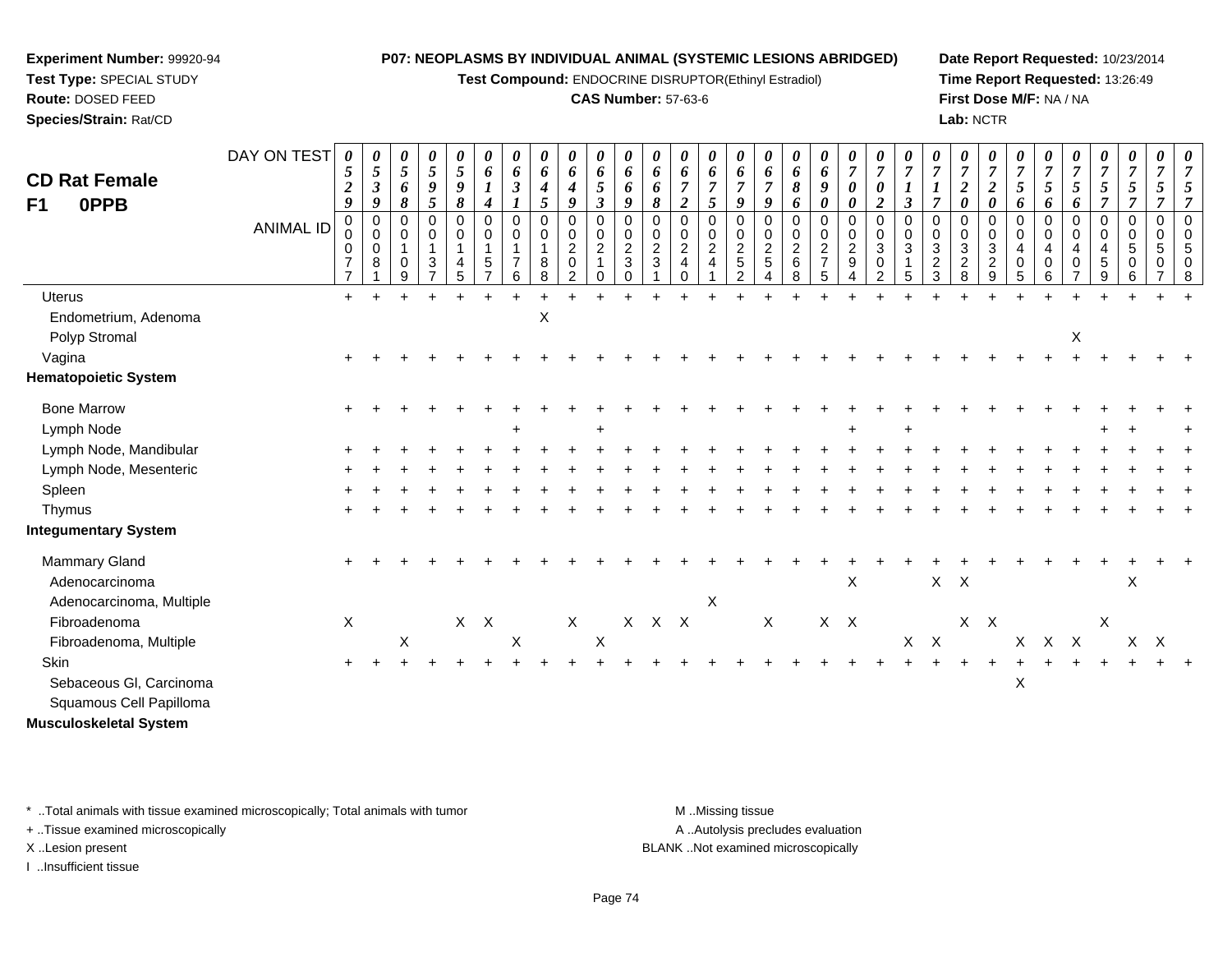**Test Compound:** ENDOCRINE DISRUPTOR(Ethinyl Estradiol)

### **CAS Number:** 57-63-6

**Date Report Requested:** 10/23/2014**Time Report Requested:** 13:26:49**First Dose M/F:** NA / NA**Lab:** NCTR

| <b>CD Rat Female</b><br><b>OPPB</b><br>F <sub>1</sub> | DAY ON TEST<br><b>ANIMAL ID</b> | 0<br>5<br>$\boldsymbol{2}$<br>9<br>$\pmb{0}$<br>$\mathsf 0$<br>0<br>$\overline{7}$ | 0<br>5<br>$\boldsymbol{\beta}$<br>9<br>$\mathbf 0$<br>0<br>$\Omega$<br>8 | 0<br>$\sqrt{5}$<br>6<br>$\pmb{8}$<br>$\pmb{0}$<br>0<br>0 | $\boldsymbol{\theta}$<br>$5\overline{)}$<br>$\pmb{9}$<br>$\mathfrak{s}$<br>0<br>0<br>1<br>$\mathbf{3}$ | $\boldsymbol{\theta}$<br>$\sqrt{5}$<br>$\boldsymbol{9}$<br>$\boldsymbol{\delta}$<br>$\pmb{0}$<br>$\pmb{0}$<br>$\mathbf{1}$<br>$\overline{\mathbf{4}}$ | 0<br>6<br>4<br>$\mathbf 0$<br>0<br>5 | 0<br>6<br>$\boldsymbol{\beta}$<br>$\mathbf 0$<br>0<br>1<br>$\overline{7}$ | 0<br>6<br>$\boldsymbol{4}$<br>5<br>0<br>0<br>$\mathbf{1}$<br>8 | 0<br>6<br>$\boldsymbol{4}$<br>9<br>$\pmb{0}$<br>0<br>$\overline{2}$<br>$\pmb{0}$ | 0<br>6<br>$\overline{\mathfrak{s}}$<br>$\boldsymbol{\mathfrak{z}}$<br>$\pmb{0}$<br>0<br>$\overline{2}$ | $\boldsymbol{\theta}$<br>6<br>6<br>9<br>$\mathbf 0$<br>$\begin{smallmatrix} 0\\2 \end{smallmatrix}$<br>$\ensuremath{\mathsf{3}}$ | 0<br>6<br>6<br>8<br>0<br>0<br>$\overline{2}$<br>3 | 0<br>6<br>$\boldsymbol{7}$<br>$\overline{\mathbf{c}}$<br>0<br>0<br>$\overline{2}$<br>$\overline{a}$ | 0<br>6<br>$\overline{7}$<br>5<br>$\mathbf 0$<br>0<br>$\overline{2}$<br>$\overline{4}$ | 0<br>6<br>$\overline{7}$<br>9<br>$\mathbf 0$<br>0<br>$\boldsymbol{2}$<br>5 | 0<br>6<br>$\overline{7}$<br>9<br>$\mathbf 0$<br>0<br>$\overline{c}$<br>5 | 0<br>6<br>8<br>6<br>$\mathbf 0$<br>0<br>$\boldsymbol{2}$<br>6 | 0<br>6<br>9<br>$\boldsymbol{\theta}$<br>0<br>0<br>$\overline{2}$<br>$\overline{7}$ | $\boldsymbol{\theta}$<br>$\overline{7}$<br>$\boldsymbol{\theta}$<br>$\boldsymbol{\theta}$<br>$\pmb{0}$<br>$\begin{smallmatrix} 0\\2 \end{smallmatrix}$<br>$9\,$ | 0<br>$\overline{7}$<br>$\boldsymbol{\theta}$<br>$\boldsymbol{2}$<br>$\mathbf 0$<br>0<br>$\mathbf{3}$<br>$\mathbf 0$ | 7<br>$\boldsymbol{l}$<br>$\mathfrak{z}$<br>$\mathbf 0$<br>$\mathbf 0$<br>3 | 0<br>$\overline{7}$<br>$\overline{7}$<br>$\mathbf 0$<br>0<br>3<br>$\overline{c}$ | 0<br>$\boldsymbol{7}$<br>$\boldsymbol{2}$<br>$\boldsymbol{\theta}$<br>0<br>0<br>$\frac{3}{2}$ | 0<br>$\overline{7}$<br>$\boldsymbol{2}$<br>$\boldsymbol{\theta}$<br>$\mathbf 0$<br>0<br>3<br>$\overline{c}$ | 0<br>$\overline{7}$<br>$\mathfrak{s}$<br>6<br>$\mathbf 0$<br>0<br>$\overline{4}$<br>$\mathbf 0$ | 0<br>$\overline{7}$<br>$\mathfrak{s}$<br>6<br>$\mathbf 0$<br>0<br>$\overline{4}$<br>$\mathbf 0$ | $\pmb{\theta}$<br>$\overline{7}$<br>$\mathfrak{z}$<br>6<br>$\pmb{0}$<br>$\mathbf 0$<br>4<br>$\mathsf{O}\xspace$ | 0<br>$\overline{7}$<br>$\sqrt{5}$<br>$\overline{7}$<br>$\pmb{0}$<br>0<br>$\overline{4}$<br>$\sqrt{5}$ | 0<br>$\overline{7}$<br>$\overline{5}$<br>$\overline{7}$<br>$\mathbf 0$<br>0<br>5<br>$\mathbf 0$ | 0<br>$\overline{7}$<br>5<br>$\overline{7}$<br>$\mathbf 0$<br>0<br>5<br>0 | 0<br>$\overline{7}$<br>5<br>$\overline{7}$<br>$\Omega$<br>$\mathbf 0$<br>5<br>$\mathbf 0$ |
|-------------------------------------------------------|---------------------------------|------------------------------------------------------------------------------------|--------------------------------------------------------------------------|----------------------------------------------------------|--------------------------------------------------------------------------------------------------------|-------------------------------------------------------------------------------------------------------------------------------------------------------|--------------------------------------|---------------------------------------------------------------------------|----------------------------------------------------------------|----------------------------------------------------------------------------------|--------------------------------------------------------------------------------------------------------|----------------------------------------------------------------------------------------------------------------------------------|---------------------------------------------------|-----------------------------------------------------------------------------------------------------|---------------------------------------------------------------------------------------|----------------------------------------------------------------------------|--------------------------------------------------------------------------|---------------------------------------------------------------|------------------------------------------------------------------------------------|-----------------------------------------------------------------------------------------------------------------------------------------------------------------|---------------------------------------------------------------------------------------------------------------------|----------------------------------------------------------------------------|----------------------------------------------------------------------------------|-----------------------------------------------------------------------------------------------|-------------------------------------------------------------------------------------------------------------|-------------------------------------------------------------------------------------------------|-------------------------------------------------------------------------------------------------|-----------------------------------------------------------------------------------------------------------------|-------------------------------------------------------------------------------------------------------|-------------------------------------------------------------------------------------------------|--------------------------------------------------------------------------|-------------------------------------------------------------------------------------------|
|                                                       |                                 | $\overline{7}$                                                                     |                                                                          | 9                                                        | $\overline{7}$                                                                                         | 5                                                                                                                                                     |                                      | 6                                                                         | 8                                                              | $\overline{2}$                                                                   | $\Omega$                                                                                               | $\Omega$                                                                                                                         |                                                   | $\Omega$                                                                                            |                                                                                       | 2                                                                          |                                                                          | 8                                                             | 5                                                                                  | $\overline{4}$                                                                                                                                                  | 2                                                                                                                   | 5                                                                          | 3                                                                                | 8                                                                                             | 9                                                                                                           | 5                                                                                               | 6                                                                                               | $\overline{7}$                                                                                                  | $9\,$                                                                                                 | 6                                                                                               |                                                                          | 8                                                                                         |
| Bone, Femur<br><b>Skeletal Muscle</b>                 |                                 | $+$                                                                                | $\ddot{}$                                                                |                                                          | $\ddot{}$                                                                                              |                                                                                                                                                       |                                      |                                                                           |                                                                |                                                                                  |                                                                                                        |                                                                                                                                  |                                                   |                                                                                                     |                                                                                       |                                                                            |                                                                          | $\overline{+}$                                                | $\div$                                                                             |                                                                                                                                                                 | ┹<br>$\ddot{}$                                                                                                      |                                                                            |                                                                                  |                                                                                               | $\ddot{}$                                                                                                   |                                                                                                 |                                                                                                 |                                                                                                                 |                                                                                                       |                                                                                                 |                                                                          |                                                                                           |
| <b>Nervous System</b>                                 |                                 |                                                                                    |                                                                          |                                                          |                                                                                                        |                                                                                                                                                       |                                      |                                                                           |                                                                |                                                                                  |                                                                                                        |                                                                                                                                  |                                                   |                                                                                                     |                                                                                       |                                                                            |                                                                          |                                                               |                                                                                    |                                                                                                                                                                 |                                                                                                                     |                                                                            |                                                                                  |                                                                                               |                                                                                                             |                                                                                                 |                                                                                                 |                                                                                                                 |                                                                                                       |                                                                                                 |                                                                          |                                                                                           |
| Brain, Brain Stem                                     |                                 |                                                                                    |                                                                          |                                                          |                                                                                                        |                                                                                                                                                       |                                      |                                                                           |                                                                |                                                                                  |                                                                                                        |                                                                                                                                  |                                                   |                                                                                                     |                                                                                       |                                                                            |                                                                          |                                                               |                                                                                    |                                                                                                                                                                 |                                                                                                                     |                                                                            |                                                                                  |                                                                                               |                                                                                                             |                                                                                                 |                                                                                                 |                                                                                                                 |                                                                                                       |                                                                                                 |                                                                          |                                                                                           |
| Brain, Cerebellum                                     |                                 |                                                                                    |                                                                          |                                                          |                                                                                                        |                                                                                                                                                       |                                      |                                                                           |                                                                |                                                                                  |                                                                                                        |                                                                                                                                  |                                                   |                                                                                                     |                                                                                       |                                                                            |                                                                          |                                                               |                                                                                    |                                                                                                                                                                 |                                                                                                                     |                                                                            |                                                                                  |                                                                                               |                                                                                                             |                                                                                                 |                                                                                                 |                                                                                                                 |                                                                                                       |                                                                                                 |                                                                          |                                                                                           |
| Brain, Cerebrum                                       |                                 |                                                                                    |                                                                          |                                                          |                                                                                                        |                                                                                                                                                       |                                      |                                                                           |                                                                |                                                                                  |                                                                                                        |                                                                                                                                  |                                                   |                                                                                                     |                                                                                       |                                                                            |                                                                          |                                                               |                                                                                    |                                                                                                                                                                 |                                                                                                                     |                                                                            |                                                                                  |                                                                                               |                                                                                                             |                                                                                                 |                                                                                                 |                                                                                                                 |                                                                                                       |                                                                                                 |                                                                          |                                                                                           |
| Granular Cell Tumor Benign                            |                                 |                                                                                    |                                                                          |                                                          |                                                                                                        |                                                                                                                                                       |                                      |                                                                           | X                                                              |                                                                                  |                                                                                                        |                                                                                                                                  |                                                   |                                                                                                     |                                                                                       |                                                                            |                                                                          |                                                               |                                                                                    |                                                                                                                                                                 |                                                                                                                     |                                                                            |                                                                                  |                                                                                               |                                                                                                             |                                                                                                 |                                                                                                 |                                                                                                                 |                                                                                                       |                                                                                                 |                                                                          |                                                                                           |
| Peripheral Nerve                                      |                                 |                                                                                    |                                                                          |                                                          |                                                                                                        |                                                                                                                                                       |                                      |                                                                           |                                                                |                                                                                  |                                                                                                        |                                                                                                                                  |                                                   |                                                                                                     |                                                                                       |                                                                            |                                                                          |                                                               |                                                                                    |                                                                                                                                                                 | $\ddot{}$                                                                                                           |                                                                            |                                                                                  |                                                                                               |                                                                                                             |                                                                                                 |                                                                                                 |                                                                                                                 |                                                                                                       |                                                                                                 |                                                                          |                                                                                           |
| Spinal Cord                                           |                                 |                                                                                    |                                                                          |                                                          |                                                                                                        |                                                                                                                                                       |                                      |                                                                           |                                                                |                                                                                  |                                                                                                        |                                                                                                                                  |                                                   |                                                                                                     |                                                                                       |                                                                            |                                                                          |                                                               |                                                                                    |                                                                                                                                                                 | A                                                                                                                   |                                                                            |                                                                                  |                                                                                               |                                                                                                             |                                                                                                 |                                                                                                 |                                                                                                                 |                                                                                                       |                                                                                                 |                                                                          |                                                                                           |
| <b>Respiratory System</b>                             |                                 |                                                                                    |                                                                          |                                                          |                                                                                                        |                                                                                                                                                       |                                      |                                                                           |                                                                |                                                                                  |                                                                                                        |                                                                                                                                  |                                                   |                                                                                                     |                                                                                       |                                                                            |                                                                          |                                                               |                                                                                    |                                                                                                                                                                 |                                                                                                                     |                                                                            |                                                                                  |                                                                                               |                                                                                                             |                                                                                                 |                                                                                                 |                                                                                                                 |                                                                                                       |                                                                                                 |                                                                          |                                                                                           |
| Lung                                                  |                                 |                                                                                    |                                                                          |                                                          |                                                                                                        |                                                                                                                                                       |                                      |                                                                           |                                                                |                                                                                  |                                                                                                        |                                                                                                                                  |                                                   |                                                                                                     |                                                                                       |                                                                            |                                                                          |                                                               |                                                                                    |                                                                                                                                                                 |                                                                                                                     |                                                                            |                                                                                  |                                                                                               |                                                                                                             |                                                                                                 |                                                                                                 |                                                                                                                 |                                                                                                       |                                                                                                 |                                                                          |                                                                                           |
| Nose                                                  |                                 |                                                                                    |                                                                          |                                                          |                                                                                                        |                                                                                                                                                       |                                      |                                                                           |                                                                |                                                                                  |                                                                                                        |                                                                                                                                  |                                                   |                                                                                                     |                                                                                       |                                                                            |                                                                          |                                                               |                                                                                    |                                                                                                                                                                 |                                                                                                                     |                                                                            |                                                                                  |                                                                                               |                                                                                                             |                                                                                                 |                                                                                                 |                                                                                                                 |                                                                                                       |                                                                                                 |                                                                          |                                                                                           |
| Trachea                                               |                                 |                                                                                    |                                                                          |                                                          |                                                                                                        |                                                                                                                                                       |                                      |                                                                           |                                                                |                                                                                  |                                                                                                        |                                                                                                                                  |                                                   |                                                                                                     |                                                                                       |                                                                            |                                                                          |                                                               |                                                                                    |                                                                                                                                                                 |                                                                                                                     |                                                                            |                                                                                  |                                                                                               |                                                                                                             |                                                                                                 |                                                                                                 |                                                                                                                 |                                                                                                       |                                                                                                 |                                                                          |                                                                                           |
| <b>Special Senses System</b>                          |                                 |                                                                                    |                                                                          |                                                          |                                                                                                        |                                                                                                                                                       |                                      |                                                                           |                                                                |                                                                                  |                                                                                                        |                                                                                                                                  |                                                   |                                                                                                     |                                                                                       |                                                                            |                                                                          |                                                               |                                                                                    |                                                                                                                                                                 |                                                                                                                     |                                                                            |                                                                                  |                                                                                               |                                                                                                             |                                                                                                 |                                                                                                 |                                                                                                                 |                                                                                                       |                                                                                                 |                                                                          |                                                                                           |
| Eye                                                   |                                 |                                                                                    |                                                                          |                                                          |                                                                                                        |                                                                                                                                                       |                                      |                                                                           |                                                                |                                                                                  |                                                                                                        |                                                                                                                                  |                                                   |                                                                                                     |                                                                                       |                                                                            |                                                                          |                                                               |                                                                                    |                                                                                                                                                                 |                                                                                                                     |                                                                            |                                                                                  |                                                                                               |                                                                                                             |                                                                                                 |                                                                                                 |                                                                                                                 |                                                                                                       |                                                                                                 |                                                                          |                                                                                           |
| Harderian Gland                                       |                                 |                                                                                    |                                                                          |                                                          |                                                                                                        |                                                                                                                                                       |                                      |                                                                           |                                                                |                                                                                  |                                                                                                        |                                                                                                                                  |                                                   |                                                                                                     |                                                                                       |                                                                            |                                                                          |                                                               |                                                                                    |                                                                                                                                                                 |                                                                                                                     |                                                                            |                                                                                  |                                                                                               |                                                                                                             |                                                                                                 |                                                                                                 |                                                                                                                 |                                                                                                       |                                                                                                 |                                                                          |                                                                                           |
| <b>Urinary System</b>                                 |                                 |                                                                                    |                                                                          |                                                          |                                                                                                        |                                                                                                                                                       |                                      |                                                                           |                                                                |                                                                                  |                                                                                                        |                                                                                                                                  |                                                   |                                                                                                     |                                                                                       |                                                                            |                                                                          |                                                               |                                                                                    |                                                                                                                                                                 |                                                                                                                     |                                                                            |                                                                                  |                                                                                               |                                                                                                             |                                                                                                 |                                                                                                 |                                                                                                                 |                                                                                                       |                                                                                                 |                                                                          |                                                                                           |
| Kidney                                                |                                 |                                                                                    |                                                                          |                                                          |                                                                                                        |                                                                                                                                                       |                                      |                                                                           |                                                                |                                                                                  |                                                                                                        |                                                                                                                                  |                                                   |                                                                                                     |                                                                                       |                                                                            |                                                                          |                                                               |                                                                                    |                                                                                                                                                                 |                                                                                                                     |                                                                            |                                                                                  |                                                                                               |                                                                                                             |                                                                                                 |                                                                                                 |                                                                                                                 |                                                                                                       |                                                                                                 |                                                                          |                                                                                           |
| <b>Urinary Bladder</b>                                |                                 |                                                                                    |                                                                          |                                                          |                                                                                                        |                                                                                                                                                       |                                      |                                                                           |                                                                |                                                                                  |                                                                                                        |                                                                                                                                  |                                                   |                                                                                                     |                                                                                       |                                                                            |                                                                          |                                                               |                                                                                    |                                                                                                                                                                 |                                                                                                                     |                                                                            |                                                                                  |                                                                                               |                                                                                                             |                                                                                                 |                                                                                                 |                                                                                                                 |                                                                                                       |                                                                                                 |                                                                          |                                                                                           |
| <b>SYSTEMIC LESIONS</b>                               |                                 |                                                                                    |                                                                          |                                                          |                                                                                                        |                                                                                                                                                       |                                      |                                                                           |                                                                |                                                                                  |                                                                                                        |                                                                                                                                  |                                                   |                                                                                                     |                                                                                       |                                                                            |                                                                          |                                                               |                                                                                    |                                                                                                                                                                 |                                                                                                                     |                                                                            |                                                                                  |                                                                                               |                                                                                                             |                                                                                                 |                                                                                                 |                                                                                                                 |                                                                                                       |                                                                                                 |                                                                          |                                                                                           |

\* ..Total animals with tissue examined microscopically; Total animals with tumor **M** . Missing tissue M ..Missing tissue

+ ..Tissue examined microscopically

**Experiment Number:** 99920-94**Test Type:** SPECIAL STUDY**Route:** DOSED FEED**Species/Strain:** Rat/CD

I ..Insufficient tissue

A ..Autolysis precludes evaluation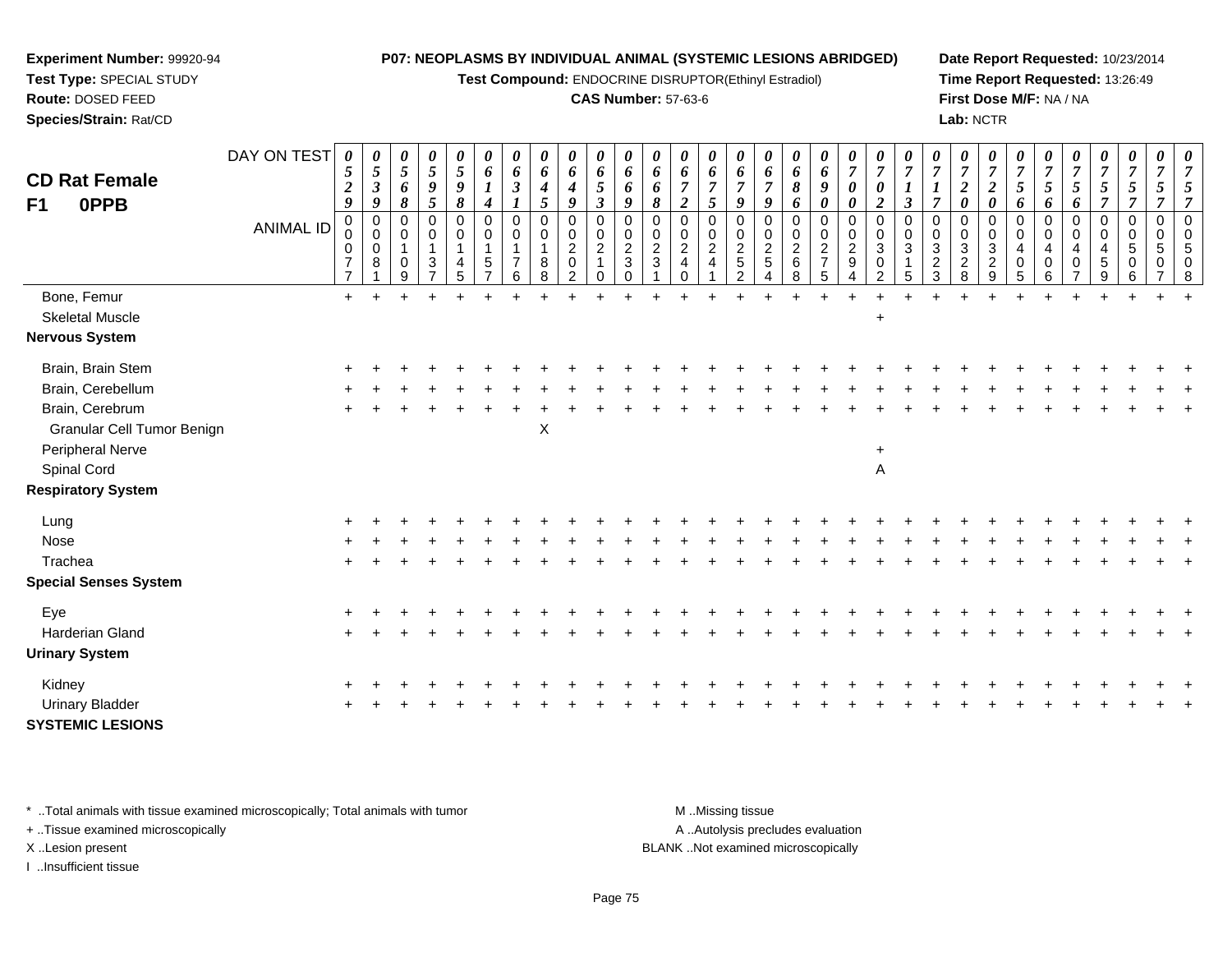**Test Compound:** ENDOCRINE DISRUPTOR(Ethinyl Estradiol)

#### **CAS Number:** 57-63-6

**Date Report Requested:** 10/23/2014**Time Report Requested:** 13:26:50**First Dose M/F:** NA / NA**Lab:** NCTR

| DAY ON TEST | $\boldsymbol{\theta}$ | 0         | 0      | $\boldsymbol{\theta}$ | 0      | $\boldsymbol{\theta}$ | 0 | $\boldsymbol{\theta}$ | 0        | $\boldsymbol{\theta}$ | $\boldsymbol{\theta}$ | 0        | $\boldsymbol{\theta}$ | $\boldsymbol{\theta}$ | 0             | $\boldsymbol{\theta}$ | $\boldsymbol{\theta}$ | 0                | $\boldsymbol{\theta}$ | $\boldsymbol{\theta}$ | $\boldsymbol{\theta}$ | $\boldsymbol{\theta}$ | $\boldsymbol{\theta}$ | 0        | $\boldsymbol{\theta}$ | 0 | 0                             | $\theta$                 | $\theta$     | $\boldsymbol{\theta}$ | $\boldsymbol{\theta}$ |
|-------------|-----------------------|-----------|--------|-----------------------|--------|-----------------------|---|-----------------------|----------|-----------------------|-----------------------|----------|-----------------------|-----------------------|---------------|-----------------------|-----------------------|------------------|-----------------------|-----------------------|-----------------------|-----------------------|-----------------------|----------|-----------------------|---|-------------------------------|--------------------------|--------------|-----------------------|-----------------------|
|             | ◡                     | ◡         |        | ◡                     | ◡      | 6                     | o | 6                     | o        | o                     | $\bm{o}$              | $\bm{o}$ | $\bm{o}$              | v                     |               | o                     | $\bm{o}$              | 6                | $\overline{ }$        |                       |                       |                       |                       |          |                       |   |                               |                          |              |                       |                       |
|             |                       | ◡         | 6      | 0                     | o      |                       |   |                       |          | ັ                     | o                     |          |                       |                       |               |                       | 8                     | 9                | $\boldsymbol{\theta}$ | 0                     |                       |                       |                       | ∼        | ◡                     | ◡ | $\overline{\phantom{0}}$<br>ັ |                          | ັ            | $\mathcal{L}$         | ູ                     |
|             |                       | 0         |        | J                     | 8      | 4                     |   |                       | 0        |                       |                       |          |                       |                       | o             | $\boldsymbol{a}$      | $\bm{o}$              | 0                | $\boldsymbol{\theta}$ |                       |                       |                       | $\boldsymbol{\theta}$ | 0        | $\bm{o}$              | 6 |                               |                          |              |                       |                       |
|             |                       | 0         | U      | 0                     |        | 0                     |   |                       | 0        |                       |                       | 0        |                       |                       | U             | 0                     | 0                     | 0                | 0                     |                       | 0                     |                       | 0                     | U        | 0                     |   |                               | 0                        | 0            | $\mathbf{0}$          | 0                     |
|             | ◡                     | v.        | U      | 0                     |        | 0                     |   |                       | ν        |                       |                       | U        |                       |                       | u             |                       | $\mathbf 0$           | U                |                       |                       | U.                    |                       | 0                     | ◡        | 0                     |   |                               | U                        |              |                       | 0                     |
|             | υ                     |           |        |                       |        |                       |   |                       | <u>_</u> | ◠                     | ົ                     | C.       | ⌒                     |                       | ◠<br><u>.</u> | ີ                     | <u>_</u>              | <u>_</u>         | ◠<br>_                |                       |                       | ົ<br>J                | 3                     | ົ<br>J.  |                       |   |                               |                          | <sub>5</sub> | . 5                   | <sub>5</sub>          |
|             |                       |           | v      |                       | 4      | .5                    |   | $\circ$               |          |                       |                       |          |                       |                       | <sub>5</sub>  |                       |                       |                  |                       |                       |                       | <u>.</u>              |                       | <u>_</u> |                       |   |                               | G                        |              |                       | 0                     |
|             |                       |           |        |                       | ∽      |                       |   |                       |          |                       |                       |          |                       |                       |               |                       |                       | h                |                       |                       | h                     |                       |                       | u        | h                     |   |                               |                          |              |                       | -8                    |
|             |                       |           |        |                       |        |                       |   |                       |          |                       |                       |          |                       |                       |               |                       |                       |                  |                       |                       |                       |                       |                       |          |                       |   |                               |                          |              |                       |                       |
|             |                       | ANIMAL ID | 0<br>8 | Q                     | 3<br>- |                       |   |                       |          | ົ<br>0                |                       | 3        | 3                     |                       |               |                       | 5                     | $\sim$<br>6<br>8 | ົ<br>$\overline{ }$   | 9                     |                       | 3                     | ◠<br>2                | 8        |                       |   | R                             | $\overline{\phantom{a}}$ | 9            | <b>6</b>              | $\rightarrow$         |

\* ..Total animals with tissue examined microscopically; Total animals with tumor **M** . Missing tissue M ..Missing tissue

+ ..Tissue examined microscopically

**Experiment Number:** 99920-94**Test Type:** SPECIAL STUDY**Route:** DOSED FEED**Species/Strain:** Rat/CD

I ..Insufficient tissue

A ..Autolysis precludes evaluation X ..Lesion present BLANK ..Not examined microscopically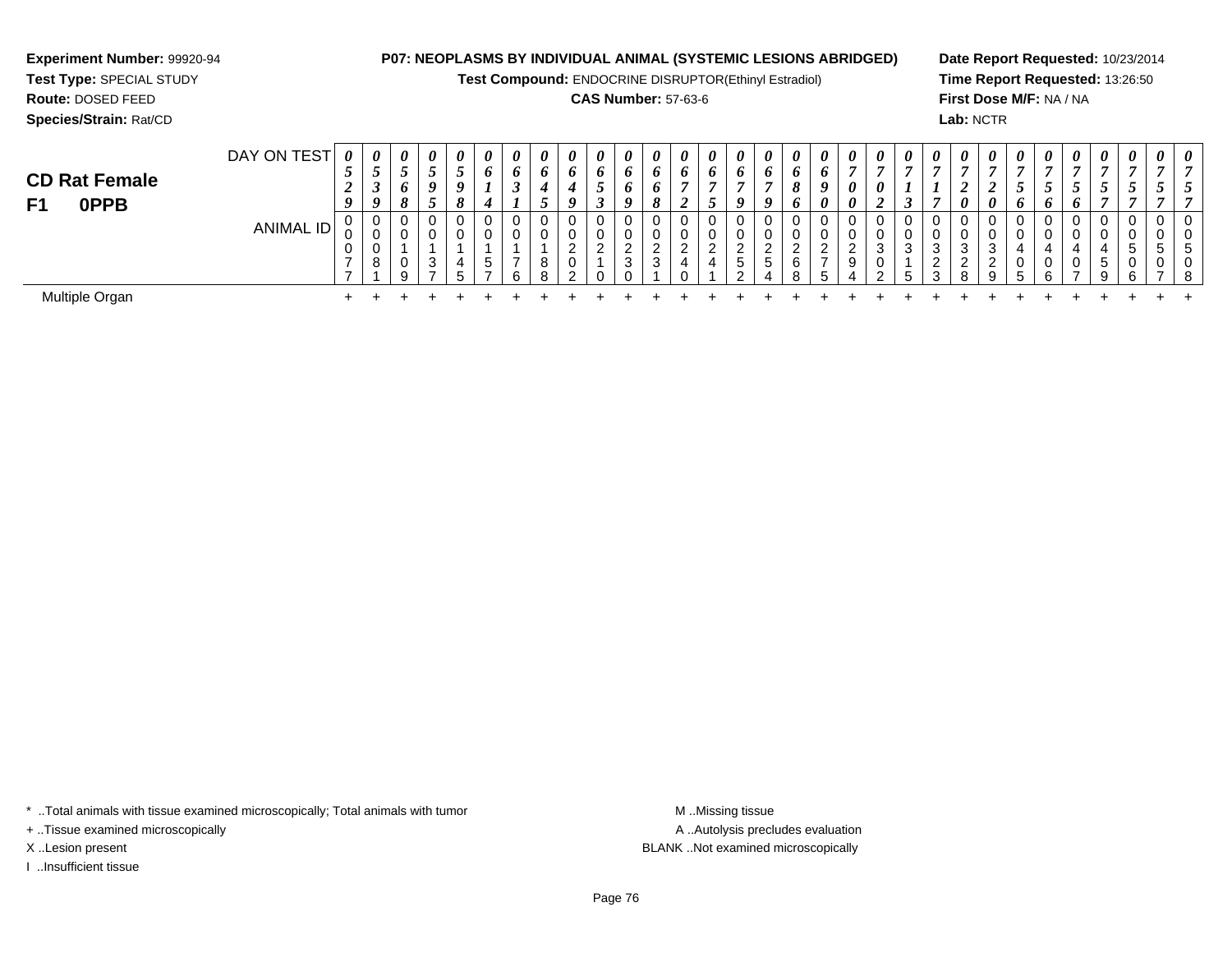**Test Compound:** ENDOCRINE DISRUPTOR(Ethinyl Estradiol)

## **CAS Number:** 57-63-6

**Date Report Requested:** 10/23/2014**Time Report Requested:** 13:26:50**First Dose M/F:** NA / NA**Lab:** NCTR

 $\mathbf{3}$ 

| <b>CD Rat Female</b><br><b>OPPB</b><br>F <sub>1</sub> | DAY ON TEST      | 0<br>$\overline{7}$<br>5<br>$\overline{7}$ | 0<br>$\overline{7}$<br>5<br>8 | 0<br>$\overline{7}$<br>5<br>8                     | 0<br>$\boldsymbol{7}$<br>5<br>8        | 0<br>$\overline{7}$<br>5<br>8                                                | 0<br>$\boldsymbol{7}$<br>5<br>9 | 0<br>$\overline{7}$<br>6<br>$\boldsymbol{l}$     | 0<br>$\overline{7}$<br>6<br>$\boldsymbol{l}$      | 0<br>$\overline{7}$<br>6<br>$\mathbf{I}$                | 0<br>$\overline{7}$<br>6<br>$\overline{\mathbf{c}}$ | 0<br>$\overline{7}$<br>6<br>$\overline{2}$                       | 0<br>$\overline{7}$<br>6<br>$\boldsymbol{\beta}$                         | 0<br>$\overline{7}$<br>6<br>$\boldsymbol{\beta}$                  | 0<br>$\overline{7}$<br>6<br>$\boldsymbol{\beta}$              | 0<br>$\overline{7}$<br>6<br>$\mathfrak{z}$              | 0<br>$\boldsymbol{7}$<br>6<br>3                        | 0<br>$\overline{7}$<br>6<br>$\boldsymbol{\beta}$          | 0<br>$\overline{7}$<br>6<br>$\boldsymbol{\beta}$ | 0<br>$\overline{7}$<br>6<br>$\overline{c}$                    | 0<br>$\overline{7}$<br>6<br>$\overline{c}$       |                       |
|-------------------------------------------------------|------------------|--------------------------------------------|-------------------------------|---------------------------------------------------|----------------------------------------|------------------------------------------------------------------------------|---------------------------------|--------------------------------------------------|---------------------------------------------------|---------------------------------------------------------|-----------------------------------------------------|------------------------------------------------------------------|--------------------------------------------------------------------------|-------------------------------------------------------------------|---------------------------------------------------------------|---------------------------------------------------------|--------------------------------------------------------|-----------------------------------------------------------|--------------------------------------------------|---------------------------------------------------------------|--------------------------------------------------|-----------------------|
|                                                       | <b>ANIMAL ID</b> | $\pmb{0}$<br>$\pmb{0}$<br>5<br>0<br>9      | 0<br>$\mathbf 0$<br>5<br>5    | $\pmb{0}$<br>0<br>$\mathbf 5$<br>$\mathbf 5$<br>5 | $\mathsf 0$<br>0<br>$\frac{5}{5}$<br>6 | $\mathbf 0$<br>$\mathbf 0$<br>$\sqrt{5}$<br>$\overline{5}$<br>$\overline{7}$ | $\mathbf 0$<br>0<br>6<br>0      | $\mathbf 0$<br>$\Omega$<br>6<br>$\mathbf 0$<br>8 | $\mathbf 0$<br>$\Omega$<br>$\,6$<br>1<br>$\Omega$ | $\Omega$<br>$\mathbf 0$<br>$\,6$<br>5<br>$\overline{7}$ | 0<br>0<br>7<br>0<br>8                               | $\mathbf 0$<br>$\mathbf 0$<br>$\boldsymbol{7}$<br>$\pmb{0}$<br>9 | $\mathbf 0$<br>$\mathbf 0$<br>$\begin{array}{c} 7 \\ 5 \end{array}$<br>5 | $\mathbf 0$<br>$\mathbf 0$<br>$\boldsymbol{7}$<br>$\sqrt{5}$<br>6 | $\mathbf 0$<br>$\Omega$<br>$\boldsymbol{7}$<br>$\overline{5}$ | $\mathbf 0$<br>0<br>$\boldsymbol{7}$<br>$\sqrt{5}$<br>8 | $\pmb{0}$<br>$\mathbf 0$<br>$\boldsymbol{7}$<br>5<br>9 | $\mathbf 0$<br>0<br>$\boldsymbol{7}$<br>$\,6$<br>$\Omega$ | $\overline{0}$<br>0<br>$\overline{7}$<br>6       | 0<br>$\mathbf 0$<br>$\overline{7}$<br>$\,6$<br>$\mathfrak{p}$ | $\mathbf 0$<br>0<br>$\overline{7}$<br>$\,6$<br>3 | <i><b>*TOTALS</b></i> |
| <b>Alimentary System</b>                              |                  |                                            |                               |                                                   |                                        |                                                                              |                                 |                                                  |                                                   |                                                         |                                                     |                                                                  |                                                                          |                                                                   |                                                               |                                                         |                                                        |                                                           |                                                  |                                                               |                                                  |                       |
| Esophagus                                             |                  |                                            |                               |                                                   |                                        |                                                                              |                                 |                                                  |                                                   |                                                         |                                                     |                                                                  |                                                                          |                                                                   |                                                               |                                                         |                                                        |                                                           |                                                  |                                                               |                                                  | 51                    |
| Intestine Large, Cecum                                |                  |                                            |                               |                                                   |                                        |                                                                              |                                 |                                                  |                                                   |                                                         |                                                     |                                                                  |                                                                          |                                                                   |                                                               |                                                         |                                                        |                                                           |                                                  |                                                               |                                                  | 51                    |
| Intestine Large, Colon                                |                  |                                            |                               |                                                   |                                        |                                                                              |                                 |                                                  |                                                   |                                                         |                                                     |                                                                  |                                                                          |                                                                   |                                                               |                                                         |                                                        |                                                           |                                                  |                                                               |                                                  | 51                    |
| Intestine Large, Rectum                               |                  |                                            |                               |                                                   |                                        |                                                                              |                                 |                                                  |                                                   |                                                         |                                                     |                                                                  |                                                                          |                                                                   |                                                               |                                                         |                                                        |                                                           |                                                  |                                                               |                                                  | 51                    |
| Intestine Small, Duodenum                             |                  |                                            |                               |                                                   |                                        |                                                                              |                                 |                                                  |                                                   |                                                         |                                                     |                                                                  |                                                                          |                                                                   |                                                               |                                                         |                                                        |                                                           |                                                  |                                                               |                                                  | 51                    |
| Intestine Small, Ileum                                |                  |                                            |                               |                                                   |                                        |                                                                              |                                 |                                                  |                                                   |                                                         |                                                     |                                                                  |                                                                          |                                                                   |                                                               |                                                         |                                                        |                                                           |                                                  |                                                               |                                                  | 51                    |
| Intestine Small, Jejunum                              |                  |                                            |                               |                                                   |                                        |                                                                              |                                 |                                                  |                                                   |                                                         |                                                     |                                                                  |                                                                          |                                                                   |                                                               |                                                         |                                                        |                                                           |                                                  |                                                               |                                                  | 51                    |
| Liver                                                 |                  |                                            |                               |                                                   |                                        |                                                                              |                                 |                                                  |                                                   |                                                         |                                                     |                                                                  |                                                                          |                                                                   |                                                               |                                                         |                                                        |                                                           |                                                  |                                                               |                                                  | 51                    |
| Cholangiocarcinoma                                    |                  |                                            |                               |                                                   |                                        |                                                                              |                                 |                                                  |                                                   |                                                         |                                                     |                                                                  |                                                                          |                                                                   |                                                               |                                                         |                                                        |                                                           |                                                  |                                                               |                                                  | $\mathbf 1$           |
| Hepatocellular Adenoma                                |                  |                                            | $\boldsymbol{\mathsf{X}}$     |                                                   |                                        |                                                                              |                                 |                                                  |                                                   |                                                         |                                                     |                                                                  |                                                                          |                                                                   |                                                               |                                                         |                                                        |                                                           |                                                  |                                                               |                                                  | $\mathbf 1$           |
| Mesentery                                             |                  |                                            |                               |                                                   |                                        |                                                                              |                                 |                                                  |                                                   |                                                         |                                                     |                                                                  |                                                                          |                                                                   |                                                               |                                                         |                                                        |                                                           |                                                  |                                                               |                                                  | $\boldsymbol{2}$      |
| Oral Mucosa                                           |                  |                                            |                               |                                                   |                                        |                                                                              |                                 |                                                  |                                                   |                                                         |                                                     |                                                                  |                                                                          |                                                                   |                                                               |                                                         |                                                        |                                                           |                                                  |                                                               |                                                  | 3                     |
| Squamous Cell Carcinoma                               |                  |                                            |                               |                                                   |                                        |                                                                              |                                 |                                                  |                                                   |                                                         |                                                     |                                                                  |                                                                          |                                                                   |                                                               |                                                         |                                                        |                                                           |                                                  |                                                               |                                                  | 3                     |
| Pancreas                                              |                  |                                            |                               |                                                   |                                        |                                                                              |                                 |                                                  |                                                   |                                                         |                                                     |                                                                  |                                                                          |                                                                   |                                                               |                                                         |                                                        |                                                           |                                                  |                                                               |                                                  | 51                    |
| <b>Salivary Glands</b>                                |                  |                                            |                               |                                                   |                                        |                                                                              |                                 |                                                  |                                                   |                                                         |                                                     |                                                                  |                                                                          |                                                                   |                                                               |                                                         |                                                        |                                                           |                                                  |                                                               |                                                  | 51                    |
| Stomach, Forestomach                                  |                  |                                            |                               |                                                   |                                        |                                                                              |                                 |                                                  |                                                   |                                                         |                                                     |                                                                  |                                                                          |                                                                   |                                                               |                                                         |                                                        |                                                           |                                                  |                                                               | $\ddot{}$                                        | 51                    |
| Squamous Cell Papilloma                               |                  |                                            |                               |                                                   |                                        |                                                                              |                                 |                                                  |                                                   |                                                         | Χ                                                   |                                                                  |                                                                          |                                                                   |                                                               |                                                         |                                                        |                                                           |                                                  |                                                               |                                                  | -1                    |
| Stomach, Glandular                                    |                  |                                            |                               |                                                   |                                        |                                                                              |                                 |                                                  |                                                   |                                                         |                                                     |                                                                  |                                                                          |                                                                   |                                                               |                                                         |                                                        |                                                           |                                                  |                                                               |                                                  | 51                    |
| <b>Cardiovascular System</b>                          |                  |                                            |                               |                                                   |                                        |                                                                              |                                 |                                                  |                                                   |                                                         |                                                     |                                                                  |                                                                          |                                                                   |                                                               |                                                         |                                                        |                                                           |                                                  |                                                               |                                                  |                       |
| <b>Blood Vessel</b>                                   |                  |                                            |                               |                                                   |                                        |                                                                              |                                 |                                                  |                                                   |                                                         |                                                     |                                                                  |                                                                          |                                                                   |                                                               |                                                         |                                                        |                                                           |                                                  |                                                               |                                                  | 51                    |
| Heart                                                 |                  |                                            |                               |                                                   |                                        |                                                                              |                                 |                                                  |                                                   |                                                         |                                                     |                                                                  |                                                                          |                                                                   |                                                               |                                                         |                                                        |                                                           |                                                  |                                                               |                                                  | 51                    |
|                                                       |                  |                                            |                               |                                                   |                                        |                                                                              |                                 |                                                  |                                                   |                                                         |                                                     |                                                                  |                                                                          |                                                                   |                                                               |                                                         |                                                        |                                                           |                                                  |                                                               |                                                  |                       |

| * Total animals with tissue examined microscopically; Total animals with tumor | M Missing tissue                   |
|--------------------------------------------------------------------------------|------------------------------------|
| + Tissue examined microscopically                                              | A Autolysis precludes evaluation   |
| X Lesion present                                                               | BLANK Not examined microscopically |
| Insufficient tissue                                                            |                                    |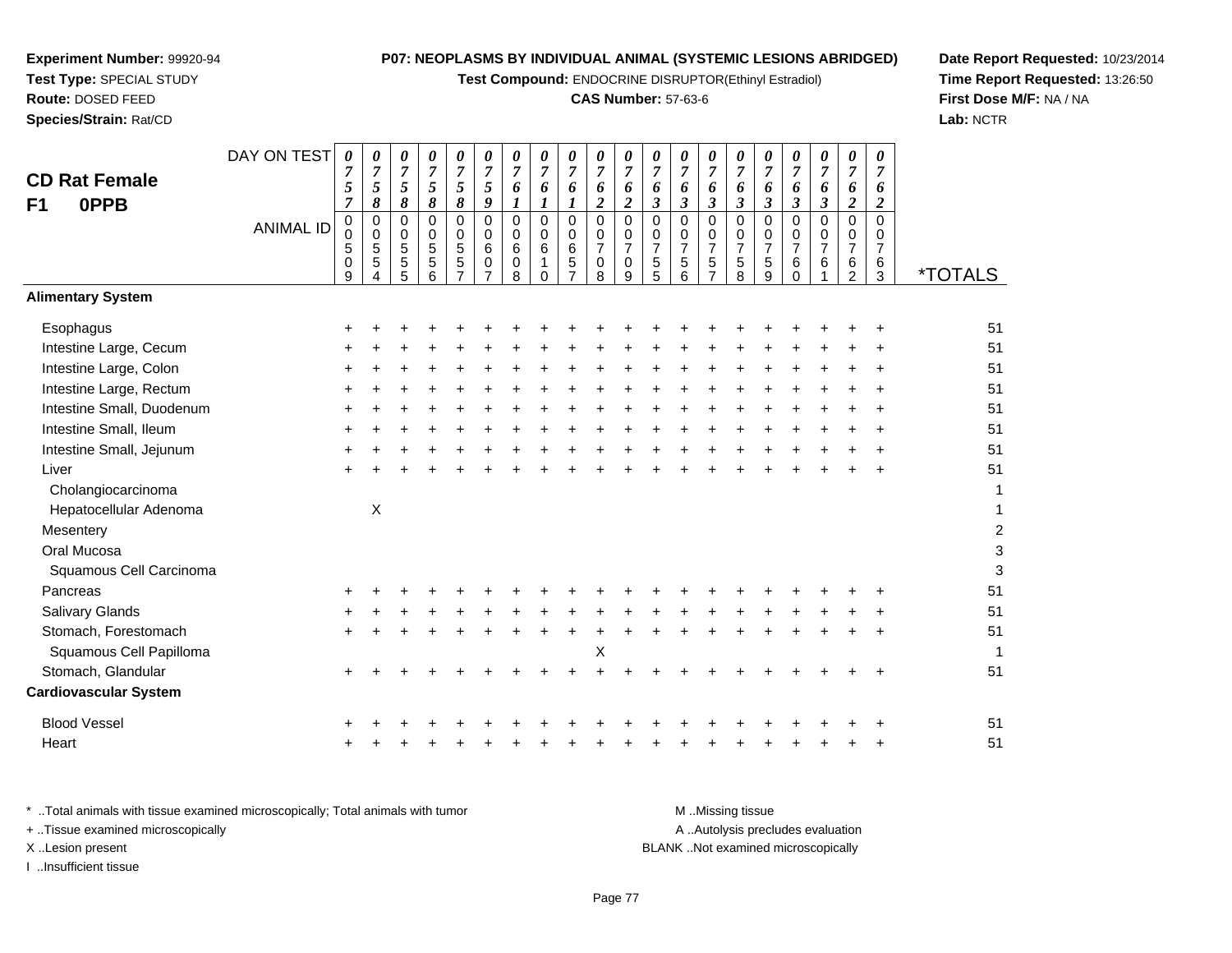**Test Compound:** ENDOCRINE DISRUPTOR(Ethinyl Estradiol)

## **CAS Number:** 57-63-6

**Date Report Requested:** 10/23/2014 **Time Report Requested:** 13:26:50**First Dose M/F:** NA / NA**Lab:** NCTR

| <b>CD Rat Female</b><br>F1<br>0PPB               | DAY ON TEST<br><b>ANIMAL ID</b> | 0<br>7<br>5<br>$\overline{7}$<br>0<br>0<br>5<br>0<br>9 | 0<br>$\overline{7}$<br>5<br>8<br>$\pmb{0}$<br>0<br>5<br>5<br>4 | 0<br>$\boldsymbol{7}$<br>5<br>8<br>0<br>0<br>$\sqrt{5}$<br>5<br>5 | 0<br>$\boldsymbol{7}$<br>5<br>8<br>$\mathbf 0$<br>0<br>5<br>5<br>6 | 0<br>$\boldsymbol{7}$<br>5<br>8<br>0<br>0<br>$\overline{5}$<br>5<br>$\overline{7}$ | 0<br>$\overline{7}$<br>$\mathfrak{s}$<br>$\boldsymbol{g}$<br>$\mathbf 0$<br>$\mathbf 0$<br>$\,6\,$<br>$\mathbf 0$<br>$\overline{7}$ | 0<br>$\boldsymbol{7}$<br>6<br>$\boldsymbol{l}$<br>$\mathbf 0$<br>0<br>$6\phantom{a}$<br>$\pmb{0}$<br>8 | 0<br>$\overline{7}$<br>6<br>$\boldsymbol{l}$<br>$\mathbf 0$<br>0<br>$\,6$<br>$\mathbf{1}$<br>$\Omega$ | 0<br>$\overline{7}$<br>6<br>1<br>0<br>0<br>$\,6$<br>$\sqrt{5}$ | $\boldsymbol{\theta}$<br>$\overline{7}$<br>6<br>$\boldsymbol{2}$<br>0<br>0<br>$\overline{7}$<br>$\pmb{0}$<br>8 | 0<br>$\boldsymbol{7}$<br>6<br>$\overline{c}$<br>0<br>0<br>$\overline{7}$<br>$\mathbf 0$<br>9 | 0<br>$\overline{7}$<br>6<br>$\boldsymbol{\mathfrak{z}}$<br>$\Omega$<br>0<br>$\overline{7}$<br>5<br>5 | 0<br>$\overline{7}$<br>6<br>$\mathfrak{z}$<br>$\Omega$<br>$\mathbf 0$<br>$\overline{7}$<br>5<br>6 | 0<br>$\overline{7}$<br>6<br>$\mathfrak{z}$<br>$\mathbf 0$<br>$\pmb{0}$<br>$\overline{7}$<br>5<br>$\overline{7}$ | 0<br>$\overline{7}$<br>6<br>$\boldsymbol{\beta}$<br>$\Omega$<br>0<br>$\overline{7}$<br>$\sqrt{5}$<br>8 | 0<br>$\overline{7}$<br>6<br>$\boldsymbol{\beta}$<br>$\Omega$<br>0<br>$\overline{7}$<br>5<br>9 | 0<br>7<br>6<br>$\mathfrak{z}$<br>$\Omega$<br>0<br>$\overline{7}$<br>6<br>$\Omega$ | 0<br>$\overline{7}$<br>6<br>3<br>0<br>0<br>$\overline{7}$<br>6 | 0<br>$\overline{7}$<br>6<br>$\overline{c}$<br>$\Omega$<br>0<br>$\overline{7}$<br>6<br>2 | 0<br>$\overline{\mathcal{I}}$<br>6<br>$\overline{2}$<br>0<br>0<br>$\overline{7}$<br>6<br>$\mathbf{3}$ | <i><b>*TOTALS</b></i>  |
|--------------------------------------------------|---------------------------------|--------------------------------------------------------|----------------------------------------------------------------|-------------------------------------------------------------------|--------------------------------------------------------------------|------------------------------------------------------------------------------------|-------------------------------------------------------------------------------------------------------------------------------------|--------------------------------------------------------------------------------------------------------|-------------------------------------------------------------------------------------------------------|----------------------------------------------------------------|----------------------------------------------------------------------------------------------------------------|----------------------------------------------------------------------------------------------|------------------------------------------------------------------------------------------------------|---------------------------------------------------------------------------------------------------|-----------------------------------------------------------------------------------------------------------------|--------------------------------------------------------------------------------------------------------|-----------------------------------------------------------------------------------------------|-----------------------------------------------------------------------------------|----------------------------------------------------------------|-----------------------------------------------------------------------------------------|-------------------------------------------------------------------------------------------------------|------------------------|
| <b>Endocrine System</b><br><b>Adrenal Cortex</b> |                                 |                                                        |                                                                |                                                                   |                                                                    |                                                                                    |                                                                                                                                     |                                                                                                        |                                                                                                       |                                                                |                                                                                                                |                                                                                              |                                                                                                      |                                                                                                   |                                                                                                                 |                                                                                                        |                                                                                               |                                                                                   |                                                                |                                                                                         |                                                                                                       | 51                     |
| Adenoma                                          |                                 |                                                        |                                                                |                                                                   | X                                                                  |                                                                                    |                                                                                                                                     |                                                                                                        |                                                                                                       |                                                                |                                                                                                                |                                                                                              |                                                                                                      |                                                                                                   |                                                                                                                 |                                                                                                        |                                                                                               |                                                                                   |                                                                |                                                                                         |                                                                                                       | -1                     |
| Adrenal Medulla                                  |                                 | $\pm$                                                  | м                                                              | $\ddot{}$                                                         | $\ddot{}$                                                          | M                                                                                  |                                                                                                                                     |                                                                                                        |                                                                                                       |                                                                |                                                                                                                |                                                                                              |                                                                                                      |                                                                                                   |                                                                                                                 |                                                                                                        |                                                                                               |                                                                                   |                                                                | М                                                                                       |                                                                                                       | 48                     |
| Pheochromocytoma Benign                          |                                 |                                                        |                                                                |                                                                   |                                                                    |                                                                                    |                                                                                                                                     |                                                                                                        |                                                                                                       |                                                                |                                                                                                                | X                                                                                            |                                                                                                      |                                                                                                   |                                                                                                                 |                                                                                                        |                                                                                               |                                                                                   |                                                                |                                                                                         |                                                                                                       | $\overline{2}$         |
| Islets, Pancreatic                               |                                 | $\pm$                                                  |                                                                |                                                                   |                                                                    |                                                                                    |                                                                                                                                     |                                                                                                        |                                                                                                       |                                                                |                                                                                                                | $\ddot{}$                                                                                    |                                                                                                      |                                                                                                   |                                                                                                                 |                                                                                                        |                                                                                               |                                                                                   |                                                                |                                                                                         |                                                                                                       | 51                     |
| Adenoma                                          |                                 |                                                        |                                                                |                                                                   |                                                                    |                                                                                    |                                                                                                                                     |                                                                                                        |                                                                                                       |                                                                |                                                                                                                |                                                                                              | X                                                                                                    |                                                                                                   |                                                                                                                 |                                                                                                        |                                                                                               |                                                                                   |                                                                |                                                                                         |                                                                                                       | -1                     |
| Parathyroid Gland                                |                                 |                                                        |                                                                |                                                                   |                                                                    |                                                                                    |                                                                                                                                     |                                                                                                        |                                                                                                       |                                                                |                                                                                                                |                                                                                              |                                                                                                      |                                                                                                   |                                                                                                                 |                                                                                                        |                                                                                               |                                                                                   |                                                                |                                                                                         | м                                                                                                     | 48                     |
| <b>Pituitary Gland</b>                           |                                 |                                                        |                                                                |                                                                   |                                                                    |                                                                                    |                                                                                                                                     |                                                                                                        |                                                                                                       |                                                                |                                                                                                                |                                                                                              |                                                                                                      |                                                                                                   |                                                                                                                 |                                                                                                        |                                                                                               |                                                                                   |                                                                |                                                                                         | $\times$                                                                                              | 51<br>38               |
| Pars Distalis, Adenoma                           |                                 | Χ                                                      | X                                                              |                                                                   | X                                                                  |                                                                                    | X                                                                                                                                   | X                                                                                                      |                                                                                                       | X                                                              | Х                                                                                                              | Х                                                                                            | Χ                                                                                                    |                                                                                                   | X                                                                                                               | X                                                                                                      |                                                                                               | X                                                                                 | X                                                              | X                                                                                       |                                                                                                       |                        |
| <b>Thyroid Gland</b><br>C Cell, Adenoma          |                                 |                                                        |                                                                |                                                                   |                                                                    |                                                                                    |                                                                                                                                     |                                                                                                        |                                                                                                       |                                                                |                                                                                                                |                                                                                              |                                                                                                      |                                                                                                   |                                                                                                                 |                                                                                                        |                                                                                               |                                                                                   |                                                                | $\div$                                                                                  | $\ddot{}$<br>X                                                                                        | 51<br>$\boldsymbol{2}$ |
| Follicular Cel, Adenoma                          |                                 |                                                        |                                                                |                                                                   |                                                                    |                                                                                    |                                                                                                                                     |                                                                                                        |                                                                                                       |                                                                |                                                                                                                |                                                                                              |                                                                                                      |                                                                                                   |                                                                                                                 |                                                                                                        |                                                                                               |                                                                                   |                                                                |                                                                                         |                                                                                                       | 1                      |
| <b>General Body System</b>                       |                                 |                                                        |                                                                |                                                                   |                                                                    |                                                                                    |                                                                                                                                     |                                                                                                        |                                                                                                       |                                                                |                                                                                                                |                                                                                              |                                                                                                      |                                                                                                   |                                                                                                                 |                                                                                                        |                                                                                               |                                                                                   |                                                                |                                                                                         |                                                                                                       |                        |
| <b>NONE</b>                                      |                                 |                                                        |                                                                |                                                                   |                                                                    |                                                                                    |                                                                                                                                     |                                                                                                        |                                                                                                       |                                                                |                                                                                                                |                                                                                              |                                                                                                      |                                                                                                   |                                                                                                                 |                                                                                                        |                                                                                               |                                                                                   |                                                                |                                                                                         |                                                                                                       |                        |
| <b>Genital System</b>                            |                                 |                                                        |                                                                |                                                                   |                                                                    |                                                                                    |                                                                                                                                     |                                                                                                        |                                                                                                       |                                                                |                                                                                                                |                                                                                              |                                                                                                      |                                                                                                   |                                                                                                                 |                                                                                                        |                                                                                               |                                                                                   |                                                                |                                                                                         |                                                                                                       |                        |
| <b>Clitoral Gland</b>                            |                                 | +                                                      |                                                                |                                                                   |                                                                    |                                                                                    |                                                                                                                                     |                                                                                                        |                                                                                                       |                                                                |                                                                                                                |                                                                                              |                                                                                                      |                                                                                                   |                                                                                                                 |                                                                                                        |                                                                                               |                                                                                   |                                                                |                                                                                         |                                                                                                       | 50                     |
| Squamous Cell Papilloma                          |                                 | X                                                      |                                                                |                                                                   |                                                                    |                                                                                    |                                                                                                                                     |                                                                                                        |                                                                                                       |                                                                |                                                                                                                |                                                                                              |                                                                                                      |                                                                                                   |                                                                                                                 |                                                                                                        |                                                                                               |                                                                                   |                                                                |                                                                                         |                                                                                                       |                        |
| Ovary<br>Sertoli Cell Tumor Benign               |                                 |                                                        |                                                                |                                                                   |                                                                    |                                                                                    |                                                                                                                                     |                                                                                                        |                                                                                                       |                                                                |                                                                                                                |                                                                                              |                                                                                                      |                                                                                                   |                                                                                                                 | X                                                                                                      |                                                                                               |                                                                                   |                                                                |                                                                                         |                                                                                                       | 51                     |
| Oviduct                                          |                                 |                                                        |                                                                |                                                                   |                                                                    |                                                                                    |                                                                                                                                     |                                                                                                        |                                                                                                       |                                                                |                                                                                                                |                                                                                              |                                                                                                      |                                                                                                   |                                                                                                                 |                                                                                                        |                                                                                               |                                                                                   |                                                                |                                                                                         |                                                                                                       | 51                     |
|                                                  |                                 |                                                        |                                                                |                                                                   |                                                                    |                                                                                    |                                                                                                                                     |                                                                                                        |                                                                                                       |                                                                |                                                                                                                |                                                                                              |                                                                                                      |                                                                                                   |                                                                                                                 |                                                                                                        |                                                                                               |                                                                                   |                                                                |                                                                                         |                                                                                                       |                        |

| Total animals with tissue examined microscopically; Total animals with tumor | M Missing tissue                   |
|------------------------------------------------------------------------------|------------------------------------|
| + Tissue examined microscopically                                            | A Autolysis precludes evaluation   |
| X Lesion present                                                             | BLANK Not examined microscopically |
| Insufficient tissue                                                          |                                    |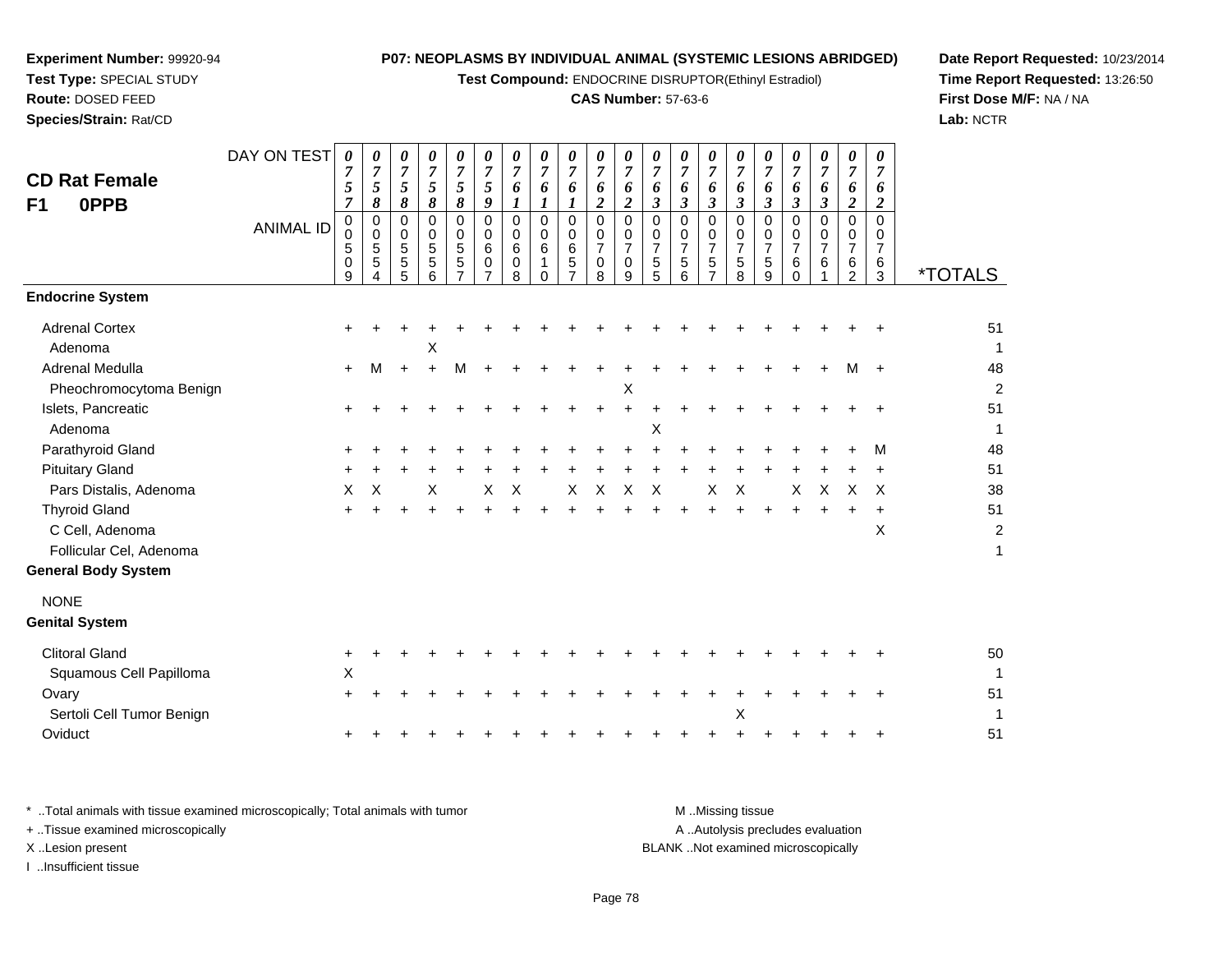**Test Compound:** ENDOCRINE DISRUPTOR(Ethinyl Estradiol)

## **CAS Number:** 57-63-6

DAY ON TEST*00000000000000000000*

**Date Report Requested:** 10/23/2014**Time Report Requested:** 13:26:50**First Dose M/F:** NA / NA**Lab:** NCTR

| <b>CD Rat Female</b><br>0PPB<br>F1 |                  | $\boldsymbol{7}$<br>5<br>$\overline{7}$ | $\overline{7}$<br>5<br>8                           | $\overline{7}$<br>5<br>8      | $\overline{7}$<br>$\mathfrak{s}$<br>8            | $\overline{7}$<br>5<br>8 | $\overline{7}$<br>$\mathfrak{s}$<br>9        | $\overline{7}$<br>6<br>$\boldsymbol{l}$   | $\overline{7}$<br>6<br>$\boldsymbol{l}$ | 7<br>6<br>1                     | 6<br>$\overline{\mathbf{c}}$       | $\overline{7}$<br>6<br>$\overline{2}$                  | 7<br>6<br>$\mathfrak{z}$           | 7<br>6<br>$\mathfrak{z}$                               | 6<br>$\mathfrak{z}$                                       | $\overline{7}$<br>6<br>$\mathfrak{z}$        | 6<br>$\boldsymbol{\beta}$                                       | $\overline{7}$<br>6<br>$\boldsymbol{\beta}$  | $\overline{7}$<br>6<br>$\boldsymbol{\beta}$ | $\overline{7}$<br>6<br>$\overline{2}$                                 | $\overline{7}$<br>6<br>$\boldsymbol{2}$ |                       |
|------------------------------------|------------------|-----------------------------------------|----------------------------------------------------|-------------------------------|--------------------------------------------------|--------------------------|----------------------------------------------|-------------------------------------------|-----------------------------------------|---------------------------------|------------------------------------|--------------------------------------------------------|------------------------------------|--------------------------------------------------------|-----------------------------------------------------------|----------------------------------------------|-----------------------------------------------------------------|----------------------------------------------|---------------------------------------------|-----------------------------------------------------------------------|-----------------------------------------|-----------------------|
|                                    | <b>ANIMAL ID</b> | 0<br>$\pmb{0}$<br>$\sqrt{5}$<br>0<br>9  | $\mathbf 0$<br>$\mathbf 0$<br>$\sqrt{5}$<br>5<br>4 | $\pmb{0}$<br>0<br>5<br>5<br>5 | $\pmb{0}$<br>0<br>$\sqrt{5}$<br>$\,$ 5 $\,$<br>6 | 0<br>0<br>5<br>5<br>7    | $\mathbf 0$<br>0<br>6<br>0<br>$\overline{7}$ | $\mathbf 0$<br>$\mathbf 0$<br>6<br>0<br>8 | $\pmb{0}$<br>0<br>6<br>1<br>0           | $\mathbf 0$<br>0<br>6<br>5<br>7 | 0<br>0<br>$\overline{7}$<br>0<br>8 | $\mathsf 0$<br>0<br>$\overline{7}$<br>$\mathbf 0$<br>9 | 0<br>0<br>$\overline{7}$<br>5<br>5 | $\mathbf 0$<br>$\mathbf 0$<br>$\overline{7}$<br>5<br>6 | $\mathbf 0$<br>0<br>$\overline{7}$<br>5<br>$\overline{7}$ | $\mathbf 0$<br>0<br>$\overline{7}$<br>5<br>8 | $\mathbf 0$<br>$\mathbf 0$<br>$\overline{7}$<br>$\sqrt{5}$<br>9 | $\mathbf 0$<br>0<br>$\overline{7}$<br>6<br>0 | $\mathbf 0$<br>0<br>$\overline{7}$<br>6     | $\pmb{0}$<br>$\mathbf 0$<br>$\overline{7}$<br>$\,6$<br>$\overline{c}$ | 0<br>0<br>$\overline{7}$<br>6<br>3      | <i><b>*TOTALS</b></i> |
| <b>Uterus</b>                      |                  | $+$                                     |                                                    |                               |                                                  |                          |                                              |                                           |                                         |                                 |                                    | $\ddot{}$                                              |                                    |                                                        |                                                           |                                              |                                                                 |                                              |                                             |                                                                       | $\ddot{}$                               | 51                    |
| Endometrium, Adenoma               |                  |                                         |                                                    |                               |                                                  |                          |                                              |                                           |                                         |                                 |                                    |                                                        |                                    |                                                        |                                                           |                                              |                                                                 |                                              |                                             |                                                                       |                                         | 1                     |
| Polyp Stromal                      |                  |                                         |                                                    |                               |                                                  |                          |                                              |                                           |                                         |                                 |                                    | Χ                                                      |                                    |                                                        |                                                           |                                              |                                                                 |                                              |                                             |                                                                       |                                         | $\overline{2}$        |
| Vagina                             |                  |                                         |                                                    |                               |                                                  |                          |                                              |                                           |                                         |                                 |                                    |                                                        |                                    |                                                        |                                                           |                                              |                                                                 |                                              |                                             |                                                                       |                                         | 51                    |
| <b>Hematopoietic System</b>        |                  |                                         |                                                    |                               |                                                  |                          |                                              |                                           |                                         |                                 |                                    |                                                        |                                    |                                                        |                                                           |                                              |                                                                 |                                              |                                             |                                                                       |                                         |                       |
| <b>Bone Marrow</b>                 |                  | $\ddot{}$                               |                                                    |                               |                                                  |                          |                                              |                                           |                                         |                                 |                                    |                                                        |                                    |                                                        |                                                           |                                              |                                                                 |                                              |                                             |                                                                       |                                         | 51                    |
| Lymph Node                         |                  |                                         |                                                    |                               |                                                  |                          |                                              | ÷                                         | ٠                                       |                                 |                                    | $\pm$                                                  |                                    |                                                        |                                                           |                                              |                                                                 |                                              | ÷                                           |                                                                       | ÷                                       | 16                    |
| Lymph Node, Mandibular             |                  |                                         |                                                    |                               |                                                  |                          |                                              |                                           |                                         |                                 |                                    |                                                        |                                    |                                                        |                                                           |                                              |                                                                 |                                              |                                             |                                                                       |                                         | 51                    |
| Lymph Node, Mesenteric             |                  |                                         |                                                    |                               |                                                  |                          |                                              |                                           |                                         |                                 |                                    |                                                        |                                    |                                                        |                                                           |                                              |                                                                 |                                              |                                             |                                                                       |                                         | 51                    |
| Spleen                             |                  |                                         |                                                    |                               |                                                  |                          |                                              |                                           |                                         |                                 |                                    |                                                        |                                    |                                                        |                                                           |                                              |                                                                 |                                              |                                             |                                                                       |                                         | 51                    |
| Thymus                             |                  |                                         |                                                    |                               |                                                  |                          |                                              |                                           |                                         |                                 |                                    |                                                        |                                    |                                                        |                                                           |                                              |                                                                 |                                              |                                             |                                                                       | $\ddot{}$                               | 51                    |
| <b>Integumentary System</b>        |                  |                                         |                                                    |                               |                                                  |                          |                                              |                                           |                                         |                                 |                                    |                                                        |                                    |                                                        |                                                           |                                              |                                                                 |                                              |                                             |                                                                       |                                         |                       |
| Mammary Gland                      |                  | $\ddot{}$                               |                                                    |                               |                                                  |                          |                                              |                                           |                                         |                                 |                                    |                                                        |                                    |                                                        |                                                           |                                              |                                                                 |                                              |                                             |                                                                       |                                         | 51                    |
| Adenocarcinoma                     |                  |                                         | Χ                                                  |                               |                                                  |                          |                                              |                                           |                                         |                                 |                                    |                                                        |                                    |                                                        |                                                           |                                              |                                                                 |                                              |                                             |                                                                       |                                         | 5                     |
| Adenocarcinoma, Multiple           |                  | X                                       |                                                    |                               |                                                  |                          |                                              |                                           |                                         |                                 |                                    |                                                        |                                    |                                                        |                                                           |                                              |                                                                 |                                              |                                             |                                                                       | X                                       | 3                     |
| Fibroadenoma                       |                  |                                         |                                                    |                               |                                                  |                          | $\boldsymbol{\mathsf{X}}$                    |                                           | $\boldsymbol{\mathsf{X}}$               |                                 |                                    | $\mathsf X$                                            |                                    |                                                        |                                                           |                                              |                                                                 | $\mathsf{X}$                                 | $\mathsf{X}$                                |                                                                       |                                         | 18                    |
| Fibroadenoma, Multiple             |                  |                                         | X                                                  | $\mathsf{X}$                  | $\times$                                         |                          |                                              |                                           |                                         |                                 |                                    |                                                        |                                    |                                                        |                                                           |                                              | X                                                               |                                              |                                             |                                                                       |                                         | 14                    |
| Skin                               |                  | ÷                                       |                                                    |                               |                                                  |                          |                                              |                                           |                                         |                                 |                                    |                                                        |                                    |                                                        |                                                           |                                              |                                                                 |                                              |                                             |                                                                       | ÷                                       | 51                    |
| Sebaceous GI, Carcinoma            |                  |                                         |                                                    |                               |                                                  |                          |                                              |                                           |                                         |                                 |                                    |                                                        |                                    |                                                        |                                                           |                                              |                                                                 |                                              |                                             |                                                                       |                                         | 1                     |
| Squamous Cell Papilloma            |                  |                                         |                                                    |                               |                                                  |                          |                                              |                                           |                                         |                                 |                                    | X                                                      |                                    |                                                        |                                                           |                                              |                                                                 |                                              |                                             |                                                                       |                                         | 1                     |
| <b>Musculoskeletal System</b>      |                  |                                         |                                                    |                               |                                                  |                          |                                              |                                           |                                         |                                 |                                    |                                                        |                                    |                                                        |                                                           |                                              |                                                                 |                                              |                                             |                                                                       |                                         |                       |
|                                    |                  |                                         |                                                    |                               |                                                  |                          |                                              |                                           |                                         |                                 |                                    |                                                        |                                    |                                                        |                                                           |                                              |                                                                 |                                              |                                             |                                                                       |                                         |                       |

\* ..Total animals with tissue examined microscopically; Total animals with tumor **M** ...Missing tissue M ...Missing tissue

+ ..Tissue examined microscopically

**Experiment Number:** 99920-94**Test Type:** SPECIAL STUDY**Route:** DOSED FEED**Species/Strain:** Rat/CD

I ..Insufficient tissue

A .. Autolysis precludes evaluation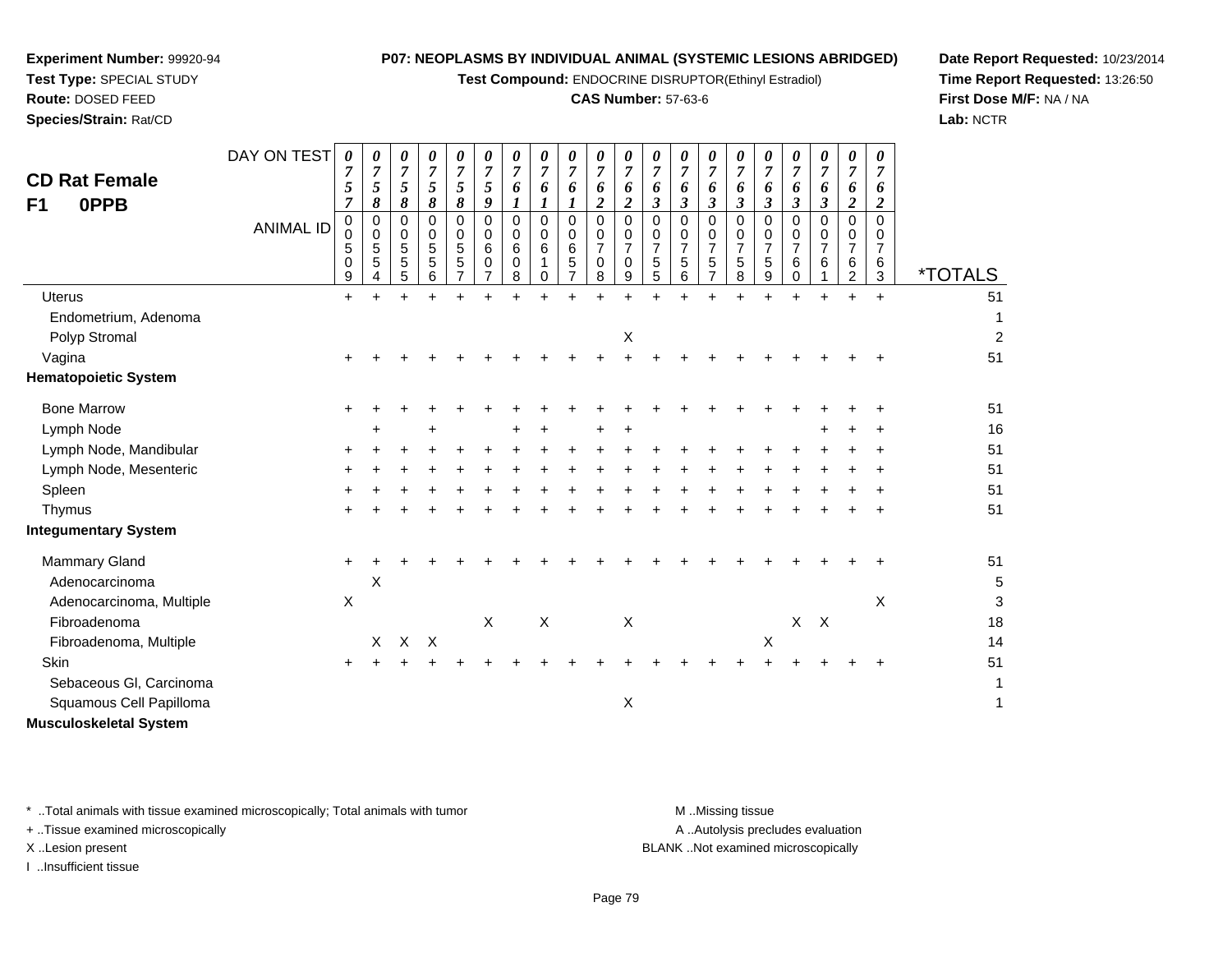**Test Compound:** ENDOCRINE DISRUPTOR(Ethinyl Estradiol)

## **CAS Number:** 57-63-6

**Date Report Requested:** 10/23/2014**Time Report Requested:** 13:26:50**First Dose M/F:** NA / NA**Lab:** NCTR

| <b>CD Rat Female</b><br>0PPB<br>F <sub>1</sub> | DAY ON TEST<br><b>ANIMAL ID</b> | $\pmb{\theta}$<br>$\boldsymbol{7}$<br>$\sqrt{5}$<br>$\overline{7}$<br>$\pmb{0}$<br>$\pmb{0}$<br>5<br>$\,0\,$<br>9 | $\boldsymbol{\theta}$<br>$\overline{7}$<br>5<br>8<br>0<br>$\mathbf 0$<br>$\overline{5}$<br>5<br>4 | 0<br>$\boldsymbol{7}$<br>5<br>8<br>0<br>0<br>5<br>$\sqrt{5}$<br>5 | $\boldsymbol{\theta}$<br>$\overline{7}$<br>5<br>$\pmb{8}$<br>0<br>$\begin{array}{c} 0 \\ 5 \end{array}$<br>$\sqrt{5}$<br>6 | $\boldsymbol{\theta}$<br>$\boldsymbol{7}$<br>$\sqrt{5}$<br>8<br>0<br>0<br>$\sqrt{5}$<br>$\sqrt{5}$<br>$\overline{7}$ | $\boldsymbol{\theta}$<br>$\overline{7}$<br>5<br>9<br>$\mathbf 0$<br>0<br>$6\phantom{1}6$<br>0<br>$\overline{7}$ | 0<br>$\boldsymbol{7}$<br>6<br>0<br>0<br>$\,6$<br>0<br>8 | 0<br>$\overline{7}$<br>6<br>$\boldsymbol{l}$<br>0<br>0<br>$\,6$<br>1<br>0 | 0<br>$\boldsymbol{7}$<br>6<br>0<br>0<br>$\,6\,$<br>$\sqrt{5}$<br>$\overline{7}$ | 0<br>$\overline{7}$<br>6<br>$\boldsymbol{2}$<br>$\mathbf 0$<br>0<br>$\overline{7}$<br>$\pmb{0}$<br>8 | 0<br>$\overline{7}$<br>6<br>$\overline{c}$<br>0<br>$\mathbf 0$<br>$\overline{7}$<br>$\mathbf 0$<br>9 | 0<br>$\boldsymbol{7}$<br>6<br>$\mathfrak{z}$<br>0<br>$\pmb{0}$<br>$\overline{7}$<br>$\sqrt{5}$<br>5 | $\pmb{\theta}$<br>$\boldsymbol{7}$<br>6<br>3<br>$\mathbf 0$<br>0<br>$\overline{7}$<br>$\mathbf 5$<br>6 | 0<br>$\overline{7}$<br>6<br>$\boldsymbol{\beta}$<br>$\mathbf 0$<br>0<br>$\overline{7}$<br>5<br>$\overline{7}$ | 0<br>$\overline{7}$<br>6<br>$\boldsymbol{\beta}$<br>0<br>0<br>$\overline{7}$<br>5<br>8 | 0<br>$\overline{7}$<br>6<br>$\mathfrak{z}$<br>0<br>0<br>$\overline{7}$<br>$\sqrt{5}$<br>9 | 0<br>$\boldsymbol{7}$<br>6<br>$\boldsymbol{\beta}$<br>0<br>0<br>$\overline{7}$<br>6<br>$\mathbf 0$ | $\boldsymbol{\theta}$<br>$\overline{7}$<br>6<br>$\boldsymbol{\beta}$<br>0<br>0<br>$\overline{7}$<br>6 | 0<br>$\overline{7}$<br>6<br>$\overline{c}$<br>0<br>$\mathbf 0$<br>$\overline{7}$<br>6<br>$\overline{2}$ | 0<br>$\overline{7}$<br>6<br>$\overline{c}$<br>$\mathbf 0$<br>0<br>$\overline{7}$<br>6<br>$\mathbf{3}$ | <i><b>*TOTALS</b></i> |
|------------------------------------------------|---------------------------------|-------------------------------------------------------------------------------------------------------------------|---------------------------------------------------------------------------------------------------|-------------------------------------------------------------------|----------------------------------------------------------------------------------------------------------------------------|----------------------------------------------------------------------------------------------------------------------|-----------------------------------------------------------------------------------------------------------------|---------------------------------------------------------|---------------------------------------------------------------------------|---------------------------------------------------------------------------------|------------------------------------------------------------------------------------------------------|------------------------------------------------------------------------------------------------------|-----------------------------------------------------------------------------------------------------|--------------------------------------------------------------------------------------------------------|---------------------------------------------------------------------------------------------------------------|----------------------------------------------------------------------------------------|-------------------------------------------------------------------------------------------|----------------------------------------------------------------------------------------------------|-------------------------------------------------------------------------------------------------------|---------------------------------------------------------------------------------------------------------|-------------------------------------------------------------------------------------------------------|-----------------------|
| Bone, Femur                                    |                                 | $\ddot{}$                                                                                                         |                                                                                                   | $\ddot{}$                                                         | $\ddot{}$                                                                                                                  | $\ddot{}$                                                                                                            |                                                                                                                 |                                                         |                                                                           |                                                                                 |                                                                                                      | $\ddot{}$                                                                                            | ÷                                                                                                   |                                                                                                        |                                                                                                               |                                                                                        | $\ddot{}$                                                                                 | $\ddot{}$                                                                                          | ÷                                                                                                     | $\ddot{}$                                                                                               | $+$                                                                                                   | 51                    |
| <b>Skeletal Muscle</b>                         |                                 |                                                                                                                   |                                                                                                   |                                                                   |                                                                                                                            |                                                                                                                      |                                                                                                                 |                                                         |                                                                           |                                                                                 |                                                                                                      |                                                                                                      |                                                                                                     |                                                                                                        |                                                                                                               |                                                                                        |                                                                                           |                                                                                                    |                                                                                                       |                                                                                                         |                                                                                                       | 1                     |
| <b>Nervous System</b>                          |                                 |                                                                                                                   |                                                                                                   |                                                                   |                                                                                                                            |                                                                                                                      |                                                                                                                 |                                                         |                                                                           |                                                                                 |                                                                                                      |                                                                                                      |                                                                                                     |                                                                                                        |                                                                                                               |                                                                                        |                                                                                           |                                                                                                    |                                                                                                       |                                                                                                         |                                                                                                       |                       |
| Brain, Brain Stem                              |                                 |                                                                                                                   |                                                                                                   |                                                                   |                                                                                                                            |                                                                                                                      |                                                                                                                 |                                                         |                                                                           |                                                                                 |                                                                                                      |                                                                                                      |                                                                                                     |                                                                                                        |                                                                                                               |                                                                                        |                                                                                           |                                                                                                    |                                                                                                       |                                                                                                         |                                                                                                       | 51                    |
| Brain, Cerebellum                              |                                 |                                                                                                                   |                                                                                                   |                                                                   |                                                                                                                            |                                                                                                                      |                                                                                                                 |                                                         |                                                                           |                                                                                 |                                                                                                      |                                                                                                      |                                                                                                     |                                                                                                        |                                                                                                               |                                                                                        |                                                                                           |                                                                                                    |                                                                                                       |                                                                                                         |                                                                                                       | 51                    |
| Brain, Cerebrum                                |                                 |                                                                                                                   |                                                                                                   |                                                                   |                                                                                                                            |                                                                                                                      |                                                                                                                 |                                                         |                                                                           |                                                                                 |                                                                                                      |                                                                                                      |                                                                                                     |                                                                                                        |                                                                                                               |                                                                                        |                                                                                           |                                                                                                    |                                                                                                       |                                                                                                         |                                                                                                       | 51                    |
| Granular Cell Tumor Benign                     |                                 |                                                                                                                   |                                                                                                   |                                                                   |                                                                                                                            |                                                                                                                      |                                                                                                                 |                                                         |                                                                           |                                                                                 |                                                                                                      |                                                                                                      |                                                                                                     |                                                                                                        |                                                                                                               |                                                                                        |                                                                                           |                                                                                                    |                                                                                                       |                                                                                                         |                                                                                                       | 1                     |
| Peripheral Nerve                               |                                 |                                                                                                                   |                                                                                                   |                                                                   |                                                                                                                            |                                                                                                                      |                                                                                                                 |                                                         |                                                                           |                                                                                 |                                                                                                      |                                                                                                      |                                                                                                     |                                                                                                        |                                                                                                               |                                                                                        |                                                                                           |                                                                                                    |                                                                                                       |                                                                                                         |                                                                                                       | $\mathbf{1}$          |
| Spinal Cord                                    |                                 |                                                                                                                   |                                                                                                   |                                                                   |                                                                                                                            |                                                                                                                      |                                                                                                                 |                                                         |                                                                           |                                                                                 |                                                                                                      |                                                                                                      |                                                                                                     |                                                                                                        |                                                                                                               |                                                                                        |                                                                                           |                                                                                                    |                                                                                                       |                                                                                                         |                                                                                                       | $\boldsymbol{0}$      |
| <b>Respiratory System</b>                      |                                 |                                                                                                                   |                                                                                                   |                                                                   |                                                                                                                            |                                                                                                                      |                                                                                                                 |                                                         |                                                                           |                                                                                 |                                                                                                      |                                                                                                      |                                                                                                     |                                                                                                        |                                                                                                               |                                                                                        |                                                                                           |                                                                                                    |                                                                                                       |                                                                                                         |                                                                                                       |                       |
| Lung                                           |                                 |                                                                                                                   |                                                                                                   |                                                                   |                                                                                                                            |                                                                                                                      |                                                                                                                 |                                                         |                                                                           |                                                                                 |                                                                                                      |                                                                                                      |                                                                                                     |                                                                                                        |                                                                                                               |                                                                                        |                                                                                           |                                                                                                    |                                                                                                       |                                                                                                         |                                                                                                       | 51                    |
| Nose                                           |                                 |                                                                                                                   |                                                                                                   |                                                                   |                                                                                                                            |                                                                                                                      |                                                                                                                 |                                                         |                                                                           |                                                                                 |                                                                                                      |                                                                                                      |                                                                                                     |                                                                                                        |                                                                                                               |                                                                                        |                                                                                           |                                                                                                    |                                                                                                       |                                                                                                         |                                                                                                       | 51                    |
| Trachea                                        |                                 |                                                                                                                   |                                                                                                   |                                                                   |                                                                                                                            |                                                                                                                      |                                                                                                                 |                                                         |                                                                           |                                                                                 |                                                                                                      |                                                                                                      |                                                                                                     |                                                                                                        |                                                                                                               |                                                                                        |                                                                                           |                                                                                                    |                                                                                                       |                                                                                                         |                                                                                                       | 51                    |
| <b>Special Senses System</b>                   |                                 |                                                                                                                   |                                                                                                   |                                                                   |                                                                                                                            |                                                                                                                      |                                                                                                                 |                                                         |                                                                           |                                                                                 |                                                                                                      |                                                                                                      |                                                                                                     |                                                                                                        |                                                                                                               |                                                                                        |                                                                                           |                                                                                                    |                                                                                                       |                                                                                                         |                                                                                                       |                       |
| Eye                                            |                                 |                                                                                                                   |                                                                                                   |                                                                   |                                                                                                                            |                                                                                                                      |                                                                                                                 |                                                         |                                                                           |                                                                                 |                                                                                                      |                                                                                                      |                                                                                                     |                                                                                                        |                                                                                                               |                                                                                        |                                                                                           |                                                                                                    |                                                                                                       |                                                                                                         | ÷                                                                                                     | 51                    |
| Harderian Gland                                |                                 |                                                                                                                   |                                                                                                   |                                                                   |                                                                                                                            |                                                                                                                      |                                                                                                                 |                                                         |                                                                           |                                                                                 |                                                                                                      |                                                                                                      |                                                                                                     |                                                                                                        |                                                                                                               |                                                                                        |                                                                                           |                                                                                                    |                                                                                                       |                                                                                                         |                                                                                                       | 51                    |
| <b>Urinary System</b>                          |                                 |                                                                                                                   |                                                                                                   |                                                                   |                                                                                                                            |                                                                                                                      |                                                                                                                 |                                                         |                                                                           |                                                                                 |                                                                                                      |                                                                                                      |                                                                                                     |                                                                                                        |                                                                                                               |                                                                                        |                                                                                           |                                                                                                    |                                                                                                       |                                                                                                         |                                                                                                       |                       |
| Kidney                                         |                                 |                                                                                                                   |                                                                                                   |                                                                   |                                                                                                                            |                                                                                                                      |                                                                                                                 |                                                         |                                                                           |                                                                                 |                                                                                                      |                                                                                                      |                                                                                                     |                                                                                                        |                                                                                                               |                                                                                        |                                                                                           |                                                                                                    |                                                                                                       |                                                                                                         |                                                                                                       | 51                    |
| <b>Urinary Bladder</b>                         |                                 |                                                                                                                   |                                                                                                   |                                                                   |                                                                                                                            |                                                                                                                      |                                                                                                                 |                                                         |                                                                           |                                                                                 |                                                                                                      |                                                                                                      |                                                                                                     |                                                                                                        |                                                                                                               |                                                                                        |                                                                                           |                                                                                                    |                                                                                                       |                                                                                                         |                                                                                                       | 51                    |
| <b>SYSTEMIC LESIONS</b>                        |                                 |                                                                                                                   |                                                                                                   |                                                                   |                                                                                                                            |                                                                                                                      |                                                                                                                 |                                                         |                                                                           |                                                                                 |                                                                                                      |                                                                                                      |                                                                                                     |                                                                                                        |                                                                                                               |                                                                                        |                                                                                           |                                                                                                    |                                                                                                       |                                                                                                         |                                                                                                       |                       |

\* ..Total animals with tissue examined microscopically; Total animals with tumor **M** . Missing tissue M ..Missing tissue

+ ..Tissue examined microscopically

**Experiment Number:** 99920-94**Test Type:** SPECIAL STUDY**Route:** DOSED FEED**Species/Strain:** Rat/CD

I ..Insufficient tissue

A ..Autolysis precludes evaluation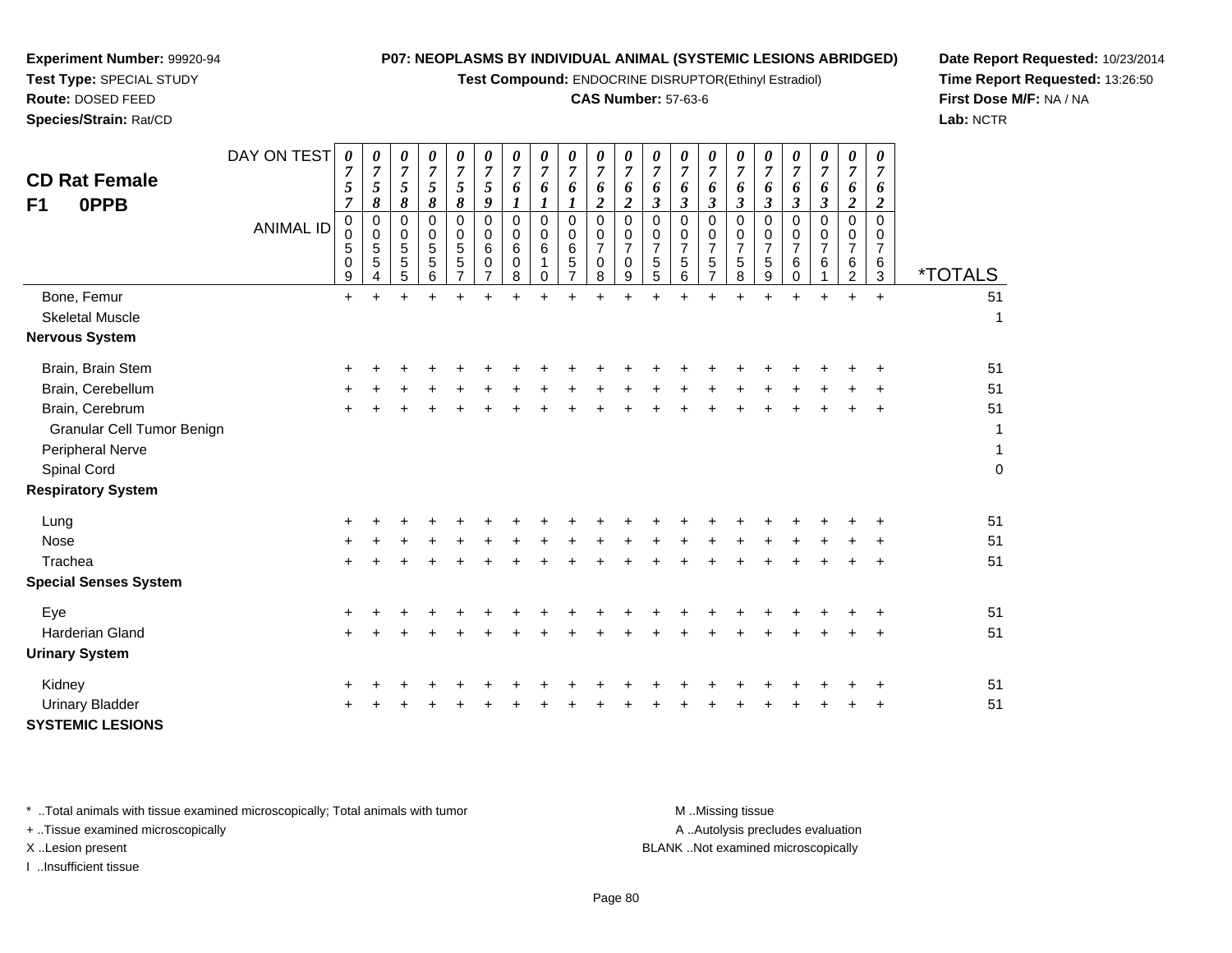**Test Compound:** ENDOCRINE DISRUPTOR(Ethinyl Estradiol)

## **CAS Number:** 57-63-6

<sup>+</sup> <sup>+</sup> <sup>+</sup> <sup>+</sup> <sup>+</sup> <sup>+</sup> <sup>+</sup> <sup>+</sup> <sup>+</sup> <sup>+</sup> <sup>+</sup> <sup>+</sup> <sup>+</sup> <sup>+</sup> <sup>+</sup> <sup>+</sup> <sup>+</sup> <sup>+</sup> <sup>+</sup> <sup>51</sup>

**Date Report Requested:** 10/23/2014**Time Report Requested:** 13:26:50**First Dose M/F:** NA / NA**Lab:** NCTR

\*TOTALS

| Species/Strain: Rat/CD                    |                  |   |                  |         |             |                        |                            |   |             |        |                       |             |                    |                   |               |        |                            |                            |        |        |             |
|-------------------------------------------|------------------|---|------------------|---------|-------------|------------------------|----------------------------|---|-------------|--------|-----------------------|-------------|--------------------|-------------------|---------------|--------|----------------------------|----------------------------|--------|--------|-------------|
|                                           | DAY ON TEST      | 0 | 0<br>Ð           | 0<br>7  | 0           | 0<br>п                 | $\boldsymbol{\theta}$<br>A | 0 | 0<br>г.     | 0<br>~ | $\boldsymbol{\theta}$ | 0           | 0                  | $\theta$          | 0<br>−        | 0      | $\theta$<br>$\overline{ }$ | $\boldsymbol{\theta}$<br>7 | 0      | 0      | 0<br>-      |
| <b>CD Rat Female</b><br><b>OPPB</b><br>F1 | ر ـ              |   | 8                | C.<br>8 | 8           | Ć<br>$\mathbf{o}$<br>o | 9                          | Đ | o           | o      | <sup>0</sup><br>◢     | o<br>◠<br>◢ | o<br><u>ว</u><br>J | o<br>Ĵ            | o<br>٠.,      | o<br>J | o<br>3                     | <sup>0</sup>               | o<br>J | o<br>◢ | o<br>ി<br>∠ |
|                                           | <b>ANIMAL ID</b> | 5 | 0<br>◠<br>U<br>5 | 0<br>5  | $5^{\circ}$ | 0<br>0<br>5            | 0<br>U<br>6                | 6 | 0<br>0<br>6 | 6      |                       |             |                    |                   | $\Omega$<br>0 |        | 0                          | 0                          |        |        | 0           |
|                                           |                  |   | 5<br>Δ           | 5<br>5  | $5 -$       | 5<br>-                 | 0                          | я |             | 5      | $\circ$               | 0<br>9      | 5<br>5             | <sub>5</sub><br>6 | 5<br>⇁        | 5<br>я | 5<br>9                     | 6                          | 6      | 6<br>ົ | 6<br>3      |

Multiple Organn  $+$ 

**Experiment Number:** 99920-94**Test Type:** SPECIAL STUDY**Route:** DOSED FEED

\* ..Total animals with tissue examined microscopically; Total animals with tumor **M** ...Missing tissue M ...Missing tissue

+ ..Tissue examined microscopically

I ..Insufficient tissue

A .. Autolysis precludes evaluation X ..Lesion present BLANK ..Not examined microscopically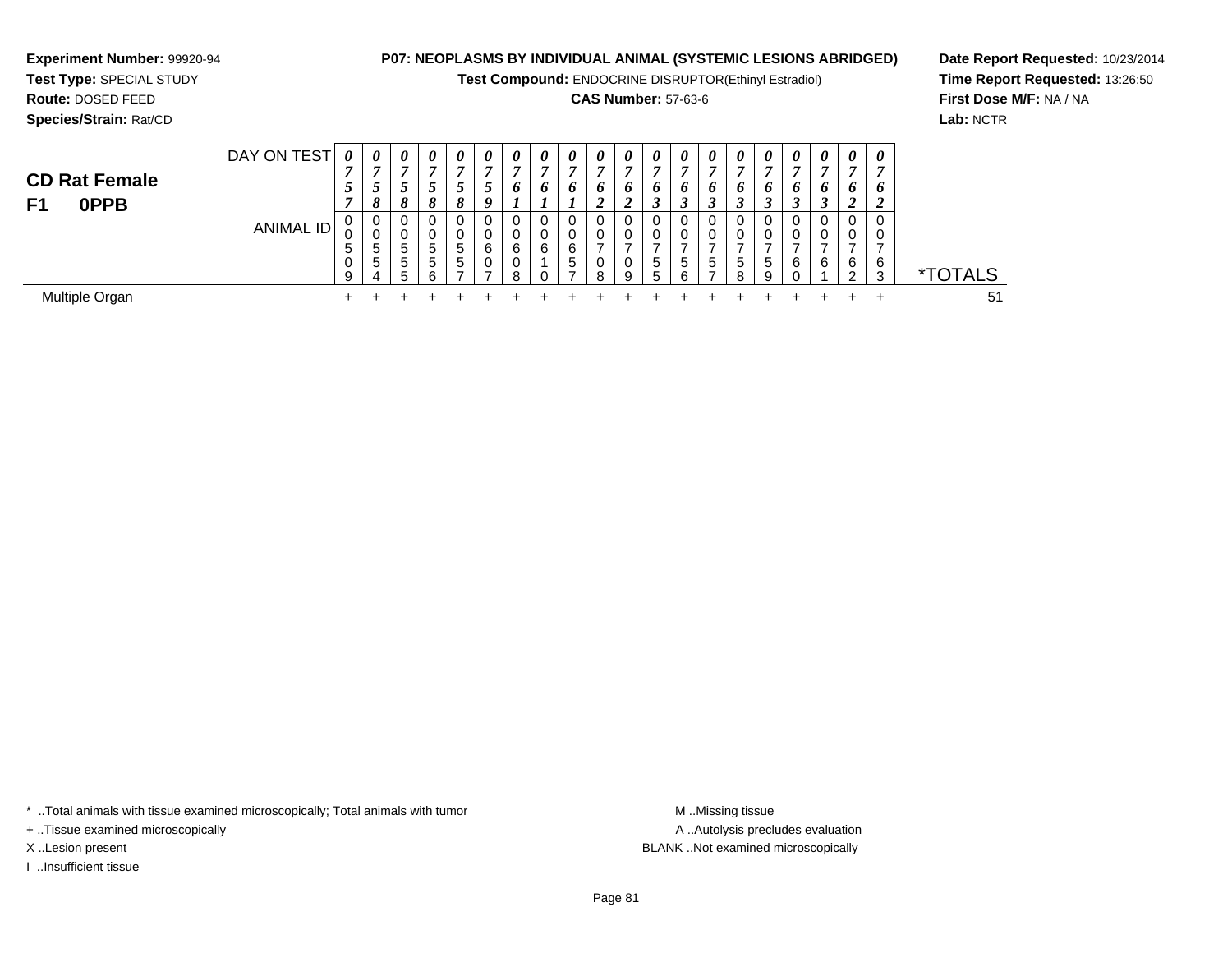**Test Compound:** ENDOCRINE DISRUPTOR(Ethinyl Estradiol)

#### **CAS Number:** 57-63-6

**Date Report Requested:** 10/23/2014**Time Report Requested:** 13:26:50**First Dose M/F:** NA / NA**Lab:** NCTR

| <b>CD Rat Female</b>               | DAY ON TEST      | 0<br>$\boldsymbol{\theta}$<br>8<br>$\overline{7}$      | 0<br>$\boldsymbol{\beta}$<br>$\boldsymbol{4}$<br>$\boldsymbol{9}$ | 0<br>$\boldsymbol{4}$<br>6<br>8 | 0<br>$\boldsymbol{4}$<br>9<br>9 | 0<br>$\mathfrak{s}$<br>$\boldsymbol{\theta}$                   | 0<br>$\overline{5}$<br>6<br>$\mathfrak{z}$ | $\boldsymbol{\theta}$<br>$\mathfrak{s}$<br>9<br>5 | 0<br>$\mathfrak{S}$<br>9 | 0<br>6<br>$\pmb{\theta}$<br>$\overline{c}$ | 0<br>6<br>$\boldsymbol{2}$                | 0<br>6<br>$\boldsymbol{4}$                                      | $\boldsymbol{\theta}$<br>6<br>$\boldsymbol{4}$<br>$\mathfrak{z}$ | 0<br>6<br>5<br>$\overline{2}$                | 0<br>6<br>6<br>$\overline{7}$             | $\boldsymbol{\theta}$<br>6<br>6<br>$\overline{7}$ | 0<br>6<br>$\overline{7}$<br>8            | $\boldsymbol{\theta}$<br>6<br>$\pmb{8}$                         | 0<br>6<br>8                     | 0<br>6<br>9<br>$\boldsymbol{l}$      | $\boldsymbol{\theta}$<br>$\overline{7}$<br>$\pmb{\theta}$<br>$\boldsymbol{2}$ | $\boldsymbol{\theta}$<br>$\overline{7}$<br>$\boldsymbol{\theta}$<br>$\mathfrak{s}$ | $\overline{7}$<br>$\boldsymbol{l}$<br>$\overline{2}$ | 0<br>$\overline{7}$<br>$\boldsymbol{2}$<br>9            | 0<br>$\overline{7}$<br>$\boldsymbol{\beta}$<br>0 | $\boldsymbol{\theta}$<br>$\overline{7}$<br>$\boldsymbol{2}$<br>$\pmb{8}$ | $\boldsymbol{\theta}$<br>$\overline{7}$<br>$\boldsymbol{\beta}$<br>9 | $\overline{7}$<br>$\boldsymbol{4}$<br>$\overline{7}$ | 0<br>$\overline{7}$<br>5<br>6 | 0<br>$\overline{7}$<br>$\mathfrak{z}$ | 0<br>$\overline{7}$<br>$\mathfrak{s}$ | 0<br>$\overline{7}$ |
|------------------------------------|------------------|--------------------------------------------------------|-------------------------------------------------------------------|---------------------------------|---------------------------------|----------------------------------------------------------------|--------------------------------------------|---------------------------------------------------|--------------------------|--------------------------------------------|-------------------------------------------|-----------------------------------------------------------------|------------------------------------------------------------------|----------------------------------------------|-------------------------------------------|---------------------------------------------------|------------------------------------------|-----------------------------------------------------------------|---------------------------------|--------------------------------------|-------------------------------------------------------------------------------|------------------------------------------------------------------------------------|------------------------------------------------------|---------------------------------------------------------|--------------------------------------------------|--------------------------------------------------------------------------|----------------------------------------------------------------------|------------------------------------------------------|-------------------------------|---------------------------------------|---------------------------------------|---------------------|
| F1<br>2PPB                         | <b>ANIMAL ID</b> | $\mathbf 0$<br>$\mathbf 0$<br>0<br>0<br>$\overline{2}$ | $\mathbf 0$<br>$\mathbf 0$<br>$\mathbf 0$<br>$\overline{2}$<br>3  | 0<br>0<br>$\Omega$<br>5         | 0<br>0<br>$\mathbf 0$<br>6      | $\boldsymbol{4}$<br>$\mathbf 0$<br>$\pmb{0}$<br>$\pmb{0}$<br>6 | $\mathbf 0$<br>$\mathbf 0$<br>0            | $\mathbf 0$<br>$\mathbf 0$<br>$\mathbf{1}$<br>3   | 4<br>0<br>0<br>3         | $\pmb{0}$<br>0<br>$\mathbf{1}$<br>5        | 4<br>$\mathbf 0$<br>$\mathbf 0$<br>6<br>9 | $\boldsymbol{4}$<br>$\mathbf 0$<br>$\mathbf 0$<br>9<br>$\Omega$ | $\mathbf 0$<br>0<br>$\mathbf{1}$<br>9                            | 0<br>0<br>$\overline{2}$<br>$\mathbf 0$<br>g | 0<br>0<br>$\frac{2}{2}$<br>$\overline{z}$ | $\mathbf 0$<br>$0$<br>$2$<br>$9$                  | $\mathbf 0$<br>$\frac{0}{2}$<br>$\Omega$ | $\boldsymbol{4}$<br>$\mathbf 0$<br>$\pmb{0}$<br>$\sqrt{2}$<br>6 | 6<br>0<br>0<br>$^2\phantom{1}6$ | $\pmb{0}$<br>0<br>$\frac{2}{7}$<br>9 | $\pmb{0}$<br>$\pmb{0}$<br>$\sqrt{3}$<br>$\pmb{0}$<br>6                        | $\mathbf 0$<br>$\mathbf 0$<br>3<br>0                                               | $\mathbf 0$<br>$\mathbf 0$<br>3<br>$\mathbf{1}$<br>6 | 0<br>$\mathbf 0$<br>$\mathbf{3}$<br>4<br>$\mathfrak{p}$ | 0<br>0<br>3<br>4<br>9                            | $\mathbf 0$<br>$\pmb{0}$<br>$\frac{3}{3}$                                | $\mathbf 0$<br>$\mathbf 0$<br>$\sqrt{3}$<br>$\overline{7}$<br>9      | $\mathbf 0$<br>$\mathbf 0$<br>3<br>9                 | 0<br>0<br>4<br>0              | 6<br>0<br>$\mathbf 0$<br>4<br>0<br>9  | 6<br>$\mathbf 0$<br>$\mathbf 0$       |                     |
| <b>Alimentary System</b>           |                  |                                                        |                                                                   |                                 |                                 |                                                                |                                            |                                                   |                          |                                            |                                           |                                                                 |                                                                  |                                              |                                           |                                                   |                                          |                                                                 |                                 |                                      |                                                                               |                                                                                    |                                                      |                                                         |                                                  |                                                                          |                                                                      |                                                      |                               |                                       |                                       |                     |
| Esophagus                          |                  |                                                        |                                                                   |                                 |                                 |                                                                |                                            |                                                   |                          |                                            |                                           |                                                                 |                                                                  |                                              |                                           |                                                   |                                          |                                                                 |                                 |                                      |                                                                               |                                                                                    |                                                      |                                                         |                                                  |                                                                          |                                                                      |                                                      |                               |                                       |                                       |                     |
| Intestine Large, Cecum             |                  |                                                        |                                                                   |                                 |                                 |                                                                |                                            |                                                   |                          |                                            |                                           |                                                                 |                                                                  |                                              |                                           |                                                   |                                          |                                                                 |                                 |                                      |                                                                               |                                                                                    |                                                      |                                                         |                                                  |                                                                          |                                                                      |                                                      |                               |                                       |                                       |                     |
| Intestine Large, Colon             |                  |                                                        |                                                                   |                                 |                                 |                                                                |                                            |                                                   |                          |                                            |                                           |                                                                 |                                                                  |                                              |                                           |                                                   |                                          |                                                                 |                                 |                                      |                                                                               |                                                                                    |                                                      |                                                         |                                                  |                                                                          |                                                                      |                                                      |                               |                                       |                                       |                     |
| Intestine Large, Rectum            |                  |                                                        |                                                                   |                                 |                                 |                                                                |                                            |                                                   |                          |                                            |                                           |                                                                 |                                                                  |                                              |                                           |                                                   |                                          |                                                                 |                                 |                                      |                                                                               |                                                                                    |                                                      |                                                         |                                                  |                                                                          |                                                                      |                                                      |                               |                                       |                                       |                     |
| Leiomyosarcoma, Metastatic, Uterus |                  |                                                        |                                                                   |                                 |                                 |                                                                |                                            |                                                   |                          | X                                          |                                           |                                                                 |                                                                  |                                              |                                           |                                                   |                                          |                                                                 |                                 |                                      |                                                                               |                                                                                    |                                                      |                                                         |                                                  |                                                                          |                                                                      |                                                      |                               |                                       |                                       |                     |
| Intestine Small, Duodenum          |                  |                                                        |                                                                   |                                 |                                 |                                                                |                                            |                                                   |                          |                                            |                                           |                                                                 |                                                                  |                                              |                                           |                                                   |                                          |                                                                 |                                 |                                      |                                                                               |                                                                                    |                                                      |                                                         |                                                  |                                                                          |                                                                      |                                                      |                               |                                       |                                       |                     |
| Intestine Small, Ileum             |                  |                                                        |                                                                   |                                 |                                 |                                                                |                                            |                                                   |                          |                                            |                                           |                                                                 |                                                                  |                                              |                                           |                                                   |                                          |                                                                 |                                 |                                      |                                                                               |                                                                                    |                                                      |                                                         |                                                  |                                                                          |                                                                      |                                                      |                               |                                       |                                       |                     |
| Intestine Small, Jejunum           |                  |                                                        |                                                                   |                                 |                                 |                                                                |                                            |                                                   |                          |                                            |                                           |                                                                 |                                                                  |                                              |                                           |                                                   |                                          |                                                                 |                                 |                                      |                                                                               |                                                                                    |                                                      |                                                         |                                                  |                                                                          |                                                                      |                                                      |                               |                                       |                                       |                     |
| Liver                              |                  |                                                        |                                                                   |                                 |                                 |                                                                |                                            |                                                   |                          |                                            |                                           |                                                                 |                                                                  |                                              |                                           |                                                   |                                          |                                                                 |                                 |                                      |                                                                               |                                                                                    |                                                      |                                                         |                                                  |                                                                          |                                                                      |                                                      |                               |                                       |                                       |                     |
| Hepatocellular Adenoma             |                  |                                                        |                                                                   |                                 |                                 |                                                                |                                            |                                                   |                          |                                            |                                           |                                                                 |                                                                  |                                              |                                           |                                                   |                                          |                                                                 |                                 |                                      |                                                                               |                                                                                    |                                                      |                                                         |                                                  |                                                                          |                                                                      |                                                      |                               |                                       |                                       |                     |
| Mesentery                          |                  |                                                        |                                                                   |                                 |                                 |                                                                |                                            |                                                   |                          | $\ddot{}$                                  |                                           |                                                                 |                                                                  |                                              |                                           |                                                   |                                          |                                                                 |                                 |                                      |                                                                               |                                                                                    | $\ddot{}$                                            |                                                         |                                                  |                                                                          |                                                                      |                                                      |                               |                                       |                                       |                     |
| Leiomyosarcoma, Metastatic, Uterus |                  |                                                        |                                                                   |                                 |                                 |                                                                |                                            |                                                   |                          | X                                          |                                           |                                                                 |                                                                  |                                              |                                           |                                                   |                                          |                                                                 |                                 |                                      |                                                                               |                                                                                    |                                                      |                                                         |                                                  |                                                                          |                                                                      |                                                      |                               |                                       |                                       |                     |
| Oral Mucosa                        |                  |                                                        |                                                                   |                                 |                                 |                                                                |                                            |                                                   |                          |                                            |                                           |                                                                 |                                                                  |                                              |                                           |                                                   |                                          |                                                                 |                                 |                                      | $\ddot{}$                                                                     |                                                                                    |                                                      |                                                         |                                                  |                                                                          |                                                                      |                                                      |                               |                                       |                                       |                     |
| Squamous Cell Carcinoma            |                  |                                                        |                                                                   |                                 |                                 |                                                                |                                            |                                                   |                          |                                            |                                           |                                                                 |                                                                  |                                              |                                           |                                                   |                                          |                                                                 |                                 |                                      | X                                                                             |                                                                                    |                                                      |                                                         |                                                  |                                                                          |                                                                      |                                                      |                               |                                       |                                       |                     |
| Pancreas                           |                  |                                                        |                                                                   |                                 |                                 |                                                                |                                            |                                                   |                          |                                            |                                           |                                                                 |                                                                  |                                              |                                           |                                                   |                                          |                                                                 |                                 |                                      |                                                                               |                                                                                    |                                                      |                                                         |                                                  |                                                                          |                                                                      |                                                      |                               |                                       |                                       |                     |
| Acinar Cell, Adenoma               |                  |                                                        |                                                                   |                                 |                                 |                                                                |                                            |                                                   |                          |                                            |                                           |                                                                 |                                                                  |                                              |                                           |                                                   |                                          |                                                                 |                                 |                                      |                                                                               |                                                                                    |                                                      |                                                         |                                                  |                                                                          |                                                                      |                                                      |                               |                                       |                                       |                     |
| Salivary Glands                    |                  |                                                        |                                                                   |                                 |                                 |                                                                |                                            |                                                   |                          |                                            |                                           |                                                                 |                                                                  |                                              |                                           |                                                   |                                          |                                                                 |                                 |                                      |                                                                               |                                                                                    |                                                      |                                                         |                                                  |                                                                          |                                                                      |                                                      |                               |                                       |                                       |                     |
| Stomach, Forestomach               |                  |                                                        |                                                                   |                                 |                                 |                                                                |                                            |                                                   |                          |                                            |                                           |                                                                 |                                                                  |                                              |                                           |                                                   |                                          |                                                                 |                                 |                                      |                                                                               |                                                                                    |                                                      |                                                         |                                                  |                                                                          |                                                                      |                                                      |                               |                                       |                                       |                     |
| Stomach, Glandular                 |                  |                                                        |                                                                   |                                 |                                 |                                                                |                                            |                                                   |                          |                                            |                                           |                                                                 |                                                                  |                                              |                                           |                                                   |                                          |                                                                 |                                 |                                      |                                                                               |                                                                                    |                                                      |                                                         |                                                  |                                                                          |                                                                      |                                                      |                               |                                       |                                       |                     |
| <b>Cardiovascular System</b>       |                  |                                                        |                                                                   |                                 |                                 |                                                                |                                            |                                                   |                          |                                            |                                           |                                                                 |                                                                  |                                              |                                           |                                                   |                                          |                                                                 |                                 |                                      |                                                                               |                                                                                    |                                                      |                                                         |                                                  |                                                                          |                                                                      |                                                      |                               |                                       |                                       |                     |
| <b>Blood Vessel</b>                |                  |                                                        |                                                                   |                                 |                                 |                                                                |                                            |                                                   |                          |                                            |                                           |                                                                 |                                                                  |                                              |                                           |                                                   |                                          |                                                                 |                                 |                                      |                                                                               |                                                                                    |                                                      |                                                         |                                                  |                                                                          |                                                                      |                                                      |                               |                                       |                                       |                     |
|                                    |                  |                                                        |                                                                   |                                 |                                 |                                                                |                                            |                                                   |                          |                                            |                                           |                                                                 |                                                                  |                                              |                                           |                                                   |                                          |                                                                 |                                 |                                      |                                                                               |                                                                                    |                                                      |                                                         |                                                  |                                                                          |                                                                      |                                                      |                               |                                       |                                       |                     |

\* ..Total animals with tissue examined microscopically; Total animals with tumor **M** . Missing tissue M ..Missing tissue A ..Autolysis precludes evaluation + ..Tissue examined microscopically X ..Lesion present BLANK ..Not examined microscopicallyI ..Insufficient tissue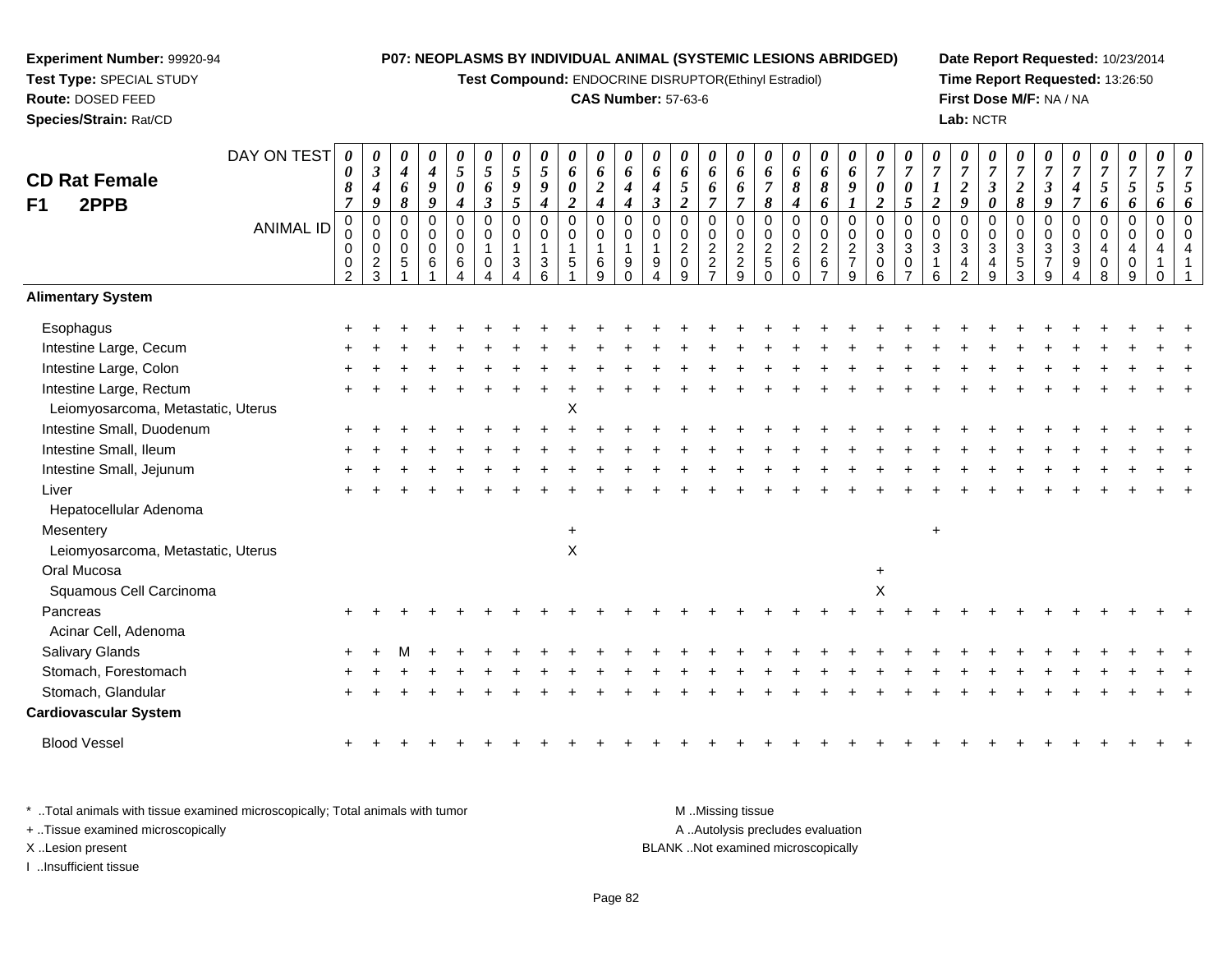**Test Compound:** ENDOCRINE DISRUPTOR(Ethinyl Estradiol)

#### **CAS Number:** 57-63-6

**Date Report Requested:** 10/23/2014**Time Report Requested:** 13:26:51**First Dose M/F:** NA / NA**Lab:** NCTR

| <b>CD Rat Female</b><br>2PPB<br>F1   | DAY ON TEST<br><b>ANIMAL ID</b> | 0<br>8<br>$\overline{7}$<br>$\Omega$<br>0<br>0<br>0<br>$\overline{2}$ | 0<br>$\mathfrak{z}$<br>$\boldsymbol{4}$<br>9<br>$\mathbf 0$<br>0<br>$\mathbf 0$<br>$\frac{2}{3}$ | 0<br>$\boldsymbol{4}$<br>6<br>8<br>$\Omega$<br>0<br>$\mathbf 0$<br>$\sqrt{5}$<br>1 | 0<br>$\boldsymbol{4}$<br>9<br>$\boldsymbol{g}$<br>$\Omega$<br>0<br>$\mathbf 0$<br>6 | 0<br>5<br>0<br>$\boldsymbol{4}$<br>$\Omega$<br>0<br>0<br>6<br>4 | $\boldsymbol{\theta}$<br>$\mathfrak{H}$<br>6<br>$\mathfrak{z}$<br>$\Omega$<br>0<br>0<br>Δ | $\boldsymbol{\theta}$<br>5<br>9<br>$\mathfrak{s}$<br>$\Omega$<br>0<br>3<br>4 | $\boldsymbol{\theta}$<br>5<br>9<br>4<br>$\Omega$<br>$\mathbf 0$<br>$\mathbf{1}$<br>3<br>6 | $\boldsymbol{\theta}$<br>6<br>$\boldsymbol{\theta}$<br>$\overline{2}$<br>$\Omega$<br>$\mathbf 0$<br>$\mathbf{1}$<br>5<br>1 | 0<br>6<br>$\boldsymbol{2}$<br>$\boldsymbol{4}$<br>$\Omega$<br>0<br>1<br>$\,6\,$<br>$\boldsymbol{9}$ | $\boldsymbol{\theta}$<br>6<br>$\boldsymbol{4}$<br>$\boldsymbol{4}$<br>$\Omega$<br>0<br>$\mathbf{1}$<br>9<br>$\mathbf 0$ | $\theta$<br>6<br>4<br>$\boldsymbol{\beta}$<br>$\Omega$<br>0<br>9<br>4 | 0<br>6<br>$\overline{5}$<br>$\overline{2}$<br>$\Omega$<br>$\mathbf 0$<br>$\overline{c}$<br>$\mathbf 0$<br>9 | $\boldsymbol{\theta}$<br>6<br>6<br>$\overline{7}$<br>$\Omega$<br>$\mathbf 0$<br>$\overline{c}$<br>$\overline{c}$<br>$\overline{7}$ | $\boldsymbol{\theta}$<br>6<br>6<br>$\overline{7}$<br>$\Omega$<br>0<br>$\overline{c}$<br>$\boldsymbol{2}$<br>9 | $\boldsymbol{\theta}$<br>6<br>$\overline{7}$<br>8<br>$\Omega$<br>0<br>$\boldsymbol{2}$<br>$\sqrt{5}$<br>$\mathbf 0$ | $\boldsymbol{\theta}$<br>6<br>8<br>4<br>$\mathbf 0$<br>0<br>$\sqrt{2}$<br>$\,6$<br>$\mathbf 0$ | $\boldsymbol{\theta}$<br>6<br>$\pmb{8}$<br>6<br>$\mathbf 0$<br>$\boldsymbol{0}$<br>$\sqrt{2}$<br>$\,6\,$<br>$\overline{7}$ | $\boldsymbol{\theta}$<br>6<br>9<br>$\boldsymbol{l}$<br>$\mathbf 0$<br>$\pmb{0}$<br>$\sqrt{2}$<br>$\overline{7}$<br>9 | $\boldsymbol{\theta}$<br>$\overline{7}$<br>0<br>$\overline{2}$<br>$\Omega$<br>0<br>3<br>0<br>6 | $\overline{7}$<br>0<br>$\mathfrak{s}$<br>$\Omega$<br>0<br>3<br>0<br>$\overline{7}$ | $\overline{7}$<br>$\overline{2}$<br>$\Omega$<br>0<br>3<br>6 | 0<br>$\overline{7}$<br>$\boldsymbol{2}$<br>9<br>$\Omega$<br>0<br>$\ensuremath{\mathsf{3}}$<br>4<br>$\overline{2}$ | $\theta$<br>$\overline{7}$<br>$\mathfrak{z}$<br>0<br>$\Omega$<br>0<br>$\sqrt{3}$<br>$\overline{4}$<br>$\boldsymbol{9}$ | $\theta$<br>$\overline{7}$<br>$\boldsymbol{2}$<br>8<br>$\Omega$<br>0<br>$\sqrt{3}$<br>5<br>$\mathbf{3}$ | $\overline{7}$<br>$\boldsymbol{\beta}$<br>9<br>$\Omega$<br>0<br>$\mathbf{3}$<br>$\overline{7}$<br>9 | U<br>$\overline{7}$<br>4<br>$\overline{\tau}$<br>$\Omega$<br>0<br>$\mathbf{3}$<br>9<br>4 | U<br>$\overline{7}$<br>5<br>6<br>0<br>0<br>4<br>0<br>8 | $\theta$<br>$\overline{7}$<br>5<br>6<br>$\Omega$<br>0<br>4<br>0<br>9 | 0<br>$\overline{7}$<br>5<br>6<br>$\Omega$<br>0<br>4<br>1<br>0 | $\overline{7}$<br>$\Omega$ |
|--------------------------------------|---------------------------------|-----------------------------------------------------------------------|--------------------------------------------------------------------------------------------------|------------------------------------------------------------------------------------|-------------------------------------------------------------------------------------|-----------------------------------------------------------------|-------------------------------------------------------------------------------------------|------------------------------------------------------------------------------|-------------------------------------------------------------------------------------------|----------------------------------------------------------------------------------------------------------------------------|-----------------------------------------------------------------------------------------------------|-------------------------------------------------------------------------------------------------------------------------|-----------------------------------------------------------------------|-------------------------------------------------------------------------------------------------------------|------------------------------------------------------------------------------------------------------------------------------------|---------------------------------------------------------------------------------------------------------------|---------------------------------------------------------------------------------------------------------------------|------------------------------------------------------------------------------------------------|----------------------------------------------------------------------------------------------------------------------------|----------------------------------------------------------------------------------------------------------------------|------------------------------------------------------------------------------------------------|------------------------------------------------------------------------------------|-------------------------------------------------------------|-------------------------------------------------------------------------------------------------------------------|------------------------------------------------------------------------------------------------------------------------|---------------------------------------------------------------------------------------------------------|-----------------------------------------------------------------------------------------------------|------------------------------------------------------------------------------------------|--------------------------------------------------------|----------------------------------------------------------------------|---------------------------------------------------------------|----------------------------|
| Heart                                |                                 | $+$                                                                   |                                                                                                  | $\ddot{}$                                                                          |                                                                                     |                                                                 |                                                                                           |                                                                              | $\ddot{}$                                                                                 |                                                                                                                            |                                                                                                     |                                                                                                                         |                                                                       |                                                                                                             |                                                                                                                                    |                                                                                                               |                                                                                                                     |                                                                                                |                                                                                                                            |                                                                                                                      |                                                                                                |                                                                                    |                                                             |                                                                                                                   |                                                                                                                        |                                                                                                         |                                                                                                     | $\ddot{}$                                                                                | $\pm$                                                  |                                                                      |                                                               |                            |
| Endocardium, Schwannoma Malignant    |                                 |                                                                       |                                                                                                  |                                                                                    |                                                                                     |                                                                 |                                                                                           |                                                                              |                                                                                           |                                                                                                                            |                                                                                                     |                                                                                                                         |                                                                       |                                                                                                             |                                                                                                                                    |                                                                                                               |                                                                                                                     |                                                                                                |                                                                                                                            |                                                                                                                      |                                                                                                |                                                                                    |                                                             |                                                                                                                   |                                                                                                                        |                                                                                                         |                                                                                                     |                                                                                          |                                                        |                                                                      | X                                                             |                            |
| <b>Endocrine System</b>              |                                 |                                                                       |                                                                                                  |                                                                                    |                                                                                     |                                                                 |                                                                                           |                                                                              |                                                                                           |                                                                                                                            |                                                                                                     |                                                                                                                         |                                                                       |                                                                                                             |                                                                                                                                    |                                                                                                               |                                                                                                                     |                                                                                                |                                                                                                                            |                                                                                                                      |                                                                                                |                                                                                    |                                                             |                                                                                                                   |                                                                                                                        |                                                                                                         |                                                                                                     |                                                                                          |                                                        |                                                                      |                                                               |                            |
| <b>Adrenal Cortex</b>                |                                 |                                                                       |                                                                                                  |                                                                                    |                                                                                     |                                                                 |                                                                                           |                                                                              |                                                                                           |                                                                                                                            |                                                                                                     |                                                                                                                         |                                                                       |                                                                                                             |                                                                                                                                    |                                                                                                               |                                                                                                                     |                                                                                                |                                                                                                                            |                                                                                                                      |                                                                                                |                                                                                    |                                                             |                                                                                                                   |                                                                                                                        |                                                                                                         |                                                                                                     |                                                                                          |                                                        |                                                                      |                                                               |                            |
| Adenoma                              |                                 |                                                                       |                                                                                                  |                                                                                    |                                                                                     |                                                                 |                                                                                           |                                                                              |                                                                                           |                                                                                                                            |                                                                                                     |                                                                                                                         |                                                                       |                                                                                                             |                                                                                                                                    |                                                                                                               |                                                                                                                     |                                                                                                |                                                                                                                            | X                                                                                                                    |                                                                                                |                                                                                    |                                                             |                                                                                                                   |                                                                                                                        |                                                                                                         |                                                                                                     |                                                                                          |                                                        |                                                                      |                                                               |                            |
| Adrenal Medulla                      |                                 |                                                                       |                                                                                                  |                                                                                    |                                                                                     |                                                                 |                                                                                           |                                                                              |                                                                                           |                                                                                                                            |                                                                                                     |                                                                                                                         |                                                                       |                                                                                                             |                                                                                                                                    |                                                                                                               |                                                                                                                     |                                                                                                |                                                                                                                            |                                                                                                                      |                                                                                                |                                                                                    |                                                             |                                                                                                                   |                                                                                                                        |                                                                                                         |                                                                                                     |                                                                                          |                                                        |                                                                      |                                                               |                            |
| Islets, Pancreatic                   |                                 |                                                                       |                                                                                                  |                                                                                    |                                                                                     |                                                                 |                                                                                           |                                                                              |                                                                                           |                                                                                                                            |                                                                                                     |                                                                                                                         |                                                                       |                                                                                                             |                                                                                                                                    |                                                                                                               |                                                                                                                     |                                                                                                |                                                                                                                            |                                                                                                                      |                                                                                                |                                                                                    |                                                             |                                                                                                                   |                                                                                                                        |                                                                                                         |                                                                                                     |                                                                                          |                                                        |                                                                      |                                                               |                            |
| Adenoma                              |                                 |                                                                       |                                                                                                  |                                                                                    |                                                                                     |                                                                 |                                                                                           |                                                                              |                                                                                           |                                                                                                                            |                                                                                                     |                                                                                                                         |                                                                       |                                                                                                             |                                                                                                                                    |                                                                                                               |                                                                                                                     |                                                                                                |                                                                                                                            |                                                                                                                      |                                                                                                |                                                                                    |                                                             |                                                                                                                   |                                                                                                                        |                                                                                                         |                                                                                                     |                                                                                          |                                                        |                                                                      |                                                               |                            |
| Parathyroid Gland                    |                                 |                                                                       |                                                                                                  |                                                                                    |                                                                                     |                                                                 |                                                                                           |                                                                              |                                                                                           |                                                                                                                            |                                                                                                     |                                                                                                                         |                                                                       |                                                                                                             |                                                                                                                                    |                                                                                                               |                                                                                                                     |                                                                                                |                                                                                                                            |                                                                                                                      |                                                                                                |                                                                                    |                                                             |                                                                                                                   |                                                                                                                        |                                                                                                         |                                                                                                     |                                                                                          |                                                        |                                                                      |                                                               |                            |
| Adenoma                              |                                 |                                                                       |                                                                                                  |                                                                                    |                                                                                     |                                                                 |                                                                                           |                                                                              |                                                                                           |                                                                                                                            |                                                                                                     |                                                                                                                         |                                                                       |                                                                                                             |                                                                                                                                    |                                                                                                               | X                                                                                                                   |                                                                                                |                                                                                                                            |                                                                                                                      |                                                                                                |                                                                                    |                                                             |                                                                                                                   |                                                                                                                        |                                                                                                         |                                                                                                     |                                                                                          |                                                        |                                                                      |                                                               |                            |
| Carcinoma, Metastatic, Thyroid Gland |                                 |                                                                       |                                                                                                  |                                                                                    |                                                                                     |                                                                 |                                                                                           |                                                                              |                                                                                           |                                                                                                                            |                                                                                                     |                                                                                                                         |                                                                       |                                                                                                             |                                                                                                                                    | Χ                                                                                                             |                                                                                                                     |                                                                                                |                                                                                                                            |                                                                                                                      |                                                                                                |                                                                                    |                                                             |                                                                                                                   |                                                                                                                        |                                                                                                         |                                                                                                     |                                                                                          |                                                        |                                                                      |                                                               |                            |
| <b>Pituitary Gland</b>               |                                 |                                                                       |                                                                                                  |                                                                                    |                                                                                     |                                                                 |                                                                                           |                                                                              |                                                                                           |                                                                                                                            |                                                                                                     |                                                                                                                         |                                                                       |                                                                                                             |                                                                                                                                    |                                                                                                               |                                                                                                                     |                                                                                                |                                                                                                                            |                                                                                                                      |                                                                                                |                                                                                    |                                                             |                                                                                                                   |                                                                                                                        |                                                                                                         |                                                                                                     |                                                                                          |                                                        |                                                                      |                                                               |                            |
| Pars Distalis, Adenoma               |                                 |                                                                       |                                                                                                  |                                                                                    |                                                                                     |                                                                 |                                                                                           | X X X X X X X                                                                |                                                                                           |                                                                                                                            |                                                                                                     |                                                                                                                         |                                                                       |                                                                                                             |                                                                                                                                    | X.                                                                                                            |                                                                                                                     | X X X                                                                                          |                                                                                                                            |                                                                                                                      | X                                                                                              |                                                                                    | X X X X                                                     |                                                                                                                   |                                                                                                                        | X                                                                                                       | $\mathsf{X}$                                                                                        |                                                                                          | $X$ $X$                                                |                                                                      |                                                               |                            |
| Pars Distalis, Carcinoma             |                                 |                                                                       |                                                                                                  |                                                                                    |                                                                                     |                                                                 |                                                                                           |                                                                              |                                                                                           |                                                                                                                            |                                                                                                     |                                                                                                                         |                                                                       |                                                                                                             |                                                                                                                                    |                                                                                                               |                                                                                                                     |                                                                                                |                                                                                                                            |                                                                                                                      |                                                                                                |                                                                                    |                                                             |                                                                                                                   |                                                                                                                        |                                                                                                         |                                                                                                     | $\mathsf X$                                                                              |                                                        |                                                                      |                                                               |                            |
| <b>Thyroid Gland</b>                 |                                 |                                                                       |                                                                                                  |                                                                                    |                                                                                     |                                                                 |                                                                                           |                                                                              |                                                                                           |                                                                                                                            |                                                                                                     |                                                                                                                         |                                                                       |                                                                                                             |                                                                                                                                    |                                                                                                               |                                                                                                                     |                                                                                                |                                                                                                                            |                                                                                                                      |                                                                                                |                                                                                    |                                                             |                                                                                                                   |                                                                                                                        |                                                                                                         |                                                                                                     |                                                                                          |                                                        |                                                                      |                                                               |                            |
| Bilateral, C Cell, Carcinoma         |                                 |                                                                       |                                                                                                  |                                                                                    |                                                                                     |                                                                 |                                                                                           |                                                                              |                                                                                           |                                                                                                                            |                                                                                                     |                                                                                                                         |                                                                       |                                                                                                             |                                                                                                                                    | $\pmb{\times}$                                                                                                |                                                                                                                     |                                                                                                |                                                                                                                            |                                                                                                                      |                                                                                                |                                                                                    |                                                             |                                                                                                                   |                                                                                                                        |                                                                                                         |                                                                                                     |                                                                                          |                                                        |                                                                      |                                                               |                            |
| C Cell, Adenoma                      |                                 |                                                                       |                                                                                                  |                                                                                    |                                                                                     |                                                                 |                                                                                           |                                                                              |                                                                                           |                                                                                                                            |                                                                                                     |                                                                                                                         |                                                                       |                                                                                                             |                                                                                                                                    |                                                                                                               |                                                                                                                     |                                                                                                |                                                                                                                            |                                                                                                                      |                                                                                                |                                                                                    |                                                             |                                                                                                                   |                                                                                                                        |                                                                                                         |                                                                                                     |                                                                                          |                                                        | $X$ $X$                                                              |                                                               |                            |
| <b>General Body System</b>           |                                 |                                                                       |                                                                                                  |                                                                                    |                                                                                     |                                                                 |                                                                                           |                                                                              |                                                                                           |                                                                                                                            |                                                                                                     |                                                                                                                         |                                                                       |                                                                                                             |                                                                                                                                    |                                                                                                               |                                                                                                                     |                                                                                                |                                                                                                                            |                                                                                                                      |                                                                                                |                                                                                    |                                                             |                                                                                                                   |                                                                                                                        |                                                                                                         |                                                                                                     |                                                                                          |                                                        |                                                                      |                                                               |                            |
| <b>NONE</b>                          |                                 |                                                                       |                                                                                                  |                                                                                    |                                                                                     |                                                                 |                                                                                           |                                                                              |                                                                                           |                                                                                                                            |                                                                                                     |                                                                                                                         |                                                                       |                                                                                                             |                                                                                                                                    |                                                                                                               |                                                                                                                     |                                                                                                |                                                                                                                            |                                                                                                                      |                                                                                                |                                                                                    |                                                             |                                                                                                                   |                                                                                                                        |                                                                                                         |                                                                                                     |                                                                                          |                                                        |                                                                      |                                                               |                            |
| <b>Genital System</b>                |                                 |                                                                       |                                                                                                  |                                                                                    |                                                                                     |                                                                 |                                                                                           |                                                                              |                                                                                           |                                                                                                                            |                                                                                                     |                                                                                                                         |                                                                       |                                                                                                             |                                                                                                                                    |                                                                                                               |                                                                                                                     |                                                                                                |                                                                                                                            |                                                                                                                      |                                                                                                |                                                                                    |                                                             |                                                                                                                   |                                                                                                                        |                                                                                                         |                                                                                                     |                                                                                          |                                                        |                                                                      |                                                               |                            |
| <b>Clitoral Gland</b>                |                                 |                                                                       |                                                                                                  |                                                                                    |                                                                                     |                                                                 |                                                                                           |                                                                              |                                                                                           |                                                                                                                            |                                                                                                     |                                                                                                                         |                                                                       |                                                                                                             |                                                                                                                                    |                                                                                                               |                                                                                                                     |                                                                                                |                                                                                                                            |                                                                                                                      |                                                                                                |                                                                                    |                                                             |                                                                                                                   |                                                                                                                        |                                                                                                         |                                                                                                     |                                                                                          |                                                        |                                                                      |                                                               |                            |
|                                      |                                 |                                                                       |                                                                                                  |                                                                                    |                                                                                     |                                                                 |                                                                                           |                                                                              |                                                                                           |                                                                                                                            |                                                                                                     |                                                                                                                         |                                                                       |                                                                                                             |                                                                                                                                    |                                                                                                               |                                                                                                                     |                                                                                                |                                                                                                                            |                                                                                                                      |                                                                                                |                                                                                    |                                                             |                                                                                                                   |                                                                                                                        |                                                                                                         |                                                                                                     |                                                                                          |                                                        |                                                                      |                                                               |                            |

\* ..Total animals with tissue examined microscopically; Total animals with tumor **M** . Missing tissue M ..Missing tissue A ..Autolysis precludes evaluation + ..Tissue examined microscopically X ..Lesion present BLANK ..Not examined microscopicallyI ..Insufficient tissue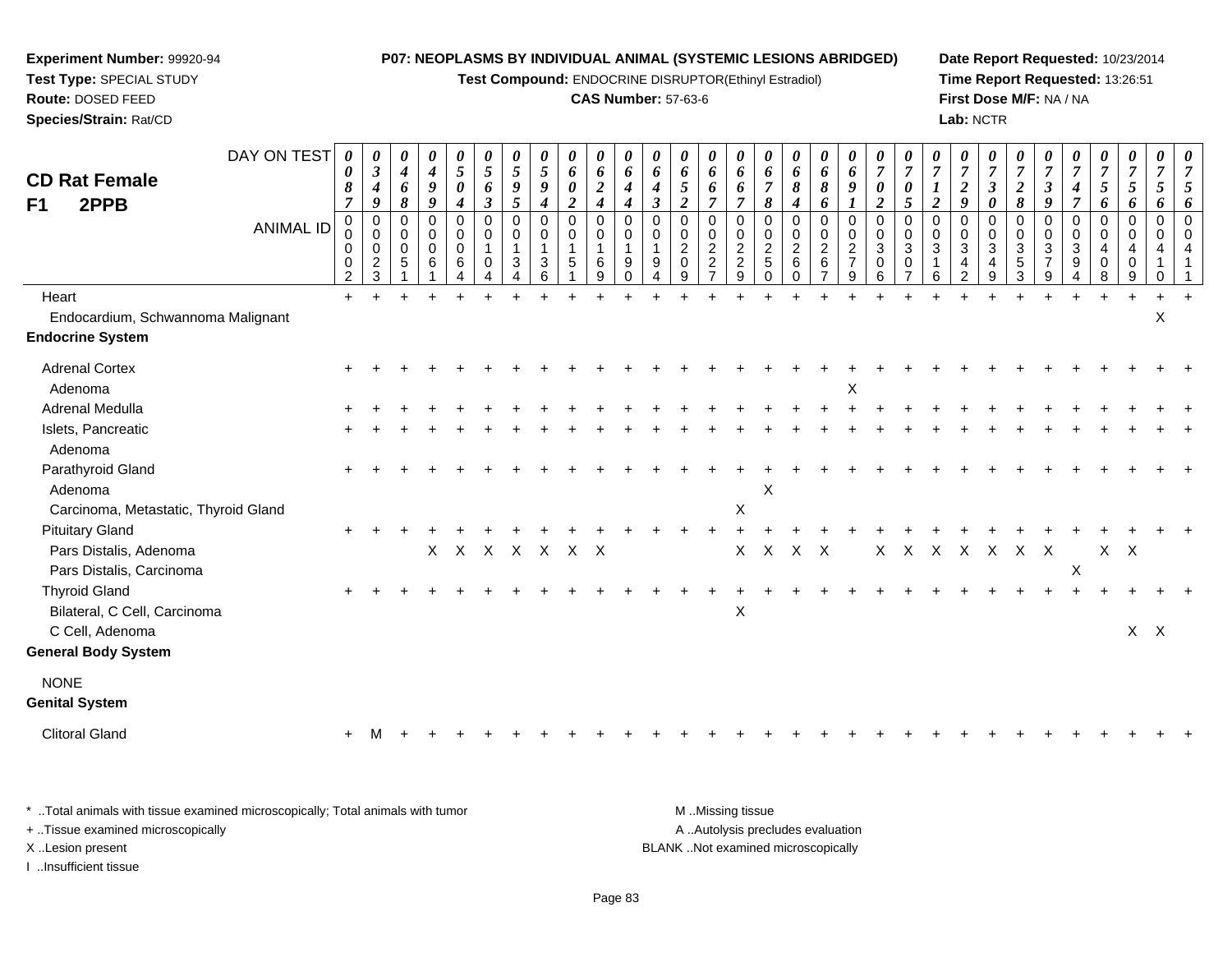**Test Compound:** ENDOCRINE DISRUPTOR(Ethinyl Estradiol)

### **CAS Number:** 57-63-6

**Date Report Requested:** 10/23/2014**Time Report Requested:** 13:26:51**First Dose M/F:** NA / NA**Lab:** NCTR

| <b>CD Rat Female</b><br>F1<br>2PPB | DAY ON TEST      | 0<br>0<br>8<br>$\overline{7}$              | 0<br>$\boldsymbol{\beta}$<br>$\boldsymbol{4}$<br>$\boldsymbol{9}$ | 0<br>$\boldsymbol{4}$<br>6<br>8               | 0<br>$\boldsymbol{4}$<br>$\boldsymbol{g}$<br>$\boldsymbol{g}$ | 0<br>$\mathfrak{I}$<br>0<br>$\boldsymbol{4}$       | 0<br>$\mathfrak{s}$<br>6<br>$\mathfrak{z}$   | 0<br>$\sqrt{5}$<br>$\boldsymbol{9}$<br>5        | 0<br>$\overline{5}$<br>9<br>$\boldsymbol{4}$ | 0<br>6<br>$\boldsymbol{\theta}$<br>$\boldsymbol{2}$       | 0<br>$\pmb{6}$<br>$\overline{2}$<br>$\boldsymbol{4}$ | 0<br>6<br>$\boldsymbol{4}$<br>$\boldsymbol{4}$      | 0<br>6<br>4<br>$\boldsymbol{\beta}$   | 0<br>6<br>5<br>$\boldsymbol{2}$                        | 0<br>6<br>6<br>$\overline{7}$                                                     | 0<br>6<br>6<br>$\overline{7}$                                | 0<br>6<br>$\overline{7}$<br>8                                      | 0<br>6<br>8<br>4                                      | 0<br>6<br>8<br>6                                             | 0<br>6<br>9<br>$\boldsymbol{l}$                    | 0<br>$\overline{7}$<br>0<br>$\overline{2}$                        | 0<br>$\overline{7}$<br>$\boldsymbol{\theta}$<br>$\overline{5}$ | 0<br>$\overline{7}$<br>$\boldsymbol{l}$<br>$\boldsymbol{2}$     | 0<br>$\overline{7}$<br>$\overline{2}$<br>9 | 0<br>$\boldsymbol{7}$<br>$\mathfrak{z}$<br>0 | $\boldsymbol{\theta}$<br>$\overline{7}$<br>$\boldsymbol{2}$<br>8 | 0<br>$\overline{7}$<br>$\boldsymbol{\beta}$<br>9                | $\overline{7}$<br>4<br>$\overline{7}$ | 0<br>$\overline{7}$<br>5<br>6             | 0<br>$\boldsymbol{7}$<br>5<br>6    | $\boldsymbol{\theta}$<br>$\overline{7}$<br>5<br>6      | $\boldsymbol{\theta}$<br>$\overline{7}$<br>6 |
|------------------------------------|------------------|--------------------------------------------|-------------------------------------------------------------------|-----------------------------------------------|---------------------------------------------------------------|----------------------------------------------------|----------------------------------------------|-------------------------------------------------|----------------------------------------------|-----------------------------------------------------------|------------------------------------------------------|-----------------------------------------------------|---------------------------------------|--------------------------------------------------------|-----------------------------------------------------------------------------------|--------------------------------------------------------------|--------------------------------------------------------------------|-------------------------------------------------------|--------------------------------------------------------------|----------------------------------------------------|-------------------------------------------------------------------|----------------------------------------------------------------|-----------------------------------------------------------------|--------------------------------------------|----------------------------------------------|------------------------------------------------------------------|-----------------------------------------------------------------|---------------------------------------|-------------------------------------------|------------------------------------|--------------------------------------------------------|----------------------------------------------|
|                                    | <b>ANIMAL ID</b> | $\pmb{0}$<br>0<br>0<br>0<br>$\overline{2}$ | $\pmb{0}$<br>$\pmb{0}$<br>$\mathbf 0$<br>$\sqrt{2}$<br>3          | $\mathbf 0$<br>0<br>$\mathbf 0$<br>$\sqrt{5}$ | $\pmb{0}$<br>$\pmb{0}$<br>$\ddot{\mathbf{0}}$<br>6            | $\pmb{0}$<br>$\,0\,$<br>$\boldsymbol{0}$<br>6<br>Δ | $\mathbf 0$<br>0<br>$\overline{1}$<br>0<br>Δ | $\mathbf 0$<br>$\mathbf 0$<br>$\mathbf{1}$<br>3 | $\mathbf 0$<br>$\mathbf 0$<br>3<br>6         | $\pmb{0}$<br>$\pmb{0}$<br>$\mathbf{1}$<br>$5\phantom{.0}$ | $\mathbf 0$<br>$\,0\,$<br>$\mathbf{1}$<br>$\,6$<br>9 | $\mathbf 0$<br>0<br>$\overline{1}$<br>9<br>$\Omega$ | $\mathbf 0$<br>0<br>$\mathbf{1}$<br>9 | $\mathbf 0$<br>0<br>$\overline{c}$<br>$\mathbf 0$<br>9 | 0<br>$\begin{smallmatrix} 0\\2 \end{smallmatrix}$<br>$\sqrt{2}$<br>$\overline{7}$ | $\mathbf 0$<br>$\,0\,$<br>$\overline{2}$<br>$\mathbf 2$<br>9 | $\pmb{0}$<br>$\pmb{0}$<br>$\overline{2}$<br>$\sqrt{5}$<br>$\Omega$ | $\mathbf 0$<br>$\pmb{0}$<br>$\overline{2}$<br>$\,6\,$ | $\mathbf 0$<br>$\pmb{0}$<br>$\overline{c}$<br>$6\phantom{a}$ | $\pmb{0}$<br>$_{2}^{\rm 0}$<br>$\overline{7}$<br>9 | $\boldsymbol{0}$<br>$\pmb{0}$<br>$\overline{3}$<br>$\pmb{0}$<br>6 | $\pmb{0}$<br>$\mathbf 0$<br>$\overline{3}$<br>0                | $\mathbf 0$<br>$\mathbf 0$<br>$\mathbf{3}$<br>$\mathbf{1}$<br>6 | $\Omega$<br>0<br>3<br>4<br>$\overline{2}$  | 0<br>0<br>$\overline{3}$<br>4<br>9           | $\mathbf 0$<br>0<br>$\sqrt{3}$<br>$\mathbf 5$<br>3               | $\mathbf 0$<br>$\mathbf 0$<br>$\sqrt{3}$<br>$\overline{7}$<br>9 | $\mathbf 0$<br>0<br>$\mathbf{3}$<br>9 | 0<br>0<br>$\overline{4}$<br>$\Omega$<br>8 | 0<br>0<br>$\overline{4}$<br>0<br>9 | $\pmb{0}$<br>$\mathbf 0$<br>$\overline{4}$<br>$\Omega$ | $\Omega$                                     |
| Carcinoma                          |                  |                                            |                                                                   |                                               |                                                               |                                                    |                                              |                                                 |                                              |                                                           |                                                      |                                                     |                                       |                                                        |                                                                                   |                                                              |                                                                    |                                                       |                                                              |                                                    |                                                                   |                                                                |                                                                 |                                            |                                              |                                                                  |                                                                 |                                       |                                           |                                    |                                                        |                                              |
| Squamous Cell Carcinoma            |                  |                                            |                                                                   |                                               |                                                               |                                                    |                                              |                                                 |                                              |                                                           |                                                      |                                                     |                                       |                                                        |                                                                                   |                                                              |                                                                    |                                                       |                                                              |                                                    |                                                                   |                                                                |                                                                 |                                            |                                              |                                                                  |                                                                 |                                       |                                           |                                    |                                                        |                                              |
| Ovary                              |                  |                                            |                                                                   |                                               |                                                               |                                                    |                                              |                                                 |                                              |                                                           |                                                      |                                                     |                                       |                                                        |                                                                                   |                                                              |                                                                    |                                                       |                                                              |                                                    |                                                                   |                                                                |                                                                 |                                            |                                              |                                                                  |                                                                 |                                       |                                           |                                    |                                                        |                                              |
| Sertoli Cell Tumor Benign          |                  |                                            |                                                                   |                                               |                                                               |                                                    |                                              |                                                 |                                              |                                                           |                                                      |                                                     |                                       |                                                        |                                                                                   |                                                              |                                                                    |                                                       |                                                              |                                                    |                                                                   |                                                                |                                                                 |                                            |                                              |                                                                  |                                                                 |                                       |                                           |                                    |                                                        |                                              |
| Oviduct                            |                  |                                            |                                                                   |                                               |                                                               |                                                    |                                              |                                                 |                                              |                                                           |                                                      |                                                     |                                       |                                                        |                                                                                   |                                                              |                                                                    |                                                       |                                                              |                                                    |                                                                   |                                                                |                                                                 |                                            |                                              |                                                                  |                                                                 |                                       |                                           |                                    |                                                        |                                              |
| <b>Uterus</b>                      |                  |                                            |                                                                   |                                               |                                                               |                                                    |                                              |                                                 |                                              |                                                           |                                                      |                                                     |                                       |                                                        |                                                                                   |                                                              |                                                                    |                                                       |                                                              |                                                    |                                                                   |                                                                |                                                                 |                                            |                                              |                                                                  |                                                                 |                                       |                                           |                                    |                                                        |                                              |
| Endometrium, Adenocarcinoma        |                  |                                            |                                                                   |                                               |                                                               |                                                    |                                              |                                                 |                                              |                                                           |                                                      |                                                     |                                       |                                                        |                                                                                   |                                                              |                                                                    |                                                       |                                                              |                                                    |                                                                   |                                                                |                                                                 |                                            |                                              |                                                                  |                                                                 |                                       |                                           |                                    |                                                        |                                              |
| Leiomyoma                          |                  |                                            |                                                                   |                                               |                                                               |                                                    |                                              |                                                 |                                              |                                                           |                                                      |                                                     |                                       |                                                        |                                                                                   |                                                              |                                                                    |                                                       |                                                              |                                                    |                                                                   |                                                                | $\mathsf X$                                                     |                                            |                                              |                                                                  |                                                                 |                                       |                                           |                                    |                                                        |                                              |
| Leiomyosarcoma                     |                  |                                            |                                                                   |                                               |                                                               |                                                    |                                              |                                                 |                                              | X                                                         |                                                      |                                                     |                                       |                                                        |                                                                                   |                                                              |                                                                    |                                                       |                                                              |                                                    |                                                                   |                                                                |                                                                 |                                            |                                              |                                                                  |                                                                 |                                       |                                           |                                    |                                                        |                                              |
| Polyp Stromal                      |                  |                                            |                                                                   |                                               |                                                               |                                                    | $\mathsf X$                                  |                                                 |                                              |                                                           |                                                      |                                                     |                                       |                                                        |                                                                                   |                                                              |                                                                    |                                                       |                                                              |                                                    |                                                                   |                                                                |                                                                 |                                            |                                              |                                                                  |                                                                 |                                       |                                           |                                    | X                                                      |                                              |
| Vagina                             |                  |                                            |                                                                   |                                               |                                                               |                                                    |                                              |                                                 |                                              |                                                           |                                                      |                                                     |                                       |                                                        |                                                                                   |                                                              |                                                                    |                                                       |                                                              |                                                    |                                                                   |                                                                |                                                                 |                                            |                                              |                                                                  |                                                                 |                                       |                                           |                                    |                                                        |                                              |
| Polyp                              |                  |                                            |                                                                   |                                               |                                                               |                                                    |                                              |                                                 |                                              |                                                           |                                                      |                                                     |                                       |                                                        |                                                                                   |                                                              |                                                                    |                                                       |                                                              |                                                    |                                                                   |                                                                |                                                                 |                                            |                                              |                                                                  |                                                                 |                                       |                                           |                                    |                                                        |                                              |
| <b>Hematopoietic System</b>        |                  |                                            |                                                                   |                                               |                                                               |                                                    |                                              |                                                 |                                              |                                                           |                                                      |                                                     |                                       |                                                        |                                                                                   |                                                              |                                                                    |                                                       |                                                              |                                                    |                                                                   |                                                                |                                                                 |                                            |                                              |                                                                  |                                                                 |                                       |                                           |                                    |                                                        |                                              |
| <b>Bone Marrow</b>                 |                  |                                            |                                                                   |                                               |                                                               |                                                    |                                              |                                                 |                                              |                                                           |                                                      |                                                     |                                       |                                                        |                                                                                   |                                                              |                                                                    |                                                       |                                                              |                                                    |                                                                   |                                                                |                                                                 |                                            |                                              |                                                                  |                                                                 |                                       |                                           |                                    |                                                        |                                              |
| Lymph Node                         |                  | $+$                                        |                                                                   |                                               |                                                               |                                                    |                                              |                                                 |                                              |                                                           |                                                      |                                                     |                                       |                                                        |                                                                                   |                                                              |                                                                    |                                                       |                                                              |                                                    |                                                                   |                                                                |                                                                 |                                            |                                              |                                                                  |                                                                 |                                       |                                           |                                    |                                                        |                                              |
| Lymph Node, Mandibular             |                  |                                            |                                                                   |                                               |                                                               |                                                    |                                              |                                                 |                                              |                                                           |                                                      |                                                     |                                       |                                                        |                                                                                   |                                                              |                                                                    |                                                       |                                                              |                                                    |                                                                   |                                                                |                                                                 |                                            |                                              |                                                                  |                                                                 |                                       |                                           |                                    |                                                        |                                              |
| Lymph Node, Mesenteric             |                  |                                            |                                                                   |                                               |                                                               |                                                    |                                              |                                                 |                                              |                                                           |                                                      |                                                     |                                       |                                                        |                                                                                   |                                                              |                                                                    |                                                       |                                                              |                                                    |                                                                   |                                                                |                                                                 |                                            |                                              |                                                                  |                                                                 |                                       |                                           |                                    |                                                        |                                              |
| Spleen                             |                  |                                            |                                                                   |                                               |                                                               |                                                    |                                              |                                                 |                                              |                                                           |                                                      |                                                     |                                       |                                                        |                                                                                   |                                                              |                                                                    |                                                       |                                                              |                                                    |                                                                   |                                                                |                                                                 |                                            |                                              |                                                                  |                                                                 |                                       |                                           |                                    |                                                        |                                              |
| Thymus                             |                  | $\ddot{}$                                  |                                                                   | M                                             | M                                                             |                                                    |                                              |                                                 |                                              |                                                           |                                                      |                                                     |                                       |                                                        |                                                                                   |                                                              |                                                                    | M                                                     |                                                              |                                                    |                                                                   |                                                                |                                                                 |                                            |                                              |                                                                  |                                                                 |                                       |                                           |                                    |                                                        |                                              |
| <b>Integumentary System</b>        |                  |                                            |                                                                   |                                               |                                                               |                                                    |                                              |                                                 |                                              |                                                           |                                                      |                                                     |                                       |                                                        |                                                                                   |                                                              |                                                                    |                                                       |                                                              |                                                    |                                                                   |                                                                |                                                                 |                                            |                                              |                                                                  |                                                                 |                                       |                                           |                                    |                                                        |                                              |
| Mammary Gland<br>Adenocarcinoma    |                  | $+$                                        | м                                                                 | X                                             |                                                               |                                                    |                                              |                                                 |                                              |                                                           |                                                      |                                                     |                                       |                                                        |                                                                                   |                                                              |                                                                    |                                                       | X                                                            |                                                    |                                                                   |                                                                |                                                                 |                                            |                                              | X                                                                |                                                                 |                                       | $\boldsymbol{\mathsf{X}}$                 |                                    |                                                        |                                              |
|                                    |                  |                                            |                                                                   |                                               |                                                               |                                                    |                                              |                                                 |                                              |                                                           |                                                      |                                                     |                                       |                                                        |                                                                                   |                                                              |                                                                    |                                                       |                                                              |                                                    |                                                                   |                                                                |                                                                 |                                            |                                              |                                                                  |                                                                 |                                       |                                           |                                    |                                                        |                                              |

\* ..Total animals with tissue examined microscopically; Total animals with tumor **M** . Missing tissue M ..Missing tissue A ..Autolysis precludes evaluation + ..Tissue examined microscopically X ..Lesion present BLANK ..Not examined microscopicallyI ..Insufficient tissue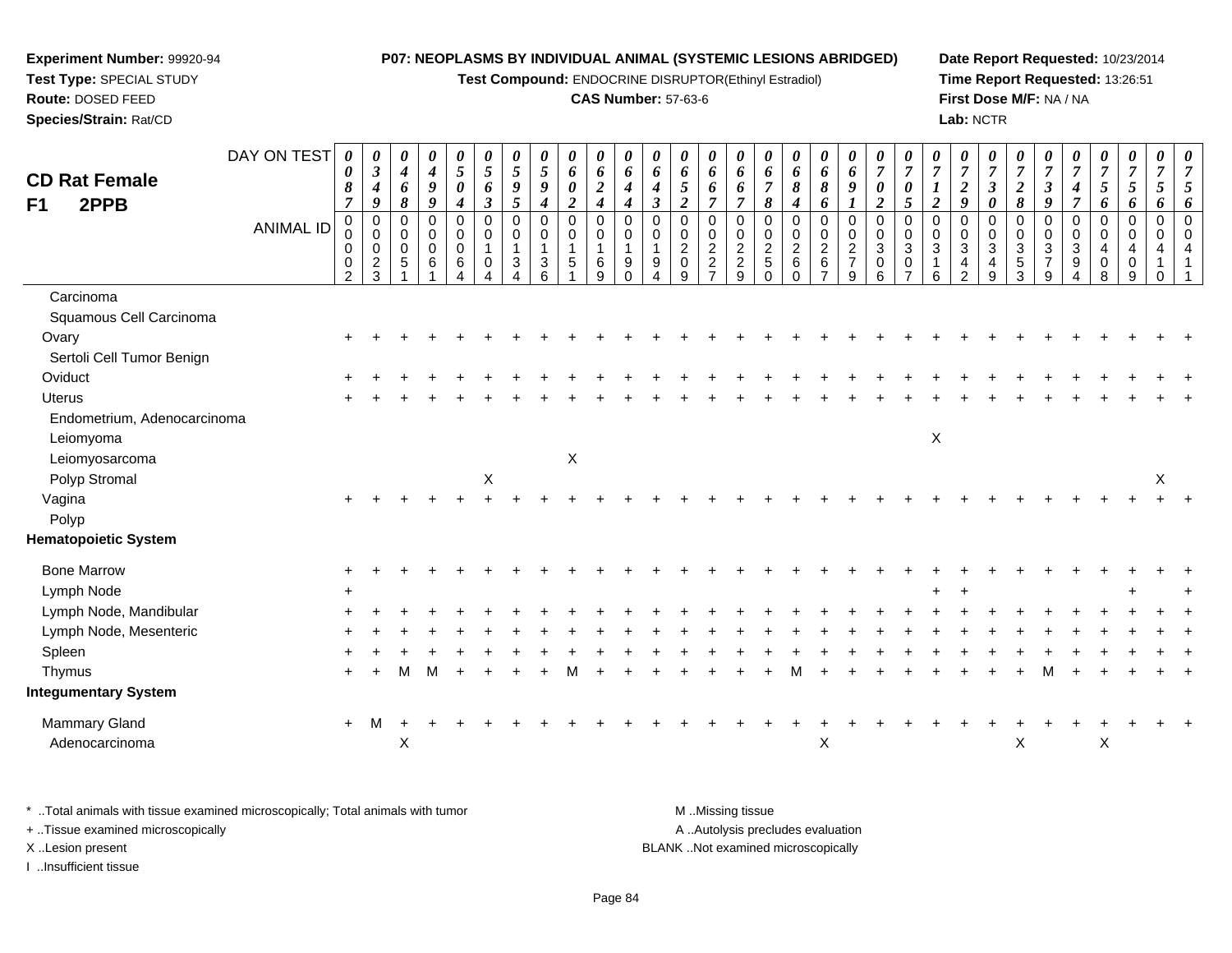**Test Compound:** ENDOCRINE DISRUPTOR(Ethinyl Estradiol)

#### **CAS Number:** 57-63-6

**Date Report Requested:** 10/23/2014**Time Report Requested:** 13:26:51**First Dose M/F:** NA / NA**Lab:** NCTR

|                                                    | DAY ON TEST      | 0<br>0                                       | 0<br>$\mathfrak{z}$                                    | 0<br>$\boldsymbol{4}$                         | 0<br>$\boldsymbol{4}$                                               | $\boldsymbol{\theta}$<br>5   | $\boldsymbol{\theta}$<br>$\mathfrak{S}$   | $\boldsymbol{\theta}$<br>5                      | $\boldsymbol{\theta}$<br>$\sqrt{5}$                   | 0<br>6                                         | 0<br>6                       | $\boldsymbol{\theta}$<br>6               | 0<br>6                         | 0<br>6                                              | 0<br>6                         | $\boldsymbol{\theta}$<br>6                   | $\boldsymbol{\theta}$<br>6                             | $\boldsymbol{\theta}$<br>6                               | 0<br>6                                              | $\boldsymbol{\theta}$<br>6                                                             | $\boldsymbol{\theta}$<br>$\overline{7}$       | $\boldsymbol{\theta}$<br>$\overline{7}$                      | $\frac{\boldsymbol{0}}{7}$         | $\frac{\theta}{7}$                                              | $\boldsymbol{\theta}$<br>$\overline{7}$                                | $\overline{7}$                                              | $\boldsymbol{\theta}$<br>$\overline{7}$              | $\frac{\theta}{7}$                                                             | $\frac{\boldsymbol{0}}{7}$                | $\frac{\boldsymbol{0}}{7}$      | $\theta$<br>$\overline{7}$     | 0<br>$\overline{7}$                             |
|----------------------------------------------------|------------------|----------------------------------------------|--------------------------------------------------------|-----------------------------------------------|---------------------------------------------------------------------|------------------------------|-------------------------------------------|-------------------------------------------------|-------------------------------------------------------|------------------------------------------------|------------------------------|------------------------------------------|--------------------------------|-----------------------------------------------------|--------------------------------|----------------------------------------------|--------------------------------------------------------|----------------------------------------------------------|-----------------------------------------------------|----------------------------------------------------------------------------------------|-----------------------------------------------|--------------------------------------------------------------|------------------------------------|-----------------------------------------------------------------|------------------------------------------------------------------------|-------------------------------------------------------------|------------------------------------------------------|--------------------------------------------------------------------------------|-------------------------------------------|---------------------------------|--------------------------------|-------------------------------------------------|
| <b>CD Rat Female</b>                               |                  | 8                                            | $\boldsymbol{4}$                                       | 6                                             | $\boldsymbol{9}$                                                    | $\boldsymbol{\theta}$        | 6                                         | $\boldsymbol{g}$                                | 9                                                     | $\pmb{\theta}$                                 | $\boldsymbol{2}$             | $\boldsymbol{4}$                         | $\boldsymbol{4}$               | $\sqrt{5}$                                          | 6                              | 6                                            | $\overline{7}$                                         | 8                                                        | 8                                                   | 9                                                                                      | $\boldsymbol{\theta}$                         | $\boldsymbol{\theta}$                                        |                                    | $\overline{c}$                                                  | $\mathfrak{z}$                                                         | $\boldsymbol{2}$                                            | $\boldsymbol{\beta}$                                 | $\boldsymbol{4}$                                                               | 5                                         | $\mathfrak{s}$                  | 5                              | 5                                               |
| 2PPB<br>F1                                         |                  | $\overline{7}$                               | 9                                                      | $\pmb{8}$                                     | $\boldsymbol{g}$                                                    | $\boldsymbol{4}$             | $\mathfrak{z}$                            | 5                                               | $\boldsymbol{4}$                                      | $\boldsymbol{2}$                               | $\boldsymbol{4}$             | $\boldsymbol{4}$                         | $\mathbf{3}$                   | $\boldsymbol{2}$                                    | $\overline{7}$                 | $\overline{7}$                               | 8                                                      | $\boldsymbol{4}$                                         | 6                                                   |                                                                                        | $\boldsymbol{2}$                              | $\overline{5}$                                               | $\overline{2}$                     | 9                                                               | 0                                                                      | $\pmb{8}$                                                   | 9                                                    | $\boldsymbol{7}$                                                               | 6                                         | 6                               | 6                              | 6                                               |
|                                                    | <b>ANIMAL ID</b> | $\mathbf 0$<br>0<br>$\,0\,$<br>$\frac{0}{2}$ | $\mathbf 0$<br>$\pmb{0}$<br>$\pmb{0}$<br>$\frac{2}{3}$ | 0<br>$\mathbf 0$<br>$\mathbf 0$<br>$\sqrt{5}$ | $\mathbf 0$<br>$\overline{0}$<br>$\mathbf 0$<br>6<br>$\overline{1}$ | $\Omega$<br>0<br>0<br>6<br>4 | $\Omega$<br>0<br>1<br>0<br>$\overline{4}$ | $\mathbf 0$<br>0<br>3<br>$\boldsymbol{\Lambda}$ | 0<br>$\mathbf 0$<br>$\overline{1}$<br>$\sqrt{3}$<br>6 | $\mathbf 0$<br>0<br>$\mathbf{1}$<br>$\sqrt{5}$ | $\Omega$<br>0<br>1<br>6<br>9 | $\Omega$<br>$\mathbf 0$<br>9<br>$\Omega$ | $\Omega$<br>0<br>9<br>$\Delta$ | $\Omega$<br>0<br>$\overline{c}$<br>$\mathbf 0$<br>9 | $\Omega$<br>0<br>$\frac{2}{2}$ | $\Omega$<br>0<br>$\sqrt{2}$<br>$\frac{2}{9}$ | $\Omega$<br>0<br>$\sqrt{2}$<br>$\,$ 5 $\,$<br>$\Omega$ | 0<br>0<br>$\overline{\mathbf{c}}$<br>$\,6\,$<br>$\Omega$ | $\mathbf 0$<br>0<br>$\overline{c}$<br>$\frac{6}{7}$ | $\mathbf 0$<br>$\mathsf{O}\xspace$<br>$\sqrt{2}$<br>$\overline{7}$<br>$\boldsymbol{9}$ | $\Omega$<br>0<br>$\sqrt{3}$<br>$\pmb{0}$<br>6 | $\Omega$<br>0<br>$\mathbf{3}$<br>$\pmb{0}$<br>$\overline{7}$ | $\Omega$<br>0<br>$\mathbf{3}$<br>6 | $\Omega$<br>0<br>$\sqrt{3}$<br>$\overline{4}$<br>$\overline{2}$ | $\mathbf 0$<br>$\pmb{0}$<br>$\sqrt{3}$<br>$\overline{\mathbf{r}}$<br>9 | $\Omega$<br>0<br>$\ensuremath{\mathsf{3}}$<br>$\frac{5}{3}$ | $\Omega$<br>0<br>$\mathbf{3}$<br>$\overline{7}$<br>9 | $\mathbf 0$<br>$\mathbf 0$<br>$\ensuremath{\mathsf{3}}$<br>9<br>$\overline{A}$ | $\mathbf 0$<br>$\mathbf 0$<br>4<br>0<br>8 | $\mathbf 0$<br>0<br>4<br>0<br>9 | $\Omega$<br>0<br>4<br>$\Omega$ | $\Omega$<br>$\Omega$<br>$\overline{\mathbf{A}}$ |
| Adenocarcinoma, Multiple                           |                  |                                              |                                                        |                                               |                                                                     |                              | Χ                                         |                                                 |                                                       |                                                |                              |                                          |                                |                                                     |                                |                                              |                                                        |                                                          |                                                     |                                                                                        |                                               |                                                              |                                    |                                                                 |                                                                        |                                                             |                                                      |                                                                                |                                           |                                 |                                |                                                 |
| Fibroadenoma                                       |                  |                                              |                                                        |                                               |                                                                     |                              |                                           |                                                 |                                                       | $\mathsf X$                                    |                              |                                          |                                |                                                     |                                |                                              |                                                        | $X$ $X$                                                  |                                                     |                                                                                        |                                               |                                                              |                                    |                                                                 | X X X X X X                                                            |                                                             |                                                      |                                                                                |                                           |                                 |                                |                                                 |
| Fibroadenoma, Multiple                             |                  |                                              |                                                        |                                               |                                                                     |                              |                                           |                                                 |                                                       |                                                |                              | X                                        |                                |                                                     | $X$ $X$                        |                                              |                                                        |                                                          |                                                     | $\boldsymbol{\mathsf{X}}$                                                              |                                               |                                                              |                                    |                                                                 |                                                                        |                                                             |                                                      |                                                                                |                                           | X                               |                                |                                                 |
| Skin                                               |                  |                                              |                                                        |                                               |                                                                     |                              |                                           |                                                 |                                                       |                                                |                              |                                          |                                |                                                     |                                |                                              |                                                        |                                                          |                                                     |                                                                                        |                                               |                                                              |                                    |                                                                 |                                                                        |                                                             |                                                      |                                                                                |                                           |                                 |                                |                                                 |
| Sarcoma                                            |                  |                                              | X                                                      |                                               |                                                                     |                              |                                           |                                                 |                                                       |                                                |                              |                                          |                                |                                                     |                                |                                              |                                                        |                                                          |                                                     |                                                                                        |                                               |                                                              |                                    |                                                                 |                                                                        |                                                             |                                                      |                                                                                |                                           |                                 |                                |                                                 |
| Subcut Tiss, Leiomyosarcoma, Metastatic,<br>Uterus |                  |                                              |                                                        |                                               |                                                                     |                              |                                           |                                                 |                                                       | $\mathsf X$                                    |                              |                                          |                                |                                                     |                                |                                              |                                                        |                                                          |                                                     |                                                                                        |                                               |                                                              |                                    |                                                                 |                                                                        |                                                             |                                                      |                                                                                |                                           |                                 |                                |                                                 |
| Musculoskeletal System                             |                  |                                              |                                                        |                                               |                                                                     |                              |                                           |                                                 |                                                       |                                                |                              |                                          |                                |                                                     |                                |                                              |                                                        |                                                          |                                                     |                                                                                        |                                               |                                                              |                                    |                                                                 |                                                                        |                                                             |                                                      |                                                                                |                                           |                                 |                                |                                                 |
| Bone, Femur                                        |                  |                                              |                                                        |                                               |                                                                     |                              |                                           |                                                 |                                                       |                                                |                              |                                          |                                |                                                     |                                |                                              |                                                        |                                                          |                                                     |                                                                                        |                                               |                                                              |                                    |                                                                 |                                                                        |                                                             |                                                      |                                                                                |                                           |                                 |                                |                                                 |
| Nervous System                                     |                  |                                              |                                                        |                                               |                                                                     |                              |                                           |                                                 |                                                       |                                                |                              |                                          |                                |                                                     |                                |                                              |                                                        |                                                          |                                                     |                                                                                        |                                               |                                                              |                                    |                                                                 |                                                                        |                                                             |                                                      |                                                                                |                                           |                                 |                                |                                                 |
| Brain, Brain Stem                                  |                  |                                              |                                                        |                                               |                                                                     |                              |                                           |                                                 |                                                       |                                                |                              |                                          |                                |                                                     |                                |                                              |                                                        |                                                          |                                                     |                                                                                        |                                               |                                                              |                                    |                                                                 |                                                                        |                                                             |                                                      |                                                                                |                                           |                                 |                                |                                                 |
| Carcinoma, Metastatic, Pituitary Gland             |                  |                                              |                                                        |                                               |                                                                     |                              |                                           |                                                 |                                                       |                                                |                              |                                          |                                |                                                     |                                |                                              |                                                        |                                                          |                                                     |                                                                                        |                                               |                                                              |                                    |                                                                 |                                                                        |                                                             |                                                      | X                                                                              |                                           |                                 |                                |                                                 |
| Brain, Cerebellum                                  |                  |                                              |                                                        |                                               |                                                                     |                              |                                           |                                                 |                                                       |                                                |                              |                                          |                                |                                                     |                                |                                              |                                                        |                                                          |                                                     |                                                                                        |                                               |                                                              |                                    |                                                                 |                                                                        |                                                             |                                                      |                                                                                |                                           |                                 |                                |                                                 |
| Brain, Cerebrum                                    |                  |                                              |                                                        |                                               |                                                                     |                              |                                           |                                                 |                                                       |                                                |                              |                                          |                                |                                                     |                                |                                              |                                                        |                                                          |                                                     |                                                                                        |                                               |                                                              |                                    |                                                                 |                                                                        |                                                             |                                                      |                                                                                |                                           |                                 |                                |                                                 |
| <b>Respiratory System</b>                          |                  |                                              |                                                        |                                               |                                                                     |                              |                                           |                                                 |                                                       |                                                |                              |                                          |                                |                                                     |                                |                                              |                                                        |                                                          |                                                     |                                                                                        |                                               |                                                              |                                    |                                                                 |                                                                        |                                                             |                                                      |                                                                                |                                           |                                 |                                |                                                 |
| Lung                                               |                  |                                              |                                                        |                                               |                                                                     |                              |                                           |                                                 |                                                       |                                                |                              |                                          |                                |                                                     |                                |                                              |                                                        |                                                          |                                                     |                                                                                        |                                               |                                                              |                                    |                                                                 |                                                                        |                                                             |                                                      |                                                                                |                                           |                                 |                                |                                                 |
| Alveolar/Bronchiolar Adenoma                       |                  |                                              |                                                        |                                               |                                                                     |                              |                                           |                                                 |                                                       |                                                |                              |                                          |                                |                                                     |                                |                                              |                                                        |                                                          |                                                     |                                                                                        |                                               |                                                              |                                    |                                                                 |                                                                        |                                                             |                                                      |                                                                                |                                           |                                 |                                |                                                 |
| Nose                                               |                  |                                              |                                                        |                                               |                                                                     |                              |                                           |                                                 |                                                       |                                                |                              |                                          |                                |                                                     |                                |                                              |                                                        |                                                          |                                                     |                                                                                        |                                               |                                                              |                                    |                                                                 |                                                                        |                                                             |                                                      |                                                                                |                                           |                                 |                                |                                                 |
| Trachea                                            |                  |                                              |                                                        |                                               |                                                                     |                              |                                           |                                                 |                                                       |                                                |                              |                                          |                                |                                                     |                                |                                              |                                                        |                                                          |                                                     |                                                                                        |                                               |                                                              |                                    |                                                                 |                                                                        |                                                             |                                                      |                                                                                |                                           |                                 |                                |                                                 |
| <b>Special Senses System</b>                       |                  |                                              |                                                        |                                               |                                                                     |                              |                                           |                                                 |                                                       |                                                |                              |                                          |                                |                                                     |                                |                                              |                                                        |                                                          |                                                     |                                                                                        |                                               |                                                              |                                    |                                                                 |                                                                        |                                                             |                                                      |                                                                                |                                           |                                 |                                |                                                 |
| Ear                                                |                  |                                              |                                                        |                                               |                                                                     |                              |                                           |                                                 |                                                       |                                                |                              |                                          |                                |                                                     |                                |                                              |                                                        |                                                          |                                                     |                                                                                        |                                               |                                                              |                                    |                                                                 |                                                                        | $\ddot{}$                                                   |                                                      |                                                                                |                                           |                                 |                                |                                                 |

\* ..Total animals with tissue examined microscopically; Total animals with tumor **M** . Missing tissue M ..Missing tissue A ..Autolysis precludes evaluation + ..Tissue examined microscopically X ..Lesion present BLANK ..Not examined microscopicallyI ..Insufficient tissue

**Experiment Number:** 99920-94**Test Type:** SPECIAL STUDY**Route:** DOSED FEED**Species/Strain:** Rat/CD

Page 85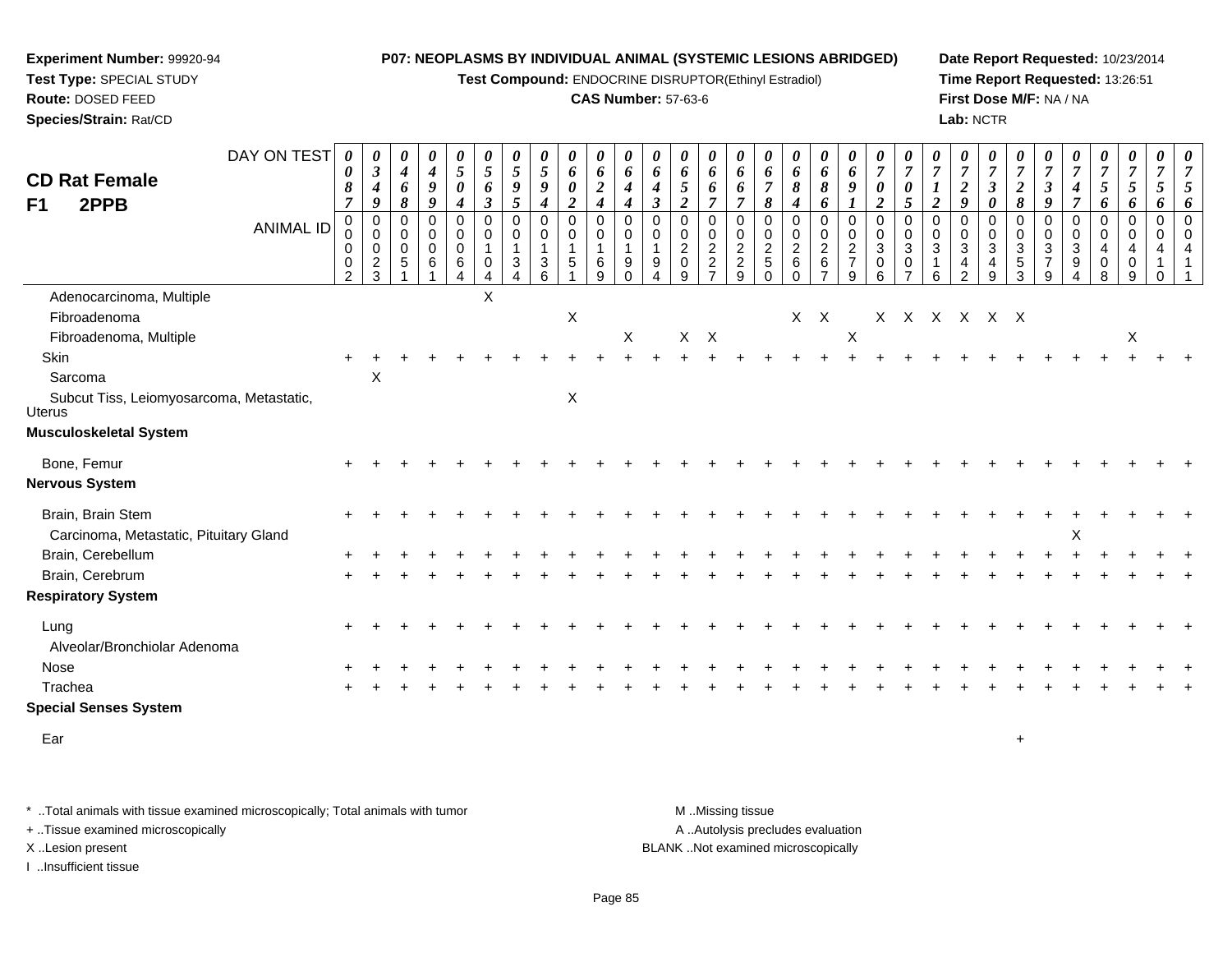**Test Compound:** ENDOCRINE DISRUPTOR(Ethinyl Estradiol)

## **CAS Number:** 57-63-6

**Date Report Requested:** 10/23/2014**Time Report Requested:** 13:26:51**First Dose M/F:** NA / NA**Lab:** NCTR

| DAY ON TEST<br><b>CD Rat Female</b><br>F1<br>2PPB<br><b>ANIMAL ID</b> | 0<br>$\boldsymbol{\theta}$<br>8<br>$\mathbf 0$<br>$\mathbf 0$ | U<br>$\boldsymbol{\beta}$<br>9<br>0<br>$\overline{c}$ | $\boldsymbol{\theta}$<br>$\boldsymbol{4}$<br>6<br>8<br>0<br>0<br>$\,0\,$<br>$\sqrt{5}$ | $\boldsymbol{\theta}$<br>$\boldsymbol{4}$<br>$\boldsymbol{g}$<br>9<br>0<br>$\pmb{0}$<br>$\pmb{0}$<br>$\,6$ | $\boldsymbol{\theta}$<br>$\overline{ }$<br>$\mathcal{L}$<br>$\boldsymbol{\theta}$<br>4<br>$\mathbf 0$<br>$\pmb{0}$<br>6 | U<br>5<br>6<br>$\boldsymbol{\beta}$<br>$\mathbf 0$ | $\boldsymbol{\theta}$<br>5<br>9<br>0<br>$\mathbf{3}$ | $\boldsymbol{\theta}$<br>5<br>9<br>0<br>3 | $\boldsymbol{\theta}$<br>6<br>$\boldsymbol{\theta}$<br>0<br>$\mathbf 0$<br>5 | $\bm{o}$<br>$\mathbf{\hat{z}}$<br>◢<br>4<br>0<br>6 | U<br>6<br>4<br>9 | $\boldsymbol{\theta}$<br>6<br>9 | O.<br>5<br>$\overline{2}$<br>$\mathbf 0$ | U<br>6<br>$\bm{o}$<br>$\frac{2}{2}$ | 6<br>6<br>$\,0\,$<br>$\frac{2}{2}$ | U<br>6<br>$\overline{ }$<br>8<br>0<br>$\frac{2}{5}$ | $\boldsymbol{\theta}$<br>6<br>8<br>4<br>0<br>$\frac{2}{6}$ | $\boldsymbol{\theta}$<br>6<br>8<br>$\boldsymbol{0}$<br>$\frac{2}{6}$ | $\boldsymbol{\theta}$<br>6<br>$\boldsymbol{q}$<br>0<br>$\pmb{0}$<br>$\frac{2}{7}$ | $\overline{ }$<br>3<br>0 | U<br>$\overline{ }$<br>0<br>3 | $\boldsymbol{\theta}$<br>2<br>0<br>3 | $\boldsymbol{\theta}$<br>$\overline{7}$<br>$\boldsymbol{2}$<br>$\mathbf 0$<br>$\ensuremath{\mathsf{3}}$<br>4 | $\overline{ }$<br>3<br>4 | ◢<br>$\mathbf{o}$<br>3<br>5 | U<br>$\overline{ }$<br>$\rightarrow$<br>J<br>Q<br>0<br>3<br>$\overline{ }$ | $\boldsymbol{\theta}$<br>$\overline{7}$<br>4<br>0<br>$\pmb{0}$<br>$\mathbf{3}$<br>$\boldsymbol{9}$ | $\boldsymbol{\theta}$<br>$\overline{7}$<br>$\overline{5}$<br>6<br>$\boldsymbol{0}$<br>$\pmb{0}$<br>$\overline{4}$<br>$\pmb{0}$ | $\boldsymbol{\theta}$<br>$\overline{ }$<br>$\mathcal{L}$<br>$\bm{o}$<br>$\mathbf 0$<br>4<br>0 | U | $\boldsymbol{\theta}$ |
|-----------------------------------------------------------------------|---------------------------------------------------------------|-------------------------------------------------------|----------------------------------------------------------------------------------------|------------------------------------------------------------------------------------------------------------|-------------------------------------------------------------------------------------------------------------------------|----------------------------------------------------|------------------------------------------------------|-------------------------------------------|------------------------------------------------------------------------------|----------------------------------------------------|------------------|---------------------------------|------------------------------------------|-------------------------------------|------------------------------------|-----------------------------------------------------|------------------------------------------------------------|----------------------------------------------------------------------|-----------------------------------------------------------------------------------|--------------------------|-------------------------------|--------------------------------------|--------------------------------------------------------------------------------------------------------------|--------------------------|-----------------------------|----------------------------------------------------------------------------|----------------------------------------------------------------------------------------------------|--------------------------------------------------------------------------------------------------------------------------------|-----------------------------------------------------------------------------------------------|---|-----------------------|
|                                                                       | $\mathfrak{p}$                                                | 3                                                     |                                                                                        |                                                                                                            |                                                                                                                         |                                                    |                                                      |                                           |                                                                              | g                                                  |                  |                                 |                                          |                                     | $\mathbf{Q}$                       |                                                     |                                                            | -                                                                    | 9                                                                                 | 6                        |                               | 6                                    | ◠                                                                                                            | q                        | 3                           | 9                                                                          |                                                                                                    | 8                                                                                                                              | g                                                                                             |   |                       |
| Neural Crest Tumor                                                    |                                                               |                                                       |                                                                                        |                                                                                                            |                                                                                                                         |                                                    |                                                      |                                           |                                                                              |                                                    |                  |                                 |                                          |                                     |                                    |                                                     |                                                            |                                                                      |                                                                                   |                          |                               |                                      |                                                                                                              |                          | X                           |                                                                            |                                                                                                    |                                                                                                                                |                                                                                               |   |                       |
| Eye                                                                   |                                                               |                                                       |                                                                                        |                                                                                                            |                                                                                                                         |                                                    |                                                      |                                           |                                                                              |                                                    |                  |                                 |                                          |                                     |                                    |                                                     |                                                            |                                                                      |                                                                                   |                          |                               |                                      |                                                                                                              |                          |                             |                                                                            |                                                                                                    |                                                                                                                                |                                                                                               |   |                       |
| Harderian Gland                                                       |                                                               |                                                       |                                                                                        |                                                                                                            |                                                                                                                         |                                                    |                                                      |                                           |                                                                              |                                                    |                  |                                 |                                          |                                     |                                    |                                                     |                                                            |                                                                      | м                                                                                 |                          |                               |                                      |                                                                                                              |                          |                             |                                                                            |                                                                                                    |                                                                                                                                |                                                                                               |   |                       |
| <b>Urinary System</b>                                                 |                                                               |                                                       |                                                                                        |                                                                                                            |                                                                                                                         |                                                    |                                                      |                                           |                                                                              |                                                    |                  |                                 |                                          |                                     |                                    |                                                     |                                                            |                                                                      |                                                                                   |                          |                               |                                      |                                                                                                              |                          |                             |                                                                            |                                                                                                    |                                                                                                                                |                                                                                               |   |                       |
| Kidney<br>Bilateral, Renal Tubule, Carcinoma                          |                                                               |                                                       |                                                                                        |                                                                                                            | X                                                                                                                       |                                                    |                                                      |                                           |                                                                              |                                                    |                  |                                 |                                          |                                     | $\pmb{\times}$                     |                                                     |                                                            |                                                                      |                                                                                   |                          |                               |                                      |                                                                                                              |                          |                             |                                                                            |                                                                                                    |                                                                                                                                |                                                                                               |   |                       |
| <b>Urinary Bladder</b><br><b>SYSTEMIC LESIONS</b>                     |                                                               |                                                       |                                                                                        |                                                                                                            |                                                                                                                         |                                                    |                                                      |                                           |                                                                              |                                                    |                  |                                 |                                          |                                     |                                    |                                                     |                                                            |                                                                      |                                                                                   |                          |                               |                                      |                                                                                                              |                          |                             |                                                                            |                                                                                                    | м                                                                                                                              |                                                                                               |   |                       |
| Multiple Organ                                                        | $\pm$                                                         |                                                       |                                                                                        |                                                                                                            |                                                                                                                         |                                                    |                                                      |                                           |                                                                              |                                                    |                  |                                 |                                          |                                     |                                    |                                                     |                                                            |                                                                      |                                                                                   |                          |                               |                                      |                                                                                                              |                          |                             |                                                                            |                                                                                                    |                                                                                                                                |                                                                                               |   |                       |

\* ..Total animals with tissue examined microscopically; Total animals with tumor **M** . Missing tissue M ..Missing tissue

+ ..Tissue examined microscopically

**Experiment Number:** 99920-94**Test Type:** SPECIAL STUDY**Route:** DOSED FEED**Species/Strain:** Rat/CD

I ..Insufficient tissue

A ..Autolysis precludes evaluation X ..Lesion present BLANK ..Not examined microscopically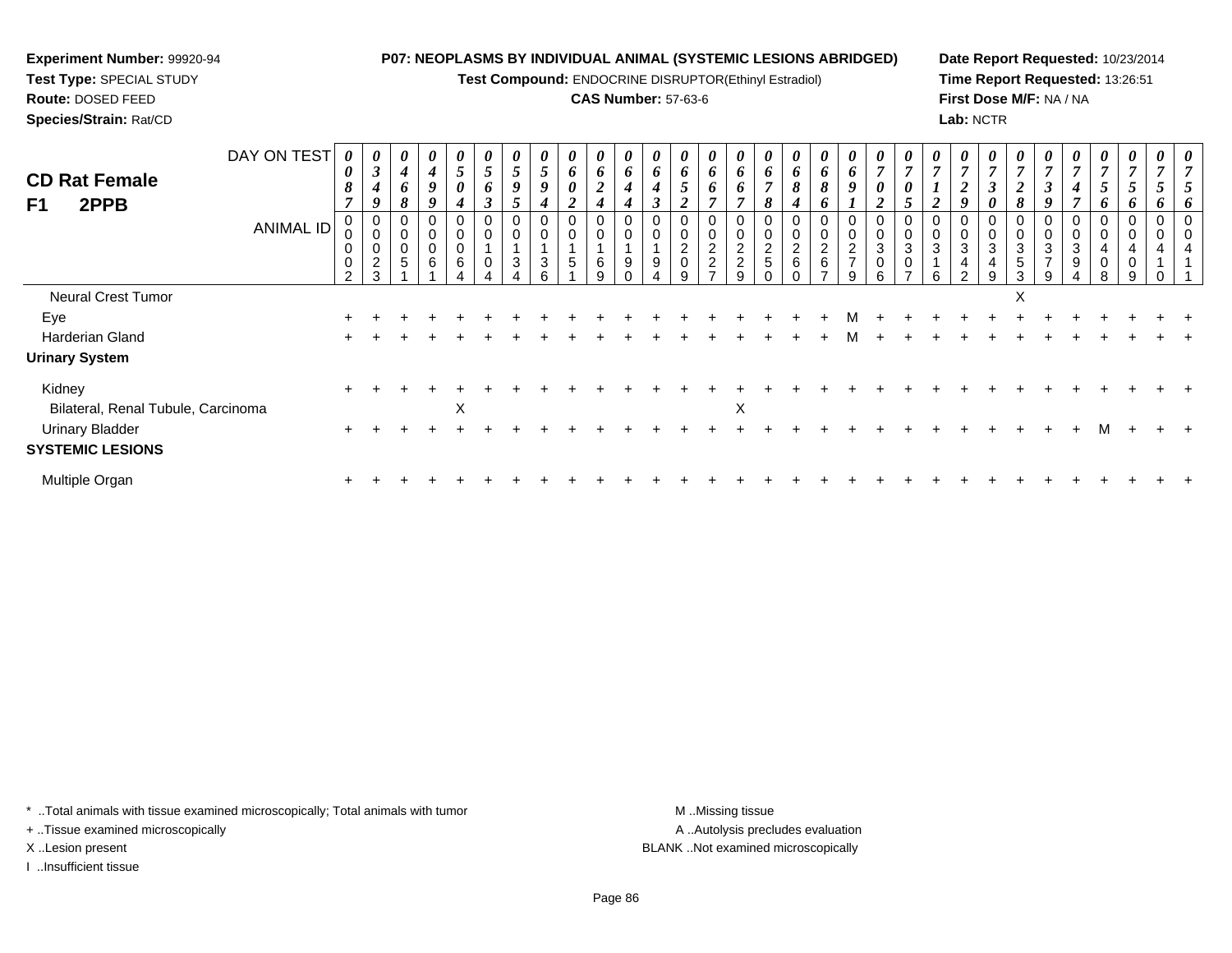**Test Compound:** ENDOCRINE DISRUPTOR(Ethinyl Estradiol)

## **CAS Number:** 57-63-6

**Date Report Requested:** 10/23/2014 **Time Report Requested:** 13:26:51**First Dose M/F:** NA / NA**Lab:** NCTR

| <b>CD Rat Female</b><br>2PPB<br>F <sub>1</sub> | DAY ON TEST<br><b>ANIMAL ID</b> | $\boldsymbol{\theta}$<br>7<br>5<br>$\overline{7}$<br>$\mathbf 0$<br>$\pmb{0}$<br>4<br>6<br>$\Omega$ | 0<br>$\overline{7}$<br>5<br>$\overline{7}$<br>$\mathbf 0$<br>$\mathbf 0$<br>4<br>6 | $\pmb{\theta}$<br>$\overline{7}$<br>5<br>$\overline{7}$<br>$\mathbf 0$<br>$\mathbf 0$<br>$\overline{\mathbf{4}}$<br>6<br>$\overline{2}$ | $\boldsymbol{\theta}$<br>$\overline{7}$<br>5<br>$\overline{7}$<br>$\Omega$<br>$\mathbf 0$<br>4<br>6<br>3 | 0<br>$\overline{7}$<br>$\frac{5}{7}$<br>$\pmb{0}$<br>$\overline{0}$<br>$\overline{4}$<br>6<br>4 | 0<br>$\overline{7}$<br>5<br>$\overline{7}$<br>$\Omega$<br>$\mathbf 0$<br>$\sqrt{5}$<br>$\mathbf{1}$<br>$\Omega$ | $\pmb{\theta}$<br>$\overline{7}$<br>5<br>$\overline{7}$<br>$\mathbf 0$<br>$\mathbf 0$<br>5 | $\pmb{\theta}$<br>$\boldsymbol{7}$<br>$\mathfrak{s}$<br>$\boldsymbol{\delta}$<br>$\mathbf 0$<br>$\mathbf 0$<br>$\sqrt{5}$<br>$\sqrt{5}$<br>$\overline{8}$ | 0<br>$\overline{7}$<br>5<br>$\boldsymbol{\delta}$<br>$\Omega$<br>$\mathbf 0$<br>$\sqrt{5}$<br>$\overline{5}$<br>9 | $\boldsymbol{\theta}$<br>$\overline{7}$<br>6<br>$\boldsymbol{2}$<br>0<br>$\ddot{\mathbf{0}}$<br>6 | 0<br>$\overline{7}$<br>6<br>$\boldsymbol{l}$<br>0<br>$\mathsf 0$<br>6<br>1<br>$\overline{2}$ | 0<br>$\overline{7}$<br>6<br>$\boldsymbol{2}$<br>$\mathbf 0$<br>$\mathbf 0$<br>6<br>5<br>8 | 0<br>$\overline{7}$<br>6<br>$\mathfrak{z}$<br>$\Omega$<br>$\mathbf 0$<br>$\overline{7}$<br>1<br>$\Omega$ | $\pmb{\theta}$<br>$\overline{7}$<br>6<br>$\mathfrak{z}$<br>$\pmb{0}$<br>$\mathbf 0$<br>$\overline{7}$<br>1 | $\boldsymbol{\theta}$<br>$\overline{7}$<br>6<br>$\overline{c}$<br>$\Omega$<br>0<br>$\overline{7}$<br>1<br>$\overline{2}$ | 0<br>$\overline{7}$<br>6<br>$\boldsymbol{2}$<br>$\mathbf 0$<br>$\pmb{0}$<br>$\overline{7}$<br>1<br>3 | $\boldsymbol{\theta}$<br>$\overline{7}$<br>6<br>$\overline{2}$<br>$\Omega$<br>0<br>$\overline{7}$<br>6<br>4 | $\pmb{\theta}$<br>$\boldsymbol{7}$<br>6<br>$\boldsymbol{2}$<br>$\mathbf 0$<br>$\mathbf 0$<br>$\overline{7}$<br>6<br>$\overline{5}$ | 0<br>$\overline{7}$<br>6<br>$\boldsymbol{2}$<br>$\Omega$<br>0<br>$\overline{7}$<br>6<br>$6\phantom{1}$ | <i><b>*TOTALS</b></i> |
|------------------------------------------------|---------------------------------|-----------------------------------------------------------------------------------------------------|------------------------------------------------------------------------------------|-----------------------------------------------------------------------------------------------------------------------------------------|----------------------------------------------------------------------------------------------------------|-------------------------------------------------------------------------------------------------|-----------------------------------------------------------------------------------------------------------------|--------------------------------------------------------------------------------------------|-----------------------------------------------------------------------------------------------------------------------------------------------------------|-------------------------------------------------------------------------------------------------------------------|---------------------------------------------------------------------------------------------------|----------------------------------------------------------------------------------------------|-------------------------------------------------------------------------------------------|----------------------------------------------------------------------------------------------------------|------------------------------------------------------------------------------------------------------------|--------------------------------------------------------------------------------------------------------------------------|------------------------------------------------------------------------------------------------------|-------------------------------------------------------------------------------------------------------------|------------------------------------------------------------------------------------------------------------------------------------|--------------------------------------------------------------------------------------------------------|-----------------------|
| <b>Alimentary System</b>                       |                                 |                                                                                                     |                                                                                    |                                                                                                                                         |                                                                                                          |                                                                                                 |                                                                                                                 |                                                                                            |                                                                                                                                                           |                                                                                                                   |                                                                                                   |                                                                                              |                                                                                           |                                                                                                          |                                                                                                            |                                                                                                                          |                                                                                                      |                                                                                                             |                                                                                                                                    |                                                                                                        |                       |
| Esophagus                                      |                                 |                                                                                                     |                                                                                    |                                                                                                                                         |                                                                                                          |                                                                                                 |                                                                                                                 |                                                                                            |                                                                                                                                                           |                                                                                                                   |                                                                                                   |                                                                                              |                                                                                           |                                                                                                          |                                                                                                            |                                                                                                                          |                                                                                                      |                                                                                                             |                                                                                                                                    |                                                                                                        | 50                    |
| Intestine Large, Cecum                         |                                 |                                                                                                     |                                                                                    |                                                                                                                                         |                                                                                                          |                                                                                                 |                                                                                                                 |                                                                                            |                                                                                                                                                           |                                                                                                                   |                                                                                                   |                                                                                              |                                                                                           |                                                                                                          |                                                                                                            |                                                                                                                          |                                                                                                      |                                                                                                             |                                                                                                                                    |                                                                                                        | 50                    |
| Intestine Large, Colon                         |                                 |                                                                                                     |                                                                                    |                                                                                                                                         |                                                                                                          |                                                                                                 |                                                                                                                 |                                                                                            |                                                                                                                                                           |                                                                                                                   |                                                                                                   |                                                                                              |                                                                                           |                                                                                                          |                                                                                                            |                                                                                                                          |                                                                                                      |                                                                                                             |                                                                                                                                    |                                                                                                        | 50                    |
| Intestine Large, Rectum                        |                                 |                                                                                                     |                                                                                    |                                                                                                                                         |                                                                                                          |                                                                                                 |                                                                                                                 |                                                                                            |                                                                                                                                                           |                                                                                                                   |                                                                                                   |                                                                                              |                                                                                           |                                                                                                          |                                                                                                            |                                                                                                                          |                                                                                                      |                                                                                                             |                                                                                                                                    |                                                                                                        | 50                    |
| Leiomyosarcoma, Metastatic, Uterus             |                                 |                                                                                                     |                                                                                    |                                                                                                                                         |                                                                                                          |                                                                                                 |                                                                                                                 |                                                                                            |                                                                                                                                                           |                                                                                                                   |                                                                                                   |                                                                                              |                                                                                           |                                                                                                          |                                                                                                            |                                                                                                                          |                                                                                                      |                                                                                                             |                                                                                                                                    |                                                                                                        | $\overline{1}$        |
| Intestine Small, Duodenum                      |                                 |                                                                                                     |                                                                                    |                                                                                                                                         |                                                                                                          |                                                                                                 |                                                                                                                 |                                                                                            |                                                                                                                                                           |                                                                                                                   |                                                                                                   |                                                                                              |                                                                                           |                                                                                                          |                                                                                                            |                                                                                                                          |                                                                                                      |                                                                                                             |                                                                                                                                    |                                                                                                        | 50                    |
| Intestine Small, Ileum                         |                                 |                                                                                                     |                                                                                    |                                                                                                                                         |                                                                                                          |                                                                                                 |                                                                                                                 |                                                                                            |                                                                                                                                                           |                                                                                                                   |                                                                                                   |                                                                                              |                                                                                           |                                                                                                          |                                                                                                            |                                                                                                                          |                                                                                                      |                                                                                                             |                                                                                                                                    |                                                                                                        | 50                    |
| Intestine Small, Jejunum                       |                                 |                                                                                                     |                                                                                    |                                                                                                                                         |                                                                                                          |                                                                                                 |                                                                                                                 |                                                                                            |                                                                                                                                                           |                                                                                                                   |                                                                                                   |                                                                                              |                                                                                           |                                                                                                          |                                                                                                            |                                                                                                                          |                                                                                                      |                                                                                                             |                                                                                                                                    |                                                                                                        | 50                    |
| Liver                                          |                                 |                                                                                                     |                                                                                    |                                                                                                                                         |                                                                                                          |                                                                                                 |                                                                                                                 |                                                                                            |                                                                                                                                                           |                                                                                                                   |                                                                                                   |                                                                                              |                                                                                           |                                                                                                          |                                                                                                            |                                                                                                                          |                                                                                                      |                                                                                                             |                                                                                                                                    |                                                                                                        | 50                    |
| Hepatocellular Adenoma                         |                                 |                                                                                                     |                                                                                    |                                                                                                                                         |                                                                                                          |                                                                                                 |                                                                                                                 |                                                                                            |                                                                                                                                                           |                                                                                                                   |                                                                                                   |                                                                                              | X                                                                                         |                                                                                                          |                                                                                                            |                                                                                                                          |                                                                                                      |                                                                                                             |                                                                                                                                    |                                                                                                        | 1                     |
| Mesentery                                      |                                 |                                                                                                     |                                                                                    |                                                                                                                                         |                                                                                                          |                                                                                                 |                                                                                                                 |                                                                                            |                                                                                                                                                           |                                                                                                                   |                                                                                                   |                                                                                              |                                                                                           |                                                                                                          |                                                                                                            |                                                                                                                          |                                                                                                      |                                                                                                             |                                                                                                                                    |                                                                                                        | $\overline{c}$        |
| Leiomyosarcoma, Metastatic, Uterus             |                                 |                                                                                                     |                                                                                    |                                                                                                                                         |                                                                                                          |                                                                                                 |                                                                                                                 |                                                                                            |                                                                                                                                                           |                                                                                                                   |                                                                                                   |                                                                                              |                                                                                           |                                                                                                          |                                                                                                            |                                                                                                                          |                                                                                                      |                                                                                                             |                                                                                                                                    |                                                                                                        |                       |
| Oral Mucosa                                    |                                 |                                                                                                     |                                                                                    |                                                                                                                                         |                                                                                                          |                                                                                                 |                                                                                                                 |                                                                                            |                                                                                                                                                           |                                                                                                                   |                                                                                                   |                                                                                              |                                                                                           |                                                                                                          |                                                                                                            |                                                                                                                          |                                                                                                      |                                                                                                             |                                                                                                                                    |                                                                                                        |                       |
| Squamous Cell Carcinoma                        |                                 |                                                                                                     |                                                                                    |                                                                                                                                         |                                                                                                          |                                                                                                 |                                                                                                                 |                                                                                            |                                                                                                                                                           |                                                                                                                   |                                                                                                   |                                                                                              |                                                                                           |                                                                                                          |                                                                                                            |                                                                                                                          |                                                                                                      |                                                                                                             |                                                                                                                                    |                                                                                                        | 1                     |
| Pancreas                                       |                                 |                                                                                                     |                                                                                    |                                                                                                                                         |                                                                                                          |                                                                                                 |                                                                                                                 |                                                                                            |                                                                                                                                                           |                                                                                                                   |                                                                                                   |                                                                                              |                                                                                           |                                                                                                          |                                                                                                            |                                                                                                                          |                                                                                                      |                                                                                                             |                                                                                                                                    |                                                                                                        | 50                    |
| Acinar Cell, Adenoma                           |                                 |                                                                                                     |                                                                                    |                                                                                                                                         |                                                                                                          |                                                                                                 |                                                                                                                 |                                                                                            | X                                                                                                                                                         |                                                                                                                   |                                                                                                   |                                                                                              |                                                                                           |                                                                                                          |                                                                                                            |                                                                                                                          |                                                                                                      |                                                                                                             |                                                                                                                                    |                                                                                                        | $\mathbf 1$           |
| Salivary Glands                                |                                 |                                                                                                     |                                                                                    |                                                                                                                                         |                                                                                                          |                                                                                                 |                                                                                                                 |                                                                                            |                                                                                                                                                           |                                                                                                                   |                                                                                                   |                                                                                              |                                                                                           |                                                                                                          |                                                                                                            |                                                                                                                          |                                                                                                      |                                                                                                             |                                                                                                                                    |                                                                                                        | 49                    |
| Stomach, Forestomach                           |                                 |                                                                                                     |                                                                                    |                                                                                                                                         |                                                                                                          |                                                                                                 |                                                                                                                 |                                                                                            |                                                                                                                                                           |                                                                                                                   |                                                                                                   |                                                                                              |                                                                                           |                                                                                                          |                                                                                                            |                                                                                                                          |                                                                                                      |                                                                                                             |                                                                                                                                    |                                                                                                        | 50                    |
| Stomach, Glandular                             |                                 |                                                                                                     |                                                                                    |                                                                                                                                         |                                                                                                          |                                                                                                 |                                                                                                                 |                                                                                            |                                                                                                                                                           |                                                                                                                   |                                                                                                   |                                                                                              |                                                                                           |                                                                                                          |                                                                                                            |                                                                                                                          |                                                                                                      |                                                                                                             |                                                                                                                                    |                                                                                                        | 50                    |
| <b>Cardiovascular System</b>                   |                                 |                                                                                                     |                                                                                    |                                                                                                                                         |                                                                                                          |                                                                                                 |                                                                                                                 |                                                                                            |                                                                                                                                                           |                                                                                                                   |                                                                                                   |                                                                                              |                                                                                           |                                                                                                          |                                                                                                            |                                                                                                                          |                                                                                                      |                                                                                                             |                                                                                                                                    |                                                                                                        |                       |
| <b>Blood Vessel</b>                            |                                 |                                                                                                     |                                                                                    |                                                                                                                                         |                                                                                                          |                                                                                                 |                                                                                                                 |                                                                                            |                                                                                                                                                           |                                                                                                                   |                                                                                                   |                                                                                              |                                                                                           |                                                                                                          |                                                                                                            |                                                                                                                          |                                                                                                      |                                                                                                             |                                                                                                                                    |                                                                                                        | 50                    |

| Total animals with tissue examined microscopically; Total animals with tumor. | M Missing tissue                   |
|-------------------------------------------------------------------------------|------------------------------------|
| + Tissue examined microscopically                                             | A Autolysis precludes evaluation   |
| X Lesion present                                                              | BLANK Not examined microscopically |
| Insufficient tissue                                                           |                                    |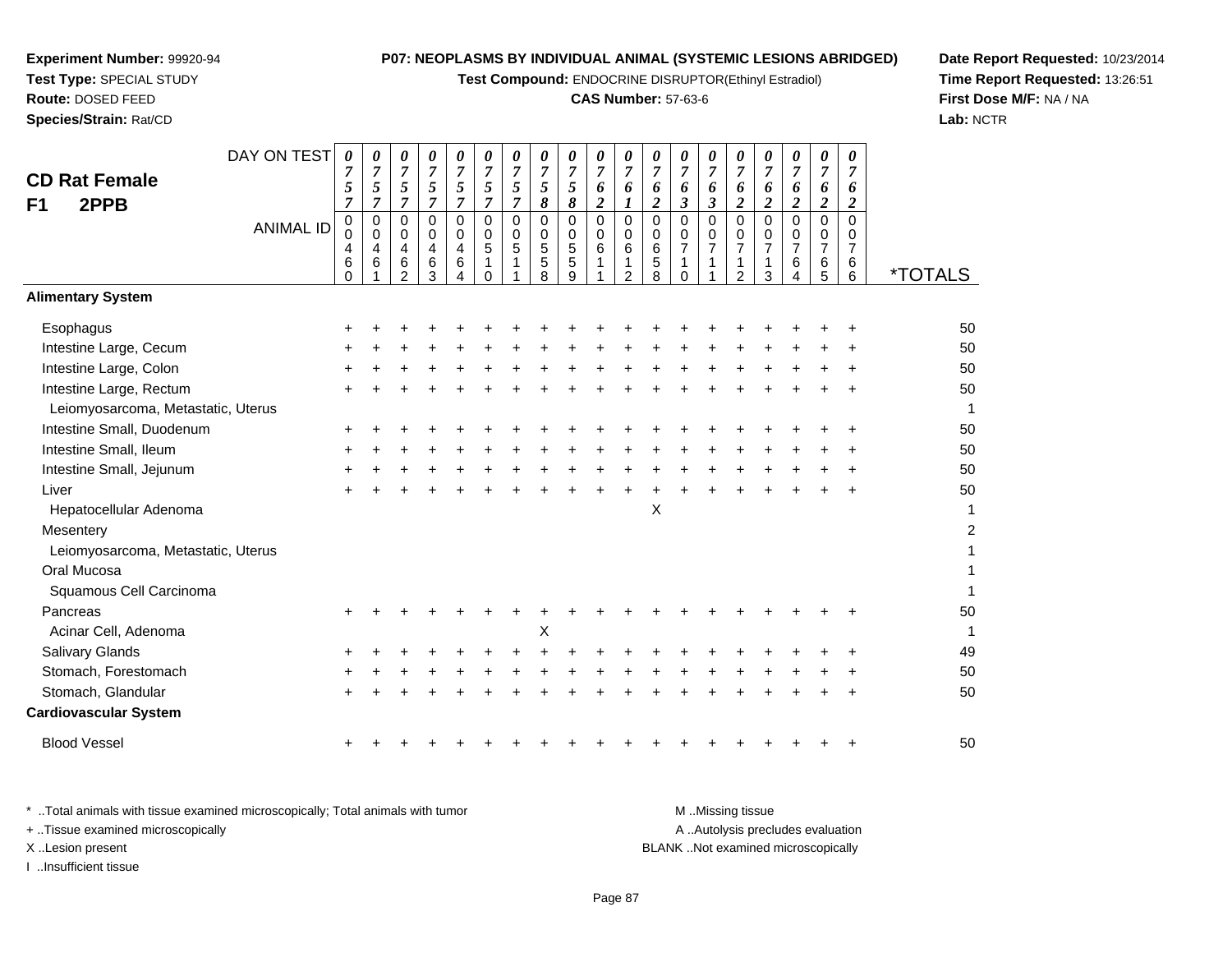**Test Compound:** ENDOCRINE DISRUPTOR(Ethinyl Estradiol)

#### **CAS Number:** 57-63-6

**Date Report Requested:** 10/23/2014**Time Report Requested:** 13:26:52**First Dose M/F:** NA / NA**Lab:** NCTR

| DAY ON TEST<br><b>CD Rat Female</b><br>2PPB<br>F <sub>1</sub><br><b>ANIMAL ID</b><br>Heart | $\boldsymbol{\theta}$<br>7<br>5<br>$\overline{7}$<br>$\pmb{0}$<br>0<br>4<br>6<br>0<br>$+$ | 0<br>$\overline{7}$<br>$\mathfrak{s}$<br>7<br>$\,0\,$<br>$\mathbf 0$<br>4<br>6 | 0<br>$\overline{7}$<br>5<br>$\overline{7}$<br>$\mathbf 0$<br>$\mathbf 0$<br>4<br>6<br>2 | 0<br>$\overline{7}$<br>5<br>$\overline{7}$<br>0<br>$\mathbf 0$<br>4<br>6<br>3 | 0<br>$\overline{7}$<br>5<br>$\overline{7}$<br>$\mathbf 0$<br>$\mathbf 0$<br>$\overline{4}$<br>6<br>4 | 0<br>$\overline{7}$<br>5<br>$\overline{7}$<br>$\mathbf 0$<br>0<br>5<br>1<br>0 | 0<br>$\overline{7}$<br>$\mathfrak{s}$<br>$\overline{7}$<br>$\mathbf 0$<br>$\mathbf 0$<br>5<br>1 | 0<br>$\overline{7}$<br>5<br>8<br>$\mathbf 0$<br>$\mathbf 0$<br>5<br>5<br>8 | 0<br>$\overline{7}$<br>5<br>$\pmb{8}$<br>0<br>$\mathbf 0$<br>$\,$ 5 $\,$<br>5<br>9<br>$\ddot{}$ | 0<br>$\overline{7}$<br>6<br>$\boldsymbol{2}$<br>$\pmb{0}$<br>0<br>6<br>1 | 0<br>$\overline{7}$<br>6<br>1<br>$\mathbf 0$<br>$\mathbf 0$<br>6<br>1<br>$\overline{c}$ | 0<br>$\overline{7}$<br>6<br>$\boldsymbol{2}$<br>$\mathbf 0$<br>$\mathbf 0$<br>6<br>5<br>8 | 0<br>$\overline{7}$<br>6<br>$\boldsymbol{\beta}$<br>$\mathbf 0$<br>$\mathbf 0$<br>$\overline{7}$<br>1<br>0 | 0<br>$\overline{7}$<br>6<br>3<br>0<br>0<br>$\overline{7}$<br>1 | 0<br>$\overline{7}$<br>6<br>$\overline{c}$<br>0<br>0<br>$\overline{7}$<br>$\mathbf{1}$<br>2 | 0<br>$\overline{7}$<br>6<br>$\overline{2}$<br>$\Omega$<br>0<br>$\overline{7}$<br>1<br>3 | 0<br>$\overline{7}$<br>6<br>$\boldsymbol{2}$<br>$\mathbf 0$<br>0<br>$\overline{7}$<br>6<br>4 | 0<br>$\overline{7}$<br>6<br>$\boldsymbol{2}$<br>0<br>0<br>$\overline{7}$<br>6<br>5<br>$\ddot{}$ | $\boldsymbol{\theta}$<br>$\overline{7}$<br>6<br>$\boldsymbol{2}$<br>$\mathbf 0$<br>0<br>$\overline{7}$<br>6<br>6<br>$\ddot{}$ | <i><b>*TOTALS</b></i><br>50 |
|--------------------------------------------------------------------------------------------|-------------------------------------------------------------------------------------------|--------------------------------------------------------------------------------|-----------------------------------------------------------------------------------------|-------------------------------------------------------------------------------|------------------------------------------------------------------------------------------------------|-------------------------------------------------------------------------------|-------------------------------------------------------------------------------------------------|----------------------------------------------------------------------------|-------------------------------------------------------------------------------------------------|--------------------------------------------------------------------------|-----------------------------------------------------------------------------------------|-------------------------------------------------------------------------------------------|------------------------------------------------------------------------------------------------------------|----------------------------------------------------------------|---------------------------------------------------------------------------------------------|-----------------------------------------------------------------------------------------|----------------------------------------------------------------------------------------------|-------------------------------------------------------------------------------------------------|-------------------------------------------------------------------------------------------------------------------------------|-----------------------------|
| Endocardium, Schwannoma Malignant                                                          |                                                                                           |                                                                                |                                                                                         |                                                                               |                                                                                                      |                                                                               |                                                                                                 |                                                                            |                                                                                                 |                                                                          |                                                                                         |                                                                                           |                                                                                                            |                                                                |                                                                                             |                                                                                         |                                                                                              |                                                                                                 |                                                                                                                               | 1                           |
| <b>Endocrine System</b>                                                                    |                                                                                           |                                                                                |                                                                                         |                                                                               |                                                                                                      |                                                                               |                                                                                                 |                                                                            |                                                                                                 |                                                                          |                                                                                         |                                                                                           |                                                                                                            |                                                                |                                                                                             |                                                                                         |                                                                                              |                                                                                                 |                                                                                                                               |                             |
| <b>Adrenal Cortex</b>                                                                      | +                                                                                         |                                                                                |                                                                                         |                                                                               |                                                                                                      |                                                                               |                                                                                                 |                                                                            |                                                                                                 |                                                                          |                                                                                         |                                                                                           |                                                                                                            |                                                                |                                                                                             |                                                                                         |                                                                                              |                                                                                                 |                                                                                                                               | 50                          |
| Adenoma                                                                                    |                                                                                           |                                                                                |                                                                                         |                                                                               | X                                                                                                    |                                                                               |                                                                                                 |                                                                            |                                                                                                 |                                                                          |                                                                                         |                                                                                           |                                                                                                            |                                                                |                                                                                             |                                                                                         |                                                                                              |                                                                                                 |                                                                                                                               | $\overline{c}$              |
| Adrenal Medulla                                                                            |                                                                                           |                                                                                |                                                                                         |                                                                               |                                                                                                      |                                                                               |                                                                                                 |                                                                            |                                                                                                 |                                                                          |                                                                                         |                                                                                           |                                                                                                            |                                                                |                                                                                             |                                                                                         |                                                                                              |                                                                                                 |                                                                                                                               | 50                          |
| Islets, Pancreatic                                                                         | +                                                                                         |                                                                                |                                                                                         |                                                                               |                                                                                                      |                                                                               |                                                                                                 |                                                                            |                                                                                                 |                                                                          |                                                                                         |                                                                                           |                                                                                                            |                                                                |                                                                                             |                                                                                         |                                                                                              |                                                                                                 |                                                                                                                               | 50                          |
| Adenoma                                                                                    |                                                                                           |                                                                                |                                                                                         |                                                                               |                                                                                                      |                                                                               |                                                                                                 |                                                                            |                                                                                                 | X                                                                        |                                                                                         |                                                                                           |                                                                                                            |                                                                |                                                                                             |                                                                                         |                                                                                              |                                                                                                 |                                                                                                                               | 1                           |
| Parathyroid Gland                                                                          | ٠                                                                                         |                                                                                |                                                                                         |                                                                               |                                                                                                      |                                                                               |                                                                                                 |                                                                            |                                                                                                 |                                                                          |                                                                                         |                                                                                           | м                                                                                                          |                                                                |                                                                                             |                                                                                         |                                                                                              |                                                                                                 |                                                                                                                               | 47                          |
| Adenoma                                                                                    |                                                                                           |                                                                                |                                                                                         |                                                                               |                                                                                                      |                                                                               |                                                                                                 |                                                                            |                                                                                                 |                                                                          |                                                                                         |                                                                                           |                                                                                                            |                                                                |                                                                                             |                                                                                         |                                                                                              |                                                                                                 |                                                                                                                               | 1                           |
| Carcinoma, Metastatic, Thyroid Gland                                                       |                                                                                           |                                                                                |                                                                                         |                                                                               |                                                                                                      |                                                                               |                                                                                                 |                                                                            |                                                                                                 |                                                                          |                                                                                         |                                                                                           |                                                                                                            |                                                                |                                                                                             |                                                                                         |                                                                                              |                                                                                                 |                                                                                                                               | $\mathbf{1}$                |
| <b>Pituitary Gland</b>                                                                     |                                                                                           |                                                                                |                                                                                         |                                                                               |                                                                                                      |                                                                               |                                                                                                 |                                                                            |                                                                                                 |                                                                          |                                                                                         |                                                                                           |                                                                                                            |                                                                |                                                                                             |                                                                                         |                                                                                              |                                                                                                 |                                                                                                                               | 50                          |
| Pars Distalis, Adenoma<br>Pars Distalis, Carcinoma                                         | X                                                                                         |                                                                                | $\mathsf{X}$                                                                            | $\boldsymbol{\mathsf{X}}$                                                     |                                                                                                      | $\mathsf{X}$                                                                  | $\mathsf{X}$                                                                                    | $\times$                                                                   | $\mathsf{X}$                                                                                    | $\times$                                                                 |                                                                                         | X                                                                                         | $\mathsf{X}$                                                                                               | $\times$                                                       | $\mathsf{X}$                                                                                |                                                                                         | X                                                                                            | $\mathsf{X}$                                                                                    | $\mathsf{X}$                                                                                                                  | 35<br>$\mathbf{1}$          |
| <b>Thyroid Gland</b>                                                                       |                                                                                           |                                                                                |                                                                                         |                                                                               |                                                                                                      |                                                                               |                                                                                                 |                                                                            |                                                                                                 |                                                                          |                                                                                         |                                                                                           |                                                                                                            |                                                                |                                                                                             |                                                                                         |                                                                                              |                                                                                                 |                                                                                                                               | 50                          |
| Bilateral, C Cell, Carcinoma                                                               |                                                                                           |                                                                                |                                                                                         |                                                                               |                                                                                                      |                                                                               |                                                                                                 |                                                                            |                                                                                                 |                                                                          |                                                                                         |                                                                                           |                                                                                                            |                                                                |                                                                                             |                                                                                         |                                                                                              |                                                                                                 |                                                                                                                               | $\mathbf{1}$                |
| C Cell, Adenoma                                                                            |                                                                                           |                                                                                |                                                                                         |                                                                               |                                                                                                      |                                                                               |                                                                                                 |                                                                            |                                                                                                 | $\boldsymbol{\mathsf{X}}$                                                |                                                                                         |                                                                                           |                                                                                                            |                                                                |                                                                                             |                                                                                         |                                                                                              |                                                                                                 |                                                                                                                               | 3                           |
| <b>General Body System</b>                                                                 |                                                                                           |                                                                                |                                                                                         |                                                                               |                                                                                                      |                                                                               |                                                                                                 |                                                                            |                                                                                                 |                                                                          |                                                                                         |                                                                                           |                                                                                                            |                                                                |                                                                                             |                                                                                         |                                                                                              |                                                                                                 |                                                                                                                               |                             |
| <b>NONE</b><br><b>Genital System</b>                                                       |                                                                                           |                                                                                |                                                                                         |                                                                               |                                                                                                      |                                                                               |                                                                                                 |                                                                            |                                                                                                 |                                                                          |                                                                                         |                                                                                           |                                                                                                            |                                                                |                                                                                             |                                                                                         |                                                                                              |                                                                                                 |                                                                                                                               |                             |
| <b>Clitoral Gland</b>                                                                      |                                                                                           |                                                                                |                                                                                         |                                                                               |                                                                                                      |                                                                               |                                                                                                 |                                                                            |                                                                                                 |                                                                          |                                                                                         |                                                                                           |                                                                                                            |                                                                |                                                                                             |                                                                                         |                                                                                              |                                                                                                 |                                                                                                                               | 49                          |

**Experiment Number:** 99920-94**Test Type:** SPECIAL STUDY**Route:** DOSED FEED**Species/Strain:** Rat/CD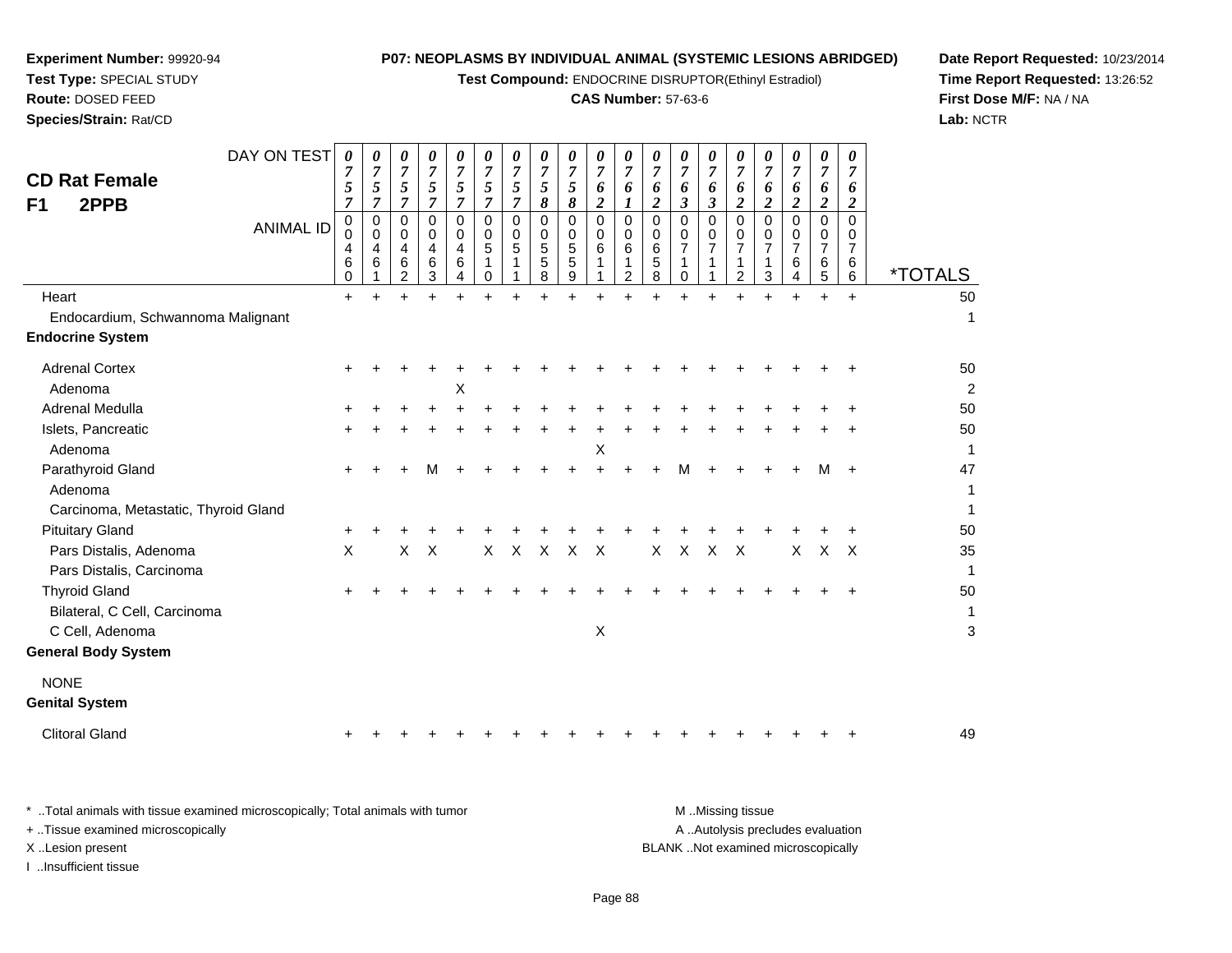**Test Compound:** ENDOCRINE DISRUPTOR(Ethinyl Estradiol)

### **CAS Number:** 57-63-6

**Date Report Requested:** 10/23/2014**Time Report Requested:** 13:26:52**First Dose M/F:** NA / NA**Lab:** NCTR

| <b>CD Rat Female</b><br>2PPB<br>F1 | DAY ON TEST<br><b>ANIMAL ID</b> | $\boldsymbol{\theta}$<br>7<br>5<br>7<br>$\pmb{0}$<br>$\mathbf 0$<br>4<br>6<br>$\Omega$ | 0<br>$\overline{7}$<br>5<br>$\overline{7}$<br>$\pmb{0}$<br>0<br>4<br>6 | 0<br>$\boldsymbol{7}$<br>5<br>$\overline{7}$<br>0<br>0<br>4<br>6<br>$\overline{2}$ | 0<br>$\overline{7}$<br>5<br>$\overline{7}$<br>0<br>0<br>4<br>6<br>3 | 0<br>$\overline{7}$<br>5<br>7<br>0<br>0<br>4<br>$\,6$<br>4 | 0<br>$\overline{7}$<br>5<br>$\overline{7}$<br>$\mathbf 0$<br>0<br>5<br>1<br>$\Omega$ | $\boldsymbol{\theta}$<br>7<br>5<br>7<br>$\mathbf 0$<br>0<br>5<br>1 | 0<br>$\overline{7}$<br>5<br>8<br>$\mathbf 0$<br>0<br>5<br>5<br>8 | 0<br>$\overline{7}$<br>5<br>8<br>0<br>0<br>5<br>5<br>9 | 0<br>$\overline{7}$<br>6<br>$\boldsymbol{2}$<br>0<br>0<br>6 | 0<br>$\overline{7}$<br>6<br>$\mathbf 0$<br>0<br>6<br>$\overline{2}$ | 0<br>7<br>6<br>2<br>$\mathbf 0$<br>$\Omega$<br>6<br>$\mathbf 5$<br>8 | 0<br>$\overline{7}$<br>6<br>$\boldsymbol{\beta}$<br>$\pmb{0}$<br>0<br>$\overline{7}$<br>1<br>$\Omega$ | 0<br>$\overline{7}$<br>6<br>3<br>$\mathbf 0$<br>0<br>$\overline{7}$<br>1 | 0<br>$\overline{7}$<br>6<br>$\boldsymbol{2}$<br>$\mathbf 0$<br>0<br>$\boldsymbol{7}$<br>1<br>$\overline{2}$ | 0<br>7<br>6<br>$\boldsymbol{2}$<br>$\Omega$<br>0<br>$\overline{7}$<br>$\mathbf 1$<br>$\mathbf{3}$ | 0<br>$\overline{7}$<br>6<br>$\boldsymbol{2}$<br>$\mathbf 0$<br>0<br>$\overline{7}$<br>6<br>4 | 0<br>$\overline{7}$<br>6<br>$\overline{c}$<br>0<br>0<br>$\overline{7}$<br>$\,6\,$<br>5 | 0<br>$\overline{7}$<br>6<br>$\boldsymbol{2}$<br>$\Omega$<br>0<br>$\overline{7}$<br>6<br>6 | <i><b>*TOTALS</b></i>    |
|------------------------------------|---------------------------------|----------------------------------------------------------------------------------------|------------------------------------------------------------------------|------------------------------------------------------------------------------------|---------------------------------------------------------------------|------------------------------------------------------------|--------------------------------------------------------------------------------------|--------------------------------------------------------------------|------------------------------------------------------------------|--------------------------------------------------------|-------------------------------------------------------------|---------------------------------------------------------------------|----------------------------------------------------------------------|-------------------------------------------------------------------------------------------------------|--------------------------------------------------------------------------|-------------------------------------------------------------------------------------------------------------|---------------------------------------------------------------------------------------------------|----------------------------------------------------------------------------------------------|----------------------------------------------------------------------------------------|-------------------------------------------------------------------------------------------|--------------------------|
| Carcinoma                          |                                 |                                                                                        |                                                                        |                                                                                    |                                                                     |                                                            |                                                                                      | X                                                                  |                                                                  |                                                        |                                                             |                                                                     |                                                                      |                                                                                                       |                                                                          |                                                                                                             |                                                                                                   |                                                                                              |                                                                                        |                                                                                           |                          |
| Squamous Cell Carcinoma            |                                 |                                                                                        |                                                                        |                                                                                    |                                                                     | X                                                          |                                                                                      |                                                                    |                                                                  |                                                        |                                                             |                                                                     |                                                                      |                                                                                                       |                                                                          |                                                                                                             |                                                                                                   |                                                                                              |                                                                                        |                                                                                           |                          |
| Ovary                              |                                 |                                                                                        |                                                                        |                                                                                    |                                                                     | +                                                          |                                                                                      |                                                                    |                                                                  |                                                        |                                                             |                                                                     |                                                                      |                                                                                                       |                                                                          |                                                                                                             |                                                                                                   |                                                                                              |                                                                                        |                                                                                           | 50                       |
| Sertoli Cell Tumor Benign          |                                 |                                                                                        |                                                                        |                                                                                    |                                                                     |                                                            |                                                                                      | X                                                                  |                                                                  |                                                        |                                                             |                                                                     |                                                                      |                                                                                                       |                                                                          |                                                                                                             |                                                                                                   |                                                                                              |                                                                                        |                                                                                           | 1                        |
| Oviduct                            |                                 |                                                                                        |                                                                        |                                                                                    |                                                                     |                                                            |                                                                                      |                                                                    |                                                                  |                                                        |                                                             |                                                                     |                                                                      |                                                                                                       |                                                                          |                                                                                                             |                                                                                                   |                                                                                              |                                                                                        |                                                                                           | 50                       |
| <b>Uterus</b>                      |                                 |                                                                                        |                                                                        |                                                                                    |                                                                     |                                                            |                                                                                      |                                                                    |                                                                  |                                                        |                                                             |                                                                     |                                                                      |                                                                                                       |                                                                          |                                                                                                             |                                                                                                   |                                                                                              |                                                                                        |                                                                                           | 50                       |
| Endometrium, Adenocarcinoma        |                                 |                                                                                        |                                                                        |                                                                                    |                                                                     |                                                            |                                                                                      |                                                                    |                                                                  |                                                        | X                                                           |                                                                     |                                                                      |                                                                                                       |                                                                          |                                                                                                             |                                                                                                   |                                                                                              |                                                                                        |                                                                                           | 1                        |
| Leiomyoma                          |                                 |                                                                                        |                                                                        |                                                                                    |                                                                     |                                                            |                                                                                      |                                                                    |                                                                  |                                                        |                                                             |                                                                     |                                                                      |                                                                                                       |                                                                          |                                                                                                             |                                                                                                   |                                                                                              |                                                                                        |                                                                                           | 1                        |
| Leiomyosarcoma                     |                                 |                                                                                        |                                                                        |                                                                                    |                                                                     |                                                            |                                                                                      |                                                                    |                                                                  |                                                        |                                                             |                                                                     |                                                                      |                                                                                                       |                                                                          |                                                                                                             |                                                                                                   |                                                                                              |                                                                                        |                                                                                           | 1                        |
| Polyp Stromal                      |                                 | X                                                                                      |                                                                        |                                                                                    |                                                                     |                                                            | $\mathsf X$                                                                          |                                                                    |                                                                  |                                                        |                                                             |                                                                     |                                                                      |                                                                                                       |                                                                          |                                                                                                             |                                                                                                   |                                                                                              |                                                                                        |                                                                                           | $\overline{\mathcal{L}}$ |
| Vagina                             |                                 | $\ddot{}$                                                                              |                                                                        |                                                                                    |                                                                     |                                                            |                                                                                      |                                                                    |                                                                  |                                                        |                                                             |                                                                     |                                                                      |                                                                                                       |                                                                          |                                                                                                             |                                                                                                   |                                                                                              |                                                                                        |                                                                                           | 50                       |
| Polyp                              |                                 |                                                                                        |                                                                        |                                                                                    |                                                                     |                                                            |                                                                                      |                                                                    |                                                                  |                                                        |                                                             |                                                                     |                                                                      |                                                                                                       |                                                                          |                                                                                                             |                                                                                                   | X                                                                                            |                                                                                        |                                                                                           | 1                        |
| <b>Hematopoietic System</b>        |                                 |                                                                                        |                                                                        |                                                                                    |                                                                     |                                                            |                                                                                      |                                                                    |                                                                  |                                                        |                                                             |                                                                     |                                                                      |                                                                                                       |                                                                          |                                                                                                             |                                                                                                   |                                                                                              |                                                                                        |                                                                                           |                          |
| <b>Bone Marrow</b>                 |                                 |                                                                                        |                                                                        |                                                                                    |                                                                     |                                                            |                                                                                      |                                                                    |                                                                  |                                                        |                                                             |                                                                     |                                                                      |                                                                                                       |                                                                          |                                                                                                             |                                                                                                   |                                                                                              |                                                                                        | ٠                                                                                         | 50                       |
| Lymph Node                         |                                 |                                                                                        |                                                                        | +                                                                                  |                                                                     |                                                            |                                                                                      | $\ddot{}$                                                          |                                                                  | +                                                      | $\ddot{}$                                                   |                                                                     |                                                                      |                                                                                                       |                                                                          |                                                                                                             |                                                                                                   | ٠                                                                                            |                                                                                        |                                                                                           | 14                       |
| Lymph Node, Mandibular             |                                 | ÷                                                                                      |                                                                        |                                                                                    |                                                                     |                                                            |                                                                                      |                                                                    |                                                                  |                                                        |                                                             |                                                                     |                                                                      |                                                                                                       |                                                                          |                                                                                                             |                                                                                                   |                                                                                              |                                                                                        |                                                                                           | 50                       |
| Lymph Node, Mesenteric             |                                 | +                                                                                      |                                                                        |                                                                                    |                                                                     |                                                            |                                                                                      |                                                                    |                                                                  |                                                        |                                                             |                                                                     |                                                                      |                                                                                                       |                                                                          |                                                                                                             |                                                                                                   |                                                                                              |                                                                                        |                                                                                           | 50                       |
| Spleen                             |                                 |                                                                                        |                                                                        |                                                                                    |                                                                     |                                                            |                                                                                      |                                                                    |                                                                  |                                                        |                                                             |                                                                     |                                                                      |                                                                                                       |                                                                          |                                                                                                             |                                                                                                   |                                                                                              |                                                                                        |                                                                                           | 50                       |
| Thymus                             |                                 | $\div$                                                                                 |                                                                        |                                                                                    |                                                                     |                                                            |                                                                                      |                                                                    |                                                                  |                                                        |                                                             |                                                                     |                                                                      |                                                                                                       |                                                                          |                                                                                                             | M                                                                                                 | $\div$                                                                                       | $\ddot{}$                                                                              | $\ddot{}$                                                                                 | 44                       |
| <b>Integumentary System</b>        |                                 |                                                                                        |                                                                        |                                                                                    |                                                                     |                                                            |                                                                                      |                                                                    |                                                                  |                                                        |                                                             |                                                                     |                                                                      |                                                                                                       |                                                                          |                                                                                                             |                                                                                                   |                                                                                              |                                                                                        |                                                                                           |                          |
| <b>Mammary Gland</b>               |                                 | $\ddot{}$                                                                              |                                                                        |                                                                                    |                                                                     |                                                            |                                                                                      |                                                                    |                                                                  |                                                        |                                                             |                                                                     |                                                                      |                                                                                                       |                                                                          |                                                                                                             |                                                                                                   |                                                                                              |                                                                                        |                                                                                           | 49                       |
| Adenocarcinoma                     |                                 |                                                                                        |                                                                        | Χ                                                                                  |                                                                     | $\pmb{\times}$                                             |                                                                                      |                                                                    |                                                                  |                                                        | X                                                           |                                                                     |                                                                      | $\pmb{\times}$                                                                                        |                                                                          |                                                                                                             |                                                                                                   | X                                                                                            |                                                                                        |                                                                                           | g                        |
|                                    |                                 |                                                                                        |                                                                        |                                                                                    |                                                                     |                                                            |                                                                                      |                                                                    |                                                                  |                                                        |                                                             |                                                                     |                                                                      |                                                                                                       |                                                                          |                                                                                                             |                                                                                                   |                                                                                              |                                                                                        |                                                                                           |                          |

**Experiment Number:** 99920-94**Test Type:** SPECIAL STUDY**Route:** DOSED FEED**Species/Strain:** Rat/CD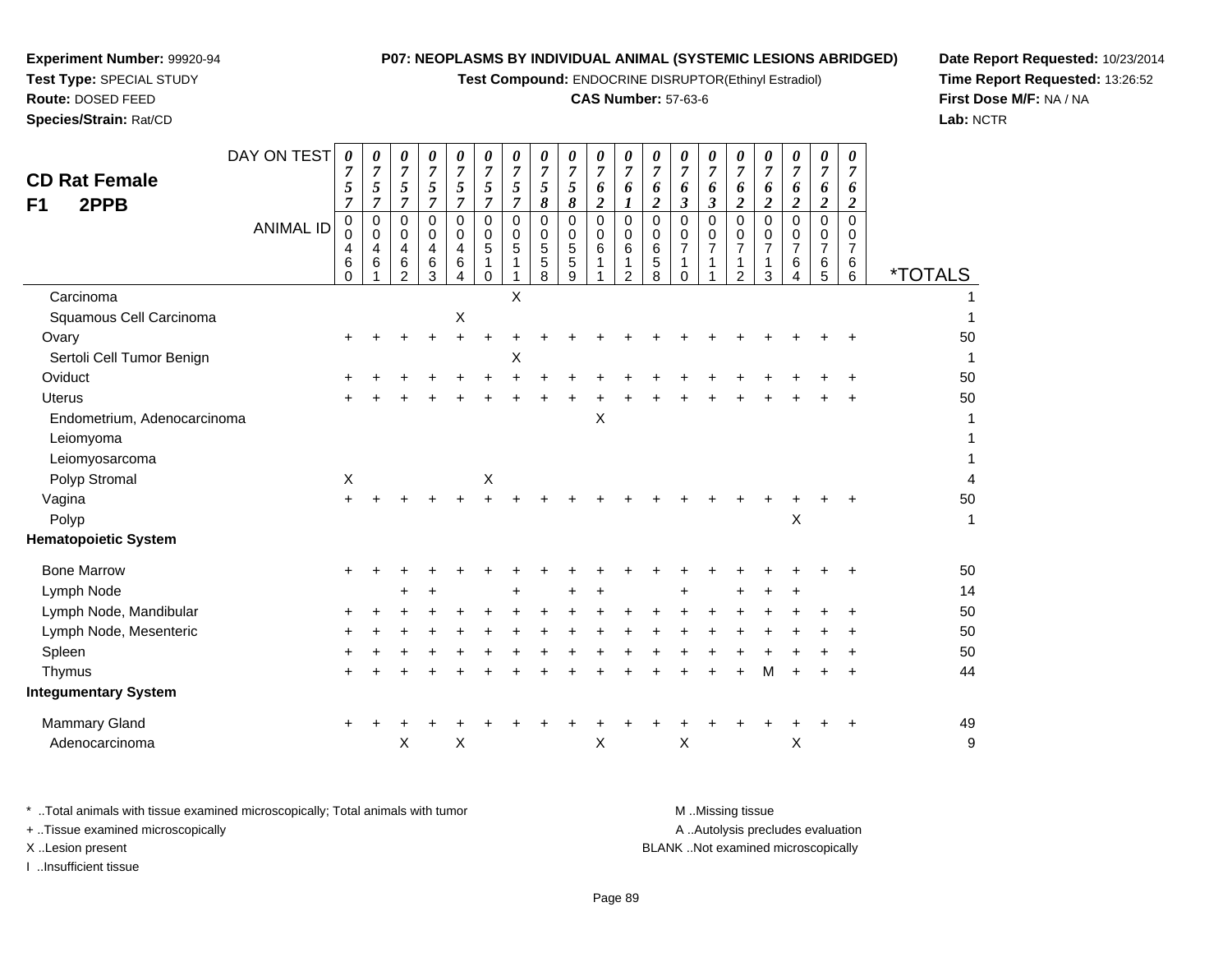**Test Compound:** ENDOCRINE DISRUPTOR(Ethinyl Estradiol)

### **CAS Number:** 57-63-6

**Date Report Requested:** 10/23/2014**Time Report Requested:** 13:26:52**First Dose M/F:** NA / NA**Lab:** NCTR

| DAY ON TEST<br><b>CD Rat Female</b><br>2PPB<br>F <sub>1</sub><br><b>ANIMAL ID</b> | 0<br>7<br>5<br>$\overline{7}$<br>0<br>$\mathbf 0$<br>4 | 0<br>$\overline{7}$<br>5<br>$\overline{7}$<br>0<br>$\mathbf 0$<br>4 | 0<br>$\overline{7}$<br>5<br>$\overline{7}$<br>0<br>0<br>4 | 0<br>7<br>$\sqrt{5}$<br>$\overline{7}$<br>0<br>0<br>$\overline{4}$ | 0<br>$\overline{7}$<br>5<br>$\overline{7}$<br>$\mathbf 0$<br>0<br>4 | 0<br>$\overline{7}$<br>5<br>$\overline{7}$<br>$\mathbf 0$<br>0<br>5 | 0<br>$\overline{7}$<br>$\sqrt{5}$<br>$\overline{7}$<br>0<br>0<br>5 | 0<br>$\overline{7}$<br>5<br>8<br>$\mathbf 0$<br>0<br>$\sqrt{5}$ | 0<br>$\overline{7}$<br>5<br>8<br>0<br>0<br>5 | 0<br>$\overline{7}$<br>6<br>$\boldsymbol{2}$<br>$\mathbf 0$<br>$\mathbf 0$<br>6 | 0<br>$\overline{7}$<br>6<br>$\mathbf 0$<br>0<br>6 | $\boldsymbol{\theta}$<br>$\overline{7}$<br>6<br>$\boldsymbol{2}$<br>$\mathbf 0$<br>0<br>6 | 0<br>$\overline{7}$<br>6<br>$\boldsymbol{\beta}$<br>$\mathbf 0$<br>0<br>$\overline{7}$ | 0<br>$\overline{7}$<br>6<br>$\boldsymbol{\mathfrak{z}}$<br>$\Omega$<br>0<br>7 | 0<br>$\overline{7}$<br>6<br>$\boldsymbol{2}$<br>$\Omega$<br>0<br>$\overline{7}$ | $\boldsymbol{\theta}$<br>$\overline{7}$<br>6<br>$\boldsymbol{2}$<br>$\mathbf 0$<br>0<br>7 | 0<br>$\overline{7}$<br>6<br>$\overline{2}$<br>$\Omega$<br>0<br>$\overline{7}$ | 0<br>$\overline{7}$<br>6<br>$\boldsymbol{2}$<br>$\mathbf 0$<br>0<br>$\overline{7}$ | 0<br>$\overline{7}$<br>6<br>$\boldsymbol{2}$<br>$\Omega$<br>0<br>$\overline{7}$ |                       |
|-----------------------------------------------------------------------------------|--------------------------------------------------------|---------------------------------------------------------------------|-----------------------------------------------------------|--------------------------------------------------------------------|---------------------------------------------------------------------|---------------------------------------------------------------------|--------------------------------------------------------------------|-----------------------------------------------------------------|----------------------------------------------|---------------------------------------------------------------------------------|---------------------------------------------------|-------------------------------------------------------------------------------------------|----------------------------------------------------------------------------------------|-------------------------------------------------------------------------------|---------------------------------------------------------------------------------|-------------------------------------------------------------------------------------------|-------------------------------------------------------------------------------|------------------------------------------------------------------------------------|---------------------------------------------------------------------------------|-----------------------|
|                                                                                   | 6<br>$\Omega$                                          | 6                                                                   | 6<br>$\mathcal{P}$                                        | 6<br>3                                                             | 6                                                                   | 1<br>$\Omega$                                                       | 1                                                                  | 5<br>8                                                          | 5<br>9                                       | 1                                                                               | 1<br>$\overline{2}$                               | 5<br>8                                                                                    | 1<br>$\Omega$                                                                          |                                                                               | 1<br>$\overline{2}$                                                             | $\mathbf{1}$<br>3                                                                         | 6<br>4                                                                        | 6<br>5                                                                             | 6<br>6                                                                          | <i><b>*TOTALS</b></i> |
| Adenocarcinoma, Multiple                                                          |                                                        |                                                                     |                                                           |                                                                    |                                                                     |                                                                     |                                                                    |                                                                 |                                              |                                                                                 |                                                   |                                                                                           |                                                                                        |                                                                               |                                                                                 |                                                                                           |                                                                               |                                                                                    |                                                                                 |                       |
| Fibroadenoma                                                                      |                                                        | X                                                                   |                                                           | X                                                                  |                                                                     |                                                                     | $X$ $X$                                                            |                                                                 |                                              |                                                                                 |                                                   |                                                                                           | X                                                                                      |                                                                               |                                                                                 |                                                                                           |                                                                               |                                                                                    |                                                                                 | 14                    |
| Fibroadenoma, Multiple                                                            | $\boldsymbol{\mathsf{X}}$                              |                                                                     |                                                           |                                                                    |                                                                     |                                                                     |                                                                    | X                                                               |                                              | X                                                                               | X                                                 | $\mathsf{X}$                                                                              |                                                                                        |                                                                               | X                                                                               | $\times$                                                                                  | $\times$                                                                      | $\mathsf{X}$                                                                       |                                                                                 | 14                    |
| Skin                                                                              | $\ddot{}$                                              |                                                                     |                                                           |                                                                    |                                                                     |                                                                     |                                                                    |                                                                 |                                              |                                                                                 |                                                   |                                                                                           |                                                                                        |                                                                               |                                                                                 |                                                                                           |                                                                               |                                                                                    | $\div$                                                                          | 50                    |
| Sarcoma                                                                           |                                                        |                                                                     |                                                           |                                                                    |                                                                     |                                                                     |                                                                    |                                                                 |                                              |                                                                                 |                                                   |                                                                                           |                                                                                        |                                                                               |                                                                                 |                                                                                           |                                                                               |                                                                                    |                                                                                 | 1                     |
| Subcut Tiss, Leiomyosarcoma, Metastatic,<br>Uterus                                |                                                        |                                                                     |                                                           |                                                                    |                                                                     |                                                                     |                                                                    |                                                                 |                                              |                                                                                 |                                                   |                                                                                           |                                                                                        |                                                                               |                                                                                 |                                                                                           |                                                                               |                                                                                    |                                                                                 | 1                     |
| <b>Musculoskeletal System</b>                                                     |                                                        |                                                                     |                                                           |                                                                    |                                                                     |                                                                     |                                                                    |                                                                 |                                              |                                                                                 |                                                   |                                                                                           |                                                                                        |                                                                               |                                                                                 |                                                                                           |                                                                               |                                                                                    |                                                                                 |                       |
| Bone, Femur                                                                       |                                                        |                                                                     |                                                           |                                                                    |                                                                     |                                                                     |                                                                    |                                                                 |                                              |                                                                                 |                                                   |                                                                                           |                                                                                        |                                                                               |                                                                                 |                                                                                           |                                                                               |                                                                                    |                                                                                 | 50                    |
| <b>Nervous System</b>                                                             |                                                        |                                                                     |                                                           |                                                                    |                                                                     |                                                                     |                                                                    |                                                                 |                                              |                                                                                 |                                                   |                                                                                           |                                                                                        |                                                                               |                                                                                 |                                                                                           |                                                                               |                                                                                    |                                                                                 |                       |
| Brain, Brain Stem                                                                 |                                                        |                                                                     |                                                           |                                                                    |                                                                     |                                                                     |                                                                    |                                                                 |                                              |                                                                                 |                                                   |                                                                                           |                                                                                        |                                                                               |                                                                                 |                                                                                           |                                                                               |                                                                                    |                                                                                 | 50                    |
| Carcinoma, Metastatic, Pituitary Gland                                            |                                                        |                                                                     |                                                           |                                                                    |                                                                     |                                                                     |                                                                    |                                                                 |                                              |                                                                                 |                                                   |                                                                                           |                                                                                        |                                                                               |                                                                                 |                                                                                           |                                                                               |                                                                                    |                                                                                 | 1                     |
| Brain, Cerebellum                                                                 |                                                        |                                                                     |                                                           |                                                                    |                                                                     |                                                                     |                                                                    |                                                                 |                                              |                                                                                 |                                                   |                                                                                           |                                                                                        |                                                                               |                                                                                 |                                                                                           |                                                                               |                                                                                    |                                                                                 | 50                    |
| Brain, Cerebrum                                                                   |                                                        |                                                                     |                                                           |                                                                    |                                                                     |                                                                     |                                                                    |                                                                 |                                              |                                                                                 |                                                   |                                                                                           |                                                                                        |                                                                               |                                                                                 |                                                                                           |                                                                               |                                                                                    |                                                                                 | 50                    |
| <b>Respiratory System</b>                                                         |                                                        |                                                                     |                                                           |                                                                    |                                                                     |                                                                     |                                                                    |                                                                 |                                              |                                                                                 |                                                   |                                                                                           |                                                                                        |                                                                               |                                                                                 |                                                                                           |                                                                               |                                                                                    |                                                                                 |                       |
| Lung                                                                              |                                                        |                                                                     |                                                           |                                                                    |                                                                     |                                                                     |                                                                    |                                                                 |                                              |                                                                                 |                                                   |                                                                                           |                                                                                        |                                                                               |                                                                                 |                                                                                           |                                                                               |                                                                                    |                                                                                 | 50                    |
| Alveolar/Bronchiolar Adenoma                                                      |                                                        |                                                                     |                                                           |                                                                    | $\mathsf X$                                                         |                                                                     |                                                                    |                                                                 |                                              |                                                                                 |                                                   |                                                                                           |                                                                                        |                                                                               |                                                                                 |                                                                                           |                                                                               |                                                                                    |                                                                                 | 1                     |
| <b>Nose</b>                                                                       |                                                        |                                                                     |                                                           |                                                                    |                                                                     |                                                                     |                                                                    |                                                                 |                                              |                                                                                 |                                                   |                                                                                           |                                                                                        |                                                                               |                                                                                 |                                                                                           |                                                                               |                                                                                    |                                                                                 | 50                    |
| Trachea                                                                           |                                                        |                                                                     |                                                           |                                                                    |                                                                     |                                                                     |                                                                    |                                                                 |                                              |                                                                                 |                                                   |                                                                                           |                                                                                        |                                                                               |                                                                                 |                                                                                           |                                                                               |                                                                                    |                                                                                 | 50                    |
| <b>Special Senses System</b>                                                      |                                                        |                                                                     |                                                           |                                                                    |                                                                     |                                                                     |                                                                    |                                                                 |                                              |                                                                                 |                                                   |                                                                                           |                                                                                        |                                                                               |                                                                                 |                                                                                           |                                                                               |                                                                                    |                                                                                 |                       |
| Ear                                                                               |                                                        |                                                                     |                                                           |                                                                    |                                                                     |                                                                     |                                                                    |                                                                 |                                              |                                                                                 |                                                   |                                                                                           |                                                                                        |                                                                               |                                                                                 |                                                                                           |                                                                               |                                                                                    |                                                                                 | 1                     |

**Experiment Number:** 99920-94**Test Type:** SPECIAL STUDY**Route:** DOSED FEED**Species/Strain:** Rat/CD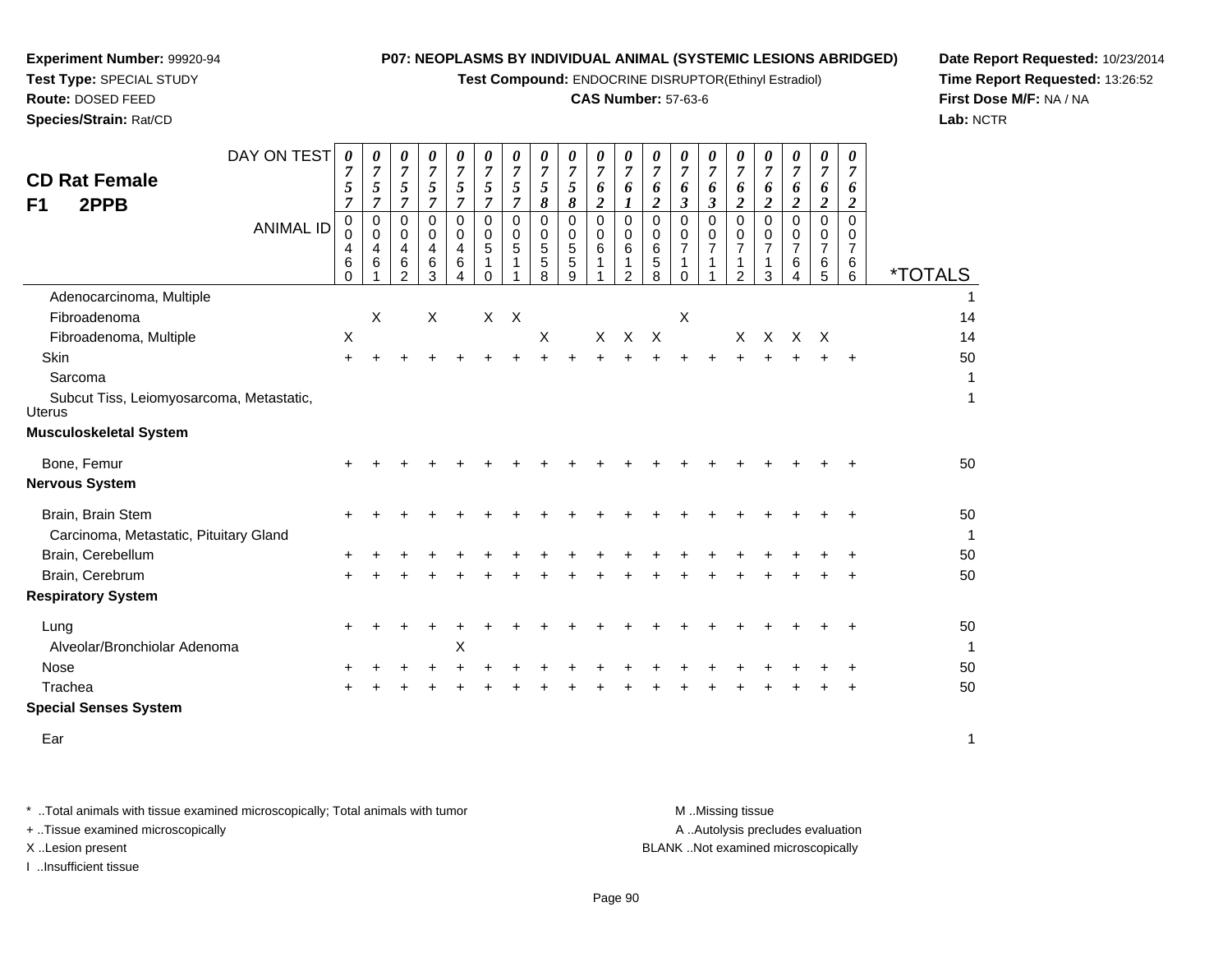**Test Compound:** ENDOCRINE DISRUPTOR(Ethinyl Estradiol)

## **CAS Number:** 57-63-6

<sup>+</sup> <sup>+</sup> <sup>+</sup> <sup>+</sup> <sup>+</sup> <sup>+</sup> <sup>+</sup> <sup>+</sup> <sup>+</sup> <sup>+</sup> <sup>+</sup> <sup>+</sup> <sup>+</sup> <sup>+</sup> <sup>+</sup> <sup>+</sup> <sup>+</sup> <sup>+</sup> <sup>49</sup>

<sup>+</sup> <sup>+</sup> <sup>+</sup> <sup>+</sup> <sup>+</sup> <sup>+</sup> <sup>+</sup> <sup>+</sup> <sup>+</sup> <sup>+</sup> <sup>+</sup> <sup>+</sup> <sup>+</sup> <sup>+</sup> <sup>+</sup> <sup>+</sup> <sup>+</sup> <sup>+</sup> <sup>50</sup>

**Date Report Requested:** 10/23/2014**Time Report Requested:** 13:26:52**First Dose M/F:** NA / NA**Lab:** NCTR

| <b>CD Rat Female</b><br>F1<br>2PPB           | DAY ON TEST<br><b>ANIMAL ID</b> | 0<br>7<br>5<br>7<br>0<br>0<br>$\overline{4}$ | 0<br>$\overline{ }$<br>5<br>$\overline{ }$<br>0<br>$\mathbf 0$<br>4 | 0<br>$\overline{ }$<br>5<br>0<br>0<br>4 | 0<br>$\overline{ }$<br>5<br>0<br>4 | 0<br>$\overline{ }$<br>$\overline{ }$<br>C<br>0<br>0<br>4 | 0<br>7<br>5<br>0<br>0<br>5 | 0<br>7<br>5<br>0<br>$\mathbf 0$<br>5 | $\boldsymbol{\theta}$<br>7<br>C<br>8<br>0<br>5 | $\boldsymbol{\theta}$<br>$\overline{7}$<br>5<br>8<br>0<br>5 | 0<br>$\overline{ }$<br>6<br>↑<br>0<br>0<br>6 | 0<br>6<br>0<br>6 | 0<br>$\mathbf{z}$<br>$\bm{o}$<br>0<br>6 | 0<br>7<br>6<br>0<br>7 | $\boldsymbol{\theta}$<br>7<br>6<br>$\rightarrow$<br>0<br>0<br>7 | 0<br>7<br>6<br><u>ีว</u><br>0<br>0<br>$\overline{ }$ | 0<br>7<br>$\bm{o}$<br>0<br>0<br>$\overline{ }$ | $\boldsymbol{\theta}$<br>7<br>$\bm{o}$<br>0<br>0<br>⇁ | $\theta$<br>6<br>0 | 0<br>7<br>6<br>◠<br>0<br>0 |                       |
|----------------------------------------------|---------------------------------|----------------------------------------------|---------------------------------------------------------------------|-----------------------------------------|------------------------------------|-----------------------------------------------------------|----------------------------|--------------------------------------|------------------------------------------------|-------------------------------------------------------------|----------------------------------------------|------------------|-----------------------------------------|-----------------------|-----------------------------------------------------------------|------------------------------------------------------|------------------------------------------------|-------------------------------------------------------|--------------------|----------------------------|-----------------------|
|                                              |                                 | 6<br>$\Omega$                                | 6                                                                   | 6<br>っ                                  | 6<br>3                             | 6                                                         |                            |                                      | 5<br>8                                         | 5<br>9                                                      |                                              | っ                | 5<br>8                                  |                       |                                                                 | $\mathcal{P}$                                        | 3                                              | 6<br>4                                                | 6<br>5             | 6<br>6                     | <i><b>*TOTALS</b></i> |
| <b>Neural Crest Tumor</b>                    |                                 |                                              |                                                                     |                                         |                                    |                                                           |                            |                                      |                                                |                                                             |                                              |                  |                                         |                       |                                                                 |                                                      |                                                |                                                       |                    |                            |                       |
| Eye                                          |                                 | ÷.                                           |                                                                     |                                         |                                    |                                                           |                            |                                      |                                                |                                                             |                                              |                  |                                         |                       |                                                                 |                                                      |                                                | ÷                                                     | ÷.                 |                            | 49                    |
| <b>Harderian Gland</b>                       |                                 | $\pm$                                        |                                                                     |                                         |                                    |                                                           |                            |                                      |                                                |                                                             |                                              |                  |                                         |                       |                                                                 |                                                      |                                                |                                                       |                    | $\pm$                      | 49                    |
| <b>Urinary System</b>                        |                                 |                                              |                                                                     |                                         |                                    |                                                           |                            |                                      |                                                |                                                             |                                              |                  |                                         |                       |                                                                 |                                                      |                                                |                                                       |                    |                            |                       |
| Kidney<br>Bilateral, Renal Tubule, Carcinoma |                                 | $+$                                          |                                                                     |                                         |                                    |                                                           |                            |                                      |                                                |                                                             |                                              |                  |                                         |                       |                                                                 |                                                      |                                                |                                                       |                    | $\div$                     | 50<br>2               |

\* ..Total animals with tissue examined microscopically; Total animals with tumor **M** ...Missing tissue M ...Missing tissue

 $\mathsf{r}$  +

n  $+$ 

+ ..Tissue examined microscopically

**Experiment Number:** 99920-94**Test Type:** SPECIAL STUDY**Route:** DOSED FEED**Species/Strain:** Rat/CD

I ..Insufficient tissue

Urinary Bladder

Multiple Organ

**SYSTEMIC LESIONS**

A .. Autolysis precludes evaluation X ..Lesion present BLANK ..Not examined microscopically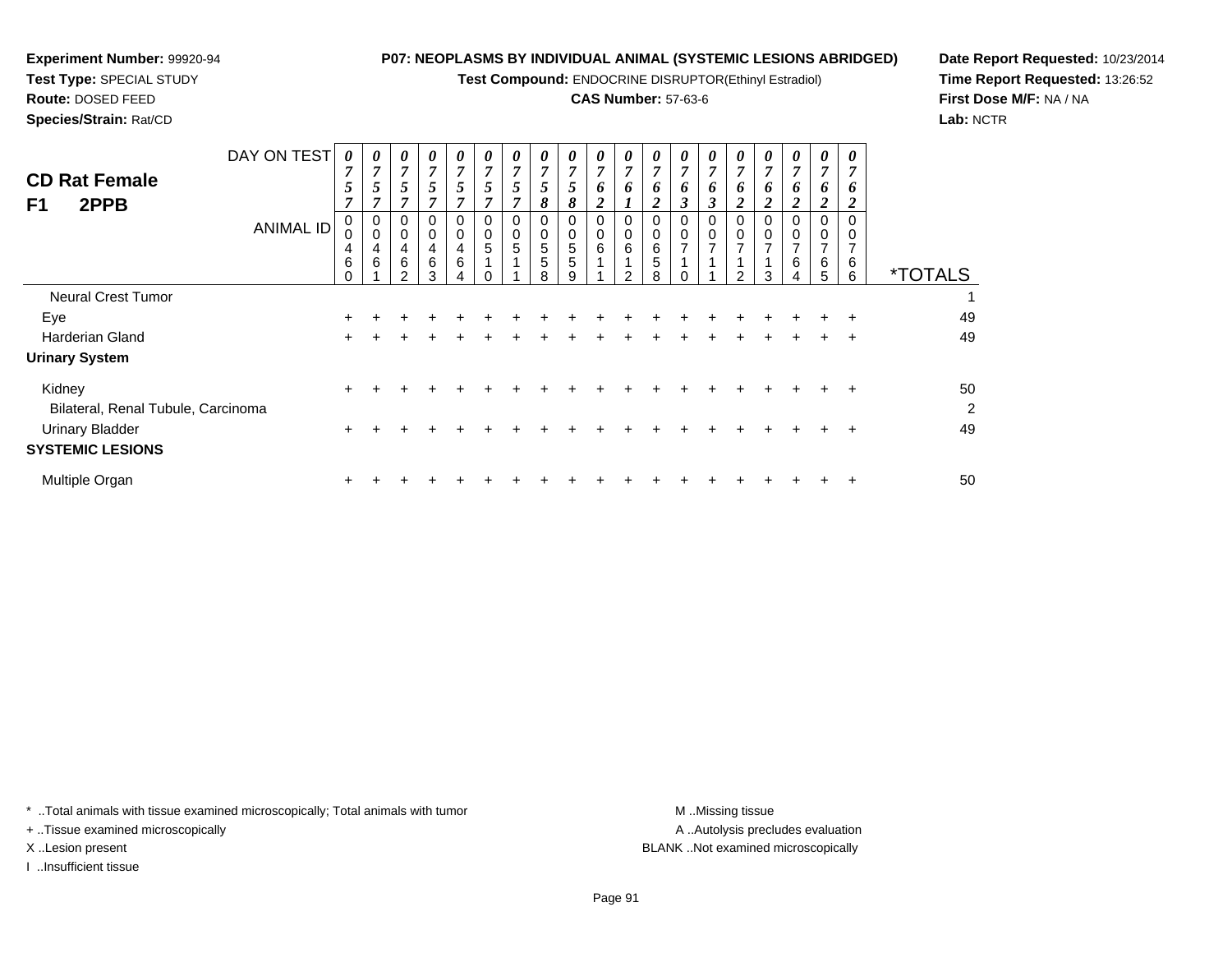**Test Compound:** ENDOCRINE DISRUPTOR(Ethinyl Estradiol)

### **CAS Number:** 57-63-6

**Date Report Requested:** 10/23/2014**Time Report Requested:** 13:26:52**First Dose M/F:** NA / NA**Lab:** NCTR

| <b>CD Rat Female</b><br><b>10 PPB</b><br>F <sub>1</sub> | DAY ON TEST<br><b>ANIMAL ID</b> | 0<br>$\boldsymbol{2}$<br>$\overline{7}$<br>5<br>$\mathbf 0$<br>0<br>0<br>$\mathbf{1}$<br>$\overline{7}$ | 0<br>$\boldsymbol{\beta}$<br>9<br>1<br>$\mathbf 0$<br>$\mathbf 0$<br>$\mathbf 0$<br>$\mathbf{3}$<br>$\boldsymbol{\Lambda}$ | $\boldsymbol{\theta}$<br>$\sqrt{5}$<br>$\mathfrak{z}$<br>$\pmb{8}$<br>$\mathbf 0$<br>$\boldsymbol{0}$<br>$\pmb{0}$<br>$\bf8$<br>3 | $\pmb{\theta}$<br>$\overline{5}$<br>$\mathfrak{I}$<br>5<br>$\mathbf 0$<br>0<br>$\pmb{0}$<br>$\bf 8$<br>$\overline{9}$ | $\boldsymbol{\theta}$<br>$\overline{5}$<br>5<br>$\mathfrak{s}$<br>$\boldsymbol{0}$<br>$\boldsymbol{0}$<br>$\pmb{0}$<br>9<br>$\overline{3}$ | 0<br>5<br>$\overline{7}$<br>5<br>$\mathbf 0$<br>$\mathbf 0$<br>$\overline{2}$ | 0<br>5<br>$\overline{7}$<br>9<br>$\mathbf 0$<br>$\mathbf 0$<br>1<br>5 | $\pmb{\theta}$<br>5<br>8<br>$\boldsymbol{2}$<br>$\pmb{0}$<br>0<br>1 | 0<br>$\mathfrak{z}$<br>$\pmb{8}$<br>3<br>0<br>0<br>$\frac{2}{0}$ | $\boldsymbol{\theta}$<br>6<br>$\boldsymbol{\theta}$<br>$\boldsymbol{4}$<br>$\pmb{0}$<br>$\pmb{0}$<br>$\mathbf{1}$<br>$\frac{5}{2}$ | 0<br>6<br>$\boldsymbol{\beta}$<br>$\boldsymbol{2}$<br>$\mathbf 0$<br>$\mathbf 0$<br>$\mathbf{1}$<br>$\overline{7}$<br>5 | $\boldsymbol{\theta}$<br>6<br>$\boldsymbol{\beta}$<br>$\boldsymbol{4}$<br>$\mathbf 0$<br>$\mathbf 0$<br>$\mathbf{1}$<br>8<br>$\Omega$ | 0<br>6<br>4<br>5<br>$\mathbf 0$<br>0<br>9 | 0<br>6<br>5<br>$\overline{7}$<br>$\mathbf 0$<br>0<br>$\overline{2}$<br>$\overline{1}$<br>3 | 0<br>6<br>6<br>6<br>$\mathbf 0$<br>$\begin{smallmatrix} 0\\2 \end{smallmatrix}$<br>$\frac{2}{5}$ | 0<br>6<br>$\overline{7}$<br>$\boldsymbol{\beta}$<br>$\mathbf 0$<br>$\pmb{0}$<br>$\boldsymbol{2}$<br>$\mathfrak{S}$<br>$\overline{8}$ | $\boldsymbol{\theta}$<br>6<br>$\overline{7}$<br>5<br>$\mathbf 0$<br>$\pmb{0}$<br>$\boldsymbol{2}$<br>$\overline{\mathbf{4}}$<br>$\overline{\mathcal{A}}$ | 0<br>6<br>$\overline{7}$<br>6<br>0<br>0<br>$\boldsymbol{2}$<br>$\overline{4}$<br>$\overline{7}$ | $\pmb{\theta}$<br>6<br>8<br>$\overline{7}$<br>$\mathbf 0$<br>$\pmb{0}$<br>$\boldsymbol{2}$<br>$\,6\,$<br>9 | $\pmb{\theta}$<br>6<br>8<br>8<br>$\mathbf 0$<br>$\pmb{0}$<br>$\frac{2}{7}$<br>6 | 0<br>6<br>9<br>5<br>$\mathbf 0$<br>$\mathbf 0$<br>$\overline{c}$<br>$\bf 8$<br>$\overline{2}$ | 0<br>$\overline{7}$<br>0<br>$\mathbf 0$<br>$\mathbf 0$<br>$\sqrt{2}$<br>$\bf 8$<br>9 | 0<br>$\overline{7}$<br>$\boldsymbol{\theta}$<br>$\mathbf{3}$<br>$\mathbf 0$<br>$\mathbf 0$<br>$\boldsymbol{2}$<br>$\boldsymbol{9}$<br>6 | 0<br>$\overline{7}$<br>$\boldsymbol{\theta}$<br>9<br>$\mathbf 0$<br>$\mathbf 0$<br>$\sqrt{3}$<br>$\mathbf{1}$<br>3 | 0<br>$\overline{7}$<br>$\boldsymbol{l}$<br>5<br>$\mathbf 0$<br>$\pmb{0}$<br>$\sqrt{3}$<br>$\mathbf{1}$<br>9 | 0<br>$\overline{7}$<br>$\boldsymbol{2}$<br>5<br>$\mathbf 0$<br>$\mathbf 0$<br>$\sqrt{3}$<br>$\ensuremath{\mathsf{3}}$<br>8 | 0<br>$\overline{7}$<br>$\boldsymbol{2}$<br>$\overline{7}$<br>0<br>0<br>3<br>4<br>5 | 0<br>$\boldsymbol{7}$<br>$\mathfrak{z}$<br>0<br>$\mathbf 0$<br>0<br>$\ensuremath{\mathsf{3}}$<br>$\frac{5}{5}$ | $\pmb{\theta}$<br>$\overline{7}$<br>$\boldsymbol{\beta}$<br>$\boldsymbol{4}$<br>$\mathbf 0$<br>$\mathbf 0$<br>$\sqrt{3}$<br>$\,$ 5 $\,$<br>8 | $\boldsymbol{\theta}$<br>$\overline{7}$<br>$\boldsymbol{\beta}$<br>7<br>$\mathbf 0$<br>$\mathbf 0$<br>$\ensuremath{\mathsf{3}}$<br>6<br>9 | 0<br>$\overline{7}$<br>5<br>6<br>$\Omega$<br>$\Omega$<br>4<br>5 |
|---------------------------------------------------------|---------------------------------|---------------------------------------------------------------------------------------------------------|----------------------------------------------------------------------------------------------------------------------------|-----------------------------------------------------------------------------------------------------------------------------------|-----------------------------------------------------------------------------------------------------------------------|--------------------------------------------------------------------------------------------------------------------------------------------|-------------------------------------------------------------------------------|-----------------------------------------------------------------------|---------------------------------------------------------------------|------------------------------------------------------------------|------------------------------------------------------------------------------------------------------------------------------------|-------------------------------------------------------------------------------------------------------------------------|---------------------------------------------------------------------------------------------------------------------------------------|-------------------------------------------|--------------------------------------------------------------------------------------------|--------------------------------------------------------------------------------------------------|--------------------------------------------------------------------------------------------------------------------------------------|----------------------------------------------------------------------------------------------------------------------------------------------------------|-------------------------------------------------------------------------------------------------|------------------------------------------------------------------------------------------------------------|---------------------------------------------------------------------------------|-----------------------------------------------------------------------------------------------|--------------------------------------------------------------------------------------|-----------------------------------------------------------------------------------------------------------------------------------------|--------------------------------------------------------------------------------------------------------------------|-------------------------------------------------------------------------------------------------------------|----------------------------------------------------------------------------------------------------------------------------|------------------------------------------------------------------------------------|----------------------------------------------------------------------------------------------------------------|----------------------------------------------------------------------------------------------------------------------------------------------|-------------------------------------------------------------------------------------------------------------------------------------------|-----------------------------------------------------------------|
| <b>Alimentary System</b>                                |                                 |                                                                                                         |                                                                                                                            |                                                                                                                                   |                                                                                                                       |                                                                                                                                            |                                                                               |                                                                       |                                                                     |                                                                  |                                                                                                                                    |                                                                                                                         |                                                                                                                                       |                                           |                                                                                            |                                                                                                  |                                                                                                                                      |                                                                                                                                                          |                                                                                                 |                                                                                                            |                                                                                 |                                                                                               |                                                                                      |                                                                                                                                         |                                                                                                                    |                                                                                                             |                                                                                                                            |                                                                                    |                                                                                                                |                                                                                                                                              |                                                                                                                                           |                                                                 |
| Esophagus                                               |                                 |                                                                                                         |                                                                                                                            |                                                                                                                                   |                                                                                                                       |                                                                                                                                            |                                                                               |                                                                       |                                                                     |                                                                  |                                                                                                                                    |                                                                                                                         |                                                                                                                                       |                                           |                                                                                            |                                                                                                  |                                                                                                                                      |                                                                                                                                                          |                                                                                                 |                                                                                                            |                                                                                 |                                                                                               |                                                                                      |                                                                                                                                         |                                                                                                                    |                                                                                                             |                                                                                                                            |                                                                                    |                                                                                                                |                                                                                                                                              |                                                                                                                                           |                                                                 |
| Intestine Large, Cecum                                  |                                 |                                                                                                         |                                                                                                                            |                                                                                                                                   |                                                                                                                       |                                                                                                                                            |                                                                               |                                                                       |                                                                     |                                                                  |                                                                                                                                    |                                                                                                                         |                                                                                                                                       |                                           |                                                                                            |                                                                                                  |                                                                                                                                      |                                                                                                                                                          |                                                                                                 |                                                                                                            |                                                                                 |                                                                                               |                                                                                      |                                                                                                                                         |                                                                                                                    |                                                                                                             |                                                                                                                            |                                                                                    |                                                                                                                |                                                                                                                                              |                                                                                                                                           |                                                                 |
| Intestine Large, Colon                                  |                                 |                                                                                                         |                                                                                                                            |                                                                                                                                   |                                                                                                                       |                                                                                                                                            |                                                                               |                                                                       |                                                                     |                                                                  |                                                                                                                                    |                                                                                                                         |                                                                                                                                       |                                           |                                                                                            |                                                                                                  |                                                                                                                                      |                                                                                                                                                          |                                                                                                 |                                                                                                            |                                                                                 |                                                                                               |                                                                                      |                                                                                                                                         |                                                                                                                    |                                                                                                             |                                                                                                                            |                                                                                    |                                                                                                                |                                                                                                                                              |                                                                                                                                           |                                                                 |
| Intestine Large, Rectum                                 |                                 |                                                                                                         |                                                                                                                            |                                                                                                                                   |                                                                                                                       |                                                                                                                                            |                                                                               |                                                                       |                                                                     |                                                                  |                                                                                                                                    |                                                                                                                         |                                                                                                                                       |                                           |                                                                                            |                                                                                                  |                                                                                                                                      |                                                                                                                                                          |                                                                                                 |                                                                                                            |                                                                                 |                                                                                               |                                                                                      |                                                                                                                                         |                                                                                                                    |                                                                                                             |                                                                                                                            |                                                                                    |                                                                                                                |                                                                                                                                              |                                                                                                                                           |                                                                 |
| Intestine Small, Duodenum                               |                                 |                                                                                                         |                                                                                                                            |                                                                                                                                   |                                                                                                                       |                                                                                                                                            |                                                                               |                                                                       |                                                                     |                                                                  |                                                                                                                                    |                                                                                                                         |                                                                                                                                       |                                           |                                                                                            |                                                                                                  |                                                                                                                                      |                                                                                                                                                          |                                                                                                 |                                                                                                            |                                                                                 |                                                                                               |                                                                                      |                                                                                                                                         |                                                                                                                    |                                                                                                             |                                                                                                                            |                                                                                    |                                                                                                                |                                                                                                                                              |                                                                                                                                           |                                                                 |
| Intestine Small, Ileum                                  |                                 |                                                                                                         |                                                                                                                            |                                                                                                                                   |                                                                                                                       |                                                                                                                                            |                                                                               |                                                                       |                                                                     |                                                                  |                                                                                                                                    |                                                                                                                         |                                                                                                                                       |                                           |                                                                                            |                                                                                                  |                                                                                                                                      |                                                                                                                                                          |                                                                                                 |                                                                                                            |                                                                                 |                                                                                               |                                                                                      |                                                                                                                                         |                                                                                                                    |                                                                                                             |                                                                                                                            |                                                                                    |                                                                                                                |                                                                                                                                              |                                                                                                                                           |                                                                 |
| Intestine Small, Jejunum                                |                                 |                                                                                                         |                                                                                                                            |                                                                                                                                   |                                                                                                                       |                                                                                                                                            |                                                                               |                                                                       |                                                                     |                                                                  |                                                                                                                                    |                                                                                                                         |                                                                                                                                       |                                           |                                                                                            |                                                                                                  |                                                                                                                                      |                                                                                                                                                          |                                                                                                 |                                                                                                            |                                                                                 |                                                                                               |                                                                                      |                                                                                                                                         |                                                                                                                    |                                                                                                             |                                                                                                                            |                                                                                    |                                                                                                                |                                                                                                                                              |                                                                                                                                           |                                                                 |
| Liver                                                   |                                 |                                                                                                         |                                                                                                                            |                                                                                                                                   |                                                                                                                       |                                                                                                                                            |                                                                               |                                                                       |                                                                     |                                                                  |                                                                                                                                    |                                                                                                                         |                                                                                                                                       |                                           |                                                                                            |                                                                                                  |                                                                                                                                      |                                                                                                                                                          |                                                                                                 |                                                                                                            |                                                                                 |                                                                                               |                                                                                      |                                                                                                                                         |                                                                                                                    |                                                                                                             |                                                                                                                            |                                                                                    |                                                                                                                |                                                                                                                                              |                                                                                                                                           |                                                                 |
| Hepatocellular Adenoma                                  |                                 |                                                                                                         |                                                                                                                            |                                                                                                                                   |                                                                                                                       |                                                                                                                                            |                                                                               |                                                                       |                                                                     |                                                                  |                                                                                                                                    |                                                                                                                         |                                                                                                                                       |                                           |                                                                                            |                                                                                                  |                                                                                                                                      |                                                                                                                                                          |                                                                                                 |                                                                                                            |                                                                                 |                                                                                               |                                                                                      |                                                                                                                                         |                                                                                                                    |                                                                                                             |                                                                                                                            | X                                                                                  |                                                                                                                |                                                                                                                                              |                                                                                                                                           |                                                                 |
| Oral Mucosa                                             |                                 |                                                                                                         |                                                                                                                            |                                                                                                                                   |                                                                                                                       |                                                                                                                                            |                                                                               |                                                                       |                                                                     |                                                                  |                                                                                                                                    |                                                                                                                         |                                                                                                                                       | $\ddot{}$                                 |                                                                                            |                                                                                                  |                                                                                                                                      |                                                                                                                                                          |                                                                                                 |                                                                                                            |                                                                                 |                                                                                               | $\ddot{}$                                                                            |                                                                                                                                         |                                                                                                                    |                                                                                                             |                                                                                                                            |                                                                                    |                                                                                                                |                                                                                                                                              |                                                                                                                                           |                                                                 |
| Squamous Cell Carcinoma                                 |                                 |                                                                                                         |                                                                                                                            |                                                                                                                                   |                                                                                                                       |                                                                                                                                            |                                                                               |                                                                       |                                                                     |                                                                  |                                                                                                                                    |                                                                                                                         |                                                                                                                                       | X                                         |                                                                                            |                                                                                                  |                                                                                                                                      |                                                                                                                                                          |                                                                                                 |                                                                                                            |                                                                                 |                                                                                               |                                                                                      |                                                                                                                                         |                                                                                                                    |                                                                                                             |                                                                                                                            |                                                                                    |                                                                                                                |                                                                                                                                              |                                                                                                                                           |                                                                 |
| Pancreas                                                |                                 |                                                                                                         |                                                                                                                            |                                                                                                                                   |                                                                                                                       |                                                                                                                                            |                                                                               |                                                                       |                                                                     |                                                                  |                                                                                                                                    |                                                                                                                         |                                                                                                                                       |                                           |                                                                                            |                                                                                                  |                                                                                                                                      |                                                                                                                                                          |                                                                                                 |                                                                                                            |                                                                                 |                                                                                               |                                                                                      |                                                                                                                                         |                                                                                                                    |                                                                                                             |                                                                                                                            |                                                                                    |                                                                                                                |                                                                                                                                              |                                                                                                                                           |                                                                 |
| <b>Salivary Glands</b>                                  |                                 |                                                                                                         |                                                                                                                            |                                                                                                                                   |                                                                                                                       |                                                                                                                                            |                                                                               |                                                                       |                                                                     |                                                                  |                                                                                                                                    |                                                                                                                         |                                                                                                                                       |                                           |                                                                                            |                                                                                                  |                                                                                                                                      |                                                                                                                                                          |                                                                                                 |                                                                                                            |                                                                                 |                                                                                               |                                                                                      |                                                                                                                                         |                                                                                                                    |                                                                                                             |                                                                                                                            |                                                                                    |                                                                                                                |                                                                                                                                              |                                                                                                                                           |                                                                 |
| Stomach, Forestomach                                    |                                 |                                                                                                         |                                                                                                                            |                                                                                                                                   |                                                                                                                       |                                                                                                                                            |                                                                               |                                                                       |                                                                     |                                                                  |                                                                                                                                    |                                                                                                                         |                                                                                                                                       |                                           |                                                                                            |                                                                                                  |                                                                                                                                      |                                                                                                                                                          |                                                                                                 |                                                                                                            |                                                                                 |                                                                                               |                                                                                      |                                                                                                                                         |                                                                                                                    |                                                                                                             |                                                                                                                            |                                                                                    |                                                                                                                |                                                                                                                                              |                                                                                                                                           |                                                                 |
| Squamous Cell Papilloma                                 |                                 |                                                                                                         |                                                                                                                            |                                                                                                                                   |                                                                                                                       |                                                                                                                                            |                                                                               |                                                                       |                                                                     |                                                                  |                                                                                                                                    |                                                                                                                         |                                                                                                                                       |                                           |                                                                                            |                                                                                                  |                                                                                                                                      |                                                                                                                                                          |                                                                                                 |                                                                                                            |                                                                                 | X                                                                                             |                                                                                      |                                                                                                                                         |                                                                                                                    |                                                                                                             |                                                                                                                            |                                                                                    |                                                                                                                |                                                                                                                                              |                                                                                                                                           |                                                                 |
| Stomach, Glandular                                      |                                 |                                                                                                         |                                                                                                                            |                                                                                                                                   |                                                                                                                       |                                                                                                                                            |                                                                               |                                                                       |                                                                     |                                                                  |                                                                                                                                    |                                                                                                                         |                                                                                                                                       |                                           |                                                                                            |                                                                                                  |                                                                                                                                      |                                                                                                                                                          |                                                                                                 |                                                                                                            |                                                                                 |                                                                                               |                                                                                      |                                                                                                                                         |                                                                                                                    |                                                                                                             |                                                                                                                            |                                                                                    |                                                                                                                |                                                                                                                                              |                                                                                                                                           |                                                                 |
| <b>Cardiovascular System</b>                            |                                 |                                                                                                         |                                                                                                                            |                                                                                                                                   |                                                                                                                       |                                                                                                                                            |                                                                               |                                                                       |                                                                     |                                                                  |                                                                                                                                    |                                                                                                                         |                                                                                                                                       |                                           |                                                                                            |                                                                                                  |                                                                                                                                      |                                                                                                                                                          |                                                                                                 |                                                                                                            |                                                                                 |                                                                                               |                                                                                      |                                                                                                                                         |                                                                                                                    |                                                                                                             |                                                                                                                            |                                                                                    |                                                                                                                |                                                                                                                                              |                                                                                                                                           |                                                                 |
| <b>Blood Vessel</b>                                     |                                 |                                                                                                         |                                                                                                                            |                                                                                                                                   |                                                                                                                       |                                                                                                                                            |                                                                               |                                                                       |                                                                     |                                                                  |                                                                                                                                    |                                                                                                                         |                                                                                                                                       |                                           |                                                                                            |                                                                                                  |                                                                                                                                      |                                                                                                                                                          |                                                                                                 |                                                                                                            |                                                                                 |                                                                                               |                                                                                      |                                                                                                                                         |                                                                                                                    |                                                                                                             |                                                                                                                            |                                                                                    |                                                                                                                |                                                                                                                                              |                                                                                                                                           |                                                                 |
| Heart                                                   |                                 |                                                                                                         |                                                                                                                            |                                                                                                                                   |                                                                                                                       |                                                                                                                                            |                                                                               |                                                                       |                                                                     |                                                                  |                                                                                                                                    |                                                                                                                         |                                                                                                                                       |                                           |                                                                                            |                                                                                                  |                                                                                                                                      |                                                                                                                                                          |                                                                                                 |                                                                                                            |                                                                                 |                                                                                               |                                                                                      |                                                                                                                                         |                                                                                                                    |                                                                                                             |                                                                                                                            |                                                                                    |                                                                                                                |                                                                                                                                              |                                                                                                                                           |                                                                 |
| <b>Endocrine System</b>                                 |                                 |                                                                                                         |                                                                                                                            |                                                                                                                                   |                                                                                                                       |                                                                                                                                            |                                                                               |                                                                       |                                                                     |                                                                  |                                                                                                                                    |                                                                                                                         |                                                                                                                                       |                                           |                                                                                            |                                                                                                  |                                                                                                                                      |                                                                                                                                                          |                                                                                                 |                                                                                                            |                                                                                 |                                                                                               |                                                                                      |                                                                                                                                         |                                                                                                                    |                                                                                                             |                                                                                                                            |                                                                                    |                                                                                                                |                                                                                                                                              |                                                                                                                                           |                                                                 |

\* ..Total animals with tissue examined microscopically; Total animals with tumor **M** . Missing tissue M ..Missing tissue

+ ..Tissue examined microscopically

**Experiment Number:** 99920-94**Test Type:** SPECIAL STUDY**Route:** DOSED FEED**Species/Strain:** Rat/CD

I ..Insufficient tissue

A ..Autolysis precludes evaluation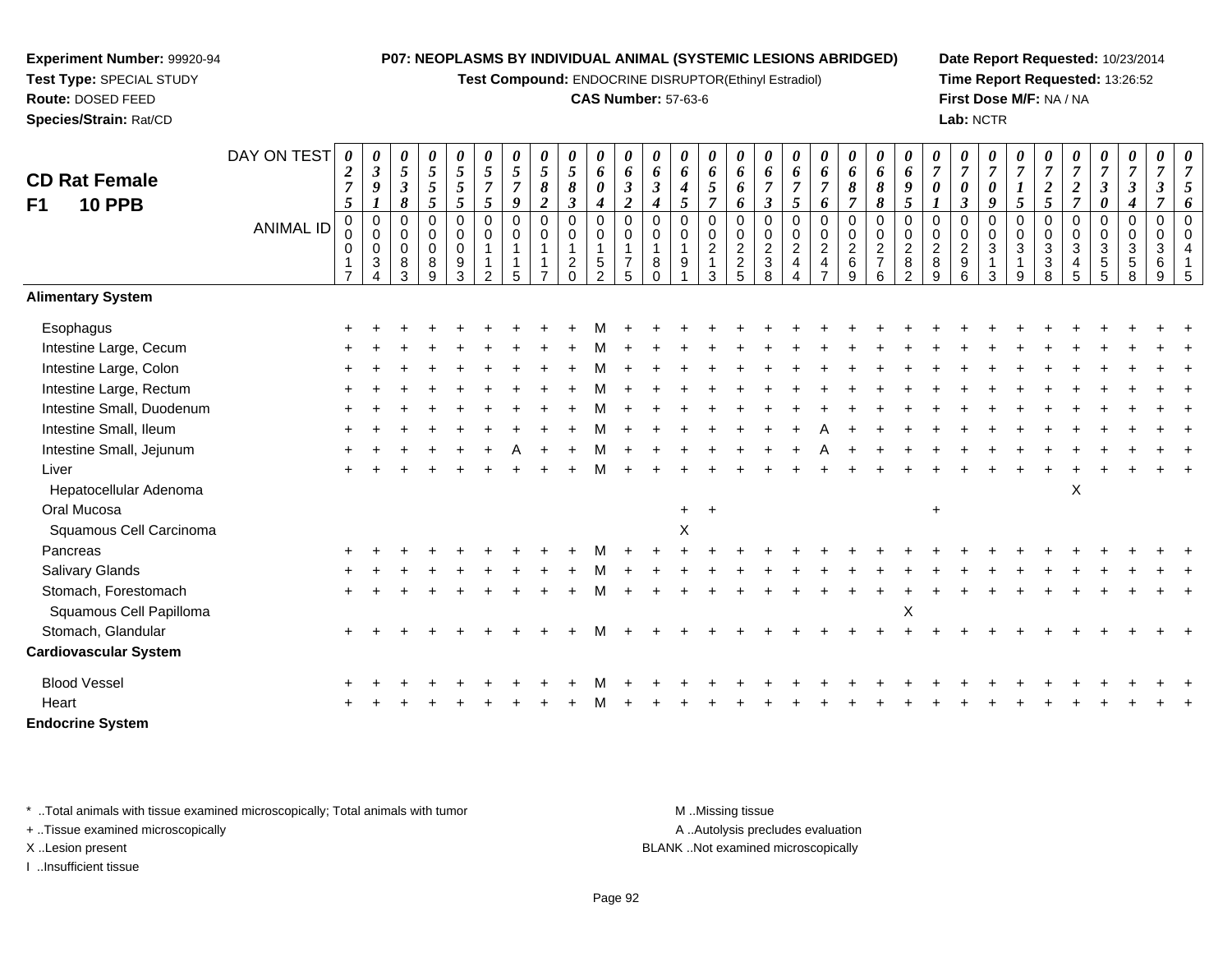**Test Compound:** ENDOCRINE DISRUPTOR(Ethinyl Estradiol)

**Experiment Number:** 99920-94**Test Type:** SPECIAL STUDY**Route:** DOSED FEED**Species/Strain:** Rat/CD

#### **CAS Number:** 57-63-6

**Date Report Requested:** 10/23/2014**Time Report Requested:** 13:26:53**First Dose M/F:** NA / NA**Lab:** NCTR

| <b>CD Rat Female</b><br>F1<br><b>10 PPB</b> | DAY ON TEST<br><b>ANIMAL ID</b> | 0<br>$\boldsymbol{2}$<br>$\boldsymbol{7}$<br>$\mathfrak{s}$<br>$\pmb{0}$<br>0<br>$\Omega$<br>$\overline{7}$ | 0<br>$\boldsymbol{\beta}$<br>$\boldsymbol{9}$<br>$\mathbf 0$<br>$\Omega$<br>$\mathbf 0$<br>3<br>$\Delta$ | 0<br>$\mathfrak{z}$<br>$\mathfrak{z}$<br>8<br>0<br>$\mathbf 0$<br>$\mathbf 0$<br>8<br>3 | 0<br>5<br>5<br>$\overline{5}$<br>$\pmb{0}$<br>$\pmb{0}$<br>$\pmb{0}$<br>8<br>9 | 0<br>$\sqrt{5}$<br>5<br>5<br>$\mathbf 0$<br>$\pmb{0}$<br>$\mathbf 0$<br>9<br>3 | 0<br>5<br>$\overline{7}$<br>5<br>$\mathbf 0$<br>$\Omega$<br>-1<br>$\overline{2}$ | $\boldsymbol{\theta}$<br>5<br>$\overline{7}$<br>9<br>$\mathbf 0$<br>$\Omega$<br>1<br>5 | 0<br>$\mathfrak{s}$<br>$\pmb{8}$<br>$\overline{c}$<br>$\pmb{0}$<br>0<br>$\mathbf{1}$ | 0<br>5<br>$\pmb{8}$<br>$\boldsymbol{\beta}$<br>$\mathbf 0$<br>$\,0\,$<br>$\mathbf{1}$<br>$\frac{2}{0}$ | 0<br>6<br>0<br>$\boldsymbol{4}$<br>$\mathbf 0$<br>$\mathbf 0$<br>$\mathbf{1}$<br>$\sqrt{5}$<br>2 | 0<br>6<br>$\boldsymbol{\beta}$<br>$\overline{c}$<br>0<br>0<br>1<br>7<br>5 | 0<br>6<br>$\boldsymbol{\beta}$<br>$\boldsymbol{4}$<br>$\mathbf 0$<br>$\Omega$<br>8 | 0<br>6<br>$\boldsymbol{4}$<br>5<br>$\mathbf 0$<br>0<br>$\mathbf{1}$<br>9 | 0<br>6<br>5<br>$\overline{7}$<br>$\mathbf 0$<br>0<br>$\overline{c}$<br>$\mathbf{1}$<br>3 | 0<br>6<br>6<br>6<br>$\mathbf 0$<br>0<br>$\overline{c}$<br>$\overline{c}$<br>5 | 0<br>6<br>$\boldsymbol{\beta}$<br>$\mathbf 0$<br>0<br>$\overline{c}$<br>$\mathbf{3}$<br>8 | 0<br>6<br>$\overline{7}$<br>$\mathfrak{s}$<br>$\overline{0}$<br>$\mathbf 0$<br>$\overline{2}$<br>$\overline{4}$ | 0<br>6<br>$\overline{7}$<br>6<br>0<br>$\pmb{0}$<br>$\boldsymbol{2}$<br>$\overline{4}$<br>$\overline{ }$ | 0<br>6<br>8<br>$\overline{7}$<br>$\mathbf 0$<br>$\pmb{0}$<br>$\overline{c}$<br>6<br>9 | 0<br>6<br>$\pmb{8}$<br>8<br>$\mathbf 0$<br>0<br>$\frac{2}{7}$<br>6 | $\boldsymbol{\theta}$<br>6<br>9<br>5<br>$\mathbf 0$<br>0<br>$\boldsymbol{2}$<br>8<br>$\overline{2}$ | 0<br>$\overline{7}$<br>$\boldsymbol{\theta}$<br>$\mathbf 0$<br>$\Omega$<br>$\overline{c}$<br>8<br>9 | 0<br>$\overline{7}$<br>0<br>3<br>0<br>0<br>$\boldsymbol{2}$<br>9<br>6 | 0<br>$\overline{7}$<br>0<br>9<br>$\mathbf 0$<br>$\mathbf 0$<br>$\sqrt{3}$<br>$\mathbf{1}$<br>3 | 0<br>$\overline{7}$<br>1<br>5<br>$\mathbf 0$<br>$\Omega$<br>3<br>1<br>9 | $\overline{7}$<br>$\boldsymbol{2}$<br>$5\overline{)}$<br>$\mathbf 0$<br>0<br>$\sqrt{3}$<br>3<br>8 | $\boldsymbol{\theta}$<br>$\overline{7}$<br>$\boldsymbol{2}$<br>$\overline{7}$<br>$\mathbf 0$<br>$\mathbf 0$<br>$\mathbf{3}$<br>$\overline{4}$<br>5 | 0<br>$\boldsymbol{7}$<br>$\boldsymbol{\beta}$<br>0<br>0<br>0<br>3<br>5<br>5 | 0<br>$\boldsymbol{7}$<br>$\boldsymbol{\beta}$<br>4<br>$\mathbf 0$<br>$\mathbf 0$<br>$\sqrt{3}$<br>5<br>8 | 0<br>$\overline{7}$<br>3<br>7<br>$\mathbf 0$<br>0<br>3<br>6<br>9 | $\overline{7}$<br>6<br>$\mathbf{0}$ |
|---------------------------------------------|---------------------------------|-------------------------------------------------------------------------------------------------------------|----------------------------------------------------------------------------------------------------------|-----------------------------------------------------------------------------------------|--------------------------------------------------------------------------------|--------------------------------------------------------------------------------|----------------------------------------------------------------------------------|----------------------------------------------------------------------------------------|--------------------------------------------------------------------------------------|--------------------------------------------------------------------------------------------------------|--------------------------------------------------------------------------------------------------|---------------------------------------------------------------------------|------------------------------------------------------------------------------------|--------------------------------------------------------------------------|------------------------------------------------------------------------------------------|-------------------------------------------------------------------------------|-------------------------------------------------------------------------------------------|-----------------------------------------------------------------------------------------------------------------|---------------------------------------------------------------------------------------------------------|---------------------------------------------------------------------------------------|--------------------------------------------------------------------|-----------------------------------------------------------------------------------------------------|-----------------------------------------------------------------------------------------------------|-----------------------------------------------------------------------|------------------------------------------------------------------------------------------------|-------------------------------------------------------------------------|---------------------------------------------------------------------------------------------------|----------------------------------------------------------------------------------------------------------------------------------------------------|-----------------------------------------------------------------------------|----------------------------------------------------------------------------------------------------------|------------------------------------------------------------------|-------------------------------------|
| <b>Adrenal Cortex</b>                       |                                 | $\ddot{}$                                                                                                   |                                                                                                          |                                                                                         |                                                                                |                                                                                |                                                                                  |                                                                                        |                                                                                      | $\ddot{}$                                                                                              | M                                                                                                |                                                                           |                                                                                    |                                                                          |                                                                                          |                                                                               |                                                                                           |                                                                                                                 |                                                                                                         |                                                                                       |                                                                    |                                                                                                     |                                                                                                     |                                                                       |                                                                                                |                                                                         |                                                                                                   |                                                                                                                                                    |                                                                             |                                                                                                          |                                                                  |                                     |
| Adenoma                                     |                                 |                                                                                                             |                                                                                                          |                                                                                         |                                                                                |                                                                                |                                                                                  |                                                                                        |                                                                                      |                                                                                                        |                                                                                                  |                                                                           |                                                                                    |                                                                          |                                                                                          |                                                                               |                                                                                           |                                                                                                                 |                                                                                                         |                                                                                       |                                                                    |                                                                                                     |                                                                                                     |                                                                       |                                                                                                |                                                                         |                                                                                                   | Х                                                                                                                                                  |                                                                             |                                                                                                          |                                                                  |                                     |
| Adrenal Medulla                             |                                 |                                                                                                             |                                                                                                          |                                                                                         |                                                                                |                                                                                |                                                                                  |                                                                                        |                                                                                      |                                                                                                        |                                                                                                  |                                                                           |                                                                                    |                                                                          |                                                                                          |                                                                               |                                                                                           |                                                                                                                 |                                                                                                         |                                                                                       |                                                                    |                                                                                                     |                                                                                                     |                                                                       |                                                                                                |                                                                         |                                                                                                   |                                                                                                                                                    |                                                                             |                                                                                                          |                                                                  |                                     |
| Islets, Pancreatic                          |                                 |                                                                                                             |                                                                                                          |                                                                                         |                                                                                |                                                                                |                                                                                  |                                                                                        |                                                                                      |                                                                                                        |                                                                                                  |                                                                           |                                                                                    |                                                                          |                                                                                          |                                                                               |                                                                                           |                                                                                                                 |                                                                                                         |                                                                                       |                                                                    |                                                                                                     |                                                                                                     |                                                                       |                                                                                                |                                                                         |                                                                                                   |                                                                                                                                                    |                                                                             |                                                                                                          |                                                                  |                                     |
| Carcinoma                                   |                                 |                                                                                                             |                                                                                                          |                                                                                         |                                                                                |                                                                                |                                                                                  |                                                                                        |                                                                                      |                                                                                                        |                                                                                                  |                                                                           |                                                                                    |                                                                          |                                                                                          |                                                                               |                                                                                           |                                                                                                                 |                                                                                                         |                                                                                       |                                                                    |                                                                                                     |                                                                                                     |                                                                       |                                                                                                |                                                                         |                                                                                                   |                                                                                                                                                    |                                                                             |                                                                                                          |                                                                  |                                     |
| Parathyroid Gland                           |                                 |                                                                                                             |                                                                                                          |                                                                                         |                                                                                |                                                                                |                                                                                  |                                                                                        |                                                                                      |                                                                                                        |                                                                                                  |                                                                           |                                                                                    |                                                                          |                                                                                          |                                                                               |                                                                                           |                                                                                                                 |                                                                                                         |                                                                                       |                                                                    |                                                                                                     |                                                                                                     |                                                                       |                                                                                                |                                                                         |                                                                                                   |                                                                                                                                                    |                                                                             |                                                                                                          |                                                                  |                                     |
| <b>Pituitary Gland</b>                      |                                 |                                                                                                             |                                                                                                          |                                                                                         |                                                                                |                                                                                |                                                                                  |                                                                                        |                                                                                      |                                                                                                        |                                                                                                  |                                                                           |                                                                                    |                                                                          |                                                                                          |                                                                               |                                                                                           |                                                                                                                 |                                                                                                         |                                                                                       |                                                                    |                                                                                                     |                                                                                                     |                                                                       |                                                                                                |                                                                         |                                                                                                   |                                                                                                                                                    |                                                                             |                                                                                                          |                                                                  |                                     |
| Pars Distalis, Adenoma                      |                                 |                                                                                                             |                                                                                                          | X                                                                                       | $\boldsymbol{\mathsf{X}}$                                                      |                                                                                | X                                                                                | $\times$                                                                               |                                                                                      | X                                                                                                      | X                                                                                                |                                                                           | X                                                                                  | X                                                                        | X                                                                                        | X                                                                             | Χ                                                                                         | X                                                                                                               | Χ                                                                                                       | X                                                                                     | X                                                                  | X                                                                                                   | X                                                                                                   | X                                                                     | X                                                                                              | X                                                                       | X                                                                                                 |                                                                                                                                                    | Х                                                                           |                                                                                                          | X                                                                | $\mathsf{X}$                        |
| <b>Thyroid Gland</b>                        |                                 | $\pm$                                                                                                       |                                                                                                          |                                                                                         |                                                                                |                                                                                |                                                                                  |                                                                                        |                                                                                      |                                                                                                        | M                                                                                                |                                                                           |                                                                                    |                                                                          |                                                                                          |                                                                               |                                                                                           |                                                                                                                 |                                                                                                         |                                                                                       |                                                                    |                                                                                                     |                                                                                                     |                                                                       |                                                                                                |                                                                         |                                                                                                   |                                                                                                                                                    |                                                                             |                                                                                                          |                                                                  |                                     |
| C Cell, Adenoma                             |                                 |                                                                                                             |                                                                                                          |                                                                                         |                                                                                |                                                                                |                                                                                  |                                                                                        |                                                                                      |                                                                                                        |                                                                                                  |                                                                           |                                                                                    |                                                                          |                                                                                          |                                                                               |                                                                                           |                                                                                                                 |                                                                                                         |                                                                                       |                                                                    |                                                                                                     |                                                                                                     |                                                                       |                                                                                                |                                                                         |                                                                                                   |                                                                                                                                                    |                                                                             |                                                                                                          |                                                                  |                                     |
| <b>General Body System</b>                  |                                 |                                                                                                             |                                                                                                          |                                                                                         |                                                                                |                                                                                |                                                                                  |                                                                                        |                                                                                      |                                                                                                        |                                                                                                  |                                                                           |                                                                                    |                                                                          |                                                                                          |                                                                               |                                                                                           |                                                                                                                 |                                                                                                         |                                                                                       |                                                                    |                                                                                                     |                                                                                                     |                                                                       |                                                                                                |                                                                         |                                                                                                   |                                                                                                                                                    |                                                                             |                                                                                                          |                                                                  |                                     |
| <b>Tissue NOS</b>                           |                                 |                                                                                                             |                                                                                                          |                                                                                         |                                                                                |                                                                                |                                                                                  |                                                                                        |                                                                                      |                                                                                                        | $+$                                                                                              |                                                                           |                                                                                    |                                                                          |                                                                                          |                                                                               |                                                                                           |                                                                                                                 |                                                                                                         |                                                                                       |                                                                    |                                                                                                     |                                                                                                     |                                                                       |                                                                                                |                                                                         |                                                                                                   |                                                                                                                                                    |                                                                             |                                                                                                          |                                                                  |                                     |
| Sarcoma                                     |                                 |                                                                                                             |                                                                                                          |                                                                                         |                                                                                |                                                                                |                                                                                  |                                                                                        |                                                                                      |                                                                                                        | $\pmb{\times}$                                                                                   |                                                                           |                                                                                    |                                                                          |                                                                                          |                                                                               |                                                                                           |                                                                                                                 |                                                                                                         |                                                                                       |                                                                    |                                                                                                     |                                                                                                     |                                                                       |                                                                                                |                                                                         |                                                                                                   |                                                                                                                                                    |                                                                             |                                                                                                          |                                                                  |                                     |
| <b>Genital System</b>                       |                                 |                                                                                                             |                                                                                                          |                                                                                         |                                                                                |                                                                                |                                                                                  |                                                                                        |                                                                                      |                                                                                                        |                                                                                                  |                                                                           |                                                                                    |                                                                          |                                                                                          |                                                                               |                                                                                           |                                                                                                                 |                                                                                                         |                                                                                       |                                                                    |                                                                                                     |                                                                                                     |                                                                       |                                                                                                |                                                                         |                                                                                                   |                                                                                                                                                    |                                                                             |                                                                                                          |                                                                  |                                     |
| <b>Clitoral Gland</b>                       |                                 |                                                                                                             |                                                                                                          |                                                                                         |                                                                                |                                                                                |                                                                                  |                                                                                        |                                                                                      |                                                                                                        |                                                                                                  |                                                                           |                                                                                    |                                                                          |                                                                                          |                                                                               |                                                                                           |                                                                                                                 |                                                                                                         |                                                                                       |                                                                    |                                                                                                     |                                                                                                     |                                                                       |                                                                                                |                                                                         |                                                                                                   |                                                                                                                                                    |                                                                             |                                                                                                          |                                                                  |                                     |
| Ovary                                       |                                 |                                                                                                             |                                                                                                          |                                                                                         |                                                                                |                                                                                |                                                                                  |                                                                                        |                                                                                      |                                                                                                        |                                                                                                  |                                                                           |                                                                                    |                                                                          |                                                                                          |                                                                               |                                                                                           |                                                                                                                 |                                                                                                         |                                                                                       |                                                                    |                                                                                                     |                                                                                                     |                                                                       |                                                                                                |                                                                         |                                                                                                   |                                                                                                                                                    |                                                                             |                                                                                                          |                                                                  |                                     |
| Granulosa Cell Tumor Benign                 |                                 |                                                                                                             |                                                                                                          |                                                                                         |                                                                                |                                                                                |                                                                                  |                                                                                        |                                                                                      |                                                                                                        |                                                                                                  |                                                                           |                                                                                    |                                                                          |                                                                                          |                                                                               |                                                                                           |                                                                                                                 |                                                                                                         |                                                                                       |                                                                    |                                                                                                     |                                                                                                     |                                                                       |                                                                                                |                                                                         |                                                                                                   |                                                                                                                                                    |                                                                             |                                                                                                          |                                                                  |                                     |
| Sertoli Cell Tumor Benign                   |                                 |                                                                                                             |                                                                                                          |                                                                                         |                                                                                |                                                                                |                                                                                  |                                                                                        |                                                                                      | $\times$                                                                                               |                                                                                                  |                                                                           |                                                                                    |                                                                          |                                                                                          |                                                                               |                                                                                           |                                                                                                                 |                                                                                                         |                                                                                       |                                                                    |                                                                                                     |                                                                                                     |                                                                       |                                                                                                |                                                                         |                                                                                                   |                                                                                                                                                    |                                                                             |                                                                                                          |                                                                  |                                     |
| Oviduct                                     |                                 |                                                                                                             |                                                                                                          |                                                                                         |                                                                                |                                                                                |                                                                                  |                                                                                        |                                                                                      |                                                                                                        |                                                                                                  |                                                                           |                                                                                    |                                                                          |                                                                                          |                                                                               |                                                                                           |                                                                                                                 |                                                                                                         |                                                                                       |                                                                    |                                                                                                     |                                                                                                     |                                                                       |                                                                                                |                                                                         |                                                                                                   |                                                                                                                                                    |                                                                             |                                                                                                          |                                                                  |                                     |
| Uterus                                      |                                 |                                                                                                             |                                                                                                          |                                                                                         |                                                                                |                                                                                |                                                                                  |                                                                                        |                                                                                      |                                                                                                        |                                                                                                  |                                                                           |                                                                                    |                                                                          |                                                                                          |                                                                               |                                                                                           |                                                                                                                 |                                                                                                         |                                                                                       |                                                                    |                                                                                                     |                                                                                                     |                                                                       |                                                                                                |                                                                         |                                                                                                   |                                                                                                                                                    |                                                                             |                                                                                                          |                                                                  |                                     |
| Polyp Stromal                               |                                 |                                                                                                             |                                                                                                          |                                                                                         |                                                                                |                                                                                |                                                                                  |                                                                                        |                                                                                      |                                                                                                        |                                                                                                  |                                                                           |                                                                                    |                                                                          |                                                                                          |                                                                               |                                                                                           |                                                                                                                 |                                                                                                         | X                                                                                     | $\boldsymbol{\mathsf{X}}$                                          |                                                                                                     | X                                                                                                   |                                                                       |                                                                                                |                                                                         |                                                                                                   |                                                                                                                                                    |                                                                             |                                                                                                          |                                                                  |                                     |
| Vagina                                      |                                 |                                                                                                             |                                                                                                          |                                                                                         |                                                                                |                                                                                |                                                                                  |                                                                                        |                                                                                      |                                                                                                        |                                                                                                  |                                                                           |                                                                                    |                                                                          |                                                                                          |                                                                               |                                                                                           |                                                                                                                 |                                                                                                         |                                                                                       |                                                                    |                                                                                                     |                                                                                                     |                                                                       |                                                                                                |                                                                         |                                                                                                   |                                                                                                                                                    |                                                                             |                                                                                                          |                                                                  |                                     |
|                                             |                                 |                                                                                                             |                                                                                                          |                                                                                         |                                                                                |                                                                                |                                                                                  |                                                                                        |                                                                                      |                                                                                                        |                                                                                                  |                                                                           |                                                                                    |                                                                          |                                                                                          |                                                                               |                                                                                           |                                                                                                                 |                                                                                                         |                                                                                       |                                                                    |                                                                                                     |                                                                                                     |                                                                       |                                                                                                |                                                                         |                                                                                                   |                                                                                                                                                    |                                                                             |                                                                                                          |                                                                  |                                     |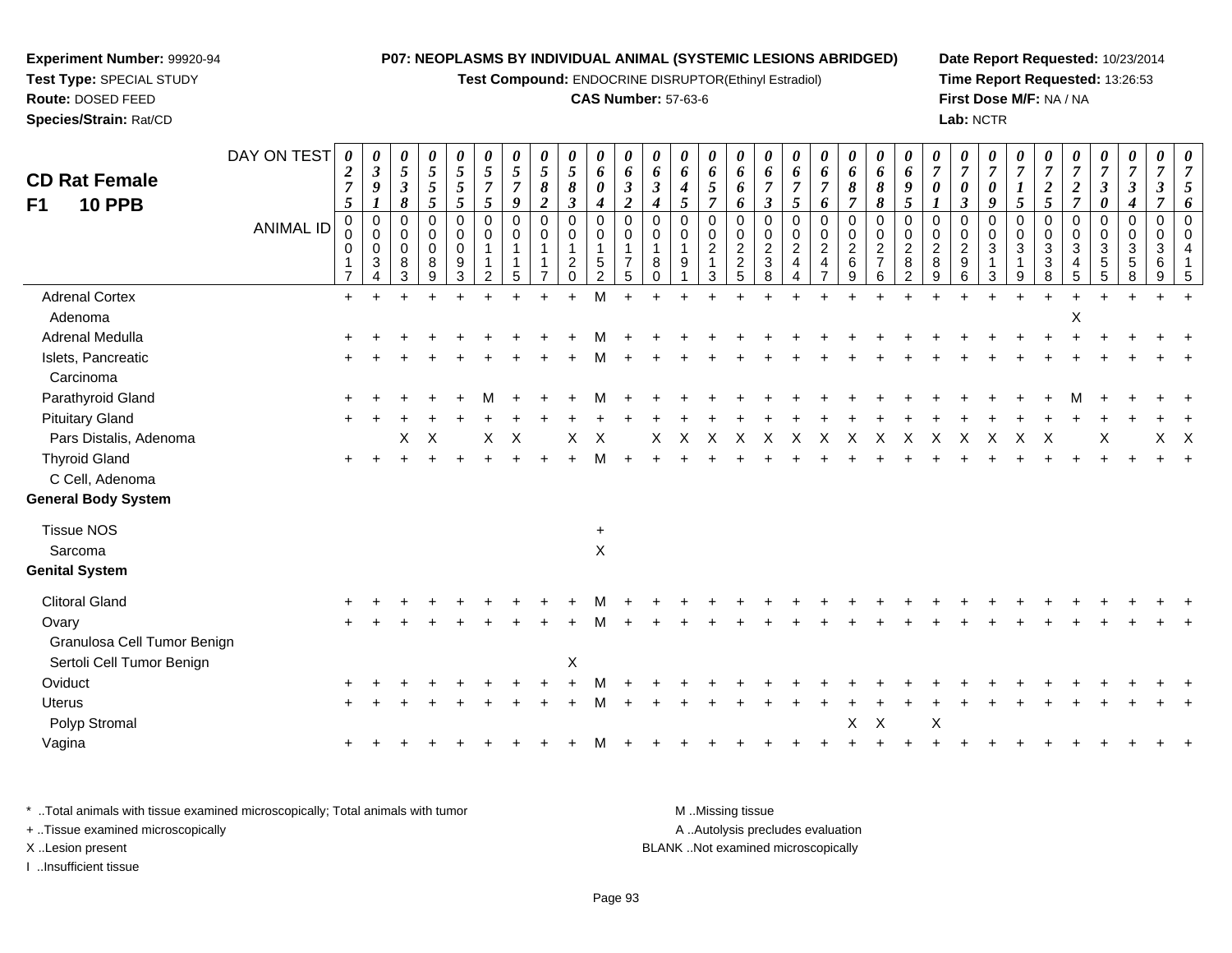**Test Compound:** ENDOCRINE DISRUPTOR(Ethinyl Estradiol)

## **CAS Number:** 57-63-6

**Date Report Requested:** 10/23/2014 **Time Report Requested:** 13:26:53**First Dose M/F:** NA / NA**Lab:** NCTR

| <b>CD Rat Female</b>                  | DAY ON TEST      | 0<br>$\boldsymbol{2}$<br>$\overline{7}$<br>$\sqrt{5}$ | 0<br>$\mathfrak{z}$<br>$\boldsymbol{9}$<br>$\boldsymbol{l}$  | 0<br>$\mathfrak{s}$<br>$\boldsymbol{\beta}$<br>8 | 0<br>$\mathfrak{s}$<br>5<br>$\mathfrak{s}$ | 0<br>$\overline{5}$<br>$\sqrt{5}$<br>$\mathfrak{s}$              | 0<br>$\overline{5}$<br>$\overline{7}$<br>$\mathfrak{s}$ | 0<br>5<br>$\overline{7}$<br>$\boldsymbol{9}$         | 0<br>$\overline{5}$<br>8<br>$\boldsymbol{2}$ | 0<br>$\overline{5}$<br>$\pmb{8}$<br>$\mathfrak{z}$ | 0<br>6<br>0<br>$\boldsymbol{4}$                                          | 0<br>6<br>$\boldsymbol{\beta}$<br>$\boldsymbol{2}$   | 0<br>$\pmb{6}$<br>$\boldsymbol{\beta}$<br>$\boldsymbol{4}$  | 0<br>6<br>$\boldsymbol{4}$<br>5 | 0<br>6<br>$\mathfrak{s}$<br>$\overline{7}$ | 0<br>6<br>6                                    | 0<br>6<br>$\boldsymbol{7}$<br>$\boldsymbol{\beta}$                               | 0<br>6<br>$\overline{7}$<br>5                                       | 0<br>6<br>$\boldsymbol{7}$                                  | 0<br>6<br>$\pmb{8}$<br>$\overline{7}$        | 0<br>6<br>$\pmb{8}$<br>$\pmb{8}$                  | 0<br>6<br>$\boldsymbol{9}$<br>$\mathfrak{s}$                            | 0<br>$\overline{7}$<br>$\boldsymbol{\theta}$ | 0<br>$\overline{7}$<br>$\boldsymbol{\theta}$<br>$\mathfrak{z}$ | $\boldsymbol{\theta}$<br>$\overline{7}$<br>$\pmb{\theta}$<br>9             | $\overline{7}$<br>$\boldsymbol{l}$<br>$\mathfrak{s}$ | 0<br>$\overline{7}$<br>$\boldsymbol{2}$<br>$\sqrt{5}$         | 0<br>$\overline{7}$<br>$\overline{2}$<br>$\overline{7}$          | 0<br>$\overline{7}$<br>$\boldsymbol{\beta}$<br>$\boldsymbol{\theta}$         | 0<br>$\overline{7}$<br>$\boldsymbol{\beta}$                   | 0<br>$\overline{7}$<br>$\mathfrak{z}$<br>$\overline{7}$ | 0<br>$\overline{7}$<br>5                               |
|---------------------------------------|------------------|-------------------------------------------------------|--------------------------------------------------------------|--------------------------------------------------|--------------------------------------------|------------------------------------------------------------------|---------------------------------------------------------|------------------------------------------------------|----------------------------------------------|----------------------------------------------------|--------------------------------------------------------------------------|------------------------------------------------------|-------------------------------------------------------------|---------------------------------|--------------------------------------------|------------------------------------------------|----------------------------------------------------------------------------------|---------------------------------------------------------------------|-------------------------------------------------------------|----------------------------------------------|---------------------------------------------------|-------------------------------------------------------------------------|----------------------------------------------|----------------------------------------------------------------|----------------------------------------------------------------------------|------------------------------------------------------|---------------------------------------------------------------|------------------------------------------------------------------|------------------------------------------------------------------------------|---------------------------------------------------------------|---------------------------------------------------------|--------------------------------------------------------|
| <b>10 PPB</b><br>F <sub>1</sub>       | <b>ANIMAL ID</b> | 0<br>0<br>0<br>$\mathbf{1}$<br>$\overline{7}$         | $\pmb{0}$<br>$\mathbf 0$<br>$\mathbf 0$<br>$\mathbf{3}$<br>4 | 0<br>$\mathbf 0$<br>$\pmb{0}$<br>8<br>3          | 0<br>0<br>$\mathbf 0$<br>8<br>$9\,$        | $\mathbf 0$<br>$\mathbf 0$<br>$\mathbf 0$<br>9<br>$\overline{3}$ | 0<br>0<br>1<br>2                                        | $\pmb{0}$<br>$\mathbf 0$<br>$\overline{1}$<br>1<br>5 | $\mathbf 0$<br>$\mathbf 0$                   | 0<br>$\mathbf 0$<br>$\mathbf{1}$<br>$^2_{0}$       | $\mathsf 0$<br>$\pmb{0}$<br>$\mathbf{1}$<br>$\sqrt{5}$<br>$\overline{2}$ | $\mathbf 0$<br>0<br>$\overline{7}$<br>$\overline{5}$ | $\mathbf 0$<br>$\mathbf 0$<br>$\mathbf{1}$<br>8<br>$\Omega$ | 0<br>0<br>$\overline{1}$<br>9   | $\pmb{0}$<br>$\frac{0}{2}$<br>3            | 6<br>0<br>0<br>$\overline{c}$<br>$\frac{2}{5}$ | $\mathbf 0$<br>$\begin{smallmatrix} 0\\2\\3 \end{smallmatrix}$<br>$\overline{8}$ | $\pmb{0}$<br>$\pmb{0}$<br>$\overline{a}$<br>$\overline{\mathbf{4}}$ | 6<br>0<br>$\overline{0}$<br>$\frac{2}{4}$<br>$\overline{7}$ | $\pmb{0}$<br>$\frac{0}{2}$<br>$\overline{9}$ | 0<br>0<br>$\sqrt{2}$<br>$\overline{7}$<br>$\,6\,$ | $\mathbf 0$<br>$\pmb{0}$<br>$\overline{2}$<br>$\bf 8$<br>$\overline{2}$ | $\Omega$<br>0<br>$\overline{2}$<br>8<br>9    | 0<br>$\begin{smallmatrix} 0\\2\\9 \end{smallmatrix}$<br>6      | $\mathbf 0$<br>$\pmb{0}$<br>$\mathfrak{S}$<br>$\mathbf{1}$<br>$\mathbf{3}$ | 0<br>0<br>3<br>1<br>$\boldsymbol{9}$                 | $\mathbf 0$<br>$_{3}^{\rm 0}$<br>$\sqrt{3}$<br>$\overline{8}$ | $\mathsf 0$<br>0<br>$\mathbf{3}$<br>$\overline{4}$<br>$\sqrt{5}$ | $\pmb{0}$<br>$\mathbf 0$<br>$\mathbf{3}$<br>$\overline{5}$<br>$\overline{5}$ | $\boldsymbol{4}$<br>$\mathbf 0$<br>$\mathbf 0$<br>3<br>5<br>8 | 0<br>0<br>3<br>6<br>$9\,$                               | 6<br>$\mathbf 0$<br>$\mathbf 0$<br>$\overline{4}$<br>5 |
| Granular Cell Tumor Benign<br>Polyp   |                  |                                                       |                                                              |                                                  |                                            | $\pmb{\times}$                                                   |                                                         |                                                      |                                              |                                                    |                                                                          |                                                      |                                                             |                                 |                                            |                                                |                                                                                  |                                                                     |                                                             |                                              | X                                                 |                                                                         |                                              |                                                                |                                                                            |                                                      |                                                               |                                                                  |                                                                              |                                                               |                                                         |                                                        |
| <b>Hematopoietic System</b>           |                  |                                                       |                                                              |                                                  |                                            |                                                                  |                                                         |                                                      |                                              |                                                    |                                                                          |                                                      |                                                             |                                 |                                            |                                                |                                                                                  |                                                                     |                                                             |                                              |                                                   |                                                                         |                                              |                                                                |                                                                            |                                                      |                                                               |                                                                  |                                                                              |                                                               |                                                         |                                                        |
| <b>Bone Marrow</b><br>Lymph Node      |                  |                                                       |                                                              | $\ddot{}$                                        |                                            |                                                                  |                                                         |                                                      |                                              |                                                    |                                                                          |                                                      |                                                             |                                 |                                            |                                                |                                                                                  |                                                                     |                                                             |                                              |                                                   |                                                                         |                                              |                                                                |                                                                            |                                                      |                                                               |                                                                  |                                                                              |                                                               |                                                         |                                                        |
| Lymph Node, Mandibular                |                  |                                                       |                                                              |                                                  |                                            |                                                                  |                                                         |                                                      |                                              |                                                    |                                                                          |                                                      |                                                             |                                 |                                            |                                                |                                                                                  |                                                                     |                                                             |                                              |                                                   |                                                                         |                                              |                                                                |                                                                            |                                                      |                                                               |                                                                  |                                                                              |                                                               |                                                         |                                                        |
| Lymph Node, Mesenteric                |                  | м                                                     |                                                              |                                                  |                                            |                                                                  |                                                         |                                                      |                                              |                                                    |                                                                          |                                                      |                                                             |                                 |                                            |                                                |                                                                                  |                                                                     |                                                             |                                              |                                                   |                                                                         |                                              |                                                                |                                                                            |                                                      |                                                               |                                                                  |                                                                              |                                                               |                                                         |                                                        |
| Spleen                                |                  |                                                       |                                                              |                                                  |                                            |                                                                  |                                                         |                                                      |                                              |                                                    |                                                                          |                                                      |                                                             |                                 |                                            |                                                |                                                                                  |                                                                     |                                                             |                                              |                                                   |                                                                         |                                              |                                                                |                                                                            |                                                      |                                                               |                                                                  |                                                                              |                                                               |                                                         |                                                        |
| Thymus                                |                  | м                                                     |                                                              |                                                  |                                            |                                                                  |                                                         |                                                      |                                              |                                                    | м                                                                        |                                                      |                                                             |                                 |                                            |                                                |                                                                                  |                                                                     |                                                             |                                              |                                                   |                                                                         |                                              |                                                                |                                                                            |                                                      |                                                               |                                                                  |                                                                              |                                                               |                                                         |                                                        |
| <b>Integumentary System</b>           |                  |                                                       |                                                              |                                                  |                                            |                                                                  |                                                         |                                                      |                                              |                                                    |                                                                          |                                                      |                                                             |                                 |                                            |                                                |                                                                                  |                                                                     |                                                             |                                              |                                                   |                                                                         |                                              |                                                                |                                                                            |                                                      |                                                               |                                                                  |                                                                              |                                                               |                                                         |                                                        |
| Mammary Gland<br>Adenocarcinoma       |                  |                                                       |                                                              | $\boldsymbol{\mathsf{X}}$                        |                                            |                                                                  |                                                         |                                                      |                                              | $\boldsymbol{\mathsf{X}}$                          |                                                                          |                                                      | $\boldsymbol{\mathsf{X}}$                                   |                                 |                                            |                                                |                                                                                  |                                                                     |                                                             |                                              |                                                   |                                                                         | $\mathsf X$                                  |                                                                | X                                                                          |                                                      |                                                               |                                                                  |                                                                              |                                                               |                                                         |                                                        |
| Fibroadenoma                          |                  |                                                       |                                                              |                                                  |                                            | X                                                                | $\mathsf{X}$                                            |                                                      |                                              |                                                    |                                                                          |                                                      |                                                             | X X X X                         |                                            |                                                |                                                                                  |                                                                     |                                                             | $X$ $X$                                      |                                                   |                                                                         |                                              |                                                                | $\mathsf X$                                                                |                                                      |                                                               |                                                                  |                                                                              |                                                               | $\mathsf X$                                             |                                                        |
| Fibroadenoma, Multiple<br>Skin        |                  |                                                       |                                                              |                                                  |                                            |                                                                  |                                                         |                                                      | X                                            |                                                    | м                                                                        | $\mathsf X$                                          |                                                             |                                 |                                            |                                                |                                                                                  |                                                                     |                                                             |                                              |                                                   | $\times$                                                                |                                              | X                                                              |                                                                            | X                                                    |                                                               |                                                                  | X X X                                                                        |                                                               |                                                         | $\times$                                               |
| Keratoacanthoma                       |                  |                                                       |                                                              |                                                  |                                            |                                                                  |                                                         |                                                      |                                              |                                                    |                                                                          |                                                      |                                                             |                                 |                                            |                                                |                                                                                  |                                                                     |                                                             |                                              |                                                   |                                                                         |                                              |                                                                |                                                                            |                                                      |                                                               |                                                                  |                                                                              |                                                               |                                                         |                                                        |
| <b>Musculoskeletal System</b>         |                  |                                                       |                                                              |                                                  |                                            |                                                                  |                                                         |                                                      |                                              |                                                    |                                                                          |                                                      |                                                             |                                 |                                            |                                                |                                                                                  |                                                                     |                                                             |                                              |                                                   |                                                                         |                                              |                                                                |                                                                            |                                                      |                                                               |                                                                  |                                                                              |                                                               |                                                         |                                                        |
| Bone, Femur<br><b>Skeletal Muscle</b> |                  |                                                       |                                                              |                                                  |                                            |                                                                  |                                                         |                                                      |                                              |                                                    |                                                                          |                                                      |                                                             |                                 |                                            |                                                |                                                                                  |                                                                     |                                                             |                                              |                                                   |                                                                         |                                              |                                                                |                                                                            |                                                      |                                                               |                                                                  |                                                                              |                                                               |                                                         |                                                        |
| <b>Nervous System</b>                 |                  |                                                       |                                                              |                                                  |                                            |                                                                  |                                                         |                                                      |                                              |                                                    |                                                                          |                                                      |                                                             |                                 |                                            |                                                |                                                                                  |                                                                     |                                                             |                                              |                                                   |                                                                         |                                              |                                                                |                                                                            |                                                      |                                                               |                                                                  |                                                                              |                                                               |                                                         |                                                        |
| Brain, Brain Stem                     |                  |                                                       |                                                              |                                                  |                                            |                                                                  |                                                         |                                                      |                                              |                                                    |                                                                          |                                                      |                                                             |                                 |                                            |                                                |                                                                                  |                                                                     |                                                             |                                              |                                                   |                                                                         |                                              |                                                                |                                                                            |                                                      |                                                               |                                                                  |                                                                              |                                                               |                                                         |                                                        |

| * Total animals with tissue examined microscopically; Total animals with tumor | M Missing tissue                   |
|--------------------------------------------------------------------------------|------------------------------------|
| + Tissue examined microscopically                                              | A Autolysis precludes evaluation   |
| X Lesion present                                                               | BLANK Not examined microscopically |
| …Insufficient tissue                                                           |                                    |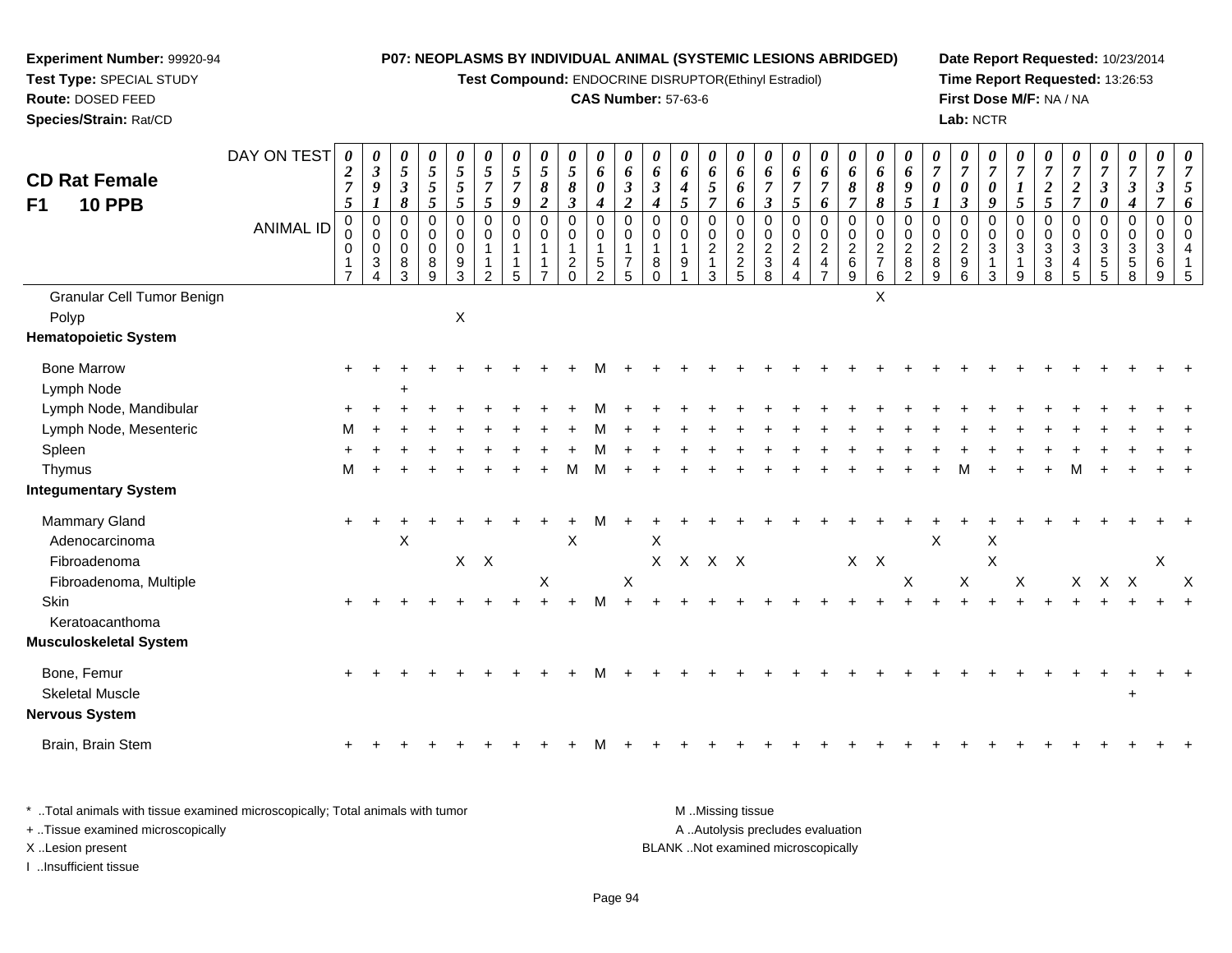**Test Compound:** ENDOCRINE DISRUPTOR(Ethinyl Estradiol)

### **CAS Number:** 57-63-6

**Date Report Requested:** 10/23/2014**Time Report Requested:** 13:26:53**First Dose M/F:** NA / NA**Lab:** NCTR

| <b>CD Rat Female</b><br>F1<br><b>10 PPB</b> | DAY ON TEST<br><b>ANIMAL ID</b> | $\boldsymbol{\theta}$<br>2<br>$\overline{7}$<br>5<br>$\pmb{0}$<br>0<br>0 | $\boldsymbol{\beta}$<br>9<br>1<br>$\mathbf 0$<br>$\boldsymbol{0}$<br>0<br>3 | 0<br>5<br>3<br>8<br>0<br>0<br>8<br>3 | 0<br>5<br>5<br>5<br>$\Omega$<br>$\mathbf 0$<br>0<br>8<br>9 | 0<br>5<br>$5\overline{)}$<br>5<br>0<br>$\mathbf 0$<br>0<br>9<br>3 | 5<br>$\overline{7}$<br>$5\overline{)}$<br>$\Omega$<br>$\mathbf 0$ | $\mathfrak{p}$<br>7<br>9<br>$\Omega$ | 5<br>8<br>$\Omega$<br>0 | $\boldsymbol{\theta}$<br>$\mathfrak{s}$<br>8<br>3<br>0<br>$\pmb{0}$<br>$\overline{c}$<br>$\Omega$ | 0<br>6<br>0<br>4<br>$\mathbf 0$<br>$\pmb{0}$<br>$\sqrt{5}$<br>$\overline{2}$ | $\theta$<br>6<br>$\mathfrak{z}$<br>$\overline{2}$<br>$\Omega$<br>0<br>$\overline{7}$<br>5 | $\bm{o}$<br>$\Omega$<br>$\Omega$<br>8 | 0<br>6<br>0 | 6<br>5<br>$\Omega$<br>$\mathbf 0$<br>$\overline{c}$<br>3 | 6<br>6<br>6<br>0<br>$\pmb{0}$<br>$\overline{c}$<br>$\boldsymbol{2}$<br>5 | 6<br>$\boldsymbol{\beta}$<br>0<br>0<br>$\frac{2}{3}$<br>8 | 6<br>5<br>$\Omega$<br>$\overline{c}$ | 0<br>6<br>6<br>$\Omega$<br>0<br>2 | $\theta$<br>6<br>8<br>$\overline{7}$<br>$\boldsymbol{0}$<br>$\mathbf 0$<br>$\overline{c}$<br>$\,6\,$<br>9 | 0<br>6<br>8<br>8<br>0<br>$\pmb{0}$<br>$\overline{c}$<br>$\overline{7}$<br>6 | $\boldsymbol{\theta}$<br>6<br>9<br>$\mathfrak{s}$<br>$\mathbf 0$<br>$\overline{a}$<br>$\bf 8$<br>2 | $\Omega$<br>$\overline{c}$<br>8<br>9 | 0<br>0<br>2<br>9<br>հ | 9<br>$\mathbf 0$<br>3<br>3 | 5<br>$\Omega$<br>$\mathbf 0$<br>3<br>9 | 2<br>$5\overline{)}$<br>0<br>3<br>3<br>8 | 7<br>$\Omega$<br>3 | 3<br>5 | 0<br>3<br>$\sqrt{5}$<br>8 | 0<br>0<br>3<br>$\,6$<br>9 |   |
|---------------------------------------------|---------------------------------|--------------------------------------------------------------------------|-----------------------------------------------------------------------------|--------------------------------------|------------------------------------------------------------|-------------------------------------------------------------------|-------------------------------------------------------------------|--------------------------------------|-------------------------|---------------------------------------------------------------------------------------------------|------------------------------------------------------------------------------|-------------------------------------------------------------------------------------------|---------------------------------------|-------------|----------------------------------------------------------|--------------------------------------------------------------------------|-----------------------------------------------------------|--------------------------------------|-----------------------------------|-----------------------------------------------------------------------------------------------------------|-----------------------------------------------------------------------------|----------------------------------------------------------------------------------------------------|--------------------------------------|-----------------------|----------------------------|----------------------------------------|------------------------------------------|--------------------|--------|---------------------------|---------------------------|---|
| Brain, Cerebellum                           |                                 | $\pm$                                                                    |                                                                             |                                      |                                                            |                                                                   |                                                                   |                                      |                         |                                                                                                   |                                                                              |                                                                                           |                                       |             |                                                          |                                                                          |                                                           |                                      |                                   |                                                                                                           |                                                                             |                                                                                                    |                                      |                       |                            |                                        |                                          |                    |        |                           |                           |   |
| Brain, Cerebrum                             |                                 |                                                                          |                                                                             |                                      |                                                            |                                                                   |                                                                   |                                      |                         |                                                                                                   | м                                                                            |                                                                                           |                                       |             |                                                          |                                                                          |                                                           |                                      |                                   |                                                                                                           |                                                                             |                                                                                                    |                                      |                       |                            |                                        |                                          |                    |        |                           |                           |   |
| Oligodendroglioma Nos                       |                                 |                                                                          |                                                                             |                                      |                                                            |                                                                   |                                                                   |                                      |                         |                                                                                                   |                                                                              |                                                                                           |                                       |             |                                                          |                                                                          |                                                           |                                      |                                   |                                                                                                           |                                                                             |                                                                                                    |                                      |                       |                            |                                        |                                          |                    |        |                           |                           | Χ |
| <b>Respiratory System</b>                   |                                 |                                                                          |                                                                             |                                      |                                                            |                                                                   |                                                                   |                                      |                         |                                                                                                   |                                                                              |                                                                                           |                                       |             |                                                          |                                                                          |                                                           |                                      |                                   |                                                                                                           |                                                                             |                                                                                                    |                                      |                       |                            |                                        |                                          |                    |        |                           |                           |   |
| Lung                                        |                                 |                                                                          |                                                                             |                                      |                                                            |                                                                   |                                                                   |                                      |                         |                                                                                                   |                                                                              |                                                                                           |                                       |             |                                                          |                                                                          |                                                           |                                      |                                   |                                                                                                           |                                                                             |                                                                                                    |                                      |                       |                            |                                        |                                          |                    |        |                           |                           |   |
| Nose                                        |                                 |                                                                          |                                                                             |                                      |                                                            |                                                                   |                                                                   |                                      |                         |                                                                                                   | м                                                                            |                                                                                           |                                       |             |                                                          |                                                                          |                                                           |                                      |                                   |                                                                                                           |                                                                             |                                                                                                    |                                      |                       |                            |                                        |                                          |                    |        |                           |                           |   |
| Trachea                                     |                                 | $\ddot{}$                                                                |                                                                             |                                      |                                                            |                                                                   |                                                                   |                                      |                         |                                                                                                   | м                                                                            |                                                                                           |                                       |             |                                                          |                                                                          |                                                           |                                      |                                   |                                                                                                           |                                                                             |                                                                                                    |                                      |                       |                            |                                        |                                          |                    |        |                           |                           |   |
| <b>Special Senses System</b>                |                                 |                                                                          |                                                                             |                                      |                                                            |                                                                   |                                                                   |                                      |                         |                                                                                                   |                                                                              |                                                                                           |                                       |             |                                                          |                                                                          |                                                           |                                      |                                   |                                                                                                           |                                                                             |                                                                                                    |                                      |                       |                            |                                        |                                          |                    |        |                           |                           |   |
| Eye                                         |                                 |                                                                          |                                                                             |                                      |                                                            |                                                                   |                                                                   |                                      |                         |                                                                                                   |                                                                              |                                                                                           |                                       |             |                                                          |                                                                          |                                                           |                                      |                                   |                                                                                                           |                                                                             |                                                                                                    |                                      |                       |                            |                                        |                                          |                    |        |                           |                           |   |
| Harderian Gland                             |                                 |                                                                          |                                                                             |                                      |                                                            |                                                                   |                                                                   |                                      |                         |                                                                                                   | м                                                                            |                                                                                           |                                       |             |                                                          |                                                                          |                                                           |                                      |                                   |                                                                                                           |                                                                             |                                                                                                    |                                      |                       |                            |                                        |                                          |                    |        |                           |                           |   |
| <b>Urinary System</b>                       |                                 |                                                                          |                                                                             |                                      |                                                            |                                                                   |                                                                   |                                      |                         |                                                                                                   |                                                                              |                                                                                           |                                       |             |                                                          |                                                                          |                                                           |                                      |                                   |                                                                                                           |                                                                             |                                                                                                    |                                      |                       |                            |                                        |                                          |                    |        |                           |                           |   |
| Kidney                                      |                                 |                                                                          |                                                                             |                                      |                                                            |                                                                   |                                                                   |                                      |                         |                                                                                                   |                                                                              |                                                                                           |                                       |             |                                                          |                                                                          |                                                           |                                      |                                   |                                                                                                           |                                                                             |                                                                                                    |                                      |                       |                            |                                        |                                          |                    |        |                           |                           |   |
| <b>Urinary Bladder</b>                      |                                 |                                                                          |                                                                             |                                      |                                                            |                                                                   |                                                                   |                                      |                         |                                                                                                   | м                                                                            |                                                                                           |                                       |             |                                                          |                                                                          |                                                           |                                      |                                   |                                                                                                           |                                                                             |                                                                                                    |                                      |                       |                            |                                        |                                          |                    |        |                           |                           |   |
| <b>SYSTEMIC LESIONS</b>                     |                                 |                                                                          |                                                                             |                                      |                                                            |                                                                   |                                                                   |                                      |                         |                                                                                                   |                                                                              |                                                                                           |                                       |             |                                                          |                                                                          |                                                           |                                      |                                   |                                                                                                           |                                                                             |                                                                                                    |                                      |                       |                            |                                        |                                          |                    |        |                           |                           |   |
| Multiple Organ                              |                                 | +                                                                        |                                                                             |                                      |                                                            |                                                                   |                                                                   |                                      |                         |                                                                                                   |                                                                              |                                                                                           |                                       |             |                                                          |                                                                          |                                                           |                                      |                                   |                                                                                                           |                                                                             |                                                                                                    |                                      |                       |                            |                                        |                                          |                    |        |                           |                           |   |
|                                             |                                 |                                                                          |                                                                             |                                      |                                                            |                                                                   |                                                                   |                                      |                         |                                                                                                   |                                                                              |                                                                                           |                                       |             |                                                          |                                                                          |                                                           |                                      |                                   |                                                                                                           |                                                                             |                                                                                                    |                                      |                       |                            |                                        |                                          |                    |        |                           |                           |   |

\* ..Total animals with tissue examined microscopically; Total animals with tumor **M** . Missing tissue M ..Missing tissue

+ ..Tissue examined microscopically

**Experiment Number:** 99920-94**Test Type:** SPECIAL STUDY**Route:** DOSED FEED**Species/Strain:** Rat/CD

I ..Insufficient tissue

A ..Autolysis precludes evaluation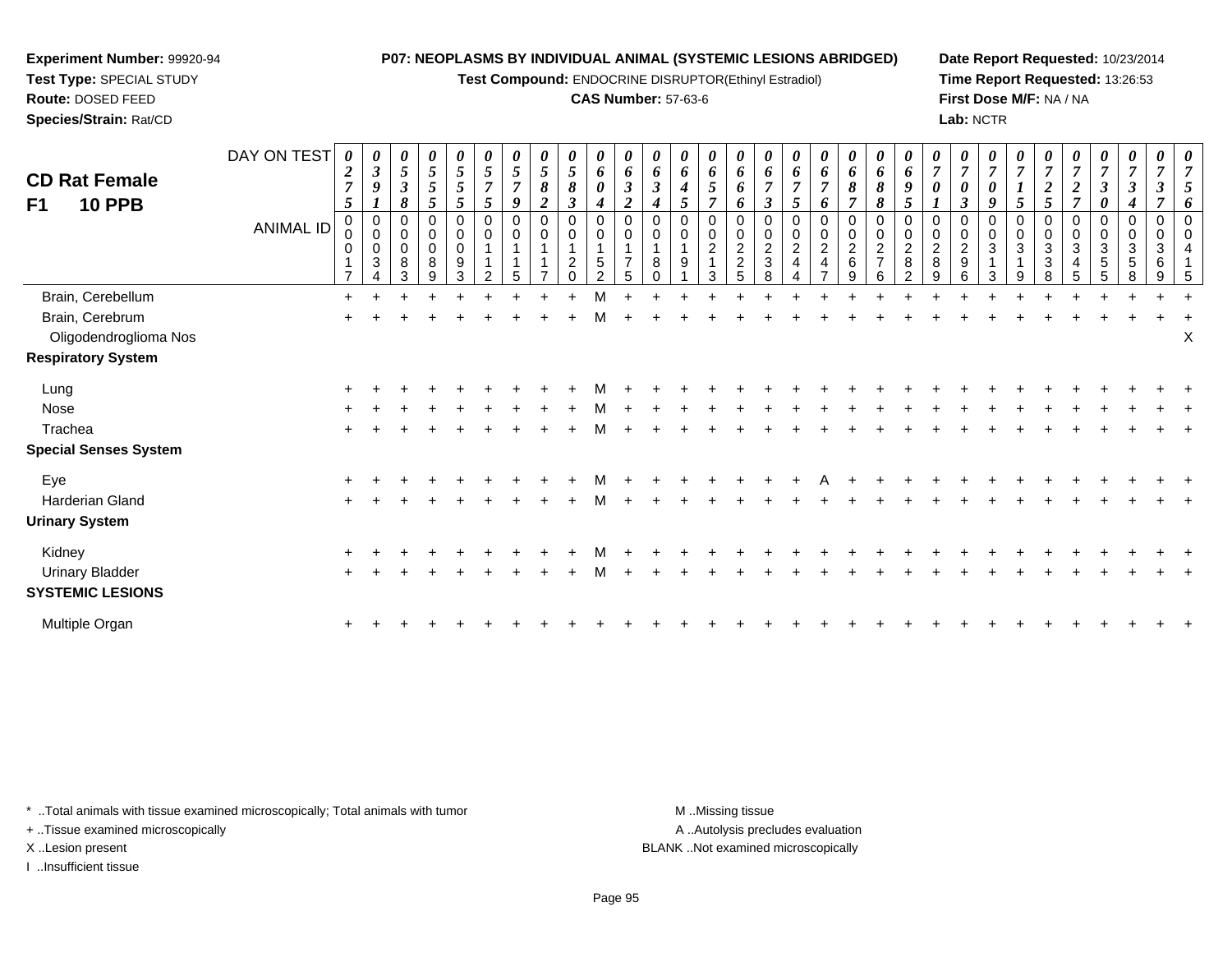**Test Compound:** ENDOCRINE DISRUPTOR(Ethinyl Estradiol)

#### **CAS Number:** 57-63-6

<sup>+</sup> <sup>+</sup> <sup>+</sup> <sup>+</sup> <sup>+</sup> <sup>+</sup> <sup>+</sup> <sup>+</sup> <sup>+</sup> <sup>+</sup> <sup>+</sup> <sup>+</sup> <sup>+</sup> <sup>+</sup> <sup>+</sup> <sup>+</sup> <sup>+</sup> <sup>+</sup> <sup>49</sup>

<sup>+</sup> <sup>+</sup> <sup>+</sup> <sup>+</sup> <sup>+</sup> <sup>+</sup> <sup>+</sup> <sup>+</sup> <sup>+</sup> <sup>+</sup> <sup>+</sup> <sup>+</sup> <sup>+</sup> <sup>+</sup> <sup>+</sup> <sup>+</sup> <sup>+</sup> <sup>+</sup> <sup>49</sup>

8 \*TOTALS

**Date Report Requested:** 10/23/2014**Time Report Requested:** 13:26:53**First Dose M/F:** NA / NA**Lab:** NCTR

| Intestine Small, Ileum                                                         | +         |   |  |    |           |       |   |        |        |       |       |                  |     |     |           |           | 48 |
|--------------------------------------------------------------------------------|-----------|---|--|----|-----------|-------|---|--------|--------|-------|-------|------------------|-----|-----|-----------|-----------|----|
| Intestine Small, Jejunum                                                       | $\ddot{}$ |   |  |    | ÷         |       |   |        |        | $\pm$ | +     |                  |     |     |           | $\ddot{}$ | 47 |
| Liver                                                                          | $\ddot{}$ |   |  |    |           |       |   |        |        |       |       |                  | ÷   |     | $\ddot{}$ | $\ddot{}$ | 49 |
| Hepatocellular Adenoma                                                         |           |   |  |    |           |       |   |        |        |       |       |                  |     |     |           |           | 1  |
| Oral Mucosa                                                                    |           |   |  |    |           |       |   |        |        |       |       | $\ddot{}$        |     |     |           |           | 4  |
| Squamous Cell Carcinoma                                                        |           |   |  |    |           |       |   |        |        |       |       |                  |     |     |           |           | 1  |
| Pancreas                                                                       | +         |   |  |    |           |       |   |        |        |       |       |                  |     |     |           |           | 49 |
| Salivary Glands                                                                | $\ddot{}$ |   |  | ÷. | $\ddot{}$ | $\pm$ | + | +      |        | $\pm$ | $\pm$ | +                |     |     |           | $\pm$     | 49 |
| Stomach, Forestomach                                                           | $\pm$     |   |  |    | ÷         |       |   |        |        |       | +     |                  |     |     | ÷         | $\pm$     | 49 |
| Squamous Cell Papilloma                                                        |           |   |  |    |           |       |   |        |        |       |       |                  |     |     |           |           | 1  |
| Stomach, Glandular                                                             | +         |   |  |    |           |       |   |        |        |       |       |                  |     |     |           | $\ddot{}$ | 49 |
| <b>Cardiovascular System</b>                                                   |           |   |  |    |           |       |   |        |        |       |       |                  |     |     |           |           |    |
| <b>Blood Vessel</b>                                                            | +         |   |  |    |           |       |   |        |        |       |       |                  |     |     |           | $\pm$     | 49 |
| Heart                                                                          | $+$       | ÷ |  |    | $+$       | $\pm$ |   | $\div$ | $\div$ | $\pm$ | $\pm$ |                  | $+$ | $+$ | $\pm$     | $\ddot{}$ | 49 |
| <b>Endocrine System</b>                                                        |           |   |  |    |           |       |   |        |        |       |       |                  |     |     |           |           |    |
|                                                                                |           |   |  |    |           |       |   |        |        |       |       |                  |     |     |           |           |    |
| * Total animals with tissue examined microscopically; Total animals with tumor |           |   |  |    |           |       |   |        |        |       |       | M Missing tissue |     |     |           |           |    |
|                                                                                |           |   |  |    |           |       |   |        |        |       |       |                  |     |     |           |           |    |

+ ..Tissue examined microscopically

**Experiment Number:** 99920-94**Test Type:** SPECIAL STUDY**Route:** DOSED FEED**Species/Strain:** Rat/CD

**CD Rat FemaleF1 10 PPB**

**Alimentary System**

Intestine Large, Cecum

Intestine Large, Rectum

Intestine Small, Duodenum

Intestine Large, Colon

**Esophagus** 

DAY ON TEST

*0*

<sup>+</sup> <sup>+</sup> <sup>+</sup> <sup>+</sup> <sup>+</sup> <sup>+</sup> <sup>+</sup> <sup>+</sup> <sup>+</sup> <sup>+</sup> <sup>+</sup> <sup>+</sup> <sup>+</sup> <sup>+</sup> <sup>+</sup> <sup>+</sup> <sup>+</sup> <sup>+</sup> <sup>+</sup> <sup>49</sup>

<sup>+</sup> <sup>+</sup> <sup>+</sup> <sup>+</sup> <sup>+</sup> <sup>+</sup> <sup>+</sup> <sup>+</sup> <sup>+</sup> <sup>+</sup> <sup>+</sup> <sup>+</sup> <sup>+</sup> <sup>+</sup> <sup>+</sup> <sup>+</sup> <sup>+</sup> <sup>+</sup> <sup>+</sup> <sup>49</sup>

<sup>+</sup> <sup>+</sup> <sup>+</sup> <sup>+</sup> <sup>+</sup> <sup>+</sup> <sup>+</sup> <sup>+</sup> <sup>+</sup> <sup>+</sup> <sup>+</sup> <sup>+</sup> <sup>+</sup> <sup>+</sup> <sup>+</sup> <sup>+</sup> <sup>+</sup> <sup>+</sup> <sup>+</sup> <sup>49</sup>

*7 5 7*

ANIMAL ID

 $\mathsf{S}$  +

 $\mathsf{n}$  +

I ..Insufficient tissue

A ..Autolysis precludes evaluation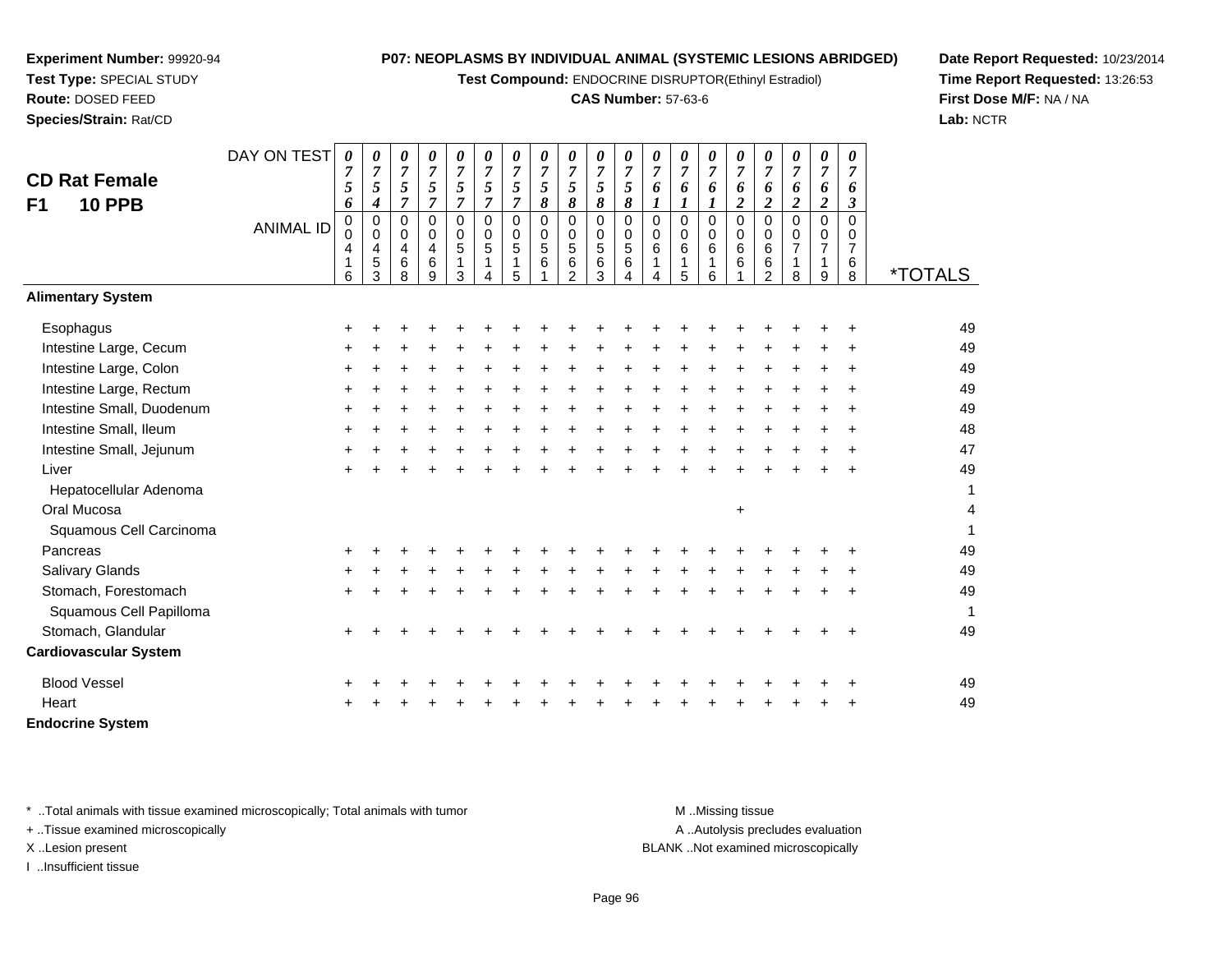**Test Compound:** ENDOCRINE DISRUPTOR(Ethinyl Estradiol)

#### **CAS Number:** 57-63-6

ᅮ

**Date Report Requested:** 10/23/2014**Time Report Requested:** 13:26:53**First Dose M/F:** NA / NA**Lab:** NCTR

| <b>CD Rat Female</b><br><b>10 PPB</b><br>F <sub>1</sub> | DAY ON TEST      | 0<br>5<br>6      | 0<br>$\overline{7}$<br>$\mathfrak{s}$<br>4 | 0<br>$\overline{7}$<br>5<br>$\overline{7}$ | 0<br>7<br>5<br>$\overline{7}$ | 0<br>7<br>$\sqrt{5}$<br>$\overline{7}$ | 0<br>$\overline{7}$<br>5<br>$\boldsymbol{7}$ | 0<br>$\overline{7}$<br>$\sqrt{5}$<br>$\overline{7}$ | 0<br>$\overline{7}$<br>5<br>8 | 0<br>$\overline{7}$<br>5<br>8      | 0<br>7<br>$\sqrt{5}$<br>8                   | 0<br>7<br>5<br>8          | 0<br>$\overline{7}$<br>6 | 0<br>$\overline{7}$<br>6<br>1 | 0<br>7<br>6<br>$\boldsymbol{\mathit{I}}$ | 0<br>6<br>$\overline{c}$ | 0<br>$\overline{7}$<br>6<br>2   | 0<br>$\boldsymbol{7}$<br>6<br>$\boldsymbol{2}$ | 0<br>$\overline{7}$<br>6<br>$\boldsymbol{2}$ | 0<br>$\overline{7}$<br>6<br>3                |                       |
|---------------------------------------------------------|------------------|------------------|--------------------------------------------|--------------------------------------------|-------------------------------|----------------------------------------|----------------------------------------------|-----------------------------------------------------|-------------------------------|------------------------------------|---------------------------------------------|---------------------------|--------------------------|-------------------------------|------------------------------------------|--------------------------|---------------------------------|------------------------------------------------|----------------------------------------------|----------------------------------------------|-----------------------|
|                                                         | <b>ANIMAL ID</b> | 0<br>0<br>4<br>6 | 0<br>0<br>4<br>5<br>3                      | 0<br>$\Omega$<br>4<br>6<br>8               | 0<br>0<br>4<br>6<br>9         | 0<br>0<br>5<br>3                       | 0<br>0<br>5<br>1<br>4                        | 0<br>0<br>$\sqrt{5}$<br>1<br>5                      | 0<br>$\mathbf 0$<br>5<br>6    | 0<br>0<br>5<br>6<br>$\overline{c}$ | 0<br>$\pmb{0}$<br>$\mathbf 5$<br>$\,6$<br>3 | 0<br>0<br>5<br>6<br>4     | 0<br>0<br>6<br>4         | 0<br>0<br>6<br>1<br>5         | 0<br>0<br>6<br>6                         | 0<br>0<br>6<br>6         | $\mathbf 0$<br>0<br>6<br>6<br>2 | $\mathbf 0$<br>0<br>7<br>1<br>8                | $\mathbf 0$<br>0<br>7<br>1<br>9              | $\mathbf 0$<br>0<br>$\overline{7}$<br>6<br>8 | <i><b>*TOTALS</b></i> |
| <b>Adrenal Cortex</b>                                   |                  | $+$              | $\ddot{}$                                  | $+$                                        | $\ddot{}$                     | $\ddot{}$                              | $\ddot{}$                                    | $\ddot{}$                                           | $\ddot{}$                     | $+$                                | $\ddot{}$                                   | $\ddot{}$                 | $\ddot{}$                | $+$                           | $+$                                      | $\ddot{}$                | $\ddot{}$                       | $\ddot{}$                                      | $\ddot{}$                                    | $\ddot{}$                                    | 49                    |
| Adenoma                                                 |                  |                  |                                            |                                            |                               |                                        |                                              |                                                     |                               |                                    |                                             |                           |                          |                               |                                          |                          |                                 |                                                |                                              |                                              | 1                     |
| Adrenal Medulla                                         |                  |                  |                                            |                                            |                               |                                        |                                              |                                                     |                               |                                    |                                             |                           |                          |                               |                                          |                          |                                 |                                                |                                              |                                              | 49                    |
| Islets, Pancreatic                                      |                  |                  |                                            |                                            |                               |                                        |                                              |                                                     |                               |                                    |                                             |                           |                          |                               |                                          |                          |                                 |                                                |                                              |                                              | 49                    |
| Carcinoma                                               |                  |                  |                                            |                                            |                               |                                        |                                              |                                                     |                               |                                    |                                             | $\boldsymbol{\mathsf{X}}$ |                          |                               |                                          |                          |                                 |                                                |                                              |                                              | 1                     |
| Parathyroid Gland                                       |                  |                  |                                            |                                            |                               |                                        |                                              |                                                     |                               |                                    |                                             |                           |                          |                               |                                          |                          |                                 |                                                |                                              |                                              | 46                    |
| <b>Pituitary Gland</b>                                  |                  | +                |                                            |                                            |                               |                                        |                                              |                                                     |                               |                                    |                                             |                           |                          |                               |                                          |                          |                                 |                                                |                                              |                                              | 50                    |
| Pars Distalis, Adenoma                                  |                  |                  | X                                          | X                                          | X                             | X                                      | X                                            | $\boldsymbol{\mathsf{X}}$                           |                               | Χ                                  |                                             | X                         | X                        | X                             | X                                        | X                        | X                               | X                                              | X                                            | X                                            | 40                    |
| <b>Thyroid Gland</b>                                    |                  | $\pm$            |                                            |                                            |                               |                                        |                                              |                                                     |                               |                                    |                                             |                           |                          |                               |                                          |                          |                                 |                                                |                                              | $\ddot{}$                                    | 49                    |
| C Cell, Adenoma                                         |                  |                  |                                            |                                            |                               |                                        |                                              |                                                     |                               | Χ                                  |                                             |                           |                          |                               |                                          |                          |                                 |                                                |                                              |                                              | 1                     |
| <b>General Body System</b>                              |                  |                  |                                            |                                            |                               |                                        |                                              |                                                     |                               |                                    |                                             |                           |                          |                               |                                          |                          |                                 |                                                |                                              |                                              |                       |
| <b>Tissue NOS</b>                                       |                  |                  |                                            |                                            |                               |                                        |                                              |                                                     |                               |                                    |                                             |                           |                          |                               |                                          |                          |                                 |                                                |                                              |                                              | 1                     |
| Sarcoma                                                 |                  |                  |                                            |                                            |                               |                                        |                                              |                                                     |                               |                                    |                                             |                           |                          |                               |                                          |                          |                                 |                                                |                                              |                                              | $\mathbf{1}$          |
| <b>Genital System</b>                                   |                  |                  |                                            |                                            |                               |                                        |                                              |                                                     |                               |                                    |                                             |                           |                          |                               |                                          |                          |                                 |                                                |                                              |                                              |                       |
| <b>Clitoral Gland</b>                                   |                  | ٠                |                                            |                                            |                               |                                        |                                              |                                                     |                               |                                    |                                             |                           |                          |                               |                                          |                          |                                 |                                                |                                              |                                              | 48                    |
| Ovary                                                   |                  |                  |                                            |                                            |                               |                                        |                                              |                                                     |                               |                                    |                                             |                           |                          |                               |                                          |                          |                                 |                                                |                                              |                                              | 49                    |
| Granulosa Cell Tumor Benign                             |                  |                  |                                            |                                            |                               |                                        |                                              |                                                     |                               |                                    |                                             |                           |                          |                               |                                          |                          |                                 | $\pmb{\times}$                                 |                                              |                                              | 1                     |
| Sertoli Cell Tumor Benign                               |                  |                  |                                            |                                            |                               |                                        |                                              |                                                     |                               |                                    |                                             |                           |                          |                               |                                          |                          |                                 |                                                |                                              |                                              |                       |
| Oviduct                                                 |                  |                  |                                            |                                            |                               |                                        |                                              |                                                     |                               |                                    |                                             |                           |                          |                               |                                          |                          |                                 |                                                |                                              |                                              | 49                    |
| <b>Uterus</b>                                           |                  |                  |                                            |                                            |                               |                                        |                                              |                                                     |                               |                                    |                                             |                           |                          |                               |                                          |                          |                                 |                                                |                                              |                                              | 49                    |
| Polyp Stromal                                           |                  |                  |                                            |                                            |                               |                                        |                                              |                                                     |                               |                                    |                                             |                           | X                        | X                             |                                          |                          |                                 |                                                |                                              |                                              | 5                     |
| Vagina                                                  |                  |                  |                                            |                                            |                               |                                        |                                              |                                                     |                               |                                    |                                             |                           |                          |                               |                                          |                          |                                 |                                                |                                              |                                              | 49                    |

**Experiment Number:** 99920-94**Test Type:** SPECIAL STUDY**Route:** DOSED FEED**Species/Strain:** Rat/CD

a  $+$ 

\* ..Total animals with tissue examined microscopically; Total animals with tumor **M** ...Missing tissue M ...Missing tissue A .. Autolysis precludes evaluation + ..Tissue examined microscopically X ..Lesion present BLANK ..Not examined microscopicallyI ..Insufficient tissue

<sup>+</sup> <sup>+</sup> <sup>+</sup> <sup>+</sup> <sup>+</sup> <sup>+</sup> <sup>+</sup> <sup>+</sup> <sup>+</sup> <sup>+</sup> <sup>+</sup> <sup>+</sup> <sup>+</sup> <sup>+</sup> <sup>+</sup> <sup>+</sup> <sup>+</sup> <sup>+</sup> <sup>49</sup>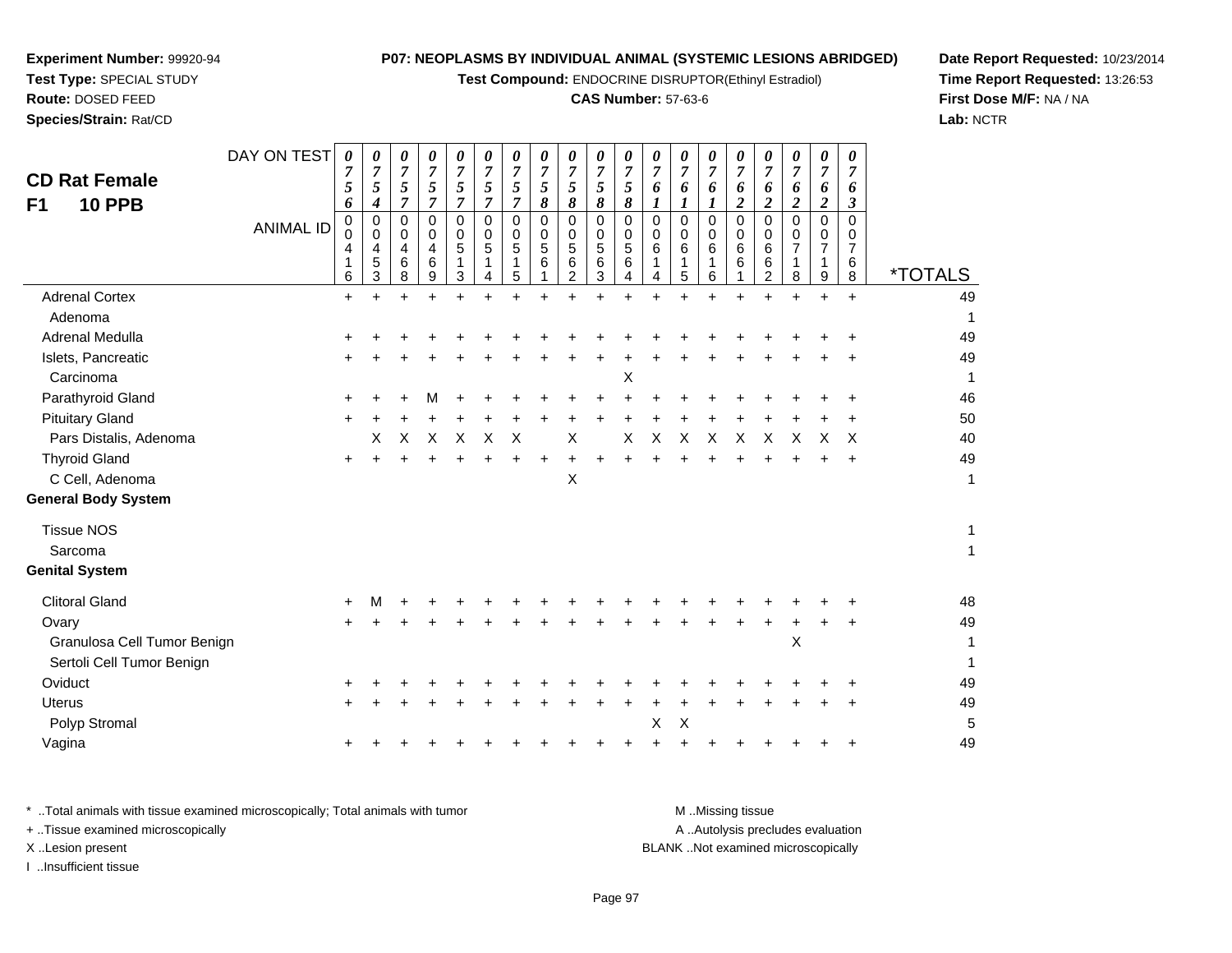**Test Compound:** ENDOCRINE DISRUPTOR(Ethinyl Estradiol)

## **CAS Number:** 57-63-6

**Date Report Requested:** 10/23/2014 **Time Report Requested:** 13:26:53**First Dose M/F:** NA / NA**Lab:** NCTR

|                             | DAY ON TEST      | 0                   | 0                        | 0                          | 0                            | 0                   | 0                         | 0                   | 0                   | 0                   | 0                           | 0                                | 0                   | 0                   | 0                       | 0                   | 0                   | 0                         | $\boldsymbol{\theta}$     | 0                        |                       |
|-----------------------------|------------------|---------------------|--------------------------|----------------------------|------------------------------|---------------------|---------------------------|---------------------|---------------------|---------------------|-----------------------------|----------------------------------|---------------------|---------------------|-------------------------|---------------------|---------------------|---------------------------|---------------------------|--------------------------|-----------------------|
| <b>CD Rat Female</b>        |                  | $\overline{7}$<br>5 | $\overline{7}$<br>5      | $\overline{7}$<br>5        | $\overline{7}$<br>$\sqrt{5}$ | $\overline{7}$<br>5 | $\overline{7}$<br>5       | $\overline{7}$<br>5 | $\overline{7}$<br>5 | $\overline{7}$<br>5 | $\overline{7}$<br>5         | $\overline{7}$<br>$\mathfrak{s}$ | $\overline{7}$<br>6 | $\overline{7}$<br>6 | $\overline{7}$<br>6     | $\overline{7}$<br>6 | $\overline{7}$<br>6 | 7<br>6                    | $\overline{7}$<br>6       | $\overline{7}$<br>6      |                       |
| <b>10 PPB</b><br>F1         |                  | 6                   | $\boldsymbol{4}$         | $\overline{7}$             | $\overline{7}$               | $\overline{7}$      | $\overline{7}$            | $\overline{7}$      | 8                   | 8                   | 8                           | 8                                | 1                   |                     |                         | $\overline{2}$      | $\overline{2}$      | $\overline{c}$            | $\overline{2}$            | 3                        |                       |
|                             | <b>ANIMAL ID</b> | 0<br>$\mathbf 0$    | $\pmb{0}$<br>$\mathbf 0$ | $\mathbf 0$<br>$\mathbf 0$ | 0<br>$\mathbf 0$             | 0<br>0              | $\Omega$<br>0             | $\mathbf 0$<br>0    | $\mathbf 0$<br>0    | 0<br>$\mathbf 0$    | $\mathsf{O}$<br>$\mathbf 0$ | $\pmb{0}$<br>0                   | $\pmb{0}$<br>0      | $\Omega$<br>0       | $\Omega$<br>$\mathbf 0$ | 0<br>$\mathbf 0$    | $\mathbf 0$<br>0    | $\Omega$<br>0             | $\mathbf 0$<br>0          | $\Omega$<br>$\mathbf{0}$ |                       |
|                             |                  | 4                   | 4                        | 4                          | 4                            | 5                   | 5                         | 5                   | 5                   | 5                   | $5\phantom{.0}$             | 5                                | 6                   | 6                   | 6                       | 6                   | 6                   | $\overline{7}$            | $\overline{7}$            | $\overline{7}$           |                       |
|                             |                  | 6                   | 5<br>3                   | 6<br>8                     | 6<br>9                       | 1<br>3              | $\mathbf{1}$<br>Δ         | 1<br>5              | 6                   | 6<br>$\overline{2}$ | 6<br>3                      | 6<br>$\Delta$                    | 1<br>$\overline{A}$ | 1<br>5              | 1<br>6                  | 6                   | 6<br>$\overline{2}$ | 1<br>8                    | $\mathbf{1}$<br>9         | 6<br>8                   | <i><b>*TOTALS</b></i> |
| Granular Cell Tumor Benign  |                  |                     |                          |                            |                              |                     |                           |                     |                     |                     |                             |                                  |                     |                     |                         |                     |                     |                           |                           |                          |                       |
| Polyp                       |                  |                     |                          |                            |                              |                     |                           |                     |                     |                     |                             |                                  |                     |                     |                         |                     |                     |                           |                           |                          | $\mathbf{1}$          |
| <b>Hematopoietic System</b> |                  |                     |                          |                            |                              |                     |                           |                     |                     |                     |                             |                                  |                     |                     |                         |                     |                     |                           |                           |                          |                       |
| <b>Bone Marrow</b>          |                  |                     |                          |                            |                              |                     |                           |                     |                     |                     |                             |                                  |                     |                     |                         |                     |                     |                           |                           |                          | 49                    |
| Lymph Node                  |                  |                     |                          | ٠                          |                              |                     |                           |                     |                     |                     |                             |                                  |                     |                     |                         |                     |                     |                           |                           |                          | $\,6$                 |
| Lymph Node, Mandibular      |                  |                     |                          |                            |                              |                     |                           |                     |                     |                     |                             |                                  |                     |                     |                         |                     |                     |                           |                           |                          | 49                    |
| Lymph Node, Mesenteric      |                  |                     |                          |                            |                              |                     |                           |                     |                     |                     |                             | М                                |                     |                     |                         |                     |                     |                           |                           |                          | 47                    |
| Spleen                      |                  |                     |                          |                            |                              |                     |                           |                     |                     |                     |                             |                                  |                     |                     |                         |                     |                     |                           |                           |                          | 49                    |
| Thymus                      |                  |                     |                          |                            |                              |                     |                           |                     |                     |                     |                             |                                  |                     |                     |                         |                     |                     |                           |                           |                          | 45                    |
| Integumentary System        |                  |                     |                          |                            |                              |                     |                           |                     |                     |                     |                             |                                  |                     |                     |                         |                     |                     |                           |                           |                          |                       |
| <b>Mammary Gland</b>        |                  |                     |                          |                            |                              |                     |                           |                     |                     |                     |                             |                                  |                     |                     |                         |                     |                     |                           |                           |                          | 49                    |
| Adenocarcinoma              |                  |                     | $\pmb{\times}$           |                            |                              |                     | X                         |                     |                     |                     |                             | X                                |                     |                     |                         |                     |                     | $\boldsymbol{\mathsf{X}}$ |                           |                          | 9                     |
| Fibroadenoma                |                  |                     |                          | $\pmb{\times}$             |                              | $\pmb{\times}$      | $\boldsymbol{\mathsf{X}}$ |                     |                     | $X$ $X$             |                             | X                                |                     |                     |                         |                     | Χ                   |                           |                           | $\pmb{\times}$           | 18                    |
| Fibroadenoma, Multiple      |                  | X                   |                          |                            | Χ                            |                     |                           |                     |                     |                     | X                           |                                  |                     |                     | X                       | $\times$            |                     |                           | $\boldsymbol{\mathsf{X}}$ |                          | 15                    |
| Skin                        |                  | $+$                 |                          | $\ddot{}$                  |                              |                     |                           |                     |                     |                     |                             |                                  |                     |                     |                         |                     |                     |                           |                           |                          | 49                    |
| Keratoacanthoma             |                  |                     |                          |                            | X                            |                     |                           |                     |                     |                     |                             |                                  |                     |                     |                         |                     |                     |                           |                           |                          | $\mathbf{1}$          |
| Musculoskeletal System      |                  |                     |                          |                            |                              |                     |                           |                     |                     |                     |                             |                                  |                     |                     |                         |                     |                     |                           |                           |                          |                       |
| Bone, Femur                 |                  |                     |                          |                            |                              |                     |                           |                     |                     |                     |                             |                                  |                     |                     |                         |                     |                     |                           |                           |                          | 49                    |
| <b>Skeletal Muscle</b>      |                  |                     |                          |                            |                              |                     |                           |                     |                     |                     |                             |                                  |                     |                     |                         |                     |                     |                           |                           |                          | 1                     |
| Nervous System              |                  |                     |                          |                            |                              |                     |                           |                     |                     |                     |                             |                                  |                     |                     |                         |                     |                     |                           |                           |                          |                       |
| Brain, Brain Stem           |                  |                     |                          |                            |                              |                     |                           |                     |                     |                     |                             |                                  |                     |                     |                         |                     |                     |                           |                           |                          | 49                    |
|                             |                  |                     |                          |                            |                              |                     |                           |                     |                     |                     |                             |                                  |                     |                     |                         |                     |                     |                           |                           |                          |                       |

| Total animals with tissue examined microscopically; Total animals with tumor. | M Missing tissue                   |
|-------------------------------------------------------------------------------|------------------------------------|
| + Tissue examined microscopically                                             | A Autolysis precludes evaluation   |
| X Lesion present                                                              | BLANK Not examined microscopically |
| Insufficient tissue                                                           |                                    |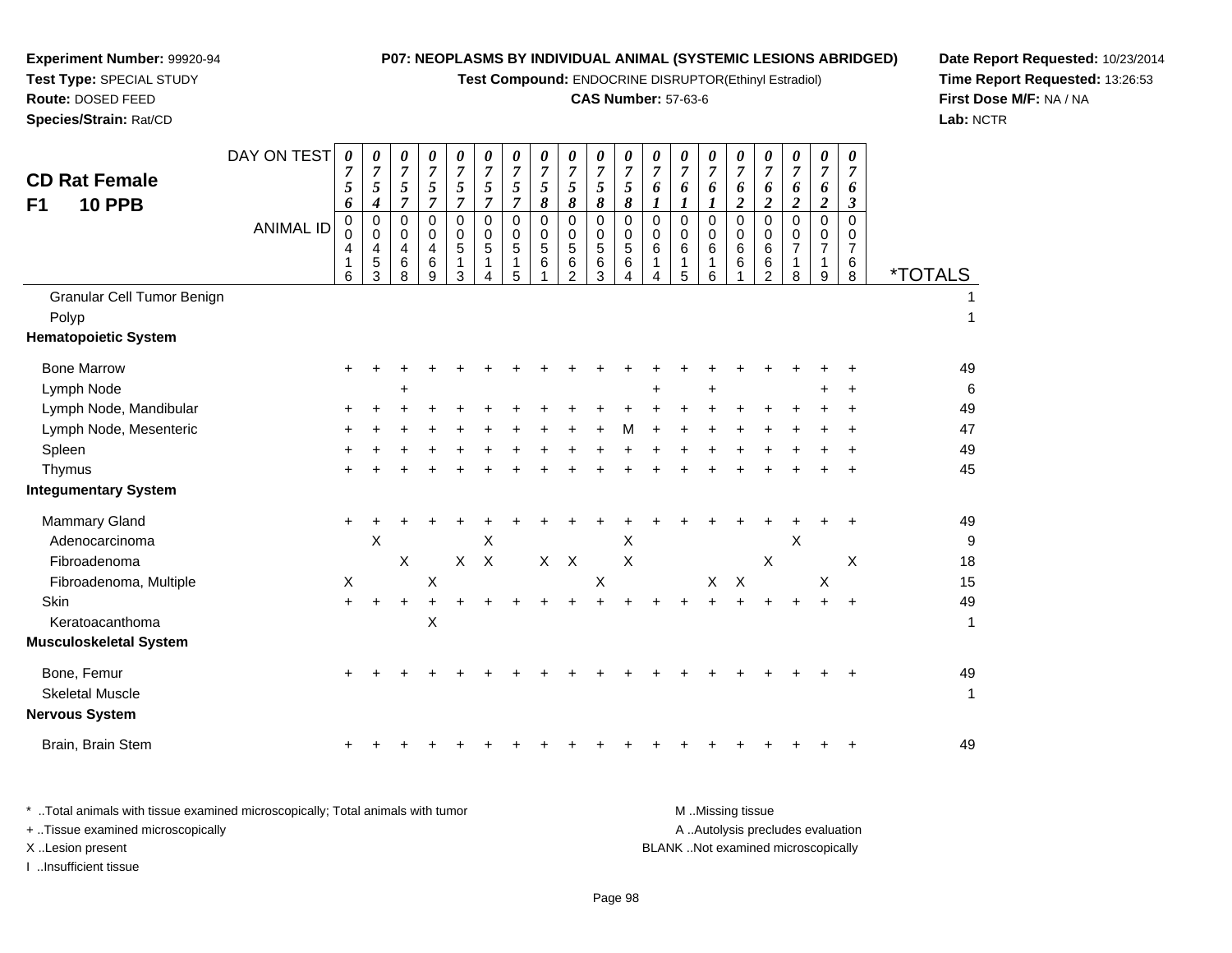**Test Compound:** ENDOCRINE DISRUPTOR(Ethinyl Estradiol)

#### **CAS Number:** 57-63-6

**Date Report Requested:** 10/23/2014**Time Report Requested:** 13:26:53**First Dose M/F:** NA / NA**Lab:** NCTR

| <b>CD Rat Female</b><br>F1<br><b>10 PPB</b> | DAY ON TEST<br><b>ANIMAL ID</b> | $\boldsymbol{\theta}$<br>$\overline{7}$<br>5<br>6<br>0<br>$\Omega$<br>4<br>6 | 0<br>5<br>4<br>0<br>$\Omega$<br>4<br>5<br>3 | 0<br>$\boldsymbol{7}$<br>5<br>7<br>0<br>$\mathbf 0$<br>4<br>6<br>8 | 0<br>$\overline{7}$<br>5<br>0<br>0<br>4<br>6<br>9 | 0<br>7<br>5<br>7<br>0<br>$\Omega$<br>5<br>3 | 0<br>7<br>5<br>7<br>0<br>0<br>$\overline{5}$ | 0<br>$\overline{7}$<br>5<br>7<br>$\Omega$<br>$\Omega$<br>5<br>5 | 0<br>$\overline{7}$<br>5<br>8<br>0<br>$\mathbf 0$<br>5<br>6 | 0<br>$\overline{7}$<br>5<br>8<br>0<br>$\mathbf 0$<br>$\overline{5}$<br>6<br>2 | 0<br>7<br>5<br>8<br>0<br>$\pmb{0}$<br>$\overline{5}$<br>6<br>3 | 0<br>5<br>8<br>0<br>0<br>5<br>6 | 0<br>7<br>6<br>0<br>0<br>6<br>4 | 0<br>$\overline{7}$<br>6<br>0<br>$\mathbf 0$<br>6<br>5 | 0<br>$\overline{7}$<br>6<br>$\Omega$<br>$\Omega$<br>6<br>6 | 0<br>$\overline{7}$<br>6<br>2<br>$\Omega$<br>0<br>6<br>6 | 0<br>$\overline{7}$<br>6<br>2<br>0<br>0<br>6<br>6<br>2 | 0<br>$\overline{7}$<br>6<br>2<br>0<br>$\mathbf 0$<br>$\overline{7}$<br>8 | 0<br>$\overline{7}$<br>6<br>2<br>0<br>0<br>7<br>9 | 0<br>7<br>6<br>3<br>0<br>0<br>7<br>6<br>8 | <i><b>*TOTALS</b></i> |
|---------------------------------------------|---------------------------------|------------------------------------------------------------------------------|---------------------------------------------|--------------------------------------------------------------------|---------------------------------------------------|---------------------------------------------|----------------------------------------------|-----------------------------------------------------------------|-------------------------------------------------------------|-------------------------------------------------------------------------------|----------------------------------------------------------------|---------------------------------|---------------------------------|--------------------------------------------------------|------------------------------------------------------------|----------------------------------------------------------|--------------------------------------------------------|--------------------------------------------------------------------------|---------------------------------------------------|-------------------------------------------|-----------------------|
| Brain, Cerebellum                           |                                 | $\ddot{}$                                                                    |                                             |                                                                    |                                                   |                                             |                                              |                                                                 |                                                             |                                                                               |                                                                |                                 |                                 |                                                        |                                                            |                                                          |                                                        |                                                                          |                                                   | $\ddot{}$                                 | 49                    |
| Brain, Cerebrum                             |                                 | +                                                                            |                                             |                                                                    |                                                   |                                             |                                              |                                                                 |                                                             |                                                                               |                                                                |                                 |                                 |                                                        |                                                            |                                                          |                                                        |                                                                          |                                                   | $\ddot{}$                                 | 49                    |
| Oligodendroglioma Nos                       |                                 |                                                                              |                                             |                                                                    |                                                   |                                             |                                              |                                                                 |                                                             |                                                                               |                                                                |                                 |                                 |                                                        |                                                            |                                                          |                                                        |                                                                          |                                                   |                                           | 1                     |
| <b>Respiratory System</b>                   |                                 |                                                                              |                                             |                                                                    |                                                   |                                             |                                              |                                                                 |                                                             |                                                                               |                                                                |                                 |                                 |                                                        |                                                            |                                                          |                                                        |                                                                          |                                                   |                                           |                       |
| Lung                                        |                                 | +                                                                            |                                             |                                                                    |                                                   |                                             |                                              |                                                                 |                                                             |                                                                               |                                                                |                                 |                                 |                                                        |                                                            |                                                          |                                                        |                                                                          |                                                   |                                           | 49                    |
| Nose                                        |                                 |                                                                              |                                             |                                                                    |                                                   |                                             |                                              |                                                                 |                                                             |                                                                               |                                                                |                                 |                                 |                                                        |                                                            |                                                          |                                                        |                                                                          |                                                   | ÷                                         | 49                    |
| Trachea                                     |                                 | $\ddot{}$                                                                    |                                             |                                                                    |                                                   |                                             |                                              |                                                                 |                                                             |                                                                               |                                                                |                                 |                                 |                                                        |                                                            |                                                          |                                                        |                                                                          |                                                   | ÷                                         | 49                    |
| <b>Special Senses System</b>                |                                 |                                                                              |                                             |                                                                    |                                                   |                                             |                                              |                                                                 |                                                             |                                                                               |                                                                |                                 |                                 |                                                        |                                                            |                                                          |                                                        |                                                                          |                                                   |                                           |                       |
| Eye                                         |                                 |                                                                              |                                             |                                                                    |                                                   |                                             |                                              |                                                                 |                                                             |                                                                               |                                                                |                                 |                                 |                                                        |                                                            |                                                          |                                                        |                                                                          |                                                   |                                           | 48                    |
| Harderian Gland                             |                                 | $\pm$                                                                        |                                             |                                                                    |                                                   |                                             |                                              |                                                                 |                                                             |                                                                               |                                                                |                                 |                                 |                                                        |                                                            |                                                          |                                                        |                                                                          |                                                   | $\ddot{}$                                 | 49                    |
| <b>Urinary System</b>                       |                                 |                                                                              |                                             |                                                                    |                                                   |                                             |                                              |                                                                 |                                                             |                                                                               |                                                                |                                 |                                 |                                                        |                                                            |                                                          |                                                        |                                                                          |                                                   |                                           |                       |
| Kidney                                      |                                 |                                                                              |                                             |                                                                    |                                                   |                                             |                                              |                                                                 |                                                             |                                                                               |                                                                |                                 |                                 |                                                        |                                                            |                                                          |                                                        |                                                                          |                                                   | ÷                                         | 49                    |
| <b>Urinary Bladder</b>                      |                                 | $\ddot{}$                                                                    |                                             |                                                                    |                                                   |                                             |                                              |                                                                 |                                                             |                                                                               |                                                                |                                 |                                 |                                                        |                                                            |                                                          |                                                        |                                                                          |                                                   |                                           | 49                    |
| <b>SYSTEMIC LESIONS</b>                     |                                 |                                                                              |                                             |                                                                    |                                                   |                                             |                                              |                                                                 |                                                             |                                                                               |                                                                |                                 |                                 |                                                        |                                                            |                                                          |                                                        |                                                                          |                                                   |                                           |                       |
| Multiple Organ                              |                                 | +                                                                            |                                             |                                                                    |                                                   |                                             |                                              |                                                                 |                                                             |                                                                               |                                                                |                                 |                                 |                                                        |                                                            |                                                          |                                                        |                                                                          |                                                   | $\ddot{}$                                 | 50                    |

\* ..Total animals with tissue examined microscopically; Total animals with tumor **M** . Missing tissue M ..Missing tissue

+ ..Tissue examined microscopically

**Experiment Number:** 99920-94**Test Type:** SPECIAL STUDY**Route:** DOSED FEED**Species/Strain:** Rat/CD

I ..Insufficient tissue

A ..Autolysis precludes evaluation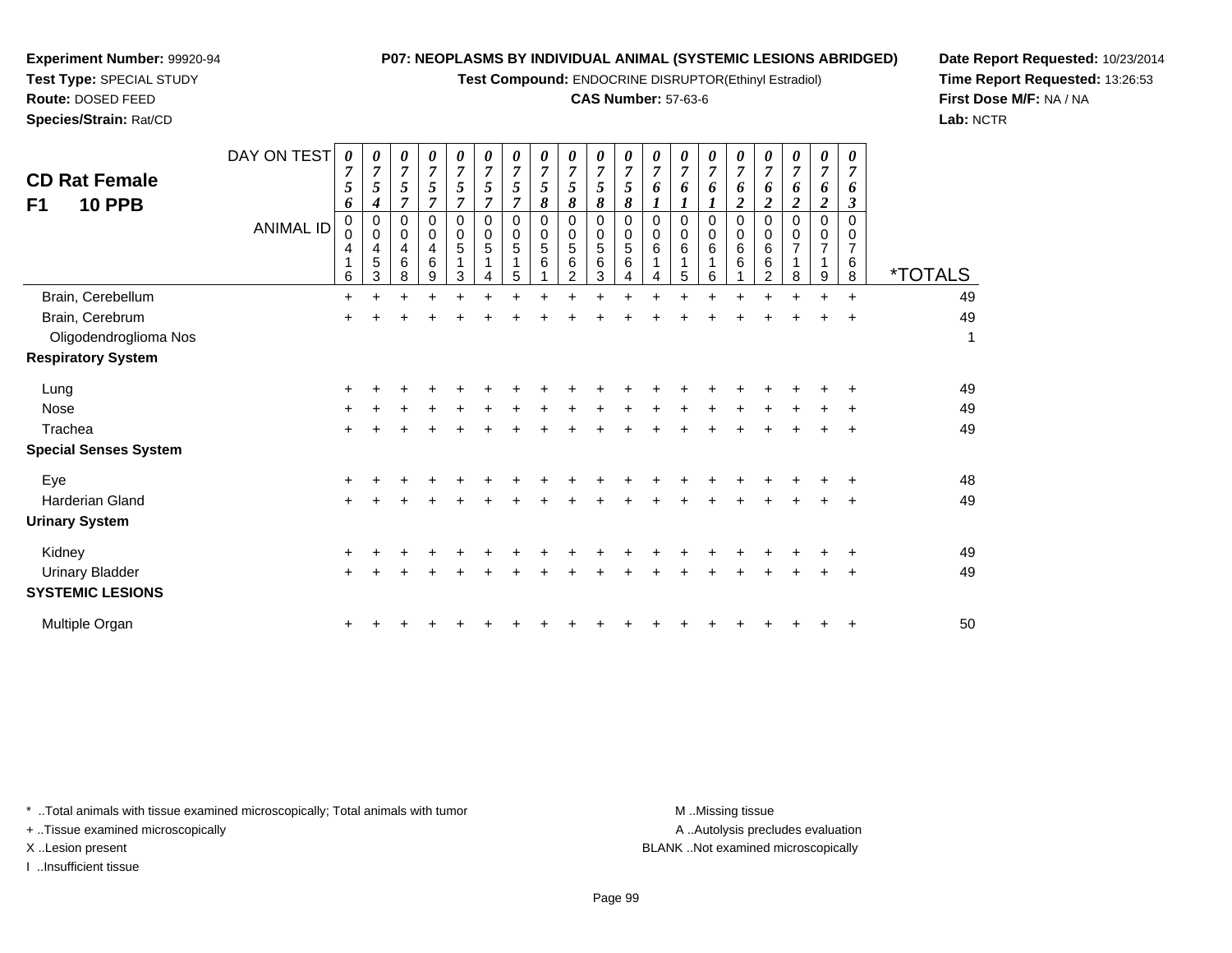**Test Compound:** ENDOCRINE DISRUPTOR(Ethinyl Estradiol)

## **CAS Number:** 57-63-6

**Date Report Requested:** 10/23/2014**Time Report Requested:** 13:26:54**First Dose M/F:** NA / NA**Lab:** NCTR

| <b>CD Rat Female</b><br>F1<br><b>50 PPB</b>          | DAY ON TEST      | 0<br>$\boldsymbol{2}$<br>$\pmb{8}$<br>9   | $\boldsymbol{\theta}$<br>$\sqrt{5}$<br>$\boldsymbol{l}$<br>6        | 0<br>$\mathfrak{s}$<br>8<br>4           | 0<br>$\mathfrak{s}$<br>$\boldsymbol{9}$<br>$\overline{2}$ | $\boldsymbol{\theta}$<br>$\sqrt{5}$<br>$\boldsymbol{g}$<br>$\overline{7}$ | $\boldsymbol{\theta}$<br>6<br>$\boldsymbol{l}$<br>$\boldsymbol{4}$ | $\boldsymbol{\theta}$<br>6<br>$\sqrt{2}$<br>6 | 0<br>6<br>$\boldsymbol{4}$<br>6 | 0<br>6<br>$\mathfrak{s}$<br>0      | $\boldsymbol{\theta}$<br>6<br>$\mathfrak{s}$<br>$\mathfrak{z}$ | $\boldsymbol{\theta}$<br>6<br>$\mathfrak{H}$<br>$\boldsymbol{4}$                 | $\boldsymbol{\theta}$<br>6<br>$\overline{5}$<br>8   | 0<br>6<br>6<br>6                                | 0<br>6<br>6<br>6                                             | $\boldsymbol{\theta}$<br>6<br>$\overline{7}$<br>$\boldsymbol{\theta}$ | $\boldsymbol{\theta}$<br>6<br>$\pmb{8}$<br>$\boldsymbol{\theta}$ | $\boldsymbol{\theta}$<br>6<br>$\pmb{8}$<br>$\overline{7}$ | 0<br>6<br>8<br>9                                       | $\boldsymbol{\theta}$<br>$\boldsymbol{7}$<br>0<br>$\boldsymbol{l}$ | $\boldsymbol{\theta}$<br>$\overline{7}$<br>$\boldsymbol{\theta}$<br>6 | $\theta$<br>$\overline{7}$<br>1<br>$\boldsymbol{I}$        | $\overline{7}$<br>$\frac{2}{2}$                                | 0<br>$\overline{7}$<br>$\overline{c}$<br>6 | 0<br>$\boldsymbol{7}$<br>$\boldsymbol{2}$<br>$\overline{7}$ | $\boldsymbol{\theta}$<br>$\overline{7}$<br>$\mathfrak{z}$<br>$\boldsymbol{\theta}$ | $\theta$<br>$\overline{7}$<br>$\sqrt{5}$<br>6 | $\overline{7}$<br>$\overline{5}$<br>6               | 0<br>$\overline{7}$<br>5<br>6 | 0<br>$\overline{7}$<br>5<br>$\overline{7}$ | 0<br>$\overline{7}$<br>5 | 0<br>$\overline{7}$ |
|------------------------------------------------------|------------------|-------------------------------------------|---------------------------------------------------------------------|-----------------------------------------|-----------------------------------------------------------|---------------------------------------------------------------------------|--------------------------------------------------------------------|-----------------------------------------------|---------------------------------|------------------------------------|----------------------------------------------------------------|----------------------------------------------------------------------------------|-----------------------------------------------------|-------------------------------------------------|--------------------------------------------------------------|-----------------------------------------------------------------------|------------------------------------------------------------------|-----------------------------------------------------------|--------------------------------------------------------|--------------------------------------------------------------------|-----------------------------------------------------------------------|------------------------------------------------------------|----------------------------------------------------------------|--------------------------------------------|-------------------------------------------------------------|------------------------------------------------------------------------------------|-----------------------------------------------|-----------------------------------------------------|-------------------------------|--------------------------------------------|--------------------------|---------------------|
|                                                      | <b>ANIMAL ID</b> | $\mathbf 0$<br>0<br>0<br>$\mathbf 1$<br>8 | $\mathbf 0$<br>0<br>$\pmb{0}$<br>$\boldsymbol{7}$<br>$\overline{2}$ | 0<br>$\mathbf 0$<br>$\overline{c}$<br>3 | 0<br>0<br>1<br>$\overline{c}$<br>9                        | $\mathbf 0$<br>$\mathbf 0$<br>4<br>3                                      | $\mathbf 0$<br>0<br>$\mathbf 1$<br>$\sqrt{5}$<br>5                 | 0<br>0<br>$\overline{7}$<br>$\Omega$          | $\mathbf 0$<br>0<br>9<br>5      | 0<br>0<br>$\overline{c}$<br>0<br>3 | $\mathbf 0$<br>$\pmb{0}$<br>$\boldsymbol{2}$<br>$\mathbf 0$    | $\mathbf 0$<br>$\mathbf 0$<br>$\overline{2}$<br>$\overline{1}$<br>$\overline{2}$ | $\mathbf 0$<br>0<br>$\sqrt{2}$<br>$\mathbf{1}$<br>6 | 0<br>0<br>$\overline{c}$<br>$\overline{c}$<br>3 | 0<br>0<br>$\overline{2}$<br>$\overline{c}$<br>$\overline{4}$ | $\mathbf 0$<br>$\pmb{0}$<br>$\overline{2}$<br>$\sqrt{3}$<br>6         | $\mathbf 0$<br>$\mathbf 0$<br>$rac{2}{5}$<br>3                   | $\mathbf 0$<br>$\mathbf 0$<br>$\sqrt{2}$<br>$\,6\,$<br>5  | $\mathbf 0$<br>0<br>$\boldsymbol{2}$<br>$\overline{7}$ | 0<br>0<br>$\overline{2}$<br>$9\,$                                  | $\mathbf 0$<br>$\pmb{0}$<br>$\overline{3}$<br>$\pmb{0}$<br>8          | $\mathbf 0$<br>$\mathbf 0$<br>$\sqrt{3}$<br>$\overline{1}$ | $\mathbf 0$<br>0<br>$\sqrt{3}$<br>$\mathbf{3}$<br>$\mathbf{0}$ | 0<br>$\mathbf 0$<br>$\mathbf{3}$<br>4<br>3 | 0<br>0<br>$\mathbf{3}$<br>$\overline{4}$                    | 0<br>$\mathbf 0$<br>$\sqrt{3}$<br>$\sqrt{5}$                                       | $\mathbf 0$<br>$\mathbf 0$<br>4<br>9          | $\mathbf 0$<br>0<br>4<br>$\overline{2}$<br>$\Omega$ | 0<br>$\Omega$<br>2            | 0<br>$\mathbf 0$                           | 0<br>$\mathbf 0$<br>5    |                     |
| <b>Alimentary System</b>                             |                  |                                           |                                                                     |                                         |                                                           |                                                                           |                                                                    |                                               |                                 |                                    |                                                                |                                                                                  |                                                     |                                                 |                                                              |                                                                       |                                                                  |                                                           |                                                        |                                                                    |                                                                       |                                                            |                                                                |                                            |                                                             |                                                                                    |                                               |                                                     |                               |                                            |                          |                     |
| Esophagus                                            |                  |                                           |                                                                     |                                         |                                                           |                                                                           |                                                                    |                                               |                                 |                                    |                                                                |                                                                                  |                                                     |                                                 |                                                              |                                                                       |                                                                  |                                                           |                                                        |                                                                    |                                                                       |                                                            |                                                                |                                            |                                                             |                                                                                    |                                               |                                                     |                               |                                            |                          |                     |
| Intestine Large, Cecum                               |                  |                                           |                                                                     |                                         |                                                           |                                                                           |                                                                    |                                               |                                 |                                    |                                                                |                                                                                  |                                                     |                                                 |                                                              |                                                                       |                                                                  |                                                           |                                                        |                                                                    |                                                                       |                                                            |                                                                |                                            |                                                             |                                                                                    |                                               |                                                     |                               |                                            |                          |                     |
| Intestine Large, Colon                               |                  |                                           |                                                                     |                                         |                                                           |                                                                           |                                                                    |                                               |                                 |                                    |                                                                |                                                                                  |                                                     |                                                 |                                                              |                                                                       |                                                                  |                                                           |                                                        |                                                                    |                                                                       |                                                            |                                                                |                                            |                                                             |                                                                                    |                                               |                                                     |                               |                                            |                          |                     |
| Intestine Large, Rectum                              |                  |                                           |                                                                     |                                         |                                                           |                                                                           |                                                                    |                                               |                                 |                                    |                                                                |                                                                                  |                                                     |                                                 |                                                              |                                                                       |                                                                  |                                                           |                                                        |                                                                    |                                                                       |                                                            |                                                                |                                            |                                                             |                                                                                    |                                               |                                                     |                               |                                            |                          |                     |
| Granular Cell Tumor Malignant, Metastatic,<br>Vagina |                  |                                           |                                                                     |                                         |                                                           |                                                                           |                                                                    |                                               |                                 | Χ                                  |                                                                |                                                                                  |                                                     |                                                 |                                                              |                                                                       |                                                                  |                                                           |                                                        |                                                                    |                                                                       |                                                            |                                                                |                                            |                                                             |                                                                                    |                                               |                                                     |                               |                                            |                          |                     |
| Intestine Small, Duodenum                            |                  |                                           |                                                                     |                                         |                                                           |                                                                           |                                                                    |                                               |                                 |                                    |                                                                |                                                                                  |                                                     |                                                 |                                                              |                                                                       |                                                                  |                                                           |                                                        |                                                                    |                                                                       |                                                            |                                                                |                                            |                                                             |                                                                                    |                                               |                                                     |                               |                                            |                          |                     |
| Intestine Small, Ileum                               |                  |                                           |                                                                     |                                         |                                                           |                                                                           |                                                                    |                                               |                                 |                                    |                                                                |                                                                                  |                                                     |                                                 |                                                              |                                                                       |                                                                  |                                                           |                                                        |                                                                    |                                                                       |                                                            |                                                                |                                            |                                                             |                                                                                    |                                               |                                                     |                               |                                            |                          |                     |
| Intestine Small, Jejunum                             |                  |                                           |                                                                     |                                         |                                                           |                                                                           |                                                                    |                                               |                                 |                                    |                                                                |                                                                                  |                                                     |                                                 |                                                              |                                                                       |                                                                  |                                                           |                                                        |                                                                    |                                                                       |                                                            |                                                                |                                            |                                                             |                                                                                    |                                               |                                                     |                               |                                            |                          |                     |
| Liver                                                |                  |                                           |                                                                     |                                         |                                                           |                                                                           |                                                                    |                                               |                                 |                                    |                                                                |                                                                                  |                                                     |                                                 |                                                              |                                                                       |                                                                  |                                                           |                                                        |                                                                    |                                                                       |                                                            |                                                                |                                            |                                                             |                                                                                    |                                               |                                                     |                               |                                            |                          |                     |
| Hepatocellular Adenoma                               |                  |                                           |                                                                     |                                         |                                                           |                                                                           |                                                                    |                                               |                                 |                                    |                                                                |                                                                                  |                                                     |                                                 |                                                              |                                                                       |                                                                  | X                                                         |                                                        |                                                                    |                                                                       |                                                            |                                                                |                                            |                                                             |                                                                                    |                                               |                                                     |                               |                                            |                          |                     |
| Mesentery                                            |                  |                                           |                                                                     |                                         |                                                           |                                                                           |                                                                    |                                               |                                 |                                    |                                                                |                                                                                  |                                                     |                                                 |                                                              |                                                                       |                                                                  |                                                           |                                                        |                                                                    |                                                                       |                                                            |                                                                |                                            |                                                             |                                                                                    |                                               |                                                     |                               |                                            | $\ddot{}$                |                     |
| Oral Mucosa                                          |                  |                                           |                                                                     |                                         |                                                           |                                                                           |                                                                    |                                               |                                 |                                    |                                                                |                                                                                  |                                                     |                                                 |                                                              | $\ddot{}$                                                             |                                                                  |                                                           |                                                        |                                                                    |                                                                       |                                                            |                                                                |                                            |                                                             |                                                                                    |                                               |                                                     |                               |                                            |                          |                     |
| Squamous Cell Carcinoma                              |                  |                                           |                                                                     |                                         |                                                           |                                                                           |                                                                    |                                               |                                 |                                    |                                                                |                                                                                  |                                                     |                                                 |                                                              | X                                                                     |                                                                  |                                                           |                                                        |                                                                    |                                                                       |                                                            | X                                                              |                                            |                                                             |                                                                                    |                                               |                                                     |                               |                                            |                          |                     |
| Pancreas<br>Acinar Cell, Adenocarcinoma              |                  |                                           |                                                                     |                                         |                                                           |                                                                           |                                                                    |                                               |                                 |                                    |                                                                |                                                                                  |                                                     |                                                 |                                                              |                                                                       |                                                                  |                                                           |                                                        |                                                                    |                                                                       |                                                            |                                                                |                                            |                                                             |                                                                                    |                                               |                                                     |                               |                                            |                          |                     |
| Salivary Glands                                      |                  |                                           |                                                                     |                                         |                                                           |                                                                           |                                                                    |                                               |                                 |                                    |                                                                |                                                                                  |                                                     |                                                 |                                                              |                                                                       |                                                                  |                                                           |                                                        |                                                                    |                                                                       |                                                            |                                                                |                                            |                                                             |                                                                                    |                                               |                                                     |                               |                                            |                          |                     |
| Stomach, Forestomach                                 |                  |                                           |                                                                     |                                         |                                                           |                                                                           |                                                                    |                                               |                                 |                                    |                                                                |                                                                                  |                                                     |                                                 |                                                              |                                                                       |                                                                  |                                                           |                                                        |                                                                    |                                                                       |                                                            |                                                                |                                            |                                                             |                                                                                    |                                               |                                                     |                               |                                            |                          |                     |
| Stomach, Glandular                                   |                  |                                           |                                                                     |                                         |                                                           |                                                                           |                                                                    |                                               |                                 |                                    |                                                                |                                                                                  |                                                     |                                                 |                                                              |                                                                       |                                                                  |                                                           |                                                        |                                                                    |                                                                       |                                                            |                                                                |                                            |                                                             |                                                                                    |                                               |                                                     |                               |                                            |                          |                     |
| <b>Cardiovascular System</b>                         |                  |                                           |                                                                     |                                         |                                                           |                                                                           |                                                                    |                                               |                                 |                                    |                                                                |                                                                                  |                                                     |                                                 |                                                              |                                                                       |                                                                  |                                                           |                                                        |                                                                    |                                                                       |                                                            |                                                                |                                            |                                                             |                                                                                    |                                               |                                                     |                               |                                            |                          |                     |
| <b>Blood Vessel</b>                                  |                  |                                           |                                                                     |                                         |                                                           |                                                                           |                                                                    |                                               |                                 |                                    |                                                                |                                                                                  |                                                     |                                                 |                                                              |                                                                       |                                                                  |                                                           |                                                        |                                                                    |                                                                       |                                                            |                                                                |                                            |                                                             |                                                                                    |                                               |                                                     |                               |                                            |                          |                     |

\* ..Total animals with tissue examined microscopically; Total animals with tumor **M** . Missing tissue M ..Missing tissue A ..Autolysis precludes evaluation + ..Tissue examined microscopically X ..Lesion present BLANK ..Not examined microscopicallyI ..Insufficient tissue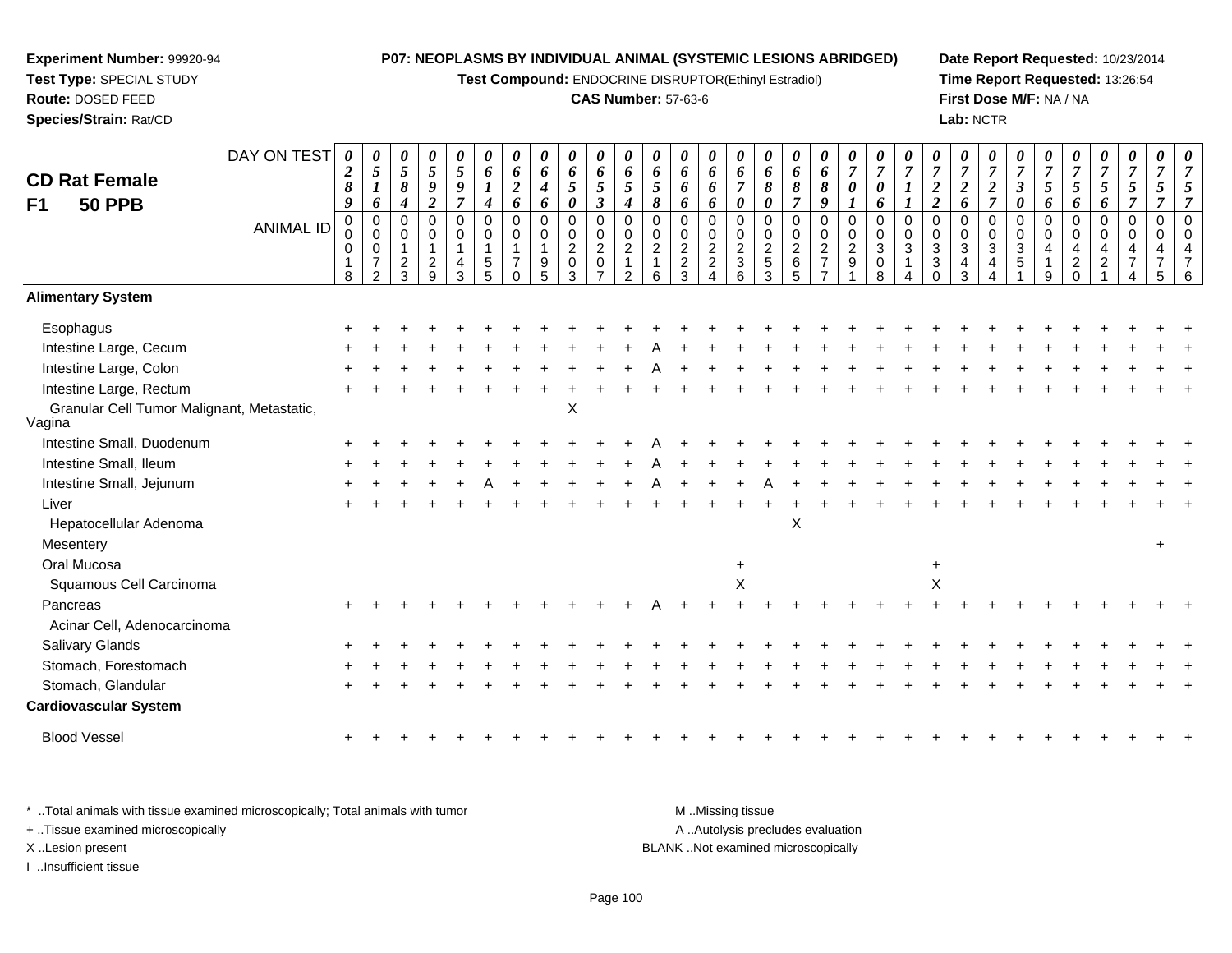**Test Compound:** ENDOCRINE DISRUPTOR(Ethinyl Estradiol)

#### **CAS Number:** 57-63-6

**Date Report Requested:** 10/23/2014**Time Report Requested:** 13:26:54**First Dose M/F:** NA / NA**Lab:** NCTR

| <b>CD Rat Female</b>                                    | DAY ON TEST      | 0<br>$\boldsymbol{2}$<br>8                      | 0<br>$\mathfrak{s}$<br>$\boldsymbol{l}$                                  | $\frac{\theta}{5}$<br>8                                  | $\frac{\theta}{5}$<br>9                                             | $\frac{\theta}{5}$<br>9                                      | 0<br>6<br>$\boldsymbol{l}$                                        | $\boldsymbol{\theta}$<br>6<br>$\boldsymbol{2}$           | 0<br>6<br>$\boldsymbol{4}$           | 0<br>6<br>5                                                                              | 0<br>6<br>5                                                                                   | 0<br>6<br>5                               | 0<br>6<br>5                                    | 0<br>6<br>6                                          | 0<br>6<br>6                       | 0<br>6<br>$\overline{7}$                                               | U<br>6<br>8                              | $\boldsymbol{\theta}$<br>6<br>8                                     | 0<br>6<br>8                                                       | 0<br>$\overline{7}$<br>$\boldsymbol{\theta}$                                  | $\frac{\boldsymbol{\theta}}{\boldsymbol{7}}$<br>0 | $\overline{7}$     | $\overline{7}$<br>$\boldsymbol{2}$                             | 0<br>$\overline{7}$<br>$\boldsymbol{2}$ | 0<br>$\overline{7}$<br>$\boldsymbol{2}$                  | $\theta$<br>$\overline{7}$<br>$\mathbf{3}$ | $\overline{7}$<br>5          | $\overline{7}$<br>5                                   | $\boldsymbol{\theta}$<br>$\overline{7}$<br>5 | 0<br>$\overline{7}$<br>5 <sup>5</sup>                                       | 0<br>$\overline{7}$<br>$5\overline{)}$            |                    |
|---------------------------------------------------------|------------------|-------------------------------------------------|--------------------------------------------------------------------------|----------------------------------------------------------|---------------------------------------------------------------------|--------------------------------------------------------------|-------------------------------------------------------------------|----------------------------------------------------------|--------------------------------------|------------------------------------------------------------------------------------------|-----------------------------------------------------------------------------------------------|-------------------------------------------|------------------------------------------------|------------------------------------------------------|-----------------------------------|------------------------------------------------------------------------|------------------------------------------|---------------------------------------------------------------------|-------------------------------------------------------------------|-------------------------------------------------------------------------------|---------------------------------------------------|--------------------|----------------------------------------------------------------|-----------------------------------------|----------------------------------------------------------|--------------------------------------------|------------------------------|-------------------------------------------------------|----------------------------------------------|-----------------------------------------------------------------------------|---------------------------------------------------|--------------------|
| F1<br><b>50 PPB</b>                                     | <b>ANIMAL ID</b> | 9<br>$\mathbf{0}$<br>0<br>0<br>$\mathbf 1$<br>8 | 6<br>$\mathbf 0$<br>$\mathbf 0$<br>0<br>$\overline{7}$<br>$\mathfrak{p}$ | $\boldsymbol{4}$<br>$\Omega$<br>0<br>$\overline{c}$<br>3 | $\overline{2}$<br>0<br>$\mathbf 0$<br>$\mathbf{1}$<br>$\frac{2}{9}$ | $\overline{7}$<br>$\mathbf 0$<br>0<br>$\mathbf{1}$<br>4<br>3 | $\boldsymbol{4}$<br>$\Omega$<br>0<br>$\mathbf 1$<br>$\frac{5}{5}$ | 6<br>$\mathbf 0$<br>0<br>1<br>$\overline{7}$<br>$\Omega$ | 6<br>$\mathbf 0$<br>0<br>1<br>9<br>5 | $\boldsymbol{\theta}$<br>0<br>$\mathbf 0$<br>$\overline{a}$<br>$\pmb{0}$<br>$\mathbf{3}$ | $\mathfrak{z}$<br>$\mathbf 0$<br>$\mathbf 0$<br>$\overline{c}$<br>$\pmb{0}$<br>$\overline{7}$ | 4<br>$\Omega$<br>0<br>$\overline{2}$<br>2 | 8<br>$\Omega$<br>0<br>$\overline{2}$<br>1<br>6 | 6<br>0<br>0<br>$\overline{2}$<br>$\overline{c}$<br>3 | 6<br>0<br>0<br>$\frac{2}{2}$<br>4 | $\boldsymbol{\theta}$<br>0<br>0<br>$\overline{c}$<br>$\mathbf{3}$<br>6 | 0<br>$\Omega$<br>0<br>$\frac{2}{5}$<br>3 | $\overline{7}$<br>$\Omega$<br>0<br>$\boldsymbol{2}$<br>$\,6\,$<br>5 | 9<br>0<br>0<br>$\overline{2}$<br>$\overline{7}$<br>$\overline{7}$ | 1<br>0<br>$\mathbf 0$<br>$\overline{2}$<br>$\boldsymbol{9}$<br>$\overline{1}$ | 6<br>$\mathbf 0$<br>0<br>$\mathbf{3}$<br>0<br>8   | $\Omega$<br>0<br>3 | 2<br>$\Omega$<br>0<br>$\mathbf{3}$<br>$\mathbf{3}$<br>$\Omega$ | 6<br>$\Omega$<br>0<br>3<br>4<br>3       | $\overline{7}$<br>$\Omega$<br>$\mathbf 0$<br>3<br>4<br>4 | 0<br>$\Omega$<br>0<br>3<br>5               | 6<br>$\Omega$<br>0<br>4<br>9 | 6<br>$\Omega$<br>0<br>4<br>$\overline{2}$<br>$\Omega$ | 6<br>0<br>$\mathbf 0$<br>4<br>$\overline{a}$ | $\overline{7}$<br>$\overline{0}$<br>$\mathbf 0$<br>4<br>7<br>$\overline{A}$ | $\overline{7}$<br>$\mathbf 0$<br>0<br>4<br>7<br>5 | 7<br>$\Omega$<br>4 |
| Heart                                                   |                  | $+$                                             |                                                                          |                                                          |                                                                     |                                                              |                                                                   |                                                          |                                      |                                                                                          |                                                                                               |                                           |                                                |                                                      |                                   |                                                                        |                                          |                                                                     |                                                                   |                                                                               |                                                   |                    |                                                                |                                         |                                                          |                                            |                              |                                                       |                                              |                                                                             |                                                   |                    |
| <b>Endocrine System</b>                                 |                  |                                                 |                                                                          |                                                          |                                                                     |                                                              |                                                                   |                                                          |                                      |                                                                                          |                                                                                               |                                           |                                                |                                                      |                                   |                                                                        |                                          |                                                                     |                                                                   |                                                                               |                                                   |                    |                                                                |                                         |                                                          |                                            |                              |                                                       |                                              |                                                                             |                                                   |                    |
| <b>Adrenal Cortex</b>                                   |                  |                                                 |                                                                          |                                                          |                                                                     |                                                              |                                                                   |                                                          |                                      |                                                                                          |                                                                                               |                                           |                                                |                                                      |                                   |                                                                        |                                          |                                                                     |                                                                   |                                                                               |                                                   |                    |                                                                |                                         |                                                          |                                            |                              |                                                       |                                              |                                                                             |                                                   |                    |
| Adenoma<br>Adrenal Medulla                              |                  |                                                 |                                                                          | X                                                        |                                                                     |                                                              |                                                                   |                                                          |                                      |                                                                                          |                                                                                               |                                           |                                                |                                                      |                                   |                                                                        |                                          |                                                                     |                                                                   |                                                                               |                                                   |                    |                                                                |                                         |                                                          |                                            |                              |                                                       |                                              |                                                                             |                                                   |                    |
| Islets, Pancreatic                                      |                  |                                                 |                                                                          |                                                          |                                                                     |                                                              |                                                                   |                                                          |                                      |                                                                                          |                                                                                               |                                           |                                                |                                                      |                                   |                                                                        |                                          |                                                                     |                                                                   |                                                                               |                                                   |                    |                                                                |                                         |                                                          |                                            |                              |                                                       |                                              |                                                                             |                                                   |                    |
| Adenoma<br>Carcinoma                                    |                  |                                                 |                                                                          |                                                          |                                                                     |                                                              |                                                                   |                                                          |                                      | $\boldsymbol{X}$                                                                         |                                                                                               |                                           |                                                |                                                      |                                   |                                                                        |                                          |                                                                     |                                                                   |                                                                               |                                                   |                    |                                                                |                                         |                                                          |                                            |                              |                                                       |                                              |                                                                             |                                                   |                    |
| Parathyroid Gland<br>Adenoma                            |                  |                                                 |                                                                          |                                                          | м                                                                   |                                                              |                                                                   |                                                          |                                      |                                                                                          | м                                                                                             |                                           | м                                              |                                                      |                                   |                                                                        |                                          |                                                                     |                                                                   |                                                                               |                                                   |                    |                                                                |                                         |                                                          |                                            |                              |                                                       | M                                            |                                                                             |                                                   |                    |
| <b>Pituitary Gland</b>                                  |                  |                                                 |                                                                          |                                                          |                                                                     |                                                              |                                                                   |                                                          |                                      |                                                                                          |                                                                                               |                                           |                                                |                                                      |                                   |                                                                        |                                          |                                                                     |                                                                   |                                                                               |                                                   |                    |                                                                |                                         |                                                          |                                            |                              |                                                       |                                              |                                                                             |                                                   |                    |
| Pars Distalis, Adenoma<br>Pars Distalis, Carcinoma      |                  |                                                 |                                                                          | X X X                                                    |                                                                     |                                                              |                                                                   | X                                                        | $\mathsf{X}$                         | $\boldsymbol{X}$                                                                         |                                                                                               |                                           |                                                | X X X X X                                            |                                   |                                                                        | X                                        |                                                                     |                                                                   | X X X                                                                         |                                                   | $X$ $X$            |                                                                |                                         |                                                          | X                                          |                              | X X X                                                 |                                              | $\mathsf{X}$                                                                | X X                                               |                    |
| Pars Nervosa, Schwannoma Malignant,<br>Metastatic, Nose |                  | X                                               |                                                                          |                                                          |                                                                     |                                                              |                                                                   |                                                          |                                      |                                                                                          |                                                                                               |                                           |                                                |                                                      |                                   |                                                                        |                                          |                                                                     |                                                                   |                                                                               |                                                   |                    |                                                                |                                         |                                                          |                                            |                              |                                                       |                                              |                                                                             |                                                   |                    |
| <b>Thyroid Gland</b><br>C Cell, Adenoma                 |                  |                                                 |                                                                          |                                                          |                                                                     |                                                              |                                                                   |                                                          |                                      |                                                                                          |                                                                                               |                                           |                                                |                                                      |                                   |                                                                        |                                          |                                                                     |                                                                   |                                                                               |                                                   | $\pmb{\times}$     |                                                                |                                         |                                                          |                                            |                              |                                                       |                                              |                                                                             |                                                   |                    |
| <b>General Body System</b>                              |                  |                                                 |                                                                          |                                                          |                                                                     |                                                              |                                                                   |                                                          |                                      |                                                                                          |                                                                                               |                                           |                                                |                                                      |                                   |                                                                        |                                          |                                                                     |                                                                   |                                                                               |                                                   |                    |                                                                |                                         |                                                          |                                            |                              |                                                       |                                              |                                                                             |                                                   |                    |
| <b>NONE</b><br><b>Genital System</b>                    |                  |                                                 |                                                                          |                                                          |                                                                     |                                                              |                                                                   |                                                          |                                      |                                                                                          |                                                                                               |                                           |                                                |                                                      |                                   |                                                                        |                                          |                                                                     |                                                                   |                                                                               |                                                   |                    |                                                                |                                         |                                                          |                                            |                              |                                                       |                                              |                                                                             |                                                   |                    |
| <b>Clitoral Gland</b>                                   |                  |                                                 |                                                                          |                                                          |                                                                     |                                                              |                                                                   |                                                          |                                      |                                                                                          |                                                                                               |                                           |                                                |                                                      |                                   |                                                                        |                                          |                                                                     |                                                                   |                                                                               |                                                   |                    |                                                                |                                         |                                                          |                                            |                              |                                                       |                                              |                                                                             |                                                   |                    |
|                                                         |                  |                                                 |                                                                          |                                                          |                                                                     |                                                              |                                                                   |                                                          |                                      |                                                                                          |                                                                                               |                                           |                                                |                                                      |                                   |                                                                        |                                          |                                                                     |                                                                   |                                                                               |                                                   |                    |                                                                |                                         |                                                          |                                            |                              |                                                       |                                              |                                                                             |                                                   |                    |

\* ..Total animals with tissue examined microscopically; Total animals with tumor **M** . Missing tissue M ..Missing tissue A ..Autolysis precludes evaluation + ..Tissue examined microscopically X ..Lesion present BLANK ..Not examined microscopicallyI ..Insufficient tissue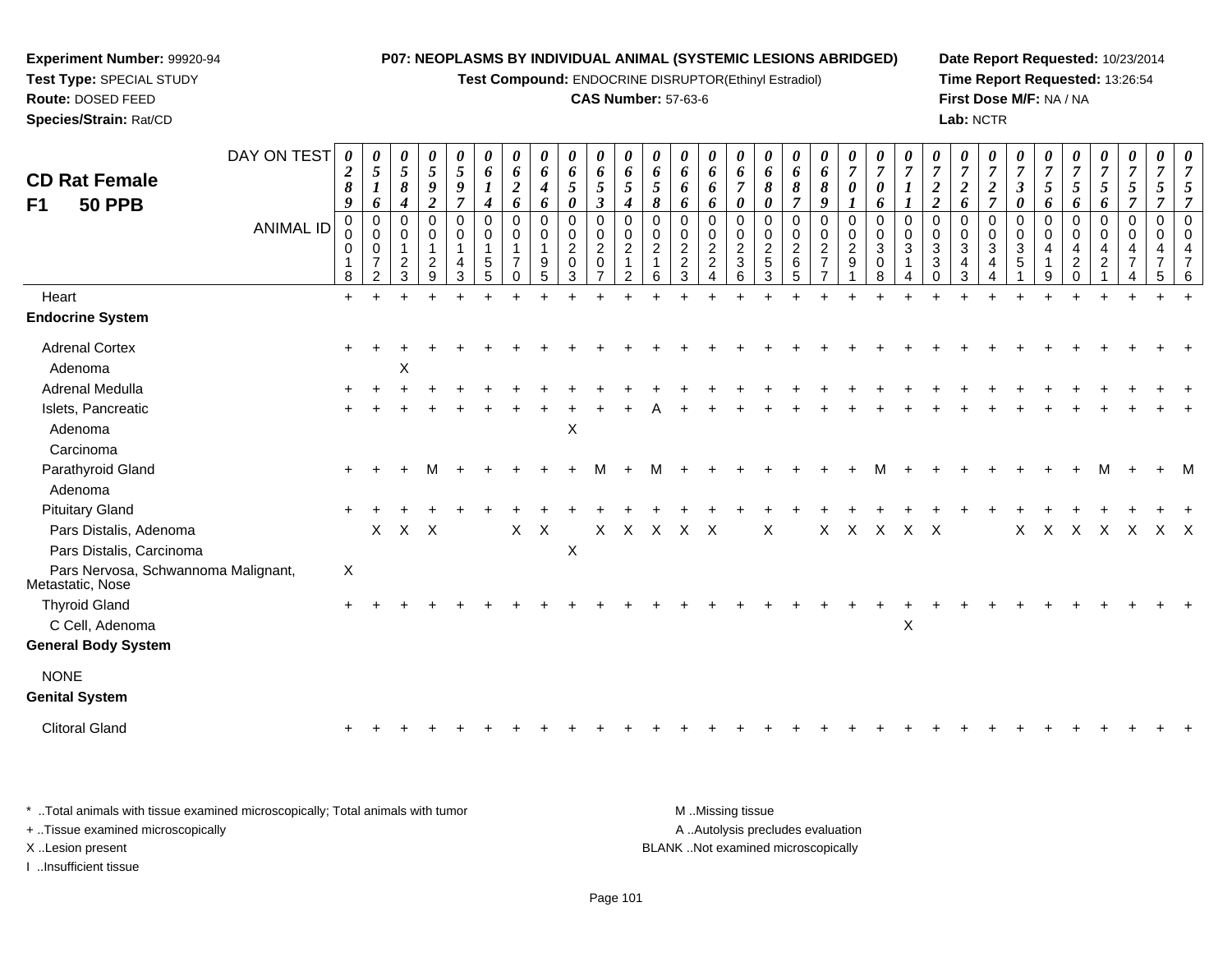**Test Compound:** ENDOCRINE DISRUPTOR(Ethinyl Estradiol)

### **CAS Number:** 57-63-6

**Date Report Requested:** 10/23/2014**Time Report Requested:** 13:26:54**First Dose M/F:** NA / NA**Lab:** NCTR

| <b>CD Rat Female</b><br>F <sub>1</sub><br><b>50 PPB</b> | DAY ON TEST      | 0<br>$\boldsymbol{2}$<br>$\pmb{8}$<br>$\boldsymbol{9}$ | 0<br>$\mathfrak{s}$<br>$\boldsymbol{l}$<br>6                            | 0<br>$\overline{5}$<br>$\pmb{8}$<br>4                       | 0<br>$5\overline{)}$<br>9<br>$\overline{2}$                    | 0<br>$\mathfrak{s}$<br>9<br>$\overline{7}$ | 0<br>6<br>$\boldsymbol{l}$<br>$\boldsymbol{4}$             | 0<br>$\pmb{6}$<br>$\boldsymbol{2}$<br>6                                 | 0<br>6<br>$\boldsymbol{4}$<br>6  | $\boldsymbol{\theta}$<br>6<br>$\mathfrak{s}$<br>$\boldsymbol{\theta}$          | 0<br>6<br>5<br>$\mathfrak{z}$                                     | 0<br>6<br>$\sqrt{5}$<br>$\boldsymbol{4}$                           | 0<br>6<br>$\mathfrak{s}$<br>8                    | 0<br>6<br>6<br>6                                                                 | 0<br>6<br>6<br>6                                                  | 0<br>6<br>$\overline{7}$<br>$\boldsymbol{\theta}$       | 0<br>6<br>8<br>$\boldsymbol{\theta}$ | 0<br>6<br>8<br>$\overline{7}$                                       | 0<br>6<br>$\pmb{8}$<br>9                            | 0<br>$\overline{7}$<br>$\boldsymbol{\theta}$<br>$\boldsymbol{\mathit{1}}$ | 0<br>$\overline{7}$<br>0<br>6                                     | $\boldsymbol{\theta}$<br>$\overline{7}$<br>$\boldsymbol{l}$<br>$\boldsymbol{l}$ | 0<br>$\overline{7}$<br>$\boldsymbol{2}$<br>$\overline{c}$ | 0<br>$\overline{7}$<br>$\overline{2}$<br>6         | 0<br>$\overline{7}$<br>$\boldsymbol{2}$<br>$\overline{\tau}$ | 0<br>$\overline{7}$<br>$\mathfrak{z}$<br>$\boldsymbol{\theta}$ | 0<br>$\overline{7}$<br>$\overline{5}$<br>6                        | 0<br>$\boldsymbol{7}$<br>$5\overline{)}$<br>6      | 0<br>$\boldsymbol{7}$<br>$5\overline{)}$<br>6                         | 0<br>$\overline{7}$<br>5<br>$\overline{7}$      | 0<br>$\overline{7}$<br>5<br>$\overline{7}$ | 0<br>$\overline{7}$<br>5<br>$\overline{7}$                          |
|---------------------------------------------------------|------------------|--------------------------------------------------------|-------------------------------------------------------------------------|-------------------------------------------------------------|----------------------------------------------------------------|--------------------------------------------|------------------------------------------------------------|-------------------------------------------------------------------------|----------------------------------|--------------------------------------------------------------------------------|-------------------------------------------------------------------|--------------------------------------------------------------------|--------------------------------------------------|----------------------------------------------------------------------------------|-------------------------------------------------------------------|---------------------------------------------------------|--------------------------------------|---------------------------------------------------------------------|-----------------------------------------------------|---------------------------------------------------------------------------|-------------------------------------------------------------------|---------------------------------------------------------------------------------|-----------------------------------------------------------|----------------------------------------------------|--------------------------------------------------------------|----------------------------------------------------------------|-------------------------------------------------------------------|----------------------------------------------------|-----------------------------------------------------------------------|-------------------------------------------------|--------------------------------------------|---------------------------------------------------------------------|
|                                                         | <b>ANIMAL ID</b> | $\pmb{0}$<br>0<br>$\mathbf 0$<br>$\overline{1}$<br>8   | $\pmb{0}$<br>$\pmb{0}$<br>$\pmb{0}$<br>$\overline{7}$<br>$\overline{2}$ | $\mathbf 0$<br>$\mathbf 0$<br>$\mathbf{1}$<br>$\frac{2}{3}$ | $\pmb{0}$<br>$\boldsymbol{0}$<br>$\mathbf{1}$<br>$\frac{2}{9}$ | 0<br>$\pmb{0}$<br>$\mathbf{1}$<br>4<br>3   | $\mathbf 0$<br>$\mathbf 0$<br>$\sqrt{5}$<br>$\overline{5}$ | $\pmb{0}$<br>$\pmb{0}$<br>$\mathbf{1}$<br>$\overline{7}$<br>$\mathbf 0$ | 0<br>0<br>$\mathbf{1}$<br>9<br>5 | $\boldsymbol{0}$<br>$\pmb{0}$<br>$\overline{2}$<br>$\mathbf 0$<br>$\mathbf{3}$ | $\mathbf 0$<br>0<br>$\overline{c}$<br>$\pmb{0}$<br>$\overline{7}$ | 0<br>$\pmb{0}$<br>$\overline{2}$<br>$\mathbf{1}$<br>$\overline{2}$ | $\Omega$<br>$\mathbf 0$<br>$\boldsymbol{2}$<br>6 | $\mathbf 0$<br>$\mathbf 0$<br>$\overline{2}$<br>$\boldsymbol{2}$<br>$\mathbf{3}$ | $\mathbf 0$<br>$\pmb{0}$<br>$\overline{2}$<br>$\overline{2}$<br>4 | $\mathbf 0$<br>0<br>$\overline{2}$<br>$\mathbf{3}$<br>6 | 0<br>$\pmb{0}$<br>$\frac{2}{5}$<br>3 | $\mathsf 0$<br>$\mathbf 0$<br>$\overline{a}$<br>6<br>$\overline{5}$ | 0<br>$\mathbf 0$<br>$\frac{2}{7}$<br>$\overline{7}$ | $\mathbf 0$<br>$\pmb{0}$<br>$\frac{2}{9}$                                 | 0<br>$\mathbf 0$<br>$\ensuremath{\mathsf{3}}$<br>$\mathbf 0$<br>8 | $\mathbf 0$<br>$\mathbf 0$<br>$\mathbf{3}$                                      | $\Omega$<br>0<br>$\mathbf{3}$<br>3<br>$\Omega$            | $\mathbf 0$<br>$\pmb{0}$<br>$\mathbf{3}$<br>4<br>3 | $\mathbf 0$<br>$\pmb{0}$<br>$\sqrt{3}$<br>4                  | $\mathbf 0$<br>$\mathbf 0$<br>$\sqrt{3}$<br>5                  | $\mathbf 0$<br>$\mathbf 0$<br>$\overline{4}$<br>$\mathbf{1}$<br>9 | 0<br>$\mathbf 0$<br>$\overline{4}$<br>$^2_{\rm 0}$ | $\,0\,$<br>$\mathbf 0$<br>$\overline{\mathbf{4}}$<br>$\boldsymbol{2}$ | $\pmb{0}$<br>$\mathsf 0$<br>4<br>$\overline{7}$ | 0<br>0<br>4<br>$\overline{7}$<br>5         | $\mathbf 0$<br>$\mathbf 0$<br>$\overline{A}$<br>$\overline{7}$<br>6 |
| Adenoma                                                 |                  |                                                        |                                                                         |                                                             |                                                                |                                            |                                                            |                                                                         |                                  |                                                                                | X                                                                 | $\mathsf{X}$                                                       |                                                  |                                                                                  |                                                                   |                                                         |                                      |                                                                     |                                                     |                                                                           |                                                                   |                                                                                 |                                                           |                                                    |                                                              |                                                                |                                                                   |                                                    |                                                                       |                                                 |                                            |                                                                     |
| Carcinoma                                               |                  |                                                        |                                                                         |                                                             |                                                                |                                            |                                                            |                                                                         |                                  |                                                                                |                                                                   |                                                                    |                                                  |                                                                                  |                                                                   |                                                         |                                      |                                                                     |                                                     |                                                                           | X                                                                 |                                                                                 |                                                           |                                                    |                                                              |                                                                |                                                                   |                                                    |                                                                       |                                                 |                                            |                                                                     |
| Squamous Cell Carcinoma                                 |                  |                                                        |                                                                         |                                                             |                                                                |                                            |                                                            |                                                                         |                                  |                                                                                |                                                                   |                                                                    |                                                  |                                                                                  |                                                                   |                                                         |                                      |                                                                     |                                                     |                                                                           |                                                                   |                                                                                 |                                                           |                                                    |                                                              |                                                                |                                                                   |                                                    | X                                                                     |                                                 |                                            |                                                                     |
| Ovary                                                   |                  |                                                        |                                                                         |                                                             |                                                                |                                            |                                                            |                                                                         |                                  |                                                                                |                                                                   |                                                                    |                                                  |                                                                                  |                                                                   |                                                         |                                      |                                                                     |                                                     |                                                                           |                                                                   |                                                                                 |                                                           |                                                    |                                                              |                                                                |                                                                   |                                                    |                                                                       |                                                 |                                            |                                                                     |
| Oviduct                                                 |                  |                                                        |                                                                         |                                                             |                                                                |                                            |                                                            |                                                                         |                                  |                                                                                |                                                                   |                                                                    |                                                  |                                                                                  |                                                                   |                                                         |                                      |                                                                     |                                                     |                                                                           |                                                                   |                                                                                 |                                                           |                                                    |                                                              |                                                                |                                                                   |                                                    |                                                                       |                                                 |                                            |                                                                     |
| <b>Uterus</b>                                           |                  |                                                        |                                                                         |                                                             |                                                                |                                            |                                                            |                                                                         |                                  |                                                                                |                                                                   |                                                                    |                                                  |                                                                                  |                                                                   |                                                         |                                      |                                                                     |                                                     |                                                                           |                                                                   |                                                                                 |                                                           |                                                    |                                                              |                                                                |                                                                   |                                                    |                                                                       |                                                 |                                            |                                                                     |
| Cervix, Squamous Cell Carcinoma                         |                  |                                                        |                                                                         |                                                             |                                                                |                                            | X                                                          |                                                                         |                                  |                                                                                |                                                                   |                                                                    |                                                  |                                                                                  |                                                                   |                                                         |                                      |                                                                     |                                                     |                                                                           |                                                                   |                                                                                 |                                                           |                                                    |                                                              |                                                                |                                                                   |                                                    |                                                                       |                                                 |                                            |                                                                     |
| Endometrium, Adenoma                                    |                  |                                                        |                                                                         |                                                             |                                                                |                                            |                                                            |                                                                         |                                  |                                                                                |                                                                   |                                                                    |                                                  |                                                                                  |                                                                   |                                                         |                                      |                                                                     |                                                     |                                                                           |                                                                   |                                                                                 |                                                           |                                                    |                                                              |                                                                |                                                                   |                                                    |                                                                       | X                                               |                                            |                                                                     |
| Polyp Stromal                                           |                  |                                                        |                                                                         |                                                             |                                                                |                                            |                                                            | X                                                                       |                                  |                                                                                | X                                                                 |                                                                    |                                                  |                                                                                  |                                                                   |                                                         |                                      |                                                                     |                                                     |                                                                           |                                                                   | $X$ $X$                                                                         |                                                           |                                                    | X                                                            |                                                                |                                                                   |                                                    |                                                                       |                                                 |                                            |                                                                     |
| Vagina                                                  |                  |                                                        |                                                                         |                                                             |                                                                |                                            |                                                            |                                                                         | $\ddot{}$                        |                                                                                |                                                                   |                                                                    |                                                  |                                                                                  |                                                                   |                                                         |                                      |                                                                     |                                                     |                                                                           |                                                                   |                                                                                 |                                                           |                                                    |                                                              |                                                                | М                                                                 |                                                    |                                                                       |                                                 |                                            |                                                                     |
| <b>Granular Cell Tumor Malignant</b>                    |                  |                                                        |                                                                         |                                                             |                                                                |                                            |                                                            |                                                                         |                                  | X                                                                              |                                                                   |                                                                    |                                                  |                                                                                  |                                                                   |                                                         |                                      |                                                                     |                                                     |                                                                           |                                                                   |                                                                                 |                                                           |                                                    |                                                              |                                                                |                                                                   |                                                    |                                                                       |                                                 |                                            |                                                                     |
| <b>Hematopoietic System</b>                             |                  |                                                        |                                                                         |                                                             |                                                                |                                            |                                                            |                                                                         |                                  |                                                                                |                                                                   |                                                                    |                                                  |                                                                                  |                                                                   |                                                         |                                      |                                                                     |                                                     |                                                                           |                                                                   |                                                                                 |                                                           |                                                    |                                                              |                                                                |                                                                   |                                                    |                                                                       |                                                 |                                            |                                                                     |
| <b>Bone Marrow</b>                                      |                  |                                                        |                                                                         |                                                             |                                                                |                                            |                                                            |                                                                         |                                  |                                                                                |                                                                   |                                                                    |                                                  |                                                                                  |                                                                   |                                                         |                                      |                                                                     |                                                     |                                                                           |                                                                   |                                                                                 |                                                           |                                                    |                                                              |                                                                |                                                                   |                                                    |                                                                       |                                                 |                                            |                                                                     |
| Lymph Node                                              |                  |                                                        |                                                                         |                                                             |                                                                |                                            |                                                            |                                                                         |                                  |                                                                                |                                                                   |                                                                    |                                                  |                                                                                  |                                                                   |                                                         |                                      |                                                                     | $\div$                                              |                                                                           | ÷                                                                 |                                                                                 |                                                           |                                                    |                                                              |                                                                |                                                                   |                                                    |                                                                       |                                                 |                                            |                                                                     |
| Lymph Node, Mandibular                                  |                  |                                                        |                                                                         |                                                             |                                                                |                                            |                                                            |                                                                         |                                  |                                                                                |                                                                   |                                                                    |                                                  |                                                                                  |                                                                   |                                                         |                                      |                                                                     |                                                     |                                                                           |                                                                   |                                                                                 |                                                           |                                                    |                                                              |                                                                |                                                                   |                                                    |                                                                       |                                                 |                                            |                                                                     |
| Lymph Node, Mesenteric                                  |                  |                                                        |                                                                         |                                                             |                                                                |                                            |                                                            |                                                                         |                                  |                                                                                |                                                                   |                                                                    |                                                  |                                                                                  |                                                                   |                                                         |                                      |                                                                     |                                                     |                                                                           |                                                                   |                                                                                 |                                                           |                                                    |                                                              |                                                                |                                                                   |                                                    |                                                                       |                                                 |                                            |                                                                     |
| Spleen                                                  |                  |                                                        |                                                                         |                                                             |                                                                |                                            |                                                            |                                                                         |                                  |                                                                                |                                                                   |                                                                    |                                                  |                                                                                  |                                                                   |                                                         |                                      |                                                                     |                                                     |                                                                           |                                                                   |                                                                                 |                                                           |                                                    |                                                              |                                                                |                                                                   |                                                    |                                                                       |                                                 |                                            |                                                                     |
| Sarcoma                                                 |                  |                                                        |                                                                         |                                                             |                                                                |                                            |                                                            |                                                                         |                                  |                                                                                |                                                                   |                                                                    |                                                  |                                                                                  |                                                                   |                                                         |                                      |                                                                     |                                                     |                                                                           |                                                                   |                                                                                 |                                                           |                                                    |                                                              |                                                                |                                                                   |                                                    |                                                                       |                                                 |                                            |                                                                     |
| Thymus                                                  |                  |                                                        |                                                                         |                                                             |                                                                |                                            |                                                            |                                                                         |                                  |                                                                                |                                                                   |                                                                    |                                                  |                                                                                  |                                                                   |                                                         |                                      |                                                                     |                                                     |                                                                           |                                                                   |                                                                                 |                                                           |                                                    |                                                              |                                                                |                                                                   |                                                    |                                                                       |                                                 |                                            |                                                                     |
| <b>Integumentary System</b>                             |                  |                                                        |                                                                         |                                                             |                                                                |                                            |                                                            |                                                                         |                                  |                                                                                |                                                                   |                                                                    |                                                  |                                                                                  |                                                                   |                                                         |                                      |                                                                     |                                                     |                                                                           |                                                                   |                                                                                 |                                                           |                                                    |                                                              |                                                                |                                                                   |                                                    |                                                                       |                                                 |                                            |                                                                     |
| Mammary Gland                                           |                  |                                                        |                                                                         |                                                             |                                                                |                                            |                                                            |                                                                         |                                  |                                                                                |                                                                   |                                                                    |                                                  |                                                                                  |                                                                   |                                                         |                                      |                                                                     |                                                     |                                                                           |                                                                   |                                                                                 |                                                           |                                                    |                                                              |                                                                |                                                                   |                                                    |                                                                       |                                                 |                                            |                                                                     |
| Adenocarcinoma                                          |                  |                                                        |                                                                         |                                                             |                                                                |                                            |                                                            |                                                                         |                                  |                                                                                |                                                                   |                                                                    |                                                  |                                                                                  |                                                                   |                                                         |                                      |                                                                     | X                                                   |                                                                           |                                                                   |                                                                                 |                                                           |                                                    |                                                              |                                                                | X                                                                 |                                                    |                                                                       |                                                 |                                            |                                                                     |

\* ..Total animals with tissue examined microscopically; Total animals with tumor **M** . Missing tissue M ..Missing tissue A ..Autolysis precludes evaluation + ..Tissue examined microscopically X ..Lesion present BLANK ..Not examined microscopicallyI ..Insufficient tissue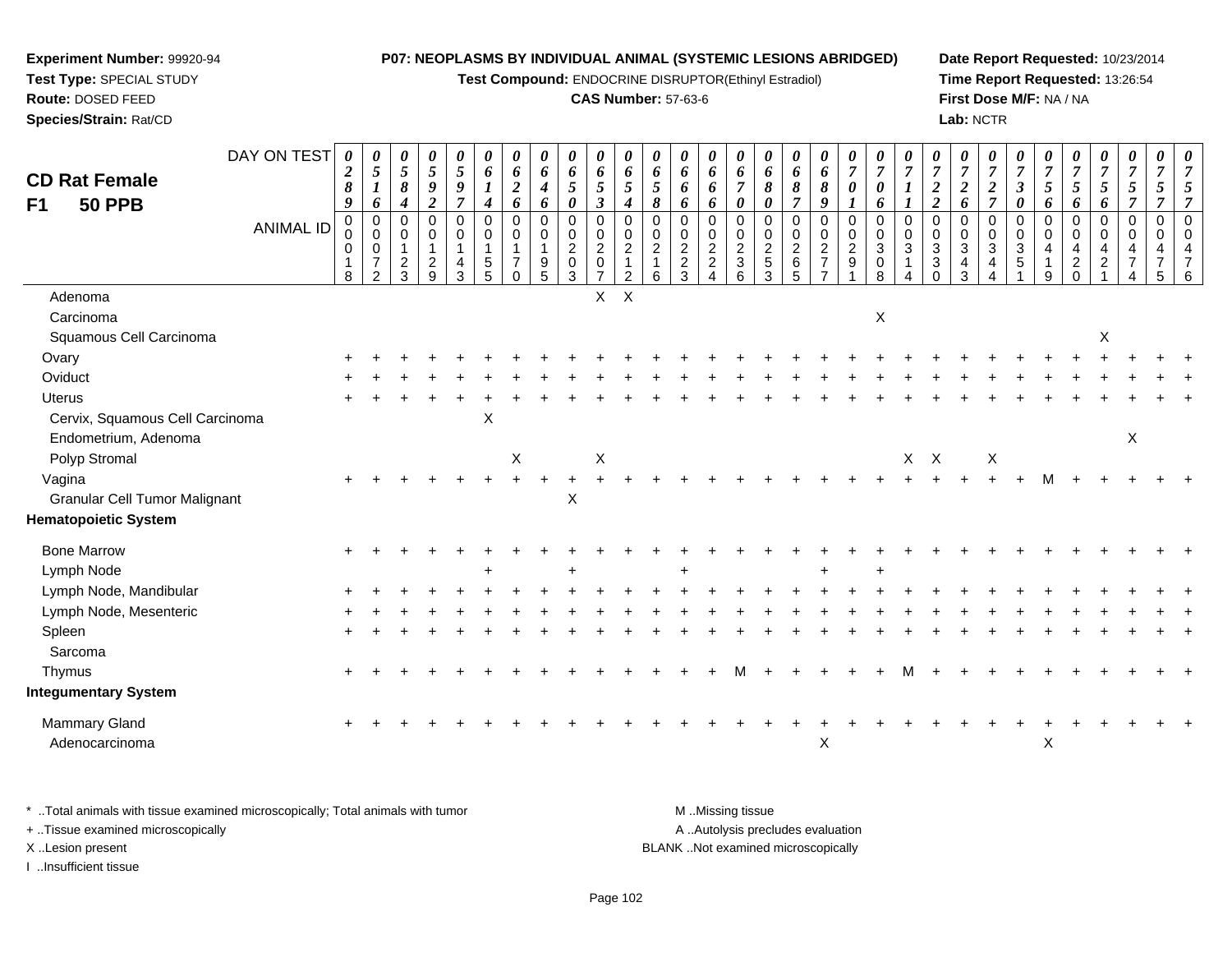**Test Compound:** ENDOCRINE DISRUPTOR(Ethinyl Estradiol)

#### **CAS Number:** 57-63-6

**Date Report Requested:** 10/23/2014**Time Report Requested:** 13:26:54**First Dose M/F:** NA / NA**Lab:** NCTR

| <b>CD Rat Female</b>                                        | DAY ON TEST      | 0<br>$\boldsymbol{2}$   | $\boldsymbol{\theta}$<br>$\sqrt{5}$                                        | 0<br>$\overline{5}$                            | 0<br>$5\overline{)}$                           | 0<br>5                                  | $\boldsymbol{\theta}$<br>6           | 0<br>6                            | 0<br>6                                         | $\boldsymbol{\theta}$<br>6                                 | 0<br>6                                          | $\boldsymbol{\theta}$<br>6                                        | 0<br>6                           | 0<br>6                                           | $\boldsymbol{\theta}$<br>6               | $\boldsymbol{\theta}$<br>6                    | $\boldsymbol{\theta}$<br>6               | $\boldsymbol{\theta}$<br>6                       | 0<br>6                                                     | 0<br>$\overline{7}$                                                       | $\boldsymbol{\theta}$<br>$\overline{7}$ | $\theta$<br>$\overline{7}$                    | $\overline{7}$                                   | 0<br>$\overline{7}$                                 | 0<br>$\overline{7}$                                            | $\boldsymbol{\theta}$<br>$\overline{7}$       | $\overline{7}$               | $\boldsymbol{\theta}$<br>$\overline{7}$       | 0<br>$\overline{7}$                     | 0<br>$\overline{7}$                                              | 0<br>$\overline{7}$               |          |
|-------------------------------------------------------------|------------------|-------------------------|----------------------------------------------------------------------------|------------------------------------------------|------------------------------------------------|-----------------------------------------|--------------------------------------|-----------------------------------|------------------------------------------------|------------------------------------------------------------|-------------------------------------------------|-------------------------------------------------------------------|----------------------------------|--------------------------------------------------|------------------------------------------|-----------------------------------------------|------------------------------------------|--------------------------------------------------|------------------------------------------------------------|---------------------------------------------------------------------------|-----------------------------------------|-----------------------------------------------|--------------------------------------------------|-----------------------------------------------------|----------------------------------------------------------------|-----------------------------------------------|------------------------------|-----------------------------------------------|-----------------------------------------|------------------------------------------------------------------|-----------------------------------|----------|
| <b>50 PPB</b><br>F1                                         |                  | $\pmb{8}$<br>9          | $\boldsymbol{l}$<br>6                                                      | $\pmb{8}$<br>$\boldsymbol{4}$                  | 9<br>$\overline{2}$                            | 9<br>$\mathcal{I}$                      | $\boldsymbol{l}$<br>$\boldsymbol{4}$ | $\boldsymbol{2}$<br>6             | $\boldsymbol{4}$<br>6                          | $5\overline{)}$<br>$\boldsymbol{\theta}$                   | 5<br>$\boldsymbol{\beta}$                       | $\sqrt{5}$<br>$\boldsymbol{4}$                                    | 5<br>8                           | 6<br>6                                           | 6<br>6                                   | $\overline{7}$<br>0                           | 8<br>0                                   | 8<br>7                                           | 8<br>9                                                     | $\boldsymbol{\theta}$<br>$\boldsymbol{\mathit{1}}$                        | $\boldsymbol{\theta}$<br>6              | $\boldsymbol{l}$<br>$\boldsymbol{\mathit{1}}$ | $\boldsymbol{2}$<br>$\overline{2}$               | $\overline{2}$<br>6                                 | $\boldsymbol{2}$<br>$\overline{7}$                             | $\boldsymbol{\beta}$<br>$\boldsymbol{\theta}$ | $\sqrt{5}$<br>6              | 5<br>6                                        | 5<br>6                                  | 5<br>$\overline{7}$                                              | $\overline{5}$<br>7               | 7        |
|                                                             | <b>ANIMAL ID</b> | $\Omega$<br>0<br>0<br>8 | $\Omega$<br>$\mathbf 0$<br>$\mathbf 0$<br>$\overline{7}$<br>$\overline{2}$ | $\Omega$<br>0<br>$\mathbf{1}$<br>$\frac{2}{3}$ | $\Omega$<br>0<br>$\mathbf{1}$<br>$\frac{2}{9}$ | $\Omega$<br>0<br>$\mathbf{1}$<br>4<br>3 | $\Omega$<br>0<br>$\frac{5}{5}$       | $\Omega$<br>0<br>7<br>$\mathbf 0$ | $\Omega$<br>0<br>$\mathbf{1}$<br>$\frac{9}{5}$ | $\Omega$<br>$\mathbf 0$<br>$\overline{c}$<br>$\frac{0}{3}$ | $\Omega$<br>0<br>$^2_{\rm 0}$<br>$\overline{7}$ | $\Omega$<br>0<br>$\overline{c}$<br>$\mathbf{1}$<br>$\overline{2}$ | $\Omega$<br>0<br>$\sqrt{2}$<br>6 | $\Omega$<br>0<br>$\overline{c}$<br>$\frac{2}{3}$ | $\Omega$<br>$\mathbf 0$<br>$\frac{2}{2}$ | $\Omega$<br>$\mathbf 0$<br>$\frac{2}{3}$<br>6 | $\Omega$<br>$\mathbf 0$<br>$\frac{2}{3}$ | $\Omega$<br>0<br>$\overline{c}$<br>$\frac{6}{5}$ | $\Omega$<br>$\mathbf 0$<br>$\frac{2}{7}$<br>$\overline{7}$ | $\Omega$<br>$\mathbf 0$<br>$\sqrt{2}$<br>$\boldsymbol{9}$<br>$\mathbf{1}$ | $\Omega$<br>$\mathbf 0$<br>3<br>0<br>8  | $\Omega$<br>$\Omega$<br>3                     | $\Omega$<br>0<br>3<br>$\overline{3}$<br>$\Omega$ | $\Omega$<br>$\mathbf 0$<br>3<br>$\overline{4}$<br>3 | $\Omega$<br>$\mathbf 0$<br>$\mathbf{3}$<br>4<br>$\overline{4}$ | $\Omega$<br>0<br>3<br>5                       | $\Omega$<br>$\mathbf 0$<br>9 | $\Omega$<br>$\mathbf 0$<br>4<br>$\frac{2}{0}$ | 0<br>$\mathbf 0$<br>4<br>$\overline{2}$ | $\Omega$<br>$\mathbf 0$<br>$\overline{4}$<br>7<br>$\overline{4}$ | $\Omega$<br>$\mathbf 0$<br>7<br>5 | $\Omega$ |
| Adenocarcinoma, Multiple                                    |                  |                         |                                                                            | X                                              |                                                |                                         |                                      | $\times$                          |                                                |                                                            |                                                 |                                                                   |                                  |                                                  |                                          |                                               |                                          |                                                  |                                                            |                                                                           |                                         |                                               | X                                                |                                                     |                                                                |                                               |                              |                                               |                                         |                                                                  |                                   |          |
| Fibroadenoma                                                |                  |                         |                                                                            |                                                |                                                | $\boldsymbol{\mathsf{X}}$               |                                      |                                   |                                                |                                                            | $X$ $X$                                         |                                                                   | $\boldsymbol{\mathsf{X}}$        |                                                  |                                          |                                               |                                          | X X X X                                          |                                                            |                                                                           |                                         |                                               |                                                  |                                                     | $X$ $X$                                                        |                                               |                              |                                               | X X X                                   |                                                                  |                                   |          |
| Fibroadenoma, Multiple                                      |                  |                         |                                                                            |                                                |                                                |                                         |                                      |                                   |                                                |                                                            |                                                 |                                                                   |                                  |                                                  |                                          |                                               |                                          |                                                  |                                                            |                                                                           |                                         |                                               | $\mathsf X$                                      |                                                     |                                                                | $\mathsf X$                                   |                              |                                               |                                         |                                                                  | $X$ $X$                           |          |
| Skin                                                        |                  |                         |                                                                            |                                                |                                                |                                         |                                      |                                   |                                                |                                                            |                                                 |                                                                   |                                  |                                                  |                                          |                                               |                                          |                                                  |                                                            |                                                                           |                                         |                                               |                                                  |                                                     |                                                                |                                               |                              |                                               |                                         |                                                                  |                                   |          |
| Musculoskeletal System                                      |                  |                         |                                                                            |                                                |                                                |                                         |                                      |                                   |                                                |                                                            |                                                 |                                                                   |                                  |                                                  |                                          |                                               |                                          |                                                  |                                                            |                                                                           |                                         |                                               |                                                  |                                                     |                                                                |                                               |                              |                                               |                                         |                                                                  |                                   |          |
| Bone, Femur<br><b>Skeletal Muscle</b>                       |                  |                         |                                                                            |                                                |                                                |                                         |                                      |                                   |                                                |                                                            |                                                 |                                                                   |                                  |                                                  |                                          |                                               |                                          |                                                  |                                                            |                                                                           |                                         |                                               |                                                  |                                                     |                                                                |                                               |                              |                                               |                                         |                                                                  |                                   |          |
| Nervous System                                              |                  |                         |                                                                            |                                                |                                                |                                         |                                      |                                   |                                                |                                                            |                                                 |                                                                   |                                  |                                                  |                                          |                                               |                                          |                                                  |                                                            |                                                                           |                                         |                                               |                                                  |                                                     |                                                                | $\ddot{}$                                     |                              |                                               |                                         |                                                                  |                                   |          |
| Brain, Brain Stem<br>Carcinoma, Metastatic, Pituitary Gland |                  |                         |                                                                            |                                                |                                                |                                         |                                      |                                   |                                                | X                                                          |                                                 |                                                                   |                                  |                                                  |                                          |                                               |                                          |                                                  |                                                            |                                                                           |                                         |                                               |                                                  |                                                     |                                                                |                                               |                              |                                               |                                         |                                                                  |                                   |          |
| Brain, Cerebellum                                           |                  |                         |                                                                            |                                                |                                                |                                         |                                      |                                   |                                                |                                                            |                                                 |                                                                   |                                  |                                                  |                                          |                                               |                                          |                                                  |                                                            |                                                                           |                                         |                                               |                                                  |                                                     |                                                                |                                               |                              |                                               |                                         |                                                                  |                                   |          |
| Brain, Cerebrum                                             |                  |                         |                                                                            |                                                |                                                |                                         |                                      |                                   |                                                |                                                            |                                                 |                                                                   |                                  |                                                  |                                          |                                               |                                          |                                                  |                                                            |                                                                           |                                         |                                               |                                                  |                                                     |                                                                |                                               |                              |                                               |                                         |                                                                  |                                   |          |
| <b>Respiratory System</b>                                   |                  |                         |                                                                            |                                                |                                                |                                         |                                      |                                   |                                                |                                                            |                                                 |                                                                   |                                  |                                                  |                                          |                                               |                                          |                                                  |                                                            |                                                                           |                                         |                                               |                                                  |                                                     |                                                                |                                               |                              |                                               |                                         |                                                                  |                                   |          |
| Lung                                                        |                  |                         |                                                                            |                                                |                                                |                                         |                                      |                                   |                                                |                                                            |                                                 |                                                                   |                                  |                                                  |                                          |                                               |                                          |                                                  |                                                            |                                                                           |                                         |                                               |                                                  |                                                     |                                                                |                                               |                              |                                               |                                         |                                                                  |                                   |          |
| Nose                                                        |                  |                         |                                                                            |                                                |                                                |                                         |                                      |                                   |                                                |                                                            |                                                 |                                                                   |                                  |                                                  |                                          |                                               |                                          |                                                  |                                                            |                                                                           |                                         |                                               |                                                  |                                                     |                                                                |                                               |                              |                                               |                                         |                                                                  |                                   |          |
| Schwannoma Malignant                                        |                  | X                       |                                                                            |                                                |                                                |                                         |                                      |                                   |                                                |                                                            |                                                 |                                                                   |                                  |                                                  |                                          |                                               |                                          |                                                  |                                                            |                                                                           |                                         |                                               |                                                  |                                                     |                                                                |                                               |                              |                                               |                                         |                                                                  |                                   |          |
| Trachea                                                     |                  |                         |                                                                            |                                                |                                                |                                         |                                      |                                   |                                                |                                                            |                                                 |                                                                   |                                  |                                                  |                                          |                                               |                                          |                                                  |                                                            |                                                                           |                                         |                                               |                                                  |                                                     |                                                                |                                               |                              |                                               |                                         |                                                                  |                                   |          |
| <b>Special Senses System</b>                                |                  |                         |                                                                            |                                                |                                                |                                         |                                      |                                   |                                                |                                                            |                                                 |                                                                   |                                  |                                                  |                                          |                                               |                                          |                                                  |                                                            |                                                                           |                                         |                                               |                                                  |                                                     |                                                                |                                               |                              |                                               |                                         |                                                                  |                                   |          |
| Eye                                                         |                  |                         |                                                                            |                                                |                                                |                                         |                                      |                                   |                                                |                                                            |                                                 |                                                                   |                                  |                                                  |                                          |                                               |                                          |                                                  |                                                            |                                                                           |                                         |                                               |                                                  |                                                     |                                                                |                                               |                              |                                               |                                         |                                                                  |                                   |          |
| <b>Harderian Gland</b>                                      |                  |                         |                                                                            |                                                |                                                |                                         |                                      |                                   |                                                |                                                            |                                                 |                                                                   |                                  |                                                  |                                          |                                               |                                          |                                                  |                                                            |                                                                           |                                         |                                               |                                                  |                                                     |                                                                |                                               |                              |                                               |                                         |                                                                  |                                   |          |
|                                                             |                  |                         |                                                                            |                                                |                                                |                                         |                                      |                                   |                                                |                                                            |                                                 |                                                                   |                                  |                                                  |                                          |                                               |                                          |                                                  |                                                            |                                                                           |                                         |                                               |                                                  |                                                     |                                                                |                                               |                              |                                               |                                         |                                                                  |                                   |          |

\* ..Total animals with tissue examined microscopically; Total animals with tumor **M** . Missing tissue M ..Missing tissue A ..Autolysis precludes evaluation + ..Tissue examined microscopically X ..Lesion present BLANK ..Not examined microscopicallyI ..Insufficient tissue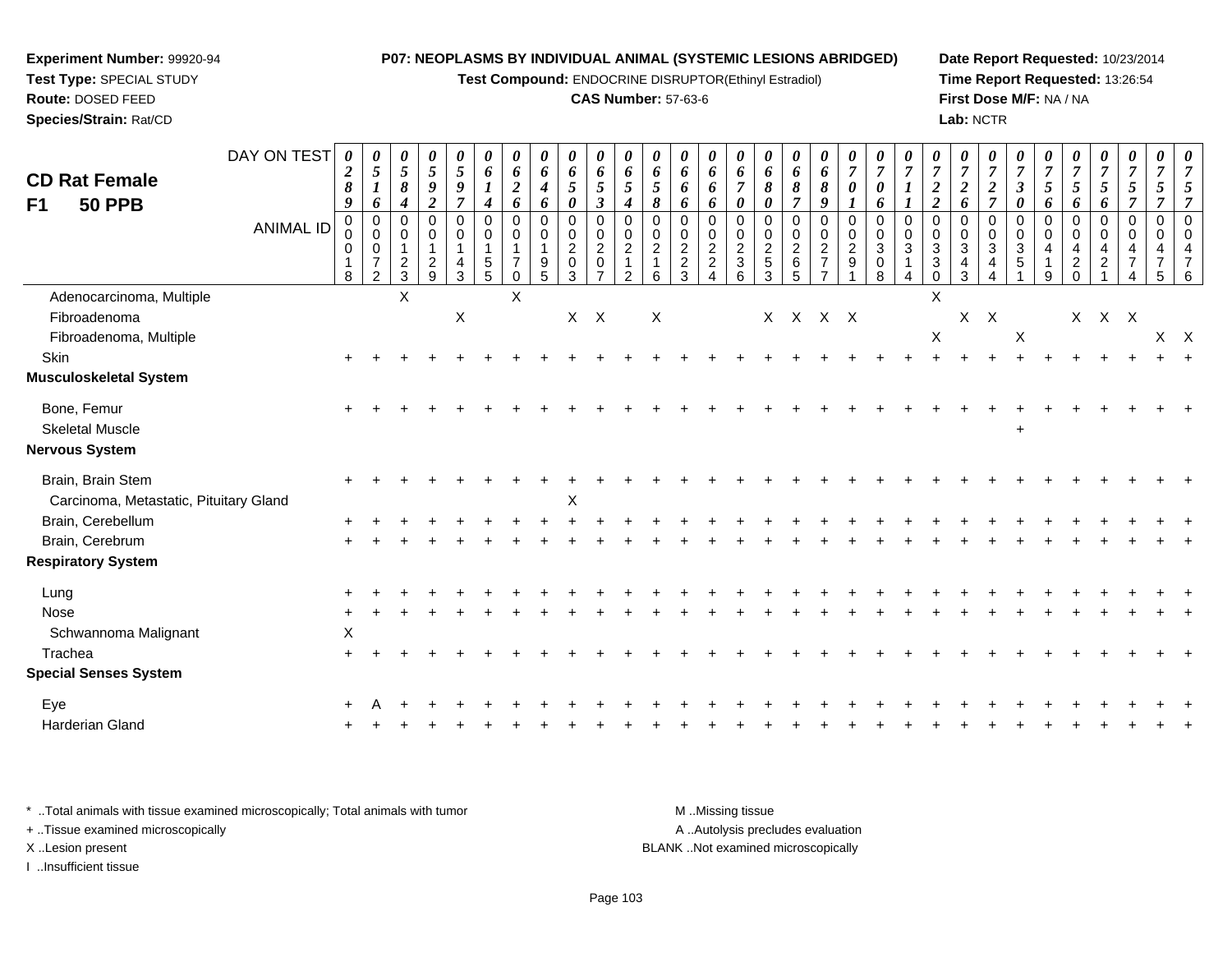**Test Compound:** ENDOCRINE DISRUPTOR(Ethinyl Estradiol)

## **CAS Number:** 57-63-6

**Date Report Requested:** 10/23/2014**Time Report Requested:** 13:26:55**First Dose M/F:** NA / NA**Lab:** NCTR

| <b>CD Rat Female</b><br>F1<br><b>50 PPB</b> | DAY ON TEST<br>ANIMAL ID | 0<br>$\boldsymbol{2}$<br>8<br>9<br>$\mathbf 0$<br>0<br>$\pmb{0}$ | $\overline{5}$<br>$\overline{ }$<br>6<br>$\pmb{0}$<br>$\pmb{0}$<br>$\pmb{0}$<br>$\overline{7}$ | 0<br>$5\overline{)}$<br>8<br>4<br>$\overline{a}$ | 0<br>$5\phantom{.0}$<br>$\boldsymbol{g}$<br>∠<br>$\mathsf 0$<br>$\overline{c}$ | 0<br>$\mathfrak{H}$<br>9<br>0<br>0<br>4 | 6<br>$\mathbf{I}$<br>4<br>0<br>$\pmb{0}$<br>$\,$ 5 $\,$ | 6<br>$\boldsymbol{2}$<br>6<br>0<br>$\mathbf 0$<br>$\overline{7}$ | 0<br>6<br>4<br>6<br>0<br>9 | 0<br>6<br>$5\phantom{.0}$<br>0<br>$\pmb{0}$<br>$^2_{\rm 0}$ | 0<br>6<br>$5\overline{)}$<br>0<br>0<br>$\overline{2}$<br>$\mathbf 0$ | 0<br>6<br>$\overline{5}$<br>4<br>0<br>$\pmb{0}$<br>$\overline{2}$ | 6<br>$\overline{5}$<br>8<br>$\mathbf 0$<br>$\overline{2}$<br>$\mathbf{1}$ | 0<br>6<br>6<br>o<br>$\Omega$<br>$\overline{c}$<br>$\overline{2}$ | 0<br>6<br>6<br>o<br>$\pmb{0}$<br>$\frac{2}{2}$ | $\boldsymbol{\theta}$<br>6<br>$\overline{ }$<br>$\boldsymbol{\theta}$<br>0<br>$\mathbf 0$<br>$\frac{2}{3}$ | $\boldsymbol{\theta}$<br>6<br>8<br>0<br>0<br>$\pmb{0}$<br>$\frac{2}{5}$ | 6<br>8<br>7<br>0<br>$\mathbf 0$<br>$\frac{2}{6}$ | 0<br>6<br>8<br>Q<br>0<br>$\overline{c}$<br>$\overline{ }$ | 0<br>$\overline{7}$<br>0<br>$\pmb{0}$<br>$\frac{2}{9}$ | $\boldsymbol{\theta}$<br>$\overline{ }$<br>0<br>0<br>0<br>0<br>$\sqrt{3}$<br>$\mathbf 0$ | 0<br>$\overline{7}$<br>0<br>$\pmb{0}$<br>$\mathbf{3}$ | $\overline{7}$<br>$\boldsymbol{2}$<br>$\overline{2}$<br>0<br>$\mathbf 0$<br>$\mathbf{3}$<br>3 | 0<br>$\mathbf{r}$<br>$\mathbf{\Omega}$<br>6<br>3<br>4 | 0<br>$\overline{7}$<br><u>ีว</u><br>◢<br>0<br>$\pmb{0}$<br>$\ensuremath{\mathsf{3}}$<br>4 | $\boldsymbol{\theta}$<br>$\overline{ }$<br>$\boldsymbol{\beta}$<br>0<br>0<br>0<br>$\ensuremath{\mathsf{3}}$<br>$\sqrt{5}$ | $\overline{ }$<br>$\overline{5}$<br>6<br>0<br>$\pmb{0}$<br>4 | 7<br>5<br>6<br>$\mathbf 0$<br>$\overline{4}$<br>$\sqrt{2}$ | $\boldsymbol{\theta}$<br>$\overline{7}$<br>$5\overline{)}$<br>6<br>0<br>4<br>2 | 0<br>$\overline{7}$<br>$\mathfrak{s}$<br>4<br>$\overline{ }$ | 0 |  |
|---------------------------------------------|--------------------------|------------------------------------------------------------------|------------------------------------------------------------------------------------------------|--------------------------------------------------|--------------------------------------------------------------------------------|-----------------------------------------|---------------------------------------------------------|------------------------------------------------------------------|----------------------------|-------------------------------------------------------------|----------------------------------------------------------------------|-------------------------------------------------------------------|---------------------------------------------------------------------------|------------------------------------------------------------------|------------------------------------------------|------------------------------------------------------------------------------------------------------------|-------------------------------------------------------------------------|--------------------------------------------------|-----------------------------------------------------------|--------------------------------------------------------|------------------------------------------------------------------------------------------|-------------------------------------------------------|-----------------------------------------------------------------------------------------------|-------------------------------------------------------|-------------------------------------------------------------------------------------------|---------------------------------------------------------------------------------------------------------------------------|--------------------------------------------------------------|------------------------------------------------------------|--------------------------------------------------------------------------------|--------------------------------------------------------------|---|--|
|                                             |                          | 8                                                                | $\overline{2}$                                                                                 | 3                                                | 9                                                                              | 3                                       | 5                                                       |                                                                  | 5.                         | 3                                                           |                                                                      | $\mathcal{P}$                                                     | 6                                                                         | ર                                                                |                                                | 6                                                                                                          | $\mathcal{R}$                                                           | 5                                                |                                                           |                                                        | 8                                                                                        |                                                       |                                                                                               | ર                                                     |                                                                                           |                                                                                                                           | 9                                                            |                                                            |                                                                                |                                                              | 5 |  |
| <b>Urinary System</b>                       |                          |                                                                  |                                                                                                |                                                  |                                                                                |                                         |                                                         |                                                                  |                            |                                                             |                                                                      |                                                                   |                                                                           |                                                                  |                                                |                                                                                                            |                                                                         |                                                  |                                                           |                                                        |                                                                                          |                                                       |                                                                                               |                                                       |                                                                                           |                                                                                                                           |                                                              |                                                            |                                                                                |                                                              |   |  |
| Kidney                                      |                          |                                                                  |                                                                                                |                                                  |                                                                                |                                         |                                                         |                                                                  |                            |                                                             |                                                                      |                                                                   |                                                                           |                                                                  |                                                |                                                                                                            |                                                                         |                                                  |                                                           |                                                        |                                                                                          |                                                       |                                                                                               |                                                       |                                                                                           |                                                                                                                           |                                                              |                                                            |                                                                                |                                                              |   |  |
| Bilateral, Renal Tubule, Carcinoma          |                          |                                                                  |                                                                                                | X                                                |                                                                                |                                         |                                                         |                                                                  |                            |                                                             |                                                                      |                                                                   |                                                                           |                                                                  |                                                |                                                                                                            |                                                                         |                                                  |                                                           |                                                        |                                                                                          |                                                       |                                                                                               |                                                       |                                                                                           |                                                                                                                           |                                                              |                                                            |                                                                                |                                                              |   |  |
| Renal Tubule, Adenoma                       |                          |                                                                  |                                                                                                |                                                  |                                                                                |                                         |                                                         |                                                                  |                            |                                                             |                                                                      |                                                                   |                                                                           |                                                                  |                                                |                                                                                                            |                                                                         |                                                  |                                                           |                                                        |                                                                                          |                                                       |                                                                                               |                                                       |                                                                                           |                                                                                                                           |                                                              |                                                            |                                                                                |                                                              |   |  |
| <b>Urinary Bladder</b>                      |                          |                                                                  |                                                                                                |                                                  |                                                                                |                                         |                                                         |                                                                  |                            |                                                             |                                                                      |                                                                   |                                                                           |                                                                  |                                                |                                                                                                            |                                                                         |                                                  |                                                           |                                                        |                                                                                          |                                                       |                                                                                               |                                                       |                                                                                           |                                                                                                                           |                                                              |                                                            |                                                                                |                                                              |   |  |
| <b>SYSTEMIC LESIONS</b>                     |                          |                                                                  |                                                                                                |                                                  |                                                                                |                                         |                                                         |                                                                  |                            |                                                             |                                                                      |                                                                   |                                                                           |                                                                  |                                                |                                                                                                            |                                                                         |                                                  |                                                           |                                                        |                                                                                          |                                                       |                                                                                               |                                                       |                                                                                           |                                                                                                                           |                                                              |                                                            |                                                                                |                                                              |   |  |
| Multiple Organ                              |                          |                                                                  |                                                                                                |                                                  |                                                                                |                                         |                                                         |                                                                  |                            |                                                             |                                                                      |                                                                   |                                                                           |                                                                  |                                                |                                                                                                            |                                                                         |                                                  |                                                           |                                                        |                                                                                          |                                                       |                                                                                               |                                                       |                                                                                           |                                                                                                                           |                                                              |                                                            |                                                                                |                                                              |   |  |
| Leukemia Mononuclear                        |                          |                                                                  |                                                                                                |                                                  |                                                                                |                                         | $\boldsymbol{\mathsf{X}}$                               |                                                                  |                            |                                                             |                                                                      |                                                                   |                                                                           |                                                                  |                                                |                                                                                                            |                                                                         |                                                  |                                                           |                                                        |                                                                                          |                                                       |                                                                                               |                                                       |                                                                                           |                                                                                                                           |                                                              |                                                            |                                                                                |                                                              |   |  |
| Lymphoma Malignant                          |                          |                                                                  |                                                                                                |                                                  |                                                                                |                                         |                                                         |                                                                  |                            |                                                             |                                                                      |                                                                   |                                                                           |                                                                  |                                                |                                                                                                            |                                                                         |                                                  |                                                           |                                                        | X                                                                                        |                                                       |                                                                                               |                                                       |                                                                                           |                                                                                                                           |                                                              |                                                            |                                                                                |                                                              |   |  |

\* ..Total animals with tissue examined microscopically; Total animals with tumor **M** . Missing tissue M ..Missing tissue

+ ..Tissue examined microscopically

**Experiment Number:** 99920-94**Test Type:** SPECIAL STUDY**Route:** DOSED FEED**Species/Strain:** Rat/CD

I ..Insufficient tissue

A ..Autolysis precludes evaluation X ..Lesion present BLANK ..Not examined microscopically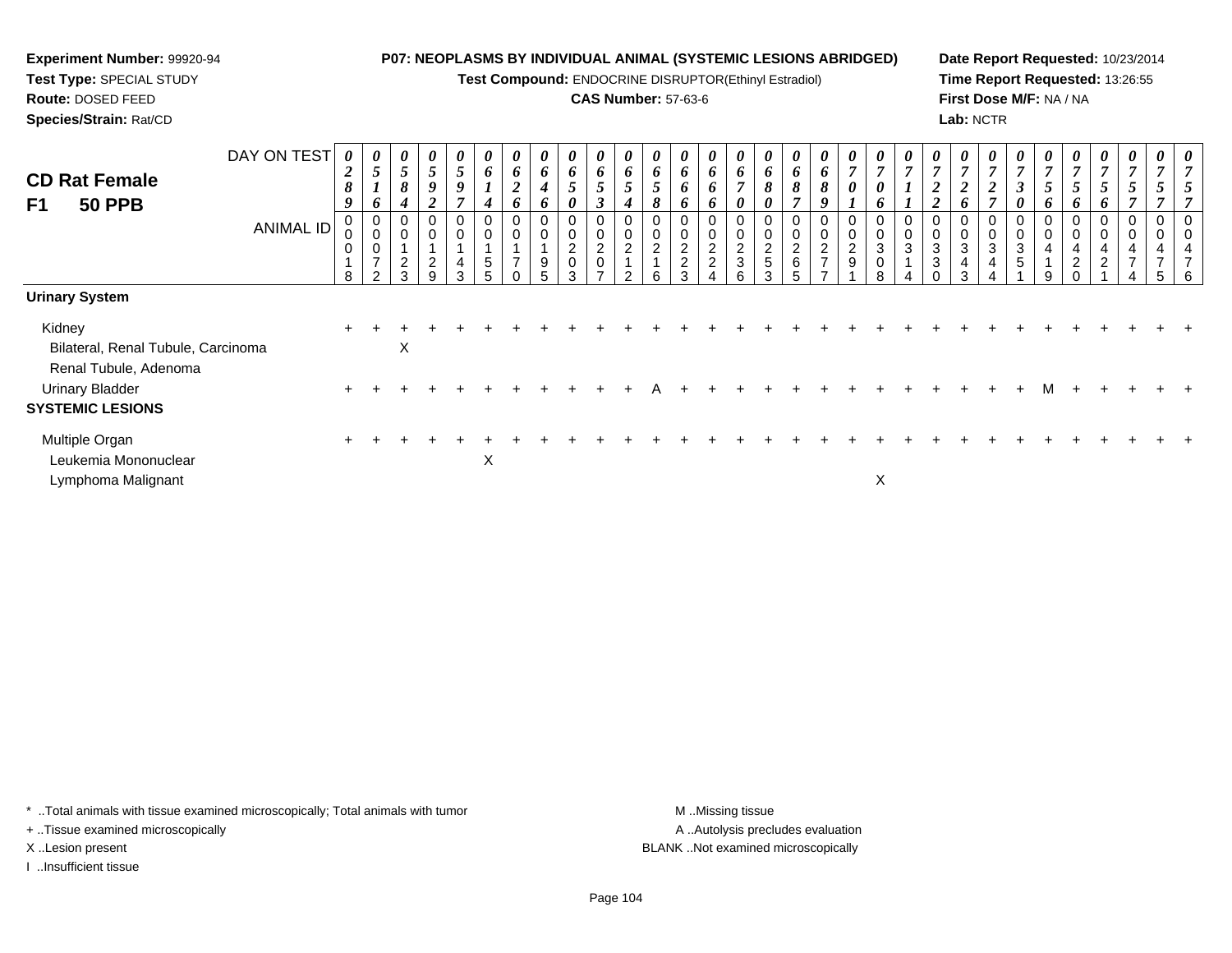**Test Compound:** ENDOCRINE DISRUPTOR(Ethinyl Estradiol)

## **CAS Number:** 57-63-6

**Date Report Requested:** 10/23/2014**Time Report Requested:** 13:26:55**First Dose M/F:** NA / NA**Lab:** NCTR

| <b>CD Rat Female</b><br><b>50 PPB</b><br>F1          | DAY ON TEST      | 0<br>$\overline{7}$<br>5<br>$\overline{7}$                  | 0<br>$\overline{7}$<br>5<br>$\overline{7}$    | 0<br>$\overline{7}$<br>5<br>$\overline{7}$                               | 0<br>$\overline{7}$<br>5<br>$\overline{7}$               | 0<br>$\overline{7}$<br>5<br>$\overline{7}$  | 0<br>$\overline{7}$<br>$\mathfrak{s}$<br>$\boldsymbol{\delta}$ | 0<br>$\overline{7}$<br>5<br>8 | 0<br>$\boldsymbol{7}$<br>5<br>8                            | 0<br>$\overline{7}$<br>5<br>8             | 0<br>$\boldsymbol{7}$<br>6<br>$\boldsymbol{l}$ | 0<br>$\overline{7}$<br>6<br>$\boldsymbol{l}$                            | 0<br>$\overline{7}$<br>6<br>1                         | 0<br>$\overline{7}$<br>6<br>$\boldsymbol{2}$       | 0<br>$\overline{7}$<br>6<br>$\overline{2}$   | 0<br>$\overline{7}$<br>6<br>$\overline{c}$                              | 0<br>$\overline{7}$<br>6<br>$\overline{2}$                    | 0<br>$\overline{7}$<br>6<br>$\overline{c}$                    | 0<br>$\overline{7}$<br>6<br>$\overline{c}$                   | 0<br>$\overline{7}$<br>5<br>6                                                 |                       |
|------------------------------------------------------|------------------|-------------------------------------------------------------|-----------------------------------------------|--------------------------------------------------------------------------|----------------------------------------------------------|---------------------------------------------|----------------------------------------------------------------|-------------------------------|------------------------------------------------------------|-------------------------------------------|------------------------------------------------|-------------------------------------------------------------------------|-------------------------------------------------------|----------------------------------------------------|----------------------------------------------|-------------------------------------------------------------------------|---------------------------------------------------------------|---------------------------------------------------------------|--------------------------------------------------------------|-------------------------------------------------------------------------------|-----------------------|
|                                                      | <b>ANIMAL ID</b> | $\pmb{0}$<br>$\mathbf 0$<br>5<br>$\overline{c}$<br>$\Omega$ | 0<br>$\mathbf 0$<br>$\,$ 5 $\,$<br>$\sqrt{2}$ | 0<br>$\mathbf 0$<br>$\overline{5}$<br>$\boldsymbol{2}$<br>$\mathfrak{p}$ | $\mathbf 0$<br>$\mathbf 0$<br>5<br>$\boldsymbol{2}$<br>3 | 0<br>$\Omega$<br>5<br>$\boldsymbol{2}$<br>4 | $\mathbf 0$<br>$\mathbf 0$<br>5<br>$\,6\,$                     | 0<br>$\Omega$<br>5<br>6<br>8  | $\mathbf 0$<br>$\mathbf 0$<br>$\overline{5}$<br>$\,6$<br>9 | 0<br>0<br>5<br>$\overline{7}$<br>$\Omega$ | $\mathbf 0$<br>$\mathbf 0$<br>$\frac{6}{2}$    | $\mathbf 0$<br>$\mathbf 0$<br>$\,6$<br>$\overline{2}$<br>$\overline{2}$ | $\mathbf 0$<br>$\Omega$<br>6<br>$\boldsymbol{2}$<br>3 | $\mathbf 0$<br>$\Omega$<br>$\,6\,$<br>$\,6\,$<br>6 | 0<br>$\mathbf 0$<br>6<br>6<br>$\overline{7}$ | $\mathbf 0$<br>$\mathbf 0$<br>$\begin{matrix} 6 \\ 6 \end{matrix}$<br>8 | $\mathbf 0$<br>$\mathbf 0$<br>$6\phantom{1}6$<br>$\,6\,$<br>9 | $\mathbf 0$<br>$\mathbf 0$<br>6<br>$\overline{7}$<br>$\Omega$ | 0<br>0<br>$\overline{7}$<br>$\overline{c}$<br>$\overline{2}$ | $\mathbf 0$<br>$\mathbf 0$<br>$\overline{7}$<br>$\overline{7}$<br>$\mathbf 0$ | <i><b>*TOTALS</b></i> |
| <b>Alimentary System</b>                             |                  |                                                             |                                               |                                                                          |                                                          |                                             |                                                                |                               |                                                            |                                           |                                                |                                                                         |                                                       |                                                    |                                              |                                                                         |                                                               |                                                               |                                                              |                                                                               |                       |
| Esophagus                                            |                  |                                                             |                                               |                                                                          |                                                          |                                             |                                                                |                               |                                                            |                                           |                                                |                                                                         |                                                       |                                                    |                                              |                                                                         |                                                               |                                                               |                                                              |                                                                               | 50                    |
| Intestine Large, Cecum                               |                  |                                                             |                                               |                                                                          |                                                          |                                             |                                                                |                               |                                                            |                                           |                                                |                                                                         |                                                       |                                                    |                                              |                                                                         |                                                               |                                                               |                                                              |                                                                               | 49                    |
| Intestine Large, Colon                               |                  |                                                             |                                               |                                                                          |                                                          |                                             |                                                                |                               |                                                            |                                           |                                                |                                                                         |                                                       |                                                    |                                              |                                                                         |                                                               |                                                               |                                                              |                                                                               | 49                    |
| Intestine Large, Rectum                              |                  |                                                             |                                               |                                                                          |                                                          |                                             |                                                                |                               |                                                            |                                           |                                                |                                                                         |                                                       |                                                    |                                              |                                                                         |                                                               |                                                               |                                                              |                                                                               | 50                    |
| Granular Cell Tumor Malignant, Metastatic,<br>Vagina |                  |                                                             |                                               |                                                                          |                                                          |                                             |                                                                |                               |                                                            |                                           |                                                |                                                                         |                                                       |                                                    |                                              |                                                                         |                                                               |                                                               |                                                              |                                                                               | 1                     |
| Intestine Small, Duodenum                            |                  |                                                             |                                               |                                                                          |                                                          |                                             |                                                                |                               |                                                            |                                           |                                                |                                                                         |                                                       |                                                    |                                              |                                                                         |                                                               |                                                               |                                                              |                                                                               | 49                    |
| Intestine Small, Ileum                               |                  |                                                             |                                               |                                                                          |                                                          |                                             |                                                                |                               |                                                            |                                           |                                                |                                                                         |                                                       |                                                    |                                              |                                                                         |                                                               |                                                               |                                                              |                                                                               | 49                    |
| Intestine Small, Jejunum                             |                  |                                                             |                                               |                                                                          |                                                          |                                             |                                                                |                               |                                                            |                                           |                                                |                                                                         |                                                       |                                                    |                                              |                                                                         |                                                               |                                                               |                                                              |                                                                               | 47                    |
| Liver                                                |                  |                                                             |                                               |                                                                          |                                                          |                                             |                                                                |                               |                                                            |                                           |                                                |                                                                         |                                                       |                                                    |                                              |                                                                         |                                                               |                                                               |                                                              |                                                                               | 50                    |
| Hepatocellular Adenoma                               |                  |                                                             |                                               |                                                                          |                                                          |                                             |                                                                |                               |                                                            |                                           |                                                |                                                                         |                                                       |                                                    |                                              |                                                                         |                                                               |                                                               |                                                              | $\times$                                                                      | $\overline{c}$        |
| Mesentery                                            |                  |                                                             |                                               |                                                                          |                                                          |                                             |                                                                |                               |                                                            |                                           |                                                |                                                                         |                                                       |                                                    |                                              |                                                                         |                                                               |                                                               |                                                              |                                                                               | 1                     |
| Oral Mucosa                                          |                  |                                                             | $\ddot{}$                                     |                                                                          |                                                          |                                             |                                                                |                               |                                                            |                                           |                                                |                                                                         |                                                       |                                                    | $\ddot{}$                                    |                                                                         |                                                               |                                                               |                                                              |                                                                               | 4                     |
| Squamous Cell Carcinoma                              |                  |                                                             |                                               |                                                                          |                                                          |                                             |                                                                |                               |                                                            |                                           |                                                |                                                                         |                                                       |                                                    |                                              |                                                                         |                                                               |                                                               |                                                              |                                                                               | $\overline{2}$        |
| Pancreas                                             |                  |                                                             |                                               |                                                                          |                                                          |                                             |                                                                |                               |                                                            |                                           |                                                |                                                                         |                                                       |                                                    |                                              |                                                                         |                                                               |                                                               |                                                              |                                                                               | 49                    |
| Acinar Cell, Adenocarcinoma                          |                  |                                                             |                                               |                                                                          |                                                          | X                                           |                                                                |                               |                                                            |                                           |                                                |                                                                         |                                                       |                                                    |                                              |                                                                         |                                                               |                                                               |                                                              |                                                                               | $\mathbf{1}$          |
| Salivary Glands                                      |                  |                                                             |                                               |                                                                          |                                                          |                                             |                                                                |                               |                                                            |                                           |                                                |                                                                         |                                                       |                                                    |                                              |                                                                         |                                                               |                                                               |                                                              |                                                                               | 50                    |
| Stomach, Forestomach                                 |                  |                                                             |                                               |                                                                          |                                                          |                                             |                                                                |                               |                                                            |                                           |                                                |                                                                         |                                                       |                                                    |                                              |                                                                         |                                                               |                                                               |                                                              |                                                                               | 50                    |
| Stomach, Glandular                                   |                  |                                                             |                                               |                                                                          |                                                          |                                             |                                                                |                               |                                                            |                                           |                                                |                                                                         |                                                       |                                                    |                                              |                                                                         |                                                               |                                                               |                                                              |                                                                               | 50                    |
| <b>Cardiovascular System</b>                         |                  |                                                             |                                               |                                                                          |                                                          |                                             |                                                                |                               |                                                            |                                           |                                                |                                                                         |                                                       |                                                    |                                              |                                                                         |                                                               |                                                               |                                                              |                                                                               |                       |
| <b>Blood Vessel</b>                                  |                  |                                                             |                                               |                                                                          |                                                          |                                             |                                                                |                               |                                                            |                                           |                                                |                                                                         |                                                       |                                                    |                                              |                                                                         |                                                               |                                                               |                                                              |                                                                               | 50                    |

**Experiment Number:** 99920-94**Test Type:** SPECIAL STUDY**Route:** DOSED FEED**Species/Strain:** Rat/CD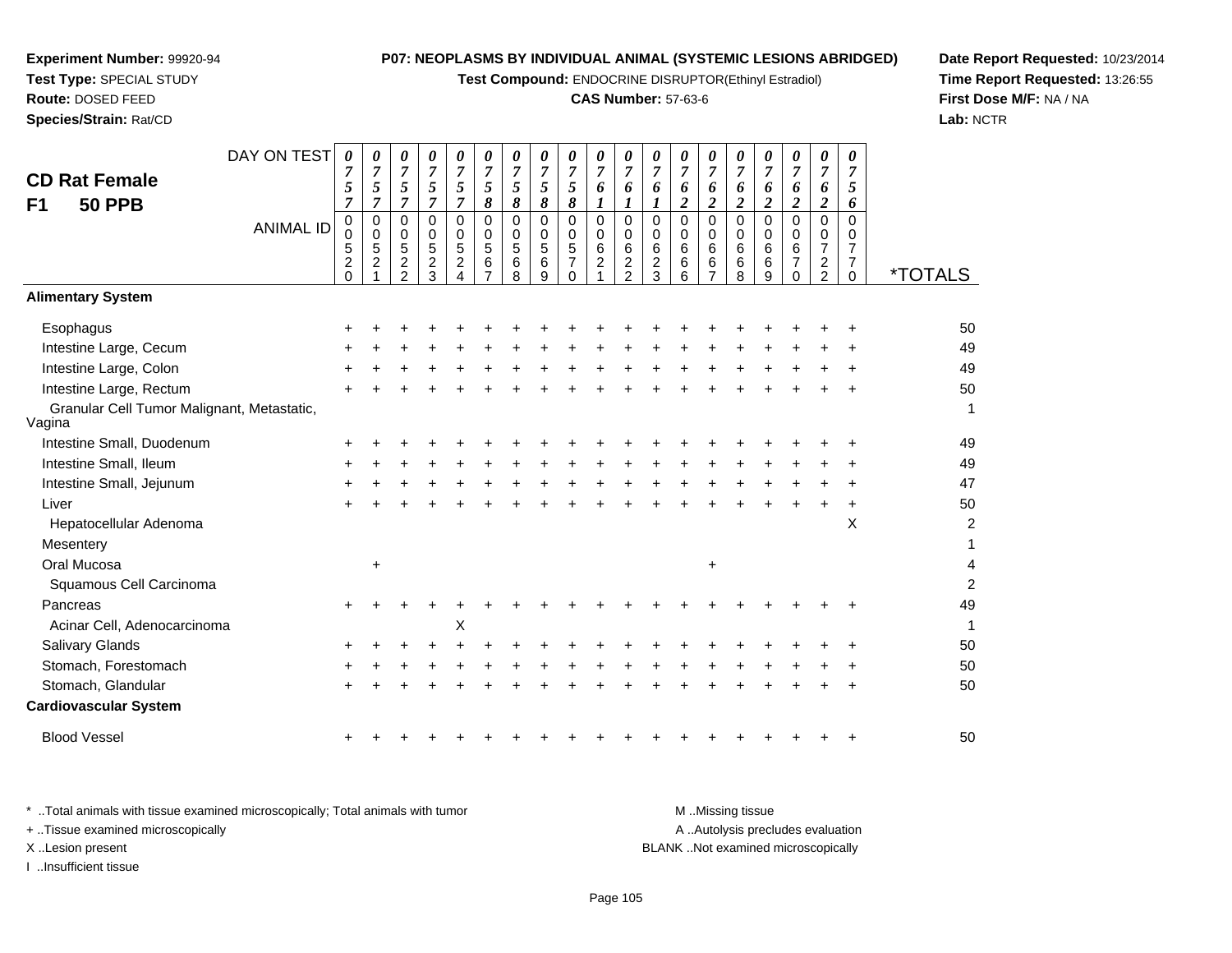**Test Compound:** ENDOCRINE DISRUPTOR(Ethinyl Estradiol)

## **CAS Number:** 57-63-6

**Date Report Requested:** 10/23/2014 **Time Report Requested:** 13:26:55**First Dose M/F:** NA / NA**Lab:** NCTR

| <b>CD Rat Female</b><br><b>50 PPB</b><br>F1             | DAY ON TEST<br><b>ANIMAL ID</b> | $\boldsymbol{\theta}$<br>$\boldsymbol{7}$<br>5<br>$\overline{7}$<br>0<br>0<br>5<br>$\frac{2}{0}$ | 0<br>$\overline{7}$<br>5<br>$\overline{7}$<br>$\mathbf 0$<br>$\mathbf 0$<br>$\sqrt{5}$<br>$\boldsymbol{2}$ | 0<br>$\boldsymbol{7}$<br>$\sqrt{5}$<br>$\overline{7}$<br>0<br>0<br>$\sqrt{5}$<br>$\boldsymbol{2}$ | 0<br>$\boldsymbol{7}$<br>5<br>$\overline{7}$<br>0<br>$\mathbf 0$<br>$\,$ 5 $\,$<br>$\frac{2}{3}$ | 0<br>$\overline{7}$<br>5<br>$\overline{7}$<br>0<br>0<br>5<br>$\overline{\mathbf{c}}$ | 0<br>$\boldsymbol{7}$<br>5<br>8<br>0<br>0<br>$\sqrt{5}$<br>$\,6\,$ | 0<br>7<br>5<br>$\pmb{8}$<br>$\mathbf 0$<br>0<br>$\overline{5}$<br>6 | 0<br>$\overline{7}$<br>$\sqrt{5}$<br>8<br>$\mathbf 0$<br>0<br>$\,$ 5 $\,$<br>6 | 0<br>$\overline{7}$<br>5<br>8<br>0<br>$\mathbf 0$<br>$\sqrt{5}$<br>$\overline{7}$ | 0<br>$\overline{7}$<br>6<br>1<br>0<br>0<br>6<br>$\overline{c}$ | $\boldsymbol{\theta}$<br>$\overline{7}$<br>6<br>$\boldsymbol{l}$<br>$\mathbf 0$<br>0<br>$\,6\,$<br>$\frac{2}{2}$ | 0<br>$\overline{7}$<br>6<br>$\bm{l}$<br>$\mathbf 0$<br>$\mathbf 0$<br>6<br>$\boldsymbol{2}$ | 0<br>$\overline{7}$<br>6<br>$\boldsymbol{2}$<br>$\Omega$<br>0<br>6<br>6 | $\boldsymbol{\theta}$<br>$\overline{7}$<br>6<br>$\boldsymbol{2}$<br>0<br>0<br>6<br>$\,6$ | 0<br>$\overline{7}$<br>6<br>$\overline{\mathbf{c}}$<br>$\Omega$<br>0<br>6<br>6 | $\boldsymbol{\theta}$<br>$\overline{7}$<br>6<br>$\overline{\mathbf{c}}$<br>$\Omega$<br>0<br>6<br>$\,6$ | 0<br>7<br>6<br>$\overline{\mathbf{c}}$<br>$\Omega$<br>0<br>6<br>$\overline{7}$ | 0<br>7<br>6<br>$\boldsymbol{2}$<br>$\Omega$<br>0<br>$\overline{7}$<br>$\overline{c}$ | 0<br>$\overline{7}$<br>5<br>6<br>$\Omega$<br>0<br>$\overline{7}$<br>$\overline{7}$ |                             |
|---------------------------------------------------------|---------------------------------|--------------------------------------------------------------------------------------------------|------------------------------------------------------------------------------------------------------------|---------------------------------------------------------------------------------------------------|--------------------------------------------------------------------------------------------------|--------------------------------------------------------------------------------------|--------------------------------------------------------------------|---------------------------------------------------------------------|--------------------------------------------------------------------------------|-----------------------------------------------------------------------------------|----------------------------------------------------------------|------------------------------------------------------------------------------------------------------------------|---------------------------------------------------------------------------------------------|-------------------------------------------------------------------------|------------------------------------------------------------------------------------------|--------------------------------------------------------------------------------|--------------------------------------------------------------------------------------------------------|--------------------------------------------------------------------------------|--------------------------------------------------------------------------------------|------------------------------------------------------------------------------------|-----------------------------|
| Heart                                                   |                                 |                                                                                                  | $\mathbf 1$                                                                                                | $\overline{2}$<br>$\ddot{}$                                                                       |                                                                                                  | 4<br>$+$                                                                             | $\overline{7}$<br>÷                                                | 8                                                                   | 9<br>$\ddot{}$                                                                 | $\mathbf 0$                                                                       | $\mathbf 1$                                                    | $\ddot{}$                                                                                                        | $\mathbf{3}$                                                                                | 6                                                                       | $\overline{7}$                                                                           | 8<br>$\ddot{}$                                                                 | $\boldsymbol{9}$                                                                                       | $\mathbf 0$                                                                    | $\overline{c}$                                                                       | 0                                                                                  | <i><b>*TOTALS</b></i><br>50 |
|                                                         |                                 | $\ddot{}$                                                                                        | $\ddot{}$                                                                                                  |                                                                                                   | $\ddot{}$                                                                                        |                                                                                      |                                                                    |                                                                     |                                                                                | $+$                                                                               | $+$                                                            |                                                                                                                  |                                                                                             | $\ddot{}$                                                               | $\ddot{}$                                                                                |                                                                                | $\ddot{}$                                                                                              |                                                                                | $\ddot{}$                                                                            | $\ddot{}$                                                                          |                             |
| <b>Endocrine System</b>                                 |                                 |                                                                                                  |                                                                                                            |                                                                                                   |                                                                                                  |                                                                                      |                                                                    |                                                                     |                                                                                |                                                                                   |                                                                |                                                                                                                  |                                                                                             |                                                                         |                                                                                          |                                                                                |                                                                                                        |                                                                                |                                                                                      |                                                                                    |                             |
| <b>Adrenal Cortex</b>                                   |                                 |                                                                                                  |                                                                                                            |                                                                                                   |                                                                                                  |                                                                                      |                                                                    |                                                                     |                                                                                |                                                                                   |                                                                |                                                                                                                  |                                                                                             |                                                                         |                                                                                          |                                                                                |                                                                                                        |                                                                                |                                                                                      |                                                                                    | 50                          |
| Adenoma                                                 |                                 |                                                                                                  |                                                                                                            |                                                                                                   |                                                                                                  |                                                                                      |                                                                    |                                                                     |                                                                                |                                                                                   |                                                                |                                                                                                                  |                                                                                             |                                                                         |                                                                                          |                                                                                |                                                                                                        |                                                                                |                                                                                      |                                                                                    | $\mathbf{1}$                |
| <b>Adrenal Medulla</b>                                  |                                 |                                                                                                  |                                                                                                            |                                                                                                   |                                                                                                  |                                                                                      |                                                                    |                                                                     |                                                                                |                                                                                   |                                                                |                                                                                                                  |                                                                                             |                                                                         |                                                                                          |                                                                                |                                                                                                        |                                                                                |                                                                                      |                                                                                    | 50                          |
| Islets, Pancreatic                                      |                                 |                                                                                                  |                                                                                                            |                                                                                                   |                                                                                                  |                                                                                      |                                                                    |                                                                     |                                                                                |                                                                                   |                                                                |                                                                                                                  |                                                                                             |                                                                         |                                                                                          |                                                                                |                                                                                                        |                                                                                |                                                                                      |                                                                                    | 49                          |
| Adenoma                                                 |                                 |                                                                                                  |                                                                                                            |                                                                                                   |                                                                                                  |                                                                                      |                                                                    |                                                                     |                                                                                |                                                                                   |                                                                |                                                                                                                  |                                                                                             |                                                                         |                                                                                          |                                                                                |                                                                                                        |                                                                                |                                                                                      |                                                                                    | 1                           |
| Carcinoma                                               |                                 |                                                                                                  |                                                                                                            |                                                                                                   |                                                                                                  | $\boldsymbol{\mathsf{X}}$                                                            |                                                                    |                                                                     |                                                                                |                                                                                   |                                                                |                                                                                                                  |                                                                                             |                                                                         |                                                                                          |                                                                                |                                                                                                        |                                                                                |                                                                                      |                                                                                    | $\mathbf{1}$                |
| Parathyroid Gland                                       |                                 | ÷                                                                                                |                                                                                                            |                                                                                                   |                                                                                                  |                                                                                      |                                                                    |                                                                     |                                                                                | M                                                                                 |                                                                |                                                                                                                  |                                                                                             |                                                                         |                                                                                          |                                                                                |                                                                                                        |                                                                                |                                                                                      |                                                                                    | 43                          |
| Adenoma                                                 |                                 |                                                                                                  |                                                                                                            |                                                                                                   |                                                                                                  |                                                                                      |                                                                    |                                                                     |                                                                                |                                                                                   | X                                                              |                                                                                                                  |                                                                                             |                                                                         |                                                                                          |                                                                                |                                                                                                        |                                                                                |                                                                                      |                                                                                    | $\mathbf{1}$                |
| <b>Pituitary Gland</b>                                  |                                 |                                                                                                  |                                                                                                            |                                                                                                   |                                                                                                  |                                                                                      |                                                                    |                                                                     |                                                                                |                                                                                   |                                                                |                                                                                                                  |                                                                                             |                                                                         |                                                                                          |                                                                                |                                                                                                        |                                                                                |                                                                                      |                                                                                    | 50                          |
| Pars Distalis, Adenoma                                  |                                 |                                                                                                  | X                                                                                                          | X                                                                                                 | X                                                                                                |                                                                                      | X                                                                  |                                                                     | X                                                                              | X                                                                                 | $\boldsymbol{\mathsf{X}}$                                      | X                                                                                                                | $\times$                                                                                    |                                                                         | X                                                                                        | $\boldsymbol{\mathsf{X}}$                                                      |                                                                                                        | X                                                                              | X                                                                                    | $\times$                                                                           | 37                          |
| Pars Distalis, Carcinoma                                |                                 |                                                                                                  |                                                                                                            |                                                                                                   |                                                                                                  |                                                                                      |                                                                    |                                                                     |                                                                                |                                                                                   |                                                                |                                                                                                                  |                                                                                             |                                                                         |                                                                                          |                                                                                |                                                                                                        |                                                                                |                                                                                      |                                                                                    | 1                           |
| Pars Nervosa, Schwannoma Malignant,<br>Metastatic, Nose |                                 |                                                                                                  |                                                                                                            |                                                                                                   |                                                                                                  |                                                                                      |                                                                    |                                                                     |                                                                                |                                                                                   |                                                                |                                                                                                                  |                                                                                             |                                                                         |                                                                                          |                                                                                |                                                                                                        |                                                                                |                                                                                      |                                                                                    | 1                           |
| <b>Thyroid Gland</b>                                    |                                 |                                                                                                  |                                                                                                            |                                                                                                   |                                                                                                  |                                                                                      |                                                                    |                                                                     |                                                                                |                                                                                   |                                                                |                                                                                                                  |                                                                                             |                                                                         |                                                                                          |                                                                                |                                                                                                        |                                                                                |                                                                                      |                                                                                    | 50                          |
| C Cell, Adenoma                                         |                                 |                                                                                                  |                                                                                                            |                                                                                                   |                                                                                                  |                                                                                      |                                                                    |                                                                     |                                                                                |                                                                                   |                                                                |                                                                                                                  |                                                                                             |                                                                         |                                                                                          |                                                                                |                                                                                                        |                                                                                |                                                                                      |                                                                                    | 1                           |
| <b>General Body System</b>                              |                                 |                                                                                                  |                                                                                                            |                                                                                                   |                                                                                                  |                                                                                      |                                                                    |                                                                     |                                                                                |                                                                                   |                                                                |                                                                                                                  |                                                                                             |                                                                         |                                                                                          |                                                                                |                                                                                                        |                                                                                |                                                                                      |                                                                                    |                             |
| <b>NONE</b>                                             |                                 |                                                                                                  |                                                                                                            |                                                                                                   |                                                                                                  |                                                                                      |                                                                    |                                                                     |                                                                                |                                                                                   |                                                                |                                                                                                                  |                                                                                             |                                                                         |                                                                                          |                                                                                |                                                                                                        |                                                                                |                                                                                      |                                                                                    |                             |
| <b>Genital System</b>                                   |                                 |                                                                                                  |                                                                                                            |                                                                                                   |                                                                                                  |                                                                                      |                                                                    |                                                                     |                                                                                |                                                                                   |                                                                |                                                                                                                  |                                                                                             |                                                                         |                                                                                          |                                                                                |                                                                                                        |                                                                                |                                                                                      |                                                                                    |                             |
| <b>Clitoral Gland</b>                                   |                                 |                                                                                                  |                                                                                                            |                                                                                                   |                                                                                                  |                                                                                      |                                                                    |                                                                     |                                                                                |                                                                                   |                                                                |                                                                                                                  |                                                                                             |                                                                         |                                                                                          |                                                                                |                                                                                                        |                                                                                |                                                                                      |                                                                                    | 50                          |
|                                                         |                                 |                                                                                                  |                                                                                                            |                                                                                                   |                                                                                                  |                                                                                      |                                                                    |                                                                     |                                                                                |                                                                                   |                                                                |                                                                                                                  |                                                                                             |                                                                         |                                                                                          |                                                                                |                                                                                                        |                                                                                |                                                                                      |                                                                                    |                             |

| Total animals with tissue examined microscopically; Total animals with tumor | M Missing tissue                   |
|------------------------------------------------------------------------------|------------------------------------|
| + Tissue examined microscopically                                            | A Autolysis precludes evaluation   |
| X Lesion present                                                             | BLANK Not examined microscopically |
| …Insufficient tissue                                                         |                                    |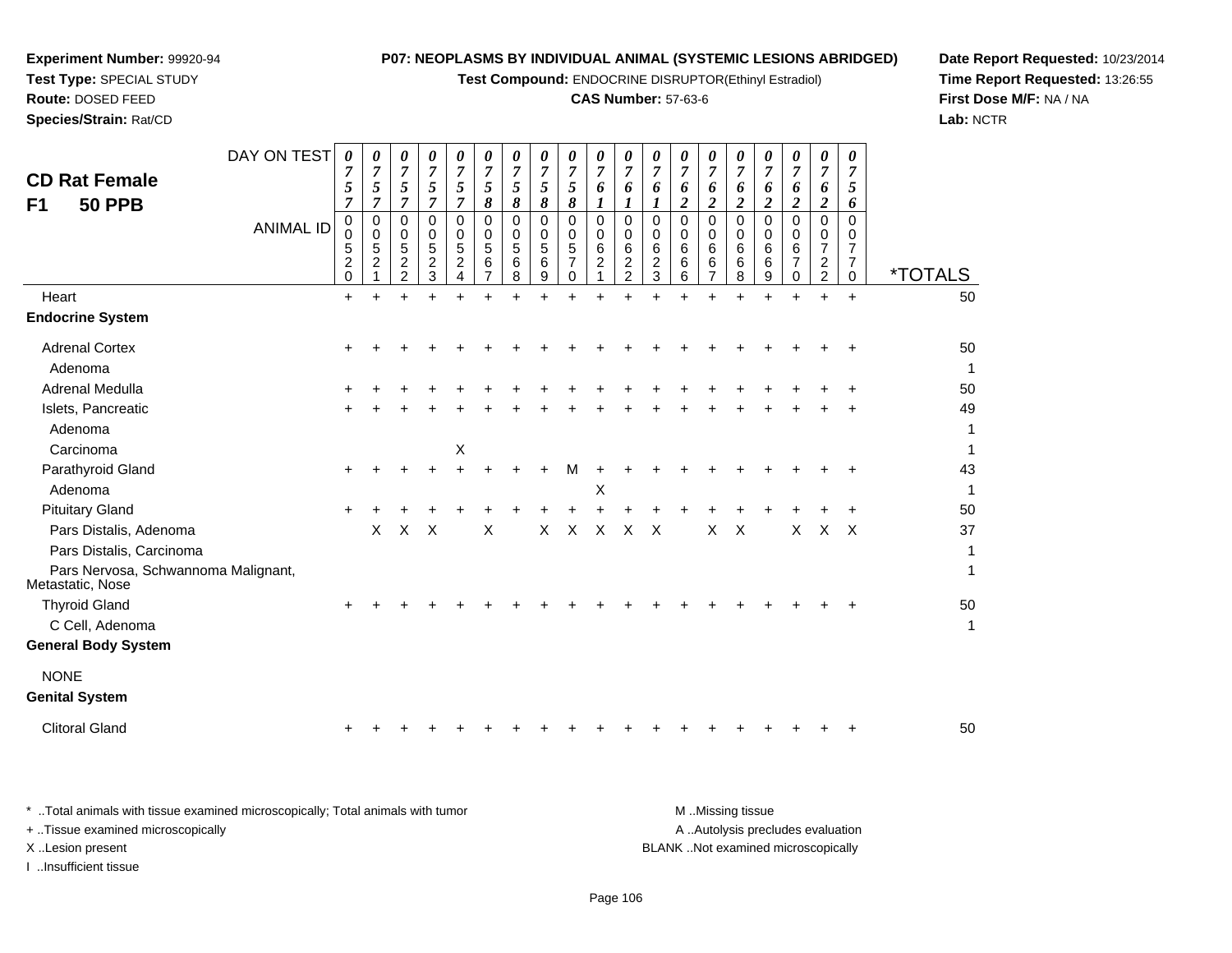**Test Compound:** ENDOCRINE DISRUPTOR(Ethinyl Estradiol)

### **CAS Number:** 57-63-6

**Date Report Requested:** 10/23/2014**Time Report Requested:** 13:26:55**First Dose M/F:** NA / NA**Lab:** NCTR

| DAY ON TEST<br><b>CD Rat Female</b><br><b>50 PPB</b><br>F <sub>1</sub><br><b>ANIMAL ID</b> | 0<br>7<br>$\sqrt{5}$<br>7<br>0<br>0<br>5<br>$\overline{\mathbf{c}}$<br>0 | $\boldsymbol{\theta}$<br>$\overline{7}$<br>$\mathfrak{s}$<br>$\overline{7}$<br>$\pmb{0}$<br>$\mathbf 0$<br>$\sqrt{5}$<br>$\overline{c}$ | 0<br>$\overline{7}$<br>$\sqrt{5}$<br>$\overline{7}$<br>0<br>0<br>5<br>$\overline{c}$<br>$\overline{2}$ | 0<br>$\overline{7}$<br>$\sqrt{5}$<br>$\overline{7}$<br>0<br>0<br>$\sqrt{5}$<br>$\overline{c}$<br>3 | 0<br>7<br>5<br>$\overline{7}$<br>$\mathbf 0$<br>0<br>$\sqrt{5}$<br>$\overline{c}$ | 0<br>$\overline{7}$<br>5<br>8<br>$\pmb{0}$<br>0<br>5<br>6 | 0<br>$\overline{7}$<br>$\sqrt{5}$<br>8<br>$\pmb{0}$<br>0<br>$\sqrt{5}$<br>$\,6$<br>8 | $\pmb{\theta}$<br>$\overline{7}$<br>5<br>8<br>$\pmb{0}$<br>$\mathbf 0$<br>5<br>6<br>9 | 0<br>$\overline{7}$<br>5<br>8<br>0<br>$\mathbf 0$<br>$\sqrt{5}$<br>$\overline{7}$<br>$\Omega$ | 0<br>$\overline{7}$<br>6<br>1<br>0<br>0<br>6<br>$\overline{c}$ | 0<br>$\overline{7}$<br>6<br>1<br>$\pmb{0}$<br>$\mathbf 0$<br>$\,6\,$<br>$\overline{c}$<br>$\overline{2}$ | 0<br>$\overline{7}$<br>6<br>$\boldsymbol{l}$<br>$\pmb{0}$<br>0<br>6<br>$\boldsymbol{2}$<br>3 | 0<br>$\overline{7}$<br>6<br>2<br>$\pmb{0}$<br>0<br>6<br>6<br>6 | 0<br>$\overline{7}$<br>6<br>$\overline{2}$<br>$\mathbf 0$<br>0<br>6<br>6 | 0<br>$\overline{7}$<br>6<br>$\overline{c}$<br>$\pmb{0}$<br>0<br>$\,6$<br>6<br>8 | 0<br>7<br>6<br>$\boldsymbol{2}$<br>$\pmb{0}$<br>0<br>6<br>$\,6\,$<br>9 | 0<br>7<br>6<br>$\boldsymbol{2}$<br>$\pmb{0}$<br>0<br>6<br>$\overline{7}$<br>$\Omega$ | $\boldsymbol{\theta}$<br>$\overline{7}$<br>6<br>$\boldsymbol{2}$<br>$\mathbf 0$<br>0<br>$\overline{7}$<br>$\overline{\mathbf{c}}$<br>$\overline{a}$ | 0<br>7<br>5<br>6<br>0<br>0<br>$\overline{7}$<br>$\overline{7}$ | <i><b>*TOTALS</b></i> |
|--------------------------------------------------------------------------------------------|--------------------------------------------------------------------------|-----------------------------------------------------------------------------------------------------------------------------------------|--------------------------------------------------------------------------------------------------------|----------------------------------------------------------------------------------------------------|-----------------------------------------------------------------------------------|-----------------------------------------------------------|--------------------------------------------------------------------------------------|---------------------------------------------------------------------------------------|-----------------------------------------------------------------------------------------------|----------------------------------------------------------------|----------------------------------------------------------------------------------------------------------|----------------------------------------------------------------------------------------------|----------------------------------------------------------------|--------------------------------------------------------------------------|---------------------------------------------------------------------------------|------------------------------------------------------------------------|--------------------------------------------------------------------------------------|-----------------------------------------------------------------------------------------------------------------------------------------------------|----------------------------------------------------------------|-----------------------|
| Adenoma                                                                                    |                                                                          |                                                                                                                                         |                                                                                                        |                                                                                                    |                                                                                   |                                                           |                                                                                      |                                                                                       |                                                                                               |                                                                |                                                                                                          |                                                                                              |                                                                |                                                                          |                                                                                 |                                                                        |                                                                                      |                                                                                                                                                     | 0                                                              | $\overline{2}$        |
| Carcinoma                                                                                  |                                                                          |                                                                                                                                         |                                                                                                        |                                                                                                    |                                                                                   |                                                           |                                                                                      |                                                                                       |                                                                                               |                                                                |                                                                                                          |                                                                                              |                                                                |                                                                          |                                                                                 |                                                                        |                                                                                      |                                                                                                                                                     |                                                                |                       |
| Squamous Cell Carcinoma                                                                    |                                                                          |                                                                                                                                         |                                                                                                        |                                                                                                    |                                                                                   |                                                           |                                                                                      |                                                                                       |                                                                                               |                                                                |                                                                                                          |                                                                                              |                                                                |                                                                          |                                                                                 |                                                                        |                                                                                      |                                                                                                                                                     |                                                                | 1                     |
| Ovary                                                                                      |                                                                          |                                                                                                                                         |                                                                                                        |                                                                                                    |                                                                                   |                                                           |                                                                                      |                                                                                       |                                                                                               |                                                                |                                                                                                          |                                                                                              |                                                                |                                                                          |                                                                                 |                                                                        |                                                                                      |                                                                                                                                                     |                                                                | 50                    |
| Oviduct                                                                                    |                                                                          |                                                                                                                                         |                                                                                                        |                                                                                                    |                                                                                   |                                                           |                                                                                      |                                                                                       |                                                                                               |                                                                |                                                                                                          |                                                                                              |                                                                |                                                                          |                                                                                 |                                                                        |                                                                                      |                                                                                                                                                     |                                                                | 50                    |
| <b>Uterus</b>                                                                              |                                                                          |                                                                                                                                         |                                                                                                        |                                                                                                    |                                                                                   |                                                           |                                                                                      |                                                                                       |                                                                                               |                                                                |                                                                                                          |                                                                                              |                                                                |                                                                          |                                                                                 |                                                                        |                                                                                      |                                                                                                                                                     |                                                                | 50                    |
| Cervix, Squamous Cell Carcinoma                                                            |                                                                          |                                                                                                                                         |                                                                                                        |                                                                                                    |                                                                                   |                                                           |                                                                                      |                                                                                       |                                                                                               |                                                                |                                                                                                          |                                                                                              |                                                                |                                                                          |                                                                                 |                                                                        |                                                                                      |                                                                                                                                                     |                                                                | $\mathbf 1$           |
| Endometrium, Adenoma                                                                       |                                                                          |                                                                                                                                         |                                                                                                        |                                                                                                    |                                                                                   |                                                           |                                                                                      |                                                                                       |                                                                                               |                                                                |                                                                                                          |                                                                                              |                                                                |                                                                          |                                                                                 |                                                                        | Χ                                                                                    |                                                                                                                                                     |                                                                | $\boldsymbol{2}$      |
| Polyp Stromal                                                                              |                                                                          |                                                                                                                                         |                                                                                                        |                                                                                                    |                                                                                   |                                                           |                                                                                      |                                                                                       |                                                                                               |                                                                |                                                                                                          |                                                                                              |                                                                |                                                                          |                                                                                 |                                                                        |                                                                                      |                                                                                                                                                     |                                                                | 5                     |
| Vagina                                                                                     |                                                                          |                                                                                                                                         |                                                                                                        |                                                                                                    |                                                                                   |                                                           |                                                                                      |                                                                                       |                                                                                               |                                                                |                                                                                                          |                                                                                              |                                                                |                                                                          |                                                                                 |                                                                        |                                                                                      |                                                                                                                                                     |                                                                | 49                    |
| <b>Granular Cell Tumor Malignant</b>                                                       |                                                                          |                                                                                                                                         |                                                                                                        |                                                                                                    |                                                                                   |                                                           |                                                                                      |                                                                                       |                                                                                               |                                                                |                                                                                                          |                                                                                              |                                                                |                                                                          |                                                                                 |                                                                        |                                                                                      |                                                                                                                                                     |                                                                | $\mathbf{1}$          |
| <b>Hematopoietic System</b>                                                                |                                                                          |                                                                                                                                         |                                                                                                        |                                                                                                    |                                                                                   |                                                           |                                                                                      |                                                                                       |                                                                                               |                                                                |                                                                                                          |                                                                                              |                                                                |                                                                          |                                                                                 |                                                                        |                                                                                      |                                                                                                                                                     |                                                                |                       |
| <b>Bone Marrow</b>                                                                         |                                                                          |                                                                                                                                         |                                                                                                        |                                                                                                    |                                                                                   |                                                           |                                                                                      |                                                                                       |                                                                                               |                                                                |                                                                                                          |                                                                                              |                                                                |                                                                          |                                                                                 |                                                                        |                                                                                      |                                                                                                                                                     |                                                                | 50                    |
| Lymph Node                                                                                 |                                                                          |                                                                                                                                         |                                                                                                        | $\ddot{}$                                                                                          |                                                                                   |                                                           | +                                                                                    |                                                                                       |                                                                                               |                                                                |                                                                                                          |                                                                                              |                                                                |                                                                          | ٠                                                                               |                                                                        | $\ddot{}$                                                                            |                                                                                                                                                     |                                                                | 10                    |
| Lymph Node, Mandibular                                                                     | +                                                                        |                                                                                                                                         |                                                                                                        |                                                                                                    |                                                                                   |                                                           |                                                                                      |                                                                                       |                                                                                               |                                                                |                                                                                                          |                                                                                              |                                                                |                                                                          |                                                                                 |                                                                        |                                                                                      |                                                                                                                                                     |                                                                | 50                    |
| Lymph Node, Mesenteric                                                                     |                                                                          |                                                                                                                                         |                                                                                                        |                                                                                                    |                                                                                   |                                                           |                                                                                      |                                                                                       |                                                                                               |                                                                |                                                                                                          |                                                                                              |                                                                |                                                                          |                                                                                 |                                                                        |                                                                                      |                                                                                                                                                     |                                                                | 50                    |
| Spleen                                                                                     | $\pm$                                                                    |                                                                                                                                         |                                                                                                        | $\ddot{}$                                                                                          |                                                                                   |                                                           |                                                                                      |                                                                                       |                                                                                               |                                                                |                                                                                                          |                                                                                              |                                                                |                                                                          |                                                                                 |                                                                        |                                                                                      |                                                                                                                                                     |                                                                | 50                    |
| Sarcoma                                                                                    |                                                                          |                                                                                                                                         |                                                                                                        |                                                                                                    | X                                                                                 |                                                           |                                                                                      |                                                                                       |                                                                                               |                                                                |                                                                                                          |                                                                                              |                                                                |                                                                          |                                                                                 |                                                                        |                                                                                      |                                                                                                                                                     |                                                                | 1                     |
| Thymus                                                                                     |                                                                          |                                                                                                                                         |                                                                                                        |                                                                                                    |                                                                                   |                                                           |                                                                                      |                                                                                       |                                                                                               |                                                                |                                                                                                          |                                                                                              |                                                                |                                                                          |                                                                                 |                                                                        |                                                                                      |                                                                                                                                                     |                                                                | 48                    |
| <b>Integumentary System</b>                                                                |                                                                          |                                                                                                                                         |                                                                                                        |                                                                                                    |                                                                                   |                                                           |                                                                                      |                                                                                       |                                                                                               |                                                                |                                                                                                          |                                                                                              |                                                                |                                                                          |                                                                                 |                                                                        |                                                                                      |                                                                                                                                                     |                                                                |                       |
| <b>Mammary Gland</b>                                                                       |                                                                          |                                                                                                                                         |                                                                                                        |                                                                                                    |                                                                                   |                                                           |                                                                                      |                                                                                       |                                                                                               |                                                                |                                                                                                          |                                                                                              |                                                                |                                                                          |                                                                                 |                                                                        |                                                                                      |                                                                                                                                                     |                                                                | 50                    |
| Adenocarcinoma                                                                             | $\pmb{\times}$                                                           |                                                                                                                                         | X                                                                                                      |                                                                                                    |                                                                                   |                                                           |                                                                                      |                                                                                       | Χ                                                                                             |                                                                |                                                                                                          | X                                                                                            |                                                                |                                                                          |                                                                                 |                                                                        |                                                                                      |                                                                                                                                                     |                                                                | 6                     |

**Experiment Number:** 99920-94**Test Type:** SPECIAL STUDY**Route:** DOSED FEED**Species/Strain:** Rat/CD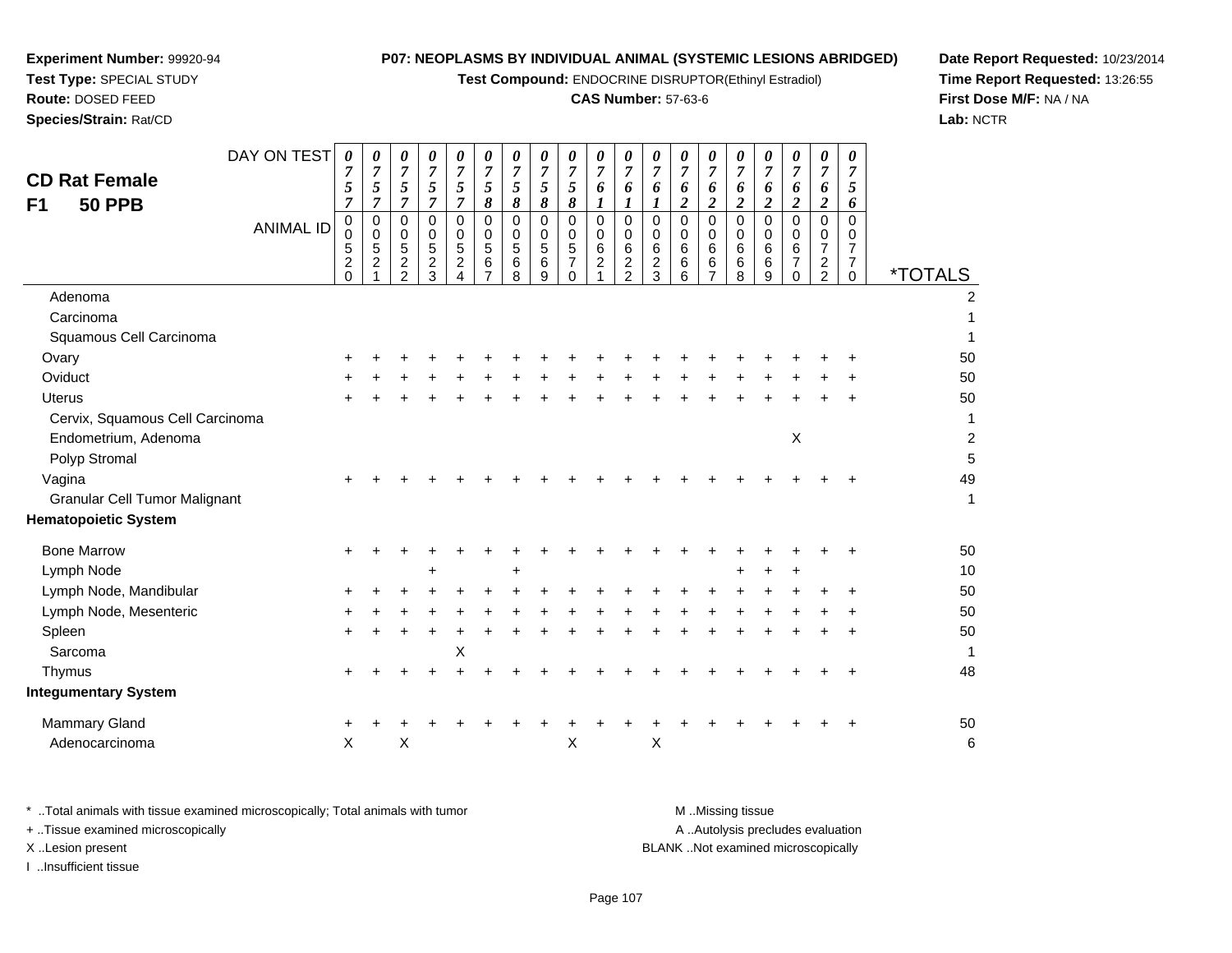**Test Compound:** ENDOCRINE DISRUPTOR(Ethinyl Estradiol)

### **CAS Number:** 57-63-6

**Date Report Requested:** 10/23/2014**Time Report Requested:** 13:26:55**First Dose M/F:** NA / NA**Lab:** NCTR

| <b>CD Rat Female</b><br><b>50 PPB</b><br>F1                 | DAY ON TEST<br><b>ANIMAL ID</b> | 0<br>7<br>5<br>$\overline{7}$<br>0<br>0<br>5<br>$\overline{2}$<br>$\Omega$ | 0<br>$\boldsymbol{7}$<br>$\sqrt{5}$<br>$\overline{7}$<br>$\mathbf 0$<br>0<br>5<br>$\overline{c}$ | $\boldsymbol{\theta}$<br>$\overline{7}$<br>$\sqrt{5}$<br>$\overline{7}$<br>0<br>0<br>5<br>$\boldsymbol{2}$<br>$\overline{2}$ | 0<br>$\overline{7}$<br>5<br>$\overline{7}$<br>$\Omega$<br>0<br>5<br>$\overline{c}$<br>3 | 0<br>$\overline{7}$<br>5<br>$\overline{7}$<br>0<br>0<br>5<br>$\overline{a}$<br>$\overline{4}$ | 0<br>$\overline{7}$<br>5<br>8<br>0<br>0<br>$\sqrt{5}$<br>$\,6$<br>$\overline{7}$ | 0<br>$\boldsymbol{7}$<br>5<br>8<br>$\Omega$<br>0<br>5<br>6<br>8 | $\boldsymbol{\theta}$<br>$\overline{7}$<br>$\sqrt{5}$<br>$\boldsymbol{\delta}$<br>0<br>0<br>5<br>6<br>9 | $\theta$<br>$\overline{7}$<br>5<br>8<br>$\Omega$<br>0<br>5<br>7<br>$\Omega$ | 0<br>$\overline{7}$<br>6<br>1<br>$\mathbf 0$<br>$\mathsf{O}\xspace$<br>6<br>$\overline{c}$ | 0<br>$\overline{7}$<br>6<br>1<br>$\mathbf 0$<br>0<br>$\,6$<br>$\frac{2}{2}$ | 0<br>$\overline{7}$<br>6<br>1<br>$\Omega$<br>0<br>6<br>$\overline{c}$<br>3 | $\boldsymbol{\theta}$<br>$\overline{7}$<br>6<br>$\boldsymbol{2}$<br>$\Omega$<br>0<br>6<br>6<br>6 | $\theta$<br>$\overline{7}$<br>6<br>$\boldsymbol{2}$<br>$\mathbf 0$<br>0<br>6<br>6<br>$\overline{7}$ | 0<br>$\overline{7}$<br>6<br>$\overline{c}$<br>$\mathbf 0$<br>0<br>6<br>6<br>8 | 0<br>$\overline{7}$<br>6<br>$\boldsymbol{2}$<br>$\Omega$<br>0<br>6<br>6<br>9 | 0<br>$\overline{7}$<br>6<br>$\boldsymbol{2}$<br>$\Omega$<br>0<br>6<br>$\overline{7}$<br>$\Omega$ | 0<br>$\overline{7}$<br>6<br>$\boldsymbol{2}$<br>$\mathbf 0$<br>0<br>7<br>$\frac{2}{2}$ | 0<br>$\overline{7}$<br>5<br>6<br>$\Omega$<br>0<br>7<br>7<br>$\Omega$ | <i><b>*TOTALS</b></i> |
|-------------------------------------------------------------|---------------------------------|----------------------------------------------------------------------------|--------------------------------------------------------------------------------------------------|------------------------------------------------------------------------------------------------------------------------------|-----------------------------------------------------------------------------------------|-----------------------------------------------------------------------------------------------|----------------------------------------------------------------------------------|-----------------------------------------------------------------|---------------------------------------------------------------------------------------------------------|-----------------------------------------------------------------------------|--------------------------------------------------------------------------------------------|-----------------------------------------------------------------------------|----------------------------------------------------------------------------|--------------------------------------------------------------------------------------------------|-----------------------------------------------------------------------------------------------------|-------------------------------------------------------------------------------|------------------------------------------------------------------------------|--------------------------------------------------------------------------------------------------|----------------------------------------------------------------------------------------|----------------------------------------------------------------------|-----------------------|
| Adenocarcinoma, Multiple                                    |                                 |                                                                            |                                                                                                  |                                                                                                                              |                                                                                         |                                                                                               |                                                                                  |                                                                 |                                                                                                         |                                                                             |                                                                                            |                                                                             |                                                                            |                                                                                                  |                                                                                                     |                                                                               |                                                                              |                                                                                                  |                                                                                        |                                                                      | 3                     |
| Fibroadenoma                                                |                                 | X                                                                          |                                                                                                  |                                                                                                                              |                                                                                         | X                                                                                             | $\mathsf{X}$                                                                     |                                                                 | $\times$                                                                                                | $\mathsf{X}$                                                                | $\mathsf{X}$                                                                               |                                                                             | X                                                                          | $\mathsf{X}$                                                                                     |                                                                                                     |                                                                               | $\boldsymbol{\mathsf{X}}$                                                    |                                                                                                  |                                                                                        |                                                                      | 22                    |
| Fibroadenoma, Multiple                                      |                                 |                                                                            |                                                                                                  |                                                                                                                              |                                                                                         |                                                                                               |                                                                                  |                                                                 |                                                                                                         |                                                                             |                                                                                            |                                                                             |                                                                            |                                                                                                  |                                                                                                     |                                                                               |                                                                              |                                                                                                  |                                                                                        | X                                                                    | 5                     |
| Skin                                                        |                                 | +                                                                          |                                                                                                  |                                                                                                                              |                                                                                         |                                                                                               |                                                                                  |                                                                 |                                                                                                         |                                                                             |                                                                                            |                                                                             |                                                                            |                                                                                                  |                                                                                                     |                                                                               |                                                                              |                                                                                                  |                                                                                        |                                                                      | 50                    |
| <b>Musculoskeletal System</b>                               |                                 |                                                                            |                                                                                                  |                                                                                                                              |                                                                                         |                                                                                               |                                                                                  |                                                                 |                                                                                                         |                                                                             |                                                                                            |                                                                             |                                                                            |                                                                                                  |                                                                                                     |                                                                               |                                                                              |                                                                                                  |                                                                                        |                                                                      |                       |
| Bone, Femur                                                 |                                 | +                                                                          |                                                                                                  |                                                                                                                              |                                                                                         |                                                                                               |                                                                                  |                                                                 |                                                                                                         |                                                                             |                                                                                            |                                                                             |                                                                            |                                                                                                  |                                                                                                     |                                                                               |                                                                              |                                                                                                  |                                                                                        |                                                                      | 50                    |
| <b>Skeletal Muscle</b>                                      |                                 |                                                                            |                                                                                                  |                                                                                                                              |                                                                                         |                                                                                               |                                                                                  |                                                                 |                                                                                                         |                                                                             |                                                                                            |                                                                             |                                                                            |                                                                                                  |                                                                                                     |                                                                               |                                                                              |                                                                                                  |                                                                                        |                                                                      | $\mathbf 1$           |
| Nervous System                                              |                                 |                                                                            |                                                                                                  |                                                                                                                              |                                                                                         |                                                                                               |                                                                                  |                                                                 |                                                                                                         |                                                                             |                                                                                            |                                                                             |                                                                            |                                                                                                  |                                                                                                     |                                                                               |                                                                              |                                                                                                  |                                                                                        |                                                                      |                       |
| Brain, Brain Stem<br>Carcinoma, Metastatic, Pituitary Gland |                                 | $\pm$                                                                      |                                                                                                  |                                                                                                                              |                                                                                         |                                                                                               |                                                                                  |                                                                 |                                                                                                         |                                                                             |                                                                                            |                                                                             |                                                                            |                                                                                                  |                                                                                                     |                                                                               |                                                                              |                                                                                                  |                                                                                        |                                                                      | 50<br>$\mathbf 1$     |
| Brain, Cerebellum                                           |                                 |                                                                            |                                                                                                  |                                                                                                                              |                                                                                         |                                                                                               |                                                                                  |                                                                 |                                                                                                         |                                                                             |                                                                                            |                                                                             |                                                                            |                                                                                                  |                                                                                                     |                                                                               |                                                                              |                                                                                                  |                                                                                        |                                                                      | 50                    |
| Brain, Cerebrum                                             |                                 | +                                                                          |                                                                                                  |                                                                                                                              |                                                                                         |                                                                                               |                                                                                  |                                                                 |                                                                                                         |                                                                             |                                                                                            |                                                                             |                                                                            |                                                                                                  |                                                                                                     |                                                                               |                                                                              |                                                                                                  |                                                                                        |                                                                      | 50                    |
| <b>Respiratory System</b>                                   |                                 |                                                                            |                                                                                                  |                                                                                                                              |                                                                                         |                                                                                               |                                                                                  |                                                                 |                                                                                                         |                                                                             |                                                                                            |                                                                             |                                                                            |                                                                                                  |                                                                                                     |                                                                               |                                                                              |                                                                                                  |                                                                                        |                                                                      |                       |
| Lung                                                        |                                 | +                                                                          |                                                                                                  |                                                                                                                              |                                                                                         |                                                                                               |                                                                                  |                                                                 |                                                                                                         |                                                                             |                                                                                            |                                                                             |                                                                            |                                                                                                  |                                                                                                     |                                                                               |                                                                              |                                                                                                  |                                                                                        |                                                                      | 50                    |
| <b>Nose</b>                                                 |                                 |                                                                            |                                                                                                  |                                                                                                                              |                                                                                         |                                                                                               |                                                                                  |                                                                 |                                                                                                         |                                                                             |                                                                                            |                                                                             |                                                                            |                                                                                                  |                                                                                                     |                                                                               |                                                                              |                                                                                                  |                                                                                        |                                                                      | 50                    |
| Schwannoma Malignant                                        |                                 |                                                                            |                                                                                                  |                                                                                                                              |                                                                                         |                                                                                               |                                                                                  |                                                                 |                                                                                                         |                                                                             |                                                                                            |                                                                             |                                                                            |                                                                                                  |                                                                                                     |                                                                               |                                                                              |                                                                                                  |                                                                                        |                                                                      | $\mathbf{1}$          |
| Trachea                                                     |                                 | +                                                                          |                                                                                                  |                                                                                                                              |                                                                                         |                                                                                               |                                                                                  |                                                                 |                                                                                                         |                                                                             |                                                                                            |                                                                             |                                                                            |                                                                                                  |                                                                                                     |                                                                               |                                                                              |                                                                                                  |                                                                                        |                                                                      | 50                    |
| <b>Special Senses System</b>                                |                                 |                                                                            |                                                                                                  |                                                                                                                              |                                                                                         |                                                                                               |                                                                                  |                                                                 |                                                                                                         |                                                                             |                                                                                            |                                                                             |                                                                            |                                                                                                  |                                                                                                     |                                                                               |                                                                              |                                                                                                  |                                                                                        |                                                                      |                       |
| Eye                                                         |                                 |                                                                            |                                                                                                  |                                                                                                                              |                                                                                         |                                                                                               |                                                                                  |                                                                 |                                                                                                         |                                                                             |                                                                                            |                                                                             |                                                                            |                                                                                                  |                                                                                                     |                                                                               |                                                                              |                                                                                                  |                                                                                        |                                                                      | 49                    |
| <b>Harderian Gland</b>                                      |                                 |                                                                            |                                                                                                  |                                                                                                                              |                                                                                         |                                                                                               |                                                                                  |                                                                 |                                                                                                         |                                                                             |                                                                                            |                                                                             |                                                                            |                                                                                                  |                                                                                                     |                                                                               |                                                                              |                                                                                                  |                                                                                        |                                                                      | 50                    |
|                                                             |                                 |                                                                            |                                                                                                  |                                                                                                                              |                                                                                         |                                                                                               |                                                                                  |                                                                 |                                                                                                         |                                                                             |                                                                                            |                                                                             |                                                                            |                                                                                                  |                                                                                                     |                                                                               |                                                                              |                                                                                                  |                                                                                        |                                                                      |                       |

**Experiment Number:** 99920-94**Test Type:** SPECIAL STUDY**Route:** DOSED FEED**Species/Strain:** Rat/CD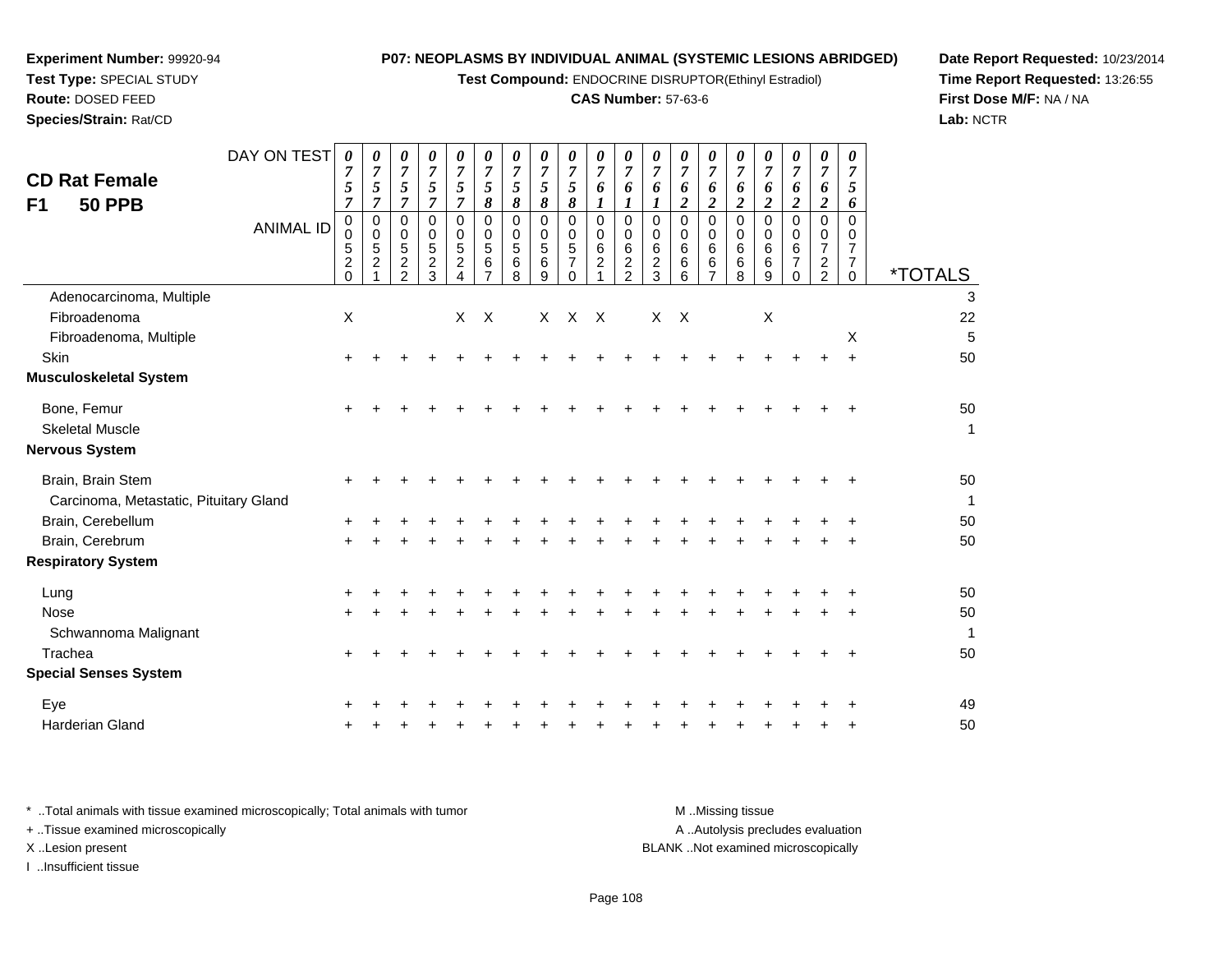**Test Compound:** ENDOCRINE DISRUPTOR(Ethinyl Estradiol)

# **CAS Number:** 57-63-6

**Date Report Requested:** 10/23/2014**Time Report Requested:** 13:26:55**First Dose M/F:** NA / NA**Lab:** NCTR

|                                    | DAY ON TEST      | 0                   | 0      | $\boldsymbol{\theta}$ | $\boldsymbol{\theta}$ | 0                   | 0              | 0      | $\boldsymbol{\theta}$ | $\theta$            | $\boldsymbol{\theta}$ | $\theta$            | $\theta$            | $\boldsymbol{\theta}$ | $\boldsymbol{\theta}$ | $\boldsymbol{\theta}$ | $\theta$ | $\theta$            | 0              | 0              |                       |
|------------------------------------|------------------|---------------------|--------|-----------------------|-----------------------|---------------------|----------------|--------|-----------------------|---------------------|-----------------------|---------------------|---------------------|-----------------------|-----------------------|-----------------------|----------|---------------------|----------------|----------------|-----------------------|
| <b>CD Rat Female</b>               |                  | 7                   | 7      | 7                     | $\mathbf{z}$          | $\overline{ }$      | $\overline{7}$ | 7      | 7                     | $\overline{7}$      | 7                     | $\overline{ }$      | 7                   | 7                     | 7                     | $\overline{7}$        | 7        | 7                   | $\overline{ }$ | $\overline{ }$ |                       |
|                                    |                  | 5                   |        |                       | 5                     | 5                   | 5              |        | 5                     | 5                   | 6                     | 6                   | 6                   | 6                     | o                     | o                     | 0        | 6                   | O.             | $\mathfrak{p}$ |                       |
| F1<br><b>50 PPB</b>                |                  | 7                   |        |                       |                       |                     | 8              | 8      | 8                     | 8                   |                       |                     |                     |                       |                       | 2                     | 2        | 2                   |                | o              |                       |
|                                    | <b>ANIMAL ID</b> | $\mathbf 0$         | 0      | 0                     | 0                     | 0                   | 0              | 0      | 0                     | 0                   | 0                     |                     | 0                   |                       | 0                     | 0                     | 0        | 0                   | 0              | 0              |                       |
|                                    |                  | 0                   | 0      | 0                     | 0                     | 0                   | $\mathbf 0$    | 0      | 0                     | 0                   | 0                     | 0                   | 0                   | 0                     | 0                     | 0                     | 0        | 0                   |                | 0              |                       |
|                                    |                  | 5<br>$\overline{2}$ | 5<br>C | 5<br>$\overline{2}$   | 5<br>$\overline{2}$   | 5<br>$\overline{c}$ | 5<br>6         | 5<br>6 | 5<br>6                | 5<br>$\overline{ }$ | 6<br>$\overline{c}$   | 6<br>$\overline{c}$ | 6<br>$\overline{c}$ | 6<br>6                | 6<br>6                | 6<br>$\,6\,$          | 6<br>6   | 6<br>$\overline{ }$ | 2              |                |                       |
|                                    |                  | $\Omega$            |        | っ                     | 3                     |                     |                | 8      | 9                     |                     |                       | $\mathcal{P}$       | 3                   | 6                     | ⇁                     | 8                     | 9        |                     | 2              | 0              | <i><b>*TOTALS</b></i> |
| <b>Urinary System</b>              |                  |                     |        |                       |                       |                     |                |        |                       |                     |                       |                     |                     |                       |                       |                       |          |                     |                |                |                       |
| Kidney                             |                  | ÷.                  |        |                       |                       |                     |                |        |                       |                     |                       |                     |                     |                       |                       |                       |          |                     |                | ÷              | 50                    |
| Bilateral, Renal Tubule, Carcinoma |                  |                     |        |                       |                       |                     |                |        |                       |                     |                       |                     |                     |                       |                       |                       |          |                     |                |                | 1                     |
| Renal Tubule, Adenoma              |                  |                     |        |                       |                       |                     |                | Х      |                       |                     |                       |                     |                     |                       |                       |                       |          |                     |                |                | 1                     |
| Urinary Bladder                    |                  | $+$                 |        |                       |                       |                     |                |        |                       |                     |                       |                     |                     |                       |                       | ÷.                    | $\pm$    | $\pm$               | $\pm$          | $\pm$          | 48                    |

| Urinary Bladder         |  |  |  |  |  |  |  |  |  | 48 |
|-------------------------|--|--|--|--|--|--|--|--|--|----|
| <b>SYSTEMIC LESIONS</b> |  |  |  |  |  |  |  |  |  |    |
| Multiple Organ          |  |  |  |  |  |  |  |  |  | 50 |
| Leukemia Mononuclear    |  |  |  |  |  |  |  |  |  |    |
| Lymphoma Malignant      |  |  |  |  |  |  |  |  |  |    |

\* ..Total animals with tissue examined microscopically; Total animals with tumor **M** . Missing tissue M ..Missing tissue

+ ..Tissue examined microscopically

**Experiment Number:** 99920-94**Test Type:** SPECIAL STUDY**Route:** DOSED FEED**Species/Strain:** Rat/CD

I ..Insufficient tissue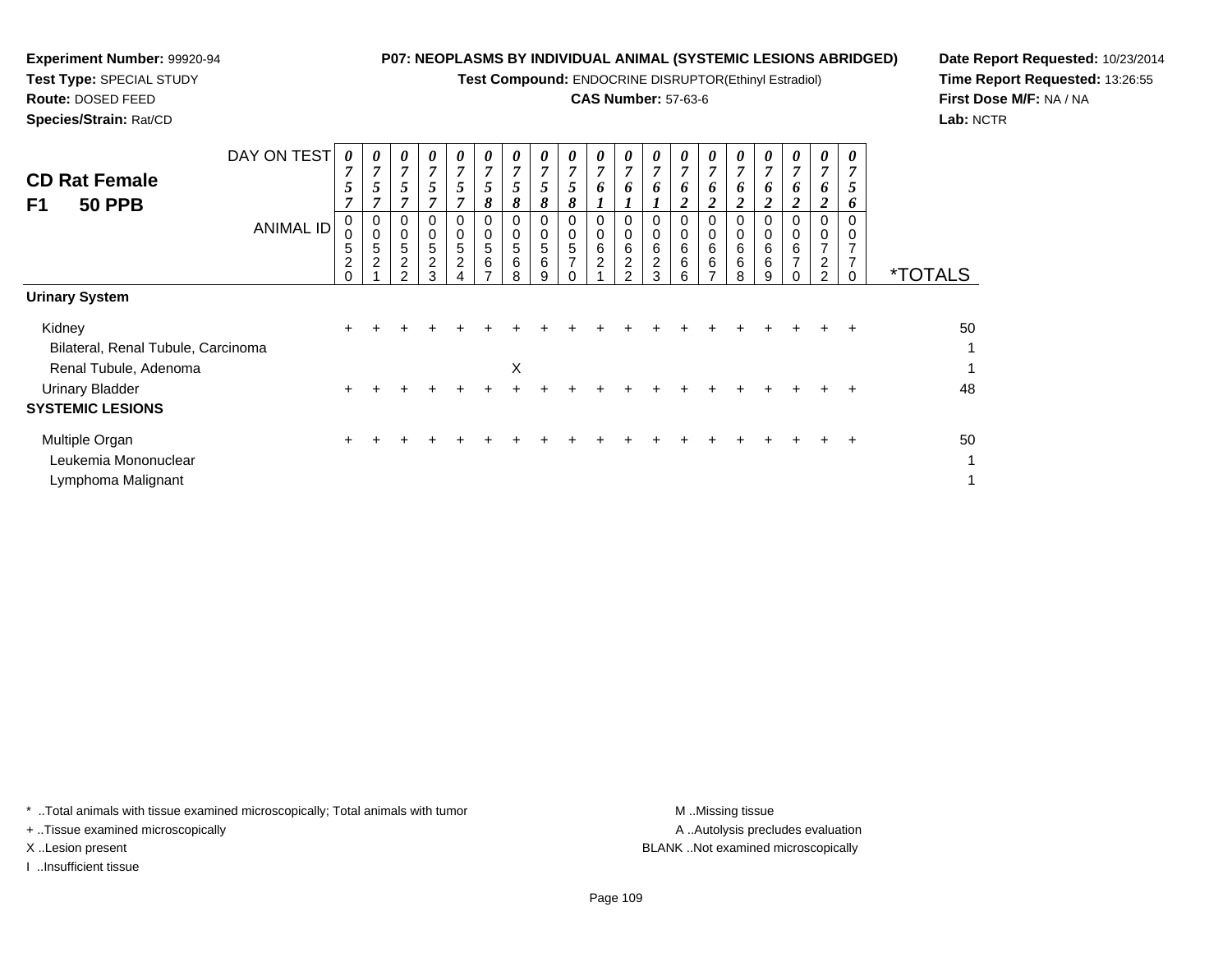**Test Compound:** ENDOCRINE DISRUPTOR(Ethinyl Estradiol)

# **CAS Number:** 57-63-6

**Date Report Requested:** 10/23/2014**Time Report Requested:** 13:26:55**First Dose M/F:** NA / NA**Lab:** NCTR

| <b>CD Rat Female</b>         | DAY ON TEST      | 0<br>$\pmb{\theta}$ | 0<br>$\boldsymbol{4}$      | 0<br>$\boldsymbol{4}$ | 0<br>$5\overline{)}$      | $\boldsymbol{\theta}$<br>$\sqrt{5}$ | 0<br>$\mathfrak{H}$                | $\boldsymbol{\theta}$<br>5           | 0<br>5                         | 0<br>$\mathfrak{s}$             | $\boldsymbol{\theta}$<br>$\sqrt{5}$  | 0<br>$\mathfrak{H}$         | $\boldsymbol{\theta}$<br>$\overline{5}$ | 0<br>5              | 0<br>6                | $\boldsymbol{\theta}$<br>6 | 0<br>6                                    | 0<br>6                             | 0<br>6            | 0<br>6                                       | 0<br>6                    | 0<br>6                                  | 0<br>6                           | 0<br>6                  | 0<br>6                                     | $\boldsymbol{\theta}$<br>6 | 0<br>6                | $\theta$<br>$\overline{7}$ | $\boldsymbol{\theta}$<br>$\boldsymbol{7}$ | 0<br>$\boldsymbol{7}$                  | 0<br>$\overline{7}$                    | 0<br>$\overline{7}$ |
|------------------------------|------------------|---------------------|----------------------------|-----------------------|---------------------------|-------------------------------------|------------------------------------|--------------------------------------|--------------------------------|---------------------------------|--------------------------------------|-----------------------------|-----------------------------------------|---------------------|-----------------------|----------------------------|-------------------------------------------|------------------------------------|-------------------|----------------------------------------------|---------------------------|-----------------------------------------|----------------------------------|-------------------------|--------------------------------------------|----------------------------|-----------------------|----------------------------|-------------------------------------------|----------------------------------------|----------------------------------------|---------------------|
| F1/2PPB TO CTL               |                  | 8<br>$\overline{7}$ | $\boldsymbol{\theta}$<br>6 | 5<br>$\overline{2}$   | 0<br>$\boldsymbol{\beta}$ | $\boldsymbol{\theta}$<br>9          | $\boldsymbol{l}$<br>$\overline{5}$ | $\boldsymbol{l}$<br>$\boldsymbol{4}$ | $\mathbf{3}$<br>$\pmb{\theta}$ | $\boldsymbol{\beta}$<br>8       | $\boldsymbol{4}$<br>$\boldsymbol{2}$ | 6<br>$\boldsymbol{g}$       | 9<br>$\boldsymbol{2}$                   | 9<br>$\overline{7}$ | $\boldsymbol{l}$<br>8 | 8                          | $\boldsymbol{2}$<br>$\boldsymbol{\theta}$ | $\mathfrak{z}$<br>$\boldsymbol{2}$ | $\mathbf{3}$<br>4 | 6<br>$\boldsymbol{l}$                        | 6<br>6                    | $\overline{7}$<br>$\boldsymbol{\theta}$ | $\overline{7}$<br>$\mathfrak{z}$ | $\overline{7}$<br>5     | 8<br>$\mathfrak{z}$                        | 8<br>$\boldsymbol{q}$      | 8<br>5                | $\boldsymbol{2}$<br>5      | $\overline{2}$<br>$\boldsymbol{g}$        | $\boldsymbol{\beta}$<br>$\pmb{\theta}$ | $\boldsymbol{\beta}$<br>$\overline{7}$ |                     |
|                              | <b>ANIMAL ID</b> | $\pmb{0}$           | $\mathbf 0$                | $\mathbf 0$           | $\mathbf 0$               | $\pmb{0}$                           | $\mathbf 0$                        | $\mathbf 0$                          | 0                              | $\mathbf 0$                     | $\pmb{0}$                            | $\pmb{0}$                   | $\mathbf 0$                             | $\mathbf 0$         | 0                     | $\mathbf 0$                | $\mathbf 0$                               | $\mathbf 0$                        | $\mathbf 0$       | 0                                            | $\mathbf 0$               | $\mathbf 0$                             | $\mathbf 0$                      | $\mathbf 0$             | $\mathbf 0$                                | $\mathbf 0$                | $\mathbf 0$           | $\mathbf 0$                | 0                                         | 0                                      | $\pmb{0}$                              |                     |
|                              |                  | 0<br>0              | $\mathbf 0$<br>$\mathbf 0$ | $\Omega$<br>$\Omega$  | 0<br>$\mathbf 0$          | $\mathbf 0$<br>$\mathbf 0$          | $\mathbf 0$<br>$\mathbf 0$         | $\Omega$<br>$\mathbf 0$              | 0<br>$\mathbf 0$               | $\boldsymbol{0}$<br>$\mathsf 0$ | $\mathbf 0$<br>$\mathsf 0$           | $\mathbf 0$<br>$\mathbf{1}$ | 0<br>$\mathbf{1}$                       | $\mathbf 0$<br>1    | 0<br>$\mathbf{1}$     | 0<br>1                     | $\mathbf 0$<br>$\overline{\mathbf{1}}$    | 0<br>$\mathbf{1}$                  | 0                 | $\begin{smallmatrix} 0\\2 \end{smallmatrix}$ | $\,0\,$<br>$\overline{2}$ | 0<br>$\boldsymbol{2}$                   | 0<br>$\overline{c}$              | 0<br>$\overline{a}$     |                                            | $\pmb{0}$                  | 0<br>$\boldsymbol{2}$ | $\mathbf 0$<br>$\sqrt{3}$  | 0<br>3                                    | 0<br>$\mathbf{3}$                      | 0<br>$\mathbf{3}$                      |                     |
|                              |                  | $\pmb{0}$           | $\mathbf{3}$               | 4                     | 6                         | $\,6$                               | $\overline{7}$                     | $\overline{7}$                       | $\overline{7}$                 | 8                               | $\bf 8$                              | 0                           | $\sqrt{3}$                              | 4                   | 6                     | 6                          | 6                                         | $\overline{7}$                     | 8                 | $\overline{c}$                               | $\ensuremath{\mathsf{3}}$ | $\ensuremath{\mathsf{3}}$               | $\sqrt{3}$                       | $\overline{\mathbf{4}}$ | $\begin{array}{c} 0 \\ 2 \\ 5 \end{array}$ | $\frac{2}{7}$              | $\overline{7}$        | $\mathbf{3}$               | 4                                         | $\,$ 5 $\,$                            | 6                                      |                     |
|                              |                  | 3                   | 6                          | 5                     | 5                         | 6                                   | 3                                  |                                      | 8                              | $\Omega$                        |                                      | 6                           | 3                                       | $\overline{2}$      | 3                     |                            | 5                                         | 8                                  |                   | $\Omega$                                     | 5                         |                                         | q                                | 8                       | $6\phantom{1}$                             | $\mathbf 0$                | 3                     | $\mathbf{Q}$               |                                           | 2                                      | 6                                      |                     |
| <b>Alimentary System</b>     |                  |                     |                            |                       |                           |                                     |                                    |                                      |                                |                                 |                                      |                             |                                         |                     |                       |                            |                                           |                                    |                   |                                              |                           |                                         |                                  |                         |                                            |                            |                       |                            |                                           |                                        |                                        |                     |
| Esophagus                    |                  |                     |                            |                       |                           |                                     |                                    |                                      |                                |                                 |                                      |                             |                                         |                     |                       |                            |                                           |                                    |                   |                                              |                           |                                         |                                  |                         |                                            |                            |                       |                            |                                           |                                        |                                        |                     |
| Intestine Large, Cecum       |                  |                     |                            |                       |                           |                                     |                                    |                                      |                                |                                 |                                      |                             |                                         |                     |                       |                            |                                           |                                    |                   |                                              |                           |                                         |                                  |                         |                                            |                            |                       |                            |                                           |                                        |                                        |                     |
| Intestine Large, Colon       |                  |                     |                            |                       |                           |                                     |                                    |                                      |                                |                                 |                                      |                             |                                         |                     |                       |                            |                                           |                                    |                   |                                              |                           |                                         |                                  |                         |                                            |                            |                       |                            |                                           |                                        |                                        |                     |
| Carcinoma                    |                  |                     |                            |                       |                           |                                     |                                    |                                      |                                |                                 |                                      |                             |                                         |                     |                       |                            |                                           |                                    |                   |                                              |                           |                                         |                                  |                         |                                            |                            |                       |                            |                                           |                                        |                                        |                     |
| Intestine Large, Rectum      |                  |                     |                            |                       |                           |                                     |                                    |                                      |                                |                                 |                                      |                             |                                         |                     |                       |                            |                                           |                                    |                   |                                              |                           |                                         |                                  |                         |                                            |                            |                       |                            |                                           |                                        |                                        |                     |
| Intestine Small, Duodenum    |                  |                     |                            |                       |                           |                                     |                                    |                                      |                                |                                 |                                      |                             |                                         |                     |                       |                            |                                           |                                    |                   |                                              |                           |                                         |                                  |                         |                                            |                            |                       |                            |                                           |                                        |                                        |                     |
| Intestine Small, Ileum       |                  |                     |                            |                       |                           |                                     |                                    |                                      |                                |                                 |                                      |                             |                                         |                     |                       |                            |                                           |                                    |                   |                                              |                           |                                         |                                  |                         |                                            |                            |                       |                            |                                           |                                        |                                        |                     |
| Intestine Small, Jejunum     |                  |                     |                            |                       |                           |                                     |                                    |                                      |                                |                                 |                                      |                             |                                         |                     |                       |                            |                                           |                                    |                   |                                              |                           |                                         |                                  |                         |                                            |                            |                       |                            |                                           |                                        |                                        |                     |
| Liver                        |                  |                     |                            |                       |                           |                                     |                                    |                                      |                                |                                 |                                      |                             |                                         |                     |                       |                            |                                           |                                    |                   |                                              |                           |                                         |                                  |                         |                                            |                            |                       |                            |                                           |                                        |                                        |                     |
| Hepatocellular Adenoma       |                  |                     |                            |                       |                           |                                     |                                    |                                      |                                |                                 |                                      |                             |                                         |                     |                       |                            |                                           |                                    |                   |                                              |                           |                                         |                                  |                         |                                            |                            |                       |                            |                                           |                                        |                                        |                     |
| Mesentery                    |                  |                     | $\ddot{}$                  |                       |                           |                                     |                                    |                                      |                                |                                 |                                      |                             |                                         |                     |                       |                            |                                           |                                    |                   |                                              |                           |                                         |                                  |                         |                                            |                            |                       | $\ddot{}$                  |                                           |                                        |                                        |                     |
| Oral Mucosa                  |                  |                     |                            |                       |                           |                                     |                                    |                                      |                                |                                 |                                      |                             |                                         |                     | $\ddot{}$             |                            |                                           |                                    |                   |                                              |                           | $+$                                     | $\ddot{}$                        |                         |                                            |                            |                       |                            |                                           |                                        |                                        |                     |
| Squamous Cell Carcinoma      |                  |                     |                            |                       |                           |                                     |                                    |                                      |                                |                                 |                                      |                             |                                         |                     |                       |                            |                                           |                                    |                   |                                              |                           | $\mathsf{X}$                            | $\times$                         |                         |                                            |                            |                       |                            |                                           |                                        |                                        |                     |
| Pancreas                     |                  |                     |                            |                       |                           |                                     |                                    |                                      |                                |                                 |                                      |                             |                                         |                     |                       |                            |                                           |                                    |                   |                                              |                           |                                         |                                  |                         |                                            |                            |                       |                            |                                           |                                        |                                        |                     |
| Salivary Glands              |                  |                     |                            |                       |                           |                                     |                                    |                                      |                                |                                 |                                      |                             |                                         |                     |                       |                            |                                           |                                    |                   |                                              |                           |                                         |                                  |                         |                                            |                            |                       |                            |                                           |                                        |                                        |                     |
| Stomach, Forestomach         |                  |                     |                            |                       |                           |                                     |                                    |                                      |                                |                                 |                                      |                             |                                         |                     |                       |                            |                                           |                                    |                   |                                              |                           |                                         |                                  |                         |                                            |                            |                       |                            |                                           |                                        |                                        |                     |
| Squamous Cell Papilloma      |                  |                     |                            |                       |                           |                                     |                                    |                                      |                                |                                 |                                      |                             |                                         |                     |                       |                            |                                           |                                    |                   |                                              |                           |                                         |                                  |                         |                                            |                            |                       |                            |                                           |                                        |                                        |                     |
| Stomach, Glandular           |                  |                     |                            |                       |                           |                                     |                                    |                                      |                                |                                 |                                      |                             |                                         |                     |                       |                            |                                           |                                    |                   |                                              |                           |                                         |                                  |                         |                                            |                            |                       |                            |                                           |                                        |                                        |                     |
| Tooth                        |                  |                     |                            |                       |                           |                                     | +                                  |                                      |                                |                                 |                                      |                             |                                         |                     |                       |                            |                                           |                                    |                   |                                              |                           |                                         |                                  |                         |                                            |                            |                       |                            |                                           |                                        |                                        |                     |
| <b>Cardiovascular System</b> |                  |                     |                            |                       |                           |                                     |                                    |                                      |                                |                                 |                                      |                             |                                         |                     |                       |                            |                                           |                                    |                   |                                              |                           |                                         |                                  |                         |                                            |                            |                       |                            |                                           |                                        |                                        |                     |
| <b>Blood Vessel</b>          |                  |                     |                            |                       |                           |                                     |                                    |                                      |                                |                                 |                                      |                             |                                         |                     |                       |                            |                                           |                                    |                   |                                              |                           |                                         |                                  |                         |                                            |                            |                       |                            |                                           |                                        |                                        |                     |
|                              |                  |                     |                            |                       |                           |                                     |                                    |                                      |                                |                                 |                                      |                             |                                         |                     |                       |                            |                                           |                                    |                   |                                              |                           |                                         |                                  |                         |                                            |                            |                       |                            |                                           |                                        |                                        |                     |

\* ..Total animals with tissue examined microscopically; Total animals with tumor **M** . Missing tissue M ..Missing tissue A ..Autolysis precludes evaluation + ..Tissue examined microscopically X ..Lesion present BLANK ..Not examined microscopicallyI ..Insufficient tissue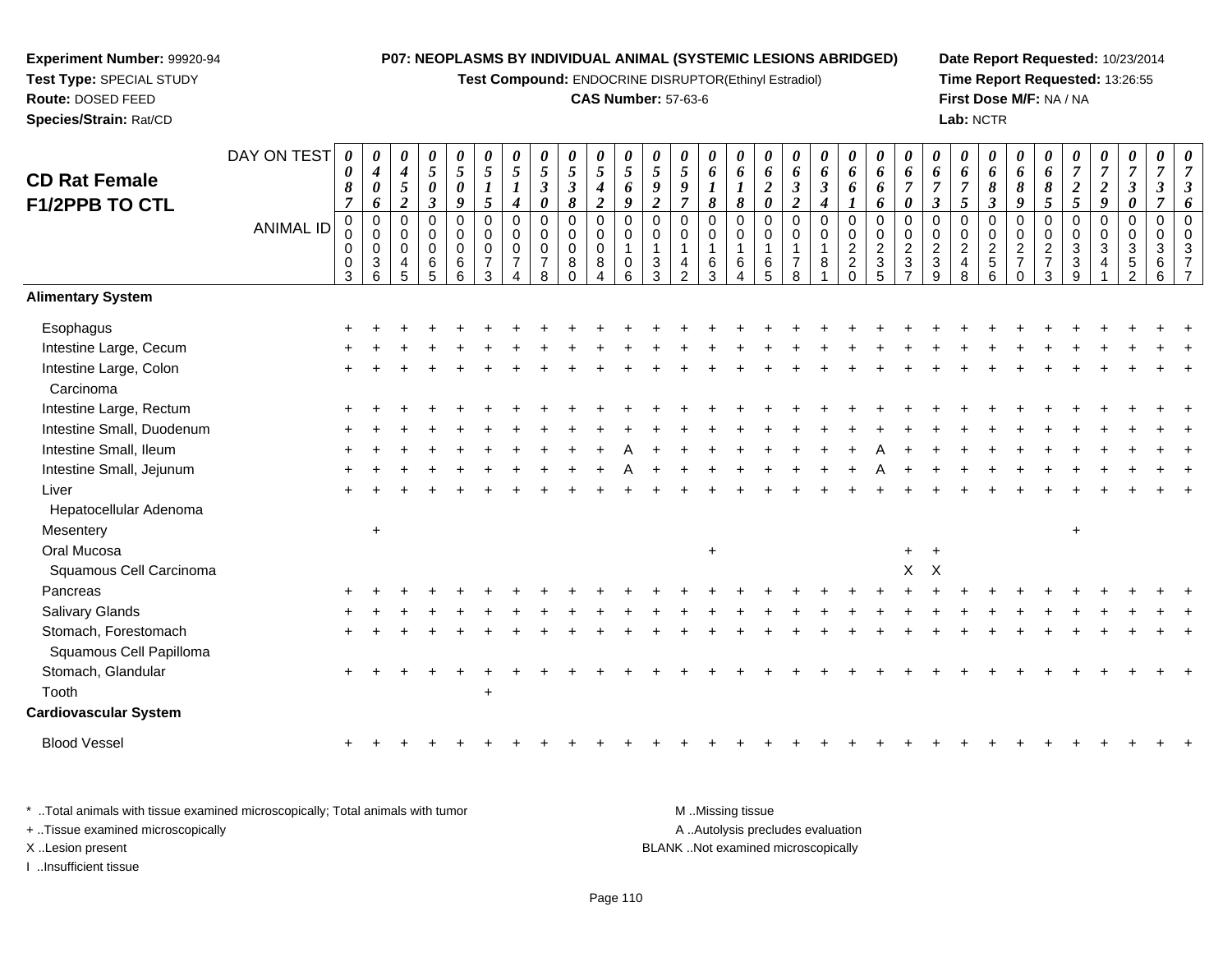**Test Compound:** ENDOCRINE DISRUPTOR(Ethinyl Estradiol)

# **CAS Number:** 57-63-6

**Date Report Requested:** 10/23/2014**Time Report Requested:** 13:26:56**First Dose M/F:** NA / NA**Lab:** NCTR

| <b>CD Rat Female</b>                                         | DAY ON TEST      | $\boldsymbol{\theta}$<br>$\boldsymbol{\theta}$<br>$\pmb{8}$  | $\theta$<br>$\boldsymbol{4}$<br>$\pmb{\theta}$                       | 0<br>$\boldsymbol{4}$<br>5                                  | 0<br>$\mathfrak{s}$<br>$\boldsymbol{\theta}$           | 0<br>$\mathfrak{s}$<br>$\pmb{\theta}$                        | $\boldsymbol{\theta}$<br>$\overline{5}$<br>$\boldsymbol{l}$ | $\boldsymbol{\theta}$<br>$\sqrt{5}$<br>$\boldsymbol{l}$                    | $\frac{\theta}{5}$<br>$\boldsymbol{\mathfrak{z}}$                     | $\frac{\theta}{5}$<br>$\boldsymbol{\mathfrak{z}}$ | $\frac{\theta}{5}$<br>$\boldsymbol{4}$                                                          | $\frac{\theta}{5}$<br>$\pmb{6}$             | $\overline{5}$<br>$\pmb{9}$                               | 0<br>5<br>$\boldsymbol{g}$                                       | 0<br>6<br>$\boldsymbol{l}$                     | 0<br>6<br>$\boldsymbol{l}$      | $\boldsymbol{\theta}$<br>$\pmb{6}$<br>$\boldsymbol{2}$ | $\boldsymbol{\theta}$<br>6<br>$\boldsymbol{\beta}$             | 0<br>6<br>$\mathfrak{z}$   | 0<br>6<br>6                                                                | 0<br>6<br>6                                                                                        | $\boldsymbol{\theta}$<br>6<br>$\overline{7}$                           | $\theta$<br>6<br>$\overline{7}$                                        | 0<br>6<br>$\overline{7}$                             | 0<br>6<br>8                                                    | 0<br>6<br>$\pmb{8}$                                                                | $\boldsymbol{\theta}$<br>6<br>$\pmb{8}$                                 | $\overline{7}$<br>$\frac{2}{5}$                                  | 0<br>$\overline{7}$<br>$\overline{\mathbf{c}}$ | 0<br>$\overline{7}$<br>$\mathbf{3}$             | 0<br>$\overline{7}$<br>$\boldsymbol{\beta}$                                  | 0        |
|--------------------------------------------------------------|------------------|--------------------------------------------------------------|----------------------------------------------------------------------|-------------------------------------------------------------|--------------------------------------------------------|--------------------------------------------------------------|-------------------------------------------------------------|----------------------------------------------------------------------------|-----------------------------------------------------------------------|---------------------------------------------------|-------------------------------------------------------------------------------------------------|---------------------------------------------|-----------------------------------------------------------|------------------------------------------------------------------|------------------------------------------------|---------------------------------|--------------------------------------------------------|----------------------------------------------------------------|----------------------------|----------------------------------------------------------------------------|----------------------------------------------------------------------------------------------------|------------------------------------------------------------------------|------------------------------------------------------------------------|------------------------------------------------------|----------------------------------------------------------------|------------------------------------------------------------------------------------|-------------------------------------------------------------------------|------------------------------------------------------------------|------------------------------------------------|-------------------------------------------------|------------------------------------------------------------------------------|----------|
| F1/2PPB TO CTL                                               | <b>ANIMAL ID</b> | $\overline{7}$<br>0<br>0<br>0<br>$\mathbf 0$<br>$\mathbf{3}$ | 6<br>$\mathbf 0$<br>0<br>$\pmb{0}$<br>$\ensuremath{\mathsf{3}}$<br>6 | $\overline{2}$<br>$\Omega$<br>0<br>0<br>$\overline{4}$<br>5 | $\mathfrak{z}$<br>0<br>0<br>0<br>$\,6\,$<br>$\sqrt{5}$ | 9<br>$\mathbf 0$<br>$\mathbf 0$<br>$\pmb{0}$<br>$\,6\,$<br>6 | $\sqrt{5}$<br>$\mathbf 0$<br>0<br>0<br>$\overline{7}$<br>3  | $\boldsymbol{4}$<br>$\mathbf 0$<br>$\mathbf 0$<br>0<br>$\overline{7}$<br>4 | $\boldsymbol{\theta}$<br>$\mathbf 0$<br>0<br>0<br>$\overline{7}$<br>8 | 8<br>0<br>0<br>0<br>8<br>$\Omega$                 | $\overline{\mathbf{c}}$<br>$\mathbf 0$<br>$\mathbf 0$<br>$\pmb{0}$<br>$\bf 8$<br>$\overline{4}$ | $\boldsymbol{g}$<br>$\Omega$<br>0<br>0<br>6 | $\overline{2}$<br>$\Omega$<br>0<br>1<br>$\mathbf{3}$<br>3 | $\overline{7}$<br>$\Omega$<br>$\mathbf 0$<br>4<br>$\overline{2}$ | $\boldsymbol{\delta}$<br>0<br>0<br>1<br>6<br>3 | 8<br>$\mathbf 0$<br>0<br>6<br>4 | $\pmb{\theta}$<br>$\Omega$<br>0<br>6<br>5              | $\overline{2}$<br>$\mathbf 0$<br>0<br>1<br>$\overline{7}$<br>8 | 4<br>$\mathbf 0$<br>0<br>8 | $\boldsymbol{l}$<br>0<br>0<br>$\overline{c}$<br>$\overline{c}$<br>$\Omega$ | 6<br>$\mathbf 0$<br>$\mathbf 0$<br>$\boldsymbol{2}$<br>$\ensuremath{\mathsf{3}}$<br>$\overline{5}$ | $\boldsymbol{\theta}$<br>$\Omega$<br>0<br>$\overline{2}$<br>$\sqrt{3}$ | $\boldsymbol{\beta}$<br>$\Omega$<br>0<br>$\sqrt{2}$<br>$\sqrt{3}$<br>9 | 5<br>0<br>0<br>$\overline{c}$<br>$\overline{4}$<br>8 | $\boldsymbol{\beta}$<br>0<br>0<br>$\overline{c}$<br>$5\,$<br>6 | 9<br>$\mathbf 0$<br>$\mathbf 0$<br>$\overline{c}$<br>$\overline{7}$<br>$\mathbf 0$ | $\sqrt{5}$<br>$\mathbf 0$<br>0<br>$\overline{2}$<br>$\overline{7}$<br>3 | $\mathbf 0$<br>0<br>$\sqrt{3}$<br>$\ensuremath{\mathsf{3}}$<br>9 | $\boldsymbol{g}$<br>$\mathbf 0$<br>0<br>3<br>4 | 0<br>0<br>0<br>$\mathbf{3}$<br>$\,$ 5 $\,$<br>2 | $\overline{7}$<br>$\mathbf 0$<br>$\mathbf 0$<br>$\mathbf{3}$<br>$\,6\,$<br>6 | 6        |
| Heart                                                        |                  | $+$                                                          |                                                                      |                                                             |                                                        |                                                              |                                                             |                                                                            |                                                                       |                                                   |                                                                                                 |                                             |                                                           |                                                                  |                                                |                                 |                                                        |                                                                |                            |                                                                            |                                                                                                    |                                                                        |                                                                        |                                                      |                                                                |                                                                                    |                                                                         |                                                                  |                                                |                                                 |                                                                              |          |
| <b>Endocrine System</b>                                      |                  |                                                              |                                                                      |                                                             |                                                        |                                                              |                                                             |                                                                            |                                                                       |                                                   |                                                                                                 |                                             |                                                           |                                                                  |                                                |                                 |                                                        |                                                                |                            |                                                                            |                                                                                                    |                                                                        |                                                                        |                                                      |                                                                |                                                                                    |                                                                         |                                                                  |                                                |                                                 |                                                                              |          |
| <b>Adrenal Cortex</b><br>Adenoma                             |                  |                                                              |                                                                      |                                                             |                                                        |                                                              |                                                             |                                                                            |                                                                       |                                                   |                                                                                                 |                                             |                                                           |                                                                  |                                                |                                 |                                                        |                                                                |                            |                                                                            |                                                                                                    |                                                                        |                                                                        |                                                      |                                                                |                                                                                    |                                                                         |                                                                  |                                                |                                                 |                                                                              |          |
| <b>Adrenal Medulla</b>                                       |                  |                                                              |                                                                      |                                                             |                                                        |                                                              |                                                             |                                                                            |                                                                       |                                                   |                                                                                                 |                                             |                                                           |                                                                  |                                                |                                 |                                                        |                                                                |                            |                                                                            |                                                                                                    |                                                                        |                                                                        |                                                      |                                                                |                                                                                    |                                                                         |                                                                  |                                                |                                                 |                                                                              |          |
| Islets, Pancreatic                                           |                  |                                                              |                                                                      |                                                             |                                                        |                                                              |                                                             |                                                                            |                                                                       |                                                   |                                                                                                 |                                             |                                                           |                                                                  |                                                |                                 |                                                        |                                                                |                            |                                                                            |                                                                                                    |                                                                        |                                                                        |                                                      |                                                                |                                                                                    |                                                                         |                                                                  |                                                |                                                 |                                                                              |          |
| Parathyroid Gland                                            |                  |                                                              |                                                                      |                                                             |                                                        |                                                              |                                                             |                                                                            |                                                                       |                                                   |                                                                                                 |                                             |                                                           |                                                                  |                                                |                                 |                                                        |                                                                |                            |                                                                            |                                                                                                    |                                                                        |                                                                        |                                                      |                                                                |                                                                                    |                                                                         |                                                                  |                                                |                                                 |                                                                              |          |
| <b>Pituitary Gland</b>                                       |                  |                                                              |                                                                      |                                                             |                                                        |                                                              |                                                             |                                                                            |                                                                       |                                                   |                                                                                                 |                                             |                                                           |                                                                  |                                                |                                 |                                                        |                                                                |                            |                                                                            |                                                                                                    |                                                                        |                                                                        |                                                      |                                                                |                                                                                    |                                                                         |                                                                  |                                                |                                                 |                                                                              |          |
| Pars Distalis, Adenoma                                       |                  |                                                              |                                                                      | Χ                                                           | $\mathsf{X}$                                           |                                                              |                                                             | Χ                                                                          |                                                                       | X                                                 | X                                                                                               | X                                           | X                                                         | $\times$                                                         |                                                | X                               | X                                                      | Χ                                                              |                            | X                                                                          | $\mathsf{X}$                                                                                       |                                                                        |                                                                        |                                                      | X                                                              | X                                                                                  | X                                                                       | Χ                                                                | $\boldsymbol{X}$                               | $\mathsf{X}$                                    | X                                                                            | $\times$ |
| Pars Distalis, Carcinoma                                     |                  |                                                              |                                                                      |                                                             |                                                        |                                                              |                                                             |                                                                            |                                                                       |                                                   |                                                                                                 |                                             |                                                           |                                                                  |                                                |                                 |                                                        |                                                                |                            |                                                                            |                                                                                                    |                                                                        |                                                                        | $\sf X$                                              |                                                                |                                                                                    |                                                                         |                                                                  |                                                |                                                 |                                                                              |          |
| <b>Thyroid Gland</b><br>C Cell, Adenoma<br>C Cell, Carcinoma |                  |                                                              |                                                                      |                                                             |                                                        |                                                              |                                                             |                                                                            |                                                                       |                                                   |                                                                                                 |                                             |                                                           |                                                                  |                                                |                                 |                                                        |                                                                |                            |                                                                            |                                                                                                    |                                                                        |                                                                        |                                                      |                                                                |                                                                                    |                                                                         |                                                                  |                                                |                                                 | X                                                                            |          |
| Follicular Cel, Adenoma                                      |                  |                                                              |                                                                      |                                                             |                                                        |                                                              |                                                             |                                                                            |                                                                       |                                                   |                                                                                                 |                                             |                                                           | $\mathsf X$                                                      |                                                |                                 |                                                        |                                                                |                            |                                                                            |                                                                                                    |                                                                        |                                                                        |                                                      |                                                                |                                                                                    |                                                                         |                                                                  |                                                |                                                 |                                                                              |          |
| Follicular Cel, Carcinoma                                    |                  |                                                              |                                                                      |                                                             |                                                        |                                                              |                                                             |                                                                            |                                                                       |                                                   |                                                                                                 |                                             |                                                           |                                                                  |                                                |                                 |                                                        | $\mathsf X$                                                    |                            |                                                                            |                                                                                                    |                                                                        |                                                                        |                                                      |                                                                |                                                                                    |                                                                         |                                                                  |                                                | X                                               |                                                                              |          |
| <b>General Body System</b>                                   |                  |                                                              |                                                                      |                                                             |                                                        |                                                              |                                                             |                                                                            |                                                                       |                                                   |                                                                                                 |                                             |                                                           |                                                                  |                                                |                                 |                                                        |                                                                |                            |                                                                            |                                                                                                    |                                                                        |                                                                        |                                                      |                                                                |                                                                                    |                                                                         |                                                                  |                                                |                                                 |                                                                              |          |
| <b>NONE</b><br><b>Genital System</b>                         |                  |                                                              |                                                                      |                                                             |                                                        |                                                              |                                                             |                                                                            |                                                                       |                                                   |                                                                                                 |                                             |                                                           |                                                                  |                                                |                                 |                                                        |                                                                |                            |                                                                            |                                                                                                    |                                                                        |                                                                        |                                                      |                                                                |                                                                                    |                                                                         |                                                                  |                                                |                                                 |                                                                              |          |
| <b>Clitoral Gland</b>                                        |                  |                                                              |                                                                      |                                                             |                                                        |                                                              |                                                             |                                                                            |                                                                       |                                                   |                                                                                                 |                                             |                                                           |                                                                  |                                                |                                 |                                                        |                                                                |                            |                                                                            |                                                                                                    |                                                                        |                                                                        |                                                      |                                                                |                                                                                    |                                                                         |                                                                  |                                                |                                                 |                                                                              |          |
| Carcinoma                                                    |                  |                                                              |                                                                      |                                                             |                                                        |                                                              |                                                             |                                                                            |                                                                       |                                                   |                                                                                                 |                                             |                                                           |                                                                  |                                                |                                 |                                                        | X                                                              |                            |                                                                            |                                                                                                    |                                                                        |                                                                        |                                                      |                                                                |                                                                                    |                                                                         |                                                                  |                                                |                                                 |                                                                              |          |
| Sarcoma                                                      |                  |                                                              |                                                                      |                                                             |                                                        |                                                              |                                                             |                                                                            |                                                                       |                                                   |                                                                                                 |                                             |                                                           |                                                                  |                                                |                                 |                                                        |                                                                |                            |                                                                            |                                                                                                    |                                                                        |                                                                        |                                                      |                                                                |                                                                                    |                                                                         |                                                                  |                                                |                                                 |                                                                              |          |
|                                                              |                  |                                                              |                                                                      |                                                             |                                                        |                                                              |                                                             |                                                                            |                                                                       |                                                   |                                                                                                 |                                             |                                                           |                                                                  |                                                |                                 |                                                        |                                                                |                            |                                                                            |                                                                                                    |                                                                        |                                                                        |                                                      |                                                                |                                                                                    |                                                                         |                                                                  |                                                |                                                 |                                                                              |          |

\* ..Total animals with tissue examined microscopically; Total animals with tumor **M** . Missing tissue M ..Missing tissue

+ ..Tissue examined microscopically

**Experiment Number:** 99920-94**Test Type:** SPECIAL STUDY**Route:** DOSED FEED**Species/Strain:** Rat/CD

I ..Insufficient tissue

A ..Autolysis precludes evaluation

X ..Lesion present BLANK ..Not examined microscopically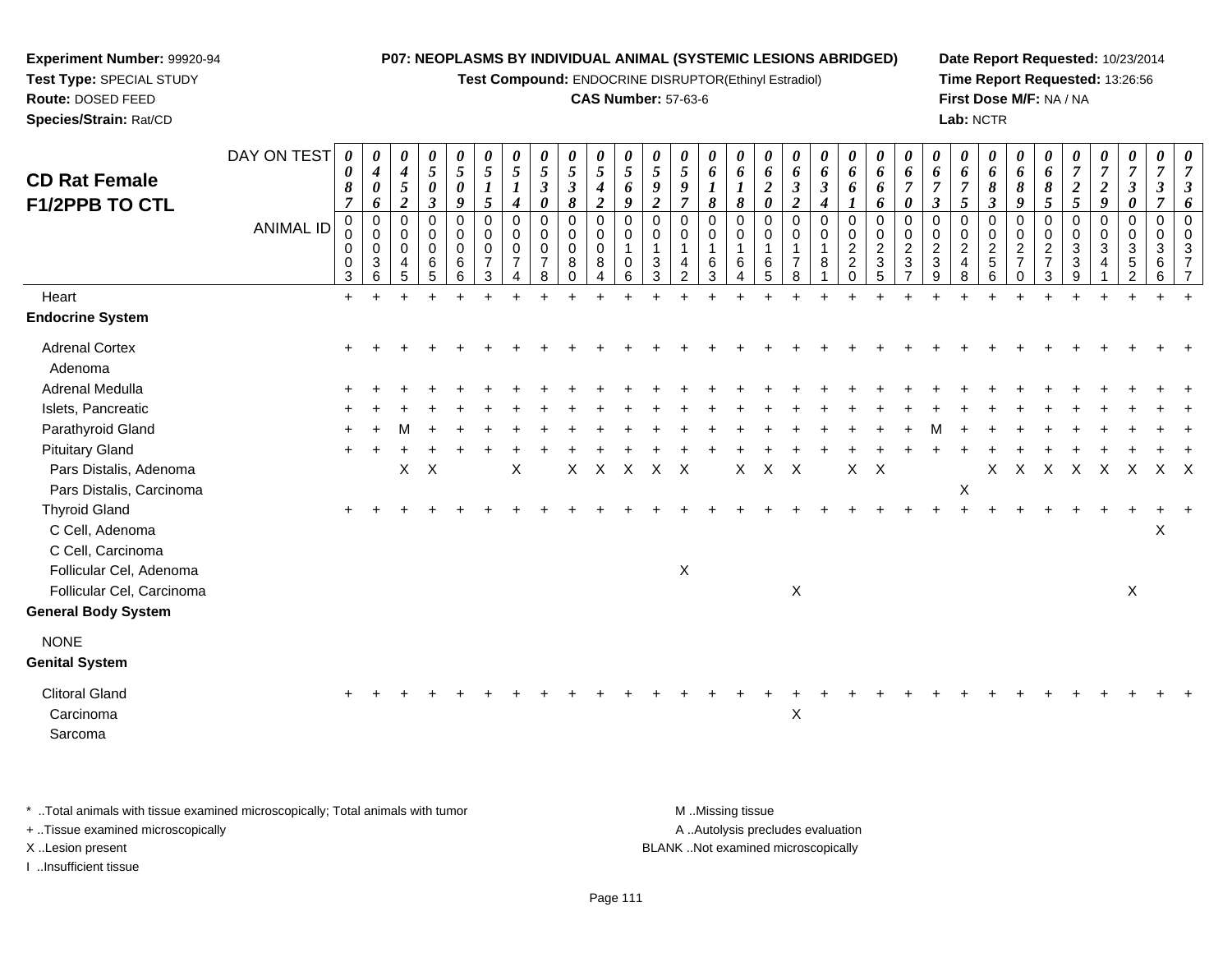**Test Compound:** ENDOCRINE DISRUPTOR(Ethinyl Estradiol)

# **CAS Number:** 57-63-6

**Date Report Requested:** 10/23/2014**Time Report Requested:** 13:26:56**First Dose M/F:** NA / NA**Lab:** NCTR

| <b>CD Rat Female</b><br>F1/2PPB TO CTL                                | DAY ON TEST      | $\boldsymbol{\theta}$<br>0<br>8<br>$\overline{7}$ | 0<br>$\boldsymbol{4}$<br>$\boldsymbol{\theta}$<br>6             | 0<br>$\boldsymbol{4}$<br>$\sqrt{5}$<br>$\overline{2}$ | 0<br>$\mathfrak{s}$<br>$\boldsymbol{\theta}$<br>$\mathfrak{z}$ | $\boldsymbol{\theta}$<br>$\sqrt{5}$<br>0<br>9 | 0<br>$\sqrt{5}$<br>1<br>$\mathfrak{s}$    | $\boldsymbol{\theta}$<br>5<br>$\boldsymbol{4}$           | $\boldsymbol{\theta}$<br>$\sqrt{5}$<br>$\boldsymbol{\beta}$<br>$\boldsymbol{\theta}$ | 0<br>$\overline{5}$<br>$\mathfrak{z}$<br>8                    | $\boldsymbol{\theta}$<br>$\mathfrak{S}$<br>$\boldsymbol{4}$<br>$\boldsymbol{2}$ | 0<br>$\mathfrak{s}$<br>6<br>9     | $\boldsymbol{\theta}$<br>5<br>9<br>$\overline{2}$ | 0<br>5<br>9<br>$\overline{7}$           | $\boldsymbol{\theta}$<br>6<br>$\boldsymbol{l}$<br>8        | 0<br>6<br>$\boldsymbol{l}$<br>8  | 0<br>6<br>$\boldsymbol{2}$<br>$\boldsymbol{\theta}$ | 0<br>6<br>$\boldsymbol{\beta}$<br>$\overline{2}$  | $\boldsymbol{\theta}$<br>6<br>$\boldsymbol{\beta}$<br>$\boldsymbol{4}$ | $\boldsymbol{\theta}$<br>6<br>6                                                 | 0<br>6<br>6<br>6                                | $\boldsymbol{\theta}$<br>6<br>$\overline{7}$<br>$\boldsymbol{\theta}$ | 0<br>6<br>$\overline{7}$<br>3             | 0<br>6<br>$\overline{7}$<br>5                                                | $\boldsymbol{\theta}$<br>6<br>8<br>$\boldsymbol{\beta}$            | 0<br>6<br>8<br>9                                                 | $\boldsymbol{\theta}$<br>6<br>8<br>5                                | 0<br>$\overline{7}$<br>$\overline{c}$<br>5 | 0<br>$\overline{7}$<br>$\boldsymbol{2}$<br>9 | 0<br>$\overline{7}$<br>$\boldsymbol{\beta}$<br>$\boldsymbol{\theta}$ | $\boldsymbol{\theta}$<br>$\overline{7}$<br>$\boldsymbol{\beta}$<br>$\overline{7}$ | 0<br>$\overline{7}$<br>$\boldsymbol{\beta}$<br>6              |
|-----------------------------------------------------------------------|------------------|---------------------------------------------------|-----------------------------------------------------------------|-------------------------------------------------------|----------------------------------------------------------------|-----------------------------------------------|-------------------------------------------|----------------------------------------------------------|--------------------------------------------------------------------------------------|---------------------------------------------------------------|---------------------------------------------------------------------------------|-----------------------------------|---------------------------------------------------|-----------------------------------------|------------------------------------------------------------|----------------------------------|-----------------------------------------------------|---------------------------------------------------|------------------------------------------------------------------------|---------------------------------------------------------------------------------|-------------------------------------------------|-----------------------------------------------------------------------|-------------------------------------------|------------------------------------------------------------------------------|--------------------------------------------------------------------|------------------------------------------------------------------|---------------------------------------------------------------------|--------------------------------------------|----------------------------------------------|----------------------------------------------------------------------|-----------------------------------------------------------------------------------|---------------------------------------------------------------|
|                                                                       | <b>ANIMAL ID</b> | 0<br>0<br>0<br>0<br>3                             | $\mathbf 0$<br>$\boldsymbol{0}$<br>$\pmb{0}$<br>$\sqrt{3}$<br>6 | $\mathbf 0$<br>0<br>$\mathbf 0$<br>4<br>5             | $\overline{0}$<br>$\mathbf 0$<br>$\mathbf 0$<br>6<br>5         | $\Omega$<br>$\mathbf 0$<br>0<br>6<br>6        | 0<br>0<br>$\Omega$<br>$\overline{7}$<br>3 | $\mathbf 0$<br>$\mathbf 0$<br>$\Omega$<br>$\overline{7}$ | $\mathbf 0$<br>$\mathbf 0$<br>$\mathbf 0$<br>$\overline{7}$<br>8                     | $\mathbf 0$<br>$\mathbf 0$<br>$\mathbf 0$<br>8<br>$\mathbf 0$ | 0<br>$\mathbf 0$<br>0<br>8<br>$\overline{4}$                                    | 0<br>$\Omega$<br>$\mathbf 0$<br>6 | $\Omega$<br>0<br>3<br>3                           | $\mathbf 0$<br>0<br>4<br>$\overline{2}$ | $\mathbf 0$<br>$\mathbf 0$<br>$\overline{1}$<br>$\,6$<br>3 | $\mathbf 0$<br>0<br>-1<br>6<br>4 | $\mathbf 0$<br>$\Omega$<br>6<br>5                   | $\mathbf 0$<br>$\mathbf 0$<br>$\overline{7}$<br>8 | 0<br>$\mathbf 0$<br>8                                                  | $\mathbf 0$<br>$\boldsymbol{0}$<br>$\overline{c}$<br>$\overline{c}$<br>$\Omega$ | 0<br>0<br>$\boldsymbol{2}$<br>$\mathbf{3}$<br>5 | $\Omega$<br>$\Omega$<br>$\overline{c}$<br>3                           | $\Omega$<br>0<br>$\overline{c}$<br>3<br>9 | $\mathbf 0$<br>$\mathbf 0$<br>$\overline{c}$<br>$\overline{\mathbf{4}}$<br>8 | $\mathbf 0$<br>$\mathbf 0$<br>$\boldsymbol{2}$<br>$\,$ 5 $\,$<br>6 | $\Omega$<br>0<br>$\overline{c}$<br>$\overline{7}$<br>$\mathbf 0$ | $\mathbf 0$<br>$\mathbf 0$<br>$\overline{2}$<br>$\overline{7}$<br>3 | $\Omega$<br>0<br>$\mathbf{3}$<br>3<br>9    | 0<br>0<br>3<br>4                             | $\mathbf 0$<br>0<br>$\sqrt{3}$<br>$\sqrt{5}$<br>$\overline{2}$       | $\mathbf 0$<br>$\mathbf 0$<br>3<br>6<br>6                                         | $\Omega$<br>$\Omega$<br>3<br>$\overline{7}$<br>$\overline{7}$ |
| Ovary<br>Carcinoma, Metastatic, Kidney<br>Granulosa Cell Tumor Benign |                  | $+$                                               |                                                                 |                                                       |                                                                |                                               |                                           |                                                          |                                                                                      |                                                               |                                                                                 |                                   |                                                   |                                         |                                                            |                                  |                                                     | X                                                 |                                                                        |                                                                                 |                                                 |                                                                       |                                           |                                                                              |                                                                    |                                                                  |                                                                     |                                            |                                              |                                                                      |                                                                                   |                                                               |
| Oviduct                                                               |                  |                                                   |                                                                 |                                                       |                                                                |                                               |                                           |                                                          |                                                                                      |                                                               |                                                                                 |                                   |                                                   |                                         |                                                            |                                  |                                                     |                                                   |                                                                        |                                                                                 |                                                 |                                                                       |                                           |                                                                              |                                                                    |                                                                  |                                                                     |                                            |                                              |                                                                      |                                                                                   |                                                               |
| <b>Uterus</b>                                                         |                  |                                                   |                                                                 |                                                       |                                                                |                                               |                                           |                                                          |                                                                                      |                                                               |                                                                                 |                                   |                                                   |                                         |                                                            |                                  |                                                     |                                                   |                                                                        |                                                                                 |                                                 |                                                                       |                                           |                                                                              |                                                                    |                                                                  |                                                                     |                                            |                                              |                                                                      |                                                                                   |                                                               |
| Endometrium, Adenoma<br>Polyp Stromal                                 |                  |                                                   |                                                                 |                                                       |                                                                |                                               |                                           |                                                          |                                                                                      |                                                               |                                                                                 |                                   |                                                   |                                         |                                                            | X                                |                                                     |                                                   | X                                                                      |                                                                                 |                                                 |                                                                       |                                           |                                                                              |                                                                    |                                                                  |                                                                     | X                                          |                                              |                                                                      |                                                                                   |                                                               |
| Vagina                                                                |                  |                                                   |                                                                 |                                                       |                                                                |                                               |                                           |                                                          |                                                                                      |                                                               |                                                                                 |                                   |                                                   |                                         |                                                            |                                  |                                                     |                                                   |                                                                        |                                                                                 |                                                 |                                                                       |                                           |                                                                              |                                                                    |                                                                  |                                                                     |                                            |                                              |                                                                      |                                                                                   |                                                               |
| Polyp                                                                 |                  |                                                   |                                                                 |                                                       |                                                                |                                               |                                           |                                                          |                                                                                      |                                                               |                                                                                 |                                   |                                                   |                                         |                                                            |                                  |                                                     |                                                   |                                                                        |                                                                                 |                                                 |                                                                       |                                           |                                                                              |                                                                    |                                                                  |                                                                     |                                            |                                              |                                                                      |                                                                                   |                                                               |
| <b>Hematopoietic System</b>                                           |                  |                                                   |                                                                 |                                                       |                                                                |                                               |                                           |                                                          |                                                                                      |                                                               |                                                                                 |                                   |                                                   |                                         |                                                            |                                  |                                                     |                                                   |                                                                        |                                                                                 |                                                 |                                                                       |                                           |                                                                              |                                                                    |                                                                  |                                                                     |                                            |                                              |                                                                      |                                                                                   |                                                               |
| <b>Bone Marrow</b>                                                    |                  |                                                   |                                                                 |                                                       |                                                                |                                               |                                           |                                                          |                                                                                      |                                                               |                                                                                 |                                   |                                                   |                                         |                                                            |                                  |                                                     |                                                   |                                                                        |                                                                                 |                                                 |                                                                       |                                           |                                                                              |                                                                    |                                                                  |                                                                     |                                            |                                              |                                                                      |                                                                                   |                                                               |
| Lymph Node                                                            |                  | $\ddot{}$                                         |                                                                 |                                                       |                                                                |                                               |                                           |                                                          |                                                                                      |                                                               |                                                                                 |                                   |                                                   |                                         |                                                            |                                  |                                                     |                                                   |                                                                        |                                                                                 |                                                 |                                                                       |                                           |                                                                              |                                                                    |                                                                  |                                                                     |                                            |                                              |                                                                      |                                                                                   |                                                               |
| Carcinoma, Metastatic, Thyroid Gland                                  |                  |                                                   |                                                                 |                                                       |                                                                |                                               |                                           |                                                          |                                                                                      |                                                               |                                                                                 |                                   |                                                   |                                         |                                                            |                                  |                                                     |                                                   |                                                                        |                                                                                 |                                                 |                                                                       |                                           |                                                                              |                                                                    |                                                                  |                                                                     |                                            |                                              | X                                                                    |                                                                                   |                                                               |
| Deep Cervical, Carcinoma, Metastatic,<br>Thyroid Gland                |                  |                                                   |                                                                 |                                                       |                                                                |                                               |                                           |                                                          |                                                                                      |                                                               |                                                                                 |                                   |                                                   |                                         |                                                            |                                  |                                                     |                                                   |                                                                        |                                                                                 |                                                 |                                                                       |                                           |                                                                              |                                                                    |                                                                  |                                                                     |                                            |                                              |                                                                      |                                                                                   |                                                               |
| Lymph Node, Mandibular                                                |                  |                                                   |                                                                 |                                                       |                                                                |                                               |                                           |                                                          |                                                                                      |                                                               |                                                                                 |                                   |                                                   |                                         |                                                            |                                  |                                                     |                                                   |                                                                        |                                                                                 |                                                 |                                                                       |                                           |                                                                              |                                                                    |                                                                  |                                                                     |                                            |                                              |                                                                      |                                                                                   |                                                               |
| Lymph Node, Mesenteric                                                |                  |                                                   |                                                                 |                                                       |                                                                |                                               |                                           |                                                          |                                                                                      |                                                               |                                                                                 |                                   |                                                   |                                         |                                                            |                                  |                                                     |                                                   |                                                                        |                                                                                 |                                                 |                                                                       |                                           |                                                                              |                                                                    |                                                                  |                                                                     |                                            |                                              |                                                                      |                                                                                   |                                                               |
| Spleen                                                                |                  |                                                   |                                                                 |                                                       |                                                                |                                               |                                           |                                                          |                                                                                      |                                                               |                                                                                 |                                   |                                                   |                                         |                                                            |                                  |                                                     |                                                   |                                                                        |                                                                                 |                                                 |                                                                       |                                           |                                                                              |                                                                    |                                                                  |                                                                     |                                            |                                              |                                                                      |                                                                                   |                                                               |
| Thymus                                                                |                  |                                                   |                                                                 |                                                       |                                                                |                                               |                                           |                                                          |                                                                                      |                                                               |                                                                                 |                                   |                                                   |                                         |                                                            |                                  |                                                     |                                                   |                                                                        |                                                                                 | м                                               | м                                                                     |                                           | м                                                                            |                                                                    |                                                                  |                                                                     |                                            |                                              |                                                                      |                                                                                   |                                                               |
| <b>Integumentary System</b>                                           |                  |                                                   |                                                                 |                                                       |                                                                |                                               |                                           |                                                          |                                                                                      |                                                               |                                                                                 |                                   |                                                   |                                         |                                                            |                                  |                                                     |                                                   |                                                                        |                                                                                 |                                                 |                                                                       |                                           |                                                                              |                                                                    |                                                                  |                                                                     |                                            |                                              |                                                                      |                                                                                   |                                                               |
| <b>Mammary Gland</b><br>Adenocarcinoma                                |                  |                                                   |                                                                 |                                                       |                                                                |                                               |                                           |                                                          |                                                                                      |                                                               |                                                                                 |                                   |                                                   |                                         |                                                            |                                  |                                                     |                                                   |                                                                        | $\pmb{\times}$                                                                  |                                                 |                                                                       |                                           |                                                                              |                                                                    |                                                                  |                                                                     |                                            |                                              | X                                                                    |                                                                                   |                                                               |
|                                                                       |                  |                                                   |                                                                 |                                                       |                                                                |                                               |                                           |                                                          |                                                                                      |                                                               |                                                                                 |                                   |                                                   |                                         |                                                            |                                  |                                                     |                                                   |                                                                        |                                                                                 |                                                 |                                                                       |                                           |                                                                              |                                                                    |                                                                  |                                                                     |                                            |                                              |                                                                      |                                                                                   |                                                               |

\* ..Total animals with tissue examined microscopically; Total animals with tumor **M** . Missing tissue M ..Missing tissue A ..Autolysis precludes evaluation + ..Tissue examined microscopically X ..Lesion present BLANK ..Not examined microscopicallyI ..Insufficient tissue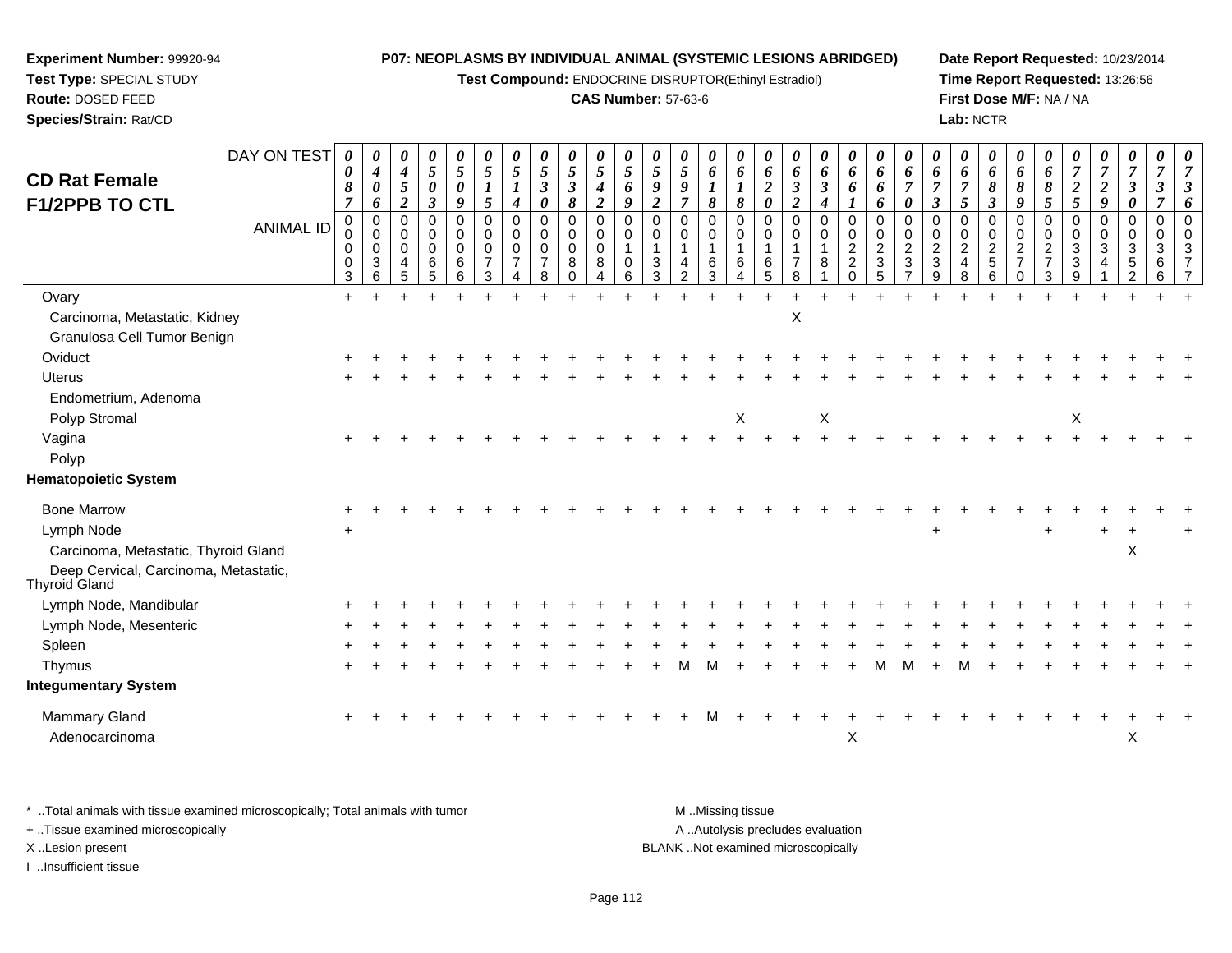**Test Compound:** ENDOCRINE DISRUPTOR(Ethinyl Estradiol)

# **CAS Number:** 57-63-6

**Date Report Requested:** 10/23/2014**Time Report Requested:** 13:26:56**First Dose M/F:** NA / NA**Lab:** NCTR

| <b>CD Rat Female</b>                                        | DAY ON TEST      | 0<br>0           | 0<br>$\boldsymbol{4}$                                               | 0<br>$\boldsymbol{4}$                                               | 0<br>5                    | 0<br>5                | $\boldsymbol{\theta}$<br>$\mathfrak{s}$ | 0<br>$\mathfrak{s}$                                                 | 0<br>$\sqrt{5}$                                        | 0<br>$\mathfrak{s}$                                        | 0<br>$\sqrt{5}$                           | $\boldsymbol{\theta}$<br>$\mathfrak{s}$ | $\boldsymbol{\theta}$<br>5<br>9             | 0<br>5                                                 | 0<br>6                                                           | 0<br>6                       | 0<br>6                                    | 0<br>6                    | 0<br>6                                   | 0<br>6                                                          | 0<br>6                                                         | $\boldsymbol{\theta}$<br>6                                 | 0<br>6                                                 | 0<br>6                                                    | 0<br>6                                           | 0<br>6                                       | $\boldsymbol{\theta}$<br>6                                                      | 0<br>$\overline{\tau}$                                  | 0<br>$\overline{7}$   | 0<br>$\overline{7}$                                    | $\boldsymbol{\theta}$<br>$\overline{7}$ |   |
|-------------------------------------------------------------|------------------|------------------|---------------------------------------------------------------------|---------------------------------------------------------------------|---------------------------|-----------------------|-----------------------------------------|---------------------------------------------------------------------|--------------------------------------------------------|------------------------------------------------------------|-------------------------------------------|-----------------------------------------|---------------------------------------------|--------------------------------------------------------|------------------------------------------------------------------|------------------------------|-------------------------------------------|---------------------------|------------------------------------------|-----------------------------------------------------------------|----------------------------------------------------------------|------------------------------------------------------------|--------------------------------------------------------|-----------------------------------------------------------|--------------------------------------------------|----------------------------------------------|---------------------------------------------------------------------------------|---------------------------------------------------------|-----------------------|--------------------------------------------------------|-----------------------------------------|---|
| F1/2PPB TO CTL                                              |                  | 8<br>7           | $\boldsymbol{\theta}$<br>6                                          | $\mathfrak{s}$<br>$\overline{c}$                                    | 0<br>$\boldsymbol{\beta}$ | 0<br>9                | $\boldsymbol{l}$<br>5                   | $\boldsymbol{4}$                                                    | $\mathbf{3}$<br>0                                      | $\mathbf{3}$<br>8                                          | 4<br>$\overline{2}$                       | 6<br>9                                  | 2                                           | $\boldsymbol{9}$<br>$\overline{7}$                     | $\boldsymbol{l}$<br>8                                            | 8                            | $\boldsymbol{2}$<br>$\boldsymbol{\theta}$ | 3<br>$\boldsymbol{2}$     | $\boldsymbol{\beta}$<br>$\boldsymbol{4}$ | 6                                                               | 6<br>6                                                         |                                                            | 3                                                      | $\overline{7}$<br>5                                       | 8<br>$\boldsymbol{\beta}$                        | 8<br>9                                       | 8<br>5                                                                          | $\boldsymbol{2}$<br>5                                   | $\boldsymbol{2}$<br>9 | $\boldsymbol{\beta}$<br>0                              | $\boldsymbol{\beta}$                    |   |
|                                                             | <b>ANIMAL ID</b> | 0<br>0<br>0<br>3 | $\mathbf 0$<br>$\mathbf 0$<br>$\boldsymbol{0}$<br>$\mathbf{3}$<br>6 | $\mathbf 0$<br>0<br>$\mathbf 0$<br>$\overline{4}$<br>$\overline{5}$ | 0<br>0<br>0<br>6<br>5     | 0<br>0<br>0<br>6<br>6 | $\Omega$<br>0<br>$\mathbf 0$<br>3       | $\mathbf 0$<br>$\mathbf 0$<br>$\mathbf 0$<br>$\boldsymbol{\Lambda}$ | 0<br>$\mathbf 0$<br>$\mathbf 0$<br>$\overline{7}$<br>8 | $\mathbf 0$<br>$\mathbf 0$<br>$\mathbf 0$<br>8<br>$\Omega$ | $\mathbf 0$<br>$\mathbf 0$<br>0<br>8<br>4 | $\mathbf 0$<br>0<br>$\pmb{0}$<br>6      | $\Omega$<br>0<br>$\sqrt{3}$<br>$\mathbf{3}$ | 0<br>$\mathbf 0$<br>$\mathbf 1$<br>4<br>$\overline{2}$ | $\overline{0}$<br>$\mathbf 0$<br>$\overline{1}$<br>$\frac{6}{3}$ | $\Omega$<br>0<br>1<br>6<br>4 | 0<br>0<br>6<br>5                          | $\Omega$<br>0<br>8        | $\mathbf 0$<br>$\mathbf 0$<br>8          | $\mathbf 0$<br>$\boldsymbol{0}$<br>$\frac{2}{2}$<br>$\mathbf 0$ | $\Omega$<br>$\mathbf 0$<br>$\overline{c}$<br>$\mathbf{3}$<br>5 | 0<br>0<br>$\boldsymbol{2}$<br>$\sqrt{3}$<br>$\overline{7}$ | $\Omega$<br>0<br>$\overline{c}$<br>$\mathfrak{S}$<br>9 | $\mathbf 0$<br>0<br>$\overline{2}$<br>$\overline{4}$<br>8 | $\mathbf 0$<br>$\mathbf 0$<br>$\frac{2}{5}$<br>6 | 0<br>0<br>$\overline{c}$<br>7<br>$\mathbf 0$ | $\Omega$<br>0<br>$\boldsymbol{2}$<br>$\overline{\mathcal{I}}$<br>$\mathfrak{S}$ | 0<br>$\mathbf 0$<br>3<br>$\ensuremath{\mathsf{3}}$<br>9 | 0<br>0<br>3           | $\mathbf 0$<br>$\mathbf 0$<br>3<br>5<br>$\overline{2}$ | 0<br>0<br>3<br>6<br>6                   |   |
| Fibroadenoma                                                |                  |                  |                                                                     | X                                                                   |                           | X                     |                                         |                                                                     |                                                        |                                                            |                                           |                                         | X                                           |                                                        |                                                                  |                              | X                                         | $\boldsymbol{\mathsf{X}}$ |                                          |                                                                 |                                                                |                                                            |                                                        | X.                                                        | $\times$                                         |                                              | $\mathsf{X}$                                                                    |                                                         | $\mathsf{X}$          | $\mathsf{X}$                                           |                                         | X |
| Fibroadenoma, Multiple                                      |                  |                  |                                                                     |                                                                     |                           |                       |                                         |                                                                     | X                                                      | $\mathsf{X}$                                               |                                           |                                         |                                             | X                                                      |                                                                  |                              |                                           |                           |                                          |                                                                 |                                                                | $\mathsf X$                                                |                                                        |                                                           |                                                  |                                              |                                                                                 | $\pmb{\times}$                                          |                       |                                                        |                                         |   |
| Skin                                                        |                  |                  |                                                                     |                                                                     |                           |                       |                                         |                                                                     |                                                        |                                                            |                                           |                                         |                                             |                                                        |                                                                  |                              |                                           |                           |                                          |                                                                 |                                                                |                                                            |                                                        |                                                           |                                                  |                                              |                                                                                 |                                                         |                       |                                                        |                                         |   |
| Musculoskeletal System                                      |                  |                  |                                                                     |                                                                     |                           |                       |                                         |                                                                     |                                                        |                                                            |                                           |                                         |                                             |                                                        |                                                                  |                              |                                           |                           |                                          |                                                                 |                                                                |                                                            |                                                        |                                                           |                                                  |                                              |                                                                                 |                                                         |                       |                                                        |                                         |   |
| Bone, Femur<br>Nervous System                               |                  |                  |                                                                     |                                                                     |                           |                       |                                         |                                                                     |                                                        |                                                            |                                           |                                         |                                             |                                                        |                                                                  |                              |                                           |                           |                                          |                                                                 |                                                                |                                                            |                                                        |                                                           |                                                  |                                              |                                                                                 |                                                         |                       |                                                        |                                         |   |
| Brain, Brain Stem<br>Carcinoma, Metastatic, Pituitary Gland |                  |                  |                                                                     |                                                                     |                           |                       |                                         |                                                                     |                                                        |                                                            |                                           |                                         |                                             |                                                        |                                                                  |                              |                                           |                           |                                          |                                                                 |                                                                |                                                            |                                                        | $\pmb{\times}$                                            |                                                  |                                              |                                                                                 |                                                         |                       |                                                        |                                         |   |
| Brain, Cerebellum                                           |                  |                  |                                                                     |                                                                     |                           |                       |                                         |                                                                     |                                                        |                                                            |                                           |                                         |                                             |                                                        |                                                                  |                              |                                           |                           |                                          |                                                                 |                                                                |                                                            |                                                        |                                                           |                                                  |                                              |                                                                                 |                                                         |                       |                                                        |                                         |   |
| Brain, Cerebrum<br>Astrocytoma Nos                          |                  |                  |                                                                     |                                                                     |                           |                       |                                         |                                                                     |                                                        |                                                            |                                           |                                         |                                             |                                                        |                                                                  |                              |                                           |                           |                                          |                                                                 |                                                                |                                                            |                                                        |                                                           |                                                  |                                              |                                                                                 |                                                         |                       |                                                        |                                         |   |
| <b>Respiratory System</b>                                   |                  |                  |                                                                     |                                                                     |                           |                       |                                         |                                                                     |                                                        |                                                            |                                           |                                         |                                             |                                                        |                                                                  |                              |                                           |                           |                                          |                                                                 |                                                                |                                                            |                                                        |                                                           |                                                  |                                              |                                                                                 |                                                         |                       |                                                        |                                         |   |
| Lung                                                        |                  |                  |                                                                     |                                                                     |                           |                       |                                         |                                                                     |                                                        |                                                            |                                           |                                         |                                             |                                                        |                                                                  |                              |                                           |                           |                                          |                                                                 |                                                                |                                                            |                                                        |                                                           |                                                  |                                              |                                                                                 |                                                         |                       |                                                        |                                         |   |
| Nose                                                        |                  |                  |                                                                     |                                                                     |                           |                       |                                         |                                                                     |                                                        |                                                            |                                           |                                         |                                             |                                                        |                                                                  |                              |                                           |                           |                                          |                                                                 |                                                                |                                                            |                                                        |                                                           |                                                  |                                              |                                                                                 |                                                         |                       |                                                        |                                         |   |
| Trachea<br><b>Special Senses System</b>                     |                  |                  |                                                                     |                                                                     |                           |                       |                                         |                                                                     |                                                        |                                                            |                                           |                                         |                                             |                                                        |                                                                  |                              |                                           |                           |                                          |                                                                 |                                                                |                                                            |                                                        |                                                           |                                                  |                                              |                                                                                 |                                                         |                       |                                                        |                                         |   |
| Eye<br>Squamous Cell Carcinoma, Deep Invasion               |                  |                  |                                                                     |                                                                     |                           |                       |                                         |                                                                     |                                                        |                                                            |                                           |                                         |                                             |                                                        |                                                                  |                              |                                           |                           |                                          |                                                                 |                                                                | X                                                          |                                                        |                                                           |                                                  |                                              |                                                                                 |                                                         |                       |                                                        |                                         |   |
| Harderian Gland<br><b>Urinary System</b>                    |                  |                  |                                                                     |                                                                     |                           |                       |                                         |                                                                     |                                                        |                                                            |                                           |                                         |                                             |                                                        |                                                                  |                              |                                           |                           |                                          |                                                                 |                                                                |                                                            |                                                        |                                                           |                                                  |                                              |                                                                                 |                                                         |                       |                                                        |                                         |   |

\* ..Total animals with tissue examined microscopically; Total animals with tumor **M** . Missing tissue M ..Missing tissue

+ ..Tissue examined microscopically

**Experiment Number:** 99920-94**Test Type:** SPECIAL STUDY**Route:** DOSED FEED**Species/Strain:** Rat/CD

I ..Insufficient tissue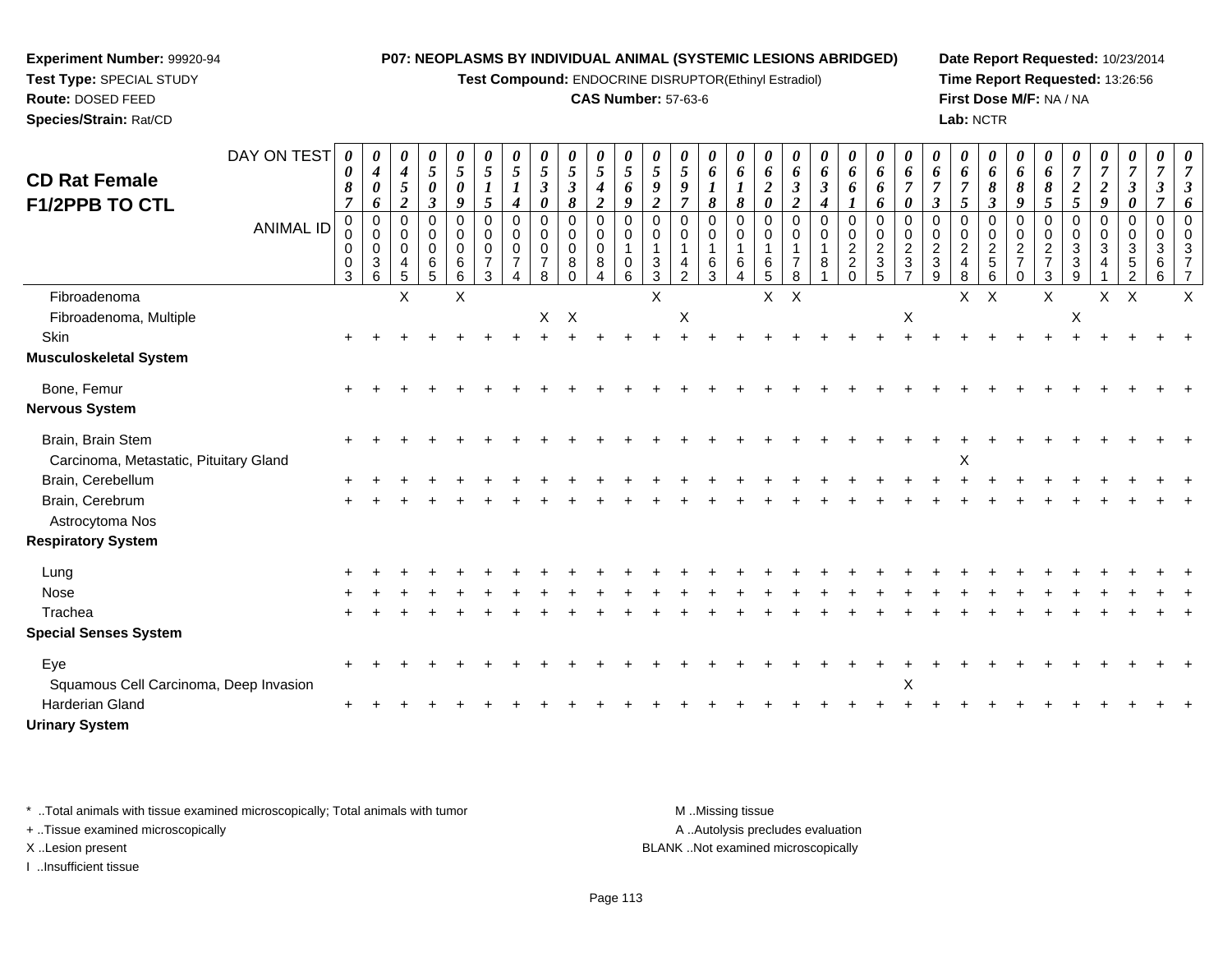**Test Compound:** ENDOCRINE DISRUPTOR(Ethinyl Estradiol)

# **CAS Number:** 57-63-6

**Date Report Requested:** 10/23/2014**Time Report Requested:** 13:26:56**First Dose M/F:** NA / NA**Lab:** NCTR

| <b>CD Rat Female</b>               | DAY ON TEST | $\theta$<br>0    | $\boldsymbol{\theta}$<br>$\boldsymbol{4}$ | 0<br>4                                            | $\boldsymbol{\theta}$<br>$\overline{\phantom{0}}$<br>C | $\boldsymbol{\theta}$<br>$\overline{\phantom{0}}$<br>J | $\boldsymbol{\theta}$<br>5 | $\boldsymbol{\theta}$<br>$\mathcal{L}$ | $\boldsymbol{\theta}$<br>$\overline{5}$       | 0<br>$\mathfrak{I}$              | $\boldsymbol{\theta}$<br>$\overline{\phantom{0}}$<br>$\mathcal{L}$ | $\boldsymbol{\theta}$<br>$\overline{a}$<br>$\mathcal{L}$ | 0<br>5                | $\boldsymbol{\theta}$<br>$\mathfrak{p}$ | $\boldsymbol{\theta}$<br>$\bm{b}$ | $\boldsymbol{\theta}$<br>6 | $\boldsymbol{\theta}$<br>6      | 0<br>6         | $\boldsymbol{\theta}$<br>6 | $\boldsymbol{\theta}$<br>6                      | $\boldsymbol{\theta}$<br>$\bm{b}$ | $\boldsymbol{\theta}$<br>6    | $\boldsymbol{\theta}$<br>6         | $\boldsymbol{\theta}$<br>$\bm{b}$ | 0<br>6                                                     | U<br>6      | $\boldsymbol{\theta}$<br>$\bm{b}$         | $\boldsymbol{\theta}$ | $\boldsymbol{\theta}$<br>$\overline{7}$ | $\boldsymbol{\theta}$ | $\boldsymbol{\theta}$ | $\theta$ |
|------------------------------------|-------------|------------------|-------------------------------------------|---------------------------------------------------|--------------------------------------------------------|--------------------------------------------------------|----------------------------|----------------------------------------|-----------------------------------------------|----------------------------------|--------------------------------------------------------------------|----------------------------------------------------------|-----------------------|-----------------------------------------|-----------------------------------|----------------------------|---------------------------------|----------------|----------------------------|-------------------------------------------------|-----------------------------------|-------------------------------|------------------------------------|-----------------------------------|------------------------------------------------------------|-------------|-------------------------------------------|-----------------------|-----------------------------------------|-----------------------|-----------------------|----------|
| F1/2PPB TO CTL                     |             | 8                | $\boldsymbol{\theta}$<br>6                | $5\overline{)}$<br><sup>1</sup><br>$\overline{2}$ | 0<br>$\mathbf{\hat{z}}$<br>J                           | 0                                                      | 5                          | 4                                      | $\boldsymbol{\beta}$<br>$\boldsymbol{\theta}$ | $\boldsymbol{\beta}$<br>8        | 4<br>∍<br>$\epsilon$                                               | 6                                                        | 9<br>◠<br>◢           | 9<br>$\mathbf{r}$                       | 8                                 | 8                          | ി<br>◢<br>$\boldsymbol{\theta}$ | ◠              | Ĵ<br>4                     | o                                               | 0<br>$\bm{b}$                     | 0                             | $\mathbf{r}$<br>$\rightarrow$<br>J | -<br>$\mathcal{L}$                | 8<br>$\rightarrow$<br>J                                    | 8<br>9      | 8<br>$\mathcal{L}$                        | 2<br>$\mathfrak{s}$   | 2<br>9                                  | 0                     |                       | n        |
|                                    | ANIMAL ID   | U<br>0<br>0<br>3 | 0<br>0<br>$\pmb{0}$<br>$\sqrt{3}$<br>6    | 0<br>U<br>0<br>4<br>5                             | 0<br>U<br>U<br>6                                       | 6                                                      | 0<br>0<br>$\rightarrow$    | U<br>0<br>0<br>-                       | 0<br>0<br>0<br>$\overline{ }$                 | 0<br>$\pmb{0}$<br>$\pmb{0}$<br>8 | 0<br>0<br>0<br>8                                                   |                                                          | 0<br>0<br>3<br>$\sim$ | 0<br>0<br>4<br>C                        | 0<br>0<br>6<br>ົ                  | U<br>0<br>6                | U<br>U<br>6                     | $\overline{ }$ | 0<br>0<br>8                | U<br>0<br>$\sim$<br>∠<br>$\Omega$<br>$\epsilon$ | 0<br>0<br>ົ<br>▴<br>3             | 0<br>0<br>$\overline{2}$<br>3 | 0<br>0<br>$\overline{2}$<br>3<br>a | 2<br>4                            | $\mathbf{0}$<br>0<br>$\overline{c}$<br>$\overline{5}$<br>ี | U<br>◠<br>∠ | 0<br>0<br>$\overline{2}$<br>$\rightarrow$ | 0<br>0<br>3<br>3<br>9 | U<br>3<br>4                             | ົ<br>ა<br>5           | 3<br>6<br>6           | З        |
| Kidney                             |             | $+$              |                                           |                                                   |                                                        |                                                        |                            |                                        |                                               |                                  |                                                                    |                                                          |                       |                                         |                                   |                            |                                 |                |                            |                                                 |                                   |                               |                                    |                                   |                                                            |             |                                           |                       |                                         |                       |                       |          |
| Bilateral, Renal Tubule, Carcinoma |             |                  |                                           |                                                   |                                                        |                                                        |                            |                                        |                                               |                                  |                                                                    |                                                          |                       |                                         |                                   |                            |                                 | X              |                            |                                                 |                                   |                               |                                    |                                   |                                                            |             |                                           |                       |                                         |                       |                       |          |
| <b>Urinary Bladder</b>             |             |                  |                                           |                                                   |                                                        |                                                        |                            |                                        |                                               |                                  |                                                                    |                                                          |                       |                                         |                                   |                            |                                 |                |                            |                                                 |                                   |                               |                                    |                                   |                                                            |             |                                           |                       |                                         |                       |                       |          |
| <b>SYSTEMIC LESIONS</b>            |             |                  |                                           |                                                   |                                                        |                                                        |                            |                                        |                                               |                                  |                                                                    |                                                          |                       |                                         |                                   |                            |                                 |                |                            |                                                 |                                   |                               |                                    |                                   |                                                            |             |                                           |                       |                                         |                       |                       |          |
| Multiple Organ                     |             |                  |                                           |                                                   |                                                        |                                                        |                            |                                        |                                               |                                  |                                                                    |                                                          |                       |                                         |                                   |                            |                                 |                |                            |                                                 |                                   |                               |                                    |                                   |                                                            |             |                                           |                       |                                         |                       |                       |          |

t and the contract of the contract of the contract of the contract of the contract of the contract of the contract of the contract of the contract of the contract of the contract of the contract of the contract of the cont

 $\mathsf{X}$  and  $\mathsf{X}$ 

\* ..Total animals with tissue examined microscopically; Total animals with tumor **M** . Missing tissue M ..Missing tissue

+ ..Tissue examined microscopically

**Experiment Number:** 99920-94**Test Type:** SPECIAL STUDY**Route:** DOSED FEED**Species/Strain:** Rat/CD

Lymphoma Malignant

I ..Insufficient tissue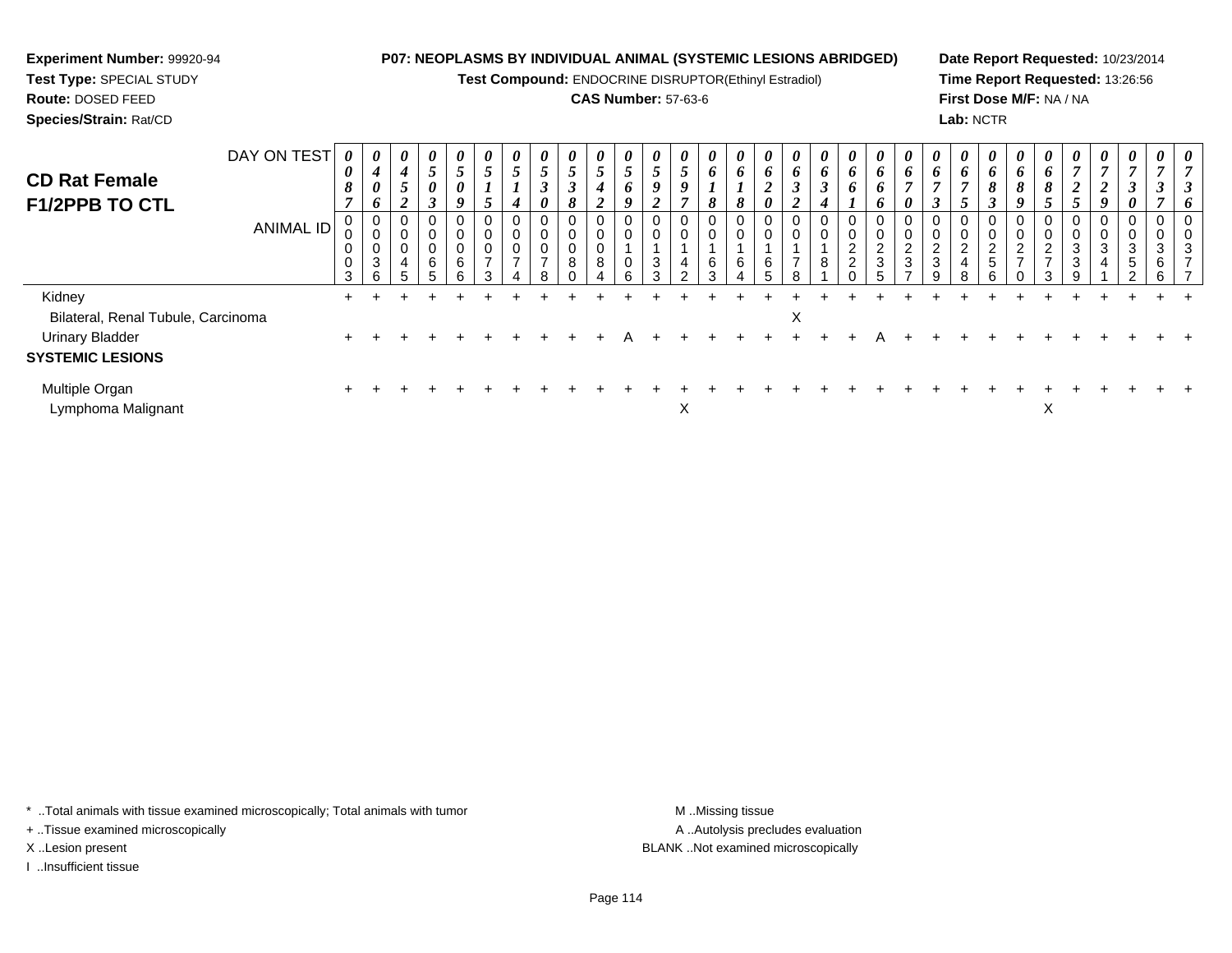**Test Compound:** ENDOCRINE DISRUPTOR(Ethinyl Estradiol)

# **CAS Number:** 57-63-6

**Date Report Requested:** 10/23/2014**Time Report Requested:** 13:26:57**First Dose M/F:** NA / NA**Lab:** NCTR

| <b>CD Rat Female</b><br>F1/2PPB TO CTL | DAY ON TEST<br><b>ANIMAL ID</b> | 0<br>$\overline{7}$<br>$\boldsymbol{4}$<br>8<br>$\mathbf 0$<br>0<br>$\ensuremath{\mathsf{3}}$<br>9<br>$\overline{6}$ | 0<br>$\overline{7}$<br>5<br>6<br>$\mathbf 0$<br>$\mathbf 0$<br>$\overline{4}$<br>$\mathbf{1}$<br>$\mathcal{P}$ | 0<br>$\overline{7}$<br>5<br>6<br>$\Omega$<br>$\mathbf 0$<br>4<br>1<br>3 | 0<br>$\overline{7}$<br>$\sqrt{5}$<br>6<br>$\Omega$<br>0<br>4 | $\boldsymbol{\theta}$<br>$\overline{7}$<br>5<br>$\overline{2}$<br>$\Omega$<br>$\Omega$<br>4<br>5<br>0 | 0<br>$\overline{7}$<br>5<br>$\overline{7}$<br>0<br>$\mathbf 0$<br>$\overline{4}$<br>6<br>$\overline{5}$ | 0<br>$\overline{7}$<br>5<br>$\overline{7}$<br>$\Omega$<br>$\mathbf 0$<br>4<br>$\,6\,$<br>6 | 0<br>$\overline{7}$<br>5<br>$\overline{7}$<br>$\mathbf 0$<br>$\Omega$<br>$\overline{4}$<br>6<br>$\overline{7}$ | 0<br>$\overline{7}$<br>5<br>$\overline{7}$<br>$\mathbf 0$<br>$\mathbf 0$<br>5<br>1<br>2 | 0<br>$\overline{7}$<br>5<br>8<br>0<br>$\mathsf{O}\xspace$<br>$\sqrt{5}$<br>6<br>$\Omega$ | 0<br>$\overline{7}$<br>$\mathfrak{s}$<br>$\overline{7}$<br>0<br>0<br>6<br>0<br>$\overline{3}$ | 0<br>$\overline{7}$<br>6<br>$\boldsymbol{l}$<br>$\mathbf 0$<br>$\mathbf 0$<br>6<br>$\mathbf{1}$<br>3 | 0<br>$\overline{7}$<br>6<br>$\boldsymbol{2}$<br>$\mathbf 0$<br>$\Omega$<br>6<br>$\sqrt{5}$<br>9 | 0<br>$\overline{7}$<br>6<br>$\boldsymbol{2}$<br>$\Omega$<br>$\mathbf 0$<br>6<br>6<br>$\Omega$ | $\boldsymbol{\theta}$<br>$\overline{7}$<br>6<br>$\mathfrak{z}$<br>$\mathbf 0$<br>$\mathbf 0$<br>$\overline{7}$<br>4 | 0<br>$\overline{7}$<br>6<br>$\boldsymbol{\beta}$<br>$\mathbf 0$<br>0<br>$\overline{7}$<br>1<br>5 | 0<br>$\overline{7}$<br>6<br>$\overline{c}$<br>$\Omega$<br>0<br>$\overline{7}$<br>1<br>6 | $\boldsymbol{\theta}$<br>$\overline{7}$<br>6<br>$\boldsymbol{2}$<br>$\mathbf 0$<br>0<br>$\overline{7}$<br>1<br>$\overline{7}$ | 0<br>$\overline{7}$<br>6<br>$\overline{c}$<br>$\Omega$<br>0<br>$\overline{7}$<br>6<br>$\overline{7}$ | <i><b>*TOTALS</b></i> |
|----------------------------------------|---------------------------------|----------------------------------------------------------------------------------------------------------------------|----------------------------------------------------------------------------------------------------------------|-------------------------------------------------------------------------|--------------------------------------------------------------|-------------------------------------------------------------------------------------------------------|---------------------------------------------------------------------------------------------------------|--------------------------------------------------------------------------------------------|----------------------------------------------------------------------------------------------------------------|-----------------------------------------------------------------------------------------|------------------------------------------------------------------------------------------|-----------------------------------------------------------------------------------------------|------------------------------------------------------------------------------------------------------|-------------------------------------------------------------------------------------------------|-----------------------------------------------------------------------------------------------|---------------------------------------------------------------------------------------------------------------------|--------------------------------------------------------------------------------------------------|-----------------------------------------------------------------------------------------|-------------------------------------------------------------------------------------------------------------------------------|------------------------------------------------------------------------------------------------------|-----------------------|
| <b>Alimentary System</b>               |                                 |                                                                                                                      |                                                                                                                |                                                                         |                                                              |                                                                                                       |                                                                                                         |                                                                                            |                                                                                                                |                                                                                         |                                                                                          |                                                                                               |                                                                                                      |                                                                                                 |                                                                                               |                                                                                                                     |                                                                                                  |                                                                                         |                                                                                                                               |                                                                                                      |                       |
| Esophagus                              |                                 |                                                                                                                      |                                                                                                                |                                                                         |                                                              |                                                                                                       |                                                                                                         |                                                                                            |                                                                                                                |                                                                                         |                                                                                          |                                                                                               |                                                                                                      |                                                                                                 |                                                                                               |                                                                                                                     |                                                                                                  |                                                                                         |                                                                                                                               |                                                                                                      | 50                    |
| Intestine Large, Cecum                 |                                 |                                                                                                                      |                                                                                                                |                                                                         |                                                              |                                                                                                       |                                                                                                         |                                                                                            |                                                                                                                |                                                                                         |                                                                                          |                                                                                               |                                                                                                      |                                                                                                 |                                                                                               |                                                                                                                     |                                                                                                  |                                                                                         |                                                                                                                               |                                                                                                      | 50                    |
| Intestine Large, Colon                 |                                 |                                                                                                                      |                                                                                                                |                                                                         |                                                              |                                                                                                       |                                                                                                         |                                                                                            |                                                                                                                |                                                                                         |                                                                                          |                                                                                               |                                                                                                      |                                                                                                 |                                                                                               |                                                                                                                     |                                                                                                  |                                                                                         |                                                                                                                               |                                                                                                      | 50                    |
| Carcinoma                              |                                 |                                                                                                                      |                                                                                                                |                                                                         |                                                              |                                                                                                       |                                                                                                         |                                                                                            |                                                                                                                |                                                                                         |                                                                                          |                                                                                               |                                                                                                      | X                                                                                               |                                                                                               |                                                                                                                     |                                                                                                  |                                                                                         |                                                                                                                               |                                                                                                      | $\mathbf{1}$          |
| Intestine Large, Rectum                |                                 |                                                                                                                      |                                                                                                                |                                                                         |                                                              |                                                                                                       |                                                                                                         |                                                                                            |                                                                                                                |                                                                                         |                                                                                          |                                                                                               |                                                                                                      |                                                                                                 |                                                                                               |                                                                                                                     |                                                                                                  |                                                                                         |                                                                                                                               |                                                                                                      | 50                    |
| Intestine Small, Duodenum              |                                 |                                                                                                                      |                                                                                                                |                                                                         |                                                              |                                                                                                       |                                                                                                         |                                                                                            |                                                                                                                |                                                                                         |                                                                                          |                                                                                               |                                                                                                      |                                                                                                 |                                                                                               |                                                                                                                     |                                                                                                  |                                                                                         |                                                                                                                               |                                                                                                      | 50                    |
| Intestine Small, Ileum                 |                                 |                                                                                                                      |                                                                                                                |                                                                         |                                                              |                                                                                                       |                                                                                                         |                                                                                            |                                                                                                                |                                                                                         |                                                                                          |                                                                                               |                                                                                                      |                                                                                                 |                                                                                               |                                                                                                                     |                                                                                                  |                                                                                         |                                                                                                                               |                                                                                                      | 48                    |
| Intestine Small, Jejunum               |                                 |                                                                                                                      |                                                                                                                |                                                                         |                                                              |                                                                                                       |                                                                                                         |                                                                                            |                                                                                                                |                                                                                         |                                                                                          |                                                                                               |                                                                                                      |                                                                                                 |                                                                                               |                                                                                                                     |                                                                                                  |                                                                                         |                                                                                                                               |                                                                                                      | 48                    |
| Liver                                  |                                 |                                                                                                                      |                                                                                                                |                                                                         |                                                              |                                                                                                       |                                                                                                         |                                                                                            |                                                                                                                |                                                                                         |                                                                                          |                                                                                               |                                                                                                      |                                                                                                 |                                                                                               |                                                                                                                     |                                                                                                  |                                                                                         |                                                                                                                               | ÷                                                                                                    | 50                    |
| Hepatocellular Adenoma                 |                                 |                                                                                                                      |                                                                                                                |                                                                         |                                                              |                                                                                                       |                                                                                                         |                                                                                            |                                                                                                                |                                                                                         |                                                                                          |                                                                                               |                                                                                                      |                                                                                                 |                                                                                               |                                                                                                                     |                                                                                                  |                                                                                         |                                                                                                                               | X                                                                                                    | 1                     |
| Mesentery                              |                                 |                                                                                                                      |                                                                                                                |                                                                         |                                                              |                                                                                                       |                                                                                                         |                                                                                            |                                                                                                                |                                                                                         |                                                                                          |                                                                                               |                                                                                                      |                                                                                                 |                                                                                               |                                                                                                                     |                                                                                                  |                                                                                         |                                                                                                                               |                                                                                                      | $\overline{c}$        |
| Oral Mucosa                            |                                 |                                                                                                                      | $\ddot{}$                                                                                                      |                                                                         |                                                              |                                                                                                       |                                                                                                         |                                                                                            |                                                                                                                |                                                                                         |                                                                                          | $\ddot{}$                                                                                     |                                                                                                      |                                                                                                 |                                                                                               |                                                                                                                     |                                                                                                  |                                                                                         |                                                                                                                               |                                                                                                      | 5                     |
| Squamous Cell Carcinoma                |                                 |                                                                                                                      | X                                                                                                              |                                                                         |                                                              |                                                                                                       |                                                                                                         |                                                                                            |                                                                                                                |                                                                                         |                                                                                          |                                                                                               |                                                                                                      |                                                                                                 |                                                                                               |                                                                                                                     |                                                                                                  |                                                                                         |                                                                                                                               |                                                                                                      | 3                     |
| Pancreas                               |                                 | +                                                                                                                    |                                                                                                                |                                                                         |                                                              |                                                                                                       |                                                                                                         |                                                                                            |                                                                                                                |                                                                                         |                                                                                          |                                                                                               |                                                                                                      |                                                                                                 |                                                                                               |                                                                                                                     |                                                                                                  |                                                                                         |                                                                                                                               |                                                                                                      | 50                    |
| <b>Salivary Glands</b>                 |                                 |                                                                                                                      |                                                                                                                |                                                                         |                                                              |                                                                                                       |                                                                                                         |                                                                                            |                                                                                                                |                                                                                         |                                                                                          |                                                                                               |                                                                                                      |                                                                                                 |                                                                                               |                                                                                                                     |                                                                                                  |                                                                                         |                                                                                                                               |                                                                                                      | 50                    |
| Stomach, Forestomach                   |                                 |                                                                                                                      |                                                                                                                |                                                                         |                                                              |                                                                                                       |                                                                                                         |                                                                                            |                                                                                                                |                                                                                         |                                                                                          |                                                                                               |                                                                                                      |                                                                                                 |                                                                                               |                                                                                                                     |                                                                                                  |                                                                                         |                                                                                                                               |                                                                                                      | 50                    |
| Squamous Cell Papilloma                |                                 |                                                                                                                      |                                                                                                                |                                                                         |                                                              |                                                                                                       |                                                                                                         |                                                                                            |                                                                                                                |                                                                                         |                                                                                          |                                                                                               |                                                                                                      | X                                                                                               |                                                                                               |                                                                                                                     |                                                                                                  |                                                                                         |                                                                                                                               |                                                                                                      | $\mathbf{1}$          |
| Stomach, Glandular                     |                                 |                                                                                                                      |                                                                                                                |                                                                         |                                                              |                                                                                                       |                                                                                                         |                                                                                            |                                                                                                                |                                                                                         |                                                                                          |                                                                                               |                                                                                                      |                                                                                                 |                                                                                               |                                                                                                                     |                                                                                                  |                                                                                         |                                                                                                                               |                                                                                                      | 50                    |
| Tooth                                  |                                 |                                                                                                                      |                                                                                                                |                                                                         |                                                              |                                                                                                       |                                                                                                         |                                                                                            |                                                                                                                |                                                                                         |                                                                                          |                                                                                               |                                                                                                      |                                                                                                 |                                                                                               |                                                                                                                     |                                                                                                  |                                                                                         |                                                                                                                               |                                                                                                      | 1                     |
| <b>Cardiovascular System</b>           |                                 |                                                                                                                      |                                                                                                                |                                                                         |                                                              |                                                                                                       |                                                                                                         |                                                                                            |                                                                                                                |                                                                                         |                                                                                          |                                                                                               |                                                                                                      |                                                                                                 |                                                                                               |                                                                                                                     |                                                                                                  |                                                                                         |                                                                                                                               |                                                                                                      |                       |
| <b>Blood Vessel</b>                    |                                 | ÷.                                                                                                                   |                                                                                                                |                                                                         |                                                              |                                                                                                       |                                                                                                         |                                                                                            |                                                                                                                |                                                                                         |                                                                                          |                                                                                               |                                                                                                      |                                                                                                 |                                                                                               |                                                                                                                     |                                                                                                  |                                                                                         |                                                                                                                               |                                                                                                      | 50                    |
|                                        |                                 |                                                                                                                      |                                                                                                                |                                                                         |                                                              |                                                                                                       |                                                                                                         |                                                                                            |                                                                                                                |                                                                                         |                                                                                          |                                                                                               |                                                                                                      |                                                                                                 |                                                                                               |                                                                                                                     |                                                                                                  |                                                                                         |                                                                                                                               |                                                                                                      |                       |

**Experiment Number:** 99920-94**Test Type:** SPECIAL STUDY**Route:** DOSED FEED**Species/Strain:** Rat/CD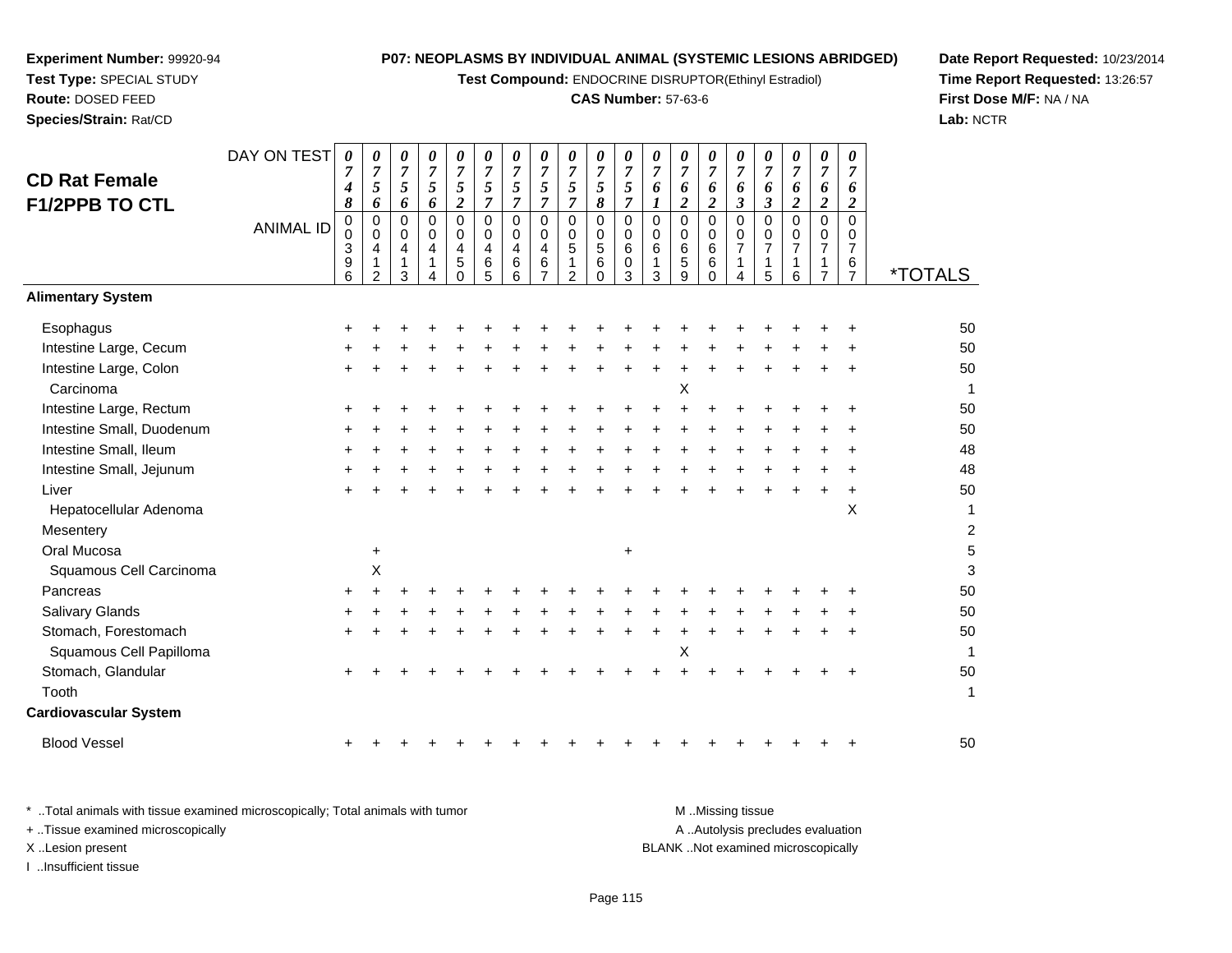**Test Compound:** ENDOCRINE DISRUPTOR(Ethinyl Estradiol)

# **CAS Number:** 57-63-6

**Date Report Requested:** 10/23/2014**Time Report Requested:** 13:26:57**First Dose M/F:** NA / NA**Lab:** NCTR

| <b>CD Rat Female</b><br><b>F1/2PPB TO CTL</b>                             | DAY ON TEST      | $\boldsymbol{\theta}$<br>$\overline{7}$<br>4<br>8 | 0<br>$\overline{7}$<br>5<br>6                | 0<br>$\overline{7}$<br>5<br>6 | 0<br>$\overline{7}$<br>5<br>6 | 0<br>$\overline{7}$<br>5<br>$\overline{\mathbf{c}}$                 | 0<br>$\overline{7}$<br>5<br>$\overline{7}$ | 0<br>$\overline{7}$<br>$\sqrt{5}$<br>$\overline{7}$ | 0<br>$\overline{7}$<br>5<br>$\overline{7}$ | 0<br>$\overline{7}$<br>5<br>$\overline{7}$ | 0<br>$\overline{7}$<br>$\mathfrak{s}$<br>8 | $\boldsymbol{\theta}$<br>$\boldsymbol{7}$<br>5<br>$\overline{7}$ | 0<br>$\overline{7}$<br>6            | 0<br>$\overline{7}$<br>6<br>$\boldsymbol{2}$ | 0<br>$\overline{7}$<br>6<br>$\overline{2}$ | 0<br>$\overline{7}$<br>6<br>3 | 0<br>$\overline{7}$<br>6<br>3 | 0<br>$\overline{7}$<br>6<br>$\boldsymbol{2}$ | 0<br>$\overline{7}$<br>6<br>$\boldsymbol{2}$     | 0<br>$\overline{7}$<br>6<br>$\overline{2}$                    |                          |
|---------------------------------------------------------------------------|------------------|---------------------------------------------------|----------------------------------------------|-------------------------------|-------------------------------|---------------------------------------------------------------------|--------------------------------------------|-----------------------------------------------------|--------------------------------------------|--------------------------------------------|--------------------------------------------|------------------------------------------------------------------|-------------------------------------|----------------------------------------------|--------------------------------------------|-------------------------------|-------------------------------|----------------------------------------------|--------------------------------------------------|---------------------------------------------------------------|--------------------------|
|                                                                           | <b>ANIMAL ID</b> | 0<br>0<br>3<br>9<br>6                             | $\mathbf 0$<br>0<br>4<br>1<br>$\overline{c}$ | 0<br>0<br>4<br>1<br>3         | 0<br>$\Omega$<br>4<br>1<br>4  | $\Omega$<br>$\Omega$<br>$\overline{4}$<br>$\sqrt{5}$<br>$\mathbf 0$ | $\Omega$<br>$\Omega$<br>4<br>$\,6$<br>5    | $\Omega$<br>$\Omega$<br>4<br>6<br>6                 | 0<br>0<br>4<br>$\,6\,$<br>$\overline{7}$   | 0<br>0<br>5<br>1<br>$\overline{a}$         | 0<br>0<br>$\sqrt{5}$<br>$\,6$<br>0         | $\mathbf 0$<br>$\mathbf 0$<br>6<br>$\mathbf 0$<br>$\mathbf{3}$   | $\Omega$<br>$\Omega$<br>6<br>1<br>3 | $\Omega$<br>$\Omega$<br>6<br>5<br>9          | $\Omega$<br>0<br>6<br>6<br>0               | 0<br>$\Omega$<br>7<br>1<br>4  | $\Omega$<br>0<br>7<br>1<br>5  | $\Omega$<br>$\Omega$<br>7<br>1<br>6          | $\Omega$<br>$\Omega$<br>7<br>1<br>$\overline{7}$ | $\Omega$<br>$\Omega$<br>$\overline{7}$<br>6<br>$\overline{7}$ | <i><b>*TOTALS</b></i>    |
| Heart                                                                     |                  | $\ddot{}$                                         | $\ddot{}$                                    | $+$                           | $+$                           | $\ddot{}$                                                           |                                            | $\ddot{}$                                           | $\ddot{}$                                  | $+$                                        | $\ddot{}$                                  |                                                                  |                                     | $\ddot{}$                                    | $+$                                        | $\ddot{}$                     | $\ddot{}$                     | $\ddot{}$                                    | $\ddot{}$                                        | $\ddot{}$                                                     | 50                       |
| <b>Endocrine System</b>                                                   |                  |                                                   |                                              |                               |                               |                                                                     |                                            |                                                     |                                            |                                            |                                            |                                                                  |                                     |                                              |                                            |                               |                               |                                              |                                                  |                                                               |                          |
| <b>Adrenal Cortex</b><br>Adenoma                                          |                  | $\ddot{}$                                         |                                              | х                             |                               |                                                                     |                                            |                                                     |                                            |                                            |                                            |                                                                  |                                     |                                              |                                            |                               |                               |                                              |                                                  |                                                               | 50<br>1                  |
| Adrenal Medulla                                                           |                  | $\ddot{}$                                         | M                                            |                               |                               |                                                                     |                                            |                                                     |                                            |                                            |                                            |                                                                  |                                     |                                              |                                            |                               |                               |                                              |                                                  |                                                               | 49                       |
| Islets, Pancreatic                                                        |                  |                                                   |                                              |                               |                               |                                                                     |                                            |                                                     |                                            |                                            |                                            |                                                                  |                                     |                                              |                                            |                               |                               |                                              |                                                  |                                                               | 50                       |
| Parathyroid Gland                                                         |                  |                                                   |                                              |                               |                               |                                                                     |                                            |                                                     |                                            |                                            |                                            |                                                                  |                                     |                                              |                                            |                               |                               | м                                            |                                                  | М                                                             | 46                       |
| <b>Pituitary Gland</b>                                                    |                  |                                                   |                                              |                               |                               |                                                                     |                                            |                                                     |                                            |                                            |                                            |                                                                  |                                     |                                              |                                            |                               |                               |                                              |                                                  | $\div$                                                        | 50                       |
| Pars Distalis, Adenoma<br>Pars Distalis, Carcinoma                        |                  | X                                                 | X                                            | X                             | X                             | $\times$                                                            | X                                          | X                                                   | X                                          | X                                          | X                                          | X                                                                | $\times$                            |                                              | X                                          | $\mathsf{X}$                  | $\boldsymbol{\mathsf{X}}$     |                                              | $\times$                                         |                                                               | 37<br>1                  |
| <b>Thyroid Gland</b><br>C Cell, Adenoma                                   |                  |                                                   |                                              |                               |                               |                                                                     |                                            |                                                     |                                            |                                            |                                            |                                                                  |                                     |                                              |                                            |                               |                               |                                              |                                                  |                                                               | 50<br>1                  |
| C Cell, Carcinoma<br>Follicular Cel, Adenoma<br>Follicular Cel, Carcinoma |                  |                                                   |                                              |                               |                               |                                                                     |                                            |                                                     |                                            |                                            |                                            |                                                                  |                                     |                                              |                                            |                               |                               |                                              |                                                  | $\mathsf X$                                                   | 1<br>1<br>$\overline{c}$ |
| <b>General Body System</b>                                                |                  |                                                   |                                              |                               |                               |                                                                     |                                            |                                                     |                                            |                                            |                                            |                                                                  |                                     |                                              |                                            |                               |                               |                                              |                                                  |                                                               |                          |
| <b>NONE</b><br><b>Genital System</b>                                      |                  |                                                   |                                              |                               |                               |                                                                     |                                            |                                                     |                                            |                                            |                                            |                                                                  |                                     |                                              |                                            |                               |                               |                                              |                                                  |                                                               |                          |
| <b>Clitoral Gland</b><br>Carcinoma                                        |                  |                                                   |                                              |                               |                               |                                                                     |                                            |                                                     |                                            |                                            |                                            |                                                                  |                                     |                                              |                                            |                               |                               |                                              |                                                  |                                                               | 50<br>1                  |
| Sarcoma                                                                   |                  |                                                   |                                              | $\boldsymbol{\mathsf{X}}$     |                               |                                                                     |                                            |                                                     |                                            |                                            |                                            |                                                                  |                                     |                                              |                                            |                               |                               |                                              |                                                  |                                                               | 1                        |
|                                                                           |                  |                                                   |                                              |                               |                               |                                                                     |                                            |                                                     |                                            |                                            |                                            |                                                                  |                                     |                                              |                                            |                               |                               |                                              |                                                  |                                                               |                          |

**Experiment Number:** 99920-94**Test Type:** SPECIAL STUDY**Route:** DOSED FEED**Species/Strain:** Rat/CD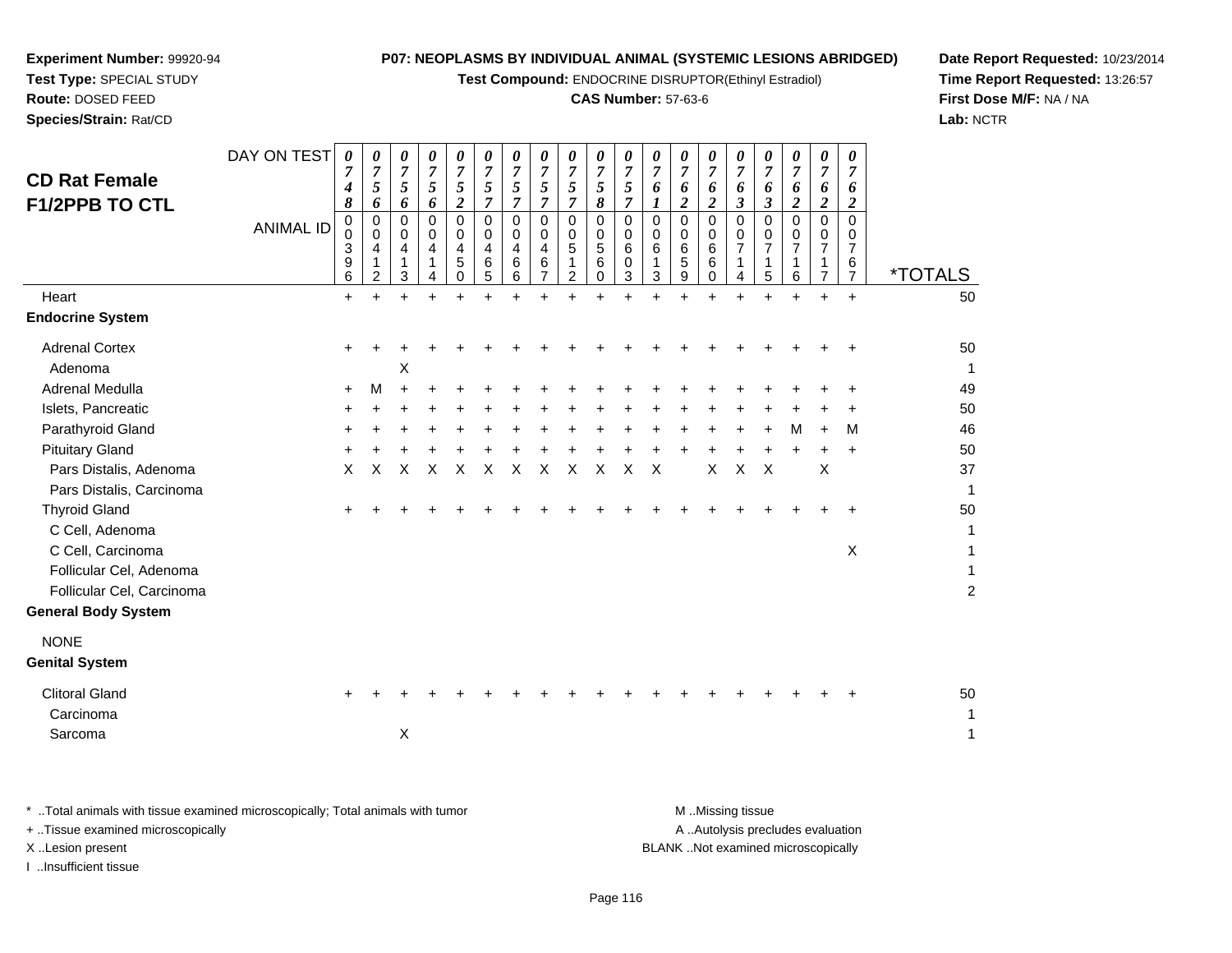**Test Compound:** ENDOCRINE DISRUPTOR(Ethinyl Estradiol)

# **CAS Number:** 57-63-6

**Date Report Requested:** 10/23/2014**Time Report Requested:** 13:26:57**First Dose M/F:** NA / NA**Lab:** NCTR

| <b>CD Rat Female</b><br><b>F1/2PPB TO CTL</b>                 | DAY ON TEST<br><b>ANIMAL ID</b> | 0<br>4<br>8<br>0<br>0<br>3<br>9<br>6 | 0<br>$\overline{7}$<br>5<br>6<br>$\mathbf 0$<br>0<br>4<br>1<br>2 | 0<br>$\overline{7}$<br>5<br>6<br>$\Omega$<br>0<br>4<br>$\mathbf{1}$<br>3 | 0<br>$\overline{7}$<br>5<br>6<br>$\Omega$<br>$\mathbf 0$<br>4<br>1 | 0<br>$\overline{7}$<br>5<br>$\overline{c}$<br>$\Omega$<br>0<br>4<br>5<br>0 | 0<br>7<br>5<br>7<br>$\overline{0}$<br>0<br>$\overline{4}$<br>$\,6\,$<br>5 | 0<br>$\overline{7}$<br>5<br>7<br>$\Omega$<br>0<br>4<br>6<br>6 | 0<br>$\overline{7}$<br>$\overline{5}$<br>$\overline{7}$<br>$\mathbf 0$<br>0<br>4<br>6<br>7 | 0<br>$\overline{7}$<br>5<br>$\overline{7}$<br>$\Omega$<br>0<br>5<br>1<br>2 | 0<br>$\overline{7}$<br>5<br>8<br>$\mathbf 0$<br>0<br>5<br>6<br>$\Omega$ | 0<br>$\overline{7}$<br>5<br>$\overline{7}$<br>$\mathbf 0$<br>0<br>$\,6$<br>$\pmb{0}$<br>3 | 0<br>7<br>6<br>1<br>$\overline{0}$<br>0<br>6<br>1<br>3 | 0<br>7<br>6<br>$\boldsymbol{2}$<br>$\mathbf 0$<br>0<br>6<br>5<br>9 | 0<br>$\overline{7}$<br>6<br>$\overline{c}$<br>$\mathbf 0$<br>0<br>6<br>6<br>$\Omega$ | 0<br>7<br>6<br>$\mathfrak{z}$<br>$\Omega$<br>0<br>$\overline{7}$<br>1<br>4 | 0<br>$\overline{7}$<br>6<br>$\boldsymbol{\beta}$<br>$\Omega$<br>0<br>$\overline{7}$<br>1<br>5 | 0<br>7<br>6<br>$\boldsymbol{2}$<br>$\Omega$<br>0<br>7<br>$\mathbf{1}$<br>6 | 0<br>7<br>6<br>$\boldsymbol{2}$<br>$\mathbf 0$<br>0<br>7<br>1<br>$\overline{7}$ | 0<br>7<br>6<br>$\overline{2}$<br>$\Omega$<br>0<br>$\overline{7}$<br>6<br>$\overline{7}$ | <i><b>*TOTALS</b></i> |
|---------------------------------------------------------------|---------------------------------|--------------------------------------|------------------------------------------------------------------|--------------------------------------------------------------------------|--------------------------------------------------------------------|----------------------------------------------------------------------------|---------------------------------------------------------------------------|---------------------------------------------------------------|--------------------------------------------------------------------------------------------|----------------------------------------------------------------------------|-------------------------------------------------------------------------|-------------------------------------------------------------------------------------------|--------------------------------------------------------|--------------------------------------------------------------------|--------------------------------------------------------------------------------------|----------------------------------------------------------------------------|-----------------------------------------------------------------------------------------------|----------------------------------------------------------------------------|---------------------------------------------------------------------------------|-----------------------------------------------------------------------------------------|-----------------------|
| Ovary                                                         |                                 | $+$                                  |                                                                  |                                                                          |                                                                    |                                                                            |                                                                           |                                                               |                                                                                            |                                                                            |                                                                         |                                                                                           |                                                        |                                                                    |                                                                                      |                                                                            |                                                                                               |                                                                            | $\ddot{}$                                                                       | $+$                                                                                     | 50                    |
| Carcinoma, Metastatic, Kidney                                 |                                 |                                      |                                                                  |                                                                          |                                                                    |                                                                            |                                                                           |                                                               |                                                                                            |                                                                            |                                                                         |                                                                                           |                                                        |                                                                    |                                                                                      |                                                                            |                                                                                               |                                                                            |                                                                                 |                                                                                         | 1                     |
| Granulosa Cell Tumor Benign                                   |                                 |                                      |                                                                  |                                                                          |                                                                    |                                                                            |                                                                           |                                                               |                                                                                            | X                                                                          |                                                                         |                                                                                           |                                                        |                                                                    |                                                                                      |                                                                            |                                                                                               |                                                                            |                                                                                 |                                                                                         | 1                     |
| Oviduct                                                       |                                 | +                                    |                                                                  |                                                                          |                                                                    |                                                                            |                                                                           |                                                               |                                                                                            |                                                                            |                                                                         |                                                                                           |                                                        |                                                                    |                                                                                      |                                                                            |                                                                                               |                                                                            |                                                                                 |                                                                                         | 50                    |
| <b>Uterus</b>                                                 |                                 |                                      |                                                                  |                                                                          |                                                                    |                                                                            |                                                                           |                                                               |                                                                                            |                                                                            |                                                                         |                                                                                           |                                                        |                                                                    |                                                                                      |                                                                            |                                                                                               |                                                                            |                                                                                 |                                                                                         | 50                    |
| Endometrium, Adenoma                                          |                                 |                                      |                                                                  |                                                                          |                                                                    |                                                                            |                                                                           |                                                               | X                                                                                          |                                                                            |                                                                         |                                                                                           |                                                        |                                                                    |                                                                                      |                                                                            |                                                                                               |                                                                            |                                                                                 |                                                                                         | 1                     |
| Polyp Stromal                                                 |                                 |                                      |                                                                  |                                                                          |                                                                    |                                                                            |                                                                           | $\boldsymbol{\mathsf{X}}$                                     |                                                                                            |                                                                            |                                                                         |                                                                                           |                                                        |                                                                    |                                                                                      |                                                                            |                                                                                               | $\mathsf X$                                                                |                                                                                 |                                                                                         | 5                     |
| Vagina                                                        |                                 | $\ddot{}$                            |                                                                  |                                                                          |                                                                    |                                                                            |                                                                           |                                                               |                                                                                            |                                                                            |                                                                         |                                                                                           |                                                        |                                                                    |                                                                                      |                                                                            |                                                                                               |                                                                            |                                                                                 |                                                                                         | 50                    |
| Polyp                                                         |                                 |                                      | $\times$                                                         |                                                                          |                                                                    |                                                                            |                                                                           |                                                               |                                                                                            |                                                                            |                                                                         |                                                                                           |                                                        |                                                                    |                                                                                      |                                                                            |                                                                                               |                                                                            |                                                                                 |                                                                                         | $\mathbf{1}$          |
| <b>Hematopoietic System</b>                                   |                                 |                                      |                                                                  |                                                                          |                                                                    |                                                                            |                                                                           |                                                               |                                                                                            |                                                                            |                                                                         |                                                                                           |                                                        |                                                                    |                                                                                      |                                                                            |                                                                                               |                                                                            |                                                                                 |                                                                                         |                       |
| <b>Bone Marrow</b>                                            |                                 | ٠                                    |                                                                  |                                                                          |                                                                    |                                                                            |                                                                           |                                                               |                                                                                            |                                                                            |                                                                         |                                                                                           |                                                        |                                                                    |                                                                                      |                                                                            |                                                                                               |                                                                            |                                                                                 |                                                                                         | 50                    |
| Lymph Node                                                    |                                 |                                      |                                                                  |                                                                          |                                                                    |                                                                            |                                                                           |                                                               |                                                                                            |                                                                            |                                                                         |                                                                                           |                                                        |                                                                    |                                                                                      |                                                                            |                                                                                               |                                                                            | $\ddot{}$                                                                       |                                                                                         | 15                    |
| Carcinoma, Metastatic, Thyroid Gland                          |                                 |                                      |                                                                  |                                                                          |                                                                    |                                                                            |                                                                           |                                                               |                                                                                            |                                                                            |                                                                         |                                                                                           |                                                        |                                                                    |                                                                                      |                                                                            |                                                                                               |                                                                            |                                                                                 |                                                                                         | $\mathbf{1}$          |
| Deep Cervical, Carcinoma, Metastatic,<br><b>Thyroid Gland</b> |                                 |                                      |                                                                  |                                                                          |                                                                    |                                                                            |                                                                           |                                                               |                                                                                            |                                                                            |                                                                         |                                                                                           |                                                        |                                                                    |                                                                                      |                                                                            |                                                                                               |                                                                            |                                                                                 | X                                                                                       | 1                     |
| Lymph Node, Mandibular                                        |                                 |                                      |                                                                  |                                                                          |                                                                    |                                                                            |                                                                           |                                                               |                                                                                            |                                                                            |                                                                         |                                                                                           |                                                        |                                                                    |                                                                                      |                                                                            |                                                                                               |                                                                            |                                                                                 |                                                                                         | 50                    |
| Lymph Node, Mesenteric                                        |                                 | +                                    |                                                                  |                                                                          |                                                                    |                                                                            |                                                                           |                                                               |                                                                                            |                                                                            |                                                                         |                                                                                           |                                                        |                                                                    |                                                                                      |                                                                            |                                                                                               |                                                                            |                                                                                 |                                                                                         | 50                    |
| Spleen                                                        |                                 |                                      |                                                                  |                                                                          |                                                                    |                                                                            |                                                                           |                                                               |                                                                                            |                                                                            |                                                                         |                                                                                           |                                                        |                                                                    |                                                                                      |                                                                            |                                                                                               |                                                                            |                                                                                 |                                                                                         | 50                    |
| Thymus                                                        |                                 | +                                    |                                                                  |                                                                          |                                                                    | м                                                                          |                                                                           |                                                               |                                                                                            |                                                                            |                                                                         |                                                                                           |                                                        |                                                                    |                                                                                      |                                                                            |                                                                                               |                                                                            |                                                                                 | ÷                                                                                       | 44                    |
| <b>Integumentary System</b>                                   |                                 |                                      |                                                                  |                                                                          |                                                                    |                                                                            |                                                                           |                                                               |                                                                                            |                                                                            |                                                                         |                                                                                           |                                                        |                                                                    |                                                                                      |                                                                            |                                                                                               |                                                                            |                                                                                 |                                                                                         |                       |
| <b>Mammary Gland</b>                                          |                                 | +                                    |                                                                  |                                                                          |                                                                    |                                                                            |                                                                           |                                                               |                                                                                            |                                                                            |                                                                         |                                                                                           |                                                        |                                                                    |                                                                                      |                                                                            |                                                                                               |                                                                            |                                                                                 |                                                                                         | 49                    |
| Adenocarcinoma                                                |                                 |                                      |                                                                  |                                                                          |                                                                    |                                                                            |                                                                           |                                                               |                                                                                            |                                                                            |                                                                         |                                                                                           |                                                        |                                                                    |                                                                                      |                                                                            | X                                                                                             |                                                                            |                                                                                 |                                                                                         | 3                     |
|                                                               |                                 |                                      |                                                                  |                                                                          |                                                                    |                                                                            |                                                                           |                                                               |                                                                                            |                                                                            |                                                                         |                                                                                           |                                                        |                                                                    |                                                                                      |                                                                            |                                                                                               |                                                                            |                                                                                 |                                                                                         |                       |

**Experiment Number:** 99920-94**Test Type:** SPECIAL STUDY**Route:** DOSED FEED**Species/Strain:** Rat/CD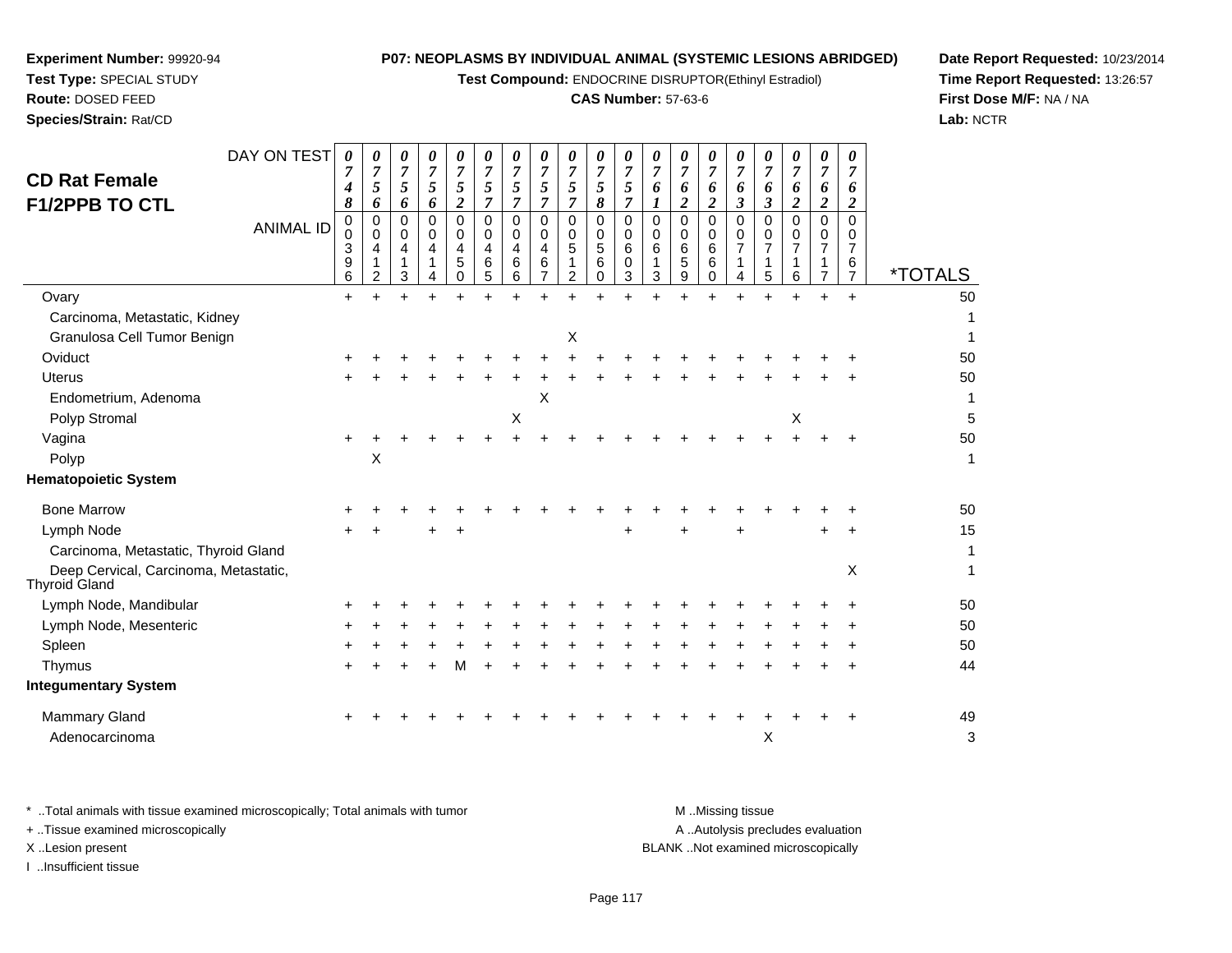**Test Compound:** ENDOCRINE DISRUPTOR(Ethinyl Estradiol)

# **CAS Number:** 57-63-6

**Date Report Requested:** 10/23/2014**Time Report Requested:** 13:26:57**First Dose M/F:** NA / NA**Lab:** NCTR

| <b>CD Rat Female</b><br><b>F1/2PPB TO CTL</b> | DAY ON TEST      | 0<br>$\overline{7}$<br>4<br>8   | $\boldsymbol{\theta}$<br>$\overline{7}$<br>5<br>6 | $\boldsymbol{\theta}$<br>$\overline{7}$<br>5<br>6 | 0<br>$\overline{7}$<br>5<br>6 | $\boldsymbol{\theta}$<br>$\boldsymbol{7}$<br>5<br>$\overline{\mathbf{c}}$ | 0<br>$\overline{7}$<br>5<br>$\overline{7}$   | 0<br>$\overline{7}$<br>5<br>7 | 0<br>$\overline{7}$<br>5<br>$\overline{7}$       | 0<br>$\overline{7}$<br>5<br>$\overline{7}$ | $\boldsymbol{\theta}$<br>$\boldsymbol{7}$<br>5<br>$\pmb{8}$ | $\boldsymbol{\theta}$<br>$\overline{7}$<br>5<br>$\overline{7}$ | 0<br>$\overline{7}$<br>6<br>1 | 0<br>$\overline{7}$<br>6<br>$\overline{\mathbf{2}}$ | 0<br>$\overline{7}$<br>6<br>$\overline{\mathbf{c}}$ | 0<br>$\overline{7}$<br>6<br>$\mathfrak{z}$ | 0<br>$\overline{7}$<br>6<br>$\boldsymbol{\beta}$ | 0<br>$\overline{7}$<br>6<br>$\boldsymbol{2}$ | 0<br>$\overline{7}$<br>6<br>$\boldsymbol{2}$ | 0<br>$\overline{7}$<br>6<br>$\overline{2}$ |                       |
|-----------------------------------------------|------------------|---------------------------------|---------------------------------------------------|---------------------------------------------------|-------------------------------|---------------------------------------------------------------------------|----------------------------------------------|-------------------------------|--------------------------------------------------|--------------------------------------------|-------------------------------------------------------------|----------------------------------------------------------------|-------------------------------|-----------------------------------------------------|-----------------------------------------------------|--------------------------------------------|--------------------------------------------------|----------------------------------------------|----------------------------------------------|--------------------------------------------|-----------------------|
|                                               | <b>ANIMAL ID</b> | $\mathbf 0$<br>0<br>3<br>9<br>6 | $\Omega$<br>0<br>4<br>2                           | $\Omega$<br>0<br>4<br>3                           | $\Omega$<br>0<br>4            | $\Omega$<br>0<br>4<br>5<br>$\Omega$                                       | $\Omega$<br>$\mathbf 0$<br>4<br>$\,6\,$<br>5 | $\Omega$<br>0<br>4<br>6<br>6  | $\mathbf 0$<br>0<br>4<br>$\,6$<br>$\overline{7}$ | $\Omega$<br>0<br>5<br>$\overline{2}$       | $\mathbf 0$<br>0<br>$\sqrt{5}$<br>$\,6$<br>$\Omega$         | $\Omega$<br>0<br>6<br>0<br>$\overline{3}$                      | $\Omega$<br>0<br>6<br>3       | $\Omega$<br>0<br>6<br>$\sqrt{5}$<br>9               | $\Omega$<br>0<br>6<br>6<br>0                        | $\Omega$<br>0<br>$\overline{7}$<br>4       | $\Omega$<br>0<br>$\overline{7}$<br>1<br>5        | $\Omega$<br>0<br>7<br>6                      | $\Omega$<br>0<br>7<br>1<br>$\overline{7}$    | $\Omega$<br>0<br>7<br>6<br>$\overline{7}$  | <i><b>*TOTALS</b></i> |
| Fibroadenoma                                  |                  |                                 | X                                                 |                                                   | $\mathsf{X}$                  | $\boldsymbol{\mathsf{X}}$                                                 |                                              |                               |                                                  |                                            | $\mathsf{X}$                                                | X                                                              |                               |                                                     |                                                     |                                            |                                                  |                                              |                                              |                                            | 16                    |
| Fibroadenoma, Multiple                        |                  |                                 |                                                   |                                                   |                               |                                                                           | $\boldsymbol{\mathsf{X}}$                    |                               | X                                                | $\mathsf{X}$                               |                                                             |                                                                | Χ                             |                                                     |                                                     |                                            |                                                  | $\boldsymbol{\mathsf{X}}$                    |                                              |                                            | 10                    |
| Skin                                          |                  |                                 |                                                   |                                                   |                               |                                                                           |                                              |                               |                                                  |                                            |                                                             |                                                                |                               |                                                     |                                                     |                                            |                                                  |                                              |                                              |                                            | 50                    |
| <b>Musculoskeletal System</b>                 |                  |                                 |                                                   |                                                   |                               |                                                                           |                                              |                               |                                                  |                                            |                                                             |                                                                |                               |                                                     |                                                     |                                            |                                                  |                                              |                                              |                                            |                       |
| Bone, Femur                                   |                  | $\pm$                           |                                                   |                                                   |                               |                                                                           |                                              |                               |                                                  |                                            |                                                             |                                                                |                               |                                                     |                                                     |                                            |                                                  |                                              |                                              |                                            | 50                    |
| <b>Nervous System</b>                         |                  |                                 |                                                   |                                                   |                               |                                                                           |                                              |                               |                                                  |                                            |                                                             |                                                                |                               |                                                     |                                                     |                                            |                                                  |                                              |                                              |                                            |                       |
| Brain, Brain Stem                             |                  |                                 |                                                   |                                                   |                               |                                                                           |                                              |                               |                                                  |                                            |                                                             |                                                                |                               |                                                     |                                                     |                                            |                                                  |                                              |                                              |                                            | 50                    |
| Carcinoma, Metastatic, Pituitary Gland        |                  |                                 |                                                   |                                                   |                               |                                                                           |                                              |                               |                                                  |                                            |                                                             |                                                                |                               |                                                     |                                                     |                                            |                                                  |                                              |                                              |                                            | $\mathbf{1}$          |
| Brain, Cerebellum                             |                  |                                 |                                                   |                                                   |                               |                                                                           |                                              |                               |                                                  |                                            |                                                             |                                                                |                               |                                                     |                                                     |                                            |                                                  |                                              |                                              |                                            | 50                    |
| Brain, Cerebrum<br>Astrocytoma Nos            |                  | $\ddot{}$                       |                                                   |                                                   |                               |                                                                           |                                              |                               |                                                  |                                            |                                                             |                                                                | X                             |                                                     |                                                     |                                            |                                                  |                                              |                                              |                                            | 50<br>1               |
| <b>Respiratory System</b>                     |                  |                                 |                                                   |                                                   |                               |                                                                           |                                              |                               |                                                  |                                            |                                                             |                                                                |                               |                                                     |                                                     |                                            |                                                  |                                              |                                              |                                            |                       |
| Lung                                          |                  |                                 |                                                   |                                                   |                               |                                                                           |                                              |                               |                                                  |                                            |                                                             |                                                                |                               |                                                     |                                                     |                                            |                                                  |                                              |                                              |                                            | 50                    |
| Nose                                          |                  |                                 |                                                   |                                                   |                               |                                                                           |                                              |                               |                                                  |                                            |                                                             |                                                                |                               |                                                     |                                                     |                                            |                                                  |                                              |                                              |                                            | 50                    |
| Trachea                                       |                  |                                 |                                                   |                                                   |                               |                                                                           |                                              |                               |                                                  |                                            |                                                             |                                                                |                               |                                                     |                                                     |                                            |                                                  |                                              |                                              |                                            | 50                    |
| <b>Special Senses System</b>                  |                  |                                 |                                                   |                                                   |                               |                                                                           |                                              |                               |                                                  |                                            |                                                             |                                                                |                               |                                                     |                                                     |                                            |                                                  |                                              |                                              |                                            |                       |
| Eye                                           |                  |                                 |                                                   |                                                   |                               |                                                                           |                                              |                               |                                                  |                                            |                                                             |                                                                |                               |                                                     |                                                     |                                            |                                                  |                                              |                                              |                                            | 50                    |
| Squamous Cell Carcinoma, Deep Invasion        |                  |                                 |                                                   |                                                   |                               |                                                                           |                                              |                               |                                                  |                                            |                                                             |                                                                |                               |                                                     |                                                     |                                            |                                                  |                                              |                                              |                                            | $\mathbf{1}$          |
| <b>Harderian Gland</b>                        |                  |                                 |                                                   |                                                   |                               |                                                                           |                                              |                               |                                                  |                                            |                                                             |                                                                |                               |                                                     |                                                     |                                            |                                                  |                                              |                                              |                                            | 50                    |
| <b>Urinary System</b>                         |                  |                                 |                                                   |                                                   |                               |                                                                           |                                              |                               |                                                  |                                            |                                                             |                                                                |                               |                                                     |                                                     |                                            |                                                  |                                              |                                              |                                            |                       |

**Experiment Number:** 99920-94**Test Type:** SPECIAL STUDY**Route:** DOSED FEED**Species/Strain:** Rat/CD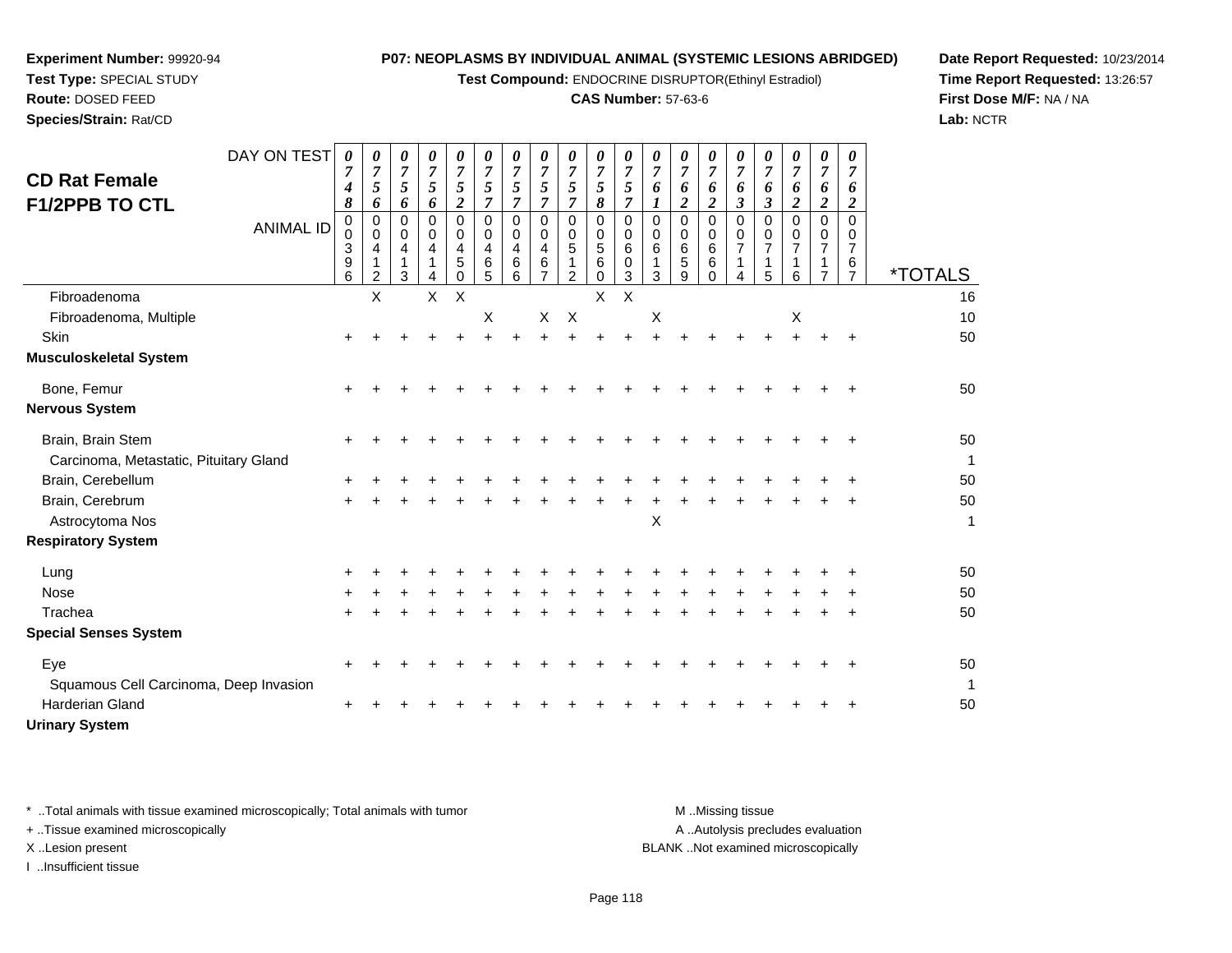**Test Compound:** ENDOCRINE DISRUPTOR(Ethinyl Estradiol)

# **CAS Number:** 57-63-6

**Date Report Requested:** 10/23/2014**Time Report Requested:** 13:26:57**First Dose M/F:** NA / NA**Lab:** NCTR

| Species/Strain: Rat/CD |             |                |   |   |   |              |  |   |   |  |
|------------------------|-------------|----------------|---|---|---|--------------|--|---|---|--|
|                        | DAY ON TEST | $\overline{ }$ |   | U | U | $\mathbf{r}$ |  |   |   |  |
| <b>CD Rat Female</b>   |             |                |   |   | 7 |              |  | − | − |  |
|                        |             |                |   |   | J |              |  |   |   |  |
| <b>F1/2PPB TO CTL</b>  |             | п              |   |   | , |              |  | ິ | − |  |
|                        | ANIMA       | 0              | U |   | U |              |  |   | 0 |  |

| <b>ANIMAL ID</b>                     | 0<br>0<br>3<br>9<br>6 | 0<br>U<br>4<br>ົ | 0<br>4<br>З | 0<br>0<br>4<br>5 | 0<br>4<br>6<br>5 | 0<br>0<br>4<br>6<br>6 | 0<br>0<br>4<br>6 | 0<br>$\mathbf{0}$<br>5<br>$\mathcal{P}$ | 0<br>0<br>5<br>6<br>0 | 0<br>$\mathbf 0$<br>6<br>0<br>3 | 0<br>0<br>6<br>3 | 0<br>0<br>6<br>5<br>9 | 6<br>6 | 0<br>0<br>-<br>4 | 0<br>5 | 0<br>6 | - U | 0<br>0<br>⇁<br>6 | TALS<br>$\star$      |
|--------------------------------------|-----------------------|------------------|-------------|------------------|------------------|-----------------------|------------------|-----------------------------------------|-----------------------|---------------------------------|------------------|-----------------------|--------|------------------|--------|--------|-----|------------------|----------------------|
| Kidney                               | ÷                     |                  |             |                  |                  |                       |                  |                                         |                       |                                 |                  |                       |        |                  |        |        |     | $\div$           | 50                   |
| Bilateral, Renal Tubule, Carcinoma   |                       |                  |             |                  |                  |                       |                  |                                         |                       |                                 |                  |                       |        |                  |        |        |     |                  |                      |
| <b>Urinary Bladder</b>               |                       |                  |             |                  |                  |                       |                  |                                         |                       |                                 |                  |                       |        |                  |        |        |     |                  | 48                   |
| <b>SYSTEMIC LESIONS</b>              |                       |                  |             |                  |                  |                       |                  |                                         |                       |                                 |                  |                       |        |                  |        |        |     |                  |                      |
| Multiple Organ<br>Lymphoma Malignant |                       |                  |             |                  |                  |                       |                  |                                         |                       |                                 |                  |                       |        |                  |        |        |     |                  | 50<br>$\overline{2}$ |

\* ..Total animals with tissue examined microscopically; Total animals with tumor **M** . Missing tissue M ..Missing tissue

+ ..Tissue examined microscopically

**Experiment Number:** 99920-94**Test Type:** SPECIAL STUDY**Route:** DOSED FEED

I ..Insufficient tissue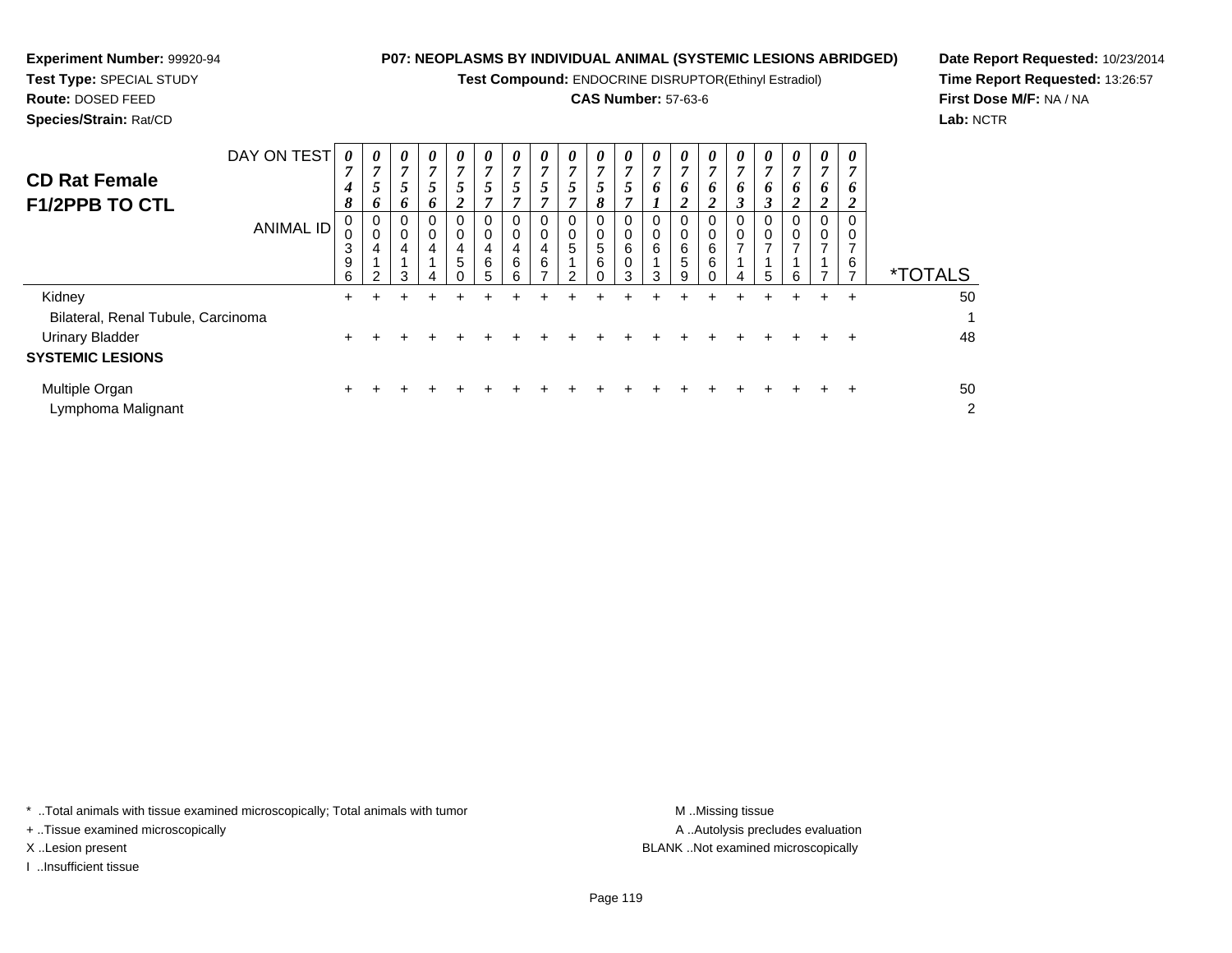**Test Compound:** ENDOCRINE DISRUPTOR(Ethinyl Estradiol)

# **CAS Number:** 57-63-6

**Date Report Requested:** 10/23/2014**Time Report Requested:** 13:26:57**First Dose M/F:** NA / NA**Lab:** NCTR

| <b>CD Rat Female</b><br>F1/10PPB TO CTL | DAY ON TEST      | $\boldsymbol{\theta}$<br>$\boldsymbol{2}$<br>5<br>$\boldsymbol{4}$ | 0<br>$\boldsymbol{4}$<br>$\overline{7}$<br>$\overline{7}$   | 0<br>$\boldsymbol{4}$<br>9<br>$\mathbf{I}$ | 0<br>5<br>$\boldsymbol{l}$<br>0                  | $\boldsymbol{\theta}$<br>$\mathfrak{s}$<br>$\boldsymbol{l}$<br>9 | 0<br>5<br>$\mathfrak{z}$<br>$\overline{7}$                       | 0<br>$\sqrt{5}$<br>$\boldsymbol{4}$<br>6            | 0<br>5<br>6                                                          | 0<br>5<br>6<br>6                                | $\boldsymbol{\theta}$<br>6<br>$\boldsymbol{l}$<br>$\boldsymbol{2}$  | $\boldsymbol{\theta}$<br>6<br>$\mathfrak{z}$<br>$\overline{2}$       | 0<br>6<br>$\boldsymbol{\beta}$<br>9 | 0<br>6<br>$\boldsymbol{4}$                 | 0<br>6<br>4<br>6                                | $\boldsymbol{\theta}$<br>6<br>6<br>8        | $\boldsymbol{\theta}$<br>6<br>$\overline{7}$<br>$\boldsymbol{4}$ | 0<br>6<br>8<br>$\overline{7}$               | 0<br>$\overline{7}$<br>0                               | 0<br>$\overline{7}$<br>0<br>$\overline{c}$           | $\pmb{\theta}$<br>$\overline{7}$<br>$\boldsymbol{l}$<br>$\mathfrak{s}$ | 0<br>$\overline{7}$<br>$\boldsymbol{l}$<br>$\boldsymbol{4}$    | $\overline{7}$<br>1<br>$\overline{7}$            | 0<br>$\overline{7}$<br>$\overline{2}$<br>$\boldsymbol{4}$ | 0<br>$\boldsymbol{7}$<br>$\mathfrak{z}$<br>0                  | 0<br>$\overline{7}$<br>$\boldsymbol{\beta}$<br>$\overline{7}$          | 0<br>$\overline{7}$<br>$\boldsymbol{\beta}$<br>$\pmb{8}$ | 7<br>4<br>8                                  | 0<br>$\overline{7}$<br>4<br>8 | 0<br>$\overline{7}$<br>5<br>6                | 0<br>$\overline{7}$<br>5<br>6 | $\boldsymbol{\theta}$<br>$\overline{7}$ |
|-----------------------------------------|------------------|--------------------------------------------------------------------|-------------------------------------------------------------|--------------------------------------------|--------------------------------------------------|------------------------------------------------------------------|------------------------------------------------------------------|-----------------------------------------------------|----------------------------------------------------------------------|-------------------------------------------------|---------------------------------------------------------------------|----------------------------------------------------------------------|-------------------------------------|--------------------------------------------|-------------------------------------------------|---------------------------------------------|------------------------------------------------------------------|---------------------------------------------|--------------------------------------------------------|------------------------------------------------------|------------------------------------------------------------------------|----------------------------------------------------------------|--------------------------------------------------|-----------------------------------------------------------|---------------------------------------------------------------|------------------------------------------------------------------------|----------------------------------------------------------|----------------------------------------------|-------------------------------|----------------------------------------------|-------------------------------|-----------------------------------------|
|                                         | <b>ANIMAL ID</b> | $\pmb{0}$<br>0<br>0<br>1<br>5                                      | $\mathbf 0$<br>$\mathbf 0$<br>$\pmb{0}$<br>$\,$ 5 $\,$<br>3 | $\mathbf 0$<br>0<br>0<br>$\,$ 5 $\,$<br>8  | $\mathbf 0$<br>0<br>0<br>$\,6$<br>$\overline{z}$ | $\pmb{0}$<br>$\mathbf 0$<br>$\mathbf 0$<br>$\overline{7}$<br>5   | $\mathbf 0$<br>$\mathbf 0$<br>$\mathbf 0$<br>8<br>$\overline{2}$ | $\mathbf 0$<br>$\mathbf 0$<br>$\mathbf 0$<br>8<br>6 | $\pmb{0}$<br>0<br>$\mathbf{1}$<br>$\boldsymbol{0}$<br>$\mathfrak{p}$ | 0<br>0<br>$\begin{array}{c} 0 \\ 5 \end{array}$ | $\boldsymbol{0}$<br>$\mathbf 0$<br>$\mathbf{1}$<br>$\,$ 5 $\,$<br>4 | $\mathbf 0$<br>0<br>$\mathbf{1}$<br>$\overline{7}$<br>$\overline{ }$ | $\Omega$<br>0<br>1<br>8<br>5        | $\mathbf 0$<br>0<br>$\mathbf{1}$<br>8<br>6 | 0<br>0<br>$\begin{array}{c} 9 \\ 6 \end{array}$ | $\mathbf 0$<br>$\mathbf 0$<br>$\frac{2}{3}$ | $\mathbf 0$<br>0<br>$\overline{\mathbf{c}}$<br>$\frac{4}{5}$     | $\mathbf 0$<br>$\mathbf 0$<br>$\frac{2}{6}$ | 0<br>0<br>$\begin{array}{c}\n2 \\ 9 \\ 2\n\end{array}$ | 0<br>$\begin{array}{c} 0 \\ 2 \\ 9 \\ 3 \end{array}$ | $\pmb{0}$<br>$\mathbf 0$<br>$\overline{3}$<br>$\mathbf{1}$<br>8        | $\mathbf 0$<br>0<br>$\ensuremath{\mathsf{3}}$<br>$\frac{2}{0}$ | $\Omega$<br>0<br>$\overline{3}$<br>$\frac{2}{7}$ | $\mathbf 0$<br>0<br>$\frac{3}{3}$                         | $\mathbf 0$<br>0<br>$\frac{3}{5}$<br>$\boldsymbol{\varDelta}$ | $\mathbf 0$<br>$\mathbf 0$<br>$\sqrt{3}$<br>$\overline{7}$<br>$\Omega$ | $\mathbf 0$<br>0<br>3<br>$\overline{7}$<br>8             | $\mathbf 0$<br>0<br>3<br>9<br>$\overline{2}$ | 0<br>0<br>3<br>$\frac{9}{3}$  | $\mathbf 0$<br>$\mathbf 0$<br>$\overline{4}$ | $\pmb{0}$<br>$\mathbf 0$<br>8 |                                         |
| <b>Alimentary System</b>                |                  |                                                                    |                                                             |                                            |                                                  |                                                                  |                                                                  |                                                     |                                                                      |                                                 |                                                                     |                                                                      |                                     |                                            |                                                 |                                             |                                                                  |                                             |                                                        |                                                      |                                                                        |                                                                |                                                  |                                                           |                                                               |                                                                        |                                                          |                                              |                               |                                              |                               |                                         |
| Esophagus                               |                  |                                                                    |                                                             |                                            |                                                  |                                                                  |                                                                  |                                                     |                                                                      |                                                 |                                                                     |                                                                      |                                     |                                            |                                                 |                                             |                                                                  |                                             |                                                        |                                                      |                                                                        |                                                                |                                                  |                                                           |                                                               |                                                                        |                                                          |                                              |                               |                                              |                               |                                         |
| Intestine Large, Cecum                  |                  |                                                                    |                                                             |                                            |                                                  |                                                                  |                                                                  |                                                     |                                                                      |                                                 |                                                                     |                                                                      |                                     |                                            |                                                 |                                             |                                                                  |                                             |                                                        |                                                      |                                                                        |                                                                |                                                  |                                                           |                                                               |                                                                        |                                                          |                                              |                               |                                              |                               |                                         |
| Intestine Large, Colon                  |                  |                                                                    |                                                             |                                            |                                                  |                                                                  |                                                                  |                                                     |                                                                      |                                                 |                                                                     |                                                                      |                                     |                                            |                                                 |                                             |                                                                  |                                             |                                                        |                                                      |                                                                        |                                                                |                                                  |                                                           |                                                               |                                                                        |                                                          |                                              |                               |                                              |                               |                                         |
| Intestine Large, Rectum                 |                  |                                                                    |                                                             |                                            |                                                  |                                                                  |                                                                  |                                                     |                                                                      |                                                 |                                                                     |                                                                      |                                     |                                            |                                                 |                                             |                                                                  |                                             |                                                        |                                                      |                                                                        |                                                                |                                                  |                                                           |                                                               |                                                                        |                                                          |                                              |                               |                                              |                               |                                         |
| Intestine Small, Duodenum               |                  |                                                                    |                                                             |                                            |                                                  |                                                                  |                                                                  |                                                     |                                                                      |                                                 |                                                                     |                                                                      |                                     |                                            |                                                 |                                             |                                                                  |                                             |                                                        |                                                      |                                                                        |                                                                |                                                  |                                                           |                                                               |                                                                        |                                                          |                                              |                               |                                              |                               |                                         |
| Intestine Small, Ileum                  |                  |                                                                    |                                                             |                                            |                                                  |                                                                  |                                                                  |                                                     |                                                                      |                                                 |                                                                     |                                                                      |                                     |                                            |                                                 |                                             |                                                                  |                                             |                                                        |                                                      |                                                                        |                                                                |                                                  |                                                           |                                                               |                                                                        |                                                          |                                              |                               |                                              |                               |                                         |
| Intestine Small, Jejunum<br>Leiomyoma   |                  |                                                                    |                                                             |                                            |                                                  |                                                                  |                                                                  |                                                     |                                                                      |                                                 |                                                                     |                                                                      |                                     |                                            |                                                 |                                             |                                                                  |                                             |                                                        |                                                      |                                                                        |                                                                |                                                  |                                                           |                                                               |                                                                        |                                                          |                                              |                               |                                              |                               |                                         |
| Liver                                   |                  |                                                                    |                                                             |                                            |                                                  |                                                                  |                                                                  |                                                     |                                                                      |                                                 |                                                                     |                                                                      |                                     |                                            |                                                 |                                             |                                                                  |                                             |                                                        |                                                      |                                                                        |                                                                |                                                  |                                                           |                                                               |                                                                        |                                                          |                                              |                               |                                              |                               |                                         |
| Hepatocellular Adenoma                  |                  |                                                                    |                                                             |                                            |                                                  |                                                                  |                                                                  |                                                     |                                                                      |                                                 |                                                                     |                                                                      |                                     |                                            |                                                 |                                             |                                                                  |                                             |                                                        |                                                      |                                                                        | $\pmb{\times}$                                                 |                                                  |                                                           |                                                               |                                                                        |                                                          |                                              |                               |                                              |                               |                                         |
| Mesentery                               |                  |                                                                    |                                                             |                                            |                                                  |                                                                  |                                                                  |                                                     |                                                                      |                                                 |                                                                     |                                                                      |                                     |                                            |                                                 |                                             |                                                                  |                                             |                                                        |                                                      |                                                                        |                                                                |                                                  |                                                           |                                                               |                                                                        |                                                          |                                              |                               |                                              |                               |                                         |
| Oral Mucosa                             |                  |                                                                    |                                                             |                                            |                                                  |                                                                  |                                                                  |                                                     |                                                                      |                                                 |                                                                     |                                                                      |                                     |                                            | $+$                                             | $+$                                         |                                                                  |                                             |                                                        | $+$                                                  |                                                                        |                                                                |                                                  |                                                           | $+$                                                           | $\overline{+}$                                                         |                                                          |                                              | $\ddot{}$                     |                                              |                               |                                         |
| Squamous Cell Carcinoma                 |                  |                                                                    |                                                             |                                            |                                                  |                                                                  |                                                                  |                                                     |                                                                      |                                                 |                                                                     |                                                                      |                                     |                                            |                                                 |                                             |                                                                  |                                             |                                                        |                                                      |                                                                        |                                                                |                                                  |                                                           |                                                               | X                                                                      |                                                          |                                              |                               |                                              |                               |                                         |
| Pancreas                                |                  |                                                                    |                                                             |                                            |                                                  |                                                                  |                                                                  |                                                     |                                                                      |                                                 |                                                                     |                                                                      |                                     |                                            |                                                 |                                             |                                                                  |                                             |                                                        |                                                      |                                                                        |                                                                |                                                  |                                                           |                                                               |                                                                        |                                                          |                                              |                               |                                              |                               |                                         |
| Salivary Glands                         |                  |                                                                    |                                                             |                                            |                                                  |                                                                  |                                                                  |                                                     |                                                                      |                                                 |                                                                     |                                                                      |                                     |                                            |                                                 |                                             |                                                                  |                                             |                                                        |                                                      |                                                                        |                                                                |                                                  |                                                           |                                                               |                                                                        |                                                          |                                              |                               |                                              |                               |                                         |
| Stomach, Forestomach                    |                  |                                                                    |                                                             |                                            |                                                  |                                                                  |                                                                  |                                                     |                                                                      |                                                 |                                                                     |                                                                      |                                     |                                            |                                                 |                                             |                                                                  |                                             |                                                        |                                                      |                                                                        |                                                                |                                                  |                                                           |                                                               |                                                                        |                                                          |                                              |                               |                                              |                               |                                         |
| Stomach, Glandular                      |                  |                                                                    |                                                             |                                            |                                                  |                                                                  |                                                                  |                                                     |                                                                      |                                                 |                                                                     |                                                                      |                                     |                                            |                                                 |                                             |                                                                  |                                             |                                                        |                                                      |                                                                        |                                                                |                                                  |                                                           |                                                               |                                                                        |                                                          |                                              |                               |                                              |                               |                                         |
| <b>Cardiovascular System</b>            |                  |                                                                    |                                                             |                                            |                                                  |                                                                  |                                                                  |                                                     |                                                                      |                                                 |                                                                     |                                                                      |                                     |                                            |                                                 |                                             |                                                                  |                                             |                                                        |                                                      |                                                                        |                                                                |                                                  |                                                           |                                                               |                                                                        |                                                          |                                              |                               |                                              |                               |                                         |
| <b>Blood Vessel</b>                     |                  |                                                                    |                                                             |                                            |                                                  |                                                                  |                                                                  |                                                     |                                                                      |                                                 |                                                                     |                                                                      |                                     |                                            |                                                 |                                             |                                                                  |                                             |                                                        |                                                      |                                                                        |                                                                |                                                  |                                                           |                                                               |                                                                        |                                                          |                                              |                               |                                              |                               |                                         |
| Heart                                   |                  |                                                                    |                                                             |                                            |                                                  |                                                                  |                                                                  |                                                     |                                                                      |                                                 |                                                                     |                                                                      |                                     |                                            |                                                 |                                             |                                                                  |                                             |                                                        |                                                      |                                                                        |                                                                |                                                  |                                                           |                                                               |                                                                        |                                                          |                                              |                               |                                              |                               |                                         |
|                                         |                  |                                                                    |                                                             |                                            |                                                  |                                                                  |                                                                  |                                                     |                                                                      |                                                 |                                                                     |                                                                      |                                     |                                            |                                                 |                                             |                                                                  |                                             |                                                        |                                                      |                                                                        |                                                                |                                                  |                                                           |                                                               |                                                                        |                                                          |                                              |                               |                                              |                               |                                         |

\* ..Total animals with tissue examined microscopically; Total animals with tumor **M** . Missing tissue M ..Missing tissue A ..Autolysis precludes evaluation + ..Tissue examined microscopically X ..Lesion present BLANK ..Not examined microscopicallyI ..Insufficient tissue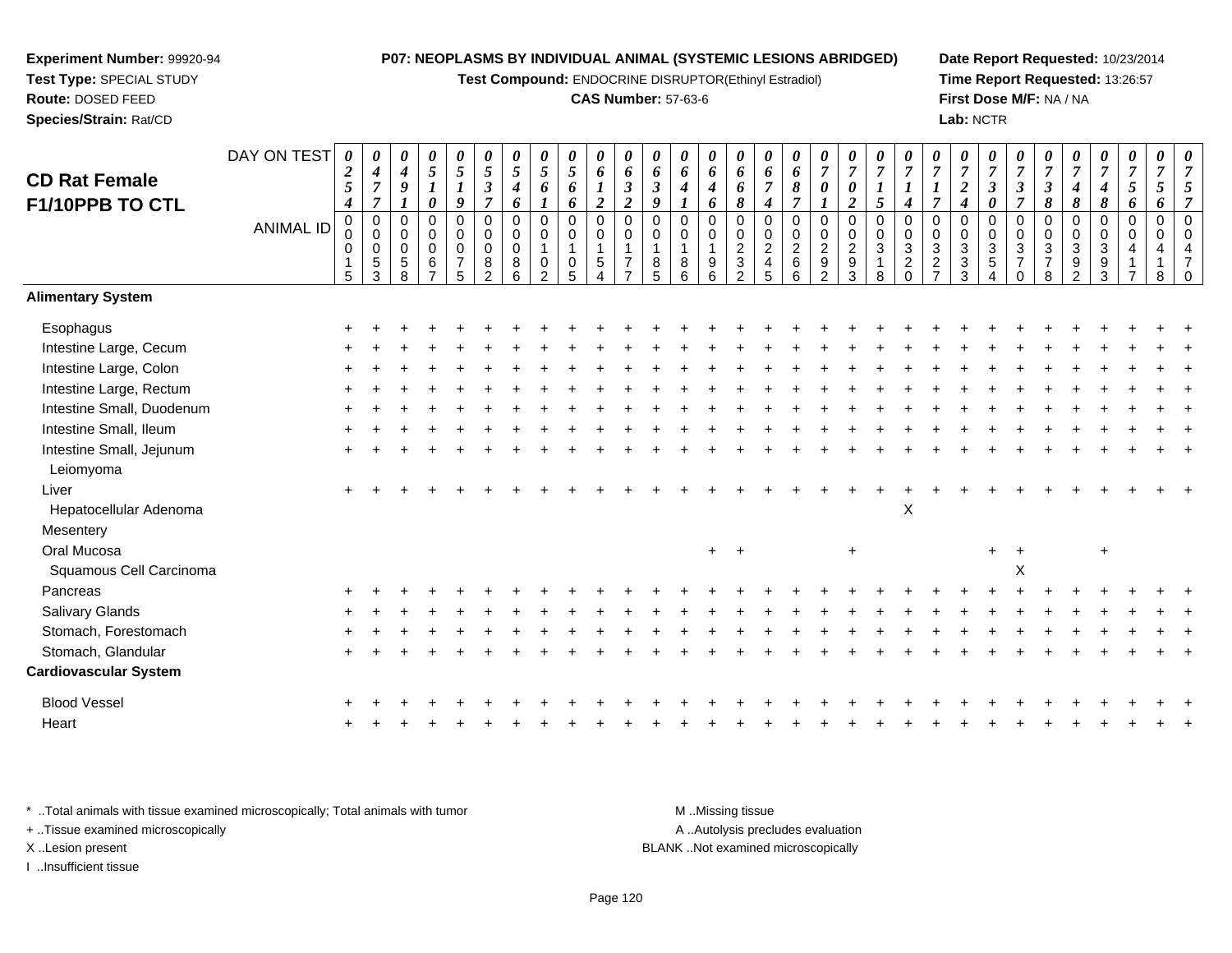**Test Compound:** ENDOCRINE DISRUPTOR(Ethinyl Estradiol)

#### **CAS Number:** 57-63-6

**Date Report Requested:** 10/23/2014**Time Report Requested:** 13:26:58**First Dose M/F:** NA / NA**Lab:** NCTR

#### DAY ON TEST**CD Rat Female F1/10PPB TO CTL**ANIMAL ID*0 2 5 4* 0 0 0 1 5*0 4 7 7* 0 0 0 5 3*0 4 9 1* 0 0 0 5 8*0 5 1 0* 0 0 0 6 7*0 5 1 9* 0 0 0 7 5*0 5 3 7* 0 0 0 8 2*0 5 4 6* 0 0 0 8 6*0 5 6 1* 0 0 1 0 2*0 5 6 6* 0 0 1 0 5*0 6 1 2* 0 0 1 5 4*0 6 3 2* 0 0 1 7 7*0 6 3 9* 0 0 1 8 5*0 6 4 1* 0 0 1 8 6*0 6 4 6* 0 0 1 9 6*0 6 6 8* 0 0 2 3 2*0 6 7 4* 0 0 2 4 5*0 6 8 7* 0 0 2 6 6*0 7 0 1* 0 0 2 9 2*0 7 0 2* 0 0 2 9 3*0 7 1 5* 0 0 3 1 8*0 7 1 4* 0 0 3 2 0*0 7 1 7* 0 0 3 2 7*0 7 2 4* 0 0 3 3 3*0 7 3 0* 0 0 3 5 4*0 7 3 7* 0 0 3 7 0*0 7 3 8* 0 0 3 7 8*0 7 4 8* 0 0 3 9 2*0 7 4 8* 0 0 3 9 3*0 7 5 6* 0 0 4 1 7*0 7 5 6* 0 0 4 1 8*0 7 5 7* 0 0 4 7 0**Endocrine System**Adrenal Cortex $\times$  + <sup>+</sup> <sup>+</sup> <sup>+</sup> <sup>+</sup> <sup>+</sup> <sup>+</sup> <sup>+</sup> <sup>+</sup> <sup>+</sup> <sup>+</sup> <sup>+</sup> <sup>+</sup> <sup>+</sup> <sup>+</sup> <sup>+</sup> <sup>+</sup> <sup>+</sup> <sup>+</sup> <sup>+</sup> <sup>+</sup> <sup>+</sup> <sup>+</sup> <sup>+</sup> <sup>+</sup> <sup>+</sup> <sup>+</sup> <sup>+</sup> <sup>+</sup> <sup>+</sup> <sup>+</sup> Adenomaa and the contract of the contract of the contract of the contract of the contract of the contract of the contract of the contract of the contract of the contract of the contract of the contract of the contract of the cont  $\ddot{}$ Adrenal Medullaa  $+$  <sup>+</sup> <sup>M</sup> <sup>+</sup> <sup>+</sup> <sup>+</sup> <sup>+</sup> <sup>+</sup> <sup>+</sup> <sup>+</sup> <sup>+</sup> <sup>+</sup> <sup>+</sup> <sup>+</sup> <sup>+</sup> <sup>+</sup> <sup>+</sup> <sup>+</sup> <sup>+</sup> <sup>+</sup> <sup>+</sup> <sup>+</sup> <sup>+</sup> <sup>+</sup> <sup>+</sup> <sup>+</sup> <sup>+</sup> <sup>+</sup> <sup>+</sup> <sup>+</sup> <sup>+</sup> Pheochromocytoma BenignIslets, Pancreatic $\overline{c}$  + <sup>+</sup> <sup>+</sup> <sup>+</sup> <sup>+</sup> <sup>+</sup> <sup>+</sup> <sup>+</sup> <sup>+</sup> <sup>+</sup> <sup>+</sup> <sup>+</sup> <sup>+</sup> <sup>+</sup> <sup>+</sup> <sup>+</sup> <sup>+</sup> <sup>+</sup> <sup>+</sup> <sup>+</sup> <sup>+</sup> <sup>+</sup> <sup>+</sup> <sup>+</sup> <sup>+</sup> <sup>+</sup> <sup>+</sup> <sup>+</sup> <sup>+</sup> <sup>+</sup> <sup>+</sup> Parathyroid Gland $\alpha$  + <sup>+</sup> <sup>+</sup> <sup>M</sup> <sup>+</sup> <sup>+</sup> <sup>+</sup> <sup>+</sup> <sup>+</sup> <sup>+</sup> <sup>+</sup> <sup>M</sup> <sup>+</sup> <sup>+</sup> <sup>+</sup> <sup>+</sup> <sup>+</sup> <sup>+</sup> <sup>+</sup> <sup>M</sup> <sup>+</sup> <sup>+</sup> <sup>+</sup> <sup>+</sup> <sup>+</sup> <sup>+</sup> <sup>+</sup> <sup>+</sup> <sup>+</sup> <sup>+</sup> <sup>+</sup> Pituitary Glandd  $+$  <sup>+</sup> <sup>+</sup> <sup>+</sup> <sup>+</sup> <sup>+</sup> <sup>+</sup> <sup>+</sup> <sup>+</sup> <sup>+</sup> <sup>+</sup> <sup>+</sup> <sup>+</sup> <sup>+</sup> <sup>+</sup> <sup>+</sup> <sup>+</sup> <sup>+</sup> <sup>+</sup> <sup>+</sup> <sup>+</sup> <sup>+</sup> <sup>+</sup> <sup>+</sup> <sup>+</sup> <sup>+</sup> <sup>+</sup> <sup>+</sup> <sup>+</sup> <sup>+</sup> <sup>+</sup> Pars Distalis, Adenomaa  $\lambda$  <sup>X</sup> <sup>X</sup> <sup>X</sup> <sup>X</sup> <sup>X</sup> <sup>X</sup> <sup>X</sup> <sup>X</sup> <sup>X</sup> <sup>X</sup> <sup>X</sup> <sup>X</sup> <sup>X</sup> <sup>X</sup> <sup>X</sup> <sup>X</sup> <sup>X</sup> <sup>X</sup> <sup>X</sup> <sup>X</sup> Pars Distalis, Carcinomaa  $X$ Thyroid Glandd  $+$  <sup>+</sup> <sup>+</sup> <sup>+</sup> <sup>+</sup> <sup>+</sup> <sup>+</sup> <sup>+</sup> <sup>+</sup> <sup>+</sup> <sup>+</sup> <sup>+</sup> <sup>+</sup> <sup>+</sup> <sup>+</sup> <sup>+</sup> <sup>+</sup> <sup>+</sup> <sup>+</sup> <sup>+</sup> <sup>+</sup> <sup>+</sup> <sup>+</sup> <sup>+</sup> <sup>+</sup> <sup>+</sup> <sup>+</sup> <sup>+</sup> <sup>+</sup> <sup>+</sup> <sup>+</sup> C Cell, Adenomaa  $X$  $\mathsf{X}$  x x x **General Body System**NONE **Genital System**Clitoral Gland $\alpha$  + <sup>+</sup> <sup>+</sup> <sup>+</sup> <sup>+</sup> <sup>+</sup> <sup>+</sup> <sup>+</sup> <sup>+</sup> <sup>+</sup> <sup>+</sup> <sup>+</sup> <sup>+</sup> <sup>+</sup> <sup>+</sup> <sup>+</sup> <sup>M</sup> <sup>+</sup> <sup>+</sup> <sup>+</sup> <sup>+</sup> <sup>+</sup> <sup>+</sup> <sup>+</sup> <sup>+</sup> <sup>+</sup> <sup>+</sup> <sup>+</sup> <sup>+</sup> <sup>+</sup> <sup>+</sup> **Ovary**  $\mathsf y$  <sup>+</sup> <sup>+</sup> <sup>+</sup> <sup>+</sup> <sup>+</sup> <sup>+</sup> <sup>+</sup> <sup>+</sup> <sup>+</sup> <sup>+</sup> <sup>+</sup> <sup>+</sup> <sup>+</sup> <sup>+</sup> <sup>+</sup> <sup>+</sup> <sup>+</sup> <sup>+</sup> <sup>+</sup> <sup>+</sup> <sup>+</sup> <sup>+</sup> <sup>+</sup> <sup>+</sup> <sup>+</sup> <sup>+</sup> <sup>+</sup> <sup>+</sup> <sup>+</sup> <sup>+</sup> **Oviduct**  $\mathfrak{t}$  + <sup>+</sup> <sup>+</sup> <sup>+</sup> <sup>+</sup> <sup>+</sup> <sup>+</sup> <sup>+</sup> <sup>+</sup> <sup>+</sup> <sup>+</sup> <sup>+</sup> <sup>+</sup> <sup>+</sup> <sup>+</sup> <sup>+</sup> <sup>+</sup> <sup>+</sup> <sup>+</sup> <sup>+</sup> <sup>+</sup> <sup>+</sup> <sup>+</sup> <sup>+</sup> <sup>+</sup> <sup>+</sup> <sup>+</sup> <sup>+</sup> <sup>+</sup> <sup>+</sup> <sup>+</sup> Uterus <sup>+</sup> <sup>+</sup> <sup>+</sup> <sup>+</sup> <sup>+</sup> <sup>+</sup> <sup>+</sup> <sup>+</sup> <sup>+</sup> <sup>+</sup> <sup>+</sup> <sup>+</sup> <sup>+</sup> <sup>+</sup> <sup>+</sup> <sup>+</sup> <sup>+</sup> <sup>+</sup> <sup>+</sup> <sup>+</sup> <sup>+</sup> <sup>+</sup> <sup>+</sup> <sup>+</sup> <sup>+</sup> <sup>+</sup> <sup>+</sup> <sup>+</sup> <sup>+</sup> <sup>+</sup> <sup>+</sup> Endometrium, Adenoma $\alpha$ Fibrous Histiocytomaa  $\lambda$

\* ..Total animals with tissue examined microscopically; Total animals with tumor M ...Missing tissue M ...Missing tissue

+ ..Tissue examined microscopically

**Experiment Number:** 99920-94**Test Type:** SPECIAL STUDY**Route:** DOSED FEED**Species/Strain:** Rat/CD

I ..Insufficient tissue

A ..Autolysis precludes evaluation

X ..Lesion present BLANK ..Not examined microscopically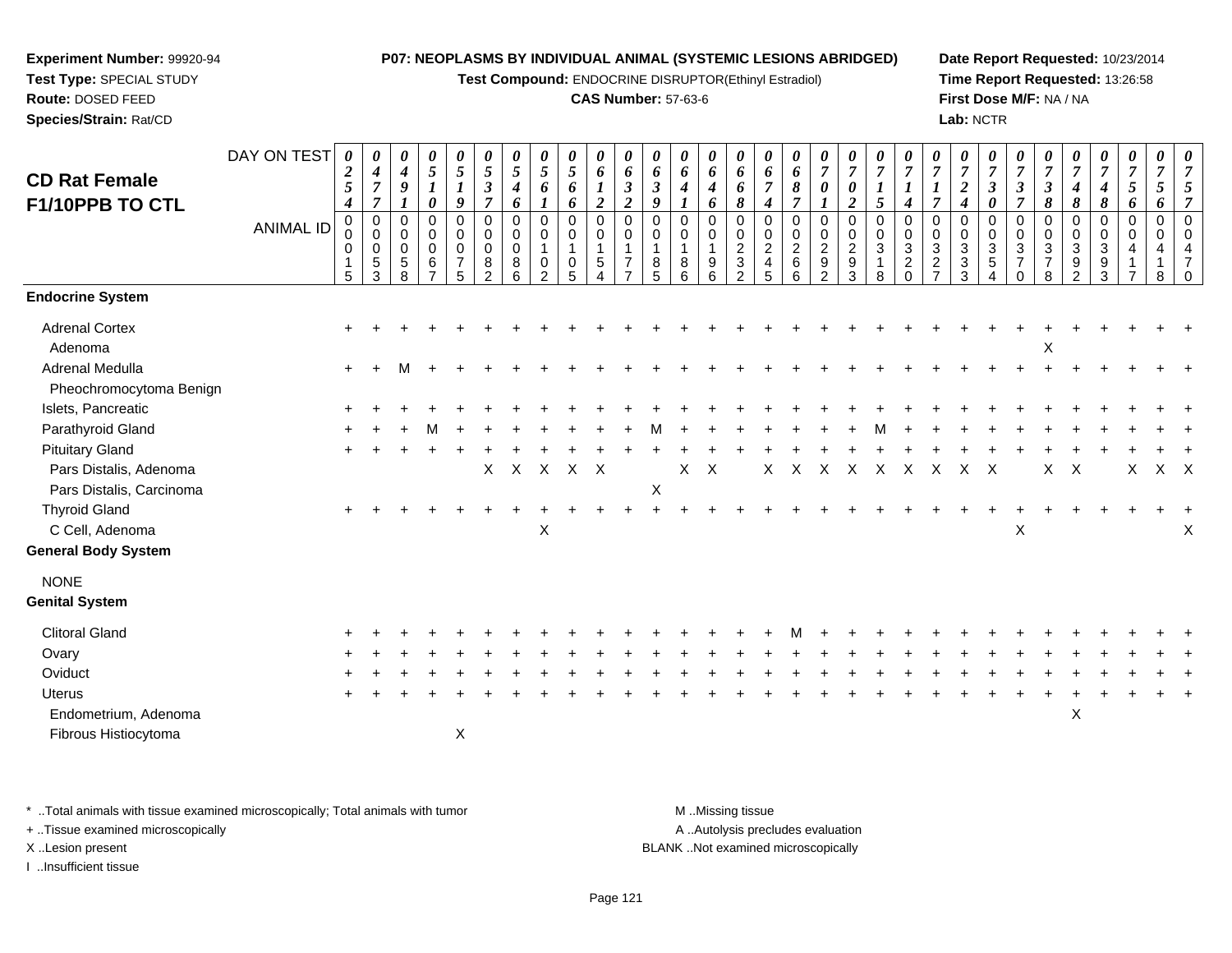**Test Compound:** ENDOCRINE DISRUPTOR(Ethinyl Estradiol)

# **CAS Number:** 57-63-6

**Date Report Requested:** 10/23/2014**Time Report Requested:** 13:26:58**First Dose M/F:** NA / NA**Lab:** NCTR

| <b>CD Rat Female</b><br><b>F1/10PPB TO CTL</b> | DAY ON TEST<br><b>ANIMAL ID</b> | $\boldsymbol{\theta}$<br>$\boldsymbol{2}$<br>$\mathfrak{I}$<br>$\boldsymbol{4}$<br>$\pmb{0}$<br>0<br>$\mathbf 0$<br>$\sqrt{5}$ | 0<br>$\boldsymbol{4}$<br>$\overline{7}$<br>$\overline{7}$<br>$\pmb{0}$<br>$\pmb{0}$<br>0<br>$\sqrt{5}$<br>$\mathbf{3}$ | 0<br>$\boldsymbol{4}$<br>9<br>0<br>0<br>$\mathbf 0$<br>5<br>8 | 0<br>$\mathfrak{z}$<br>$\boldsymbol{l}$<br>0<br>0<br>0<br>$\mathbf 0$<br>6<br>$\overline{7}$ | 0<br>$\sqrt{5}$<br>9<br>$\boldsymbol{0}$<br>0<br>0<br>$\overline{7}$<br>5 | 0<br>$\mathfrak{s}$<br>$\boldsymbol{\beta}$<br>7<br>$\pmb{0}$<br>0<br>$\mathbf 0$<br>8<br>$\overline{2}$ | 0<br>$\mathfrak{s}$<br>$\boldsymbol{4}$<br>6<br>$\mathbf 0$<br>0<br>$\mathbf 0$<br>8<br>6 | 0<br>5<br>6<br>$\mathbf 0$<br>0<br>$\mathbf{1}$<br>0<br>$\overline{2}$ | 0<br>$\mathfrak{z}$<br>6<br>6<br>0<br>0<br>$\mathbf{1}$<br>0<br>5 | $\boldsymbol{\theta}$<br>6<br>1<br>$\overline{2}$<br>$\pmb{0}$<br>$\mathbf 0$<br>1<br>$\sqrt{5}$<br>Δ | $\boldsymbol{\theta}$<br>6<br>$\boldsymbol{\beta}$<br>$\overline{\mathbf{c}}$<br>$\boldsymbol{0}$<br>$\mathbf 0$<br>$\overline{1}$<br>$\overline{7}$ | $\boldsymbol{\theta}$<br>6<br>$\boldsymbol{\beta}$<br>9<br>$\mathbf 0$<br>0<br>$\overline{1}$<br>8<br>5 | 0<br>6<br>4<br>$\Omega$<br>0<br>1<br>8<br>6 | $\boldsymbol{\theta}$<br>6<br>$\boldsymbol{4}$<br>6<br>0<br>0<br>$\mathbf{1}$<br>9<br>6 | 0<br>6<br>6<br>8<br>$\pmb{0}$<br>$\pmb{0}$<br>$\boldsymbol{2}$<br>$\sqrt{3}$<br>$\overline{c}$ | 0<br>6<br>$\overline{7}$<br>$\boldsymbol{4}$<br>$\mathbf 0$<br>0<br>$\boldsymbol{2}$<br>$\overline{4}$<br>5 | 0<br>6<br>8<br>$\overline{7}$<br>$\mathbf 0$<br>$\pmb{0}$<br>$\overline{2}$<br>$\,6\,$<br>6 | 0<br>$\overline{7}$<br>0<br>$\mathbf 0$<br>0<br>$\overline{c}$<br>9<br>$\overline{2}$ | $\pmb{\theta}$<br>$\boldsymbol{7}$<br>0<br>$\boldsymbol{2}$<br>$\pmb{0}$<br>$\pmb{0}$<br>$\overline{c}$<br>$\boldsymbol{9}$<br>$\mathbf{3}$ | 0<br>$\overline{7}$<br>1<br>5<br>$\pmb{0}$<br>$\mathsf 0$<br>$\sqrt{3}$<br>$\mathbf{1}$<br>8 | 0<br>$\overline{7}$<br>$\boldsymbol{l}$<br>4<br>0<br>$\mathbf 0$<br>$\mathbf{3}$<br>$\overline{c}$<br>$\Omega$ | 0<br>$\overline{7}$<br>$\boldsymbol{l}$<br>$\overline{7}$<br>$\Omega$<br>$\mathbf 0$<br>$\ensuremath{\mathsf{3}}$<br>$\overline{2}$<br>$\overline{7}$ | 0<br>$\overline{7}$<br>$\overline{c}$<br>4<br>$\Omega$<br>$\Omega$<br>3<br>3<br>3 | $\pmb{\theta}$<br>$\boldsymbol{7}$<br>$\boldsymbol{\beta}$<br>0<br>0<br>$\pmb{0}$<br>$\sqrt{3}$<br>$\sqrt{5}$<br>4 | $\pmb{\theta}$<br>$\overline{7}$<br>3<br>7<br>$\pmb{0}$<br>$\mathbf 0$<br>$\sqrt{3}$<br>$\overline{7}$<br>$\mathbf 0$ | 0<br>$\overline{7}$<br>$\boldsymbol{\beta}$<br>8<br>0<br>$\mathbf 0$<br>3<br>$\overline{7}$<br>$\,8\,$ | 7<br>4<br>8<br>$\Omega$<br>$\Omega$<br>3<br>9<br>$\overline{2}$ | 0<br>$\overline{7}$<br>4<br>8<br>$\mathbf 0$<br>$\Omega$<br>3<br>9<br>3 | $\pmb{\theta}$<br>$\overline{7}$<br>5<br>6<br>$\,0\,$<br>0<br>$\overline{7}$ | 0<br>$\overline{7}$<br>5<br>6<br>$\mathbf 0$<br>$\Omega$<br>8 |   |
|------------------------------------------------|---------------------------------|--------------------------------------------------------------------------------------------------------------------------------|------------------------------------------------------------------------------------------------------------------------|---------------------------------------------------------------|----------------------------------------------------------------------------------------------|---------------------------------------------------------------------------|----------------------------------------------------------------------------------------------------------|-------------------------------------------------------------------------------------------|------------------------------------------------------------------------|-------------------------------------------------------------------|-------------------------------------------------------------------------------------------------------|------------------------------------------------------------------------------------------------------------------------------------------------------|---------------------------------------------------------------------------------------------------------|---------------------------------------------|-----------------------------------------------------------------------------------------|------------------------------------------------------------------------------------------------|-------------------------------------------------------------------------------------------------------------|---------------------------------------------------------------------------------------------|---------------------------------------------------------------------------------------|---------------------------------------------------------------------------------------------------------------------------------------------|----------------------------------------------------------------------------------------------|----------------------------------------------------------------------------------------------------------------|-------------------------------------------------------------------------------------------------------------------------------------------------------|-----------------------------------------------------------------------------------|--------------------------------------------------------------------------------------------------------------------|-----------------------------------------------------------------------------------------------------------------------|--------------------------------------------------------------------------------------------------------|-----------------------------------------------------------------|-------------------------------------------------------------------------|------------------------------------------------------------------------------|---------------------------------------------------------------|---|
| Polyp Stromal                                  |                                 |                                                                                                                                |                                                                                                                        |                                                               |                                                                                              |                                                                           |                                                                                                          |                                                                                           |                                                                        |                                                                   |                                                                                                       |                                                                                                                                                      |                                                                                                         | X                                           |                                                                                         | X                                                                                              |                                                                                                             |                                                                                             |                                                                                       |                                                                                                                                             | X                                                                                            |                                                                                                                |                                                                                                                                                       |                                                                                   |                                                                                                                    |                                                                                                                       |                                                                                                        |                                                                 |                                                                         |                                                                              |                                                               |   |
| Sarcoma Stromal                                |                                 |                                                                                                                                |                                                                                                                        |                                                               |                                                                                              |                                                                           |                                                                                                          |                                                                                           |                                                                        |                                                                   |                                                                                                       |                                                                                                                                                      |                                                                                                         |                                             |                                                                                         |                                                                                                |                                                                                                             |                                                                                             |                                                                                       |                                                                                                                                             |                                                                                              |                                                                                                                |                                                                                                                                                       |                                                                                   |                                                                                                                    |                                                                                                                       |                                                                                                        |                                                                 |                                                                         |                                                                              |                                                               |   |
| Vagina                                         |                                 |                                                                                                                                |                                                                                                                        |                                                               |                                                                                              |                                                                           |                                                                                                          |                                                                                           |                                                                        |                                                                   |                                                                                                       |                                                                                                                                                      |                                                                                                         |                                             |                                                                                         |                                                                                                |                                                                                                             |                                                                                             |                                                                                       |                                                                                                                                             |                                                                                              |                                                                                                                |                                                                                                                                                       |                                                                                   |                                                                                                                    |                                                                                                                       |                                                                                                        |                                                                 |                                                                         |                                                                              |                                                               |   |
| <b>Hematopoietic System</b>                    |                                 |                                                                                                                                |                                                                                                                        |                                                               |                                                                                              |                                                                           |                                                                                                          |                                                                                           |                                                                        |                                                                   |                                                                                                       |                                                                                                                                                      |                                                                                                         |                                             |                                                                                         |                                                                                                |                                                                                                             |                                                                                             |                                                                                       |                                                                                                                                             |                                                                                              |                                                                                                                |                                                                                                                                                       |                                                                                   |                                                                                                                    |                                                                                                                       |                                                                                                        |                                                                 |                                                                         |                                                                              |                                                               |   |
| <b>Bone Marrow</b>                             |                                 |                                                                                                                                |                                                                                                                        |                                                               |                                                                                              |                                                                           |                                                                                                          |                                                                                           |                                                                        |                                                                   |                                                                                                       |                                                                                                                                                      |                                                                                                         |                                             |                                                                                         |                                                                                                |                                                                                                             |                                                                                             |                                                                                       |                                                                                                                                             |                                                                                              |                                                                                                                |                                                                                                                                                       |                                                                                   |                                                                                                                    |                                                                                                                       |                                                                                                        |                                                                 |                                                                         |                                                                              |                                                               |   |
| Lymph Node                                     |                                 |                                                                                                                                |                                                                                                                        |                                                               |                                                                                              |                                                                           |                                                                                                          |                                                                                           |                                                                        |                                                                   |                                                                                                       |                                                                                                                                                      |                                                                                                         |                                             |                                                                                         |                                                                                                |                                                                                                             |                                                                                             |                                                                                       |                                                                                                                                             |                                                                                              |                                                                                                                |                                                                                                                                                       |                                                                                   |                                                                                                                    |                                                                                                                       |                                                                                                        |                                                                 |                                                                         |                                                                              |                                                               |   |
| Lymph Node, Mandibular                         |                                 |                                                                                                                                |                                                                                                                        |                                                               |                                                                                              |                                                                           |                                                                                                          |                                                                                           |                                                                        |                                                                   |                                                                                                       |                                                                                                                                                      |                                                                                                         |                                             |                                                                                         |                                                                                                |                                                                                                             |                                                                                             |                                                                                       |                                                                                                                                             |                                                                                              |                                                                                                                |                                                                                                                                                       |                                                                                   |                                                                                                                    |                                                                                                                       |                                                                                                        |                                                                 |                                                                         |                                                                              |                                                               |   |
| Lymph Node, Mesenteric                         |                                 |                                                                                                                                |                                                                                                                        |                                                               |                                                                                              |                                                                           |                                                                                                          |                                                                                           |                                                                        |                                                                   |                                                                                                       |                                                                                                                                                      |                                                                                                         |                                             |                                                                                         |                                                                                                |                                                                                                             |                                                                                             |                                                                                       |                                                                                                                                             |                                                                                              |                                                                                                                |                                                                                                                                                       |                                                                                   |                                                                                                                    |                                                                                                                       |                                                                                                        |                                                                 |                                                                         |                                                                              |                                                               |   |
| Spleen                                         |                                 |                                                                                                                                |                                                                                                                        |                                                               |                                                                                              |                                                                           |                                                                                                          |                                                                                           |                                                                        |                                                                   |                                                                                                       |                                                                                                                                                      |                                                                                                         |                                             |                                                                                         |                                                                                                |                                                                                                             |                                                                                             |                                                                                       |                                                                                                                                             |                                                                                              |                                                                                                                |                                                                                                                                                       |                                                                                   |                                                                                                                    |                                                                                                                       |                                                                                                        |                                                                 |                                                                         |                                                                              |                                                               |   |
| Thymus                                         |                                 |                                                                                                                                |                                                                                                                        |                                                               |                                                                                              |                                                                           |                                                                                                          |                                                                                           |                                                                        |                                                                   |                                                                                                       |                                                                                                                                                      |                                                                                                         |                                             |                                                                                         |                                                                                                |                                                                                                             |                                                                                             |                                                                                       |                                                                                                                                             |                                                                                              |                                                                                                                |                                                                                                                                                       |                                                                                   |                                                                                                                    |                                                                                                                       |                                                                                                        |                                                                 |                                                                         |                                                                              |                                                               |   |
| <b>Integumentary System</b>                    |                                 |                                                                                                                                |                                                                                                                        |                                                               |                                                                                              |                                                                           |                                                                                                          |                                                                                           |                                                                        |                                                                   |                                                                                                       |                                                                                                                                                      |                                                                                                         |                                             |                                                                                         |                                                                                                |                                                                                                             |                                                                                             |                                                                                       |                                                                                                                                             |                                                                                              |                                                                                                                |                                                                                                                                                       |                                                                                   |                                                                                                                    |                                                                                                                       |                                                                                                        |                                                                 |                                                                         |                                                                              |                                                               |   |
| Mammary Gland                                  |                                 |                                                                                                                                |                                                                                                                        |                                                               |                                                                                              |                                                                           |                                                                                                          |                                                                                           |                                                                        |                                                                   |                                                                                                       |                                                                                                                                                      |                                                                                                         |                                             |                                                                                         |                                                                                                |                                                                                                             |                                                                                             |                                                                                       |                                                                                                                                             |                                                                                              |                                                                                                                |                                                                                                                                                       |                                                                                   |                                                                                                                    |                                                                                                                       |                                                                                                        |                                                                 |                                                                         |                                                                              |                                                               |   |
| Adenocarcinoma                                 |                                 |                                                                                                                                | X                                                                                                                      |                                                               |                                                                                              |                                                                           |                                                                                                          |                                                                                           |                                                                        | $\boldsymbol{\mathsf{X}}$                                         |                                                                                                       |                                                                                                                                                      |                                                                                                         |                                             |                                                                                         |                                                                                                |                                                                                                             | $\mathsf{X}$                                                                                |                                                                                       | X                                                                                                                                           |                                                                                              | $\boldsymbol{\mathsf{X}}$                                                                                      |                                                                                                                                                       |                                                                                   |                                                                                                                    |                                                                                                                       |                                                                                                        |                                                                 |                                                                         |                                                                              |                                                               |   |
| Fibroadenoma                                   |                                 |                                                                                                                                |                                                                                                                        |                                                               | X                                                                                            |                                                                           | $\mathsf X$                                                                                              |                                                                                           | X                                                                      |                                                                   |                                                                                                       |                                                                                                                                                      |                                                                                                         | X                                           |                                                                                         | $\boldsymbol{\mathsf{X}}$                                                                      |                                                                                                             |                                                                                             |                                                                                       | X                                                                                                                                           |                                                                                              | $\mathsf X$                                                                                                    |                                                                                                                                                       | X                                                                                 |                                                                                                                    | X                                                                                                                     |                                                                                                        |                                                                 | X                                                                       |                                                                              | X                                                             |   |
| Fibroadenoma, Multiple                         |                                 |                                                                                                                                |                                                                                                                        |                                                               |                                                                                              |                                                                           |                                                                                                          |                                                                                           |                                                                        |                                                                   |                                                                                                       | $\mathsf X$                                                                                                                                          |                                                                                                         |                                             |                                                                                         |                                                                                                |                                                                                                             |                                                                                             | $\mathsf X$                                                                           |                                                                                                                                             |                                                                                              |                                                                                                                | $\boldsymbol{\mathsf{X}}$                                                                                                                             |                                                                                   |                                                                                                                    |                                                                                                                       |                                                                                                        |                                                                 |                                                                         | X                                                                            |                                                               | X |
| <b>Skin</b>                                    |                                 |                                                                                                                                |                                                                                                                        |                                                               |                                                                                              |                                                                           |                                                                                                          |                                                                                           |                                                                        |                                                                   |                                                                                                       |                                                                                                                                                      |                                                                                                         |                                             |                                                                                         |                                                                                                |                                                                                                             |                                                                                             |                                                                                       |                                                                                                                                             |                                                                                              |                                                                                                                |                                                                                                                                                       |                                                                                   |                                                                                                                    |                                                                                                                       |                                                                                                        |                                                                 |                                                                         |                                                                              |                                                               |   |
| <b>Basal Cell Carcinoma</b>                    |                                 |                                                                                                                                |                                                                                                                        |                                                               |                                                                                              |                                                                           |                                                                                                          |                                                                                           |                                                                        |                                                                   |                                                                                                       |                                                                                                                                                      |                                                                                                         |                                             | $\mathsf X$                                                                             |                                                                                                |                                                                                                             |                                                                                             |                                                                                       |                                                                                                                                             |                                                                                              |                                                                                                                |                                                                                                                                                       |                                                                                   |                                                                                                                    |                                                                                                                       |                                                                                                        |                                                                 |                                                                         |                                                                              |                                                               |   |
| Fibrous Histiocytoma                           |                                 |                                                                                                                                |                                                                                                                        |                                                               |                                                                                              |                                                                           |                                                                                                          |                                                                                           |                                                                        |                                                                   |                                                                                                       |                                                                                                                                                      |                                                                                                         |                                             |                                                                                         |                                                                                                |                                                                                                             |                                                                                             |                                                                                       |                                                                                                                                             |                                                                                              |                                                                                                                |                                                                                                                                                       |                                                                                   |                                                                                                                    | X                                                                                                                     |                                                                                                        |                                                                 |                                                                         |                                                                              |                                                               |   |
| Keratoacanthoma                                |                                 |                                                                                                                                |                                                                                                                        |                                                               |                                                                                              |                                                                           |                                                                                                          |                                                                                           |                                                                        |                                                                   |                                                                                                       |                                                                                                                                                      |                                                                                                         |                                             |                                                                                         |                                                                                                |                                                                                                             |                                                                                             |                                                                                       |                                                                                                                                             |                                                                                              | X                                                                                                              |                                                                                                                                                       |                                                                                   |                                                                                                                    |                                                                                                                       |                                                                                                        |                                                                 |                                                                         |                                                                              |                                                               |   |
| Musculoskeletal System                         |                                 |                                                                                                                                |                                                                                                                        |                                                               |                                                                                              |                                                                           |                                                                                                          |                                                                                           |                                                                        |                                                                   |                                                                                                       |                                                                                                                                                      |                                                                                                         |                                             |                                                                                         |                                                                                                |                                                                                                             |                                                                                             |                                                                                       |                                                                                                                                             |                                                                                              |                                                                                                                |                                                                                                                                                       |                                                                                   |                                                                                                                    |                                                                                                                       |                                                                                                        |                                                                 |                                                                         |                                                                              |                                                               |   |
| Bone, Femur                                    |                                 |                                                                                                                                |                                                                                                                        |                                                               |                                                                                              |                                                                           |                                                                                                          |                                                                                           |                                                                        |                                                                   |                                                                                                       |                                                                                                                                                      |                                                                                                         |                                             |                                                                                         |                                                                                                |                                                                                                             |                                                                                             |                                                                                       |                                                                                                                                             |                                                                                              |                                                                                                                |                                                                                                                                                       |                                                                                   |                                                                                                                    |                                                                                                                       |                                                                                                        |                                                                 |                                                                         |                                                                              |                                                               |   |
|                                                |                                 |                                                                                                                                |                                                                                                                        |                                                               |                                                                                              |                                                                           |                                                                                                          |                                                                                           |                                                                        |                                                                   |                                                                                                       |                                                                                                                                                      |                                                                                                         |                                             |                                                                                         |                                                                                                |                                                                                                             |                                                                                             |                                                                                       |                                                                                                                                             |                                                                                              |                                                                                                                |                                                                                                                                                       |                                                                                   |                                                                                                                    |                                                                                                                       |                                                                                                        |                                                                 |                                                                         |                                                                              |                                                               |   |

\* ..Total animals with tissue examined microscopically; Total animals with tumor **M** . Missing tissue M ..Missing tissue A ..Autolysis precludes evaluation + ..Tissue examined microscopically X ..Lesion present BLANK ..Not examined microscopicallyI ..Insufficient tissue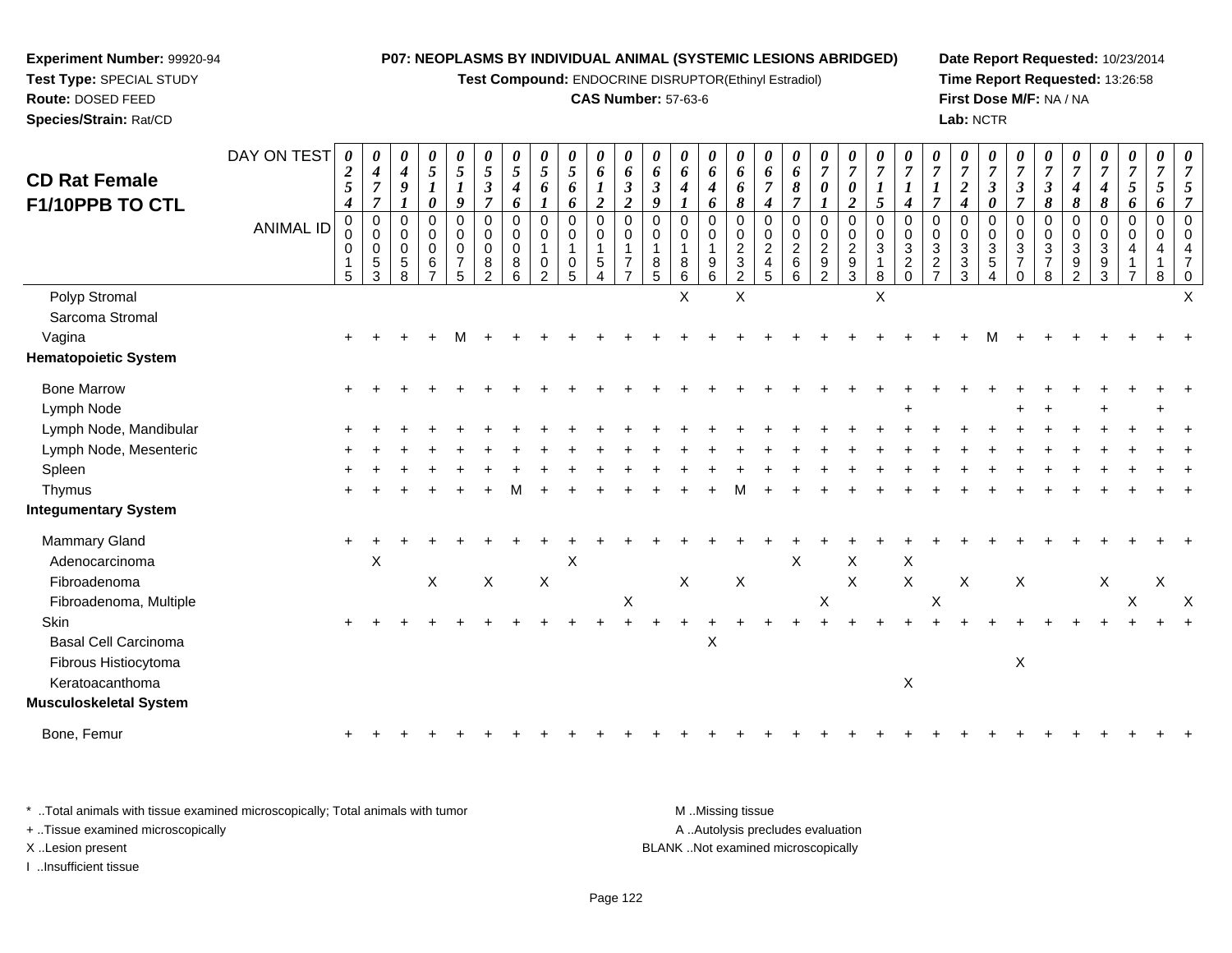**Test Compound:** ENDOCRINE DISRUPTOR(Ethinyl Estradiol)

# **CAS Number:** 57-63-6

**Date Report Requested:** 10/23/2014**Time Report Requested:** 13:26:58**First Dose M/F:** NA / NA**Lab:** NCTR

| <b>CD Rat Female</b><br>F1/10PPB TO CTL<br><b>Skeletal Muscle</b> | DAY ON TEST<br><b>ANIMAL ID</b> | 0<br>$\overline{2}$<br>$\overline{\mathbf{5}}$<br>$\boldsymbol{4}$<br>$\Omega$<br>0<br>0<br>5 | 0<br>$\boldsymbol{4}$<br>$\boldsymbol{7}$<br>$\overline{7}$<br>$\Omega$<br>$\mathbf 0$<br>$\mathbf 0$<br>$\,$ 5 $\,$<br>3 | 0<br>$\boldsymbol{4}$<br>9<br>$\Omega$<br>0<br>$\mathbf 0$<br>$\,$ 5 $\,$<br>8 | 0<br>$\mathfrak{s}$<br>0<br>$\Omega$<br>$\mathbf 0$<br>0<br>6<br>$\overline{7}$ | $\boldsymbol{\theta}$<br>$\sqrt{5}$<br>$\boldsymbol{l}$<br>9<br>$\Omega$<br>$\mathbf 0$<br>$\mathsf{O}\xspace$<br>$\overline{7}$<br>5 | 0<br>$\sqrt{5}$<br>$\boldsymbol{\beta}$<br>$\overline{7}$<br>$\mathbf 0$<br>$\mathbf 0$<br>0<br>$\,8\,$<br>2 | $\boldsymbol{\theta}$<br>$\sqrt{5}$<br>$\boldsymbol{4}$<br>6<br>$\Omega$<br>$\mathbf 0$<br>$\mathbf 0$<br>8<br>6 | $\frac{\theta}{5}$<br>6<br>$\boldsymbol{l}$<br>0<br>0<br>$\frac{0}{2}$ | 0<br>$\sqrt{5}$<br>6<br>6<br>$\pmb{0}$<br>$\mathbf 0$<br>$\mathbf{1}$<br>$\frac{0}{5}$<br>$+$ | 0<br>6<br>$\boldsymbol{l}$<br>$\boldsymbol{2}$<br>$\mathbf 0$<br>0<br>$\mathbf{1}$<br>$\,$ 5 $\,$<br>$\overline{4}$ | $\boldsymbol{\theta}$<br>6<br>$\boldsymbol{\beta}$<br>$\boldsymbol{2}$<br>$\Omega$<br>$\mathbf 0$<br>$\overline{1}$<br>7<br>$\overline{7}$ | $\boldsymbol{\theta}$<br>6<br>$\boldsymbol{\beta}$<br>9<br>$\Omega$<br>$\overline{0}$<br>$\overline{1}$<br>$\frac{8}{5}$ | 0<br>6<br>4<br>$\Omega$<br>0<br>8<br>6 | 0<br>6<br>$\boldsymbol{4}$<br>6<br>$\Omega$<br>0<br>1<br>$\begin{array}{c} 9 \\ 6 \end{array}$ | 0<br>6<br>6<br>$\pmb{8}$<br>$\mathbf 0$<br>0<br>$\overline{2}$<br>$\ensuremath{\mathsf{3}}$<br>$\overline{2}$ | $\boldsymbol{\theta}$<br>6<br>$\overline{7}$<br>$\boldsymbol{4}$<br>$\Omega$<br>0<br>$\sqrt{2}$<br>$\overline{4}$<br>$\sqrt{5}$<br>$+$ | $\boldsymbol{\theta}$<br>6<br>$\pmb{8}$<br>$\overline{7}$<br>$\mathbf 0$<br>0<br>$\overline{2}$<br>$\,6$<br>6 | 0<br>$\boldsymbol{7}$<br>$\pmb{\theta}$<br>$\boldsymbol{l}$<br>$\mathbf 0$<br>$\mathbf 0$<br>$\overline{c}$<br>$\frac{9}{2}$ | $\frac{\boldsymbol{\theta}}{\boldsymbol{7}}$<br>$\pmb{\theta}$<br>$\overline{2}$<br>$\mathbf 0$<br>$\mathbf 0$<br>$\frac{2}{9}$ | $\frac{\boldsymbol{0}}{7}$<br>$\boldsymbol{l}$<br>5<br>$\mathbf 0$<br>0<br>3<br>1<br>8 | $\boldsymbol{\theta}$<br>$\overline{7}$<br>$\boldsymbol{4}$<br>$\Omega$<br>0<br>3<br>$\sqrt{2}$<br>$\Omega$ | $\overline{7}$<br>$\overline{7}$<br>$\Omega$<br>0<br>$\ensuremath{\mathsf{3}}$<br>$\frac{2}{7}$ | 0<br>$\boldsymbol{7}$<br>$\overline{2}$<br>4<br>$\Omega$<br>0<br>$\sqrt{3}$<br>$\frac{3}{3}$ | 0<br>$\boldsymbol{7}$<br>$\overline{\mathbf{3}}$<br>$\pmb{\theta}$<br>$\Omega$<br>$\mathbf 0$<br>$\sqrt{3}$<br>5<br>$\overline{4}$ | $\frac{\boldsymbol{\theta}}{\boldsymbol{7}}$<br>$\boldsymbol{\beta}$<br>$\overline{7}$<br>$\Omega$<br>0<br>3<br>$\overline{7}$<br>$\Omega$ | $\boldsymbol{\theta}$<br>$\overline{7}$<br>$\boldsymbol{\beta}$<br>8<br>$\mathbf 0$<br>0<br>$\ensuremath{\mathsf{3}}$<br>$\begin{array}{c} 7 \\ 8 \end{array}$ | $\boldsymbol{\theta}$<br>$\overline{7}$<br>$\boldsymbol{4}$<br>$\pmb{8}$<br>$\mathbf 0$<br>0<br>$\sqrt{3}$<br>$\frac{9}{2}$<br>$+$ | 0<br>$\boldsymbol{7}$<br>$\boldsymbol{4}$<br>$\boldsymbol{\delta}$<br>$\mathbf 0$<br>$\mathbf 0$<br>$\mathsf 3$<br>$\frac{9}{3}$<br>$+$ | $\boldsymbol{\theta}$<br>$\overline{7}$<br>$\mathfrak{s}$<br>6<br>$\mathbf 0$<br>$\mathbf 0$<br>$\overline{4}$<br>$\mathbf{1}$<br>$\overline{7}$ | 0<br>$\boldsymbol{7}$<br>5<br>6<br>$\mathbf 0$<br>$\mathbf 0$<br>4<br>8 | $\overline{7}$<br>5<br>$\Omega$<br>$\Omega$<br>$\overline{4}$<br>$\overline{7}$ |
|-------------------------------------------------------------------|---------------------------------|-----------------------------------------------------------------------------------------------|---------------------------------------------------------------------------------------------------------------------------|--------------------------------------------------------------------------------|---------------------------------------------------------------------------------|---------------------------------------------------------------------------------------------------------------------------------------|--------------------------------------------------------------------------------------------------------------|------------------------------------------------------------------------------------------------------------------|------------------------------------------------------------------------|-----------------------------------------------------------------------------------------------|---------------------------------------------------------------------------------------------------------------------|--------------------------------------------------------------------------------------------------------------------------------------------|--------------------------------------------------------------------------------------------------------------------------|----------------------------------------|------------------------------------------------------------------------------------------------|---------------------------------------------------------------------------------------------------------------|----------------------------------------------------------------------------------------------------------------------------------------|---------------------------------------------------------------------------------------------------------------|------------------------------------------------------------------------------------------------------------------------------|---------------------------------------------------------------------------------------------------------------------------------|----------------------------------------------------------------------------------------|-------------------------------------------------------------------------------------------------------------|-------------------------------------------------------------------------------------------------|----------------------------------------------------------------------------------------------|------------------------------------------------------------------------------------------------------------------------------------|--------------------------------------------------------------------------------------------------------------------------------------------|----------------------------------------------------------------------------------------------------------------------------------------------------------------|------------------------------------------------------------------------------------------------------------------------------------|-----------------------------------------------------------------------------------------------------------------------------------------|--------------------------------------------------------------------------------------------------------------------------------------------------|-------------------------------------------------------------------------|---------------------------------------------------------------------------------|
| <b>Nervous System</b>                                             |                                 |                                                                                               |                                                                                                                           |                                                                                |                                                                                 |                                                                                                                                       |                                                                                                              |                                                                                                                  |                                                                        |                                                                                               |                                                                                                                     |                                                                                                                                            |                                                                                                                          |                                        |                                                                                                |                                                                                                               |                                                                                                                                        |                                                                                                               |                                                                                                                              |                                                                                                                                 |                                                                                        |                                                                                                             |                                                                                                 |                                                                                              |                                                                                                                                    |                                                                                                                                            |                                                                                                                                                                |                                                                                                                                    |                                                                                                                                         |                                                                                                                                                  |                                                                         |                                                                                 |
| Brain, Brain Stem<br>Carcinoma, Metastatic, Pituitary Gland       |                                 |                                                                                               |                                                                                                                           |                                                                                |                                                                                 |                                                                                                                                       |                                                                                                              |                                                                                                                  |                                                                        |                                                                                               |                                                                                                                     |                                                                                                                                            | X                                                                                                                        |                                        |                                                                                                |                                                                                                               |                                                                                                                                        |                                                                                                               |                                                                                                                              |                                                                                                                                 |                                                                                        |                                                                                                             |                                                                                                 |                                                                                              |                                                                                                                                    |                                                                                                                                            |                                                                                                                                                                |                                                                                                                                    |                                                                                                                                         |                                                                                                                                                  |                                                                         |                                                                                 |
| Brain, Cerebellum                                                 |                                 |                                                                                               |                                                                                                                           |                                                                                |                                                                                 |                                                                                                                                       |                                                                                                              |                                                                                                                  |                                                                        |                                                                                               |                                                                                                                     |                                                                                                                                            |                                                                                                                          |                                        |                                                                                                |                                                                                                               |                                                                                                                                        |                                                                                                               |                                                                                                                              |                                                                                                                                 |                                                                                        |                                                                                                             |                                                                                                 |                                                                                              |                                                                                                                                    |                                                                                                                                            |                                                                                                                                                                |                                                                                                                                    |                                                                                                                                         |                                                                                                                                                  |                                                                         |                                                                                 |
| Brain, Cerebrum                                                   |                                 |                                                                                               |                                                                                                                           |                                                                                |                                                                                 |                                                                                                                                       |                                                                                                              |                                                                                                                  |                                                                        |                                                                                               |                                                                                                                     |                                                                                                                                            |                                                                                                                          |                                        |                                                                                                |                                                                                                               |                                                                                                                                        |                                                                                                               |                                                                                                                              |                                                                                                                                 |                                                                                        |                                                                                                             |                                                                                                 |                                                                                              |                                                                                                                                    |                                                                                                                                            |                                                                                                                                                                |                                                                                                                                    |                                                                                                                                         |                                                                                                                                                  |                                                                         |                                                                                 |
| Peripheral Nerve                                                  |                                 |                                                                                               |                                                                                                                           |                                                                                |                                                                                 |                                                                                                                                       |                                                                                                              |                                                                                                                  |                                                                        |                                                                                               |                                                                                                                     |                                                                                                                                            |                                                                                                                          |                                        |                                                                                                |                                                                                                               |                                                                                                                                        |                                                                                                               |                                                                                                                              |                                                                                                                                 |                                                                                        |                                                                                                             |                                                                                                 |                                                                                              |                                                                                                                                    |                                                                                                                                            |                                                                                                                                                                |                                                                                                                                    |                                                                                                                                         |                                                                                                                                                  |                                                                         |                                                                                 |
| Spinal Cord                                                       |                                 |                                                                                               |                                                                                                                           |                                                                                |                                                                                 |                                                                                                                                       |                                                                                                              |                                                                                                                  |                                                                        | Α                                                                                             |                                                                                                                     |                                                                                                                                            |                                                                                                                          |                                        |                                                                                                |                                                                                                               | A                                                                                                                                      |                                                                                                               |                                                                                                                              |                                                                                                                                 |                                                                                        |                                                                                                             |                                                                                                 |                                                                                              |                                                                                                                                    |                                                                                                                                            |                                                                                                                                                                |                                                                                                                                    |                                                                                                                                         |                                                                                                                                                  |                                                                         |                                                                                 |
| <b>Respiratory System</b>                                         |                                 |                                                                                               |                                                                                                                           |                                                                                |                                                                                 |                                                                                                                                       |                                                                                                              |                                                                                                                  |                                                                        |                                                                                               |                                                                                                                     |                                                                                                                                            |                                                                                                                          |                                        |                                                                                                |                                                                                                               |                                                                                                                                        |                                                                                                               |                                                                                                                              |                                                                                                                                 |                                                                                        |                                                                                                             |                                                                                                 |                                                                                              |                                                                                                                                    |                                                                                                                                            |                                                                                                                                                                |                                                                                                                                    |                                                                                                                                         |                                                                                                                                                  |                                                                         |                                                                                 |
| Lung<br>Alveolar/Bronchiolar Adenoma                              |                                 |                                                                                               |                                                                                                                           |                                                                                |                                                                                 |                                                                                                                                       |                                                                                                              |                                                                                                                  |                                                                        |                                                                                               |                                                                                                                     |                                                                                                                                            |                                                                                                                          |                                        |                                                                                                |                                                                                                               |                                                                                                                                        |                                                                                                               |                                                                                                                              |                                                                                                                                 |                                                                                        |                                                                                                             |                                                                                                 |                                                                                              |                                                                                                                                    |                                                                                                                                            |                                                                                                                                                                |                                                                                                                                    |                                                                                                                                         |                                                                                                                                                  | $\times$                                                                |                                                                                 |
| Nephroblastoma, Metastatic, Kidney                                |                                 | $\sf X$                                                                                       |                                                                                                                           |                                                                                |                                                                                 |                                                                                                                                       |                                                                                                              |                                                                                                                  |                                                                        |                                                                                               |                                                                                                                     |                                                                                                                                            |                                                                                                                          |                                        |                                                                                                |                                                                                                               |                                                                                                                                        |                                                                                                               |                                                                                                                              |                                                                                                                                 |                                                                                        |                                                                                                             |                                                                                                 |                                                                                              |                                                                                                                                    |                                                                                                                                            |                                                                                                                                                                |                                                                                                                                    |                                                                                                                                         |                                                                                                                                                  |                                                                         |                                                                                 |
| Nose                                                              |                                 |                                                                                               |                                                                                                                           |                                                                                |                                                                                 |                                                                                                                                       |                                                                                                              |                                                                                                                  |                                                                        |                                                                                               |                                                                                                                     |                                                                                                                                            |                                                                                                                          |                                        |                                                                                                |                                                                                                               |                                                                                                                                        |                                                                                                               |                                                                                                                              |                                                                                                                                 |                                                                                        |                                                                                                             |                                                                                                 |                                                                                              |                                                                                                                                    |                                                                                                                                            |                                                                                                                                                                |                                                                                                                                    |                                                                                                                                         |                                                                                                                                                  |                                                                         |                                                                                 |
| Trachea                                                           |                                 |                                                                                               |                                                                                                                           |                                                                                |                                                                                 |                                                                                                                                       |                                                                                                              |                                                                                                                  |                                                                        |                                                                                               |                                                                                                                     |                                                                                                                                            |                                                                                                                          |                                        |                                                                                                |                                                                                                               |                                                                                                                                        |                                                                                                               |                                                                                                                              |                                                                                                                                 |                                                                                        |                                                                                                             |                                                                                                 |                                                                                              |                                                                                                                                    |                                                                                                                                            |                                                                                                                                                                |                                                                                                                                    |                                                                                                                                         |                                                                                                                                                  |                                                                         |                                                                                 |
| <b>Special Senses System</b>                                      |                                 |                                                                                               |                                                                                                                           |                                                                                |                                                                                 |                                                                                                                                       |                                                                                                              |                                                                                                                  |                                                                        |                                                                                               |                                                                                                                     |                                                                                                                                            |                                                                                                                          |                                        |                                                                                                |                                                                                                               |                                                                                                                                        |                                                                                                               |                                                                                                                              |                                                                                                                                 |                                                                                        |                                                                                                             |                                                                                                 |                                                                                              |                                                                                                                                    |                                                                                                                                            |                                                                                                                                                                |                                                                                                                                    |                                                                                                                                         |                                                                                                                                                  |                                                                         |                                                                                 |
| Eye                                                               |                                 |                                                                                               |                                                                                                                           |                                                                                |                                                                                 |                                                                                                                                       |                                                                                                              |                                                                                                                  |                                                                        |                                                                                               |                                                                                                                     |                                                                                                                                            |                                                                                                                          |                                        |                                                                                                |                                                                                                               |                                                                                                                                        |                                                                                                               |                                                                                                                              |                                                                                                                                 |                                                                                        |                                                                                                             |                                                                                                 |                                                                                              |                                                                                                                                    |                                                                                                                                            |                                                                                                                                                                |                                                                                                                                    |                                                                                                                                         |                                                                                                                                                  |                                                                         |                                                                                 |
| Harderian Gland                                                   |                                 |                                                                                               |                                                                                                                           |                                                                                |                                                                                 |                                                                                                                                       |                                                                                                              |                                                                                                                  |                                                                        |                                                                                               |                                                                                                                     |                                                                                                                                            |                                                                                                                          |                                        |                                                                                                |                                                                                                               |                                                                                                                                        |                                                                                                               |                                                                                                                              |                                                                                                                                 |                                                                                        |                                                                                                             |                                                                                                 |                                                                                              |                                                                                                                                    |                                                                                                                                            |                                                                                                                                                                |                                                                                                                                    |                                                                                                                                         |                                                                                                                                                  |                                                                         |                                                                                 |
| <b>Urinary System</b>                                             |                                 |                                                                                               |                                                                                                                           |                                                                                |                                                                                 |                                                                                                                                       |                                                                                                              |                                                                                                                  |                                                                        |                                                                                               |                                                                                                                     |                                                                                                                                            |                                                                                                                          |                                        |                                                                                                |                                                                                                               |                                                                                                                                        |                                                                                                               |                                                                                                                              |                                                                                                                                 |                                                                                        |                                                                                                             |                                                                                                 |                                                                                              |                                                                                                                                    |                                                                                                                                            |                                                                                                                                                                |                                                                                                                                    |                                                                                                                                         |                                                                                                                                                  |                                                                         |                                                                                 |
| Kidney                                                            |                                 |                                                                                               |                                                                                                                           |                                                                                |                                                                                 |                                                                                                                                       |                                                                                                              |                                                                                                                  |                                                                        |                                                                                               |                                                                                                                     |                                                                                                                                            |                                                                                                                          |                                        |                                                                                                |                                                                                                               |                                                                                                                                        |                                                                                                               |                                                                                                                              |                                                                                                                                 |                                                                                        |                                                                                                             |                                                                                                 |                                                                                              |                                                                                                                                    |                                                                                                                                            |                                                                                                                                                                |                                                                                                                                    |                                                                                                                                         |                                                                                                                                                  |                                                                         |                                                                                 |
| Nephroblastoma                                                    |                                 | X                                                                                             |                                                                                                                           |                                                                                |                                                                                 |                                                                                                                                       |                                                                                                              |                                                                                                                  |                                                                        |                                                                                               |                                                                                                                     |                                                                                                                                            |                                                                                                                          |                                        |                                                                                                |                                                                                                               |                                                                                                                                        |                                                                                                               |                                                                                                                              |                                                                                                                                 |                                                                                        |                                                                                                             |                                                                                                 |                                                                                              |                                                                                                                                    |                                                                                                                                            |                                                                                                                                                                |                                                                                                                                    |                                                                                                                                         |                                                                                                                                                  |                                                                         |                                                                                 |
| <b>Urinary Bladder</b>                                            |                                 |                                                                                               |                                                                                                                           |                                                                                |                                                                                 |                                                                                                                                       |                                                                                                              |                                                                                                                  |                                                                        |                                                                                               |                                                                                                                     |                                                                                                                                            |                                                                                                                          |                                        |                                                                                                |                                                                                                               |                                                                                                                                        |                                                                                                               |                                                                                                                              |                                                                                                                                 |                                                                                        |                                                                                                             |                                                                                                 |                                                                                              |                                                                                                                                    |                                                                                                                                            |                                                                                                                                                                |                                                                                                                                    |                                                                                                                                         |                                                                                                                                                  |                                                                         |                                                                                 |
|                                                                   |                                 |                                                                                               |                                                                                                                           |                                                                                |                                                                                 |                                                                                                                                       |                                                                                                              |                                                                                                                  |                                                                        |                                                                                               |                                                                                                                     |                                                                                                                                            |                                                                                                                          |                                        |                                                                                                |                                                                                                               |                                                                                                                                        |                                                                                                               |                                                                                                                              |                                                                                                                                 |                                                                                        |                                                                                                             |                                                                                                 |                                                                                              |                                                                                                                                    |                                                                                                                                            |                                                                                                                                                                |                                                                                                                                    |                                                                                                                                         |                                                                                                                                                  |                                                                         |                                                                                 |

\* ..Total animals with tissue examined microscopically; Total animals with tumor **M** . Missing tissue M ..Missing tissue A ..Autolysis precludes evaluation + ..Tissue examined microscopically X ..Lesion present BLANK ..Not examined microscopicallyI ..Insufficient tissue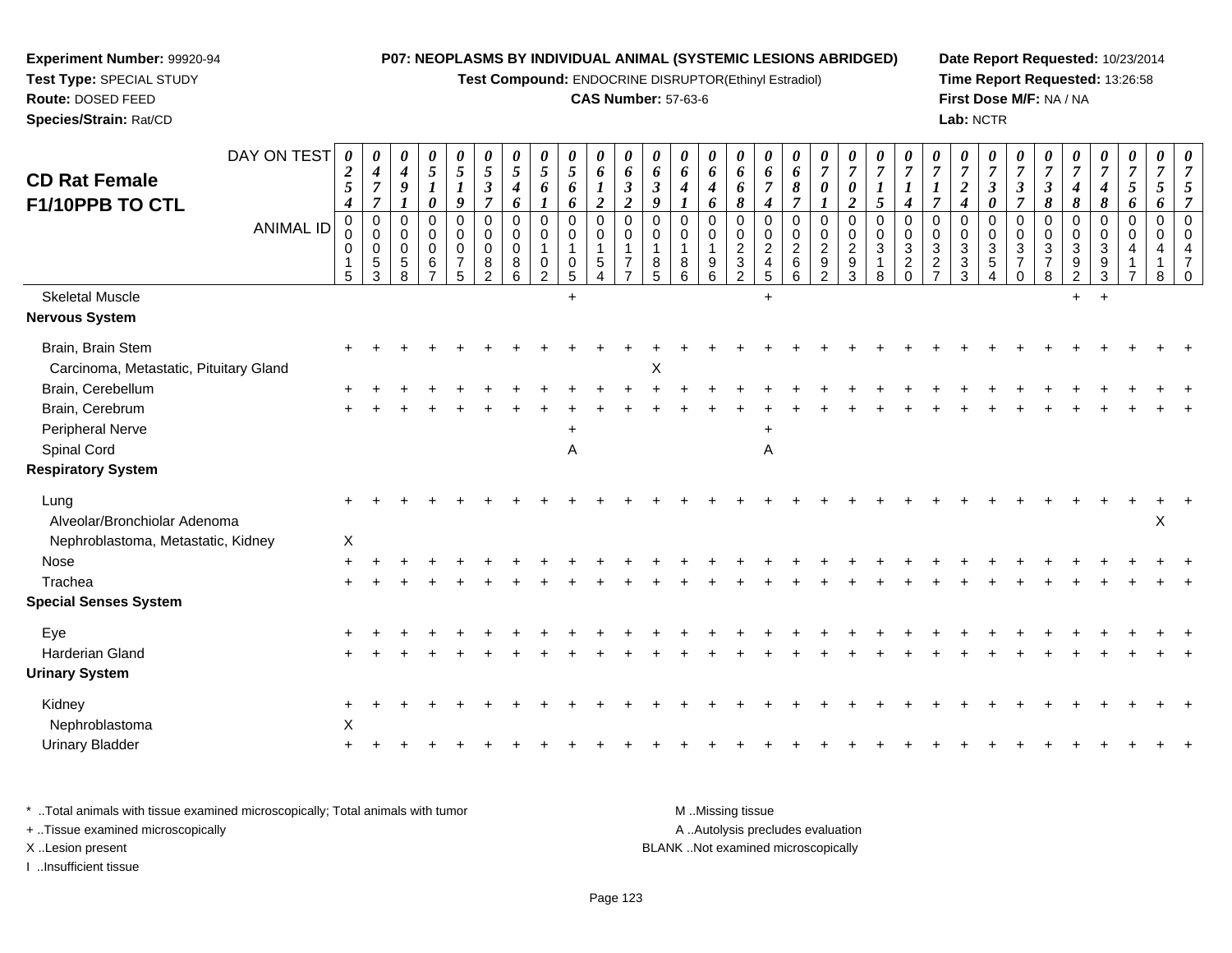# **Experiment Number:** 99920-94

**Test Type:** SPECIAL STUDY**Route:** DOSED FEED**Species/Strain:** Rat/CD

# **P07: NEOPLASMS BY INDIVIDUAL ANIMAL (SYSTEMIC LESIONS ABRIDGED)**

**Test Compound:** ENDOCRINE DISRUPTOR(Ethinyl Estradiol)

# **CAS Number:** 57-63-6

**Date Report Requested:** 10/23/2014**Time Report Requested:** 13:26:58**First Dose M/F:** NA / NA**Lab:** NCTR

| <b>CD Rat Female</b><br>F1/10PPB TO CTL                        | DAY ON TEST | $\boldsymbol{\theta}$<br>$\overline{2}$<br>$5\overline{)}$<br>$\boldsymbol{4}$ | 0<br>4<br>$\overline{ }$ | $\boldsymbol{\theta}$<br>4<br>9 | $\boldsymbol{\theta}$<br>-<br>J<br>0 | 0<br>5<br>9      | $\theta$                       | $\boldsymbol{\theta}$<br>C<br>4<br>o | $\boldsymbol{\theta}$<br>$\overline{ }$<br>$\mathcal{L}$<br>$\bm{o}$ | 0<br>5<br>$\bm{o}$<br><sup>o</sup> | $\boldsymbol{\theta}$<br>6<br>$\mathbf{I}$<br>$\overline{2}$ | $\boldsymbol{\theta}$<br>o<br>◡ | $\boldsymbol{\theta}$<br>o<br>J | $\boldsymbol{\theta}$<br>6<br>4 | $\boldsymbol{\theta}$<br>6<br>4<br>6 | $\boldsymbol{\theta}$<br>$\bm{o}$<br>$\bm{o}$<br>8 | $\boldsymbol{\theta}$<br>$\bm{o}$<br>$\boldsymbol{4}$ | $\boldsymbol{\theta}$<br>6<br>8 | $\boldsymbol{\theta}$<br>$\mathbf{r}$<br>$\boldsymbol{\theta}$ | $\boldsymbol{\theta}$<br>$\overline{ }$<br>$\boldsymbol{\theta}$<br>◢ | $\boldsymbol{\theta}$<br>$\mathbf{r}$ | $\boldsymbol{\theta}$<br>r,<br>$\overline{4}$ | $\boldsymbol{\theta}$<br>$\overline{ }$ | $\boldsymbol{\theta}$<br>$\mathbf{z}$<br>$\boldsymbol{2}$<br>$\boldsymbol{4}$ | $\boldsymbol{\theta}$<br>$\boldsymbol{\beta}$<br>$\boldsymbol{\theta}$ | $\boldsymbol{\theta}$<br>$\mathbf{J}$<br>$\overline{ }$ | $\boldsymbol{\theta}$<br>J<br>8 | $\boldsymbol{\theta}$<br>$\mathbf{r}$<br>4<br>8 | $\theta$<br>$\overline{ }$<br>4<br>8 | $\boldsymbol{\theta}$<br>$\overline{ }$<br>$\mathcal{L}$<br>6 | $\boldsymbol{\theta}$<br>C<br>o | $\boldsymbol{\theta}$ |
|----------------------------------------------------------------|-------------|--------------------------------------------------------------------------------|--------------------------|---------------------------------|--------------------------------------|------------------|--------------------------------|--------------------------------------|----------------------------------------------------------------------|------------------------------------|--------------------------------------------------------------|---------------------------------|---------------------------------|---------------------------------|--------------------------------------|----------------------------------------------------|-------------------------------------------------------|---------------------------------|----------------------------------------------------------------|-----------------------------------------------------------------------|---------------------------------------|-----------------------------------------------|-----------------------------------------|-------------------------------------------------------------------------------|------------------------------------------------------------------------|---------------------------------------------------------|---------------------------------|-------------------------------------------------|--------------------------------------|---------------------------------------------------------------|---------------------------------|-----------------------|
|                                                                | ANIMAL ID   | υ<br>0<br>5                                                                    | 0<br>0<br>0<br>5<br>3    | U<br>G<br>8                     | 6                                    | 0<br>0<br>U<br>- | U<br>υ<br>0<br>8<br>$\sqrt{2}$ | 0<br>υ<br>υ<br>8<br>հ                | 0<br>0<br>0<br>ົ                                                     | 0<br>0<br>0<br>h                   | 0<br>$\mathbf 0$<br>$\sqrt{5}$                               |                                 | 8                               | 0<br>0<br>8<br>6                | 0<br>U<br>9<br>6                     | 0<br>0<br>ົ<br>$\epsilon$<br>$\mathbf{3}$<br>ົ     | 0<br>U<br>2<br>4<br>5                                 | 0<br>0<br>2<br>$\,6$<br>6       | 0<br>U<br>$\sim$<br>$\epsilon$<br>9<br>$\sim$                  | U<br>U<br>$\overline{c}$<br>$\boldsymbol{9}$<br>3                     | 0<br>0<br>3<br>я                      | U<br>U<br>3<br>ົ<br>$\epsilon$                | 0<br>0<br>3<br>$\overline{2}$<br>-      | 0<br>0<br>$\mathbf{3}$<br>$\mathbf{3}$<br>3                                   | 0<br>0<br>$\mathbf{3}$<br>$\sqrt{5}$                                   | 0<br>0<br>3                                             | 0<br>3                          | 0<br>0<br>3<br>9<br>$\sim$                      | 0<br>0<br>3<br>9<br>3                | $\mathbf{0}$<br>0<br>$\overline{4}$                           | 0<br>0<br>4<br>8                | U<br>U<br>Е.          |
| <b>Urinary Bladder</b><br><b>SYSTEMIC LESIONS</b>              |             |                                                                                |                          |                                 |                                      |                  |                                |                                      |                                                                      |                                    |                                                              |                                 |                                 |                                 |                                      |                                                    |                                                       |                                 |                                                                |                                                                       |                                       |                                               |                                         |                                                                               |                                                                        |                                                         |                                 |                                                 |                                      |                                                               |                                 |                       |
| Multiple Organ<br>Lymphoma Malignant<br>Mesothelioma Malignant |             |                                                                                |                          |                                 |                                      |                  |                                |                                      |                                                                      |                                    |                                                              |                                 |                                 |                                 |                                      |                                                    |                                                       |                                 |                                                                |                                                                       |                                       |                                               |                                         |                                                                               |                                                                        |                                                         |                                 |                                                 | $\checkmark$<br>v                    |                                                               |                                 |                       |

\* ..Total animals with tissue examined microscopically; Total animals with tumor **M** . Missing tissue M ..Missing tissue

+ ..Tissue examined microscopically

I ..Insufficient tissue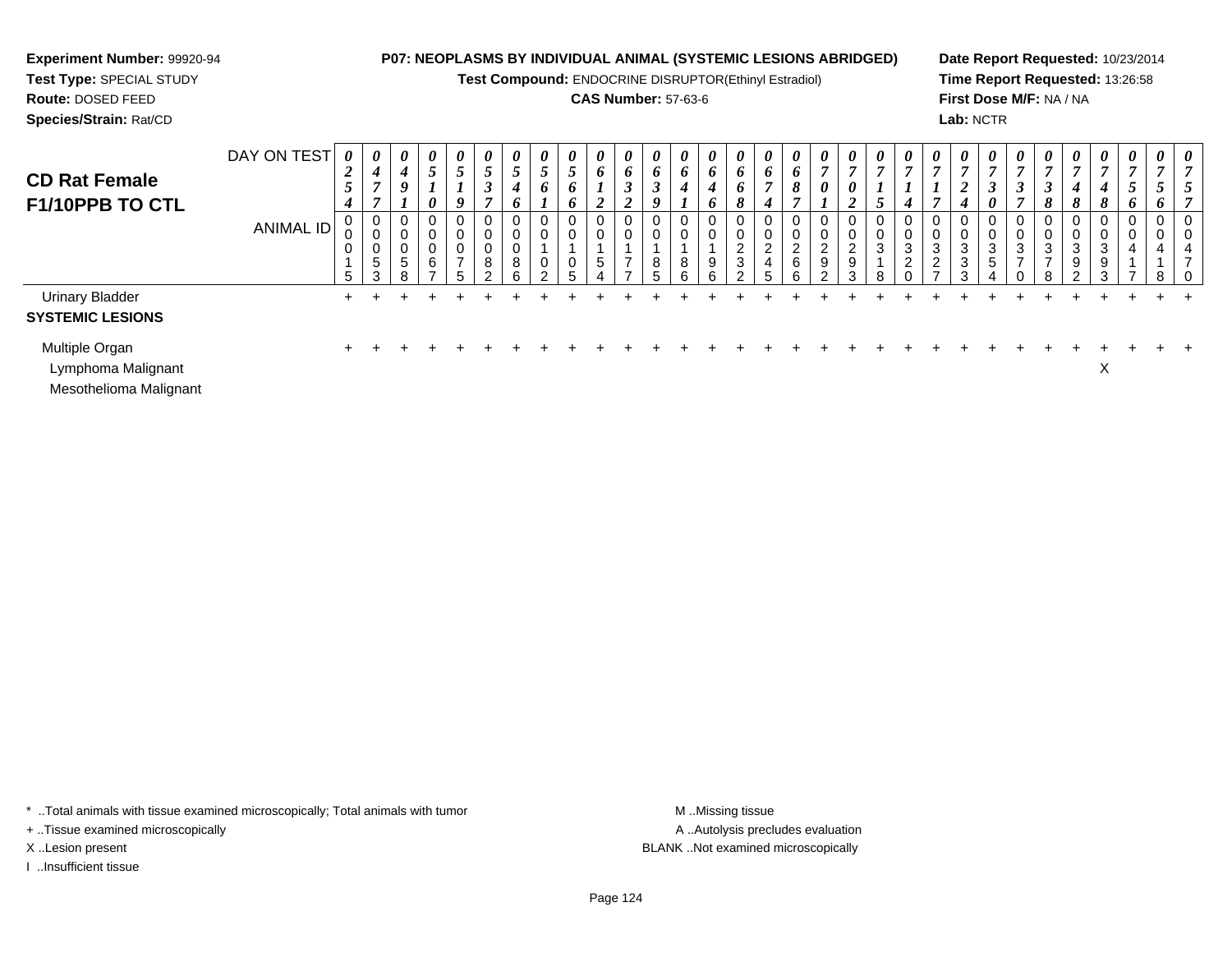**Test Compound:** ENDOCRINE DISRUPTOR(Ethinyl Estradiol)

#### **CAS Number:** 57-63-6

*0 7 6*

*0 7 6*

*0 7 6*

*0 7 6*

*0 7 6*

*0 7 6*

*0 7 6*

*0 7 6*

*07 6*

**Date Report Requested:** 10/23/2014**Time Report Requested:** 13:26:58**First Dose M/F:** NA / NA**Lab:** NCTR

| F1/10PPB TO CTL              |                  | $\overline{7}$                                | $\overline{7}$                     | 7                                                      | $\overline{7}$                                              | $\overline{7}$                                         | $\overline{7}$                                      | $\overline{7}$                  | 8                                                          | 8                                                                       | $\boldsymbol{l}$                                                     | $\boldsymbol{l}$                                     |                                 | 1                                                           | $\boldsymbol{2}$                                               | $\boldsymbol{2}$                          | $\boldsymbol{2}$                                | $\boldsymbol{\beta}$                                           | $\boldsymbol{2}$                                     | $\boldsymbol{\beta}$                                    |                       |
|------------------------------|------------------|-----------------------------------------------|------------------------------------|--------------------------------------------------------|-------------------------------------------------------------|--------------------------------------------------------|-----------------------------------------------------|---------------------------------|------------------------------------------------------------|-------------------------------------------------------------------------|----------------------------------------------------------------------|------------------------------------------------------|---------------------------------|-------------------------------------------------------------|----------------------------------------------------------------|-------------------------------------------|-------------------------------------------------|----------------------------------------------------------------|------------------------------------------------------|---------------------------------------------------------|-----------------------|
|                              | <b>ANIMAL ID</b> | $\pmb{0}$<br>$\pmb{0}$<br>4<br>$\overline{7}$ | 0<br>0<br>4<br>7<br>$\overline{2}$ | $\mathbf 0$<br>$\mathbf 0$<br>4<br>$\overline{7}$<br>3 | $\pmb{0}$<br>$\mathbf 0$<br>$\sqrt{5}$<br>$\mathbf{1}$<br>6 | $\mathbf 0$<br>$\mathbf 0$<br>5<br>1<br>$\overline{7}$ | 0<br>$\mathbf 0$<br>$\sqrt{5}$<br>$\mathbf{1}$<br>8 | 0<br>$\mathbf 0$<br>5<br>1<br>9 | $\mathbf 0$<br>$\mathsf{O}\xspace$<br>$\sqrt{5}$<br>6<br>5 | $\pmb{0}$<br>$\overline{0}$<br>$\,$ 5 $\,$<br>$\,6\,$<br>$6\phantom{a}$ | $\mathbf 0$<br>$\mathbf 0$<br>$6\phantom{1}6$<br>1<br>$\overline{7}$ | $\mathbf 0$<br>$\mathbf 0$<br>6<br>$\mathbf{1}$<br>8 | 0<br>$\mathbf 0$<br>6<br>1<br>9 | 0<br>$\mathbf 0$<br>$\,6\,$<br>$\overline{\mathbf{c}}$<br>0 | $\pmb{0}$<br>$\mathbf 0$<br>$\,6$<br>$\,6\,$<br>$\overline{3}$ | $\mathbf 0$<br>$\mathbf 0$<br>6<br>6<br>4 | $\mathbf 0$<br>$\mathbf 0$<br>$\,6\,$<br>6<br>5 | 0<br>0<br>$\boldsymbol{7}$<br>$\overline{c}$<br>$\overline{0}$ | $\mathbf 0$<br>0<br>$\overline{7}$<br>$\overline{c}$ | $\pmb{0}$<br>0<br>$\overline{7}$<br>6<br>$\overline{9}$ | <i><b>*TOTALS</b></i> |
| <b>Alimentary System</b>     |                  |                                               |                                    |                                                        |                                                             |                                                        |                                                     |                                 |                                                            |                                                                         |                                                                      |                                                      |                                 |                                                             |                                                                |                                           |                                                 |                                                                |                                                      |                                                         |                       |
| Esophagus                    |                  |                                               |                                    |                                                        |                                                             |                                                        |                                                     |                                 |                                                            |                                                                         |                                                                      |                                                      |                                 |                                                             |                                                                |                                           |                                                 |                                                                |                                                      |                                                         | 50                    |
| Intestine Large, Cecum       |                  | +                                             |                                    |                                                        |                                                             |                                                        |                                                     |                                 |                                                            |                                                                         |                                                                      |                                                      |                                 |                                                             |                                                                |                                           |                                                 |                                                                |                                                      |                                                         | 50                    |
| Intestine Large, Colon       |                  | ÷                                             |                                    |                                                        |                                                             |                                                        |                                                     |                                 |                                                            |                                                                         |                                                                      |                                                      |                                 |                                                             |                                                                |                                           |                                                 |                                                                |                                                      |                                                         | 50                    |
| Intestine Large, Rectum      |                  | +                                             |                                    |                                                        |                                                             |                                                        |                                                     |                                 |                                                            | ÷                                                                       |                                                                      |                                                      |                                 |                                                             |                                                                |                                           |                                                 |                                                                |                                                      | +                                                       | 50                    |
| Intestine Small, Duodenum    |                  | +                                             |                                    |                                                        |                                                             |                                                        |                                                     |                                 |                                                            |                                                                         |                                                                      |                                                      |                                 |                                                             |                                                                |                                           |                                                 |                                                                |                                                      |                                                         | 50                    |
| Intestine Small, Ileum       |                  | +                                             |                                    |                                                        |                                                             |                                                        |                                                     |                                 |                                                            |                                                                         |                                                                      |                                                      |                                 |                                                             |                                                                |                                           |                                                 |                                                                |                                                      | +                                                       | 50                    |
| Intestine Small, Jejunum     |                  | $\ddot{}$                                     |                                    |                                                        |                                                             |                                                        |                                                     |                                 |                                                            |                                                                         |                                                                      |                                                      |                                 |                                                             |                                                                |                                           |                                                 |                                                                |                                                      | $\ddot{}$                                               | 50                    |
| Leiomyoma                    |                  | $\boldsymbol{\mathsf{X}}$                     |                                    |                                                        |                                                             |                                                        |                                                     |                                 |                                                            |                                                                         |                                                                      |                                                      |                                 |                                                             |                                                                |                                           |                                                 |                                                                |                                                      |                                                         | 1                     |
| Liver                        |                  | $\ddot{}$                                     |                                    |                                                        |                                                             |                                                        |                                                     |                                 |                                                            |                                                                         |                                                                      |                                                      |                                 |                                                             |                                                                |                                           |                                                 |                                                                |                                                      |                                                         | 50                    |
| Hepatocellular Adenoma       |                  |                                               |                                    |                                                        |                                                             |                                                        |                                                     |                                 |                                                            |                                                                         |                                                                      |                                                      |                                 |                                                             |                                                                |                                           |                                                 |                                                                |                                                      |                                                         | 1                     |
| Mesentery                    |                  |                                               |                                    |                                                        |                                                             |                                                        |                                                     |                                 |                                                            | $\ddot{}$                                                               |                                                                      |                                                      |                                 |                                                             |                                                                |                                           |                                                 |                                                                |                                                      |                                                         | 1                     |
| Oral Mucosa                  |                  |                                               |                                    | $\ddot{}$                                              |                                                             |                                                        |                                                     |                                 |                                                            |                                                                         |                                                                      |                                                      |                                 |                                                             |                                                                |                                           |                                                 |                                                                |                                                      |                                                         | $\overline{7}$        |
| Squamous Cell Carcinoma      |                  |                                               |                                    | $\boldsymbol{\mathsf{X}}$                              |                                                             |                                                        |                                                     |                                 |                                                            |                                                                         |                                                                      |                                                      |                                 |                                                             |                                                                |                                           |                                                 |                                                                |                                                      |                                                         | $\overline{2}$        |
| Pancreas                     |                  | +                                             |                                    |                                                        |                                                             |                                                        |                                                     |                                 |                                                            |                                                                         |                                                                      |                                                      |                                 |                                                             |                                                                |                                           |                                                 |                                                                |                                                      |                                                         | 50                    |
| Salivary Glands              |                  | ÷                                             |                                    |                                                        |                                                             |                                                        |                                                     |                                 |                                                            |                                                                         |                                                                      |                                                      |                                 |                                                             |                                                                |                                           |                                                 |                                                                |                                                      | 4                                                       | 50                    |
| Stomach, Forestomach         |                  |                                               |                                    |                                                        |                                                             |                                                        |                                                     |                                 |                                                            |                                                                         |                                                                      |                                                      |                                 |                                                             |                                                                |                                           |                                                 |                                                                |                                                      |                                                         | 50                    |
| Stomach, Glandular           |                  |                                               |                                    |                                                        |                                                             |                                                        |                                                     |                                 |                                                            |                                                                         |                                                                      |                                                      |                                 |                                                             |                                                                |                                           |                                                 |                                                                |                                                      |                                                         | 50                    |
| <b>Cardiovascular System</b> |                  |                                               |                                    |                                                        |                                                             |                                                        |                                                     |                                 |                                                            |                                                                         |                                                                      |                                                      |                                 |                                                             |                                                                |                                           |                                                 |                                                                |                                                      |                                                         |                       |
| <b>Blood Vessel</b>          |                  | ÷                                             |                                    |                                                        |                                                             |                                                        |                                                     |                                 |                                                            |                                                                         |                                                                      |                                                      |                                 |                                                             |                                                                |                                           |                                                 |                                                                |                                                      | +                                                       | 50                    |
| Heart                        |                  |                                               |                                    |                                                        |                                                             |                                                        |                                                     |                                 |                                                            |                                                                         |                                                                      |                                                      |                                 |                                                             |                                                                |                                           |                                                 |                                                                |                                                      |                                                         | 50                    |
|                              |                  |                                               |                                    |                                                        |                                                             |                                                        |                                                     |                                 |                                                            |                                                                         |                                                                      |                                                      |                                 |                                                             |                                                                |                                           |                                                 |                                                                |                                                      |                                                         |                       |
|                              |                  |                                               |                                    |                                                        |                                                             |                                                        |                                                     |                                 |                                                            |                                                                         |                                                                      |                                                      |                                 |                                                             |                                                                |                                           |                                                 |                                                                |                                                      |                                                         |                       |

**Experiment Number:** 99920-94**Test Type:** SPECIAL STUDY**Route:** DOSED FEED**Species/Strain:** Rat/CD

**CD Rat Female**

DAY ON TEST

*0 7 5*

*0 7 5*

*0 7 5*

*0 7 5*

*0 7 5*

*0 7 5*

*0 7 5*

*0 7 5*

*0 7 5*

*0 7 6*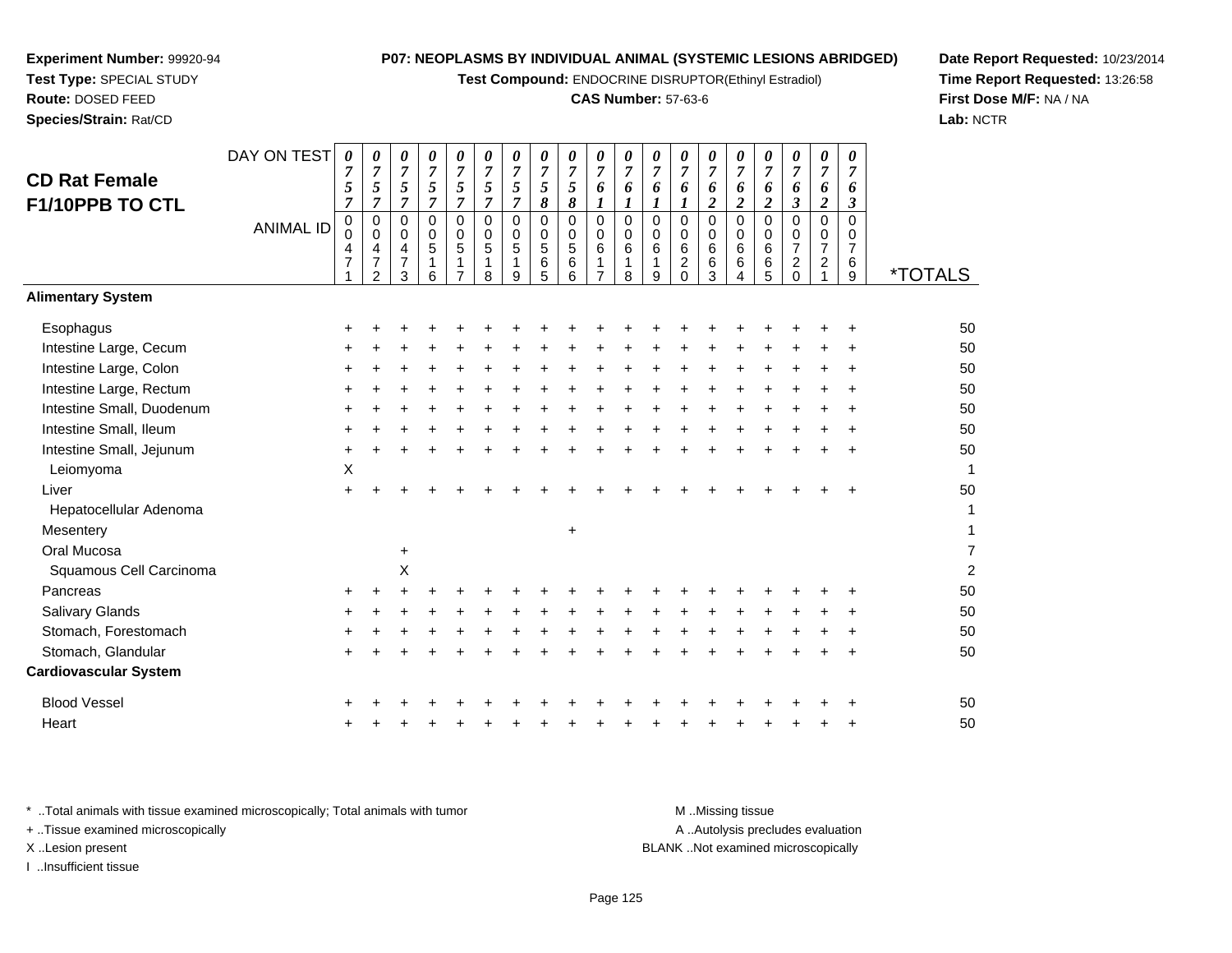**Test Compound:** ENDOCRINE DISRUPTOR(Ethinyl Estradiol)

# **CAS Number:** 57-63-6

**Date Report Requested:** 10/23/2014**Time Report Requested:** 13:26:59**First Dose M/F:** NA / NA**Lab:** NCTR

| <b>CD Rat Female</b><br>F1/10PPB TO CTL                    | DAY ON TEST<br><b>ANIMAL ID</b> | 0<br>7<br>5<br>7<br>0<br>$\Omega$<br>4<br>7 | 0<br>7<br>5<br>$\overline{7}$<br>0<br>$\Omega$<br>4<br>$\overline{7}$<br>$\overline{2}$ | 0<br>$\overline{7}$<br>5<br>$\overline{7}$<br>0<br>$\Omega$<br>4<br>$\overline{7}$<br>3 | 0<br>$\overline{7}$<br>5<br>$\overline{7}$<br>0<br>0<br>5<br>1<br>6 | 0<br>$\overline{7}$<br>5<br>$\overline{7}$<br>0<br>$\Omega$<br>5<br>1 | 0<br>$\overline{7}$<br>5<br>$\overline{7}$<br>$\mathbf 0$<br>$\Omega$<br>5<br>1<br>8 | 0<br>$\overline{7}$<br>5<br>$\overline{7}$<br>$\mathbf 0$<br>$\Omega$<br>5<br>1<br>9 | 0<br>$\overline{7}$<br>$\sqrt{5}$<br>8<br>$\mathbf 0$<br>$\Omega$<br>5<br>6<br>5 | 0<br>$\overline{7}$<br>5<br>8<br>$\mathbf 0$<br>0<br>5<br>6<br>6 | 0<br>$\overline{7}$<br>6<br>$\mathbf 0$<br>0<br>$\,6$<br>$\mathbf 1$<br>$\overline{7}$ | 0<br>7<br>6<br>1<br>0<br>0<br>6<br>1<br>8 | 0<br>$\overline{7}$<br>6<br>$\boldsymbol{l}$<br>$\mathbf 0$<br>$\Omega$<br>6<br>1<br>9 | 0<br>7<br>6<br>1<br>$\mathbf 0$<br>$\Omega$<br>6<br>$\overline{c}$<br>$\Omega$ | 0<br>$\overline{7}$<br>6<br>$\overline{2}$<br>$\mathbf 0$<br>0<br>$\,6\,$<br>6<br>3 | 0<br>$\overline{7}$<br>6<br>$\overline{2}$<br>$\mathbf 0$<br>$\Omega$<br>6<br>6<br>4 | 0<br>7<br>6<br>$\boldsymbol{2}$<br>$\mathbf 0$<br>$\Omega$<br>6<br>6<br>5 | 0<br>$\overline{7}$<br>6<br>$\mathfrak{z}$<br>$\mathbf 0$<br>0<br>$\overline{7}$<br>$\overline{c}$<br>$\Omega$ | 0<br>$\overline{7}$<br>6<br>$\overline{\mathbf{c}}$<br>0<br>0<br>$\overline{7}$<br>$\overline{a}$ | 0<br>$\overline{7}$<br>6<br>3<br>0<br>0<br>$\overline{7}$<br>6<br>9 | <i><b>*TOTALS</b></i> |
|------------------------------------------------------------|---------------------------------|---------------------------------------------|-----------------------------------------------------------------------------------------|-----------------------------------------------------------------------------------------|---------------------------------------------------------------------|-----------------------------------------------------------------------|--------------------------------------------------------------------------------------|--------------------------------------------------------------------------------------|----------------------------------------------------------------------------------|------------------------------------------------------------------|----------------------------------------------------------------------------------------|-------------------------------------------|----------------------------------------------------------------------------------------|--------------------------------------------------------------------------------|-------------------------------------------------------------------------------------|--------------------------------------------------------------------------------------|---------------------------------------------------------------------------|----------------------------------------------------------------------------------------------------------------|---------------------------------------------------------------------------------------------------|---------------------------------------------------------------------|-----------------------|
| <b>Endocrine System</b>                                    |                                 |                                             |                                                                                         |                                                                                         |                                                                     |                                                                       |                                                                                      |                                                                                      |                                                                                  |                                                                  |                                                                                        |                                           |                                                                                        |                                                                                |                                                                                     |                                                                                      |                                                                           |                                                                                                                |                                                                                                   |                                                                     |                       |
| <b>Adrenal Cortex</b><br>Adenoma<br><b>Adrenal Medulla</b> |                                 | ٠                                           |                                                                                         |                                                                                         |                                                                     |                                                                       |                                                                                      |                                                                                      |                                                                                  |                                                                  |                                                                                        |                                           |                                                                                        |                                                                                |                                                                                     |                                                                                      | Χ<br>M                                                                    | $\ddot{}$                                                                                                      | +                                                                                                 | $\ddot{}$<br>$\ddot{}$                                              | 50<br>2<br>48         |
| Pheochromocytoma Benign                                    |                                 |                                             |                                                                                         |                                                                                         |                                                                     |                                                                       |                                                                                      |                                                                                      |                                                                                  |                                                                  |                                                                                        |                                           |                                                                                        |                                                                                |                                                                                     |                                                                                      |                                                                           |                                                                                                                | Х                                                                                                 |                                                                     | 1                     |
| Islets, Pancreatic                                         |                                 |                                             |                                                                                         |                                                                                         |                                                                     |                                                                       |                                                                                      |                                                                                      |                                                                                  |                                                                  |                                                                                        |                                           |                                                                                        |                                                                                |                                                                                     |                                                                                      |                                                                           |                                                                                                                |                                                                                                   | $\ddot{}$                                                           | 50                    |
| Parathyroid Gland                                          |                                 | м                                           |                                                                                         |                                                                                         |                                                                     |                                                                       |                                                                                      |                                                                                      |                                                                                  | м                                                                |                                                                                        |                                           |                                                                                        |                                                                                |                                                                                     |                                                                                      |                                                                           | м                                                                                                              |                                                                                                   | $\ddot{}$                                                           | 44                    |
| <b>Pituitary Gland</b>                                     |                                 | ٠                                           |                                                                                         |                                                                                         |                                                                     |                                                                       |                                                                                      |                                                                                      |                                                                                  |                                                                  |                                                                                        |                                           |                                                                                        |                                                                                |                                                                                     |                                                                                      |                                                                           |                                                                                                                |                                                                                                   | $\ddot{}$                                                           | 50                    |
| Pars Distalis, Adenoma<br>Pars Distalis, Carcinoma         |                                 | X                                           | X                                                                                       | X                                                                                       | $\times$                                                            | X                                                                     | $\times$                                                                             |                                                                                      | $\times$                                                                         | $\mathsf{x}$                                                     | $\times$                                                                               | $\times$                                  |                                                                                        | X                                                                              |                                                                                     | X                                                                                    | $\mathsf{X}$                                                              | X                                                                                                              | $\boldsymbol{\mathsf{X}}$                                                                         |                                                                     | 36                    |
| <b>Thyroid Gland</b>                                       |                                 |                                             |                                                                                         |                                                                                         |                                                                     |                                                                       |                                                                                      |                                                                                      |                                                                                  |                                                                  |                                                                                        |                                           |                                                                                        |                                                                                |                                                                                     |                                                                                      |                                                                           |                                                                                                                |                                                                                                   |                                                                     | 50                    |
| C Cell, Adenoma                                            |                                 |                                             |                                                                                         |                                                                                         |                                                                     |                                                                       |                                                                                      |                                                                                      |                                                                                  |                                                                  |                                                                                        |                                           |                                                                                        |                                                                                |                                                                                     |                                                                                      |                                                                           |                                                                                                                |                                                                                                   |                                                                     | 3                     |
| <b>General Body System</b>                                 |                                 |                                             |                                                                                         |                                                                                         |                                                                     |                                                                       |                                                                                      |                                                                                      |                                                                                  |                                                                  |                                                                                        |                                           |                                                                                        |                                                                                |                                                                                     |                                                                                      |                                                                           |                                                                                                                |                                                                                                   |                                                                     |                       |
| <b>NONE</b><br><b>Genital System</b>                       |                                 |                                             |                                                                                         |                                                                                         |                                                                     |                                                                       |                                                                                      |                                                                                      |                                                                                  |                                                                  |                                                                                        |                                           |                                                                                        |                                                                                |                                                                                     |                                                                                      |                                                                           |                                                                                                                |                                                                                                   |                                                                     |                       |
| <b>Clitoral Gland</b>                                      |                                 |                                             |                                                                                         |                                                                                         |                                                                     |                                                                       |                                                                                      |                                                                                      |                                                                                  |                                                                  |                                                                                        |                                           |                                                                                        |                                                                                |                                                                                     |                                                                                      |                                                                           |                                                                                                                |                                                                                                   |                                                                     | 49                    |
| Ovary                                                      |                                 |                                             |                                                                                         |                                                                                         |                                                                     |                                                                       |                                                                                      |                                                                                      |                                                                                  |                                                                  |                                                                                        |                                           |                                                                                        |                                                                                |                                                                                     |                                                                                      |                                                                           |                                                                                                                |                                                                                                   |                                                                     | 50                    |
| Oviduct                                                    |                                 |                                             |                                                                                         |                                                                                         |                                                                     |                                                                       |                                                                                      |                                                                                      |                                                                                  |                                                                  |                                                                                        |                                           |                                                                                        |                                                                                |                                                                                     |                                                                                      |                                                                           |                                                                                                                |                                                                                                   | $\ddot{}$                                                           | 50                    |
| <b>Uterus</b>                                              |                                 |                                             |                                                                                         |                                                                                         |                                                                     |                                                                       |                                                                                      |                                                                                      |                                                                                  |                                                                  |                                                                                        |                                           |                                                                                        |                                                                                |                                                                                     |                                                                                      |                                                                           |                                                                                                                |                                                                                                   | $\ddot{}$                                                           | 50                    |
| Endometrium, Adenoma<br>Fibrous Histiocytoma               |                                 |                                             |                                                                                         |                                                                                         |                                                                     |                                                                       |                                                                                      |                                                                                      |                                                                                  |                                                                  |                                                                                        |                                           |                                                                                        |                                                                                |                                                                                     |                                                                                      |                                                                           | Χ                                                                                                              |                                                                                                   |                                                                     | $\overline{c}$<br>1   |

**Experiment Number:** 99920-94**Test Type:** SPECIAL STUDY**Route:** DOSED FEED**Species/Strain:** Rat/CD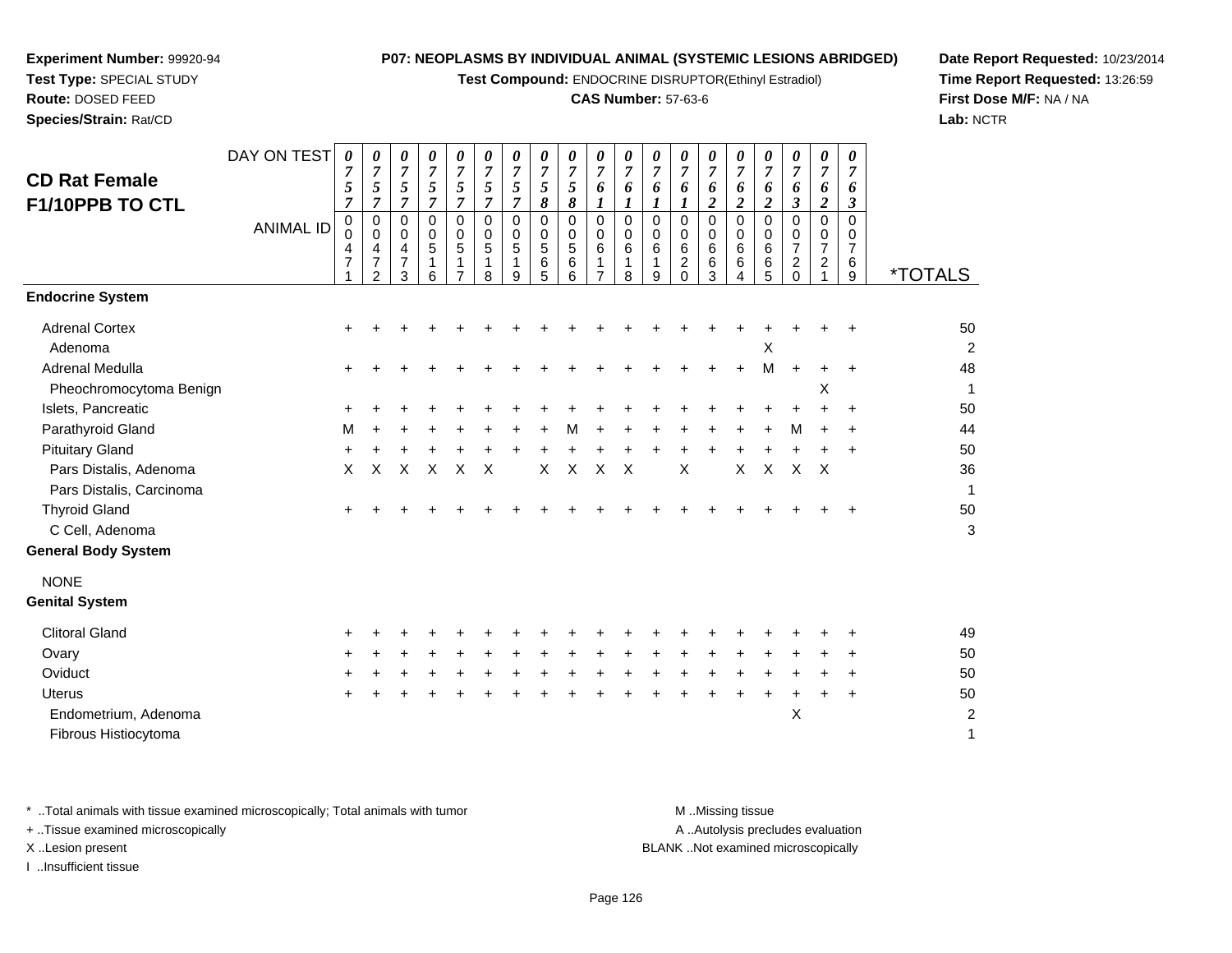**Test Compound:** ENDOCRINE DISRUPTOR(Ethinyl Estradiol)

# **CAS Number:** 57-63-6

**Date Report Requested:** 10/23/2014**Time Report Requested:** 13:26:59**First Dose M/F:** NA / NA**Lab:** NCTR

| <b>CD Rat Female</b><br>F1/10PPB TO CTL | DAY ON TEST<br><b>ANIMAL ID</b> | 0<br>7<br>5<br>7<br>0<br>$\Omega$<br>4<br>$\overline{7}$ | 0<br>$\boldsymbol{7}$<br>5<br>$\mathbf 0$<br>0<br>4<br>$\overline{7}$<br>2 | 0<br>$\boldsymbol{7}$<br>5<br>7<br>0<br>0<br>4<br>7<br>3 | 0<br>$\overline{7}$<br>5<br>7<br>0<br>0<br>5<br>6 | $\pmb{\theta}$<br>$\overline{7}$<br>5<br>7<br>$\Omega$<br>0<br>5<br>1<br>$\overline{7}$ | 0<br>$\overline{7}$<br>5<br>7<br>$\Omega$<br>$\Omega$<br>5<br>1<br>8 | $\boldsymbol{\theta}$<br>$\overline{7}$<br>5<br>7<br>$\Omega$<br>0<br>5<br>1<br>9 | 0<br>$\overline{7}$<br>5<br>8<br>0<br>0<br>5<br>6<br>5 | 0<br>$\boldsymbol{7}$<br>5<br>8<br>$\mathbf 0$<br>0<br>5<br>6<br>6 | 0<br>$\overline{7}$<br>6<br>1<br>$\overline{0}$<br>0<br>$6\phantom{1}6$<br>1<br>$\overline{7}$ | 0<br>7<br>6<br>1<br>$\Omega$<br>0<br>6<br>1<br>8 | 0<br>$\overline{7}$<br>6<br>$\mathbf 0$<br>0<br>6<br>1<br>9 | 0<br>$\overline{7}$<br>6<br>1<br>$\mathbf 0$<br>0<br>6<br>$\overline{c}$<br>$\Omega$ | 0<br>$\overline{7}$<br>6<br>2<br>$\Omega$<br>0<br>6<br>$\,6$<br>3 | 0<br>$\overline{7}$<br>6<br>$\boldsymbol{2}$<br>$\Omega$<br>$\Omega$<br>6<br>6<br>4 | $\pmb{\theta}$<br>7<br>6<br>$\boldsymbol{2}$<br>$\Omega$<br>0<br>6<br>6<br>5 | $\boldsymbol{\theta}$<br>$\overline{7}$<br>6<br>3<br>$\mathbf 0$<br>0<br>$\overline{7}$<br>$\boldsymbol{2}$<br>$\overline{0}$ | 0<br>$\overline{7}$<br>6<br>2<br>0<br>0<br>$\overline{7}$<br>$\overline{a}$ | 0<br>$\overline{7}$<br>6<br>3<br>$\Omega$<br>0<br>7<br>6<br>$\mathsf g$ | <i><b>*TOTALS</b></i> |
|-----------------------------------------|---------------------------------|----------------------------------------------------------|----------------------------------------------------------------------------|----------------------------------------------------------|---------------------------------------------------|-----------------------------------------------------------------------------------------|----------------------------------------------------------------------|-----------------------------------------------------------------------------------|--------------------------------------------------------|--------------------------------------------------------------------|------------------------------------------------------------------------------------------------|--------------------------------------------------|-------------------------------------------------------------|--------------------------------------------------------------------------------------|-------------------------------------------------------------------|-------------------------------------------------------------------------------------|------------------------------------------------------------------------------|-------------------------------------------------------------------------------------------------------------------------------|-----------------------------------------------------------------------------|-------------------------------------------------------------------------|-----------------------|
| Polyp Stromal                           |                                 |                                                          |                                                                            |                                                          |                                                   |                                                                                         |                                                                      |                                                                                   |                                                        |                                                                    | X                                                                                              |                                                  |                                                             |                                                                                      |                                                                   |                                                                                     |                                                                              |                                                                                                                               |                                                                             | X                                                                       |                       |
| Sarcoma Stromal                         |                                 |                                                          |                                                                            |                                                          |                                                   |                                                                                         |                                                                      |                                                                                   |                                                        |                                                                    | Х                                                                                              |                                                  |                                                             |                                                                                      |                                                                   |                                                                                     |                                                                              |                                                                                                                               |                                                                             |                                                                         |                       |
| Vagina                                  |                                 | ÷                                                        |                                                                            |                                                          |                                                   |                                                                                         |                                                                      |                                                                                   |                                                        |                                                                    |                                                                                                |                                                  |                                                             |                                                                                      |                                                                   |                                                                                     |                                                                              |                                                                                                                               |                                                                             |                                                                         | 48                    |
| <b>Hematopoietic System</b>             |                                 |                                                          |                                                                            |                                                          |                                                   |                                                                                         |                                                                      |                                                                                   |                                                        |                                                                    |                                                                                                |                                                  |                                                             |                                                                                      |                                                                   |                                                                                     |                                                                              |                                                                                                                               |                                                                             |                                                                         |                       |
| <b>Bone Marrow</b>                      |                                 | $\ddot{}$                                                |                                                                            |                                                          |                                                   |                                                                                         |                                                                      |                                                                                   |                                                        |                                                                    |                                                                                                |                                                  |                                                             |                                                                                      |                                                                   |                                                                                     |                                                                              |                                                                                                                               |                                                                             | ٠                                                                       | 50                    |
| Lymph Node                              |                                 |                                                          |                                                                            |                                                          |                                                   |                                                                                         |                                                                      |                                                                                   |                                                        |                                                                    |                                                                                                |                                                  |                                                             |                                                                                      |                                                                   |                                                                                     |                                                                              |                                                                                                                               |                                                                             |                                                                         | 12                    |
| Lymph Node, Mandibular                  |                                 | +                                                        |                                                                            |                                                          |                                                   | +                                                                                       | M                                                                    |                                                                                   |                                                        |                                                                    | +                                                                                              |                                                  |                                                             |                                                                                      |                                                                   |                                                                                     |                                                                              |                                                                                                                               |                                                                             |                                                                         | 49                    |
| Lymph Node, Mesenteric                  |                                 |                                                          |                                                                            |                                                          |                                                   |                                                                                         |                                                                      |                                                                                   |                                                        |                                                                    |                                                                                                |                                                  |                                                             |                                                                                      |                                                                   |                                                                                     |                                                                              |                                                                                                                               |                                                                             |                                                                         | 50                    |
| Spleen                                  |                                 |                                                          |                                                                            |                                                          |                                                   |                                                                                         |                                                                      |                                                                                   |                                                        |                                                                    |                                                                                                |                                                  |                                                             |                                                                                      |                                                                   |                                                                                     |                                                                              |                                                                                                                               |                                                                             |                                                                         | 50                    |
| Thymus                                  |                                 |                                                          |                                                                            |                                                          |                                                   |                                                                                         |                                                                      |                                                                                   |                                                        |                                                                    |                                                                                                |                                                  |                                                             |                                                                                      | М                                                                 | м                                                                                   |                                                                              |                                                                                                                               |                                                                             |                                                                         | 46                    |
| <b>Integumentary System</b>             |                                 |                                                          |                                                                            |                                                          |                                                   |                                                                                         |                                                                      |                                                                                   |                                                        |                                                                    |                                                                                                |                                                  |                                                             |                                                                                      |                                                                   |                                                                                     |                                                                              |                                                                                                                               |                                                                             |                                                                         |                       |
| Mammary Gland                           |                                 | +                                                        |                                                                            |                                                          |                                                   |                                                                                         |                                                                      |                                                                                   |                                                        |                                                                    |                                                                                                |                                                  |                                                             |                                                                                      |                                                                   |                                                                                     |                                                                              |                                                                                                                               |                                                                             |                                                                         | 50                    |
| Adenocarcinoma                          |                                 | X                                                        |                                                                            |                                                          |                                                   | Χ                                                                                       | $\boldsymbol{\mathsf{X}}$                                            |                                                                                   |                                                        |                                                                    |                                                                                                |                                                  |                                                             |                                                                                      |                                                                   |                                                                                     |                                                                              |                                                                                                                               |                                                                             |                                                                         | 8                     |
| Fibroadenoma                            |                                 |                                                          |                                                                            |                                                          |                                                   |                                                                                         | $\times$                                                             |                                                                                   |                                                        |                                                                    |                                                                                                |                                                  | X                                                           | $\mathsf{X}$                                                                         |                                                                   | $\boldsymbol{\mathsf{X}}$                                                           |                                                                              |                                                                                                                               |                                                                             |                                                                         | 15                    |
| Fibroadenoma, Multiple                  |                                 |                                                          | Χ                                                                          |                                                          |                                                   |                                                                                         |                                                                      | X                                                                                 | $\mathsf{X}$                                           | $X$ $X$                                                            |                                                                                                |                                                  |                                                             |                                                                                      | $\mathsf X$                                                       |                                                                                     | $\mathsf X$                                                                  |                                                                                                                               | $\boldsymbol{\mathsf{X}}$                                                   |                                                                         | 13                    |
| Skin                                    |                                 | $\pm$                                                    |                                                                            |                                                          |                                                   |                                                                                         |                                                                      |                                                                                   |                                                        |                                                                    |                                                                                                |                                                  |                                                             |                                                                                      |                                                                   |                                                                                     |                                                                              |                                                                                                                               |                                                                             | $\ddot{}$                                                               | 50                    |
| <b>Basal Cell Carcinoma</b>             |                                 |                                                          |                                                                            |                                                          |                                                   |                                                                                         |                                                                      |                                                                                   |                                                        |                                                                    |                                                                                                |                                                  |                                                             |                                                                                      |                                                                   |                                                                                     |                                                                              |                                                                                                                               |                                                                             |                                                                         | 1                     |
| Fibrous Histiocytoma                    |                                 |                                                          |                                                                            |                                                          |                                                   |                                                                                         |                                                                      |                                                                                   |                                                        |                                                                    |                                                                                                |                                                  |                                                             |                                                                                      |                                                                   |                                                                                     |                                                                              |                                                                                                                               |                                                                             |                                                                         | 1                     |
| Keratoacanthoma                         |                                 |                                                          |                                                                            |                                                          |                                                   |                                                                                         |                                                                      |                                                                                   |                                                        |                                                                    |                                                                                                |                                                  |                                                             |                                                                                      |                                                                   |                                                                                     |                                                                              |                                                                                                                               |                                                                             |                                                                         | 1                     |
| Musculoskeletal System                  |                                 |                                                          |                                                                            |                                                          |                                                   |                                                                                         |                                                                      |                                                                                   |                                                        |                                                                    |                                                                                                |                                                  |                                                             |                                                                                      |                                                                   |                                                                                     |                                                                              |                                                                                                                               |                                                                             |                                                                         |                       |
| Bone, Femur                             |                                 | +                                                        |                                                                            |                                                          |                                                   |                                                                                         |                                                                      |                                                                                   |                                                        |                                                                    |                                                                                                |                                                  |                                                             |                                                                                      |                                                                   |                                                                                     |                                                                              |                                                                                                                               |                                                                             | ٠                                                                       | 50                    |
|                                         |                                 |                                                          |                                                                            |                                                          |                                                   |                                                                                         |                                                                      |                                                                                   |                                                        |                                                                    |                                                                                                |                                                  |                                                             |                                                                                      |                                                                   |                                                                                     |                                                                              |                                                                                                                               |                                                                             |                                                                         |                       |

**Experiment Number:** 99920-94**Test Type:** SPECIAL STUDY**Route:** DOSED FEED**Species/Strain:** Rat/CD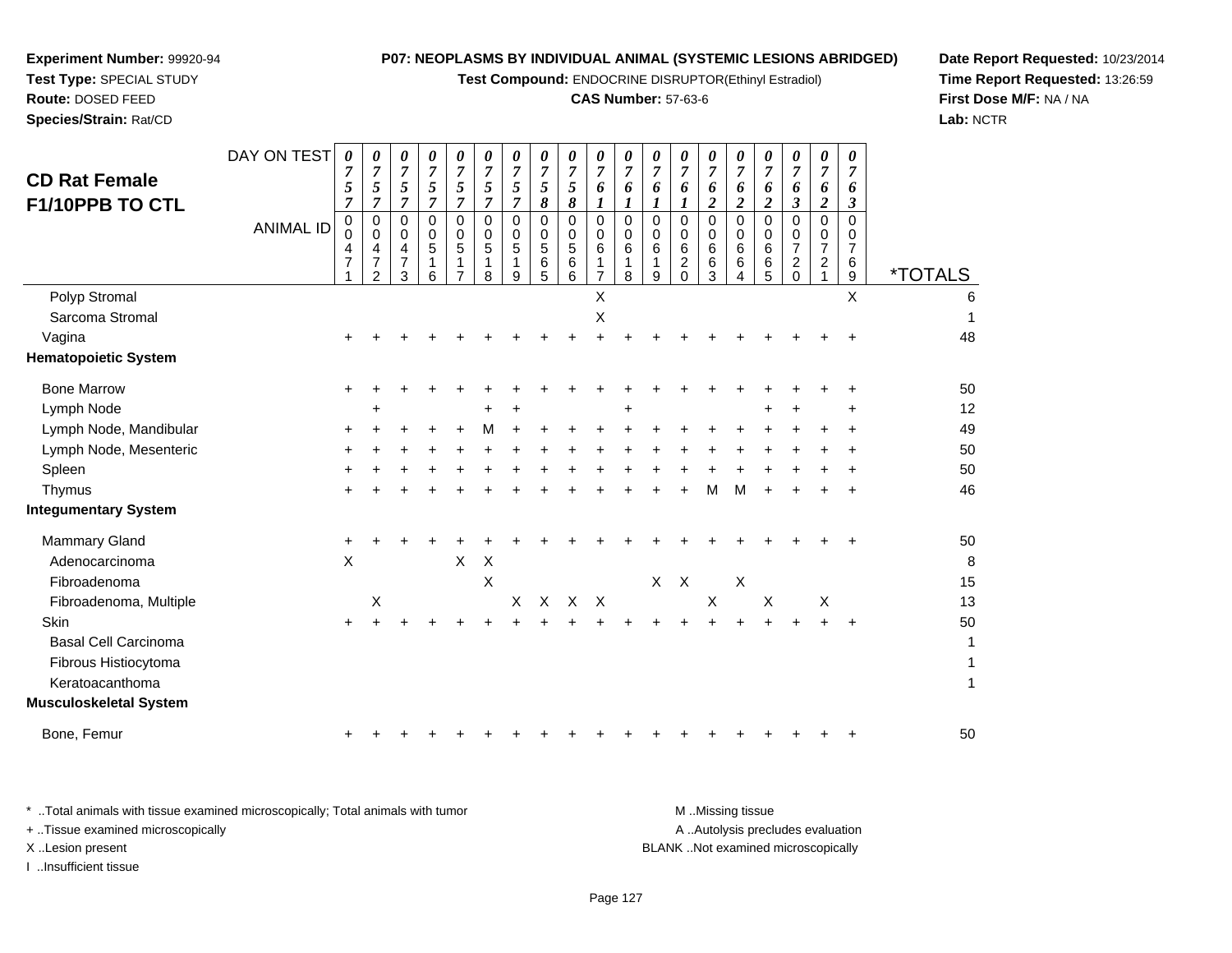**Test Compound:** ENDOCRINE DISRUPTOR(Ethinyl Estradiol)

# **CAS Number:** 57-63-6

**Date Report Requested:** 10/23/2014 **Time Report Requested:** 13:26:59**First Dose M/F:** NA / NA**Lab:** NCTR

| <b>CD Rat Female</b><br>F1/10PPB TO CTL                                    | DAY ON TEST<br><b>ANIMAL ID</b> | 0<br>$\overline{7}$<br>5<br>$\overline{7}$<br>0<br>$\mathbf 0$<br>4<br>$\overline{7}$ | 0<br>$\overline{7}$<br>5<br>$\overline{7}$<br>$\mathbf 0$<br>0<br>4<br>$\overline{7}$ | 0<br>$\overline{7}$<br>5<br>$\overline{7}$<br>0<br>$\mathbf 0$<br>4<br>$\overline{7}$ | 0<br>$\overline{7}$<br>5<br>$\overline{7}$<br>$\mathbf 0$<br>0<br>5<br>$\mathbf{1}$ | 0<br>$\overline{7}$<br>5<br>$\overline{7}$<br>0<br>$\mathbf 0$<br>5<br>$\mathbf{1}$ | 0<br>$\overline{7}$<br>$\mathfrak{s}$<br>$\overline{7}$<br>$\mathbf 0$<br>0<br>5<br>1 | 0<br>$\overline{7}$<br>5<br>$\overline{7}$<br>$\Omega$<br>0<br>5<br>1 | 0<br>$\overline{7}$<br>5<br>8<br>$\mathbf 0$<br>$\mathbf 0$<br>5<br>6 | 0<br>$\overline{7}$<br>5<br>8<br>$\mathbf 0$<br>$\mathbf 0$<br>5<br>6 | 0<br>$\overline{7}$<br>6<br>$\boldsymbol{l}$<br>$\mathbf 0$<br>$\mathbf 0$<br>$6\phantom{1}6$<br>$\mathbf{1}$ | 0<br>7<br>6<br>1<br>0<br>0<br>6<br>1 | 0<br>$\overline{7}$<br>6<br>1<br>0<br>0<br>6<br>1 | 0<br>$\boldsymbol{7}$<br>6<br>1<br>$\Omega$<br>0<br>$\,6\,$<br>$\sqrt{2}$ | 0<br>$\boldsymbol{7}$<br>6<br>$\boldsymbol{2}$<br>$\mathbf 0$<br>$\mathbf 0$<br>$\,6\,$<br>$\,6\,$ | 0<br>$\boldsymbol{7}$<br>6<br>$\overline{2}$<br>$\mathbf 0$<br>$\mathbf 0$<br>$\,6\,$<br>$\,6$ | 0<br>$\overline{7}$<br>6<br>$\boldsymbol{2}$<br>$\Omega$<br>0<br>6<br>6 | 0<br>$\overline{7}$<br>6<br>$\boldsymbol{\beta}$<br>$\pmb{0}$<br>$\mathbf 0$<br>$\overline{7}$<br>$\overline{c}$ |          | 0<br>$\overline{7}$<br>6<br>$\overline{2}$<br>$\mathbf 0$<br>0<br>$\overline{7}$<br>$\overline{c}$ | 0<br>$\overline{7}$<br>6<br>3<br>$\Omega$<br>0<br>$\overline{7}$<br>6 |                       |
|----------------------------------------------------------------------------|---------------------------------|---------------------------------------------------------------------------------------|---------------------------------------------------------------------------------------|---------------------------------------------------------------------------------------|-------------------------------------------------------------------------------------|-------------------------------------------------------------------------------------|---------------------------------------------------------------------------------------|-----------------------------------------------------------------------|-----------------------------------------------------------------------|-----------------------------------------------------------------------|---------------------------------------------------------------------------------------------------------------|--------------------------------------|---------------------------------------------------|---------------------------------------------------------------------------|----------------------------------------------------------------------------------------------------|------------------------------------------------------------------------------------------------|-------------------------------------------------------------------------|------------------------------------------------------------------------------------------------------------------|----------|----------------------------------------------------------------------------------------------------|-----------------------------------------------------------------------|-----------------------|
|                                                                            |                                 |                                                                                       | 2                                                                                     | 3                                                                                     | 6                                                                                   |                                                                                     | 8                                                                                     | 9                                                                     | 5                                                                     | 6                                                                     |                                                                                                               | 8                                    | 9                                                 | $\Omega$                                                                  | 3                                                                                                  | 4                                                                                              | 5                                                                       |                                                                                                                  | $\Omega$ |                                                                                                    | 9                                                                     | <i><b>*TOTALS</b></i> |
| <b>Skeletal Muscle</b><br>Nervous System                                   |                                 |                                                                                       |                                                                                       |                                                                                       |                                                                                     |                                                                                     |                                                                                       |                                                                       |                                                                       |                                                                       |                                                                                                               |                                      |                                                   |                                                                           |                                                                                                    |                                                                                                |                                                                         |                                                                                                                  |          |                                                                                                    |                                                                       |                       |
| Brain, Brain Stem                                                          |                                 | ٠                                                                                     |                                                                                       |                                                                                       |                                                                                     |                                                                                     |                                                                                       |                                                                       |                                                                       |                                                                       |                                                                                                               |                                      |                                                   |                                                                           |                                                                                                    |                                                                                                |                                                                         |                                                                                                                  |          |                                                                                                    |                                                                       | 50                    |
| Carcinoma, Metastatic, Pituitary Gland                                     |                                 |                                                                                       |                                                                                       |                                                                                       |                                                                                     |                                                                                     |                                                                                       |                                                                       |                                                                       |                                                                       |                                                                                                               |                                      |                                                   |                                                                           |                                                                                                    |                                                                                                |                                                                         |                                                                                                                  |          |                                                                                                    |                                                                       |                       |
| Brain, Cerebellum                                                          |                                 |                                                                                       |                                                                                       |                                                                                       |                                                                                     |                                                                                     |                                                                                       |                                                                       |                                                                       |                                                                       |                                                                                                               |                                      |                                                   |                                                                           |                                                                                                    |                                                                                                |                                                                         |                                                                                                                  |          |                                                                                                    |                                                                       | 50                    |
| Brain, Cerebrum                                                            |                                 |                                                                                       |                                                                                       |                                                                                       |                                                                                     |                                                                                     |                                                                                       |                                                                       |                                                                       |                                                                       |                                                                                                               |                                      |                                                   |                                                                           |                                                                                                    |                                                                                                |                                                                         |                                                                                                                  |          |                                                                                                    |                                                                       | 50                    |
| Peripheral Nerve                                                           |                                 |                                                                                       |                                                                                       |                                                                                       |                                                                                     |                                                                                     |                                                                                       |                                                                       |                                                                       |                                                                       |                                                                                                               |                                      |                                                   |                                                                           |                                                                                                    |                                                                                                |                                                                         |                                                                                                                  |          |                                                                                                    |                                                                       | $\overline{a}$        |
| Spinal Cord                                                                |                                 |                                                                                       |                                                                                       |                                                                                       |                                                                                     |                                                                                     |                                                                                       |                                                                       |                                                                       |                                                                       |                                                                                                               |                                      |                                                   |                                                                           |                                                                                                    |                                                                                                |                                                                         |                                                                                                                  |          |                                                                                                    |                                                                       | $\mathbf 0$           |
| <b>Respiratory System</b>                                                  |                                 |                                                                                       |                                                                                       |                                                                                       |                                                                                     |                                                                                     |                                                                                       |                                                                       |                                                                       |                                                                       |                                                                                                               |                                      |                                                   |                                                                           |                                                                                                    |                                                                                                |                                                                         |                                                                                                                  |          |                                                                                                    |                                                                       |                       |
| Lung<br>Alveolar/Bronchiolar Adenoma<br>Nephroblastoma, Metastatic, Kidney |                                 |                                                                                       |                                                                                       |                                                                                       |                                                                                     |                                                                                     |                                                                                       |                                                                       |                                                                       |                                                                       |                                                                                                               |                                      |                                                   |                                                                           |                                                                                                    |                                                                                                |                                                                         |                                                                                                                  |          |                                                                                                    |                                                                       | 50<br>1<br>1          |
| Nose                                                                       |                                 |                                                                                       |                                                                                       |                                                                                       |                                                                                     |                                                                                     |                                                                                       |                                                                       |                                                                       |                                                                       |                                                                                                               |                                      |                                                   |                                                                           |                                                                                                    |                                                                                                |                                                                         |                                                                                                                  |          |                                                                                                    |                                                                       | 50                    |
| Trachea                                                                    |                                 |                                                                                       |                                                                                       |                                                                                       |                                                                                     |                                                                                     |                                                                                       |                                                                       |                                                                       |                                                                       |                                                                                                               |                                      |                                                   |                                                                           |                                                                                                    |                                                                                                |                                                                         |                                                                                                                  |          |                                                                                                    |                                                                       | 50                    |
| <b>Special Senses System</b>                                               |                                 |                                                                                       |                                                                                       |                                                                                       |                                                                                     |                                                                                     |                                                                                       |                                                                       |                                                                       |                                                                       |                                                                                                               |                                      |                                                   |                                                                           |                                                                                                    |                                                                                                |                                                                         |                                                                                                                  |          |                                                                                                    |                                                                       |                       |
| Eye                                                                        |                                 |                                                                                       |                                                                                       |                                                                                       |                                                                                     |                                                                                     |                                                                                       |                                                                       |                                                                       |                                                                       |                                                                                                               |                                      |                                                   |                                                                           |                                                                                                    |                                                                                                |                                                                         |                                                                                                                  |          |                                                                                                    |                                                                       | 50                    |
| <b>Harderian Gland</b>                                                     |                                 |                                                                                       |                                                                                       |                                                                                       |                                                                                     |                                                                                     |                                                                                       |                                                                       |                                                                       |                                                                       |                                                                                                               |                                      |                                                   |                                                                           |                                                                                                    |                                                                                                |                                                                         |                                                                                                                  |          |                                                                                                    | $\pm$                                                                 | 50                    |
| <b>Urinary System</b>                                                      |                                 |                                                                                       |                                                                                       |                                                                                       |                                                                                     |                                                                                     |                                                                                       |                                                                       |                                                                       |                                                                       |                                                                                                               |                                      |                                                   |                                                                           |                                                                                                    |                                                                                                |                                                                         |                                                                                                                  |          |                                                                                                    |                                                                       |                       |
| Kidney<br>Nephroblastoma                                                   |                                 | $\pm$                                                                                 |                                                                                       |                                                                                       |                                                                                     |                                                                                     |                                                                                       |                                                                       |                                                                       |                                                                       |                                                                                                               |                                      |                                                   |                                                                           |                                                                                                    |                                                                                                |                                                                         |                                                                                                                  |          |                                                                                                    | $\ddot{}$                                                             | 50                    |
| <b>Urinary Bladder</b>                                                     |                                 |                                                                                       |                                                                                       |                                                                                       |                                                                                     |                                                                                     |                                                                                       |                                                                       |                                                                       |                                                                       |                                                                                                               |                                      |                                                   |                                                                           |                                                                                                    |                                                                                                |                                                                         |                                                                                                                  |          |                                                                                                    | $\ddot{}$                                                             | 50                    |

| * Total animals with tissue examined microscopically; Total animals with tumor | M Missing tissue                   |
|--------------------------------------------------------------------------------|------------------------------------|
| + Tissue examined microscopically                                              | A Autolysis precludes evaluation   |
| X Lesion present                                                               | BLANK Not examined microscopically |
| Insufficient tissue                                                            |                                    |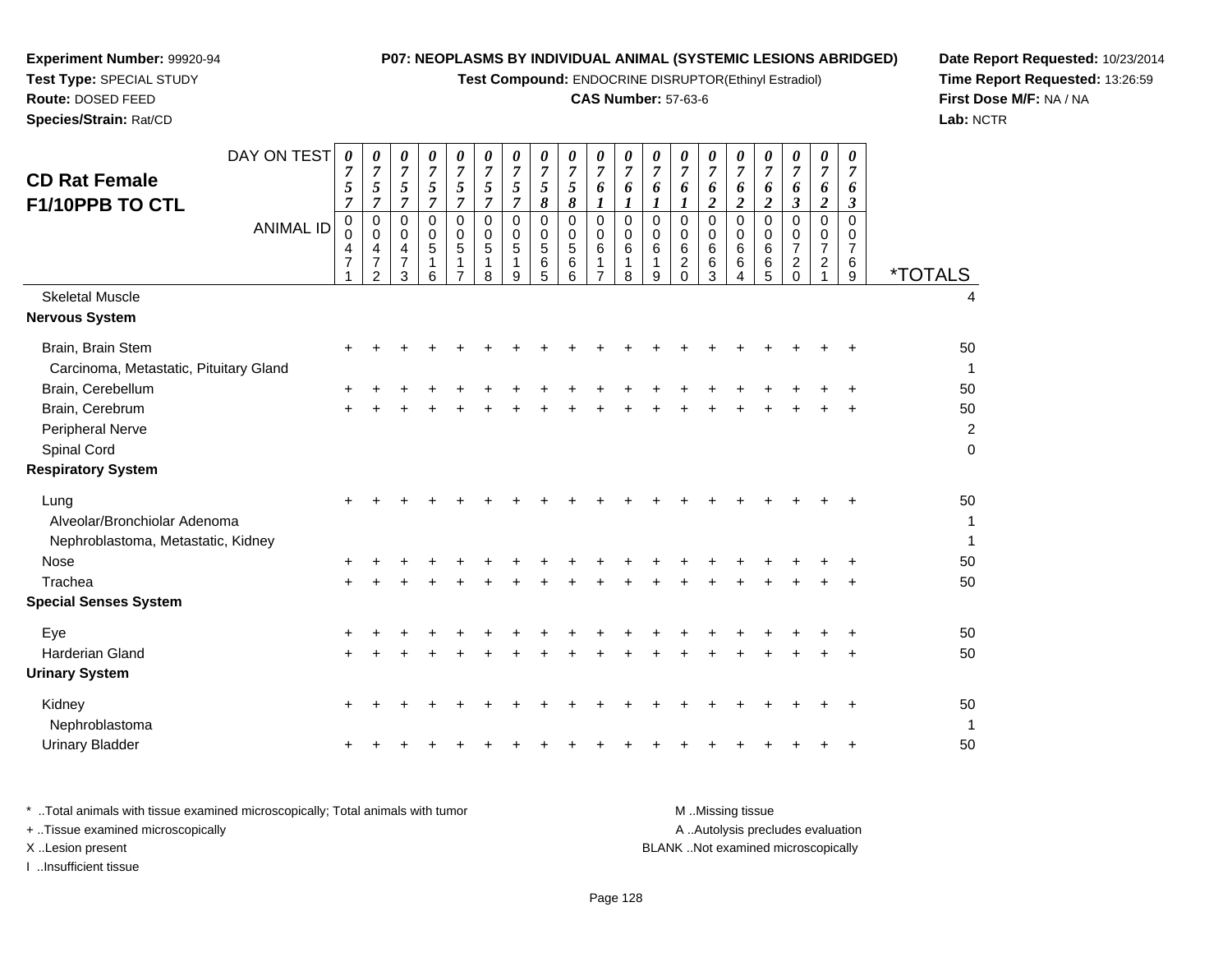**Test Compound:** ENDOCRINE DISRUPTOR(Ethinyl Estradiol)

# **CAS Number:** 57-63-6

**Date Report Requested:** 10/23/2014**Time Report Requested:** 13:26:59**First Dose M/F:** NA / NA**Lab:** NCTR

**Experiment Number:** 99920-94

| <b>CD Rat Female</b><br>F1/10PPB TO CTL                        | DAY ON TEST<br><b>ANIMAL ID</b> | 0<br>$\overline{ }$<br>5<br>7<br>0<br>0<br>4<br>$\overline{ }$ | $\theta$<br>5<br>4<br>$\mathcal{P}$ | $\boldsymbol{\theta}$<br>7<br>5 <sup>5</sup><br>7<br>0<br>$\pmb{0}$<br>4<br>$\overline{ }$<br>3 | 0<br>$\overline{7}$<br>5<br>7<br>0<br>$\begin{matrix}0\\5\end{matrix}$<br>6 | $\boldsymbol{\theta}$<br>$\mathbf{r}$<br>$\overline{5}$<br>$\overline{ }$<br>0<br>0<br>5 | 0<br>7<br>5<br>7<br>$\mathbf 0$<br>0<br>5<br>8 | 0<br>7<br>5<br>0<br>5<br>9 | $\boldsymbol{\theta}$<br>7<br>5<br>8<br>$\overline{0}$<br>0<br>5<br>6<br>5 | $\boldsymbol{\theta}$<br>$\overline{ }$<br>5<br>8<br>0<br>0<br>5<br>6<br>6 | 0<br>$\overline{7}$<br>6<br>0<br>$\pmb{0}$<br>6<br>⇁ | 0<br>7<br>6<br>0<br>0<br>6<br>8 | 0<br>7<br>6<br>0<br>0<br>6<br>9 | 0<br>6<br>6<br>2 | $\boldsymbol{\theta}$<br>7<br>6<br>2<br>0<br>0<br>6<br>6<br>3 | $\boldsymbol{\theta}$<br>7<br>6<br>$\boldsymbol{2}$<br>0<br>0<br>6<br>6<br>4 | 0<br>$\overline{ }$<br>6<br>2<br>0<br>6<br>6<br>5 | $\boldsymbol{\theta}$<br>7<br>6<br>3<br>0<br>0<br>$\overline{ }$<br>2 | $\boldsymbol{\theta}$<br>7<br>6<br>$\overline{2}$<br>0<br>0<br>$\overline{ }$<br>$\overline{\mathbf{c}}$ | 0<br>o<br>3<br>6<br>9 | <i><b>*TOTALS</b></i> |
|----------------------------------------------------------------|---------------------------------|----------------------------------------------------------------|-------------------------------------|-------------------------------------------------------------------------------------------------|-----------------------------------------------------------------------------|------------------------------------------------------------------------------------------|------------------------------------------------|----------------------------|----------------------------------------------------------------------------|----------------------------------------------------------------------------|------------------------------------------------------|---------------------------------|---------------------------------|------------------|---------------------------------------------------------------|------------------------------------------------------------------------------|---------------------------------------------------|-----------------------------------------------------------------------|----------------------------------------------------------------------------------------------------------|-----------------------|-----------------------|
| <b>Urinary Bladder</b><br><b>SYSTEMIC LESIONS</b>              |                                 | $\div$                                                         |                                     |                                                                                                 |                                                                             |                                                                                          |                                                |                            |                                                                            |                                                                            |                                                      |                                 |                                 |                  | ٠                                                             | ÷                                                                            |                                                   | +                                                                     | ÷                                                                                                        | $\pm$                 | 50                    |
| Multiple Organ<br>Lymphoma Malignant<br>Mesothelioma Malignant |                                 | $\div$                                                         |                                     |                                                                                                 |                                                                             | +                                                                                        |                                                |                            |                                                                            | X                                                                          |                                                      |                                 |                                 |                  |                                                               |                                                                              | $\pm$                                             | $\div$                                                                | $\div$                                                                                                   | $\div$                | 50<br>1<br>1          |

\* ..Total animals with tissue examined microscopically; Total animals with tumor **M** . Missing tissue M ..Missing tissue

+ ..Tissue examined microscopically

I ..Insufficient tissue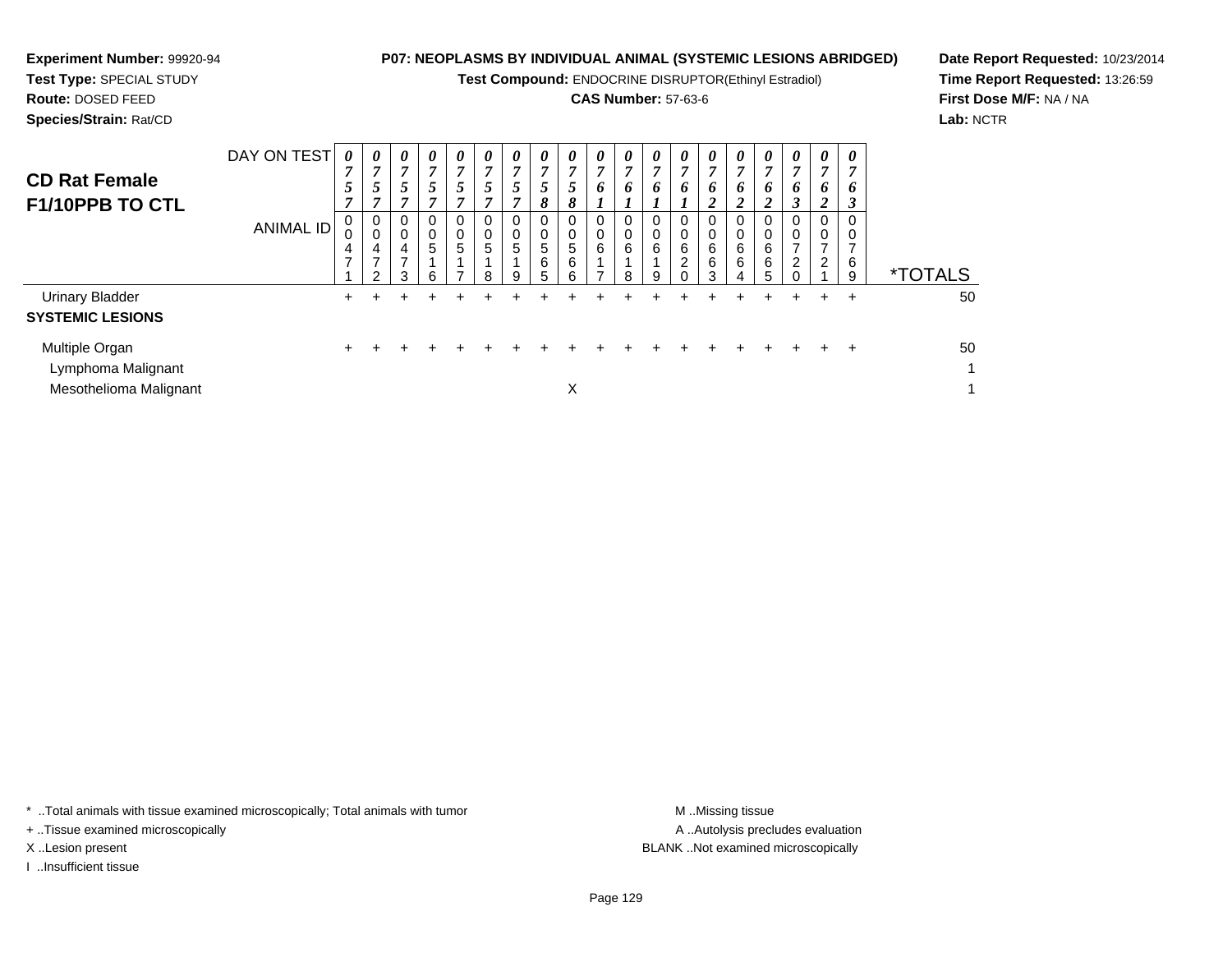**Test Compound:** ENDOCRINE DISRUPTOR(Ethinyl Estradiol)

# **CAS Number:** 57-63-6

**Date Report Requested:** 10/23/2014**Time Report Requested:** 13:26:59**First Dose M/F:** NA / NA**Lab:** NCTR

|                                  | DAY ON TEST      | 0<br>4                | 0<br>$\boldsymbol{4}$   | 0<br>5                        | 0<br>$\sqrt{5}$  | 0<br>$\sqrt{5}$            | $\boldsymbol{\theta}$<br>5 | 0<br>$\sqrt{5}$          | 0<br>6              | 0<br>6           | 0<br>$\pmb{6}$                | 0<br>$\pmb{6}$   | 0<br>6           | 0<br>6                     | 0<br>6           | 0<br>6                   | 0<br>6                           | 0<br>6                        | 0<br>6         | 0<br>6                    | 0<br>$\overline{7}$                   | 0<br>$\overline{7}$                | $\overline{7}$                | 0<br>$\overline{7}$ | 0<br>$\boldsymbol{7}$ | 0<br>$\overline{7}$  | 0<br>$\overline{7}$        | 0<br>$\overline{7}$      | 0<br>$\boldsymbol{7}$ | 0<br>$\boldsymbol{7}$             | 0<br>$\overline{7}$        |  |
|----------------------------------|------------------|-----------------------|-------------------------|-------------------------------|------------------|----------------------------|----------------------------|--------------------------|---------------------|------------------|-------------------------------|------------------|------------------|----------------------------|------------------|--------------------------|----------------------------------|-------------------------------|----------------|---------------------------|---------------------------------------|------------------------------------|-------------------------------|---------------------|-----------------------|----------------------|----------------------------|--------------------------|-----------------------|-----------------------------------|----------------------------|--|
| <b>CD Rat Female</b>             |                  | $\boldsymbol{\theta}$ | 9                       |                               | 6                | $\overline{7}$             | 9                          | 9                        | 1                   | $\boldsymbol{2}$ | $\boldsymbol{\beta}$          | $\boldsymbol{4}$ | 5                | 5                          | 6                | 6                        | $\pmb{8}$                        | 9                             | 9              | 9                         | 0                                     | $\boldsymbol{\theta}$              | $\boldsymbol{l}$              | $\overline{c}$      | $\boldsymbol{2}$      | $\boldsymbol{\beta}$ | $\boldsymbol{\beta}$       | 4                        | 4                     | 5                                 | 5                          |  |
| F1/50PPB TO CTL                  |                  | 4                     | 5                       |                               |                  | $\boldsymbol{4}$           | $\boldsymbol{\beta}$       | 8                        | $\overline{7}$      | $\pmb{\theta}$   | $\overline{2}$                | $\mathfrak{s}$   | $\overline{2}$   | $\boldsymbol{\beta}$       | 5                | $\overline{7}$           | 9                                | $\mathfrak{s}$                | 6              | 8                         |                                       | $\overline{2}$                     | $\mathfrak{s}$                | 4                   | $\pmb{8}$             | 6                    | 8                          | $\boldsymbol{2}$         | 6                     | 6                                 | 6                          |  |
|                                  | <b>ANIMAL ID</b> | $\mathbf 0$<br>0      | $\mathbf 0$<br>$\Omega$ | $\mathbf 0$<br>0              | $\mathbf 0$<br>0 | $\mathbf 0$<br>$\mathbf 0$ | $\mathbf 0$<br>0           | $\mathbf 0$<br>$\pmb{0}$ | $\overline{0}$<br>0 | $\mathbf 0$<br>0 | $\overline{0}$<br>$\mathbf 0$ | $\mathbf 0$<br>0 | $\mathbf 0$<br>0 | $\mathbf 0$<br>$\mathbf 0$ | 0<br>$\mathbf 0$ | $\mathbf 0$<br>$\pmb{0}$ | 0<br>0                           | $\overline{0}$<br>$\mathbf 0$ | 0<br>0         | $\mathbf 0$<br>$\pmb{0}$  | $\mathsf 0$<br>$\pmb{0}$              | $\mathbf 0$<br>$\mathsf{O}\xspace$ | $\overline{0}$<br>$\mathbf 0$ | 0<br>0              | $\mathbf 0$<br>0      | $\mathbf 0$<br>0     | $\mathbf 0$<br>$\mathbf 0$ | $\overline{0}$<br>0      | 0<br>0                | $\mathbf 0$<br>$\pmb{0}$          | $\mathsf 0$<br>$\mathbf 0$ |  |
|                                  |                  | 0                     | 0                       | $\mathbf 0$<br>$\overline{7}$ | 1                | $\mathbf{1}$               | 1                          | $\mathbf{1}$             | $\mathbf{1}$        | $\mathbf{1}$     | $\mathbf{1}$                  | $\mathbf{1}$     | $\overline{2}$   | $\overline{a}$             | $\overline{2}$   | $\overline{2}$           | $\sqrt{2}$                       | $\overline{2}$                | $\overline{c}$ | $\overline{2}$            | $\boldsymbol{2}$                      | $\sqrt{3}$                         | $\ensuremath{\mathsf{3}}$     | $\mathbf{3}$        | $\overline{3}$        | $\sqrt{3}$           | $\sqrt{3}$                 | $\sqrt{3}$               | $\sqrt{3}$            | $\overline{4}$                    | 4                          |  |
|                                  |                  | $\frac{3}{5}$         | 6<br>$\Omega$           |                               | 0                | 1                          | $\mathbf{3}$<br>$\Omega$   | 4                        | 6                   | 6<br>6           | $\overline{7}$                | 8<br>9           | $\mathsf 0$<br>8 | $\overline{a}$             | $\frac{2}{2}$    | $\frac{2}{8}$            | $\overline{7}$<br>$\overline{2}$ | $\bf 8$<br>$\Omega$           | 8<br>3         | $\bf 8$<br>8              | $\begin{array}{c} 9 \\ 5 \end{array}$ | $\mathbf 0$<br>$\Omega$            | $\overline{2}$                | $\mathbf{3}$<br>5   | 5<br>$\Omega$         | $\,6$<br>3           | $\overline{7}$<br>6        | $\,8\,$<br>$\mathcal{P}$ | 9                     | $\boldsymbol{2}$<br>$\mathcal{P}$ | $\overline{c}$<br>3        |  |
| <b>Alimentary System</b>         |                  |                       |                         |                               |                  |                            |                            |                          |                     |                  |                               |                  |                  |                            |                  |                          |                                  |                               |                |                           |                                       |                                    |                               |                     |                       |                      |                            |                          |                       |                                   |                            |  |
| Esophagus                        |                  |                       |                         |                               |                  |                            |                            |                          |                     |                  |                               |                  |                  |                            |                  |                          |                                  |                               |                |                           |                                       |                                    |                               |                     |                       |                      |                            |                          |                       |                                   |                            |  |
| Intestine Large, Cecum           |                  |                       |                         |                               |                  |                            |                            |                          |                     |                  |                               |                  |                  |                            |                  |                          |                                  |                               |                |                           |                                       |                                    |                               |                     |                       |                      |                            |                          |                       |                                   |                            |  |
| Intestine Large, Colon           |                  |                       |                         |                               |                  |                            |                            |                          |                     |                  |                               |                  |                  |                            |                  |                          |                                  |                               |                |                           |                                       |                                    |                               |                     |                       |                      |                            |                          |                       |                                   |                            |  |
| Intestine Large, Rectum          |                  |                       |                         |                               |                  |                            |                            |                          |                     |                  |                               |                  |                  |                            |                  |                          |                                  |                               |                |                           |                                       |                                    |                               |                     |                       |                      |                            |                          |                       |                                   |                            |  |
| Intestine Small, Duodenum        |                  |                       |                         |                               |                  |                            |                            |                          |                     |                  |                               |                  |                  |                            |                  |                          |                                  |                               |                |                           |                                       |                                    |                               |                     |                       |                      |                            |                          |                       |                                   |                            |  |
| Leiomyoma                        |                  |                       |                         |                               |                  |                            |                            |                          |                     |                  |                               |                  |                  |                            |                  |                          |                                  |                               | X              |                           |                                       |                                    |                               |                     |                       |                      |                            |                          |                       |                                   |                            |  |
| Intestine Small, Ileum           |                  |                       |                         |                               |                  |                            |                            |                          |                     |                  |                               |                  |                  |                            |                  |                          |                                  |                               |                |                           |                                       |                                    |                               |                     |                       |                      |                            |                          |                       |                                   |                            |  |
| Intestine Small, Jejunum         |                  |                       |                         |                               |                  |                            |                            |                          |                     |                  |                               |                  |                  |                            |                  |                          |                                  |                               |                |                           |                                       |                                    |                               |                     |                       |                      |                            |                          |                       |                                   |                            |  |
| Liver                            |                  |                       |                         |                               |                  |                            |                            |                          |                     |                  |                               |                  |                  |                            |                  |                          |                                  |                               |                |                           |                                       |                                    |                               |                     |                       |                      |                            |                          |                       |                                   |                            |  |
| Cholangioma                      |                  |                       |                         |                               |                  |                            |                            |                          |                     |                  |                               |                  |                  |                            |                  |                          |                                  |                               |                |                           |                                       |                                    |                               |                     |                       |                      |                            |                          |                       |                                   |                            |  |
| Hepatocellular Adenoma           |                  |                       |                         |                               |                  |                            |                            |                          |                     |                  |                               |                  |                  |                            |                  |                          |                                  |                               | X              |                           |                                       |                                    |                               |                     |                       |                      |                            |                          |                       |                                   |                            |  |
| Hepatocellular Adenoma, Multiple |                  |                       |                         |                               |                  |                            |                            |                          |                     |                  |                               |                  |                  |                            |                  |                          |                                  |                               |                | $\boldsymbol{\mathsf{X}}$ |                                       |                                    |                               |                     |                       |                      |                            |                          |                       |                                   |                            |  |
| Oral Mucosa                      |                  |                       |                         |                               |                  | $\ddot{}$                  |                            |                          |                     |                  |                               |                  |                  | $\ddot{}$                  |                  |                          |                                  |                               |                |                           |                                       |                                    |                               |                     |                       |                      |                            |                          |                       |                                   | $\ddot{}$                  |  |
| Squamous Cell Carcinoma          |                  |                       |                         |                               |                  |                            |                            |                          |                     |                  | $\boldsymbol{\mathsf{X}}$     |                  |                  |                            |                  |                          |                                  |                               |                |                           |                                       |                                    |                               |                     |                       |                      |                            |                          |                       |                                   |                            |  |
| Pancreas                         |                  |                       |                         |                               |                  |                            |                            |                          |                     |                  |                               |                  |                  |                            |                  |                          |                                  |                               |                |                           |                                       |                                    |                               |                     |                       |                      |                            |                          |                       |                                   |                            |  |
| Salivary Glands                  |                  |                       |                         |                               |                  |                            |                            |                          |                     |                  |                               |                  |                  |                            |                  |                          |                                  |                               |                |                           |                                       |                                    |                               |                     |                       |                      |                            |                          |                       |                                   |                            |  |
| Stomach, Forestomach             |                  |                       |                         |                               |                  |                            |                            |                          |                     |                  |                               |                  |                  |                            |                  |                          |                                  |                               |                |                           |                                       |                                    |                               |                     |                       |                      |                            |                          |                       |                                   |                            |  |
| Stomach, Glandular               |                  |                       |                         |                               |                  |                            |                            |                          |                     |                  |                               |                  |                  |                            |                  |                          |                                  |                               |                |                           |                                       |                                    |                               |                     |                       |                      |                            |                          |                       |                                   |                            |  |
| <b>Cardiovascular System</b>     |                  |                       |                         |                               |                  |                            |                            |                          |                     |                  |                               |                  |                  |                            |                  |                          |                                  |                               |                |                           |                                       |                                    |                               |                     |                       |                      |                            |                          |                       |                                   |                            |  |
| <b>Blood Vessel</b>              |                  |                       |                         |                               |                  |                            |                            |                          |                     |                  |                               |                  |                  |                            |                  |                          |                                  |                               |                |                           |                                       |                                    |                               |                     |                       |                      |                            |                          |                       |                                   |                            |  |
| Heart                            |                  |                       |                         |                               |                  |                            |                            |                          |                     |                  |                               |                  |                  |                            |                  |                          |                                  |                               |                |                           |                                       |                                    |                               |                     |                       |                      |                            |                          |                       |                                   |                            |  |
|                                  |                  |                       |                         |                               |                  |                            |                            |                          |                     |                  |                               |                  |                  |                            |                  |                          |                                  |                               |                |                           |                                       |                                    |                               |                     |                       |                      |                            |                          |                       |                                   |                            |  |

\* ..Total animals with tissue examined microscopically; Total animals with tumor **M** . Missing tissue M ..Missing tissue A ..Autolysis precludes evaluation + ..Tissue examined microscopically X ..Lesion present BLANK ..Not examined microscopicallyI ..Insufficient tissue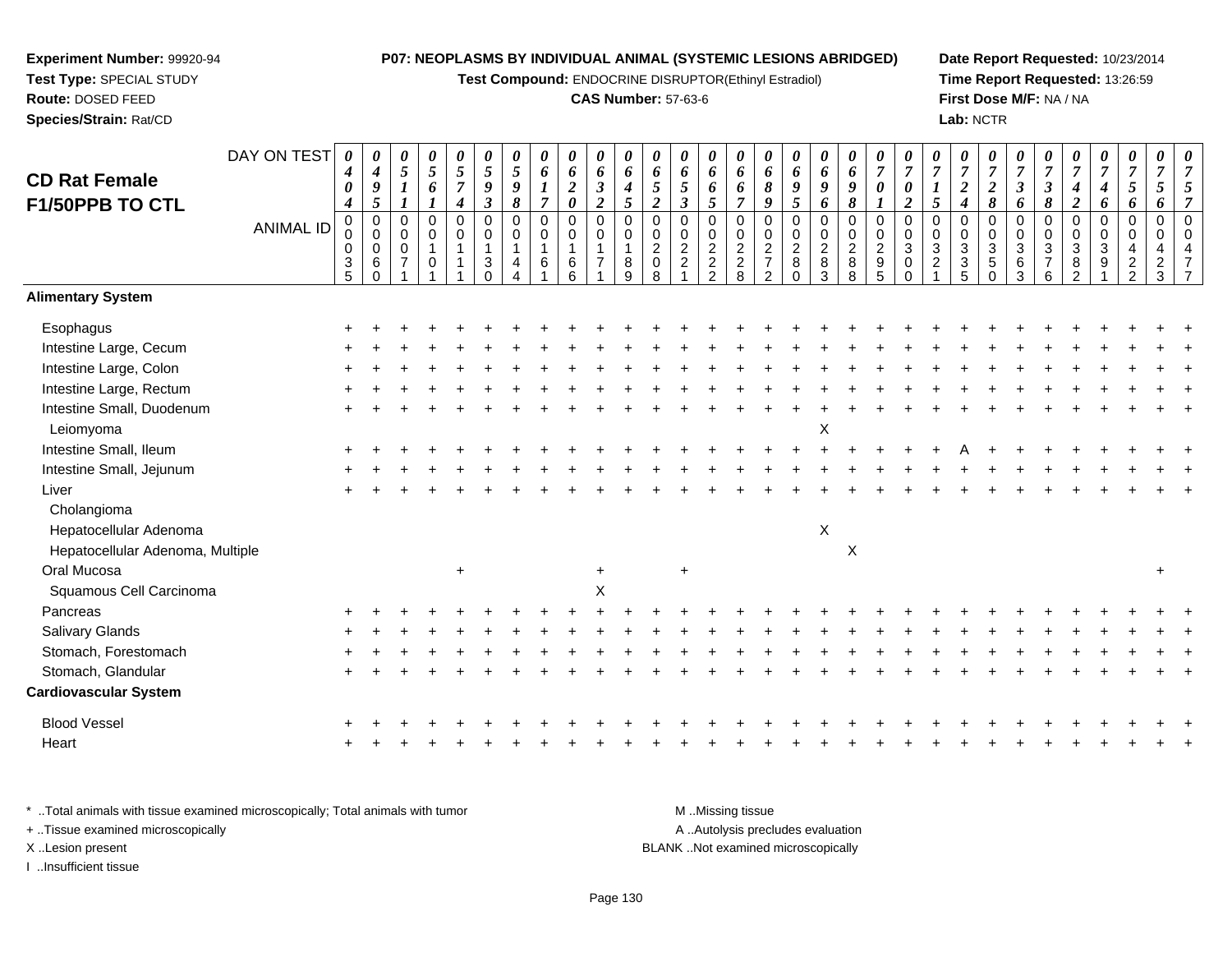**Test Compound:** ENDOCRINE DISRUPTOR(Ethinyl Estradiol)

# **CAS Number:** 57-63-6

**Date Report Requested:** 10/23/2014**Time Report Requested:** 13:26:59**First Dose M/F:** NA / NA**Lab:** NCTR

| <b>CD Rat Female</b>                                                         | DAY ON TEST      | 0<br>$\boldsymbol{4}$<br>$\boldsymbol{\theta}$<br>$\boldsymbol{4}$ | 0<br>$\boldsymbol{4}$<br>$\boldsymbol{g}$<br>5   | $\boldsymbol{\theta}$<br>5<br>$\boldsymbol{l}$ | 0<br>$\sqrt{5}$<br>6                        | $\frac{\theta}{5}$<br>$\overline{7}$<br>$\boldsymbol{4}$ | 0<br>5<br>9<br>$\mathfrak{z}$                 | 0<br>$\mathfrak{s}$<br>$\pmb{9}$<br>8 | 0<br>6<br>$\boldsymbol{l}$<br>$\overline{7}$ | 0<br>6<br>$\boldsymbol{2}$<br>$\boldsymbol{\theta}$                   | 0<br>6<br>$\boldsymbol{\beta}$<br>$\overline{2}$             | 0<br>6<br>$\boldsymbol{4}$<br>$\mathfrak{S}$ | 0<br>6<br>5<br>$\overline{2}$                     | 0<br>6<br>5<br>$\mathfrak{z}$                     | 0<br>6<br>6<br>$5\overline{)}$                             | 0<br>6<br>6<br>$\overline{7}$                              | $\boldsymbol{\theta}$<br>6<br>$\boldsymbol{\delta}$<br>9            | $\boldsymbol{\theta}$<br>6<br>9<br>$5\overline{)}$             | 0<br>6<br>9<br>6                                           | $\boldsymbol{\theta}$<br>6<br>9<br>8 | $\frac{\theta}{7}$<br>$\pmb{\theta}$<br>$\boldsymbol{l}$                           | $\boldsymbol{\theta}$<br>$\overline{7}$<br>$\boldsymbol{\theta}$<br>$\overline{2}$ | $\overline{7}$<br>$\boldsymbol{l}$<br>5                                | 0<br>$\overline{7}$<br>$\overline{a}$<br>$\boldsymbol{4}$   | $\frac{\boldsymbol{\theta}}{\boldsymbol{7}}$<br>$\boldsymbol{2}$<br>8   | $\boldsymbol{\theta}$<br>$\overline{7}$<br>$\mathfrak{z}$<br>6 | $\boldsymbol{\theta}$<br>$\overline{7}$<br>$\mathfrak{z}$<br>8    | $\overline{7}$<br>4<br>$\overline{2}$                             | $\frac{\bm{\theta}}{\bm{7}}$<br>4<br>6 | $\boldsymbol{\theta}$<br>$\overline{7}$<br>$\mathfrak{s}$<br>6   | 0<br>$\overline{7}$<br>$5\overline{)}$<br>6      | $\frac{\theta}{7}$ |
|------------------------------------------------------------------------------|------------------|--------------------------------------------------------------------|--------------------------------------------------|------------------------------------------------|---------------------------------------------|----------------------------------------------------------|-----------------------------------------------|---------------------------------------|----------------------------------------------|-----------------------------------------------------------------------|--------------------------------------------------------------|----------------------------------------------|---------------------------------------------------|---------------------------------------------------|------------------------------------------------------------|------------------------------------------------------------|---------------------------------------------------------------------|----------------------------------------------------------------|------------------------------------------------------------|--------------------------------------|------------------------------------------------------------------------------------|------------------------------------------------------------------------------------|------------------------------------------------------------------------|-------------------------------------------------------------|-------------------------------------------------------------------------|----------------------------------------------------------------|-------------------------------------------------------------------|-------------------------------------------------------------------|----------------------------------------|------------------------------------------------------------------|--------------------------------------------------|--------------------|
| F1/50PPB TO CTL                                                              | <b>ANIMAL ID</b> | $\Omega$<br>0<br>0<br>$\frac{3}{5}$                                | $\mathbf 0$<br>$\mathbf 0$<br>0<br>6<br>$\Omega$ | $\Omega$<br>$\mathbf 0$<br>$\mathbf 0$         | $\Omega$<br>$\mathbf 0$<br>$\mathbf 1$<br>0 | $\Omega$<br>0<br>$\mathbf{1}$<br>1                       | $\Omega$<br>$\mathbf 0$<br>1<br>3<br>$\Omega$ | $\Omega$<br>$\mathbf 0$<br>4          | $\mathbf 0$<br>0<br>6                        | $\mathbf 0$<br>$\mathbf 0$<br>$\overline{\mathbf{1}}$<br>$\,6\,$<br>6 | $\mathbf 0$<br>$\mathbf 0$<br>$\mathbf{1}$<br>$\overline{7}$ | $\Omega$<br>$\mathbf 0$<br>1<br>$\bf 8$<br>9 | $\Omega$<br>0<br>$\overline{c}$<br>$\pmb{0}$<br>8 | $\Omega$<br>0<br>$\overline{c}$<br>$\overline{c}$ | $\Omega$<br>$\mathbf 0$<br>$\overline{2}$<br>$\frac{2}{2}$ | $\Omega$<br>$\mathbf 0$<br>$\overline{c}$<br>$\frac{2}{8}$ | $\Omega$<br>0<br>$\overline{c}$<br>$\overline{7}$<br>$\overline{2}$ | $\Omega$<br>$\pmb{0}$<br>$\overline{2}$<br>$\bf 8$<br>$\Omega$ | $\mathbf 0$<br>$\pmb{0}$<br>$\overline{c}$<br>$\bf 8$<br>3 | 0<br>0<br>$\overline{c}$<br>$_{8}^8$ | $\Omega$<br>$\pmb{0}$<br>$\boldsymbol{2}$<br>$\begin{array}{c} 9 \\ 5 \end{array}$ | $\Omega$<br>0<br>3<br>$\pmb{0}$<br>$\Omega$                                        | $\Omega$<br>$\mathbf 0$<br>$\ensuremath{\mathsf{3}}$<br>$\overline{c}$ | $\Omega$<br>0<br>$\ensuremath{\mathsf{3}}$<br>$\frac{3}{5}$ | $\Omega$<br>0<br>$\ensuremath{\mathsf{3}}$<br>$\sqrt{5}$<br>$\mathbf 0$ | $\Omega$<br>$\mathbf 0$<br>$\mathbf{3}$<br>$\,6\,$<br>3        | $\Omega$<br>0<br>$\ensuremath{\mathsf{3}}$<br>$\overline{7}$<br>6 | $\Omega$<br>0<br>$\ensuremath{\mathsf{3}}$<br>8<br>$\mathfrak{p}$ | 0<br>0<br>3<br>9                       | $\Omega$<br>$\mathbf 0$<br>4<br>$\overline{c}$<br>$\overline{2}$ | $\mathbf 0$<br>$\mathbf 0$<br>4<br>$\frac{2}{3}$ |                    |
| <b>Endocrine System</b>                                                      |                  |                                                                    |                                                  |                                                |                                             |                                                          |                                               |                                       |                                              |                                                                       |                                                              |                                              |                                                   |                                                   |                                                            |                                                            |                                                                     |                                                                |                                                            |                                      |                                                                                    |                                                                                    |                                                                        |                                                             |                                                                         |                                                                |                                                                   |                                                                   |                                        |                                                                  |                                                  |                    |
| <b>Adrenal Cortex</b><br>Adenoma                                             |                  |                                                                    |                                                  |                                                |                                             |                                                          |                                               |                                       |                                              |                                                                       |                                                              |                                              |                                                   |                                                   |                                                            |                                                            |                                                                     |                                                                |                                                            |                                      |                                                                                    |                                                                                    | X                                                                      | X                                                           |                                                                         |                                                                |                                                                   |                                                                   |                                        |                                                                  |                                                  |                    |
| <b>Adrenal Medulla</b><br>Pheochromocytoma Benign                            |                  |                                                                    |                                                  |                                                |                                             |                                                          |                                               |                                       |                                              |                                                                       |                                                              |                                              |                                                   |                                                   |                                                            |                                                            |                                                                     |                                                                |                                                            |                                      |                                                                                    |                                                                                    |                                                                        |                                                             |                                                                         |                                                                |                                                                   |                                                                   | X                                      |                                                                  |                                                  |                    |
| Islets, Pancreatic<br>Adenoma                                                |                  |                                                                    |                                                  |                                                |                                             |                                                          |                                               |                                       |                                              |                                                                       |                                                              |                                              |                                                   |                                                   |                                                            |                                                            |                                                                     |                                                                |                                                            |                                      |                                                                                    |                                                                                    |                                                                        |                                                             |                                                                         |                                                                |                                                                   |                                                                   |                                        |                                                                  |                                                  |                    |
| Parathyroid Gland<br>Adenoma                                                 |                  |                                                                    |                                                  |                                                |                                             |                                                          |                                               |                                       | м                                            |                                                                       | м                                                            |                                              |                                                   |                                                   |                                                            |                                                            |                                                                     |                                                                |                                                            |                                      |                                                                                    |                                                                                    |                                                                        |                                                             |                                                                         |                                                                |                                                                   |                                                                   |                                        |                                                                  |                                                  |                    |
| <b>Pituitary Gland</b><br>Pars Distalis, Adenoma<br>Pars Distalis, Carcinoma |                  |                                                                    |                                                  |                                                | $\mathsf X$                                 | м                                                        | X                                             |                                       | X                                            | $\mathsf X$                                                           |                                                              |                                              | X                                                 |                                                   | X                                                          |                                                            | Χ                                                                   | $\times$                                                       | X X                                                        |                                      |                                                                                    | X                                                                                  | $\mathsf{X}$                                                           | $\mathsf{X}$                                                | $\mathsf{X}$                                                            | X                                                              | $\mathsf{X}$                                                      |                                                                   | X                                      | X X                                                              |                                                  |                    |
| <b>Thyroid Gland</b><br>C Cell, Carcinoma                                    |                  |                                                                    |                                                  |                                                |                                             |                                                          |                                               |                                       |                                              |                                                                       |                                                              |                                              |                                                   |                                                   |                                                            |                                                            |                                                                     |                                                                |                                                            |                                      |                                                                                    |                                                                                    |                                                                        |                                                             |                                                                         |                                                                |                                                                   |                                                                   |                                        |                                                                  |                                                  |                    |
| <b>General Body System</b>                                                   |                  |                                                                    |                                                  |                                                |                                             |                                                          |                                               |                                       |                                              |                                                                       |                                                              |                                              |                                                   |                                                   |                                                            |                                                            |                                                                     |                                                                |                                                            |                                      |                                                                                    |                                                                                    |                                                                        |                                                             |                                                                         |                                                                |                                                                   |                                                                   |                                        |                                                                  |                                                  |                    |
| <b>NONE</b><br><b>Genital System</b>                                         |                  |                                                                    |                                                  |                                                |                                             |                                                          |                                               |                                       |                                              |                                                                       |                                                              |                                              |                                                   |                                                   |                                                            |                                                            |                                                                     |                                                                |                                                            |                                      |                                                                                    |                                                                                    |                                                                        |                                                             |                                                                         |                                                                |                                                                   |                                                                   |                                        |                                                                  |                                                  |                    |
| <b>Clitoral Gland</b>                                                        |                  |                                                                    |                                                  |                                                |                                             |                                                          |                                               |                                       |                                              |                                                                       |                                                              |                                              |                                                   |                                                   |                                                            |                                                            |                                                                     |                                                                |                                                            |                                      |                                                                                    |                                                                                    |                                                                        |                                                             |                                                                         |                                                                |                                                                   |                                                                   |                                        |                                                                  |                                                  |                    |
| Ovary<br>Granulosa Cell Tumor Benign                                         |                  |                                                                    |                                                  |                                                |                                             |                                                          |                                               |                                       |                                              |                                                                       |                                                              |                                              |                                                   |                                                   |                                                            |                                                            |                                                                     |                                                                |                                                            |                                      |                                                                                    |                                                                                    |                                                                        | X                                                           |                                                                         |                                                                |                                                                   |                                                                   |                                        |                                                                  |                                                  |                    |
| Oviduct                                                                      |                  |                                                                    |                                                  |                                                |                                             |                                                          |                                               |                                       |                                              |                                                                       |                                                              |                                              |                                                   |                                                   |                                                            |                                                            |                                                                     |                                                                |                                                            |                                      |                                                                                    |                                                                                    |                                                                        |                                                             |                                                                         |                                                                |                                                                   |                                                                   |                                        |                                                                  |                                                  |                    |

\* ..Total animals with tissue examined microscopically; Total animals with tumor **M** . Missing tissue M ..Missing tissue A ..Autolysis precludes evaluation + ..Tissue examined microscopically X ..Lesion present BLANK ..Not examined microscopicallyI ..Insufficient tissue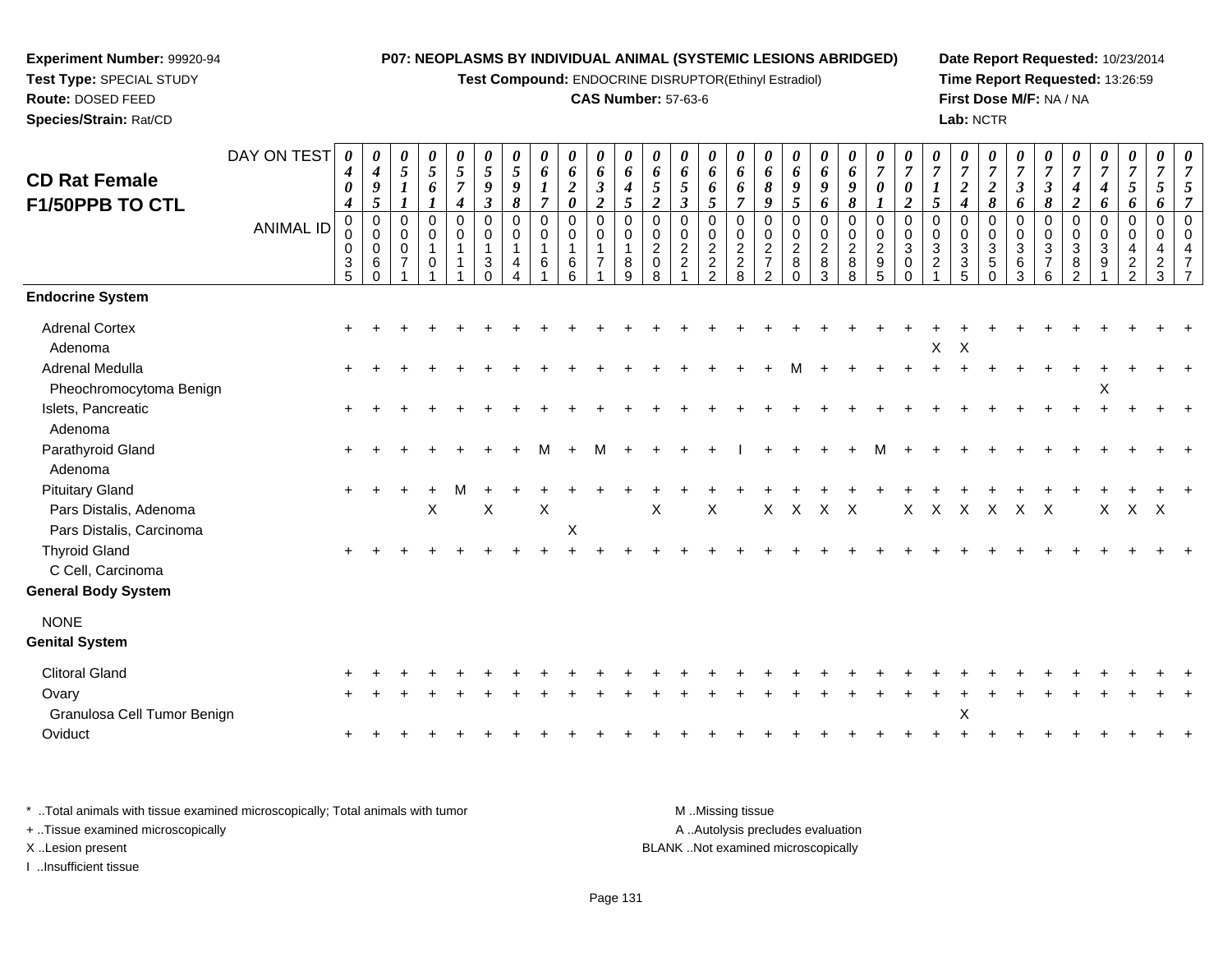**Test Compound:** ENDOCRINE DISRUPTOR(Ethinyl Estradiol)

# **CAS Number:** 57-63-6

**Date Report Requested:** 10/23/2014**Time Report Requested:** 13:27:00**First Dose M/F:** NA / NA**Lab:** NCTR

| <b>CD Rat Female</b>                    | DAY ON TEST      | 0<br>$\boldsymbol{4}$<br>$\pmb{\theta}$                      | 0<br>$\boldsymbol{4}$<br>$\boldsymbol{g}$                          | 0<br>$\mathfrak{s}$<br>$\boldsymbol{l}$      | 0<br>5<br>6                | $\frac{\theta}{5}$<br>$\overline{7}$      | $\boldsymbol{\theta}$<br>$\mathfrak{s}$<br>$\boldsymbol{9}$ | 0<br>$\mathfrak{s}$<br>9             | 0<br>$\boldsymbol{6}$<br>$\boldsymbol{l}$    | 0<br>6<br>$\boldsymbol{2}$                                         | 0<br>6<br>$\mathfrak{z}$                                   | 0<br>6<br>$\boldsymbol{4}$      | 0<br>6<br>$\mathfrak{s}$                                                           | 0<br>6<br>$\sqrt{5}$                                                     | 0<br>6<br>6                                                                                 | 0<br>6<br>6                                                                      | $\boldsymbol{\theta}$<br>6<br>$\pmb{8}$                                       | 0<br>6<br>9                                                                                    | 0<br>6<br>9                                              | 0<br>6<br>9                                                 | $\frac{\boldsymbol{\theta}}{\boldsymbol{7}}$<br>$\pmb{\theta}$ | $\overline{7}$<br>$\pmb{\theta}$                            | $\overline{7}$                            | 0<br>$\overline{7}$<br>$\boldsymbol{2}$ | $\boldsymbol{\theta}$<br>$\overline{7}$<br>$\boldsymbol{2}$             | 0<br>$\overline{7}$<br>$\boldsymbol{\beta}$ | $\overline{7}$<br>$\boldsymbol{\beta}$            | $\overline{7}$<br>$\boldsymbol{4}$                           | 0<br>$\overline{7}$<br>4                       | 0<br>$\overline{7}$<br>$\mathfrak{s}$                                                      | 0<br>$\overline{7}$<br>$\mathfrak{s}$       |                                            |
|-----------------------------------------|------------------|--------------------------------------------------------------|--------------------------------------------------------------------|----------------------------------------------|----------------------------|-------------------------------------------|-------------------------------------------------------------|--------------------------------------|----------------------------------------------|--------------------------------------------------------------------|------------------------------------------------------------|---------------------------------|------------------------------------------------------------------------------------|--------------------------------------------------------------------------|---------------------------------------------------------------------------------------------|----------------------------------------------------------------------------------|-------------------------------------------------------------------------------|------------------------------------------------------------------------------------------------|----------------------------------------------------------|-------------------------------------------------------------|----------------------------------------------------------------|-------------------------------------------------------------|-------------------------------------------|-----------------------------------------|-------------------------------------------------------------------------|---------------------------------------------|---------------------------------------------------|--------------------------------------------------------------|------------------------------------------------|--------------------------------------------------------------------------------------------|---------------------------------------------|--------------------------------------------|
| F1/50PPB TO CTL                         | <b>ANIMAL ID</b> | $\boldsymbol{4}$<br>$\mathbf 0$<br>0<br>0<br>3<br>$\sqrt{5}$ | $\mathfrak{s}$<br>$\mathbf 0$<br>$\mathbf 0$<br>0<br>6<br>$\Omega$ | 1<br>0<br>$\mathbf 0$<br>0<br>$\overline{7}$ | 0<br>$\mathbf 0$<br>1<br>0 | $\boldsymbol{4}$<br>0<br>0<br>$\mathbf 1$ | $\boldsymbol{\beta}$<br>$\mathbf 0$<br>0<br>3<br>$\Omega$   | 8<br>$\mathbf 0$<br>$\mathbf 0$<br>4 | $\overline{7}$<br>$\mathbf 0$<br>0<br>1<br>6 | $\boldsymbol{\theta}$<br>$\mathbf 0$<br>$\mathbf 0$<br>1<br>6<br>6 | $\overline{2}$<br>0<br>0<br>$\mathbf{1}$<br>$\overline{7}$ | 5<br>$\mathbf 0$<br>0<br>8<br>9 | $\overline{2}$<br>$\mathbf 0$<br>$\mathbf 0$<br>$\overline{2}$<br>$\mathbf 0$<br>8 | $\mathfrak{z}$<br>0<br>$\mathbf 0$<br>$\overline{c}$<br>$\boldsymbol{2}$ | $5\overline{)}$<br>$\mathbf 0$<br>0<br>$\overline{c}$<br>$\boldsymbol{2}$<br>$\overline{2}$ | $\overline{7}$<br>$\mathbf 0$<br>0<br>$\begin{array}{c} 2 \\ 2 \\ 8 \end{array}$ | 9<br>$\mathbf 0$<br>0<br>$\boldsymbol{2}$<br>$\overline{7}$<br>$\overline{2}$ | $\mathfrak{s}$<br>$\mathbf 0$<br>$\begin{smallmatrix} 0\\2 \end{smallmatrix}$<br>8<br>$\Omega$ | 6<br>0<br>0<br>$\overline{c}$<br>$\bf 8$<br>$\mathbf{3}$ | 8<br>$\mathbf 0$<br>$\mathbf 0$<br>$\overline{c}$<br>8<br>8 | $\mathbf 0$<br>0<br>$\frac{2}{9}$<br>5                         | $\boldsymbol{2}$<br>$\mathbf 0$<br>0<br>3<br>0<br>$\pmb{0}$ | 5<br>$\mathbf 0$<br>$\mathbf 0$<br>3<br>2 | 4<br>0<br>0<br>3<br>3<br>5              | 8<br>$\mathbf 0$<br>$\mathbf 0$<br>$\sqrt{3}$<br>$\sqrt{5}$<br>$\Omega$ | 6<br>$\mathbf 0$<br>0<br>3<br>6<br>3        | 8<br>$\mathbf 0$<br>0<br>3<br>$\overline{7}$<br>6 | $\boldsymbol{2}$<br>$\mathbf 0$<br>0<br>$\sqrt{3}$<br>8<br>2 | 6<br>$\mathbf 0$<br>0<br>3<br>$\boldsymbol{9}$ | 6<br>$\overline{0}$<br>$\mathbf 0$<br>$\overline{4}$<br>$\boldsymbol{2}$<br>$\overline{c}$ | 6<br>$\mathbf 0$<br>0<br>4<br>$\frac{2}{3}$ | $\overline{7}$<br>$\mathbf{0}$<br>$\Omega$ |
| <b>Uterus</b>                           |                  | $\ddot{}$                                                    |                                                                    |                                              |                            |                                           |                                                             |                                      |                                              |                                                                    |                                                            |                                 |                                                                                    |                                                                          |                                                                                             |                                                                                  |                                                                               |                                                                                                |                                                          |                                                             |                                                                |                                                             |                                           |                                         |                                                                         |                                             |                                                   |                                                              |                                                |                                                                                            |                                             |                                            |
| Endometrium, Adenoma<br>Polyp Stromal   |                  |                                                              |                                                                    |                                              | X                          |                                           |                                                             |                                      |                                              |                                                                    |                                                            |                                 |                                                                                    |                                                                          |                                                                                             |                                                                                  | X                                                                             | $\boldsymbol{\mathsf{X}}$                                                                      |                                                          |                                                             |                                                                |                                                             |                                           |                                         |                                                                         |                                             |                                                   |                                                              |                                                |                                                                                            |                                             | X                                          |
| Vagina                                  |                  | $\ddot{}$                                                    |                                                                    |                                              |                            |                                           |                                                             |                                      |                                              |                                                                    |                                                            |                                 |                                                                                    |                                                                          |                                                                                             |                                                                                  |                                                                               |                                                                                                |                                                          |                                                             |                                                                |                                                             |                                           |                                         |                                                                         |                                             |                                                   |                                                              |                                                |                                                                                            |                                             |                                            |
| <b>Hematopoietic System</b>             |                  |                                                              |                                                                    |                                              |                            |                                           |                                                             |                                      |                                              |                                                                    |                                                            |                                 |                                                                                    |                                                                          |                                                                                             |                                                                                  |                                                                               |                                                                                                |                                                          |                                                             |                                                                |                                                             |                                           |                                         |                                                                         |                                             |                                                   |                                                              |                                                |                                                                                            |                                             |                                            |
| <b>Bone Marrow</b>                      |                  |                                                              |                                                                    |                                              |                            |                                           |                                                             |                                      |                                              |                                                                    |                                                            |                                 |                                                                                    |                                                                          |                                                                                             |                                                                                  |                                                                               |                                                                                                |                                                          |                                                             |                                                                |                                                             |                                           |                                         |                                                                         |                                             |                                                   |                                                              |                                                |                                                                                            |                                             |                                            |
| Lymph Node                              |                  |                                                              |                                                                    |                                              |                            |                                           |                                                             |                                      |                                              |                                                                    |                                                            |                                 |                                                                                    |                                                                          |                                                                                             |                                                                                  |                                                                               |                                                                                                |                                                          |                                                             |                                                                |                                                             |                                           |                                         |                                                                         |                                             |                                                   |                                                              |                                                |                                                                                            |                                             |                                            |
| Lymph Node, Mandibular                  |                  |                                                              |                                                                    |                                              |                            |                                           |                                                             |                                      |                                              |                                                                    |                                                            |                                 |                                                                                    |                                                                          |                                                                                             |                                                                                  |                                                                               |                                                                                                |                                                          |                                                             |                                                                |                                                             |                                           |                                         |                                                                         |                                             |                                                   |                                                              |                                                |                                                                                            |                                             |                                            |
| Lymph Node, Mesenteric                  |                  |                                                              |                                                                    |                                              |                            |                                           |                                                             |                                      |                                              |                                                                    |                                                            |                                 |                                                                                    |                                                                          |                                                                                             |                                                                                  |                                                                               |                                                                                                |                                                          |                                                             |                                                                |                                                             |                                           |                                         |                                                                         |                                             |                                                   |                                                              |                                                |                                                                                            |                                             |                                            |
| Spleen                                  |                  |                                                              |                                                                    |                                              |                            |                                           |                                                             |                                      |                                              |                                                                    |                                                            |                                 |                                                                                    |                                                                          |                                                                                             |                                                                                  |                                                                               |                                                                                                |                                                          |                                                             |                                                                |                                                             |                                           |                                         |                                                                         |                                             |                                                   |                                                              |                                                |                                                                                            |                                             |                                            |
| Thymus<br>Thymoma Benign                |                  |                                                              |                                                                    |                                              |                            |                                           |                                                             |                                      |                                              |                                                                    |                                                            |                                 |                                                                                    |                                                                          |                                                                                             |                                                                                  |                                                                               |                                                                                                | $\mathsf X$                                              |                                                             |                                                                |                                                             |                                           |                                         |                                                                         |                                             |                                                   |                                                              |                                                |                                                                                            |                                             |                                            |
| <b>Integumentary System</b>             |                  |                                                              |                                                                    |                                              |                            |                                           |                                                             |                                      |                                              |                                                                    |                                                            |                                 |                                                                                    |                                                                          |                                                                                             |                                                                                  |                                                                               |                                                                                                |                                                          |                                                             |                                                                |                                                             |                                           |                                         |                                                                         |                                             |                                                   |                                                              |                                                |                                                                                            |                                             |                                            |
| <b>Mammary Gland</b>                    |                  |                                                              |                                                                    |                                              |                            |                                           |                                                             |                                      |                                              |                                                                    |                                                            |                                 |                                                                                    |                                                                          |                                                                                             |                                                                                  |                                                                               |                                                                                                |                                                          |                                                             |                                                                |                                                             |                                           |                                         |                                                                         |                                             |                                                   |                                                              |                                                |                                                                                            |                                             |                                            |
| Adenocarcinoma                          |                  |                                                              | X                                                                  |                                              |                            |                                           |                                                             |                                      |                                              | $X$ $X$                                                            |                                                            |                                 |                                                                                    |                                                                          |                                                                                             |                                                                                  |                                                                               |                                                                                                | X                                                        |                                                             |                                                                | X                                                           |                                           |                                         |                                                                         | X                                           | X X                                               |                                                              |                                                |                                                                                            |                                             |                                            |
| Fibroadenoma                            |                  |                                                              |                                                                    | X                                            |                            | X                                         | $\mathsf{X}$                                                |                                      |                                              |                                                                    | X X X X X X X                                              |                                 |                                                                                    |                                                                          |                                                                                             |                                                                                  |                                                                               |                                                                                                | X                                                        |                                                             |                                                                | $X$ $X$                                                     |                                           |                                         |                                                                         | X                                           |                                                   | X                                                            |                                                |                                                                                            | X                                           |                                            |
| Fibroadenoma, Multiple                  |                  |                                                              |                                                                    |                                              |                            |                                           |                                                             |                                      |                                              |                                                                    |                                                            |                                 |                                                                                    |                                                                          |                                                                                             | X                                                                                |                                                                               | $\sf X$                                                                                        |                                                          |                                                             | $\boldsymbol{\mathsf{X}}$                                      |                                                             |                                           |                                         |                                                                         |                                             |                                                   |                                                              |                                                |                                                                                            |                                             |                                            |
| <b>Skin</b>                             |                  |                                                              |                                                                    |                                              |                            |                                           |                                                             |                                      |                                              |                                                                    |                                                            |                                 |                                                                                    |                                                                          |                                                                                             |                                                                                  |                                                                               |                                                                                                |                                                          |                                                             |                                                                |                                                             |                                           |                                         |                                                                         |                                             |                                                   |                                                              |                                                |                                                                                            |                                             |                                            |
| Fibrous Histiocytoma                    |                  | $\mathsf X$                                                  |                                                                    |                                              |                            |                                           |                                                             |                                      |                                              |                                                                    |                                                            |                                 |                                                                                    |                                                                          |                                                                                             |                                                                                  |                                                                               |                                                                                                |                                                          |                                                             |                                                                |                                                             |                                           |                                         |                                                                         |                                             |                                                   |                                                              |                                                |                                                                                            |                                             |                                            |
| Sarcoma                                 |                  |                                                              |                                                                    |                                              |                            |                                           |                                                             |                                      |                                              |                                                                    |                                                            | X                               |                                                                                    |                                                                          |                                                                                             |                                                                                  |                                                                               |                                                                                                |                                                          |                                                             |                                                                |                                                             |                                           |                                         |                                                                         |                                             |                                                   |                                                              |                                                |                                                                                            |                                             |                                            |
| Subcut Tiss, Granular Cell Tumor Benign |                  |                                                              |                                                                    |                                              |                            |                                           |                                                             |                                      |                                              |                                                                    |                                                            |                                 |                                                                                    |                                                                          |                                                                                             |                                                                                  |                                                                               |                                                                                                |                                                          |                                                             |                                                                |                                                             |                                           |                                         |                                                                         |                                             |                                                   |                                                              |                                                |                                                                                            |                                             |                                            |
| Subcut Tiss, Lipoma                     |                  |                                                              |                                                                    |                                              |                            |                                           |                                                             |                                      |                                              |                                                                    |                                                            |                                 |                                                                                    |                                                                          |                                                                                             |                                                                                  |                                                                               |                                                                                                |                                                          |                                                             |                                                                |                                                             |                                           |                                         |                                                                         |                                             |                                                   |                                                              |                                                | X                                                                                          |                                             |                                            |
|                                         |                  |                                                              |                                                                    |                                              |                            |                                           |                                                             |                                      |                                              |                                                                    |                                                            |                                 |                                                                                    |                                                                          |                                                                                             |                                                                                  |                                                                               |                                                                                                |                                                          |                                                             |                                                                |                                                             |                                           |                                         |                                                                         |                                             |                                                   |                                                              |                                                |                                                                                            |                                             |                                            |

\* ..Total animals with tissue examined microscopically; Total animals with tumor **M** . Missing tissue M ..Missing tissue

+ ..Tissue examined microscopically

**Experiment Number:** 99920-94**Test Type:** SPECIAL STUDY**Route:** DOSED FEED**Species/Strain:** Rat/CD

I ..Insufficient tissue

A ..Autolysis precludes evaluation

X ..Lesion present BLANK ..Not examined microscopically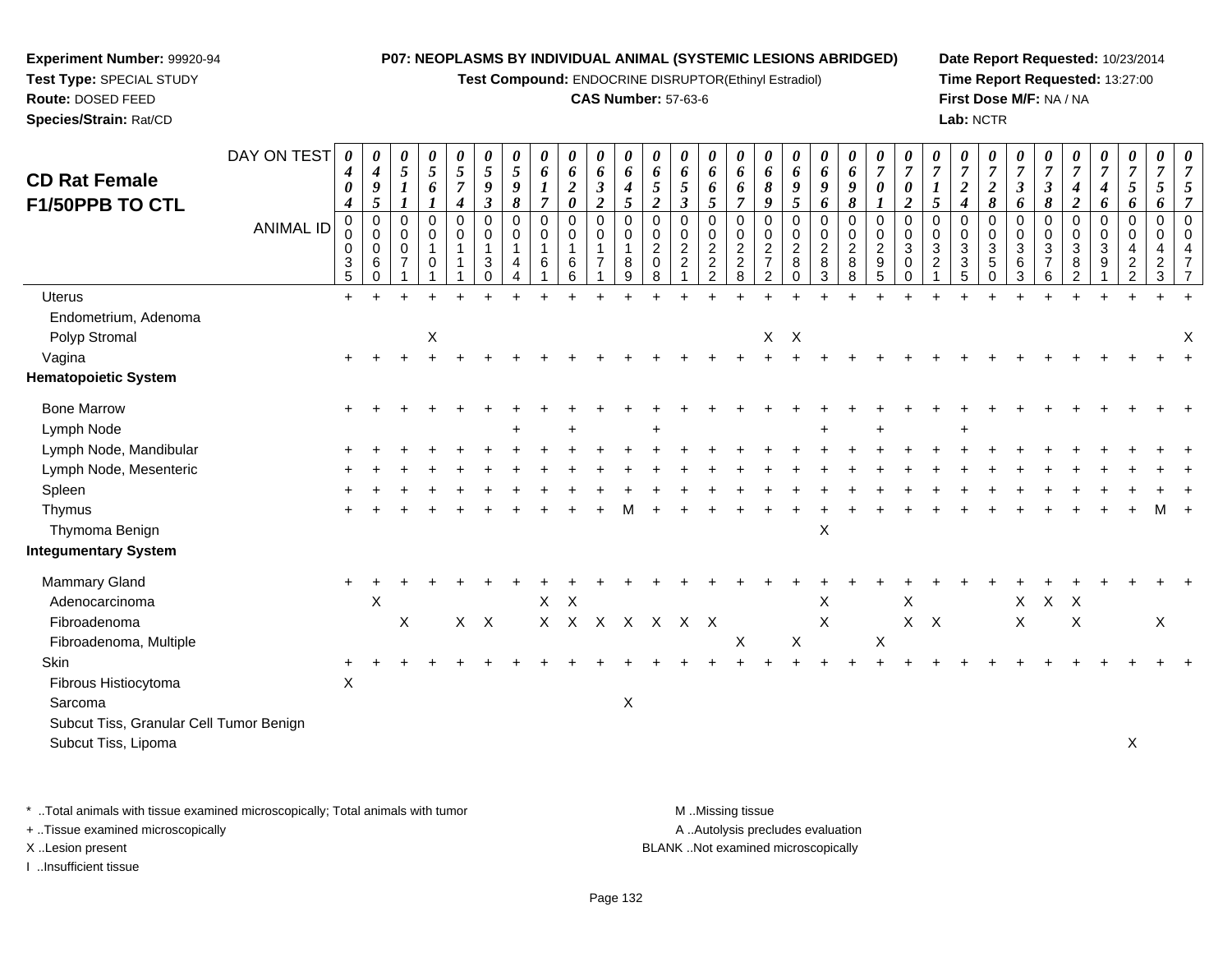**Test Compound:** ENDOCRINE DISRUPTOR(Ethinyl Estradiol)

# **CAS Number:** 57-63-6

**Date Report Requested:** 10/23/2014 **Time Report Requested:** 13:27:00**First Dose M/F:** NA / NA**Lab:** NCTR

| <b>CD Rat Female</b>                                           | DAY ON TEST      | 0<br>$\boldsymbol{4}$                      | 0<br>$\boldsymbol{4}$                        | 0<br>$\sqrt{5}$                         | $\boldsymbol{\theta}$<br>$\sqrt{5}$ | 0<br>$\overline{5}$                   | $\boldsymbol{\theta}$<br>5                      | 0<br>$\mathfrak{s}$                  | 0<br>$\boldsymbol{6}$              | 0<br>6                                | 0<br>6                                                       | $\boldsymbol{\theta}$<br>6                           | $\boldsymbol{\theta}$<br>6                                     | 0<br>6                                                        | 0<br>6                                      | 0<br>6                                      | $\boldsymbol{\theta}$<br>6                                         | 0<br>6                                                                | $\boldsymbol{\theta}$<br>6                          | $\boldsymbol{\theta}$<br>6                                   | 0<br>$\overline{7}$                                                   | $\boldsymbol{\theta}$<br>$\overline{7}$ | $\boldsymbol{\theta}$<br>$\overline{7}$           | 0<br>$\overline{7}$                                       | $\boldsymbol{\theta}$<br>$\overline{7}$                    | $\boldsymbol{\theta}$<br>$\overline{7}$          | $\overline{7}$                                                    | $\boldsymbol{\theta}$<br>$\overline{7}$ | 0<br>$\overline{7}$         | 0<br>$\overline{7}$                                         | 0<br>$\overline{7}$                    | 0<br>$\overline{7}$                                                        |
|----------------------------------------------------------------|------------------|--------------------------------------------|----------------------------------------------|-----------------------------------------|-------------------------------------|---------------------------------------|-------------------------------------------------|--------------------------------------|------------------------------------|---------------------------------------|--------------------------------------------------------------|------------------------------------------------------|----------------------------------------------------------------|---------------------------------------------------------------|---------------------------------------------|---------------------------------------------|--------------------------------------------------------------------|-----------------------------------------------------------------------|-----------------------------------------------------|--------------------------------------------------------------|-----------------------------------------------------------------------|-----------------------------------------|---------------------------------------------------|-----------------------------------------------------------|------------------------------------------------------------|--------------------------------------------------|-------------------------------------------------------------------|-----------------------------------------|-----------------------------|-------------------------------------------------------------|----------------------------------------|----------------------------------------------------------------------------|
| F1/50PPB TO CTL                                                |                  | 0<br>4                                     | $\pmb{9}$<br>5                               | $\boldsymbol{l}$                        | 6                                   | $\overline{7}$<br>$\boldsymbol{4}$    | $\boldsymbol{9}$<br>$\boldsymbol{\beta}$        | 9<br>8                               | $\boldsymbol{l}$<br>$\overline{7}$ | $\boldsymbol{2}$<br>$\pmb{\theta}$    | $\mathfrak{z}$<br>$\overline{2}$                             | $\boldsymbol{4}$<br>5                                | $\overline{5}$<br>$\overline{2}$                               | 5<br>$\boldsymbol{\beta}$                                     | 6<br>$\mathfrak{s}$                         | 6<br>$\overline{7}$                         | 8<br>9                                                             | $\boldsymbol{g}$<br>$\mathfrak{s}$                                    | $\boldsymbol{g}$<br>6                               | $\boldsymbol{g}$<br>$\pmb{8}$                                | $\boldsymbol{\theta}$                                                 | $\boldsymbol{\theta}$<br>$\overline{c}$ | 5                                                 | $\boldsymbol{2}$<br>$\boldsymbol{4}$                      | $\boldsymbol{2}$<br>$\pmb{8}$                              | $\boldsymbol{\beta}$<br>6                        | $\boldsymbol{\beta}$<br>8                                         | $\boldsymbol{4}$<br>$\boldsymbol{2}$    | $\boldsymbol{4}$<br>6       | $\mathfrak{s}$<br>6                                         | $\mathfrak{H}$<br>6                    | 5<br>$\overline{7}$                                                        |
|                                                                | <b>ANIMAL ID</b> | 0<br>0<br>$\mathbf 0$<br>$\mathbf{3}$<br>5 | $\mathbf 0$<br>0<br>0<br>$\,6\,$<br>$\Omega$ | 0<br>0<br>$\mathbf 0$<br>$\overline{7}$ | $\mathbf 0$<br>0<br>$\Omega$        | $\mathbf 0$<br>0<br>$\mathbf{1}$<br>1 | $\mathbf 0$<br>0<br>1<br>$\sqrt{3}$<br>$\Omega$ | $\mathbf 0$<br>0<br>$\mathbf 1$<br>4 | 0<br>0<br>1<br>6                   | 0<br>0<br>$\mathbf 1$<br>$\,6\,$<br>6 | $\mathbf 0$<br>$\mathbf 0$<br>$\mathbf{1}$<br>$\overline{7}$ | $\mathbf 0$<br>$\mathbf 0$<br>$\mathbf{1}$<br>8<br>9 | $\mathbf 0$<br>$\mathbf 0$<br>$\overline{2}$<br>$\pmb{0}$<br>8 | $\mathbf 0$<br>$\mathbf 0$<br>$\boldsymbol{2}$<br>$\mathbf 2$ | $\mathbf 0$<br>$\mathbf 0$<br>$\frac{2}{2}$ | $\mathbf 0$<br>$\mathbf 0$<br>$\frac{2}{8}$ | $\mathbf 0$<br>0<br>$\sqrt{2}$<br>$\overline{7}$<br>$\overline{c}$ | $\mathbf 0$<br>$\begin{array}{c} 0 \\ 2 \\ 8 \end{array}$<br>$\Omega$ | 0<br>0<br>$\overline{2}$<br>$\bf 8$<br>$\mathbf{3}$ | $\mathbf 0$<br>$\mathbf 0$<br>$\overline{2}$<br>$\bf 8$<br>8 | $\mathbf 0$<br>$\mathbf 0$<br>$\overline{c}$<br>$\boldsymbol{9}$<br>5 | 0<br>$\Omega$<br>3<br>0<br>$\Omega$     | $\mathbf 0$<br>$\mathbf 0$<br>3<br>$\overline{c}$ | 0<br>0<br>$\sqrt{3}$<br>$\overline{3}$<br>$5\phantom{.0}$ | $\mathbf 0$<br>$\mathbf 0$<br>$\frac{3}{5}$<br>$\mathbf 0$ | $\mathbf 0$<br>0<br>3<br>$\,6\,$<br>$\mathbf{3}$ | $\mathbf 0$<br>$\mathbf 0$<br>$\mathbf{3}$<br>$\overline{7}$<br>6 | 0<br>0<br>3<br>8<br>$\overline{2}$      | 0<br>0<br>$\mathbf{3}$<br>9 | $\mathbf 0$<br>0<br>4<br>$\boldsymbol{2}$<br>$\overline{2}$ | $\mathbf 0$<br>0<br>4<br>$\frac{2}{3}$ | $\Omega$<br>$\Omega$<br>$\overline{4}$<br>$\overline{7}$<br>$\overline{7}$ |
| <b>Musculoskeletal System</b>                                  |                  |                                            |                                              |                                         |                                     |                                       |                                                 |                                      |                                    |                                       |                                                              |                                                      |                                                                |                                                               |                                             |                                             |                                                                    |                                                                       |                                                     |                                                              |                                                                       |                                         |                                                   |                                                           |                                                            |                                                  |                                                                   |                                         |                             |                                                             |                                        |                                                                            |
| Bone, Femur<br><b>Skeletal Muscle</b><br><b>Nervous System</b> |                  |                                            |                                              |                                         |                                     |                                       |                                                 |                                      |                                    |                                       |                                                              |                                                      |                                                                |                                                               |                                             |                                             |                                                                    |                                                                       |                                                     |                                                              |                                                                       |                                         |                                                   |                                                           |                                                            | $\ddot{}$                                        |                                                                   |                                         |                             |                                                             |                                        |                                                                            |
| Brain, Brain Stem<br>Carcinoma, Metastatic, Pituitary Gland    |                  |                                            |                                              |                                         |                                     |                                       |                                                 |                                      |                                    | $\pmb{\times}$                        |                                                              |                                                      |                                                                |                                                               |                                             |                                             |                                                                    |                                                                       |                                                     |                                                              |                                                                       |                                         |                                                   |                                                           |                                                            |                                                  |                                                                   |                                         |                             |                                                             |                                        |                                                                            |
| Brain, Cerebellum                                              |                  |                                            |                                              |                                         |                                     |                                       |                                                 |                                      |                                    |                                       |                                                              |                                                      |                                                                |                                                               |                                             |                                             |                                                                    |                                                                       |                                                     |                                                              |                                                                       |                                         |                                                   |                                                           |                                                            |                                                  |                                                                   |                                         |                             |                                                             |                                        |                                                                            |
| Brain, Cerebrum                                                |                  |                                            |                                              |                                         |                                     |                                       |                                                 |                                      |                                    |                                       |                                                              |                                                      |                                                                |                                                               |                                             |                                             |                                                                    |                                                                       |                                                     |                                                              |                                                                       |                                         |                                                   |                                                           |                                                            |                                                  |                                                                   |                                         |                             |                                                             |                                        |                                                                            |
| <b>Respiratory System</b>                                      |                  |                                            |                                              |                                         |                                     |                                       |                                                 |                                      |                                    |                                       |                                                              |                                                      |                                                                |                                                               |                                             |                                             |                                                                    |                                                                       |                                                     |                                                              |                                                                       |                                         |                                                   |                                                           |                                                            |                                                  |                                                                   |                                         |                             |                                                             |                                        |                                                                            |
| Lung                                                           |                  |                                            |                                              |                                         |                                     |                                       |                                                 |                                      |                                    |                                       |                                                              |                                                      |                                                                |                                                               |                                             |                                             |                                                                    |                                                                       |                                                     |                                                              |                                                                       |                                         |                                                   |                                                           |                                                            |                                                  |                                                                   |                                         |                             |                                                             |                                        |                                                                            |
| Nose                                                           |                  |                                            |                                              |                                         |                                     |                                       |                                                 |                                      |                                    |                                       |                                                              |                                                      |                                                                |                                                               |                                             |                                             |                                                                    |                                                                       |                                                     |                                                              |                                                                       |                                         |                                                   |                                                           |                                                            |                                                  |                                                                   |                                         |                             |                                                             |                                        |                                                                            |
| Trachea                                                        |                  |                                            |                                              |                                         |                                     |                                       |                                                 |                                      |                                    |                                       |                                                              |                                                      |                                                                |                                                               |                                             |                                             |                                                                    |                                                                       |                                                     |                                                              |                                                                       |                                         |                                                   |                                                           |                                                            |                                                  |                                                                   |                                         |                             |                                                             |                                        |                                                                            |
| <b>Special Senses System</b>                                   |                  |                                            |                                              |                                         |                                     |                                       |                                                 |                                      |                                    |                                       |                                                              |                                                      |                                                                |                                                               |                                             |                                             |                                                                    |                                                                       |                                                     |                                                              |                                                                       |                                         |                                                   |                                                           |                                                            |                                                  |                                                                   |                                         |                             |                                                             |                                        |                                                                            |
| Eye                                                            |                  |                                            |                                              |                                         |                                     |                                       |                                                 |                                      |                                    |                                       |                                                              |                                                      |                                                                |                                                               |                                             |                                             |                                                                    |                                                                       |                                                     |                                                              |                                                                       |                                         |                                                   |                                                           |                                                            |                                                  |                                                                   |                                         |                             |                                                             |                                        |                                                                            |
| <b>Harderian Gland</b>                                         |                  |                                            |                                              |                                         |                                     |                                       |                                                 |                                      |                                    |                                       |                                                              |                                                      |                                                                |                                                               |                                             |                                             |                                                                    |                                                                       |                                                     |                                                              |                                                                       |                                         |                                                   |                                                           |                                                            |                                                  |                                                                   |                                         |                             |                                                             |                                        |                                                                            |
| Zymbal's Gland<br>Carcinoma                                    |                  |                                            |                                              |                                         |                                     |                                       |                                                 |                                      |                                    |                                       |                                                              |                                                      |                                                                |                                                               |                                             |                                             |                                                                    |                                                                       |                                                     |                                                              |                                                                       |                                         | $\ddot{}$<br>X                                    |                                                           |                                                            |                                                  |                                                                   |                                         |                             |                                                             |                                        |                                                                            |
| <b>Urinary System</b>                                          |                  |                                            |                                              |                                         |                                     |                                       |                                                 |                                      |                                    |                                       |                                                              |                                                      |                                                                |                                                               |                                             |                                             |                                                                    |                                                                       |                                                     |                                                              |                                                                       |                                         |                                                   |                                                           |                                                            |                                                  |                                                                   |                                         |                             |                                                             |                                        |                                                                            |
| Kidney                                                         |                  |                                            |                                              |                                         |                                     |                                       |                                                 |                                      |                                    |                                       |                                                              |                                                      |                                                                |                                                               |                                             |                                             |                                                                    |                                                                       |                                                     |                                                              |                                                                       |                                         |                                                   |                                                           |                                                            |                                                  |                                                                   |                                         |                             |                                                             |                                        |                                                                            |
| <b>Urinary Bladder</b>                                         |                  |                                            |                                              |                                         |                                     |                                       |                                                 |                                      |                                    |                                       |                                                              |                                                      |                                                                |                                                               |                                             |                                             |                                                                    |                                                                       |                                                     |                                                              |                                                                       |                                         |                                                   |                                                           |                                                            |                                                  |                                                                   |                                         |                             |                                                             |                                        |                                                                            |
|                                                                |                  |                                            |                                              |                                         |                                     |                                       |                                                 |                                      |                                    |                                       |                                                              |                                                      |                                                                |                                                               |                                             |                                             |                                                                    |                                                                       |                                                     |                                                              |                                                                       |                                         |                                                   |                                                           |                                                            |                                                  |                                                                   |                                         |                             |                                                             |                                        |                                                                            |

| * Total animals with tissue examined microscopically; Total animals with tumor | M Missing tissue                   |
|--------------------------------------------------------------------------------|------------------------------------|
| + Tissue examined microscopically                                              | A Autolysis precludes evaluation   |
| X Lesion present                                                               | BLANK Not examined microscopically |
| …Insufficient tissue                                                           |                                    |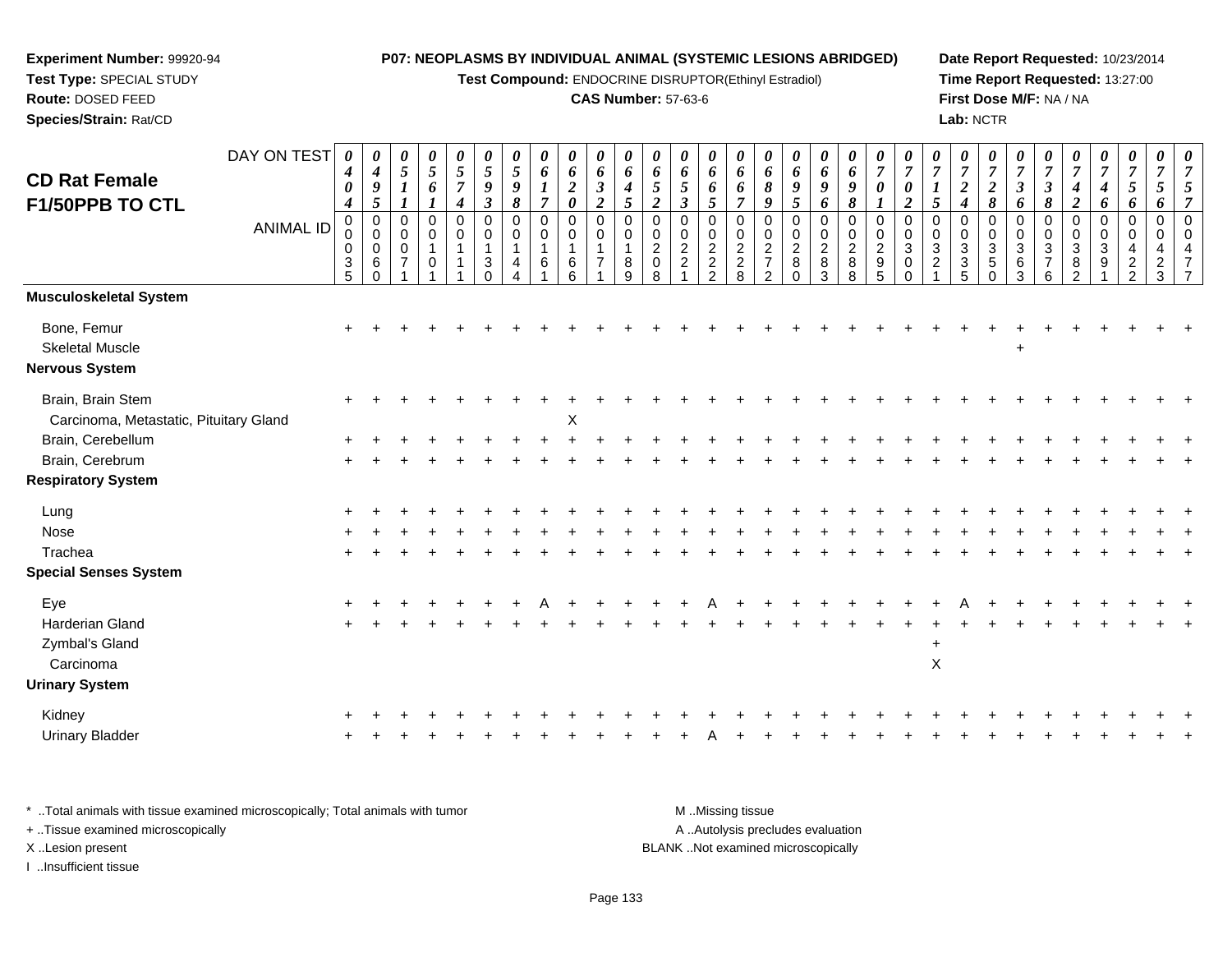# **Experiment Number:** 99920-94**Test Type:** SPECIAL STUDY

**Route:** DOSED FEED

**Species/Strain:** Rat/CD

# **P07: NEOPLASMS BY INDIVIDUAL ANIMAL (SYSTEMIC LESIONS ABRIDGED)**

**Test Compound:** ENDOCRINE DISRUPTOR(Ethinyl Estradiol)

# **CAS Number:** 57-63-6

**Date Report Requested:** 10/23/2014**Time Report Requested:** 13:27:00**First Dose M/F:** NA / NA**Lab:** NCTR

| <b>CD Rat Female</b><br><b>F1/50PPB TO CTL</b> | DAY ON TEST | 0<br>4<br>0<br>4                 | 0<br>9<br>ູ                  | 0<br>$\overline{\phantom{0}}$<br>J | 0<br>ູ<br>6<br>. . | $\boldsymbol{\theta}$<br>J<br>$\overline{ }$<br>4 | $\boldsymbol{\theta}$<br>ັ<br>◡ | $\boldsymbol{\theta}$<br>◡<br>8 | $\boldsymbol{\theta}$<br>6 | 0<br>6<br>◠<br>$\epsilon$<br>0 | $\boldsymbol{\theta}$<br>$\bm{o}$<br>◡<br>◢ | $\boldsymbol{\theta}$<br>$\bm{o}$<br>J | $\boldsymbol{\theta}$<br>$\bm{o}$<br>لہ<br>$\epsilon$ | 0<br>$\bm{o}$<br>ັ<br>ູ    | $\boldsymbol{\theta}$<br>$\bm{o}$<br>$\bm{o}$<br>$\mathcal{L}$           | $\boldsymbol{\mathit{U}}$<br>$\bm{o}$<br>$\bm{o}$ | $\boldsymbol{\theta}$<br>6<br>8 | $\boldsymbol{\theta}$<br>6<br>o | $\theta$<br>9<br>o         | $\boldsymbol{\theta}$<br>$\bm{b}$<br>$\boldsymbol{o}$<br>$\mathbf o$ | $\boldsymbol{\theta}$<br>,<br>0 | $\boldsymbol{\theta}$<br>$\theta$ | $\boldsymbol{\theta}$<br>−<br>لہ | 0<br>ി<br>◢<br>4       | 0<br>$\epsilon$<br>$\mathbf{o}$  | $\boldsymbol{\theta}$<br>6 | 0<br>8           | 0                 | $\boldsymbol{\theta}$<br>6 | $\boldsymbol{\theta}$<br>−<br>6 | $\boldsymbol{\theta}$<br>o                         | $\boldsymbol{\theta}$                   |
|------------------------------------------------|-------------|----------------------------------|------------------------------|------------------------------------|--------------------|---------------------------------------------------|---------------------------------|---------------------------------|----------------------------|--------------------------------|---------------------------------------------|----------------------------------------|-------------------------------------------------------|----------------------------|--------------------------------------------------------------------------|---------------------------------------------------|---------------------------------|---------------------------------|----------------------------|----------------------------------------------------------------------|---------------------------------|-----------------------------------|----------------------------------|------------------------|----------------------------------|----------------------------|------------------|-------------------|----------------------------|---------------------------------|----------------------------------------------------|-----------------------------------------|
|                                                | ANIMAL ID   | 0<br>0<br>0<br>3<br><sub>5</sub> | 0<br>0<br>0<br>6<br>$\Omega$ | 0<br>0<br>0<br>-                   | 0<br>0<br>0        |                                                   |                                 |                                 | 0<br>0<br>6                | 0<br>6<br>ี                    | 0<br>-                                      | 0<br>0<br>8<br>-9                      | ົ<br>∠<br>Я.                                          | 0<br>0<br>ົ<br>∼<br>◠<br>∠ | $\overline{0}$<br>0<br>$\overline{2}$<br>$\overline{2}$<br>$\mathcal{D}$ | $\sim$<br>_<br>$\sim$<br>я                        | $\sim$<br>$\overline{ }$<br>ാ   | $\sim$<br>$\epsilon$<br>8       | 0<br>$\sim$<br>ے<br>8<br>3 | U<br>$\sqrt{2}$<br><u>_</u><br>8<br>8                                | 9<br>$5 -$                      | 0<br>0<br>3<br>0<br>$\Omega$      | 0<br>3<br>$\overline{2}$         | 0<br>0<br>3<br>3<br>5. | 0<br>0<br>3<br><sub>5</sub><br>∩ | $\sim$<br>- 3<br>3         | $\sim$<br>-<br>ี | 3<br>o<br>$\circ$ | 0<br>0<br>3<br>9           | U<br>ົ<br>∠                     | $\mathbf{0}$<br>0<br>$\overline{4}$<br>ົ<br>∼<br>3 | $\mathbf 0$<br>0<br>4<br>$\overline{ }$ |
| <b>SYSTEMIC LESIONS</b>                        |             |                                  |                              |                                    |                    |                                                   |                                 |                                 |                            |                                |                                             |                                        |                                                       |                            |                                                                          |                                                   |                                 |                                 |                            |                                                                      |                                 |                                   |                                  |                        |                                  |                            |                  |                   |                            |                                 |                                                    |                                         |
| Multiple Organ                                 |             |                                  |                              |                                    |                    |                                                   |                                 |                                 |                            |                                |                                             |                                        |                                                       |                            |                                                                          |                                                   |                                 |                                 |                            |                                                                      |                                 |                                   |                                  |                        |                                  |                            |                  |                   |                            |                                 |                                                    |                                         |

\* ..Total animals with tissue examined microscopically; Total animals with tumor **M** . Missing tissue M ..Missing tissue

+ ..Tissue examined microscopically

I ..Insufficient tissue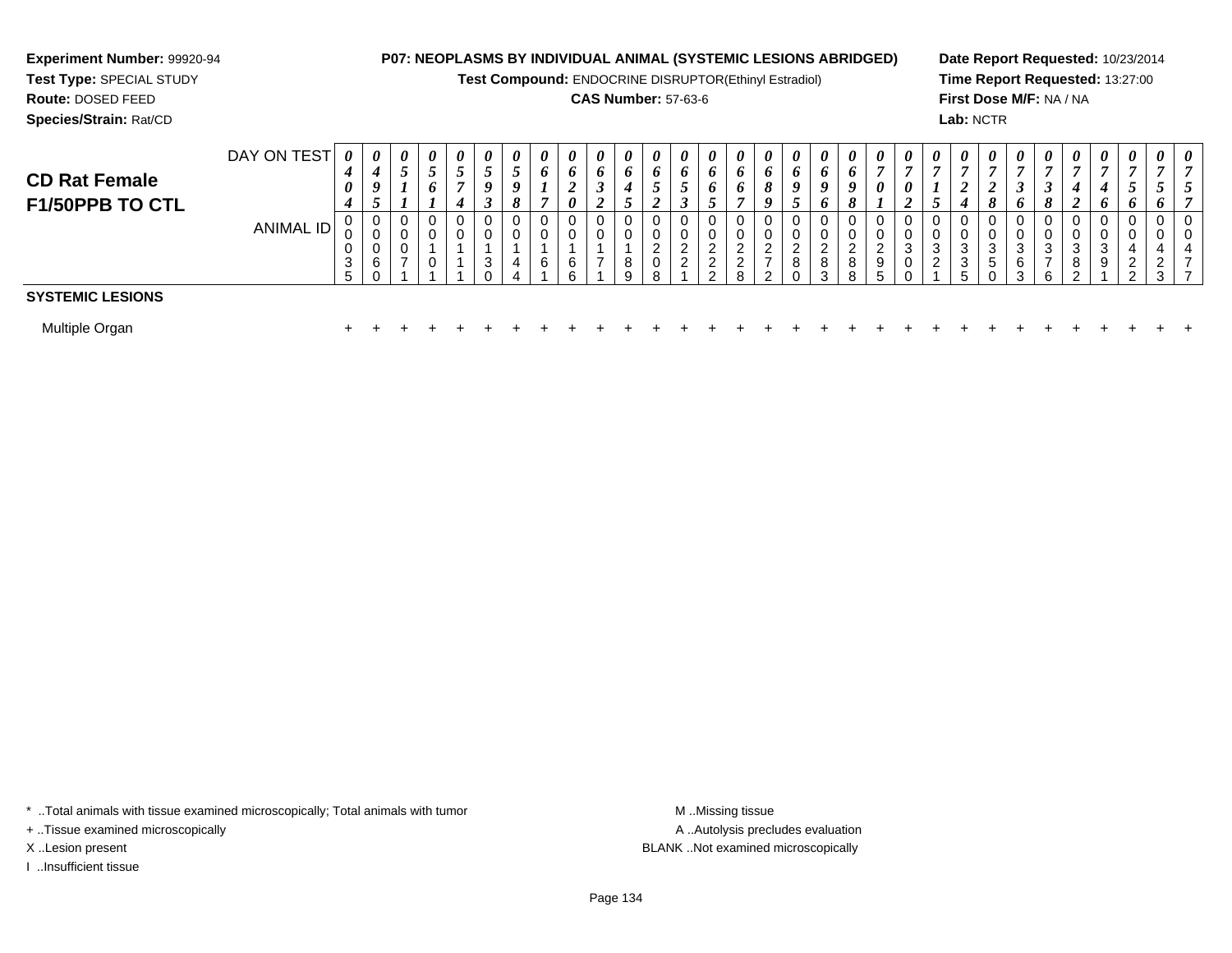**Test Compound:** ENDOCRINE DISRUPTOR(Ethinyl Estradiol)

# **CAS Number:** 57-63-6

**Date Report Requested:** 10/23/2014 **Time Report Requested:** 13:27:00**First Dose M/F:** NA / NA**Lab:** NCTR

| <b>CD Rat Female</b><br>F1/50PPB TO CTL | DAY ON TEST      | $\boldsymbol{\theta}$<br>$\overline{7}$<br>5<br>$\overline{7}$ | 0<br>$\overline{7}$<br>5<br>$\overline{7}$ | 0<br>$\overline{7}$<br>5<br>$\overline{7}$ | 0<br>$\overline{7}$<br>5<br>$\overline{7}$ | 0<br>$\overline{7}$<br>5<br>$\overline{7}$        | 0<br>$\overline{7}$<br>5<br>8                   | 0<br>$\overline{7}$<br>5<br>8                         | 0<br>$\overline{7}$<br>6<br>$\boldsymbol{2}$                      | 0<br>$\overline{7}$<br>6<br>$\overline{2}$ | 0<br>$\overline{7}$<br>6<br>$\boldsymbol{l}$       | 0<br>$\overline{7}$<br>6<br>1                   | 0<br>$\overline{7}$<br>6<br>1   | 0<br>$\overline{7}$<br>6<br>$\overline{c}$            | 0<br>$\overline{7}$<br>6<br>$\overline{\mathbf{c}}$                       | 0<br>$\overline{7}$<br>6<br>$\overline{\mathbf{c}}$    | 0<br>$\overline{7}$<br>6<br>$\boldsymbol{2}$        | 0<br>$\overline{7}$<br>6<br>$\boldsymbol{\mathfrak{z}}$ | 0<br>$\overline{7}$<br>6<br>$\overline{c}$ | 0<br>$\overline{7}$<br>6<br>$\boldsymbol{\beta}$        |                       |
|-----------------------------------------|------------------|----------------------------------------------------------------|--------------------------------------------|--------------------------------------------|--------------------------------------------|---------------------------------------------------|-------------------------------------------------|-------------------------------------------------------|-------------------------------------------------------------------|--------------------------------------------|----------------------------------------------------|-------------------------------------------------|---------------------------------|-------------------------------------------------------|---------------------------------------------------------------------------|--------------------------------------------------------|-----------------------------------------------------|---------------------------------------------------------|--------------------------------------------|---------------------------------------------------------|-----------------------|
|                                         | <b>ANIMAL ID</b> | 0<br>$\Omega$<br>4<br>$\overline{7}$<br>8                      | 0<br>0<br>4<br>$\overline{7}$<br>9         | 0<br>0<br>5<br>$\overline{c}$<br>5         | 0<br>0<br>5<br>$\overline{c}$<br>6         | 0<br>0<br>5<br>$\boldsymbol{2}$<br>$\overline{7}$ | 0<br>0<br>$\overline{5}$<br>$\overline{7}$<br>1 | $\mathbf 0$<br>0<br>$\sqrt{5}$<br>$\overline{7}$<br>2 | $\pmb{0}$<br>$\mathbf 0$<br>6<br>$\overline{c}$<br>$\overline{4}$ | $\pmb{0}$<br>0<br>$\,6$<br>$\frac{2}{5}$   | $\pmb{0}$<br>$\pmb{0}$<br>$\,6\,$<br>$\frac{2}{6}$ | 0<br>0<br>6<br>$\overline{c}$<br>$\overline{7}$ | 0<br>0<br>6<br>$\mathbf 2$<br>8 | $\mathbf 0$<br>$\mathbf 0$<br>$\,6$<br>$\overline{7}$ | $\mathbf 0$<br>$\mathbf 0$<br>$\,6$<br>$\boldsymbol{7}$<br>$\overline{2}$ | $\mathbf 0$<br>$\mathbf 0$<br>6<br>$\overline{7}$<br>3 | $\mathbf 0$<br>$\Omega$<br>6<br>$\overline{7}$<br>4 | 0<br>$\mathbf 0$<br>$\overline{7}$<br>$\frac{2}{3}$     | 0<br>0<br>$\overline{7}$<br>$\frac{2}{4}$  | $\mathbf 0$<br>0<br>7<br>$\overline{7}$<br>$\mathbf{1}$ | <i><b>*TOTALS</b></i> |
| <b>Alimentary System</b>                |                  |                                                                |                                            |                                            |                                            |                                                   |                                                 |                                                       |                                                                   |                                            |                                                    |                                                 |                                 |                                                       |                                                                           |                                                        |                                                     |                                                         |                                            |                                                         |                       |
| Esophagus                               |                  |                                                                |                                            |                                            |                                            |                                                   |                                                 |                                                       |                                                                   |                                            |                                                    |                                                 |                                 |                                                       |                                                                           |                                                        |                                                     |                                                         |                                            |                                                         | 50                    |
| Intestine Large, Cecum                  |                  |                                                                |                                            |                                            |                                            |                                                   |                                                 |                                                       |                                                                   |                                            |                                                    |                                                 |                                 |                                                       |                                                                           |                                                        |                                                     |                                                         |                                            |                                                         | 50                    |
| Intestine Large, Colon                  |                  |                                                                |                                            |                                            |                                            |                                                   |                                                 |                                                       |                                                                   |                                            |                                                    |                                                 |                                 |                                                       |                                                                           |                                                        |                                                     |                                                         |                                            |                                                         | 50                    |
| Intestine Large, Rectum                 |                  | +                                                              |                                            |                                            |                                            |                                                   |                                                 |                                                       |                                                                   |                                            |                                                    |                                                 |                                 |                                                       |                                                                           |                                                        |                                                     |                                                         |                                            |                                                         | 50                    |
| Intestine Small, Duodenum<br>Leiomyoma  |                  |                                                                |                                            |                                            |                                            |                                                   |                                                 |                                                       |                                                                   |                                            |                                                    |                                                 |                                 |                                                       |                                                                           |                                                        |                                                     |                                                         |                                            |                                                         | 50                    |
| Intestine Small, Ileum                  |                  |                                                                |                                            |                                            |                                            |                                                   |                                                 |                                                       |                                                                   |                                            |                                                    |                                                 |                                 |                                                       |                                                                           |                                                        |                                                     |                                                         |                                            |                                                         | 49                    |
| Intestine Small, Jejunum                |                  |                                                                |                                            |                                            |                                            |                                                   |                                                 |                                                       |                                                                   |                                            |                                                    |                                                 |                                 |                                                       |                                                                           |                                                        |                                                     |                                                         |                                            |                                                         | 50                    |
| Liver                                   |                  | ٠                                                              |                                            |                                            |                                            |                                                   |                                                 |                                                       |                                                                   |                                            |                                                    |                                                 |                                 |                                                       |                                                                           |                                                        |                                                     |                                                         |                                            | ÷                                                       | 50                    |
| Cholangioma                             |                  | X                                                              |                                            |                                            |                                            |                                                   |                                                 |                                                       |                                                                   |                                            |                                                    |                                                 |                                 |                                                       |                                                                           |                                                        |                                                     |                                                         |                                            |                                                         |                       |
| Hepatocellular Adenoma                  |                  |                                                                |                                            |                                            |                                            |                                                   |                                                 |                                                       |                                                                   |                                            |                                                    |                                                 |                                 | X                                                     |                                                                           |                                                        |                                                     |                                                         |                                            |                                                         | 2                     |
| Hepatocellular Adenoma, Multiple        |                  |                                                                |                                            |                                            |                                            |                                                   |                                                 |                                                       |                                                                   |                                            |                                                    |                                                 |                                 |                                                       |                                                                           |                                                        |                                                     |                                                         |                                            |                                                         |                       |
| Oral Mucosa                             |                  |                                                                |                                            |                                            |                                            |                                                   |                                                 |                                                       |                                                                   |                                            |                                                    |                                                 |                                 |                                                       |                                                                           |                                                        |                                                     |                                                         |                                            |                                                         | 4                     |
| Squamous Cell Carcinoma                 |                  |                                                                |                                            |                                            |                                            |                                                   |                                                 |                                                       |                                                                   |                                            |                                                    |                                                 |                                 |                                                       |                                                                           |                                                        |                                                     |                                                         |                                            |                                                         |                       |
| Pancreas                                |                  |                                                                |                                            |                                            |                                            |                                                   |                                                 |                                                       |                                                                   |                                            |                                                    |                                                 |                                 |                                                       |                                                                           |                                                        |                                                     |                                                         |                                            |                                                         | 50                    |
| <b>Salivary Glands</b>                  |                  |                                                                |                                            |                                            |                                            |                                                   |                                                 |                                                       |                                                                   |                                            |                                                    |                                                 |                                 |                                                       |                                                                           |                                                        |                                                     |                                                         |                                            |                                                         | 50                    |
| Stomach, Forestomach                    |                  |                                                                |                                            |                                            |                                            |                                                   |                                                 |                                                       |                                                                   |                                            |                                                    |                                                 |                                 |                                                       |                                                                           |                                                        |                                                     |                                                         |                                            |                                                         | 50                    |
| Stomach, Glandular                      |                  |                                                                |                                            |                                            |                                            |                                                   |                                                 |                                                       |                                                                   |                                            |                                                    |                                                 |                                 |                                                       |                                                                           |                                                        |                                                     |                                                         |                                            |                                                         | 50                    |
| <b>Cardiovascular System</b>            |                  |                                                                |                                            |                                            |                                            |                                                   |                                                 |                                                       |                                                                   |                                            |                                                    |                                                 |                                 |                                                       |                                                                           |                                                        |                                                     |                                                         |                                            |                                                         |                       |
| <b>Blood Vessel</b>                     |                  |                                                                |                                            |                                            |                                            |                                                   |                                                 |                                                       |                                                                   |                                            |                                                    |                                                 |                                 |                                                       |                                                                           |                                                        |                                                     |                                                         |                                            |                                                         | 50                    |
| Heart                                   |                  |                                                                |                                            |                                            |                                            |                                                   |                                                 |                                                       |                                                                   |                                            |                                                    |                                                 |                                 |                                                       |                                                                           |                                                        |                                                     |                                                         |                                            | ÷                                                       | 50                    |
|                                         |                  |                                                                |                                            |                                            |                                            |                                                   |                                                 |                                                       |                                                                   |                                            |                                                    |                                                 |                                 |                                                       |                                                                           |                                                        |                                                     |                                                         |                                            |                                                         |                       |

| Total animals with tissue examined microscopically; Total animals with tumor | M Missing tissue                   |
|------------------------------------------------------------------------------|------------------------------------|
| + Tissue examined microscopically                                            | A Autolysis precludes evaluation   |
| X Lesion present                                                             | BLANK Not examined microscopically |
| Insufficient tissue                                                          |                                    |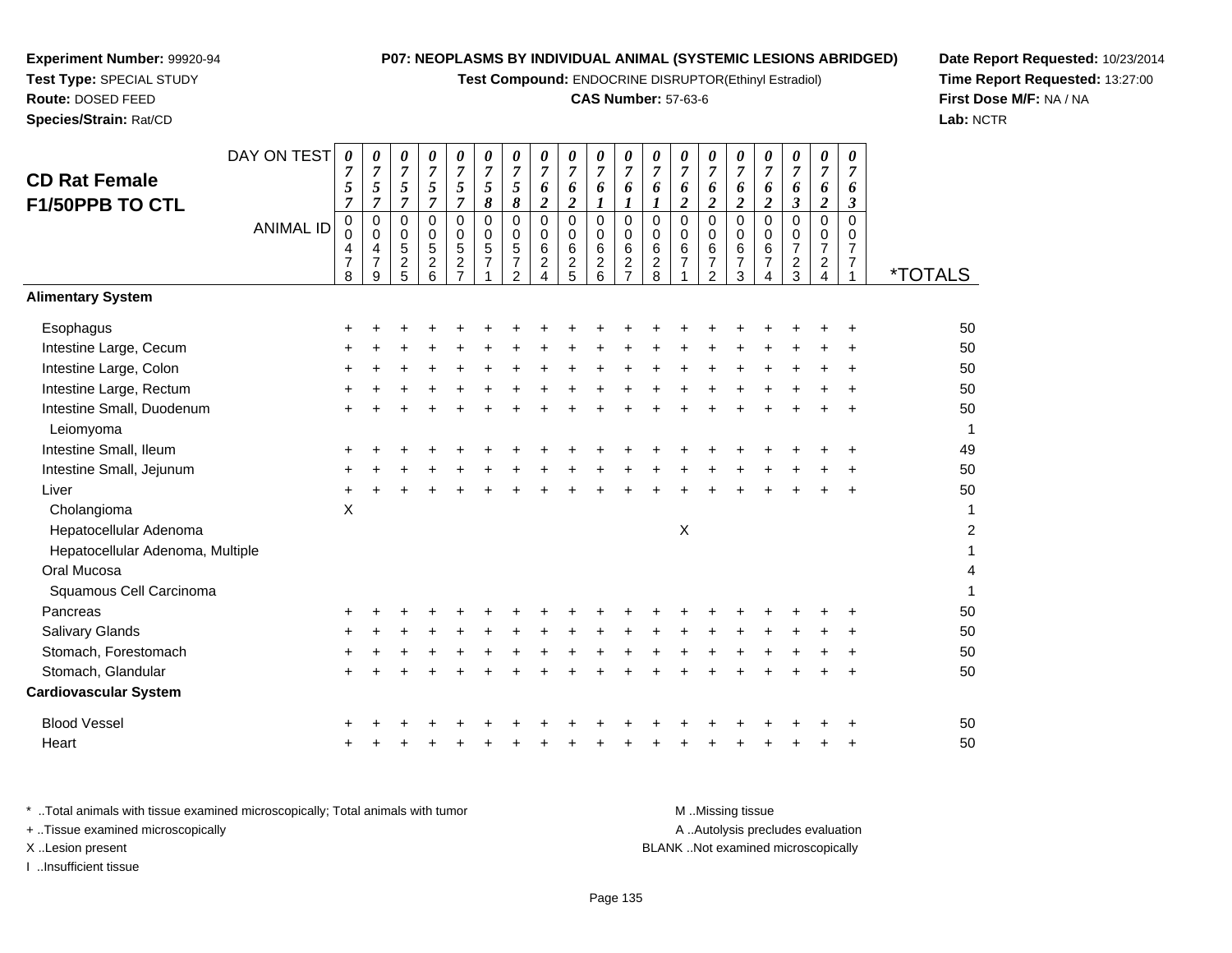**Test Compound:** ENDOCRINE DISRUPTOR(Ethinyl Estradiol)

#### **CAS Number:** 57-63-6

**Date Report Requested:** 10/23/2014**Time Report Requested:** 13:27:00**First Dose M/F:** NA / NA**Lab:** NCTR

DAY ON TEST**CD Rat Female F1/50PPB TO CTL**ANIMAL ID*0 7 5 7* 0 0 4 7 8*0 7 5 7* 0 0 4 7 9*0 7 5 7* 0 0 5 2 5*0 7 5 7* 0 0 5 2 6*0 7 5 7* 0 0 5 2 7*0 7 5 8* 0 0 5 71*0 7 5 8* 0 0 5 7 2*0 7 6 2* 0 0 6 2 4*0 7 6 2* 0 0 6 2 5*0 7 6 1* 0 0 6 2 6*0 7 6 1* 0 0 6 2 7*0 7 6 1* 0 0 6 2 8*0 7 6 2* 0 0 6 7 1*0 7 6 2* 0 0 6 7 2*0 7 6 2* 0 0 6 7 3*0 7 6 2* 0 0 6 7 4*0 7 6 3* 0 0 7 2 3*0 7 6 2* 0 0 7 2 4*0 7 6 3* 0 0 7 7 $\mathbf{1}$ <sup>1</sup> \*TOTALS**Endocrine System**Adrenal Cortex $\times$  + <sup>+</sup> <sup>+</sup> <sup>+</sup> <sup>+</sup> <sup>+</sup> <sup>+</sup> <sup>+</sup> <sup>+</sup> <sup>+</sup> <sup>+</sup> <sup>+</sup> <sup>+</sup> <sup>+</sup> <sup>+</sup> <sup>+</sup> <sup>+</sup> <sup>+</sup> <sup>+</sup> <sup>50</sup> Adenoma $\alpha$  $\mathsf{X}$  3 Adrenal Medullaa  $+$  <sup>+</sup> <sup>+</sup> <sup>+</sup> <sup>+</sup> <sup>+</sup> <sup>+</sup> <sup>+</sup> <sup>+</sup> <sup>+</sup> <sup>+</sup> <sup>+</sup> <sup>+</sup> <sup>+</sup> <sup>+</sup> <sup>+</sup> <sup>+</sup> <sup>+</sup> <sup>+</sup> <sup>49</sup> Pheochromocytoma Benign $\mathsf{M}$  $\mathsf{X}$  and  $\mathsf{Z}$ Islets, Pancreatic $\overline{c}$  + <sup>+</sup> <sup>+</sup> <sup>+</sup> <sup>+</sup> <sup>+</sup> <sup>+</sup> <sup>+</sup> <sup>+</sup> <sup>+</sup> <sup>+</sup> <sup>+</sup> <sup>+</sup> <sup>+</sup> <sup>+</sup> <sup>+</sup> <sup>+</sup> <sup>+</sup> <sup>+</sup> <sup>50</sup> Adenomaa  $\lambda$  $\chi$  1 Parathyroid Glandd  $+$  <sup>+</sup> <sup>+</sup> <sup>+</sup> <sup>+</sup> <sup>+</sup> <sup>+</sup> <sup>+</sup> <sup>+</sup> <sup>+</sup> <sup>+</sup> <sup>+</sup> <sup>+</sup> <sup>+</sup> <sup>+</sup> <sup>+</sup> <sup>+</sup> <sup>+</sup> <sup>+</sup> <sup>46</sup> Adenoma $\alpha$  $\boldsymbol{\mathsf{X}}$  and  $\boldsymbol{\mathsf{X}}$  and  $\boldsymbol{\mathsf{Y}}$  are the set of  $\boldsymbol{\mathsf{Y}}$  and  $\boldsymbol{\mathsf{Y}}$  are the set of  $\boldsymbol{\mathsf{Y}}$  and  $\boldsymbol{\mathsf{Y}}$  are the set of  $\boldsymbol{\mathsf{Y}}$  and  $\boldsymbol{\mathsf{Y}}$  are the set of  $\boldsymbol{\mathsf{Y}}$  and  $\boldsymbol{\mathsf{Y}}$  are t Pituitary Gland $\alpha$  + <sup>+</sup> <sup>+</sup> <sup>+</sup> <sup>+</sup> <sup>+</sup> <sup>+</sup> <sup>+</sup> <sup>+</sup> <sup>+</sup> <sup>+</sup> <sup>+</sup> <sup>+</sup> <sup>+</sup> <sup>+</sup> <sup>+</sup> <sup>+</sup> <sup>+</sup> <sup>+</sup> <sup>49</sup> Pars Distalis, Adenomaa X <sup>X</sup> <sup>X</sup> <sup>X</sup> <sup>X</sup> <sup>X</sup> <sup>X</sup> <sup>X</sup> <sup>X</sup> <sup>X</sup> <sup>X</sup> <sup>X</sup> <sup>X</sup> <sup>X</sup> <sup>X</sup> <sup>X</sup> <sup>34</sup> Pars Distalis, Carcinoma $\overline{a}$ Thyroid Gland $\alpha$  + <sup>+</sup> <sup>+</sup> <sup>+</sup> <sup>+</sup> <sup>+</sup> <sup>+</sup> <sup>+</sup> <sup>+</sup> <sup>+</sup> <sup>+</sup> <sup>+</sup> <sup>+</sup> <sup>+</sup> <sup>+</sup> <sup>+</sup> <sup>+</sup> <sup>+</sup> <sup>+</sup> <sup>50</sup> C Cell, Carcinomaa  $X$  $\mathsf{X}$  and  $\mathsf{Y}$  are the set of  $\mathsf{Y}$  and  $\mathsf{Y}$  are the set of  $\mathsf{Y}$  and  $\mathsf{Y}$  are the set of  $\mathsf{Y}$  and  $\mathsf{Y}$  are the set of  $\mathsf{Y}$  and  $\mathsf{Y}$  are the set of  $\mathsf{Y}$  and  $\mathsf{Y}$  are the set of **General Body System**NONE **Genital System**Clitoral Glandd  $+$  <sup>M</sup> <sup>+</sup> <sup>+</sup> <sup>+</sup> <sup>+</sup> <sup>+</sup> <sup>+</sup> <sup>+</sup> <sup>+</sup> <sup>+</sup> <sup>+</sup> <sup>+</sup> <sup>+</sup> <sup>+</sup> <sup>+</sup> <sup>+</sup> <sup>+</sup> <sup>+</sup> <sup>49</sup> Ovary $\mathsf y$  <sup>+</sup> <sup>+</sup> <sup>+</sup> <sup>+</sup> <sup>+</sup> <sup>+</sup> <sup>+</sup> <sup>+</sup> <sup>+</sup> <sup>+</sup> <sup>+</sup> <sup>+</sup> <sup>+</sup> <sup>+</sup> <sup>+</sup> <sup>+</sup> <sup>+</sup> <sup>+</sup> <sup>50</sup> Granulosa Cell Tumor Benignn  $\mathsf{X}$  $\mathsf{X}$  2 **Oviduct**  $\mathfrak{t}$  + <sup>+</sup> <sup>+</sup> <sup>+</sup> <sup>+</sup> <sup>+</sup> <sup>+</sup> <sup>+</sup> <sup>+</sup> <sup>+</sup> <sup>+</sup> <sup>+</sup> <sup>+</sup> <sup>+</sup> <sup>+</sup> <sup>+</sup> <sup>+</sup> <sup>+</sup> <sup>+</sup> <sup>50</sup>

**Experiment Number:** 99920-94**Test Type:** SPECIAL STUDY**Route:** DOSED FEED**Species/Strain:** Rat/CD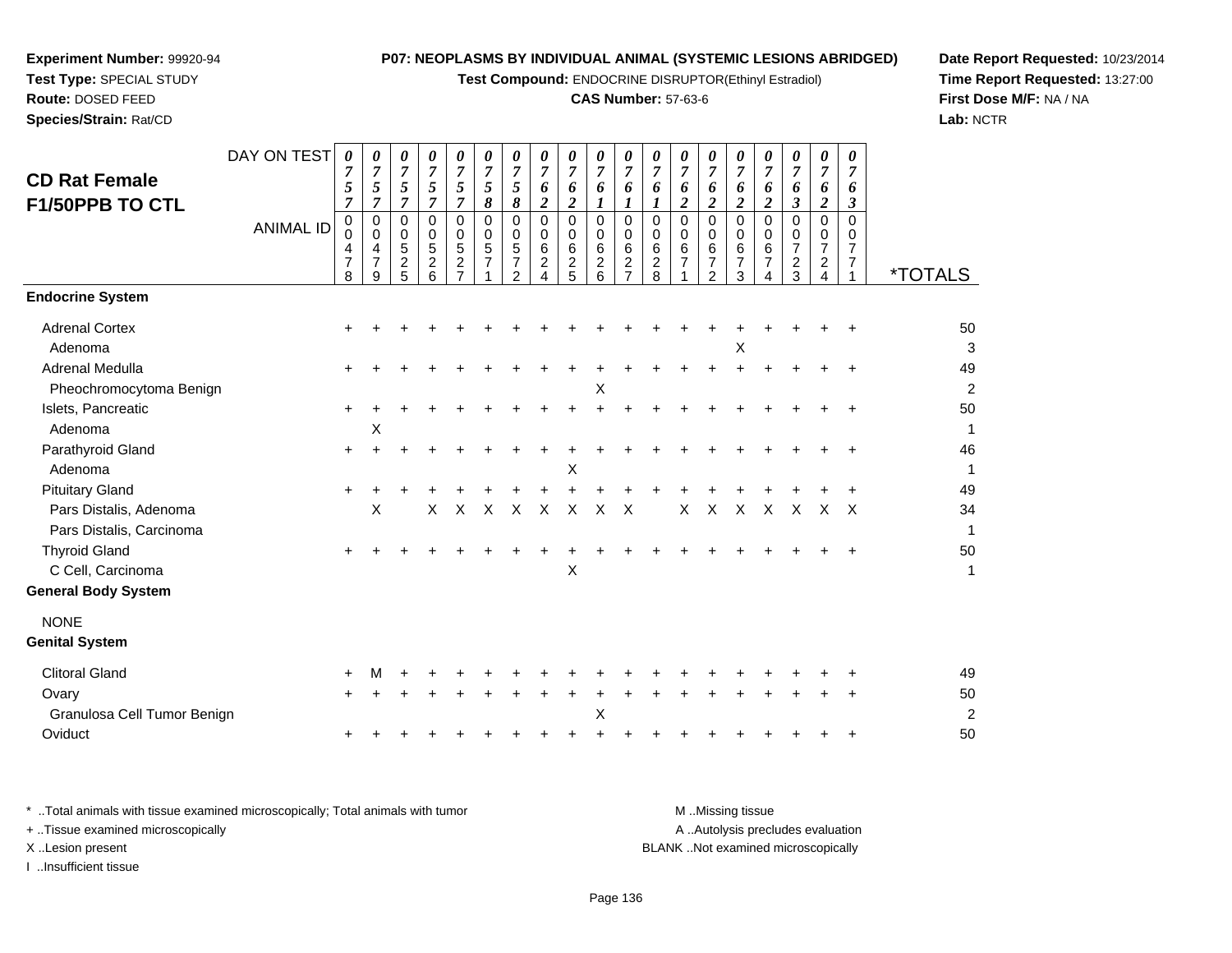**Test Compound:** ENDOCRINE DISRUPTOR(Ethinyl Estradiol)

# **CAS Number:** 57-63-6

**Date Report Requested:** 10/23/2014**Time Report Requested:** 13:27:00**First Dose M/F:** NA / NA**Lab:** NCTR

| <b>CD Rat Female</b><br>F1/50PPB TO CTL | DAY ON TEST<br><b>ANIMAL ID</b> | 0<br>$\overline{7}$<br>5<br>$\overline{7}$<br>$\pmb{0}$<br>$\Omega$<br>4<br>$\overline{7}$<br>8 | 0<br>$\overline{7}$<br>5<br>$\overline{7}$<br>$\mathbf 0$<br>0<br>$\overline{\mathbf{4}}$<br>$\overline{7}$<br>9 | 0<br>$\overline{7}$<br>5<br>$\overline{7}$<br>$\mathbf 0$<br>0<br>5<br>$\overline{c}$<br>5 | 0<br>$\overline{7}$<br>5<br>$\overline{7}$<br>$\mathbf 0$<br>0<br>$\sqrt{5}$<br>$\overline{c}$<br>6 | 0<br>$\overline{7}$<br>5<br>$\overline{7}$<br>$\Omega$<br>0<br>5<br>$\overline{\mathbf{c}}$<br>$\overline{7}$ | 0<br>$\boldsymbol{7}$<br>5<br>8<br>$\Omega$<br>0<br>$\sqrt{5}$<br>7 | 0<br>$\overline{7}$<br>5<br>8<br>$\Omega$<br>0<br>5<br>7<br>$\overline{c}$ | 0<br>$\overline{7}$<br>6<br>$\boldsymbol{2}$<br>$\Omega$<br>0<br>6<br>$\boldsymbol{2}$<br>4 | 0<br>$\overline{7}$<br>6<br>$\boldsymbol{2}$<br>$\mathbf 0$<br>0<br>6<br>$\overline{c}$<br>5 | 0<br>$\overline{7}$<br>6<br>1<br>$\Omega$<br>0<br>6<br>$\overline{c}$<br>6 | 0<br>$\overline{7}$<br>6<br>1<br>$\mathbf 0$<br>0<br>6<br>$\boldsymbol{2}$<br>$\overline{7}$ | 0<br>$\overline{7}$<br>6<br>1<br>$\mathbf 0$<br>0<br>$\,6\,$<br>$\overline{c}$<br>8 | 0<br>$\boldsymbol{7}$<br>6<br>$\boldsymbol{2}$<br>$\Omega$<br>$\Omega$<br>6<br>$\overline{7}$ | 0<br>$\overline{7}$<br>6<br>$\boldsymbol{2}$<br>$\Omega$<br>0<br>6<br>$\overline{7}$<br>$\overline{2}$ | 0<br>7<br>6<br>$\overline{c}$<br>$\Omega$<br>0<br>6<br>$\overline{7}$<br>3 | 0<br>7<br>6<br>$\overline{c}$<br>$\Omega$<br>0<br>6<br>7<br>4 | 0<br>$\overline{7}$<br>6<br>3<br>$\Omega$<br>0<br>$\overline{7}$<br>$\overline{c}$<br>$\mathbf{3}$ | 0<br>$\overline{7}$<br>6<br>$\boldsymbol{2}$<br>$\mathbf 0$<br>0<br>$\overline{7}$<br>$\overline{c}$<br>$\overline{4}$ | 0<br>$\overline{7}$<br>6<br>3<br>$\Omega$<br>0<br>$\overline{7}$<br>7<br>1 | <i><b>*TOTALS</b></i> |
|-----------------------------------------|---------------------------------|-------------------------------------------------------------------------------------------------|------------------------------------------------------------------------------------------------------------------|--------------------------------------------------------------------------------------------|-----------------------------------------------------------------------------------------------------|---------------------------------------------------------------------------------------------------------------|---------------------------------------------------------------------|----------------------------------------------------------------------------|---------------------------------------------------------------------------------------------|----------------------------------------------------------------------------------------------|----------------------------------------------------------------------------|----------------------------------------------------------------------------------------------|-------------------------------------------------------------------------------------|-----------------------------------------------------------------------------------------------|--------------------------------------------------------------------------------------------------------|----------------------------------------------------------------------------|---------------------------------------------------------------|----------------------------------------------------------------------------------------------------|------------------------------------------------------------------------------------------------------------------------|----------------------------------------------------------------------------|-----------------------|
| <b>Uterus</b>                           |                                 | $\ddot{}$                                                                                       |                                                                                                                  |                                                                                            |                                                                                                     |                                                                                                               |                                                                     |                                                                            |                                                                                             |                                                                                              |                                                                            |                                                                                              |                                                                                     |                                                                                               |                                                                                                        |                                                                            |                                                               |                                                                                                    | $\ddot{}$                                                                                                              | $+$                                                                        | 50                    |
| Endometrium, Adenoma                    |                                 |                                                                                                 |                                                                                                                  |                                                                                            |                                                                                                     |                                                                                                               |                                                                     | X                                                                          |                                                                                             |                                                                                              |                                                                            |                                                                                              |                                                                                     |                                                                                               |                                                                                                        |                                                                            |                                                               |                                                                                                    |                                                                                                                        |                                                                            | 1                     |
| Polyp Stromal                           |                                 |                                                                                                 |                                                                                                                  |                                                                                            |                                                                                                     |                                                                                                               |                                                                     | $\mathsf X$                                                                |                                                                                             |                                                                                              |                                                                            |                                                                                              |                                                                                     |                                                                                               |                                                                                                        | $\mathsf X$                                                                |                                                               |                                                                                                    | $\boldsymbol{\mathsf{X}}$                                                                                              |                                                                            | $\overline{7}$        |
| Vagina                                  |                                 |                                                                                                 |                                                                                                                  |                                                                                            |                                                                                                     |                                                                                                               |                                                                     |                                                                            |                                                                                             |                                                                                              |                                                                            |                                                                                              |                                                                                     |                                                                                               |                                                                                                        | ÷                                                                          |                                                               |                                                                                                    | $\ddot{}$                                                                                                              | $\div$                                                                     | 50                    |
| <b>Hematopoietic System</b>             |                                 |                                                                                                 |                                                                                                                  |                                                                                            |                                                                                                     |                                                                                                               |                                                                     |                                                                            |                                                                                             |                                                                                              |                                                                            |                                                                                              |                                                                                     |                                                                                               |                                                                                                        |                                                                            |                                                               |                                                                                                    |                                                                                                                        |                                                                            |                       |
| <b>Bone Marrow</b>                      |                                 | $\pm$                                                                                           |                                                                                                                  |                                                                                            |                                                                                                     |                                                                                                               |                                                                     |                                                                            |                                                                                             |                                                                                              |                                                                            |                                                                                              |                                                                                     |                                                                                               |                                                                                                        |                                                                            |                                                               |                                                                                                    |                                                                                                                        |                                                                            | 50                    |
| Lymph Node                              |                                 |                                                                                                 |                                                                                                                  |                                                                                            |                                                                                                     |                                                                                                               |                                                                     |                                                                            |                                                                                             |                                                                                              |                                                                            |                                                                                              |                                                                                     |                                                                                               |                                                                                                        |                                                                            |                                                               |                                                                                                    |                                                                                                                        |                                                                            | 13                    |
| Lymph Node, Mandibular                  |                                 |                                                                                                 |                                                                                                                  |                                                                                            |                                                                                                     |                                                                                                               |                                                                     |                                                                            |                                                                                             |                                                                                              |                                                                            |                                                                                              |                                                                                     |                                                                                               |                                                                                                        |                                                                            |                                                               |                                                                                                    |                                                                                                                        |                                                                            | 50                    |
| Lymph Node, Mesenteric                  |                                 |                                                                                                 |                                                                                                                  |                                                                                            |                                                                                                     |                                                                                                               |                                                                     |                                                                            |                                                                                             |                                                                                              |                                                                            |                                                                                              |                                                                                     |                                                                                               |                                                                                                        |                                                                            |                                                               |                                                                                                    |                                                                                                                        |                                                                            | 50                    |
| Spleen                                  |                                 |                                                                                                 |                                                                                                                  |                                                                                            |                                                                                                     |                                                                                                               |                                                                     |                                                                            |                                                                                             |                                                                                              |                                                                            |                                                                                              |                                                                                     |                                                                                               |                                                                                                        |                                                                            |                                                               |                                                                                                    |                                                                                                                        |                                                                            | 50                    |
| Thymus                                  |                                 |                                                                                                 |                                                                                                                  |                                                                                            |                                                                                                     |                                                                                                               |                                                                     |                                                                            |                                                                                             |                                                                                              |                                                                            |                                                                                              |                                                                                     |                                                                                               |                                                                                                        |                                                                            |                                                               |                                                                                                    |                                                                                                                        |                                                                            | 48                    |
| Thymoma Benign                          |                                 |                                                                                                 |                                                                                                                  |                                                                                            |                                                                                                     |                                                                                                               |                                                                     |                                                                            |                                                                                             |                                                                                              |                                                                            |                                                                                              |                                                                                     |                                                                                               |                                                                                                        |                                                                            |                                                               |                                                                                                    |                                                                                                                        |                                                                            | 1                     |
| <b>Integumentary System</b>             |                                 |                                                                                                 |                                                                                                                  |                                                                                            |                                                                                                     |                                                                                                               |                                                                     |                                                                            |                                                                                             |                                                                                              |                                                                            |                                                                                              |                                                                                     |                                                                                               |                                                                                                        |                                                                            |                                                               |                                                                                                    |                                                                                                                        |                                                                            |                       |
| Mammary Gland                           |                                 | ÷.                                                                                              |                                                                                                                  |                                                                                            |                                                                                                     |                                                                                                               |                                                                     |                                                                            |                                                                                             |                                                                                              |                                                                            |                                                                                              |                                                                                     |                                                                                               |                                                                                                        |                                                                            |                                                               |                                                                                                    |                                                                                                                        |                                                                            | 50                    |
| Adenocarcinoma                          |                                 |                                                                                                 |                                                                                                                  |                                                                                            | X                                                                                                   |                                                                                                               |                                                                     |                                                                            |                                                                                             |                                                                                              |                                                                            |                                                                                              |                                                                                     |                                                                                               |                                                                                                        | $\pmb{\times}$                                                             | $\boldsymbol{\mathsf{X}}$                                     |                                                                                                    |                                                                                                                        |                                                                            | 11                    |
| Fibroadenoma                            |                                 |                                                                                                 | $\boldsymbol{\mathsf{X}}$                                                                                        |                                                                                            |                                                                                                     |                                                                                                               |                                                                     | $\boldsymbol{\mathsf{X}}$                                                  |                                                                                             |                                                                                              |                                                                            |                                                                                              | $\boldsymbol{\mathsf{X}}$                                                           |                                                                                               |                                                                                                        | $\mathsf{X}$                                                               | $\times$                                                      |                                                                                                    |                                                                                                                        |                                                                            | 21                    |
| Fibroadenoma, Multiple                  |                                 | X                                                                                               |                                                                                                                  | X                                                                                          |                                                                                                     | $\boldsymbol{\mathsf{X}}$                                                                                     | $\times$                                                            |                                                                            |                                                                                             |                                                                                              | X                                                                          | $\boldsymbol{\mathsf{X}}$                                                                    |                                                                                     | $\boldsymbol{\mathsf{X}}$                                                                     | $\boldsymbol{\mathsf{X}}$                                                                              |                                                                            |                                                               | $\boldsymbol{\mathsf{X}}$                                                                          | $\times$                                                                                                               |                                                                            | 13                    |
| Skin                                    |                                 |                                                                                                 |                                                                                                                  |                                                                                            |                                                                                                     |                                                                                                               |                                                                     |                                                                            |                                                                                             |                                                                                              |                                                                            |                                                                                              |                                                                                     |                                                                                               |                                                                                                        |                                                                            |                                                               |                                                                                                    |                                                                                                                        |                                                                            | 50                    |
| Fibrous Histiocytoma                    |                                 |                                                                                                 |                                                                                                                  |                                                                                            |                                                                                                     |                                                                                                               |                                                                     |                                                                            |                                                                                             |                                                                                              |                                                                            |                                                                                              |                                                                                     |                                                                                               |                                                                                                        |                                                                            |                                                               |                                                                                                    |                                                                                                                        |                                                                            | 1                     |
| Sarcoma                                 |                                 |                                                                                                 |                                                                                                                  |                                                                                            |                                                                                                     |                                                                                                               |                                                                     |                                                                            |                                                                                             |                                                                                              |                                                                            |                                                                                              |                                                                                     |                                                                                               |                                                                                                        |                                                                            |                                                               |                                                                                                    |                                                                                                                        |                                                                            | 1                     |
| Subcut Tiss, Granular Cell Tumor Benign |                                 |                                                                                                 |                                                                                                                  |                                                                                            |                                                                                                     |                                                                                                               |                                                                     | $\boldsymbol{\mathsf{X}}$                                                  |                                                                                             |                                                                                              |                                                                            |                                                                                              |                                                                                     |                                                                                               |                                                                                                        |                                                                            |                                                               |                                                                                                    |                                                                                                                        |                                                                            | 1                     |
| Subcut Tiss, Lipoma                     |                                 |                                                                                                 |                                                                                                                  |                                                                                            |                                                                                                     |                                                                                                               |                                                                     |                                                                            |                                                                                             |                                                                                              |                                                                            |                                                                                              |                                                                                     |                                                                                               |                                                                                                        |                                                                            |                                                               |                                                                                                    |                                                                                                                        |                                                                            | 1                     |

**Experiment Number:** 99920-94**Test Type:** SPECIAL STUDY**Route:** DOSED FEED**Species/Strain:** Rat/CD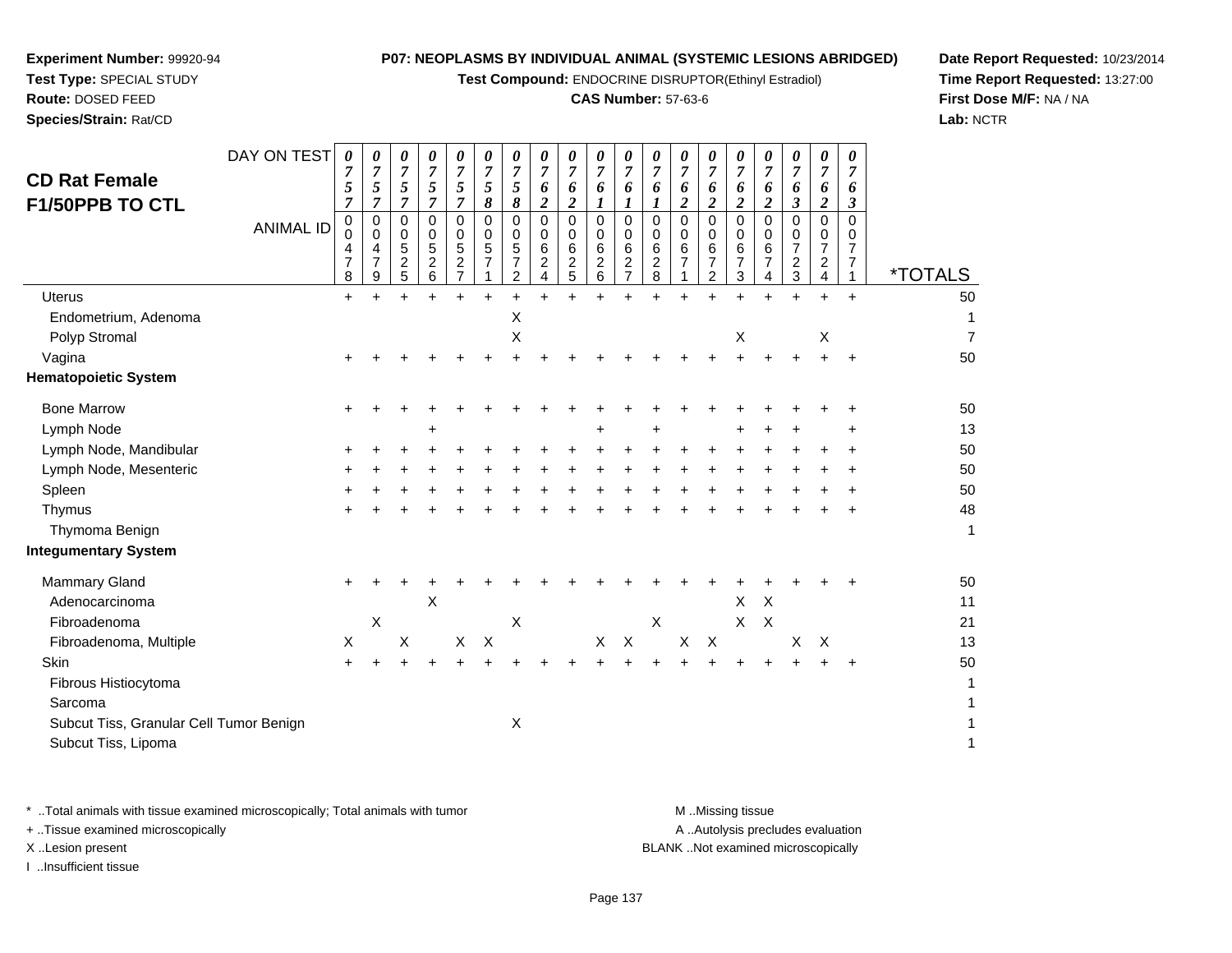**Test Compound:** ENDOCRINE DISRUPTOR(Ethinyl Estradiol)

# **CAS Number:** 57-63-6

**Date Report Requested:** 10/23/2014 **Time Report Requested:** 13:27:01**First Dose M/F:** NA / NA**Lab:** NCTR

| <b>CD Rat Female</b><br>F1/50PPB TO CTL                        | DAY ON TEST<br><b>ANIMAL ID</b> | 0<br>7<br>5<br>7<br>$\pmb{0}$<br>0<br>4<br>$\overline{7}$<br>8 | 0<br>$\overline{7}$<br>$\mathfrak{s}$<br>$\overline{7}$<br>$\pmb{0}$<br>0<br>4<br>$\overline{7}$<br>9 | 0<br>$\overline{7}$<br>5<br>$\overline{7}$<br>$\Omega$<br>$\mathbf 0$<br>5<br>$\overline{c}$<br>5 | 0<br>$\overline{7}$<br>5<br>$\overline{7}$<br>0<br>$\mathbf 0$<br>$\sqrt{5}$<br>$\overline{c}$<br>6 | 0<br>$\boldsymbol{7}$<br>5<br>7<br>0<br>0<br>5<br>$\boldsymbol{2}$<br>$\overline{7}$ | 0<br>$\overline{7}$<br>$\mathfrak{s}$<br>8<br>$\mathbf 0$<br>0<br>5<br>$\overline{7}$<br>1 | 0<br>$\overline{7}$<br>5<br>8<br>$\mathbf 0$<br>$\mathbf 0$<br>5<br>$\overline{7}$<br>$\overline{2}$ | 0<br>$\overline{7}$<br>6<br>$\boldsymbol{2}$<br>$\pmb{0}$<br>0<br>6<br>$\boldsymbol{2}$<br>$\overline{4}$ | 0<br>$\overline{7}$<br>6<br>$\overline{c}$<br>0<br>0<br>6<br>$\frac{2}{5}$ | 0<br>$\boldsymbol{7}$<br>6<br>$\boldsymbol{l}$<br>$\pmb{0}$<br>$\pmb{0}$<br>$\,6\,$<br>$\frac{2}{6}$ | 0<br>$\overline{7}$<br>6<br>1<br>$\mathbf 0$<br>$\mathbf 0$<br>$\,6$<br>$\overline{c}$<br>$\overline{7}$ | 0<br>$\overline{7}$<br>6<br>1<br>$\pmb{0}$<br>0<br>6<br>$\overline{c}$<br>8 | 0<br>$\boldsymbol{7}$<br>6<br>2<br>$\mathbf 0$<br>0<br>6<br>$\overline{7}$ | 0<br>$\overline{7}$<br>6<br>$\overline{c}$<br>$\mathbf 0$<br>0<br>6<br>$\boldsymbol{7}$<br>$\overline{2}$ | 0<br>$\boldsymbol{7}$<br>6<br>$\overline{c}$<br>$\mathbf 0$<br>0<br>$\,6\,$<br>$\overline{7}$<br>3 | 0<br>$\overline{7}$<br>6<br>$\overline{c}$<br>$\pmb{0}$<br>0<br>$\,6\,$<br>$\overline{7}$<br>$\overline{4}$ | 0<br>$\overline{7}$<br>6<br>3<br>$\mathbf 0$<br>0<br>7<br>$\overline{c}$<br>3 | 0<br>$\overline{7}$<br>6<br>$\boldsymbol{2}$<br>$\pmb{0}$<br>0<br>$\overline{7}$<br>$\frac{2}{4}$ | 0<br>7<br>6<br>3<br>$\Omega$<br>$\mathbf 0$<br>7<br>$\overline{7}$<br>1 | <i><b>*TOTALS</b></i> |
|----------------------------------------------------------------|---------------------------------|----------------------------------------------------------------|-------------------------------------------------------------------------------------------------------|---------------------------------------------------------------------------------------------------|-----------------------------------------------------------------------------------------------------|--------------------------------------------------------------------------------------|--------------------------------------------------------------------------------------------|------------------------------------------------------------------------------------------------------|-----------------------------------------------------------------------------------------------------------|----------------------------------------------------------------------------|------------------------------------------------------------------------------------------------------|----------------------------------------------------------------------------------------------------------|-----------------------------------------------------------------------------|----------------------------------------------------------------------------|-----------------------------------------------------------------------------------------------------------|----------------------------------------------------------------------------------------------------|-------------------------------------------------------------------------------------------------------------|-------------------------------------------------------------------------------|---------------------------------------------------------------------------------------------------|-------------------------------------------------------------------------|-----------------------|
| <b>Musculoskeletal System</b>                                  |                                 |                                                                |                                                                                                       |                                                                                                   |                                                                                                     |                                                                                      |                                                                                            |                                                                                                      |                                                                                                           |                                                                            |                                                                                                      |                                                                                                          |                                                                             |                                                                            |                                                                                                           |                                                                                                    |                                                                                                             |                                                                               |                                                                                                   |                                                                         |                       |
| Bone, Femur<br><b>Skeletal Muscle</b><br><b>Nervous System</b> |                                 | +                                                              |                                                                                                       |                                                                                                   |                                                                                                     |                                                                                      |                                                                                            |                                                                                                      |                                                                                                           |                                                                            |                                                                                                      |                                                                                                          |                                                                             |                                                                            |                                                                                                           |                                                                                                    |                                                                                                             |                                                                               |                                                                                                   |                                                                         | 50<br>1               |
| Brain, Brain Stem<br>Carcinoma, Metastatic, Pituitary Gland    |                                 |                                                                |                                                                                                       |                                                                                                   |                                                                                                     |                                                                                      |                                                                                            |                                                                                                      |                                                                                                           |                                                                            |                                                                                                      |                                                                                                          |                                                                             |                                                                            |                                                                                                           |                                                                                                    |                                                                                                             |                                                                               |                                                                                                   |                                                                         | 50<br>$\mathbf{1}$    |
| Brain, Cerebellum                                              |                                 | +                                                              |                                                                                                       |                                                                                                   |                                                                                                     |                                                                                      |                                                                                            |                                                                                                      |                                                                                                           |                                                                            |                                                                                                      |                                                                                                          |                                                                             |                                                                            |                                                                                                           |                                                                                                    |                                                                                                             |                                                                               |                                                                                                   |                                                                         | 50                    |
| Brain, Cerebrum                                                |                                 | $\ddot{}$                                                      |                                                                                                       |                                                                                                   |                                                                                                     |                                                                                      |                                                                                            |                                                                                                      |                                                                                                           |                                                                            |                                                                                                      |                                                                                                          |                                                                             |                                                                            |                                                                                                           |                                                                                                    |                                                                                                             |                                                                               |                                                                                                   |                                                                         | 50                    |
| <b>Respiratory System</b>                                      |                                 |                                                                |                                                                                                       |                                                                                                   |                                                                                                     |                                                                                      |                                                                                            |                                                                                                      |                                                                                                           |                                                                            |                                                                                                      |                                                                                                          |                                                                             |                                                                            |                                                                                                           |                                                                                                    |                                                                                                             |                                                                               |                                                                                                   |                                                                         |                       |
| Lung                                                           |                                 | +                                                              |                                                                                                       |                                                                                                   |                                                                                                     |                                                                                      |                                                                                            |                                                                                                      |                                                                                                           |                                                                            |                                                                                                      |                                                                                                          |                                                                             |                                                                            |                                                                                                           |                                                                                                    |                                                                                                             |                                                                               |                                                                                                   |                                                                         | 50                    |
| Nose                                                           |                                 |                                                                |                                                                                                       |                                                                                                   |                                                                                                     |                                                                                      |                                                                                            |                                                                                                      |                                                                                                           |                                                                            |                                                                                                      |                                                                                                          |                                                                             |                                                                            |                                                                                                           |                                                                                                    |                                                                                                             |                                                                               |                                                                                                   |                                                                         | 50                    |
| Trachea                                                        |                                 | $+$                                                            |                                                                                                       |                                                                                                   |                                                                                                     |                                                                                      |                                                                                            |                                                                                                      |                                                                                                           |                                                                            |                                                                                                      |                                                                                                          |                                                                             |                                                                            |                                                                                                           |                                                                                                    |                                                                                                             |                                                                               |                                                                                                   |                                                                         | 50                    |
| <b>Special Senses System</b>                                   |                                 |                                                                |                                                                                                       |                                                                                                   |                                                                                                     |                                                                                      |                                                                                            |                                                                                                      |                                                                                                           |                                                                            |                                                                                                      |                                                                                                          |                                                                             |                                                                            |                                                                                                           |                                                                                                    |                                                                                                             |                                                                               |                                                                                                   |                                                                         |                       |
| Eye                                                            |                                 | +                                                              |                                                                                                       |                                                                                                   |                                                                                                     |                                                                                      |                                                                                            |                                                                                                      |                                                                                                           |                                                                            |                                                                                                      |                                                                                                          |                                                                             |                                                                            |                                                                                                           |                                                                                                    |                                                                                                             |                                                                               |                                                                                                   |                                                                         | 47                    |
| <b>Harderian Gland</b>                                         |                                 | $\ddot{}$                                                      |                                                                                                       |                                                                                                   |                                                                                                     |                                                                                      |                                                                                            |                                                                                                      |                                                                                                           |                                                                            |                                                                                                      |                                                                                                          |                                                                             |                                                                            |                                                                                                           |                                                                                                    |                                                                                                             |                                                                               |                                                                                                   |                                                                         | 50                    |
| Zymbal's Gland<br>Carcinoma                                    |                                 |                                                                |                                                                                                       |                                                                                                   |                                                                                                     |                                                                                      |                                                                                            |                                                                                                      |                                                                                                           |                                                                            |                                                                                                      |                                                                                                          |                                                                             |                                                                            |                                                                                                           |                                                                                                    |                                                                                                             |                                                                               |                                                                                                   |                                                                         | 1<br>1                |
| <b>Urinary System</b>                                          |                                 |                                                                |                                                                                                       |                                                                                                   |                                                                                                     |                                                                                      |                                                                                            |                                                                                                      |                                                                                                           |                                                                            |                                                                                                      |                                                                                                          |                                                                             |                                                                            |                                                                                                           |                                                                                                    |                                                                                                             |                                                                               |                                                                                                   |                                                                         |                       |
| Kidney                                                         |                                 |                                                                |                                                                                                       |                                                                                                   |                                                                                                     |                                                                                      |                                                                                            |                                                                                                      |                                                                                                           |                                                                            |                                                                                                      |                                                                                                          |                                                                             |                                                                            |                                                                                                           |                                                                                                    |                                                                                                             |                                                                               |                                                                                                   |                                                                         | 50                    |
| <b>Urinary Bladder</b>                                         |                                 |                                                                |                                                                                                       |                                                                                                   |                                                                                                     |                                                                                      |                                                                                            |                                                                                                      |                                                                                                           |                                                                            |                                                                                                      |                                                                                                          |                                                                             |                                                                            |                                                                                                           |                                                                                                    |                                                                                                             |                                                                               |                                                                                                   |                                                                         | 49                    |

| Total animals with tissue examined microscopically; Total animals with tumor | M Missing tissue                   |
|------------------------------------------------------------------------------|------------------------------------|
| + Tissue examined microscopically                                            | A Autolysis precludes evaluation   |
| X Lesion present                                                             | BLANK Not examined microscopically |
| Insufficient tissue                                                          |                                    |